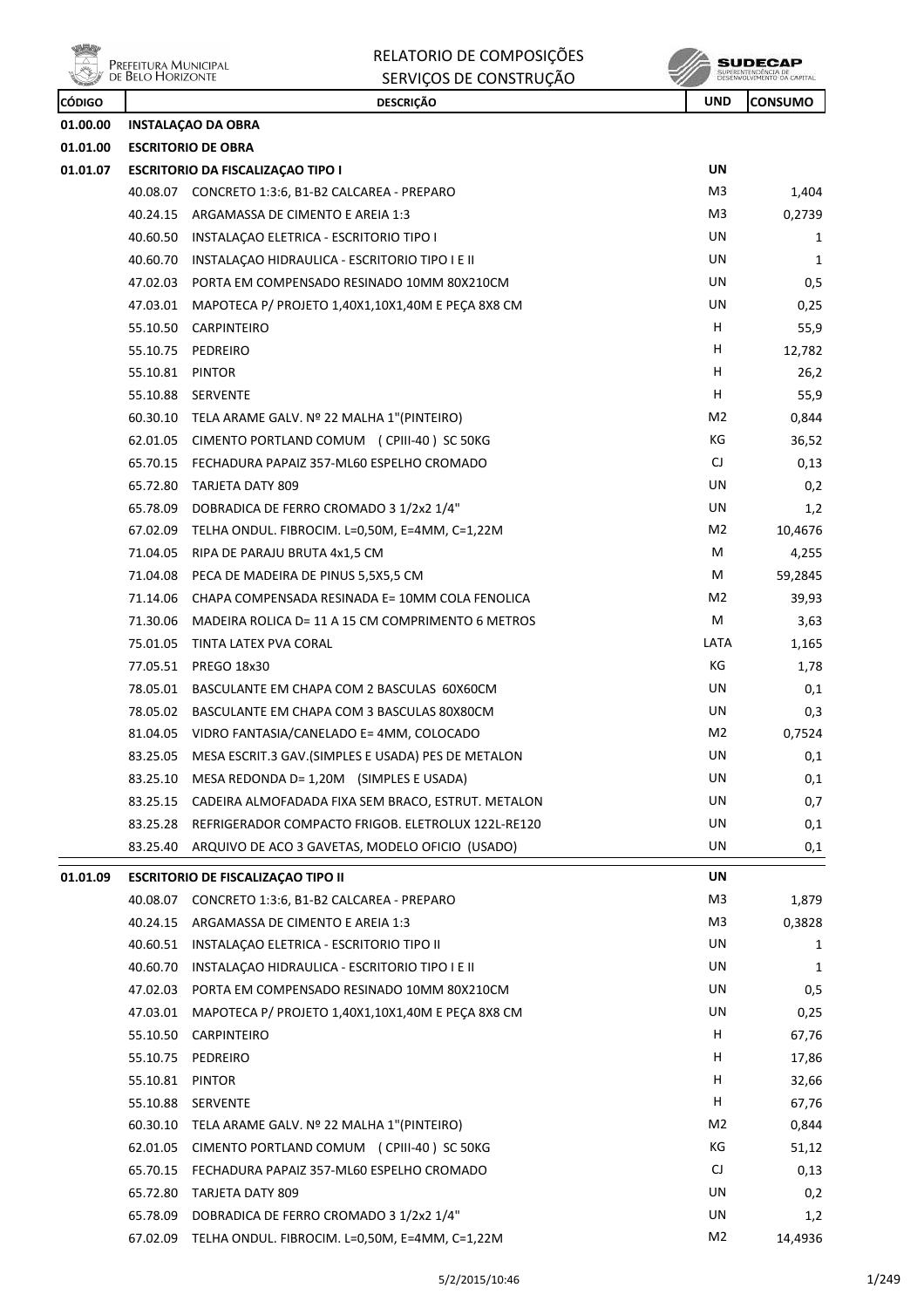

| RELATORIO DE COMPOSIÇÕES |
|--------------------------|
| SERVIÇOS DE CONSTRUÇÃO   |

**SUDECAP**<br>SUPERINTENDÉNCIA DE<br>DESENVOLVIMENTO OA CAPITAL

| <b>CÓDIGO</b> |                 | <b>DESCRIÇÃO</b>                                             | <b>UND</b>     | <b>CONSUMO</b> |
|---------------|-----------------|--------------------------------------------------------------|----------------|----------------|
|               |                 | 71.04.05 RIPA DE PARAJU BRUTA 4x1,5 CM                       | М              | 4,255          |
|               |                 | 71.04.08 PECA DE MADEIRA DE PINUS 5,5X5,5 CM                 | М              | 71,2206        |
|               | 71.14.06        | CHAPA COMPENSADA RESINADA E= 10MM COLA FENOLICA              | M2             | 48,4           |
|               | 75.01.05        | TINTA LATEX PVA CORAL                                        | LATA           | 1,452          |
|               |                 | 77.05.51 PREGO 18x30                                         | KG             | 2,46           |
|               | 78.05.01        | BASCULANTE EM CHAPA COM 2 BASCULAS 60X60CM                   | UN             | 0,1            |
|               | 78.05.02        | BASCULANTE EM CHAPA COM 3 BASCULAS 80X80CM                   | UN             | 0,4            |
|               |                 | 81.04.05 VIDRO FANTASIA/CANELADO E= 4MM, COLOCADO            | M2             | 0,9636         |
|               | 83.25.05        | MESA ESCRIT.3 GAV.(SIMPLES E USADA) PES DE METALON           | UN             | 0,2            |
|               | 83.25.10        | MESA REDONDA D= 1,20M (SIMPLES E USADA)                      | UN             | 0,1            |
|               |                 | 83.25.15 CADEIRA ALMOFADADA FIXA SEM BRACO, ESTRUT. METALON  | UN             | 0,8            |
|               |                 | 83.25.28 REFRIGERADOR COMPACTO FRIGOB. ELETROLUX 122L-RE120  | UN             | 0,1            |
|               |                 | 83.25.39 ARQUIVO DE AÇO 4 GAVETAS, MODELO OFICIO (USADO)     | UN             | 0,1            |
|               | 83.25.45        | ARMARIO DE AÇO COM 2 PORTAS 170X72X40CM                      | UN             | 0,2            |
| 01.01.11      |                 | <b>ESCRITORIO DE EMPREITEIRA TIPO I</b>                      | UN             |                |
|               | 40.08.07        | CONCRETO 1:3:6, B1-B2 CALCAREA - PREPARO                     | M3             | 1,404          |
|               |                 | 40.24.15 ARGAMASSA DE CIMENTO E AREIA 1:3                    | M3             | 0,2739         |
|               |                 | 40.60.50 INSTALAÇÃO ELETRICA - ESCRITORIO TIPO I             | UN             | 1              |
|               | 40.60.70        | INSTALAÇÃO HIDRAULICA - ESCRITORIO TIPO I E II               | UN             | 1              |
|               |                 | 47.02.03 PORTA EM COMPENSADO RESINADO 10MM 80X210CM          | UN             | 0,5            |
|               | 47.03.01        | MAPOTECA P/ PROJETO 1,40X1,10X1,40M E PECA 8X8 CM            | UN             | 0,25           |
|               |                 | 55.10.50 CARPINTEIRO                                         | H.             | 55,9           |
|               |                 | 55.10.75 PEDREIRO                                            | H              | 12,782         |
|               | 55.10.81 PINTOR |                                                              | н              | 26,2           |
|               | 55.10.88        | <b>SERVENTE</b>                                              | H              | 55,9           |
|               |                 | 60.30.10 TELA ARAME GALV. Nº 22 MALHA 1"(PINTEIRO)           | M2             | 0,844          |
|               | 62.01.05        | CIMENTO PORTLAND COMUM (CPIII-40) SC 50KG                    | КG             | 36,52          |
|               |                 | 65.70.15 FECHADURA PAPAIZ 357-ML60 ESPELHO CROMADO           | CJ             | 0,13           |
|               |                 | 65.72.80 TARJETA DATY 809                                    | UN             | 0,2            |
|               | 65.78.09        | DOBRADICA DE FERRO CROMADO 3 1/2x2 1/4"                      | UN             | 1,2            |
|               |                 | $67.02.09$ TELHA ONDUL. FIBROCIM. L=0,50M, E=4MM, C=1,22M    | M <sub>2</sub> | 10,4676        |
|               | 71.04.05        | RIPA DE PARAJU BRUTA 4x1,5 CM                                | M              | 4,255          |
|               | 71.04.08        | PECA DE MADEIRA DE PINUS 5,5X5,5 CM                          | М              | 59,2845        |
|               |                 | 71.14.06 CHAPA COMPENSADA RESINADA E= 10MM COLA FENOLICA     | M2             | 39,93          |
|               | 71.30.06        | MADEIRA ROLICA D= 11 A 15 CM COMPRIMENTO 6 METROS            | М              | 3,63           |
|               |                 | 75.01.05 TINTA LATEX PVA CORAL                               | LATA           | 1,165          |
|               | 77.05.51        | PREGO 18x30                                                  | КG             | 1,78           |
|               | 78.05.01        | BASCULANTE EM CHAPA COM 2 BASCULAS 60X60CM                   | UN             | 0,1            |
|               |                 | 78.05.02 BASCULANTE EM CHAPA COM 3 BASCULAS 80X80CM          | UN             | 0,3            |
|               |                 | 81.04.05 VIDRO FANTASIA/CANELADO E= 4MM, COLOCADO            | M2             | 0,7524         |
|               |                 | 83.25.05 MESA ESCRIT.3 GAV. (SIMPLES E USADA) PES DE METALON | UN             | 0,1            |
|               | 83.25.10        | MESA REDONDA D= 1,20M (SIMPLES E USADA)                      | UN             | 0,1            |
|               | 83.25.15        | CADEIRA ALMOFADADA FIXA SEM BRACO, ESTRUT. METALON           | UN             | 0,7            |
|               | 83.25.28        | REFRIGERADOR COMPACTO FRIGOB. ELETROLUX 122L-RE120           | UN             | 0,1            |
|               | 83.25.40        | ARQUIVO DE ACO 3 GAVETAS, MODELO OFICIO (USADO)              | UN             | 0,1            |
|               |                 | 83.25.45 ARMARIO DE AÇO COM 2 PORTAS 170X72X40CM             | UN             | 0,1            |
| 01.01.12      |                 | <b>ESCRITORIO DA EMPREITEIRA TIPO II</b>                     | UN             |                |
|               |                 | 40.08.07 CONCRETO 1:3:6, B1-B2 CALCAREA - PREPARO            | M3             | 1,879          |
|               |                 | 40.24.15 ARGAMASSA DE CIMENTO E AREIA 1:3                    | M3             | 0,3828         |
|               |                 | 40.60.51 INSTALAÇÃO ELETRICA - ESCRITORIO TIPO II            | UN             | $\mathbf{1}$   |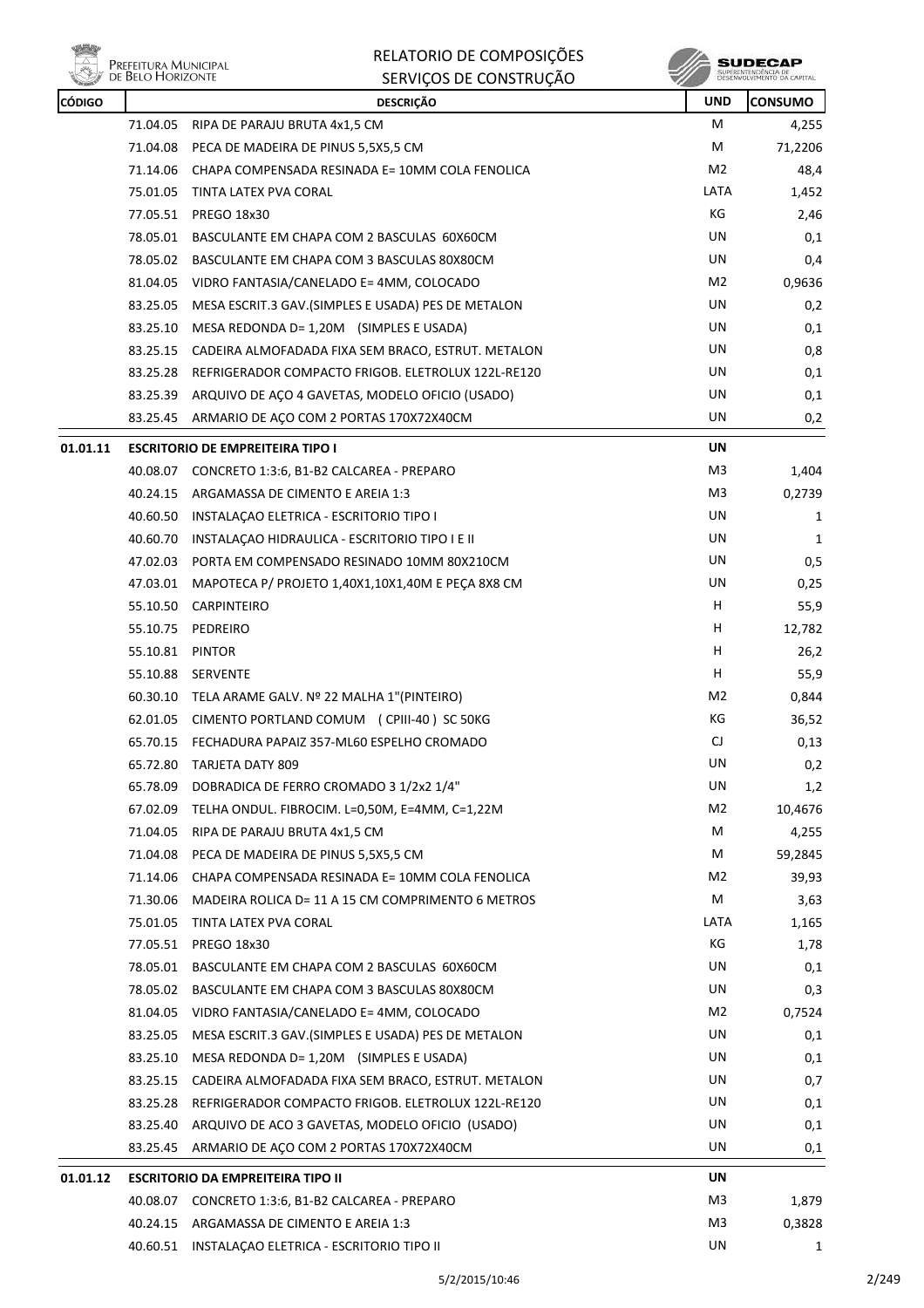

 $\begin{array}{c} \textbf{SUBECAP} \\ \textbf{SUBREINTEROÉNCIA DE} \\ \textbf{DESEWOUNIENTO OA CAPTIAL} \end{array}$ 

|                          | <b>DESCRIÇÃO</b>                                   | <b>UND</b>                                                                                                                                                                                                                                                                                                                                                                                                                                                                                                                                                                                                                                                                                                                                                                                                                                                                                                                                                                                                                                                                                                                                                                                                                                                                                             | <b>CONSUMO</b>                         |
|--------------------------|----------------------------------------------------|--------------------------------------------------------------------------------------------------------------------------------------------------------------------------------------------------------------------------------------------------------------------------------------------------------------------------------------------------------------------------------------------------------------------------------------------------------------------------------------------------------------------------------------------------------------------------------------------------------------------------------------------------------------------------------------------------------------------------------------------------------------------------------------------------------------------------------------------------------------------------------------------------------------------------------------------------------------------------------------------------------------------------------------------------------------------------------------------------------------------------------------------------------------------------------------------------------------------------------------------------------------------------------------------------------|----------------------------------------|
|                          |                                                    | UN                                                                                                                                                                                                                                                                                                                                                                                                                                                                                                                                                                                                                                                                                                                                                                                                                                                                                                                                                                                                                                                                                                                                                                                                                                                                                                     | 1                                      |
|                          | PORTA EM COMPENSADO RESINADO 10MM 80X210CM         | UN                                                                                                                                                                                                                                                                                                                                                                                                                                                                                                                                                                                                                                                                                                                                                                                                                                                                                                                                                                                                                                                                                                                                                                                                                                                                                                     | 0,5                                    |
|                          |                                                    | UN                                                                                                                                                                                                                                                                                                                                                                                                                                                                                                                                                                                                                                                                                                                                                                                                                                                                                                                                                                                                                                                                                                                                                                                                                                                                                                     | 0,25                                   |
|                          |                                                    | H.                                                                                                                                                                                                                                                                                                                                                                                                                                                                                                                                                                                                                                                                                                                                                                                                                                                                                                                                                                                                                                                                                                                                                                                                                                                                                                     | 67,76                                  |
|                          |                                                    | H.                                                                                                                                                                                                                                                                                                                                                                                                                                                                                                                                                                                                                                                                                                                                                                                                                                                                                                                                                                                                                                                                                                                                                                                                                                                                                                     | 17,86                                  |
|                          | PINTOR                                             | н                                                                                                                                                                                                                                                                                                                                                                                                                                                                                                                                                                                                                                                                                                                                                                                                                                                                                                                                                                                                                                                                                                                                                                                                                                                                                                      | 32,66                                  |
|                          |                                                    | H.                                                                                                                                                                                                                                                                                                                                                                                                                                                                                                                                                                                                                                                                                                                                                                                                                                                                                                                                                                                                                                                                                                                                                                                                                                                                                                     | 67,76                                  |
|                          |                                                    | M2                                                                                                                                                                                                                                                                                                                                                                                                                                                                                                                                                                                                                                                                                                                                                                                                                                                                                                                                                                                                                                                                                                                                                                                                                                                                                                     | 0,844                                  |
|                          | CIMENTO PORTLAND COMUM (CPIII-40) SC 50KG          | КG                                                                                                                                                                                                                                                                                                                                                                                                                                                                                                                                                                                                                                                                                                                                                                                                                                                                                                                                                                                                                                                                                                                                                                                                                                                                                                     | 51,12                                  |
|                          |                                                    | CJ                                                                                                                                                                                                                                                                                                                                                                                                                                                                                                                                                                                                                                                                                                                                                                                                                                                                                                                                                                                                                                                                                                                                                                                                                                                                                                     | 0,13                                   |
|                          |                                                    | UN                                                                                                                                                                                                                                                                                                                                                                                                                                                                                                                                                                                                                                                                                                                                                                                                                                                                                                                                                                                                                                                                                                                                                                                                                                                                                                     | 0,2                                    |
|                          |                                                    | UN                                                                                                                                                                                                                                                                                                                                                                                                                                                                                                                                                                                                                                                                                                                                                                                                                                                                                                                                                                                                                                                                                                                                                                                                                                                                                                     | 1,2                                    |
|                          |                                                    | M2                                                                                                                                                                                                                                                                                                                                                                                                                                                                                                                                                                                                                                                                                                                                                                                                                                                                                                                                                                                                                                                                                                                                                                                                                                                                                                     | 14,4936                                |
| 71.04.05                 | RIPA DE PARAJU BRUTA 4x1,5 CM                      | М                                                                                                                                                                                                                                                                                                                                                                                                                                                                                                                                                                                                                                                                                                                                                                                                                                                                                                                                                                                                                                                                                                                                                                                                                                                                                                      | 4,255                                  |
|                          |                                                    | М                                                                                                                                                                                                                                                                                                                                                                                                                                                                                                                                                                                                                                                                                                                                                                                                                                                                                                                                                                                                                                                                                                                                                                                                                                                                                                      | 71,2206                                |
|                          |                                                    | M2                                                                                                                                                                                                                                                                                                                                                                                                                                                                                                                                                                                                                                                                                                                                                                                                                                                                                                                                                                                                                                                                                                                                                                                                                                                                                                     | 48,4                                   |
|                          |                                                    | LATA                                                                                                                                                                                                                                                                                                                                                                                                                                                                                                                                                                                                                                                                                                                                                                                                                                                                                                                                                                                                                                                                                                                                                                                                                                                                                                   | 1,452                                  |
|                          |                                                    | КG                                                                                                                                                                                                                                                                                                                                                                                                                                                                                                                                                                                                                                                                                                                                                                                                                                                                                                                                                                                                                                                                                                                                                                                                                                                                                                     | 2,46                                   |
|                          | BASCULANTE EM CHAPA COM 2 BASCULAS 60X60CM         | UN                                                                                                                                                                                                                                                                                                                                                                                                                                                                                                                                                                                                                                                                                                                                                                                                                                                                                                                                                                                                                                                                                                                                                                                                                                                                                                     | 0,1                                    |
|                          |                                                    |                                                                                                                                                                                                                                                                                                                                                                                                                                                                                                                                                                                                                                                                                                                                                                                                                                                                                                                                                                                                                                                                                                                                                                                                                                                                                                        | 0,4                                    |
|                          |                                                    | M2                                                                                                                                                                                                                                                                                                                                                                                                                                                                                                                                                                                                                                                                                                                                                                                                                                                                                                                                                                                                                                                                                                                                                                                                                                                                                                     | 0,9636                                 |
|                          |                                                    |                                                                                                                                                                                                                                                                                                                                                                                                                                                                                                                                                                                                                                                                                                                                                                                                                                                                                                                                                                                                                                                                                                                                                                                                                                                                                                        | 0,2                                    |
|                          | MESA REDONDA D= $1,20M$ (SIMPLES E USADA)          |                                                                                                                                                                                                                                                                                                                                                                                                                                                                                                                                                                                                                                                                                                                                                                                                                                                                                                                                                                                                                                                                                                                                                                                                                                                                                                        | 0,1                                    |
|                          |                                                    |                                                                                                                                                                                                                                                                                                                                                                                                                                                                                                                                                                                                                                                                                                                                                                                                                                                                                                                                                                                                                                                                                                                                                                                                                                                                                                        | 0,8                                    |
|                          |                                                    |                                                                                                                                                                                                                                                                                                                                                                                                                                                                                                                                                                                                                                                                                                                                                                                                                                                                                                                                                                                                                                                                                                                                                                                                                                                                                                        | 0,1                                    |
|                          |                                                    |                                                                                                                                                                                                                                                                                                                                                                                                                                                                                                                                                                                                                                                                                                                                                                                                                                                                                                                                                                                                                                                                                                                                                                                                                                                                                                        | 0,1                                    |
|                          |                                                    |                                                                                                                                                                                                                                                                                                                                                                                                                                                                                                                                                                                                                                                                                                                                                                                                                                                                                                                                                                                                                                                                                                                                                                                                                                                                                                        | 0,2                                    |
|                          |                                                    |                                                                                                                                                                                                                                                                                                                                                                                                                                                                                                                                                                                                                                                                                                                                                                                                                                                                                                                                                                                                                                                                                                                                                                                                                                                                                                        |                                        |
|                          |                                                    | UN                                                                                                                                                                                                                                                                                                                                                                                                                                                                                                                                                                                                                                                                                                                                                                                                                                                                                                                                                                                                                                                                                                                                                                                                                                                                                                     |                                        |
|                          |                                                    | M3                                                                                                                                                                                                                                                                                                                                                                                                                                                                                                                                                                                                                                                                                                                                                                                                                                                                                                                                                                                                                                                                                                                                                                                                                                                                                                     | 1,879                                  |
|                          |                                                    | M3                                                                                                                                                                                                                                                                                                                                                                                                                                                                                                                                                                                                                                                                                                                                                                                                                                                                                                                                                                                                                                                                                                                                                                                                                                                                                                     | 0,3834                                 |
| 40.60.52                 | INSTALAÇÃO ELETRICA - VESTIARIO TIPO I             | UN                                                                                                                                                                                                                                                                                                                                                                                                                                                                                                                                                                                                                                                                                                                                                                                                                                                                                                                                                                                                                                                                                                                                                                                                                                                                                                     | 1                                      |
| 47.02.03                 | PORTA EM COMPENSADO RESINADO 10MM 80X210CM         | UN                                                                                                                                                                                                                                                                                                                                                                                                                                                                                                                                                                                                                                                                                                                                                                                                                                                                                                                                                                                                                                                                                                                                                                                                                                                                                                     | 0,5                                    |
|                          |                                                    | H                                                                                                                                                                                                                                                                                                                                                                                                                                                                                                                                                                                                                                                                                                                                                                                                                                                                                                                                                                                                                                                                                                                                                                                                                                                                                                      | 44,04                                  |
| 55.10.75                 |                                                    | H.                                                                                                                                                                                                                                                                                                                                                                                                                                                                                                                                                                                                                                                                                                                                                                                                                                                                                                                                                                                                                                                                                                                                                                                                                                                                                                     | 17,892                                 |
|                          |                                                    |                                                                                                                                                                                                                                                                                                                                                                                                                                                                                                                                                                                                                                                                                                                                                                                                                                                                                                                                                                                                                                                                                                                                                                                                                                                                                                        |                                        |
| 55.10.81 PINTOR          |                                                    | н                                                                                                                                                                                                                                                                                                                                                                                                                                                                                                                                                                                                                                                                                                                                                                                                                                                                                                                                                                                                                                                                                                                                                                                                                                                                                                      | 24,04                                  |
| 55.10.88                 | <b>SERVENTE</b>                                    | н                                                                                                                                                                                                                                                                                                                                                                                                                                                                                                                                                                                                                                                                                                                                                                                                                                                                                                                                                                                                                                                                                                                                                                                                                                                                                                      | 44,04                                  |
|                          | 60.30.10 TELA ARAME GALV. Nº 22 MALHA 1"(PINTEIRO) | M2                                                                                                                                                                                                                                                                                                                                                                                                                                                                                                                                                                                                                                                                                                                                                                                                                                                                                                                                                                                                                                                                                                                                                                                                                                                                                                     | 2,74                                   |
|                          | 62.01.05 CIMENTO PORTLAND COMUM (CPIII-40) SC 50KG | КG                                                                                                                                                                                                                                                                                                                                                                                                                                                                                                                                                                                                                                                                                                                                                                                                                                                                                                                                                                                                                                                                                                                                                                                                                                                                                                     | 51,12                                  |
|                          | 65.70.15 FECHADURA PAPAIZ 357-ML60 ESPELHO CROMADO | CJ                                                                                                                                                                                                                                                                                                                                                                                                                                                                                                                                                                                                                                                                                                                                                                                                                                                                                                                                                                                                                                                                                                                                                                                                                                                                                                     | 0,13                                   |
|                          | 65.78.09 DOBRADICA DE FERRO CROMADO 3 1/2x2 1/4"   | UN                                                                                                                                                                                                                                                                                                                                                                                                                                                                                                                                                                                                                                                                                                                                                                                                                                                                                                                                                                                                                                                                                                                                                                                                                                                                                                     | 0,6                                    |
| 67.02.10                 | TELHA ONDUL. FIBROCIM. L=0,50M, E=4MM, C=2,44M     | M2                                                                                                                                                                                                                                                                                                                                                                                                                                                                                                                                                                                                                                                                                                                                                                                                                                                                                                                                                                                                                                                                                                                                                                                                                                                                                                     | 14,4936                                |
|                          | 71.01.05 TABUA PARA FORMA DE CONCRETO L=25 CM      | M2                                                                                                                                                                                                                                                                                                                                                                                                                                                                                                                                                                                                                                                                                                                                                                                                                                                                                                                                                                                                                                                                                                                                                                                                                                                                                                     | 2,178                                  |
|                          | 71.04.08 PECA DE MADEIRA DE PINUS 5,5X5,5 CM       | М                                                                                                                                                                                                                                                                                                                                                                                                                                                                                                                                                                                                                                                                                                                                                                                                                                                                                                                                                                                                                                                                                                                                                                                                                                                                                                      | 78,0219                                |
| 71.14.06                 | CHAPA COMPENSADA RESINADA E= 10MM COLA FENOLICA    | M2                                                                                                                                                                                                                                                                                                                                                                                                                                                                                                                                                                                                                                                                                                                                                                                                                                                                                                                                                                                                                                                                                                                                                                                                                                                                                                     | 31,46                                  |
|                          | 75.01.05 TINTA LATEX PVA CORAL                     | LATA                                                                                                                                                                                                                                                                                                                                                                                                                                                                                                                                                                                                                                                                                                                                                                                                                                                                                                                                                                                                                                                                                                                                                                                                                                                                                                   | 1,06907                                |
| 77.05.51                 | PREGO 18x30                                        | КG                                                                                                                                                                                                                                                                                                                                                                                                                                                                                                                                                                                                                                                                                                                                                                                                                                                                                                                                                                                                                                                                                                                                                                                                                                                                                                     | 2,46                                   |
| 83.25.47                 | ARMARIO PARA ROUPAS COM 4 PORTAS 200X72X40CM       | UN                                                                                                                                                                                                                                                                                                                                                                                                                                                                                                                                                                                                                                                                                                                                                                                                                                                                                                                                                                                                                                                                                                                                                                                                                                                                                                     | 0,4                                    |
| <b>VESTIARIO TIPO II</b> |                                                    | UN                                                                                                                                                                                                                                                                                                                                                                                                                                                                                                                                                                                                                                                                                                                                                                                                                                                                                                                                                                                                                                                                                                                                                                                                                                                                                                     |                                        |
|                          | 83.25.45                                           | 40.60.70 INSTALAÇÃO HIDRAULICA - ESCRITORIO TIPO I E II<br>47.02.03<br>47.03.01 MAPOTECA P/ PROJETO 1,40X1,10X1,40M E PECA 8X8 CM<br>55.10.50 CARPINTEIRO<br>55.10.75 PEDREIRO<br>55.10.81<br>55.10.88 SERVENTE<br>60.30.10 TELA ARAME GALV. Nº 22 MALHA 1"(PINTEIRO)<br>62.01.05<br>65.70.15 FECHADURA PAPAIZ 357-ML60 ESPELHO CROMADO<br>65.72.80 TARJETA DATY 809<br>65.78.09 DOBRADICA DE FERRO CROMADO 3 1/2x2 1/4"<br>67.02.09 TELHA ONDUL. FIBROCIM. L=0,50M, E=4MM, C=1,22M<br>71.04.08 PECA DE MADEIRA DE PINUS 5,5X5,5 CM<br>71.14.06 CHAPA COMPENSADA RESINADA E= 10MM COLA FENOLICA<br>75.01.05 TINTA LATEX PVA CORAL<br>77.05.51<br>PREGO 18x30<br>78.05.01<br>78.05.02 BASCULANTE EM CHAPA COM 3 BASCULAS 80X80CM<br>81.04.05 VIDRO FANTASIA/CANELADO E= 4MM, COLOCADO<br>83.25.05<br>MESA ESCRIT.3 GAV.(SIMPLES E USADA) PES DE METALON<br>83.25.10<br>83.25.15 CADEIRA ALMOFADADA FIXA SEM BRACO, ESTRUT. METALON<br>83.25.28<br>REFRIGERADOR COMPACTO FRIGOB. ELETROLUX 122L-RE120<br>83.25.39 ARQUIVO DE AÇO 4 GAVETAS, MODELO OFICIO (USADO)<br>ARMARIO DE AÇO COM 2 PORTAS 170X72X40CM<br><b>BARRACAO DE OBRA</b><br><b>VESTIARIO TIPO I</b><br>40.08.07 CONCRETO 1:3:6, B1-B2 CALCAREA - PREPARO<br>40.24.15 ARGAMASSA DE CIMENTO E AREIA 1:3<br>55.10.50 CARPINTEIRO<br>PEDREIRO | UN<br>UN<br>UN<br>UN<br>UN<br>UN<br>UN |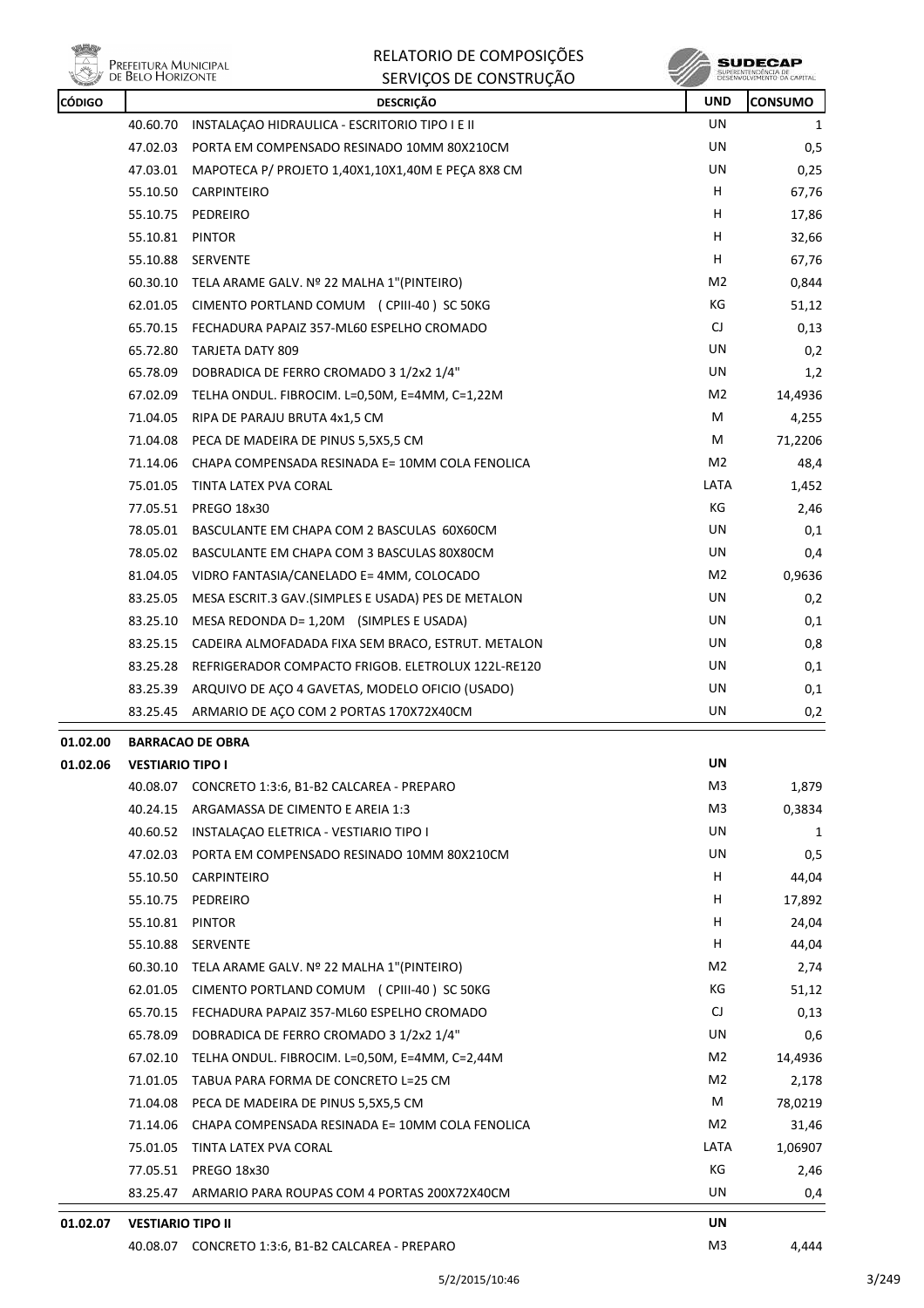



| <b>CÓDIGO</b> |                           | <b>DESCRIÇÃO</b>                                           | <b>UND</b>             | <b>CONSUMO</b> |
|---------------|---------------------------|------------------------------------------------------------|------------------------|----------------|
|               | 40.24.15                  | ARGAMASSA DE CIMENTO E AREIA 1:3                           | M3                     | 1,02105        |
|               | 40.60.53                  | INSTALAÇÃO ELETRICA - VESTIARIO TIPO II                    | UN                     | 1              |
|               |                           | 47.02.03 PORTA EM COMPENSADO RESINADO 10MM 80X210CM        | UN                     | 0,5            |
|               |                           | 55.10.50 CARPINTEIRO                                       | H                      | 77,92          |
|               |                           | 55.10.75 PEDREIRO                                          | H                      | 47,649         |
|               | 55.10.81 PINTOR           |                                                            | H                      | 41,84          |
|               | 55.10.88                  | SERVENTE                                                   | H.                     | 77,92          |
|               |                           | 60.30.10 TELA ARAME GALV. Nº 22 MALHA 1"(PINTEIRO)         | M2                     | 6,188          |
|               | 62.01.05                  | CIMENTO PORTLAND COMUM (CPIII-40) SC 50KG                  | КG                     | 136,14         |
|               |                           | 65.70.15 FECHADURA PAPAIZ 357-ML60 ESPELHO CROMADO         | $\mathsf{C}\mathsf{J}$ | 0,13           |
|               |                           | 65.78.09 DOBRADICA DE FERRO CROMADO 3 1/2x2 1/4"           | UN                     | 0,6            |
|               |                           | 67.02.09 TELHA ONDUL. FIBROCIM. L=0,50M, E=4MM, C=1,22M    | M2                     | 21,1365        |
|               | 67.02.10                  | TELHA ONDUL. FIBROCIM. L=0,50M, E=4MM, C=2,44M             | M <sub>2</sub>         | 14,091         |
|               | 71.01.05                  | TABUA PARA FORMA DE CONCRETO L=25 CM                       | M2                     | 4,7916         |
|               |                           | 71.04.08 PECA DE MADEIRA DE PINUS 5,5X5,5 CM               | M                      | 153,0738       |
|               | 71.14.06                  | CHAPA COMPENSADA RESINADA E= 10MM COLA FENOLICA            | M2                     | 55,66          |
|               | 75.01.05                  | TINTA LATEX PVA CORAL                                      | LATA                   | 1,8607         |
|               | 77.05.51                  | <b>PREGO 18x30</b>                                         | КG                     | 4,8            |
|               | 83.25.47                  | ARMARIO PARA ROUPAS COM 4 PORTAS 200X72X40CM               | UN                     | 1,1            |
| 01.02.08      | <b>VESTIARIO TIPO III</b> |                                                            | <b>UN</b>              |                |
|               | 40.08.07                  | CONCRETO 1:3:6, B1-B2 CALCAREA - PREPARO                   | M <sub>3</sub>         | 5,935          |
|               |                           | 40.24.15 ARGAMASSA DE CIMENTO E AREIA 1:3                  | M3                     | 1,3857         |
|               |                           | 40.60.54 INSTALAÇÃO ELETRICA - VESTIARIO TIPO III          | UN                     | 1              |
|               |                           | 47.02.03 PORTA EM COMPENSADO RESINADO 10MM 80X210CM        | UN                     | 0,5            |
|               | 55.10.50                  | CARPINTEIRO                                                | H.                     | 99,95          |
|               | 55.10.75                  | PEDREIRO                                                   | H                      | 64,666         |
|               | 55.10.81 PINTOR           |                                                            | H                      | 52,9           |
|               |                           | 55.10.88 SERVENTE                                          | H.                     | 99,95          |
|               |                           | 60.30.10 TELA ARAME GALV. Nº 22 MALHA 1"(PINTEIRO)         | M2                     | 7,87           |
|               |                           | 62.01.05 CIMENTO PORTLAND COMUM (CPIII-40) SC 50KG         | KG                     | 184,76         |
|               |                           | 65.70.15 FECHADURA PAPAIZ 357-ML60 ESPELHO CROMADO         | CJ                     | 0,13           |
|               | 65.78.09                  | DOBRADICA DE FERRO CROMADO 3 1/2x2 1/4"                    | UN                     | 0,6            |
|               | 67.02.09                  | TELHA ONDUL. FIBROCIM. L=0,50M, E=4MM, C=1,22M             | M <sub>2</sub>         | 28,3833        |
|               | 67.02.10                  | TELHA ONDUL. FIBROCIM. L=0,50M, E=4MM, C=2,44M             | M2                     | 18,9222        |
|               | 71.01.05                  | TABUA PARA FORMA DE CONCRETO L=25 CM                       | M <sub>2</sub>         | 6,3162         |
|               |                           | 71.04.08 PECA DE MADEIRA DE PINUS 5,5X5,5 CM               | M                      | 200,5575       |
|               | 71.14.06                  | CHAPA COMPENSADA RESINADA E= 10MM COLA FENOLICA            | M <sub>2</sub>         | 71,39          |
|               | 75.01.05                  | TINTA LATEX PVA CORAL                                      | LATA                   | 2,3504         |
|               |                           | 77.05.51 PREGO 18x30                                       | КG                     | 6,44           |
|               | 83.25.47                  | ARMARIO PARA ROUPAS COM 4 PORTAS 200X72X40CM               | UN                     | 1,8            |
| 01.02.11      |                           | AREA COBERTA EM TELHA ONDULADA DE FIBROCIMENTO 4MM         | M2                     |                |
|               | 55.10.50                  | CARPINTEIRO                                                | H                      | 1              |
|               | 55.10.88                  | SERVENTE                                                   | H                      | 1              |
|               |                           | $67.02.10$ TELHA ONDUL. FIBROCIM. L=0,50M, E=4MM, C=2,44M  | M2                     | 0,4224         |
|               |                           | 67.20.26 PARAFUSO 5/16"X 110 MM COM ROSCA SOBERBA COMPLETO | CJ                     | 0,55           |
|               |                           | 71.01.05 TABUA PARA FORMA DE CONCRETO L=25 CM              | M2                     | 0,25           |
|               |                           | 71.04.08 PECA DE MADEIRA DE PINUS 5,5X5,5 CM               | M                      | 1,6995         |
|               | 77.05.51                  | PREGO 18x30                                                | КG                     | 0,05           |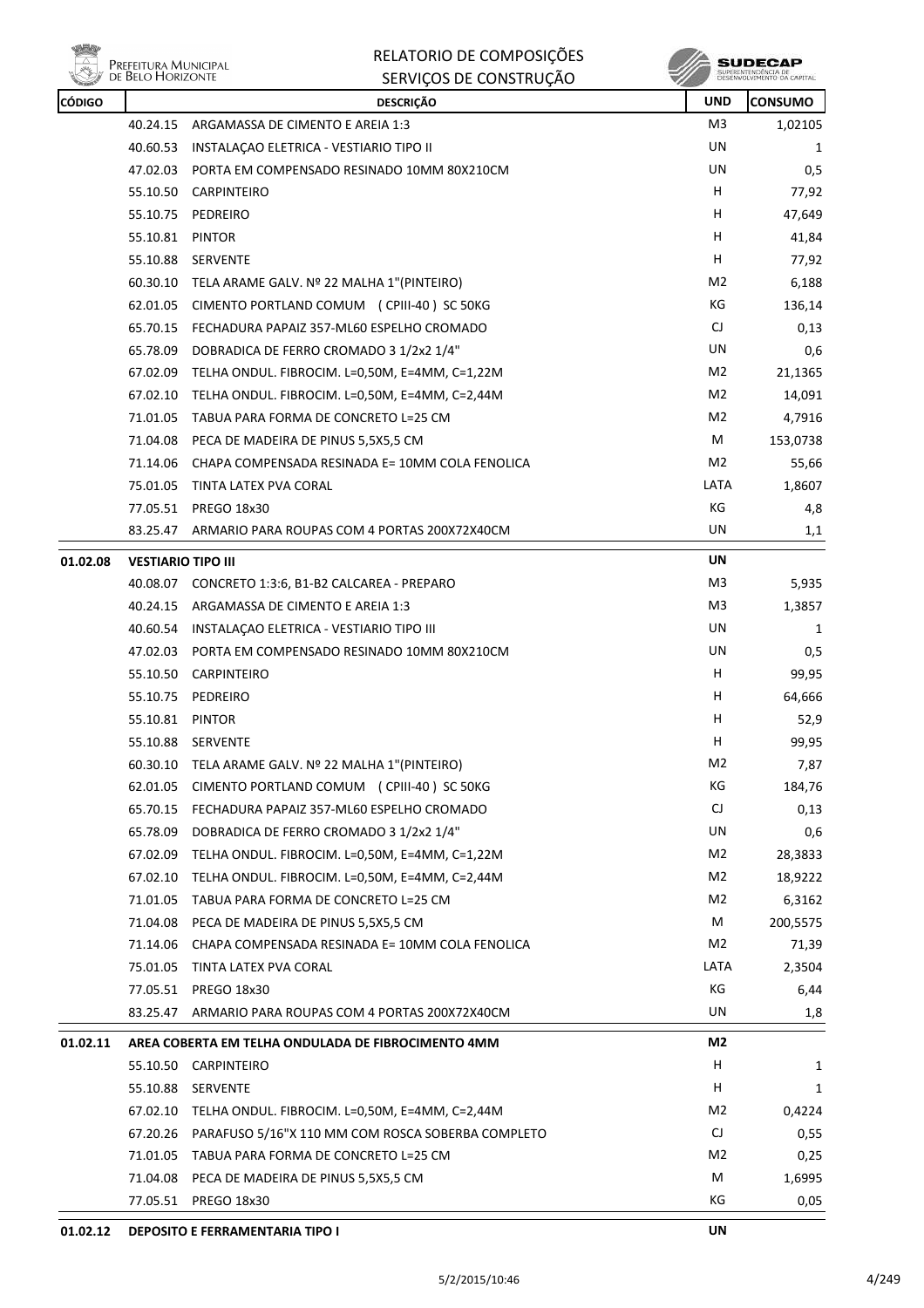



| <b>CÓDIGO</b> |                 | <b>DESCRIÇÃO</b>                                             | <b>UND</b> | <b>CONSUMO</b> |
|---------------|-----------------|--------------------------------------------------------------|------------|----------------|
|               |                 | 40.08.07 CONCRETO 1:3:6, B1-B2 CALCAREA - PREPARO            | M3         | 1,166          |
|               |                 | 40.24.15 ARGAMASSA DE CIMENTO E AREIA 1:3                    | M3         | 0,21915        |
|               |                 | 40.60.55 INSTALACA0 ELETRICA - DEPOSITO TIPO I               | UN         | 1              |
|               |                 | 47.02.03 PORTA EM COMPENSADO RESINADO 10MM 80X210CM          | UN         | 0,5            |
|               | 55.10.50        | CARPINTEIRO                                                  | H.         | 28,8           |
|               |                 | 55.10.75 PEDREIRO                                            | H          | 10,227         |
|               | 55.10.81        | PINTOR                                                       | H          | 16,245         |
|               |                 | 55.10.88 SERVENTE                                            | H.         | 28,8           |
|               |                 | 60.30.10 TELA ARAME GALV. Nº 22 MALHA 1"(PINTEIRO)           | M2         | 1,972          |
|               |                 | 62.01.05 CIMENTO PORTLAND COMUM (CPIII-40) SC 50KG           | КG         | 29,22          |
|               |                 | 65.70.15 FECHADURA PAPAIZ 357-ML60 ESPELHO CROMADO           | CJ         | 0,13           |
|               | 65.78.09        | DOBRADICA DE FERRO CROMADO 3 1/2x2 1/4"                      | UN         | 1              |
|               |                 | 67.02.09 TELHA ONDUL. FIBROCIM. L=0,50M, E=4MM, C=1,22M      | M2         | 8,052          |
|               |                 | 71.01.05 TABUA PARA FORMA DE CONCRETO L=25 CM                | M2         | 12,9129        |
|               |                 | 71.04.05 RIPA DE PARAJU BRUTA 4x1,5 CM                       | М          | 16,54          |
|               |                 | 71.04.08 PECA DE MADEIRA DE PINUS 5,5X5,5 CM                 | М          | 67,287         |
|               | 71.14.06        | CHAPA COMPENSADA RESINADA E= 10MM COLA FENOLICA              | M2         | 20,57          |
|               |                 | 75.01.05 TINTA LATEX PVA CORAL                               | LATA       | 0,72236        |
|               |                 | 77.05.51 PREGO 18x30                                         | КG         | 1,38           |
|               |                 | 83.25.05 MESA ESCRIT.3 GAV. (SIMPLES E USADA) PES DE METALON | UN         | 0,1            |
|               | 83.25.15        | CADEIRA ALMOFADADA FIXA SEM BRACO, ESTRUT. METALON           | UN         | 0,1            |
| 01.02.13      |                 | <b>DEPOSITO E FERRAMENTARIA TIPO II</b>                      | UN         |                |
|               |                 | 40.08.07 CONCRETO 1:3:6, B1-B2 CALCAREA - PREPARO            | M3         | 1,879          |
|               | 40.24.15        | ARGAMASSA DE CIMENTO E AREIA 1:3                             | M3         | 0,3834         |
|               |                 | 40.60.56 INSTALAÇÃO ELETRICA - DEPOSITO TIPO II              | UN         | 1              |
|               |                 | 47.02.03 PORTA EM COMPENSADO RESINADO 10MM 80X210CM          | UN         | 0,5            |
|               |                 | 55.10.50 CARPINTEIRO                                         | H          | 42,35          |
|               |                 | 55.10.75 PEDREIRO                                            | н          | 17,892         |
|               | 55.10.81 PINTOR |                                                              | H          | 23,42          |
|               |                 | 55.10.88 SERVENTE                                            | H          | 42,35          |
|               |                 | 60.30.10 TELA ARAME GALV. Nº 22 MALHA 1"(PINTEIRO)           | M2         | 2,764          |
|               |                 | 62.01.05 CIMENTO PORTLAND COMUM (CPIII-40) SC 50KG           | КG         | 51,12          |
|               |                 | 65.70.15 FECHADURA PAPAIZ 357-ML60 ESPELHO CROMADO           | CJ         | 0,13           |
|               |                 | 65.78.09 DOBRADICA DE FERRO CROMADO 3 1/2x2 1/4"             | UN         | 1,4            |
|               |                 | 67.02.09 TELHA ONDUL. FIBROCIM. L=0,50M, E=4MM, C=1,22M      | M2         | 14,4936        |
|               | 71.01.05        | TABUA PARA FORMA DE CONCRETO L=25 CM                         | M2         | 20,8395        |
|               |                 | 71.04.05 RIPA DE PARAJU BRUTA 4x1,5 CM                       | М          | 31             |
|               |                 | 71.04.08 PECA DE MADEIRA DE PINUS 5,5X5,5 CM                 | М          | 97,581         |
|               |                 | 71.14.06 CHAPA COMPENSADA RESINADA E= 10MM COLA FENOLICA     | M2         | 30,25          |
|               |                 | 75.01.05 TINTA LATEX PVA CORAL                               | LATA       | 1,04132        |
|               |                 | 77.05.51 PREGO 18x30                                         | КG         | 2,46           |
|               |                 | 83.25.05 MESA ESCRIT.3 GAV. (SIMPLES E USADA) PES DE METALON | UN         | 0,1            |
|               | 83.25.15        | CADEIRA ALMOFADADA FIXA SEM BRACO, ESTRUT. METALON           | UN         | 0,1            |
| 01.02.14      |                 | <b>DEPOSITO E FERRAMENTARIA TIPO III</b>                     | UN         |                |
|               |                 | 40.08.07 CONCRETO 1:3:6, B1-B2 CALCAREA - PREPARO            | M3         | 2,938          |
|               |                 | 40.24.15 ARGAMASSA DE CIMENTO E AREIA 1:3                    | M3         | 0,65205        |
|               |                 | 40.60.57 INSTALAÇÃO ELETRICA - DEPOSITO TIPO III             | UN         | 1              |
|               |                 | 47.02.03 PORTA EM COMPENSADO RESINADO 10MM 80X210CM          | UN         | 0,5            |
|               |                 | 55.10.50 CARPINTEIRO                                         | H          | 50,82          |
|               |                 | 55.10.75 PEDREIRO                                            | H          | 30,429         |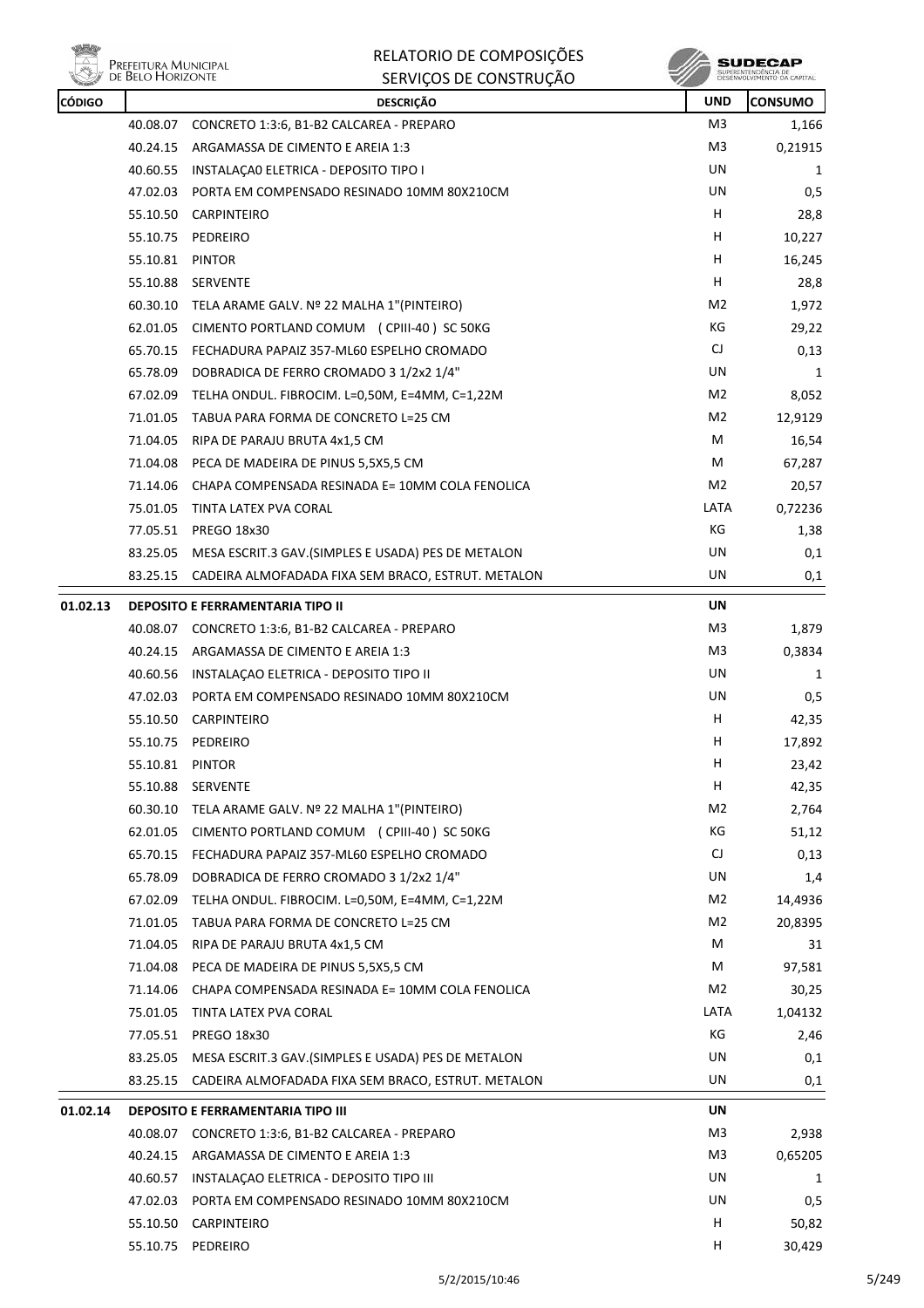

| RELATORIO DE COMPOSIÇÕES |
|--------------------------|
| SERVIÇOS DE CONSTRUÇÃO   |

**SUDECAP**<br>SUPERINTENCÉNCIA DE<br>DESERVOLVEMENTO OA CAPITAL

| CÓDIGO   |                 | <b>DESCRIÇÃO</b>                                                                            | <b>UND</b>     | <b>CONSUMO</b> |
|----------|-----------------|---------------------------------------------------------------------------------------------|----------------|----------------|
|          | 55.10.81        | PINTOR                                                                                      | н              | 29,3           |
|          | 55.10.88        | <b>SERVENTE</b>                                                                             | H              | 50,82          |
|          |                 | 60.30.10 TELA ARAME GALV. Nº 22 MALHA 1"(PINTEIRO)                                          | M2             | 0,2            |
|          | 62.01.05        | CIMENTO PORTLAND COMUM (CPIII-40) SC 50KG                                                   | КG             | 51,12          |
|          |                 | 65.70.15 FECHADURA PAPAIZ 357-ML60 ESPELHO CROMADO                                          | CJ             | 0,13           |
|          | 65.78.09        | DOBRADICA DE FERRO CROMADO 3 1/2x2 1/4"                                                     | UN             | 1,4            |
|          | 67.02.09        | TELHA ONDUL. FIBROCIM. L=0,50M, E=4MM, C=1,22M                                              | M2             | 13,2858        |
|          | 67.02.10        | TELHA ONDUL. FIBROCIM. L=0,50M, E=4MM, C=2,44M                                              | M2             | 8,8572         |
|          | 71.01.05        | TABUA PARA FORMA DE CONCRETO L=25 CM                                                        | M2             | 29,5515        |
|          | 71.04.05        | RIPA DE PARAJU BRUTA 4x1,5 CM                                                               | M              | 37,24          |
|          | 71.04.08        | PECA DE MADEIRA DE PINUS 5,5X5,5 CM                                                         | M              | 133,914        |
|          |                 | 71.14.06 CHAPA COMPENSADA RESINADA E= 10MM COLA FENOLICA                                    | M2             | 36,3           |
|          | 75.01.05        | TINTA LATEX PVA CORAL                                                                       | LATA           | 1,30278        |
|          | 77.05.51        | PREGO 18x30                                                                                 | КG             | 3,02           |
|          | 83.25.05        | MESA ESCRIT.3 GAV.(SIMPLES E USADA) PES DE METALON                                          | UN             | 0,1            |
|          |                 | 83.25.15 CADEIRA ALMOFADADA FIXA SEM BRACO, ESTRUT. METALON                                 | UN             | 0,1            |
|          |                 |                                                                                             | <b>UN</b>      |                |
| 01.02.15 |                 | <b>DEPOSITO DE MATERIAIS ENSACADOS</b><br>40.08.07 CONCRETO 1:3:6, B1-B2 CALCAREA - PREPARO | M <sub>3</sub> |                |
|          |                 |                                                                                             | M3             | 1,37           |
|          |                 | 40.24.15 ARGAMASSA DE CIMENTO E AREIA 1:3                                                   | UN             | 0,2202         |
|          |                 | 47.02.03 PORTA EM COMPENSADO RESINADO 10MM 80X210CM                                         |                | 0,5            |
|          | 55.10.50        | <b>CARPINTEIRO</b>                                                                          | H              | 32,19          |
|          |                 | 55.10.75 PEDREIRO                                                                           | Н.             | 10,227         |
|          | 55.10.81 PINTOR |                                                                                             | H              | 16,25          |
|          |                 | 55.10.88 SERVENTE                                                                           | H              | 32,19          |
|          |                 | 60.30.10 TELA ARAME GALV. Nº 22 MALHA 1"(PINTEIRO)                                          | M2             | 0,844          |
|          | 62.01.05        | CIMENTO PORTLAND COMUM (CPIII-40) SC 50KG                                                   | КG             | 29,22          |
|          |                 | 65.70.15 FECHADURA PAPAIZ 357-ML60 ESPELHO CROMADO                                          | CJ             | 0,13           |
|          | 65.78.09        | DOBRADICA DE FERRO CROMADO 3 1/2x2 1/4"                                                     | UN             | 0,6            |
|          | 67.02.09        | TELHA ONDUL. FIBROCIM. L=0,50M, E=4MM, C=1,22M                                              | M <sub>2</sub> | 7,2468         |
|          | 71.04.08        | PECA DE MADEIRA DE PINUS 5,5X5,5 CM                                                         | М              | 37,7883        |
|          | 71.14.06        | CHAPA COMPENSADA RESINADA E= 10MM COLA FENOLICA                                             | M <sub>2</sub> | 22,99          |
|          | 75.01.05        | TINTA LATEX PVA CORAL                                                                       | LATA           | 0,72249        |
|          | 77.05.51        | PREGO 18x30                                                                                 | КG             | 1,38           |
| 01.02.20 |                 | <b>INSTALAÇÃO SANITARIA TIPO I</b>                                                          | UN             |                |
|          | 40.08.07        | CONCRETO 1:3:6, B1-B2 CALCAREA - PREPARO                                                    | M <sub>3</sub> | 1,166          |
|          | 40.24.15        | ARGAMASSA DE CIMENTO E AREIA 1:3                                                            | M <sub>3</sub> | 0,21915        |
|          | 40.60.58        | INSTALACAO ELETRICA - SANITARIO TIPO I                                                      | UN             | 1              |
|          |                 | 40.60.71 INSTALAÇÃO HIDRAULICA - SANITARIO TIPO I                                           | UN             | 1              |
|          |                 | 47.02.03 PORTA EM COMPENSADO RESINADO 10MM 80X210CM                                         | UN             | 0, 5           |
|          | 55.10.50        | CARPINTEIRO                                                                                 | H              | 74,54          |
|          | 55.10.75        | PEDREIRO                                                                                    | H              | 10,227         |
|          | 55.10.81        | <b>PINTOR</b>                                                                               | H              | 21,52          |
|          | 55.10.88        | SERVENTE                                                                                    | H              | 37,27          |
|          | 60.30.10        | TELA ARAME GALV. Nº 22 MALHA 1"(PINTEIRO)                                                   | M2             | 1,972          |
|          | 62.01.05        | CIMENTO PORTLAND COMUM (CPIII-40) SC 50KG                                                   | КG             | 29,22          |
|          | 65.70.15        | FECHADURA PAPAIZ 357-ML60 ESPELHO CROMADO                                                   | CJ             | 0,13           |
|          | 65.78.09        | DOBRADICA DE FERRO CROMADO 3 1/2x2 1/4"                                                     | UN             | 0,6            |
|          | 67.02.09        | TELHA ONDUL. FIBROCIM. L=0,50M, E=4MM, C=1,22M                                              | M <sub>2</sub> | 8,052          |
|          | 71.04.05        | RIPA DE PARAJU BRUTA 4x1,5 CM                                                               | М              | 4,255          |
|          | 71.04.08        | PECA DE MADEIRA DE PINUS 5,5X5,5 CM                                                         | м              | 59,3241        |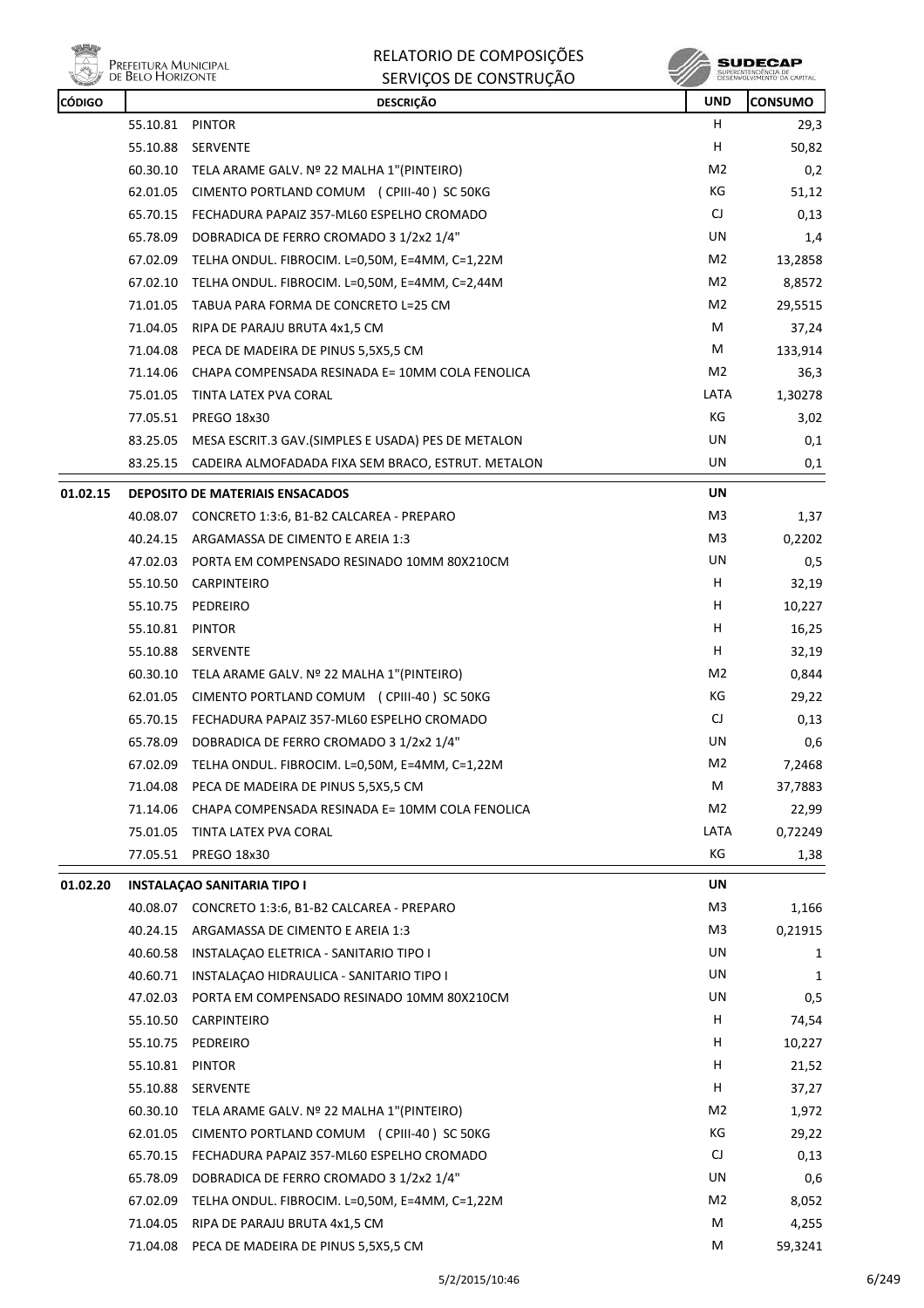

| RELATORIO DE COMPOSIÇÕES |
|--------------------------|
|--------------------------|

|               | <b>I KELLITUKA INTURIUI F</b><br>DE BELO HORIZONTE | SERVIÇOS DE CONSTRUÇÃO                              |                | SUPERINTENDÊNCIA DE<br>DESENVOLVIMENTO DA CAPITAL |
|---------------|----------------------------------------------------|-----------------------------------------------------|----------------|---------------------------------------------------|
| <b>CÓDIGO</b> |                                                    | <b>DESCRIÇÃO</b>                                    | <b>UND</b>     | <b>CONSUMO</b>                                    |
|               | 71.14.06                                           | CHAPA COMPENSADA RESINADA E= 10MM COLA FENOLICA     | M <sub>2</sub> | 26,62                                             |
|               | 75.01.05                                           | TINTA LATEX PVA CORAL                               | LATA           | 0,95708                                           |
|               | 77.05.51                                           | <b>PREGO 18x30</b>                                  | KG             | 1,38                                              |
| 01.02.21      |                                                    | <b>INSTALAÇÃO SANITARIA TIPO II</b>                 | UN             |                                                   |
|               |                                                    | 40.08.07 CONCRETO 1:3:6, B1-B2 CALCAREA - PREPARO   | M3             | 1,642                                             |
|               | 40.24.15                                           | ARGAMASSA DE CIMENTO E AREIA 1:3                    | M3             | 0,32865                                           |
|               | 40.60.59                                           | INSTALAÇÃO ELETRICA - SANITARIO TIPO II             | UN             | 1                                                 |
|               | 40.60.72                                           | INSTALAÇÃO HIDROSANITARIA TIPO II                   | UN             | 1                                                 |
|               | 47.02.03                                           | PORTA EM COMPENSADO RESINADO 10MM 80X210CM          | UN             | 0,5                                               |
|               | 55.10.50                                           | <b>CARPINTEIRO</b>                                  | H              | 50,82                                             |
|               | 55.10.75                                           | PEDREIRO                                            | H              | 15,337                                            |
|               | 55.10.81                                           | <b>PINTOR</b>                                       | H.             | 29,33                                             |
|               | 55.10.88                                           | <b>SERVENTE</b>                                     | H              | 50,82                                             |
|               | 60.30.10                                           | TELA ARAME GALV. Nº 22 MALHA 1"(PINTEIRO)           | M2             | 2,5                                               |
|               | 62.01.05                                           | CIMENTO PORTLAND COMUM (CPIII-40) SC 50KG           | КG             | 43,82                                             |
|               | 65.70.15                                           | FECHADURA PAPAIZ 357-ML60 ESPELHO CROMADO           | CJ             | 0,13                                              |
|               | 65.78.09                                           | DOBRADICA DE FERRO CROMADO 3 1/2x2 1/4"             | UN             | 0,6                                               |
|               | 67.02.09                                           | TELHA ONDUL. FIBROCIM. L=0,50M, E=4MM, C=1,22M      | M2             | 12,078                                            |
|               | 71.04.05                                           | RIPA DE PARAJU BRUTA 4x1,5 CM                       | М              | 8,51                                              |
|               | 71.04.08                                           | PECA DE MADEIRA DE PINUS 5,5X5,5 CM                 | М              | 79,0251                                           |
|               | 71.14.06                                           | CHAPA COMPENSADA RESINADA E= 10MM COLA FENOLICA     | M2             | 36,3                                              |
|               | 75.01.05                                           | TINTA LATEX PVA CORAL                               | LATA           | 1,30432                                           |
|               | 77.05.51                                           | <b>PREGO 18x30</b>                                  | KG             | 2,06                                              |
| 01.02.22      |                                                    | <b>INSTALAÇÃO SANITARIA TIPO III</b>                | UN             |                                                   |
|               |                                                    | 40.08.07 CONCRETO 1:3:6, B1-B2 CALCAREA - PREPARO   | M3             | 2,354                                             |
|               | 40.24.15                                           | ARGAMASSA DE CIMENTO E AREIA 1:3                    | M3             | 0,49305                                           |
|               | 40.60.60                                           | INSTALAÇÃO ELETRICA - SANITARIO TIPO III            | UN             | 1                                                 |
|               | 40.60.73                                           | INSTALAÇÃO HIDROSANITARIA - SANITARIO TIPO III      | UN             | 1                                                 |
|               | 47.02.03                                           | PORTA EM COMPENSADO RESINADO 10MM 80X210CM          | UN             | 0,5                                               |
|               | 55.10.50                                           | <b>CARPINTEIRO</b>                                  | н              | 71,15                                             |
|               | 55.10.75                                           | PEDREIRO                                            | H              | 23,009                                            |
|               | 55.10.81                                           | <b>PINTOR</b>                                       | н              | 38,25                                             |
|               | 55.10.88                                           | SERVENTE                                            | н              | 71,15                                             |
|               | 60.30.10                                           | TELA ARAME GALV. Nº 22 MALHA 1"(PINTEIRO)           | M2             | 0,2                                               |
|               | 62.01.05                                           | CIMENTO PORTLAND COMUM (CPIII-40) SC 50KG           | КG             | 43,82                                             |
|               | 65.70.15                                           | FECHADURA PAPAIZ 357-ML60 ESPELHO CROMADO           | CJ             | 0,13                                              |
|               | 65.78.09                                           | DOBRADICA DE FERRO CROMADO 3 1/2x2 1/4"             | UN             | 0,6                                               |
|               | 67.02.09                                           | TELHA ONDUL. FIBROCIM. L=0,50M, E=4MM, C=1,22M      | M2             | 17,7144                                           |
|               | 71.04.05                                           | RIPA DE PARAJU BRUTA 4x1,5 CM                       | М              | 12,665                                            |
|               | 71.04.08                                           | PECA DE MADEIRA DE PINUS 5,5X5,5 CM                 | M              | 107,613                                           |
|               | 71.14.06                                           | CHAPA COMPENSADA RESINADA E= 10MM COLA FENOLICA     | M2             | 50,82                                             |
|               | 75.01.05                                           | TINTA LATEX PVA CORAL                               | LATA           | 1,70098                                           |
|               | 77.05.51                                           | PREGO 18x30                                         | КG             | 3,02                                              |
| 01.02.25      | <b>REFEITORIO TIPO I</b>                           |                                                     | UN             |                                                   |
|               | 40.08.07                                           | CONCRETO 1:3:6, B1-B2 CALCAREA - PREPARO            | M3             | 1,404                                             |
|               | 40.24.15                                           | ARGAMASSA DE CIMENTO E AREIA 1:3                    | M3             | 0,2739                                            |
|               | 40.60.61                                           | INSTALAÇÃO ELETRICA - REFEITORIO TIPO I             | UN             | 1                                                 |
|               | 40.60.74                                           | INSTALAÇÃO HIDROSANITARIA - REFEITORIO I E II       | UN             | 1                                                 |
|               |                                                    | 47.02.03 PORTA EM COMPENSADO RESINADO 10MM 80X210CM | UN             | 0,5                                               |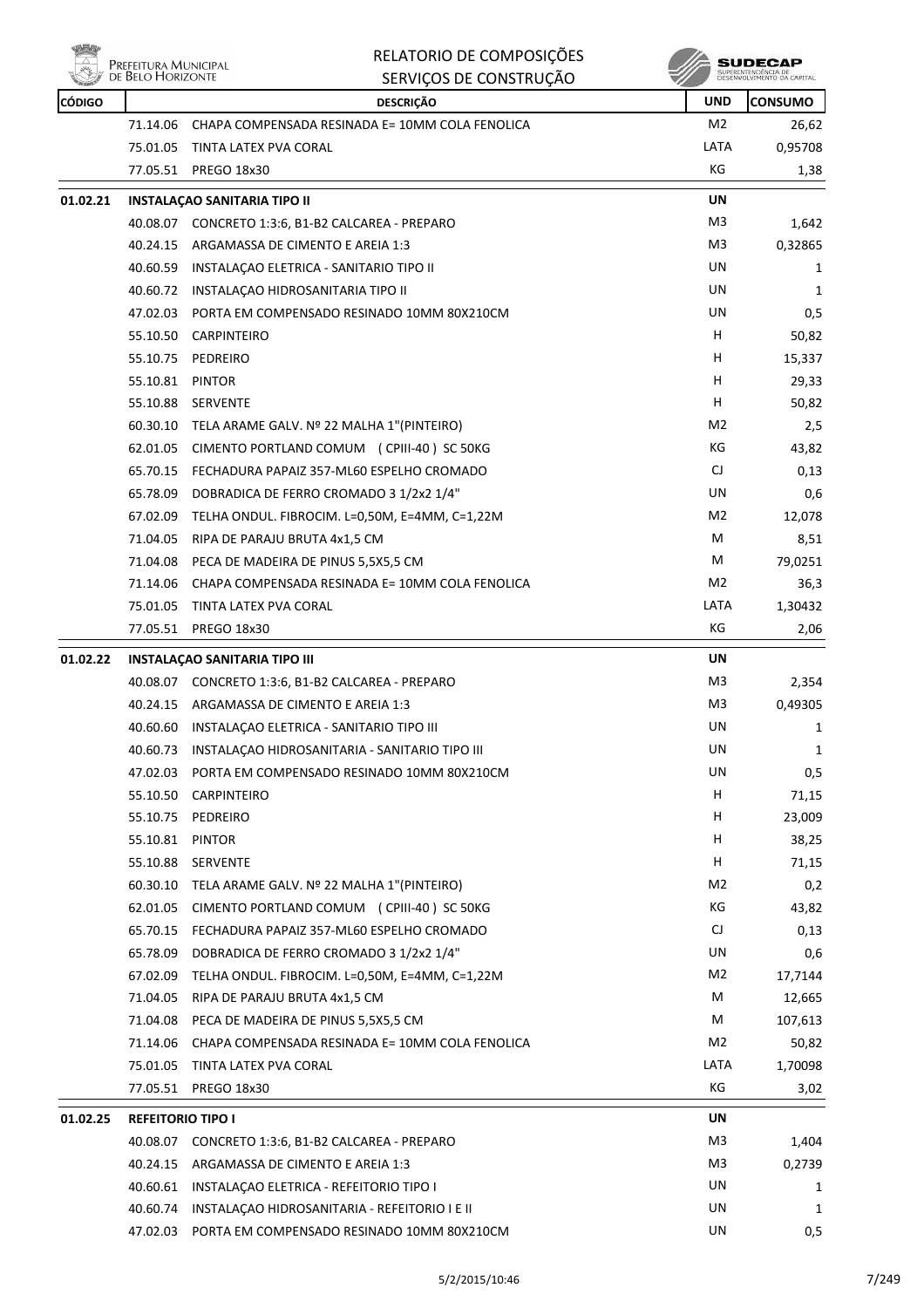

| RELATORIO DE COMPOSIÇÕES |
|--------------------------|
| SERVIÇOS DE CONSTRUÇÃO   |

| CÓDIGO   |                           | <b>DESCRIÇÃO</b>                                         | <b>UND</b>     | <b>CONSUMO</b> |
|----------|---------------------------|----------------------------------------------------------|----------------|----------------|
|          |                           | 55.10.05 AJUDANTE                                        | н              | 3,168          |
|          |                           | 55.10.50 CARPINTEIRO                                     | н              | 27,1           |
|          | 55.10.75                  | PEDREIRO                                                 | н              | 12,78          |
|          | 55.10.81 PINTOR           |                                                          | н              | 29,096         |
|          | 55.10.88                  | SERVENTE                                                 | н              | 27,1           |
|          |                           | 60.30.24 TELA ARAME GALV. Nº 16 MALHA 2"                 | M2             | 5,67           |
|          | 62.01.05                  | CIMENTO PORTLAND COMUM (CPIII-40) SC 50KG                | KG             | 36,52          |
|          |                           | 65.70.15 FECHADURA PAPAIZ 357-ML60 ESPELHO CROMADO       | CJ             | 0,13           |
|          | 65.78.09                  | DOBRADICA DE FERRO CROMADO 3 1/2x2 1/4"                  | UN             | 0,6            |
|          | 67.02.09                  | TELHA ONDUL. FIBROCIM. L=0,50M, E=4MM, C=1,22M           | M2             | 10,4676        |
|          | 71.01.05                  | TABUA PARA FORMA DE CONCRETO L=25 CM                     | M2             | 0,8712         |
|          | 71.04.08                  | PECA DE MADEIRA DE PINUS 5,5X5,5 CM                      | М              | 66,3135        |
|          |                           | 71.14.06 CHAPA COMPENSADA RESINADA E= 10MM COLA FENOLICA | M2             | 19,36          |
|          | 75.01.05                  | TINTA LATEX PVA CORAL                                    | LATA           | 0,66           |
|          |                           | 75.03.25 ESMALTE SINTETICO SEMI-FOSCO ACETINADO CORALIT  | GL             | 1,77408        |
|          |                           | 75.25.05 AGUARRAZ (LATA DE 5 LITROS)                     | LATA           | 0,3168         |
|          | 75.50.05                  | LIXA D AGUA                                              | UN             | 6,336          |
|          |                           | 77.05.51 PREGO 18x30                                     | КG             | 1,78           |
|          |                           | 83.25.50 AQUECEDOR PAR 25 MARMITAS 60X90CM - ELETRICO    | UN             | 0,1            |
| 01.02.26 | <b>REFEITORIO TIPO II</b> |                                                          | UN             |                |
|          |                           | 40.08.07 CONCRETO 1:3:6, B1-B2 CALCAREA - PREPARO        | M3             | 1,879          |
|          | 40.24.15                  | ARGAMASSA DE CIMENTO E AREIA 1:3                         | M <sub>3</sub> | 0,3834         |
|          |                           | 40.60.62 INSTALAÇÃO ELETRICA - REFEITORIO TIPO II        | UN             | 1              |
|          | 40.60.74                  | INSTALAÇÃO HIDROSANITARIA - REFEITORIO I E II            | UN             | 1              |
|          |                           | 47.02.03 PORTA EM COMPENSADO RESINADO 10MM 80X210CM      | UN             | 0,5            |
|          | 55.10.50                  | <b>CARPINTEIRO</b>                                       | H              | 35,57          |
|          | 55.10.75                  | PEDREIRO                                                 | н              | 17,892         |
|          | 55.10.81 PINTOR           |                                                          | н              | 17,54          |
|          |                           | 55.10.88 SERVENTE                                        | н              | 35,57          |
|          |                           | 60.30.24 TELA ARAME GALV. Nº 16 MALHA 2"                 | M <sub>2</sub> | 6,726          |
|          | 62.01.05                  | CIMENTO PORTLAND COMUM (CPIII-40) SC 50KG                | КG             | 31,12          |
|          | 65.70.15                  | FECHADURA PAPAIZ 357-ML60 ESPELHO CROMADO                | CJ             | 0,13           |
|          | 65.78.09                  | DOBRADICA DE FERRO CROMADO 3 1/2x2 1/4"                  | UN             | 0,6            |
|          |                           | 67.02.09 TELHA ONDUL. FIBROCIM. L=0,50M, E=4MM, C=1,22M  | M2             | 14,4936        |
|          |                           | 71.01.05 TABUA PARA FORMA DE CONCRETO L=25 CM            | M2             | 1,3068         |
|          |                           | 71.04.08 PECA DE MADEIRA DE PINUS 5,5X5,5 CM             | М              | 85,4601        |
|          |                           | 71.14.06 CHAPA COMPENSADA RESINADA E= 10MM COLA FENOLICA | M2             | 25,41          |
|          | 75.01.05                  | TINTA LATEX PVA CORAL                                    | LATA           | 0,78006        |
|          |                           | 77.05.51 PREGO 18x30                                     | KG             | 2,46           |
|          |                           | 83.25.50 AQUECEDOR PAR 25 MARMITAS 60X90CM - ELETRICO    | UN             | 0,1            |
| 01.03.00 |                           | PLACA DE OBRA AFIXADA COM PEÇAS DE MADEIRA 8X12CM        |                |                |
| 01.03.02 |                           | PLACA DE OBRA EM LONA IMPRESSAO DIGITAL P. SUDECAP       | M2             |                |
|          |                           | 55.10.05 AJUDANTE                                        | н              | 0,0482         |
|          | 55.10.75                  | PEDREIRO                                                 | н              | 0,17           |
|          | 55.10.81 PINTOR           |                                                          | H              | 0,2892         |
|          |                           | 55.10.88 SERVENTE                                        | н              | 0,17           |
|          |                           | 71.04.02 PECA DE PARAJU BRUTA 10,5X5,5 CM                | М              | 0,45           |
|          |                           | 71.04.08 PECA DE MADEIRA DE PINUS 5,5X5,5 CM             | M              | 1,71           |
|          |                           | 75.03.25 ESMALTE SINTETICO SEMI-FOSCO ACETINADO CORALIT  | GL             | 0,02699        |
|          |                           | 75.25.05 AGUARRAZ (LATA DE 5 LITROS)                     | LATA           | 0,00482        |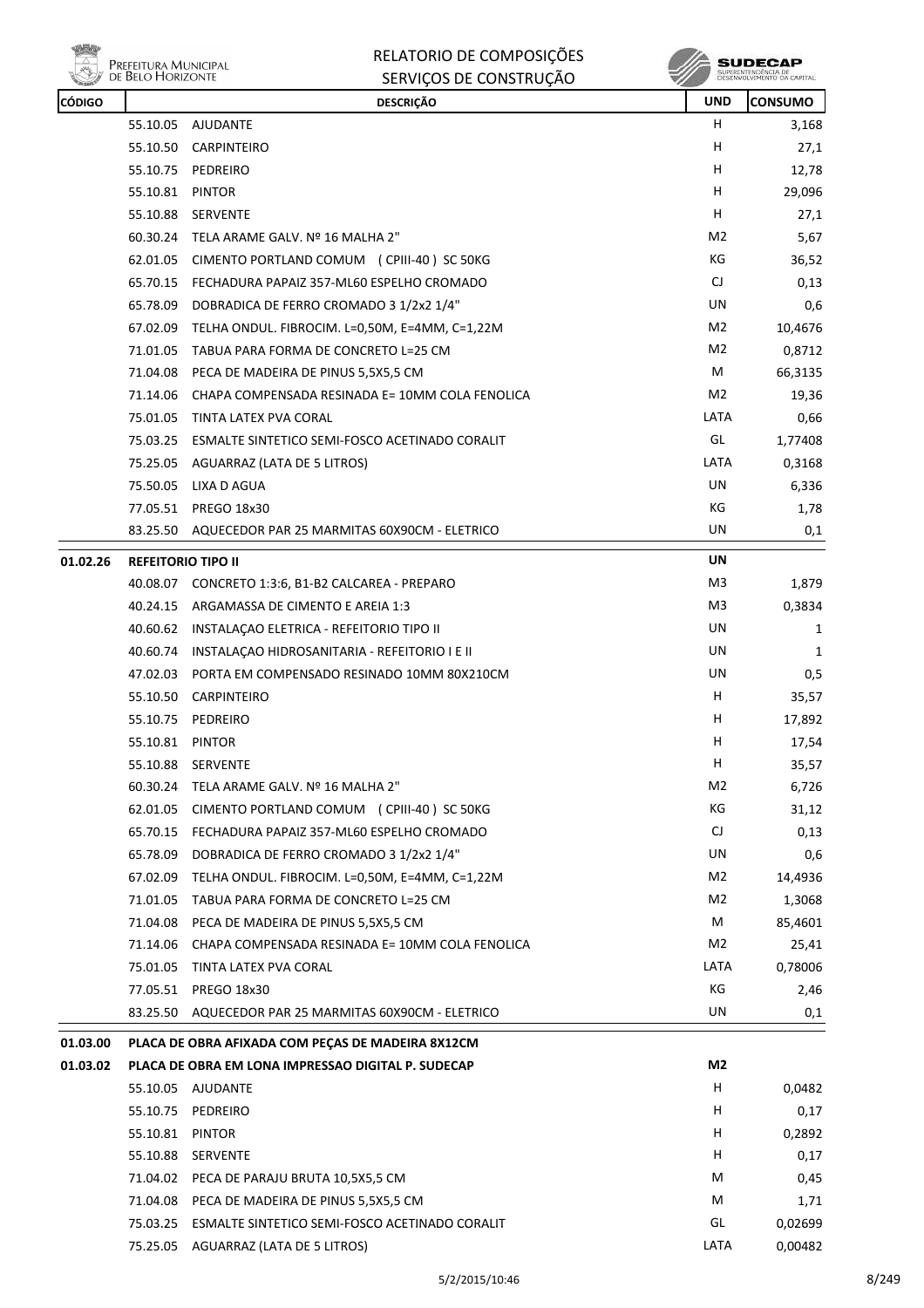|               | Prefeitura Municipal<br>de Belo Horizonte | RELATORIO DE COMPOSIÇÕES                                     |                  | SUDECAP<br>SUPERINTENDÊNCIA DE<br>DESENVOLVIMENTO DA CAPITAL |
|---------------|-------------------------------------------|--------------------------------------------------------------|------------------|--------------------------------------------------------------|
|               |                                           | SERVIÇOS DE CONSTRUÇÃO                                       |                  |                                                              |
| <b>CÓDIGO</b> |                                           | <b>DESCRIÇÃO</b>                                             | <b>UND</b><br>UN | <b>CONSUMO</b>                                               |
|               | 75.50.20<br>77.05.51                      | LIXA DE MADEIRA<br><b>PREGO 18x30</b>                        | КG               | 0,0964<br>0,017                                              |
|               | 83.17.31                                  | PLACA 3,00X2,00M LONA IMP.DIGTAL ESTR.METALON20X20           | UN               | 0,17                                                         |
|               |                                           |                                                              |                  |                                                              |
| 01.04.00      |                                           | TAPUME PADRAO SUDECAP (TIPO I, II E III)                     |                  |                                                              |
| 01.04.02      |                                           | COMPENSADO 10MM FIXAÇÃO ENTERRADA SEM INFORME PBH            | М                |                                                              |
|               | 55.10.50                                  | CARPINTEIRO                                                  | н                | 0,8                                                          |
|               | 55.10.81                                  | PINTOR                                                       | н                | 0,4                                                          |
|               | 55.10.88                                  | <b>SERVENTE</b>                                              | н                | 1,2                                                          |
|               |                                           | 71.01.05 TABUA PARA FORMA DE CONCRETO L=25 CM                | M <sub>2</sub>   | 0,0525                                                       |
|               |                                           | 71.04.08 PECA DE MADEIRA DE PINUS 5,5X5,5 CM                 | M                | 2,3386                                                       |
|               | 71.14.06                                  | CHAPA COMPENSADA RESINADA E= 10MM COLA FENOLICA              | M <sub>2</sub>   | 1,1                                                          |
|               | 75.01.05                                  | TINTA LATEX PVA CORAL                                        | LATA             | 0,0187                                                       |
|               | 77.05.51                                  | PREGO 18x30                                                  | КG               | 0,4                                                          |
| 01.04.04      |                                           | COMPENSADO 10MM COM BASE DE CONCRETO S/INFORME PBH           | М                |                                                              |
|               | 40.09.05                                  | CONCRETO 1:4:8, B1-B2 CALCAREA, LANCADO EM FUNDACAO          | M3               | 0,01                                                         |
|               | 55.10.50                                  | <b>CARPINTEIRO</b>                                           | н                | 0,8                                                          |
|               | 55.10.81                                  | PINTOR                                                       | н                | 0,4                                                          |
|               |                                           | 55.10.88 SERVENTE                                            | н                | 1,2                                                          |
|               |                                           | 71.01.05 TABUA PARA FORMA DE CONCRETO L=25 CM                | M <sub>2</sub>   | 0,02                                                         |
|               |                                           | 71.01.07 TABUA DE PINUS EXP.= 1" L=25 CM                     | M <sub>2</sub>   | 0,0525                                                       |
|               |                                           | 71.04.08 PECA DE MADEIRA DE PINUS 5,5X5,5 CM                 | M                | 2,24                                                         |
|               | 71.14.06                                  | CHAPA COMPENSADA RESINADA E= 10MM COLA FENOLICA              | M <sub>2</sub>   | 1,1                                                          |
|               |                                           | 75.01.05 TINTA LATEX PVA CORAL                               | LATA             | 0,0187                                                       |
|               | 77.05.51                                  | PREGO 18x30                                                  | КG               | 0,4                                                          |
| 01.04.05      |                                           | INFORME PUBLIC.LONA IMP.DIGITAL APLICADO EM TAPUME           | M <sub>2</sub>   |                                                              |
|               |                                           | 55.10.50 CARPINTEIRO                                         | н                | 0,5                                                          |
|               |                                           | 55.10.88 SERVENTE                                            | н                | 0,5                                                          |
|               |                                           | 83.17.01 INFORME EM LONA IMPRESSAO DIGITAL 720DPI COM ILHOS  | M2               | 1                                                            |
| 01.04.06      |                                           | DE TELA GALVANIZADA #2" FIO 14 C/FIXACAO ENTERRADA           | М                |                                                              |
|               |                                           | 55.10.50 CARPINTEIRO                                         | н                | 0,5                                                          |
|               | 55.10.81 PINTOR                           |                                                              | н                | 0,19                                                         |
|               |                                           | 55.10.88 SERVENTE                                            | н                | 0,65                                                         |
|               |                                           | 60.30.27 TELA ARAME GALV. Nº 14 MALHA 2"                     | M2               | 0,726                                                        |
|               |                                           | 71.01.07 TABUA DE PINUS EXP.= 1" L=25 CM                     | M <sub>2</sub>   | 0,0525                                                       |
|               |                                           | 71.04.08 PECA DE MADEIRA DE PINUS 5,5X5,5 CM                 | M                | 2,33862                                                      |
|               |                                           | 75.01.05 TINTA LATEX PVA CORAL                               | LATA             | 0,0085                                                       |
|               |                                           | 77.05.51 PREGO 18x30                                         | КG               | 0,1                                                          |
|               | 77.09.10                                  | <b>GRAMPO PARA CERCA</b>                                     | КG               | 0,08                                                         |
|               |                                           |                                                              |                  |                                                              |
| 01.04.07      |                                           | DE TELA GALVANIZADA #2" FIO 14 C/BASE DE CONCRETO            | М                |                                                              |
|               |                                           | 40.09.05 CONCRETO 1:4:8, B1-B2 CALCAREA, LANCADO EM FUNDACAO | M3               | 0,01                                                         |
|               |                                           | 55.10.50 CARPINTEIRO                                         | H                | 0,5                                                          |
|               | 55.10.81 PINTOR                           |                                                              | H                | 0,19                                                         |
|               |                                           | 55.10.88 SERVENTE                                            | H.               | 0,5                                                          |
|               |                                           | 60.30.27 TELA ARAME GALV. Nº 14 MALHA 2"                     | M2               | 0,726                                                        |
|               |                                           | 71.01.05 TABUA PARA FORMA DE CONCRETO L=25 CM                | M2               | 0,02                                                         |
|               |                                           | 71.01.07 TABUA DE PINUS EXP. = 1" L=25 CM                    | M2               | 0,0525                                                       |
|               |                                           | 71.04.08 PECA DE MADEIRA DE PINUS 5,5X5,5 CM                 | М                | 2,24                                                         |
|               |                                           | 75.01.05 TINTA LATEX PVA CORAL                               | LATA             | 0,0085                                                       |
|               |                                           | 77.05.51 PREGO 18x30                                         | КG               | 0,1                                                          |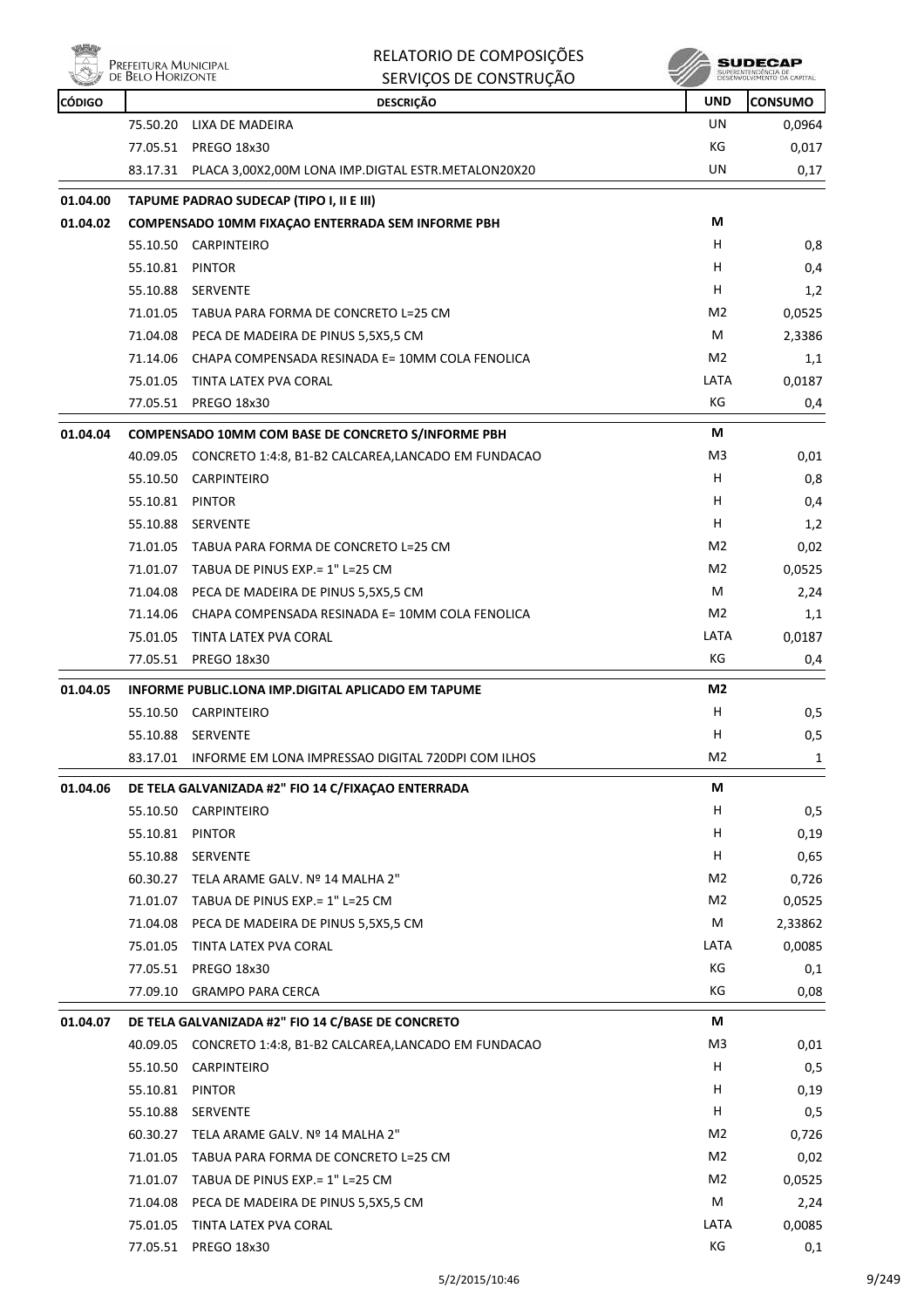**vibit** e<br>Prefeitura Municipal<br>// de Belo Horizonte ₩

## RELATORIO DE COMPOSIÇÕES SERVIÇOS DE CONSTRUÇÃO

**SUDECAP** 

| <b>CÓDIGO</b> |          | <b>DESCRIÇÃO</b>                                                                                         | <b>UND</b> | <b>CONSUMO</b> |
|---------------|----------|----------------------------------------------------------------------------------------------------------|------------|----------------|
|               | 77.09.10 | <b>GRAMPO PARA CERCA</b>                                                                                 | КG         | 0,08           |
| 01.04.09      |          | TELA-TAPUME DE POLIPROPILENO H= 1,20 M, INCL. BASE                                                       | М          |                |
|               |          | 40.09.05 CONCRETO 1:4:8, B1-B2 CALCAREA, LANCADO EM FUNDACAO                                             | M3         | 0,004          |
|               |          | 40.20.11 FORMA DE TABUA DE PINHO DE 3a. TIPO E (P/ BERCO)                                                | M2         | 0,84           |
|               | 55.10.88 | <b>SERVENTE</b>                                                                                          | н          | 0,04           |
|               |          | 60.40.10 TELA TAPUME DE POLIPROPILENO H=1,20M                                                            | M          | 1              |
|               |          | 71.04.08 PECA DE MADEIRA DE PINUS 5,5X5,5 CM                                                             | М          | 1,25           |
| 01.04.10      |          | PROTEÇAO COM FITA ZEBRADA AMARELA L=7CM E PEÇA 7X7                                                       | М          |                |
|               |          | 40.09.05 CONCRETO 1:4:8, B1-B2 CALCAREA, LANCADO EM FUNDACAO                                             | M3         | 0,0064         |
|               |          | 40.20.11 FORMA DE TABUA DE PINHO DE 3a. TIPO E (P/ BERCO)                                                | M2         | 0,036          |
|               |          | 55.10.75 PEDREIRO                                                                                        | н          | 0,08           |
|               | 55.10.88 | <b>SERVENTE</b>                                                                                          | н          | 0,08           |
|               |          | 71.04.08 PECA DE MADEIRA DE PINUS 5,5X5,5 CM                                                             | М          | 0,02           |
|               |          | 84.20.20 FITA ZEBRADA PARA SINALIZAÇÃO ROLO DE 200M                                                      | М          | 1,08           |
| 01.04.11      |          | FITA ZEBRADA AMARELA PARA SINALIZAÇÃO L= 7CM                                                             | М          |                |
|               |          | 55.10.75 PEDREIRO                                                                                        | н          | 0,08           |
|               |          | 55.10.88 SERVENTE                                                                                        | н          | 0,08           |
|               | 84.20.20 | FITA ZEBRADA PARA SINALIZAÇÃO ROLO DE 200M                                                               | М          | 1,05           |
| 01.04.20      |          | <b>REMANEJAMENTO DE TAPUME</b>                                                                           | М          |                |
|               |          | 55.10.50 CARPINTEIRO                                                                                     | н          | 0,09           |
|               |          | 55.10.88 SERVENTE                                                                                        | н          | 0,38           |
| 01.05.00      |          | <b>CERCA PADRAO SUDECAP</b>                                                                              |            |                |
| 01.05.05      |          | TIPO 1-PECA 8X8 CADA 2,00M E 5 FIOS ARAME FARPADO                                                        | M          |                |
|               |          | 55.10.50 CARPINTEIRO                                                                                     | н          | 0,32           |
|               |          | 55.10.88 SERVENTE                                                                                        | н          | 0,49           |
|               |          | 60.35.51 ARAME FARPADO TOURO (ROLO 500 METROS)                                                           | М          | 2,625          |
|               |          | 71.04.08 PECA DE MADEIRA DE PINUS 5,5X5,5 CM                                                             | M          | 0,525          |
|               |          | 77.09.10 GRAMPO PARA CERCA                                                                               | КG         | 0,025          |
| 01.06.00      |          | INSTALACAO PROVISORIA - CONCESSIONARIA                                                                   |            |                |
| 01.06.01      |          | PADRAO CEMIG - TRIFASICO ATE 30 KVA                                                                      | UN         |                |
|               |          | 55.10.10 AUXILIAR BOMBEIRO/ELETRICISTA                                                                   | н          | 3              |
|               |          | 55.10.55 ELETRICISTA                                                                                     | н          | 3              |
|               |          | 74.60.10 PADRAO DE ENTR.PROVIS.30KVA TRIFAS.POSTE H=7M,70A                                               | UN         | 0,34           |
| 01.06.05      |          | PADRAO COPASA - KIT CAVALTE METAL E REGISTRO 3/4"                                                        | UN         |                |
|               |          | 55.10.10 AUXILIAR BOMBEIRO/ELETRICISTA                                                                   | н          | 3              |
|               |          | 55.10.39 BOMBEIRO                                                                                        | н          | 3              |
|               |          | 55.10.75 PEDREIRO                                                                                        | н          | 3              |
|               |          | 73.54.02 KIT PADRAO COPASA 3/4" DE METAL                                                                 | UN         | 1              |
| 01.07.00      |          | <b>FOSSA E SUMIDOURO</b>                                                                                 |            |                |
| 01.07.02      |          | FOSSA SEPTICA E SUMIDOURO DN=1,20M H=4,00M                                                               | UN         |                |
|               |          | 40.09.07 CONCRETO 1:3:6, B1-B2 CALCAREA,LANCADO EM FUNDACAO                                              | M3         | 0,1765         |
|               | 40.24.15 | ARGAMASSA DE CIMENTO E AREIA 1:3                                                                         | M3         | 0,0317         |
|               |          | 40.32.11 ESCAV.MECANICA DE VALAS DESC. LATERAL 1,5M <h<=3,0m< td=""><td>M3</td><td>16,96</td></h<=3,0m<> | M3         | 16,96          |
|               | 40.32.22 | REGULARIZACAO E COMPACTACAO MANUAL DE TERRENO                                                            | M2         | 3,53           |
|               | 40.32.31 | REATERRO COMPACTADO C/ PLACA VIBRATORIA                                                                  | M3         | 2,18           |
|               |          | 50.20.06 CHP/RETRO-ESCAVAD. CASE 580 L-(0,77M3) 75HP (4X2)                                               | н          | 0,6            |
|               | 50.20.07 | CHI/RETRO-ESCAVAD. CASE 580 L-(0,77M3) 75HP (4X2)                                                        | н          | 0,4            |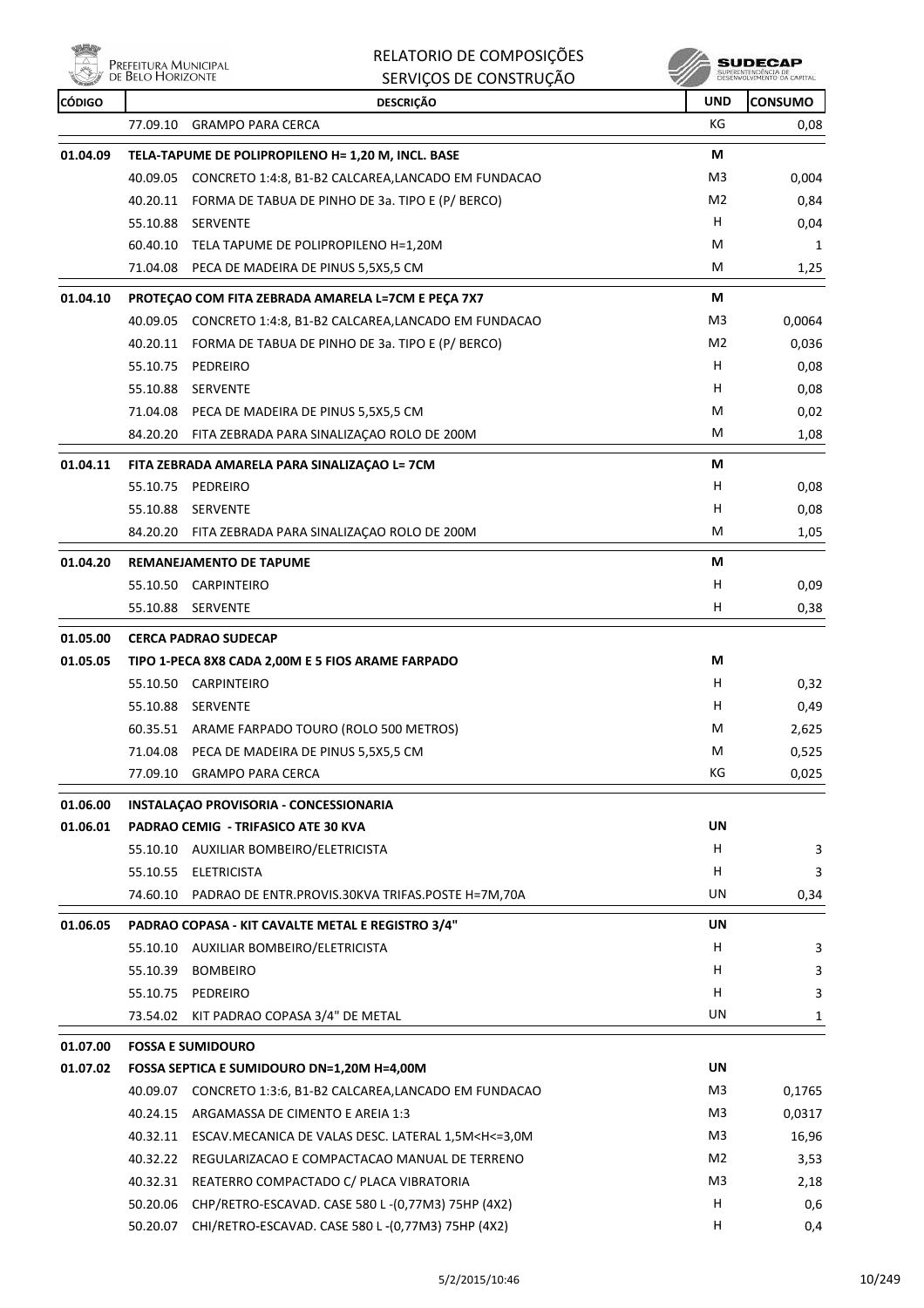|               |                                           | RELATORIO DE COMPOSIÇÕES                              |                | SUDECAP                                           |
|---------------|-------------------------------------------|-------------------------------------------------------|----------------|---------------------------------------------------|
|               | Prefeitura Municipal<br>de Belo Horizonte | SERVIÇOS DE CONSTRUÇÃO                                |                | SUPERINTENDÊNCIA DE<br>DESENVOLVIMENTO DA CAPITAL |
| <b>CÓDIGO</b> |                                           | <b>DESCRIÇÃO</b>                                      | <b>UND</b>     | <b>CONSUMO</b>                                    |
|               | 55.10.75                                  | PEDREIRO                                              | н              | 2                                                 |
|               | 55.10.88                                  | <b>SERVENTE</b>                                       | н              | 2                                                 |
|               | 63.01.03                                  | BRITA COM FRETE BRITA 0,1,2,3                         | M <sub>3</sub> | 0,89                                              |
|               |                                           | 76.35.15  FOSSA SEPTICA D=1,20M H=4,0M                | UN             | 1                                                 |
|               | 76.35.55                                  | SUMIDOURO PRE-MOLDADO D=1,20M H=4,0M                  | UN             | 1                                                 |
| 01.08.00      |                                           | REDE INTERNA E PROVISORIA DE AGUA E ESGOTO            |                |                                                   |
| 01.08.01      | <b>TUBO PVC</b>                           | <b>D= 100 MM</b>                                      | М              |                                                   |
|               | 55.10.10                                  | AUXILIAR BOMBEIRO/ELETRICISTA                         | н              | 0,2                                               |
|               | 55.10.39                                  | <b>BOMBEIRO</b>                                       | н              | 0,15                                              |
|               | 73.24.53                                  | TUBO PVC ESGOTO D= 100MM X 6M PLASTUBOS               | UN             | 0,18333                                           |
| 01.08.02      | <b>TUBO PVC</b>                           | D= 150 MM                                             | М              |                                                   |
|               | 55.10.10                                  | AUXILIAR BOMBEIRO/ELETRICISTA                         | н              | 0,3                                               |
|               | 55.10.39                                  | <b>BOMBEIRO</b>                                       | н              | 0,2                                               |
|               | 73.24.05                                  | TUBO PVC ESGOTO RIGIDO PB VIROLA 150MM x6M            | UN             | 0,18333                                           |
| 01.08.03      | <b>TUBO PVC</b>                           | D= 200 MM                                             | М              |                                                   |
|               | 55.10.10                                  | AUXILIAR BOMBEIRO/ELETRICISTA                         | н              | 0,3                                               |
|               | 55.10.39                                  | <b>BOMBEIRO</b>                                       | н              | 0,2                                               |
|               | 73.24.06                                  | TUBO PVC ESGOTO RIGIDO PB 200MM x6M                   | UN             | 0,18333                                           |
| 01.08.04      | <b>TUBO PVC</b>                           | D= 250 MM                                             | М              |                                                   |
|               | 55.10.10                                  | AUXILIAR BOMBEIRO/ELETRICISTA                         | н              | 0,3                                               |
|               | 55.10.39                                  | <b>BOMBEIRO</b>                                       | н              | 0,2                                               |
|               | 73.24.07                                  | TUBO PVC ESGOTO RIGIDO PB 250MM x6M                   | UN             | 0,18333                                           |
| 01.08.20      |                                           | TUBO PVC AGUA SOLDA E CONEXOES D=20MM (1/2")          | М              |                                                   |
|               | 55.10.10                                  | AUXILIAR BOMBEIRO/ELETRICISTA                         | н              | 0,08                                              |
|               | 55.10.39                                  | <b>BOMBEIRO</b>                                       | н              | 0,08                                              |
|               |                                           | 73.02.01 TUBO PVC AGUA SOLDA CLASSE 15 D= 20MM (1/2") | M              | 1,1                                               |
|               | 73.80.20                                  | ADESIVO PARA TUBOS DE PVC                             | L              | 0,0005                                            |
| 01.08.21      |                                           | TUBO PVC AGUA SOLDA E CONEXOES D=25MM (3/4")          | М              |                                                   |
|               | 55.10.10                                  | AUXILIAR BOMBEIRO/ELETRICISTA                         | H              | 0,084                                             |
|               | 55.10.39                                  | <b>BOMBEIRO</b>                                       | Н              | 0,084                                             |
|               |                                           | 73.02.02 TUBO PVC AGUA SOLDA CLASSE 15 D= 25MM (3/4)" | M              | 1,1                                               |
|               |                                           | 73.80.20 ADESIVO PARA TUBOS DE PVC                    | L              | 0,0005                                            |
| 01.09.00      |                                           | CONTAINER 6,0X2,30X2,82 M COM ISOLAMENTO TERMICO      |                |                                                   |
| 01.09.01      |                                           | <b>MOBILIZACAO E DESMOBILIZACAO DE CONTAINER</b>      | UN             |                                                   |
|               | 89.50.20                                  | MOBILIZAÇÃO E DESMOBILIZAÇÃO DE CONTAINER             | UN             | 2                                                 |
| 01.09.02      |                                           | <b>ESCRITORIO COM AR CONDICIONADO</b>                 | <b>MES</b>     |                                                   |
|               | 40.08.07                                  | CONCRETO 1:3:6, B1-B2 CALCAREA - PREPARO              | M <sub>3</sub> | 3,91                                              |
|               | 47.03.01                                  | MAPOTECA P/ PROJETO 1,40X1,10X1,40M E PECA 8X8 CM     | UN             | 0,04167                                           |
|               | 55.10.75                                  | PEDREIRO                                              | Н              | 2                                                 |
|               | 55.10.88                                  | SERVENTE                                              | H              | 2                                                 |
|               | 74.37.04                                  | LAMPADA INCANDESCENTE DE 40 OU 60W/125V A-19 E-27     | UN             | 0,33333                                           |
|               | 74.38.05                                  | LAMPADA FLUORESCENTE TUBULAR 32W                      | UN             | 0,33333                                           |
|               | 83.25.05                                  | MESA ESCRIT.3 GAV.(SIMPLES E USADA) PES DE METALON    | UN             | 0,01666                                           |
|               | 83.25.10                                  | MESA REDONDA D= 1,20M (SIMPLES E USADA)               | UN             | 0,01666                                           |
|               | 83.25.15                                  | CADEIRA ALMOFADADA FIXA SEM BRACO, ESTRUT. METALON    | UN             | 0,08333                                           |
|               | 83.25.28                                  | REFRIGERADOR COMPACTO FRIGOB. ELETROLUX 122L-RE120    | UN             | 0,01666                                           |
|               | 83.25.40                                  | ARQUIVO DE ACO 3 GAVETAS, MODELO OFICIO (USADO)       | UN             | 0,01666                                           |

ú.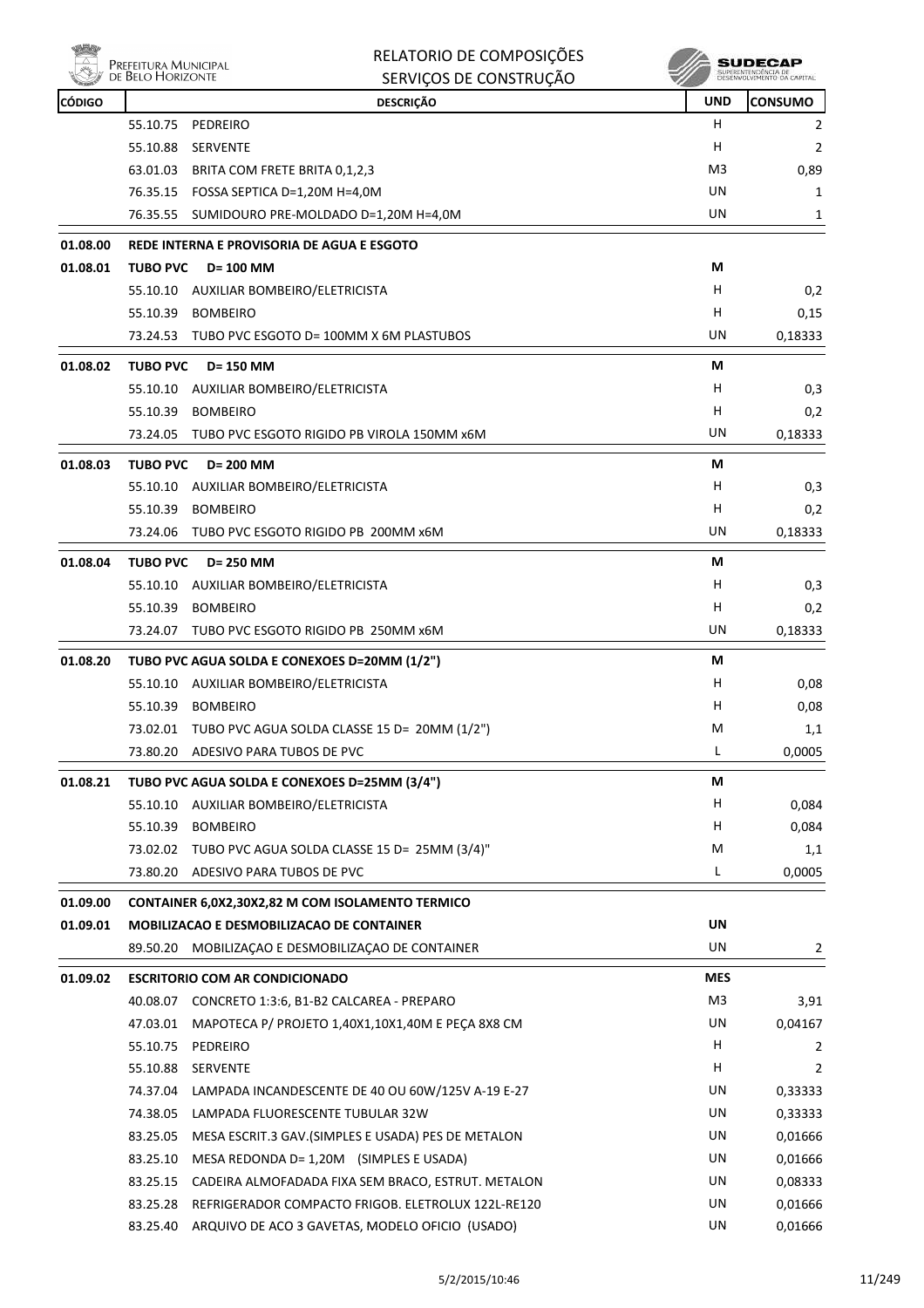

# **PREFEITURA MUNICIPAL**<br>DE BELO HORIZONTE

#### RELATORIO DE COMPOSIÇÕES SERVIÇOS DE CONSTRUÇÃO



| <b>CÓDIGO</b> | <b>WELL</b> DE DEED FROM EDITIE | SERVIÇUS DE CUNSTRUÇÃO<br><b>DESCRICÃO</b>                  | <b>UND</b> | PESEMANTATION IN PM CHEFI-<br><b>CONSUMO</b> |
|---------------|---------------------------------|-------------------------------------------------------------|------------|----------------------------------------------|
|               |                                 | 83.25.45 ARMARIO DE AÇO COM 2 PORTAS 170X72X40CM            | <b>UN</b>  | 0,01666                                      |
|               |                                 | 89.50.02 CONTAINER 6,0X2,30X2,82M COM ISOLAMENTO TERMICO    | MES        | 1                                            |
|               |                                 | 89.50.50 AR CONDICIONADO PARA CONTAINER                     | <b>MES</b> | 1                                            |
| 01.09.03      |                                 | <b>ESCRITORIO C/ AR CONDIC. E SANITARIO COMPLETO</b>        | <b>MES</b> |                                              |
|               |                                 | 40.08.07 CONCRETO 1:3:6, B1-B2 CALCAREA - PREPARO           | M3         | 3,91                                         |
|               |                                 | 47.03.01 MAPOTECA P/ PROJETO 1,40X1,10X1,40M E PECA 8X8 CM  | UN         | 0,04166                                      |
|               | 55.10.75                        | PEDREIRO                                                    | H.         | 2                                            |
|               |                                 | 55.10.88 SERVENTE                                           | H          | 2                                            |
|               |                                 | 73.24.02 TUBO PVC ESGOTO RIGIDO PB VIROLA 50MM x6M          | UN         | 0,16                                         |
|               |                                 | 73.24.04 TUBO PVC ESGOTO RIGIDO PB VIROLA 100MM x6M         | UN         | 0,4                                          |
|               |                                 | 73.27.02 ANEL DE VEDACAO P/ESGOTO PRIMARIO D=50MM T.BRANCO  | UN         | 0,16                                         |
|               | 73.27.04                        | ANEL DE VEDACAO P/ESGOTO PRIMARIO D=100MM T.BRANCO          | UN         | 0,4                                          |
|               |                                 | 73.33.04 CAIXA D'AGUA DE POLIETILENO COM TAMPA 1000 L       | UN         | 0,03333                                      |
|               |                                 | 73.45.11 REG.PRESSAO C/ACABAM. REF.C-1416 DL D=1/2"FABRIMAR | UN         | 1                                            |
|               |                                 | 73.51.41 TORNEIRA BOIA PARA CX. D'AGUA 3/4", PLENA          | UN         | 0,05555                                      |
|               | 73.80.20                        | ADESIVO PARA TUBOS DE PVC                                   | L          | 0,01                                         |
|               | 73.80.21                        | SOLUCAO LIMPADORA                                           | L          | 1                                            |
|               |                                 | 74.37.04 LAMPADA INCANDESCENTE DE 40 OU 60W/125V A-19 E-27  | UN         | 0,5                                          |
|               | 74.38.05                        | LAMPADA FLUORESCENTE TUBULAR 32W                            | UN         | 0,33333                                      |
|               | 83.25.05                        | MESA ESCRIT.3 GAV.(SIMPLES E USADA) PES DE METALON          | UN         | 0,01666                                      |
|               | 83.25.10                        | MESA REDONDA D= 1,20M (SIMPLES E USADA)                     | UN         | 0,01666                                      |
|               | 83.25.15                        | CADEIRA ALMOFADADA FIXA SEM BRACO, ESTRUT. METALON          | UN         | 0,08333                                      |
|               | 83.25.28                        | REFRIGERADOR COMPACTO FRIGOB. ELETROLUX 122L-RE120          | UN         | 0,01666                                      |
|               | 83.25.40                        | ARQUIVO DE ACO 3 GAVETAS, MODELO OFICIO (USADO)             | UN         | 0,01666                                      |
|               |                                 | 83.25.45 ARMARIO DE AÇO COM 2 PORTAS 170X72X40CM            | UN         | 0,01666                                      |
|               | 89.50.03                        | CONTAINER 6,0X2,30X2,82M C/ ISOLAMENTO SANITÁRIO            | <b>MES</b> | 1                                            |
|               |                                 | 89.50.50 AR CONDICIONADO PARA CONTAINER                     | <b>MES</b> | 1                                            |
| 01.09.05      |                                 | VESTIARIO C/ 7 CHUVEIROS E 2 LAVATORIOS COMPLETO            | <b>MES</b> |                                              |
|               |                                 | 40.08.07 CONCRETO 1:3:6, B1-B2 CALCAREA - PREPARO           | M3         | 3,91                                         |
|               |                                 | 55.10.10 AUXILIAR BOMBEIRO/ELETRICISTA                      | H          | 0,5                                          |
|               | 55.10.39                        | <b>BOMBEIRO</b>                                             | Н          | 0,5                                          |
|               | 55.10.75                        | PEDREIRO                                                    | H          | 2                                            |
|               | 55.10.88                        | <b>SERVENTE</b>                                             | н          | 2                                            |
|               | 73.24.02                        | TUBO PVC ESGOTO RIGIDO PB VIROLA 50MM x6M                   | UN         | 0,16                                         |
|               |                                 | 73.24.04 TUBO PVC ESGOTO RIGIDO PB VIROLA 100MM x6M         | UN         | 0,4                                          |
|               | 73.27.02                        | ANEL DE VEDACAO P/ESGOTO PRIMARIO D=50MM T.BRANCO           | UN         | 0,16                                         |
|               |                                 | 73.27.04 ANEL DE VEDACAO P/ESGOTO PRIMARIO D=100MM T.BRANCO | UN         | 0,4                                          |
|               | 73.33.04                        | CAIXA D'AGUA DE POLIETILENO COM TAMPA 1000 L                | UN         | 0,03333                                      |
|               | 73.40.30                        | CHUVEIRO LORENZETT TRADICAO CROMADO - 110 V                 | UN         | 0,23333                                      |
|               | 73.45.11                        | REG.PRESSAO C/ACABAM. REF.C-1416 DL D=1/2"FABRIMAR          | UN         | $\mathbf{1}$                                 |
|               | 73.51.41                        | TORNEIRA BOIA PARA CX. D'AGUA 3/4", PLENA                   | UN         | 0,11                                         |
|               | 73.80.20                        | ADESIVO PARA TUBOS DE PVC                                   | L          | 0,02                                         |
|               | 73.80.21                        | SOLUÇÃO LIMPADORA                                           | L          | 1                                            |
|               |                                 | 74.38.05 LAMPADA FLUORESCENTE TUBULAR 32W                   | UN         | 0,33333                                      |
|               | 74.38.07                        | LAMPADA FLUORESC. COMPACTA 15W C/ REATOR INTEGRADO          | UN         | 0,5                                          |
|               | 89.50.04                        | CONTAINER VEST.6,0X2,30X2,82M COM 7 CHUV. 2 LAVAT.          | MES        | 1                                            |
| 01.09.06      |                                 | <b>VESTIARIO BOX 7 SANIT. 2 LAVAT. 1 MICTORIO COMPLET</b>   | <b>MES</b> |                                              |
|               |                                 | 40.08.07 CONCRETO 1:3:6, B1-B2 CALCAREA - PREPARO           | M3         | 3,91                                         |
|               |                                 | 55.10.10 AUXILIAR BOMBEIRO/ELETRICISTA                      | н          | 0,5                                          |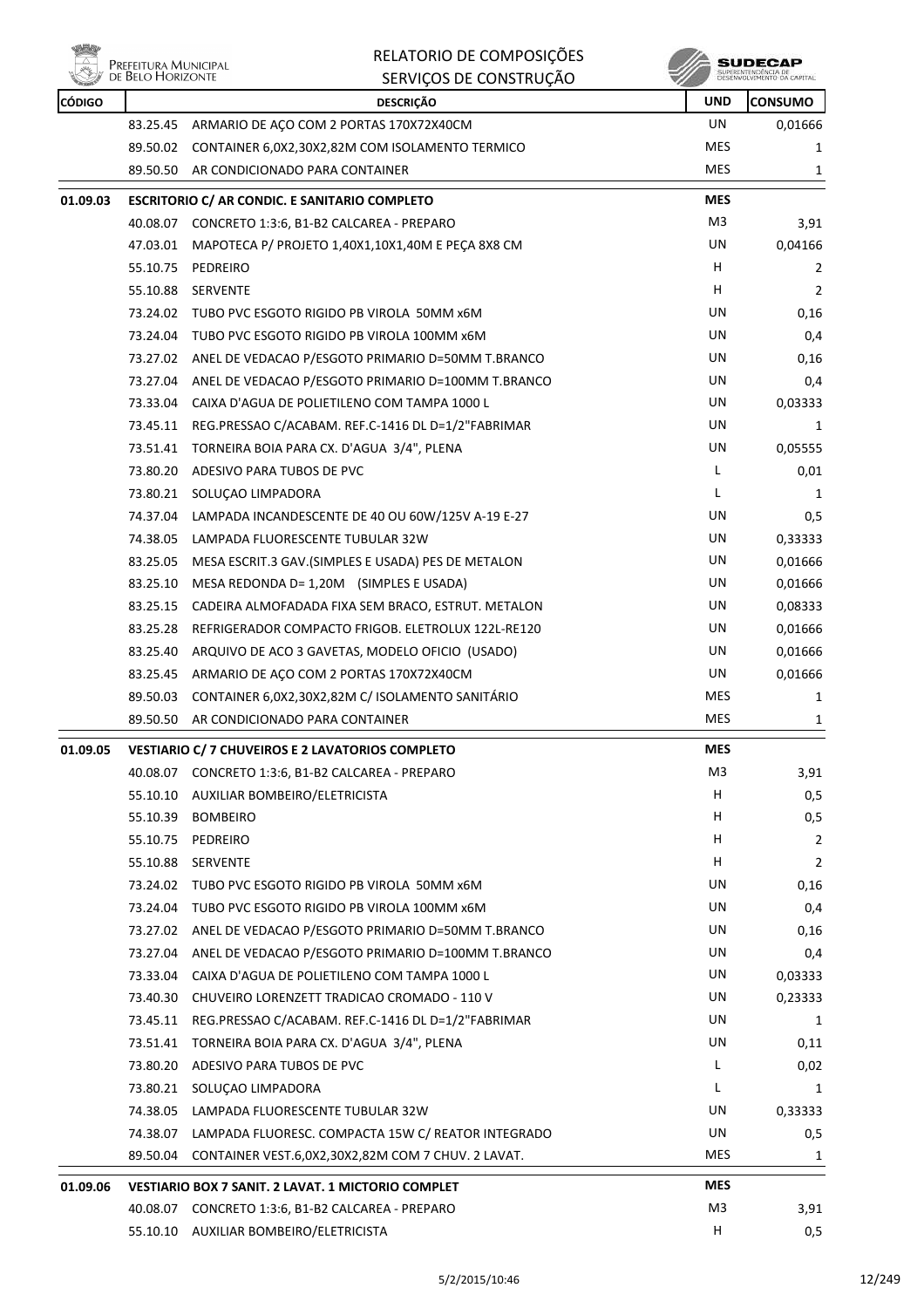

| RELATORIO DE COMPOSIÇÕES |
|--------------------------|
| SERVIÇOS DE CONSTRUÇÃO   |

 $\begin{array}{c} \textbf{SUBECAP} \\ \textbf{SUBREINTEROÉNCIA DE} \\ \textbf{DESEWOUNIENTO OA CAPTIAL} \end{array}$ 

| <b>CÓDIGO</b> |          | <b>DESCRIÇÃO</b>                                            | <b>UND</b> | <b>CONSUMO</b> |
|---------------|----------|-------------------------------------------------------------|------------|----------------|
|               | 55.10.39 | <b>BOMBEIRO</b>                                             | H.         | 0,5            |
|               |          | 55.10.75 PEDREIRO                                           | н          | 2              |
|               | 55.10.88 | <b>SERVENTE</b>                                             | н          | $\overline{2}$ |
|               |          | 73.24.02 TUBO PVC ESGOTO RIGIDO PB VIROLA 50MM x6M          | UN         | 0,16           |
|               |          | 73.24.04 TUBO PVC ESGOTO RIGIDO PB VIROLA 100MM x6M         | UN         | 0,4            |
|               |          | 73.27.02 ANEL DE VEDACAO P/ESGOTO PRIMARIO D=50MM T.BRANCO  | UN         | 0,16           |
|               |          | 73.27.04 ANEL DE VEDACAO P/ESGOTO PRIMARIO D=100MM T.BRANCO | UN         | 0,4            |
|               |          | 73.33.04 CAIXA D'AGUA DE POLIETILENO COM TAMPA 1000 L       | UN         | 0,03333        |
|               | 73.45.11 | REG.PRESSAO C/ACABAM. REF.C-1416 DL D=1/2"FABRIMAR          | UN         | 1              |
|               |          | 73.51.41 TORNEIRA BOIA PARA CX. D'AGUA 3/4", PLENA          | UN         | 0,11           |
|               |          | 73.80.20 ADESIVO PARA TUBOS DE PVC                          | L          | 0,02           |
|               |          | 73.80.21 SOLUÇAO LIMPADORA                                  | L          | 1              |
|               | 74.38.05 | LAMPADA FLUORESCENTE TUBULAR 32W                            | UN         | 0,33333        |
|               |          | 74.38.07 LAMPADA FLUORESC. COMPACTA 15W C/ REATOR INTEGRADO | UN         | 0,5            |
|               | 89.50.05 | CONTAINER 6,0X2,30X2,82M VEST.7CHUV, 2LAVAT,1MICT           | <b>MES</b> | $\mathbf{1}$   |
| 01.09.07      |          | VESTIARIO 4 CHUV.3 SANIT.1LAVAT. 1 MICT. COMPLETO           | <b>MES</b> |                |
|               |          | 40.08.07 CONCRETO 1:3:6, B1-B2 CALCAREA - PREPARO           | M3         | 3,91           |
|               |          | 55.10.10 AUXILIAR BOMBEIRO/ELETRICISTA                      | H          | 0,5            |
|               |          | 55.10.39 BOMBEIRO                                           | н          | 0,5            |
|               | 55.10.75 | PEDREIRO                                                    | н          | $\overline{2}$ |
|               |          | 55.10.88 SERVENTE                                           | н          | $\overline{2}$ |
|               |          | 73.24.02 TUBO PVC ESGOTO RIGIDO PB VIROLA 50MM x6M          | UN         | 0,16           |
|               |          | 73.24.04 TUBO PVC ESGOTO RIGIDO PB VIROLA 100MM x6M         | UN         | 0,4            |
|               |          | 73.27.02 ANEL DE VEDACAO P/ESGOTO PRIMARIO D=50MM T.BRANCO  | UN         | 0,16           |
|               | 73.27.04 | ANEL DE VEDACAO P/ESGOTO PRIMARIO D=100MM T.BRANCO          | UN         | 0,4            |
|               |          | 73.33.04 CAIXA D'AGUA DE POLIETILENO COM TAMPA 1000 L       | UN         | 0,03333        |
|               |          | 73.40.30 CHUVEIRO LORENZETT TRADICAO CROMADO - 110 V        | UN         | 0,13333        |
|               | 73.45.11 | REG.PRESSAO C/ACABAM. REF.C-1416 DL D=1/2"FABRIMAR          | UN         | 1              |
|               |          | 73.51.41 TORNEIRA BOIA PARA CX. D'AGUA 3/4", PLENA          | UN         | 0,11           |
|               |          | 73.80.20 ADESIVO PARA TUBOS DE PVC                          | L          | 0,02           |
|               |          | 73.80.21 SOLUÇAO LIMPADORA                                  | L          | 1              |
|               | 74.38.05 | LAMPADA FLUORESCENTE TUBULAR 32W                            | UN         | 0,33333        |
|               | 74.38.07 | LAMPADA FLUORESC. COMPACTA 15W C/ REATOR INTEGRADO          | UN         | 0,5            |
|               | 89.50.06 | CONT.6,0X2,30X2,82 VEST. 4CHUV.3SANIT.1LAVAT.1MICT          | <b>MES</b> | 1              |
| 01.09.08      |          | <b>VESTIARIO COM BANCO E ARMARIO</b>                        | <b>MES</b> |                |
|               | 40.08.07 | CONCRETO 1:3:6, B1-B2 CALCAREA - PREPARO                    | M3         | 3,91           |
|               | 47.03.03 | BANCO 130X40 CM EM MADEIRIT P/ VESTIARIO                    | UN         | 0,33333        |
|               |          | 55.10.75 PEDREIRO                                           | H.         | 2              |
|               | 55.10.88 | SERVENTE                                                    | н          | 2              |
|               | 74.38.05 | LAMPADA FLUORESCENTE TUBULAR 32W                            | UN         | 0,33333        |
|               |          | 83.25.47 ARMARIO PARA ROUPAS COM 4 PORTAS 200X72X40CM       | UN         | 0,00167        |
|               | 89.50.07 | CONTAINER 6,0X2,30X2,82 CM COM ISOLAMENTO TERMICO           | <b>MES</b> | 1              |
| 01.09.09      |          | <b>REFEITORIO COMPLETO</b>                                  | <b>MES</b> |                |
|               |          | 40.08.07 CONCRETO 1:3:6, B1-B2 CALCAREA - PREPARO           | M3         | 3,91           |
|               | 47.03.02 | CONJ.MESA (130X60CM) 2 BANCOS(130X40CM) MADEIRIT            | CJ         | 0,5            |
|               |          | 55.10.75 PEDREIRO                                           | н          | 2              |
|               |          | 55.10.88 SERVENTE                                           | н          | 2              |
|               |          | 74.38.05 LAMPADA FLUORESCENTE TUBULAR 32W                   | UN         | 0,33333        |
|               |          | 77.05.51 PREGO 18x30                                        | КG         | 0,02           |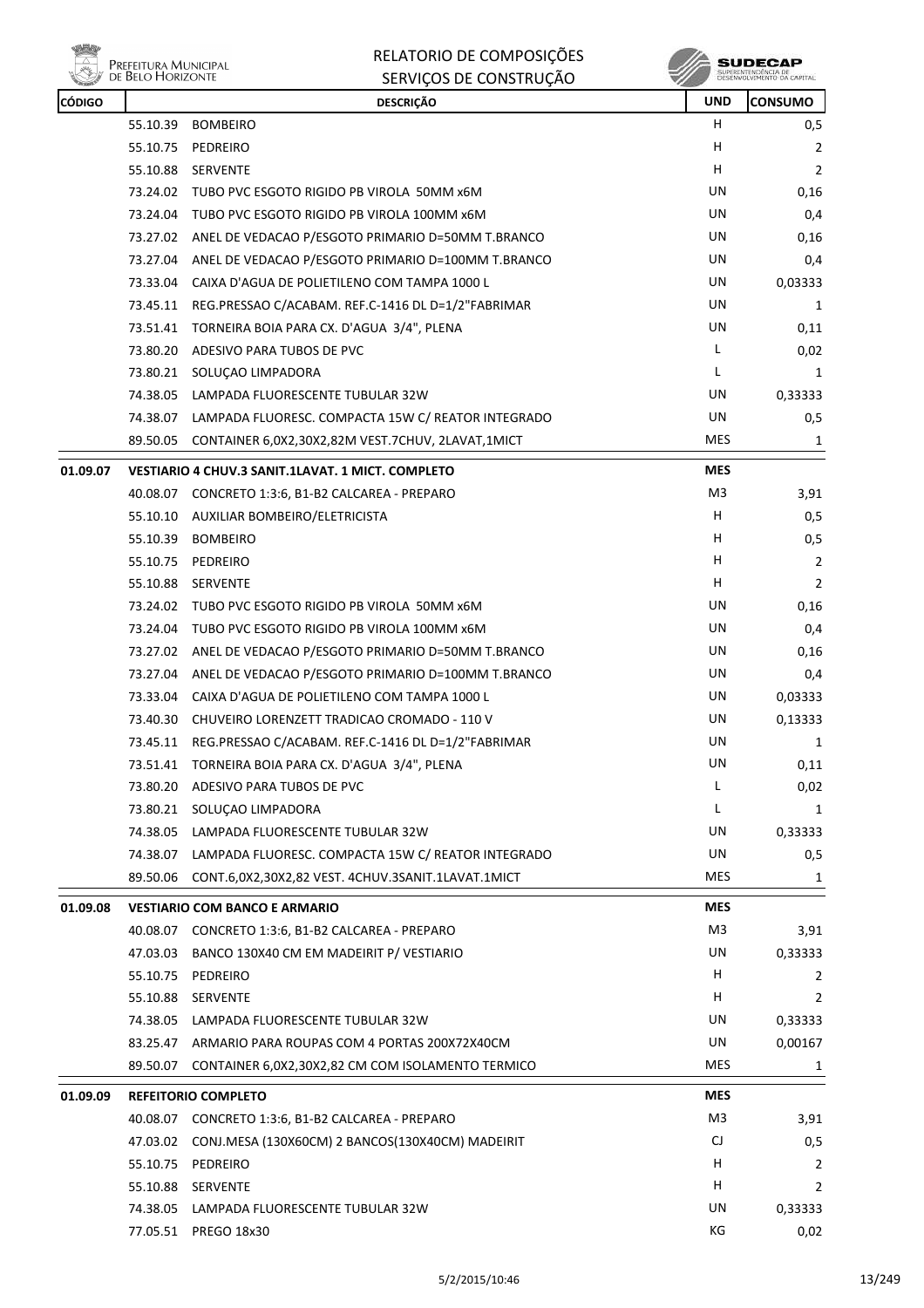

|               | PREFEITURA MUNICIPAL<br>DE BELO HORIZONTE | RELATORIO DE COMPOSIÇÕES<br>SERVIÇOS DE CONSTRUÇÃO    |                | SUDECAP<br>JESEWIDLVIMENTO OA CAPITAL |
|---------------|-------------------------------------------|-------------------------------------------------------|----------------|---------------------------------------|
| <b>CÓDIGO</b> |                                           | <b>DESCRIÇÃO</b>                                      | <b>UND</b>     | <b>ICONSUMO</b>                       |
|               | 83.25.50                                  | AQUECEDOR PAR 25 MARMITAS 60X90CM - ELETRICO          | UN             | 0,01667                               |
|               | 89.50.07                                  | CONTAINER 6,0X2,30X2,82 CM COM ISOLAMENTO TERMICO     | <b>MES</b>     |                                       |
| 01.09.10      |                                           | <b>DEPOSITO E FERRAMENTARIA COM LAVATORIO</b>         | <b>MES</b>     |                                       |
|               | 40.08.07                                  | CONCRETO 1:3:6, B1-B2 CALCAREA - PREPARO              | M <sub>3</sub> | 3,91                                  |
|               | 55.10.75                                  | PEDREIRO                                              | н              | 2                                     |
|               | 55.10.88                                  | <b>SERVENTE</b>                                       | н              | 2                                     |
|               |                                           | <b>74 04 00 - BECA BE MAREIRA BE BINITE EVE E CMA</b> | <b>A</b>       | $\sim$                                |

| 01.10.01 |          | BANHEIRO QUIMICO 110X120X230CM COM MANUTENCAO       | <b>MES</b>     |              |
|----------|----------|-----------------------------------------------------|----------------|--------------|
| 01.10.00 |          | <b>BANHEIRO QUIMICO</b>                             |                |              |
|          | 89.50.08 | CONTAINER 6,0X2,30X2,82M COM LAVATORIO              | MES            | 1            |
|          | 83.25.45 | ARMARIO DE AÇO COM 2 PORTAS 170X72X40CM             | UN.            | 0,01666      |
|          | 83.25.15 | CADEIRA ALMOFADADA FIXA SEM BRACO, ESTRUT. METALON  | UN.            | 0,08333      |
|          | 83.25.05 | MESA ESCRIT.3 GAV. (SIMPLES E USADA) PES DE METALON | UN             | 0,01666      |
|          | 74.38.05 | LAMPADA FLUORESCENTE TUBULAR 32W                    | UN             | 0,33333      |
|          | 73.80.21 | SOLUÇÃO LIMPADORA                                   | L              | $\mathbf{1}$ |
|          | 73.80.20 | ADESIVO PARA TUBOS DE PVC                           | L              | 0,01         |
|          | 73.51.41 | TORNEIRA BOIA PARA CX. D'AGUA 3/4", PLENA           | UN.            | 0,055        |
|          | 73.45.11 | REG.PRESSAO C/ACABAM. REF.C-1416 DL D=1/2"FABRIMAR  | UN.            | 1            |
|          | 73.33.04 | CAIXA D'AGUA DE POLIETILENO COM TAMPA 1000 L        | UN.            | 0,03333      |
|          | 73.27.02 | ANEL DE VEDACAO P/ESGOTO PRIMARIO D=50MM T.BRANCO   | UN.            | 0,16         |
|          | 73.24.02 | TUBO PVC ESGOTO RIGIDO PB VIROLA 50MM x6M           | UN.            | 0,16         |
|          | 71.15.03 | CHAPA DE COMPENSADO PLASTIFICADO E= 12MM            | M <sub>2</sub> | 0,8          |
|          | 71.04.08 | PECA DE MADEIRA DE PINUS 5,5X5,5 CM                 | M              | 1,6          |
|          |          |                                                     |                |              |

|          | BANHEIRO QUIMICO 2 MANUT. 2 ROLOS PAPEL HIGIENICO<br>89.50.09 | <b>MES</b> | $\mathbf 1$ |
|----------|---------------------------------------------------------------|------------|-------------|
| 01.11.00 | <b>SINALIZACAO</b>                                            |            |             |
| 01.11.01 | PLACA 1,0X0,60M DUPLA FACE CH.GALV. 26 EM CAVALETE            | <b>UN</b>  |             |
|          | 55.10.88 SERVENTE                                             | H          | 0,1         |
|          | 83.17.40 PLACA 1,0X0,60M DUPLA FACE CH.GALV.26 EM CAVALETE    | UN         | 0,02        |
| 01.11.02 | PLACA 1,0X0,60M CH.26 EM CAVALETE METALON 20X20MM             | <b>UN</b>  |             |
|          | 55.10.88 SERVENTE                                             | H          | 0,1         |
|          | 83.17.39 PLACA 1,0X0,60M CH.GALV 26 CAVALETE METALON 20X20    | UN         | 0,02        |
| 01.11.03 | PLACA 0,50X0,50M DUPLA FACE CH.GALV.22 EM CAVALETE            | <b>UN</b>  |             |
|          | 55.10.88 SERVENTE                                             | н          | 0,1         |
|          | 83.17.42<br>PLACA 0,5X0,50M DUPLA FACE CH GALV.22 EM CAVALETE | UN         | 0,02        |
| 01.11.04 | PLACA 0,50X0,50M CH.GALV.22 CAVALETE METALON 20X20            | <b>UN</b>  |             |
|          | 55.10.88 SERVENTE                                             | H          | 0,1         |
|          | 83.17.41 PLACA 0,50X0,50M CH.GALV.22 CAVALETE METALON 20X20   | UN         | 0,02        |
| 01.11.05 | FAIXA 6,0X0,80M TECIDO MORIM SUPORTE EM EUCALIPTO             | <b>UN</b>  |             |
|          | 55.10.88 SERVENTE                                             | H          | 0,5         |
|          | 83.17.45 FAIXA 7,0X0,8M MORIM ALGODAO FIXACAO EUCALIPTO 5M    | <b>UN</b>  | 1           |
| 01.11.06 | <b>CONE MASTER 75CM BASE DE BORRACHA CORPO POLIETILEN</b>     | <b>UN</b>  |             |
|          | 55.10.88<br><b>SERVENTE</b>                                   | н          | 0,1         |
|          | 84.20.01 CONE MASTER H=75CM, BASE BORRACHA CORPO POLIETILEN   | UN         | 1           |
| 01.11.07 | CONE EM PVC H= 75 CM                                          | UN         |             |
|          | 55.10.88 SERVENTE                                             | н          | 0,1         |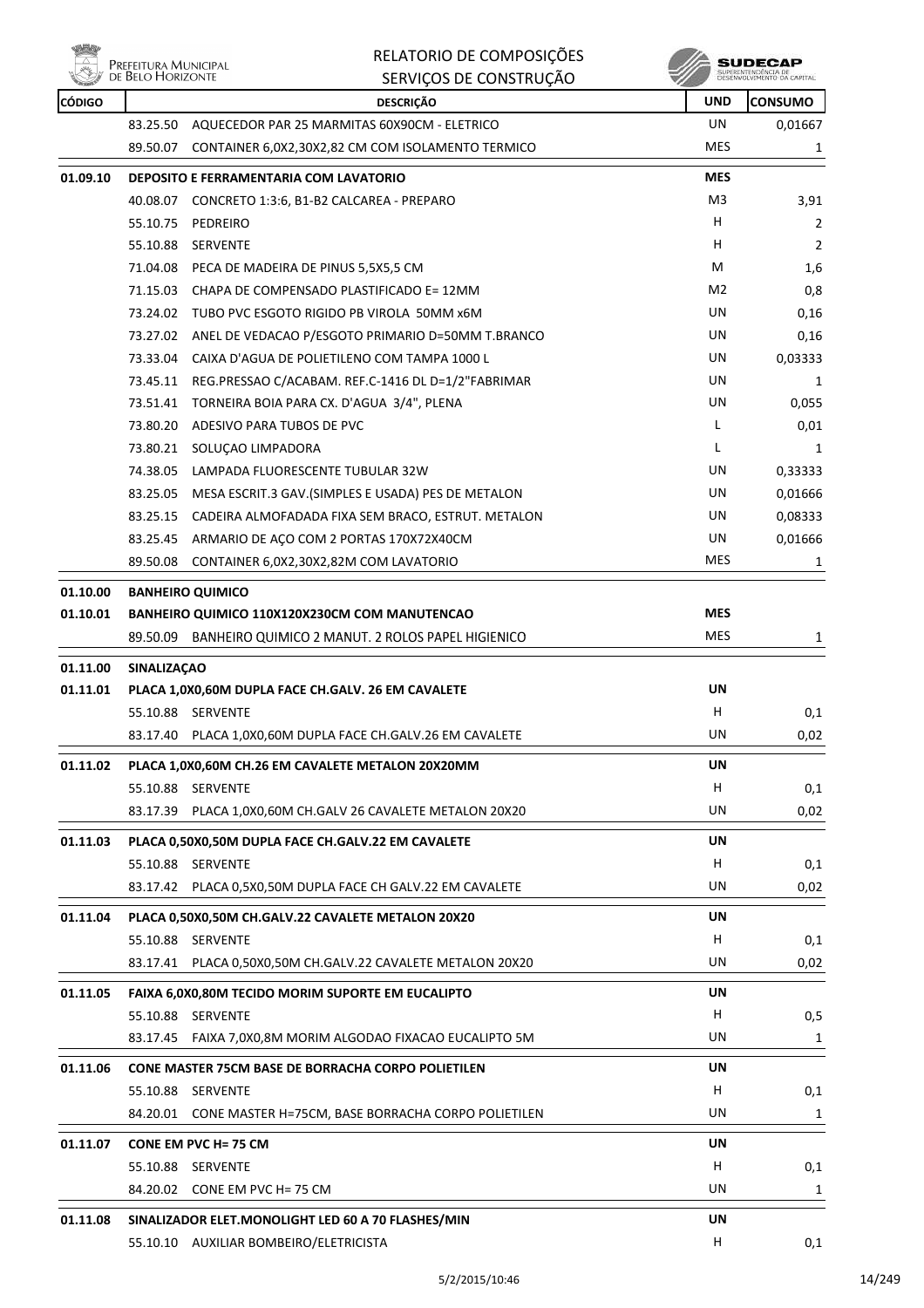

|          | Prefeitura Municipal<br>de Belo Horizonte | RELATORIO DE COMPOSIÇÕES<br>SERVIÇOS DE CONSTRUÇÃO               |                | SUDECAP<br>SUPERINTENDÊNCIA DE<br>DESENVOLVIMENTO DA CAPITAL |
|----------|-------------------------------------------|------------------------------------------------------------------|----------------|--------------------------------------------------------------|
| CÓDIGO   |                                           | <b>DESCRIÇÃO</b>                                                 | <b>UND</b>     | <b>CONSUMO</b>                                               |
|          | 55.10.55                                  | <b>ELETRICISTA</b>                                               | н              | 0,1                                                          |
|          | 84.20.03                                  | SINALIZADOR A LED C/ TRAVA ANTI-FURTO MONOLIGHT                  | UN             | 1                                                            |
| 01.17.00 |                                           | LOCAÇÃO DE OBRA                                                  |                |                                                              |
| 01.17.01 | <b>GABARITO</b>                           |                                                                  | М              |                                                              |
|          | 55.10.50                                  | CARPINTEIRO                                                      | н              | 0,4                                                          |
|          | 55.10.88                                  | SERVENTE                                                         | H              | 0,4                                                          |
|          |                                           | 60.35.44 ARAME RECOZIDO BWG 18 (PG-7)                            | КG             | 0,067                                                        |
|          | 71.01.05                                  | TABUA PARA FORMA DE CONCRETO L=25 CM                             | M <sub>2</sub> | 0,135                                                        |
|          |                                           | 71.04.08 PECA DE MADEIRA DE PINUS 5,5X5,5 CM                     | M              | 0,625                                                        |
|          |                                           | 77.05.51 PREGO 18x30                                             | КG             | 0,04                                                         |
| 01.30.00 |                                           | <b>MONTAGEM E DESMONTAGEM DE ANDAIME</b>                         | M2             |                                                              |
| 01.30.02 |                                           | ANDAIME INTERNO P/EXEC. DE ALVENARIA ALT. ATE 3,5M               |                |                                                              |
|          | 55.10.65                                  | <b>MARCENEIRO</b>                                                | H              | 0,3                                                          |
|          | 55.10.88                                  | SERVENTE                                                         | н              | 0,3                                                          |
|          |                                           | 71.01.07 TABUA DE PINUS EXP. = 1" L=25 CM                        | M <sub>2</sub> | 0,065                                                        |
|          |                                           | 71.04.08 PECA DE MADEIRA DE PINUS 5,5X5,5 CM                     | M              | 0,3                                                          |
|          |                                           | 77.05.51 PREGO 18x30                                             | КG             | 0,15                                                         |
| 01.30.03 |                                           |                                                                  | M2             |                                                              |
|          | 55.10.65                                  | ANDAINE INTERNO DE MADEIRA P/ REVESTIMENTO DE TETO<br>MARCENEIRO | н              | 0,15                                                         |
|          | 55.10.88                                  | SERVENTE                                                         | H              | 0,15                                                         |
|          |                                           | 71.01.07 TABUA DE PINUS EXP.= 1" L=25 CM                         | M <sub>2</sub> | 0,3                                                          |
|          | 71.04.08                                  | PECA DE MADEIRA DE PINUS 5,5X5,5 CM                              | м              | 0,65                                                         |
|          | 77.05.51                                  | PREGO 18x30                                                      | KG             | 0,15                                                         |
| 02.00.00 |                                           | <b>DEMOLIÇOES E REMOÇOES</b>                                     |                |                                                              |
| 02.01.00 |                                           | REMOÇÃO DE TELHA INCLUSIVE EMPILHAMENTO                          |                |                                                              |
| 02.01.01 | <b>METALICA OU PVC</b>                    |                                                                  | M <sub>2</sub> |                                                              |
|          | 55.10.75                                  | PEDREIRO                                                         | $\sf H$        | 0,025                                                        |
|          | 55.10.88                                  | <b>SERVENTE</b>                                                  | Н.             | 0,25                                                         |
|          |                                           |                                                                  | M2             |                                                              |
| 02.01.03 |                                           | TIPO CALHA DE FIBROCIMENTO<br>55.10.75 PEDREIRO                  | H              |                                                              |
|          | 55.10.88                                  | <b>SERVENTE</b>                                                  | H              | 0,06<br>0,6                                                  |
|          |                                           |                                                                  |                |                                                              |
| 02.01.05 |                                           | <b>ONDULADA DE FIBROCIMENTO</b>                                  | M2             |                                                              |
|          |                                           | 55.10.75 PEDREIRO                                                | H              | 0,05                                                         |
|          | 55.10.88                                  | <b>SERVENTE</b>                                                  | H              | 0,5                                                          |
| 02.01.07 |                                           | <b>CERAMICA COLONIAL OU FRANCESA</b>                             | M2             |                                                              |
|          |                                           | 55.10.75 PEDREIRO                                                | н              | 0,06                                                         |
|          | 55.10.88                                  | <b>SERVENTE</b>                                                  | H              | 0,6                                                          |
| 02.02.00 |                                           | REMOÇAO DE CALHA, RUFO E CONDUTOR, INCL. AFASTAMENTO             |                |                                                              |
| 02.02.01 |                                           | DE CALHA GALVANIZADA OU PVC                                      | М              |                                                              |
|          |                                           | 55.10.75 PEDREIRO                                                | H              | 0,03                                                         |
|          | 55.10.88                                  | <b>SERVENTE</b>                                                  | H              | 0,3                                                          |
| 02.02.05 |                                           | DE RUFO DE CHAPA GALVANIZADA                                     | М              |                                                              |
|          | 55.10.75                                  | PEDREIRO                                                         | H              | 0,02                                                         |
|          | 55.10.88                                  | <b>SERVENTE</b>                                                  | H              | 0,2                                                          |
| 02.02.10 |                                           | DE CONDUTOR DE CHAPA GALVANIZADA OU PVC                          | М              |                                                              |
|          | 55.10.75                                  | PEDREIRO                                                         | н              | 0,02                                                         |
|          | 55.10.88                                  | SERVENTE                                                         | H              | 0,2                                                          |
|          |                                           |                                                                  |                |                                                              |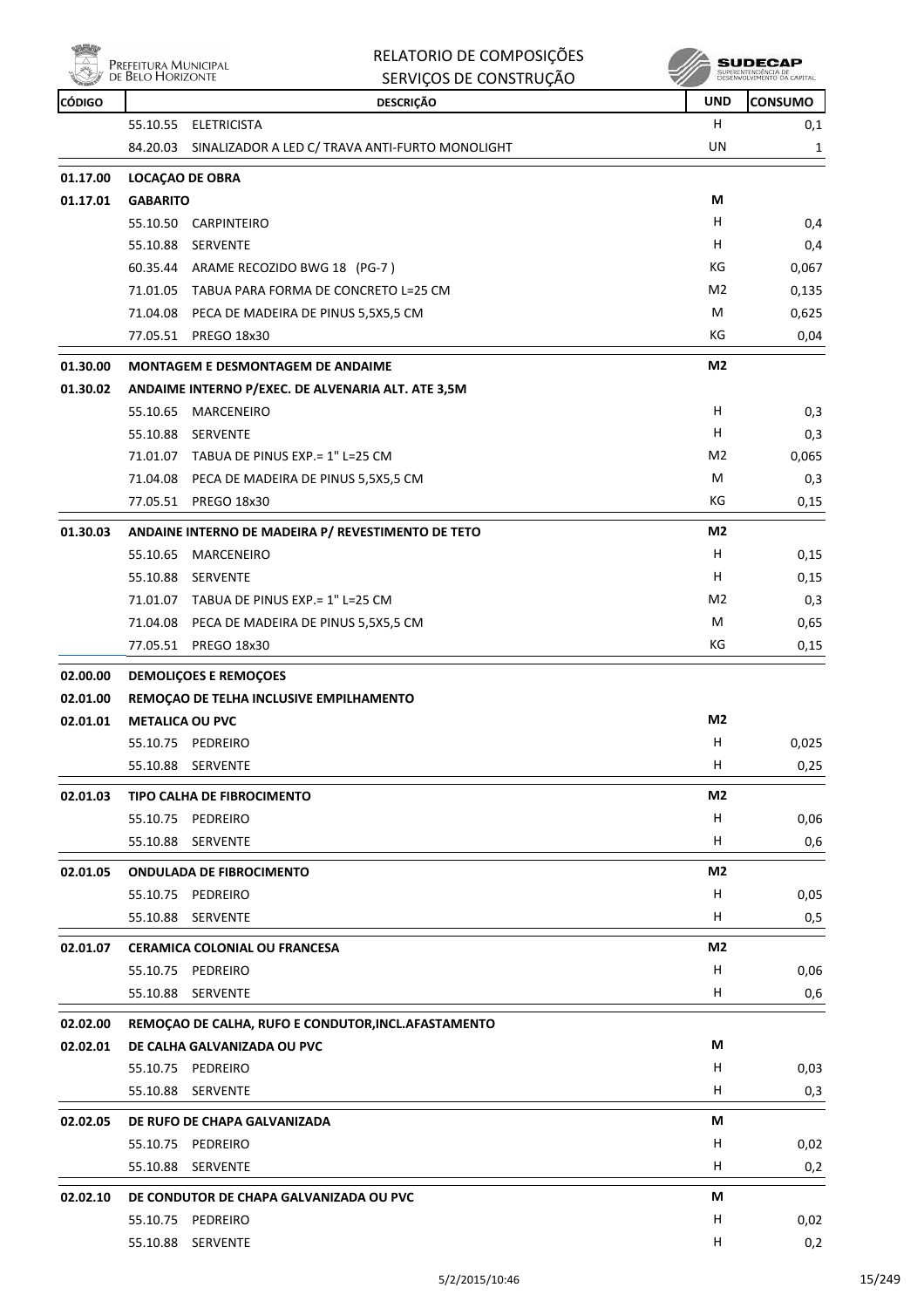| <b>UND</b><br><b>CONSUMO</b><br><b>CÓDIGO</b><br><b>DESCRIÇÃO</b><br>REMOÇAO DE ENGRADAMENTO DE TELHADO INCL.EMPILHAM.<br>02.03.00<br>M <sub>2</sub><br>02.03.01<br>DE TELHA METALICA OU PVC<br>н<br>55.10.50<br>CARPINTEIRO<br>0,06<br>55.10.88<br>SERVENTE<br>H<br>0,3<br>M <sub>2</sub><br>02.03.03<br>DE TELHA TIPO CALHA DE FIBROCIMENTO<br>н<br>55.10.50<br><b>CARPINTEIRO</b><br>0,03<br>н<br><b>SERVENTE</b><br>55.10.88<br>0,15<br>M2<br>02.03.05<br>DE TELHA ONDULADA DE FIBROCIMENTO<br>н<br>55.10.50<br>CARPINTEIRO<br>0,06<br>н<br>55.10.88<br>SERVENTE<br>0,3<br>M2<br>02.03.07<br>DE TELHA CERAMICA, COLONIAL OU FRANCESA<br>H.<br>55.10.50 CARPINTEIRO<br>0,1<br>н<br>55.10.88<br><b>SERVENTE</b><br>0,4<br>02.04.00<br>REMOÇÃO DE FORRO INCLUSIVE EMPILHAMENTO<br>M2<br>02.04.01<br>DE PLACAS INCLUSIVE BARROTEAMENTO<br>н<br>55.10.50 CARPINTEIRO<br>0,4<br>н<br>55.10.88<br>SERVENTE<br>0,4<br>02.04.02<br>M2<br>DE PLACAS EXCLUSIVE BARROTEAMENTO<br>н<br>55.10.50<br>CARPINTEIRO<br>0,2<br>н<br>55.10.88<br>0,2<br>SERVENTE<br>M2<br>02.04.10<br><b>DE GESSO</b><br>н<br>55.10.75<br>PEDREIRO<br>0,3<br>н<br>55.10.88<br><b>SERVENTE</b><br>0,3<br>02.06.00<br>REMOÇAO DE ESQUADRIA DE MADEIRA INCL. EMPILHAMENTO<br>M2<br>02.06.01<br>DE PORTA OU JANELA INCLUSIVE MARCO E ALIZAR<br>H<br>0,2<br>55.10.50 CARPINTEIRO<br>H<br>55.10.88 SERVENTE<br>0,4<br>M2<br>02.06.02<br>DE FOLHA DE PORTA OU JANELA<br>н<br>55.10.50 CARPINTEIRO<br>0,1<br>н<br>55.10.88 SERVENTE<br>0,2<br><b>UN</b><br>02.06.03<br><b>DE MARCO E ALIZAR</b><br>н<br>55.10.50 CARPINTEIRO<br>0,2<br>H.<br>55.10.88 SERVENTE<br>UN<br>02.06.04<br><b>DE MARCO</b><br>55.10.50 CARPINTEIRO<br>H<br>H<br>55.10.88 SERVENTE<br>0,2<br>CJ<br>02.06.05<br><b>DE ALISAR</b><br>55.10.50 CARPINTEIRO<br>H<br>0,05<br>H.<br>55.10.88 SERVENTE<br>0,1<br>M2<br>02.07.00<br>REMOÇAO DE ESQUADRIA METALICA<br>02.07.01<br>DE PORTA OU JANELA<br>55.10.75 PEDREIRO<br>H<br>0,25<br>H<br>55.10.88 SERVENTE<br>0,5<br>02.09.00<br>DEMOLIÇAO DE REVESTIMENTO INCLUSIVE AFASTAMENTO | 雅物 | RELATORIO DE COMPOSIÇÕES<br>PREFEITURA MUNICIPAL<br>DE BELO HORIZONTE<br>SERVIÇOS DE CONSTRUÇÃO | SUDECAP |
|---------------------------------------------------------------------------------------------------------------------------------------------------------------------------------------------------------------------------------------------------------------------------------------------------------------------------------------------------------------------------------------------------------------------------------------------------------------------------------------------------------------------------------------------------------------------------------------------------------------------------------------------------------------------------------------------------------------------------------------------------------------------------------------------------------------------------------------------------------------------------------------------------------------------------------------------------------------------------------------------------------------------------------------------------------------------------------------------------------------------------------------------------------------------------------------------------------------------------------------------------------------------------------------------------------------------------------------------------------------------------------------------------------------------------------------------------------------------------------------------------------------------------------------------------------------------------------------------------------------------------------------------------------------------------------------------------------------------------------------------------------------------------------------------------------------------------------------------------------------------------------------------------------------------------------------------------------------------------------------------------------------------------------------------------------------|----|-------------------------------------------------------------------------------------------------|---------|
|                                                                                                                                                                                                                                                                                                                                                                                                                                                                                                                                                                                                                                                                                                                                                                                                                                                                                                                                                                                                                                                                                                                                                                                                                                                                                                                                                                                                                                                                                                                                                                                                                                                                                                                                                                                                                                                                                                                                                                                                                                                               |    |                                                                                                 |         |
|                                                                                                                                                                                                                                                                                                                                                                                                                                                                                                                                                                                                                                                                                                                                                                                                                                                                                                                                                                                                                                                                                                                                                                                                                                                                                                                                                                                                                                                                                                                                                                                                                                                                                                                                                                                                                                                                                                                                                                                                                                                               |    |                                                                                                 |         |
|                                                                                                                                                                                                                                                                                                                                                                                                                                                                                                                                                                                                                                                                                                                                                                                                                                                                                                                                                                                                                                                                                                                                                                                                                                                                                                                                                                                                                                                                                                                                                                                                                                                                                                                                                                                                                                                                                                                                                                                                                                                               |    |                                                                                                 |         |
|                                                                                                                                                                                                                                                                                                                                                                                                                                                                                                                                                                                                                                                                                                                                                                                                                                                                                                                                                                                                                                                                                                                                                                                                                                                                                                                                                                                                                                                                                                                                                                                                                                                                                                                                                                                                                                                                                                                                                                                                                                                               |    |                                                                                                 |         |
|                                                                                                                                                                                                                                                                                                                                                                                                                                                                                                                                                                                                                                                                                                                                                                                                                                                                                                                                                                                                                                                                                                                                                                                                                                                                                                                                                                                                                                                                                                                                                                                                                                                                                                                                                                                                                                                                                                                                                                                                                                                               |    |                                                                                                 |         |
|                                                                                                                                                                                                                                                                                                                                                                                                                                                                                                                                                                                                                                                                                                                                                                                                                                                                                                                                                                                                                                                                                                                                                                                                                                                                                                                                                                                                                                                                                                                                                                                                                                                                                                                                                                                                                                                                                                                                                                                                                                                               |    |                                                                                                 |         |
|                                                                                                                                                                                                                                                                                                                                                                                                                                                                                                                                                                                                                                                                                                                                                                                                                                                                                                                                                                                                                                                                                                                                                                                                                                                                                                                                                                                                                                                                                                                                                                                                                                                                                                                                                                                                                                                                                                                                                                                                                                                               |    |                                                                                                 |         |
|                                                                                                                                                                                                                                                                                                                                                                                                                                                                                                                                                                                                                                                                                                                                                                                                                                                                                                                                                                                                                                                                                                                                                                                                                                                                                                                                                                                                                                                                                                                                                                                                                                                                                                                                                                                                                                                                                                                                                                                                                                                               |    |                                                                                                 |         |
|                                                                                                                                                                                                                                                                                                                                                                                                                                                                                                                                                                                                                                                                                                                                                                                                                                                                                                                                                                                                                                                                                                                                                                                                                                                                                                                                                                                                                                                                                                                                                                                                                                                                                                                                                                                                                                                                                                                                                                                                                                                               |    |                                                                                                 |         |
|                                                                                                                                                                                                                                                                                                                                                                                                                                                                                                                                                                                                                                                                                                                                                                                                                                                                                                                                                                                                                                                                                                                                                                                                                                                                                                                                                                                                                                                                                                                                                                                                                                                                                                                                                                                                                                                                                                                                                                                                                                                               |    |                                                                                                 |         |
|                                                                                                                                                                                                                                                                                                                                                                                                                                                                                                                                                                                                                                                                                                                                                                                                                                                                                                                                                                                                                                                                                                                                                                                                                                                                                                                                                                                                                                                                                                                                                                                                                                                                                                                                                                                                                                                                                                                                                                                                                                                               |    |                                                                                                 |         |
|                                                                                                                                                                                                                                                                                                                                                                                                                                                                                                                                                                                                                                                                                                                                                                                                                                                                                                                                                                                                                                                                                                                                                                                                                                                                                                                                                                                                                                                                                                                                                                                                                                                                                                                                                                                                                                                                                                                                                                                                                                                               |    |                                                                                                 |         |
|                                                                                                                                                                                                                                                                                                                                                                                                                                                                                                                                                                                                                                                                                                                                                                                                                                                                                                                                                                                                                                                                                                                                                                                                                                                                                                                                                                                                                                                                                                                                                                                                                                                                                                                                                                                                                                                                                                                                                                                                                                                               |    |                                                                                                 |         |
|                                                                                                                                                                                                                                                                                                                                                                                                                                                                                                                                                                                                                                                                                                                                                                                                                                                                                                                                                                                                                                                                                                                                                                                                                                                                                                                                                                                                                                                                                                                                                                                                                                                                                                                                                                                                                                                                                                                                                                                                                                                               |    |                                                                                                 |         |
|                                                                                                                                                                                                                                                                                                                                                                                                                                                                                                                                                                                                                                                                                                                                                                                                                                                                                                                                                                                                                                                                                                                                                                                                                                                                                                                                                                                                                                                                                                                                                                                                                                                                                                                                                                                                                                                                                                                                                                                                                                                               |    |                                                                                                 |         |
|                                                                                                                                                                                                                                                                                                                                                                                                                                                                                                                                                                                                                                                                                                                                                                                                                                                                                                                                                                                                                                                                                                                                                                                                                                                                                                                                                                                                                                                                                                                                                                                                                                                                                                                                                                                                                                                                                                                                                                                                                                                               |    |                                                                                                 |         |
|                                                                                                                                                                                                                                                                                                                                                                                                                                                                                                                                                                                                                                                                                                                                                                                                                                                                                                                                                                                                                                                                                                                                                                                                                                                                                                                                                                                                                                                                                                                                                                                                                                                                                                                                                                                                                                                                                                                                                                                                                                                               |    |                                                                                                 |         |
|                                                                                                                                                                                                                                                                                                                                                                                                                                                                                                                                                                                                                                                                                                                                                                                                                                                                                                                                                                                                                                                                                                                                                                                                                                                                                                                                                                                                                                                                                                                                                                                                                                                                                                                                                                                                                                                                                                                                                                                                                                                               |    |                                                                                                 |         |
|                                                                                                                                                                                                                                                                                                                                                                                                                                                                                                                                                                                                                                                                                                                                                                                                                                                                                                                                                                                                                                                                                                                                                                                                                                                                                                                                                                                                                                                                                                                                                                                                                                                                                                                                                                                                                                                                                                                                                                                                                                                               |    |                                                                                                 |         |
|                                                                                                                                                                                                                                                                                                                                                                                                                                                                                                                                                                                                                                                                                                                                                                                                                                                                                                                                                                                                                                                                                                                                                                                                                                                                                                                                                                                                                                                                                                                                                                                                                                                                                                                                                                                                                                                                                                                                                                                                                                                               |    |                                                                                                 |         |
|                                                                                                                                                                                                                                                                                                                                                                                                                                                                                                                                                                                                                                                                                                                                                                                                                                                                                                                                                                                                                                                                                                                                                                                                                                                                                                                                                                                                                                                                                                                                                                                                                                                                                                                                                                                                                                                                                                                                                                                                                                                               |    |                                                                                                 |         |
|                                                                                                                                                                                                                                                                                                                                                                                                                                                                                                                                                                                                                                                                                                                                                                                                                                                                                                                                                                                                                                                                                                                                                                                                                                                                                                                                                                                                                                                                                                                                                                                                                                                                                                                                                                                                                                                                                                                                                                                                                                                               |    |                                                                                                 |         |
|                                                                                                                                                                                                                                                                                                                                                                                                                                                                                                                                                                                                                                                                                                                                                                                                                                                                                                                                                                                                                                                                                                                                                                                                                                                                                                                                                                                                                                                                                                                                                                                                                                                                                                                                                                                                                                                                                                                                                                                                                                                               |    |                                                                                                 |         |
|                                                                                                                                                                                                                                                                                                                                                                                                                                                                                                                                                                                                                                                                                                                                                                                                                                                                                                                                                                                                                                                                                                                                                                                                                                                                                                                                                                                                                                                                                                                                                                                                                                                                                                                                                                                                                                                                                                                                                                                                                                                               |    |                                                                                                 |         |
|                                                                                                                                                                                                                                                                                                                                                                                                                                                                                                                                                                                                                                                                                                                                                                                                                                                                                                                                                                                                                                                                                                                                                                                                                                                                                                                                                                                                                                                                                                                                                                                                                                                                                                                                                                                                                                                                                                                                                                                                                                                               |    |                                                                                                 |         |
|                                                                                                                                                                                                                                                                                                                                                                                                                                                                                                                                                                                                                                                                                                                                                                                                                                                                                                                                                                                                                                                                                                                                                                                                                                                                                                                                                                                                                                                                                                                                                                                                                                                                                                                                                                                                                                                                                                                                                                                                                                                               |    |                                                                                                 |         |
|                                                                                                                                                                                                                                                                                                                                                                                                                                                                                                                                                                                                                                                                                                                                                                                                                                                                                                                                                                                                                                                                                                                                                                                                                                                                                                                                                                                                                                                                                                                                                                                                                                                                                                                                                                                                                                                                                                                                                                                                                                                               |    |                                                                                                 |         |
|                                                                                                                                                                                                                                                                                                                                                                                                                                                                                                                                                                                                                                                                                                                                                                                                                                                                                                                                                                                                                                                                                                                                                                                                                                                                                                                                                                                                                                                                                                                                                                                                                                                                                                                                                                                                                                                                                                                                                                                                                                                               |    |                                                                                                 |         |
|                                                                                                                                                                                                                                                                                                                                                                                                                                                                                                                                                                                                                                                                                                                                                                                                                                                                                                                                                                                                                                                                                                                                                                                                                                                                                                                                                                                                                                                                                                                                                                                                                                                                                                                                                                                                                                                                                                                                                                                                                                                               |    |                                                                                                 |         |
|                                                                                                                                                                                                                                                                                                                                                                                                                                                                                                                                                                                                                                                                                                                                                                                                                                                                                                                                                                                                                                                                                                                                                                                                                                                                                                                                                                                                                                                                                                                                                                                                                                                                                                                                                                                                                                                                                                                                                                                                                                                               |    |                                                                                                 |         |
|                                                                                                                                                                                                                                                                                                                                                                                                                                                                                                                                                                                                                                                                                                                                                                                                                                                                                                                                                                                                                                                                                                                                                                                                                                                                                                                                                                                                                                                                                                                                                                                                                                                                                                                                                                                                                                                                                                                                                                                                                                                               |    |                                                                                                 |         |
|                                                                                                                                                                                                                                                                                                                                                                                                                                                                                                                                                                                                                                                                                                                                                                                                                                                                                                                                                                                                                                                                                                                                                                                                                                                                                                                                                                                                                                                                                                                                                                                                                                                                                                                                                                                                                                                                                                                                                                                                                                                               |    |                                                                                                 |         |
|                                                                                                                                                                                                                                                                                                                                                                                                                                                                                                                                                                                                                                                                                                                                                                                                                                                                                                                                                                                                                                                                                                                                                                                                                                                                                                                                                                                                                                                                                                                                                                                                                                                                                                                                                                                                                                                                                                                                                                                                                                                               |    |                                                                                                 |         |
|                                                                                                                                                                                                                                                                                                                                                                                                                                                                                                                                                                                                                                                                                                                                                                                                                                                                                                                                                                                                                                                                                                                                                                                                                                                                                                                                                                                                                                                                                                                                                                                                                                                                                                                                                                                                                                                                                                                                                                                                                                                               |    |                                                                                                 |         |
|                                                                                                                                                                                                                                                                                                                                                                                                                                                                                                                                                                                                                                                                                                                                                                                                                                                                                                                                                                                                                                                                                                                                                                                                                                                                                                                                                                                                                                                                                                                                                                                                                                                                                                                                                                                                                                                                                                                                                                                                                                                               |    |                                                                                                 | 0,3     |
|                                                                                                                                                                                                                                                                                                                                                                                                                                                                                                                                                                                                                                                                                                                                                                                                                                                                                                                                                                                                                                                                                                                                                                                                                                                                                                                                                                                                                                                                                                                                                                                                                                                                                                                                                                                                                                                                                                                                                                                                                                                               |    |                                                                                                 |         |
|                                                                                                                                                                                                                                                                                                                                                                                                                                                                                                                                                                                                                                                                                                                                                                                                                                                                                                                                                                                                                                                                                                                                                                                                                                                                                                                                                                                                                                                                                                                                                                                                                                                                                                                                                                                                                                                                                                                                                                                                                                                               |    |                                                                                                 | 0,15    |
|                                                                                                                                                                                                                                                                                                                                                                                                                                                                                                                                                                                                                                                                                                                                                                                                                                                                                                                                                                                                                                                                                                                                                                                                                                                                                                                                                                                                                                                                                                                                                                                                                                                                                                                                                                                                                                                                                                                                                                                                                                                               |    |                                                                                                 |         |
|                                                                                                                                                                                                                                                                                                                                                                                                                                                                                                                                                                                                                                                                                                                                                                                                                                                                                                                                                                                                                                                                                                                                                                                                                                                                                                                                                                                                                                                                                                                                                                                                                                                                                                                                                                                                                                                                                                                                                                                                                                                               |    |                                                                                                 |         |
|                                                                                                                                                                                                                                                                                                                                                                                                                                                                                                                                                                                                                                                                                                                                                                                                                                                                                                                                                                                                                                                                                                                                                                                                                                                                                                                                                                                                                                                                                                                                                                                                                                                                                                                                                                                                                                                                                                                                                                                                                                                               |    |                                                                                                 |         |
|                                                                                                                                                                                                                                                                                                                                                                                                                                                                                                                                                                                                                                                                                                                                                                                                                                                                                                                                                                                                                                                                                                                                                                                                                                                                                                                                                                                                                                                                                                                                                                                                                                                                                                                                                                                                                                                                                                                                                                                                                                                               |    |                                                                                                 |         |
|                                                                                                                                                                                                                                                                                                                                                                                                                                                                                                                                                                                                                                                                                                                                                                                                                                                                                                                                                                                                                                                                                                                                                                                                                                                                                                                                                                                                                                                                                                                                                                                                                                                                                                                                                                                                                                                                                                                                                                                                                                                               |    |                                                                                                 |         |
|                                                                                                                                                                                                                                                                                                                                                                                                                                                                                                                                                                                                                                                                                                                                                                                                                                                                                                                                                                                                                                                                                                                                                                                                                                                                                                                                                                                                                                                                                                                                                                                                                                                                                                                                                                                                                                                                                                                                                                                                                                                               |    |                                                                                                 |         |
|                                                                                                                                                                                                                                                                                                                                                                                                                                                                                                                                                                                                                                                                                                                                                                                                                                                                                                                                                                                                                                                                                                                                                                                                                                                                                                                                                                                                                                                                                                                                                                                                                                                                                                                                                                                                                                                                                                                                                                                                                                                               |    |                                                                                                 |         |
|                                                                                                                                                                                                                                                                                                                                                                                                                                                                                                                                                                                                                                                                                                                                                                                                                                                                                                                                                                                                                                                                                                                                                                                                                                                                                                                                                                                                                                                                                                                                                                                                                                                                                                                                                                                                                                                                                                                                                                                                                                                               |    |                                                                                                 |         |
|                                                                                                                                                                                                                                                                                                                                                                                                                                                                                                                                                                                                                                                                                                                                                                                                                                                                                                                                                                                                                                                                                                                                                                                                                                                                                                                                                                                                                                                                                                                                                                                                                                                                                                                                                                                                                                                                                                                                                                                                                                                               |    |                                                                                                 |         |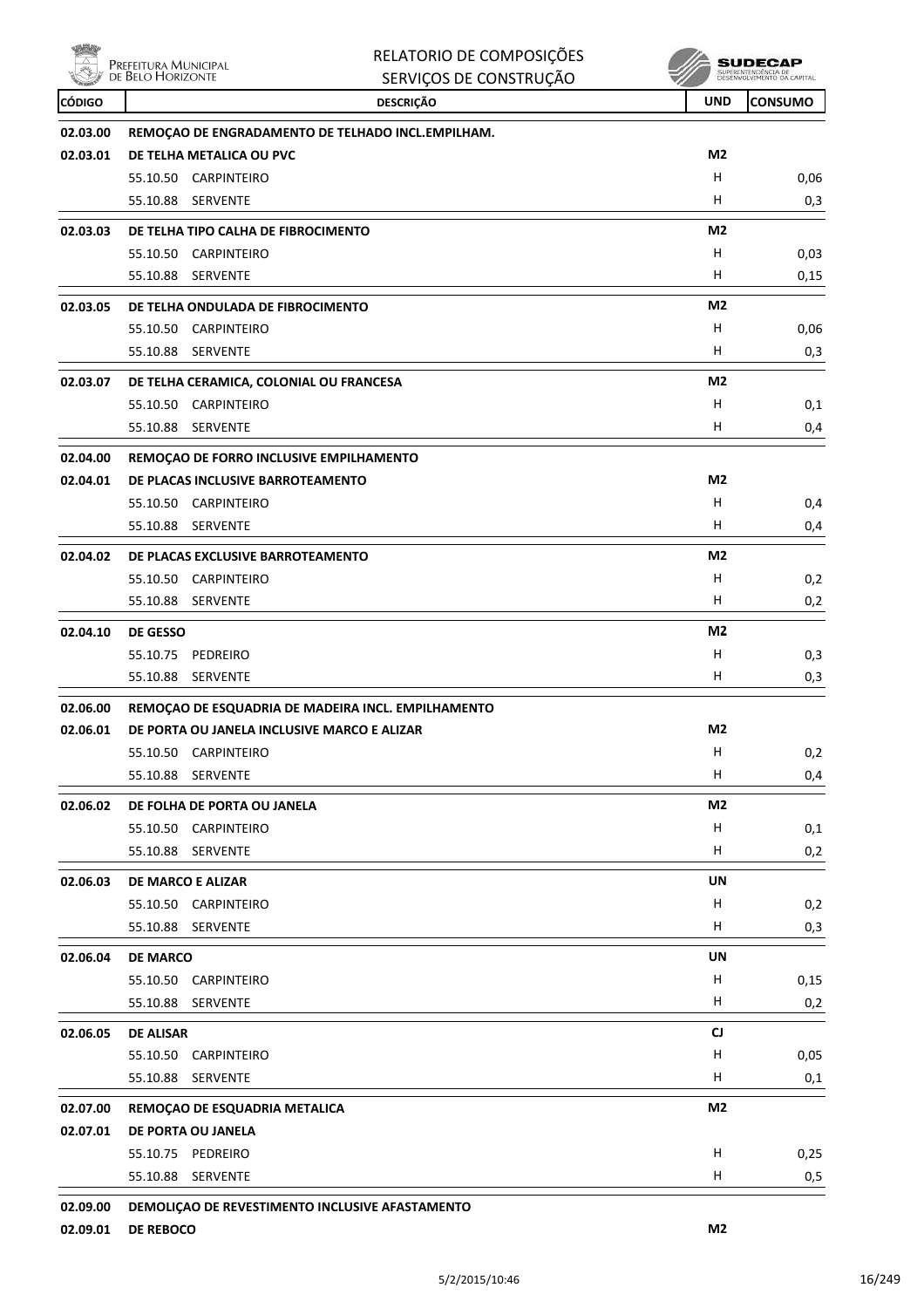

| RELATORIO DE COMPOSIÇÕES |
|--------------------------|
| SERVICOS DE CONSTRUÇÃO   |

| <b>CÓDIGO</b> | <b>DESCRIÇÃO</b>                                    | <b>UND</b>                | <b>CONSUMO</b> |
|---------------|-----------------------------------------------------|---------------------------|----------------|
|               | 55.10.88<br>SERVENTE                                | H                         | 0,8            |
| 02.09.03      | CERAMICO, AZULEJO OU LADRILHO HIDRAULICO            | M2                        |                |
|               | 55.10.75 PEDREIRO                                   | H                         | 0,09           |
|               | 55.10.88<br><b>SERVENTE</b>                         | H                         | 0,9            |
| 02.09.05      | DE PEDRA (MARMORE, GRANITO, ARDOSIA, SAO TOME,ETC)  | M2                        |                |
|               | 55.10.75 PEDREIRO                                   | н                         | 0,1            |
|               | 55.10.88 SERVENTE                                   | H                         | 1              |
| 02.09.06      | <b>DE FORMICA</b>                                   | M <sub>2</sub>            |                |
|               | 55.10.50 CARPINTEIRO                                | H                         | 0,1            |
|               | 55.10.88<br>SERVENTE                                | H                         | 0,2            |
| 02.09.07      | DE PEDRA ALMOFADADA                                 | M <sub>2</sub>            |                |
|               | 55.10.75 PEDREIRO                                   | н                         | 1              |
|               | 55.10.88 SERVENTE                                   | H.                        | 1              |
| 02.10.00      | DEMOLIÇAO DE PISO INCLUSIVE AFASTAMENTO             |                           |                |
| 02.10.01      | <b>CIMENTADO OU CONTRAPISO DE ARGAMASSA</b>         | M2                        |                |
|               | 55.10.75 PEDREIRO                                   | н                         | 0,1            |
|               | 55.10.88 SERVENTE                                   | H.                        | 0,8            |
| 02.10.03      | <b>CERAMICO OU LADRILHO HIDRAULICO</b>              | M2                        |                |
|               | 55.10.75 PEDREIRO                                   | н                         | 0,07           |
|               | 55.10.88 SERVENTE                                   | H                         | 0,7            |
| 02.10.05      | DE PEDRA (MARMORE, GRANITO, ARDOSIA, SAO TOME, ETC) | M2                        |                |
|               | 55.10.75 PEDREIRO                                   | H                         | 0,2            |
|               | 55.10.88<br>SERVENTE                                | H.                        | 1,2            |
| 02.10.07      | <b>VINILICO</b>                                     | M2                        |                |
|               | 55.10.88 SERVENTE                                   | H.                        | 0,4            |
| 02.10.08      | <b>DE MARMORITE</b>                                 | M2                        |                |
|               | 55.10.75 PEDREIRO                                   | $\boldsymbol{\mathsf{H}}$ | 0,1            |
|               | 55.10.88<br><b>SERVENTE</b>                         | H                         | 0,8            |
| 02.10.09      | DE TACO DE MADEIRA                                  | M <sub>2</sub>            |                |
|               | 55.10.75 PEDREIRO                                   | н                         | 0,4            |
|               | 55.10.88<br><b>SERVENTE</b>                         | н                         | 1              |
| 02.11.00      | DEMOLIÇÃO DE PASSEIO E PAVIMENTO                    |                           |                |
| 02.11.01      | PASSEIO OU LAJE DE CONCRETO MANUALMENTE             | M2                        |                |
|               | 55.10.75 PEDREIRO                                   | н                         | 0,12           |
|               | 55.10.88 SERVENTE                                   | н                         | 1,2            |
| 02.11.02      | PASSEIO OU LAJE DE CONCRETO C/ EQUIP. PNEUMATICO    | M2                        |                |
|               | 50.14.10 CHP/COMPRESSOR XAS-136 295 PCM             | H                         | 0,06667        |
|               | 50.19.62 CHP/MARTELETE BJ-32                        | H                         | 0,2            |
|               | 55.10.88 SERVENTE                                   | н                         | 0,13333        |
| 02.11.03      | <b>CALÇADA PORTUGUESA</b>                           | M <sub>2</sub>            |                |
|               | 55.10.75 PEDREIRO                                   | н                         | 0,05           |
|               | 55.10.88 SERVENTE                                   | H                         | 0,25           |
| 02.11.04      | PASSEIO OU LAJE DE CONCRETO C/EQUIPAMENTO ELETRICO  | M2                        |                |
|               | 50.19.66 MARTELETE ELETRICO TRIFASICO 30 KG         | н                         | 0,18           |
|               | 55.10.51 POCEIRO                                    | H                         | 0,18           |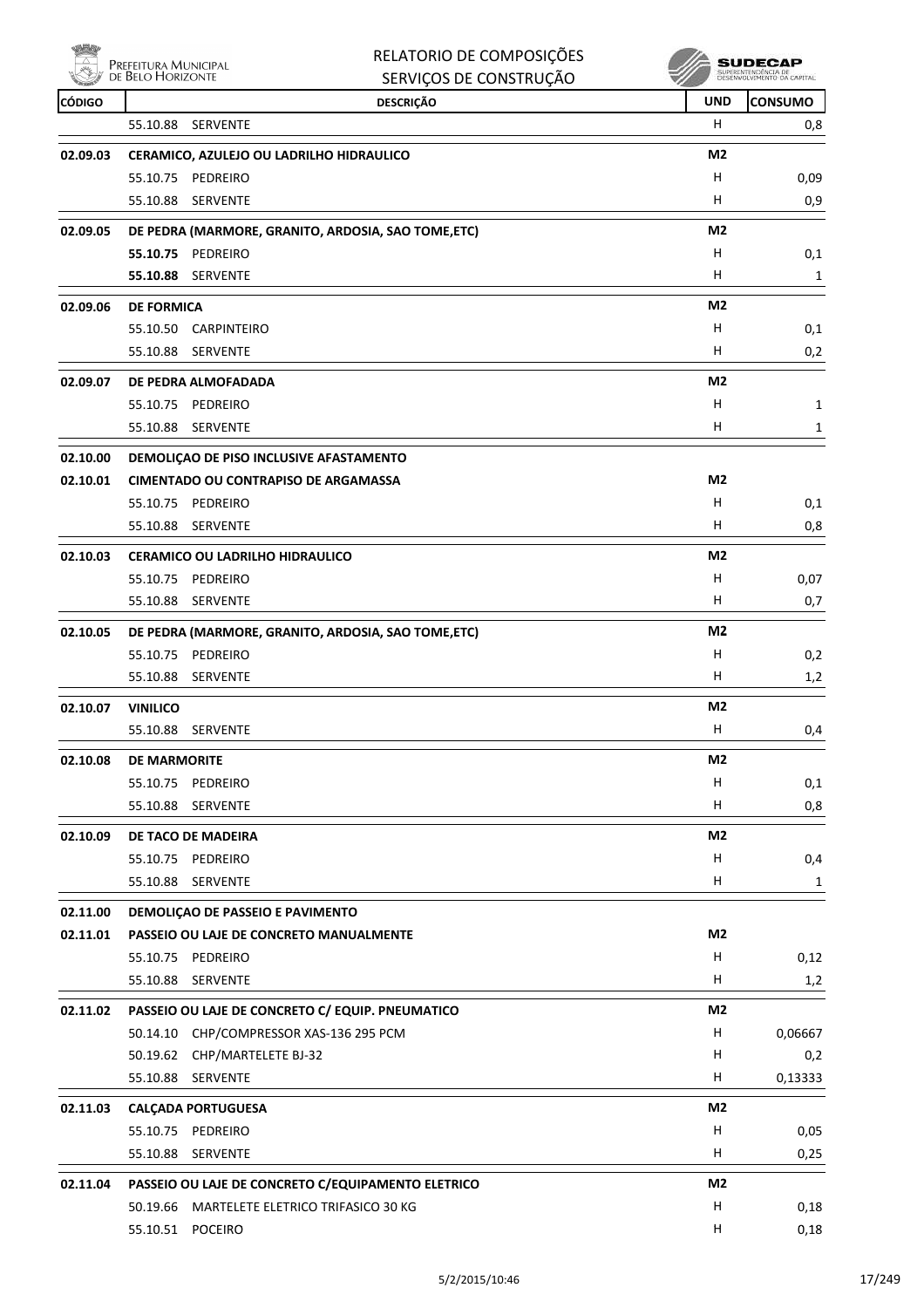

| <b>Ready</b>  |                                           | RELATORIO DE COMPOSIÇÕES                                    |                | SUDECAP                                           |
|---------------|-------------------------------------------|-------------------------------------------------------------|----------------|---------------------------------------------------|
|               | Prefeitura Municipal<br>de Belo Horizonte | SERVIÇOS DE CONSTRUÇÃO                                      |                | SUPERINTENDÊNCIA DE<br>DESENVOLVIMENTO OA CAPITAL |
| <b>CÓDIGO</b> |                                           | <b>DESCRIÇÃO</b>                                            | <b>UND</b>     | <b>CONSUMO</b>                                    |
|               | 55.10.88                                  | <b>SERVENTE</b>                                             | H              | 0,03                                              |
|               | 83.23.10                                  | KILOWATT/HORA COMERCIAL B3 CONVENCIONAL                     | KW/H           | 1,59                                              |
| 02.11.05      |                                           | <b>MANUAL DE ALVENARIA POLIEDRICA</b>                       | M <sub>2</sub> |                                                   |
|               | 55.10.88                                  | <b>SERVENTE</b>                                             | H              | 0,4                                               |
| 02.11.07      |                                           | DE REVESTIMENTO ASFALTICO COM EQUIP. PNEUMATICO             | M <sub>2</sub> |                                                   |
|               | 50.14.10                                  | CHP/COMPRESSOR XAS-136 295 PCM                              | H              | 0,06667                                           |
|               |                                           | 50.19.62 CHP/MARTELETE BJ-32                                | н              | 0,2                                               |
|               | 55.10.88                                  | SERVENTE                                                    | H              | 0,13333                                           |
|               |                                           |                                                             |                |                                                   |
| 02.12.00      |                                           | <b>CORTE MECANICO EM CONCRETO/ASFALTO</b>                   |                |                                                   |
| 02.12.01      |                                           | CORTE MECAN. C/ SERRA CIRCULAR EM CONCRETO/ASFALTO          |                | M                                                 |
|               |                                           | 50.41.11 CHP/SERRA CLIPPER MECAN A GASOLINA OU SIMILAR 8HP  | H              | 0,025                                             |
|               |                                           | 50.41.12 CHI/SERRA CLIPPER MECAN A GASOLINA OU SIMILAR 8HP  | H              | 0,034                                             |
|               | 55.10.75 PEDREIRO                         |                                                             | H              | 0,059                                             |
|               |                                           | 72.10.01 DISCO DIAMANTADO D=14" PRECISION OU SIMILAR        | UN             | 0,002                                             |
| 02.13.00      |                                           | DEMOLICAO DE CONCRETO INCLUSIVE AFASTAMENTO                 |                |                                                   |
| 02.13.01      | <b>SIMPLES - MANUAL</b>                   |                                                             | M3             |                                                   |
|               | 55.10.75                                  | PEDREIRO                                                    | H              | 1,5                                               |
|               | 55.10.88                                  | <b>SERVENTE</b>                                             | H              | 12                                                |
| 02.13.02      |                                           | <b>ARMADO - MANUAL</b>                                      | M <sub>3</sub> |                                                   |
|               |                                           |                                                             | H              |                                                   |
|               | 55.10.75                                  | PEDREIRO                                                    | H              | 1,7                                               |
|               | 55.10.88                                  | SERVENTE                                                    |                | 17                                                |
| 02.13.03      |                                           | SIMPLES - COM EQUIPAMENTO ELETRICO                          | M3             |                                                   |
|               | 50.19.66                                  | MARTELETE ELETRICO TRIFASICO 30 KG                          | H              | 3                                                 |
|               | 55.10.51 POCEIRO                          |                                                             | H              | 3                                                 |
|               |                                           | 55.10.88 SERVENTE                                           | H              | 0,5                                               |
|               |                                           | 83.23.10 KILOWATT/HORA COMERCIAL B3 CONVENCIONAL            | KW/H           | 3,19                                              |
| 02.13.04      |                                           | <b>ARMADO - COM EQUIPAMENTO ELETRICO</b>                    | M3             |                                                   |
|               | 50.19.66                                  | MARTELETE ELETRICO TRIFASICO 30 KG                          | H              | 5                                                 |
|               | 55.10.51 POCEIRO                          |                                                             | H.             | 5                                                 |
|               |                                           | 55.10.88 SERVENTE                                           | Н              | 0,5                                               |
|               | 83.23.10                                  | KILOWATT/HORA COMERCIAL B3 CONVENCIONAL                     | KW/H           | 3,19                                              |
| 02.14.00      |                                           | DEMOLIÇAO MANUAL, DE ALVENARIA INCL. AFASTAMENTO            |                |                                                   |
| 02.14.01      |                                           | DE ALVENARIA DE TIJOLOS E BLOCOS                            | M3             |                                                   |
|               | 55.10.75                                  | PEDREIRO                                                    | H              | 1                                                 |
|               | 55.10.88                                  | SERVENTE                                                    | H              | 5                                                 |
|               |                                           |                                                             |                |                                                   |
| 02.15.00      |                                           | <b>REMOÇAO DE MEIO-FIO</b>                                  |                |                                                   |
| 02.15.01      |                                           | PREMOLDADO DE CONCRETO                                      | M              |                                                   |
|               |                                           | 55.10.88 SERVENTE                                           | Н.             | 0,5                                               |
| 02.15.02      |                                           | DE PEDRA (GNAISSE, BASALTO ETC.)                            | М              |                                                   |
|               |                                           | 55.10.88 SERVENTE                                           | H              | 1,5                                               |
| 02.16.00      |                                           |                                                             |                |                                                   |
|               |                                           | DEMOLIÇAO, REMOÇAO E CARGA MECANICA                         | M <sub>2</sub> |                                                   |
| 02.16.01      |                                           | DE CONSTRUÇOES DE ALVENARIA                                 | H              |                                                   |
|               |                                           | 50.10.08 CHP/CAMINHAO BASCULANTE FORD 1317 WE               | H              | 0,0037<br>0,0037                                  |
|               |                                           | 50.11.28 CHP/CARREGADEIRA CASE W 20E (2,25M3-1,72M3) -118HP |                |                                                   |
|               |                                           | 50.11.29 CHI/CARREGADEIRA CASE W 20E (2,25M3-1,72M3) -118HP | Н.             | 0,01481                                           |

50.36.10 CHP/TRATOR DE ESTEIRA D6M C/ LAMINA 140 HP CONTRATION CHANGES AND H 0,01481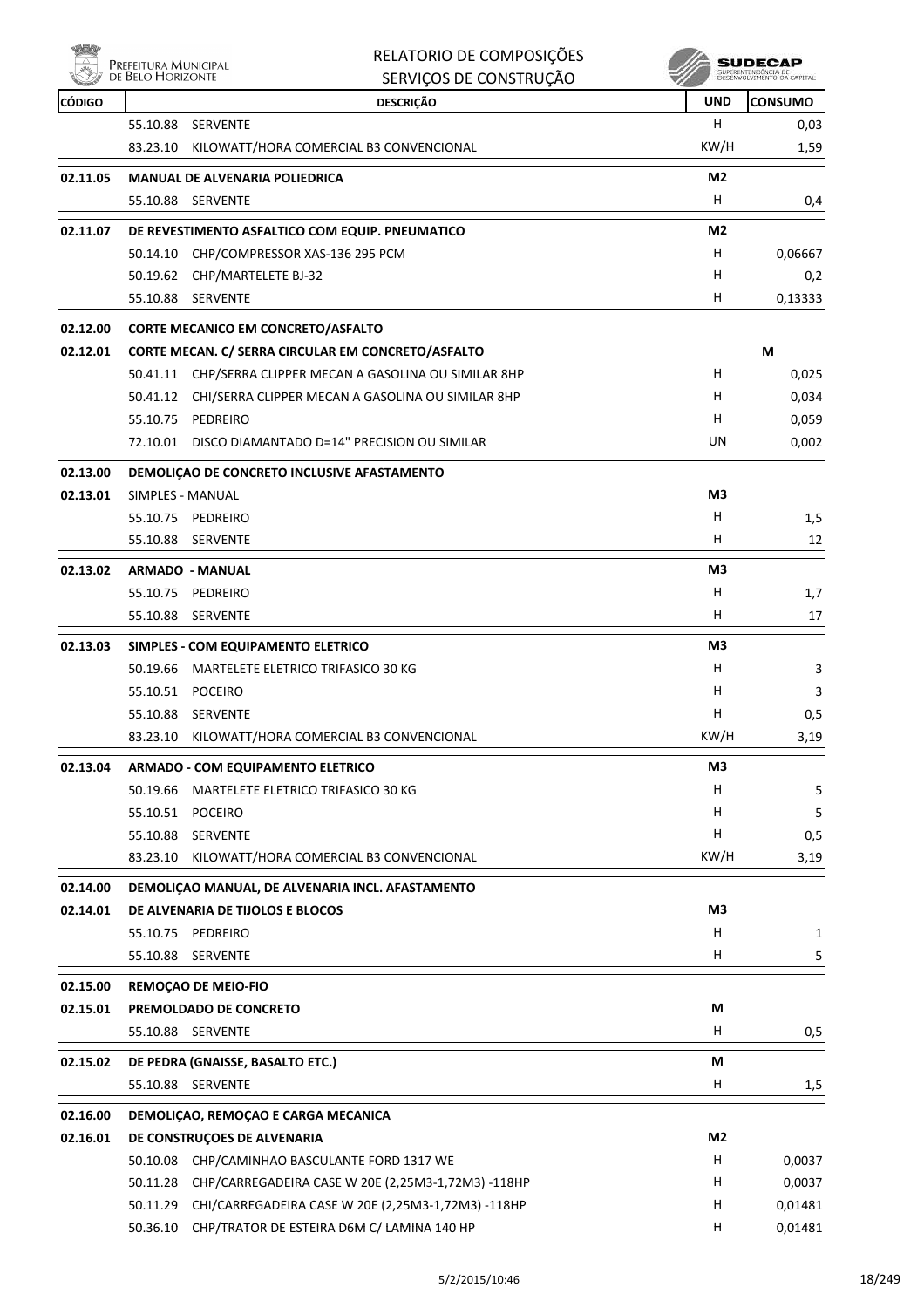

| RELATORIO DE COMPOSIÇÕES |
|--------------------------|
| SERVICOS DE CONSTRUÇÃO   |

**SUDECAP** 

| <b>CÓDIGO</b> | <b>DESCRIÇÃO</b>                                       | <b>UND</b>     | <b>CONSUMO</b> |
|---------------|--------------------------------------------------------|----------------|----------------|
|               | CHI/TRATOR DE ESTEIRA D6M C/ LAMINA 140 HP<br>50.36.11 | H.             | 0,0037         |
|               | 55.10.88<br>SERVENTE                                   | н              | 0,01852        |
| 02.16.04      | <b>DE GABIAO</b>                                       | M3             |                |
|               | 50.20.18 CHP/ESCAVADEIRA KOMATSU PC 150 SE - 103 HP    | H              | 0,05333        |
|               | 50.20.19 CHI/ESCAVADEIRA KOMATSU PC 150 SE - 103 HP    | H              | 0,01333        |
|               | 55.10.88 SERVENTE                                      | Н              | 0,4            |
| 02.19.00      | DEMOLIÇAO DE DIVISORIA INCLUSIVE AFASTAMENTO           |                |                |
| 02.19.01      | DE PEDRA (MARMORE, ARDORSIA OU MARMORITE)              | M2             |                |
|               | 55.10.75<br>PEDREIRO                                   | H              | 1              |
|               | 55.10.88<br>SERVENTE                                   | H.             | 1              |
| 02.19.03      | <b>DE MADEIRA</b>                                      | M <sub>2</sub> |                |
|               | 55.10.50<br>CARPINTEIRO                                | Н              | 0,2            |
|               | 55.10.88<br>SERVENTE                                   | H              | 0,6            |
| 02.19.05      | DE ELEMEMTOS VAZADOS (COBOGO, ETC)                     | M <sub>2</sub> |                |
|               | 55.10.75<br>PEDREIRO                                   | Н              | 0,07           |
|               | 55.10.88 SERVENTE                                      | H.             | 0,35           |
| 02.19.06      | <b>DE LAMINADO</b>                                     | M <sub>2</sub> |                |
|               | CARPINTEIRO<br>55.10.50                                | Н              | 0,025          |
|               | 55.10.88 SERVENTE                                      | н              | 0,025          |
| 02.20.00      | <b>REMOÇAO DE QUADROS</b>                              |                |                |
| 02.20.01      | <b>NEGRO</b>                                           | M2             |                |
|               | 55.10.75<br>PEDREIRO                                   | Н              | 0,1            |
|               | 55.10.88<br>SERVENTE                                   | H              | 1              |
| 02.21.00      | REMOÇAO DE PEÇAS DIVERSAS                              |                |                |
| 02.21.01      | <b>LOUÇAS</b>                                          | UN             |                |
|               | 55.10.75<br>PEDREIRO                                   | H              | 1,5            |
|               | 55.10.88<br>SERVENTE                                   | н              | 1,5            |
| 02.21.02      | FERRAGENS (DOBRADIÇAS, FECHADURAS, MAÇANETAS)          | UN             |                |
|               | 55.10.75 PEDREIRO                                      | Н              | 0,2            |
|               | SERVENTE<br>55.10.88                                   | H              | 0,45           |
| 02.21.03      | METAIS COMUNS(CONDUITE, SIFAO, REGISTRO, TORNEIRA)     | UN             |                |
|               | 55.10.75<br>PEDREIRO                                   | Н              | 0,2            |
|               | 55.10.88<br>SERVENTE                                   | H              | 0,5            |
| 02.21.04      | METAIS ESPECIAIS (VALVULA DE DESCARGA, CAIXA SILEN)    |                | <b>UN</b>      |
|               | 55.10.10 AUXILIAR BOMBEIRO/ELETRICISTA                 | Н              | 0,5            |
|               | 55.10.39<br><b>BOMBEIRO</b>                            | H              | 0,2            |
| 02.21.05      | REMOÇAO DE LUMINARIA FLUORESCENTE                      | <b>UN</b>      |                |
|               | 55.10.10 AUXILIAR BOMBEIRO/ELETRICISTA                 | н              | 0,05           |
|               | 55.10.55 ELETRICISTA                                   | Н              | 0,1            |
| 02.21.06      | REMOÇÃO DE LUMNARIA INCANDESCENTE                      | UN             |                |
|               | 55.10.10 AUXILIAR BOMBEIRO/ELETRICISTA                 | H              | 0,05           |
| 02.21.20      | REMOÇÃO DE PADRÃO CEMIG                                | UN             |                |
|               | 55.10.75 PEDREIRO                                      | Н              | 2              |
|               | 55.10.88 SERVENTE                                      | H              | 2              |
| 02.21.21      | REMOÇAO DE PADRAO COPASA                               | <b>UN</b>      |                |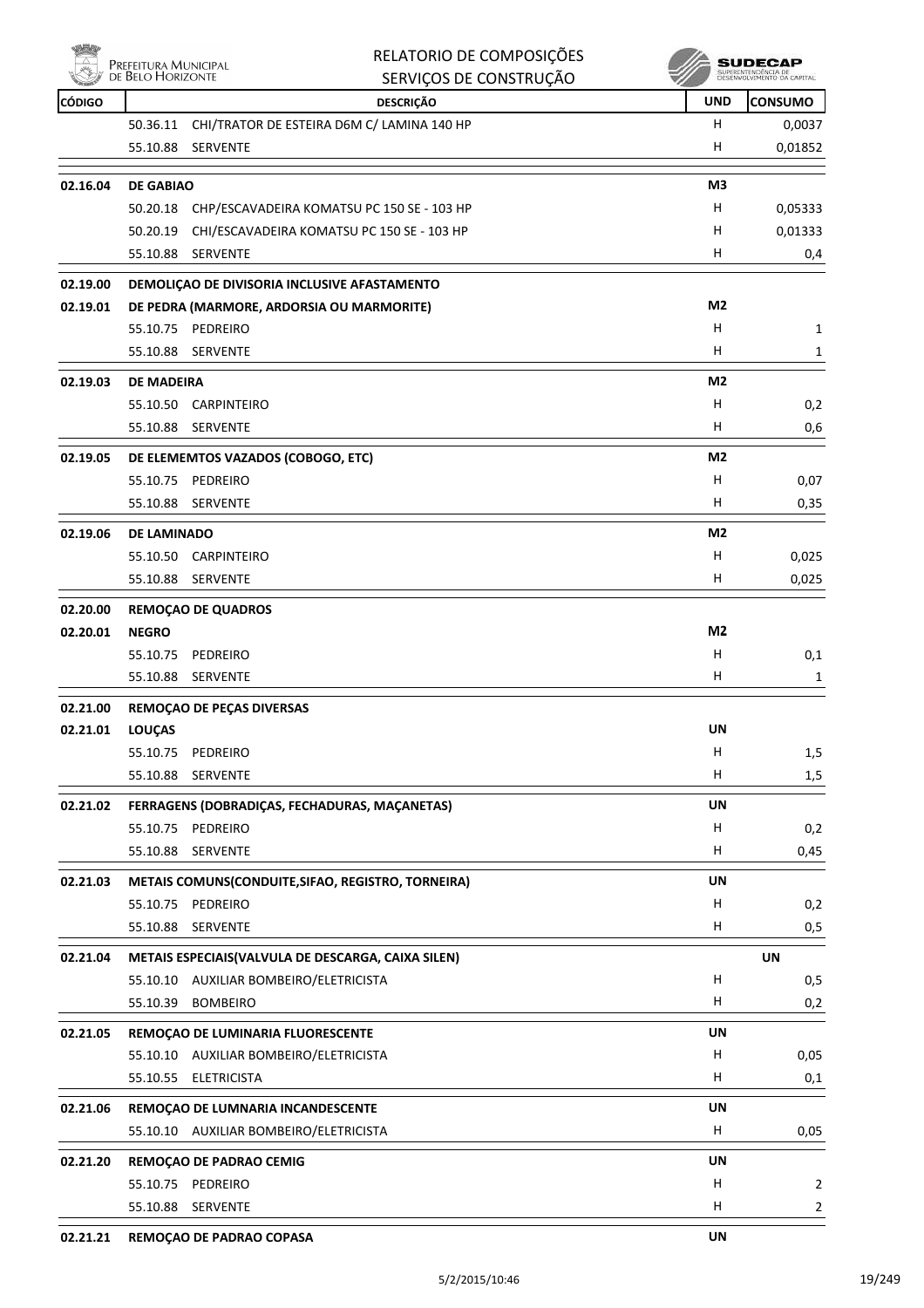|               | Prefeitura Municipal<br>de Belo Horizonte | RELATORIO DE COMPOSIÇÕES<br>SERVIÇOS DE CONSTRUÇÃO             |                | SUDECAI<br>SUPERINTENDENCIA DE<br>DESENVOLVIMENTO DA CAPITAL |
|---------------|-------------------------------------------|----------------------------------------------------------------|----------------|--------------------------------------------------------------|
| <b>CÓDIGO</b> |                                           | <b>DESCRIÇÃO</b>                                               | <b>UND</b>     | <b>CONSUMO</b>                                               |
|               | 55.10.75                                  | PEDREIRO                                                       | H              | 1,5                                                          |
|               | 55.10.88                                  | SERVENTE                                                       | н              | 1,5                                                          |
| 02.21.22      |                                           | <b>REMOÇAO DE INTERFONE</b>                                    | UN             |                                                              |
|               |                                           | 55.10.10 AUXILIAR BOMBEIRO/ELETRICISTA                         | н              | 0,2                                                          |
|               |                                           | 55.10.55 ELETRICISTA                                           | H              | 0,15                                                         |
| 02.22.00      |                                           | <b>REMOCAO DE BANCADA</b>                                      |                |                                                              |
| 02.22.01      |                                           | DE PEDRA(MARMORE, GRANITO, ARDOSIA, MARMORITE, ETC)            | M2             |                                                              |
|               |                                           | 55.10.75 PEDREIRO                                              | н              | 1                                                            |
|               | 55.10.88                                  | SERVENTE                                                       | H              | 1                                                            |
|               |                                           |                                                                |                |                                                              |
| 02.23.00      |                                           | REMOÇAO DE CERCA E ALAMBRADO                                   |                |                                                              |
| 02.23.01      | <b>CERCA DE ARAME</b>                     |                                                                | М              |                                                              |
|               |                                           | 50.20.06 CHP/RETRO-ESCAVAD. CASE 580 L-(0,77M3) 75HP (4X2)     | н              | 0,014                                                        |
|               | 55.10.75                                  | PEDREIRO                                                       | н<br>H         | 0,1                                                          |
|               |                                           | 55.10.88 SERVENTE                                              |                | 0,35                                                         |
| 02.23.03      | <b>ALAMBRADO</b>                          |                                                                | M2             |                                                              |
|               | 55.10.75                                  | PEDREIRO                                                       | н              | 0,25                                                         |
|               |                                           | 55.10.88 SERVENTE                                              | H              | 0,5                                                          |
| 02.26.00      |                                           | TRANSPORTE DE MATERIAL DEMOLIDO EM CARRINHO DE MAO             |                |                                                              |
| 02.26.01      | DMT <= 50,0 M                             |                                                                | M3             |                                                              |
|               |                                           | 55.10.88 SERVENTE                                              | н              | 1,5                                                          |
| 02.26.02      |                                           | 50,0 M < DMT <= 100,0 M                                        | M3             |                                                              |
|               |                                           | 55.10.88 SERVENTE                                              | н              | 2                                                            |
| 02.27.00      |                                           | CARGA DE MATERIAL DEMOLIDO SOBRE CAMINHAO                      |                |                                                              |
| 02.27.01      | <b>MANUAL</b>                             |                                                                | M3             |                                                              |
|               |                                           | 50.10.09 CHI/CAMINHAO BASCULANTE FORD 1317 WE                  | н              | 0,17                                                         |
|               | 55.10.88                                  | SERVENTE                                                       | H              | 0,66                                                         |
|               |                                           |                                                                |                |                                                              |
| 02.27.02      | <b>MECANICA</b>                           |                                                                | M <sub>3</sub> |                                                              |
|               | 50.11.28<br>55.10.88                      | CHP/CARREGADEIRA CASE W 20E (2,25M3-1,72M3) -118HP<br>SERVENTE | H<br>н         | 0,01282<br>0,01282                                           |
|               |                                           |                                                                |                |                                                              |
| 02.28.00      |                                           | TRANSPORTE DE MATERIAL DEMOLIDO EM CAMINHAO                    |                |                                                              |
| 02.28.01      | $DMT \leq 1$ KM                           |                                                                | M3             |                                                              |
|               | 50.10.08                                  | CHP/CAMINHAO BASCULANTE FORD 1317 WE                           | н              | 0,02333                                                      |
|               | 50.10.09                                  | CHI/CAMINHAO BASCULANTE FORD 1317 WE                           | H              | 0,01                                                         |
|               | 55.10.88                                  | SERVENTE                                                       | н              | 0,01667                                                      |
| 02.28.02      |                                           | $1$ KM < DMT <= $2$ KM                                         | M3             |                                                              |
|               | 50.10.08                                  | CHP/CAMINHAO BASCULANTE FORD 1317 WE                           | H              | 0,04882                                                      |
|               | 50.10.09                                  | CHI/CAMINHAO BASCULANTE FORD 1317 WE                           | н              | 0,01                                                         |
|               |                                           | 55.10.88 SERVENTE                                              | н              | 0,01742                                                      |
| 02.28.03      |                                           | 2 KM < DMT <= 5 KM                                             | M3KM           |                                                              |
|               | 50.10.08                                  | CHP/CAMINHAO BASCULANTE FORD 1317 WE                           | Н              | 0,02282                                                      |
|               | 50.10.09                                  | CHI/CAMINHAO BASCULANTE FORD 1317 WE                           | н              | 0,00282                                                      |
|               |                                           | 55.10.88 SERVENTE                                              | H              | 0,00855                                                      |
| 02.28.04      | DMT > 5 KM                                |                                                                | M3KM           |                                                              |
|               | 50.10.08                                  | CHP/CAMINHAO BASCULANTE FORD 1317 WE                           | н              | 0,01403                                                      |
|               | 50.10.09                                  | CHI/CAMINHAO BASCULANTE FORD 1317 WE                           | н              | 0,0009                                                       |
|               |                                           | 55.10.88 SERVENTE                                              | н              | 0,00187                                                      |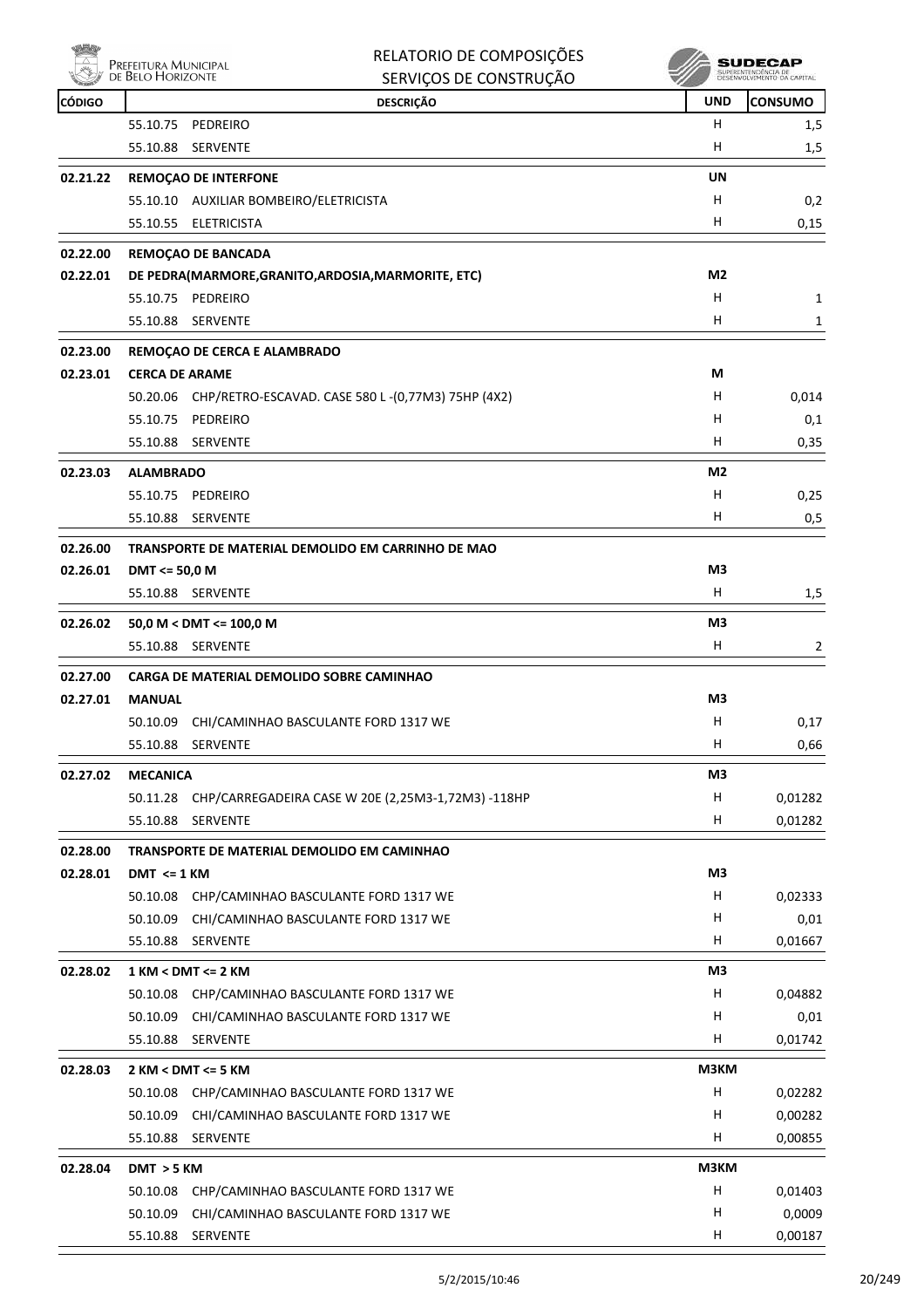

| Δ                    | RELATORIO DE COMPOSIÇÕES<br>PREFEITURA MUNICIPAL<br>DE BELO HORIZONTE                  |                | <b>SUDECAP</b><br>SUPERINTENDÊNCIA DE<br>DESENVOLVIMENTO DA CAPITAL |  |
|----------------------|----------------------------------------------------------------------------------------|----------------|---------------------------------------------------------------------|--|
| <b>CÓDIGO</b>        | SERVIÇOS DE CONSTRUÇÃO<br><b>DESCRIÇÃO</b>                                             | <b>UND</b>     | <b>CONSUMO</b>                                                      |  |
| 02.30.00             | LIMPEZA DO PAVIMENTO                                                                   |                |                                                                     |  |
| 02.30.01             | CAPINA E VARRIÇAO DE PAVIMENTO EM ALVEN. POLIEDRICA                                    | M2             |                                                                     |  |
|                      | 55.10.88 SERVENTE                                                                      | н              | 0,16667                                                             |  |
| 02.31.00             | <b>SUPRESSAO DE ARVORE</b>                                                             |                |                                                                     |  |
| 02.31.01             | SUP. ARVORE PEQ. PORTE (ATE 3M)INCLUS. CORTE LENHA                                     | UN             |                                                                     |  |
|                      | 50.41.01 CHP/MOTO-SERRA HUSQVARNA MODELO 61, CILINDROS:62                              | H              | 2                                                                   |  |
|                      | 50.41.02 CHI/M0T0-SERRA HUSQVARNA MODELO 61, CILINDROS:62                              | н              | $\overline{2}$                                                      |  |
|                      | 55.10.88 SERVENTE                                                                      | н              | 2,5                                                                 |  |
| 02.31.02             | SUPRESSAO ARVORE MEDIO PORTE INCLUS. CORTE LINHA                                       | UN             |                                                                     |  |
|                      | 50.41.01 CHP/MOTO-SERRA HUSQVARNA MODELO 61, CILINDROS:62                              | н              | 3                                                                   |  |
|                      | 50.41.02 CHI/M0T0-SERRA HUSQVARNA MODELO 61, CILINDROS:62                              | н              | 3                                                                   |  |
|                      | 55.10.88<br><b>SERVENTE</b>                                                            | н              | 5                                                                   |  |
| 02.31.03             | SUPRESSAO ARVORE GRANDE PORTE INCLUS. CORTE LENHA                                      | UN             |                                                                     |  |
|                      | 50.41.01 CHP/MOTO-SERRA HUSQVARNA MODELO 61, CILINDROS:62                              | н              | 4                                                                   |  |
|                      | 50.41.02 CHI/M0T0-SERRA HUSQVARNA MODELO 61, CILINDROS:62                              | н              | 4                                                                   |  |
|                      | 55.10.88 SERVENTE                                                                      | H              | 10                                                                  |  |
| 03.00.00             | <b>TRABALHOS EM TERRA</b>                                                              |                |                                                                     |  |
| 03.01.00             | DESMATAMENTO, DESTOCAMENTO E LIMPEZA DO TERRENO                                        |                |                                                                     |  |
| 03.01.01             | <b>CAPINA MANUAL DE TERRENO</b>                                                        | M <sub>2</sub> |                                                                     |  |
|                      | 55.10.88 SERVENTE                                                                      | H              | 0,22                                                                |  |
| 03.01.02             | DESMATAMENTO, DESTOC.E LIMPEZA, INCL. TRANSP. ATE 50M                                  | M <sub>2</sub> |                                                                     |  |
|                      | 50.36.10 CHP/TRATOR DE ESTEIRA D6M C/ LAMINA 140 HP                                    | н              | 0,0023                                                              |  |
|                      | 55.10.88<br>SERVENTE                                                                   | н              | 0,0046                                                              |  |
| 03.01.03             | DESMATAMENTO, DESTOCAMENTO E LIMPEZA, EXCL. TRANSPORT                                  | M <sub>2</sub> |                                                                     |  |
|                      | CHP/TRATOR DE ESTEIRA D6M C/ LAMINA 140 HP<br>50.36.10                                 | н              | 0,002                                                               |  |
|                      | 55.10.88<br>SERVENTE                                                                   | н              | 0,004                                                               |  |
| 03.01.05             | ROÇAMENTO COM ROÇADEIRA MECANICA                                                       | M2             |                                                                     |  |
|                      | 50.21.01 CHP-ROCADEIRA ECHO MODELO SRM-3550                                            | H              | 0,01                                                                |  |
|                      | 55.10.10 AUXILIAR BOMBEIRO/ELETRICISTA                                                 | H              | 0,01                                                                |  |
| 03.01.07             | DESTOCAMENTO, DESPRAGUEJAMENTO MANUAL DE VEGETAÇÃO                                     | M2             |                                                                     |  |
|                      | AUXILIAR BOMBEIRO/ELETRICISTA<br>55.10.10                                              | Н              | 0,1                                                                 |  |
|                      |                                                                                        |                |                                                                     |  |
| 03.03.00<br>03.03.01 | ESCAVAÇÃO MECANICA INCLUSIVE TRANSPORTE ATE 50 M<br><b>EM MATERIAL DE 1ª CATEGORIA</b> | M3             |                                                                     |  |
|                      | 50.36.10 CHP/TRATOR DE ESTEIRA D6M C/ LAMINA 140 HP                                    | H              | 0,01709                                                             |  |
|                      | 55.10.88 SERVENTE                                                                      | H              | 0,01709                                                             |  |
|                      |                                                                                        |                |                                                                     |  |
| 03.03.02             | <b>EM MATERIAL DE 2ª CATEGORIA</b>                                                     | M3<br>Н        |                                                                     |  |
|                      | 50.36.10 CHP/TRATOR DE ESTEIRA D6M C/ LAMINA 140 HP<br>55.10.88 SERVENTE               | H              | 0,02463<br>0,02463                                                  |  |
|                      |                                                                                        |                |                                                                     |  |
| 03.05.00             | <b>ESCAVAÇÃO E CARGA MECANIZADA</b>                                                    |                |                                                                     |  |
| 03.05.01             | <b>EM MATERIAL DE 1ª CATEGORIA</b>                                                     | M3             |                                                                     |  |
|                      | 50.11.28 CHP/CARREGADEIRA CASE W 20E (2,25M3-1,72M3) -118HP                            | H              | 0,0125                                                              |  |
|                      | 50.11.29 CHI/CARREGADEIRA CASE W 20E (2,25M3-1,72M3) -118HP                            | H<br>H         | 0,00083                                                             |  |
|                      | 50.36.10 CHP/TRATOR DE ESTEIRA D6M C/ LAMINA 140 HP<br>55.10.88<br>SERVENTE            | H              | 0,01333<br>0,01333                                                  |  |
|                      |                                                                                        |                |                                                                     |  |
| 03.05.02             | <b>EM MATERIAL DE 2ª CATEGORIA</b>                                                     | M3             |                                                                     |  |
|                      | 50.11.28 CHP/CARREGADEIRA CASE W 20E (2,25M3-1,72M3) -118HP                            | H              | 0,0125                                                              |  |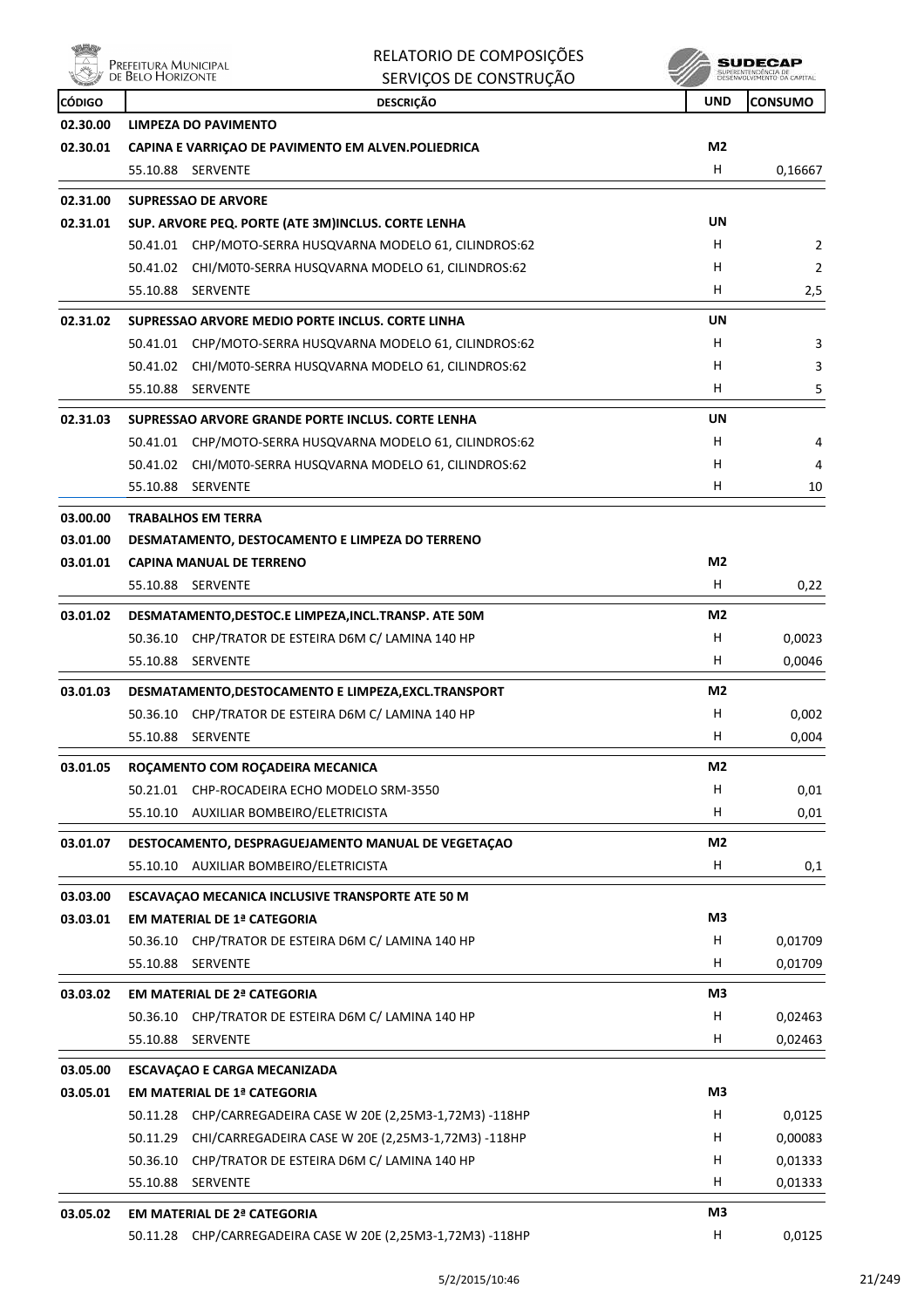



| <b>CÓDIGO</b> |                 | <b>DESCRIÇÃO</b>                                            | <b>UND</b> | <b>CONSUMO</b> |
|---------------|-----------------|-------------------------------------------------------------|------------|----------------|
|               | 50.11.29        | CHI/CARREGADEIRA CASE W 20E (2,25M3-1,72M3) -118HP          | H.         | 0,00673        |
|               | 50.36.10        | CHP/TRATOR DE ESTEIRA D6M C/ LAMINA 140 HP                  | н          | 0,01923        |
|               | 55.10.88        | SERVENTE                                                    | H          | 0,01923        |
| 03.07.00      |                 | ESCAVAÇÃO E CARGA EM MATERIAL DE 3ª CATEGORIA               |            |                |
| 03.07.01      |                 | COM UTILIZAÇÃO DE EXPLOSIVOS                                | M3         |                |
|               | 50.10.09        | CHI/CAMINHAO BASCULANTE FORD 1317 WE                        | H          | 0,02083        |
|               | 50.11.28        | CHP/CARREGADEIRA CASE W 20E (2,25M3-1,72M3) -118HP          | н          | 0,01667        |
|               | 50.11.29        | CHI/CARREGADEIRA CASE W 20E (2,25M3-1,72M3) -118HP          | H          | 0,00417        |
|               | 50.14.10        | CHP/COMPRESSOR XAS-136 295 PCM                              | H          | 0,10417        |
|               | 50.19.16        | CHP/PERFURATRIZ BJ 571-5L 78PCM                             | H          | 0,3125         |
|               | 50.36.10        | CHP/TRATOR DE ESTEIRA D6M C/ LAMINA 140 HP                  | H.         | 0,02083        |
|               | 55.10.51        | <b>POCEIRO</b>                                              | H          | 0,08333        |
|               | 55.10.88        | <b>SERVENTE</b>                                             | H          | 0,25           |
|               | 72.02.44        | POWER GEL 815 (EMULSAO ENCARTUCHADA 1,15G/CM3               | КG         | 0,44           |
|               | 72.05.23        | ESPOLETA NAO ELETRICA FIO 2M                                | UN         | 0,22           |
|               | 72.05.42        | <b>ESPOLETA SIMPLES No. 8</b>                               | UN         | 0,91           |
|               | 72.05.48        | ESTOPIM SIMPLES ELEFANTE OU SIMILAR<br>(METRO)              | UN         | 1,1            |
|               | 72.08.32        | BROCA D = 7/8", COMP. = 0.40M, REF. 07140435                | UN         | 0,0005         |
|               | 72.08.34        | BROCA D = 7/8", COMP.= 0.80M, REF. 07140834                 | UN         | 0,0005         |
|               | 72.08.36        | BROCA D = 7/8", COMP.= 1.60M, REF. 07141633                 | UN         | 0,0005         |
|               | 72.08.38        | BROCA D = 7/8", COMP. = 2.40M, REF. 07142432                | UN         | 0,0005         |
| 03.07.02      |                 | COM UTILIZAÇÃO DE EQUIPAMENTO A AR COMPRIMIDO               | M3         |                |
|               | 50.10.09        | CHI/CAMINHAO BASCULANTE FORD 1317 WE                        | н          | 0,05882        |
|               | 50.11.28        | CHP/CARREGADEIRA CASE W 20E (2,25M3-1,72M3) -118HP          | H          | 0,04706        |
|               | 50.11.29        | CHI/CARREGADEIRA CASE W 20E (2,25M3-1,72M3) -118HP          | H          | 0,01176        |
|               | 50.14.10        | CHP/COMPRESSOR XAS-136 295 PCM                              | H          | 0,35294        |
|               | 50.19.62        | CHP/MARTELETE BJ-32                                         | H          | 1,05882        |
|               | 50.36.10        | CHP/TRATOR DE ESTEIRA D6M C/ LAMINA 140 HP                  | H          | 0,03529        |
|               |                 | 50.36.11 CHI/TRATOR DE ESTEIRA D6M C/ LAMINA 140 HP         | н          | 0,02353        |
|               | 55.10.51        | POCEIRO                                                     | H          | 1,05882        |
|               | 55.10.88        | <b>SERVENTE</b>                                             | H          | 1,05882        |
| 03.12.00      |                 | CARGA DE MATERIAL DE QQUER NATUREZA SOBRE CAMINHAO          |            |                |
| 03.12.01      | <b>MANUAL</b>   |                                                             | MЗ         |                |
|               | 50.10.09        | CHI/CAMINHAO BASCULANTE FORD 1317 WE                        | н          | 0,17           |
|               | 55.10.88        | SERVENTE                                                    | H          | 0,66           |
| 03.12.03      | <b>MECANICA</b> |                                                             | M3         |                |
|               |                 | 50.11.28 CHP/CARREGADEIRA CASE W 20E (2,25M3-1,72M3) -118HP | н          | 0,0125         |
|               | 55.10.88        | SERVENTE                                                    | H.         | 0,0125         |
| 03.13.00      |                 | TRANSPORTE DE MATERIAL DE QUALQUER NATUREZA                 |            |                |
| 03.13.01      | $DMT \leq 1$ KM |                                                             | M3         |                |
|               | 50.10.08        | CHP/CAMINHAO BASCULANTE FORD 1317 WE                        | H          | 0,02333        |
|               | 50.10.09        | CHI/CAMINHAO BASCULANTE FORD 1317 WE                        | H          | 0,01           |
|               | 55.10.88        | <b>SERVENTE</b>                                             | н          | 0,01667        |
| 03.13.02      |                 | 1 KM < DMT <= 2 KM                                          | M3         |                |
|               |                 | 50.10.08 CHP/CAMINHAO BASCULANTE FORD 1317 WE               | н          | 0,04882        |
|               | 50.10.09        | CHI/CAMINHAO BASCULANTE FORD 1317 WE                        | H          | 0,01           |
|               | 55.10.88        | SERVENTE                                                    | H          | 0,01742        |
|               |                 |                                                             |            |                |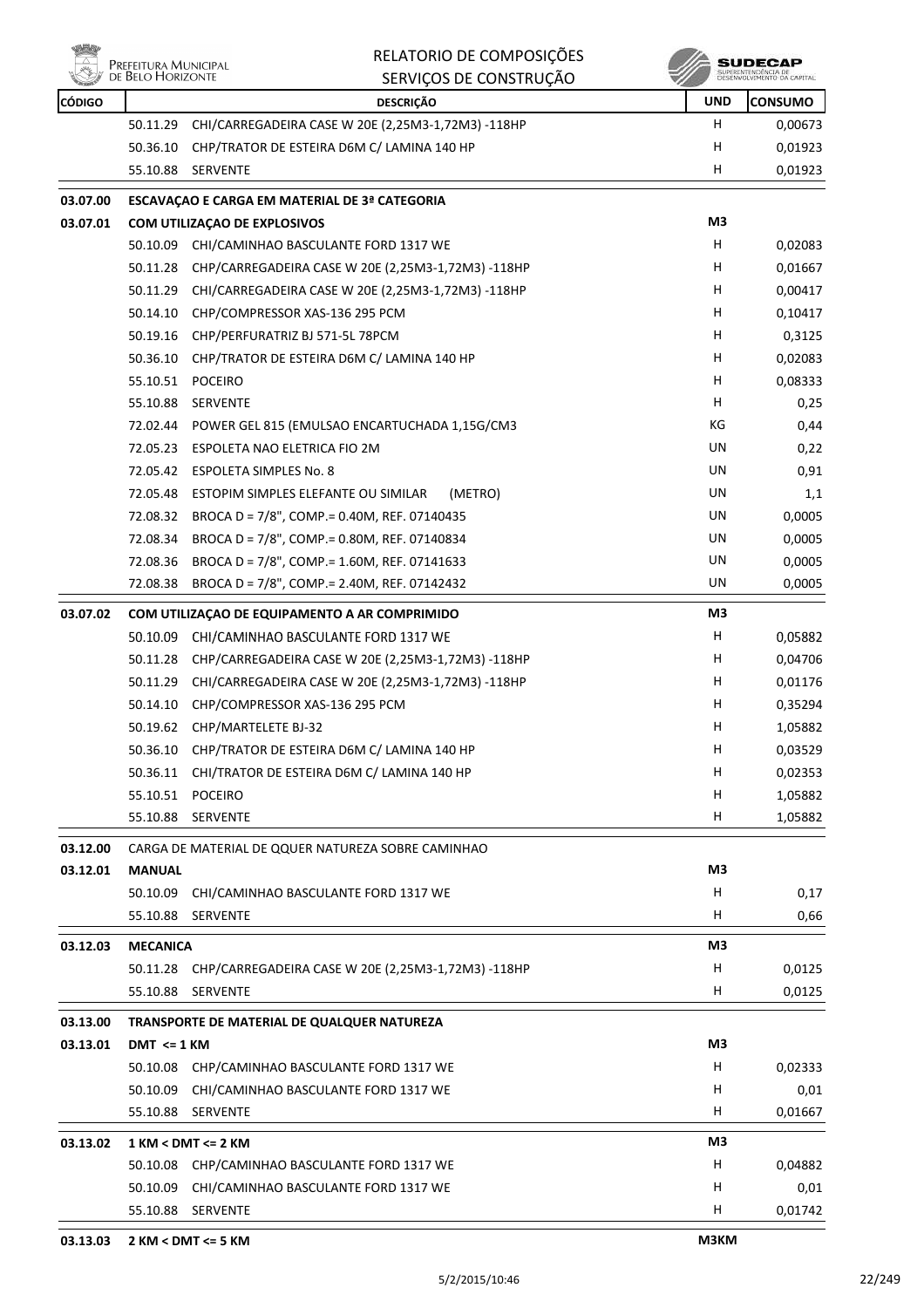



| <b>CÓDIGO</b> |                        | <b>DESCRIÇÃO</b>                                                                                                  | <b>UND</b>     | <b>CONSUMO</b> |
|---------------|------------------------|-------------------------------------------------------------------------------------------------------------------|----------------|----------------|
|               | 50.10.08               | CHP/CAMINHAO BASCULANTE FORD 1317 WE                                                                              | H              | 0,02282        |
|               | 50.10.09               | CHI/CAMINHAO BASCULANTE FORD 1317 WE                                                                              | н              | 0,00282        |
|               | 55.10.88               | <b>SERVENTE</b>                                                                                                   | н              | 0,00855        |
| 03.13.04      | DMT > 5 KM             |                                                                                                                   | M3KM           |                |
|               | 50.10.08               | CHP/CAMINHAO BASCULANTE FORD 1317 WE                                                                              | Н              | 0,01403        |
|               | 50.10.09               | CHI/CAMINHAO BASCULANTE FORD 1317 WE                                                                              | н              | 0,0009         |
|               | 55.10.88               | <b>SERVENTE</b>                                                                                                   | н              | 0,00187        |
| 03.15.00      |                        | <b>ATERRO COMPACTADO</b>                                                                                          |                |                |
| 03.15.01      |                        | <b>COM ROLO VIBRATORIO</b>                                                                                        | M3             |                |
|               |                        | 50.10.50 CHP/CAMINHAO TANQUE FORD 1317 WE TRUCADO, 10000                                                          | H              | 0,00857        |
|               | 50.10.51               | CHI/CAMINHAO TANQUE FORD 1317 WE TRUCADO, 10000 L                                                                 | н              | 0,00095        |
|               | 50.13.44               | CHP/ROLO VIBRATORIO DYNAPAC CA-15 LISO                                                                            | н              | 0,00476        |
|               | 50.13.46               | CHP/ROLO VIBRATORIO DYNAPAC CA-15 PE DE CARNEIRO                                                                  | Н              | 0,00476        |
|               | 50.25.08               | CHP/GRADE DE DISCO TATU 20-24                                                                                     | Н              | 0,00333        |
|               | 50.25.09               | CHI/GRADE DE DISCO TATU 20-24                                                                                     | Н              | 0,00143        |
|               | 50.32.08               | CHP/MOTONIVELADORA 120 H - 140 HP.                                                                                | Н              | 0,00381        |
|               | 50.32.09               | CHI/MOTONIVELADORA 120 H - 140 HP                                                                                 | Н              | 0,00095        |
|               | 50.36.66               | CHP/TRATOR DE PNEUS 7630-TR NEW HOLLAND 103CV(4X4)                                                                | H              | 0,00333        |
|               | 50.36.67               | CHI/TRATOR DE PNEUS 7630-TR NEW HOLLAND 103CV(4X4)                                                                | H              | 0,00143        |
|               | 55.10.88               | <b>SERVENTE</b>                                                                                                   | н              | 0,01905        |
|               |                        | <b>COM PLACA VIBRATORIA</b>                                                                                       | M3             |                |
| 03.15.02      |                        |                                                                                                                   | н              |                |
|               | 50.13.75               | 50.13.74 CHP/COMPACTADOR DE PLACA CLARIDON CS-30 9HP DIESEL<br>CHI/COMPACTADOR DE PLACA CLARIDON CS-30 9HP DIESEL | н              | 0,2<br>0,05    |
|               | 55.10.88               | <b>SERVENTE</b>                                                                                                   | H              | 1,2            |
|               |                        |                                                                                                                   |                |                |
| 03.15.03      |                        | <b>MANUAL, COM SOQUETE</b>                                                                                        | M3             |                |
|               | 55.10.88               | SERVENTE                                                                                                          | H.             | 3              |
| 03.16.00      |                        | ESCAVAÇÃO DE MATERIAL DE 3ª CATEGORIA                                                                             |                |                |
| 03.16.01      |                        | EM RETANGULAO COM MARTELO ELETRICO DE 30KG                                                                        | M <sub>3</sub> |                |
|               | 50.19.66               | MARTELETE ELETRICO TRIFASICO 30 KG                                                                                | H              | 7,6            |
|               |                        | 55.10.51 POCEIRO                                                                                                  | н              | 7,6            |
|               | 55.10.88               | <b>SERVENTE</b>                                                                                                   | Н              | 7,6            |
|               | 83.23.10               | KILOWATT/HORA COMERCIAL B3 CONVENCIONAL                                                                           | KW/H           | 3,19           |
| 03.17.00      |                        | <b>ESCAVAÇÃO MANUAL DE VALAS</b>                                                                                  |                |                |
| 03.17.01      | $H \le 1,5 M$          |                                                                                                                   | M3             |                |
|               |                        | 55.10.88 SERVENTE                                                                                                 | H.             | 3              |
| 03.17.02      | $1,5 M < H \leq 3,0 M$ |                                                                                                                   | M3             |                |
|               |                        | 55.10.88 SERVENTE                                                                                                 | H              | 4              |
|               |                        |                                                                                                                   |                |                |
| 03.17.03      | 3,0 M < H < 5,0 M      |                                                                                                                   | M3             |                |
|               |                        | 55.10.88 SERVENTE                                                                                                 | H              | 5              |
| 03.18.00      |                        | ESCAVAÇÃO MECANICA DE VALAS COM DESCARGA LATERAL                                                                  | M <sub>3</sub> |                |
| 03.18.01      | $H \le 1.5 M$          |                                                                                                                   |                |                |
|               |                        | 50.20.18 CHP/ESCAVADEIRA KOMATSU PC 150 SE - 103 HP                                                               | H              | 0,02222        |
|               | 50.20.19               | CHI/ESCAVADEIRA KOMATSU PC 150 SE - 103 HP                                                                        | н              | 0,00556        |
|               | 55.10.88               | SERVENTE                                                                                                          | H              | 0,02778        |
| 03.18.02      | $1.5 M < H \leq 3.0 M$ |                                                                                                                   | M3             |                |
|               |                        | 50.20.18 CHP/ESCAVADEIRA KOMATSU PC 150 SE - 103 HP                                                               | н              | 0,02817        |
|               | 50.20.19               | CHI/ESCAVADEIRA KOMATSU PC 150 SE - 103 HP                                                                        | H              | 0,00704        |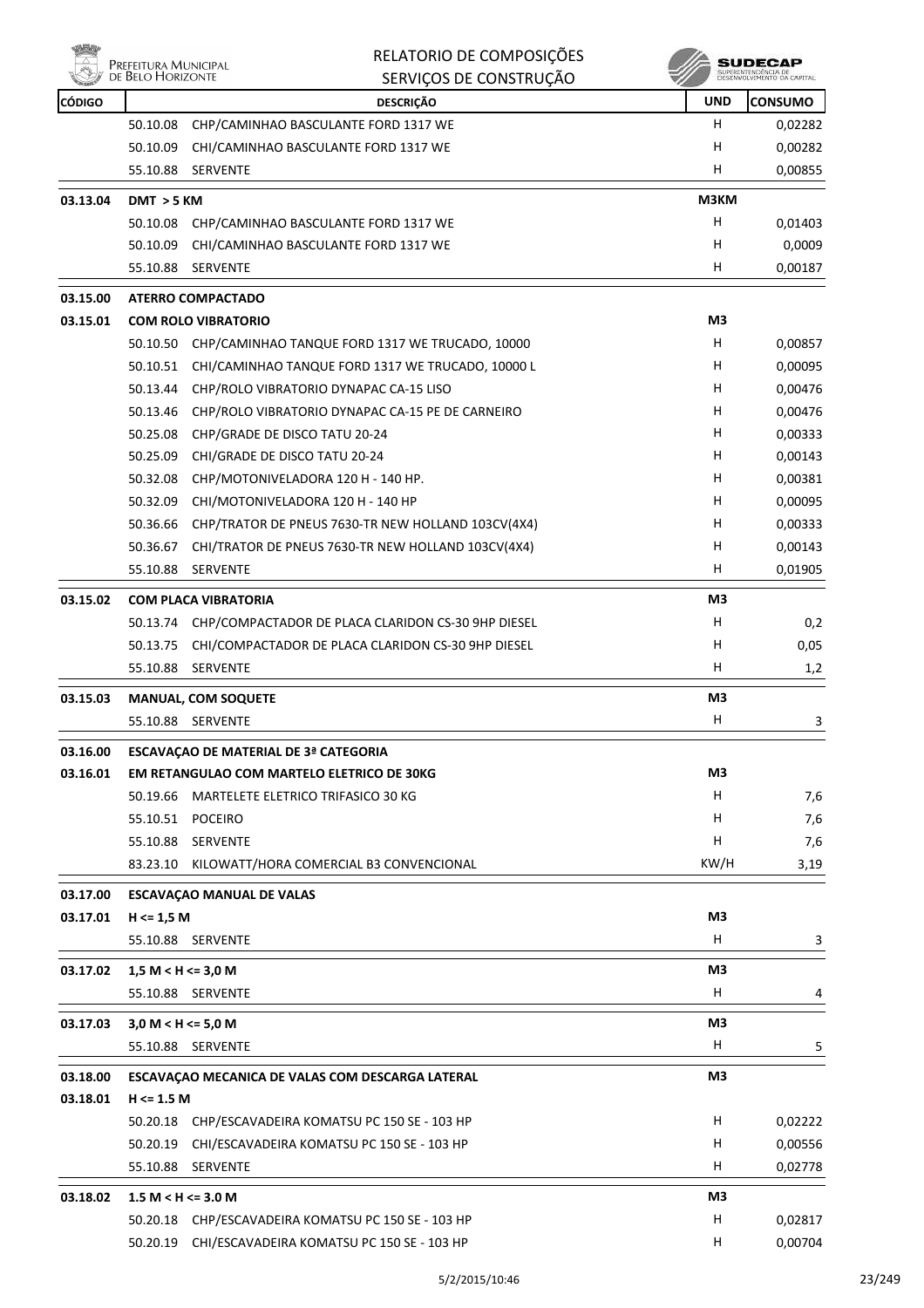| <b>DESCRIÇÃO</b><br><b>UND</b><br><b>CONSUMO</b><br>CÓDIGO<br>н<br>55.10.88<br><b>SERVENTE</b><br>0,03521<br>M3<br>03.18.03<br>3.0 M < H < 5.0 M<br>н<br>0,03292<br>50.20.18<br>CHP/ESCAVADEIRA KOMATSU PC 150 SE - 103 HP<br>0,00823<br>50.20.19<br>CHI/ESCAVADEIRA KOMATSU PC 150 SE - 103 HP<br>H<br>H<br>55.10.88<br>0,04115<br><b>SERVENTE</b><br>M3<br>03.18.04<br>H > 5,0 M<br>H<br>50.20.18<br>CHP/ESCAVADEIRA KOMATSU PC 150 SE - 103 HP<br>0,03524<br>H<br>50.20.19<br>0,00881<br>CHI/ESCAVADEIRA KOMATSU PC 150 SE - 103 HP<br>H<br>55.10.88<br><b>SERVENTE</b><br>0,04405<br>ESCAVAÇÃO MECANICA DE VALAS COM DESC. S/ CAMINHOES<br>03.19.00<br>M3<br>03.19.01<br>$H \le 1.5 M$<br>CHP/ESCAVADEIRA KOMATSU PC 150 SE - 103 HP<br>H<br>0,02768<br>50.20.18<br>50.20.19<br>CHI/ESCAVADEIRA KOMATSU PC 150 SE - 103 HP<br>H<br>0,00692<br>H<br>0,0346<br>55.10.88<br><b>SERVENTE</b><br>03.19.02<br>M3<br>$1.5 M < H \leq 3.0 M$<br>CHP/ESCAVADEIRA KOMATSU PC 150 SE - 103 HP<br>H<br>0,03448<br>50.20.18<br>н<br>50.20.19<br>CHI/ESCAVADEIRA KOMATSU PC 150 SE - 103 HP<br>0,00862<br>H<br>55.10.88<br><b>SERVENTE</b><br>0,0431<br>M3<br>03.19.03<br>$3.0 M < H \le 5.0 M$<br>H<br>0,04124<br>50.20.18<br>CHP/ESCAVADEIRA KOMATSU PC 150 SE - 103 HP<br>H<br>50.20.19<br>CHI/ESCAVADEIRA KOMATSU PC 150 SE - 103 HP<br>0,01031<br>55.10.88<br><b>SERVENTE</b><br>н<br>0,05155<br>M3<br>03.19.04<br>H > 5,0 M<br>H<br>CHP/ESCAVADEIRA KOMATSU PC 150 SE - 103 HP<br>0,04348<br>50.20.18<br>CHI/ESCAVADEIRA KOMATSU PC 150 SE - 103 HP<br>H<br>0,01087<br>50.20.19<br>н<br>0,05435<br>55.10.88 SERVENTE<br>03.20.00<br><b>ESCAVAÇÃO EM SOLO MOLE</b><br>M3<br>03.20.01<br>MECANICA COM DESCARGA DIRETA SOBRE CAMINHAO<br>н<br>0,03704<br>CHP/ESCAVADEIRA KOMATSU PC 150 SE - 103 HP<br>50.20.18<br>H<br>55.10.88<br>SERVENTE<br>0,03704<br>M3<br>03.20.02<br><b>ESCAVACAO EM SOLO MOLE ATE 1,50 METROS</b><br>CHP/RETRO-ESCAVAD. CASE 580 L-(0,77M3) 75HP (4X2)<br>H<br>0,0802<br>50.20.06<br>H<br>55.10.88<br>SERVENTE<br>0,0802<br>M3<br>03.20.03<br><b>ESCAVACAO EM SOLO MOLE ATE 3,50 METROS</b><br>50.20.06<br>CHP/RETRO-ESCAVAD. CASE 580 L-(0,77M3) 75HP (4X2)<br>H<br>0,088<br>H<br>55.10.88<br>SERVENTE<br>0,088<br>M3<br>03.20.04<br><b>ESCAVACAO EM SOLO MOLE ATE 5,50 METROS</b><br>CHP/ESCAVADEIRA KOMATSU PC 150 SE - 103 HP<br>H<br>0,052<br>50.20.18<br>H<br>0,05208<br>55.10.88<br>SERVENTE<br>03.21.00<br>ESCAVAÇÃO E CARGA DE VALA EM MATERIAL 3ª CATEGORIA<br>M3<br>03.21.01<br>COM UTILIZAÇÃO DE EXPLOSIVO<br>н<br>50.10.09<br>CHI/CAMINHAO BASCULANTE FORD 1317 WE<br>0,1<br>H<br>50.14.10<br>CHP/COMPRESSOR XAS-136 295 PCM<br>0,5<br>50.19.16 CHP/PERFURATRIZ BJ 571-5L 78PCM<br>H<br>1,5<br>H<br>50.20.18<br>CHP/ESCAVADEIRA KOMATSU PC 150 SE - 103 HP<br>0,1 | Prefeitura Municipal<br>de Belo Horizonte | RELATORIO DE COMPOSIÇÕES<br>SERVIÇOS DE CONSTRUÇÃO | SUPERINTENDÊNCIA DE<br>DESENVOLVIMENTO DA CAPITA |
|--------------------------------------------------------------------------------------------------------------------------------------------------------------------------------------------------------------------------------------------------------------------------------------------------------------------------------------------------------------------------------------------------------------------------------------------------------------------------------------------------------------------------------------------------------------------------------------------------------------------------------------------------------------------------------------------------------------------------------------------------------------------------------------------------------------------------------------------------------------------------------------------------------------------------------------------------------------------------------------------------------------------------------------------------------------------------------------------------------------------------------------------------------------------------------------------------------------------------------------------------------------------------------------------------------------------------------------------------------------------------------------------------------------------------------------------------------------------------------------------------------------------------------------------------------------------------------------------------------------------------------------------------------------------------------------------------------------------------------------------------------------------------------------------------------------------------------------------------------------------------------------------------------------------------------------------------------------------------------------------------------------------------------------------------------------------------------------------------------------------------------------------------------------------------------------------------------------------------------------------------------------------------------------------------------------------------------------------------------------------------------------------------------------------------------------------------------------------------------------------------------------------------------------------------------------------------------------------------------------------------------------------------------------------------------------------------------------------------------------------------------------------------------------------------|-------------------------------------------|----------------------------------------------------|--------------------------------------------------|
|                                                                                                                                                                                                                                                                                                                                                                                                                                                                                                                                                                                                                                                                                                                                                                                                                                                                                                                                                                                                                                                                                                                                                                                                                                                                                                                                                                                                                                                                                                                                                                                                                                                                                                                                                                                                                                                                                                                                                                                                                                                                                                                                                                                                                                                                                                                                                                                                                                                                                                                                                                                                                                                                                                                                                                                                  |                                           |                                                    |                                                  |
|                                                                                                                                                                                                                                                                                                                                                                                                                                                                                                                                                                                                                                                                                                                                                                                                                                                                                                                                                                                                                                                                                                                                                                                                                                                                                                                                                                                                                                                                                                                                                                                                                                                                                                                                                                                                                                                                                                                                                                                                                                                                                                                                                                                                                                                                                                                                                                                                                                                                                                                                                                                                                                                                                                                                                                                                  |                                           |                                                    |                                                  |
|                                                                                                                                                                                                                                                                                                                                                                                                                                                                                                                                                                                                                                                                                                                                                                                                                                                                                                                                                                                                                                                                                                                                                                                                                                                                                                                                                                                                                                                                                                                                                                                                                                                                                                                                                                                                                                                                                                                                                                                                                                                                                                                                                                                                                                                                                                                                                                                                                                                                                                                                                                                                                                                                                                                                                                                                  |                                           |                                                    |                                                  |
|                                                                                                                                                                                                                                                                                                                                                                                                                                                                                                                                                                                                                                                                                                                                                                                                                                                                                                                                                                                                                                                                                                                                                                                                                                                                                                                                                                                                                                                                                                                                                                                                                                                                                                                                                                                                                                                                                                                                                                                                                                                                                                                                                                                                                                                                                                                                                                                                                                                                                                                                                                                                                                                                                                                                                                                                  |                                           |                                                    |                                                  |
|                                                                                                                                                                                                                                                                                                                                                                                                                                                                                                                                                                                                                                                                                                                                                                                                                                                                                                                                                                                                                                                                                                                                                                                                                                                                                                                                                                                                                                                                                                                                                                                                                                                                                                                                                                                                                                                                                                                                                                                                                                                                                                                                                                                                                                                                                                                                                                                                                                                                                                                                                                                                                                                                                                                                                                                                  |                                           |                                                    |                                                  |
|                                                                                                                                                                                                                                                                                                                                                                                                                                                                                                                                                                                                                                                                                                                                                                                                                                                                                                                                                                                                                                                                                                                                                                                                                                                                                                                                                                                                                                                                                                                                                                                                                                                                                                                                                                                                                                                                                                                                                                                                                                                                                                                                                                                                                                                                                                                                                                                                                                                                                                                                                                                                                                                                                                                                                                                                  |                                           |                                                    |                                                  |
|                                                                                                                                                                                                                                                                                                                                                                                                                                                                                                                                                                                                                                                                                                                                                                                                                                                                                                                                                                                                                                                                                                                                                                                                                                                                                                                                                                                                                                                                                                                                                                                                                                                                                                                                                                                                                                                                                                                                                                                                                                                                                                                                                                                                                                                                                                                                                                                                                                                                                                                                                                                                                                                                                                                                                                                                  |                                           |                                                    |                                                  |
|                                                                                                                                                                                                                                                                                                                                                                                                                                                                                                                                                                                                                                                                                                                                                                                                                                                                                                                                                                                                                                                                                                                                                                                                                                                                                                                                                                                                                                                                                                                                                                                                                                                                                                                                                                                                                                                                                                                                                                                                                                                                                                                                                                                                                                                                                                                                                                                                                                                                                                                                                                                                                                                                                                                                                                                                  |                                           |                                                    |                                                  |
|                                                                                                                                                                                                                                                                                                                                                                                                                                                                                                                                                                                                                                                                                                                                                                                                                                                                                                                                                                                                                                                                                                                                                                                                                                                                                                                                                                                                                                                                                                                                                                                                                                                                                                                                                                                                                                                                                                                                                                                                                                                                                                                                                                                                                                                                                                                                                                                                                                                                                                                                                                                                                                                                                                                                                                                                  |                                           |                                                    |                                                  |
|                                                                                                                                                                                                                                                                                                                                                                                                                                                                                                                                                                                                                                                                                                                                                                                                                                                                                                                                                                                                                                                                                                                                                                                                                                                                                                                                                                                                                                                                                                                                                                                                                                                                                                                                                                                                                                                                                                                                                                                                                                                                                                                                                                                                                                                                                                                                                                                                                                                                                                                                                                                                                                                                                                                                                                                                  |                                           |                                                    |                                                  |
|                                                                                                                                                                                                                                                                                                                                                                                                                                                                                                                                                                                                                                                                                                                                                                                                                                                                                                                                                                                                                                                                                                                                                                                                                                                                                                                                                                                                                                                                                                                                                                                                                                                                                                                                                                                                                                                                                                                                                                                                                                                                                                                                                                                                                                                                                                                                                                                                                                                                                                                                                                                                                                                                                                                                                                                                  |                                           |                                                    |                                                  |
|                                                                                                                                                                                                                                                                                                                                                                                                                                                                                                                                                                                                                                                                                                                                                                                                                                                                                                                                                                                                                                                                                                                                                                                                                                                                                                                                                                                                                                                                                                                                                                                                                                                                                                                                                                                                                                                                                                                                                                                                                                                                                                                                                                                                                                                                                                                                                                                                                                                                                                                                                                                                                                                                                                                                                                                                  |                                           |                                                    |                                                  |
|                                                                                                                                                                                                                                                                                                                                                                                                                                                                                                                                                                                                                                                                                                                                                                                                                                                                                                                                                                                                                                                                                                                                                                                                                                                                                                                                                                                                                                                                                                                                                                                                                                                                                                                                                                                                                                                                                                                                                                                                                                                                                                                                                                                                                                                                                                                                                                                                                                                                                                                                                                                                                                                                                                                                                                                                  |                                           |                                                    |                                                  |
|                                                                                                                                                                                                                                                                                                                                                                                                                                                                                                                                                                                                                                                                                                                                                                                                                                                                                                                                                                                                                                                                                                                                                                                                                                                                                                                                                                                                                                                                                                                                                                                                                                                                                                                                                                                                                                                                                                                                                                                                                                                                                                                                                                                                                                                                                                                                                                                                                                                                                                                                                                                                                                                                                                                                                                                                  |                                           |                                                    |                                                  |
|                                                                                                                                                                                                                                                                                                                                                                                                                                                                                                                                                                                                                                                                                                                                                                                                                                                                                                                                                                                                                                                                                                                                                                                                                                                                                                                                                                                                                                                                                                                                                                                                                                                                                                                                                                                                                                                                                                                                                                                                                                                                                                                                                                                                                                                                                                                                                                                                                                                                                                                                                                                                                                                                                                                                                                                                  |                                           |                                                    |                                                  |
|                                                                                                                                                                                                                                                                                                                                                                                                                                                                                                                                                                                                                                                                                                                                                                                                                                                                                                                                                                                                                                                                                                                                                                                                                                                                                                                                                                                                                                                                                                                                                                                                                                                                                                                                                                                                                                                                                                                                                                                                                                                                                                                                                                                                                                                                                                                                                                                                                                                                                                                                                                                                                                                                                                                                                                                                  |                                           |                                                    |                                                  |
|                                                                                                                                                                                                                                                                                                                                                                                                                                                                                                                                                                                                                                                                                                                                                                                                                                                                                                                                                                                                                                                                                                                                                                                                                                                                                                                                                                                                                                                                                                                                                                                                                                                                                                                                                                                                                                                                                                                                                                                                                                                                                                                                                                                                                                                                                                                                                                                                                                                                                                                                                                                                                                                                                                                                                                                                  |                                           |                                                    |                                                  |
|                                                                                                                                                                                                                                                                                                                                                                                                                                                                                                                                                                                                                                                                                                                                                                                                                                                                                                                                                                                                                                                                                                                                                                                                                                                                                                                                                                                                                                                                                                                                                                                                                                                                                                                                                                                                                                                                                                                                                                                                                                                                                                                                                                                                                                                                                                                                                                                                                                                                                                                                                                                                                                                                                                                                                                                                  |                                           |                                                    |                                                  |
|                                                                                                                                                                                                                                                                                                                                                                                                                                                                                                                                                                                                                                                                                                                                                                                                                                                                                                                                                                                                                                                                                                                                                                                                                                                                                                                                                                                                                                                                                                                                                                                                                                                                                                                                                                                                                                                                                                                                                                                                                                                                                                                                                                                                                                                                                                                                                                                                                                                                                                                                                                                                                                                                                                                                                                                                  |                                           |                                                    |                                                  |
|                                                                                                                                                                                                                                                                                                                                                                                                                                                                                                                                                                                                                                                                                                                                                                                                                                                                                                                                                                                                                                                                                                                                                                                                                                                                                                                                                                                                                                                                                                                                                                                                                                                                                                                                                                                                                                                                                                                                                                                                                                                                                                                                                                                                                                                                                                                                                                                                                                                                                                                                                                                                                                                                                                                                                                                                  |                                           |                                                    |                                                  |
|                                                                                                                                                                                                                                                                                                                                                                                                                                                                                                                                                                                                                                                                                                                                                                                                                                                                                                                                                                                                                                                                                                                                                                                                                                                                                                                                                                                                                                                                                                                                                                                                                                                                                                                                                                                                                                                                                                                                                                                                                                                                                                                                                                                                                                                                                                                                                                                                                                                                                                                                                                                                                                                                                                                                                                                                  |                                           |                                                    |                                                  |
|                                                                                                                                                                                                                                                                                                                                                                                                                                                                                                                                                                                                                                                                                                                                                                                                                                                                                                                                                                                                                                                                                                                                                                                                                                                                                                                                                                                                                                                                                                                                                                                                                                                                                                                                                                                                                                                                                                                                                                                                                                                                                                                                                                                                                                                                                                                                                                                                                                                                                                                                                                                                                                                                                                                                                                                                  |                                           |                                                    |                                                  |
|                                                                                                                                                                                                                                                                                                                                                                                                                                                                                                                                                                                                                                                                                                                                                                                                                                                                                                                                                                                                                                                                                                                                                                                                                                                                                                                                                                                                                                                                                                                                                                                                                                                                                                                                                                                                                                                                                                                                                                                                                                                                                                                                                                                                                                                                                                                                                                                                                                                                                                                                                                                                                                                                                                                                                                                                  |                                           |                                                    |                                                  |
|                                                                                                                                                                                                                                                                                                                                                                                                                                                                                                                                                                                                                                                                                                                                                                                                                                                                                                                                                                                                                                                                                                                                                                                                                                                                                                                                                                                                                                                                                                                                                                                                                                                                                                                                                                                                                                                                                                                                                                                                                                                                                                                                                                                                                                                                                                                                                                                                                                                                                                                                                                                                                                                                                                                                                                                                  |                                           |                                                    |                                                  |
|                                                                                                                                                                                                                                                                                                                                                                                                                                                                                                                                                                                                                                                                                                                                                                                                                                                                                                                                                                                                                                                                                                                                                                                                                                                                                                                                                                                                                                                                                                                                                                                                                                                                                                                                                                                                                                                                                                                                                                                                                                                                                                                                                                                                                                                                                                                                                                                                                                                                                                                                                                                                                                                                                                                                                                                                  |                                           |                                                    |                                                  |
|                                                                                                                                                                                                                                                                                                                                                                                                                                                                                                                                                                                                                                                                                                                                                                                                                                                                                                                                                                                                                                                                                                                                                                                                                                                                                                                                                                                                                                                                                                                                                                                                                                                                                                                                                                                                                                                                                                                                                                                                                                                                                                                                                                                                                                                                                                                                                                                                                                                                                                                                                                                                                                                                                                                                                                                                  |                                           |                                                    |                                                  |
|                                                                                                                                                                                                                                                                                                                                                                                                                                                                                                                                                                                                                                                                                                                                                                                                                                                                                                                                                                                                                                                                                                                                                                                                                                                                                                                                                                                                                                                                                                                                                                                                                                                                                                                                                                                                                                                                                                                                                                                                                                                                                                                                                                                                                                                                                                                                                                                                                                                                                                                                                                                                                                                                                                                                                                                                  |                                           |                                                    |                                                  |
|                                                                                                                                                                                                                                                                                                                                                                                                                                                                                                                                                                                                                                                                                                                                                                                                                                                                                                                                                                                                                                                                                                                                                                                                                                                                                                                                                                                                                                                                                                                                                                                                                                                                                                                                                                                                                                                                                                                                                                                                                                                                                                                                                                                                                                                                                                                                                                                                                                                                                                                                                                                                                                                                                                                                                                                                  |                                           |                                                    |                                                  |
|                                                                                                                                                                                                                                                                                                                                                                                                                                                                                                                                                                                                                                                                                                                                                                                                                                                                                                                                                                                                                                                                                                                                                                                                                                                                                                                                                                                                                                                                                                                                                                                                                                                                                                                                                                                                                                                                                                                                                                                                                                                                                                                                                                                                                                                                                                                                                                                                                                                                                                                                                                                                                                                                                                                                                                                                  |                                           |                                                    |                                                  |
|                                                                                                                                                                                                                                                                                                                                                                                                                                                                                                                                                                                                                                                                                                                                                                                                                                                                                                                                                                                                                                                                                                                                                                                                                                                                                                                                                                                                                                                                                                                                                                                                                                                                                                                                                                                                                                                                                                                                                                                                                                                                                                                                                                                                                                                                                                                                                                                                                                                                                                                                                                                                                                                                                                                                                                                                  |                                           |                                                    |                                                  |
|                                                                                                                                                                                                                                                                                                                                                                                                                                                                                                                                                                                                                                                                                                                                                                                                                                                                                                                                                                                                                                                                                                                                                                                                                                                                                                                                                                                                                                                                                                                                                                                                                                                                                                                                                                                                                                                                                                                                                                                                                                                                                                                                                                                                                                                                                                                                                                                                                                                                                                                                                                                                                                                                                                                                                                                                  |                                           |                                                    |                                                  |
|                                                                                                                                                                                                                                                                                                                                                                                                                                                                                                                                                                                                                                                                                                                                                                                                                                                                                                                                                                                                                                                                                                                                                                                                                                                                                                                                                                                                                                                                                                                                                                                                                                                                                                                                                                                                                                                                                                                                                                                                                                                                                                                                                                                                                                                                                                                                                                                                                                                                                                                                                                                                                                                                                                                                                                                                  |                                           |                                                    |                                                  |
|                                                                                                                                                                                                                                                                                                                                                                                                                                                                                                                                                                                                                                                                                                                                                                                                                                                                                                                                                                                                                                                                                                                                                                                                                                                                                                                                                                                                                                                                                                                                                                                                                                                                                                                                                                                                                                                                                                                                                                                                                                                                                                                                                                                                                                                                                                                                                                                                                                                                                                                                                                                                                                                                                                                                                                                                  |                                           |                                                    |                                                  |
|                                                                                                                                                                                                                                                                                                                                                                                                                                                                                                                                                                                                                                                                                                                                                                                                                                                                                                                                                                                                                                                                                                                                                                                                                                                                                                                                                                                                                                                                                                                                                                                                                                                                                                                                                                                                                                                                                                                                                                                                                                                                                                                                                                                                                                                                                                                                                                                                                                                                                                                                                                                                                                                                                                                                                                                                  |                                           |                                                    |                                                  |
|                                                                                                                                                                                                                                                                                                                                                                                                                                                                                                                                                                                                                                                                                                                                                                                                                                                                                                                                                                                                                                                                                                                                                                                                                                                                                                                                                                                                                                                                                                                                                                                                                                                                                                                                                                                                                                                                                                                                                                                                                                                                                                                                                                                                                                                                                                                                                                                                                                                                                                                                                                                                                                                                                                                                                                                                  |                                           |                                                    |                                                  |
|                                                                                                                                                                                                                                                                                                                                                                                                                                                                                                                                                                                                                                                                                                                                                                                                                                                                                                                                                                                                                                                                                                                                                                                                                                                                                                                                                                                                                                                                                                                                                                                                                                                                                                                                                                                                                                                                                                                                                                                                                                                                                                                                                                                                                                                                                                                                                                                                                                                                                                                                                                                                                                                                                                                                                                                                  |                                           |                                                    |                                                  |
|                                                                                                                                                                                                                                                                                                                                                                                                                                                                                                                                                                                                                                                                                                                                                                                                                                                                                                                                                                                                                                                                                                                                                                                                                                                                                                                                                                                                                                                                                                                                                                                                                                                                                                                                                                                                                                                                                                                                                                                                                                                                                                                                                                                                                                                                                                                                                                                                                                                                                                                                                                                                                                                                                                                                                                                                  |                                           |                                                    |                                                  |
|                                                                                                                                                                                                                                                                                                                                                                                                                                                                                                                                                                                                                                                                                                                                                                                                                                                                                                                                                                                                                                                                                                                                                                                                                                                                                                                                                                                                                                                                                                                                                                                                                                                                                                                                                                                                                                                                                                                                                                                                                                                                                                                                                                                                                                                                                                                                                                                                                                                                                                                                                                                                                                                                                                                                                                                                  |                                           |                                                    |                                                  |
|                                                                                                                                                                                                                                                                                                                                                                                                                                                                                                                                                                                                                                                                                                                                                                                                                                                                                                                                                                                                                                                                                                                                                                                                                                                                                                                                                                                                                                                                                                                                                                                                                                                                                                                                                                                                                                                                                                                                                                                                                                                                                                                                                                                                                                                                                                                                                                                                                                                                                                                                                                                                                                                                                                                                                                                                  |                                           |                                                    |                                                  |
|                                                                                                                                                                                                                                                                                                                                                                                                                                                                                                                                                                                                                                                                                                                                                                                                                                                                                                                                                                                                                                                                                                                                                                                                                                                                                                                                                                                                                                                                                                                                                                                                                                                                                                                                                                                                                                                                                                                                                                                                                                                                                                                                                                                                                                                                                                                                                                                                                                                                                                                                                                                                                                                                                                                                                                                                  |                                           |                                                    |                                                  |
|                                                                                                                                                                                                                                                                                                                                                                                                                                                                                                                                                                                                                                                                                                                                                                                                                                                                                                                                                                                                                                                                                                                                                                                                                                                                                                                                                                                                                                                                                                                                                                                                                                                                                                                                                                                                                                                                                                                                                                                                                                                                                                                                                                                                                                                                                                                                                                                                                                                                                                                                                                                                                                                                                                                                                                                                  |                                           |                                                    |                                                  |
|                                                                                                                                                                                                                                                                                                                                                                                                                                                                                                                                                                                                                                                                                                                                                                                                                                                                                                                                                                                                                                                                                                                                                                                                                                                                                                                                                                                                                                                                                                                                                                                                                                                                                                                                                                                                                                                                                                                                                                                                                                                                                                                                                                                                                                                                                                                                                                                                                                                                                                                                                                                                                                                                                                                                                                                                  |                                           |                                                    |                                                  |
|                                                                                                                                                                                                                                                                                                                                                                                                                                                                                                                                                                                                                                                                                                                                                                                                                                                                                                                                                                                                                                                                                                                                                                                                                                                                                                                                                                                                                                                                                                                                                                                                                                                                                                                                                                                                                                                                                                                                                                                                                                                                                                                                                                                                                                                                                                                                                                                                                                                                                                                                                                                                                                                                                                                                                                                                  |                                           |                                                    |                                                  |
|                                                                                                                                                                                                                                                                                                                                                                                                                                                                                                                                                                                                                                                                                                                                                                                                                                                                                                                                                                                                                                                                                                                                                                                                                                                                                                                                                                                                                                                                                                                                                                                                                                                                                                                                                                                                                                                                                                                                                                                                                                                                                                                                                                                                                                                                                                                                                                                                                                                                                                                                                                                                                                                                                                                                                                                                  |                                           |                                                    |                                                  |
|                                                                                                                                                                                                                                                                                                                                                                                                                                                                                                                                                                                                                                                                                                                                                                                                                                                                                                                                                                                                                                                                                                                                                                                                                                                                                                                                                                                                                                                                                                                                                                                                                                                                                                                                                                                                                                                                                                                                                                                                                                                                                                                                                                                                                                                                                                                                                                                                                                                                                                                                                                                                                                                                                                                                                                                                  |                                           |                                                    |                                                  |
|                                                                                                                                                                                                                                                                                                                                                                                                                                                                                                                                                                                                                                                                                                                                                                                                                                                                                                                                                                                                                                                                                                                                                                                                                                                                                                                                                                                                                                                                                                                                                                                                                                                                                                                                                                                                                                                                                                                                                                                                                                                                                                                                                                                                                                                                                                                                                                                                                                                                                                                                                                                                                                                                                                                                                                                                  |                                           |                                                    |                                                  |
|                                                                                                                                                                                                                                                                                                                                                                                                                                                                                                                                                                                                                                                                                                                                                                                                                                                                                                                                                                                                                                                                                                                                                                                                                                                                                                                                                                                                                                                                                                                                                                                                                                                                                                                                                                                                                                                                                                                                                                                                                                                                                                                                                                                                                                                                                                                                                                                                                                                                                                                                                                                                                                                                                                                                                                                                  |                                           |                                                    |                                                  |

55.10.51 POCEIRO H 0,4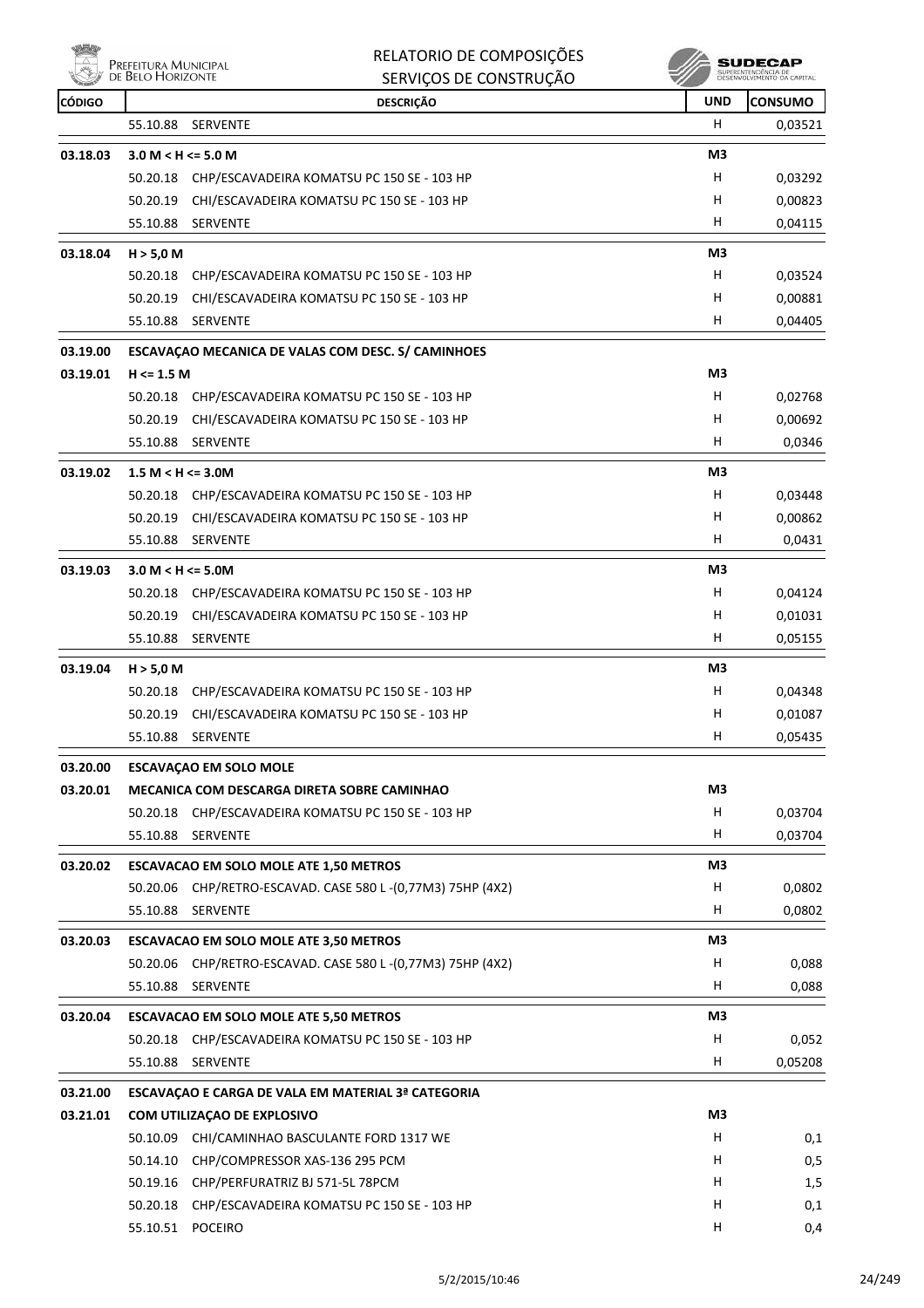

| <b>CÓDIGO</b> | <b>DESCRIÇÃO</b>                                               | <b>UND</b>     | <b>CONSUMO</b> |
|---------------|----------------------------------------------------------------|----------------|----------------|
|               | 55.10.88<br><b>SERVENTE</b>                                    | H.             | 1,2            |
|               | 72.02.44<br>POWER GEL 815 (EMULSAO ENCARTUCHADA 1,15G/CM3      | КG             | 0,74           |
|               | 72.05.23 ESPOLETA NAO ELETRICA FIO 2M                          | UN             | 0,22           |
|               | 72.05.42 ESPOLETA SIMPLES No. 8                                | UN             | 0,91           |
|               | 72.05.48 ESTOPIM SIMPLES ELEFANTE OU SIMILAR<br>(METRO)        | UN             | 11             |
|               | 72.08.32 BROCA D = 7/8", COMP.= 0.40M, REF. 07140435           | UN             | 0,0008         |
|               | 72.08.34<br>BROCA D = 7/8", COMP.= 0.80M, REF. 07140834        | UN             | 0,0008         |
|               | 72.08.36 BROCA D = 7/8", COMP.= 1.60M, REF. 07141633           | UN             | 0,0008         |
|               | BROCA D = 7/8", COMP.= 2.40M, REF. 07142432<br>72.08.38        | UN             | 0,0008         |
| 03.21.02      | COM UTILIZAÇÃO DE EQUIPAMENTO A AR COMPRIMIDO                  | M3             |                |
|               | 50.14.10<br>CHP/COMPRESSOR XAS-136 295 PCM                     | H.             | 1              |
|               | 50.19.62 CHP/MARTELETE BJ-32                                   | н              | 4              |
|               | 50.20.06 CHP/RETRO-ESCAVAD. CASE 580 L-(0,77M3) 75HP (4X2)     | H              | 0,1            |
|               | 55.10.88 SERVENTE                                              | H              | 3              |
| 03.22.00      | <b>REATERRO DE VALA</b>                                        |                |                |
| 03.22.01      | <b>MANUAL</b>                                                  | M3             |                |
|               | 55.10.88 SERVENTE                                              | H              | 3              |
| 03.22.02      | COMPACTADO COM EQUIP. PLACA VIBRATORIA OU SIMILAR              | M3             |                |
|               | 50.13.74 CHP/COMPACTADOR DE PLACA CLARIDON CS-30 9HP DIESEL    | H.             | 0,2            |
|               | 50.13.75 CHI/COMPACTADOR DE PLACA CLARIDON CS-30 9HP DIESEL    | H              | 0,05           |
|               | 55.10.88 SERVENTE                                              | н              | 1,2            |
| 03.23.00      | REGULARIZAÇÃO E COMPACTAÇÃO DE TERRENO                         |                |                |
| 03.23.01      | <b>MANUAL, COM SOQUETE</b>                                     | M <sub>2</sub> |                |
|               | 55.10.88 SERVENTE                                              | Н              | 0,33           |
| 03.23.03      | <b>COM PLACA VIBRATORIA</b>                                    | M2             |                |
|               | 50.13.74 CHP/COMPACTADOR DE PLACA CLARIDON CS-30 9HP DIESEL    | H              | 0,04           |
|               | 50.13.75<br>CHI/COMPACTADOR DE PLACA CLARIDON CS-30 9HP DIESEL | H              | 0,01           |
|               | 55.10.88 SERVENTE                                              | H.             | 0,25           |
| 03.23.05      | <b>COM ROLO VIBRATORIO</b>                                     |                | M <sub>2</sub> |
|               | 50.10.36<br>CHP/CAMINHAO TANQUE FORD 1317 WE, 6.000L           | H              | 0,00444        |
|               | 50.13.46<br>CHP/ROLO VIBRATORIO DYNAPAC CA-15 PE DE CARNEIRO   | н              | 0,00222        |
|               | 50.13.54<br>CHP/ROLO DE PNEUS CP 221 - DYNAPAC                 | H              | 0,00133        |
|               | 50.13.55<br>CHI/ROLO DE PNEUS CP 221 - DYNAPAC                 | H              | 0,00089        |
|               | 50.25.08<br>CHP/GRADE DE DISCO TATU 20-24                      | Н              | 0,002          |
|               | 50.25.09<br>CHI/GRADE DE DISCO TATU 20-24                      | H              | 0,00022        |
|               | 50.32.08<br>CHP/MOTONIVELADORA 120 H - 140 HP.                 | H              | 0,00222        |
|               | 50.36.66<br>CHP/TRATOR DE PNEUS 7630-TR NEW HOLLAND 103CV(4X4) | H              | 0,002          |
|               | 50.36.67<br>CHI/TRATOR DE PNEUS 7630-TR NEW HOLLAND 103CV(4X4) | н              | 0,00022        |
|               | 55.10.88<br>SERVENTE                                           | н              | 0,01556        |
| 03.24.00      | TRANSPORTE DE MATERIAL DEMOLIDO EM CARRINHO DE MAO             |                |                |
| 03.24.01      | DMT <= 50,00 M                                                 | M3             |                |
|               | 55.10.88 SERVENTE                                              | H              | 1,5            |
| 03.24.02      | $50,00 <$ DMT <= 100,00 M                                      | M3             |                |
|               | 55.10.88 SERVENTE                                              | Н              | 2              |
| 03.25.00      | TRANSPORTE DE MAT.DE QUALQUER NATUREZA EM CAÇAMBA              |                |                |
| 03.25.01      | CAÇAMBA                                                        | VG             |                |
|               | 83.30.20 TRANSPORTE EM CAÇAMBA                                 | UN             | 1              |
|               |                                                                |                |                |

 $\begin{array}{c} \textbf{SUBECAP} \\ \textbf{SUBREINTEROÉNCIA DE} \\ \textbf{DESEWOUNIENTO OA CAPTIAL} \end{array}$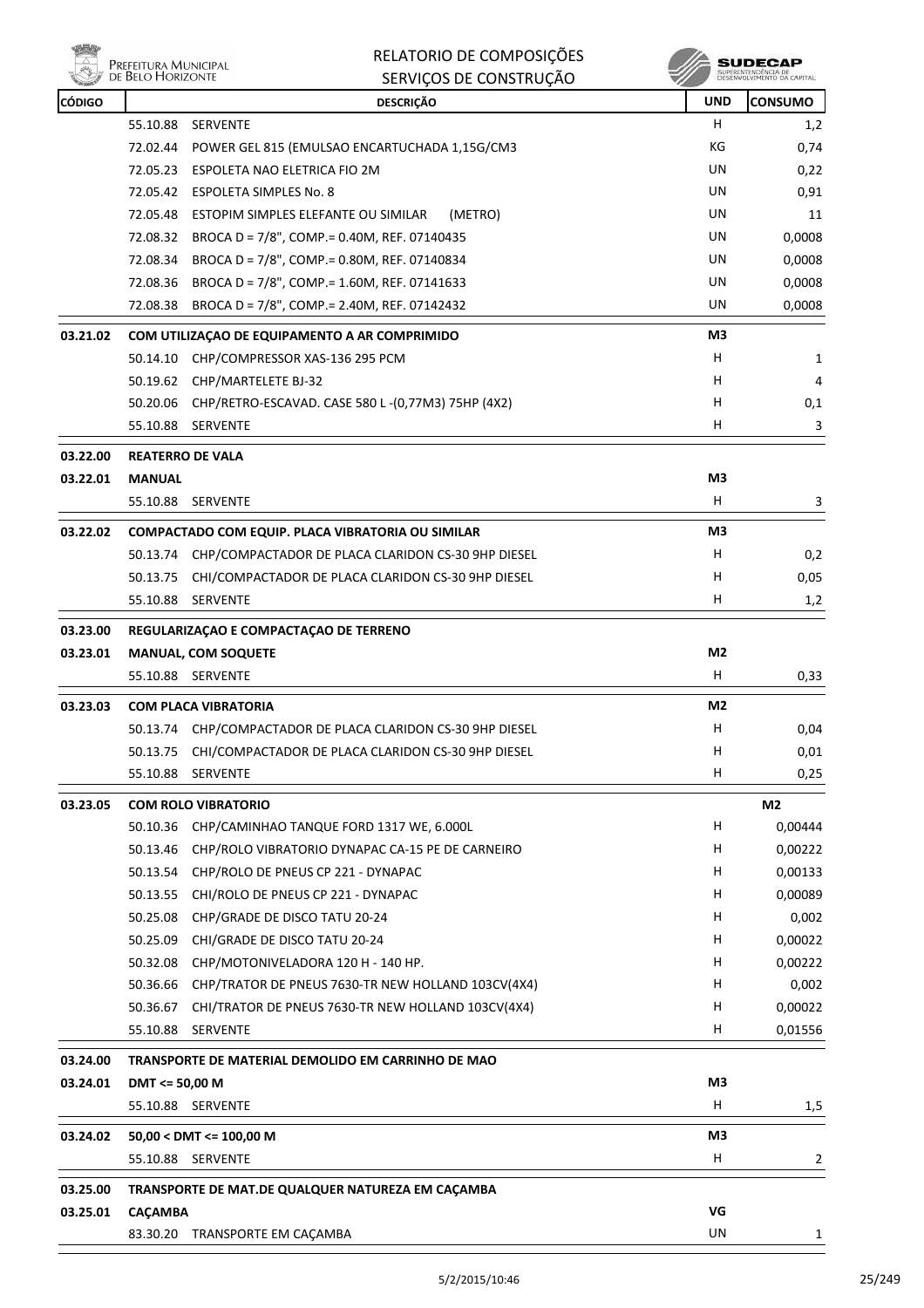

| feitura Municipal |  |
|-------------------|--|
| Belo Horizonte    |  |
|                   |  |

| RELATORIO DE COMPOSIÇÕES |
|--------------------------|
| SERVIÇOS DE CONSTRUÇÃO   |

 $\begin{array}{c} \textbf{SUBECAP} \\ \textbf{SUBREINTEROÉNCIA DE} \\ \textbf{DESEWOUNIENTO OA CAPTIAL} \end{array}$ 

| <b>CÓDIGO</b> | <b>DESCRIÇÃO</b>                                             | <b>UND</b> | <b>CONSUMO</b> |
|---------------|--------------------------------------------------------------|------------|----------------|
| 04.00.00      | <b>FUNDAÇOES</b>                                             |            |                |
| 04.01.00      | <b>TUBULAO A CEU ABERTO</b>                                  |            |                |
| 04.01.01      | ESCAVAÇÃO MANUAL DE TUBULAO A CEU ABERTO                     | M3         |                |
|               | 89.17.01 ESCAVACAO MANUAL DE TUBULAO EM SOLO                 | M3         | 1              |
| 04.01.03      | ESCAVAÇÃO E CONCRETO 1:4:8 COM 30% PEDRA DE MÃO              | MЗ         |                |
|               | 40.07.03 CONCRETO CICLOPICO 1:4:8 C/ 30% PEDRA, LANC. FUND.  | M3         | 1              |
|               | 89.17.01 ESCAVACAO MANUAL DE TUBULAO EM SOLO                 | M3         | 1              |
| 04.01.05      | ESCAVAÇÃO E CONCRETO 1:3:6 COM 30% PEDRA DE MÃO              | M3         |                |
|               | 40.07.10 CONCRETO CICLOPICO 1:3:6 C/ 30% PEDRA, LANC. FUND.  | M3         | 1              |
|               | 89.17.01 ESCAVACAO MANUAL DE TUBULAO EM SOLO                 | M3         | 1              |
| 04.03.00      | ESTACA BROCA PERFURADA A TRADO MANUAL                        |            |                |
| 04.03.01      | PERFURAÇÃO DE ESTACA TRADO D= 15 CM                          | М          |                |
|               | 55.10.88 SERVENTE                                            | Н.         | 1,2            |
| 04.03.02      | PERFURAÇÃO DE ESTACA TRADO D= 20 CM                          | М          |                |
|               | 55.10.88 SERVENTE                                            | H.         | 1,5            |
| 04.03.03      | PERFURAÇÃO DE ESTACA TRADO D= 25 CM                          | М          |                |
|               | 55.10.88 SERVENTE                                            | н          | 2              |
| 04.03.04      | PERFURAÇÃO DE ESTACA TRADO D= 30 CM                          | М          |                |
|               | 55.10.88 SERVENTE                                            | H.         | 2,5            |
| 04.03.11      | PERFURAÇÃO E CONCRETO 1:3:6 D= 15 CM                         | М          |                |
|               | 40.09.07 CONCRETO 1:3:6, B1-B2 CALCAREA,LANCADO EM FUNDACAO  | M3         | 0,018          |
|               | 55.10.88 SERVENTE                                            | H          | 1,2            |
|               | 60.05.29 ACO CA-50 10.0 MM                                   | КG         | 0,63           |
| 04.03.12      | PERFURAÇÃO E CONCRETO 1:3:6 D= 20 CM                         | М          |                |
|               | 40.09.07 CONCRETO 1:3:6, B1-B2 CALCAREA,LANCADO EM FUNDACAO  | M3         | 0,031          |
|               | 55.10.88 SERVENTE                                            | H.         | 1,5            |
|               | 60.05.29 ACO CA-50 10.0 MM                                   | КG         | 0,63           |
| 04.03.13      | PERFURAÇÃO E CONCRETO 1:3:6 D= 25 CM                         | М          |                |
|               | 40.09.07 CONCRETO 1:3:6, B1-B2 CALCAREA,LANCADO EM FUNDACAO  | M3         | 0,049          |
|               | 55.10.88 SERVENTE                                            | H          | 2              |
|               | 60.05.29 ACO CA-50 10.0 MM                                   | КG         | 0,63           |
| 04.03.14      | PERFURAÇÃO E CONCRETO 1:3:6 D= 30 CM                         | М          |                |
|               | 40.09.07 CONCRETO 1:3:6, B1-B2 CALCAREA, LANCADO EM FUNDACAO | M3         | 0,071          |
|               | 55.10.88<br>SERVENTE                                         | н          | 2,5            |
|               | 60.05.29 ACO CA-50 10.0 MM                                   | КG         | 0,63           |
| 04.03.21      | PERFURAÇÃO E BRITA 2 CALCAREA D= 15 CM                       | М          |                |
|               | 55.10.88 SERVENTE                                            | н          | 1,3            |
|               | 63.01.03<br>BRITA COM FRETE BRITA 0,1,2,3                    | M3         | 0,018          |
| 04.03.22      | PERFURAÇÃO E BRITA 2 CALCAREA D= 20 CM                       | М          |                |
|               | 55.10.88 SERVENTE                                            | н          | 1,7            |
|               | 63.01.03 BRITA COM FRETE BRITA 0,1,2,3                       | M3         | 0,031          |
| 04.03.23      | PERFURAÇÃO E BRITA 2 CALCAREA D= 25 CM                       | М          |                |
|               | 55.10.88 SERVENTE                                            | H          | 2,3            |
|               | 63.01.03<br>BRITA COM FRETE BRITA 0,1,2,3                    | M3         | 0,049          |
|               |                                                              |            |                |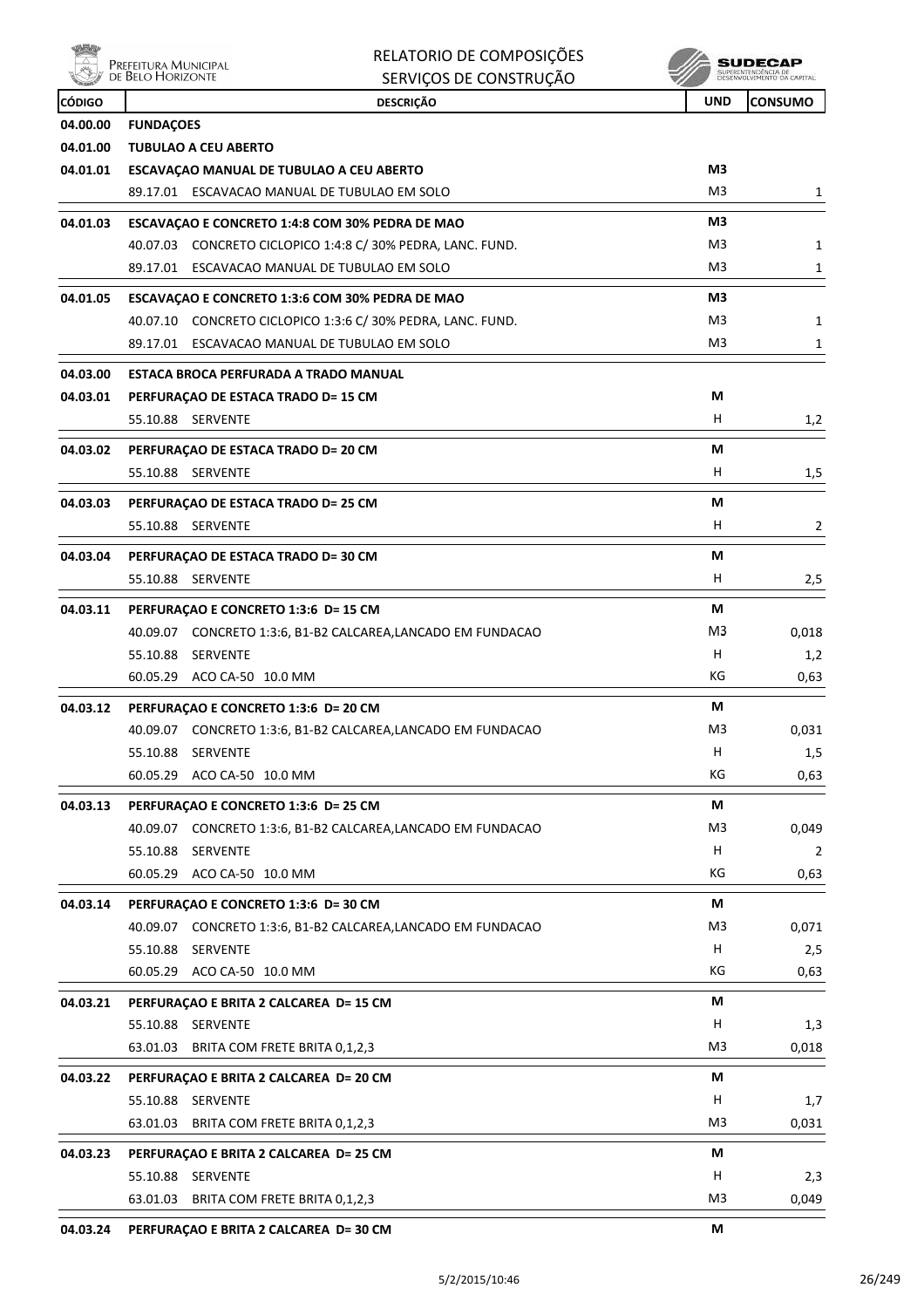

| täh           | Prefeitura Municipal | RELATORIO DE COMPOSIÇÕES                                                |                | SUDECAP                    |
|---------------|----------------------|-------------------------------------------------------------------------|----------------|----------------------------|
|               | DE BELO HORIZONTE    | SERVIÇOS DE CONSTRUÇÃO                                                  |                | DESENVOLVEMENTO OA CARITAL |
| <b>CÓDIGO</b> |                      | <b>DESCRIÇÃO</b>                                                        | <b>UND</b>     | <b>CONSUMO</b>             |
|               | 55.10.88             | SERVENTE                                                                | H.             | 2,9                        |
|               | 63.01.03             | BRITA COM FRETE BRITA 0,1,2,3                                           | M3             | 0,071                      |
| 04.04.00      |                      | ESTACA BROCA PERFURADA A TRADO MECANIZADO                               |                |                            |
| 04.04.01      |                      | MOBILIZAÇÃO E DESMOBILIZAÇÃO DE EQUIPAMENTO                             | VB             |                            |
|               |                      | 89.18.01 MOBILIZAÇÃO E DESMOB.DE EQUIP.P/ESTACA ESC.MECANIC             | VB             | 1                          |
| 04.04.02      |                      | PERFURAÇÃO D= 30 CM                                                     | М              |                            |
|               |                      | 89.18.02 ESTACA ESCAVADA MECANICAMENTE - PERFURAÇÃO D= 30CM             | M              | 1                          |
| 04.04.03      |                      | <b>PERFURAÇÃO D= 35 CM</b>                                              | М              |                            |
|               |                      | 89.18.03 ESTACA ESCAVADA MECANICAMENTE - PERFURAÇÃO D= 35CM             | м              | 1                          |
|               |                      |                                                                         |                |                            |
| 04.04.04      |                      | PERFURAÇÃO D= 40 CM                                                     | М              |                            |
|               |                      | 89.18.04 ESTACA ESCAVADA MECANICAMENTE - PERFURAÇÃO D= 40CM             | м              | 1                          |
| 04.04.05      |                      | <b>PERFURAÇÃO D= 45 CM</b>                                              | М              |                            |
|               |                      | 89.18.05 ESTACA ESCAVADA MECANICAMENTE - PERFURAÇÃO D= 45CM             | M              | 1                          |
| 04.04.06      |                      | PERFURAÇÃO D= 50 CM                                                     | М              |                            |
|               |                      | 89.18.06 ESTACA ESCAVADA MECANICAMENTE - PERFURAÇÃO D= 50CM             | м              | 1                          |
| 04.05.00      |                      | ESTACA STRAUSS - ESCAVAÇÃO, ARMAÇÃO E CONCRETAGEM                       |                |                            |
| 04.05.01      |                      | MOBILIZAÇÃO E DESMOBILIZAÇÃO DE EQUIPAMENTO                             | <b>VB</b>      |                            |
|               |                      | 89.20.01 MOBILIZACAO E DESMOB.DE EQUIPAMENTO ESTACA STRAUSS             | <b>VB</b>      | 1                          |
|               |                      |                                                                         |                |                            |
| 04.05.05      | D= 250 MM            |                                                                         | М              |                            |
|               | 55.10.88             | 50.05.10 CHP/BETONEIRA 320 L, SEM CARREGADOR<br><b>SERVENTE</b>         | H<br>Н         | 0,07                       |
|               | 60.05.29             | ACO CA-50 10.0 MM                                                       | КG             | 0,85<br>0,35               |
|               | 62.01.05             | CIMENTO PORTLAND COMUM (CPIII-40) SC 50KG                               | КG             | 20                         |
|               | 63.01.03             | BRITA COM FRETE BRITA 0,1,2,3                                           | M3             | 0,06                       |
|               |                      | 63.05.05 AREIA LAVADA COM FRETE                                         | M3             | 0,038                      |
|               | 89.20.05             | CONFECCAO DE ESTACA STRAUSS D=250MM/320MM-25T/35T                       | м              | 1                          |
|               |                      |                                                                         |                |                            |
| 04.05.06      | D= 320 MM            |                                                                         | М              |                            |
|               |                      | 50.05.10 CHP/BETONEIRA 320 L, SEM CARREGADOR                            | H              | 0,11                       |
|               | 55.10.88             | <b>SERVENTE</b>                                                         | н<br>КG        | 1,33                       |
|               | 62.01.05             | 60.05.29 ACO CA-50 10.0 MM<br>CIMENTO PORTLAND COMUM (CPIII-40) SC 50KG | КG             | 0,54<br>30                 |
|               | 63.01.03             | BRITA COM FRETE BRITA 0,1,2,3                                           | M <sub>3</sub> | 0,07                       |
|               |                      | 63.05.05 AREIA LAVADA COM FRETE                                         | M3             | 0,06                       |
|               | 89.20.05             | CONFECCAO DE ESTACA STRAUSS D=250MM/320MM-25T/35T                       | М              | $\mathbf{1}$               |
|               |                      |                                                                         |                |                            |
| 04.05.07      | D= 420 MM            |                                                                         | М<br>H         |                            |
|               |                      | 50.05.10 CHP/BETONEIRA 320 L, SEM CARREGADOR<br>55.10.88 SERVENTE       | н              | 0,15<br>1,81               |
|               |                      | 60.05.29 ACO CA-50 10.0 MM                                              | КG             | 0,54                       |
|               | 62.01.05             | CIMENTO PORTLAND COMUM (CPIII-40) SC 50KG                               | КG             | 55                         |
|               | 63.01.03             | BRITA COM FRETE BRITA 0,1,2,3                                           | M3             | 0,13                       |
|               | 63.05.05             | AREIA LAVADA COM FRETE                                                  | M3             | 0,11                       |
|               | 89.20.09             | CONFECCAO DE ESTACA STRAUSS D=420MM/380MM-55T/75T                       | м              | 1                          |
|               |                      |                                                                         |                |                            |
| 04.05.08      | D= 520 MM            |                                                                         | М              |                            |
|               |                      | 50.05.10 CHP/BETONEIRA 320 L, SEM CARREGADOR<br>55.10.88 SERVENTE       | H<br>H         | 0,23                       |
|               |                      | 60.05.29 ACO CA-50 10.0 MM                                              | КG             | 2,79<br>0,54               |
|               |                      |                                                                         |                |                            |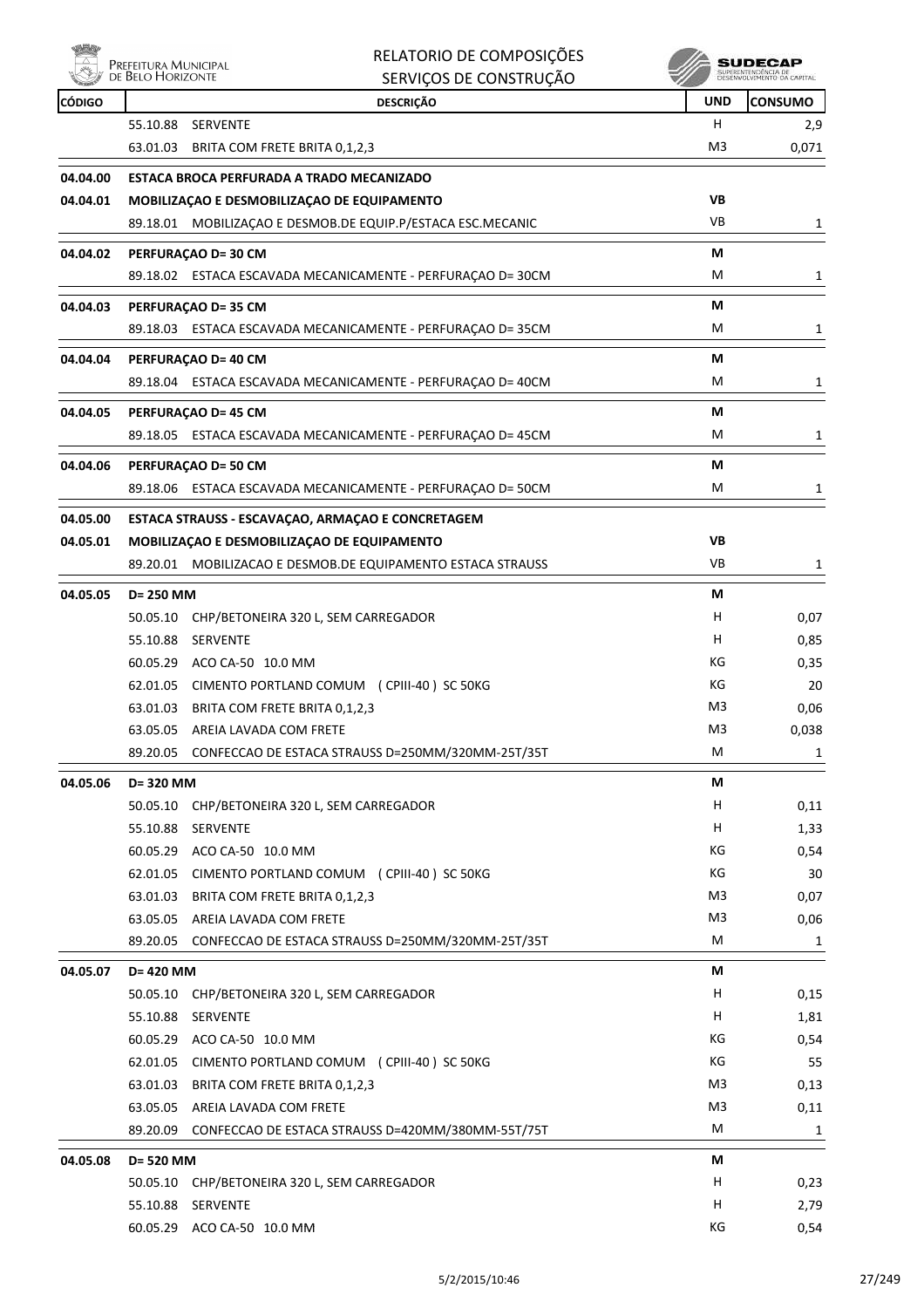

|               | Prefeitura Municipal<br>de Belo Horizonte | RELATORIO DE COMPOSIÇÕES                                                        |                  | <b>SUDECAP</b><br>SUPERINTENDÊNCIA DE<br>DÉSENVOLVIMENTO DA CAPITAL |
|---------------|-------------------------------------------|---------------------------------------------------------------------------------|------------------|---------------------------------------------------------------------|
|               |                                           | SERVIÇOS DE CONSTRUÇÃO                                                          |                  |                                                                     |
| <b>CÓDIGO</b> | 62.01.05                                  | <b>DESCRIÇÃO</b>                                                                | <b>UND</b><br>КG | CONSUMO                                                             |
|               |                                           | CIMENTO PORTLAND COMUM (CPIII-40) SC 50KG                                       | M3               | 75                                                                  |
|               | 63.01.03<br>63.05.05                      | BRITA COM FRETE BRITA 0,1,2,3                                                   | M3               | 0,18                                                                |
|               |                                           | AREIA LAVADA COM FRETE<br>89.20.11 CONFECCAO DE ESTACA STRAUSS D= 520 MM - 80 T | M                | 0,15<br>1                                                           |
|               |                                           |                                                                                 |                  |                                                                     |
| 04.06.00      |                                           | <b>ESTACA HELICE CONTINUA</b>                                                   |                  |                                                                     |
| 04.06.01      |                                           | MOBILIZACAO E DESMOBILIZACAO DE EQUIPAMENTO                                     | VB               |                                                                     |
|               |                                           | 89.21.01 MOBILIZAÇÃO E DESMOBILIZAÇÃO DE EQUIPAMENTO                            | VB               | 1                                                                   |
| 04.06.02      |                                           | D=30 CM INCLUSIVE TX BOMB. EXCLUSIVE CONC./ARMACAO                              | М                |                                                                     |
|               | 50.20.06                                  | CHP/RETRO-ESCAVAD. CASE 580 L-(0,77M3) 75HP (4X2)                               | н                | 0,013                                                               |
|               | 55.10.88                                  | SERVENTE                                                                        | н                | 0,1102                                                              |
|               |                                           | 89.05.01 TAXA DE BOMBEAMENTO DE CONCRETO                                        | M3               | 0,07775                                                             |
|               |                                           | 89.21.02 ESTACA HELICE CONTINUA D= 30 CM                                        | M                | 1                                                                   |
| 04.06.03      |                                           | D=40 CM INCLUSIVE TX BOMB. EXCLUSIVE CONC./ARMACAO                              | М                |                                                                     |
|               | 50.20.06                                  | CHP/RETRO-ESCAVAD. CASE 580 L-(0,77M3) 75HP (4X2)                               | H                | 0,023                                                               |
|               | 55.10.88                                  | <b>SERVENTE</b>                                                                 | н                | 0,1958                                                              |
|               |                                           | 89.05.01 TAXA DE BOMBEAMENTO DE CONCRETO                                        | M3               | 0,11383                                                             |
|               |                                           | 89.21.03 ESTACA HELICE CONTINUA D= 40 CM                                        | м                | 1                                                                   |
| 04.06.04      |                                           | D=50 CM INCLUSIVE TX BOMB. EXCLUSIVE CONC./ARMACAO                              | М                |                                                                     |
|               | 50.20.06                                  | CHP/RETRO-ESCAVAD. CASE 580 L-(0,77M3) 75HP (4X2)                               | н                | 0,036                                                               |
|               | 55.10.88                                  | SERVENTE                                                                        | н                | 0,306                                                               |
|               |                                           | 89.05.01 TAXA DE BOMBEAMENTO DE CONCRETO                                        | M3               | 0,21598                                                             |
|               |                                           | 89.21.04 ESTACA HELICE CONTINUA D= 50 CM                                        | M                | 1                                                                   |
|               |                                           |                                                                                 | М                |                                                                     |
| 04.06.05      | 50.20.06                                  | D=60 CM INCLUSIVE TX BOMB. EXCLUSIVE CONC./ARMACAO                              | H                | 0,0518                                                              |
|               | 55.10.88                                  | CHP/RETRO-ESCAVAD. CASE 580 L-(0,77M3) 75HP (4X2)<br><b>SERVENTE</b>            | н                | 0,4406                                                              |
|               |                                           | 89.05.01 TAXA DE BOMBEAMENTO DE CONCRETO                                        | M3               | 0,31102                                                             |
|               | 89.21.05                                  | ESTACA HELICE CONTINUA D= 60 CM                                                 | Μ                | 1                                                                   |
|               |                                           |                                                                                 |                  |                                                                     |
| 04.06.06      |                                           | D=70 CM INCLUSIVE TX BOMB. EXCLUSIVE CONC./ARMACAO                              | М                |                                                                     |
|               | 50.20.06                                  | CHP/RETRO-ESCAVAD. CASE 580 L-(0,77M3) 75HP (4X2)                               | H                | 0,0706                                                              |
|               | 55.10.88                                  | SERVENTE                                                                        | н                | 0,5997                                                              |
|               |                                           | 89.05.01 TAXA DE BOMBEAMENTO DE CONCRETO                                        | M <sub>3</sub>   | 0,42333                                                             |
|               |                                           | 89.21.06 ESTACA HELICE CONTINUA D= 70 CM                                        | М                | 1                                                                   |
| 04.07.00      |                                           | ESTACA TRILHO, CRAVADA (METALICA)                                               |                  |                                                                     |
| 04.07.01      |                                           | MOBILIZAÇÃO E DESMOBILIZAÇÃO DE EQUIPAMENTO                                     | VB               |                                                                     |
|               |                                           | 89.23.01 MOBILIZACAO E DESMOB. DE EQUIPAMENTO ESTACA TRILHO                     | VB               | 1                                                                   |
| 04.07.05      |                                           | <b>TRILHO TR-25 SIMPLES</b>                                                     | М                |                                                                     |
|               |                                           | 66.31.05 TRILHO METALICO TR-25 USADO                                            | KG               | 26,25                                                               |
|               |                                           | 89.23.05 CRAVACAO DE TRILHO SIMPLES, TR-25 a TR-45                              | М                | 1,05                                                                |
|               |                                           | 89.23.11 EMENDA DE TOPO DE TRILHO SIMPLES, TR-25 a TR-45                        | UN               | 0,05556                                                             |
|               | 89.23.23                                  | CORTE DE TRILHO SIMPLES, TR-25 a TR-45                                          | UN               | 0,05556                                                             |
| 04.07.06      |                                           | <b>TRILHO TR-32 SIMPLES</b>                                                     | М                |                                                                     |
|               | 66.31.06                                  | TRILHO METALICO TR-32, TR-35 E TR-37 USADO                                      | KG               | 33,6                                                                |
|               | 89.23.05                                  | CRAVACAO DE TRILHO SIMPLES, TR-25 a TR-45                                       | М                | 1,05                                                                |
|               |                                           | 89.23.11 EMENDA DE TOPO DE TRILHO SIMPLES, TR-25 a TR-45                        | UN               | 0,05556                                                             |
|               | 89.23.23                                  | CORTE DE TRILHO SIMPLES, TR-25 a TR-45                                          | UN               | 0,05556                                                             |
|               |                                           |                                                                                 |                  |                                                                     |
| 04.07.07      |                                           | <b>TRILHO TR-37 SIMPLES</b>                                                     | М                |                                                                     |
|               |                                           | 66.31.06 TRILHO METALICO TR-32, TR-35 E TR-37 USADO                             | КG               | 38,85                                                               |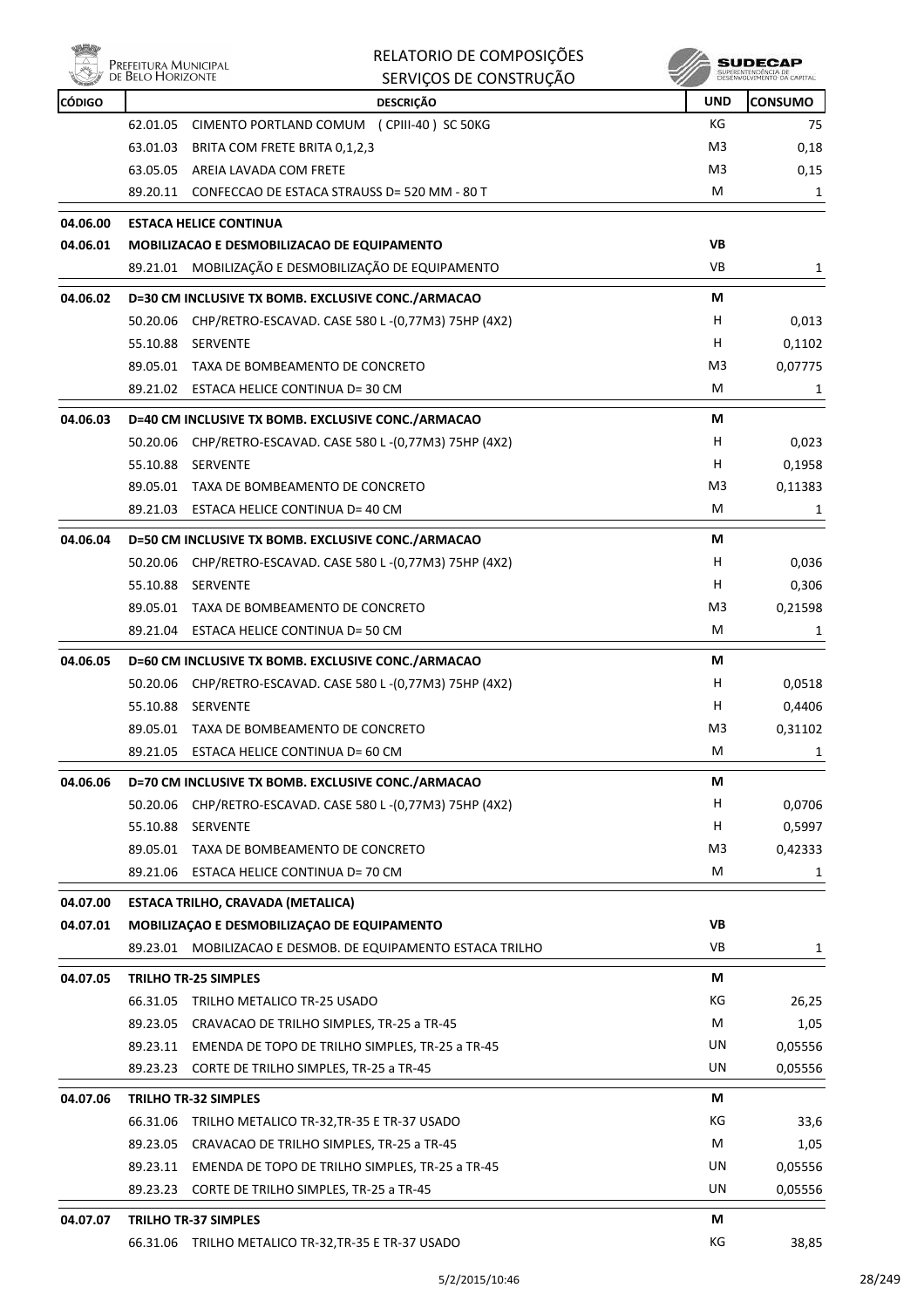

|          | Prefeitura Municipal<br>de Belo Horizonte | RELATORIO DE COMPOSIÇÕES                                                                         |            | SUDECAP<br>SUPERINTENDÊNCIA DE<br>DESENVOLVIMENTO DA CAPITAL |
|----------|-------------------------------------------|--------------------------------------------------------------------------------------------------|------------|--------------------------------------------------------------|
| CÓDIGO   |                                           | SERVIÇOS DE CONSTRUÇÃO<br><b>DESCRICÃO</b>                                                       | <b>UND</b> | <b>CONSUMO</b>                                               |
|          | 89.23.05                                  | CRAVACAO DE TRILHO SIMPLES, TR-25 a TR-45                                                        | м          | 1,05                                                         |
|          |                                           | 89.23.11 EMENDA DE TOPO DE TRILHO SIMPLES, TR-25 a TR-45                                         | UN         | 0,05556                                                      |
|          |                                           | 89.23.23 CORTE DE TRILHO SIMPLES, TR-25 a TR-45                                                  | UN         | 0,05556                                                      |
| 04.07.08 |                                           |                                                                                                  | М          |                                                              |
|          |                                           | <b>TRILHO TR-45 SIMPLES</b>                                                                      | КG         |                                                              |
|          |                                           | 66.31.07 TRILHO METALICO TR-45 USADO (7 A 11METROS)<br>CRAVACAO DE TRILHO SIMPLES, TR-25 a TR-45 | м          | 47                                                           |
|          | 89.23.05                                  | 89.23.11 EMENDA DE TOPO DE TRILHO SIMPLES, TR-25 a TR-45                                         | UN         | 1,05                                                         |
|          | 89.23.23                                  | CORTE DE TRILHO SIMPLES, TR-25 a TR-45                                                           | UN         | 0,05556<br>0,05556                                           |
|          |                                           |                                                                                                  |            |                                                              |
| 04.07.15 |                                           | <b>TRILHO TR-25 DUPLO</b>                                                                        | М          |                                                              |
|          | 66.31.05                                  | TRILHO METALICO TR-25 USADO                                                                      | КG         | 52,5                                                         |
|          |                                           | 89.23.35 CRAVACAO DE TRILHO DUPLO, TR-25 a TR-45                                                 | М          | 1,05                                                         |
|          |                                           | 89.23.41 EMENDA DE TOPO DE TRILHO DUPLO, TR-25 a TR-45                                           | UN         | 0,05556                                                      |
|          | 89.23.47                                  | EMENDA LONGITUDINAL DE TRILHO DUPLO, TR-25 a TR-45                                               | М          | 1,05                                                         |
|          | 89.23.53                                  | CORTE DE TRILHO DUPLO, TR-25 a TR-45                                                             | UN         | 0,05556                                                      |
| 04.07.16 |                                           | <b>TRILHO TR-32 DUPLO</b>                                                                        | М          |                                                              |
|          | 66.31.06                                  | TRILHO METALICO TR-32, TR-35 E TR-37 USADO                                                       | КG         | 67                                                           |
|          |                                           | 89.23.35 CRAVACAO DE TRILHO DUPLO, TR-25 a TR-45                                                 | М          | 1,05                                                         |
|          | 89.23.41                                  | EMENDA DE TOPO DE TRILHO DUPLO, TR-25 a TR-45                                                    | UN         | 0,05556                                                      |
|          | 89.23.47                                  | EMENDA LONGITUDINAL DE TRILHO DUPLO, TR-25 a TR-45                                               | М          | 1,05                                                         |
|          | 89.23.53                                  | CORTE DE TRILHO DUPLO, TR-25 a TR-45                                                             | UN         | 0,05556                                                      |
| 04.07.17 |                                           | <b>TRILHO TR-37 DUPLO</b>                                                                        | М          |                                                              |
|          | 66.31.06                                  | TRILHO METALICO TR-32,TR-35 E TR-37 USADO                                                        | КG         | 77,7                                                         |
|          | 89.23.35                                  | CRAVACAO DE TRILHO DUPLO, TR-25 a TR-45                                                          | м          | 1,05                                                         |
|          | 89.23.41                                  | EMENDA DE TOPO DE TRILHO DUPLO, TR-25 a TR-45                                                    | UN         | 0,05556                                                      |
|          | 89.23.47                                  | EMENDA LONGITUDINAL DE TRILHO DUPLO, TR-25 a TR-45                                               | М          | 1,05                                                         |
|          | 89.23.53                                  | CORTE DE TRILHO DUPLO, TR-25 a TR-45                                                             | UN         | 0,05556                                                      |
| 04.07.18 |                                           | TRILHO TR-45 DUPLO                                                                               | М          |                                                              |
|          | 66.31.07                                  | TRILHO METALICO TR-45 USADO (7 A 11METROS)                                                       | КG         | 94,5                                                         |
|          | 89.23.35                                  | CRAVACAO DE TRILHO DUPLO, TR-25 a TR-45                                                          | М          | 1,05                                                         |
|          |                                           | 89.23.41 EMENDA DE TOPO DE TRILHO DUPLO, TR-25 a TR-45                                           | UN         | 0,05556                                                      |
|          |                                           | 89.23.47 EMENDA LONGITUDINAL DE TRILHO DUPLO, TR-25 a TR-45                                      | М          | 1,05                                                         |
|          |                                           | 89.23.53 CORTE DE TRILHO DUPLO, TR-25 a TR-45                                                    | UN         | 0,05556                                                      |
| 04.08.00 |                                           | ESTACA PRE-MOLDADA DE CONCRETO ARMADO, CRAVADA                                                   |            |                                                              |
| 04.08.01 |                                           | MOBILIZAÇÃO E DESMOBILIZAÇÃO DE EQUIPAMENTO                                                      | <b>VB</b>  |                                                              |
|          |                                           | 89.20.15 MOBILIZACAO E DESMOB.EQUIP.P/ESTACA CONC. PREMOLD.                                      | VB         | 1                                                            |
| 04.08.05 |                                           | CILINDRICA D= 18 CM, 35 T                                                                        | М          |                                                              |
|          | 55.10.88                                  | <b>SERVENTE</b>                                                                                  | H          | 0,17                                                         |
|          |                                           | 76.02.05 ESTACA CIRCULAR DE CONCRETO VIBRADO D= 18CM - 35T                                       | M          | 1,1                                                          |
|          | 89.20.18                                  | CRAVACAO ESTACA DE CONCRETO DE 20 A 65T                                                          | М          | 1,1                                                          |
|          |                                           | 89.20.32 EMENDA DE ESTACA CONCRETO DE 20 A 65 T                                                  | UN         | 0,07407                                                      |
| 04.08.06 |                                           | CILINDRICA D= 23 CM, 55 T                                                                        | М          |                                                              |
|          | 55.10.88                                  | SERVENTE                                                                                         | H          | 0,17                                                         |
|          | 76.02.06                                  | ESTACA CIRCULAR DE CONCRETO VIBRADO D= 23CM - 55T                                                | М          |                                                              |
|          | 89.20.18                                  | CRAVACAO ESTACA DE CONCRETO DE 20 A 65T                                                          | М          | 1,1<br>1,1                                                   |
|          |                                           | 89.20.32 EMENDA DE ESTACA CONCRETO DE 20 A 65 T                                                  | UN         | 0,07407                                                      |
|          |                                           |                                                                                                  |            |                                                              |
| 04.08.08 |                                           | CILINDRICA D= 26 CM, 70 T                                                                        | М          |                                                              |
|          |                                           | 55.10.88 SERVENTE                                                                                | Н.         | 0,17                                                         |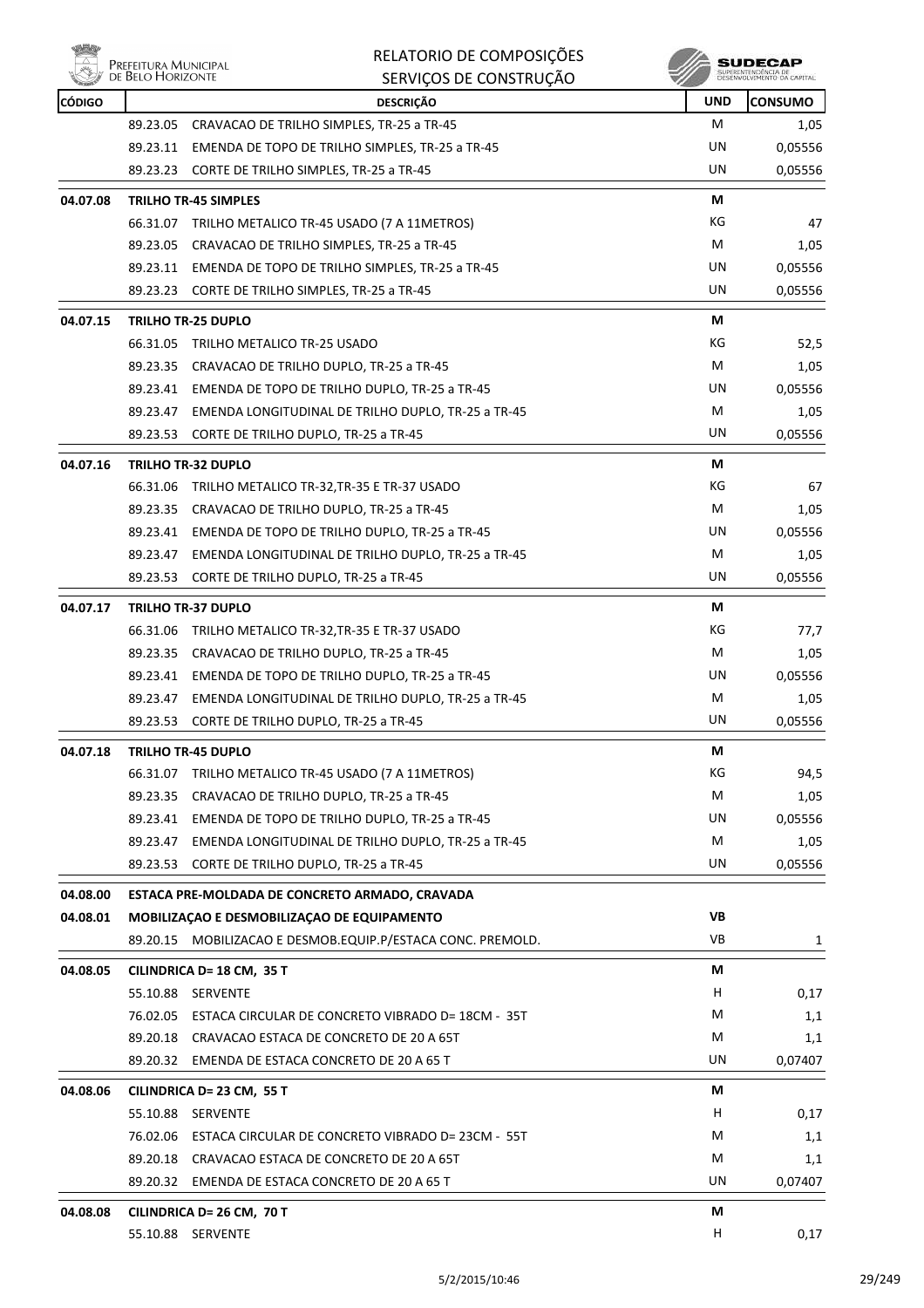|               | Prefeitura Municipal<br>de Belo Horizonte | RELATORIO DE COMPOSIÇÕES<br>SERVIÇOS DE CONSTRUÇÃO          |            | SUDECA<br>SUPERINTENDÊNCIA DE<br>DESENVOLVIMENTO DA CAPITAL |
|---------------|-------------------------------------------|-------------------------------------------------------------|------------|-------------------------------------------------------------|
| <b>CÓDIGO</b> |                                           | <b>DESCRIÇÃO</b>                                            | <b>UND</b> | <b>CONSUMO</b>                                              |
|               | 76.02.08                                  | ESTACA CIRCULAR DE CONCRETO VIBRADO D= 26CM - 70T           | м          | 1,1                                                         |
|               | 89.20.26                                  | CRAVACAO ESTACA DE CONCRETO DE 70 A 95 T                    | м          | 1,1                                                         |
|               | 89.20.32                                  | EMENDA DE ESTACA CONCRETO DE 20 A 65 T                      | UN         | 0,07407                                                     |
| 04.08.10      |                                           | CILINDRICA D= 33 CM, 90 T                                   | М          |                                                             |
|               | 55.10.88                                  | SERVENTE                                                    | н          | 0,17                                                        |
|               | 76.02.10                                  | ESTACA CIRCULAR DE CONCRETO VIBRADO D= 33CM - 90T           | M          | 1,1                                                         |
|               |                                           | 89.20.26 CRAVACAO ESTACA DE CONCRETO DE 70 A 95 T           | M          | 1,1                                                         |
|               |                                           | 89.20.38 EMENDA DE ESTACA CONCRETO DE 70 A 95 T             | UN         | 0,07407                                                     |
| 04.08.12      |                                           | CILINDRICA D= 38 CM, 105 T                                  | М          |                                                             |
|               | 55.10.88                                  | SERVENTE                                                    | н          | 0,17                                                        |
|               |                                           | 76.02.12 ESTACA CIRCULAR DE CONCRETO VIBRADO D= 38CM - 105T | M          | 1,1                                                         |
|               | 89.20.26                                  | CRAVACAO ESTACA DE CONCRETO DE 70 A 95 T                    | м          | 1,1                                                         |
|               |                                           | 89.20.38 EMENDA DE ESTACA CONCRETO DE 70 A 95 T             | UN         | 0,07407                                                     |
| 04.08.14      |                                           | CILINDRICA D= 42 CM, 125 T                                  | М          |                                                             |
|               | 55.10.88                                  | SERVENTE                                                    | н          | 0,17                                                        |
|               |                                           | 76.02.14 ESTACA CIRCULAR DE CONCRETO VIBRADO D= 42CM - 125T | M          | 1,1                                                         |
|               |                                           | 89.20.28 CRAVACAO ESTACA DE CONCRETO DE 100 A 125 T         | M          | 1,1                                                         |
|               |                                           | 89.20.40 EMENDA DE ESTACA CONCRETO DE 100 A 125 T           | UN         | 0,07407                                                     |
| 04.08.16      |                                           | CILINDRICA D= 50 CM, 160 T                                  | М          |                                                             |
|               | 55.10.88                                  | SERVENTE                                                    | н          | 0,17                                                        |
|               |                                           | 76.02.16 ESTACA CIRCULAR DE CONCRETO VIBRADO D= 50CM - 160T | м          | 1,1                                                         |
|               | 89.20.30                                  | CRAVACAO ESTACA DE CONCRETO DE 130 A 160 T                  | м          | 1,1                                                         |
|               | 89.20.42                                  | EMENDA DE ESTACA CONCRETO DE 130 A 160 T                    | UN         | 0,07407                                                     |
| 04.08.20      |                                           | QUADRADA 15 X 15 CM, 25 T                                   | М          |                                                             |
|               |                                           | 55.10.88 SERVENTE                                           | н          | 0,17                                                        |
|               | 76.02.20                                  | ESTACA QUADRADA DE CONCRETO VIBRADO 15X15CM - 25T           | М          | 1,1                                                         |
|               | 89.20.18                                  | CRAVACAO ESTACA DE CONCRETO DE 20 A 65T                     | M          | 1,1                                                         |
|               | 89.20.32                                  | EMENDA DE ESTACA CONCRETO DE 20 A 65 T                      | UN         | 0,07407                                                     |
| 04.08.22      |                                           | <b>QUADRADA 17 X 17 CM, 35 T</b>                            | М          |                                                             |
|               |                                           | 55.10.88 SERVENTE                                           | H          | 0,17                                                        |
|               | 76.02.22                                  | ESTACA QUADRADA DE CONCRETO VIBRADO 17X17CM - 35T           | М          | 1,1                                                         |
|               | 89.20.18                                  | CRAVACAO ESTACA DE CONCRETO DE 20 A 65T                     | М          | 1,1                                                         |

|          | 89.20.32 | EMENDA DE ESTACA CONCRETO DE 20 A 65 T              | UN. | 0,07407 |
|----------|----------|-----------------------------------------------------|-----|---------|
| 04.08.24 |          | QUADRADA 20 X 20 CM, 50 T                           | М   |         |
|          | 55.10.88 | <b>SERVENTE</b>                                     | H   | 0,17    |
|          | 76.02.24 | ESTACA QUADRADA DE CONCRETO VIBRADO 20X20CM - 50T   | M   | 1,1     |
|          | 89.20.18 | CRAVACAO ESTACA DE CONCRETO DE 20 A 65T             | M   | 1,1     |
|          | 89.20.32 | EMENDA DE ESTACA CONCRETO DE 20 A 65 T              | UN. | 0,07407 |
| 04.08.26 |          | QUADRADA 21,5 X 21,5 CM, 60 T                       | М   |         |
|          | 55.10.88 | <b>SERVENTE</b>                                     | H   | 0,17    |
|          | 76.02.26 | ESTACA QUADRADA DE CONCR. VIBRADO 21,5X21,5MM - 60T | M   | 1,1     |
|          | 89.20.18 | CRAVACAO ESTACA DE CONCRETO DE 20 A 65T             | M   | 1,1     |
|          | 89.20.32 | EMENDA DE ESTACA CONCRETO DE 20 A 65 T              | UN. | 0,07407 |
| 04.08.28 |          | QUADRADA 23 X 23 CM, 70 T                           | М   |         |
|          | 55.10.88 | <b>SERVENTE</b>                                     | H   | 0,17    |
|          | 76.02.28 | ESTACA QUADRADA DE CONCRETO VIBRADO 23X23CM - 70T   | M   | 1,1     |
|          | 89.20.26 | CRAVACAO ESTACA DE CONCRETO DE 70 A 95 T            | M   | 1,1     |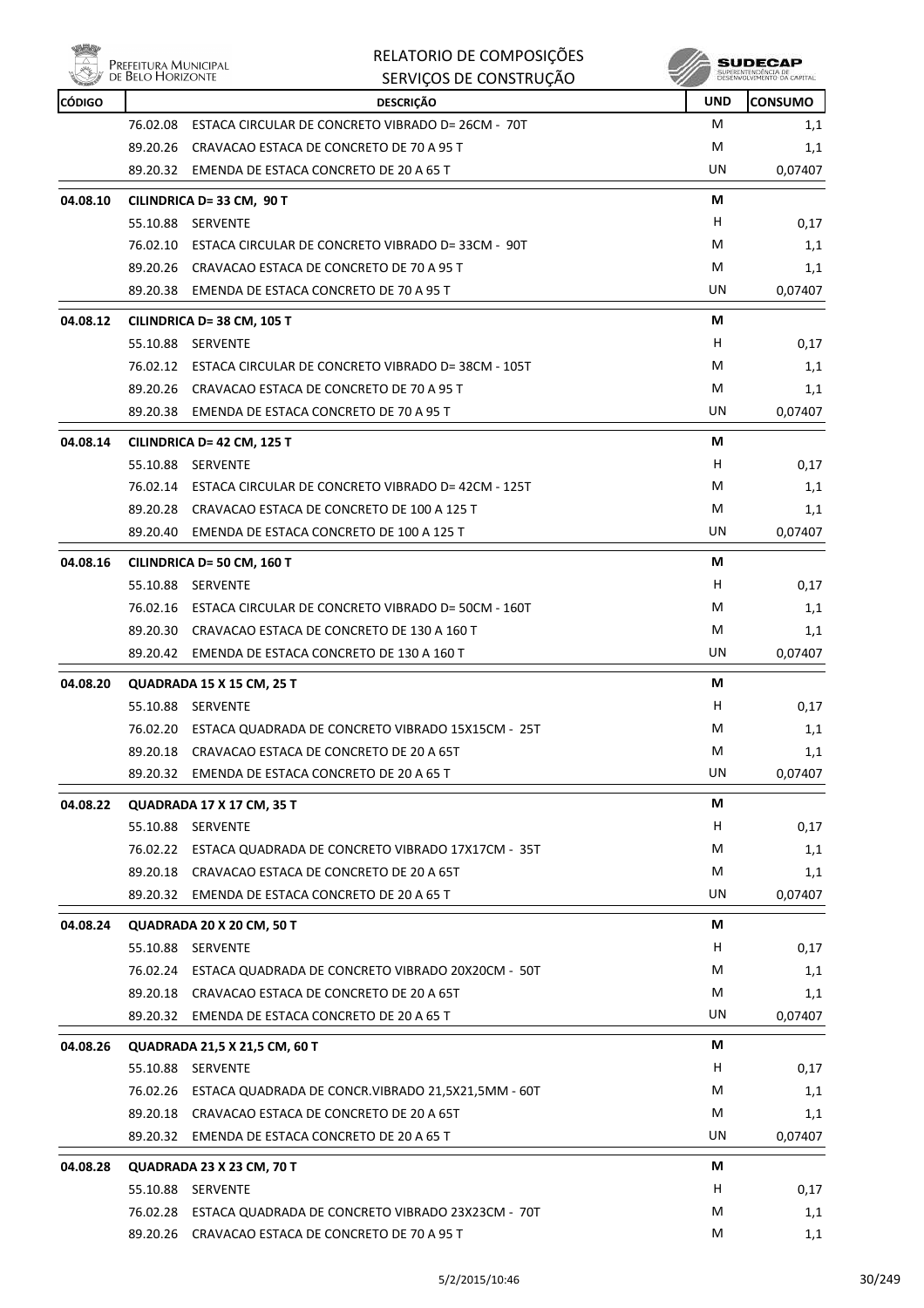

|          | PREFEITURA MUNICIPAL<br>DE BELO HORIZONTE |                                   |                                                     | RELATORIO DE COMPOSIÇÕES<br>SERVIÇOS DE CONSTRUÇÃO |            | SUDECAP         |
|----------|-------------------------------------------|-----------------------------------|-----------------------------------------------------|----------------------------------------------------|------------|-----------------|
| CÓDIGO   |                                           |                                   | <b>DESCRIÇÃO</b>                                    |                                                    | <b>UND</b> | <b>ICONSUMO</b> |
|          | 89.20.38                                  |                                   | EMENDA DE ESTACA CONCRETO DE 70 A 95 T              |                                                    | UN         | 0,07407         |
| 04.08.30 |                                           | QUADRADA 25,5 X 25,5 CM, 85 T     |                                                     |                                                    | M          |                 |
|          | 55.10.88                                  | <b>SERVENTE</b>                   |                                                     |                                                    | н          | 0,17            |
|          | 76.02.30                                  |                                   | ESTACA QUADRADA DE CONCR. VIBRADO 25,5X25,5CM - 85T |                                                    | M          | 1,1             |
|          | 89.20.26                                  |                                   | CRAVACAO ESTACA DE CONCRETO DE 70 A 95 T            |                                                    | M          | 1,1             |
|          | 89.20.38                                  |                                   | EMENDA DE ESTACA CONCRETO DE 70 A 95 T              |                                                    | UN         | 0,07407         |
| 04.08.32 |                                           | <b>QUADRADA 28 X 28 CM, 105 T</b> |                                                     |                                                    | M          |                 |
|          | 55.10.88                                  | <b>SERVENTE</b>                   |                                                     |                                                    | н          | 0,17            |
|          | 76.02.32                                  |                                   | ESTACA QUADRADA DE CONCRETO VIBRADO 28X28CM - 105T  |                                                    | M          | 1,1             |

89.20.28 CRAVACAO ESTACA DE CONCRETO DE 100 A 125 T M 1,1

|          | 89.20.40           | EMENDA DE ESTACA CONCRETO DE 100 A 125 T          | UN | 0,07407 |
|----------|--------------------|---------------------------------------------------|----|---------|
| 04.08.40 |                    | HEXAGONAL D= 17 CM, 25 T                          | М  |         |
|          | 55.10.88           | <b>SERVENTE</b>                                   | H  | 0,17    |
|          | 76.02.40           | ESTACA POLIGONAL DE CONCRETO VIBRADO D=17CM - 25T | M  | 1,1     |
|          | 89.20.18           | CRAVACAO ESTACA DE CONCRETO DE 20 A 65T           | M  | 1,1     |
|          | 89.20.32           | EMENDA DE ESTACA CONCRETO DE 20 A 65 T            | UN | 0,07407 |
| 04.08.42 |                    | <b>HEXAGONAL D= 20 CM, 35 T</b>                   | М  |         |
|          | 55.10.88           | <b>SERVENTE</b>                                   | H  | 0,17    |
|          | 76.02.42           | ESTACA POLIGONAL DE CONCRETO VIBRADO D=20CM - 35T | M  | 1,1     |
|          | 89.20.18           | CRAVACAO ESTACA DE CONCRETO DE 20 A 65T           | M  | 1,1     |
|          | 89.20.32           | EMENDA DE ESTACA CONCRETO DE 20 A 65 T            | UN | 0,07407 |
| 04.08.44 |                    | <b>HEXAGONAL D= 24 CM, 45 T</b>                   | М  |         |
|          | 55.10.88           | <b>SERVENTE</b>                                   | H  | 0,17    |
|          | 76.02.44           | ESTACA POLIGONAL DE CONCRETO VIBRADO D=24CM - 45T | М  | 1,1     |
|          | 89.20.18           | CRAVACAO ESTACA DE CONCRETO DE 20 A 65T           | M  | 1,1     |
|          | 89.20.32           | EMENDA DE ESTACA CONCRETO DE 20 A 65 T            | UN | 0,07407 |
| 04.10.00 | <b>ESTACA RAIZ</b> |                                                   |    |         |

| 04.10.01 |          | MOBILIZACAO E DESMOBILIZACAO DE EQUIPAMENTOS       | VB             |      |
|----------|----------|----------------------------------------------------|----------------|------|
|          | 89.20.80 | MOBILIZACAO E DESMOBILIZACAO DE EQUIPAMENTO (RAIZ) | VB.            | 1    |
| 04.10.05 |          | ESTACA RAIZ D=140/160MM INCLUS. ARG. EXCL. ARMACAO | М              |      |
|          | 50.10.50 | CHP/CAMINHAO TANQUE FORD 1317 WE TRUCADO, 10000    | H              | 0,1  |
|          | 50.10.51 | CHI/CAMINHAO TANQUE FORD 1317 WE TRUCADO, 10000 L  | H              | 0,05 |
|          | 50.10.82 | CHP/CAM.GUINDAUTO FORD F-1317 MADAL BK - 6500      | Н              | 0,03 |
|          | 50.10.83 | CHI/CAM.GUINDAUTO FORD F-1317 MADAL BK - 6500      | H              | 0,17 |
|          | 55.10.88 | <b>SERVENTE</b>                                    | H              | 1,22 |
|          | 62.01.05 | CIMENTO PORTLAND COMUM (CPIII-40) SC 50KG          | КG             | 15   |
|          | 62.07.01 | AGUA P/ FURACAO DE ESTACA                          | M <sub>3</sub> | 0,5  |
|          | 63.05.05 | AREIA LAVADA COM FRETE                             | M3             | 0,06 |
|          | 68.01.30 | <b>OLEO DIESEL</b>                                 | L              | 10,4 |
|          | 89.20.81 | ESTACA RAIZ D=160MM SOLO INCL. ARG. EXCL. ARMACAO  | M              | 1    |
|          | 89.20.90 | <b>GERADOR 60KVA</b>                               | H              | 0,4  |
| 04.10.06 |          | ESTACA RAIZ D=168/210MM INCLUS. ARG. EXCL. ARMACAO | М              |      |
|          | 50.10.50 | CHP/CAMINHAO TANQUE FORD 1317 WE TRUCADO, 10000    | Н              | 0,1  |
|          | 50.10.51 | CHI/CAMINHAO TANQUE FORD 1317 WE TRUCADO, 10000 L  | H              | 0,05 |
|          | 50.10.82 | CHP/CAM.GUINDAUTO FORD F-1317 MADAL BK - 6500      | н              | 0,03 |

50.10.83 CHI/CAM.GUINDAUTO FORD F-1317 MADAL BK - 6500 H COMPUTER SCHOOL H D.17 55.10.88 SERVENTE H 1,23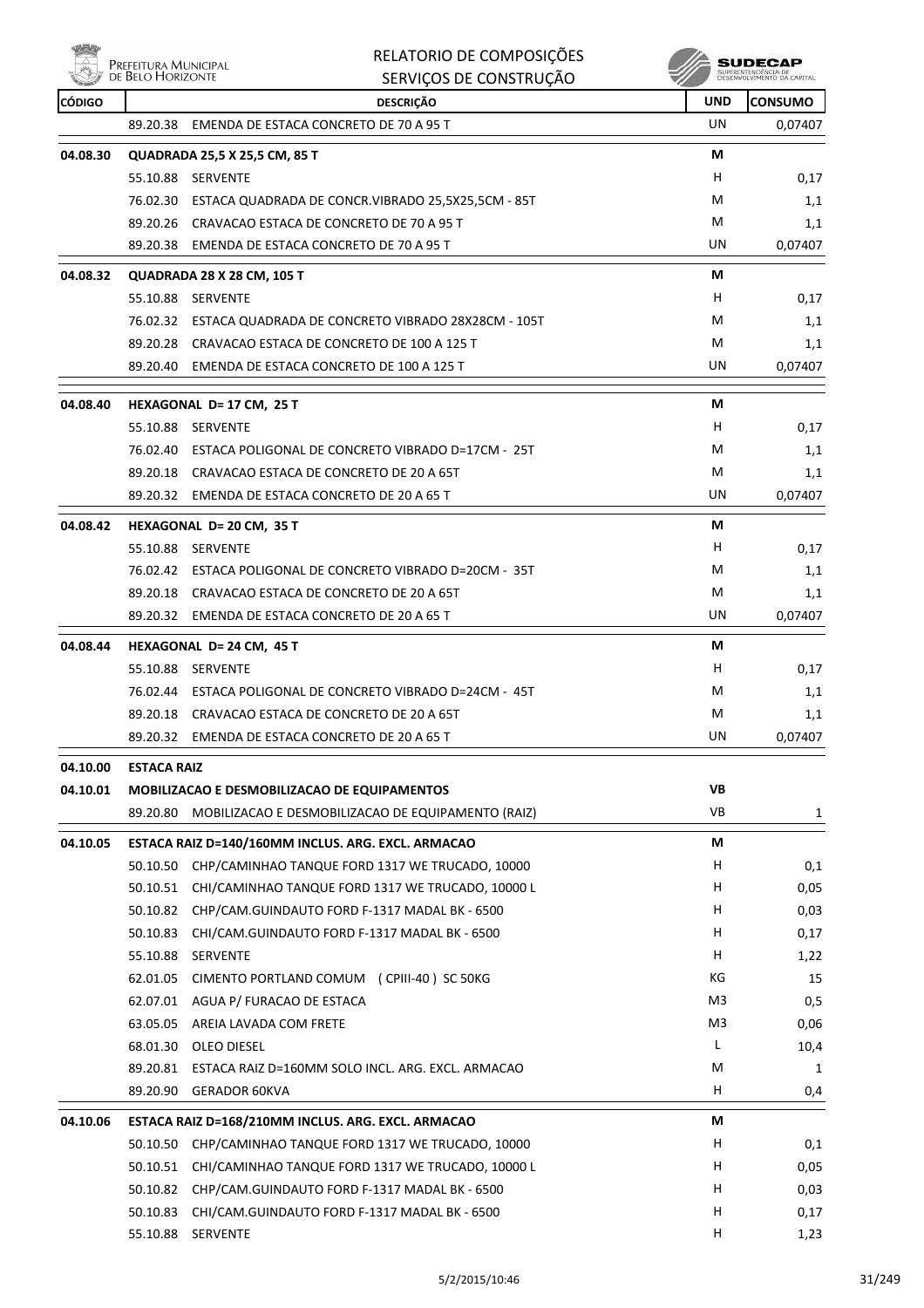

|               |                                           | RELATORIO DE COMPOSIÇÕES                                                                                    |            | SUDECAP                                           |
|---------------|-------------------------------------------|-------------------------------------------------------------------------------------------------------------|------------|---------------------------------------------------|
|               | Prefeitura Municipal<br>de Belo Horizonte | SERVIÇOS DE CONSTRUÇÃO                                                                                      |            | SUPERINTENDÊNCIA DE<br>DESENVOLVIMENTO DA CAPITAL |
| <b>CÓDIGO</b> |                                           | <b>DESCRIÇÃO</b>                                                                                            | <b>UND</b> | <b>CONSUMO</b>                                    |
|               | 62.01.05                                  | CIMENTO PORTLAND COMUM (CPIII-40) SC 50KG                                                                   | КG         | 23,5                                              |
|               |                                           | 62.07.01 AGUA P/ FURACAO DE ESTACA                                                                          | M3         | 0,5                                               |
|               | 63.05.05                                  | AREIA LAVADA COM FRETE                                                                                      | M3         | 0,07                                              |
|               |                                           | 68.01.30 OLEO DIESEL                                                                                        | L          | 10,4                                              |
|               |                                           | 89.20.82 ESTACA RAIZ D=210MM SOLO INCL. ARG. EXCL. ARMACAO                                                  | M          | 1                                                 |
|               | 89.20.90                                  | <b>GERADOR 60KVA</b>                                                                                        | н          | 0,4                                               |
| 04.10.07      |                                           | ESTACA RAIZ D=220/250MM INCLUS. ARG. EXCL. ARMACAO                                                          | М          |                                                   |
|               | 50.10.50                                  | CHP/CAMINHAO TANQUE FORD 1317 WE TRUCADO, 10000                                                             | н          | 0,1                                               |
|               |                                           | 50.10.51 CHI/CAMINHAO TANQUE FORD 1317 WE TRUCADO, 10000 L                                                  | н          | 0,05                                              |
|               |                                           | 50.10.82 CHP/CAM.GUINDAUTO FORD F-1317 MADAL BK - 6500                                                      | н          | 0,03                                              |
|               | 50.10.83                                  | CHI/CAM.GUINDAUTO FORD F-1317 MADAL BK - 6500                                                               | н          | 0,17                                              |
|               | 55.10.88                                  | SERVENTE                                                                                                    | H          | 1,24                                              |
|               | 62.01.05                                  | CIMENTO PORTLAND COMUM (CPIII-40) SC 50KG                                                                   | КG         | 37,5                                              |
|               |                                           | 62.07.01 AGUA P/ FURACAO DE ESTACA                                                                          | M3         | 0,5                                               |
|               |                                           | 63.05.05 AREIA LAVADA COM FRETE                                                                             | M3         | 0,08                                              |
|               |                                           | 68.01.30 OLEO DIESEL                                                                                        | L          | 10,4                                              |
|               | 89.20.83                                  | ESTACA RAIZ D=250MM SOLO INCL. ARG. EXCL. ARMACAO                                                           | M          | 1                                                 |
|               | 89.20.90                                  | <b>GERADOR 60KVA</b>                                                                                        | н          | 0,4                                               |
| 04.10.08      |                                           | ESTACA RAIZ D=273/310MM INCLUS. ARG. EXCL. ARMACAO                                                          | М          |                                                   |
|               | 50.10.50                                  | CHP/CAMINHAO TANQUE FORD 1317 WE TRUCADO, 10000                                                             | H          | 0,1                                               |
|               |                                           | 50.10.51 CHI/CAMINHAO TANQUE FORD 1317 WE TRUCADO, 10000 L                                                  | н          | 0,05                                              |
|               | 50.10.82                                  | CHP/CAM.GUINDAUTO FORD F-1317 MADAL BK - 6500                                                               | н          | 0,03                                              |
|               | 50.10.83                                  | CHI/CAM.GUINDAUTO FORD F-1317 MADAL BK - 6500                                                               | н          | 0,17                                              |
|               | 55.10.88                                  | SERVENTE                                                                                                    | н          | 1,26                                              |
|               | 62.01.05                                  | CIMENTO PORTLAND COMUM (CPIII-40) SC 50KG                                                                   | КG         | 55                                                |
|               |                                           | 62.07.01 AGUA P/ FURACAO DE ESTACA                                                                          | M3         | 0,5                                               |
|               |                                           | 63.05.05 AREIA LAVADA COM FRETE                                                                             | M3         | 0,09                                              |
|               | 68.01.30                                  | <b>OLEO DIESEL</b>                                                                                          | L          | 10,4                                              |
|               | 89.20.84                                  | ESTACA RAIZ D=310MM SOLO INCL. ARG. EXCL. ARMACAO                                                           | M          | 1                                                 |
|               | 89.20.90                                  | <b>GERADOR 60KVA</b>                                                                                        | H          | 0,4                                               |
| 04.10.09      |                                           | ESTACA RAIZ ROCHA D=220/250MM INCL.ARG.EXCL.ARMACA                                                          | М          |                                                   |
|               | 50.10.50                                  | CHP/CAMINHAO TANQUE FORD 1317 WE TRUCADO, 10000                                                             | H          | 0,2                                               |
|               | 50.10.51                                  |                                                                                                             | н          |                                                   |
|               |                                           | CHI/CAMINHAO TANQUE FORD 1317 WE TRUCADO, 10000 L<br>50.10.82 CHP/CAM.GUINDAUTO FORD F-1317 MADAL BK - 6500 | H          | 0,1                                               |
|               | 50.10.83                                  | CHI/CAM.GUINDAUTO FORD F-1317 MADAL BK - 6500                                                               | H          | 0,03                                              |
|               |                                           | 55.10.88 SERVENTE                                                                                           | н          | 0,17<br>2,44                                      |
|               |                                           | 62.01.05 CIMENTO PORTLAND COMUM (CPIII-40) SC 50KG                                                          | КG         | 37,5                                              |
|               |                                           | 62.07.01 AGUA P/ FURACAO DE ESTACA                                                                          | M3         |                                                   |
|               | 63.05.05                                  | AREIA LAVADA COM FRETE                                                                                      | M3         | 1                                                 |
|               |                                           | 68.01.30 OLEO DIESEL                                                                                        | L          | 0,08                                              |
|               |                                           |                                                                                                             | М          | 20,8                                              |
|               |                                           | 89.20.87 ESTACA RAIZ D=250MM ROCHA INCL. ARG. EXCL. ARMACAO                                                 |            | 1                                                 |
|               |                                           | 89.20.90 GERADOR 60KVA                                                                                      | H<br>н     | 0,8                                               |
|               |                                           | 89.20.93 COMPRESSOR A DIESEL 900PCM                                                                         |            | 0,8                                               |
| 04.10.10      |                                           | ESTACA RAIZ ROCHA D=273/310MM INCL.ARG.EXCL.ARMACA                                                          | М          |                                                   |
|               |                                           | 50.10.50 CHP/CAMINHAO TANQUE FORD 1317 WE TRUCADO, 10000                                                    | H          | 0,2                                               |
|               |                                           | 50.10.51 CHI/CAMINHAO TANQUE FORD 1317 WE TRUCADO, 10000 L                                                  | н          | 0,1                                               |
|               | 50.10.82                                  | CHP/CAM.GUINDAUTO FORD F-1317 MADAL BK - 6500                                                               | н          | 0,03                                              |
|               |                                           | 50.10.83 CHI/CAM.GUINDAUTO FORD F-1317 MADAL BK - 6500                                                      | H          | 0,17                                              |
|               |                                           | 55.10.88 SERVENTE                                                                                           | H          | 2,46                                              |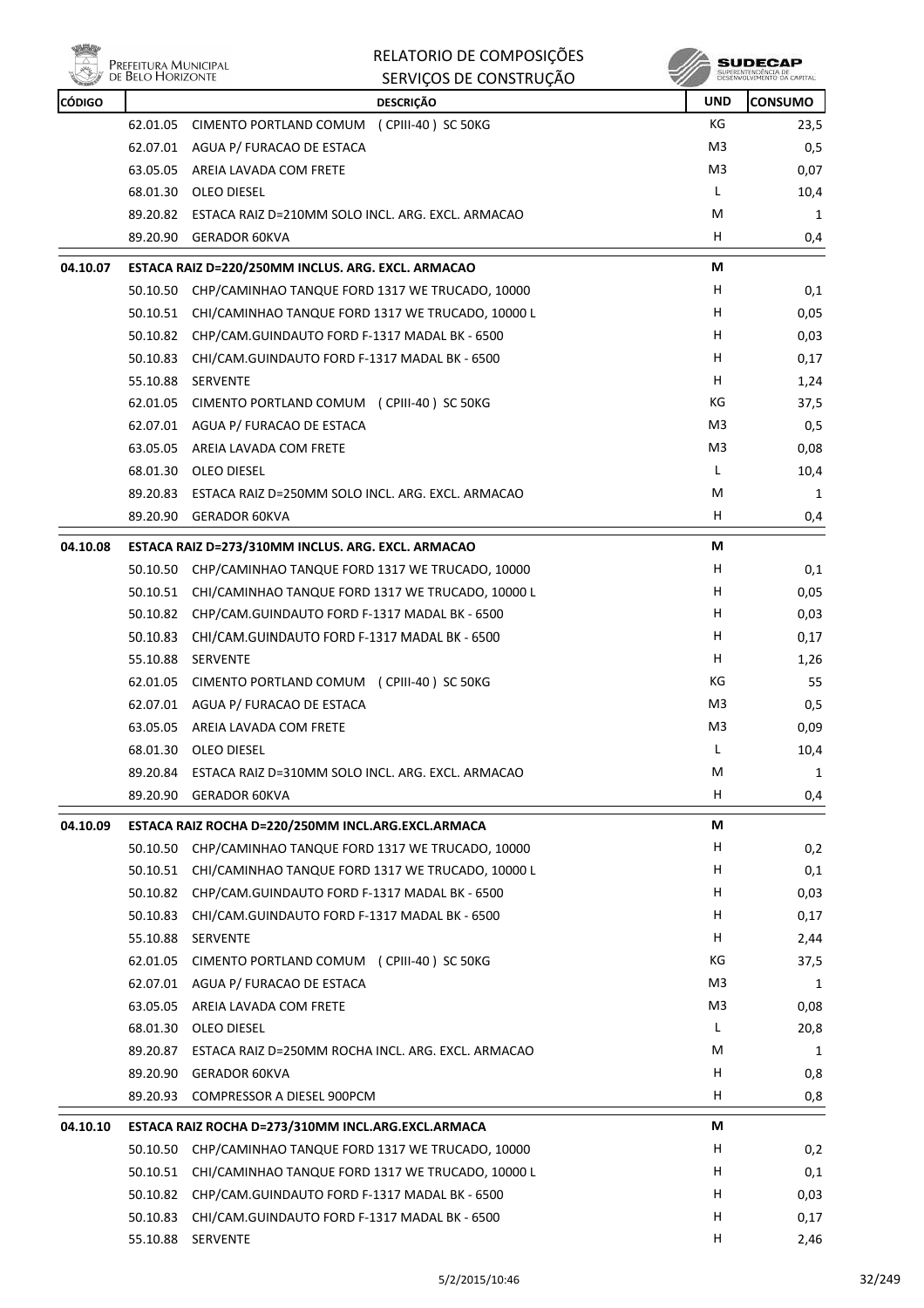

|               | Prefeitura Municipal<br>de Belo Horizonte | RELATORIO DE COMPOSIÇÕES                                    |                | SUDECAP                                           |
|---------------|-------------------------------------------|-------------------------------------------------------------|----------------|---------------------------------------------------|
|               |                                           | SERVIÇOS DE CONSTRUÇÃO                                      |                | SUPERINTENDÊNCIA DE<br>DESENVOLVIMENTO DA CAPITAL |
| <b>CÓDIGO</b> |                                           | <b>DESCRIÇÃO</b>                                            | <b>UND</b>     | <b>CONSUMO</b>                                    |
|               | 62.01.05                                  | CIMENTO PORTLAND COMUM (CPIII-40) SC 50KG                   | КG             | 55                                                |
|               | 62.07.01                                  | AGUA P/ FURACAO DE ESTACA                                   | M3             | 1                                                 |
|               | 63.05.05                                  | AREIA LAVADA COM FRETE                                      | M3             | 0,09                                              |
|               | 68.01.30                                  | OLEO DIESEL                                                 | L              | 20,8                                              |
|               | 89.20.88                                  | ESTACA RAIZ D=310MM ROCHA INCL. ARG. EXCL. ARMACAO          | M              | 1                                                 |
|               |                                           | 89.20.90 GERADOR 60KVA                                      | н              | 0,8                                               |
|               |                                           | 89.20.93 COMPRESSOR A DIESEL 900PCM                         | н              | 0,8                                               |
| 04.10.11      |                                           | ESTACA RAIZ ROCHA D=168/210MM INCL.ARG.EXCL.ARMACA          | М              |                                                   |
|               | 50.10.50                                  | CHP/CAMINHAO TANQUE FORD 1317 WE TRUCADO, 10000             | H              | 0,2                                               |
|               | 50.10.51                                  | CHI/CAMINHAO TANQUE FORD 1317 WE TRUCADO, 10000 L           | H              | 0,1                                               |
|               | 50.10.82                                  | CHP/CAM.GUINDAUTO FORD F-1317 MADAL BK - 6500               | н              | 0,03                                              |
|               | 50.10.83                                  | CHI/CAM.GUINDAUTO FORD F-1317 MADAL BK - 6500               | н              | 0,17                                              |
|               | 55.10.88                                  | <b>SERVENTE</b>                                             | н              | 2,43                                              |
|               | 62.01.05                                  | CIMENTO PORTLAND COMUM (CPIII-40) SC 50KG                   | КG             | 23,5                                              |
|               |                                           | 62.07.01 AGUA P/ FURACAO DE ESTACA                          | M <sub>3</sub> | 1                                                 |
|               | 63.05.05                                  | AREIA LAVADA COM FRETE                                      | M3             | 0,07                                              |
|               | 68.01.30                                  | OLEO DIESEL                                                 | L              | 20,8                                              |
|               |                                           | 89.20.86 ESTACA RAIZ D=210MM ROCHA INCL. ARG. EXCL. ARMACAO | M              | 1                                                 |
|               | 89.20.90                                  | GERADOR 60KVA                                               | H              | 0,8                                               |
|               | 89.20.93                                  | COMPRESSOR A DIESEL 900PCM                                  | H              | 0,8                                               |
| 04.10.12      |                                           | ESTACA RAIZ ROCHA D=140/160MM INCL.ARG.EXCL.ARMACA          | М              |                                                   |
|               | 50.10.50                                  | CHP/CAMINHAO TANQUE FORD 1317 WE TRUCADO, 10000             | H              | 0,2                                               |
|               | 50.10.51                                  | CHI/CAMINHAO TANQUE FORD 1317 WE TRUCADO, 10000 L           | н              | 0,1                                               |
|               | 50.10.82                                  | CHP/CAM.GUINDAUTO FORD F-1317 MADAL BK - 6500               | H              | 0,03                                              |
|               | 50.10.83                                  | CHI/CAM.GUINDAUTO FORD F-1317 MADAL BK - 6500               | H              | 0,17                                              |
|               | 55.10.88                                  | SERVENTE                                                    | н              | 2,42                                              |
|               |                                           | 62.01.05 CIMENTO PORTLAND COMUM (CPIII-40) SC 50KG          | КG             | 15                                                |
|               |                                           | 62.07.01 AGUA P/ FURACAO DE ESTACA                          | M3             | 1                                                 |
|               | 63.05.05                                  | AREIA LAVADA COM FRETE                                      | M <sub>3</sub> | 0,06                                              |
|               |                                           | 68.01.30 OLEO DIESEL                                        | L              | 20,8                                              |
|               |                                           | 89.20.85 ESTACA RAIZ D=160MM ROCHA INCL. ARG. EXCL. ARMACAO | М              | 1                                                 |
|               |                                           | 89.20.90 GERADOR 60KVA                                      | H              | 0,8                                               |
|               |                                           | 89.20.93 COMPRESSOR A DIESEL 900PCM                         | Н.             | 0,8                                               |
| 04.11.00      |                                           | ESTACA FRANKI - CRAVAÇAO, ARMAÇAO E CONCRETAGEM             |                |                                                   |
| 04.11.01      |                                           | MOBILIZAÇÃO E DESMOBILIZAÇÃO DE EQUIPAMENTO                 | VB             |                                                   |
|               |                                           | 89.20.65 MOBILIZACAO E DESMOB.DE EQUIPAMENTO ESTACA FRANKI  | VB             | 1                                                 |
| 04.11.05      | D= 350 MM, 55 T                           |                                                             | М              |                                                   |
|               |                                           | 50.05.10 CHP/BETONEIRA 320 L, SEM CARREGADOR                | H              | 0,1                                               |
|               |                                           | 55.10.88 SERVENTE                                           | H              | 1,26                                              |
|               |                                           | 60.05.29 ACO CA-50 10.0 MM                                  | КG             | 4,87                                              |
|               |                                           | 62.01.05 CIMENTO PORTLAND COMUM (CPIII-40) SC 50KG          | КG             | 38,5                                              |
|               | 63.01.03                                  | BRITA COM FRETE BRITA 0,1,2,3                               | M3             | 0,15                                              |
|               |                                           | 63.05.05 AREIA LAVADA COM FRETE                             | M3             | 0,08                                              |
|               | 89.20.67                                  | CONFECCAO DE ESTACA FRANKI D= 350 MM - 50 T                 | M              | 1                                                 |
| 04.11.06      | D= 400 MM, 70 T                           |                                                             | М              |                                                   |
|               |                                           | 50.05.10 CHP/BETONEIRA 320 L, SEM CARREGADOR                | H              | 0,13                                              |
|               |                                           | 55.10.88 SERVENTE                                           | H              | 1,66                                              |
|               |                                           | 60.05.29 ACO CA-50 10.0 MM                                  | KG             | 8,15                                              |
|               |                                           | 62.01.05 CIMENTO PORTLAND COMUM (CPIII-40) SC 50KG          | КG             | 55                                                |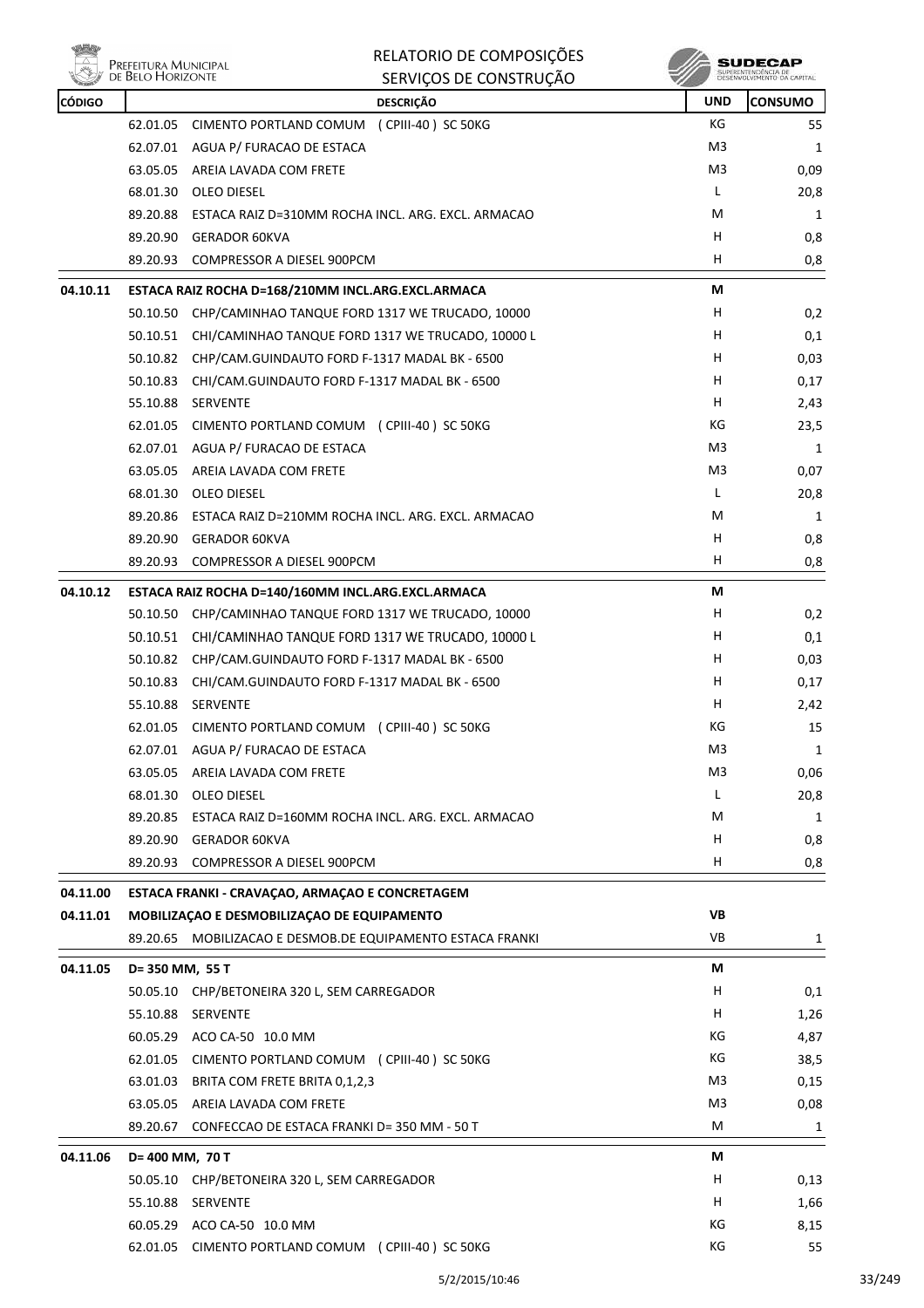|               | PREFEITURA MUNICIPAL<br>DE BELO HORIZONTE          | RELATORIO DE COMPOSIÇÕES<br>SERVIÇOS DE CONSTRUÇÃO        |                | SUDECA<br>SUPERINTENDÊNCIA DE<br>DESENVOLVIMENTO DA CAPITAL |
|---------------|----------------------------------------------------|-----------------------------------------------------------|----------------|-------------------------------------------------------------|
| <b>CÓDIGO</b> |                                                    | <b>DESCRIÇÃO</b>                                          | <b>UND</b>     | <b>CONSUMO</b>                                              |
|               | 63.01.03                                           | BRITA COM FRETE BRITA 0,1,2,3                             | M <sub>3</sub> | 0,2                                                         |
|               | 63.05.05                                           | AREIA LAVADA COM FRETE                                    | M3             | 0,1                                                         |
|               | 89.20.69                                           | CONFECCAO DE ESTACA FRANKI D= 400 MM - 60 T               | м              | 1                                                           |
| 04.11.07      | D= 450 MM, 90 T                                    |                                                           | М              |                                                             |
|               |                                                    | 50.05.10 CHP/BETONEIRA 320 L, SEM CARREGADOR              | H              | 0,23                                                        |
|               | 55.10.88                                           | SERVENTE                                                  | н              | 2,79                                                        |
|               |                                                    | 60.05.29 ACO CA-50 10.0 MM                                | КG             | 12,35                                                       |
|               |                                                    | 62.01.05 CIMENTO PORTLAND COMUM (CPIII-40) SC 50KG        | КG             | 82,5                                                        |
|               |                                                    | 63.01.03 BRITA COM FRETE BRITA 0,1,2,3                    | M3             | 0,33                                                        |
|               |                                                    | 63.05.05 AREIA LAVADA COM FRETE                           | M3             | 0,16                                                        |
|               |                                                    | 89.20.73 CONFECCAO DE ESTACA FRANKI D= 520 MM - 130 T     | М              | 1                                                           |
| 04.11.09      | D= 600 MM, 170 T                                   |                                                           | М              |                                                             |
|               | 50.05.10                                           | CHP/BETONEIRA 320 L, SEM CARREGADOR                       | H              | 0,31                                                        |
|               | 55.10.88                                           | SERVENTE                                                  | н              | 3,75                                                        |
|               |                                                    | 60.05.29 ACO CA-50 10.0 MM                                | КG             | 14,82                                                       |
|               |                                                    | 62.01.05 CIMENTO PORTLAND COMUM (CPIII-40) SC 50KG        | КG             | 110                                                         |
|               |                                                    | 63.01.03 BRITA COM FRETE BRITA 0,1,2,3                    | M3             | 0,44                                                        |
|               |                                                    | 63.05.05 AREIA LAVADA COM FRETE                           | M3             | 0,2                                                         |
|               | 89.20.75                                           | CONFECCAO DE ESTACA FRANKI D= 600 MM - 170 T              | м              | 1                                                           |
| 04.12.00      |                                                    | FORNEC. CONCRETO USINADO CONV. LANC. EM FUNDACAO          |                |                                                             |
| 04.12.01      |                                                    | <b>FCK &gt;=20.0 MPA SLUMP 22+-2</b>                      | M <sub>3</sub> |                                                             |
|               |                                                    | 89.06.59 CONCRETO FCK >= 20 MPA. SLUMP 22+-2              | M3             | 1,02                                                        |
| 04.13.00      |                                                    | FORMA, ESCORAMENTO, DESFORMA E LIMPEZA EM FUNDAÇÃO        |                |                                                             |
| 04.13.04      |                                                    | DE TABUA DE MADEIRA DE LEI                                | M2             |                                                             |
|               |                                                    | 55.10.50 CARPINTEIRO                                      | H              | 1,25                                                        |
|               |                                                    | 55.10.88 SERVENTE                                         | н              | 1,25                                                        |
|               | 71.01.05                                           | TABUA PARA FORMA DE CONCRETO L=25 CM                      | M <sub>2</sub> | 0,2                                                         |
|               | 71.01.07                                           | TABUA DE PINUS EXP. = 1" L=25 CM                          | M <sub>2</sub> | 0,3696                                                      |
|               | 71.04.08                                           | PECA DE MADEIRA DE PINUS 5,5X5,5 CM                       | м              | 0,495                                                       |
|               |                                                    | 77.05.51 PREGO 18x30                                      | КG             | 0,2                                                         |
| 04.13.14      | DE COMPENSADO RESINADO ESPESSURA MINIMA >= 12MM    |                                                           | M2             |                                                             |
|               | 55.10.50                                           | CARPINTEIRO                                               | H              | 1,25                                                        |
|               | 55.10.88                                           | SERVENTE                                                  | Н              | 1,5                                                         |
|               | 71.01.05                                           | TABUA PARA FORMA DE CONCRETO L=25 CM                      | M <sub>2</sub> | 0,06                                                        |
|               |                                                    | 71.04.08 PECA DE MADEIRA DE PINUS 5,5X5,5 CM              | М              | 0,85                                                        |
|               |                                                    | 71.14.08 CHAPA COMPENSADA RESINADA E= 12MM COLA FENOLICA  | M2             | 0,37                                                        |
|               |                                                    | 71.30.04 MADEIRA ROLICA D= 6 A 10 CM COMPRIMENTO 6 METROS | М              | 0,2                                                         |
|               | 73.80.10                                           | DESMOLDANTE PARA FORMA DE MADEIRA                         | L              | 0,06                                                        |
|               | 77.05.51                                           | PREGO 18x30                                               | КG             | 0,2                                                         |
| 04.15.00      | ARMAÇÃO INCL. CORTE, DOBRA E COLOCAÇÃO EM FUNDAÇÃO |                                                           |                |                                                             |
| 04.15.01      |                                                    | AÇO CA-50 D <= 12,5 MM                                    | КG             |                                                             |
|               |                                                    | 55.10.35 ARMADOR                                          | н              | 0,1                                                         |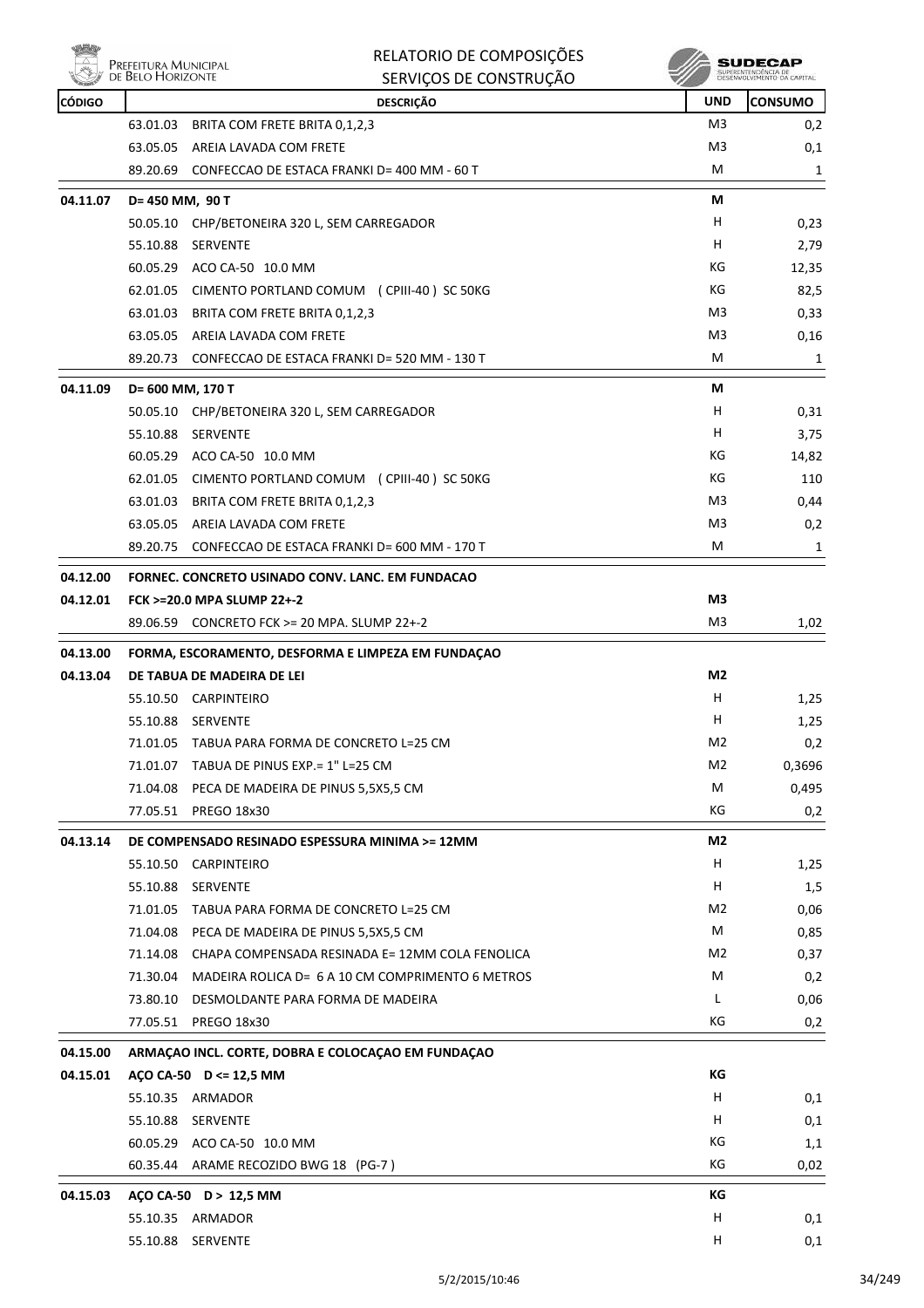

| RELATORIO DE COMPOSIÇÕES |
|--------------------------|
| SERVIÇOS DE CONSTRUÇÃO   |

**SUDECAP**<br>SUPERNITHOENCIA DE<br>DESENVOLVIMENTO CA CAPITAL

| <b>CÓDIGO</b> |                               | <b>DESCRIÇÃO</b>                                             | <b>UND</b> | <b>CONSUMO</b> |
|---------------|-------------------------------|--------------------------------------------------------------|------------|----------------|
|               |                               | 60.05.31 ACO CA-50 16.0 MM                                   | КG         | 1,1            |
|               | 60.35.44                      | ARAME RECOZIDO BWG 18 (PG-7)                                 | КG         | 0,02           |
| 04.15.05      | AÇO CA-60                     |                                                              | КG         |                |
|               |                               | 55.10.35 ARMADOR                                             | н          | 0,1            |
|               | 55.10.88                      | SERVENTE                                                     | н          | 0,1            |
|               |                               | 60.05.50 ACO CA-60 5.0 MM                                    | КG         | 1,1            |
|               |                               | 60.35.44 ARAME RECOZIDO BWG 18 (PG-7)                        | КG         | 0,02           |
| 04.15.07      | AÇO CA-50/60                  |                                                              | КG         |                |
|               |                               | 55.10.35 ARMADOR                                             | н          | 0,1            |
|               | 55.10.88                      | SERVENTE                                                     | н          | 0,1            |
|               |                               | 60.05.29 ACO CA-50 10.0 MM                                   | КG         | 0,88           |
|               |                               | 60.05.50 ACO CA-60 5.0 MM                                    | КG         | 0,22           |
|               |                               | 60.35.44 ARAME RECOZIDO BWG 18 (PG-7)                        | КG         | 0,02           |
|               |                               |                                                              |            |                |
| 04.19.00      |                               | CONCRETO CICLOPICO LANÇADO EM FUNDAÇÃO E ARRIMO              |            |                |
| 04.19.11      |                               | 1:3:6 COM 25% DE PEDRA DE MAO                                | M3         |                |
|               |                               | 40.09.07 CONCRETO 1:3:6, B1-B2 CALCAREA, LANCADO EM FUNDACAO | M3         | 0,75           |
|               | 55.10.88                      | SERVENTE                                                     | н          | 1,8            |
|               |                               | 63.02.18 CALCADAO DE CALCAREO COM FRETE                      | M3         | 0,3            |
| 04.19.13      | 1:3:6 COM 30% DE PEDRA DE MAO |                                                              | M3         |                |
|               |                               | 40.09.07 CONCRETO 1:3:6, B1-B2 CALCAREA, LANCADO EM FUNDACAO | M3         | 0,7            |
|               | 55.10.88                      | SERVENTE                                                     | н          | 2,2            |
|               |                               | 63.02.18 CALCADAO DE CALCAREO COM FRETE                      | M3         | 0,36           |
| 04.19.15      | 1:3:6 COM 40% DE PEDRA DE MAO |                                                              | M3         |                |
|               |                               | 40.09.07 CONCRETO 1:3:6, B1-B2 CALCAREA, LANCADO EM FUNDACAO | M3         | 0,6            |
|               | 55.10.88                      | SERVENTE                                                     | н          | 2,9            |
|               |                               | 63.02.18 CALCADAO DE CALCAREO COM FRETE                      | M3         | 0,48           |
| 04.21.00      |                               | CONCRETO CONVENCIONAL B1,B2 LANÇADO EM FUNDAÇAO              |            |                |
| 04.21.01      | <b>1:4:8 BRITA CALCAREA</b>   |                                                              | M3         |                |
|               |                               | 50.05.10 CHP/BETONEIRA 320 L, SEM CARREGADOR                 | н          | $\mathbf{1}$   |
|               | 55.10.75                      | PEDREIRO                                                     | н          | $\overline{2}$ |
|               | 55.10.88                      | <b>SERVENTE</b>                                              | н          | 11             |
|               |                               | 62.01.05 CIMENTO PORTLAND COMUM (CPIII-40) SC 50KG           | КG         | 161            |
|               | 63.01.03                      | BRITA COM FRETE BRITA 0,1,2,3                                | M3         | 0,912          |
|               |                               | 63.05.05 AREIA LAVADA COM FRETE                              | M3         | 0,584          |
| 04.21.03      |                               | <b>1:3:6 BRITA CALCAREA</b>                                  | M3         |                |
|               |                               | 50.05.10 CHP/BETONEIRA 320 L, SEM CARREGADOR                 | H          | $\mathbf{1}$   |
|               | 55.10.75                      | PEDREIRO                                                     | H          | $\overline{2}$ |
|               |                               | 55.10.88 SERVENTE                                            | H          | 11             |
|               |                               | 62.01.05 CIMENTO PORTLAND COMUM (CPIII-40) SC 50KG           | КG         | 208            |
|               | 63.01.03                      | BRITA COM FRETE BRITA 0,1,2,3                                | M3         | 0,882          |
|               |                               | 63.05.05 AREIA LAVADA COM FRETE                              | M3         | 0,564          |
| 04.21.05      | <b>1:3:5 BRITA CALCAREA</b>   |                                                              | M3         |                |
|               |                               | 50.05.10 CHP/BETONEIRA 320 L, SEM CARREGADOR                 | H          | 1              |
|               | 55.10.75                      | PEDREIRO                                                     | H.         | 2              |
|               |                               | 55.10.88 SERVENTE                                            | H          | 11             |
|               | 62.01.05                      | CIMENTO PORTLAND COMUM (CPIII-40) SC 50KG                    | КG         | 229            |
|               |                               | 63.01.03 BRITA COM FRETE BRITA 0,1,2,3                       | M3         | 0,81           |
|               |                               |                                                              |            |                |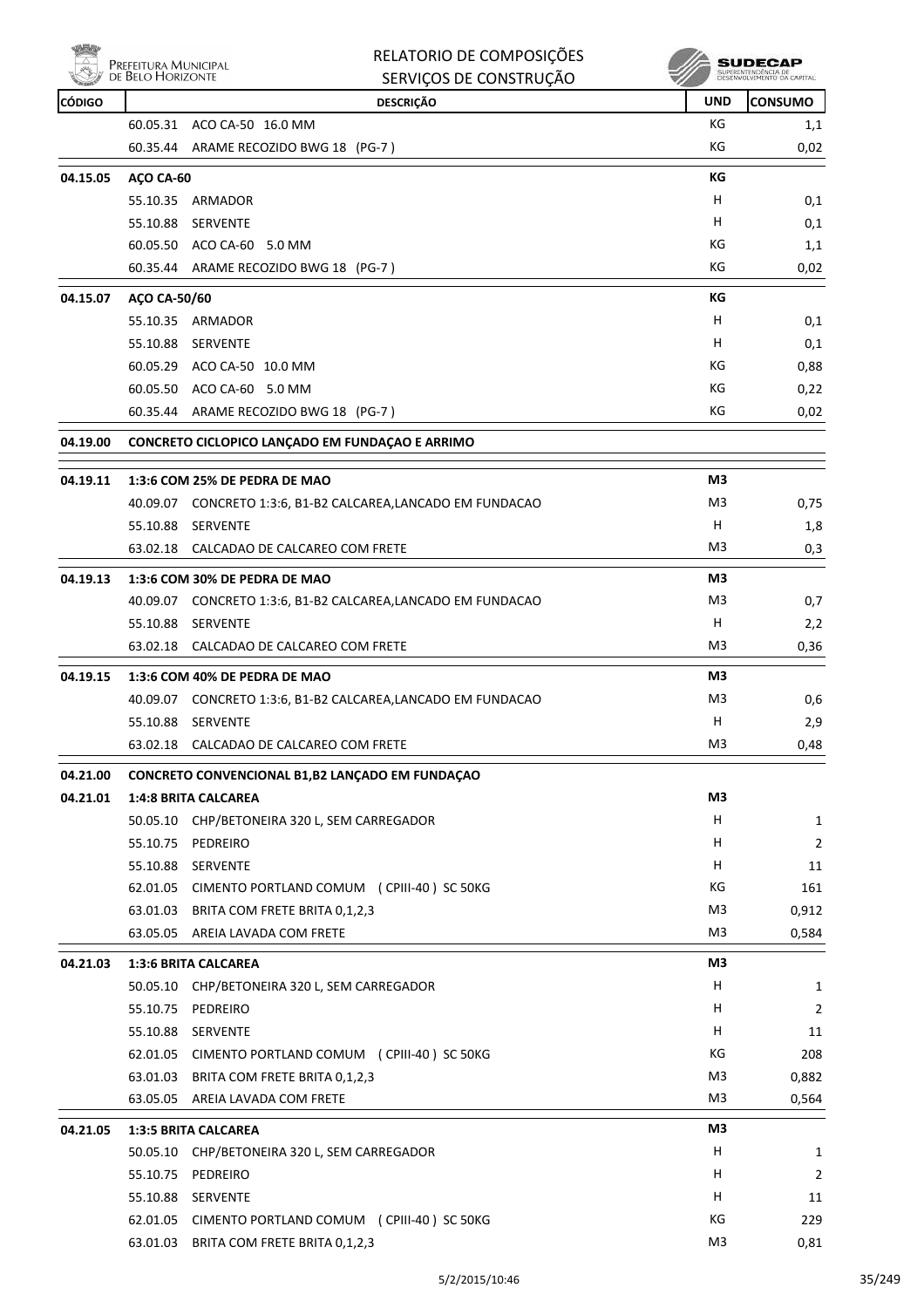

| RELATORIO DE COMPOSIÇÕES |  |
|--------------------------|--|
|--------------------------|--|

 $\sqrt{2}$ 

| $\triangle$<br>Prefeitura Municipal<br>de Belo Horizonte |          | <b>RELATORIO DE COMPOSIÇÕES</b><br>SERVIÇOS DE CONSTRUÇÃO | SUDECAP    |                |
|----------------------------------------------------------|----------|-----------------------------------------------------------|------------|----------------|
| <b>CÓDIGO</b>                                            |          | <b>DESCRIÇÃO</b>                                          | <b>UND</b> | <b>CONSUMO</b> |
|                                                          | 63.05.05 | AREIA LAVADA COM FRETE                                    | M3         | 0,662          |
| 04.21.10                                                 |          | FCK >= 10.0 MPA, BRITA CALCAREA                           | M3         |                |
|                                                          |          | 50.05.10 CHP/BETONEIRA 320 L, SEM CARREGADOR              | H          | 1              |
|                                                          | 50.39.10 | CHP/VIBRADOR DE IMERSAO COM MANGOTE DE 45MM               | H          | 1              |
|                                                          | 55.10.75 | PEDREIRO                                                  | H          | $\overline{2}$ |
|                                                          |          | 55.10.88 SERVENTE                                         | H          | 11             |
|                                                          |          | 62.01.05 CIMENTO PORTLAND COMUM (CPIII-40) SC 50KG        | КG         | 250            |
|                                                          | 63.01.03 | BRITA COM FRETE BRITA 0,1,2,3                             | M3         | 0,882          |
|                                                          | 63.05.05 | AREIA LAVADA COM FRETE                                    | M3         | 0,632          |
| 04.21.13                                                 |          | FCK >= 13.5 MPa, BRITA CALCAREA                           | M3         |                |
|                                                          |          | 50.05.10 CHP/BETONEIRA 320 L, SEM CARREGADOR              | н          | 1              |
|                                                          | 50.39.10 | CHP/VIBRADOR DE IMERSAO COM MANGOTE DE 45MM               | н          | 1              |
|                                                          | 55.10.75 | PEDREIRO                                                  | н          | 2              |
|                                                          | 55.10.88 | SERVENTE                                                  | н          | 11             |
|                                                          |          | 62.01.05 CIMENTO PORTLAND COMUM (CPIII-40) SC 50KG        | КG         | 314            |
|                                                          | 63.01.03 | BRITA COM FRETE BRITA 0,1,2,3                             | M3         | 0,74           |
|                                                          | 63.05.05 | AREIA LAVADA COM FRETE                                    | M3         | 0,632          |
| 04.21.15                                                 |          | FCK >= 15.0 MPa, BRITA CALCAREA                           | M3         |                |
|                                                          |          | 50.05.10 CHP/BETONEIRA 320 L, SEM CARREGADOR              | H          | 1              |
|                                                          | 50.39.10 | CHP/VIBRADOR DE IMERSAO COM MANGOTE DE 45MM               | н          | 1              |
|                                                          | 55.10.75 | PEDREIRO                                                  | H          | 2              |
|                                                          |          | 55.10.88 SERVENTE                                         | н          | 11             |
|                                                          |          | 62.01.05 CIMENTO PORTLAND COMUM (CPIII-40) SC 50KG        | КG         | 340            |
|                                                          | 63.01.03 | BRITA COM FRETE BRITA 0,1,2,3                             | M3         | 0,74           |
|                                                          |          | 63.05.05 AREIA LAVADA COM FRETE                           | M3         | 0,614          |
| 04.21.18                                                 |          | FCK >= 18.0 MPa, BRITA CALCAREA                           | M3         |                |
|                                                          |          | 50.05.10 CHP/BETONEIRA 320 L, SEM CARREGADOR              | H          | 1              |
|                                                          | 50.39.10 | CHP/VIBRADOR DE IMERSAO COM MANGOTE DE 45MM               | н          | 1              |
|                                                          | 55.10.75 | PEDREIRO                                                  | н          | 2              |
|                                                          |          | 55.10.88 SERVENTE                                         | H          | 11             |
|                                                          | 62.01.05 | CIMENTO PORTLAND COMUM (CPIII-40) SC 50KG                 | КG         | 365            |
|                                                          | 63.01.03 | BRITA COM FRETE BRITA 0,1,2,3                             | M3         | 0,74           |
|                                                          | 63.05.05 | AREIA LAVADA COM FRETE                                    | M3         | 0,596          |
| 04.21.20                                                 |          | FCK >= 20.0 MPa, BRITA CALCAREA                           | M3         |                |
|                                                          |          | 50.05.10 CHP/BETONEIRA 320 L, SEM CARREGADOR              | H          | 1              |
|                                                          | 50.39.10 | CHP/VIBRADOR DE IMERSAO COM MANGOTE DE 45MM               | H          | 1              |
|                                                          |          | 55.10.75 PEDREIRO                                         | H          | $\overline{2}$ |
|                                                          |          | 55.10.88 SERVENTE                                         | H          | 11             |
|                                                          |          | 62.01.05 CIMENTO PORTLAND COMUM (CPIII-40) SC 50KG        | КG         | 386            |
|                                                          | 63.01.03 | BRITA COM FRETE BRITA 0,1,2,3                             | M3         | 0,74           |
|                                                          | 63.05.05 | AREIA LAVADA COM FRETE                                    | M3         | 0,582          |
| 04.21.25                                                 |          | FCK >= 25.0 MPa, BRITA CALCAREA                           | M3         |                |
|                                                          |          | 50.05.10 CHP/BETONEIRA 320 L, SEM CARREGADOR              | H          | 1              |
|                                                          | 50.39.10 | CHP/VIBRADOR DE IMERSAO COM MANGOTE DE 45MM               | H          | 1              |
|                                                          |          | 55.10.75 PEDREIRO                                         | H          | 2              |
|                                                          |          | 55.10.88 SERVENTE                                         | H          | 11             |

62.01.05 CIMENTO PORTLAND COMUM (CPIII-40) SC 50KG KG KG KG 435 63.01.03 BRITA COM FRETE BRITA 0,1,2,3 M3 0,74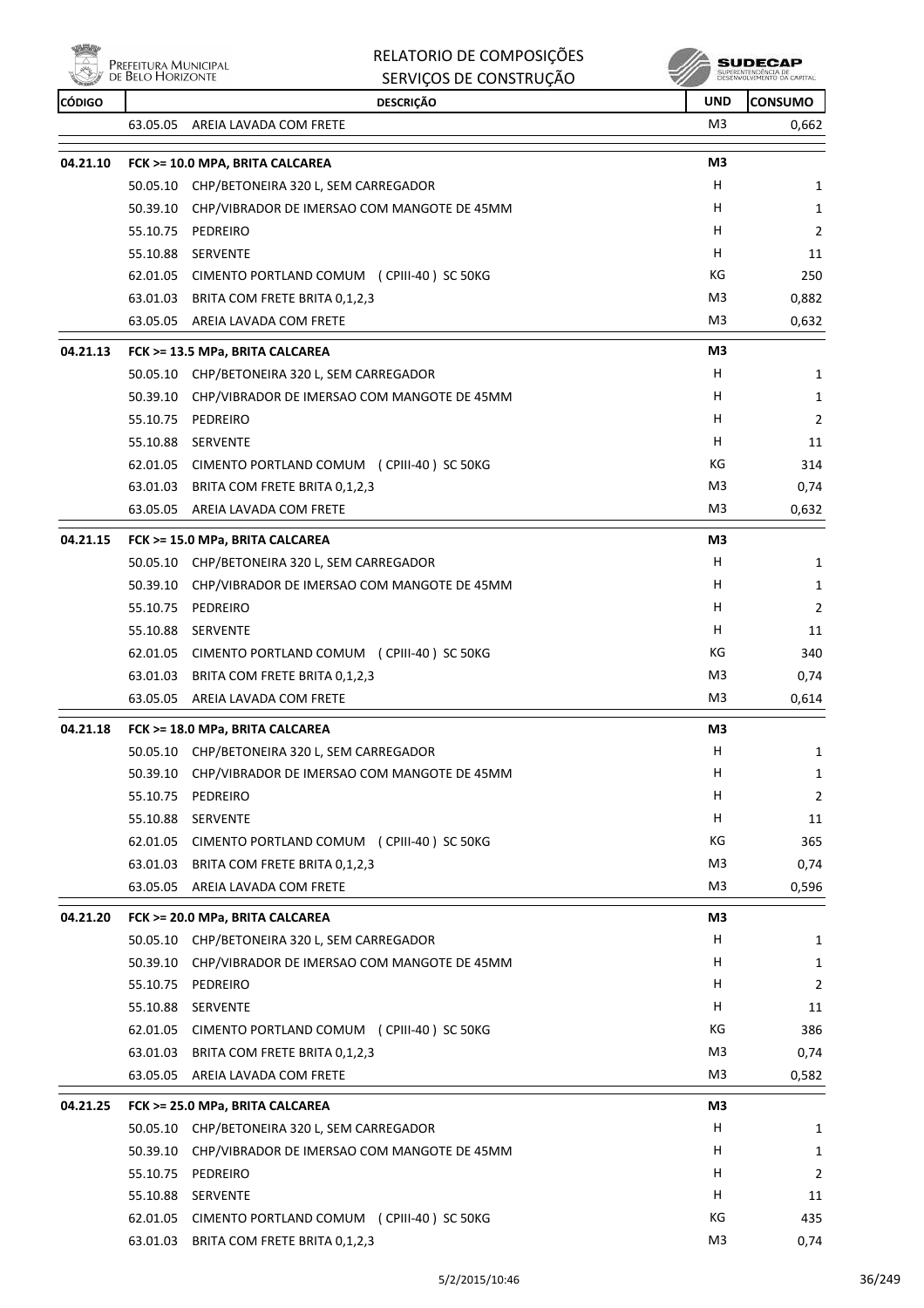

### RELATORIO DE COMPOSIÇÕES SERVIÇOS DE CONSTRUÇÃO

**SUDECAP**<br>SUPERNITHOENCIA DE<br>DESENVOLVIMENTO CA CAPITAL

| <b>CÓDIGO</b> | <b>DESCRIÇÃO</b>                                               | <b>UND</b>     | <b>CONSUMO</b> |
|---------------|----------------------------------------------------------------|----------------|----------------|
|               | 63.05.05 AREIA LAVADA COM FRETE                                | M3             | 0,547          |
| 04.23.00      | CONCRETO USINADO B1, B2 LANÇADO EM FUNDAÇÃO                    |                |                |
| 04.23.10      | FCK >= 10.0 MPA, BRITA CALCAREA                                | M <sub>3</sub> |                |
|               | 50.39.10 CHP/VIBRADOR DE IMERSAO COM MANGOTE DE 45MM           | H              | 1              |
|               | 55.10.75<br>PEDREIRO                                           | H              | 2              |
|               | 55.10.88 SERVENTE                                              | H              | 4              |
|               | 89.06.22 CONCRETO CONCR. FCK>=10,0 MPA - B1,B2 CALC.- FORN.    | M <sub>3</sub> | 1,05           |
| 04.23.13      | FCK >= 13.5 MPa, BRITA CALCAREA                                | M3             |                |
|               | 50.39.10 CHP/VIBRADOR DE IMERSAO COM MANGOTE DE 45MM           | H              | 1              |
|               | 55.10.75 PEDREIRO                                              | H              | 2              |
|               | 55.10.88 SERVENTE                                              | H              | 4              |
|               | 89.06.23 CONCRETO CONCR. FCK>=13,5 MPA - B1,B2 CALC.- FORN.    | M3             | 1,05           |
| 04.23.15      | FCK >= 15.0 MPa, BRITA CALCAREA                                | M3             |                |
|               | 50.39.10 CHP/VIBRADOR DE IMERSAO COM MANGOTE DE 45MM           | Н              | 1              |
|               | 55.10.75 PEDREIRO                                              | H              | 2              |
|               | 55.10.88 SERVENTE                                              | H              | 4              |
|               | 89.06.24<br>CONCRETO CONCR. FCK>=15,0 MPA - B1,B2 CALC.- FORN. | M <sub>3</sub> | 1,05           |
| 04.23.18      | FCK >= 18,0 MPa, BRITA CALCAREA                                | M3             |                |
|               | 50.39.10 CHP/VIBRADOR DE IMERSAO COM MANGOTE DE 45MM           | H              | 1              |
|               | 55.10.75 PEDREIRO                                              | H              | 2              |
|               | 55.10.88 SERVENTE                                              | H              | 4              |
|               | 89.06.26 CONCRETO CONCR. FCK>=18,0 MPA - B1,B2 CALC.- FORN.    | M <sub>3</sub> | 1,05           |
| 04.23.20      | FCK >= 20.0 MPa, BRITA CALCAREA                                | M3             |                |
|               | 50.39.10 CHP/VIBRADOR DE IMERSAO COM MANGOTE DE 45MM           | H.             | 1              |
|               | 55.10.75 PEDREIRO                                              | H              | 2              |
|               | 55.10.88 SERVENTE                                              | H              | 4              |
|               | 89.06.27<br>CONCRETO CONCR. FCK>=20,0 MPA - B1,B2 CALC.- FORN. | M3             | 1,05           |
| 04.23.25      | FCK >= 25.0 MPa, BRITA CALCAREA                                | M3             |                |
|               | 50.39.10 CHP/VIBRADOR DE IMERSAO COM MANGOTE DE 45MM           | H.             | 1              |
|               | 55.10.75 PEDREIRO                                              | Н              | 2              |
|               | 55.10.88 SERVENTE                                              | H              | 4              |
|               | 89.06.28<br>CONCRETO CONCR. FCK>=25,0 MPA - B1,B2 CALC.- FORN. | M3             | 1,05           |
| 04.23.30      | FCK >= 30.0 MPa, BRITA CALCAREA                                | M3             |                |
|               | 50.39.10 CHP/VIBRADOR DE IMERSAO COM MANGOTE DE 45MM           | H.             | 1              |
|               | 55.10.75 PEDREIRO                                              | Н              | 2              |
|               | 55.10.88 SERVENTE                                              | Н              | 4              |
|               | 89.06.30 CONCRETO CONCR. FCK>=30,0 MPA - B1,B2 CALC.- FORN.    | M3             | 1,05           |
| 04.27.00      | CONCRETO USINADO BOMBEADO LANÇADO EM FUNDAÇÃO                  |                |                |
| 04.27.13      | FCK >= 13,5 MPa, BRITA CALCAREA                                | M3             |                |
|               | 50.39.10 CHP/VIBRADOR DE IMERSAO COM MANGOTE DE 45MM           | H              | 0,5            |
|               | 55.10.75 PEDREIRO                                              | H              | 0,4            |
|               | 55.10.88 SERVENTE                                              | H              | 1,3            |
|               | 89.05.01 TAXA DE BOMBEAMENTO DE CONCRETO                       | M <sub>3</sub> | 1              |
|               | 89.07.08 CONCRETO CONCR.BOMBEAVEL FCK>=13,5MPA CALC.- FORN.    | M3             | 1,05           |
| 04.27.15      | FCK >= 15,0 MPa, BRITA CALCAREA                                | M3             |                |
|               | 50.39.10 CHP/VIBRADOR DE IMERSAO COM MANGOTE DE 45MM           | H              | 0,5            |
|               | 55.10.75 PEDREIRO                                              | H              | 0,4            |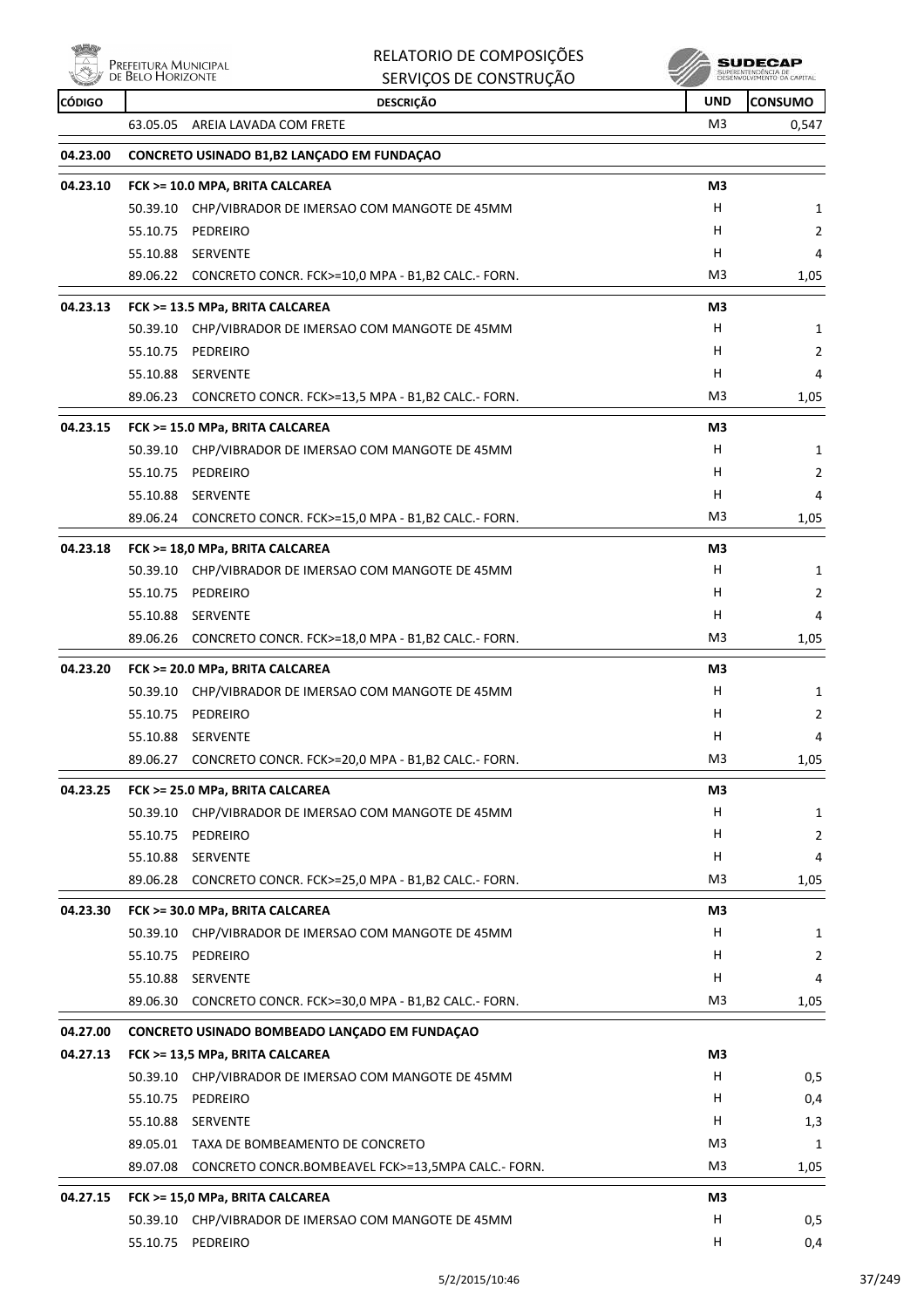

#### RELATORIO DE COMPOSIÇÕES SERVIÇOS DE CONSTRUÇÃO

| <b>SUDECAP</b>                                  |
|-------------------------------------------------|
| SUPERINTENDENCIA DE<br>DESEMITHMENTO DA CARITAJ |

| <b>REAL PROPERTY</b> | <b>DE DELO LIONIZONIE</b> | SERVIÇUS DE CUNSTRUÇÃO                                      | w              |                |
|----------------------|---------------------------|-------------------------------------------------------------|----------------|----------------|
| <b>CÓDIGO</b>        |                           | <b>DESCRIÇÃO</b>                                            | <b>UND</b>     | <b>CONSUMO</b> |
|                      |                           | 55.10.88 SERVENTE                                           | H.             | 1,3            |
|                      |                           | 89.05.01 TAXA DE BOMBEAMENTO DE CONCRETO                    | M3             | 1              |
|                      |                           | 89.07.09 CONCRETO CONCR.BOMBEAVEL FCK>=15,0MPA CALC.- FORN. | M3             | 1,05           |
| 04.27.18             |                           | FCK >= 18,0 MPa, BRITA CALCAREA                             | M3             |                |
|                      |                           | 50.39.10 CHP/VIBRADOR DE IMERSAO COM MANGOTE DE 45MM        | н              | 0,5            |
|                      |                           | 55.10.75 PEDREIRO                                           | н              | 0,4            |
|                      |                           | 55.10.88 SERVENTE                                           | H              | 1,3            |
|                      |                           | 89.05.01 TAXA DE BOMBEAMENTO DE CONCRETO                    | M3             | 1              |
|                      |                           | 89.07.11 CONCRETO CONCR.BOMBEAVEL FCK>=18,0MPA CALC.- FORN. | M3             | 1,05           |
| 04.27.20             |                           | FCK >= 20,0 MPa, BRITA CALCAREA                             | M3             |                |
|                      |                           | 50.39.10 CHP/VIBRADOR DE IMERSAO COM MANGOTE DE 45MM        | H.             | 0,5            |
|                      |                           | 55.10.75 PEDREIRO                                           | H              | 0,4            |
|                      |                           | 55.10.88 SERVENTE                                           | H              | 1,3            |
|                      |                           | 89.05.01 TAXA DE BOMBEAMENTO DE CONCRETO                    | M <sub>3</sub> | 1              |
|                      |                           | 89.07.12 CONCRETO CONCR.BOMBEAVEL FCK>=20,0MPA CALC.- FORN. | M3             | 1,05           |
| 04.27.25             |                           | FCK >= 25,0 MPa, BRITA CALCAREA                             | M3             |                |
|                      |                           | 50.39.10 CHP/VIBRADOR DE IMERSAO COM MANGOTE DE 45MM        | H              | 0,5            |
|                      |                           | 55.10.75 PEDREIRO                                           | H              | 0,4            |
|                      |                           | 55.10.88 SERVENTE                                           | H              | 1,3            |
|                      |                           | 89.05.01 TAXA DE BOMBEAMENTO DE CONCRETO                    | M3             | 1              |
|                      |                           | 89.07.13 CONCRETO CONCR.BOMBEAVEL FCK>=25,0MPA CALC.- FORN. | M3             | 1,05           |
| 04.27.30             |                           | FCK >= 30,0 MPa, BRITA CALCAREA                             | M3             |                |
|                      |                           | 50.39.10 CHP/VIBRADOR DE IMERSAO COM MANGOTE DE 45MM        | H.             | 0,5            |
|                      |                           | 55.10.75 PEDREIRO                                           | н              | 0,4            |
|                      |                           | 55.10.88 SERVENTE                                           | H              | 1,3            |
|                      |                           | 89.05.01 TAXA DE BOMBEAMENTO DE CONCRETO                    | M3             | 1              |
|                      |                           | 89.07.15 CONCRETO CONCR.BOMBEAVEL FCK>=30,0MPA CALC.- FORN. | M3             | 1,05           |
|                      |                           |                                                             |                |                |
| 04.30.00             |                           | <b>BALDRAME DE ALVENARIA DE BLOCO DE CONCRETO(SAPATA)</b>   |                |                |
| 04.30.11             |                           | E= 20 CM PREENCHIDO COM CONCRETO 1:4:8 (5MPA)               | M3             |                |
|                      |                           | 40.08.05 CONCRETO 1:4:8, B1-B2 CALCAREA - PREPARO           | M <sub>3</sub> | 0,612          |
|                      |                           | 40.30.32 ALVENARIA BLOCO DE CONCRETO, E = 20CM, A REVESTIR  | M2             | 5              |
|                      |                           | 55.10.75 PEDREIRO                                           | H              | 2,5            |
|                      | 55.10.88                  | SERVENTE                                                    | H              | 4,9            |
| 04.30.13             |                           | E= 20 CM PREENCHIDO COM CONCRETO 1:3:6 (10MPA)              | M3             |                |
|                      |                           | 40.08.07 CONCRETO 1:3:6, B1-B2 CALCAREA - PREPARO           | M3             | 0,612          |
|                      |                           | 40.30.32 ALVENARIA BLOCO DE CONCRETO, E = 20CM, A REVESTIR  | M2             | 5              |
|                      |                           | 55.10.75 PEDREIRO                                           | H              | 2,5            |
|                      | 55.10.88                  | <b>SERVENTE</b>                                             | H              | 4,9            |
| 05.00.00             |                           | <b>GALERIA CELULAR E/OU CONTENÇOES</b>                      |                |                |
| 05.01.00             |                           | <b>ENROCAMENTO COM PEDRA DE MAO</b>                         |                |                |
| 05.01.01             | <b>JOGADA</b>             |                                                             | Τ              |                |
|                      |                           | 55.10.88 SERVENTE                                           | н              | 1,8            |
|                      | 63.02.18                  | CALCADAO DE CALCAREO COM FRETE                              | M <sub>3</sub> | 0,71429        |
| 05.02.00             |                           | TUBO DE CONCRETO POROSO                                     |                |                |
| 05.02.01             | $D = 0,15$ M              |                                                             | М              |                |
|                      |                           | 55.10.75 PEDREIRO                                           | H              | 0,1            |
|                      |                           | 55.10.88 SERVENTE                                           | н              | 0,2            |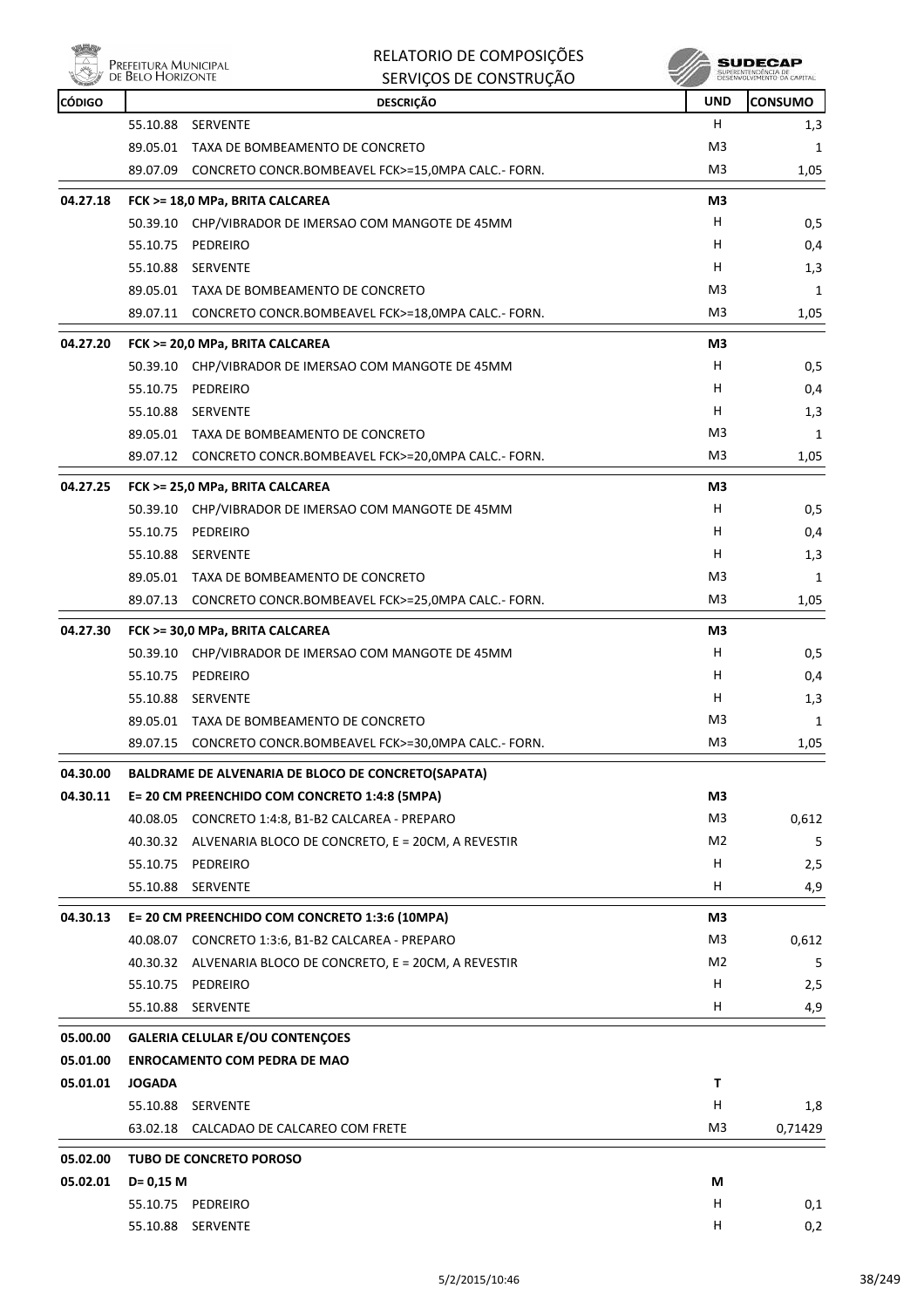|               | PREFEITURA MUNICIPAL  | RELATORIO DE COMPOSIÇÕES                                 |                | SUDECAP                                          |
|---------------|-----------------------|----------------------------------------------------------|----------------|--------------------------------------------------|
|               | DE BELO HORIZONTE     | SERVIÇOS DE CONSTRUÇÃO                                   |                | SUPERINTENDÊNCIA DE<br>DESENVOLVIMENTO DA CAPITA |
| <b>CÓDIGO</b> |                       | <b>DESCRIÇÃO</b>                                         | <b>UND</b>     | <b>CONSUMO</b>                                   |
|               | 80.02.22              | TUBO POROSO MACHO - FEMEA D= 0.20M                       | м              | 1                                                |
| 05.02.02      | $D = 0,20$ M          |                                                          | М              |                                                  |
|               | 55.10.75              | PEDREIRO                                                 | н              | 0,13333                                          |
|               | 55.10.88              | <b>SERVENTE</b>                                          | н              | 0,26666                                          |
|               |                       | 80.02.22 TUBO POROSO MACHO - FEMEA D= 0.20M              | м              | 1                                                |
| 05.03.00      |                       | <b>CONCRETO DE REGULARIZAÇÃO</b>                         |                |                                                  |
| 05.03.01      |                       | TRAÇO 1:3:6, FORNEC. E LANÇAMENTO SOBRE ENROCAMENTO      | M3             |                                                  |
|               |                       | 50.05.10 CHP/BETONEIRA 320 L, SEM CARREGADOR             | н              | 1                                                |
|               | 55.10.75              | PEDREIRO                                                 | н              | 3                                                |
|               | 55.10.88              | SERVENTE                                                 | H              | 12                                               |
|               |                       | 62.01.05 CIMENTO PORTLAND COMUM (CPIII-40) SC 50KG       | КG             | 208                                              |
|               |                       | 63.01.03 BRITA COM FRETE BRITA 0,1,2,3                   | M <sub>3</sub> | 0,882                                            |
|               |                       | 63.05.05 AREIA LAVADA COM FRETE                          | M <sub>3</sub> | 0,564                                            |
|               |                       |                                                          |                |                                                  |
| 05.04.00      |                       | FORMA INCLUSIVE DESFORMA E LIMPEZA                       |                |                                                  |
| 05.04.01      |                       | <b>FORMA DE COMPENSADO RESINADO</b>                      | M2             |                                                  |
|               |                       | 55.10.50 CARPINTEIRO                                     | H              | 1,25                                             |
|               | 55.10.88              | <b>SERVENTE</b>                                          | н<br>M2        | 2,1                                              |
|               | 71.01.05              | TABUA PARA FORMA DE CONCRETO L=25 CM                     |                | 0,06                                             |
|               |                       | 71.04.08 PECA DE MADEIRA DE PINUS 5,5X5,5 CM             | M              | 0,5                                              |
|               |                       | 71.14.14 CHAPA COMPENSADA RESINADA E= 19MM COLA FENOLICA | M2             | 0,1573                                           |
|               | 71.30.04              | MADEIRA ROLICA D= 6 A 10 CM COMPRIMENTO 6 METROS         | м<br>L         | 0,36                                             |
|               | 73.80.10              | DESMOLDANTE PARA FORMA DE MADEIRA                        | КG             | 0,06                                             |
|               | 77.05.51              | <b>PREGO 18x30</b>                                       |                | 0,2                                              |
| 05.05.00      |                       | ARMAÇÃO INCLUSIVE CORTE, DOBRA E COLOCAÇÃO               |                |                                                  |
| 05.05.01      |                       | AÇO CA-50 OU CA-60                                       | КG             |                                                  |
|               |                       | 55.10.35 ARMADOR                                         | н              | 0,1                                              |
|               | 55.10.88              | <b>SERVENTE</b>                                          | H,             | 0,1                                              |
|               |                       | 60.05.29 ACO CA-50 10.0 MM                               | КG             | 0,88                                             |
|               |                       | 60.05.50 ACO CA-60 5.0 MM                                | КG             | 0,22                                             |
|               |                       | 60.35.44 ARAME RECOZIDO BWG 18 (PG-7)                    | КG             | 0,02                                             |
| 05.06.00      | <b>JUNTA ELASTICA</b> |                                                          |                |                                                  |
| 05.06.01      |                       | JUNTA ELASTICA 0-22, FUNGENBAND OU SIMILAR               | М              |                                                  |
|               |                       | 55.10.50 CARPINTEIRO                                     | H.             | 0,5                                              |
|               |                       | 55.10.88 SERVENTE                                        | H              | 0,5                                              |
|               |                       | 61.15.07 JUNTA ELASTICA TIPO 0-22 FUNGENBAND OU SIMILAR  | М              | 1                                                |
|               |                       | 71.01.05 TABUA PARA FORMA DE CONCRETO L=25 CM            | M2             | 0,012                                            |
|               |                       | 71.01.07 TABUA DE PINUS EXP.= 1" L=25 CM                 | M2             | 0,3                                              |
|               |                       | 77.05.51 PREGO 18x30                                     | КG             | 0,07                                             |
| 05.06.02      |                       | JUNTA ELASTICA 0-12, FUNGENBAND OU SIMILAR               | М              |                                                  |
|               |                       | 55.10.50 CARPINTEIRO                                     | H              | 0,5                                              |
|               |                       | 55.10.88 SERVENTE                                        | H.             | 0,5                                              |
|               |                       | 61.15.05 JUNTA ELASTICA TIPO 0-12 FUNGENBAND OU SIMILAR  | М              | 1                                                |
|               |                       | 71.01.05 TABUA PARA FORMA DE CONCRETO L=25 CM            | M <sub>2</sub> | 0,012                                            |
|               |                       | 71.01.07 TABUA DE PINUS EXP.= 1" L=25 CM                 | M2             | 0,3                                              |
|               |                       | 77.05.51 PREGO 18x30                                     | КG             | 0,07                                             |
| 05.07.00      |                       | CONCRETO ESTRUTURAL, FORN. APLICAÇAO E ADENSAMENTO       |                |                                                  |

# **05.07.13 FCK >= 13,5 MPa M3**

50.05.10 CHP/BETONEIRA 320 L, SEM CARREGADOR H 1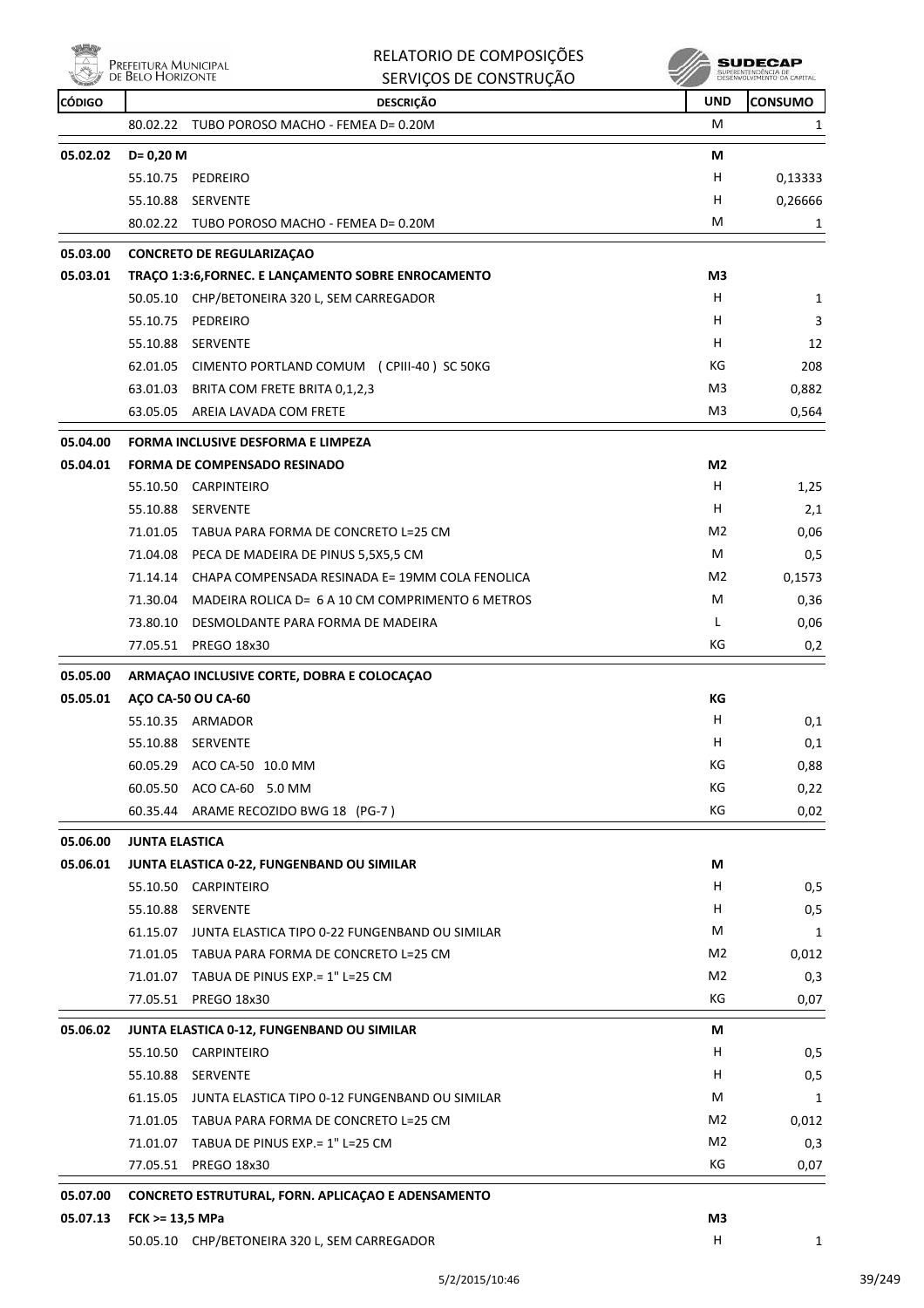

| $\wedge$ | Prefeitura Municipal<br>de Belo Horizonte | RELATORIO DE COMPOSIÇÕES                                    |                | SUDECAP<br>SUPERINTENDÊNCIA DE<br>DESENVOLVIMENTO DA CAPITAL |
|----------|-------------------------------------------|-------------------------------------------------------------|----------------|--------------------------------------------------------------|
| CÓDIGO   |                                           | SERVIÇOS DE CONSTRUÇÃO<br><b>DESCRIÇÃO</b>                  | <b>UND</b>     | <b>CONSUMO</b>                                               |
|          | 50.39.10                                  | CHP/VIBRADOR DE IMERSAO COM MANGOTE DE 45MM                 | н              | 1                                                            |
|          | 55.10.75                                  | PEDREIRO                                                    | н              | 2                                                            |
|          | 55.10.88                                  | <b>SERVENTE</b>                                             | н              | 11                                                           |
|          |                                           | 62.01.05 CIMENTO PORTLAND COMUM (CPIII-40) SC 50KG          | КG             | 314                                                          |
|          |                                           | 63.01.03 BRITA COM FRETE BRITA 0,1,2,3                      | M3             | 0,74                                                         |
|          | 63.05.05                                  | AREIA LAVADA COM FRETE                                      | M3             | 0,632                                                        |
| 05.07.15 | FCK >= 15,0 MPa                           |                                                             | M3             |                                                              |
|          |                                           | 50.05.10 CHP/BETONEIRA 320 L, SEM CARREGADOR                | н              | 1                                                            |
|          | 50.39.10                                  | CHP/VIBRADOR DE IMERSAO COM MANGOTE DE 45MM                 | н              | 1                                                            |
|          | 55.10.75 PEDREIRO                         |                                                             | н              | 2                                                            |
|          | 55.10.88                                  | SERVENTE                                                    | н              | 11                                                           |
|          |                                           | 62.01.05 CIMENTO PORTLAND COMUM (CPIII-40) SC 50KG          | КG             | 340                                                          |
|          | 63.01.03                                  | BRITA COM FRETE BRITA 0,1,2,3                               | M3             | 0,74                                                         |
|          | 63.05.05                                  | AREIA LAVADA COM FRETE                                      | M3             | 0,614                                                        |
| 05.07.18 | FCK >= 18,0 MPa                           |                                                             | M3             |                                                              |
|          | 50.05.10                                  | CHP/BETONEIRA 320 L, SEM CARREGADOR                         | н              | 1                                                            |
|          | 50.39.10                                  | CHP/VIBRADOR DE IMERSAO COM MANGOTE DE 45MM                 | н              | 1                                                            |
|          | 55.10.75                                  | PEDREIRO                                                    | н              | 2                                                            |
|          | 55.10.88                                  | SERVENTE                                                    | н              | 11                                                           |
|          |                                           | 62.01.05 CIMENTO PORTLAND COMUM (CPIII-40) SC 50KG          | КG             | 365                                                          |
|          | 63.01.03                                  | BRITA COM FRETE BRITA 0,1,2,3                               | M3             | 0,74                                                         |
|          | 63.05.05                                  | AREIA LAVADA COM FRETE                                      | M3             | 0,596                                                        |
| 05.07.20 | FCK >= 20,0 MPa                           |                                                             | M3             |                                                              |
|          | 50.05.10                                  | CHP/BETONEIRA 320 L, SEM CARREGADOR                         | н              | 1                                                            |
|          |                                           | 50.39.10 CHP/VIBRADOR DE IMERSAO COM MANGOTE DE 45MM        | н              | 1                                                            |
|          | 55.10.75                                  | PEDREIRO                                                    | н              | 2                                                            |
|          | 55.10.88                                  | SERVENTE                                                    | н              | 11                                                           |
|          | 62.01.05                                  | CIMENTO PORTLAND COMUM (CPIII-40) SC 50KG                   | КG             | 386                                                          |
|          | 63.01.03                                  | BRITA COM FRETE BRITA 0,1,2,3                               | M <sub>3</sub> | 0,74                                                         |
|          | 63.05.05                                  | AREIA LAVADA COM FRETE                                      | M <sub>3</sub> | 0,582                                                        |
| 05.07.25 | FCK >= 25,0 MPa                           |                                                             | M3             |                                                              |
|          |                                           | 50.05.10 CHP/BETONEIRA 320 L, SEM CARREGADOR                | H              | 1                                                            |
|          | 50.39.10                                  | CHP/VIBRADOR DE IMERSAO COM MANGOTE DE 45MM                 | н              | 1                                                            |
|          | 55.10.75                                  | PEDREIRO                                                    | н              | 2                                                            |
|          | 55.10.88 SERVENTE                         |                                                             | н              | 11                                                           |
|          |                                           | 62.01.05 CIMENTO PORTLAND COMUM (CPIII-40) SC 50KG          | KG             | 435                                                          |
|          |                                           | 63.01.03 BRITA COM FRETE BRITA 0,1,2,3                      | M <sub>3</sub> | 0,74                                                         |
|          | 63.05.05                                  | AREIA LAVADA COM FRETE                                      | M <sub>3</sub> | 0,547                                                        |
| 05.07.33 |                                           | FCK >= 13,5 MPA, USINADO                                    | M3             |                                                              |
|          |                                           | 50.39.10 CHP/VIBRADOR DE IMERSAO COM MANGOTE DE 45MM        | H              | 1                                                            |
|          | 55.10.75                                  | PEDREIRO                                                    | н              | $\overline{2}$                                               |
|          | 55.10.88 SERVENTE                         |                                                             | н              | 4                                                            |
|          |                                           | 89.06.23 CONCRETO CONCR. FCK>=13,5 MPA - B1,B2 CALC.- FORN. | M3             | 1,05                                                         |
| 05.07.35 |                                           | FCK >= 15,0 MPA, USINADO                                    | M3             |                                                              |
|          |                                           | 50.39.10 CHP/VIBRADOR DE IMERSAO COM MANGOTE DE 45MM        | н              | 1                                                            |
|          | 55.10.75 PEDREIRO                         |                                                             | н              | 2                                                            |
|          | 55.10.88 SERVENTE                         |                                                             | н              | 4                                                            |

89.06.24 CONCRETO CONCR. FCK>=15,0 MPA - B1,B2 CALC.- FORN. M3 1,05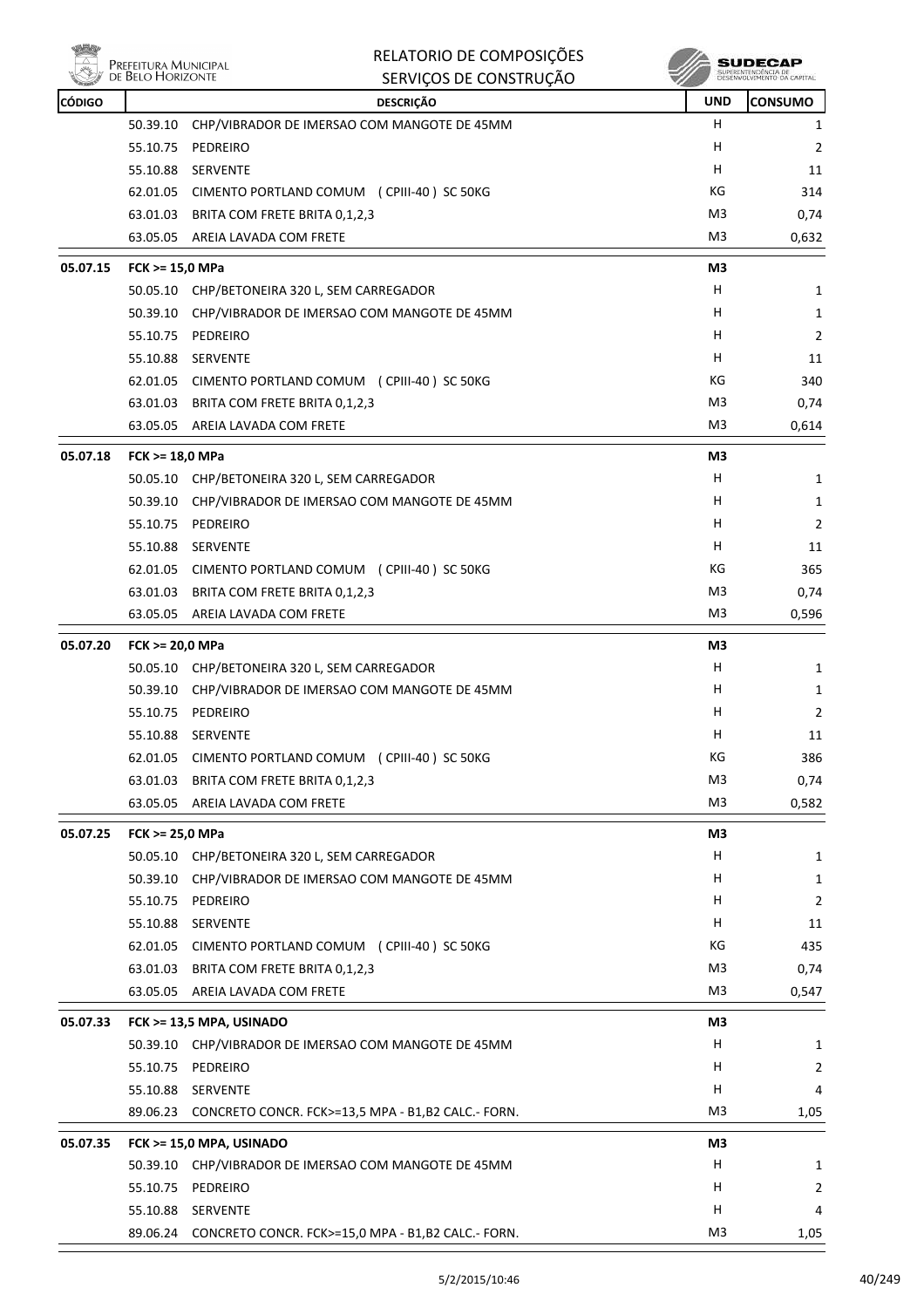

| efeitura Municipal    |  |
|-----------------------|--|
|                       |  |
| <b>BELO HORIZONTE</b> |  |

|          | Prefeitura Municipal<br>de Belo Horizonte | RELATORIO DE COMPOSIÇÕES                                       |                | SUDECAP                                           |
|----------|-------------------------------------------|----------------------------------------------------------------|----------------|---------------------------------------------------|
|          |                                           | SERVIÇOS DE CONSTRUÇÃO                                         |                | SUPERINTENDÊNCIA DE<br>DESENVOLVIMENTO DA CAPITAL |
| CÓDIGO   |                                           | <b>DESCRIÇÃO</b>                                               | <b>UND</b>     | <b>CONSUMO</b>                                    |
| 05.07.38 |                                           | FCK >= 18,0 MPA, USINADO                                       | M3             |                                                   |
|          | 50.39.10                                  | CHP/VIBRADOR DE IMERSAO COM MANGOTE DE 45MM                    | н              | 1                                                 |
|          | 55.10.75                                  | PEDREIRO                                                       | н<br>н         | 2                                                 |
|          | 55.10.88<br>89.06.26                      | SERVENTE<br>CONCRETO CONCR. FCK>=18,0 MPA - B1,B2 CALC.- FORN. | M3             | 4<br>1,05                                         |
|          |                                           |                                                                |                |                                                   |
| 05.07.40 | 50.39.10                                  | FCK >= 20,0 MPA, USINADO                                       | M3<br>н        |                                                   |
|          | 55.10.75                                  | CHP/VIBRADOR DE IMERSAO COM MANGOTE DE 45MM<br>PEDREIRO        | н              | 1<br>2                                            |
|          | 55.10.88                                  | SERVENTE                                                       | н              | 4                                                 |
|          |                                           | 89.06.27 CONCRETO CONCR. FCK>=20,0 MPA - B1,B2 CALC.- FORN.    | M3             | 1,05                                              |
| 05.07.45 |                                           | FCK >= 25,0 MPA, USINADO                                       | M3             |                                                   |
|          | 50.39.10                                  | CHP/VIBRADOR DE IMERSAO COM MANGOTE DE 45MM                    | н              | 1                                                 |
|          | 55.10.75                                  | PEDREIRO                                                       | н              | 2                                                 |
|          | 55.10.88                                  | SERVENTE                                                       | н              | 4                                                 |
|          | 89.06.28                                  | CONCRETO CONCR. FCK>=25,0 MPA - B1,B2 CALC.- FORN.             | M3             | 1,05                                              |
| 05.09.00 |                                           | FORNECIMENTO E LANÇAMENTO DE MATERIAL DRENANTE                 |                |                                                   |
| 05.09.01 |                                           | CASCALHO (COM ADENSAMENTO HIDRAULICO)                          | M3             |                                                   |
|          |                                           | 50.10.36 CHP/CAMINHAO TANQUE FORD 1317 WE, 6.000L              | н              | 0,068                                             |
|          | 55.10.88 SERVENTE                         |                                                                | н              | 1,5                                               |
|          |                                           | 63.04.02 AREIA/CASCALHO PARA DRENO                             | M3             | 1,1                                               |
| 05.09.02 | <b>BRITA</b>                              |                                                                | M3             |                                                   |
|          | 55.10.88                                  | SERVENTE                                                       | н              | 2                                                 |
|          | 63.01.03                                  | BRITA COM FRETE BRITA 0,1,2,3                                  | M3             | 1                                                 |
| 05.09.03 |                                           | AREIA (COM ADENSAMENTO HIDRAULICO)                             | M3             |                                                   |
|          | 50.10.36                                  | CHP/CAMINHAO TANQUE FORD 1317 WE, 6.000L                       | н              | 0,068                                             |
|          | 55.10.88 SERVENTE                         |                                                                | н              | 1,5                                               |
|          |                                           | 63.04.02 AREIA/CASCALHO PARA DRENO                             | M <sub>3</sub> | 1,1                                               |
| 05.11.00 |                                           | <b>MANTA DRENANTE GEOTEXTIL</b>                                |                |                                                   |
| 05.11.01 |                                           | MANTA GEOTEXTIL - 180 G/M2 - RES.TRACAO >= 9 KN/M              | M2             |                                                   |
|          | 55.10.75                                  | PEDREIRO                                                       | H              | 0,03333                                           |
|          | 55.10.88                                  | SERVENTE                                                       | н              | 0,03333                                           |
|          | 61.20.08                                  | MANTA GEOTEXTIL RESIST.TRAÇAO 9 KN/M (180 G/M2)                | M <sub>2</sub> | 1                                                 |
| 05.11.03 |                                           | MANTA GEOTEXTIL - 300 G/M2 - RES.TRACAO >= 16 KN/M             | M <sub>2</sub> |                                                   |
|          | 55.10.75                                  | PEDREIRO                                                       | H              | 0,03333                                           |
|          | 55.10.88                                  | SERVENTE                                                       | H              | 0,03333                                           |
|          | 61.20.07                                  | MANTA GEOTEXTIL RESIST.TRAÇÃO 16 KN/M (300 G/M2)               | M <sub>2</sub> | 1                                                 |
| 05.12.00 | <b>DRENO BARBACAN</b>                     |                                                                |                |                                                   |
| 05.12.01 | D= 50 MM                                  |                                                                | UN             |                                                   |
|          | 55.10.75                                  | PEDREIRO                                                       | H              | 0,2                                               |
|          | 73.24.51                                  | TUBO PVC ESGOTO D= 50MM X 6M PLASTUBOS                         | UN             | 0,08334                                           |
| 05.12.02 | D= 75 MM                                  |                                                                | UN             |                                                   |
|          | 55.10.75                                  | PEDREIRO                                                       | Н              | 0,2                                               |
|          | 73.24.52                                  | TUBO PVC ESGOTO D= 75MM X 6M PLASTUBOS                         | UN             | 0,08334                                           |
| 05.12.03 | D= 100 MM                                 |                                                                | UN             |                                                   |
|          | 55.10.75                                  | PEDREIRO                                                       | Н              | 0,2                                               |
|          |                                           | 73.24.53 TUBO PVC ESGOTO D= 100MM X 6M PLASTUBOS               | UN             | 0,08334                                           |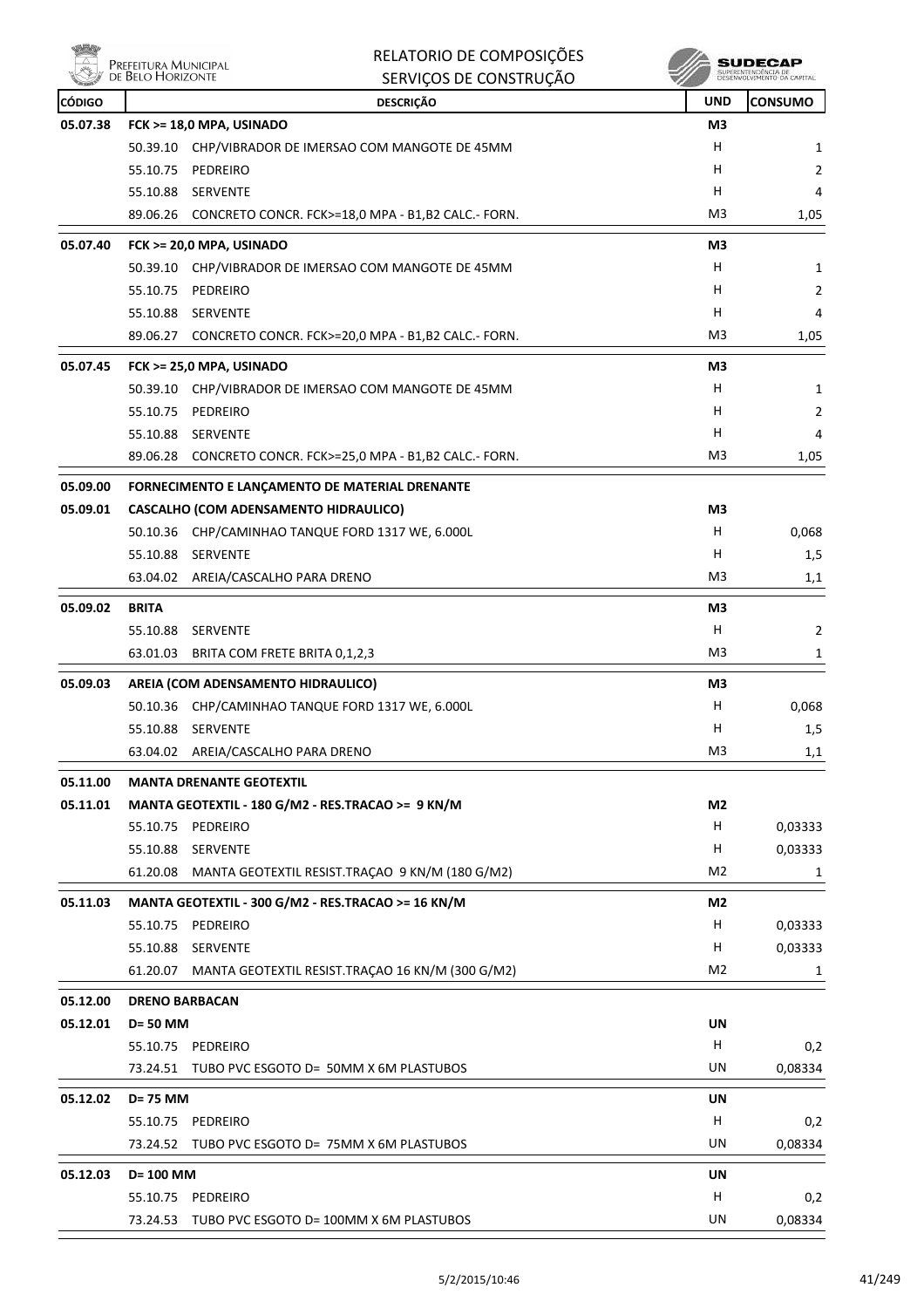|               |                                           | RELATORIO DE COMPOSIÇÕES                                    |                | SUDECAI                                          |
|---------------|-------------------------------------------|-------------------------------------------------------------|----------------|--------------------------------------------------|
|               | Prefeitura Municipal<br>de Belo Horizonte | SERVIÇOS DE CONSTRUÇÃO                                      |                | SUPERINTENDÊNCIA DE<br>DESENVOLVIMENTO DA CAPITA |
| <b>CÓDIGO</b> |                                           | <b>DESCRIÇÃO</b>                                            | <b>UND</b>     | <b>CONSUMO</b>                                   |
| 05.13.00      |                                           | <b>DRENOS DE GALERIA</b>                                    |                |                                                  |
| 05.13.01      | <b>DRENO DE ALIVIO</b>                    |                                                             | UN             |                                                  |
|               |                                           | 55.10.75 PEDREIRO                                           | н              | 0,2                                              |
|               | 55.10.88                                  | <b>SERVENTE</b>                                             | н              | 0,2                                              |
|               | 61.20.07                                  | MANTA GEOTEXTIL RESIST.TRAÇÃO 16 KN/M (300 G/M2)            | M <sub>2</sub> | 0,0781                                           |
|               | 63.04.02                                  | AREIA/CASCALHO PARA DRENO                                   | M3             | 0,0035                                           |
|               | 73.24.53                                  | TUBO PVC ESGOTO D= 100MM X 6M PLASTUBOS                     | UN             | 0,08335                                          |
| 05.13.02      | <b>DRENO DE SERVIÇO</b>                   |                                                             | М              |                                                  |
|               | 55.10.75                                  | PEDREIRO                                                    | н              | 1,6                                              |
|               | 55.10.88                                  | <b>SERVENTE</b>                                             | н              | 4                                                |
|               | 61.20.07                                  | MANTA GEOTEXTIL RESIST.TRAÇAO 16 KN/M (300 G/M2)            | M <sub>2</sub> | 3,85                                             |
|               | 63.02.18                                  | CALCADAO DE CALCAREO COM FRETE                              | M <sub>3</sub> | 0,72                                             |
| 05.13.10      |                                           | LIGAÇÃO DE DRENO EM LATERAL DE GALERIA                      | <b>UN</b>      |                                                  |
|               | 55.10.75                                  | PEDREIRO                                                    | н              | 0,3                                              |
|               | 55.10.88                                  | <b>SERVENTE</b>                                             | н              | 0,2                                              |
|               | 73.24.06                                  | TUBO PVC ESGOTO RIGIDO PB 200MM x6M                         | UN             | 0,18333                                          |
|               |                                           |                                                             |                |                                                  |
| 05.16.00      |                                           | POÇO DE BOMBEAMENTO                                         |                |                                                  |
| 05.16.01      |                                           | <b>TUBO CA-1 D= 400 MM</b>                                  | <b>UN</b>      |                                                  |
|               | 55.10.75                                  | PEDREIRO                                                    | н<br>н         | 4,6                                              |
|               | 55.10.88                                  | <b>SERVENTE</b>                                             | M <sub>2</sub> | 13                                               |
|               | 61.20.07                                  | MANTA GEOTEXTIL RESIST.TRAÇÃO 16 KN/M (300 G/M2)            |                | 8,965                                            |
|               | 63.02.18                                  | CALCADAO DE CALCAREO COM FRETE                              | M3             | 2,004                                            |
|               | 80.04.73                                  | TUBO CONCRETO CIMENTO ARI PLUS RS PB PA-2 D= 400MM          | М<br>VB        | 1,85                                             |
|               | 80.90.10                                  | FRETE PARA ELEMENTOS DE CONCRETO                            |                | 0,01875                                          |
| 05.17.00      |                                           | <b>ALA DE GALERIA CELULAR</b>                               |                |                                                  |
| 05.17.01      | $B = 1.20M$                               |                                                             | UN             |                                                  |
|               | 40.10.19                                  | CONCRETO FCK >= 15.0 MPa, B1-B2 CALC., LANC. ESTR.          | M3             | 7,83                                             |
|               | 40.20.17                                  | FORMA DE COMPENSADO RESINADO E=12MM TIPO C (5 APR)          | M <sub>2</sub> | 22,49                                            |
|               | 40.32.05                                  | ESCAVACAO MANUAL H <= 1.5M M                                | M <sub>3</sub> | 1,31                                             |
|               | 40.32.22                                  | REGULARIZACAO E COMPACTACAO MANUAL DE TERRENO               | M2             | 21,88                                            |
|               | 55.10.88                                  | SERVENTE                                                    | H              | 1                                                |
| 05.17.02      | B= 1.30M                                  |                                                             | UN             |                                                  |
|               |                                           | 40.10.19 CONCRETO FCK >= 15.0 MPa, B1-B2 CALC., LANC. ESTR. | M <sub>3</sub> | 8,13                                             |
|               | 40.20.17                                  | FORMA DE COMPENSADO RESINADO E=12MM TIPO C (5 APR)          | M2             | 23,83                                            |
|               | 40.32.05                                  | ESCAVACAO MANUAL H <= 1.5M M                                | M <sub>3</sub> | 1,32                                             |
|               | 40.32.22                                  | REGULARIZACAO E COMPACTACAO MANUAL DE TERRENO               | M <sub>2</sub> | 22,38                                            |
|               | 55.10.88                                  | SERVENTE                                                    | н              | 1                                                |
| 05.17.03      | B= 1.40M                                  |                                                             | <b>UN</b>      |                                                  |
|               | 40.10.19                                  | CONCRETO FCK >= 15.0 MPa, B1-B2 CALC., LANC. ESTR.          | M3             | 8,43                                             |
|               | 40.20.17                                  | FORMA DE COMPENSADO RESINADO E=12MM TIPO C (5 APR)          | M2             | 25,16                                            |
|               |                                           | 40.32.05 ESCAVACAO MANUAL H $\leq$ 1.5M M                   | M3             | 1,35                                             |
|               | 40.32.22                                  | REGULARIZACAO E COMPACTACAO MANUAL DE TERRENO               | M <sub>2</sub> | 22,88                                            |
|               | 55.10.88                                  | SERVENTE                                                    | Н              | 1                                                |
| 05.17.04      | B= 1.50M                                  |                                                             | UN             |                                                  |
|               | 40.10.19                                  | CONCRETO FCK >= 15.0 MPa, B1-B2 CALC., LANC. ESTR.          | M3             | 8,73                                             |
|               | 40.20.17                                  | FORMA DE COMPENSADO RESINADO E=12MM TIPO C (5 APR)          | M2             | 26,49                                            |
|               | 40.32.05                                  | ESCAVACAO MANUAL H <= 1.5M M                                | M3             | 1,35                                             |
|               | 40.32.22                                  | REGULARIZACAO E COMPACTACAO MANUAL DE TERRENO               | M <sub>2</sub> | 23,38                                            |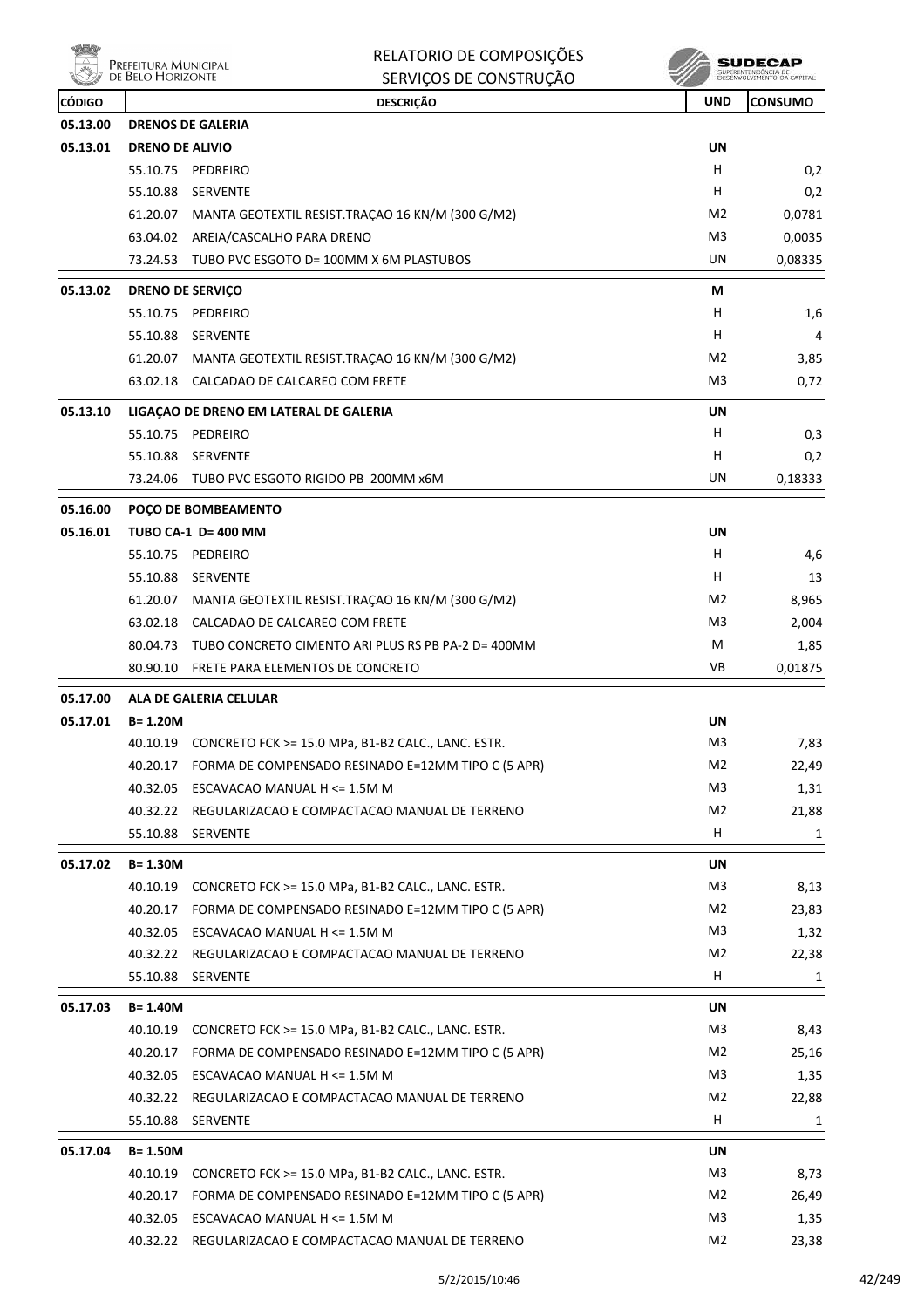ensi<br>Al Prefeitura Municipal<br>Al de Belo Horizonte 燃

RELATORIO DE COMPOSIÇÕES SERVIÇOS DE CONSTRUÇÃO

 $\begin{array}{c} \textbf{SUBECAP} \\ \textbf{SUBREINTEROECLA DE} \\ \textbf{DESEWOUNIENTO CA CAPTIAL} \end{array}$ 

| <b>CÓDIGO</b> |             | <b>DESCRIÇÃO</b>                                            | <b>UND</b>     | <b>CONSUMO</b> |
|---------------|-------------|-------------------------------------------------------------|----------------|----------------|
|               |             | 55.10.88 SERVENTE                                           | H.             | 1              |
| 05.17.05      | $B = 1.60M$ |                                                             | UN             |                |
|               |             | 40.10.07 CONCRETO 1:3:6,B1-B2 CALCAREA,LANCADO EM ESTRUTURA | M3             | 2,24           |
|               | 40.10.19    | CONCRETO FCK >= 15.0 MPa, B1-B2 CALC., LANC. ESTR.          | M <sub>3</sub> | 9,05           |
|               | 40.20.17    | FORMA DE COMPENSADO RESINADO E=12MM TIPO C (5 APR)          | M <sub>2</sub> | 27,82          |
|               |             | ACO CA-50, D<= 12.7MM - CORTE, DOBRAMENTO, COLOCACAO        | КG             | 151,8          |
|               |             | 40.32.05 ESCAVACAO MANUAL H <= 1.5M M                       | M <sub>3</sub> | 1,37           |
|               |             | 40.32.22 REGULARIZACAO E COMPACTACAO MANUAL DE TERRENO      | M <sub>2</sub> | 23,88          |
|               | 55.10.88    | SERVENTE                                                    | H.             | 1              |
| 05.17.06      | B= 1.70M    |                                                             | UN             |                |
|               |             | 40.10.07 CONCRETO 1:3:6,B1-B2 CALCAREA,LANCADO EM ESTRUTURA | M3             | 2,28           |
|               | 40.10.19    | CONCRETO FCK >= 15.0 MPa, B1-B2 CALC., LANC. ESTR.          | M <sub>3</sub> | 9,36           |
|               |             | 40.20.17 FORMA DE COMPENSADO RESINADO E=12MM TIPO C (5 APR) | M <sub>2</sub> | 29,15          |
|               | 40.22.10    | ACO CA-50, D<= 12.7MM - CORTE, DOBRAMENTO, COLOCACAO        | КG             | 155,1          |
|               | 40.32.05    | ESCAVACAO MANUAL H <= 1.5M M                                | M3             | 1,39           |
|               | 40.32.22    | REGULARIZACAO E COMPACTACAO MANUAL DE TERRENO               | M <sub>2</sub> | 24,38          |
|               | 55.10.88    | SERVENTE                                                    | H              | 1              |
| 05.17.07      | B= 1.80M    |                                                             | UN             |                |
|               |             | 40.10.07 CONCRETO 1:3:6,B1-B2 CALCAREA,LANCADO EM ESTRUTURA | M3             | 2,33           |
|               | 40.10.19    | CONCRETO FCK >= 15.0 MPa, B1-B2 CALC., LANC. ESTR.          | M <sub>3</sub> | 9,67           |
|               | 40.20.17    | FORMA DE COMPENSADO RESINADO E=12MM TIPO C (5 APR)          | M <sub>2</sub> | 30,49          |
|               | 40.22.10    | ACO CA-50, D<= 12.7MM - CORTE, DOBRAMENTO, COLOCACAO        | КG             | 157,9          |
|               |             | 40.32.05 ESCAVACAO MANUAL H <= 1.5M M                       | M3             | 1,4            |
|               | 40.32.22    | REGULARIZACAO E COMPACTACAO MANUAL DE TERRENO               | M <sub>2</sub> | 24,88          |
|               | 55.10.88    | SERVENTE                                                    | H              | 1              |
| 05.17.08      | B= 1.90M    |                                                             | UN             |                |
|               |             | 40.10.07 CONCRETO 1:3:6,B1-B2 CALCAREA,LANCADO EM ESTRUTURA | M3             | 2,38           |
|               | 40.10.19    | CONCRETO FCK >= 15.0 MPa, B1-B2 CALC., LANC. ESTR.          | M3             | 9,99           |
|               |             | 40.20.17 FORMA DE COMPENSADO RESINADO E=12MM TIPO C (5 APR) | M <sub>2</sub> | 31,82          |
|               | 40.22.10    | ACO CA-50, D<= 12.7MM - CORTE, DOBRAMENTO, COLOCACAO        | КG             | 163,4          |
|               | 40.32.05    | ESCAVACAO MANUAL H <= 1.5M M                                | M3             | 1,42           |
|               |             | 40.32.22 REGULARIZACAO E COMPACTACAO MANUAL DE TERRENO      | M2             | 25,38          |
|               |             | 55.10.88 SERVENTE                                           | H.             | 1              |
| 05.17.09      | $B = 2.00M$ |                                                             | UN             |                |
|               | 40.10.07    | CONCRETO 1:3:6, B1-B2 CALCAREA, LANCADO EM ESTRUTURA        | M <sub>3</sub> | 2,43           |
|               | 40.10.19    | CONCRETO FCK >= 15.0 MPa, B1-B2 CALC., LANC. ESTR.          | M <sub>3</sub> | 10,31          |
|               | 40.20.17    | FORMA DE COMPENSADO RESINADO E=12MM TIPO C (5 APR)          | M <sub>2</sub> | 33,15          |
|               | 40.22.10    | ACO CA-50, D<= 12.7MM - CORTE, DOBRAMENTO, COLOCACAO        | КG             | 172,4          |
|               | 40.32.05    | ESCAVACAO MANUAL H <= 1.5M M                                | M <sub>3</sub> | 1,43           |
|               | 40.32.22    | REGULARIZACAO E COMPACTACAO MANUAL DE TERRENO               | M <sub>2</sub> | 25,88          |
|               | 55.10.88    | SERVENTE                                                    | H              | 1              |
| 05.17.10      | B= 2.10M    |                                                             | UN             |                |
|               |             | 40.10.07 CONCRETO 1:3:6,B1-B2 CALCAREA,LANCADO EM ESTRUTURA | M3             | 2,48           |
|               | 40.10.19    | CONCRETO FCK >= 15.0 MPa, B1-B2 CALC., LANC. ESTR.          | M <sub>3</sub> | 10,63          |
|               | 40.20.17    | FORMA DE COMPENSADO RESINADO E=12MM TIPO C (5 APR)          | M <sub>2</sub> | 34,48          |
|               | 40.22.10    | ACO CA-50, D<= 12.7MM - CORTE, DOBRAMENTO, COLOCACAO        | КG             | 182,9          |
|               |             | 40.32.05 ESCAVACAO MANUAL H <= 1.5M M                       | M3             | 1,45           |
|               |             | 40.32.22 REGULARIZACAO E COMPACTACAO MANUAL DE TERRENO      | M <sub>2</sub> | 26,38          |
|               |             |                                                             |                |                |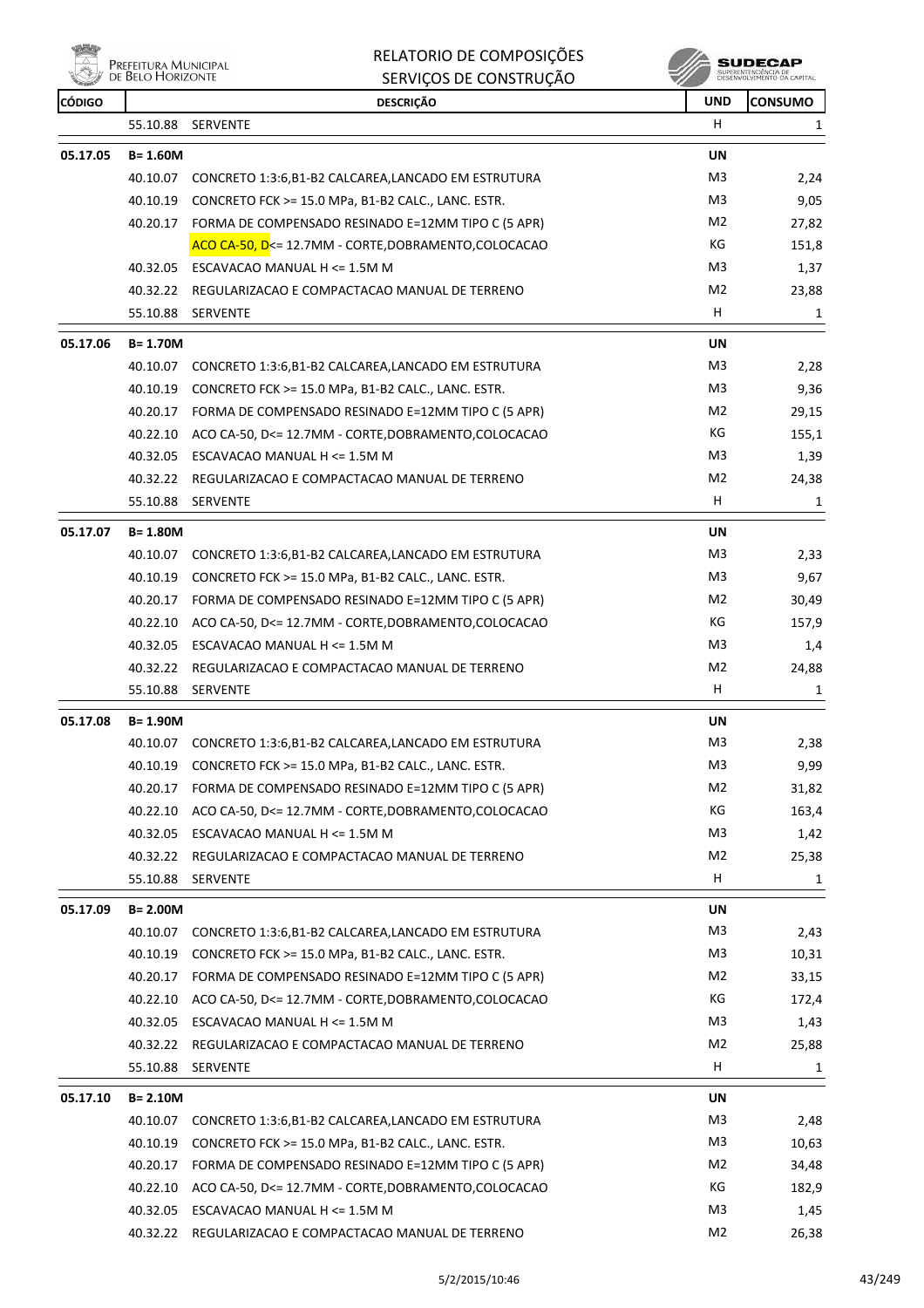**WELLY** PREFEITURA MUNICIPAL

RELATORIO DE COMPOSIÇÕES

|               | <b>LINELEH UNA PRIVINIUI AL</b><br>DE BELO HORIZONTE | SERVIÇOS DE CONSTRUÇÃO                                      |                | SUPERINTENDÊNCIA DE<br>DESENVOLVIMENTO DA CAPITAL |
|---------------|------------------------------------------------------|-------------------------------------------------------------|----------------|---------------------------------------------------|
| <b>CÓDIGO</b> |                                                      | <b>DESCRIÇÃO</b>                                            | <b>UND</b>     | CONSUMO                                           |
|               | 55.10.88                                             | <b>SERVENTE</b>                                             | H              | 1                                                 |
| 05.17.11      | $B = 2.20M$                                          |                                                             | <b>UN</b>      |                                                   |
|               | 40.10.07                                             | CONCRETO 1:3:6, B1-B2 CALCAREA, LANCADO EM ESTRUTURA        | M <sub>3</sub> | 2,52                                              |
|               | 40.10.19                                             | CONCRETO FCK >= 15.0 MPa, B1-B2 CALC., LANC. ESTR.          | M3             | 10,95                                             |
|               | 40.20.17                                             | FORMA DE COMPENSADO RESINADO E=12MM TIPO C (5 APR)          | M <sub>2</sub> | 35,82                                             |
|               | 40.22.10                                             | ACO CA-50, D<= 12.7MM - CORTE, DOBRAMENTO, COLOCACAO        | КG             | 190,2                                             |
|               | 40.32.05                                             | ESCAVACAO MANUAL H <= 1.5M M                                | M3             | 1,47                                              |
|               | 40.32.22                                             | REGULARIZACAO E COMPACTACAO MANUAL DE TERRENO               | M2             | 26,88                                             |
|               | 55.10.88                                             | SERVENTE                                                    | H              | 1,3                                               |
| 05.17.12      | $B = 2.30M$                                          |                                                             | <b>UN</b>      |                                                   |
|               | 40.10.07                                             | CONCRETO 1:3:6, B1-B2 CALCAREA, LANCADO EM ESTRUTURA        | M3             | 2,57                                              |
|               | 40.10.19                                             | CONCRETO FCK >= 15.0 MPa, B1-B2 CALC., LANC. ESTR.          | M3             | 11,27                                             |
|               |                                                      | 40.20.17 FORMA DE COMPENSADO RESINADO E=12MM TIPO C (5 APR) | M <sub>2</sub> | 37,15                                             |
|               | 40.22.10                                             | ACO CA-50, D<= 12.7MM - CORTE, DOBRAMENTO, COLOCACAO        | КG             | 202,6                                             |
|               |                                                      | 40.32.05 ESCAVACAO MANUAL H <= 1.5M M                       | M3             | 1,48                                              |
|               | 40.32.22                                             | REGULARIZACAO E COMPACTACAO MANUAL DE TERRENO               | M2             | 27,38                                             |
|               | 55.10.88                                             | <b>SERVENTE</b>                                             | н              | 1,3                                               |
| 05.17.13      | $B = 2.40M$                                          |                                                             | <b>UN</b>      |                                                   |
|               | 40.10.07                                             | CONCRETO 1:3:6, B1-B2 CALCAREA, LANCADO EM ESTRUTURA        | M3             | 2,62                                              |
|               | 40.10.19                                             | CONCRETO FCK >= 15.0 MPa, B1-B2 CALC., LANC. ESTR.          | M3             | 11,6                                              |
|               |                                                      | 40.20.17 FORMA DE COMPENSADO RESINADO E=12MM TIPO C (5 APR) | M2             | 38,48                                             |
|               | 40.22.10                                             | ACO CA-50, D<= 12.7MM - CORTE, DOBRAMENTO, COLOCACAO        | КG             | 215,1                                             |
|               | 40.32.05                                             | ESCAVACAO MANUAL H <= 1.5M M                                | M3             | 1,5                                               |
|               | 40.32.22                                             | REGULARIZACAO E COMPACTACAO MANUAL DE TERRENO               | M2             | 27,88                                             |
|               | 55.10.88                                             | <b>SERVENTE</b>                                             | H.             | 1,3                                               |
| 05.17.14      | $B = 2.50M$                                          |                                                             | <b>UN</b>      |                                                   |
|               |                                                      | 40.10.07 CONCRETO 1:3:6,B1-B2 CALCAREA,LANCADO EM ESTRUTURA | M3             | 2,67                                              |
|               |                                                      | 40.10.19 CONCRETO FCK >= 15.0 MPa, B1-B2 CALC., LANC. ESTR. | M <sub>3</sub> | 11,93                                             |
|               | 40.20.17                                             | FORMA DE COMPENSADO RESINADO E=12MM TIPO C (5 APR)          | M2             | 39,81                                             |
|               | 40.22.10                                             | ACO CA-50, D<= 12.7MM - CORTE, DOBRAMENTO, COLOCACAO        | КG             | 225,1                                             |
|               | 40.32.05                                             | ESCAVACAO MANUAL H <= 1.5M M                                | M <sub>3</sub> | 1,51                                              |
|               | 40.32.22                                             | REGULARIZACAO E COMPACTACAO MANUAL DE TERRENO               | M <sub>2</sub> | 28,38                                             |
|               | 55.10.88                                             | SERVENTE                                                    | H              | 1,3                                               |
| 05.17.15      | $B = 2.60M$                                          |                                                             | UN             |                                                   |
|               |                                                      | 40.10.07 CONCRETO 1:3:6,B1-B2 CALCAREA,LANCADO EM ESTRUTURA | M3             | 2,69                                              |
|               | 40.10.19                                             | CONCRETO FCK >= 15.0 MPa, B1-B2 CALC., LANC. ESTR.          | M <sub>3</sub> | 12,26                                             |
|               | 40.20.17                                             | FORMA DE COMPENSADO RESINADO E=12MM TIPO C (5 APR)          | M2             | 41,14                                             |
|               | 40.22.10                                             | ACO CA-50, D<= 12.7MM - CORTE, DOBRAMENTO, COLOCACAO        | КG             | 234,9                                             |
|               | 40.32.05                                             | ESCAVACAO MANUAL H <= 1.5M M                                | M <sub>3</sub> | 1,53                                              |
|               |                                                      | 40.32.22 REGULARIZACAO E COMPACTACAO MANUAL DE TERRENO      | M2             | 28,88                                             |
|               | 55.10.88                                             | SERVENTE                                                    | Н              | 1,3                                               |
|               |                                                      |                                                             |                |                                                   |
| 05.17.16      | B= 2.70M                                             |                                                             | UN             |                                                   |
|               | 40.10.07                                             | CONCRETO 1:3:6, B1-B2 CALCAREA, LANCADO EM ESTRUTURA        | M3             | 2,76                                              |
|               | 40.10.19                                             | CONCRETO FCK >= 15.0 MPa, B1-B2 CALC., LANC. ESTR.          | M <sub>3</sub> | 12,61                                             |
|               |                                                      | 40.20.17 FORMA DE COMPENSADO RESINADO E=12MM TIPO C (5 APR) | M2             | 42,48                                             |
|               | 40.22.10                                             | ACO CA-50, D<= 12.7MM - CORTE, DOBRAMENTO, COLOCACAO        | КG             | 239,1                                             |
|               | 40.32.05                                             | ESCAVACAO MANUAL H <= 1.5M M                                | M <sub>3</sub> | 1,55                                              |
|               |                                                      | 40.32.22 REGULARIZACAO E COMPACTACAO MANUAL DE TERRENO      | M2             | 29,38                                             |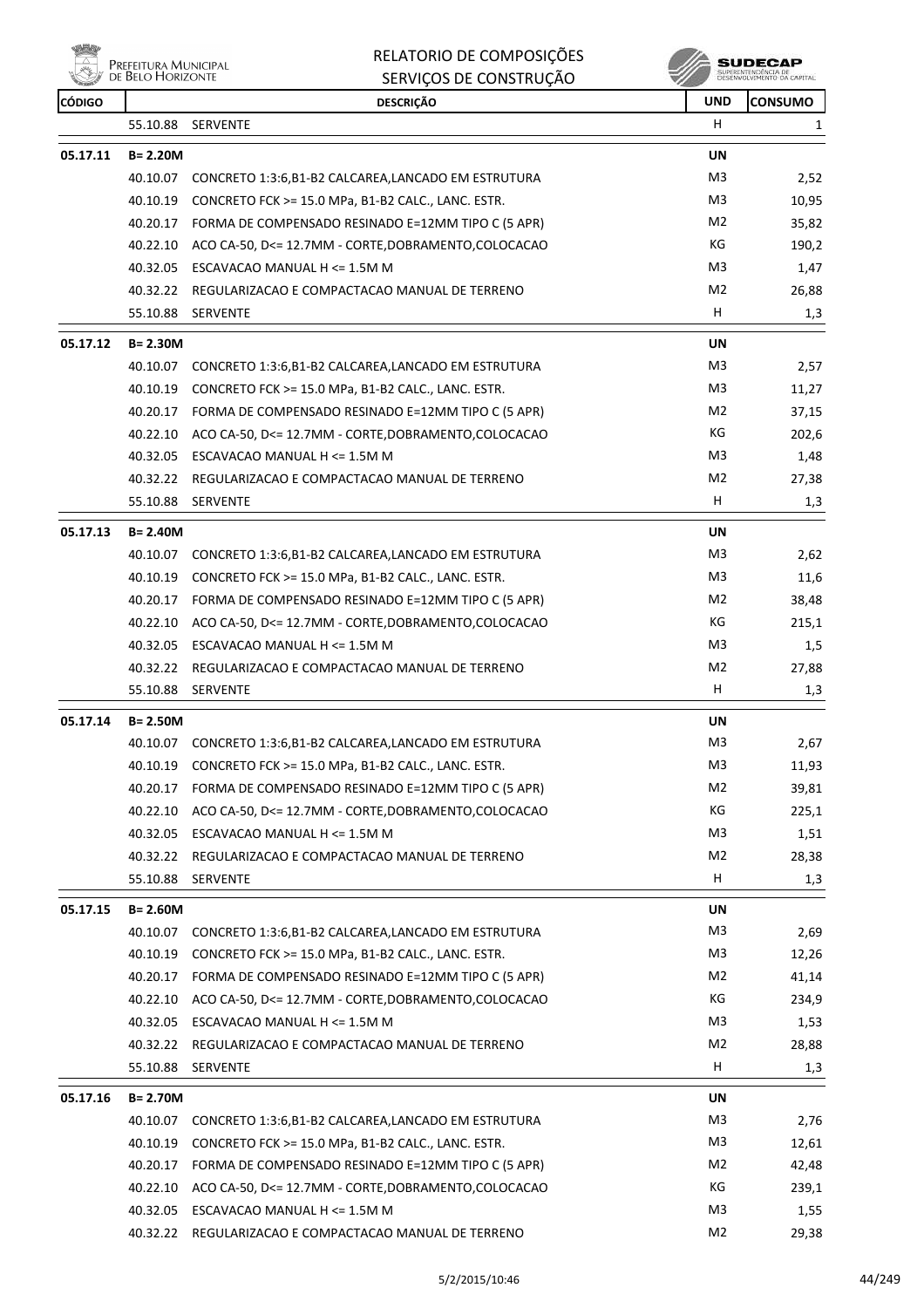**Willia PREFEITURA MUNICIPAL**<br>DE BELO HORIZONTE

| RELATORIO DE COMPOSIÇÕES |  |
|--------------------------|--|
| SERVICOS DE CONSTRUÇÃO   |  |

| <b><i>COLLEGE</i></b><br><b>CÓDIGO</b> |                  | <b>DESCRIÇÃO</b>                                              | <b>UND</b>     | <b>CONSUMO</b> |
|----------------------------------------|------------------|---------------------------------------------------------------|----------------|----------------|
|                                        | 55.10.88         | SERVENTE                                                      | H.             | 1,3            |
| 05.17.17                               | $B = 2.80M$      |                                                               | UN             |                |
|                                        | 40.10.07         | CONCRETO 1:3:6, B1-B2 CALCAREA, LANCADO EM ESTRUTURA          | M <sub>3</sub> | 2,81           |
|                                        | 40.10.19         | CONCRETO FCK >= 15.0 MPa, B1-B2 CALC., LANC. ESTR.            | M3             | 12,95          |
|                                        | 40.20.17         | FORMA DE COMPENSADO RESINADO E=12MM TIPO C (5 APR)            | M2             | 43,81          |
|                                        | 40.22.10         | ACO CA-50, D<= 12.7MM - CORTE, DOBRAMENTO, COLOCACAO          | КG             | 244,9          |
|                                        |                  | 40.32.05 ESCAVACAO MANUAL H <= 1.5M M                         | M3             | 1,56           |
|                                        | 40.32.22         | REGULARIZACAO E COMPACTACAO MANUAL DE TERRENO                 | M <sub>2</sub> | 29,88          |
|                                        | 55.10.88         | <b>SERVENTE</b>                                               | H              | 1,3            |
| 05.17.18                               | $B = 2.90M$      |                                                               | <b>UN</b>      |                |
|                                        | 40.10.07         | CONCRETO 1:3:6, B1-B2 CALCAREA, LANCADO EM ESTRUTURA          | M3             | 2,86           |
|                                        | 40.10.19         | CONCRETO FCK >= 15.0 MPa, B1-B2 CALC., LANC. ESTR.            | M3             | 13,29          |
|                                        |                  | 40.20.17 FORMA DE COMPENSADO RESINADO E=12MM TIPO C (5 APR)   | M <sub>2</sub> | 45,14          |
|                                        |                  | 40.22.10 ACO CA-50, D<= 12.7MM - CORTE, DOBRAMENTO, COLOCACAO | КG             | 248,5          |
|                                        |                  | 40.32.05 ESCAVACAO MANUAL H <= 1.5M M                         | M3             | 1,58           |
|                                        | 40.32.22         | REGULARIZACAO E COMPACTACAO MANUAL DE TERRENO                 | M <sub>2</sub> | 30,38          |
|                                        | 55.10.88         | <b>SERVENTE</b>                                               | H.             | 1,3            |
| 05.17.19                               | $B = 3.00M$      |                                                               | UN             |                |
|                                        | 40.10.07         | CONCRETO 1:3:6, B1-B2 CALCAREA, LANCADO EM ESTRUTURA          | M3             | 2,91           |
|                                        | 40.10.19         | CONCRETO FCK >= 15.0 MPa, B1-B2 CALC., LANC. ESTR.            | M3             | 13,63          |
|                                        | 40.20.17         | FORMA DE COMPENSADO RESINADO E=12MM TIPO C (5 APR)            | M <sub>2</sub> | 46,47          |
|                                        | 40.22.10         | ACO CA-50, D<= 12.7MM - CORTE, DOBRAMENTO, COLOCACAO          | КG             | 252,3          |
|                                        | 40.32.05         | ESCAVACAO MANUAL H <= 1.5M M                                  | M3             | 1,59           |
|                                        |                  | 40.32.22 REGULARIZACAO E COMPACTACAO MANUAL DE TERRENO        | M <sub>2</sub> | 30,88          |
|                                        | 55.10.88         | SERVENTE                                                      | н              | 1,3            |
| 05.19.00                               | <b>GRELHA</b>    |                                                               |                |                |
| 05.19.01                               | DE P.V. DE CANAL |                                                               | UN             |                |
|                                        |                  | 40.10.19 CONCRETO FCK >= 15.0 MPa, B1-B2 CALC., LANC. ESTR.   | M3             | 0,065          |
|                                        | 48.43.40         | CONJUNTO QUADRO E GRELHA DE PV DE CANAL, I = 6"               | CJ             | 1              |
|                                        | 50.10.82         | CHP/CAM.GUINDAUTO FORD F-1317 MADAL BK - 6500                 | н              | 0,33333        |
|                                        | 55.10.75         | PEDREIRO                                                      | H              | 2              |
|                                        | 55.10.88         | SERVENTE                                                      | H              | 3              |
|                                        | 63.05.05         | AREIA LAVADA COM FRETE                                        | M <sub>3</sub> | 0,015          |
|                                        | 68.07.06         | ASFALTO CAP 50/70                                             | Τ              | 0,002          |
| 05.20.00                               | <b>GABIAO</b>    |                                                               |                |                |
| 05.20.01                               |                  | TIPO CAIXA MALHA 8X10, FIO 2, 7MM, REVESTIDO EM PVC           | M3             |                |
|                                        |                  | 55.10.35 ARMADOR                                              | H.             | 1              |
|                                        | 55.10.88         | <b>SERVENTE</b>                                               | H              | 5              |
|                                        | 60.28.10         | GABIAO CAIXA 3,0x1,0x1,0M - REVESTIDO EM PVC-ABNT             | UN             | 0,33333        |
|                                        | 63.02.18         | CALCADAO DE CALCAREO COM FRETE                                | M3             | 1,2            |
| 05.20.03                               |                  | TIPO CAIXA MALHA 8X10, FIO 2,7MM GALVANIZADO                  | M3             |                |
|                                        |                  | 55.10.35 ARMADOR                                              | H              | 1              |
|                                        | 55.10.88         | <b>SERVENTE</b>                                               | H              | 5              |
|                                        | 60.28.11         | GABIAO CAIXA 3,0X1,0X1,0 M - GALVANIZADO                      | UN             | 0,33333        |
|                                        | 63.02.18         | CALCADAO DE CALCAREO COM FRETE                                | M3             | 1,2            |
| 05.20.07                               |                  | TIPO COLCHAO MALHA 6X8, FIO 2,2MM GALV.REVEST. PVC            | M3             |                |
|                                        |                  | 55.10.35 ARMADOR                                              | н              | 1              |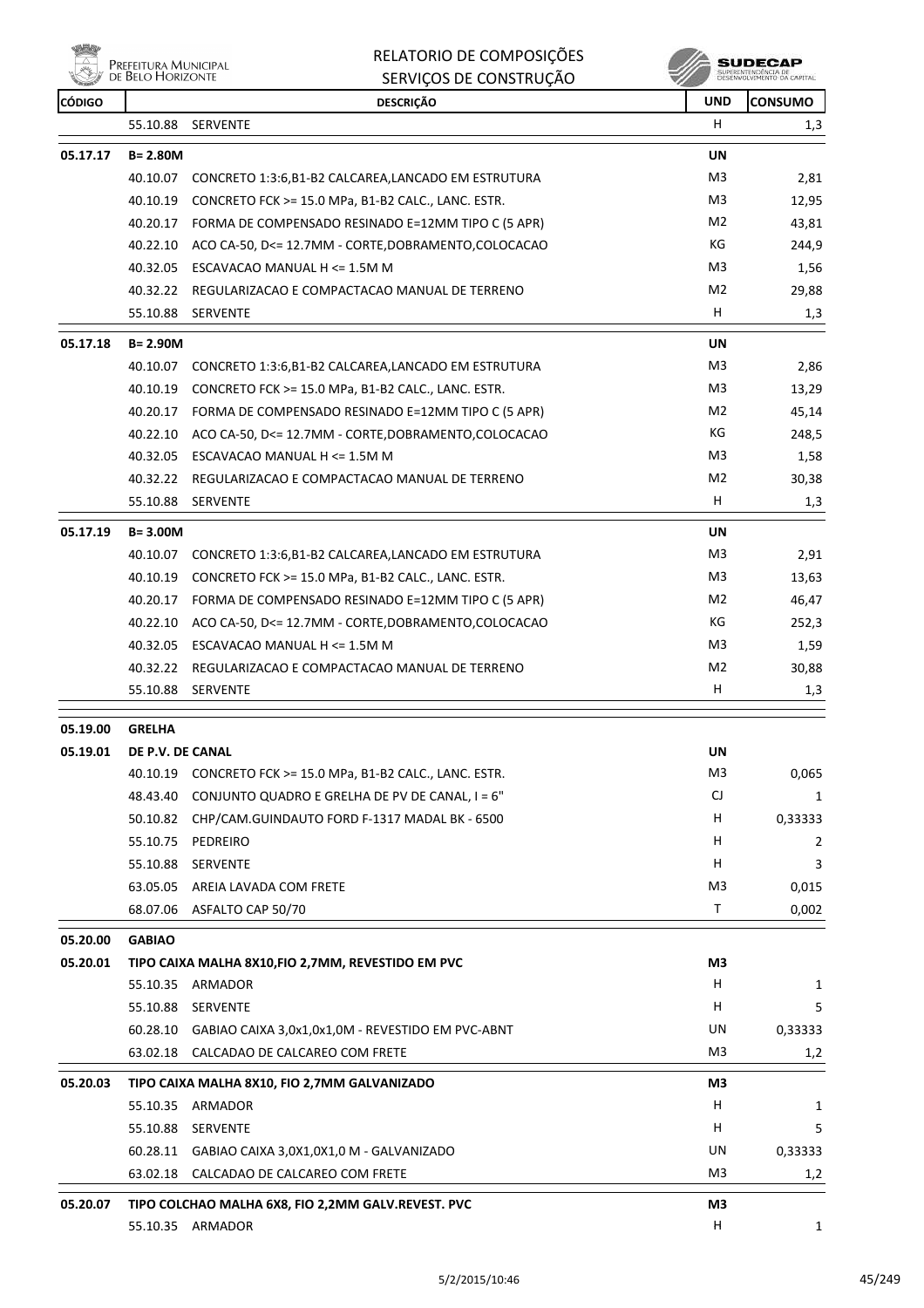

Prefeitura Municipal<br>De Belo Horizonte

#### RELATORIO DE COMPOSIÇÕES SERVIÇOS DE CONSTRUÇÃO

**SUDECAP**<br>SUPERINTENDÉNCIA DE<br>DESENVOLVIMENTO OA CAPITAL

| <b>CÓDIGO</b> |          | <b>DESCRIÇÃO</b>                                          | <b>UND</b>     | <b>CONSUMO</b> |
|---------------|----------|-----------------------------------------------------------|----------------|----------------|
|               |          | 55.10.88 SERVENTE                                         | H              | 5.             |
|               |          | 60.28.14 GABIAO MANTA 4.0X2.0X0.30M REVESTIDO EM PVC-ABNT | UN             | 0,41667        |
|               | 63.02.18 | CALCADAO DE CALCAREO COM FRETE                            | M3             | 1,2            |
| 05.20.11      |          | TIPO SACO MALHA 8X10, FIO 2,7MM GALV. REVEST. PVC         | M3             |                |
|               |          | 55.10.35 ARMADOR                                          | H              | 1              |
|               | 55.10.88 | SERVENTE                                                  | H              | 5              |
|               |          | 60.28.15 GABIAO SACO 3.0 X 0.65 M REVESTIDO EM PVC (ABNT) | UN             | 1              |
|               |          | 63.02.18 CALCADAO DE CALCAREO COM FRETE                   | M3             | 1,2            |
| 06.00.00      |          | <b>ESTRUTURAS DE CONCRETO E METALICA</b>                  |                |                |
| 06.01.00      |          | FORMA, ESCORAMENTO, DESFORMA E LIMPEZA - ESTRUTURA        |                |                |
| 06.01.05      |          | DE COMPENSADO RESINADO ESPESSURA >= 12MM                  | M2             |                |
|               |          | 55.10.50 CARPINTEIRO                                      | н              | 1,6            |
|               | 55.10.88 | SERVENTE                                                  | н              | 1,6            |
|               |          | 66.05.06 ESCORA METALICA H>= 12MM                         | <b>UNME</b>    | 0,75           |
|               |          | 71.01.05 TABUA PARA FORMA DE CONCRETO L=25 CM             | M <sub>2</sub> | 0,06           |
|               |          | 71.04.08 PECA DE MADEIRA DE PINUS 5,5X5,5 CM              | M              | 0,85           |
|               | 71.14.08 | CHAPA COMPENSADA RESINADA E= 12MM COLA FENOLICA           | M2             | 0,37           |
|               | 73.80.10 | DESMOLDANTE PARA FORMA DE MADEIRA                         | L              | 0,06           |
|               | 77.05.51 | <b>PREGO 18x30</b>                                        | КG             | 0,2            |
| 06.01.15      |          | DE COMPENSADO PLASTIFICADO >= 12MM                        | M2             |                |
|               |          | 55.10.50 CARPINTEIRO                                      | H              | 1,6            |
|               |          | 55.10.88 SERVENTE                                         | н              | 1,6            |
|               |          | 66.05.06 ESCORA METALICA H>= 12MM                         | <b>UNME</b>    | 0,75           |
|               | 71.01.05 | TABUA PARA FORMA DE CONCRETO L=25 CM                      | M <sub>2</sub> | 0,06           |
|               |          | 71.04.08 PECA DE MADEIRA DE PINUS 5,5X5,5 CM              | м              | 0,83           |
|               | 71.15.03 | CHAPA DE COMPENSADO PLASTIFICADO E= 12MM                  | M2             | 0,37           |
|               |          | 73.80.10 DESMOLDANTE PARA FORMA DE MADEIRA                | L              | 0,06           |
|               |          | 77.05.51 PREGO 18x30                                      | КG             | 0,2            |
| 06.01.16      |          | DE COMPENSADO PLASTIFICADO 19MM C/7APROVEITAMENTOS        | M <sub>2</sub> |                |
|               |          | 55.10.50 CARPINTEIRO                                      | H              | 1,6            |
|               | 55.10.88 | SERVENTE                                                  | н              | 1,6            |
|               | 66.05.06 | ESCORA METALICA H>= 12MM                                  | <b>UNME</b>    | 0,75           |
|               | 71.01.05 | TABUA PARA FORMA DE CONCRETO L=25 CM                      | M <sub>2</sub> | 0,06           |
|               |          | 71.04.08 PECA DE MADEIRA DE PINUS 5,5X5,5 CM              | M              | 0,4675         |
|               | 71.15.04 | CHAPA EM COMPENSADO PLASTIFICADO E= 19MM                  | M2             | 0,1573         |
|               | 73.80.10 | DESMOLDANTE PARA FORMA DE MADEIRA                         | Г              | 0,06           |
|               |          | 77.05.51 PREGO 18x30                                      | КG             | 0,2            |
| 06.03.00      |          | ARMAÇÃO INCL.CORTE, DOBRA E COLOCAÇÃO EM ESTRUTURA        |                |                |
| 06.03.01      |          | AÇO CA-50 D <= 12,5 MM                                    | КG             |                |
|               |          | 55.10.35 ARMADOR                                          | н              | 0,1            |
|               |          | 55.10.88 SERVENTE                                         | H              | 0,1            |
|               |          | 60.05.29 ACO CA-50 10.0 MM                                | КG             | 1,1            |
|               |          | 60.35.44 ARAME RECOZIDO BWG 18 (PG-7)                     | КG             | 0,02           |
| 06.03.03      |          | AÇO CA-50 D > 12,5 MM                                     | КG             |                |
|               |          | 55.10.35 ARMADOR                                          | н              | 0,1            |
|               |          | 55.10.88 SERVENTE                                         | H              | 0,1            |
|               |          | 60.05.31 ACO CA-50 16.0 MM                                | КG             | 1,1            |
|               |          | 60.35.44 ARAME RECOZIDO BWG 18 (PG-7)                     | КG             | 0,02           |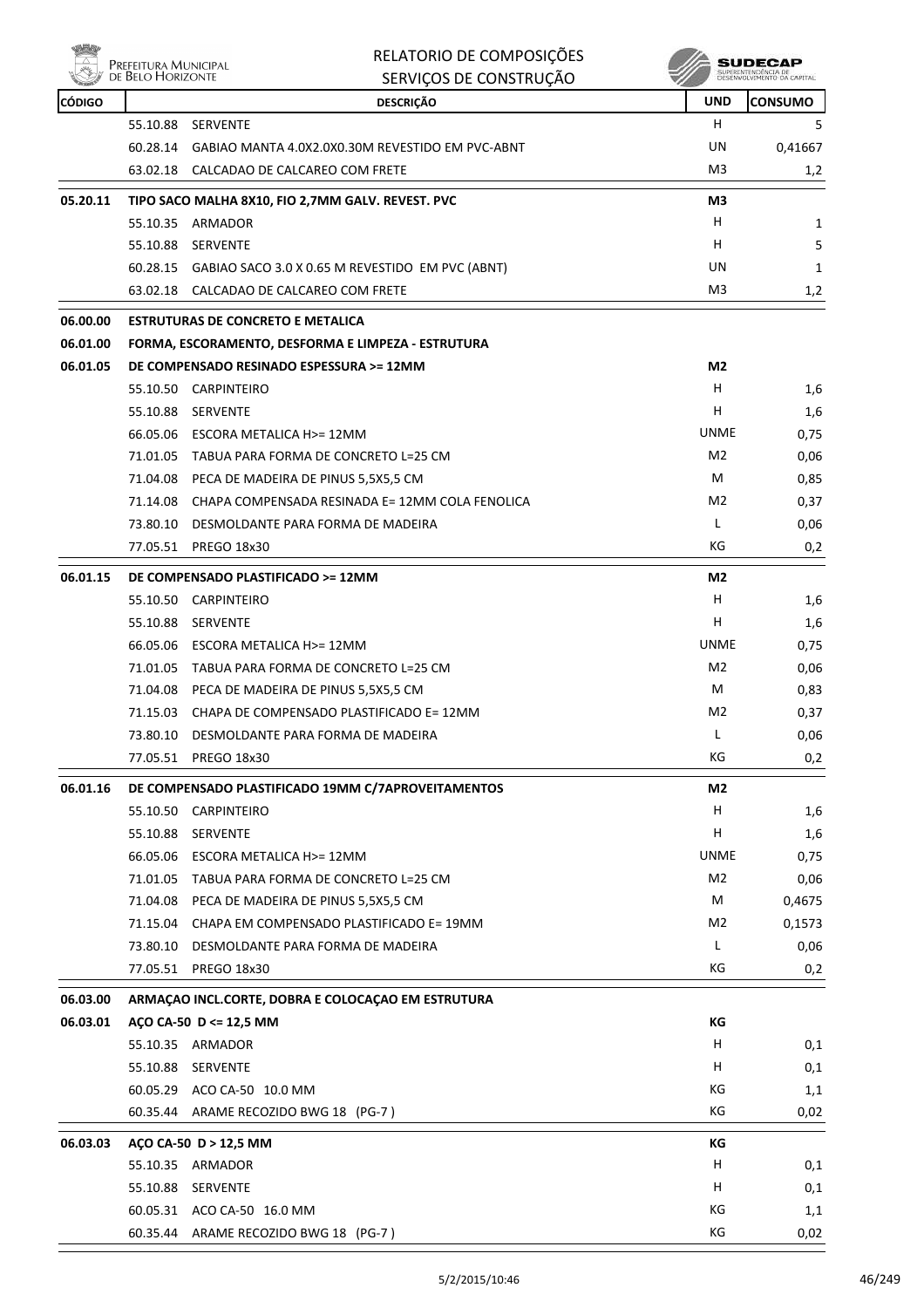|               | Prefeitura Municipal<br>de Belo Horizonte | RELATORIO DE COMPOSIÇÕES<br>SERVIÇOS DE CONSTRUÇÃO          |                | SUDECAF<br>SUPERINTENDENCIA DE<br>DÉSENVOLVIMENTO DA CAPITAL |
|---------------|-------------------------------------------|-------------------------------------------------------------|----------------|--------------------------------------------------------------|
| <b>CÓDIGO</b> |                                           | <b>DESCRIÇÃO</b>                                            | <b>UND</b>     | <b>CONSUMO</b>                                               |
| 06.03.05      | AÇO CA-60                                 |                                                             | КG             |                                                              |
|               |                                           | 55.10.35 ARMADOR                                            | н              | 0,1                                                          |
|               | 55.10.88                                  | <b>SERVENTE</b>                                             | н              | 0,1                                                          |
|               |                                           | 60.05.50 ACO CA-60 5.0 MM                                   | КG             | 1,1                                                          |
|               |                                           | 60.35.44 ARAME RECOZIDO BWG 18 (PG-7)                       | КG             | 0,02                                                         |
| 06.03.07      | AÇO CA-50/60                              |                                                             | КG             |                                                              |
|               | 55.10.35                                  | ARMADOR                                                     | н              | 0,1                                                          |
|               | 55.10.88                                  | SERVENTE                                                    | н              | 0,1                                                          |
|               |                                           | 60.05.29 ACO CA-50 10.0 MM                                  | КG             | 0,88                                                         |
|               |                                           | 60.05.50 ACO CA-60 5.0 MM                                   | КG             | 0,22                                                         |
|               |                                           | 60.35.44 ARAME RECOZIDO BWG 18 (PG-7)                       | KG             | 0,02                                                         |
| 06.04.00      | <b>TELA SOLDADA</b>                       |                                                             |                |                                                              |
| 06.04.01      |                                           | <b>FORNECIMENTO E COLOCACAO DE TELA Q-92</b>                | КG             |                                                              |
|               |                                           | 55.10.05 AJUDANTE                                           | н              | 0,1                                                          |
|               |                                           | 55.10.35 ARMADOR                                            | н              | 0,1                                                          |
|               | 60.33.36                                  | TELA TIPO SOLDADA BEMATEL Q-92 (1.48KG/M2)                  | КG             | 1,1                                                          |
| 06.04.02      |                                           | FORNECIMENTO E COLOCAÇÃO DE TELA Q-138                      | КG             |                                                              |
|               |                                           | 55.10.35 ARMADOR                                            | н              | 0,1                                                          |
|               | 55.10.88                                  | SERVENTE                                                    | н              | 0,1                                                          |
|               | 60.33.07                                  | TELA TIPO SOLDADA BEMATEL Q-138 (2.20KG/M2)                 | КG             | 1,1                                                          |
| 06.04.03      |                                           | <b>FORNECIMENTO E COLOCACAO DE TELA Q-196</b>               | КG             |                                                              |
|               | 55.10.35                                  | ARMADOR                                                     | н              | 0,1                                                          |
|               |                                           | 55.10.88 SERVENTE                                           | н              | 0,1                                                          |
|               |                                           | 60.33.02 TELA TIPO SOLDADA BEMATEL Q-196 (3.11KG/M2)        | КG             | 1,1                                                          |
| 06.05.00      |                                           | CONCRETO CONVENCIONAL B1,B2 LANCADO EM ESTRUTURA            |                |                                                              |
| 06.05.20      | FCK >= 20,0 MPa                           |                                                             | M <sub>3</sub> |                                                              |
|               |                                           | 50.05.10 CHP/BETONEIRA 320 L, SEM CARREGADOR                | Н              | $\mathbf{1}$                                                 |
|               |                                           | 50.39.10 CHP/VIBRADOR DE IMERSAO COM MANGOTE DE 45MM        | н              | $\mathbf{1}$                                                 |
|               |                                           | 55.10.75 PEDREIRO                                           | н              | 3                                                            |
|               |                                           | 55.10.88 SERVENTE                                           | н              | 12                                                           |
|               |                                           | 62.01.05 CIMENTO PORTLAND COMUM (CPIII-40) SC 50KG          | КG             | 386                                                          |
|               |                                           | 63.01.03 BRITA COM FRETE BRITA 0,1,2,3                      | M3             | 0,74                                                         |
|               |                                           | 63.05.05 AREIA LAVADA COM FRETE                             | M <sub>3</sub> | 0,582                                                        |
| 06.05.25      | FCK >= 25,0 MPa                           |                                                             | M3             |                                                              |
|               |                                           | 50.05.10 CHP/BETONEIRA 320 L, SEM CARREGADOR                | H              | 1                                                            |
|               |                                           | 50.39.10 CHP/VIBRADOR DE IMERSAO COM MANGOTE DE 45MM        | н              | $\mathbf{1}$                                                 |
|               |                                           | 55.10.75 PEDREIRO                                           | H              | 3                                                            |
|               |                                           | 55.10.88 SERVENTE                                           | н              | 12                                                           |
|               |                                           | 62.01.05 CIMENTO PORTLAND COMUM (CPIII-40) SC 50KG          | КG             | 435                                                          |
|               |                                           | 63.01.03 BRITA COM FRETE BRITA 0,1,2,3                      | M <sub>3</sub> | 0,74                                                         |
|               |                                           | 63.05.05 AREIA LAVADA COM FRETE                             | M <sub>3</sub> | 0,547                                                        |
| 06.07.00      |                                           | CONCRETO USINADO B1, B2 LANÇADO EM ESTRUTURA                |                |                                                              |
| 06.07.20      | FCK >= 20,0 MPa                           |                                                             | M3             |                                                              |
|               |                                           | 50.39.10 CHP/VIBRADOR DE IMERSAO COM MANGOTE DE 45MM        | H              | 1                                                            |
|               |                                           | 55.10.75 PEDREIRO                                           | н              | 3                                                            |
|               |                                           | 55.10.88 SERVENTE                                           | н              | 5                                                            |
|               |                                           | 89.06.27 CONCRETO CONCR. FCK>=20,0 MPA - B1,B2 CALC.- FORN. | M3             | 1,05                                                         |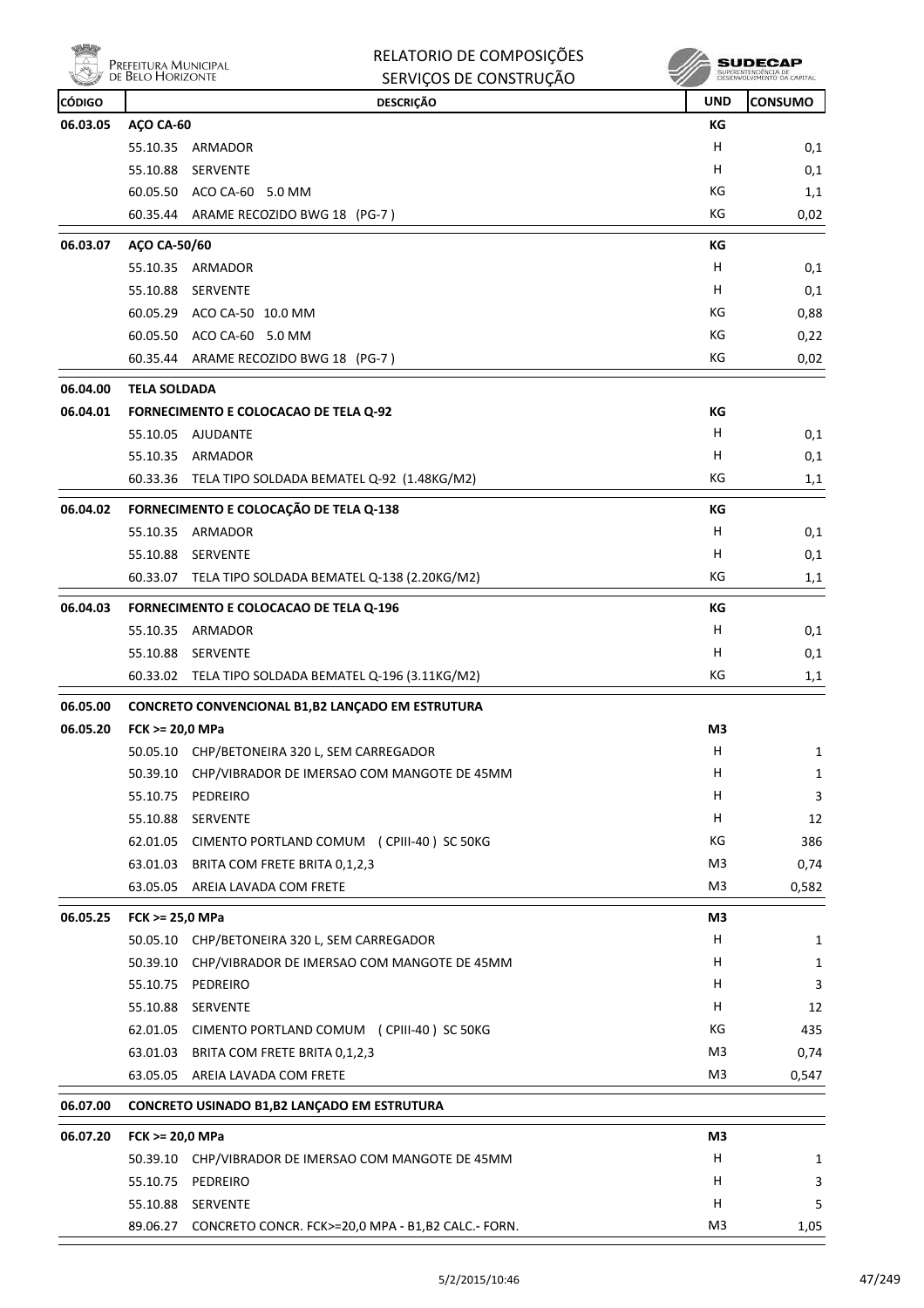|               | PREFEITURA MUNICIPAL<br>DE BELO HORIZONTE | RELATORIO DE COMPOSIÇÕES<br>SERVIÇOS DE CONSTRUÇÃO          |                | <b>SUDECAP</b><br>SUPERINTENDÊNCIA DE<br>DESENVOLVIMENTO DA CAPITAL |
|---------------|-------------------------------------------|-------------------------------------------------------------|----------------|---------------------------------------------------------------------|
| <b>CÓDIGO</b> |                                           | <b>DESCRIÇÃO</b>                                            | <b>UND</b>     | <b>CONSUMO</b>                                                      |
| 06.07.25      | FCK >= 25,0 MPa                           |                                                             | M3             |                                                                     |
|               |                                           | 50.39.10 CHP/VIBRADOR DE IMERSAO COM MANGOTE DE 45MM        | н              | 1                                                                   |
|               | 55.10.75                                  | PEDREIRO                                                    | H              | 3                                                                   |
|               |                                           | 55.10.88 SERVENTE                                           | H              | 5                                                                   |
|               |                                           | 89.06.28 CONCRETO CONCR. FCK>=25,0 MPA - B1,B2 CALC.- FORN. | M3             | 1,05                                                                |
| 06.07.30      | FCK >= 30,0 MPA                           |                                                             | M3             |                                                                     |
|               |                                           | 50.39.10 CHP/VIBRADOR DE IMERSAO COM MANGOTE DE 45MM        | н              | 1                                                                   |
|               | 55.10.75                                  | PEDREIRO                                                    | н              | 3                                                                   |
|               |                                           | 55.10.88 SERVENTE                                           | Н              | 5                                                                   |
|               |                                           | 89.06.30 CONCRETO CONCR. FCK>=30,0 MPA - B1,B2 CALC.- FORN. | M3             | 1,05                                                                |
| 06.09.00      |                                           | CONCRETO USINADO BOMBEADO LANÇADO EM ESTRUTURA              |                |                                                                     |
| 06.09.20      | FCK >= 20,0 MPa                           |                                                             | M3             |                                                                     |
|               |                                           | 50.39.10 CHP/VIBRADOR DE IMERSAO COM MANGOTE DE 45MM        | Н              | 0,62                                                                |
|               | 55.10.75                                  | PEDREIRO                                                    | Н              | 0,6                                                                 |
|               |                                           | 55.10.88 SERVENTE                                           | H              | 1,6                                                                 |
|               |                                           | 89.05.01 TAXA DE BOMBEAMENTO DE CONCRETO                    | M3             | 1                                                                   |
|               |                                           | 89.07.12 CONCRETO CONCR.BOMBEAVEL FCK>=20,0MPA CALC.- FORN. | M3             | 1,05                                                                |
| 06.09.25      | FCK >= 25,0 MPa                           |                                                             | M3             |                                                                     |
|               | 50.39.10                                  | CHP/VIBRADOR DE IMERSAO COM MANGOTE DE 45MM                 | H              | 0,62                                                                |
|               | 55.10.75                                  | PEDREIRO                                                    | H              | 0,6                                                                 |
|               |                                           | 55.10.88 SERVENTE                                           | Н              | 1,6                                                                 |
|               |                                           | 89.05.01 TAXA DE BOMBEAMENTO DE CONCRETO                    | M3             | 1                                                                   |
|               |                                           | 89.07.13 CONCRETO CONCR.BOMBEAVEL FCK>=25,0MPA CALC.- FORN. | M <sub>3</sub> | 1,05                                                                |
| 06.09.30      | <b>FCK &gt;= 30,0 MPA</b>                 |                                                             | M3             |                                                                     |
|               |                                           | 50.39.10 CHP/VIBRADOR DE IMERSAO COM MANGOTE DE 45MM        | н              | 0,62                                                                |
|               |                                           | 55.10.75 PEDREIRO                                           | н              | 0,6                                                                 |
|               | 55.10.88                                  | SERVENTE                                                    | H              | 1,6                                                                 |
|               | 89.05.01                                  | TAXA DE BOMBEAMENTO DE CONCRETO                             | M <sub>3</sub> | 1                                                                   |
|               | 89.07.15                                  | CONCRETO CONCR.BOMBEAVEL FCK>=30,0MPA CALC.- FORN.          | M3             | 1,05                                                                |
| 06.11.00      |                                           | LAJE PRE-MOLDADA, A REVESTIR INCLUSIVE CAPEAMENTO           |                |                                                                     |
| 06.11.13      |                                           | SC= 100 KG/M2, L= 3,0 M                                     | M2             |                                                                     |
|               |                                           | 40.10.19 CONCRETO FCK >= 15.0 MPa, B1-B2 CALC., LANC. ESTR. | M3             | 0,03                                                                |
|               | 55.10.50                                  | CARPINTEIRO                                                 | H              | 0,08                                                                |
|               | 55.10.75                                  | PEDREIRO                                                    | H              | 0,33                                                                |
|               |                                           | 55.10.88 SERVENTE                                           | Н              | 0,33                                                                |

|          | 71.01.07 | TABUA DE PINUS EXP. = 1" L=25 CM                   | M <sub>2</sub> | 0,125 |
|----------|----------|----------------------------------------------------|----------------|-------|
|          | 71.04.08 | PECA DE MADEIRA DE PINUS 5,5X5,5 CM                | M              | 1,25  |
|          | 76.04.15 | LAJE PRE-MOLDADA A REVESTIR SC= 100 KG/M2, L=3,0 M | M <sub>2</sub> | 1     |
|          | 77.05.51 | <b>PREGO 18x30</b>                                 | КG             | 0,04  |
| 06.11.14 |          | SC= 100 KG/M2, L= 4,0 M                            | M <sub>2</sub> |       |
|          | 40.10.19 | CONCRETO FCK >= 15.0 MPa, B1-B2 CALC., LANC. ESTR. | M <sub>3</sub> | 0,03  |
|          | 55.10.50 | CARPINTEIRO                                        | H              | 0,08  |
|          | 55.10.75 | PEDREIRO                                           | H              | 0,33  |
|          | 55.10.88 | <b>SERVENTE</b>                                    | H              | 0,33  |
|          | 71.01.07 | TABUA DE PINUS EXP. = 1" L=25 CM                   | M <sub>2</sub> | 0,125 |
|          | 71.04.08 | PECA DE MADEIRA DE PINUS 5,5X5,5 CM                | M              | 1,25  |
|          | 76.04.18 | LAJE PRE-MOLDADA A REVESTIR SC= 100 KG/M2, L=4,0 M | M <sub>2</sub> | 1     |
|          | 77.05.51 | <b>PREGO 18x30</b>                                 | КG             | 0.04  |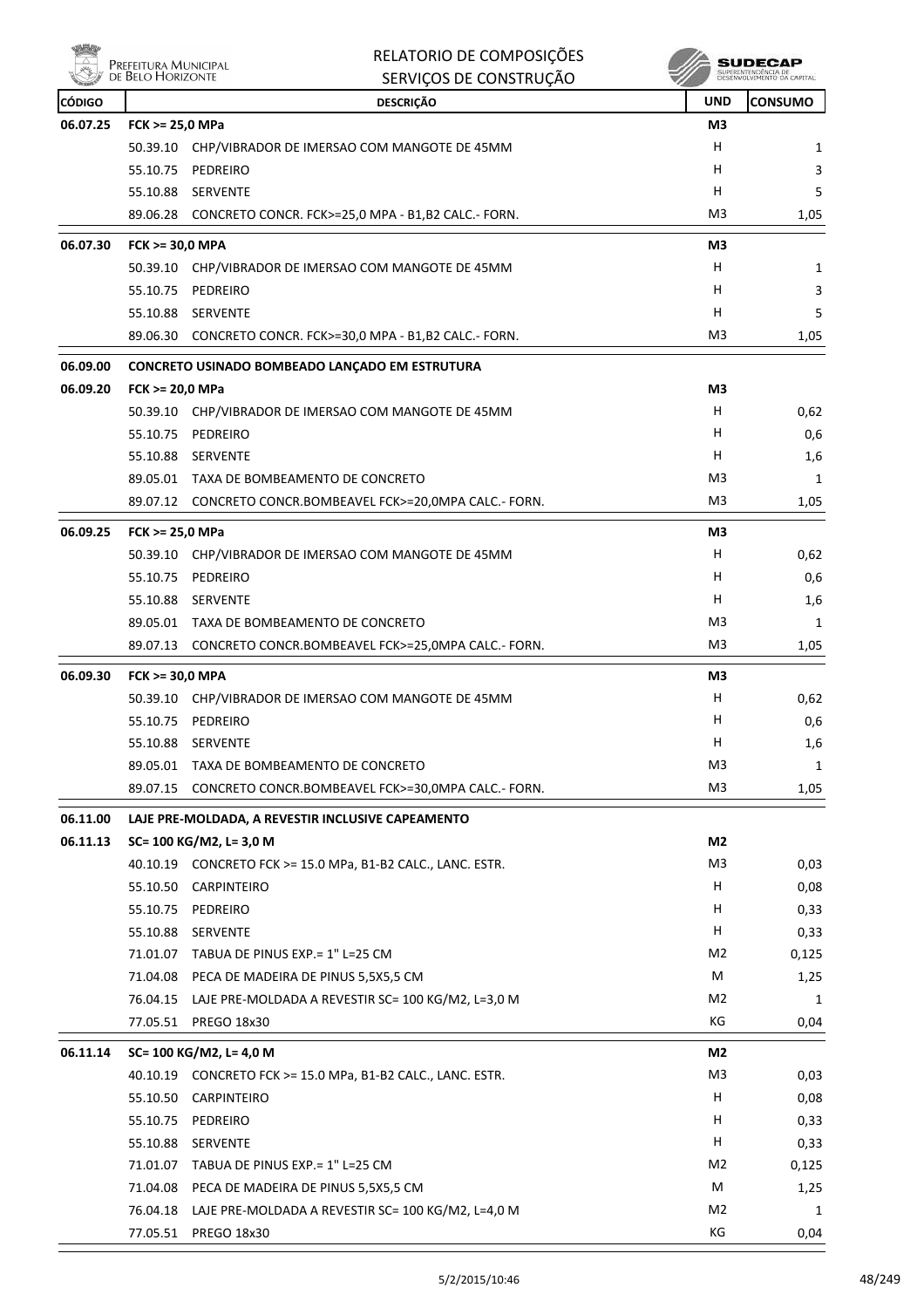|               | Prefeitura Municipal<br>de Belo Horizonte | RELATORIO DE COMPOSIÇÕES<br>SERVIÇOS DE CONSTRUÇÃO          |                | SUPERINTENDÊNCIA DE<br>DESENVOLVIMENTO DA CAPITAL |
|---------------|-------------------------------------------|-------------------------------------------------------------|----------------|---------------------------------------------------|
| <b>CÓDIGO</b> |                                           | <b>DESCRIÇÃO</b>                                            | <b>UND</b>     | <b>CONSUMO</b>                                    |
| 06.11.15      |                                           | SC= 100 KG/M2, L= 5,0 M                                     | M2             |                                                   |
|               |                                           | 40.10.19 CONCRETO FCK >= 15.0 MPa, B1-B2 CALC., LANC. ESTR. | M3             | 0,041                                             |
|               | 55.10.50                                  | <b>CARPINTEIRO</b>                                          | H.             | 0,08                                              |
|               |                                           | 55.10.75 PEDREIRO                                           | H.             | 0,33                                              |
|               | 55.10.88                                  | SERVENTE                                                    | H              | 0,33                                              |
|               |                                           | 71.01.07 TABUA DE PINUS EXP. = 1" L=25 CM                   | M2             | 0,125                                             |
|               |                                           | 71.04.08 PECA DE MADEIRA DE PINUS 5,5X5,5 CM                | M              | 1,25                                              |
|               |                                           | 76.04.21 LAJE PRE-MOLDADA A REVESTIR SC= 100 KG/M2, L=5,0 M | M2             | 1                                                 |
|               |                                           | 77.05.51 PREGO 18x30                                        | КG             | 0,04                                              |
| 06.11.23      |                                           | SC= 200 KG/M2, L= 3,0 M                                     | M2             |                                                   |
|               |                                           | 40.10.19 CONCRETO FCK >= 15.0 MPa, B1-B2 CALC., LANC. ESTR. | M3             | 0,041                                             |
|               | 55.10.50                                  | <b>CARPINTEIRO</b>                                          | н              | 0,08                                              |
|               | 55.10.75                                  | PEDREIRO                                                    | H.             | 0,33                                              |
|               |                                           | 55.10.88 SERVENTE                                           | H.             | 0,33                                              |
|               | 71.01.07                                  | TABUA DE PINUS EXP.= 1" L=25 CM                             | M2             | 0,125                                             |
|               |                                           | 71.04.08 PECA DE MADEIRA DE PINUS 5,5X5,5 CM                | M              | 1,25                                              |
|               | 76.04.41                                  | LAJE PRE-MOLDADA A REVESTIR SC= 200 KG/M2, L=3,0 M          | M2             | 1                                                 |
|               | 77.05.51                                  | <b>PREGO 18x30</b>                                          | КG             | 0,04                                              |
| 06.11.24      |                                           | SC= 200 KG/M2, L= 4,0 M                                     | M2             |                                                   |
|               |                                           | 40.10.19 CONCRETO FCK >= 15.0 MPa, B1-B2 CALC., LANC. ESTR. | M <sub>3</sub> | 0,041                                             |
|               |                                           | 55.10.50 CARPINTEIRO                                        | н              | 0,08                                              |
|               | 55.10.75                                  | PEDREIRO                                                    | H              | 0,33                                              |
|               | 55.10.88                                  | <b>SERVENTE</b>                                             | н              | 0,33                                              |
|               |                                           | 71.01.07 TABUA DE PINUS EXP. = 1" L=25 CM                   | M <sub>2</sub> | 0,125                                             |
|               |                                           | 71.04.08 PECA DE MADEIRA DE PINUS 5,5X5,5 CM                | M              | 1,25                                              |
|               |                                           | 76.04.44 LAJE PRE-MOLDADA A REVESTIR SC= 200 KG/M2, L=4,0 M | M2             | 1                                                 |
|               | 77.05.51                                  | PREGO 18x30                                                 | КG             | 0,04                                              |
| 06.11.25      |                                           | SC= 200 KG/M2, L= 5,0 M                                     | M2             |                                                   |
|               |                                           | 40.10.19 CONCRETO FCK >= 15.0 MPa, B1-B2 CALC., LANC. ESTR. | M3             | 0,045                                             |
|               |                                           | 55.10.50 CARPINTEIRO                                        | H              | 0,08                                              |
|               |                                           | 55.10.75 PEDREIRO                                           | H              | 0,33                                              |
|               |                                           | 55.10.88 SERVENTE                                           | н              | 0,33                                              |
|               | 71.01.07                                  | TABUA DE PINUS EXP.= 1" L=25 CM                             | M2             | 0,125                                             |
|               |                                           | 71.04.08 PECA DE MADEIRA DE PINUS 5,5X5,5 CM                | M              | 1,25                                              |
|               | 76.04.47                                  | LAJE PRE-MOLDADA A REVESTIR SC= 200 KG/M2, L=5,0 M          | M <sub>2</sub> | 1                                                 |
|               |                                           | 77.05.51 PREGO 18x30                                        | КG             | 0,04                                              |
| 06.11.26      |                                           | SC= 250 KG/M2, L= 5,0 M                                     | M2             |                                                   |
|               |                                           | 40.10.19 CONCRETO FCK >= 15.0 MPa, B1-B2 CALC., LANC. ESTR. | M <sub>3</sub> | 0,045                                             |
|               |                                           | 55.10.50 CARPINTEIRO                                        | Н              | 0,08                                              |
|               |                                           | 55.10.75 PEDREIRO                                           | H              | 0,33                                              |
|               |                                           | 55.10.88 SERVENTE                                           | H.             | 0,33                                              |
|               |                                           | 71.01.07 TABUA DE PINUS EXP.= 1" L=25 CM                    | M <sub>2</sub> | 0,125                                             |
|               |                                           | 71.04.08 PECA DE MADEIRA DE PINUS 5,5X5,5 CM                | M              | 1,25                                              |
|               | 76.04.56                                  | LAJE PRE-MOLDADA A REVESTIR SC= 250 KG/M2, L=5,0 M          | M <sub>2</sub> | 1                                                 |
|               | 77.05.51                                  | PREGO 18x30                                                 | KG             | 0,04                                              |
| 06.11.33      |                                           | SC= 300 KG/M2, L= 3,0 M                                     | M2             |                                                   |
|               |                                           | 40.10.19 CONCRETO FCK >= 15.0 MPa, B1-B2 CALC., LANC. ESTR. | M3             | 0,041                                             |
|               | 55.10.50                                  | <b>CARPINTEIRO</b>                                          | н              | 0,08                                              |
|               |                                           | 55.10.75 PEDREIRO                                           | H              | 0,33                                              |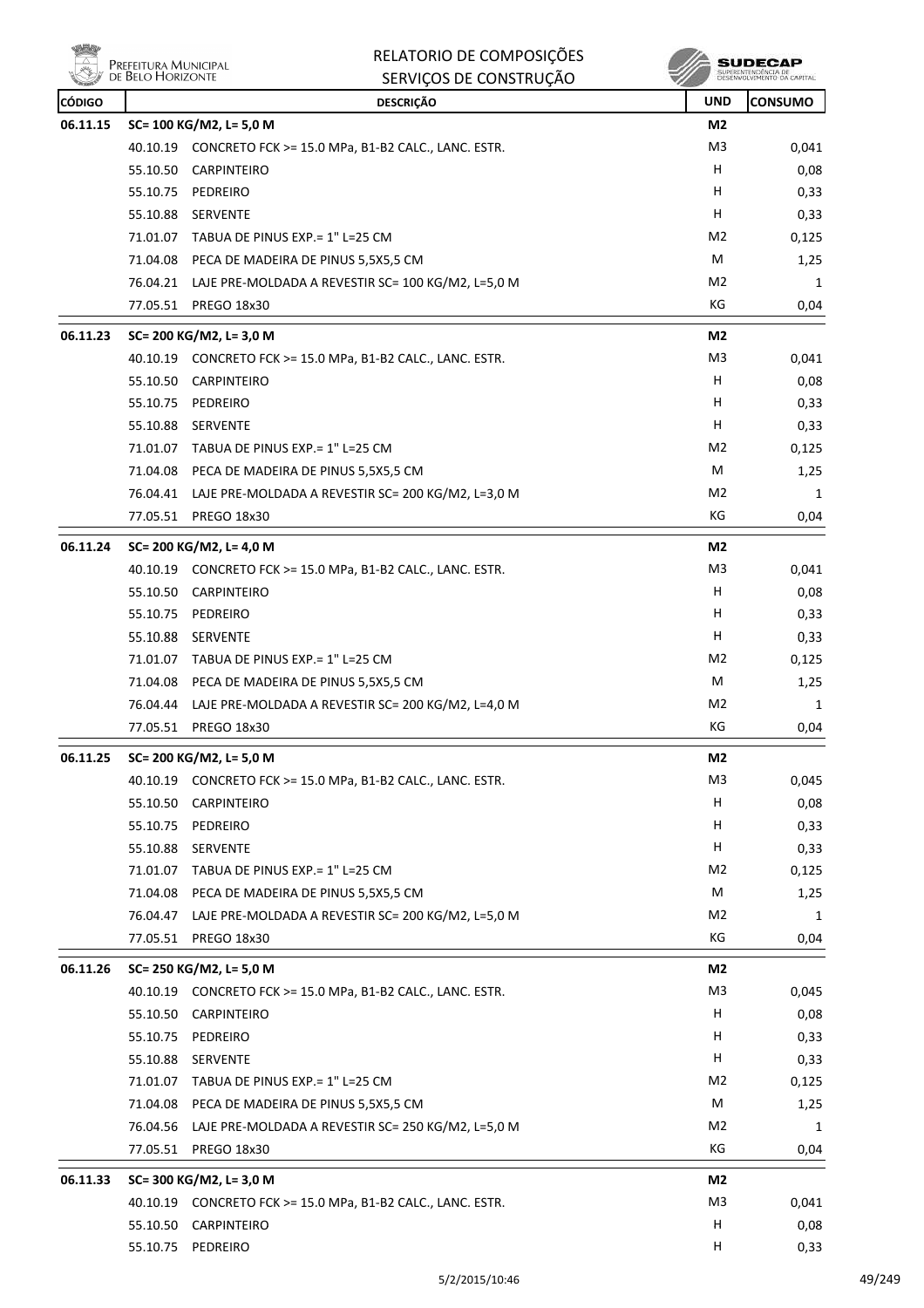

|               | Prefeitura Municipal<br>de Belo Horizonte | RELATORIO DE COMPOSIÇÕES                                                          |                | SUDECAP<br>SUPERINTENDÊNCIA DE<br>DESENVOLVIMENTO DA CAPITAL |
|---------------|-------------------------------------------|-----------------------------------------------------------------------------------|----------------|--------------------------------------------------------------|
|               |                                           | SERVIÇOS DE CONSTRUÇÃO                                                            |                |                                                              |
| <b>CÓDIGO</b> |                                           | <b>DESCRIÇÃO</b>                                                                  | <b>UND</b>     | <b>CONSUMO</b>                                               |
|               | 55.10.88                                  | <b>SERVENTE</b>                                                                   | н              | 0,33                                                         |
|               | 71.01.07                                  | TABUA DE PINUS EXP.= 1" L=25 CM                                                   | M2             | 0,125                                                        |
|               | 71.04.08                                  | PECA DE MADEIRA DE PINUS 5,5X5,5 CM                                               | M<br>M2        | 1,25                                                         |
|               | 77.05.51                                  | 76.04.67 LAJE PRE-MOLDADA A REVESTIR SC= 300 KG/M2, L=3,0 M<br><b>PREGO 18x30</b> | КG             | 1<br>0,04                                                    |
|               |                                           |                                                                                   |                |                                                              |
| 06.11.34      |                                           | SC= 300 KG/M2, L= 4,0 M                                                           | M2             |                                                              |
|               |                                           | 40.10.19 CONCRETO FCK >= 15.0 MPa, B1-B2 CALC., LANC. ESTR.                       | M <sub>3</sub> | 0,041                                                        |
|               | 55.10.50                                  | <b>CARPINTEIRO</b>                                                                | H              | 0,08                                                         |
|               | 55.10.75                                  | PEDREIRO                                                                          | н              | 0,33                                                         |
|               | 55.10.88                                  | SERVENTE                                                                          | н              | 0,33                                                         |
|               |                                           | 71.01.07 TABUA DE PINUS EXP.= 1" L=25 CM                                          | M <sub>2</sub> | 0,125                                                        |
|               |                                           | 71.04.08 PECA DE MADEIRA DE PINUS 5,5X5,5 CM                                      | M              | 1,25                                                         |
|               | 76.04.70                                  | LAJE PRE-MOLDADA A REVESTIR SC= 300 KG/M2, L=4,0 M                                | M2             | 1                                                            |
|               | 77.05.51                                  | <b>PREGO 18x30</b>                                                                | КG             | 0,04                                                         |
| 06.11.35      |                                           | SC= 300 KG/M2, L= 5,0 M                                                           | M2             |                                                              |
|               |                                           | 40.10.19 CONCRETO FCK >= 15.0 MPa, B1-B2 CALC., LANC. ESTR.                       | M3             | 0,045                                                        |
|               | 55.10.50                                  | CARPINTEIRO                                                                       | н              | 0,08                                                         |
|               | 55.10.75                                  | PEDREIRO                                                                          | н              | 0,33                                                         |
|               | 55.10.88                                  | SERVENTE                                                                          | H              | 0,33                                                         |
|               | 71.01.07                                  | TABUA DE PINUS EXP.= 1" L=25 CM                                                   | M2             | 0,125                                                        |
|               |                                           | 71.04.08 PECA DE MADEIRA DE PINUS 5,5X5,5 CM                                      | M              | 1,25                                                         |
|               | 76.04.73                                  | LAJE PRE-MOLDADA A REVESTIR SC= 300 KG/M2, L=5,0 M                                | M2             | 1                                                            |
|               | 77.05.51                                  | <b>PREGO 18x30</b>                                                                | КG             | 0,04                                                         |
| 06.13.00      |                                           | LAJE PRE-MOLDADA, APARENTE, INCLUSIVE CAPEAMENTO                                  |                |                                                              |
| 06.13.13      |                                           | SC= 100 KG/M2, L= 3,0 M                                                           | M2             |                                                              |
|               |                                           | 40.10.19 CONCRETO FCK >= 15.0 MPa, B1-B2 CALC., LANC. ESTR.                       | M3             | 0,026                                                        |
|               | 55.10.50                                  | <b>CARPINTEIRO</b>                                                                | н              | 0,1                                                          |
|               | 55.10.75                                  | PEDREIRO                                                                          | н              | 0,4                                                          |
|               |                                           | 55.10.88 SERVENTE                                                                 | H              | 0,4                                                          |
|               |                                           | 71.01.07 TABUA DE PINUS EXP.= 1" L=25 CM                                          | M <sub>2</sub> | 0,125                                                        |
|               |                                           | 71.04.08 PECA DE MADEIRA DE PINUS 5,5X5,5 CM                                      | M              | 1,25                                                         |
|               |                                           | 76.07.15 LAJE PRE-MOLDADA APARENTE SC= 100 KG/M2, L= 3,0 M                        | M <sub>2</sub> | 1                                                            |
|               | 77.05.51                                  | PREGO 18x30                                                                       | KG             | 0,04                                                         |
| 06.13.14      |                                           | SC= 100 KG/M2, L= 4,0 M                                                           | M2             |                                                              |
|               |                                           | 40.10.19 CONCRETO FCK >= 15.0 MPa, B1-B2 CALC., LANC. ESTR.                       | M <sub>3</sub> | 0,03                                                         |
|               |                                           | 55.10.50 CARPINTEIRO                                                              | н              | 0,1                                                          |
|               |                                           | 55.10.75 PEDREIRO                                                                 | н              | 0,4                                                          |
|               |                                           | 55.10.88 SERVENTE                                                                 | н              | 0,4                                                          |
|               |                                           | 71.01.07 TABUA DE PINUS EXP. = 1" L=25 CM                                         | M2             | 0,125                                                        |
|               |                                           | 71.04.08 PECA DE MADEIRA DE PINUS 5,5X5,5 CM                                      | М              | 1,25                                                         |
|               |                                           | 76.07.18 LAJE PRE-MOLDADA APARENTE SC= 100 KG/M2, L= 4,0 M                        | M2             | 1                                                            |
|               |                                           | 77.05.51 PREGO 18x30                                                              | KG             | 0,04                                                         |
| 06.13.15      |                                           | SC= 100 KG/M2, L= 5,0 M                                                           | M2             |                                                              |
|               |                                           | 40.10.19 CONCRETO FCK >= 15.0 MPa, B1-B2 CALC., LANC. ESTR.                       | M3             | 0,064                                                        |
|               |                                           | 55.10.50 CARPINTEIRO                                                              | H              | 0,1                                                          |
|               |                                           | 55.10.75 PEDREIRO                                                                 | H              | 0,4                                                          |
|               |                                           | 55.10.88 SERVENTE                                                                 | н              | 0,4                                                          |
|               |                                           | 71.01.07 TABUA DE PINUS EXP.= 1" L=25 CM                                          | M <sub>2</sub> | 0,125                                                        |
|               |                                           | 71.04.08 PECA DE MADEIRA DE PINUS 5,5X5,5 CM                                      | М              | 1,25                                                         |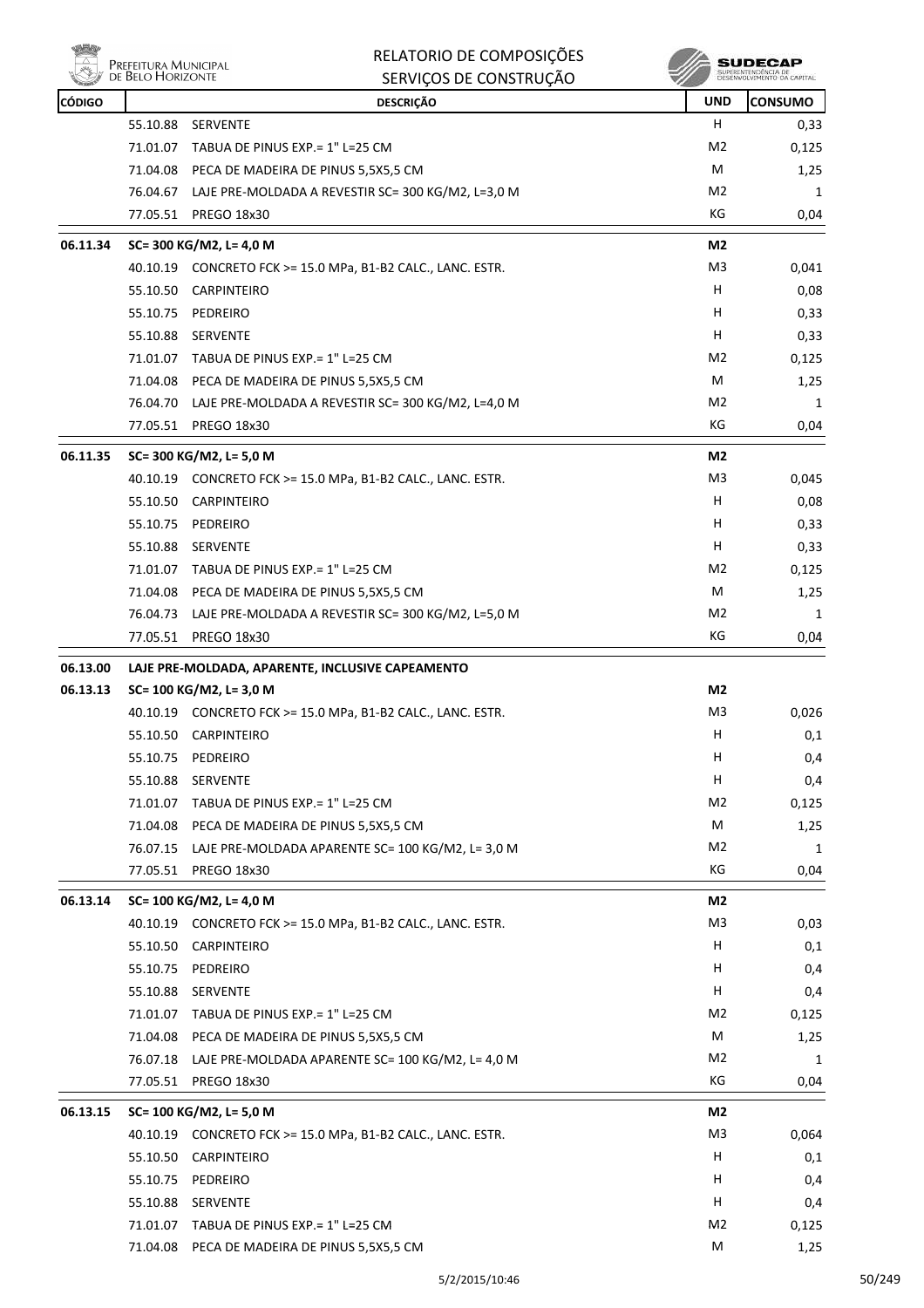

|               | DE BELO HORIZONTE | SERVIÇOS DE CONSTRUÇÃO                                      |                | SUPERINTENDENCIA DE<br>DESENVOLVIMENTO DA CAPITAL |
|---------------|-------------------|-------------------------------------------------------------|----------------|---------------------------------------------------|
| <b>CÓDIGO</b> |                   | <b>DESCRIÇÃO</b>                                            | UND            | <b>CONSUMO</b>                                    |
|               | 76.07.21          | LAJE PRE-MOLDADA APARENTE SC= 100 KG/M2, L= 5,0 M           | M2             | 1                                                 |
|               | 77.05.51          | <b>PREGO 18x30</b>                                          | KG             | 0,04                                              |
| 06.13.23      |                   | SC= 200 KG/M2, L= 3,0 M                                     | M2             |                                                   |
|               |                   | 40.10.19 CONCRETO FCK >= 15.0 MPa, B1-B2 CALC., LANC. ESTR. | M <sub>3</sub> | 0,037                                             |
|               | 55.10.50          | <b>CARPINTEIRO</b>                                          | H.             | 0,1                                               |
|               | 55.10.75          | PEDREIRO                                                    | H              | 0,4                                               |
|               | 55.10.88          | <b>SERVENTE</b>                                             | н              | 0,4                                               |
|               | 71.01.07          | TABUA DE PINUS EXP.= 1" L=25 CM                             | M2             | 0,125                                             |
|               |                   | 71.04.08 PECA DE MADEIRA DE PINUS 5,5X5,5 CM                | М              | 1,25                                              |
|               | 76.07.41          | LAJE PRE-MOLDADA APARENTE SC= 200 KG/M2, L= 3,0 M           | M2             | 1                                                 |
|               | 77.05.51          | PREGO 18x30                                                 | КG             | 0,04                                              |
| 06.13.24      |                   | SC= 200 KG/M2, L= 4,0 M                                     | M2             |                                                   |
|               |                   | 40.10.19 CONCRETO FCK >= 15.0 MPa, B1-B2 CALC., LANC. ESTR. | M3             | 0,041                                             |
|               | 55.10.50          | <b>CARPINTEIRO</b>                                          | Н              | 0,1                                               |
|               | 55.10.75          | PEDREIRO                                                    | H.             | 0,4                                               |
|               | 55.10.88          | SERVENTE                                                    | H              | 0,4                                               |
|               |                   | 71.01.07 TABUA DE PINUS EXP. = 1" L=25 CM                   | M <sub>2</sub> | 0,125                                             |
|               | 71.04.08          | PECA DE MADEIRA DE PINUS 5,5X5,5 CM                         | М              | 1,25                                              |
|               | 76.07.44          | LAJE PRE-MOLDADA APARENTE SC= 200 KG/M2, L= 4,0 M           | M2             | 1                                                 |
|               | 77.05.51          | PREGO 18x30                                                 | KG             | 0,04                                              |
| 06.13.25      |                   | SC= 200 KG/M2, L= 5,0 M                                     | M2             |                                                   |
|               |                   | 40.10.19 CONCRETO FCK >= 15.0 MPa, B1-B2 CALC., LANC. ESTR. | M3             | 0,064                                             |
|               | 55.10.50          | <b>CARPINTEIRO</b>                                          | н              | 0,1                                               |
|               | 55.10.75          | PEDREIRO                                                    | H.             | 0,4                                               |
|               | 55.10.88          | <b>SERVENTE</b>                                             | H              | 0,4                                               |
|               |                   | 71.01.07 TABUA DE PINUS EXP. = 1" L=25 CM                   | M2             | 0,125                                             |
|               | 71.04.08          | PECA DE MADEIRA DE PINUS 5,5X5,5 CM                         | М              | 1,25                                              |
|               | 76.07.47          | LAJE PRE-MOLDADA APARENTE SC= 200 KG/M2, L= 5,0 M           | M2             | 1                                                 |
|               | 77.05.51          | PREGO 18x30                                                 | KG             | 0,04                                              |
| 06.13.33      |                   | SC= 300 KG/M2, L= 3,0 M                                     | M2             |                                                   |
|               |                   | 40.10.19 CONCRETO FCK >= 15.0 MPa, B1-B2 CALC., LANC. ESTR. | M <sub>3</sub> | 0,037                                             |
|               | 55.10.50          | <b>CARPINTEIRO</b>                                          | H              | 0,1                                               |
|               | 55.10.75          | PEDREIRO                                                    | н              | 0,4                                               |
|               | 55.10.88          | SERVENTE                                                    | Н              | 0,4                                               |
|               | 71.01.07          | TABUA DE PINUS EXP. = 1" L=25 CM                            | M2             | 0,125                                             |
|               | 71.04.08          | PECA DE MADEIRA DE PINUS 5,5X5,5 CM                         | M              | 1,25                                              |
|               | 76.07.67          | LAJE PRE-MOLDADA APARENTE SC= 300 KG/M2, L= 3,0 M           | M <sub>2</sub> | 1                                                 |
|               | 77.05.51          | PREGO 18x30                                                 | KG             | 0,04                                              |
| 06.13.34      |                   | SC= 300 KG/M2, L= 4,0 M                                     | M2             |                                                   |
|               | 40.10.19          | CONCRETO FCK >= 15.0 MPa, B1-B2 CALC., LANC. ESTR.          | M3             | 0,041                                             |
|               | 55.10.50          | CARPINTEIRO                                                 | н              | 0,1                                               |
|               | 55.10.75          | PEDREIRO                                                    | H              | 0,4                                               |
|               | 55.10.88          | SERVENTE                                                    | н              | 0,4                                               |
|               | 71.01.07          | TABUA DE PINUS EXP. = 1" L=25 CM                            | M2             | 0,125                                             |
|               | 71.04.08          | PECA DE MADEIRA DE PINUS 5,5X5,5 CM                         | М              | 1,25                                              |
|               | 76.07.70          | LAJE PRE-MOLDADA APARENTE SC= 300 KG/M2, L= 4,0 M           | M <sub>2</sub> | 1                                                 |
|               | 77.05.51          | PREGO 18x30                                                 | КG             | 0,04                                              |

RELATORIO DE COMPOSIÇÕES

**A** SUDECAP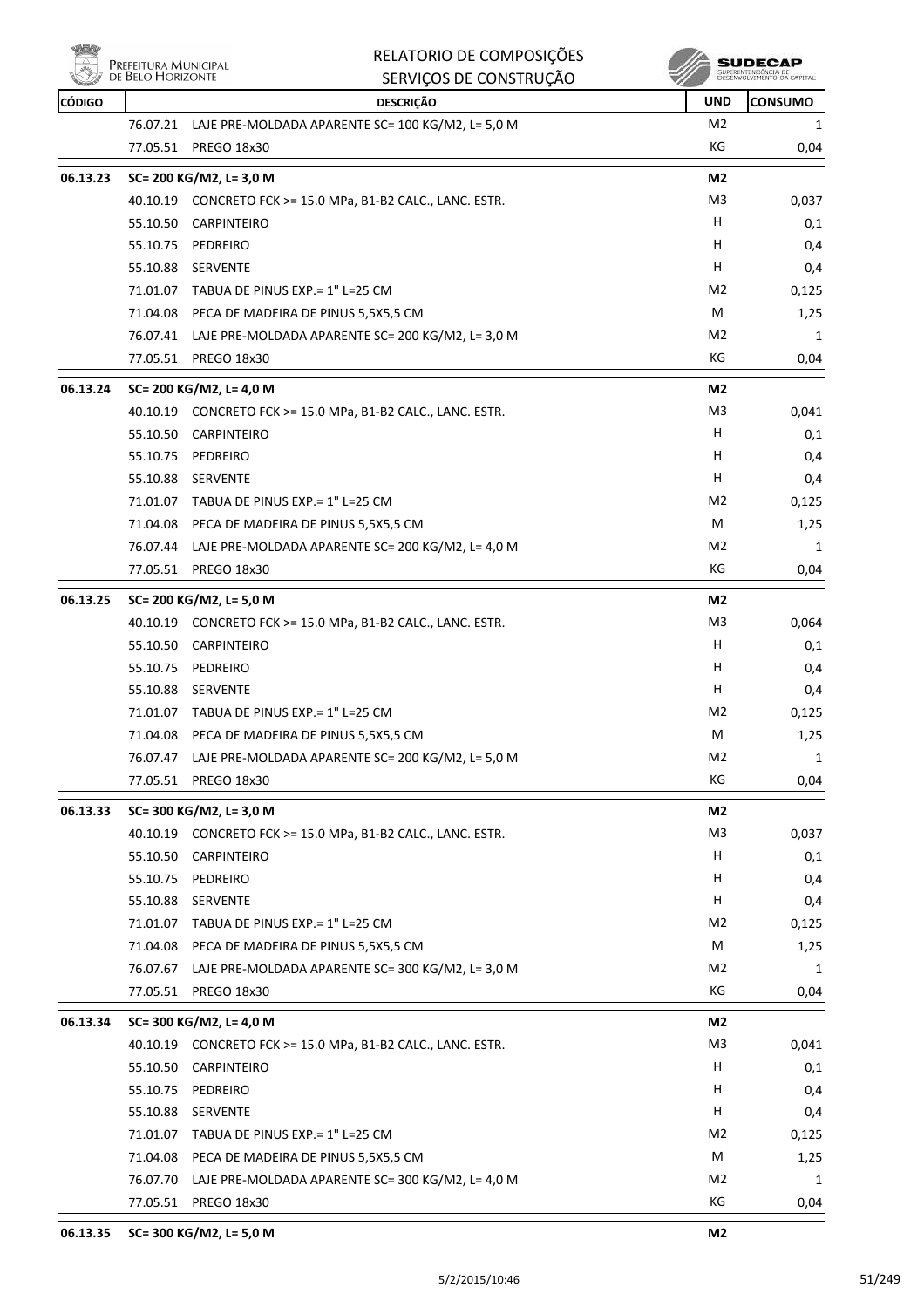

|               | PREFEITURA MUNICIPAL<br>DE BELO HORIZONTE | RELATORIO DE COMPOSIÇÕES<br>SERVIÇOS DE CONSTRUÇÃO             |                | SUPERINTENDÊNCIA DE<br>DESENVOLVIMENTO DA CAPITAL |
|---------------|-------------------------------------------|----------------------------------------------------------------|----------------|---------------------------------------------------|
| <b>CÓDIGO</b> |                                           | <b>DESCRIÇÃO</b>                                               | <b>UND</b>     | <b>CONSUMO</b>                                    |
|               | 40.10.19                                  | CONCRETO FCK >= 15.0 MPa, B1-B2 CALC., LANC. ESTR.             | M3             | 0,064                                             |
|               | 55.10.50                                  | <b>CARPINTEIRO</b>                                             | н              | 0,1                                               |
|               | 55.10.75                                  | PEDREIRO                                                       | н              | 0,4                                               |
|               | 55.10.88                                  | SERVENTE                                                       | н              | 0,4                                               |
|               |                                           | 71.01.07 TABUA DE PINUS EXP.= 1" L=25 CM                       | M <sub>2</sub> | 0,125                                             |
|               |                                           | 71.04.08 PECA DE MADEIRA DE PINUS 5,5X5,5 CM                   | M              | 1,25                                              |
|               |                                           | 76.07.73 LAJE PRE-MOLDADA APARENTE SC= 300 KG/M2, L= 5,0 M     | M <sub>2</sub> | 1                                                 |
|               | 77.05.51                                  | <b>PREGO 18x30</b>                                             | КG             | 0,04                                              |
| 06.14.00      | <b>BARREIRA NEW JERSEY</b>                |                                                                |                |                                                   |
| 06.14.01      |                                           | <b>BARREIRA NEW JERSEY - SIMPLES</b>                           | UN             |                                                   |
|               |                                           | 40.10.21    CONCRETO FCK >= 18.0 MPa, B1-B2 CALC., LANC. ESTR. | M3             | 0,1865                                            |
|               | 40.20.17                                  | FORMA DE COMPENSADO RESINADO E=12MM TIPO C (5 APR)             | M2             | 1,8975                                            |
|               |                                           | 40.22.12 ACO CA-50, D > 12.7MM - CORTE, DOBRAMENTO, COLOCACAO  | КG             | 11,19                                             |
| 06.14.02      |                                           | <b>BARREIRA NEW JERSEY - DUPLA</b>                             | UN             |                                                   |
|               | 40.10.21                                  | CONCRETO FCK >= 18.0 MPa, B1-B2 CALC., LANC. ESTR.             | M <sub>3</sub> | 0,2515                                            |
|               |                                           | 40.20.17 FORMA DE COMPENSADO RESINADO E=12MM TIPO C (5 APR)    | M <sub>2</sub> | 2,0535                                            |
|               |                                           | 40.22.12 ACO CA-50, D > 12.7MM - CORTE, DOBRAMENTO, COLOCACAO  | КG             | 15,09                                             |
| 06.15.00      |                                           | LAJE NIVEL ZERO ACABAMENTO POLIDO MECANICAMENTE                |                |                                                   |
| 06.15.01      |                                           | MAO DE OBRA MECAN. COMPLEMENTAR P/ACABAM. DE LAJE              | M <sub>2</sub> |                                                   |
|               | 50.39.10                                  | CHP/VIBRADOR DE IMERSAO COM MANGOTE DE 45MM                    | н              | $-0,1$                                            |
|               | 55.10.75                                  | PEDREIRO                                                       | н              | $-0,2$                                            |
|               | 55.10.88                                  | SERVENTE                                                       | н              | $-0,4$                                            |
|               |                                           | 89.37.50 POLIMENTO MECANICO PISO CONCRETO NIVELAMENTO LASER    | M <sub>2</sub> | 1                                                 |
| 07.00.00      | <b>ALVENARIAS E DIVISOES</b>              |                                                                |                |                                                   |
| 07.01.00      |                                           | ALVENARIA DE TIJOLO MACIÇO REQUEIMADO                          |                |                                                   |
| 07.01.01      | E= 5 CM, A REVESTIR                       |                                                                | M <sub>2</sub> |                                                   |
|               | 40.24.23                                  | ARGAMASSA DE CIMENTO E AREIA 1:7                               | M <sub>3</sub> | 0,0105                                            |
|               | 55.10.75                                  | PEDREIRO                                                       | н              | 0,9                                               |
|               | 55.10.88                                  | SERVENTE                                                       | Н              | 0,9                                               |
|               | 79.02.05                                  | TIJOLO CERAM. MACICO REQUEIMADO 20X10X5CM C/FRETE              | UN             | 43,05                                             |
| 07.01.03      | E= 10 CM, A REVESTIR                      |                                                                | M <sub>2</sub> |                                                   |
|               |                                           | 40.24.23 ARGAMASSA DE CIMENTO E AREIA 1:7                      | M <sub>3</sub> | 0,03                                              |
|               | 55.10.75 PEDREIRO                         |                                                                | Н              | 1,6                                               |
|               | 55.10.88                                  | SERVENTE                                                       | н              | 1,6                                               |
|               | 79.02.05                                  | TIJOLO CERAM. MACICO REQUEIMADO 20X10X5CM C/FRETE              | UN             | 75,6                                              |
| 07.01.07      | E= 20 CM, A REVESTIR                      |                                                                | M <sub>2</sub> |                                                   |
|               |                                           | 40.24.23 ARGAMASSA DE CIMENTO E AREIA 1:7                      | M <sub>3</sub> | 0,0609                                            |

| 07.01.11 | E= 5 CM, APARENTE |                                                   | M2             |        |
|----------|-------------------|---------------------------------------------------|----------------|--------|
|          | 40.24.23          | ARGAMASSA DE CIMENTO E AREIA 1:7                  | M <sub>3</sub> | 0,0105 |
|          | 55.10.75          | PEDREIRO                                          | н              |        |
|          | 55.10.88          | SERVENTE                                          | н              |        |
|          | 79.02.05          | TIJOLO CERAM. MACICO REQUEIMADO 20X10X5CM C/FRETE | UN             | 43,05  |
| 07.01.13 |                   | <b>E= 10 CM, APARENTE</b>                         | M2             |        |
|          | 40.24.23          | ARGAMASSA DE CIMENTO E AREIA 1:7                  | M <sub>3</sub> | 0,03   |
|          |                   |                                                   |                |        |

55.10.75 PEDREIRO H 2,5 55.10.88 SERVENTE H 2,5 79.02.05 TIJOLO CERAM. MACICO REQUEIMADO 20X10X5CM C/FRETE UN UN 151,2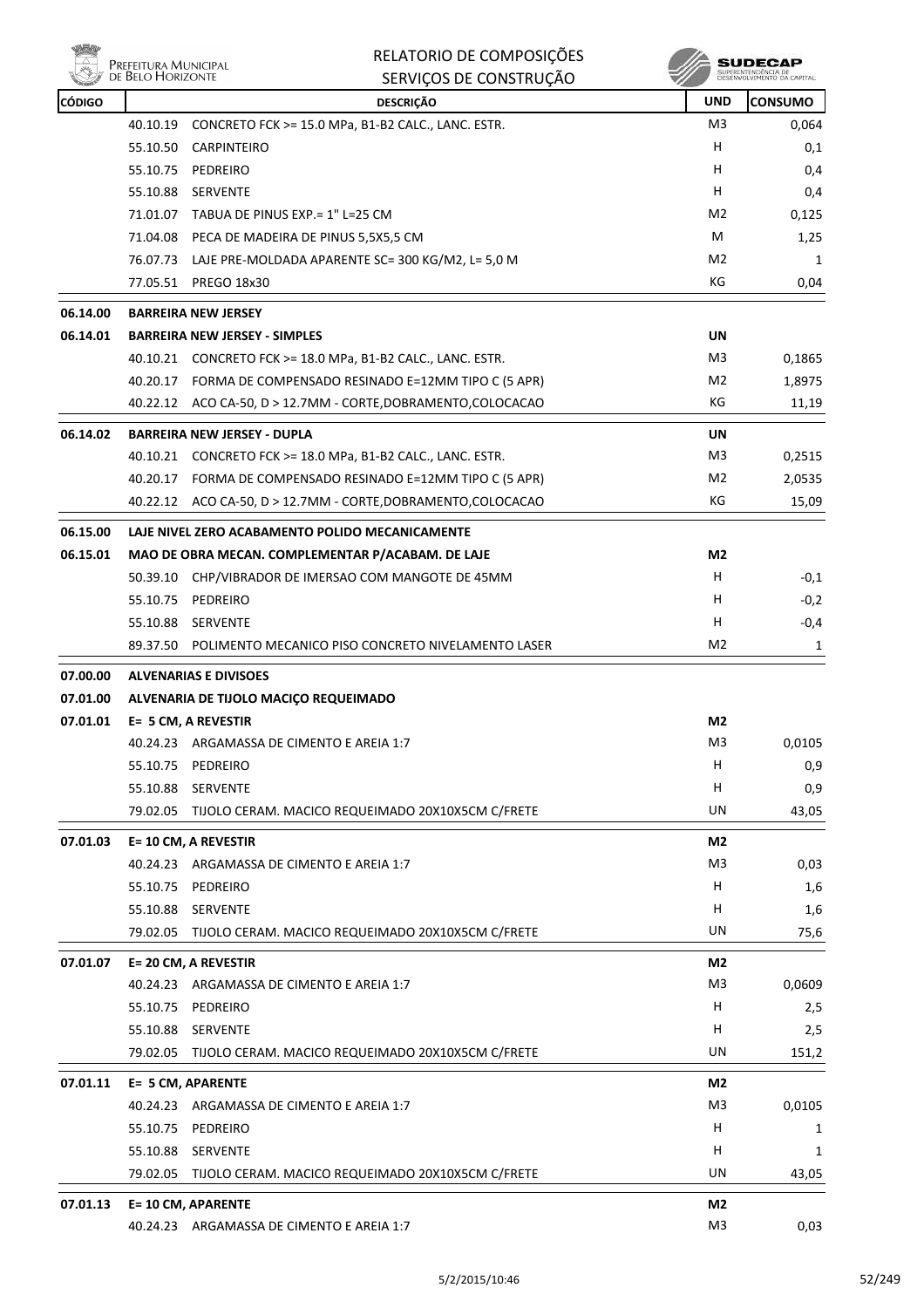| PREFEITURA MUNICIPAL |
|----------------------|
| DE BELO HORIZONTE    |

#### RELATORIO DE COMPOSIÇÕES SERVIÇOS DE CONSTRUÇÃO

| <b>CÓDIGO</b> |                      | <b>DESCRIÇÃO</b>                                                           | <b>UND</b>     | <b>CONSUMO</b> |
|---------------|----------------------|----------------------------------------------------------------------------|----------------|----------------|
|               | 55.10.75             | PEDREIRO                                                                   | H              | 1,8            |
|               | 55.10.88             | <b>SERVENTE</b>                                                            | н              | 1,8            |
|               |                      | 79.02.05 TIJOLO CERAM. MACICO REQUEIMADO 20X10X5CM C/FRETE                 | UN             | 75,6           |
| 07.01.17      |                      | E= 20 CM, APARENTE                                                         | M2             |                |
|               |                      | 40.24.23 ARGAMASSA DE CIMENTO E AREIA 1:7                                  | M3             | 0,0609         |
|               | 55.10.75             | PEDREIRO                                                                   | H.             | 2,75           |
|               | 55.10.88             | <b>SERVENTE</b>                                                            | н              | 2,75           |
|               |                      | 79.02.05 TIJOLO CERAM. MACICO REQUEIMADO 20X10X5CM C/FRETE                 | UN             | 151,2          |
| 07.03.00      |                      | ALVENARIA DE TIJOLO FURADO (BLOCO CERAMICO VEDAÇÃO)                        |                |                |
| 07.03.03      |                      | E= 10 CM, A REVESTIR                                                       | M <sub>2</sub> |                |
|               |                      | 40.24.23 ARGAMASSA DE CIMENTO E AREIA 1:7                                  | M3             | 0,012          |
|               | 55.10.75             | PEDREIRO                                                                   | H              | 0,8            |
|               | 55.10.88             | SERVENTE                                                                   | H.             | 0,8            |
|               |                      | 79.02.12 TIJOLO CERAMICO FURADO 8 FUROS 29X19X9CM C/FRETE                  | UN             | 15,5           |
| 07.03.05      |                      | E= 15 CM, A REVESTIR                                                       | M <sub>2</sub> |                |
|               |                      | 40.24.23 ARGAMASSA DE CIMENTO E AREIA 1:7                                  | M3             | 0,018          |
|               | 55.10.75             | PEDREIRO                                                                   | H              | 0,9            |
|               | 55.10.88             | SERVENTE                                                                   | H              | 0,9            |
|               |                      | 79.02.08 TIJOLO CERAMICO FURADO 9 FUROS 29X19X14CM C/FRETE                 | UN             | 15,51          |
| 07.03.07      |                      | E= 20 CM, A REVESTIR                                                       | M2             |                |
|               |                      | 40.24.23 ARGAMASSA DE CIMENTO E AREIA 1:7                                  | M3             | 0,036          |
|               | 55.10.75             | PEDREIRO                                                                   | H              | 1              |
|               | 55.10.88             | <b>SERVENTE</b>                                                            | н              | 1              |
|               |                      | 79.02.12 TIJOLO CERAMICO FURADO 8 FUROS 29X19X9CM C/FRETE                  | UN             | 29             |
| 07.03.11      |                      | E=30 CM, COM OS FUROS APARENTES, TIPO COBOGO                               | M2             |                |
|               |                      | 40.24.23 ARGAMASSA DE CIMENTO E AREIA 1:7                                  | M3             | 0,06           |
|               | 55.10.75             | PEDREIRO                                                                   | H              | 1,4            |
|               | 55.10.88             | <b>SERVENTE</b>                                                            | н              | 1,4            |
|               | 79.02.12             | TIJOLO CERAMICO FURADO 8 FUROS 29X19X9CM C/FRETE                           | UN             | 42,47          |
| 07.05.00      |                      | <b>ALVENARIA DE BLOCO DE CONCRETO</b>                                      |                |                |
| 07.05.03      |                      | E= 10 CM, A REVESTIR, VEDAÇAO                                              | M <sub>2</sub> |                |
|               |                      | 40.24.23 ARGAMASSA DE CIMENTO E AREIA 1:7                                  | M3             | 0,0084         |
|               |                      | 55.10.75 PEDREIRO                                                          | H              | 0,6            |
|               | 55.10.88             | SERVENTE                                                                   | H              | 0,6            |
|               | 79.10.06             | BLOCO DE CONCRETO 09X19X39 CM C/ FRETE VAZADO                              | UN             | 13,125         |
| 07.05.05      |                      | E= 15 CM, A REVESTIR, VEDAÇAO                                              | M2             |                |
|               | 40.24.23             | ARGAMASSA DE CIMENTO E AREIA 1:7                                           | M3             | 0,00945        |
|               |                      | 55.10.75 PEDREIRO                                                          | H              | 0,65           |
|               | 55.10.88             | SERVENTE                                                                   | H.             | 0,65           |
|               | 79.10.07             | BLOCO DE CONCRETO 14X19X39 CM C/ FRETE VAZADO                              | UN             | 13,125         |
|               |                      |                                                                            | M2             |                |
| 07.05.07      |                      | E= 20 CM, A REVESTIR, VEDAÇAO<br>40.24.23 ARGAMASSA DE CIMENTO E AREIA 1:7 | M3             | 0,0105         |
|               |                      |                                                                            | H              |                |
|               |                      | 55.10.75 PEDREIRO                                                          | H              | 0,7            |
|               | 55.10.88<br>79.10.08 | <b>SERVENTE</b><br>BLOCO DE CONCRETO 19X19X39 CM C/ FRETE VAZADO           | UN             | 0,7            |
|               |                      |                                                                            |                | 13,125         |
| 07.05.13      |                      | E= 10 CM, APARENTE, VEDAÇAO                                                | M <sub>2</sub> |                |
|               |                      | 40.24.23 ARGAMASSA DE CIMENTO E AREIA 1:7                                  | M3             | 0,0084         |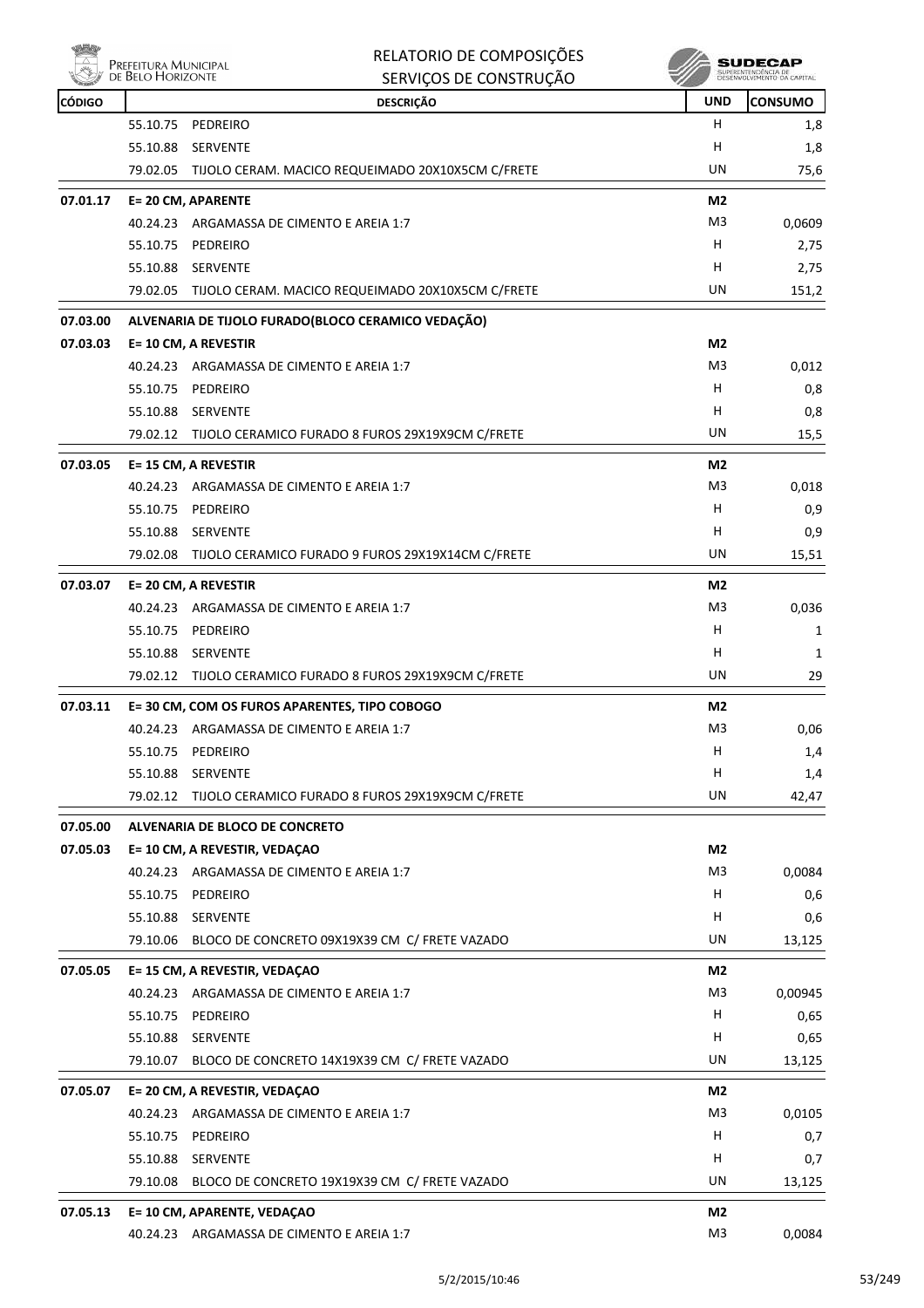| PREFEITURA MU  |
|----------------|
| DE BELO HORIZO |

| Δ             | Prefeitura Municipal<br>de Belo Horizonte | RELATORIO DE COMPOSIÇÕES<br>SERVIÇOS DE CONSTRUÇÃO          |                | SUDECAP<br>SUPERINTENDÊNCIA DE<br>DESENVOLVIMENTO DA CAPITAL |
|---------------|-------------------------------------------|-------------------------------------------------------------|----------------|--------------------------------------------------------------|
| <b>CÓDIGO</b> |                                           | <b>DESCRIÇÃO</b>                                            | <b>UND</b>     | <b>CONSUMO</b>                                               |
|               | 55.10.75                                  | PEDREIRO                                                    | н              | 0,72                                                         |
|               | 55.10.88                                  | <b>SERVENTE</b>                                             | н              | 0,72                                                         |
|               | 79.10.06                                  | BLOCO DE CONCRETO 09X19X39 CM C/ FRETE VAZADO               | UN             | 13,125                                                       |
| 07.05.15      |                                           | E= 15 CM, APARENTE, VEDAÇAO                                 | M2             |                                                              |
|               |                                           | 40.24.23 ARGAMASSA DE CIMENTO E AREIA 1:7                   | M <sub>3</sub> | 0,00945                                                      |
|               | 55.10.75                                  | PEDREIRO                                                    | H              | 0,8                                                          |
|               | 55.10.88                                  | SERVENTE                                                    | н              | 0,8                                                          |
|               | 79.10.07                                  | BLOCO DE CONCRETO 14X19X39 CM C/ FRETE VAZADO               | UN             | 13,125                                                       |
| 07.05.17      |                                           | E= 20 CM, APARENTE, VEDAÇAO                                 | M2             |                                                              |
|               |                                           | 40.24.23 ARGAMASSA DE CIMENTO E AREIA 1:7                   | M <sub>3</sub> | 0,0105                                                       |
|               | 55.10.75                                  | PEDREIRO                                                    | н              | 0,85                                                         |
|               | 55.10.88                                  | SERVENTE                                                    | н              | 0,85                                                         |
|               | 79.10.08                                  | BLOCO DE CONCRETO 19X19X39 CM C/ FRETE VAZADO               | UN             | 13,125                                                       |
| 07.06.00      |                                           | ALVENARIA DE BLOCO DE CONCRETO ESTRUTURAL                   |                |                                                              |
| 07.06.01      |                                           | <b>E= 10 CM, ESTRUTURAL</b>                                 | M <sub>2</sub> |                                                              |
|               |                                           | 40.24.23 ARGAMASSA DE CIMENTO E AREIA 1:7                   | M3             | 0,0084                                                       |
|               | 55.10.75                                  | PEDREIRO                                                    | H              | 0,72                                                         |
|               | 55.10.88                                  | SERVENTE                                                    | H              | 0,72                                                         |
|               | 79.10.03                                  | BLOCO CONCRETO ESTRUTURAL 9X19X39 C/ FRETE 4,5MPA           | UN             | 13,125                                                       |
| 07.06.02      |                                           | <b>E= 15 CM, ESTRUTURAL</b>                                 | M2             |                                                              |
|               | 40.24.23                                  | ARGAMASSA DE CIMENTO E AREIA 1:7                            | M3             | 0,00945                                                      |
|               | 55.10.75                                  | PEDREIRO                                                    | н              | 0,8                                                          |
|               | 55.10.88                                  | SERVENTE                                                    | H              | 0,8                                                          |
|               | 79.10.04                                  | BLOCO CONCRETO ESTRUTURAL 14X19X39 C/ FRETE 4,5MPA          | UN             | 13,125                                                       |
| 07.06.03      |                                           | <b>E= 20 CM, ESTRUTURAL</b>                                 | M2             |                                                              |
|               |                                           | 40.24.23 ARGAMASSA DE CIMENTO E AREIA 1:7                   | M3             | 0,0105                                                       |
|               | 55.10.75                                  | PEDREIRO                                                    | н              | 0,85                                                         |
|               | 55.10.88                                  | SERVENTE                                                    | н              | 0,85                                                         |
|               |                                           | 79.10.05 BLOCO CONCRETO ESTRUTUAL 19X19X39 C/ FRETE 4,5MPA  | UN             | 13,125                                                       |
| 07.07.00      |                                           | ALVENARIA DE TIJOLO LAMINADO                                |                |                                                              |
| 07.07.10      |                                           | 18 FUROS, E= 10 CM, APARENTE                                | M2             |                                                              |
|               |                                           | 40.24.23 ARGAMASSA DE CIMENTO E AREIA 1:7                   | M <sub>3</sub> | 0,028                                                        |
|               |                                           | 55.10.75 PEDREIRO                                           | H              | 1,8                                                          |
|               |                                           | 55.10.88 SERVENTE                                           | Н              | 1,8                                                          |
|               |                                           | 79.04.20 TIJOLO LAMINADO CLARO 18 FUROS 23X10,5X6CM C/FRETE | UN             | 58                                                           |
| 07.07.20      |                                           | 18 FUROS, E= 20 CM, APARENTE                                | M <sub>2</sub> |                                                              |
|               |                                           | 40.24.23 ARGAMASSA DE CIMENTO E AREIA 1:7                   | M <sub>3</sub> | 0,071                                                        |
|               |                                           | 55.10.75 PEDREIRO                                           | Н              | 2,8                                                          |
|               |                                           | 55.10.88 SERVENTE                                           | H              | 2,8                                                          |
|               |                                           | 79.04.20 TIJOLO LAMINADO CLARO 18 FUROS 23X10,5X6CM C/FRETE | UN             | 112                                                          |
| 07.09.00      |                                           | ALVENARIA DE TIJOLO DE VIDRO                                |                |                                                              |
| 07.09.01      |                                           | TIJOLINHO DE VIDRO 20 X 20 X 08 CM                          | M <sub>2</sub> |                                                              |
|               |                                           | 55.10.77 PEDREIRO DE ACABAMENTO                             | Н              | 1,6                                                          |
|               |                                           | 55.10.88 SERVENTE                                           | H              | 1,6                                                          |
|               |                                           | 62.02.05 CIMENTO PORTLAND BRANCO CP-32 (ESTRUTURAL) SC 50KG | KG             | 0,5                                                          |

79.08.05 TIJOLINHO DE VIDRO 20X20X08CM UN 26,25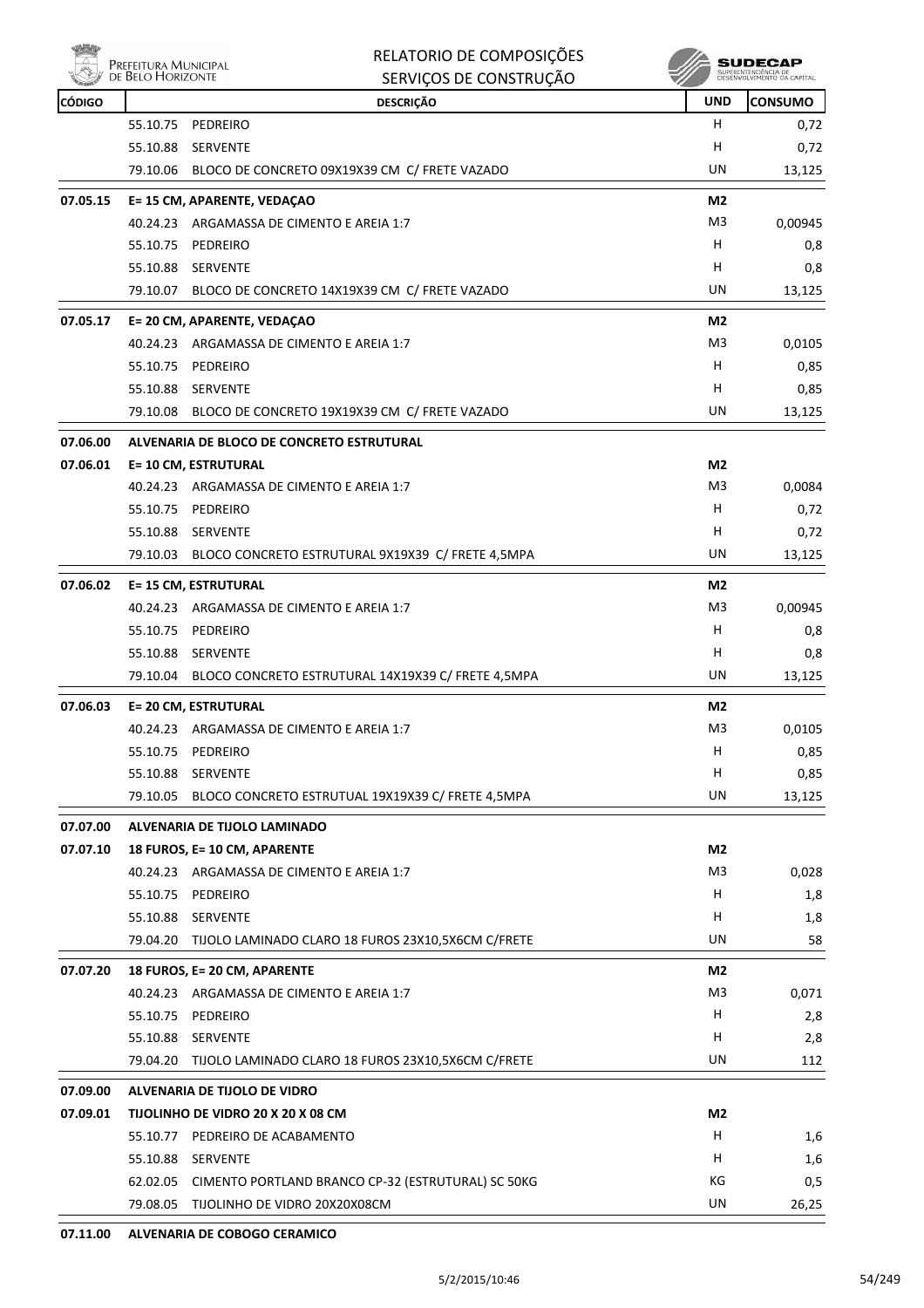| <b>NÖL</b>                | Prefeitura Municipal<br>de Belo Horizonte | RELATORIO DE COMPOSIÇÕES                                                                      |                  | SUDECAP        |
|---------------------------|-------------------------------------------|-----------------------------------------------------------------------------------------------|------------------|----------------|
|                           |                                           | SERVIÇOS DE CONSTRUÇÃO                                                                        |                  |                |
| <b>CÓDIGO</b><br>07.11.07 |                                           | <b>DESCRIÇÃO</b><br>18 X 18 X 7 CM, E= 7 CM                                                   | <b>UND</b><br>M2 | <b>CONSUMO</b> |
|                           |                                           | 40.24.21 ARGAMASSA DE CIMENTO E AREIA 1:6                                                     | M3               | 0,0075         |
|                           | 55.10.77                                  | PEDREIRO DE ACABAMENTO                                                                        | H                | 1,6            |
|                           | 55.10.88                                  | SERVENTE                                                                                      | н                | 1,6            |
|                           | 79.16.05                                  | ELEMENTO VAZADO CERAMICO RETO 18X18X7 CM (COBOGO)                                             | UN               | 30             |
|                           |                                           |                                                                                               |                  |                |
| 07.13.00<br>07.13.05      |                                           | ALVENARIA DE COBOGO DE CONCRETO<br>TIPO VENEZIANA 20 X 20 X 40 CM                             | M2               |                |
|                           | 40.24.23                                  | ARGAMASSA DE CIMENTO E AREIA 1:7                                                              | M3               | 0,01           |
|                           | 55.10.77                                  | PEDREIRO DE ACABAMENTO                                                                        | н                | 0,9            |
|                           | 55.10.88                                  | SERVENTE                                                                                      | H                | 0,9            |
|                           | 79.16.10                                  | COBOGO DE CONCRETO TIPO VENEZIANA, 20x20x40 CM                                                | UN               | 13,13          |
|                           |                                           |                                                                                               |                  |                |
| 07.32.00                  |                                           | DIVISORIA EM PEDRA (PANEIS FIXOS)                                                             |                  |                |
| 07.32.01                  |                                           | DIV.MARMORE BRANCO E=2CM FERRAGEM LATAO CROMADA                                               | M2               |                |
|                           | 55.10.77                                  | PEDREIRO DE ACABAMENTO                                                                        | H<br>H           | 2,5            |
|                           | 55.10.88                                  | <b>SERVENTE</b>                                                                               | UN               | 2,5            |
|                           | 65.85.30                                  | 65.85.12 SUPORTE DE LATAO IMAB 870                                                            | UN               | 0,27           |
|                           |                                           | PARAFUSO EM LATAO TORNEADO CROM. IMAB 860<br>65.85.35 CHAPA SUPORTE DE LATAO CROMADO IMAB 850 | UN               | 3,72<br>1,53   |
|                           |                                           | 65.85.42 CANTONEIRA DE LATAO IMAB 845                                                         | UN               | 3,72           |
|                           | 77.10.90                                  | PARAFUSO CASTELO C/BUCHA N.8 E ARRUELA                                                        | UN               | 2,67           |
|                           | 79.22.05                                  | DIVISORIA MARMORE BRANCO E= 3CM ( 2 FACES )                                                   | M <sub>2</sub>   | 1              |
|                           |                                           |                                                                                               |                  |                |
| 07.32.05                  |                                           | DIV. EM ARDOSIA E= 2CM FERRAGEM LATAO CROMADO                                                 | M2               |                |
|                           | 55.10.05                                  | AJUDANTE                                                                                      | н                | 2,5            |
|                           | 55.10.77                                  | PEDREIRO DE ACABAMENTO                                                                        | H                | 2,5            |
|                           |                                           | 65.85.12 SUPORTE DE LATAO IMAB 870                                                            | UN               | 0,27           |
|                           |                                           | 65.85.30 PARAFUSO EM LATAO TORNEADO CROM. IMAB 860                                            | UN               | 2,55           |
|                           |                                           | 65.85.35 CHAPA SUPORTE DE LATAO CROMADO IMAB 850                                              | UN<br>UN         | 0,53           |
|                           |                                           | 65.85.42 CANTONEIRA DE LATAO IMAB 845                                                         | UN               | 3,72           |
|                           | 75.15.06                                  | MASSA PLASTICA (LATA COM 400 GRAMAS)<br>77.10.90 PARAFUSO CASTELO C/BUCHA N.8 E ARRUELA       | UN               | 0,0012         |
|                           | 79.22.11                                  | DIVISORIA DE ARDOSIA E= 2 CM (S/POLIMENTO)                                                    | M2               | 2,67<br>1      |
|                           |                                           |                                                                                               |                  |                |
| 07.32.06                  |                                           | DIV. EM ARDOSIA E= 2CM C/PERFIS CHAPA 18                                                      | M2               |                |
|                           | 48.32.16                                  | PERFIL CHAPA 18 P/ DIVIS.ARDOSIA D=18CM, H=1,80M                                              | UN               | 0,77           |
|                           | 48.32.17                                  | PERFIL CHAPA 18 P/ DIVIS. ARDOSIA D=10CM, H=1,80M                                             | UN               | 0,51           |
|                           | 55.10.05                                  | AJUDANTE                                                                                      | H<br>Н           | 2,5            |
|                           |                                           | 55.10.77 PEDREIRO DE ACABAMENTO                                                               | UN               | 2,5            |
|                           | 75.15.06                                  | MASSA PLASTICA (LATA COM 400 GRAMAS)<br>79.22.11 DIVISORIA DE ARDOSIA E= 2 CM (S/POLIMENTO)   | M2               | 0,0012<br>1    |
|                           |                                           |                                                                                               |                  |                |
| 07.32.10                  |                                           | DIV.GRANITO CINZA CORUMBA E=3CM FERRAGEM LATAO C                                              | M2               |                |
|                           | 55.10.77                                  | PEDREIRO DE ACABAMENTO                                                                        | Н                | 2,5            |
|                           | 55.10.88                                  | SERVENTE                                                                                      | H                | 2,5            |
|                           |                                           | 65.85.12 SUPORTE DE LATAO IMAB 870                                                            | UN               | 0,27           |
|                           |                                           | 65.85.30 PARAFUSO EM LATAO TORNEADO CROM. IMAB 860                                            | UN               | 3,72           |
|                           | 65.85.35                                  | CHAPA SUPORTE DE LATAO CROMADO IMAB 850                                                       | UN<br>UN         | 0,53           |
|                           | 65.85.42                                  | CANTONEIRA DE LATAO IMAB 845<br>77.10.90 PARAFUSO CASTELO C/BUCHA N.8 E ARRUELA               | UN               | 3,72           |
|                           |                                           | 77.90.34 BUCHA FISCHER S8 COM PARAFUSO                                                        | UN               | 2,67<br>2,13   |
|                           |                                           |                                                                                               |                  |                |

79.22.07 DIVISORIA DE GRANITO CINZA CORUMBA E=3CM POLIDA M2 1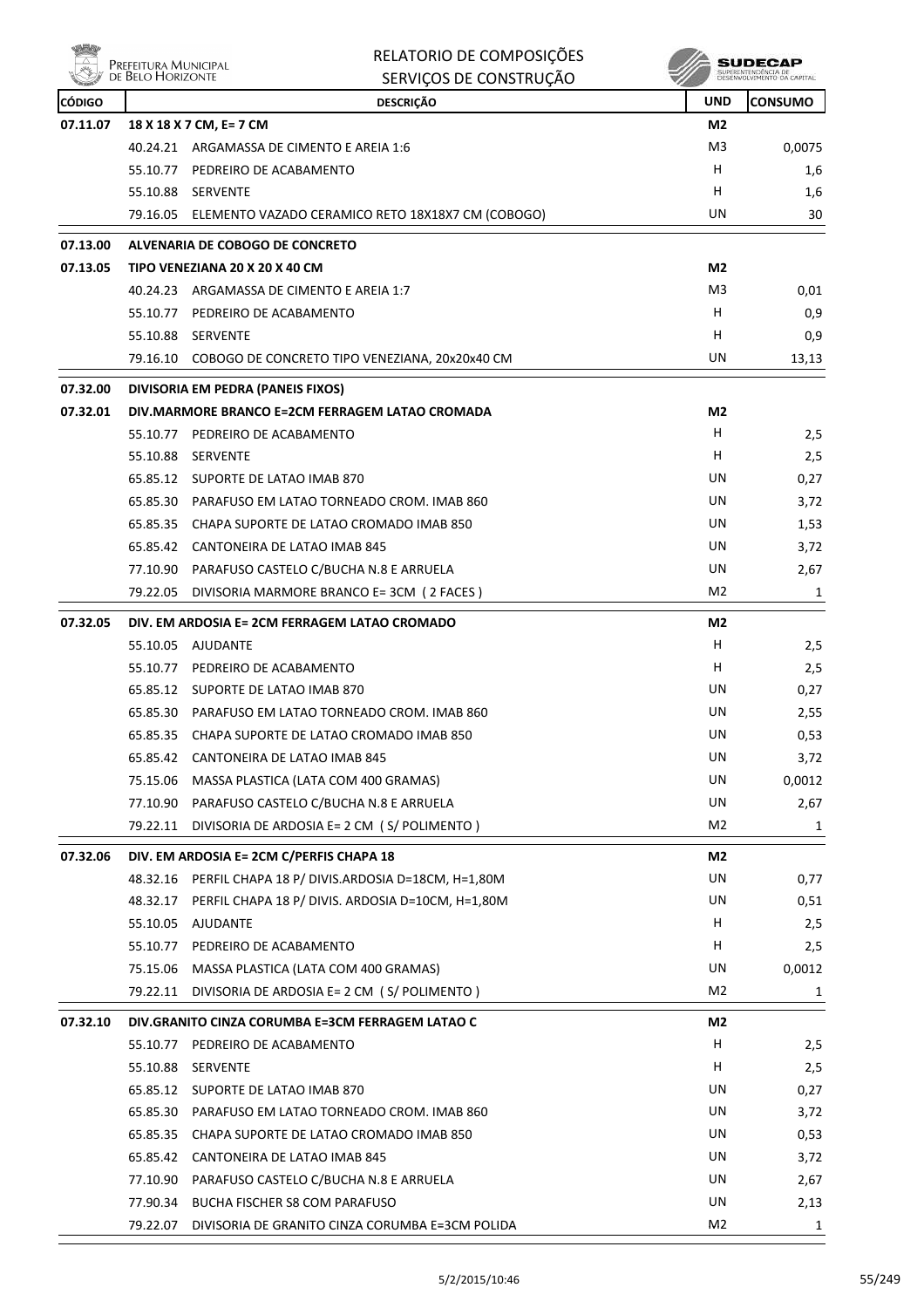ensi<br>Al Prefeitura Municipal<br>Al de Belo Horizonte

| RELATORIO DE COMPOSIÇÕES |
|--------------------------|
| SERVIÇOS DE CONSTRUÇÃO   |

 $\begin{array}{c} \textbf{SUBECAP} \\ \textbf{SUBREINTEROECLA DE} \\ \textbf{DESEWOUNIENTO CA CAPTIAL} \end{array}$ 

| <b>CÓDIGO</b> |                      | <b>DESCRIÇÃO</b>                                              | <b>UND</b>     | <b>CONSUMO</b> |
|---------------|----------------------|---------------------------------------------------------------|----------------|----------------|
| 07.34.00      |                      | DIVISORIA EM PAINEL REMOVIVEL                                 |                |                |
| 07.34.50      |                      | DIVISORIA NAVAL PAINEL/PAINEL                                 | M2             |                |
|               |                      | 65.41.02 DIVISORIA NAVAL PAINEL/PAINEL                        | M <sub>2</sub> | 1              |
| 07.34.51      |                      | CONJ.FERRAGENS P/CONFECÇAO DE PORTA DE DIVISORIA              | UN             |                |
|               |                      | 65.41.03 CONJ.FERRAGENS P/CONFECCAO DE PORTA DE DIVISORIA     | UN             | 1              |
| 07.35.00      |                      | <b>VERGAS E CONTRA-VERGAS DE CONCRETO PRE-FABRICADAS</b>      |                |                |
| 07.35.01      |                      | 10 CM X 10 CM (LARGURA X ALTURA)                              | М              |                |
|               |                      | 40.10.19 CONCRETO FCK >= 15.0 MPa, B1-B2 CALC., LANC. ESTR.   | M3             | 0,0105         |
|               | 40.20.17             | FORMA DE COMPENSADO RESINADO E=12MM TIPO C (5 APR)            | M <sub>2</sub> | 0,3            |
|               |                      | 40.22.10 ACO CA-50, D<= 12.7MM - CORTE, DOBRAMENTO, COLOCACAO | КG             | 1,3125         |
| 07.35.02      |                      | 15 CM X 10 CM (LARGURA X ALTURA)                              | М              |                |
|               | 40.10.19             | CONCRETO FCK >= 15.0 MPa, B1-B2 CALC., LANC. ESTR.            | M <sub>3</sub> | 0,01575        |
|               |                      | 40.20.17 FORMA DE COMPENSADO RESINADO E=12MM TIPO C (5 APR)   | M2             | 0,35           |
|               |                      | 40.22.10 ACO CA-50, D<= 12.7MM - CORTE, DOBRAMENTO, COLOCACAO | КG             | 1,407          |
| 07.35.03      |                      | 20 CM X 10 CM (LARGURA X ALTURA)                              | М              |                |
|               |                      | 40.10.19 CONCRETO FCK >= 15.0 MPa, B1-B2 CALC., LANC. ESTR.   | M <sub>3</sub> | 0,021          |
|               |                      | FORMA DE COMPENSADO RESINADO E=12MM TIPO C (5 APR)            | M2             |                |
|               | 40.20.17<br>40.22.10 | ACO CA-50, D<= 12.7MM - CORTE, DOBRAMENTO, COLOCACAO          | KG             | 0,4<br>1,47    |
|               |                      |                                                               |                |                |
| 08.00.00      |                      | <b>COBERTURAS E FORROS</b>                                    |                |                |
| 08.01.00      |                      | <b>ENGRADAMENTO EM MADEIRA PARAJU</b>                         |                |                |
| 08.01.01      |                      | PARA COBERTURA CERAMICA COM TESOURAS COMPLETO                 | M2             |                |
|               |                      | 47.01.02 CAIBRO DE PARAJU APARELHADO NAS 4 FACES 7x4 CM       | м              | 0,478          |
|               | 47.01.03             | RIPA DE PARAJU APARELHADA NAS 4 FACES 4x1,5 CM                | М              | 0,714          |
|               | 55.10.65             | MARCENEIRO                                                    | H              | 1,2            |
|               | 55.10.88             | SERVENTE                                                      | H              | 1,2            |
|               | 71.04.01             | PECA DE PARAJU BRUTA 13,5X5,5 CM                              | м              | 0,06           |
|               | 71.04.02             | PECA DE PARAJU BRUTA 10,5X5,5 CM                              | М              | 1,77           |
|               |                      | 71.04.03 PECA DE PARAJU BRUTO 6X5,5 CM                        | М              | 0,25           |
|               | 71.04.04             | CAIBRO DE PARAJU BRUTO 5,5X4 CM                               | м              | 1,904          |
|               | 71.04.05             | RIPA DE PARAJU BRUTA 4x1,5 CM                                 | М              | 2,858          |
|               | 77.05.51             | <b>PREGO 18x30</b>                                            | KG             | 0,12           |
| 08.01.03      |                      | PARA COBERTURA CERAMICA, CAIBROS E RIPAS                      | M2             |                |
|               |                      | 47.01.02 CAIBRO DE PARAJU APARELHADO NAS 4 FACES 7x4 CM       | М              | 0,478          |
|               | 47.01.03             | RIPA DE PARAJU APARELHADA NAS 4 FACES 4x1,5 CM                | M              | 0,714          |
|               | 55.10.65             | MARCENEIRO                                                    | H              | 0,8            |
|               | 55.10.88             | SERVENTE                                                      | H              | 0,8            |
|               | 71.04.04             | CAIBRO DE PARAJU BRUTO 5,5X4 CM                               | М              | 1,904          |
|               | 71.04.05             | RIPA DE PARAJU BRUTA 4x1,5 CM                                 | М              | 2,858          |
|               | 77.05.51             | PREGO 18x30                                                   | КG             | 0,12           |
| 08.01.11      |                      | PARA COBERTURA EM TELHA ONDULADA                              | M2             |                |
|               | 55.10.65             | MARCENEIRO                                                    | H              | 0,5            |
|               | 55.10.88             | SERVENTE                                                      | H              | 0,5            |
|               | 71.04.03             | PECA DE PARAJU BRUTO 6X5,5 CM                                 | М              | 2,42           |
|               | 77.05.51             | PREGO 18x30                                                   | КG             | 0,08           |
| 08.01.12      |                      | PARA TELHA TIPO KALHETA, CANALETE 49 OU SIMILAR               | M2             |                |
|               |                      | 55.10.65 MARCENEIRO                                           | H              | 0,2            |
|               |                      | 55.10.88 SERVENTE                                             | н              | 0,2            |
|               |                      |                                                               |                |                |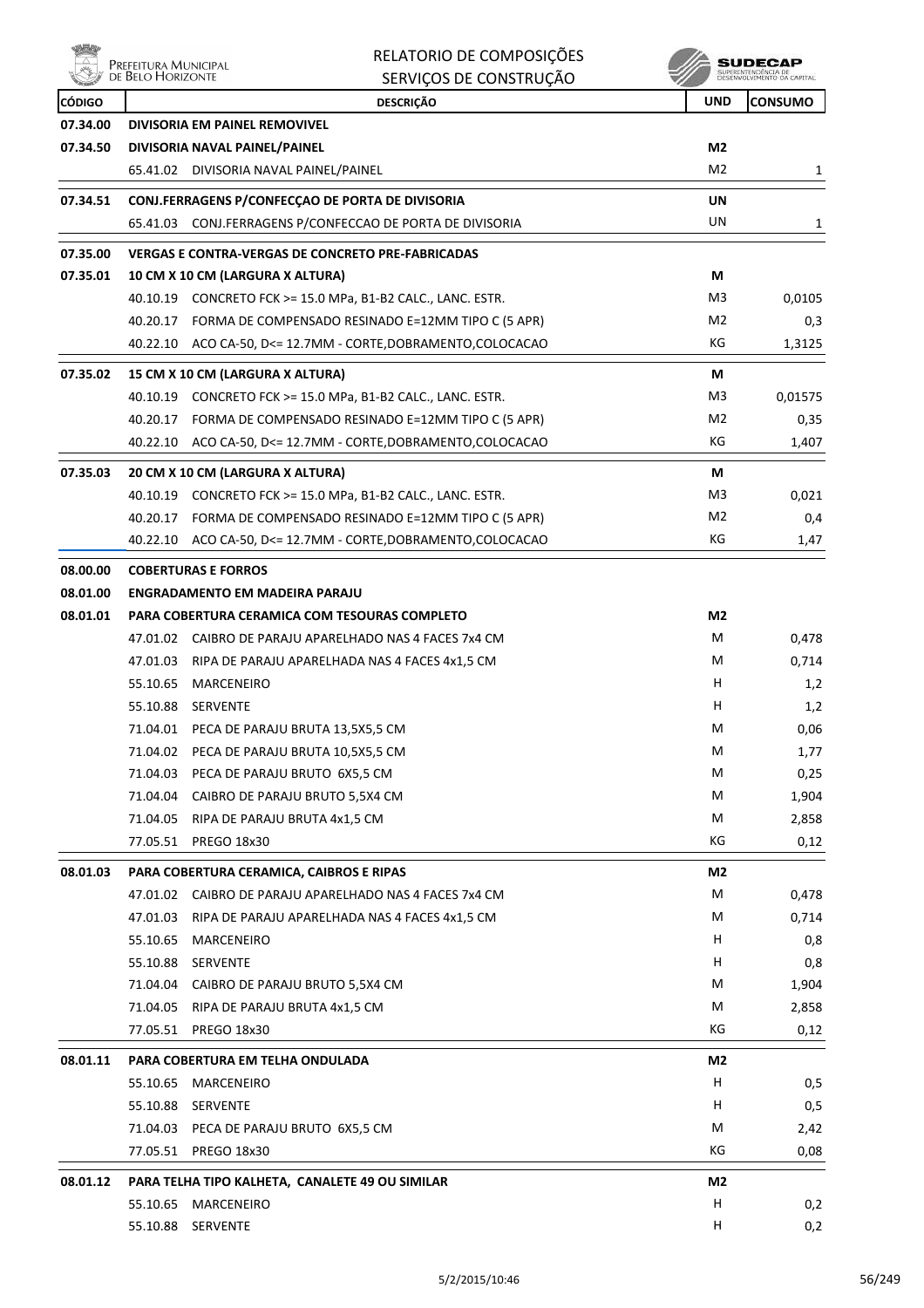

| RELATORIO DE COMPOSIÇÕES |
|--------------------------|
| SERVICOS DE CONSTRUCÃO   |



| <b>REAL PROPERTY</b> | <b>DE DELO LIONIZONIE</b> | SERVIÇUS DE CUNSTRUÇÃO                                      | w              |                |
|----------------------|---------------------------|-------------------------------------------------------------|----------------|----------------|
| <b>CÓDIGO</b>        |                           | <b>DESCRIÇÃO</b>                                            | <b>UND</b>     | <b>CONSUMO</b> |
|                      |                           | 71.04.03 PECA DE PARAJU BRUTO 6X5,5 CM                      | M              | 1,12           |
|                      |                           | 77.05.51 PREGO 18x30                                        | КG             | 0,2            |
| 08.01.13             |                           | PARA TELHA TIPO KALHETAO, CANALETE 90 OU SIMILAR            | M <sub>2</sub> |                |
|                      |                           | 55.10.65 MARCENEIRO                                         | н              | 0,15           |
|                      | 55.10.88                  | SERVENTE                                                    | H              | 0,15           |
|                      |                           | 71.04.03 PECA DE PARAJU BRUTO 6X5,5 CM                      | M              | 1,1            |
|                      |                           | 77.05.51 PREGO 18x30                                        | КG             | 0,12           |
| 08.02.00             |                           | PEÇAS PARA ENGRADAMENTO EM MADEIRA PARAJU                   |                |                |
| 08.02.01             | 14 X 6 CM                 |                                                             | М              |                |
|                      | 55.10.65                  | MARCENEIRO                                                  | H              | 0,36           |
|                      |                           | 55.10.88 SERVENTE                                           | H              | 0,36           |
|                      |                           | 71.04.01 PECA DE PARAJU BRUTA 13,5X5,5 CM                   | M              | 1,07           |
|                      |                           | 77.05.51 PREGO 18x30                                        | KG             | 0,04           |
| 08.02.03             | 11 X 6 CM                 |                                                             | М              |                |
|                      | 55.10.65                  | MARCENEIRO                                                  | H              | 0,34           |
|                      |                           | 55.10.88 SERVENTE                                           | н              | 0,34           |
|                      |                           | 71.04.02 PECA DE PARAJU BRUTA 10,5X5,5 CM                   | M              | 1,07           |
|                      | 77.05.51                  | PREGO 18x30                                                 | КG             | 0,03           |
| 08.02.05             | 6 X 6 CM                  |                                                             | M              |                |
|                      | 55.10.65                  | MARCENEIRO                                                  | H              | 0,3            |
|                      |                           | 55.10.88 SERVENTE                                           | H              | 0,3            |
|                      |                           | 71.04.03 PECA DE PARAJU BRUTO 6X5,5 CM                      | М              | 1,07           |
|                      |                           | 77.05.51 PREGO 18x30                                        | КG             | 0,02           |
| 08.02.07             | CAIBRO 6 X 4,0 CM         |                                                             | М              |                |
|                      |                           | 55.10.65 MARCENEIRO                                         | H              | 0,24           |
|                      |                           | 55.10.88 SERVENTE                                           | н              | 0,24           |
|                      |                           | 71.04.04 CAIBRO DE PARAJU BRUTO 5,5X4 CM                    | M              | 1,07           |
|                      |                           | 77.05.51 PREGO 18x30                                        | КG             | 0,03           |
|                      |                           |                                                             |                |                |
| 08.02.09             | <b>RIPA 4 X 1,5 CM</b>    |                                                             | М<br>н         |                |
|                      |                           | 55.10.65 MARCENEIRO                                         | H              | 0,04           |
|                      |                           | 55.10.88 SERVENTE<br>71.04.05 RIPA DE PARAJU BRUTA 4x1,5 CM | M              | 0,04           |
|                      |                           | 77.05.51 PREGO 18x30                                        | КG             | 1,07<br>0,01   |
|                      |                           |                                                             |                |                |
| 08.07.00             |                           | <b>COBERTURA EM TELHA CERAMICA</b>                          |                |                |
| 08.07.01             | <b>FRANCESA</b>           |                                                             | M2             |                |
|                      |                           | 55.10.75 PEDREIRO                                           | Н              | 0,5            |
|                      | 55.10.88                  | SERVENTE                                                    | н              | 1              |
|                      |                           | 67.01.01 TELHA CERAMICA FRANCESA(MINEIRA) ACIMA DE 2MIL     | UN             | 17             |
| 08.07.02             | <b>COLONIAL PLANA</b>     |                                                             | M <sub>2</sub> |                |
|                      |                           | 40.24.15 ARGAMASSA DE CIMENTO E AREIA 1:3                   | M <sub>3</sub> | 0,003          |
|                      |                           | 55.10.75 PEDREIRO                                           | н              | 0,5            |
|                      | 55.10.88                  | SERVENTE                                                    | н              | 1              |
|                      |                           | 67.01.03 TELHA CERAMICA COLONIAL PLANA(MINEIRA) ACIMA 2MIL  | UN             | 31,5           |
| 08.07.03             | <b>COLONIAL CURVA</b>     |                                                             | M2             |                |
|                      |                           | 40.24.15 ARGAMASSA DE CIMENTO E AREIA 1:3                   | M3             | 0,003          |
|                      |                           | 55.10.75 PEDREIRO                                           | Н              | 0,5            |
|                      |                           | 55.10.88 SERVENTE                                           | н              | $\mathbf{1}$   |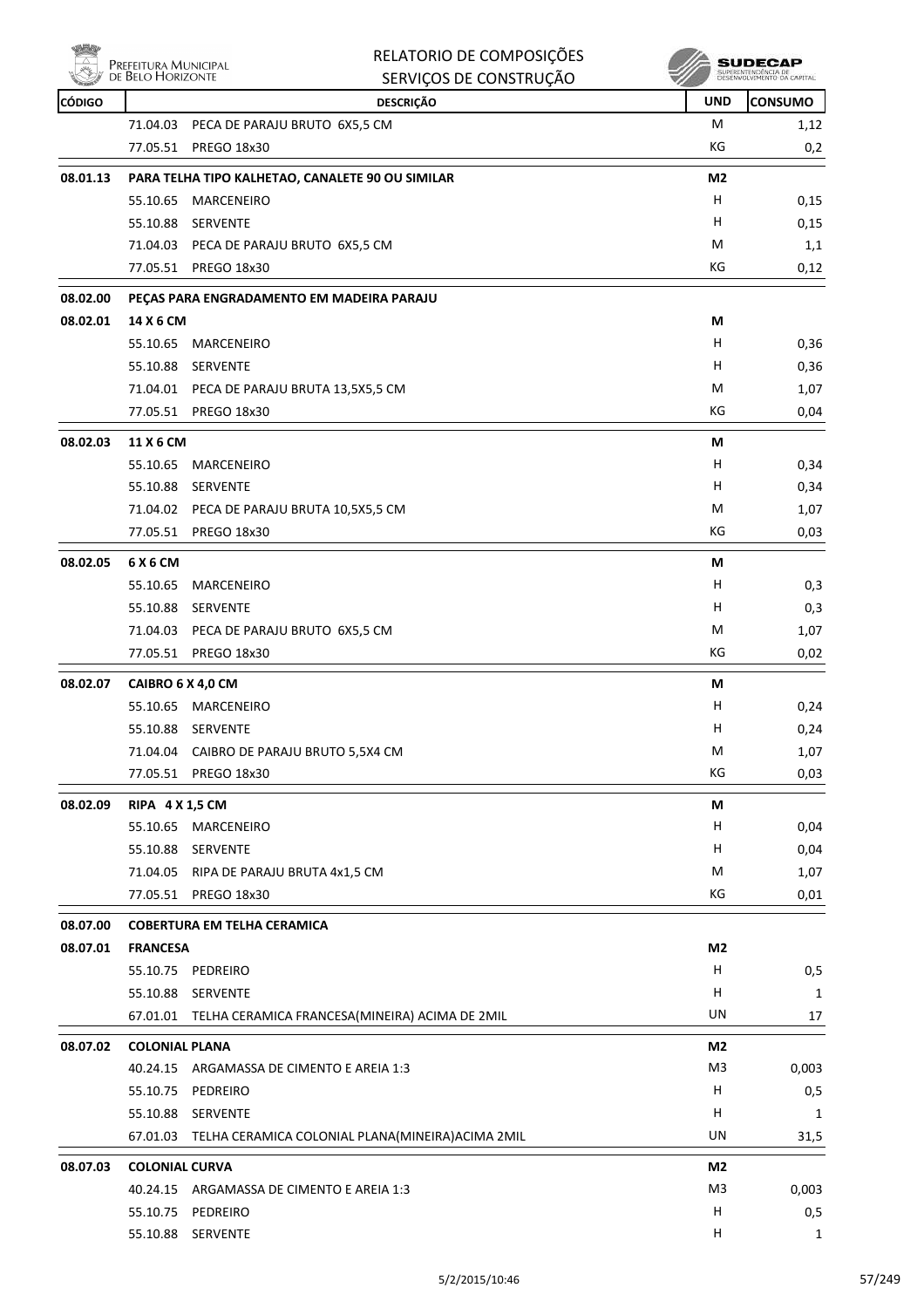

|               |                                           | RELATORIO DE COMPOSIÇÕES                                       |                | <b>SUDECAP</b>                                    |
|---------------|-------------------------------------------|----------------------------------------------------------------|----------------|---------------------------------------------------|
|               | Prefeitura Municipal<br>de Belo Horizonte | SERVIÇOS DE CONSTRUÇÃO                                         |                | SUPERINTENDÊNCIA DE<br>DESENVOLVIMENTO DA CAPITAL |
| <b>CÓDIGO</b> |                                           | <b>DESCRIÇÃO</b>                                               | <b>UND</b>     | CONSUMO                                           |
|               | 67.01.02                                  | TELHA CERAMICA COLONIAL CURVA(PAULISTA) ACIMA 2 MIL            | UN             | 23,1                                              |
| 08.09.00      |                                           | <b>COBERTURA EM TELHA FIBROCIMENTO (CIMENTO AMIANTO)</b>       |                |                                                   |
| 08.09.05      |                                           | <b>ONDULADA E= 5,00 MM</b>                                     | M <sub>2</sub> |                                                   |
|               | 55.10.65                                  | <b>MARCENEIRO</b>                                              | H              | 0,25                                              |
|               | 55.10.88                                  | <b>SERVENTE</b>                                                | H              | 0,25                                              |
|               |                                           | 67.02.14 TELHA ONDUL.FIBROC. 1,10X1,53M E=5MM TROPICAL/SIM     | M <sub>2</sub> | 1,2                                               |
|               |                                           | 67.20.26 PARAFUSO 5/16"X 110 MM COM ROSCA SOBERBA COMPLETO     | CJ             | 1,8                                               |
|               | 67.20.95                                  | MASSA DE VEDACAO                                               | КG             | 0,018                                             |
| 08.09.06      |                                           | <b>ONDULADA E= 6,00 MM</b>                                     | M <sub>2</sub> |                                                   |
|               | 55.10.65                                  | MARCENEIRO                                                     | H              | 0,25                                              |
|               |                                           | 55.10.88 SERVENTE                                              | H              | 0,25                                              |
|               |                                           | 67.02.11 TELHA ONDUL. FIBROCIM. L=1,10M, E=6MM, C=1,22M        | M2             | 1,2                                               |
|               |                                           | 67.20.26 PARAFUSO 5/16"X 110 MM COM ROSCA SOBERBA COMPLETO     | CJ             | 1,8                                               |
|               | 67.20.95                                  | MASSA DE VEDACAO                                               | КG             | 0,018                                             |
| 08.09.08      |                                           | <b>ONDULADA E= 8,00 MM</b>                                     | M <sub>2</sub> |                                                   |
|               | 55.10.65                                  | MARCENEIRO                                                     | н              | 0,25                                              |
|               |                                           | 55.10.88 SERVENTE                                              | н              | 0,25                                              |
|               |                                           | 67.02.23 TELHA ONDULADA DE FIBROCIMENTO E= 8MM 1,10X1,22M      | M <sub>2</sub> | 1,2                                               |
|               |                                           | 67.20.26 PARAFUSO 5/16"X 110 MM COM ROSCA SOBERBA COMPLETO     | CJ             | 1,8                                               |
|               | 67.20.95                                  | MASSA DE VEDACAO                                               | КG             | 0,018                                             |
| 08.09.49      |                                           | TIPO KALHETA, CANALETE 49 OU SIMILAR                           | M <sub>2</sub> |                                                   |
|               | 55.10.65                                  | MARCENEIRO                                                     | н              | 0,25                                              |
|               | 55.10.88                                  | <b>SERVENTE</b>                                                | н              | 0,7                                               |
|               |                                           | 67.02.49 TELHA KALHETA DELTA / SIMILAR, C=4, 0M-1 ABA, SUDECAP | M <sub>2</sub> | 1,1                                               |
|               | 67.20.26                                  | PARAFUSO 5/16"X 110 MM COM ROSCA SOBERBA COMPLETO              | CJ             | 1                                                 |
|               | 67.20.76                                  | CONJUNTO DE VEDACAO ELASTICA PARA KALHETA                      | UN             | 1                                                 |
| 08.09.90      |                                           | TIPO KALHETAO, CANALETE 90 OU SIMILAR                          | M2             |                                                   |
|               | 55.10.65                                  | MARCENEIRO                                                     | H              | 0,3                                               |
|               | 55.10.88                                  | SERVENTE                                                       | н              | 0,9                                               |
|               |                                           | 67.02.58 TELHA KALHETAO OU SIMILAR, C= 4,60 M                  | M <sub>2</sub> | 1,1                                               |
|               |                                           | 67.20.26 PARAFUSO 5/16"X 110 MM COM ROSCA SOBERBA COMPLETO     | CJ             | 0,89                                              |
|               |                                           | 67.20.68 FIXADOR DE ABAS AUTOTRAVANTE PARA KALHETAO            | UN             | 0,28                                              |
|               | 67.20.77                                  | CONJUNTO DE VEDACAO ELASTICA PARA KALHETAO                     | UN             | 0,89                                              |
| 08.12.00      |                                           | <b>COBERTURA EM TELHA METALICA</b>                             |                |                                                   |
| 08.12.40      |                                           | <b>GALVANIZADA TRAPEZOIDAL E=0,50MM SIMPLES</b>                | M <sub>2</sub> |                                                   |
|               |                                           | 67.04.03 TELHA MET.GALV.TRAPEZOIDAL E=0,50 MM                  | M <sub>2</sub> | 1,05                                              |
|               |                                           | 67.20.18 GANCHO 1/4"x250 MM                                    | CJ             | $\overline{2}$                                    |
|               |                                           | 67.80.02 MAO DE OBRA PARA COLOCACAO DE TELHA METALICA          | M2             | 1                                                 |
| 08.15.00      | <b>CUMEEIRA</b>                           |                                                                |                |                                                   |
| 08.15.01      | <b>CERAMICA</b>                           |                                                                | М              |                                                   |
|               | 40.24.15                                  | ARGAMASSA DE CIMENTO E AREIA 1:3                               | M3             | 0,003                                             |
|               |                                           | 55.10.75 PEDREIRO                                              | н              | 0,45                                              |
|               |                                           | 55.10.88 SERVENTE                                              | H              | 0,45                                              |
|               |                                           | 67.15.01 CUMEEIRA CERAMICA                                     | UN             | 3                                                 |
| 08.15.06      |                                           | <b>ONDULADA DE FIBROCIMENTO</b>                                | М              |                                                   |
|               |                                           | 55.10.65 MARCENEIRO                                            | н              | 0,2                                               |
|               |                                           | 55.10.88 SERVENTE                                              | н              | 0,2                                               |
|               |                                           |                                                                |                |                                                   |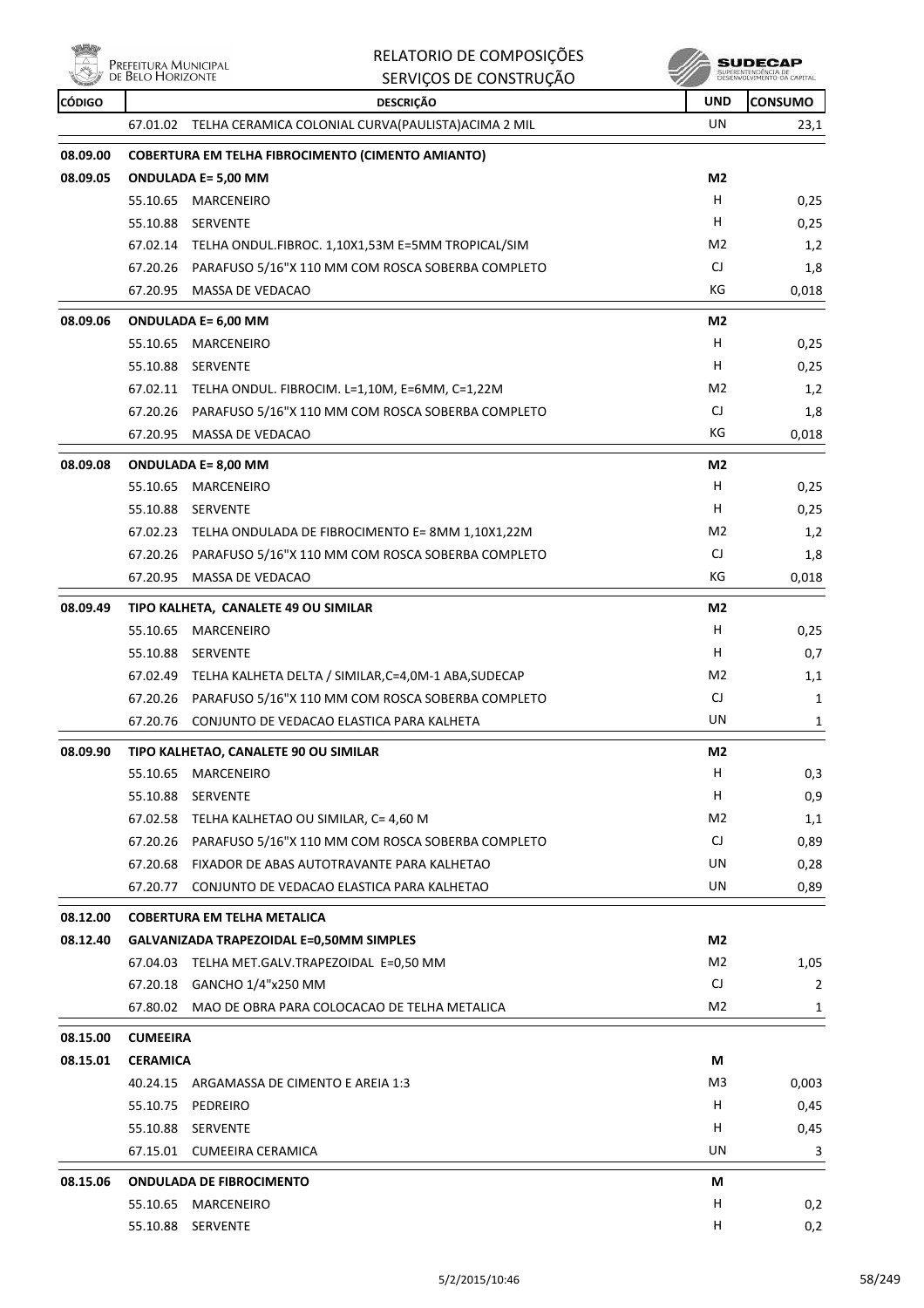

|               | Prefeitura Municipal<br>de Belo Horizonte | RELATORIO DE COMPOSIÇÕES                                    |                | SUDECAF        |
|---------------|-------------------------------------------|-------------------------------------------------------------|----------------|----------------|
|               |                                           | SERVIÇOS DE CONSTRUÇÃO                                      |                |                |
| <b>CÓDIGO</b> |                                           | <b>DESCRIÇÃO</b>                                            | <b>UND</b>     | <b>CONSUMO</b> |
|               |                                           | 67.15.06 CUMEEIRA UNIVER. OND.FIBROCIMENTO E=6 MM, C=1,10 M | UN             | 1              |
|               |                                           | 67.20.25 PARAFUSO 5/16" x 85 MM COM ROSCA SOBERBA COMPLETO  | CJ             | $\overline{2}$ |
|               | 67.20.75                                  | CONJUNTO DE VEDACAO ELASTICA PARA TELHA ONDULADA            | UN             | 2              |
| 08.15.40      |                                           | METALICA GALVANIZADA TRAPEZOIDAL E=0,50MM(SIMPLES)          | М              |                |
|               |                                           | 67.16.01 CUMEEIRA GALVANIZADA TRAPEZOIDAL E=0,5MM           | UN             | 1,03           |
| 08.15.49      |                                           | PARA TELHA KALHETA, CANALETE 49 OU SIMILAR                  | М              |                |
|               | 55.10.65                                  | MARCENEIRO                                                  | H              | 0,2            |
|               | 55.10.88                                  | <b>SERVENTE</b>                                             | H              | 0,2            |
|               |                                           | 67.15.36 CUMEEIRA CENTRAL PARA KALHETA                      | UN             | $\overline{2}$ |
|               |                                           | 67.20.25 PARAFUSO 5/16" x 85 MM COM ROSCA SOBERBA COMPLETO  | CJ             | $\overline{2}$ |
|               | 67.20.95                                  | MASSA DE VEDACAO                                            | КG             | 0,6            |
| 08.15.90      |                                           | PARA TELHA KALHETAO, CANALETE 90 OU SIMILAR                 | М              |                |
|               | 55.10.65                                  | MARCENEIRO                                                  | H              | 0,2            |
|               |                                           | 55.10.88 SERVENTE                                           | H              | 0,2            |
|               |                                           | 67.15.40 CUMEEIRA NORMAL PARA KALHETAO 9%                   | UN             | 1,1            |
|               |                                           | 67.20.26 PARAFUSO 5/16"X 110 MM COM ROSCA SOBERBA COMPLETO  | CJ             | 2              |
|               | 67.20.75                                  | CONJUNTO DE VEDACAO ELASTICA PARA TELHA ONDULADA            | UN             | $\overline{2}$ |
| 08.20.00      | <b>FORRO DE MADEIRA</b>                   |                                                             |                |                |
| 08.20.01      | <b>EM ANGELIN</b>                         |                                                             | M2             |                |
|               | 55.10.65                                  | MARCENEIRO                                                  | H              | 1              |
|               | 55.10.88                                  | SERVENTE                                                    | H              | 1              |
|               |                                           | 71.04.04 CAIBRO DE PARAJU BRUTO 5,5X4 CM                    | M              | 1,5            |
|               |                                           | 71.50.01 FORRO DE ANGELIM L=10 E=1,0CM                      | M2             | 1,05           |
|               |                                           | 77.05.51 PREGO 18x30                                        | КG             | 0,2            |
| 08.20.02      | <b>EM PINUS</b>                           |                                                             | M2             |                |
|               | 55.10.65                                  | MARCENEIRO                                                  | Н              | 1              |
|               | 55.10.88                                  | SERVENTE                                                    | H              | 1              |
|               |                                           | 71.04.04 CAIBRO DE PARAJU BRUTO 5,5X4 CM                    | М              | 1,5            |
|               |                                           | 71.50.05 FORRO DE PINUS L=10 E=1,0CM                        | M2             | 1,05           |
|               |                                           | 77.05.51 PREGO 18x30                                        | КG             | 0,2            |
| 08.22.00      | <b>FORRO DE GESSO</b>                     |                                                             |                |                |
| 08.22.01      |                                           | EM PLACAS 60 X 60 CM, LISO                                  | M2             |                |
|               |                                           | 67.61.01 FORRO DE GESSO LISO 60X60CM COLOCADO (ACIMA 100M2) | M2             | 1              |
| 08.22.05      |                                           | <b>EM PLACAS ACARTONADAS</b>                                | M2             |                |
|               |                                           | 67.61.03 FORRO DE GESSO ACARTONADO 60X200CM COLOCADO>=100M2 | M2             | 1              |
| 08.25.00      | <b>FORRO EM PVC</b>                       |                                                             |                |                |
| 08.25.01      |                                           | FORRO EM PVC LARGURA 20,0 CM COR BRANCA                     | M2             |                |
|               |                                           | 67.08.01 FORRO EM PVC LARG= 20CM COR BRANCA COLOCADO        | M <sub>2</sub> | 1              |
| 08.85.00      |                                           | <b>CALHA DE CHAPA GALVANIZADA</b>                           |                |                |
| 08.85.21      |                                           | Nº 22 GSG, DESENVOLVIMENTO = 33 CM                          | М              |                |
|               |                                           | 55.10.10 AUXILIAR BOMBEIRO/ELETRICISTA                      | H.             | 0,6            |
|               |                                           | 55.10.39 BOMBEIRO                                           | H.             | 0,6            |
|               |                                           | 67.85.10 CALHA / RUFO DE CHAPA GALV. No.22 GSG, DESENV=1.0M | M              | 0,347          |
|               |                                           | 67.85.90 REBITE No. 10                                      | КG             | 0,016          |
|               | 67.85.95                                  | SOLDA BRANCA 50x50                                          | КG             | 0,02           |
| 08.85.23      |                                           | Nº 22 GSG, DESENVOLVIMENTO = 50 CM                          | М              |                |
|               |                                           | 55.10.10 AUXILIAR BOMBEIRO/ELETRICISTA                      | H              | 0,7            |
|               |                                           |                                                             |                |                |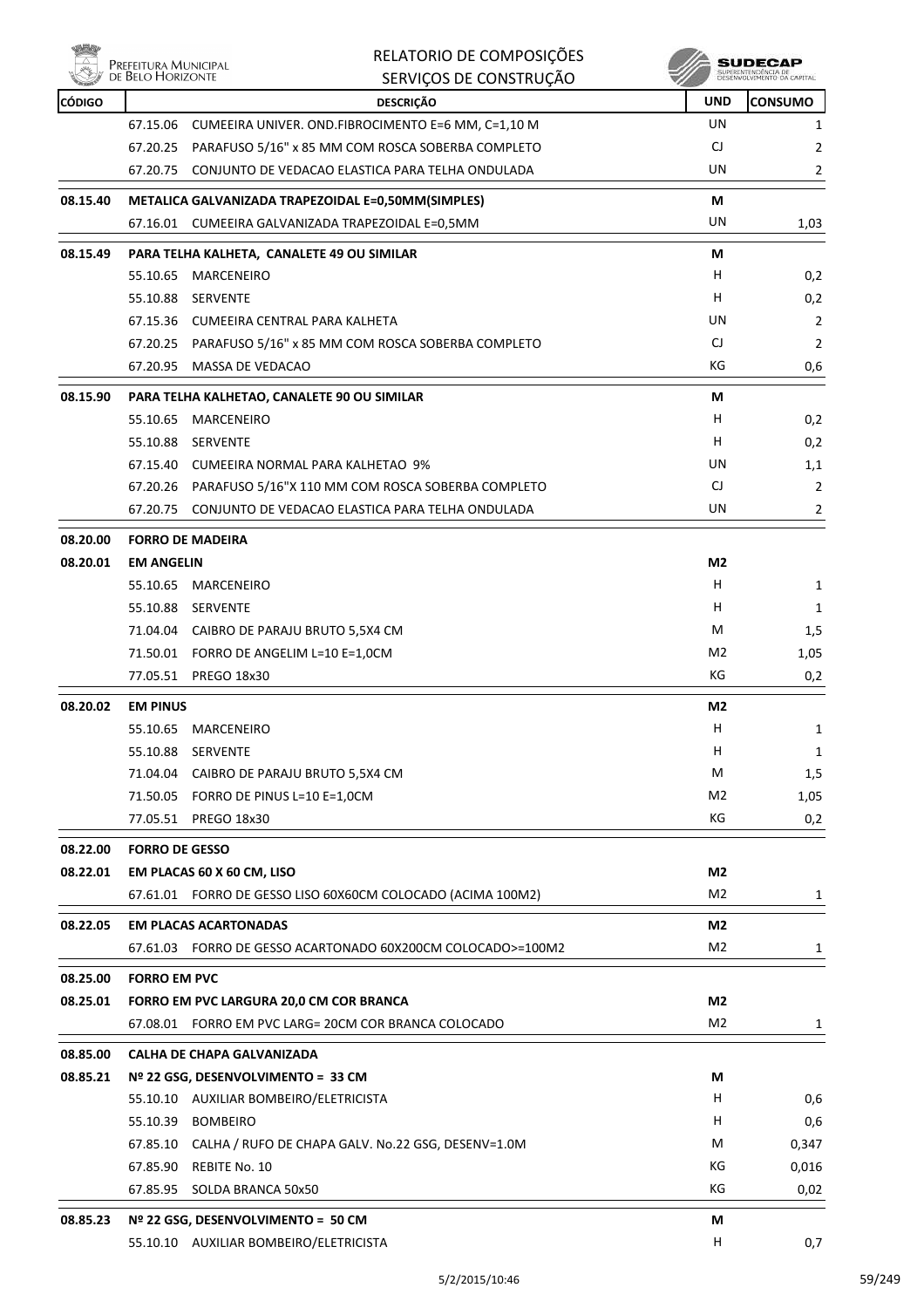

**PREFEITURA MUNICIPAL** 

|               | <b>DE BELO HORIZONTE</b> | SERVIÇOS DE CONSTRUÇÃO                                      |     | SUPERINTENDENCIA DE<br>DESENVOLVIMENTO DA CAPITAL |
|---------------|--------------------------|-------------------------------------------------------------|-----|---------------------------------------------------|
| <b>CÓDIGO</b> |                          | <b>DESCRIÇÃO</b>                                            | UND | <b>CONSUMO</b>                                    |
|               |                          | 55.10.39 BOMBEIRO                                           | н   | 0,7                                               |
|               |                          | 67.85.10 CALHA / RUFO DE CHAPA GALV. No.22 GSG, DESENV=1.0M | М   | 0,525                                             |
|               |                          | 67.85.90 REBITE No. 10                                      | КG  | 0,022                                             |
|               |                          | 67.85.95 SOLDA BRANCA 50x50                                 | КG  | 0,03                                              |
| 08.85.25      |                          | Nº 22 GSG, DESENVOLVIMENTO = 66 CM                          | М   |                                                   |
|               |                          | 55.10.10 AUXILIAR BOMBEIRO/ELETRICISTA                      | H   | 0,75                                              |
|               | 55.10.39                 | <b>BOMBEIRO</b>                                             | н   | 0,75                                              |
|               |                          | 67.85.10 CALHA / RUFO DE CHAPA GALV. No.22 GSG, DESENV=1.0M | M   | 0,693                                             |
|               |                          | 67.85.90 REBITE No. 10                                      | КG  | 0,028                                             |
|               | 67.85.95                 | SOLDA BRANCA 50x50                                          | КG  | 0,04                                              |
| 08.85.27      |                          | Nº 22 GSG, DESENVOLVIMENTO = 75 CM                          | М   |                                                   |
|               |                          | 55.10.10 AUXILIAR BOMBEIRO/ELETRICISTA                      | н   | 0,8                                               |
|               |                          | 55.10.39 BOMBEIRO                                           | н   | 0,8                                               |
|               |                          | 67.85.10 CALHA / RUFO DE CHAPA GALV. No.22 GSG, DESENV=1.0M | M   | 0,788                                             |
|               |                          | 67.85.90 REBITE No. 10                                      | КG  | 0,032                                             |
|               | 67.85.95                 | SOLDA BRANCA 50x50                                          | КG  | 0,045                                             |
| 08.85.29      |                          | Nº 22 GSG, DESENVOLVIMENTO = 100 CM                         | М   |                                                   |
|               |                          | 55.10.10 AUXILIAR BOMBEIRO/ELETRICISTA                      | H   | 0,9                                               |
|               |                          | 55.10.39 BOMBEIRO                                           | н   | 0,9                                               |
|               |                          | 67.85.10 CALHA / RUFO DE CHAPA GALV. No.22 GSG, DESENV=1.0M | М   | 1,05                                              |
|               |                          | 67.85.90 REBITE No. 10                                      | KG  | 0,042                                             |
|               | 67.85.95                 | SOLDA BRANCA 50x50                                          | KG  | 0,06                                              |
| 08.85.41      |                          | Nº 24 GSG, DESENVOLVIMENTO = 33 CM                          | М   |                                                   |
|               |                          | 55.10.10 AUXILIAR BOMBEIRO/ELETRICISTA                      | н   | 0,6                                               |
|               |                          | 55.10.39 BOMBEIRO                                           | H   | 0,6                                               |
|               |                          | 67.85.20 CALHA / RUFO DE CHAPA GALV. No.24 GSG, DESENV=1.0M | M   | 0,347                                             |
|               |                          | 67.85.90 REBITE No. 10                                      | KG  | 0,016                                             |
|               |                          | 67.85.95 SOLDA BRANCA 50x50                                 | КG  | 0,02                                              |
| 08.85.43      |                          | Nº 24 GSG, DESENVOLVIMENTO = 50 CM                          | М   |                                                   |
|               |                          | 55.10.10 AUXILIAR BOMBEIRO/ELETRICISTA                      | H   | 0,7                                               |
|               |                          | 55.10.39 BOMBEIRO                                           | H   | 0,7                                               |
|               |                          | 67.85.20 CALHA / RUFO DE CHAPA GALV. No.24 GSG, DESENV=1.0M | М   | 0,525                                             |
|               |                          | 67.85.90 REBITE No. 10                                      | KG  | 0,022                                             |
|               |                          | 67.85.95 SOLDA BRANCA 50x50                                 | КG  | 0,03                                              |
| 08.85.45      |                          | Nº 24 GSG, DESENVOLVIMENTO = 66 CM                          | М   |                                                   |
|               |                          | 55.10.10 AUXILIAR BOMBEIRO/ELETRICISTA                      | н   | 0,75                                              |
|               |                          | 55.10.39 BOMBEIRO                                           | H   | 0,75                                              |
|               |                          | 67.85.20 CALHA / RUFO DE CHAPA GALV. No.24 GSG, DESENV=1.0M | М   | 0,693                                             |
|               |                          | 67.85.90 REBITE No. 10                                      | КG  | 0,028                                             |
|               |                          | 67.85.95 SOLDA BRANCA 50x50                                 | КG  | 0,04                                              |
| 08.85.47      |                          | Nº 24 GSG, DESENVOLVIMENTO = 75 CM                          | М   |                                                   |
|               |                          | 55.10.10 AUXILIAR BOMBEIRO/ELETRICISTA                      | H   | 0,8                                               |
|               |                          | 55.10.39 BOMBEIRO                                           | H   | 0,8                                               |
|               |                          | 67.85.20 CALHA / RUFO DE CHAPA GALV. No.24 GSG, DESENV=1.0M | М   | 0,788                                             |
|               |                          | 67.85.90 REBITE No. 10                                      | KG  | 0,032                                             |
|               |                          | 67.85.95 SOLDA BRANCA 50x50                                 | KG  | 0,045                                             |
|               |                          |                                                             |     |                                                   |
| 08.85.49      |                          | Nº 24 GSG, DESENVOLVIMENTO = 100 CM                         | M   |                                                   |

RELATORIO DE COMPOSIÇÕES

**A** SUDECAP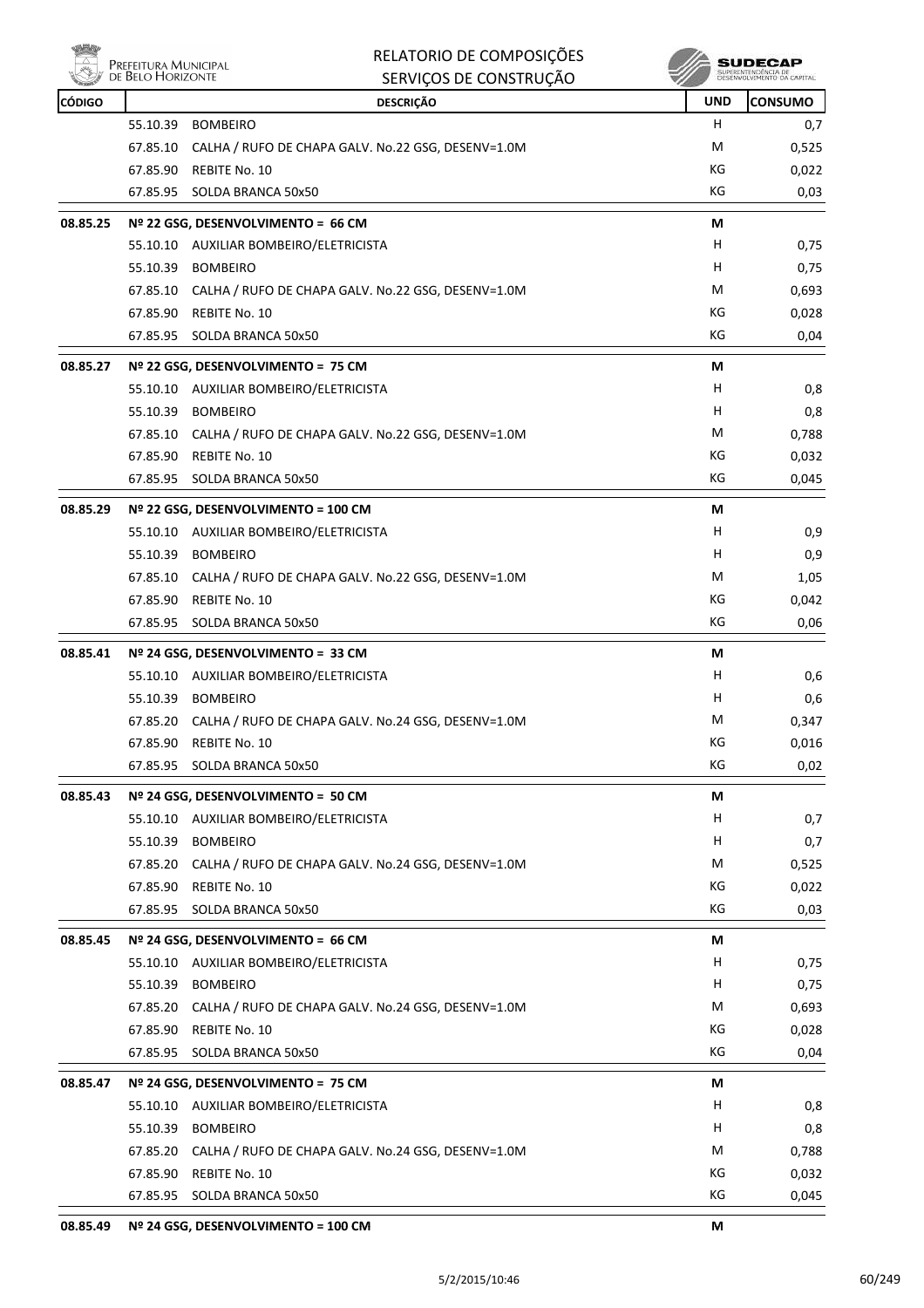

|          | Prefeitura Municipal<br>de Belo Horizonte | RELATORIO DE COMPOSIÇÕES<br>SERVIÇOS DE CONSTRUÇÃO          |            | SUDECAF<br>SUPERINTENDÊNCIA DE |
|----------|-------------------------------------------|-------------------------------------------------------------|------------|--------------------------------|
| CÓDIGO   |                                           | <b>DESCRIÇÃO</b>                                            | <b>UND</b> | <b>CONSUMO</b>                 |
|          | 55.10.10                                  | AUXILIAR BOMBEIRO/ELETRICISTA                               | H          | 0,9                            |
|          | 55.10.39                                  | <b>BOMBEIRO</b>                                             | H          | 0,9                            |
|          | 67.85.20                                  | CALHA / RUFO DE CHAPA GALV. No.24 GSG, DESENV=1.0M          | M          | 1,05                           |
|          |                                           | 67.85.90 REBITE No. 10                                      | КG         | 0,042                          |
|          | 67.85.95                                  | SOLDA BRANCA 50x50                                          | КG         | 0,06                           |
| 08.85.61 |                                           | Nº 26 GSG, DESENVOLVIMENTO = 33 CM                          | М          |                                |
|          |                                           | 55.10.10 AUXILIAR BOMBEIRO/ELETRICISTA                      | H.         | 0,6                            |
|          | 55.10.39                                  | <b>BOMBEIRO</b>                                             | H          | 0,6                            |
|          |                                           | 67.85.30 CALHA / RUFO DE CHAPA GALV. No.26 GSG, DESENV=1.0M | M          | 0,347                          |
|          | 67.85.90                                  | REBITE No. 10                                               | КG         | 0,016                          |
|          | 67.85.95                                  | SOLDA BRANCA 50x50                                          | КG         | 0,02                           |
| 08.85.63 |                                           | Nº 26 GSG, DESENVOLVIMENTO = 50 CM                          | М          |                                |
|          |                                           | 55.10.10 AUXILIAR BOMBEIRO/ELETRICISTA                      | H.         | 0,7                            |
|          |                                           | 55.10.39 BOMBEIRO                                           | H.         | 0,7                            |
|          | 67.85.30                                  | CALHA / RUFO DE CHAPA GALV. No.26 GSG, DESENV=1.0M          | М          | 0,525                          |
|          | 67.85.90                                  | REBITE No. 10                                               | КG         | 0,022                          |
|          | 67.85.95                                  | SOLDA BRANCA 50x50                                          | КG         | 0,03                           |
| 08.85.65 |                                           | Nº 26 GSG, DESENVOLVIMENTO = 66 CM                          | М          |                                |
|          |                                           | 55.10.10 AUXILIAR BOMBEIRO/ELETRICISTA                      | H.         | 0,75                           |
|          | 55.10.39 BOMBEIRO                         |                                                             | H          | 0,75                           |
|          |                                           | 67.85.30 CALHA / RUFO DE CHAPA GALV. No.26 GSG, DESENV=1.0M | М          | 0,693                          |
|          | 67.85.90                                  | REBITE No. 10                                               | КG         | 0,028                          |
|          | 67.85.95                                  | SOLDA BRANCA 50x50                                          | КG         | 0,04                           |
| 08.85.67 |                                           | Nº 26 GSG, DESENVOLVIMENTO = 75 CM                          | М          |                                |
|          |                                           | 55.10.10 AUXILIAR BOMBEIRO/ELETRICISTA                      | H,         | 0,8                            |
|          | 55.10.39 BOMBEIRO                         |                                                             | н          | 0,8                            |
|          | 67.85.30                                  | CALHA / RUFO DE CHAPA GALV. No.26 GSG, DESENV=1.0M          | M          | 0,788                          |
|          | 67.85.90                                  | REBITE No. 10                                               | КG         | 0,032                          |
|          |                                           | 67.85.95 SOLDA BRANCA 50x50                                 | КG         | 0,045                          |
| 08.85.69 |                                           | Nº 26 GSG, DESENVOLVIMENTO = 100 CM                         | М          |                                |
|          |                                           | 55.10.10 AUXILIAR BOMBEIRO/ELETRICISTA                      | H          | 0,9                            |
|          |                                           | 55.10.39 BOMBEIRO                                           | H          | 0,9                            |
|          |                                           | 67.85.30 CALHA / RUFO DE CHAPA GALV. No.26 GSG, DESENV=1.0M | M          | 1,05                           |
|          |                                           | 67.85.90 REBITE No. 10                                      | КG         | 0,042                          |
|          | 67.85.95                                  | SOLDA BRANCA 50x50                                          | КG         | 0,06                           |
| 08.87.00 |                                           | RUFO E CONTRA-RUFO DE CHAPA GALVANIZADA                     |            |                                |
| 08.87.41 |                                           | Nº 24 GSG, DESENVOLVIMENTO = 15 CM                          | М          |                                |
|          | 55.10.75 PEDREIRO                         |                                                             | H          | 0,3                            |
|          | 55.10.88 SERVENTE                         |                                                             | H.         | 0,3                            |
|          |                                           | 67.85.20 CALHA / RUFO DE CHAPA GALV. No.24 GSG, DESENV=1.0M | M          | 0,158                          |
|          |                                           | 77.90.34 BUCHA FISCHER S8 COM PARAFUSO                      | UN         | $\overline{2}$                 |
| 08.87.43 |                                           | Nº 24 GSG, DESENVOLVIMENTO = 20 CM                          | М          |                                |
|          | 55.10.75 PEDREIRO                         |                                                             | H          | 0,3                            |
|          | 55.10.88 SERVENTE                         |                                                             | H          | 0,3                            |
|          |                                           | 67.85.20 CALHA / RUFO DE CHAPA GALV. No.24 GSG, DESENV=1.0M | М          | 0,21                           |
|          |                                           | 77.90.34 BUCHA FISCHER S8 COM PARAFUSO                      | UN         | 2                              |
| 08.87.45 |                                           | Nº 24 GSG, DESENVOLVIMENTO = 25 CM                          | M          |                                |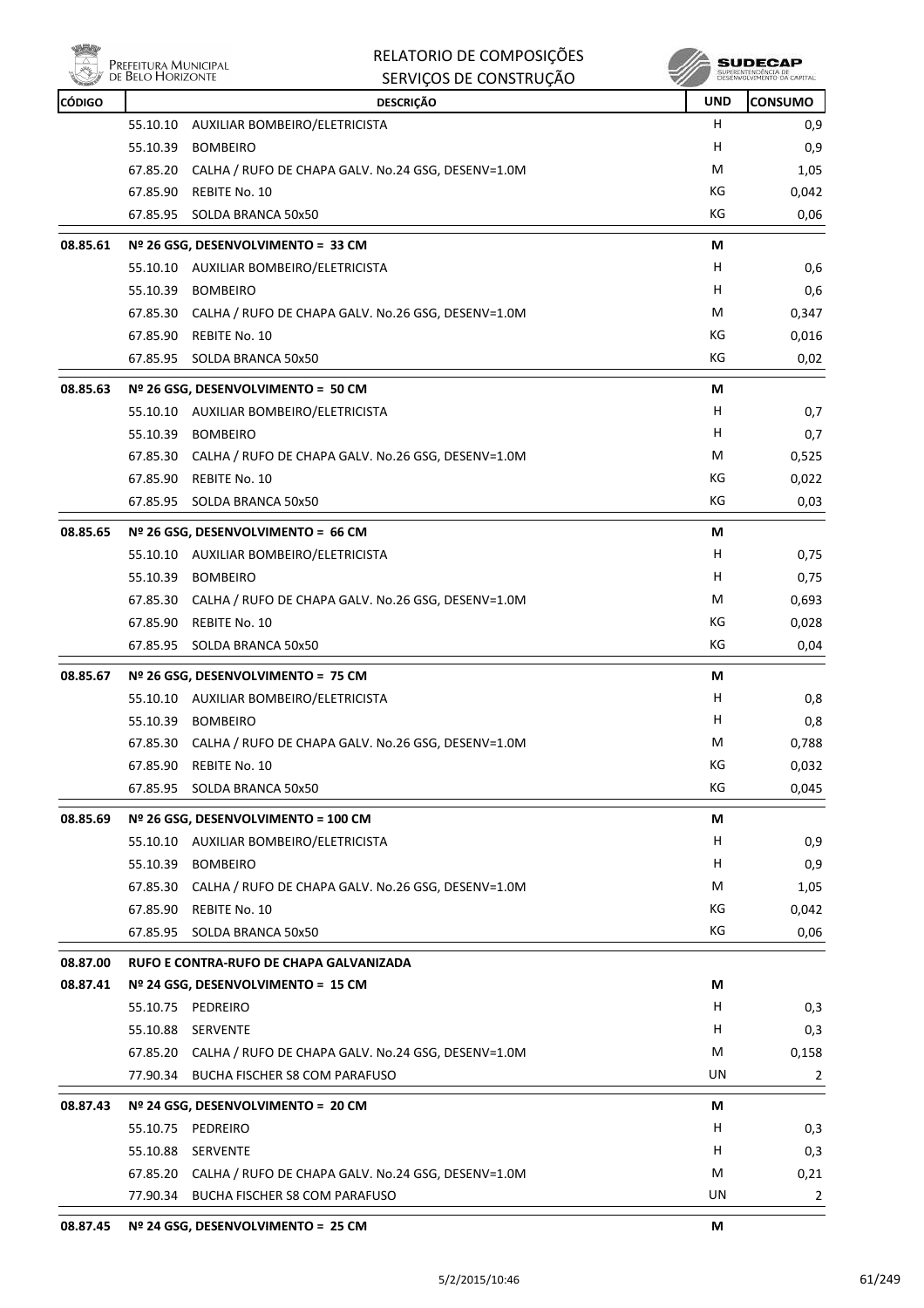

|          | Prefeitura Municipal<br>de Belo Horizonte | RELATORIO DE COMPOSIÇÕES<br>SERVIÇOS DE CONSTRUÇÃO          |                | SUDECAR<br>SUPERINTENDÊNCIA DE<br>DESENVOLVIMENTO DA |  |
|----------|-------------------------------------------|-------------------------------------------------------------|----------------|------------------------------------------------------|--|
| CÓDIGO   |                                           | <b>DESCRIÇÃO</b>                                            | <b>UND</b>     | <b>CONSUMO</b>                                       |  |
|          | 55.10.75                                  | PEDREIRO                                                    | H.             | 0,3                                                  |  |
|          | 55.10.88                                  | <b>SERVENTE</b>                                             | H              | 0,3                                                  |  |
|          |                                           | 67.85.20 CALHA / RUFO DE CHAPA GALV. No.24 GSG, DESENV=1.0M | М              | 0,263                                                |  |
|          |                                           | 77.90.34 BUCHA FISCHER S8 COM PARAFUSO                      | UN             | 2                                                    |  |
| 08.87.47 |                                           | Nº 24 GSG, DESENVOLVIMENTO = 33 CM                          | М              |                                                      |  |
|          | 55.10.75                                  | PEDREIRO                                                    | H              | 0,3                                                  |  |
|          | 55.10.88                                  | SERVENTE                                                    | H.             | 0,3                                                  |  |
|          |                                           | 67.85.20 CALHA / RUFO DE CHAPA GALV. No.24 GSG, DESENV=1.0M | М              | 0,347                                                |  |
|          |                                           | 77.90.34 BUCHA FISCHER S8 COM PARAFUSO                      | UN             | 2                                                    |  |
| 08.87.61 |                                           | Nº 26 GSG, DESENVOLVIMENTO = 15 CM                          | М              |                                                      |  |
|          | 55.10.75                                  | PEDREIRO                                                    | H              | 0,3                                                  |  |
|          | 55.10.88                                  | <b>SERVENTE</b>                                             | H              | 0,3                                                  |  |
|          |                                           | 67.85.30 CALHA / RUFO DE CHAPA GALV. No.26 GSG, DESENV=1.0M | М              | 0,158                                                |  |
|          |                                           | 77.90.34 BUCHA FISCHER S8 COM PARAFUSO                      | UN             | 2                                                    |  |
| 08.87.63 |                                           | Nº 26 GSG, DESENVOLVIMENTO = 20 CM                          | М              |                                                      |  |
|          | 55.10.75                                  | PEDREIRO                                                    | H              | 0,3                                                  |  |
|          | 55.10.88                                  | SERVENTE                                                    | H.             | 0,3                                                  |  |
|          |                                           | 67.85.30 CALHA / RUFO DE CHAPA GALV. No.26 GSG, DESENV=1.0M | M              | 0,21                                                 |  |
|          | 77.90.34                                  | BUCHA FISCHER S8 COM PARAFUSO                               | UN             | 2                                                    |  |
| 08.87.65 |                                           | Nº 26 GSG, DESENVOLVIMENTO = 25 CM                          | М              |                                                      |  |
|          | 55.10.75                                  | PEDREIRO                                                    | H              | 0,3                                                  |  |
|          | 55.10.88                                  | SERVENTE                                                    | H              | 0,3                                                  |  |
|          |                                           | 67.85.30 CALHA / RUFO DE CHAPA GALV. No.26 GSG, DESENV=1.0M | М              | 0,263                                                |  |
|          |                                           | 77.90.34 BUCHA FISCHER S8 COM PARAFUSO                      | UN             | 2                                                    |  |
| 08.87.67 |                                           | Nº 26 GSG, DESENVOLVIMENTO = 33 CM                          | М              |                                                      |  |
|          |                                           | 55.10.75 PEDREIRO                                           | H              | 0,3                                                  |  |
|          | 55.10.88                                  | SERVENTE                                                    | н              | 0,3                                                  |  |
|          |                                           | 67.85.30 CALHA / RUFO DE CHAPA GALV. No.26 GSG, DESENV=1.0M | M              | 0,347                                                |  |
|          |                                           | 77.90.34 BUCHA FISCHER S8 COM PARAFUSO                      | UN             | 2                                                    |  |
| 09.00.00 |                                           | <b>IMPERMEABILIZAÇÕES E ISOLAMENTOS</b>                     |                |                                                      |  |
| 09.03.00 |                                           | CAMADA DE REGULARIZAÇÃO (CIMENTO/AREIA)                     |                |                                                      |  |
| 09.03.03 |                                           | ARGAMASSA TRAÇO 1:3, ESPESSURA MEDIA = 3,0 CM               | M2             |                                                      |  |
|          |                                           | 40.24.15 ARGAMASSA DE CIMENTO E AREIA 1:3                   | M3             | 0,03                                                 |  |
|          | 55.10.75                                  | PEDREIRO                                                    | н              | 0,75                                                 |  |
|          | 55.10.88                                  | SERVENTE                                                    | H              | 0,75                                                 |  |
| 09.04.00 |                                           | CAMADA DE PROTEÇAO (CIMENTO/AREIA)                          |                |                                                      |  |
| 09.04.02 |                                           | ARG.TRAÇO 1:3,ESP.MEDIA=3,0 INCLUS.MANTA GEOTEXTIL          | M2             |                                                      |  |
|          |                                           | 40.24.15 ARGAMASSA DE CIMENTO E AREIA 1:3                   | M <sub>3</sub> | 0,03                                                 |  |
|          |                                           | 55.10.75 PEDREIRO                                           | H              | 0,75                                                 |  |
|          |                                           | 55.10.88 SERVENTE                                           | н              | 0,75                                                 |  |
|          | 61.20.10                                  | MANTA GEOTEXTIL RESIST.TRAÇÃO 10 KN/M (200 G/M2)            | M2             | 1                                                    |  |
| 09.07.00 |                                           | IMPERMEABILIZAÇÃO COM ARGAMASSA RIGIDA (CIM/AREIA)          |                |                                                      |  |
| 09.07.03 |                                           | TRAÇO 1:3, ESP=2.5 CM C/ ADITIVO SIKA-1 OU SIMILAR          | M2             |                                                      |  |
|          |                                           | 40.24.15 ARGAMASSA DE CIMENTO E AREIA 1:3                   | M3             | 0,025                                                |  |
|          | 55.10.75                                  | PEDREIRO                                                    | H.             | 0,8                                                  |  |
|          |                                           | 55.10.88 SERVENTE                                           | H              | 0,8                                                  |  |
|          |                                           | 61.02.05 ADITIVO IMPERMEABILIZANTE SIKA 1 OU SIMILAR (18 L) | LATA           | 0,03                                                 |  |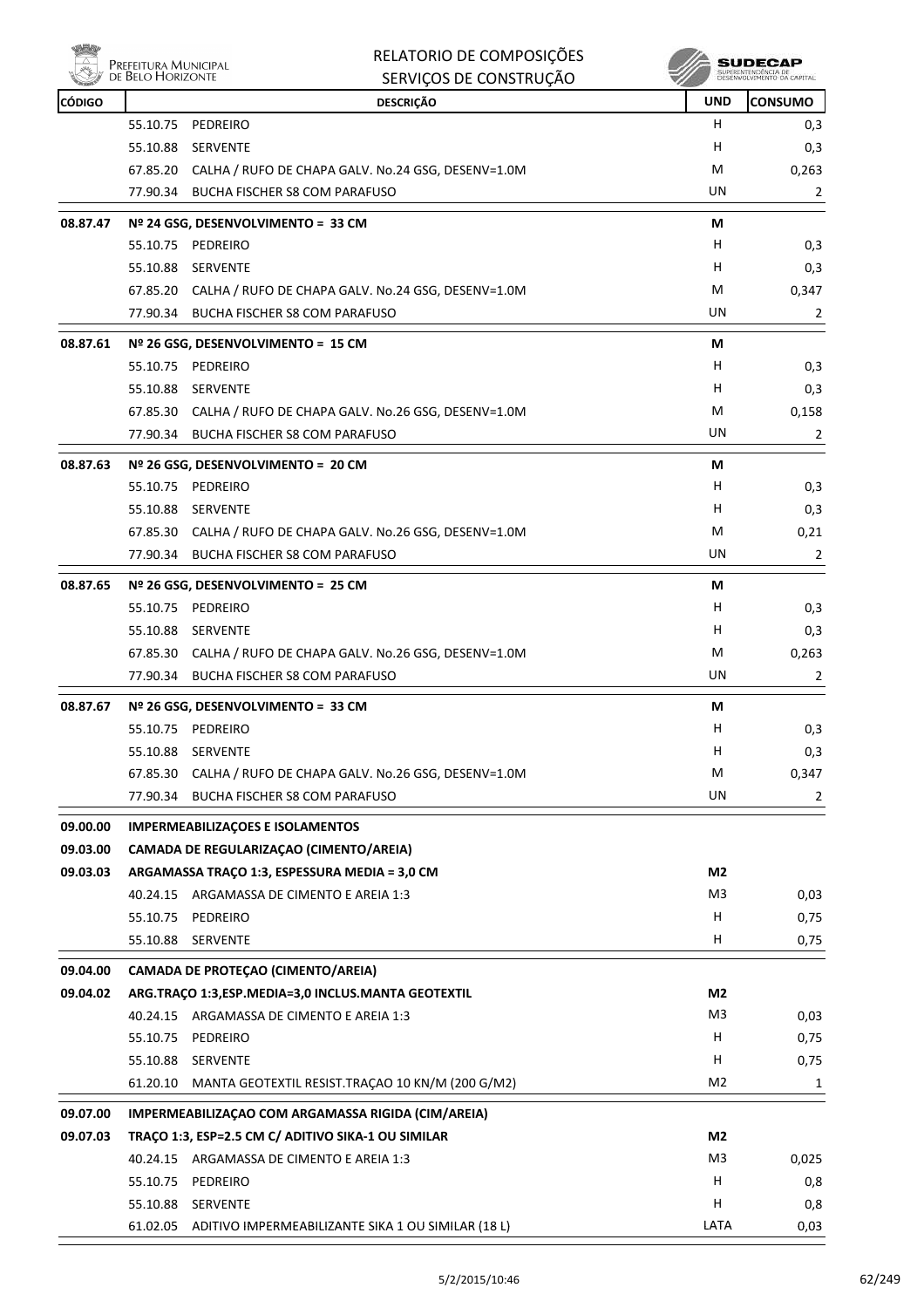ensi<br>Al Prefeitura Municipal<br>Al de Belo Horizonte

| RELATORIO DE COMPOSIÇÕES |
|--------------------------|
| SERVIÇOS DE CONSTRUÇÃO   |

 $\begin{array}{c} \textbf{SUBECAP} \\ \textbf{SUBREINTEROECLA DE} \\ \textbf{DESEWOUNIENTO CA CAPTIAL} \end{array}$ 

| <b>CÓDIGO</b> |                      | <b>DESCRIÇÃO</b>                                            | <b>UND</b>     | <b>CONSUMO</b> |
|---------------|----------------------|-------------------------------------------------------------|----------------|----------------|
| 09.09.00      |                      | IMPERMEABILIZAÇÃO POR INFILTRAÇÃO E CRISTALIZAÇÃO           |                |                |
| 09.09.01      |                      | SISTEMA A BASE DE CIMENTO IMPERMEABILIZANTE                 | M <sub>2</sub> |                |
|               |                      | 89.45.10 IMPERMEAB. INFILTRACAO CRISTALIZACAO POSITIVA(RES) | M2             | 1              |
| 09.11.00      |                      | IMPERMEABILIZAÇÃO C/ MANTA ASFALTICA PRE-FABRICADA          |                |                |
| 09.11.01      |                      | TIPO 3 NBR-9952 COM ASFALTO MODIFICADO SBS E=4,0MM          | M2             |                |
|               | 89.45.28             | IMPERM.MANTA ASFAL.PREFABR.TIPO3 NBR9952 SBS E=4MM          | M <sub>2</sub> | 1              |
| 09.12.00      |                      | PINTURA ASFALTICA IMPERMEABILIZANTE                         |                |                |
| 09.12.01      |                      | PINTURA COM NEUTROL OU SIMILAR                              | M2             |                |
|               |                      | 55.10.75 PEDREIRO                                           | н              | 0,4            |
|               |                      | 75.13.07 NEUTROL (18 KG)                                    | ВD             | 0,0223         |
|               |                      | 75.50.05 LIXA D AGUA                                        | UN             | 0,2            |
| 10.00.00      |                      | INSTALAÇÃO HIDRO-SANITARIA, INCENDIO E GAS                  |                |                |
| 10.03.00      |                      | TUBO PVC AGUA SOLDA CLASSE 15 INCLUSIVE CONEXOES            |                |                |
| 10.03.01      | $D = 20$ MM $(1/2")$ |                                                             | М              |                |
|               |                      | 55.10.10 AUXILIAR BOMBEIRO/ELETRICISTA                      | H              | 0,08           |
|               |                      | 55.10.39 BOMBEIRO                                           | H              | 0,08           |
|               |                      | 73.02.01 TUBO PVC AGUA SOLDA CLASSE 15 D= 20MM (1/2")       | М              | 1,1            |
|               |                      | 73.80.20 ADESIVO PARA TUBOS DE PVC                          | L              | 0,0005         |
|               |                      | 73.80.21 SOLUÇAO LIMPADORA                                  | L              | 0,0002         |
| 10.03.02      | $D = 25$ MM $(3/4")$ |                                                             | М              |                |
|               |                      | 55.10.10 AUXILIAR BOMBEIRO/ELETRICISTA                      | H              | 0,084          |
|               | 55.10.39             | <b>BOMBEIRO</b>                                             | н              | 0,084          |
|               |                      | 73.02.02 TUBO PVC AGUA SOLDA CLASSE 15 D= 25MM (3/4)"       | М              | 1,1            |
|               |                      | 73.80.20 ADESIVO PARA TUBOS DE PVC                          | L              | 0,0005         |
|               | 73.80.21             | SOLUÇAO LIMPADORA                                           | L              | 0,0002         |
| 10.03.03      | D= 32 MM (1")        |                                                             | М              |                |
|               |                      | 55.10.10 AUXILIAR BOMBEIRO/ELETRICISTA                      | н              | 0,1            |
|               |                      | 55.10.39 BOMBEIRO                                           | н              | 0,1            |
|               | 73.02.03             | TUBO PVC AGUA SOLDA CLASSE 15 D= 32MM (1")                  | M              | 1,1            |
|               | 73.80.20             | ADESIVO PARA TUBOS DE PVC                                   | L              | 0,0007         |
|               | 73.80.21             | SOLUÇAO LIMPADORA                                           | L              | 0,0003         |
| 10.03.04      |                      | D= 40 MM (1 1/4")                                           | М              |                |
|               |                      | 55.10.10 AUXILIAR BOMBEIRO/ELETRICISTA                      | H              | 0,14           |
|               |                      | 55.10.39 BOMBEIRO                                           | H              | 0,14           |
|               |                      | 73.02.04 TUBO PVC AGUA SOLDA CLASSE 15 D= 40MM (1 1/2")     | M              | 1,1            |
|               |                      | 73.80.20 ADESIVO PARA TUBOS DE PVC                          | L              | 0,0017         |
|               | 73.80.21             | SOLUÇAO LIMPADORA                                           | L              | 0,0025         |
| 10.03.05      |                      | D= 50 MM (1 1/2")                                           | М              |                |
|               | 55.10.10             | AUXILIAR BOMBEIRO/ELETRICISTA                               | н              | 0,2            |
|               | 55.10.39             | <b>BOMBEIRO</b>                                             | н              | 0,2            |
|               |                      | 73.02.05 TUBO PVC AGUA SOLDA CLASSE 15 D= 50MM (2")         | M              | 1,11           |
|               | 73.80.20             | ADESIVO PARA TUBOS DE PVC                                   | L              | 0,0025         |
|               |                      | 73.80.21 SOLUÇAO LIMPADORA                                  | L              | 0,0037         |
| 10.03.06      | D= 60 MM (2")        |                                                             | M              |                |
|               |                      | 55.10.10 AUXILIAR BOMBEIRO/ELETRICISTA                      | H              | 0,2            |
|               |                      | 55.10.39 BOMBEIRO                                           | н              | 0,2            |
|               |                      | 73.02.06 TUBO PVC AGUA SOLDA CLASSE 15 D= 60MM (2 1/2")     | М              | 1,12           |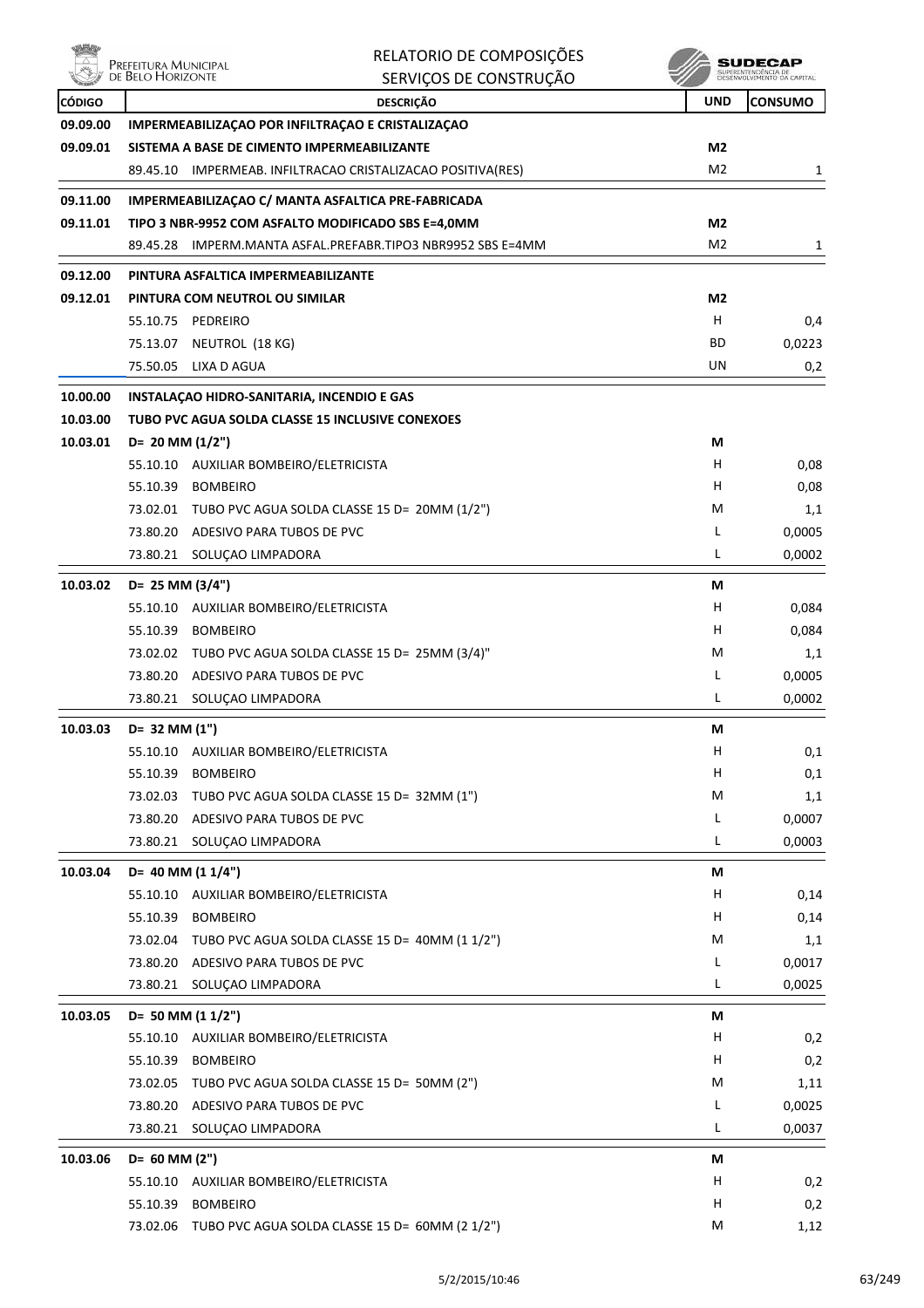

**10.04.00** 

|          | PREFEITURA MUNICIPAL<br>DE BELO HORIZONTE | RELATORIO DE COMPOSIÇÕES<br>SERVIÇOS DE CONSTRUÇÃO |            | SUDEC<br>SUPERINTENDÉNCIA DE<br>DESENVOLVIMENTO DA CAPITA |
|----------|-------------------------------------------|----------------------------------------------------|------------|-----------------------------------------------------------|
| CÓDIGO   |                                           | <b>DESCRIÇÃO</b>                                   | <b>UND</b> | <b>CONSUMO</b>                                            |
|          | 73.80.20                                  | ADESIVO PARA TUBOS DE PVC                          | L          | 0,0037                                                    |
|          | 73.80.21                                  | SOLUÇAO LIMPADORA                                  | L          | 0,0056                                                    |
| 10.03.07 |                                           | $D = 75$ MM (2 1/2")                               | М          |                                                           |
|          |                                           | 55.10.10 AUXILIAR BOMBEIRO/ELETRICISTA             | н          | 0,35                                                      |
|          | 55.10.39                                  | <b>BOMBEIRO</b>                                    | н          | 0,35                                                      |
|          | 73.02.07                                  | TUBO PVC AGUA SOLDA CLASSE 15 D= 75MM (3")         | М          | 1,12                                                      |
|          | 73.80.20                                  | ADESIVO PARA TUBOS DE PVC                          | L          | 0,00571                                                   |
|          | 73.80.21                                  | SOLUÇAO LIMPADORA                                  | L          | 0,0087                                                    |
| 10.03.08 | D= 85 MM (3")                             |                                                    | М          |                                                           |
|          |                                           | 55.10.10 AUXILIAR BOMBEIRO/ELETRICISTA             | н          | 0,4                                                       |
|          | 55.10.39                                  | <b>BOMBEIRO</b>                                    | н          | 0,4                                                       |
|          | 73.02.08                                  | TUBO PVC AGUA SOLDA CLASSE 15 D= 85MM (3 1/2")     | м          | 1,15                                                      |
|          |                                           | 73.80.20 ADESIVO PARA TUBOS DE PVC                 | L          | 0,0057                                                    |
|          | 73.80.21                                  | SOLUÇAO LIMPADORA                                  | L          | 0,0087                                                    |
| 10.03.09 | D= 110 MM (4")                            |                                                    | М          |                                                           |
|          | 55.10.10                                  | AUXILIAR BOMBEIRO/ELETRICISTA                      | н          | 0,45                                                      |
|          | 55.10.39                                  | <b>BOMBEIRO</b>                                    | н          | 0,45                                                      |
|          | 73.02.09                                  | TUBO PVC AGUA SOLDA CLASSE 15 D= 110MM (4")        | м          | 1,15                                                      |
|          | 73.80.20                                  | ADESIVO PARA TUBOS DE PVC                          | L          | 0,0083                                                    |
|          |                                           | 73.80.21 SOLUÇAO LIMPADORA                         | L          | 0,013                                                     |
| 10.04.00 |                                           | TUBO AÇO GALVANIZADO DIN 2440, INCLUSIVE CONEXOES  |            |                                                           |
| 10.04.03 |                                           | D= 1/2", COM COSTURA                               | M          |                                                           |

| 10.04.03 | D= 1/2", COM COSTURA                    |                                                             | М  |        |
|----------|-----------------------------------------|-------------------------------------------------------------|----|--------|
|          | 55.10.10 AUXILIAR BOMBEIRO/ELETRICISTA  |                                                             | н  | 0,63   |
|          | 55.10.39<br><b>BOMBEIRO</b>             |                                                             | н  | 0,162  |
|          |                                         | 73.03.03 TUBO ACO GALV. DIN 2440 E= 2,65 MM 1/2" C/ COSTURA | M  | 1,2    |
|          | 73.80.12 FITA VEDA ROSCA 1/2" ROLO 50 M |                                                             | UN | 0,009  |
| 10.04.04 | D= 3/4", COM COSTURA                    |                                                             | М  |        |
|          | 55.10.10 AUXILIAR BOMBEIRO/ELETRICISTA  |                                                             | н  | 0,68   |
|          | 55.10.39 BOMBEIRO                       |                                                             | н  | 0,185  |
|          |                                         | 73.03.04 TUBO ACO GALV. DIN 2440 E= 2,65 MM 3/4" C/ COSTURA | M  | 1,2    |
|          | 73.80.12 FITA VEDA ROSCA 1/2" ROLO 50 M |                                                             | UN | 0,0112 |
| 10.04.05 | D= 1", COM COSTURA                      |                                                             | М  |        |
|          | 55.10.10 AUXILIAR BOMBEIRO/ELETRICISTA  |                                                             | H  | 0,72   |
|          | 55.10.39 BOMBEIRO                       |                                                             | н  | 0,216  |
|          |                                         | 73.03.05 TUBO ACO GALV. DIN 2440 E= 3,25 MM 1" C/ COSTURA   | M  | 1,2    |
|          | 73.80.12 FITA VEDA ROSCA 1/2" ROLO 50 M |                                                             | UN | 0,0112 |
| 10.04.06 | D= 1 1/4", COM COSTURA                  |                                                             | М  |        |
|          | 55.10.10 AUXILIAR BOMBEIRO/ELETRICISTA  |                                                             | н  | 0,81   |
|          | 55.10.39<br><b>BOMBEIRO</b>             |                                                             | H  | 0,23   |
|          |                                         | 73.03.06 TUBO ACO GALV. DIN 2440 E= 3,25 MM 1 1/4"C/COSTURA | М  | 1,2    |
|          | 73.80.12 FITA VEDA ROSCA 1/2" ROLO 50 M |                                                             | UN | 0,0112 |
| 10.04.07 | D= 1 1/2", COM COSTURA                  |                                                             | M  |        |
|          | 55.10.10 AUXILIAR BOMBEIRO/ELETRICISTA  |                                                             | н  | 0,9    |
|          | 55.10.39<br><b>BOMBEIRO</b>             |                                                             | н  | 0,36   |
|          |                                         | 73.03.07 TUBO ACO GALV. DIN 2440 E= 3,25 MM 1 1/2"C/COSTURA | М  | 1,2    |
|          | 73.80.12 FITA VEDA ROSCA 1/2" ROLO 50 M |                                                             | UN | 0,0226 |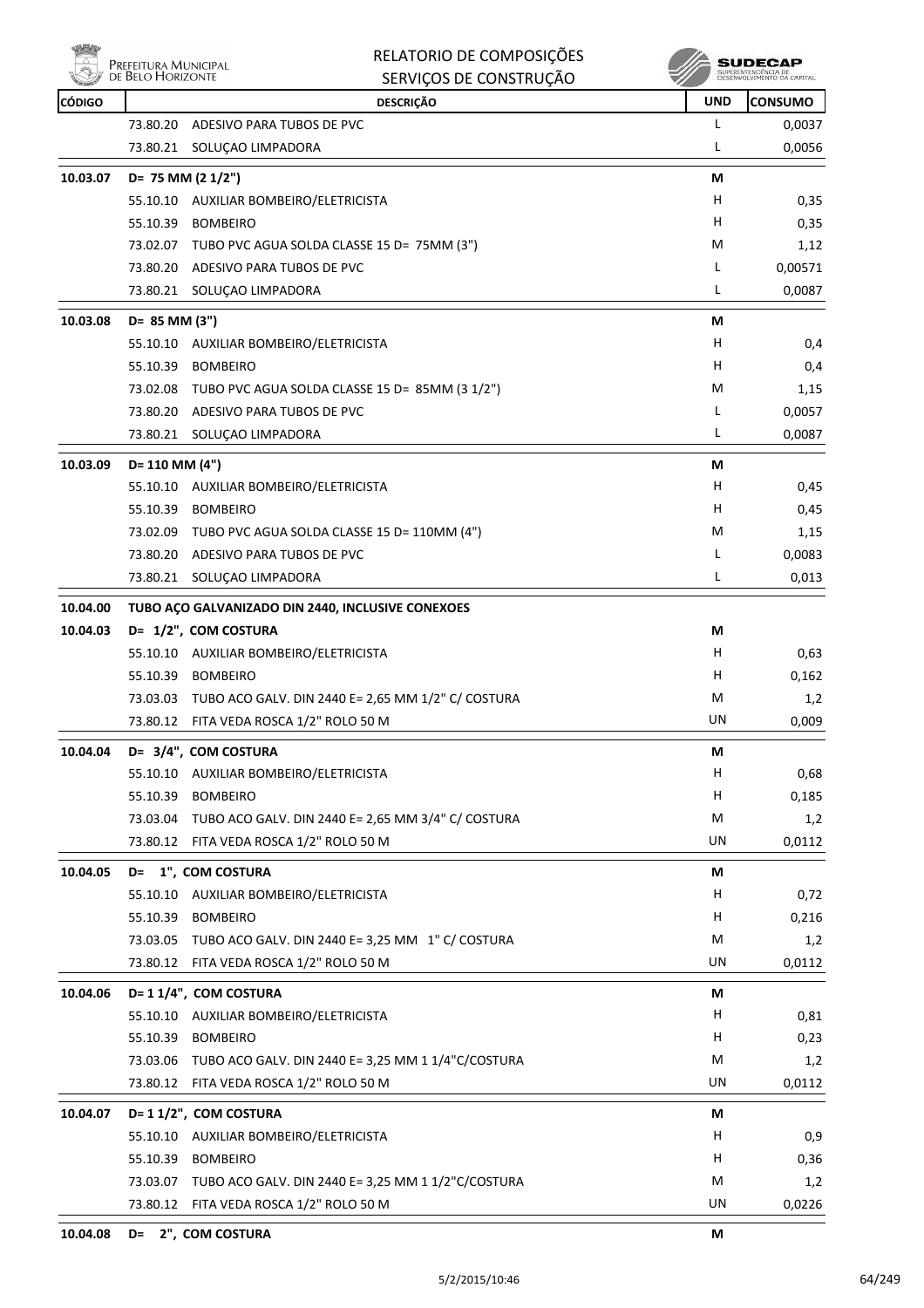

|               | DE BELO HORIZONTE | SERVIÇOS DE CONSTRUÇÃO                                      |            | SUPERINTENDENCIA DE<br>DESENVOLVIMENTO DA CAPITAL |
|---------------|-------------------|-------------------------------------------------------------|------------|---------------------------------------------------|
| <b>CÓDIGO</b> |                   | <b>DESCRIÇÃO</b>                                            | <b>UND</b> | <b>CONSUMO</b>                                    |
|               | 55.10.10          | AUXILIAR BOMBEIRO/ELETRICISTA                               | H          | 1,08                                              |
|               | 55.10.39          | <b>BOMBEIRO</b>                                             | Н          | 0,432                                             |
|               |                   | 73.03.08 TUBO ACO GALV. DIN 2440 E= 3,65 MM 2" C/COSTURA    | M          | 1,2                                               |
|               |                   | 73.80.12 FITA VEDA ROSCA 1/2" ROLO 50 M                     | UN         | 0,0272                                            |
| 10.04.09      |                   | D= 2 1/2", COM COSTURA                                      | М          |                                                   |
|               |                   | 55.10.10 AUXILIAR BOMBEIRO/ELETRICISTA                      | H          | 1,26                                              |
|               |                   | 55.10.39 BOMBEIRO                                           | н          | 0,54                                              |
|               |                   | 73.03.09 TUBO ACO GALV. DIN 2440 E= 3,65 MM 2 1/2"C/COSTURA | M          | 1,2                                               |
|               |                   | 73.80.12 FITA VEDA ROSCA 1/2" ROLO 50 M                     | UN         | 0,0338                                            |
| 10.04.10      |                   | <b>D= 3" COM COSTURA</b>                                    | М          |                                                   |
|               |                   | 55.10.10 AUXILIAR BOMBEIRO/ELETRICISTA                      | H.         | 1,26                                              |
|               |                   | 55.10.39 BOMBEIRO                                           | н          | 0,54                                              |
|               |                   | 73.03.10 TUBO ACO GALV. DIN 2440 E= 4,05 MM 3" C/COSTURA    | М          | 1,2                                               |
|               |                   | 73.80.12 FITA VEDA ROSCA 1/2" ROLO 50 M                     | UN         | 0,0338                                            |
|               |                   |                                                             |            |                                                   |
| 10.04.11      |                   | D= 4" COM COSTURA<br>55.10.10 AUXILIAR BOMBEIRO/ELETRICISTA | М          |                                                   |
|               |                   |                                                             | H.         | 1,26                                              |
|               |                   | 55.10.39 BOMBEIRO                                           | H<br>М     | 0,54                                              |
|               |                   | 73.03.11 TUBO ACO GALV. DIN 2440 E=4.50MM 4" C/ COSTURA     | UN         | 1,2                                               |
|               |                   | 73.80.12 FITA VEDA ROSCA 1/2" ROLO 50 M                     |            | 0,0338                                            |
| 10.05.00      |                   | TUBO DE COBRE SOLDADO CLASSE A INCLUSIVE CONEXOES           |            |                                                   |
| 10.05.03      | D= 15 MM          |                                                             | М          |                                                   |
|               |                   | 55.10.10 AUXILIAR BOMBEIRO/ELETRICISTA                      | H          | 0,139                                             |
|               | 55.10.39          | <b>BOMBEIRO</b>                                             | Н          | 0,139                                             |
|               |                   | 73.07.19 TUBO DE COBRE CLASSE A D= 15 MM                    | М          | 1,1                                               |
| 10.05.04      | D= 22 MM          |                                                             | М          |                                                   |
|               | 55.10.10          | AUXILIAR BOMBEIRO/ELETRICISTA                               | H          | 0,154                                             |
|               |                   | 55.10.39 BOMBEIRO                                           | H          | 0,154                                             |
|               | 73.07.20          | TUBO DE COBRE CLASSE A D= 22 MM                             | M          | 1,1                                               |
| 10.05.05      | D= 28 MM          |                                                             | М          |                                                   |
|               |                   | 55.10.10 AUXILIAR BOMBEIRO/ELETRICISTA                      | H          | 0,165                                             |
|               | 55.10.39          | <b>BOMBEIRO</b>                                             | H          | 0,165                                             |
|               |                   | 73.07.21 TUBO DE COBRE CLASSA A D= 28MM                     | M          | 1,1                                               |
| 10.06.00      |                   | TUBO DE COBRE CLASSE E INCLUSIVE CONEXOES                   |            |                                                   |
| 10.06.01      | D= 15 MM          |                                                             | М          |                                                   |
|               |                   | 55.10.10 AUXILIAR BOMBEIRO/ELETRICISTA                      | H          | 0,139                                             |
|               | 55.10.39          | <b>BOMBEIRO</b>                                             | H          | 0,139                                             |
|               |                   | 73.07.12 TUBO DE COBRE CLASSE E D= 15MM                     | M          | 1,1                                               |
|               |                   |                                                             |            |                                                   |
| 10.06.02      | D= 22 MM          | 55.10.10 AUXILIAR BOMBEIRO/ELETRICISTA                      | М<br>H     | 0,154                                             |
|               |                   | 55.10.39 BOMBEIRO                                           | H          | 0,154                                             |
|               |                   | 73.07.13 TUBO DE COBRE CLASSE E D= 22MM                     | M          |                                                   |
|               |                   |                                                             |            | 1,1                                               |
| 10.06.03      | D= 28 MM          |                                                             | М          |                                                   |
|               | 55.10.10          | AUXILIAR BOMBEIRO/ELETRICISTA                               | Н,         | 0,165                                             |
|               |                   | 55.10.39 BOMBEIRO                                           | H          | 0,165                                             |
|               |                   | 73.07.14 TUBO DE COBRE CLASSE E D= 28 MM                    | M          | 1,1                                               |
| 10.06.04      | D= 35 MM          |                                                             | М          |                                                   |
|               |                   | 55.10.10 AUXILIAR BOMBEIRO/ELETRICISTA                      | H          | 0,165                                             |

RELATORIO DE COMPOSIÇÕES

**A** SUDECAP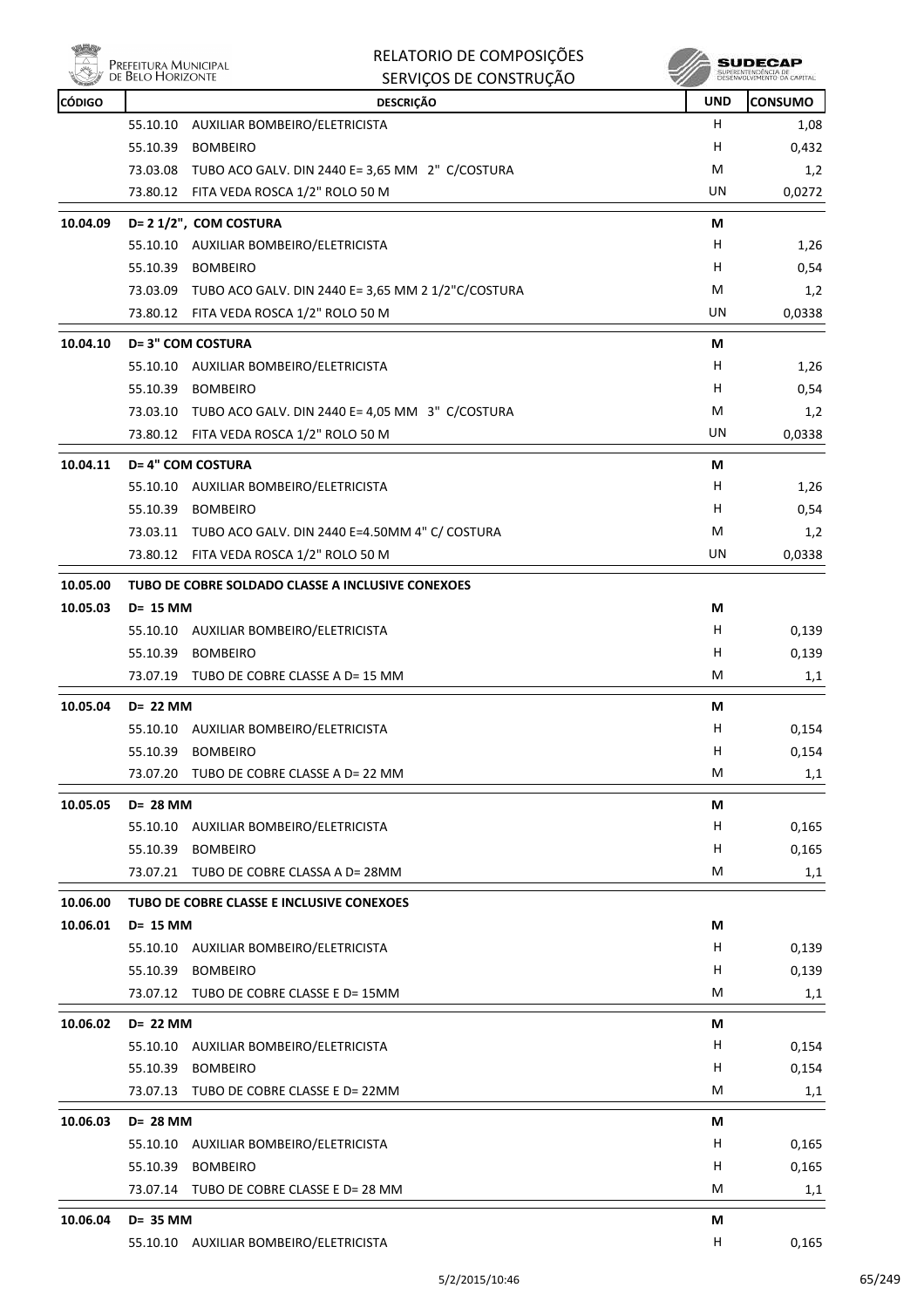

| rbit.<br>PREFEITURA MUNICIPAL<br>₩<br>DE BELO HORIZONTE |             | RELATORIO DE COMPOSIÇÕES<br>SERVIÇOS DE CONSTRUÇÃO | <b>SUDECAP</b><br>SUPERINTENDÊNCIA DE<br>DESENVOLVIMENTO DA CAPITAL |                 |
|---------------------------------------------------------|-------------|----------------------------------------------------|---------------------------------------------------------------------|-----------------|
| CÓDIGO                                                  |             | <b>DESCRIÇÃO</b>                                   | <b>UND</b>                                                          | <b>ICONSUMO</b> |
|                                                         | 55.10.39    | <b>BOMBEIRO</b>                                    | н                                                                   | 0,165           |
|                                                         | 73.07.15    | TUBO DE COBRE CLASSE E D= 35 MM                    | M                                                                   | 1,1             |
| 10.06.05                                                | $D = 42$ MM |                                                    | M                                                                   |                 |
|                                                         | 55.10.10    | AUXILIAR BOMBEIRO/ELETRICISTA                      | н                                                                   | 0,165           |
|                                                         | 55.10.39    | <b>BOMBEIRO</b>                                    | н                                                                   | 0,165           |

|          |                 | 73.07.18 TUBO DE COBRE CLASSE E D= 42MM                    | M  | 1,1  |
|----------|-----------------|------------------------------------------------------------|----|------|
| 10.10.00 |                 | TUBO PVC ESGOTO, PB, VIROLA E ANEL, INCL. CONEXOES         |    |      |
| 10.10.02 | <b>D= 50 MM</b> |                                                            | М  |      |
|          | 55.10.10        | AUXILIAR BOMBEIRO/ELETRICISTA                              | н  | 0,29 |
|          | 55.10.39        | <b>BOMBEIRO</b>                                            | н  | 0,28 |
|          | 73.24.02        | TUBO PVC ESGOTO RIGIDO PB VIROLA 50MM x6M                  | UN | 0,2  |
|          |                 | 73.27.02 ANEL DE VEDACAO P/ESGOTO PRIMARIO D=50MM T.BRANCO | UN | 0,2  |

|          |             | 73.27.02 ANEL DE VEDACAO P/ESGOTO PRIMARIO D=50MM T.BRANCO  | UN | 0,2     |
|----------|-------------|-------------------------------------------------------------|----|---------|
| 10.10.03 | D= 75 MM    |                                                             | М  |         |
|          |             | 55.10.10 AUXILIAR BOMBEIRO/ELETRICISTA                      | H  | 0,35    |
|          |             | 55.10.39 BOMBEIRO                                           | H  | 0,35    |
|          |             | 73.24.03 TUBO PVC ESGOTO RIGIDO PB VIROLA 75MM x6M          | UN | 0,2     |
|          |             | 73.27.03 ANEL DE VEDACAO P/ESGOTO PRIMARIO D=75MM T.BRANCO  | UN | 0,2     |
| 10.10.04 | D= 100 MM   |                                                             | М  |         |
|          |             | 55.10.10 AUXILIAR BOMBEIRO/ELETRICISTA                      | H  | 0,35    |
|          | 55.10.39    | <b>BOMBEIRO</b>                                             | H  | 0,35    |
|          |             | 73.24.04 TUBO PVC ESGOTO RIGIDO PB VIROLA 100MM x6M         | UN | 0,2     |
|          |             | 73.27.04 ANEL DE VEDACAO P/ESGOTO PRIMARIO D=100MM T.BRANCO | UN | 0,2     |
| 10.10.05 | D= 150 MM   |                                                             | М  |         |
|          |             | 55.10.10 AUXILIAR BOMBEIRO/ELETRICISTA                      | H  | 0,35    |
|          |             | 55.10.39 BOMBEIRO                                           | H  | 0,35    |
|          |             | 73.24.05 TUBO PVC ESGOTO RIGIDO PB VIROLA 150MM x6M         | UN | 0,18333 |
|          |             | 73.27.11 ANEL DE VEDACAO P/ESGOTO PRIMARIO D=150MM T.BRANCO | UN | 0,2     |
| 10.10.06 | D= 200 MM   |                                                             | М  |         |
|          |             | 55.10.10 AUXILIAR BOMBEIRO/ELETRICISTA                      | н  | 0,35    |
|          |             | 55.10.39 BOMBEIRO                                           | н  | 0,35    |
|          | 73.24.06    | TUBO PVC ESGOTO RIGIDO PB 200MM x6M                         | UN | 0,18333 |
| 10.10.07 | D= 250 MM   |                                                             | М  |         |
|          |             | 55.10.10 AUXILIAR BOMBEIRO/ELETRICISTA                      | H. | 0,35    |
|          | 55.10.39    | <b>BOMBEIRO</b>                                             | H  | 0,35    |
|          |             | 73.24.07 TUBO PVC ESGOTO RIGIDO PB 250MM x6M                | UN | 0,18333 |
| 10.12.00 |             | TUBO PVC ESGOTO PONTA/BOLSA, SOLDA, INCL.CONEXOES           |    |         |
| 10.12.01 | $D = 40$ MM |                                                             | М  |         |
|          |             | 55.10.10 AUXILIAR BOMBEIRO/ELETRICISTA                      | H  | 0,2     |
|          |             | 55.10.39 BOMBEIRO                                           | H  | 0,2     |
|          | 73.24.25    | TUBO PVC ESGOTO RIGIDO PB SOLDA D=40MM x6M                  | UN | 0,2     |
|          |             | 73.80.20 ADESIVO PARA TUBOS DE PVC                          | L. | 0,006   |
| 10.14.00 |             | TUBO PVC ESG. REFORÇADO, PB, VIR., ANEL INCL.CONEX          |    |         |
| 10.14.03 | D= 75 MM    |                                                             | М  |         |
|          |             | 55.10.10 AUXILIAR BOMBEIRO/ELETRICISTA                      | н  | 0,35    |

55.10.39 BOMBEIRO H 0,35 73.24.33 TUBO PVC ESG.RIG.REFORC. PB VIROLA ANEL D= 75MMX6M UN UN 0,2 73.27.03 ANEL DE VEDACAO P/ESGOTO PRIMARIO D=75MM T.BRANCO UN UN UN 0,2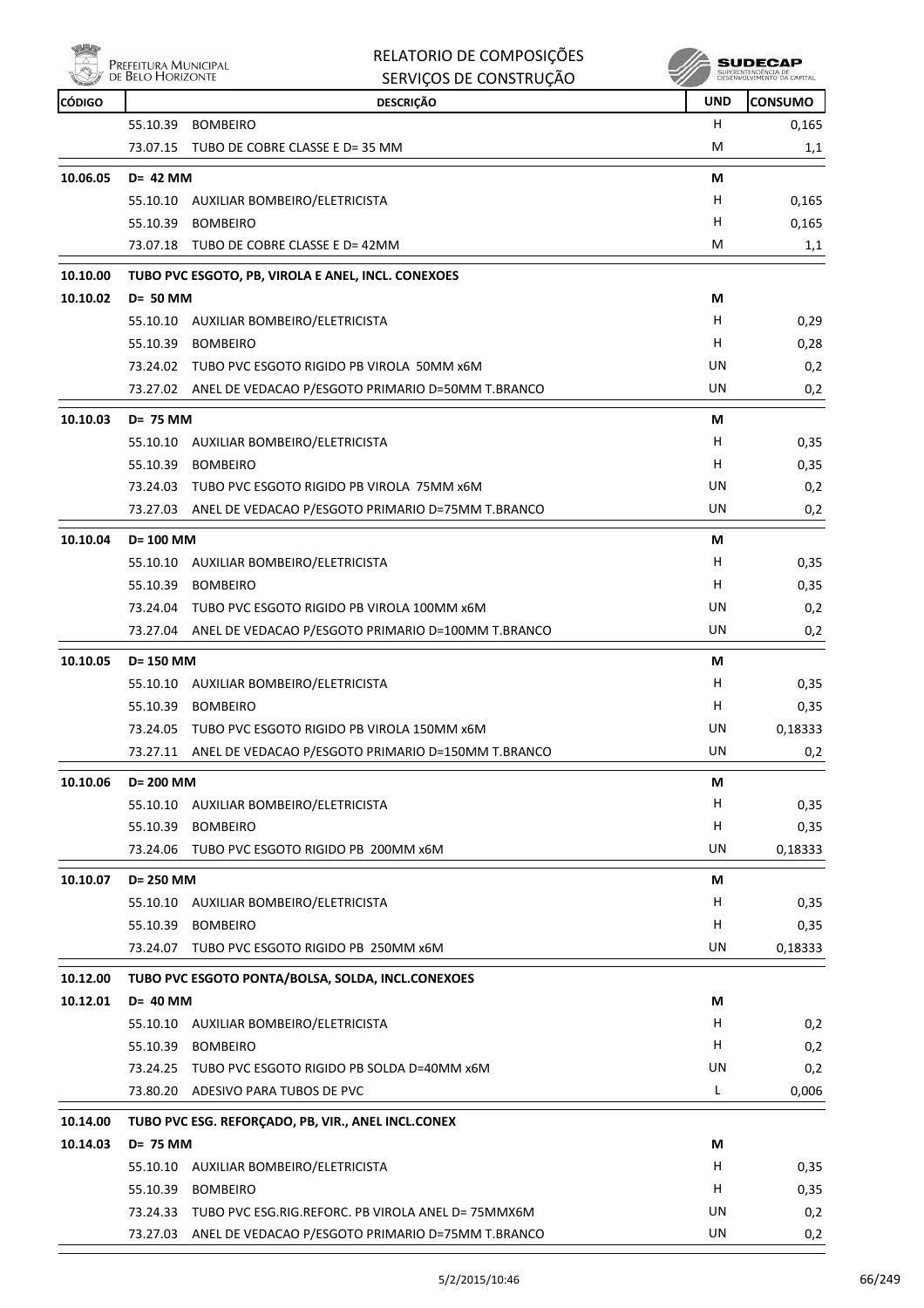

| RELATORIO DE COMPOSIÇÕES |
|--------------------------|
|--------------------------|

|               | L KEFELLUKA IVIUNIUIFAL<br>DE BELO HORIZONTE | SERVIÇOS DE CONSTRUÇÃO                                      |            | SUPERINTENDÊNCIA DE<br>DESENVOLVIMENTO DA CAPITAL |
|---------------|----------------------------------------------|-------------------------------------------------------------|------------|---------------------------------------------------|
| <b>CÓDIGO</b> |                                              | <b>DESCRIÇÃO</b>                                            | <b>UND</b> | <b>CONSUMO</b>                                    |
| 10.14.04      | D= 100 MM                                    |                                                             | М          |                                                   |
|               | 55.10.10                                     | AUXILIAR BOMBEIRO/ELETRICISTA                               | н          | 0,45                                              |
|               | 55.10.39                                     | <b>BOMBEIRO</b>                                             | н          | 0,45                                              |
|               |                                              | 73.24.34 TUBO PVC ESG.RIG.REFORC. PB VIROLA ANEL D=100MMx6M | UN         | 0,2                                               |
|               |                                              | 73.27.04 ANEL DE VEDACAO P/ESGOTO PRIMARIO D=100MM T.BRANCO | UN         | 0,2                                               |
| 10.14.05      | D= 150 MM                                    |                                                             | М          |                                                   |
|               |                                              | 55.10.10 AUXILIAR BOMBEIRO/ELETRICISTA                      | H          | 0,56                                              |
|               | 55.10.39                                     | <b>BOMBEIRO</b>                                             | H          | 0,56                                              |
|               |                                              | 73.24.35 TUBO PVC ESG.RIG.REFORC. PB VIROLA ANEL D=150MMX6M | UN         | 0,2                                               |
|               |                                              | 73.27.11 ANEL DE VEDACAO P/ESGOTO PRIMARIO D=150MM T.BRANCO | UN         | 0,2                                               |
| 10.18.00      | <b>CONEXOES</b>                              |                                                             |            |                                                   |
| 10.18.01      |                                              | ADAPTADOR PVC ROSCA E FLANGE P/ CX.D'AGUA D= 1/2"           | UN         |                                                   |
|               |                                              | 55.10.10 AUXILIAR BOMBEIRO/ELETRICISTA                      | H          | 0,17                                              |
|               | 55.10.39                                     | <b>BOMBEIRO</b>                                             | H          | 0,17                                              |
|               |                                              | 73.05.51 ADAP. PVC ROSCA E FLANGE PARA CX. D'AGUA 1/2"      | UN         | 1                                                 |
|               |                                              | 73.80.12 FITA VEDA ROSCA 1/2" ROLO 50 M                     | UN         | 0,0036                                            |
| 10.18.02      |                                              | ADAPTADOR PVC ROSCA E FLANGE P/ CX.D'AGUA D= 3/4"           | UN         |                                                   |
|               | 55.10.10                                     | AUXILIAR BOMBEIRO/ELETRICISTA                               | н          | 0,17                                              |
|               | 55.10.39                                     | <b>BOMBEIRO</b>                                             | H          | 0,17                                              |
|               |                                              | 73.05.52 ADAP. PVC ROSCA E FLANGE PARA CX. D'AGUA 3/4"      | UN         | 1                                                 |
|               |                                              | 73.80.12 FITA VEDA ROSCA 1/2" ROLO 50 M                     | UN         | 0,0056                                            |
| 10.18.03      |                                              | ADAPTADOR PVC ROSCA E FLANGE P/ CX.D'AGUA D= 1"             | UN         |                                                   |
|               | 55.10.10                                     | AUXILIAR BOMBEIRO/ELETRICISTA                               | н          | 0,18                                              |
|               | 55.10.39                                     | <b>BOMBEIRO</b>                                             | H          | 0,18                                              |
|               |                                              | 73.05.53 ADAP. PVC ROSCA E FLANGE PARA CX. D'AGUA 1"        | UN         | 1                                                 |
|               |                                              | 73.80.12 FITA VEDA ROSCA 1/2" ROLO 50 M                     | UN         | 0,0068                                            |
| 10.18.04      |                                              | ADAPTADOR PVC ROSCA E FLANGE P/ CX.D'AGUA D=1 1/4"          | UN         |                                                   |
|               | 55.10.10                                     | AUXILIAR BOMBEIRO/ELETRICISTA                               | н          | 0,2                                               |
|               | 55.10.39                                     | <b>BOMBEIRO</b>                                             | H          | 0,2                                               |
|               |                                              | 73.05.54 ADAP. PVC ROSCA E FLANGE PARA CX. D'AGUA 1 1/4"    | UN         | 1                                                 |
|               |                                              | 73.80.12 FITA VEDA ROSCA 1/2" ROLO 50 M                     | UN         | 0,009                                             |
| 10.18.05      |                                              | ADAPTADOR PVC ROSCA E FLANGE P/ CX.D'AGUA D=1 1/2"          | UN         |                                                   |
|               |                                              | 55.10.10 AUXILIAR BOMBEIRO/ELETRICISTA                      | н          | 0,22                                              |
|               | 55.10.39                                     | <b>BOMBEIRO</b>                                             | H          | 0,22                                              |
|               |                                              | 73.05.55 ADAP. PVC ROSCA E FLANGE PARA CX. D'AGUA 1 1/2"    | UN         | 1                                                 |
|               |                                              | 73.80.12 FITA VEDA ROSCA 1/2" ROLO 50 M                     | UN         | 0,011                                             |
| 10.18.06      |                                              | ADAPTADOR PVC ROSCA E FLANGE P/ CX.D'AGUA D= 2"             | UN         |                                                   |
|               |                                              | 55.10.10 AUXILIAR BOMBEIRO/ELETRICISTA                      | H.         | 0,28                                              |
|               | 55.10.39                                     | <b>BOMBEIRO</b>                                             | н          | 0,28                                              |
|               |                                              | 73.05.56 ADAP. PVC ROSCA E FLANGE PARA CX. D'AGUA 2"        | UN         | 1                                                 |
|               | 73.80.12                                     | FITA VEDA ROSCA 1/2" ROLO 50 M                              | UN         | 0,014                                             |
| 10.18.08      |                                              | ADAPTADOR PVC ROSCA E FLANGE P/ CX D'AGUA D=2 1/2"          | UN         |                                                   |
|               |                                              | 55.10.10 AUXILIAR BOMBEIRO/ELETRICISTA                      | H          | 0,35                                              |
|               | 55.10.39                                     | <b>BOMBEIRO</b>                                             | н          | 0,35                                              |
|               |                                              | 73.05.50 ADAPTADOR PVC E FLANGE CX. DAGUA 2 1/2" LONGO      | UN         | 1                                                 |
|               |                                              | 73.80.12 FITA VEDA ROSCA 1/2" ROLO 50 M                     | UN         | 0,014                                             |
|               |                                              |                                                             |            |                                                   |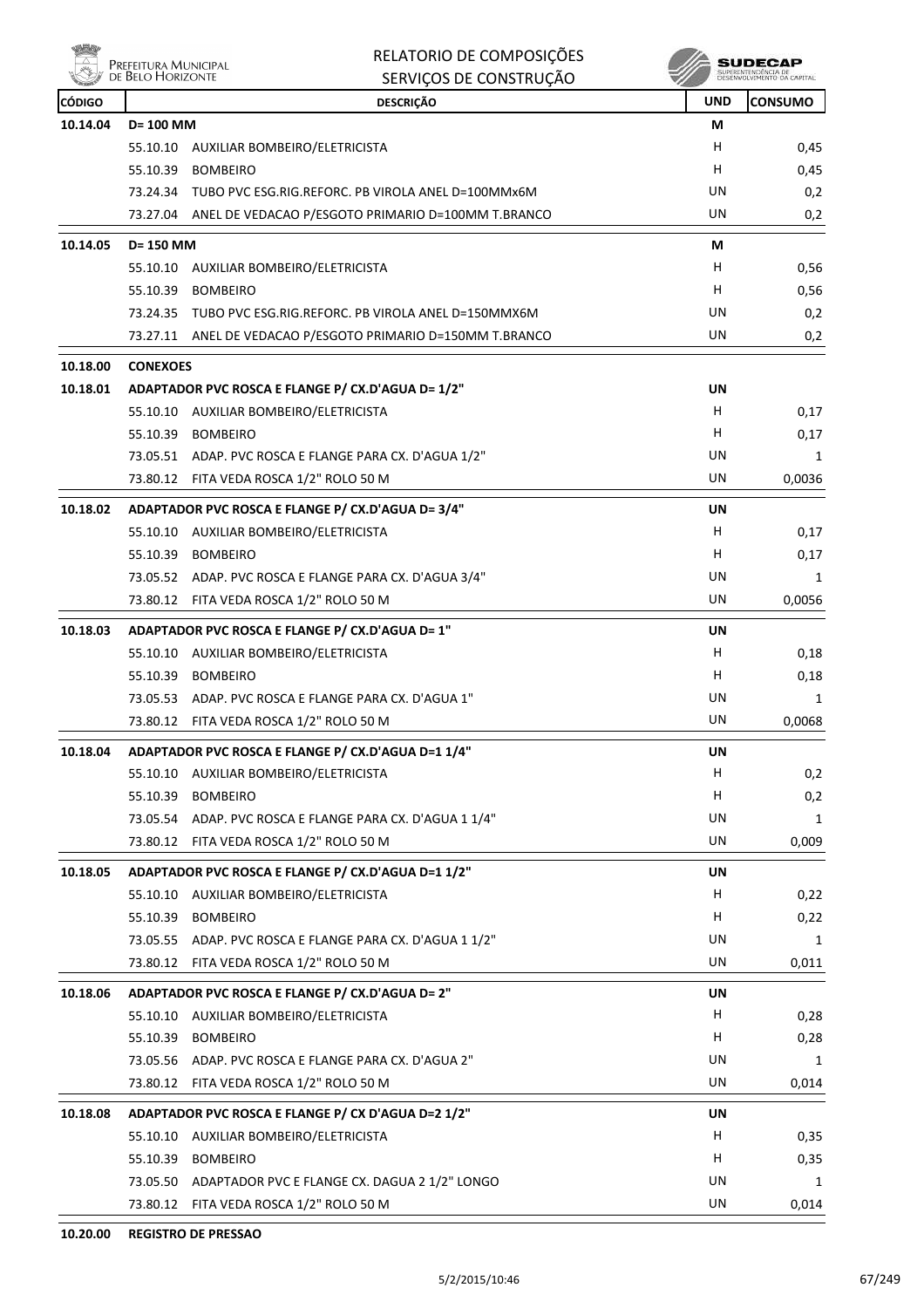

| Prefeitura Municipal<br>de Belo Horizonte |          | RELATORIO DE COMPOSIÇÕES                                                                            |            | SUDECAR                                   |
|-------------------------------------------|----------|-----------------------------------------------------------------------------------------------------|------------|-------------------------------------------|
|                                           |          | SERVIÇOS DE CONSTRUÇÃO                                                                              |            | SUPERINTENDENCIA DI<br>DESENVOLVIMENTO DA |
| <b>CÓDIGO</b>                             |          | <b>DESCRIÇÃO</b>                                                                                    | <b>UND</b> | <b>CONSUMO</b>                            |
| 10.20.11                                  |          | COM CANOPLA DL-1416 D= 1/2" FABRIMAR/SIMILAR                                                        | <b>UN</b>  |                                           |
|                                           |          | 55.10.10 AUXILIAR BOMBEIRO/ELETRICISTA                                                              | н          | 0,65                                      |
|                                           | 55.10.39 | <b>BOMBEIRO</b>                                                                                     | н          | 0,65                                      |
|                                           |          | 73.45.11 REG.PRESSAO C/ACABAM. REF.C-1416 DL D=1/2"FABRIMAR                                         | UN         | 1                                         |
|                                           |          | 73.80.12 FITA VEDA ROSCA 1/2" ROLO 50 M                                                             | UN         | 0,0066                                    |
| 10.20.12                                  |          | COM CANOPLA DL-1416 D= 3/4" FABRIMAR/SIMILAR                                                        | UN         |                                           |
|                                           |          | 55.10.10 AUXILIAR BOMBEIRO/ELETRICISTA                                                              | H          | 0,65                                      |
|                                           |          | 55.10.39 BOMBEIRO                                                                                   | н          | 0,65                                      |
|                                           |          | 73.45.12 REG.PRESSAO C/ACABAM. REF.C-1416 DL D=3/4"FABRIMAR                                         | UN         | 1                                         |
|                                           |          | 73.80.12 FITA VEDA ROSCA 1/2" ROLO 50 M                                                             | UN         | 0,0108                                    |
| 10.22.00                                  |          | <b>REGISTRO DE GAVETA</b>                                                                           |            |                                           |
| 10.22.01                                  |          | REGISTRO GAVETA BRUTO 1510-B 1/2"FABRIMAR /SIMILAR                                                  | UN         |                                           |
|                                           |          | 55.10.10 AUXILIAR BOMBEIRO/ELETRICISTA                                                              | H          | 0,6                                       |
|                                           |          | 55.10.39 BOMBEIRO                                                                                   | н          | 0,6                                       |
|                                           |          | 73.46.01 REGISTRO DE GAVETA BRUTO 1510-B 1/2" FABRIMAR                                              | UN         | 1                                         |
|                                           |          | 73.80.12 FITA VEDA ROSCA 1/2" ROLO 50 M                                                             | UN         | 0,0066                                    |
| 10.22.02                                  |          | REGISTRO GAVETA BRUTO 1510-B 3/4"FABRIMAR /SIMILAR                                                  | <b>UN</b>  |                                           |
|                                           |          | 55.10.10 AUXILIAR BOMBEIRO/ELETRICISTA                                                              | H          | 0,6                                       |
|                                           |          | 55.10.39 BOMBEIRO                                                                                   | н          | 0,6                                       |
|                                           |          | 73.46.02 REGISTRO DE GAVETA BRUTO 1510-B 3/4" FABRIMAR                                              | UN         | 1                                         |
|                                           |          | 73.80.12 FITA VEDA ROSCA 1/2" ROLO 50 M                                                             | UN         | 0,0108                                    |
| 10.22.03                                  |          | REGISTRO GAVETA BRUTO 1510-B 1" FABRIMAR / SIMILAR                                                  | UN         |                                           |
|                                           |          | 55.10.10 AUXILIAR BOMBEIRO/ELETRICISTA                                                              | н          | 0,6                                       |
|                                           |          | 55.10.39 BOMBEIRO                                                                                   | н          | 0,6                                       |
|                                           |          | 73.46.03 REGISTRO DE GAVETA BRUTO 1510-B 1" FABRIMAR                                                | UN         | 1                                         |
|                                           |          | 73.80.12 FITA VEDA ROSCA 1/2" ROLO 50 M                                                             | UN         | 0,0132                                    |
| 10.22.04                                  |          | REGISTRO GAVETA BRUTO 1510-B 1 1/4" FABRIMAR/ SIMI                                                  | UN         |                                           |
|                                           |          | 55.10.10 AUXILIAR BOMBEIRO/ELETRICISTA                                                              | H          | 0,75                                      |
|                                           |          | 55.10.39 BOMBEIRO                                                                                   | н          | 0,75                                      |
|                                           |          | 73.46.04 REGISTRO DE GAVETA BRUTO 1510-B 1 1/4" FABRIMAR                                            | UN         | 1                                         |
|                                           |          | 73.80.12 FITA VEDA ROSCA 1/2" ROLO 50 M                                                             | UN         | 0,018                                     |
|                                           |          | REGISTRO GAVETA BRUTO 1510-B 1 1/2" FABRIMAR/ SIMI                                                  |            |                                           |
| 10.22.05                                  |          |                                                                                                     | UN         |                                           |
|                                           |          | 55.10.10 AUXILIAR BOMBEIRO/ELETRICISTA<br>55.10.39 BOMBEIRO                                         | н<br>н     | 0,95                                      |
|                                           |          |                                                                                                     | UN         | 0,95                                      |
|                                           |          | 73.46.05 REGISTRO DE GAVETA BRUTO 1510-B 1 1/2" FABRIMAR<br>73.80.12 FITA VEDA ROSCA 1/2" ROLO 50 M | UN         | 1<br>0,0202                               |
| 10.22.06                                  |          | REGISTRO GAVETA BRUTO 1510-B 2" FABRIMAR/SIMILAR                                                    | UN         |                                           |
|                                           |          | 55.10.10 AUXILIAR BOMBEIRO/ELETRICISTA                                                              | н          | 0,95                                      |
|                                           |          | 55.10.39 BOMBEIRO                                                                                   | н          | 0,95                                      |
|                                           |          | 73.46.06 REGISTRO DE GAVETA BRUTO 1510-B 2" FABRIMAR                                                | UN         | 1                                         |
|                                           |          | 73.80.12 FITA VEDA ROSCA 1/2" ROLO 50 M                                                             | UN         | 0,028                                     |
|                                           |          |                                                                                                     |            |                                           |
| 10.22.07                                  | 55.10.10 | REGISTRO GAVETA BRUTO 1502 2 1/2" DECA / SIMILAR<br>AUXILIAR BOMBEIRO/ELETRICISTA                   | UN<br>н    | 0,95                                      |
|                                           |          | 55.10.39 BOMBEIRO                                                                                   | н          | 0,95                                      |
|                                           |          | 73.46.07 REGISTRO DE GAVETA BRUTO 1502-B 2 1/2" DECA                                                | UN         | 1                                         |
|                                           |          | 73.80.12 FITA VEDA ROSCA 1/2" ROLO 50 M                                                             | UN         | 0,03                                      |
|                                           |          |                                                                                                     |            |                                           |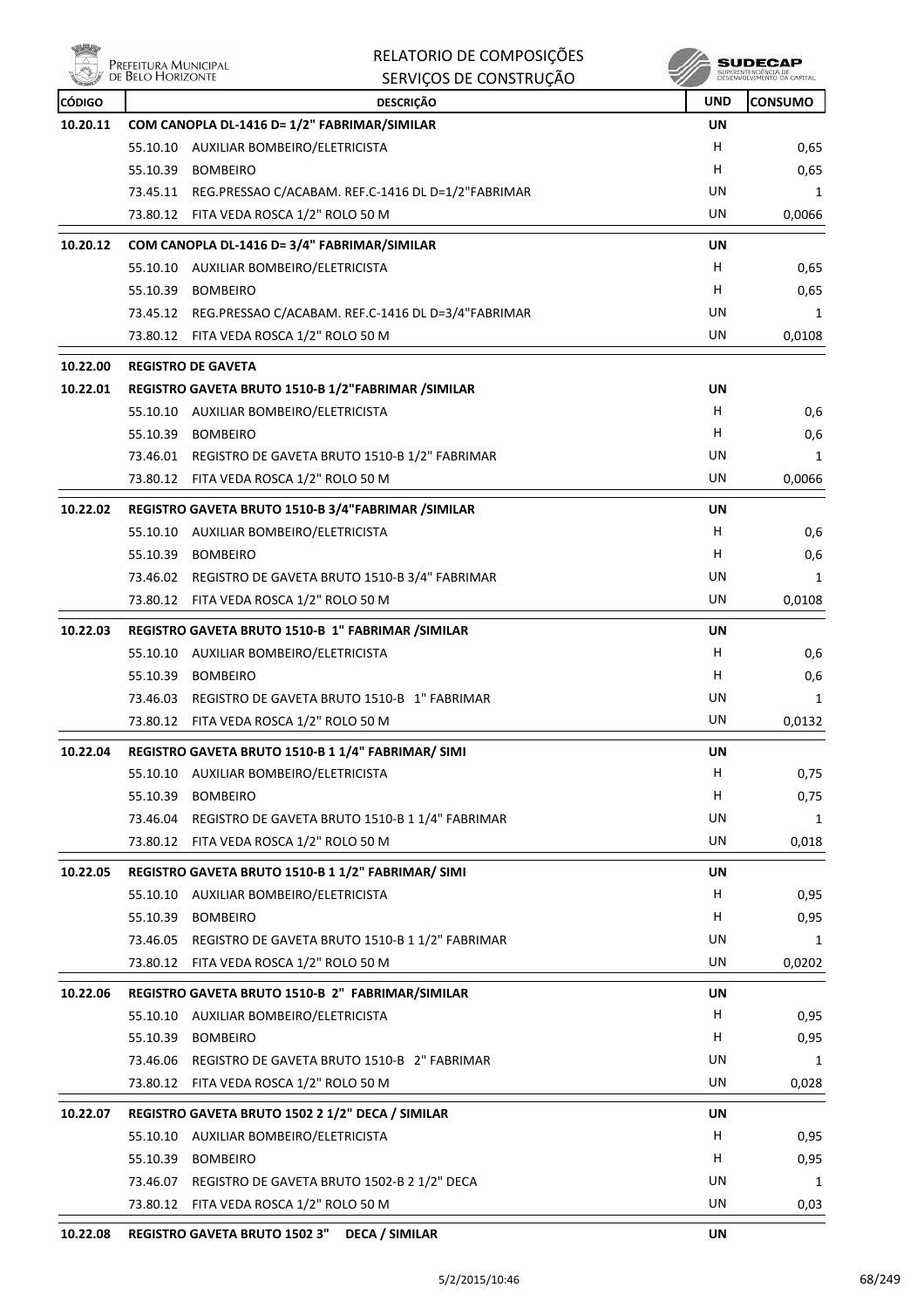

|               |                                           | RELATORIO DE COMPOSIÇÕES                                    |            | SUDECAP                                         |
|---------------|-------------------------------------------|-------------------------------------------------------------|------------|-------------------------------------------------|
|               | Prefeitura Municipal<br>de Belo Horizonte | SERVIÇOS DE CONSTRUÇÃO                                      |            | SUPERINTENDÊNCIA DE<br>DESENVOLVIMENTO DA CAPIT |
| <b>CÓDIGO</b> |                                           | <b>DESCRIÇÃO</b>                                            | <b>UND</b> | <b>CONSUMO</b>                                  |
|               | 55.10.10                                  | AUXILIAR BOMBEIRO/ELETRICISTA                               | H          | 0,95                                            |
|               | 55.10.39                                  | <b>BOMBEIRO</b>                                             | н          | 0,95                                            |
|               |                                           | 73.46.08 REGISTRO DE GAVETA BRUTO 1502-B 3" DECA            | UN         | 1                                               |
|               |                                           | 73.80.12 FITA VEDA ROSCA 1/2" ROLO 50 M                     | UN         | 0,033                                           |
| 10.22.09      |                                           | REGISTRO GAVETA BRUTO 1502 4" DECA / SIMILAR                | UN         |                                                 |
|               | 55.10.10                                  | AUXILIAR BOMBEIRO/ELETRICISTA                               | H          | 0,95                                            |
|               | 55.10.39                                  | <b>BOMBEIRO</b>                                             | н          | 0,95                                            |
|               |                                           | 73.46.09 REGISTRO DE GAVETA BRUTO 1502-B 4" DECA            | UN         | 1                                               |
|               |                                           | 73.80.12 FITA VEDA ROSCA 1/2" ROLO 50 M                     | UN         | 0,038                                           |
| 10.22.41      |                                           | COM CANOPLA C-1509 DL, D= 1/2" FABRIMAR OU SIMILAR          | UN         |                                                 |
|               |                                           | 55.10.10 AUXILIAR BOMBEIRO/ELETRICISTA                      | H.         | 0,65                                            |
|               | 55.10.39                                  | BOMBEIRO                                                    | H          | 0,65                                            |
|               |                                           | 73.46.40 REGISTRO GAVETA C/ACABAM. C-1509-DL D=1/2"FABRIMAR | UN         | 1                                               |
|               |                                           | 73.80.12 FITA VEDA ROSCA 1/2" ROLO 50 M                     | UN         | 0,0066                                          |
| 10.22.42      |                                           | COM CANOPLA C-1509 DL, D=3/4" FABRIMAR OU SIMILAR           | UN         |                                                 |
|               |                                           | 55.10.10 AUXILIAR BOMBEIRO/ELETRICISTA                      | H.         | 0,65                                            |
|               |                                           | 55.10.39 BOMBEIRO                                           | H          | 0,65                                            |
|               |                                           | 73.46.41 REGISTRO GAVETA C/ACABAM. C-1509 DL D=3/4 FABRIMAR | UN         | 1                                               |
|               |                                           | 73.80.12 FITA VEDA ROSCA 1/2" ROLO 50 M                     | UN         | 0,0108                                          |
| 10.22.43      |                                           | COM CANOPLA C-1509 DL, D=1" FABRIMAR OU SIMILAR             | UN         |                                                 |
|               |                                           | 55.10.10 AUXILIAR BOMBEIRO/ELETRICISTA                      | H.         | 0,65                                            |
|               |                                           | 55.10.39 BOMBEIRO                                           | H          | 0,65                                            |
|               |                                           | 73.46.42 REGISTRO GAVETA C/ACABAM. C-1509-DL D=1" FABRIMAR  | UN         | 1                                               |
|               |                                           | 73.80.12 FITA VEDA ROSCA 1/2" ROLO 50 M                     | UN         | 0,0132                                          |
| 10.22.45      |                                           | COM CANOPLA C-1509 DL, D=1 1/2"FABRIMAR OU SIMILAR          | UN         |                                                 |
|               |                                           | 55.10.10 AUXILIAR BOMBEIRO/ELETRICISTA                      | H          | 0,65                                            |
|               | 55.10.39                                  | <b>BOMBEIRO</b>                                             | н          | 0,65                                            |
|               | 73.46.44                                  | REG GAVETA C/ACAB.C-1509-DL D=1 1/2"FABRIM./SIMILA          | UN         | 1                                               |
|               |                                           | 73.80.12 FITA VEDA ROSCA 1/2" ROLO 50 M                     | UN         | 0,0202                                          |
| 10.24.00      | <b>TORNEIRA</b>                           |                                                             |            |                                                 |
| 10.24.01      |                                           | P/PIA BANCA, ALAVANCA, SAIDA LATERAL 1167-P FABR/SIM        | UN         |                                                 |
|               |                                           | 55.10.10 AUXILIAR BOMBEIRO/ELETRICISTA                      | H.         | 0,33                                            |
|               |                                           | 55.10.39 BOMBEIRO                                           | H.         | 0,33                                            |
|               |                                           | 73.51.01 TORNEIRA COZINHA BANCA SAIDA LAT.1167-P 1/2" FABRI | UN         | 1                                               |
|               |                                           | 73.80.12 FITA VEDA ROSCA 1/2" ROLO 50 M                     | UN         | 0,0066                                          |
| 10.24.02      |                                           | P/PIA MISTURADOR PAREDE 1258-DL FABRIMAR/SIMILAR            | UN         |                                                 |
|               |                                           | 55.10.10 AUXILIAR BOMBEIRO/ELETRICISTA                      | H.         | 0,5                                             |
|               | 55.10.39                                  | <b>BOMBEIRO</b>                                             | H          | 0,5                                             |
|               |                                           | 73.51.09 TORNEIRA COZINHA MISTURADOR PAREDE 1258-DL FABRIM. | UN         | 1                                               |
|               |                                           | 73.80.12 FITA VEDA ROSCA 1/2" ROLO 50 M                     | UN         | 0,0132                                          |
|               |                                           |                                                             |            |                                                 |
| 10.24.03      |                                           | P/PIA C/ALAVANCA 1157-P FABRIMAR/SIM                        | UN<br>H.   |                                                 |
|               |                                           | 55.10.10 AUXILIAR BOMBEIRO/ELETRICISTA<br>55.10.39 BOMBEIRO | н          | 0,33<br>0,33                                    |
|               |                                           | 73.51.07 TORNEIRA COZINHA PAREDE 1157-P 1/2"FABRI           | UN         | 1                                               |
|               |                                           | 73.80.12 FITA VEDA ROSCA 1/2" ROLO 50 M                     | UN         | 0,0066                                          |
|               |                                           |                                                             |            |                                                 |
| 10.24.04      |                                           | P/PIA MISTURADOR BANCA 1256-DL FABRIMAR/SIMILAR             | UN         |                                                 |

55.10.10 AUXILIAR BOMBEIRO/ELETRICISTA **H** 0,5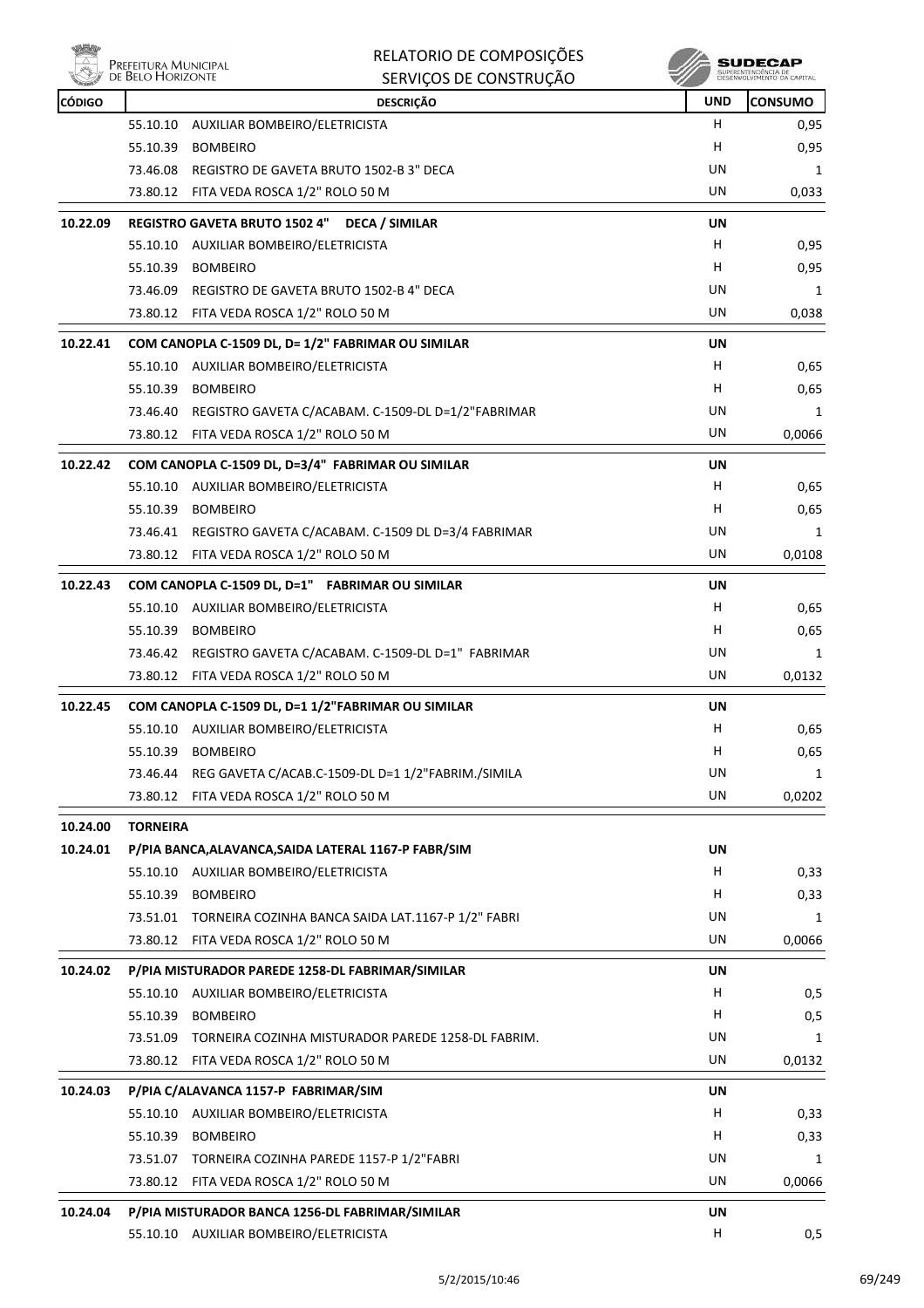

## RELATORIO DE COMPOSIÇÕES

|               | DE BELO HORIZONTE | SERVIÇOS DE CONSTRUÇÃO                                      |            | SUPERINTENDÊNCIA DE<br>DESENVOLVIMENTO DA CAPITAL |
|---------------|-------------------|-------------------------------------------------------------|------------|---------------------------------------------------|
| <b>CÓDIGO</b> |                   | <b>DESCRIÇÃO</b>                                            | <b>UND</b> | <b>CONSUMO</b>                                    |
|               | 55.10.39          | <b>BOMBEIRO</b>                                             | н          | 0,5                                               |
|               | 73.51.08          | TORNEIRA COZINHA MISTURADOR BANCA 1256-DL FABRIMAR          | UN         | 1                                                 |
|               |                   | 73.80.12 FITA VEDA ROSCA 1/2" ROLO 50 M                     | UN         | 0,0132                                            |
| 10.24.05      |                   | P/PIA PAREDE SAIDA LATERAL 1168-DL FABRIMAR/SIMILA          | UN         |                                                   |
|               |                   | 55.10.10 AUXILIAR BOMBEIRO/ELETRICISTA                      | н          | 0,33                                              |
|               | 55.10.39          | <b>BOMBEIRO</b>                                             | н          | 0,33                                              |
|               | 73.51.05          | TORNEIRA COZINHA PAREDE SAIDA LAT.1168-DL 1/2"FABR          | UN         | 1                                                 |
|               |                   | 73.80.12 FITA VEDA ROSCA 1/2" ROLO 50 M                     | UN         | 0,0066                                            |
| 10.24.09      |                   | P/PIA BANCA SAIDA LATERAL 1167-DL FABRIMAR/SIMILAR          | UN         |                                                   |
|               |                   | 55.10.10 AUXILIAR BOMBEIRO/ELETRICISTA                      | н          | 0,33                                              |
|               | 55.10.39          | <b>BOMBEIRO</b>                                             | н          | 0,33                                              |
|               | 73.51.04          | TORNEIRA COZINHA BANCA SAIDA LAT.1167-DL 1/2" FABR          | UN         | 1                                                 |
|               |                   | 73.80.12 FITA VEDA ROSCA 1/2" ROLO 50 M                     | UN         | 0,0066                                            |
| 10.24.10      |                   | P/PIA PAREDE TOP JET 1171-DL FABRIMAR/SIMILAR               | UN         |                                                   |
|               |                   | 55.10.10 AUXILIAR BOMBEIRO/ELETRICISTA                      | H          | 0,33                                              |
|               | 55.10.39          | <b>BOMBEIRO</b>                                             | н          | 0,33                                              |
|               |                   | 73.51.10 TORNEIRA COZINHA PAREDE TOP JET 1171-DL 1/2" FABRI | UN         | 1                                                 |
|               |                   | 73.80.12 FITA VEDA ROSCA 1/2" ROLO 50 M                     | UN         | 0,0066                                            |
| 10.24.12      |                   | P/TANQUE 1153-MY FABRIMAR/SIMILAR                           | UN         |                                                   |
|               |                   | 55.10.10 AUXILIAR BOMBEIRO/ELETRICISTA                      | H          | 0,33                                              |
|               | 55.10.39          | <b>BOMBEIRO</b>                                             | н          | 0,33                                              |
|               |                   | 73.51.12 TORNEIRA TANQUE 1153-MY D= 1/2" FABRIMAR           | UN         | 1                                                 |
|               |                   | 73.80.12 FITA VEDA ROSCA 1/2" ROLO 50 M                     | UN         | 0,0066                                            |
| 10.24.13      |                   | P/TANQUE 1153-JR FABRIMAR/SIMILAR                           | UN         |                                                   |
|               |                   | 55.10.10 AUXILIAR BOMBEIRO/ELETRICISTA                      | н          | 0,33                                              |
|               | 55.10.39          | <b>BOMBEIRO</b>                                             | н          | 0,33                                              |
|               |                   | 73.51.44 TORNEIRA P/ TANQUE 1153-JR 1/2" FABRIMAR           | UN         | 1                                                 |
|               |                   | 73.80.12 FITA VEDA ROSCA 1/2" ROLO 50 M                     | UN         | 0,0066                                            |
| 10.24.14      |                   | TORNEIRA AQUAPRESS ANTIVANDALISMO 1180/AV FABRIMAR          | <b>UN</b>  |                                                   |
|               | 55.10.10          | AUXILIAR BOMBEIRO/ELETRICISTA                               | н          | 0,5                                               |
|               | 55.10.39          | <b>BOMBEIRO</b>                                             | н          | 0,5                                               |
|               | 73.51.20          | TORNEIRA AQUAPRESS ANTIVANDALISMO 1180-AV FABRIMAR          | UN         | 1                                                 |
|               |                   | 73.80.12 FITA VEDA ROSCA 1/2" ROLO 50 M                     | UN         | 0,0132                                            |
| 10.24.16      |                   | DE JARDIM 1128-MY D=1/2" FABRIMAR/SIMILAR                   | UN         |                                                   |
|               |                   | 55.10.10 AUXILIAR BOMBEIRO/ELETRICISTA                      | H          | 0,33                                              |
|               | 55.10.39          | <b>BOMBEIRO</b>                                             | н          | 0,33                                              |
|               | 73.51.28          | TORNEIRA JARDIM 1128-MY 1/2" FABRIMAR                       | UN         | 1                                                 |
|               |                   | 73.80.12 FITA VEDA ROSCA 1/2" ROLO 50 M                     | UN         | 0,0066                                            |
| 10.24.17      |                   | DE JARDIM 1128-MY D=3/4" FABRIMAR/SIMILAR                   | UN         |                                                   |
|               | 55.10.10          | AUXILIAR BOMBEIRO/ELETRICISTA                               | H          | 0,33                                              |
|               | 55.10.39          | <b>BOMBEIRO</b>                                             | H          | 0,33                                              |
|               | 73.51.29          | TORNEIRA JARDIM 1128-MY 3/4" FABRIMAR                       | UN         | 1                                                 |
|               | 73.80.12          | FITA VEDA ROSCA 1/2" ROLO 50 M                              | <b>UN</b>  | 0,0108                                            |
| 10.24.20      |                   | TORNEIRA DE PRESSAO PRESMATIC BENEFIT                       | UN         |                                                   |
|               |                   | 55.10.10 AUXILIAR BOMBEIRO/ELETRICISTA                      | н          | 0,33                                              |
|               | 55.10.39          | <b>BOMBEIRO</b>                                             | н          | 0,33                                              |
|               |                   | 73.51.16 TORN. PRESSAO PRESMATIC BENEFIT REF.490706 DOCOL   | UN         | $\mathbf{1}$                                      |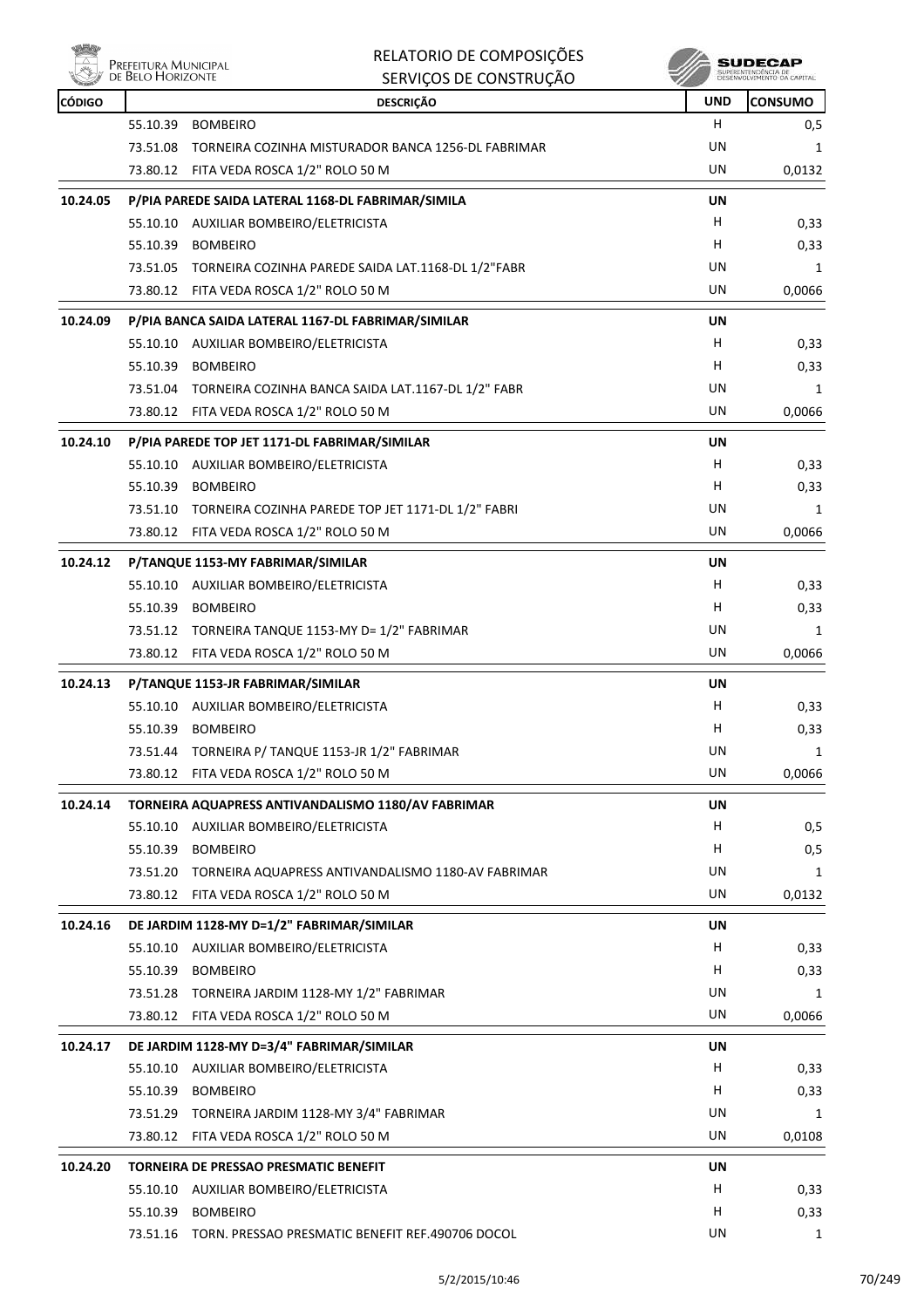**PREFEITURA MUNICIPA** 

|               |                                           | RELATORIO DE COMPOSIÇÕES                                   |            | <b>SUDECAP</b>             |
|---------------|-------------------------------------------|------------------------------------------------------------|------------|----------------------------|
|               | Prefeitura Municipal<br>de Belo Horizonte | SERVIÇOS DE CONSTRUÇÃO                                     |            | DESENVOLVIMENTO OA CAPITAL |
| <b>CÓDIGO</b> |                                           | <b>DESCRIÇÃO</b>                                           | <b>UND</b> | <b>CONSUMO</b>             |
|               | 73.80.12                                  | FITA VEDA ROSCA 1/2" ROLO 50 M                             | UN         | 0,0066                     |
| 10.24.21      |                                           | TONEIRA P/ LAVATORIO REF.1193 LINHA PERTUTTI DOCOL         | UN         |                            |
|               |                                           | 55.10.10 AUXILIAR BOMBEIRO/ELETRICISTA                     | H          | 0,33                       |
|               | 55.10.39                                  | <b>BOMBEIRO</b>                                            | н          | 0,33                       |
|               |                                           | 73.51.17 TORNEIRA P/ LAVATORIO LINHA PERTUTTI DOCOL        | UN         | 1                          |
|               |                                           | 73.80.12 FITA VEDA ROSCA 1/2" ROLO 50 M                    | UN         | 0,0066                     |
| 10.24.27      |                                           | P/LAVATORIO 1190-DL D=1/2" FABRIMAR/SIMILAR                | UN         |                            |
|               |                                           | 55.10.10 AUXILIAR BOMBEIRO/ELETRICISTA                     | н          | 0,33                       |
|               | 55.10.39                                  | <b>BOMBEIRO</b>                                            | н          | 0,33                       |
|               |                                           | 73.51.19 TORNEIRA LAVATORIO 1190-DL 1/2" FABRIMAR          | UN         | 1                          |
|               |                                           | 73.80.12 FITA VEDA ROSCA 1/2" ROLO 50 M                    | UN         | 0,0066                     |
| 10.24.28      |                                           | TORNEIRA P/ LAVATORIO REF.1194 INNOVARE FABRIMAR           | UN         |                            |
|               |                                           | 55.10.10 AUXILIAR BOMBEIRO/ELETRICISTA                     | н          | 0,33                       |
|               | 55.10.39                                  | <b>BOMBEIRO</b>                                            | н          | 0,33                       |
|               |                                           | 73.51.53 TORNEIRA P/ LAVAT. REF.1194-1/2"INNOVARE FABRIMAR | UN         | 1                          |
|               | 73.80.12                                  | FITA VEDA ROSCA 1/2" ROLO 50 M                             | UN         | 0,0066                     |
| 10.24.34      |                                           | DE BOIA 1350 D= 1/2" DECA OU SIMILAR                       | <b>UN</b>  |                            |
|               |                                           | 55.10.10 AUXILIAR BOMBEIRO/ELETRICISTA                     | н          | 0,33                       |
|               | 55.10.39                                  | <b>BOMBEIRO</b>                                            | н          | 0,33                       |
|               |                                           | 73.51.22 TORNEIRA DE BOIA 1350 D= 1/2" DECA                | UN         | 1                          |
|               |                                           | 73.80.12 FITA VEDA ROSCA 1/2" ROLO 50 M                    | UN         | 0,0066                     |
| 10.24.35      |                                           | DE BOIA 1350 D= 3/4" DECA OU SIMILAR                       | <b>UN</b>  |                            |
|               |                                           | 55.10.10 AUXILIAR BOMBEIRO/ELETRICISTA                     | н          | 0,33                       |
|               | 55.10.39 BOMBEIRO                         |                                                            | н          | 0,33                       |
|               |                                           | 73.51.23 TORNEIRA DE BOIA 1350 D= 3/4" DECA                | UN         | 1                          |
|               |                                           | 73.80.12 FITA VEDA ROSCA 1/2" ROLO 50 M                    | UN         | 0,0108                     |
| 10.24.36      |                                           | DE BOIA 1350 D= 1" DECA OU SIMILAR                         | UN         |                            |
|               |                                           | 55.10.10 AUXILIAR BOMBEIRO/ELETRICISTA                     | H          | 0,33                       |
|               | 55.10.39 BOMBEIRO                         |                                                            | H          | 0,33                       |
|               |                                           | 73.51.24 TORNEIRA DE BOIA 1350 D= 1" DECA                  | UN         | 1                          |
|               |                                           | 73.80.12 FITA VEDA ROSCA 1/2" ROLO 50 M                    | UN         | 0,0312                     |
| 10.24.37      |                                           | DE BOIA 262 PARA CX. D'AGUA D= 3/4" CIPLA/SIMILAR          | UN         |                            |
|               |                                           | 55.10.10 AUXILIAR BOMBEIRO/ELETRICISTA                     | H          | 0,33                       |
|               | 55.10.39 BOMBEIRO                         |                                                            | H          | 0,33                       |
|               |                                           | 73.51.41 TORNEIRA BOIA PARA CX. D'AGUA 3/4", PLENA         | UN         | 1                          |
|               |                                           | 73.80.12 FITA VEDA ROSCA 1/2" ROLO 50 M                    | UN         | 0,0066                     |
| 10.24.39      |                                           | CHAVE BOIA AUTOMATICA P/RESERVATORIO LENZ/SIMILAR          | UN         |                            |
|               |                                           | 55.10.10 AUXILIAR BOMBEIRO/ELETRICISTA                     | H          | 0,42                       |
|               | 55.10.39 BOMBEIRO                         |                                                            | H          | 0,42                       |
|               |                                           | 73.51.38 CHAVE BOIA AUTOM.20A P/ RESERVATORIO (LENZ)       | UN         | 1                          |
|               |                                           | 73.80.12 FITA VEDA ROSCA 1/2" ROLO 50 M                    | UN         | 0,0108                     |
| 10.24.42      |                                           | DE LIMPEZA 1128-JR  D=1/2" FABRIMAR OU SIMILAR             | UN         |                            |
|               |                                           | 55.10.10 AUXILIAR BOMBEIRO/ELETRICISTA                     | H          | 0,33                       |
|               | 55.10.39 BOMBEIRO                         |                                                            | H          | 0,33                       |
|               |                                           | 73.51.42 TORNEIRA DE LIMPEZA 1128 JR D=1/2" FABRIMAR       | UN         | 1                          |
|               |                                           | 73.80.12 FITA VEDA ROSCA 1/2" ROLO 50 M                    | UN         | 0,0066                     |
| 10.24.43      |                                           | PARA BEBEDOURO 1152JR D=1/2" FABRIMAR OU SIMILAR           | UN         |                            |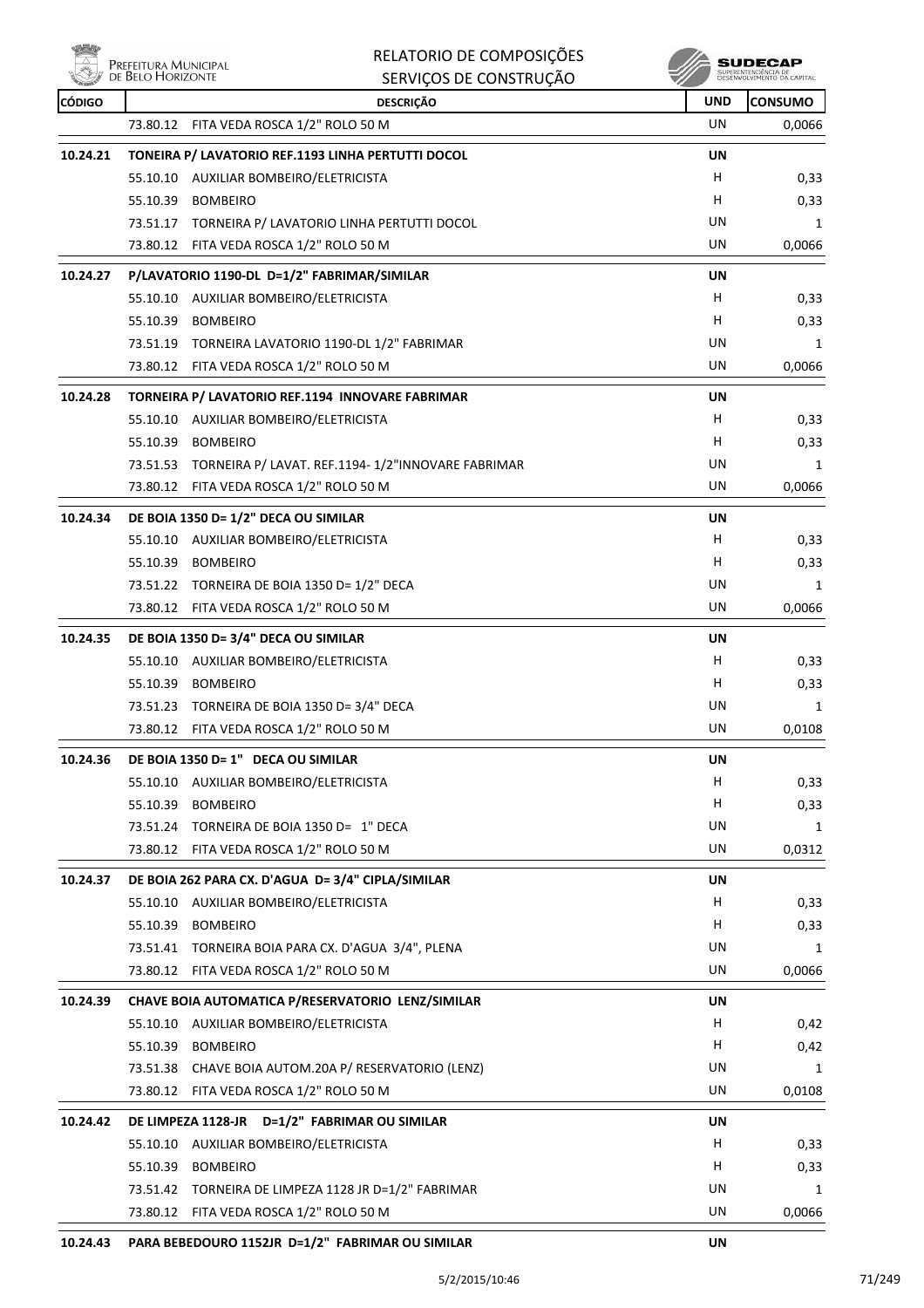

| <b>UND</b><br><b>CONSUMO</b><br><b>DESCRIÇÃO</b><br>CÓDIGO<br>AUXILIAR BOMBEIRO/ELETRICISTA<br>H<br>0,33<br>55.10.10<br><b>BOMBEIRO</b><br>н<br>55.10.39<br>0,33<br>UN<br>73.41.43 TORNEIRA R. 1152 - JUNIOR D= 1/2" FABRIMAR<br>1<br>73.80.12 FITA VEDA ROSCA 1/2" ROLO 50 M<br>UN<br>0,007<br>10.24.52<br>TORNEIRA DE PAREDE DELICATTA COM MISTURADOR DOCOL<br>UN<br>H.<br>AUXILIAR BOMBEIRO/ELETRICISTA<br>0,5<br>55.10.10<br>55.10.39<br><b>BOMBEIRO</b><br>H<br>0,5<br>UN<br>73.51.02 TORNEIRA MISTURADOR P/ LAVATORIO REF.217406 DOCOL<br>1<br>73.80.12 FITA VEDA ROSCA 1/2" ROLO 50 M<br>UN<br>0,0132<br>10.24.57<br>TORNEIRA P/ COZINHA DE MESA BICA ALTA PERTUTTI<br>UN<br>H<br>55.10.10 AUXILIAR BOMBEIRO/ELETRICISTA<br>0,33<br>H<br>55.10.39<br><b>BOMBEIRO</b><br>0,33<br>UN<br>73.51.11 TORNEIRA P/ PIA COZ. LINHA PERTUTTI DOCOL<br>$\mathbf{1}$<br>73.80.12 FITA VEDA ROSCA 1/2" ROLO 50 M<br>UN<br>0,0066<br>10.25.00<br><b>VALVULA</b><br>P/ PIA 3 1/2X1 1/2" 1623 DARLIFLEX CROMADA/SIMILAR<br>10.25.02<br>UN<br>55.10.10 AUXILIAR BOMBEIRO/ELETRICISTA<br>H.<br>0,2<br>H.<br>55.10.39 BOMBEIRO<br>0,2<br>UN<br>73.52.02 VALVULA P/PIA 3 1/2X1 1/2" 1623 CROMADO DARLIFLEX<br>1<br>73.80.12 FITA VEDA ROSCA 1/2" ROLO 50 M<br>UN<br>0,0194<br>P/ LAVATORIO C/LADRAO 7/8" 1603 DARLIFLEX /SIMILAR<br>10.25.11<br>UN<br>H<br>AUXILIAR BOMBEIRO/ELETRICISTA<br>0,33<br>55.10.10<br>H<br>55.10.39 BOMBEIRO<br>0,33<br>UN<br>73.52.04 VALVULA P/LAVATORIO C/LADRAO 1603 7/8 DARLIFLEX<br>1<br>UN<br>73.80.12 FITA VEDA ROSCA 1/2" ROLO 50 M<br>0,0132<br>10.25.13<br>P/ LAVATORIO 1601 FABRIMAR OU SIMILAR<br>UN<br>55.10.10<br>AUXILIAR BOMBEIRO/ELETRICISTA<br>0,2<br>Н,<br>H<br>55.10.39<br><b>BOMBEIRO</b><br>0,2<br>UN<br>73.52.05 VALVULA P/ LAVATORIO 1601 FABRIMAR<br>1<br>UN<br>73.80.12 FITA VEDA ROSCA 1/2" ROLO 50 M<br>0,0066<br>PARA TANQUE 1 1/4" 1606 DARLIFLEX CROMADA/SIMILAR<br>10.25.17<br>UN<br>55.10.10 AUXILIAR BOMBEIRO/ELETRICISTA<br>H<br>0,15<br>H<br>55.10.39 BOMBEIRO<br>0,15<br>73.52.07 VALVULA P/TANQUE 1 1/4" 1606 CROMADA DARLIFLEX<br>UN<br>1<br>73.80.12 FITA VEDA ROSCA 1/2" ROLO 50 M<br>UN<br>0,0108<br>P/ MICTORIO C/ FECHAM AUTOM. D= 1/2" DOCOL/SIMILAR<br><b>UN</b><br>10.25.20<br>55.10.10 AUXILIAR BOMBEIRO/ELETRICISTA<br>H<br>0,33<br>H<br>55.10.39 BOMBEIRO<br>0,33<br>UN<br>73.52.09 VALVULA P/ MICTORIO PRESMATIC SIMPLES D=1/2" DOCOL<br>1<br>73.80.12 FITA VEDA ROSCA 1/2" ROLO 50 M<br>UN<br>0,0066<br>VAL. DESCARGA E ACAB. BENEFIT DOCOL PORTADOR DEFIC.<br>UN<br>10.25.22<br>H<br>55.10.10 AUXILIAR BOMBEIRO/ELETRICISTA<br>2<br>H<br>55.10.39 BOMBEIRO<br>2<br>UN<br>73.52.44 ACABAM. BENEFIT DOCOL PORTAD. NECESS. P/VALV. DESC<br>1<br>73.52.45 VALVULA DE DESCARGA 11/2" DOCOL<br>UN<br>1<br>73.80.12 FITA VEDA ROSCA 1/2" ROLO 50 M<br>UN<br>0,0132 | $\wedge$ | Prefeitura Municipal<br>de Belo Horizonte | RELATORIO DE COMPOSIÇÕES<br>SERVIÇOS DE CONSTRUÇÃO | SUDECAP<br>SUPERINTENDÊNCIA DE<br>DESENVOLVIMENTO DA CAPITAL |  |
|--------------------------------------------------------------------------------------------------------------------------------------------------------------------------------------------------------------------------------------------------------------------------------------------------------------------------------------------------------------------------------------------------------------------------------------------------------------------------------------------------------------------------------------------------------------------------------------------------------------------------------------------------------------------------------------------------------------------------------------------------------------------------------------------------------------------------------------------------------------------------------------------------------------------------------------------------------------------------------------------------------------------------------------------------------------------------------------------------------------------------------------------------------------------------------------------------------------------------------------------------------------------------------------------------------------------------------------------------------------------------------------------------------------------------------------------------------------------------------------------------------------------------------------------------------------------------------------------------------------------------------------------------------------------------------------------------------------------------------------------------------------------------------------------------------------------------------------------------------------------------------------------------------------------------------------------------------------------------------------------------------------------------------------------------------------------------------------------------------------------------------------------------------------------------------------------------------------------------------------------------------------------------------------------------------------------------------------------------------------------------------------------------------------------------------------------------------------------------------------------------------------------------------------------------------------------------------------------------------------------------------------------------------------------------------------------------------------------------------------------------------------------------------------------------------------------------------|----------|-------------------------------------------|----------------------------------------------------|--------------------------------------------------------------|--|
|                                                                                                                                                                                                                                                                                                                                                                                                                                                                                                                                                                                                                                                                                                                                                                                                                                                                                                                                                                                                                                                                                                                                                                                                                                                                                                                                                                                                                                                                                                                                                                                                                                                                                                                                                                                                                                                                                                                                                                                                                                                                                                                                                                                                                                                                                                                                                                                                                                                                                                                                                                                                                                                                                                                                                                                                                                |          |                                           |                                                    |                                                              |  |
|                                                                                                                                                                                                                                                                                                                                                                                                                                                                                                                                                                                                                                                                                                                                                                                                                                                                                                                                                                                                                                                                                                                                                                                                                                                                                                                                                                                                                                                                                                                                                                                                                                                                                                                                                                                                                                                                                                                                                                                                                                                                                                                                                                                                                                                                                                                                                                                                                                                                                                                                                                                                                                                                                                                                                                                                                                |          |                                           |                                                    |                                                              |  |
|                                                                                                                                                                                                                                                                                                                                                                                                                                                                                                                                                                                                                                                                                                                                                                                                                                                                                                                                                                                                                                                                                                                                                                                                                                                                                                                                                                                                                                                                                                                                                                                                                                                                                                                                                                                                                                                                                                                                                                                                                                                                                                                                                                                                                                                                                                                                                                                                                                                                                                                                                                                                                                                                                                                                                                                                                                |          |                                           |                                                    |                                                              |  |
|                                                                                                                                                                                                                                                                                                                                                                                                                                                                                                                                                                                                                                                                                                                                                                                                                                                                                                                                                                                                                                                                                                                                                                                                                                                                                                                                                                                                                                                                                                                                                                                                                                                                                                                                                                                                                                                                                                                                                                                                                                                                                                                                                                                                                                                                                                                                                                                                                                                                                                                                                                                                                                                                                                                                                                                                                                |          |                                           |                                                    |                                                              |  |
|                                                                                                                                                                                                                                                                                                                                                                                                                                                                                                                                                                                                                                                                                                                                                                                                                                                                                                                                                                                                                                                                                                                                                                                                                                                                                                                                                                                                                                                                                                                                                                                                                                                                                                                                                                                                                                                                                                                                                                                                                                                                                                                                                                                                                                                                                                                                                                                                                                                                                                                                                                                                                                                                                                                                                                                                                                |          |                                           |                                                    |                                                              |  |
|                                                                                                                                                                                                                                                                                                                                                                                                                                                                                                                                                                                                                                                                                                                                                                                                                                                                                                                                                                                                                                                                                                                                                                                                                                                                                                                                                                                                                                                                                                                                                                                                                                                                                                                                                                                                                                                                                                                                                                                                                                                                                                                                                                                                                                                                                                                                                                                                                                                                                                                                                                                                                                                                                                                                                                                                                                |          |                                           |                                                    |                                                              |  |
|                                                                                                                                                                                                                                                                                                                                                                                                                                                                                                                                                                                                                                                                                                                                                                                                                                                                                                                                                                                                                                                                                                                                                                                                                                                                                                                                                                                                                                                                                                                                                                                                                                                                                                                                                                                                                                                                                                                                                                                                                                                                                                                                                                                                                                                                                                                                                                                                                                                                                                                                                                                                                                                                                                                                                                                                                                |          |                                           |                                                    |                                                              |  |
|                                                                                                                                                                                                                                                                                                                                                                                                                                                                                                                                                                                                                                                                                                                                                                                                                                                                                                                                                                                                                                                                                                                                                                                                                                                                                                                                                                                                                                                                                                                                                                                                                                                                                                                                                                                                                                                                                                                                                                                                                                                                                                                                                                                                                                                                                                                                                                                                                                                                                                                                                                                                                                                                                                                                                                                                                                |          |                                           |                                                    |                                                              |  |
|                                                                                                                                                                                                                                                                                                                                                                                                                                                                                                                                                                                                                                                                                                                                                                                                                                                                                                                                                                                                                                                                                                                                                                                                                                                                                                                                                                                                                                                                                                                                                                                                                                                                                                                                                                                                                                                                                                                                                                                                                                                                                                                                                                                                                                                                                                                                                                                                                                                                                                                                                                                                                                                                                                                                                                                                                                |          |                                           |                                                    |                                                              |  |
|                                                                                                                                                                                                                                                                                                                                                                                                                                                                                                                                                                                                                                                                                                                                                                                                                                                                                                                                                                                                                                                                                                                                                                                                                                                                                                                                                                                                                                                                                                                                                                                                                                                                                                                                                                                                                                                                                                                                                                                                                                                                                                                                                                                                                                                                                                                                                                                                                                                                                                                                                                                                                                                                                                                                                                                                                                |          |                                           |                                                    |                                                              |  |
|                                                                                                                                                                                                                                                                                                                                                                                                                                                                                                                                                                                                                                                                                                                                                                                                                                                                                                                                                                                                                                                                                                                                                                                                                                                                                                                                                                                                                                                                                                                                                                                                                                                                                                                                                                                                                                                                                                                                                                                                                                                                                                                                                                                                                                                                                                                                                                                                                                                                                                                                                                                                                                                                                                                                                                                                                                |          |                                           |                                                    |                                                              |  |
|                                                                                                                                                                                                                                                                                                                                                                                                                                                                                                                                                                                                                                                                                                                                                                                                                                                                                                                                                                                                                                                                                                                                                                                                                                                                                                                                                                                                                                                                                                                                                                                                                                                                                                                                                                                                                                                                                                                                                                                                                                                                                                                                                                                                                                                                                                                                                                                                                                                                                                                                                                                                                                                                                                                                                                                                                                |          |                                           |                                                    |                                                              |  |
|                                                                                                                                                                                                                                                                                                                                                                                                                                                                                                                                                                                                                                                                                                                                                                                                                                                                                                                                                                                                                                                                                                                                                                                                                                                                                                                                                                                                                                                                                                                                                                                                                                                                                                                                                                                                                                                                                                                                                                                                                                                                                                                                                                                                                                                                                                                                                                                                                                                                                                                                                                                                                                                                                                                                                                                                                                |          |                                           |                                                    |                                                              |  |
|                                                                                                                                                                                                                                                                                                                                                                                                                                                                                                                                                                                                                                                                                                                                                                                                                                                                                                                                                                                                                                                                                                                                                                                                                                                                                                                                                                                                                                                                                                                                                                                                                                                                                                                                                                                                                                                                                                                                                                                                                                                                                                                                                                                                                                                                                                                                                                                                                                                                                                                                                                                                                                                                                                                                                                                                                                |          |                                           |                                                    |                                                              |  |
|                                                                                                                                                                                                                                                                                                                                                                                                                                                                                                                                                                                                                                                                                                                                                                                                                                                                                                                                                                                                                                                                                                                                                                                                                                                                                                                                                                                                                                                                                                                                                                                                                                                                                                                                                                                                                                                                                                                                                                                                                                                                                                                                                                                                                                                                                                                                                                                                                                                                                                                                                                                                                                                                                                                                                                                                                                |          |                                           |                                                    |                                                              |  |
|                                                                                                                                                                                                                                                                                                                                                                                                                                                                                                                                                                                                                                                                                                                                                                                                                                                                                                                                                                                                                                                                                                                                                                                                                                                                                                                                                                                                                                                                                                                                                                                                                                                                                                                                                                                                                                                                                                                                                                                                                                                                                                                                                                                                                                                                                                                                                                                                                                                                                                                                                                                                                                                                                                                                                                                                                                |          |                                           |                                                    |                                                              |  |
|                                                                                                                                                                                                                                                                                                                                                                                                                                                                                                                                                                                                                                                                                                                                                                                                                                                                                                                                                                                                                                                                                                                                                                                                                                                                                                                                                                                                                                                                                                                                                                                                                                                                                                                                                                                                                                                                                                                                                                                                                                                                                                                                                                                                                                                                                                                                                                                                                                                                                                                                                                                                                                                                                                                                                                                                                                |          |                                           |                                                    |                                                              |  |
|                                                                                                                                                                                                                                                                                                                                                                                                                                                                                                                                                                                                                                                                                                                                                                                                                                                                                                                                                                                                                                                                                                                                                                                                                                                                                                                                                                                                                                                                                                                                                                                                                                                                                                                                                                                                                                                                                                                                                                                                                                                                                                                                                                                                                                                                                                                                                                                                                                                                                                                                                                                                                                                                                                                                                                                                                                |          |                                           |                                                    |                                                              |  |
|                                                                                                                                                                                                                                                                                                                                                                                                                                                                                                                                                                                                                                                                                                                                                                                                                                                                                                                                                                                                                                                                                                                                                                                                                                                                                                                                                                                                                                                                                                                                                                                                                                                                                                                                                                                                                                                                                                                                                                                                                                                                                                                                                                                                                                                                                                                                                                                                                                                                                                                                                                                                                                                                                                                                                                                                                                |          |                                           |                                                    |                                                              |  |
|                                                                                                                                                                                                                                                                                                                                                                                                                                                                                                                                                                                                                                                                                                                                                                                                                                                                                                                                                                                                                                                                                                                                                                                                                                                                                                                                                                                                                                                                                                                                                                                                                                                                                                                                                                                                                                                                                                                                                                                                                                                                                                                                                                                                                                                                                                                                                                                                                                                                                                                                                                                                                                                                                                                                                                                                                                |          |                                           |                                                    |                                                              |  |
|                                                                                                                                                                                                                                                                                                                                                                                                                                                                                                                                                                                                                                                                                                                                                                                                                                                                                                                                                                                                                                                                                                                                                                                                                                                                                                                                                                                                                                                                                                                                                                                                                                                                                                                                                                                                                                                                                                                                                                                                                                                                                                                                                                                                                                                                                                                                                                                                                                                                                                                                                                                                                                                                                                                                                                                                                                |          |                                           |                                                    |                                                              |  |
|                                                                                                                                                                                                                                                                                                                                                                                                                                                                                                                                                                                                                                                                                                                                                                                                                                                                                                                                                                                                                                                                                                                                                                                                                                                                                                                                                                                                                                                                                                                                                                                                                                                                                                                                                                                                                                                                                                                                                                                                                                                                                                                                                                                                                                                                                                                                                                                                                                                                                                                                                                                                                                                                                                                                                                                                                                |          |                                           |                                                    |                                                              |  |
|                                                                                                                                                                                                                                                                                                                                                                                                                                                                                                                                                                                                                                                                                                                                                                                                                                                                                                                                                                                                                                                                                                                                                                                                                                                                                                                                                                                                                                                                                                                                                                                                                                                                                                                                                                                                                                                                                                                                                                                                                                                                                                                                                                                                                                                                                                                                                                                                                                                                                                                                                                                                                                                                                                                                                                                                                                |          |                                           |                                                    |                                                              |  |
|                                                                                                                                                                                                                                                                                                                                                                                                                                                                                                                                                                                                                                                                                                                                                                                                                                                                                                                                                                                                                                                                                                                                                                                                                                                                                                                                                                                                                                                                                                                                                                                                                                                                                                                                                                                                                                                                                                                                                                                                                                                                                                                                                                                                                                                                                                                                                                                                                                                                                                                                                                                                                                                                                                                                                                                                                                |          |                                           |                                                    |                                                              |  |
|                                                                                                                                                                                                                                                                                                                                                                                                                                                                                                                                                                                                                                                                                                                                                                                                                                                                                                                                                                                                                                                                                                                                                                                                                                                                                                                                                                                                                                                                                                                                                                                                                                                                                                                                                                                                                                                                                                                                                                                                                                                                                                                                                                                                                                                                                                                                                                                                                                                                                                                                                                                                                                                                                                                                                                                                                                |          |                                           |                                                    |                                                              |  |
|                                                                                                                                                                                                                                                                                                                                                                                                                                                                                                                                                                                                                                                                                                                                                                                                                                                                                                                                                                                                                                                                                                                                                                                                                                                                                                                                                                                                                                                                                                                                                                                                                                                                                                                                                                                                                                                                                                                                                                                                                                                                                                                                                                                                                                                                                                                                                                                                                                                                                                                                                                                                                                                                                                                                                                                                                                |          |                                           |                                                    |                                                              |  |
|                                                                                                                                                                                                                                                                                                                                                                                                                                                                                                                                                                                                                                                                                                                                                                                                                                                                                                                                                                                                                                                                                                                                                                                                                                                                                                                                                                                                                                                                                                                                                                                                                                                                                                                                                                                                                                                                                                                                                                                                                                                                                                                                                                                                                                                                                                                                                                                                                                                                                                                                                                                                                                                                                                                                                                                                                                |          |                                           |                                                    |                                                              |  |
|                                                                                                                                                                                                                                                                                                                                                                                                                                                                                                                                                                                                                                                                                                                                                                                                                                                                                                                                                                                                                                                                                                                                                                                                                                                                                                                                                                                                                                                                                                                                                                                                                                                                                                                                                                                                                                                                                                                                                                                                                                                                                                                                                                                                                                                                                                                                                                                                                                                                                                                                                                                                                                                                                                                                                                                                                                |          |                                           |                                                    |                                                              |  |
|                                                                                                                                                                                                                                                                                                                                                                                                                                                                                                                                                                                                                                                                                                                                                                                                                                                                                                                                                                                                                                                                                                                                                                                                                                                                                                                                                                                                                                                                                                                                                                                                                                                                                                                                                                                                                                                                                                                                                                                                                                                                                                                                                                                                                                                                                                                                                                                                                                                                                                                                                                                                                                                                                                                                                                                                                                |          |                                           |                                                    |                                                              |  |
|                                                                                                                                                                                                                                                                                                                                                                                                                                                                                                                                                                                                                                                                                                                                                                                                                                                                                                                                                                                                                                                                                                                                                                                                                                                                                                                                                                                                                                                                                                                                                                                                                                                                                                                                                                                                                                                                                                                                                                                                                                                                                                                                                                                                                                                                                                                                                                                                                                                                                                                                                                                                                                                                                                                                                                                                                                |          |                                           |                                                    |                                                              |  |
|                                                                                                                                                                                                                                                                                                                                                                                                                                                                                                                                                                                                                                                                                                                                                                                                                                                                                                                                                                                                                                                                                                                                                                                                                                                                                                                                                                                                                                                                                                                                                                                                                                                                                                                                                                                                                                                                                                                                                                                                                                                                                                                                                                                                                                                                                                                                                                                                                                                                                                                                                                                                                                                                                                                                                                                                                                |          |                                           |                                                    |                                                              |  |
|                                                                                                                                                                                                                                                                                                                                                                                                                                                                                                                                                                                                                                                                                                                                                                                                                                                                                                                                                                                                                                                                                                                                                                                                                                                                                                                                                                                                                                                                                                                                                                                                                                                                                                                                                                                                                                                                                                                                                                                                                                                                                                                                                                                                                                                                                                                                                                                                                                                                                                                                                                                                                                                                                                                                                                                                                                |          |                                           |                                                    |                                                              |  |
|                                                                                                                                                                                                                                                                                                                                                                                                                                                                                                                                                                                                                                                                                                                                                                                                                                                                                                                                                                                                                                                                                                                                                                                                                                                                                                                                                                                                                                                                                                                                                                                                                                                                                                                                                                                                                                                                                                                                                                                                                                                                                                                                                                                                                                                                                                                                                                                                                                                                                                                                                                                                                                                                                                                                                                                                                                |          |                                           |                                                    |                                                              |  |
|                                                                                                                                                                                                                                                                                                                                                                                                                                                                                                                                                                                                                                                                                                                                                                                                                                                                                                                                                                                                                                                                                                                                                                                                                                                                                                                                                                                                                                                                                                                                                                                                                                                                                                                                                                                                                                                                                                                                                                                                                                                                                                                                                                                                                                                                                                                                                                                                                                                                                                                                                                                                                                                                                                                                                                                                                                |          |                                           |                                                    |                                                              |  |
|                                                                                                                                                                                                                                                                                                                                                                                                                                                                                                                                                                                                                                                                                                                                                                                                                                                                                                                                                                                                                                                                                                                                                                                                                                                                                                                                                                                                                                                                                                                                                                                                                                                                                                                                                                                                                                                                                                                                                                                                                                                                                                                                                                                                                                                                                                                                                                                                                                                                                                                                                                                                                                                                                                                                                                                                                                |          |                                           |                                                    |                                                              |  |
|                                                                                                                                                                                                                                                                                                                                                                                                                                                                                                                                                                                                                                                                                                                                                                                                                                                                                                                                                                                                                                                                                                                                                                                                                                                                                                                                                                                                                                                                                                                                                                                                                                                                                                                                                                                                                                                                                                                                                                                                                                                                                                                                                                                                                                                                                                                                                                                                                                                                                                                                                                                                                                                                                                                                                                                                                                |          |                                           |                                                    |                                                              |  |
|                                                                                                                                                                                                                                                                                                                                                                                                                                                                                                                                                                                                                                                                                                                                                                                                                                                                                                                                                                                                                                                                                                                                                                                                                                                                                                                                                                                                                                                                                                                                                                                                                                                                                                                                                                                                                                                                                                                                                                                                                                                                                                                                                                                                                                                                                                                                                                                                                                                                                                                                                                                                                                                                                                                                                                                                                                |          |                                           |                                                    |                                                              |  |
|                                                                                                                                                                                                                                                                                                                                                                                                                                                                                                                                                                                                                                                                                                                                                                                                                                                                                                                                                                                                                                                                                                                                                                                                                                                                                                                                                                                                                                                                                                                                                                                                                                                                                                                                                                                                                                                                                                                                                                                                                                                                                                                                                                                                                                                                                                                                                                                                                                                                                                                                                                                                                                                                                                                                                                                                                                |          |                                           |                                                    |                                                              |  |
|                                                                                                                                                                                                                                                                                                                                                                                                                                                                                                                                                                                                                                                                                                                                                                                                                                                                                                                                                                                                                                                                                                                                                                                                                                                                                                                                                                                                                                                                                                                                                                                                                                                                                                                                                                                                                                                                                                                                                                                                                                                                                                                                                                                                                                                                                                                                                                                                                                                                                                                                                                                                                                                                                                                                                                                                                                |          |                                           |                                                    |                                                              |  |
|                                                                                                                                                                                                                                                                                                                                                                                                                                                                                                                                                                                                                                                                                                                                                                                                                                                                                                                                                                                                                                                                                                                                                                                                                                                                                                                                                                                                                                                                                                                                                                                                                                                                                                                                                                                                                                                                                                                                                                                                                                                                                                                                                                                                                                                                                                                                                                                                                                                                                                                                                                                                                                                                                                                                                                                                                                |          |                                           |                                                    |                                                              |  |
|                                                                                                                                                                                                                                                                                                                                                                                                                                                                                                                                                                                                                                                                                                                                                                                                                                                                                                                                                                                                                                                                                                                                                                                                                                                                                                                                                                                                                                                                                                                                                                                                                                                                                                                                                                                                                                                                                                                                                                                                                                                                                                                                                                                                                                                                                                                                                                                                                                                                                                                                                                                                                                                                                                                                                                                                                                |          |                                           |                                                    |                                                              |  |
|                                                                                                                                                                                                                                                                                                                                                                                                                                                                                                                                                                                                                                                                                                                                                                                                                                                                                                                                                                                                                                                                                                                                                                                                                                                                                                                                                                                                                                                                                                                                                                                                                                                                                                                                                                                                                                                                                                                                                                                                                                                                                                                                                                                                                                                                                                                                                                                                                                                                                                                                                                                                                                                                                                                                                                                                                                |          |                                           |                                                    |                                                              |  |
|                                                                                                                                                                                                                                                                                                                                                                                                                                                                                                                                                                                                                                                                                                                                                                                                                                                                                                                                                                                                                                                                                                                                                                                                                                                                                                                                                                                                                                                                                                                                                                                                                                                                                                                                                                                                                                                                                                                                                                                                                                                                                                                                                                                                                                                                                                                                                                                                                                                                                                                                                                                                                                                                                                                                                                                                                                |          |                                           |                                                    |                                                              |  |
|                                                                                                                                                                                                                                                                                                                                                                                                                                                                                                                                                                                                                                                                                                                                                                                                                                                                                                                                                                                                                                                                                                                                                                                                                                                                                                                                                                                                                                                                                                                                                                                                                                                                                                                                                                                                                                                                                                                                                                                                                                                                                                                                                                                                                                                                                                                                                                                                                                                                                                                                                                                                                                                                                                                                                                                                                                |          |                                           |                                                    |                                                              |  |
|                                                                                                                                                                                                                                                                                                                                                                                                                                                                                                                                                                                                                                                                                                                                                                                                                                                                                                                                                                                                                                                                                                                                                                                                                                                                                                                                                                                                                                                                                                                                                                                                                                                                                                                                                                                                                                                                                                                                                                                                                                                                                                                                                                                                                                                                                                                                                                                                                                                                                                                                                                                                                                                                                                                                                                                                                                |          |                                           |                                                    |                                                              |  |
|                                                                                                                                                                                                                                                                                                                                                                                                                                                                                                                                                                                                                                                                                                                                                                                                                                                                                                                                                                                                                                                                                                                                                                                                                                                                                                                                                                                                                                                                                                                                                                                                                                                                                                                                                                                                                                                                                                                                                                                                                                                                                                                                                                                                                                                                                                                                                                                                                                                                                                                                                                                                                                                                                                                                                                                                                                |          |                                           |                                                    |                                                              |  |
|                                                                                                                                                                                                                                                                                                                                                                                                                                                                                                                                                                                                                                                                                                                                                                                                                                                                                                                                                                                                                                                                                                                                                                                                                                                                                                                                                                                                                                                                                                                                                                                                                                                                                                                                                                                                                                                                                                                                                                                                                                                                                                                                                                                                                                                                                                                                                                                                                                                                                                                                                                                                                                                                                                                                                                                                                                |          |                                           |                                                    |                                                              |  |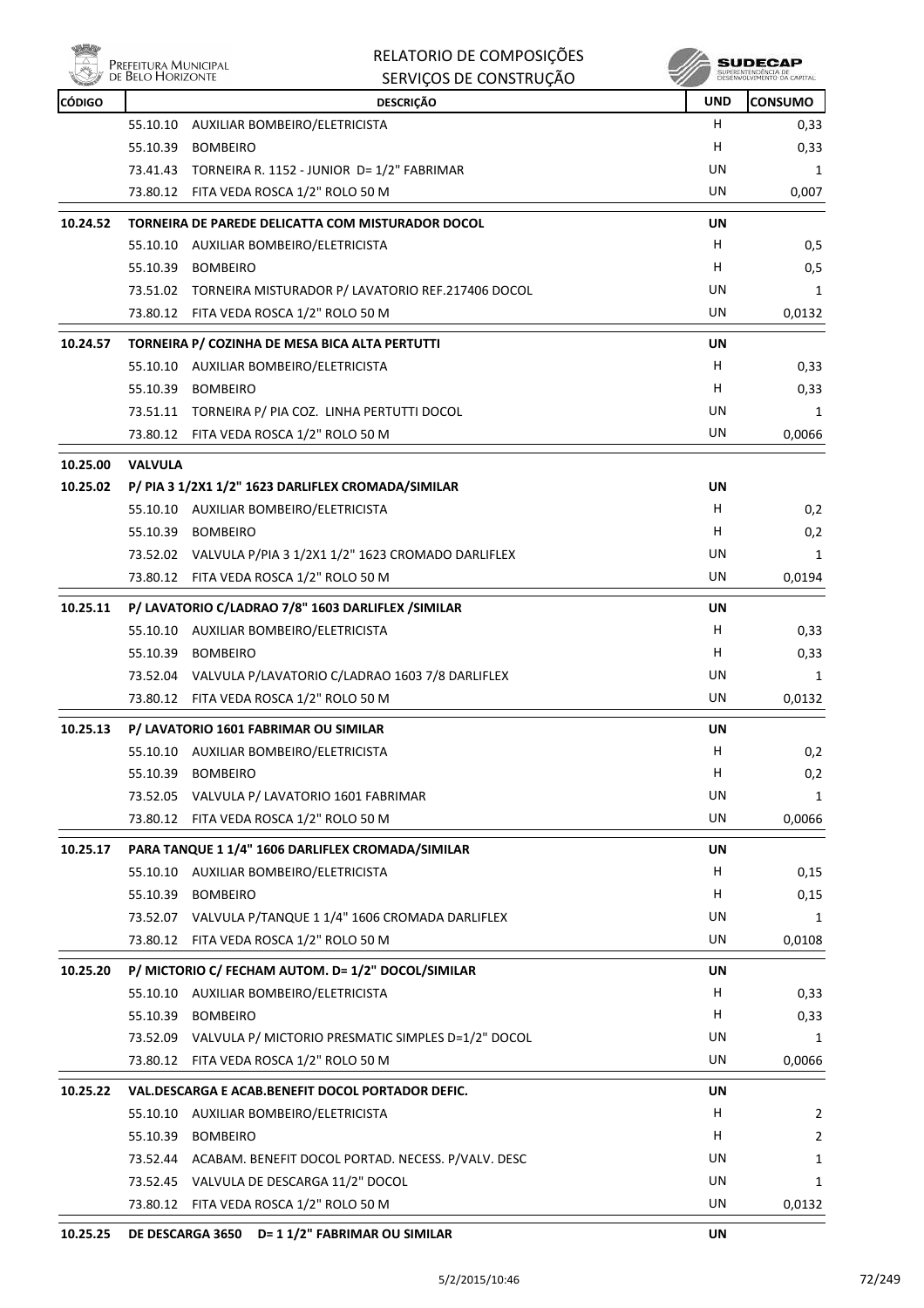

| <b>Company</b><br><b>CÓDIGO</b> |          | טהעטוווטווטט טבעעווווט<br><b>DESCRIÇÃO</b>                                          | - 3<br><b>UND</b> | <b>CONSUMO</b> |
|---------------------------------|----------|-------------------------------------------------------------------------------------|-------------------|----------------|
|                                 | 55.10.10 | AUXILIAR BOMBEIRO/ELETRICISTA                                                       | H                 | 2              |
|                                 | 55.10.39 | <b>BOMBEIRO</b>                                                                     | н                 | 2              |
|                                 |          | 73.52.20 VALVULA DESGARGA 3650 CR, C/ ACAB D=1 1/2" FABRIMAR                        | UN                | 1              |
|                                 |          | 73.80.12 FITA VEDA ROSCA 1/2" ROLO 50 M                                             | UN                | 0,0132         |
| 10.25.26                        |          | VALV. DESCARGA E ACAB. ANTIVANDALISMO 1 1/2" DOCOL                                  | UN                |                |
|                                 |          | 55.10.10 AUXILIAR BOMBEIRO/ELETRICISTA                                              | H.                | 2              |
|                                 |          | 55.10.39 BOMBEIRO                                                                   | н                 | $\overline{2}$ |
|                                 |          | 73.52.01 ACABAM.P/VALV. DESCARGA ANTIVANDALISMO DOCOL 11/2                          | UN                | 1              |
|                                 |          | 73.52.45 VALVULA DE DESCARGA 11/2" DOCOL                                            | UN                | 1              |
|                                 |          | 73.80.12 FITA VEDA ROSCA 1/2" ROLO 50 M                                             | UN                | 0,0132         |
| 10.25.51                        |          | DE PVC P/ LAVATORIO S/ UNHO Nº 11 CIPLA/SIMIL                                       | UN                |                |
|                                 |          | 55.10.10 AUXILIAR BOMBEIRO/ELETRICISTA                                              | H                 | 0,2            |
|                                 |          | 55.10.39 BOMBEIRO                                                                   | H                 | 0,2            |
|                                 |          | 73.52.74 VALVULA PVC PARA LAVATORIO SEM UNHO No.11                                  | UN                | 1              |
|                                 |          | 73.80.12 FITA VEDA ROSCA 1/2" ROLO 50 M                                             | UN                | 0,0066         |
| 10.25.55                        |          | VALVULA DE RETENÇÃO DE PE COM CRIVO D= 3/4"                                         | UN                |                |
|                                 |          | 55.10.10 AUXILIAR BOMBEIRO/ELETRICISTA                                              | H                 | 1              |
|                                 |          | 55.10.39 BOMBEIRO                                                                   | н                 | 1              |
|                                 |          | 73.52.11 VALVULA DE RETENÇAO PE C/CRIVO FABRIMAR D= 3/4"                            | UN                | 1              |
| 10.25.56                        |          |                                                                                     |                   |                |
|                                 |          | VALVULA DE RETENÇÃO DE PE COM CRIVO D= 1"<br>55.10.10 AUXILIAR BOMBEIRO/ELETRICISTA | UN<br>н           | 1              |
|                                 |          | 55.10.39 BOMBEIRO                                                                   | н                 | 1              |
|                                 |          | 73.52.12 VALVULA DE RETENÇAO PE C/CRIVO FABRIMAR D= 1"                              | UN                | 1              |
|                                 |          |                                                                                     |                   |                |
| 10.25.57                        |          | VALVULA DE RETENÇÃO DE PE COM CRIVO D= 1 1/2"                                       | UN                |                |
|                                 |          | 55.10.10 AUXILIAR BOMBEIRO/ELETRICISTA                                              | н                 | 1              |
|                                 | 55.10.39 | <b>BOMBEIRO</b>                                                                     | H                 | 1              |
|                                 |          | 73.52.13 VALVULA DE RETENÇÃO PE C/CRIVO FABRIMAR D= 1 1/2"                          | UN                | 1              |
| 10.25.59                        |          | VALVULA DE RETENÇÃO DE PE COM CRIVO D= 2"                                           | UN                |                |
|                                 |          | 55.10.10 AUXILIAR BOMBEIRO/ELETRICISTA                                              | H                 | 1              |
|                                 |          | 55.10.39 BOMBEIRO                                                                   | н                 | 1              |
|                                 |          | 73.52.14 VALVULA DE RETENÇÃO PE C/CRIVO FABRIMAR D= 2"                              | UN                | 1              |
| 10.25.60                        |          | VALVULA DE RETENÇÃO UNIVERSAL D= 3/4"                                               | UN                |                |
|                                 |          | 55.10.10 AUXILIAR BOMBEIRO/ELETRICISTA                                              | H                 | 1              |
|                                 | 55.10.39 | <b>BOMBEIRO</b>                                                                     | н                 | 1              |
|                                 |          | 73.52.15 VALVULA DE RETENÇAO UNIVERSAL FABRIMAR D= 3/4"                             | UN                | 1              |
| 10.25.61                        |          | VALVULA DE RETENÇÃO UNIVERSAL D= 1"                                                 | UN                |                |
|                                 |          | 55.10.10 AUXILIAR BOMBEIRO/ELETRICISTA                                              | H                 | 1              |
|                                 |          | 55.10.39 BOMBEIRO                                                                   | H                 | 1              |
|                                 |          | 73.52.16 VALVULA DE RETENÇAO UNIVERSAL FABRIMAR D= 1"                               | UN                | 1              |
| 10.25.62                        |          | VALVULA DE RETENÇÃO UNIVERSAL D= 1 1/2"                                             | UN                |                |
|                                 |          | 55.10.10 AUXILIAR BOMBEIRO/ELETRICISTA                                              | н                 | 1              |
|                                 | 55.10.39 | <b>BOMBEIRO</b>                                                                     | н                 | 1              |
|                                 |          | 73.52.17 VALVULA DE RETENÇAO UNIVERSAL FABRIMAR D= 1 1/2"                           | UN                | 1              |
| 10.25.63                        |          | VALVULA DE RETENÇÃO UNIVERSAL D= 2"                                                 | UN                |                |
|                                 |          | 55.10.10 AUXILIAR BOMBEIRO/ELETRICISTA                                              | н                 | 1              |
|                                 |          | 55.10.39 BOMBEIRO                                                                   | H.                | 1              |
|                                 |          | 73.52.18 VALVULA DE RETENÇAO UNIVERSAL FABRIMAR D= 2"                               | UN                | 1              |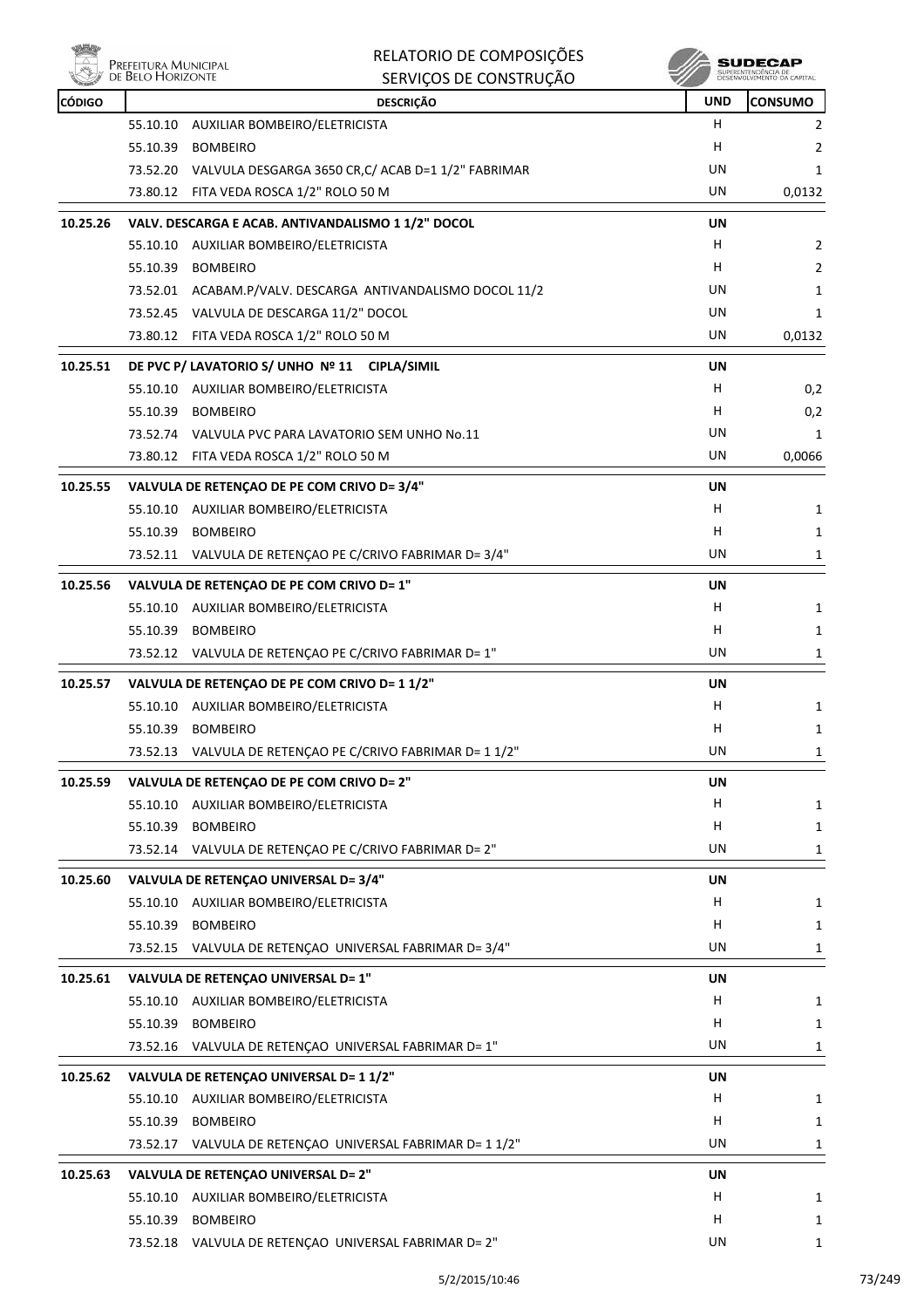

|               | Prefeitura Municipal<br>de Belo Horizonte | RELATORIO DE COMPOSIÇÕES                                    |            | SUDECAP                                            |
|---------------|-------------------------------------------|-------------------------------------------------------------|------------|----------------------------------------------------|
|               |                                           | SERVIÇOS DE CONSTRUÇÃO                                      |            | SUPERINTENDÊNCIA DE<br>DÊSÊMVDI VEMENTO OA CARITAL |
| <b>CÓDIGO</b> |                                           | <b>DESCRIÇÃO</b>                                            | <b>UND</b> | <b>CONSUMO</b>                                     |
| 10.26.00      |                                           | <b>GRELHA E RALO METALICO</b>                               |            |                                                    |
| 10.26.11      |                                           | GRELHA/PORTA GRELHA AÇO INOX.FECHO GIRAT.100X100MM          | UN         |                                                    |
|               |                                           | 55.10.10 AUXILIAR BOMBEIRO/ELETRICISTA                      | H.         | 0,1                                                |
|               | 55.10.39                                  | <b>BOMBEIRO</b>                                             | H          | 0,1                                                |
|               | 73.42.26                                  | GRELHA/PORTA GRELHA ACO INOX.FECHO GIRAT.100X100MM          | UN         | 1                                                  |
| 10.26.12      |                                           | GRELHA/PORTA GRELHA AÇO INOX.FECHO GIRAT.150X150MM          | UN         |                                                    |
|               |                                           | 55.10.10 AUXILIAR BOMBEIRO/ELETRICISTA                      | H          | 0,1                                                |
|               | 55.10.39                                  | <b>BOMBEIRO</b>                                             | H          | 0,1                                                |
|               | 73.42.25                                  | GRELHA/PORTA GRELHA ACO INOX.FECHO GIRAT.150X150MM          | UN         | 1                                                  |
| 10.26.35      |                                           | RALO GRELHA CROMADA 10X10CM CROMADO MOLDENOX /SIMI          | UN         |                                                    |
|               |                                           | 55.10.10 AUXILIAR BOMBEIRO/ELETRICISTA                      | H          | 0,1                                                |
|               | 55.10.39                                  | <b>BOMBEIRO</b>                                             | H          | 0,1                                                |
|               | 73.42.31                                  | RALO GRELHA CROMADA 0,10X0,10M MOLDENOX 118 A               | UN         | 1                                                  |
| 10.26.36      |                                           | RALO GRELHA CROMADA 15X15CM CROMADO MOLDENOX /SIMI          | UN         |                                                    |
|               |                                           | 55.10.10 AUXILIAR BOMBEIRO/ELETRICISTA                      | H          | 0,1                                                |
|               | 55.10.39                                  | <b>BOMBEIRO</b>                                             | н          | 0,1                                                |
|               |                                           | 73.42.32 RALO GRELHA CROMADA 0,15X0,15M MOLDENOX 118 A      | UN         | 1                                                  |
| 10.26.37      |                                           | TAMPA CEGA EM INOX P/ CAIXA SIFONADA 150X150MM              | UN         |                                                    |
|               |                                           | 55.10.10 AUXILIAR BOMBEIRO/ELETRICISTA                      | H          | 0,5                                                |
|               | 55.10.39                                  | <b>BOMBEIRO</b>                                             | н          | 0,5                                                |
|               |                                           | 73.42.33 TAMPA CEGA EM INOX PARA CAIXA SIFONADA 150X150MM   | UN         | 1                                                  |
| 10.27.00      |                                           | <b>CHUVEIRO, LIGAÇÃO E SIFAO</b>                            |            |                                                    |
| 10.27.02      |                                           | BRAÇO P/CHUVEIRO 1/2" X 0,40 M PERFLEX 1781 CR/SIM          | UN         |                                                    |
|               |                                           | 55.10.10 AUXILIAR BOMBEIRO/ELETRICISTA                      | H          | 0,33                                               |
|               | 55.10.39                                  | <b>BOMBEIRO</b>                                             | н          | 0,33                                               |
|               |                                           | 73.40.02 BRACO P/CHUVEIRO 1/2" X 0,40M 1781 PERFLEX CROMADO | UN         | 1                                                  |
|               |                                           | 73.80.12 FITA VEDA ROSCA 1/2" ROLO 50 M                     | UN         | 0,0066                                             |
| 10.27.03      |                                           | BRACO P/ CHUVEIRO PVC 1/2" X 40 CM LORENZETTI/SIM           | <b>UN</b>  |                                                    |
|               |                                           | 55.10.10 AUXILIAR BOMBEIRO/ELETRICISTA                      | H.         | 0,33                                               |
|               | 55.10.39                                  | <b>BOMBEIRO</b>                                             | H          | 0,33                                               |
|               | 73.40.03                                  | BRACO PARA CHUVEIRO PVC 1/2" 40 CM LORENZETTI               | UN         | 1                                                  |
|               |                                           | 73.80.12 FITA VEDA ROSCA 1/2" ROLO 50 M                     | UN         | 0,0066                                             |
| 10.27.11      |                                           | CHUVEIRO ARTICULADO PICCOLO 1991 CROM.FABRIMAR/SIM          | UN         |                                                    |
|               |                                           | 55.10.10 AUXILIAR BOMBEIRO/ELETRICISTA                      | H          | 0,5                                                |
|               | 55.10.39                                  | <b>BOMBEIRO</b>                                             | H          | 0,5                                                |
|               |                                           | 73.40.07 CHUVEIRO ARTICULADO PICCOLO 1991 CROMADO FABRIMAR  | UN         | 1                                                  |
|               | 73.80.12                                  | FITA VEDA ROSCA 1/2" ROLO 50 M                              | UN         | 0,0066                                             |
| 10.27.15      |                                           | CHUVEIRO ELETRICO CROMADO D= 1/2" LORENZETTI/SIM            | UN         |                                                    |
|               |                                           | 55.10.10 AUXILIAR BOMBEIRO/ELETRICISTA                      | H          | 0,5                                                |
|               | 55.10.39                                  | <b>BOMBEIRO</b>                                             | н          | 0,5                                                |
|               | 73.40.30                                  | CHUVEIRO LORENZETT TRADICAO CROMADO - 110 V                 | UN         | 1                                                  |
| 10.27.23      |                                           | DUCHINHA ACQUA-JET C-2195 DL<br><b>FABRIMAR/SIM</b>         | UN         |                                                    |
|               |                                           | 55.10.10 AUXILIAR BOMBEIRO/ELETRICISTA                      | H          | 0,5                                                |
|               | 55.10.39                                  | <b>BOMBEIRO</b>                                             | H          | 0,5                                                |
|               |                                           | 73.40.32 DUCHINHA HIGIENICA ACQUA-JET 2195 DL FABRIMAR      | UN         | 1                                                  |
|               |                                           |                                                             |            |                                                    |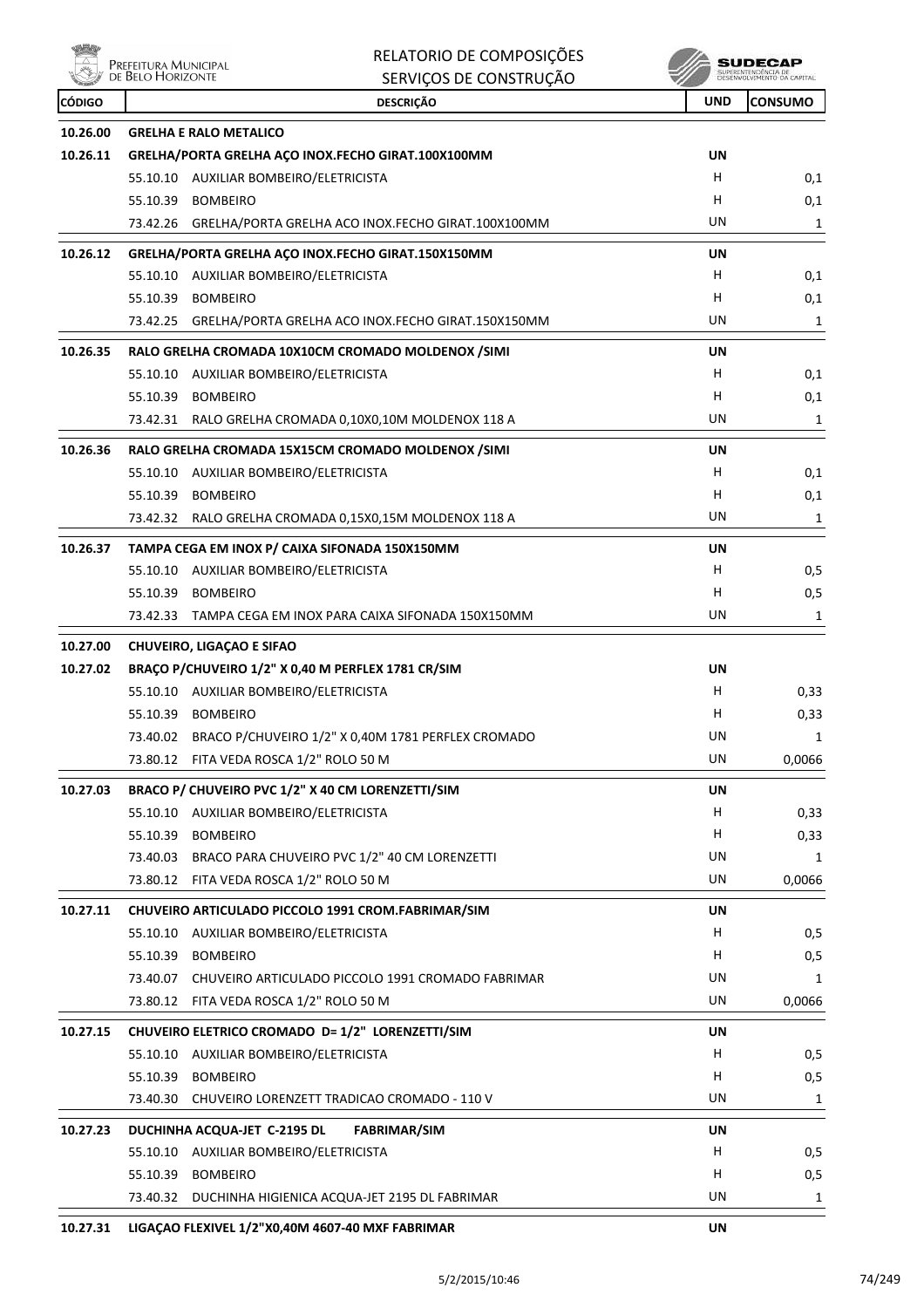

|               | Prefeitura Municipal<br>de Belo Horizonte | RELATORIO DE COMPOSIÇÕES<br>SERVIÇOS DE CONSTRUÇÃO          |            | <b>SUDECAP</b><br>SUPERINTENDÊNCIA DE |
|---------------|-------------------------------------------|-------------------------------------------------------------|------------|---------------------------------------|
| <b>CÓDIGO</b> |                                           | <b>DESCRIÇÃO</b>                                            | <b>UND</b> | <b>CONSUMO</b>                        |
|               | 55.10.10                                  | AUXILIAR BOMBEIRO/ELETRICISTA                               | н          | 0, 5                                  |
|               | 55.10.39                                  | <b>BOMBEIRO</b>                                             | н          | 0,5                                   |
|               |                                           | 73.41.03 LIGACAO FLEXIVEL 1/2"X0,40M 4607-40 MXF FABRIMAR   | UN         | 1                                     |
|               |                                           | 73.80.12 FITA VEDA ROSCA 1/2" ROLO 50 M                     | UN         | 0,0022                                |
| 10.27.47      |                                           | TUBO P/ VALVULA DESCARGA Nº 18 C/ADAPT. D= 1 1/2"           | UN         |                                       |
|               |                                           | 55.10.10 AUXILIAR BOMBEIRO/ELETRICISTA                      | H          | 0,65                                  |
|               |                                           | 55.10.39 BOMBEIRO                                           | H          | 0,65                                  |
|               |                                           | 73.41.62 TUBO P/ VALV.DESCARGA No.18 C/ ADAP. 1 1/2", CIPLA | UN         | 1                                     |
| 10.27.49      |                                           | TUBO P/ CAIXA CIFLEX C3 Nº 20 LONGO D= 1 1/2"               | UN         |                                       |
|               |                                           | 55.10.10 AUXILIAR BOMBEIRO/ELETRICISTA                      | H          | 0,5                                   |
|               |                                           | 55.10.39 BOMBEIRO                                           | н          | 0,5                                   |
|               |                                           | 73.41.64 TUBO P/ CX. CIFLEX C3 No.20, LONGO, 1 1/2" CIPLA   | UN         | 1                                     |
| 10.27.51      |                                           | TUBO LIGAÇÃO AGUA-VASO METAL CROM. C/ SOBRECANOPLA          | UN         |                                       |
|               |                                           | 55.10.10 AUXILIAR BOMBEIRO/ELETRICISTA                      | H          | 0,35                                  |
|               | 55.10.39                                  | BOMBEIRO                                                    | н          | 0,35                                  |
|               |                                           | 73.41.71 TUBO LIGACAO AGUA-VASO METAL CROM. C /SOBRECANOPLA | UN         | 1                                     |
| 10.27.53      |                                           | TUBO LIGAÇÃO AGUA-VASO PVC CROMADO C/ SOBRECANOPLA          | UN         |                                       |
|               |                                           | 55.10.10 AUXILIAR BOMBEIRO/ELETRICISTA                      | H.         | 0,35                                  |
|               |                                           | 55.10.39 BOMBEIRO                                           | н          | 0,35                                  |
|               | 73.41.73                                  | TUBO LIGAÇAO AGUA-VASO PVC CROMADO C/ SOBRECANOPLA          | UN         | 1                                     |
| 10.27.55      |                                           | BOLSA DE BORRACHA 340 D= 1 1/2"                             | UN         |                                       |
|               |                                           | 55.10.10 AUXILIAR BOMBEIRO/ELETRICISTA                      | н          | 0,17                                  |
|               |                                           | 55.10.39 BOMBEIRO                                           | H          | 0,17                                  |
|               |                                           | 73.41.81 BOLSA DE LIGACAO 340 D= 1 1/2", CIPLA              | UN         | 1                                     |
| 10.27.61      |                                           | SIFAO LAVATORIO COPO REGULAVEL 1"X 1 1/2"SIGMA/SIM          | <b>UN</b>  |                                       |
|               |                                           | 55.10.10 AUXILIAR BOMBEIRO/ELETRICISTA                      | н          | 0,5                                   |
|               |                                           | 55.10.39 BOMBEIRO                                           | Н          | 0,5                                   |
|               | 73.50.03                                  | SIFAO P/LAVATORIO DE COPO REGULAVEL 1X1 1/2" SIGMA          | UN         | 1                                     |
| 10.27.63      |                                           | SIFAO PIA COPO REGULAVEL 1 1/2" X 1 1/2" SIGMA/SIM          | UN         |                                       |
|               |                                           | 55.10.10 AUXILIAR BOMBEIRO/ELETRICISTA                      | H.         | 0, 5                                  |
|               |                                           | 55.10.39 BOMBEIRO                                           | н          | 0,5                                   |
|               |                                           | 73.50.04 SIFAO P/PIA DE COPO REGULAVEL 1 1/2X1 1/2" SIGMA   | UN         | 1                                     |
| 10.29.00      | <b>LIGACAO DE AGUA</b>                    |                                                             |            |                                       |
| 10.29.01      |                                           | KIT CAVALETE METAL COM REGISTRO 1/2" COPASA                 | UN         |                                       |
|               |                                           | 55.10.10 AUXILIAR BOMBEIRO/ELETRICISTA                      | H.         | 1                                     |
|               |                                           | 55.10.39 BOMBEIRO                                           | н          | 0,5                                   |
|               |                                           | 73.54.01 KIT PADRAO COPASA 1/2" DE METAL                    | UN         | 1                                     |
|               |                                           | 73.80.12 FITA VEDA ROSCA 1/2" ROLO 50 M                     | UN         | 0,0132                                |
| 10.29.02      |                                           | KIT CAVALETE METAL COM REGISTRO 3/4" COPASA                 | UN         |                                       |
|               |                                           | 55.10.10 AUXILIAR BOMBEIRO/ELETRICISTA                      | H          | 1                                     |
|               |                                           | 55.10.39 BOMBEIRO                                           | н          | 0,5                                   |
|               |                                           | 73.54.02 KIT PADRAO COPASA 3/4" DE METAL                    | UN         | 1                                     |
|               |                                           | 73.80.12 FITA VEDA ROSCA 1/2" ROLO 50 M                     | UN         | 0,0216                                |
| 10.29.03      |                                           | KIT CAVALETE METAL COM REGISTRO 1" COPASA                   | UN         |                                       |
|               |                                           | 55.10.10 AUXILIAR BOMBEIRO/ELETRICISTA                      | H          | 1                                     |
|               |                                           | 55.10.39 BOMBEIRO                                           | н          | 1                                     |
|               |                                           | 73.54.03 KIT PADRAO COPASA 1" DE METAL                      | UN         | 1                                     |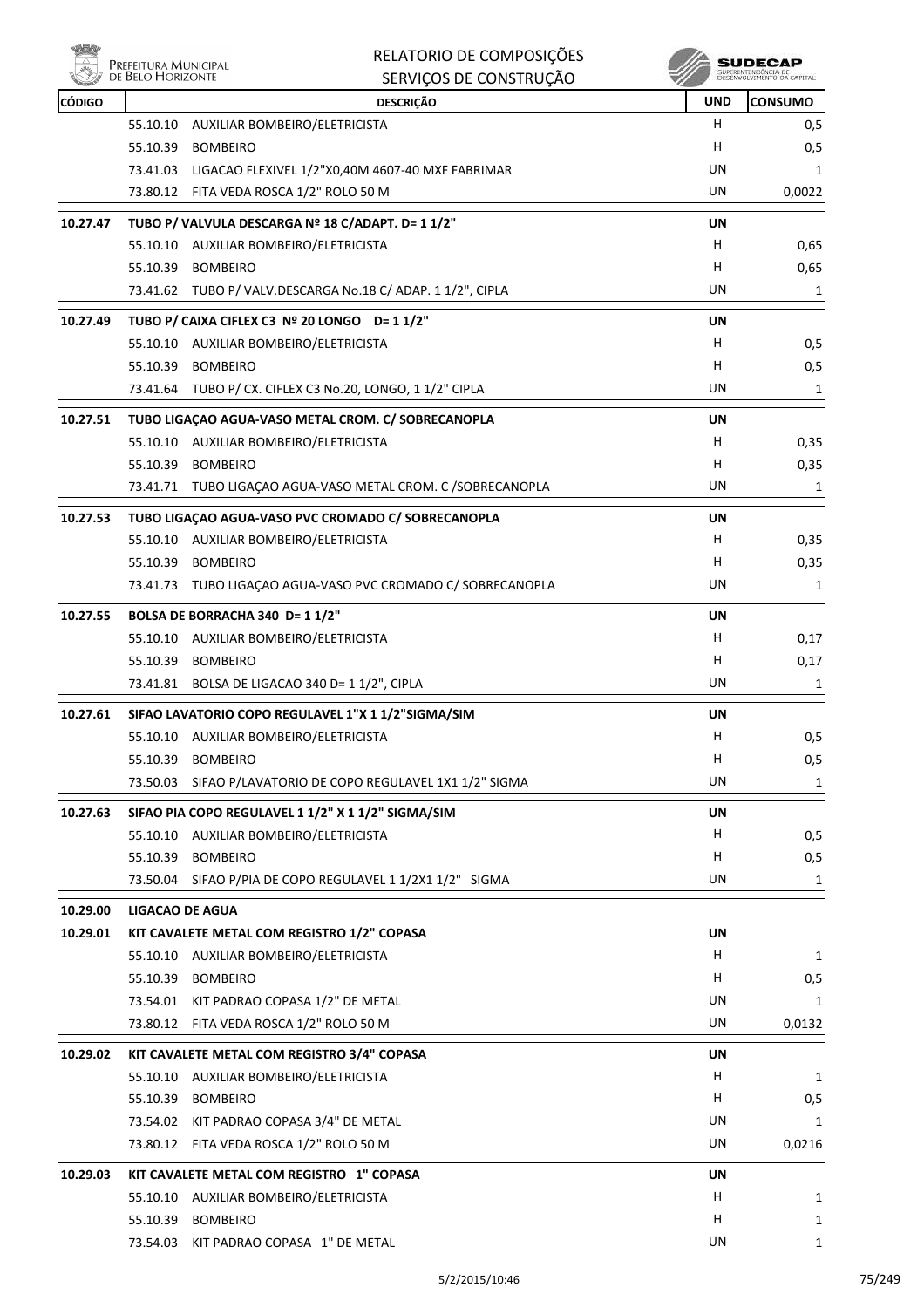

|               | Prefeitura Municipal<br>de Belo Horizonte | RELATORIO DE COMPOSIÇÕES<br>SERVIÇOS DE CONSTRUÇÃO          |                | <b>SUDECAF</b><br>SUPERINTENDÊNCIA DE<br>DESENVOLVIMENTO DA CAPITAL |
|---------------|-------------------------------------------|-------------------------------------------------------------|----------------|---------------------------------------------------------------------|
| <b>CÓDIGO</b> |                                           | <b>DESCRIÇÃO</b>                                            | <b>UND</b>     | <b>CONSUMO</b>                                                      |
|               | 73.80.12                                  | FITA VEDA ROSCA 1/2" ROLO 50 M                              | UN             | 0,026                                                               |
| 10.30.00      |                                           | <b>ACESSORIO DE FIXAÇÃO</b>                                 |                |                                                                     |
| 10.30.01      |                                           | <b>PARAFUSO CASTELO COM BUCHA N.8 E ARRUELA</b>             | UN             |                                                                     |
|               |                                           | 55.10.10 AUXILIAR BOMBEIRO/ELETRICISTA                      | H              | 0,17                                                                |
|               |                                           | 55.10.39 BOMBEIRO                                           | н              | 0,17                                                                |
|               |                                           | 77.10.90 PARAFUSO CASTELO C/BUCHA N.8 E ARRUELA             | UN             | 1                                                                   |
| 10.35.00      | <b>CAIXA E RALO</b>                       |                                                             |                |                                                                     |
| 10.35.01      |                                           | CX. ALVENARIA 30X30X50CM C/TAMPA FERRO P/REGISTRO           | UN             |                                                                     |
|               | 40.09.14                                  | CONCRETO FCK >= 9.0 MPa, B1-B2 CALC., LANC. FUND.           | M3             | 0,035                                                               |
|               | 40.09.17                                  | CONCRETO FCK >= 13.5 MPa, B1-B2 CALC., LANC. FUND.          | M <sub>3</sub> | 0,035                                                               |
|               | 40.24.15                                  | ARGAMASSA DE CIMENTO E AREIA 1:3                            | M3             | 0,012                                                               |
|               |                                           | 40.30.06 ALVENARIA TIJOLO MACICO REQ., E = 10CM, A REVESTIR | M2             | 0,34                                                                |
|               |                                           | 40.31.02 CHAPISCO COM ARGAMASSA 1:3, A COLHER               | M <sub>2</sub> | 0,25                                                                |
|               | 40.31.07                                  | REBOCO PAULISTA COM ARGAMASSA 1:4                           | M <sub>2</sub> | 0,25                                                                |
|               |                                           | 40.32.05 ESCAVACAO MANUAL H <= 1.5M M                       | M3             | 0,14                                                                |
|               | 40.32.22                                  | REGULARIZACAO E COMPACTACAO MANUAL DE TERRENO               | M2             | 0,36                                                                |
|               | 40.32.30                                  | REATERRO MANUAL DE VALAS                                    | M3             | 0,04                                                                |
|               | 40.80.50                                  | LASTRO DE PEDRA BRITADA                                     | M3             | 0,01                                                                |
|               |                                           | 55.10.75 PEDREIRO                                           | H              | 0,2                                                                 |
|               | 55.10.88                                  | SERVENTE                                                    | н              | 0,2                                                                 |
|               |                                           | 80.35.35 TAMPAO EM FERRO FUNDIDO T-19                       | UN             | 1                                                                   |
| 10.35.03      |                                           | CX. ALVENARIA 50X50X50 CM PARA HIDROMETRO C/ TAMPA          | UN             |                                                                     |
|               | 40.09.14                                  | CONCRETO FCK >= 9.0 MPa, B1-B2 CALC., LANC. FUND.           | M3             | 0,035                                                               |
|               |                                           | 40.09.17 CONCRETO FCK >= 13.5 MPa, B1-B2 CALC., LANC. FUND. | M3             | 0,035                                                               |
|               |                                           | 40.24.15 ARGAMASSA DE CIMENTO E AREIA 1:3                   | M3             | 0,012                                                               |
|               |                                           | 40.30.06 ALVENARIA TIJOLO MACICO REQ., E = 10CM, A REVESTIR | M2             | 0,8                                                                 |
|               |                                           | 40.31.02 CHAPISCO COM ARGAMASSA 1:3, A COLHER               | M2             | 0,64                                                                |
|               | 40.31.07                                  | REBOCO PAULISTA COM ARGAMASSA 1:4                           | M2             | 0,64                                                                |
|               | 40.32.05                                  | ESCAVACAO MANUAL H <= 1.5M M                                | M3             | 0,2695                                                              |
|               | 40.32.22                                  | REGULARIZACAO E COMPACTACAO MANUAL DE TERRENO               | M2             | 0,49                                                                |
|               | 40.32.30                                  | REATERRO MANUAL DE VALAS                                    | M3             | 0,0715                                                              |

|          | 55.10.75 | PEDREIRO                                                    | H         | 0,2 |
|----------|----------|-------------------------------------------------------------|-----------|-----|
|          | 55.10.88 | SERVENTE                                                    | H         | 0,2 |
|          |          | 80.35.35 TAMPAO EM FERRO FUNDIDO T-19                       | UN.       | 1   |
| 10.35.11 |          | CX. SIFONADA PVC C/GRELHA QUADR/RED. 150X150X50 MM          | UN        |     |
|          | 55.10.10 | AUXILIAR BOMBEIRO/ELETRICISTA                               | H         | 0,6 |
|          | 55.10.39 | <b>BOMBEIRO</b>                                             | H         | 0,6 |
|          |          | 73.57.01 CX.SIF.PVC C/ GRELHA QUAD/RED. BRANCA 150x150x50MM | UN.       | 1   |
| 10.35.13 |          | CX. SIFONADA PVC C/GRELHA QUADR/RED. 150X185X75 MM          | UN        |     |
|          | 55.10.10 | AUXILIAR BOMBEIRO/ELETRICISTA                               | H         | 0,6 |
|          | 55.10.39 | <b>BOMBEIRO</b>                                             | н         | 0,6 |
|          |          | 73.57.04 CX.SIF.PVC C/ GRELHA QUAD/RED. BRANCA 150x185x75MM | UN.       | 1   |
| 10.35.15 |          | CX. SIFONADA PVC C/GRELHA REDONDA 100X100X50 MM             | <b>UN</b> |     |
|          | 55.10.10 | AUXILIAR BOMBEIRO/ELETRICISTA                               | H         | 0,6 |
|          | 55.10.39 | <b>BOMBEIRO</b>                                             | н         | 0,6 |
|          | 73.57.11 | CX.SIF.PVC C/ GRELHA REDONDA BRANCA 100X100X50 MM           | UN        | 1   |

40.80.50 LASTRO DE PEDRA BRITADA and the set of the set of the set of the set of the set of the set of the set of the set of the set of the set of the set of the set of the set of the set of the set of the set of the set o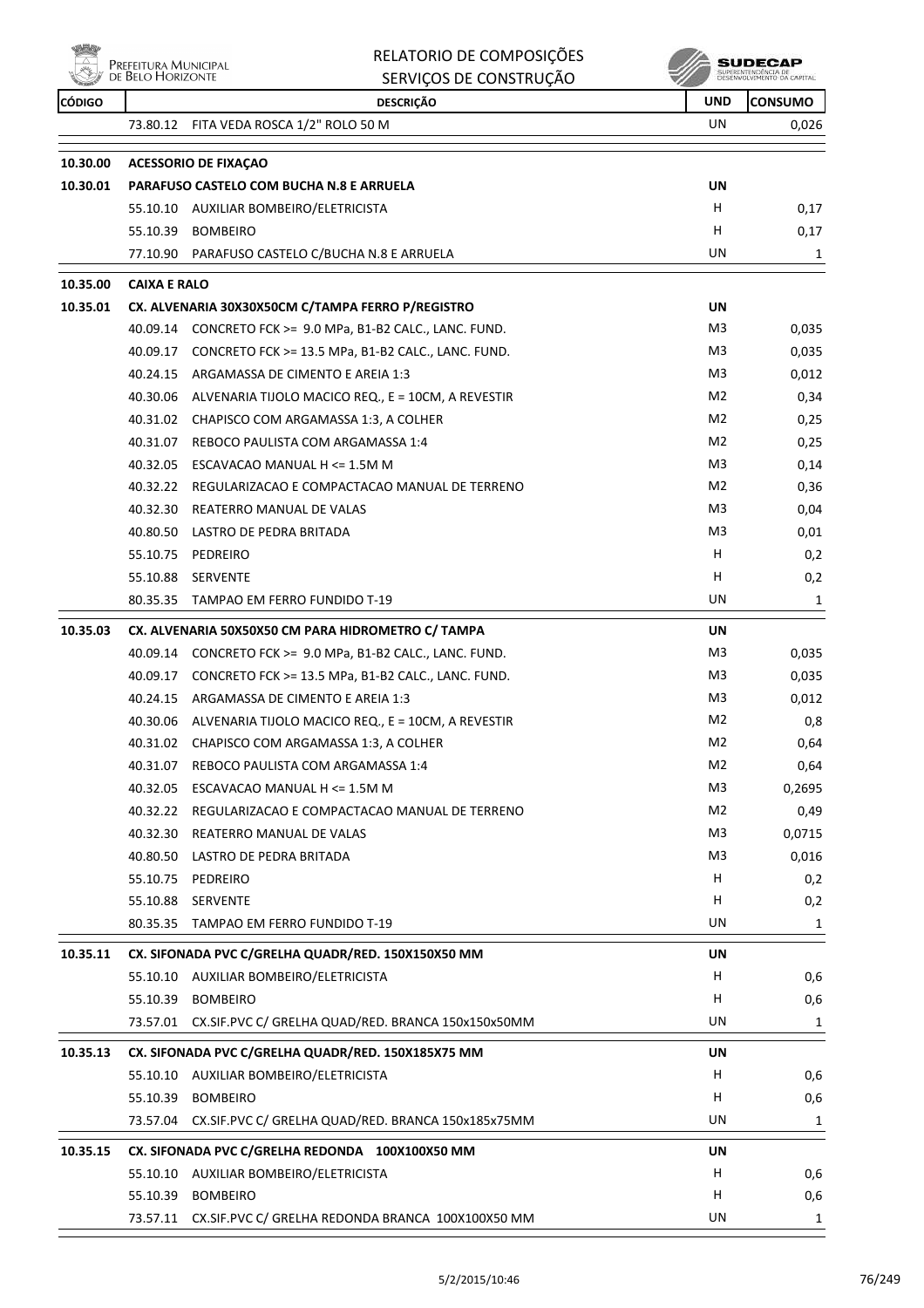

| Villey   | Prefeitura Municipal<br>de Belo Horizonte | RELATORIO DE COMPOSIÇÕES                                 |            | SUDECAP                                            |
|----------|-------------------------------------------|----------------------------------------------------------|------------|----------------------------------------------------|
|          |                                           | SERVIÇOS DE CONSTRUÇÃO                                   |            | SUPERINTENDÊNCIA DE<br>DESENVIU VIMENTO OA CARITAL |
| CÓDIGO   |                                           | <b>DESCRIÇÃO</b>                                         | <b>UND</b> | <b>CONSUMO</b>                                     |
| 10.35.20 |                                           | CX. SIFONADA PVC C/ TAMPA CEGA<br>250X172X50 MM          | UN         |                                                    |
|          |                                           | 55.10.10 AUXILIAR BOMBEIRO/ELETRICISTA                   | H          | 0,6                                                |
|          | 55.10.39                                  | <b>BOMBEIRO</b>                                          | H          | 0,6                                                |
|          |                                           | 73.57.14 CAIXA SIFONADA 250X172X50MM COM TAMPA CEGA      | UN         | 1                                                  |
| 10.35.21 |                                           | CX. SIFONADA PVC C/ TAMPA CEGA<br>250X230X75 MM          | UN         |                                                    |
|          |                                           | 55.10.10 AUXILIAR BOMBEIRO/ELETRICISTA                   | H.         | 0,6                                                |
|          | 55.10.39                                  | <b>BOMBEIRO</b>                                          | н          | 0,6                                                |
|          |                                           | 73.57.13 CAIXA SIFONADA 250X230X75MM COM TAMPA CEGA      | UN         | 1                                                  |
| 10.35.22 |                                           | CAIXA SIFONADA PVC 100X150X50MM                          | UN         |                                                    |
|          |                                           | 55.10.10 AUXILIAR BOMBEIRO/ELETRICISTA                   | H          | 0,5                                                |
|          | 55.10.39                                  | <b>BOMBEIRO</b>                                          | н          | 0,5                                                |
|          |                                           | 73.57.12 CAIXA SIFONADA PVC 100X150X50MM                 | UN         | 1                                                  |
| 10.35.31 |                                           | <b>RALO SIFONADO PVC ALTURA REGULAVEL</b><br>100X40 MM   | UN         |                                                    |
|          |                                           | 55.10.10 AUXILIAR BOMBEIRO/ELETRICISTA                   | H          | 0,5                                                |
|          | 55.10.39                                  | <b>BOMBEIRO</b>                                          | H          | 0,5                                                |
|          | 73.57.15                                  | RALO SIF.PVC ALTURA REGULAVEL SAIDA 40MM, 100x40MM       | UN         | 1                                                  |
| 10.35.33 |                                           | <b>RALO SECO PVC SAIDA SOLDAVEL</b><br>100X40 MM         | UN         |                                                    |
|          |                                           | 55.10.10 AUXILIAR BOMBEIRO/ELETRICISTA                   | H          | 0,5                                                |
|          | 55.10.39                                  | <b>BOMBEIRO</b>                                          | H          | 0,5                                                |
|          | 73.57.21                                  | RALO SECO PVC SAIDA SOLDAVEL 100x40 MM                   | UN         | 1                                                  |
| 10.35.41 |                                           | CAIXA DE DESCARGA EXTERNA ALTA 12 L<br><b>CIFLEX/SIM</b> | UN         |                                                    |
|          |                                           | 55.10.10 AUXILIAR BOMBEIRO/ELETRICISTA                   | н          | 0,65                                               |
|          | 55.10.39                                  | <b>BOMBEIRO</b>                                          | н          | 0,65                                               |
|          | 73.57.50                                  | CAIXA DE DESCARGA EXTERNA ALTA CIFLEX 6L CIPLA           | UN         | 1                                                  |
| 10.35.50 |                                           | CAIXA D'AGUA POLIETILENO COM TAMPA 310 L                 | UN         |                                                    |
|          |                                           | 55.10.10 AUXILIAR BOMBEIRO/ELETRICISTA                   | н          | 2                                                  |
|          |                                           | 55.10.39 BOMBEIRO                                        | H          | $\overline{2}$                                     |
|          |                                           | 73.33.02 CAIXA D'AGUA DE POLIETILENO COM TAMPA 310 L     | UN         | 1                                                  |
| 10.35.51 |                                           | CAIXA D'AGUA POLIETILENO COM TAMPA 500 L                 | UN         |                                                    |
|          |                                           | 55.10.10 AUXILIAR BOMBEIRO/ELETRICISTA                   | H.         | $\overline{2}$                                     |
|          | 55.10.39                                  | <b>BOMBEIRO</b>                                          | H.         | $\overline{2}$                                     |
|          |                                           | 73.33.03 CAIXA D'AGUA DE POLIETILENO COM TAMPA 500 L     | UN         | 1                                                  |
| 10.35.52 |                                           | CAIXA D'AGUA POLIETILENO COM TAMPA 1000 L                | UN         |                                                    |
|          |                                           | 55.10.10 AUXILIAR BOMBEIRO/ELETRICISTA                   | Н.         | $\overline{2}$                                     |
|          |                                           | 55.10.39 BOMBEIRO                                        | H.         | $\overline{2}$                                     |
|          |                                           | 73.33.04 CAIXA D'AGUA DE POLIETILENO COM TAMPA 1000 L    | UN         | 1                                                  |
| 10.35.69 |                                           | CX.DE GORDURA PRE-FABRICADA SIMPLES D=400MMX635MM        | UN         |                                                    |
|          | 55.10.75 PEDREIRO                         |                                                          | H          | 1,5                                                |
|          | 55.10.88 SERVENTE                         |                                                          | H.         | 1,5                                                |
|          |                                           | 76.30.01 CAIXA DE GORDURA PRE-MOLDADA D= 400MM H= 630MM  | UN         | 1                                                  |
|          |                                           |                                                          |            |                                                    |
| 10.35.70 |                                           | CX.DE GORDURA PRE-FABRICADA DUPLA D=600MMX800MM          | UN         |                                                    |
|          | 55.10.75 PEDREIRO                         |                                                          | H<br>H.    | 1,5                                                |
|          | 55.10.88 SERVENTE                         | 76.30.02 CAIXA DE GORDURA PRE-MOLDADA D= 600MM H= 800MM  | UN         | 1,5                                                |
|          |                                           |                                                          |            | 1                                                  |
| 10.35.71 |                                           | CX. D'AGUA EM FIBRA DE VIDRO COM TAMPA 8000L             | UN         |                                                    |
|          |                                           | 55.10.10 AUXILIAR BOMBEIRO/ELETRICISTA                   | H          | 4                                                  |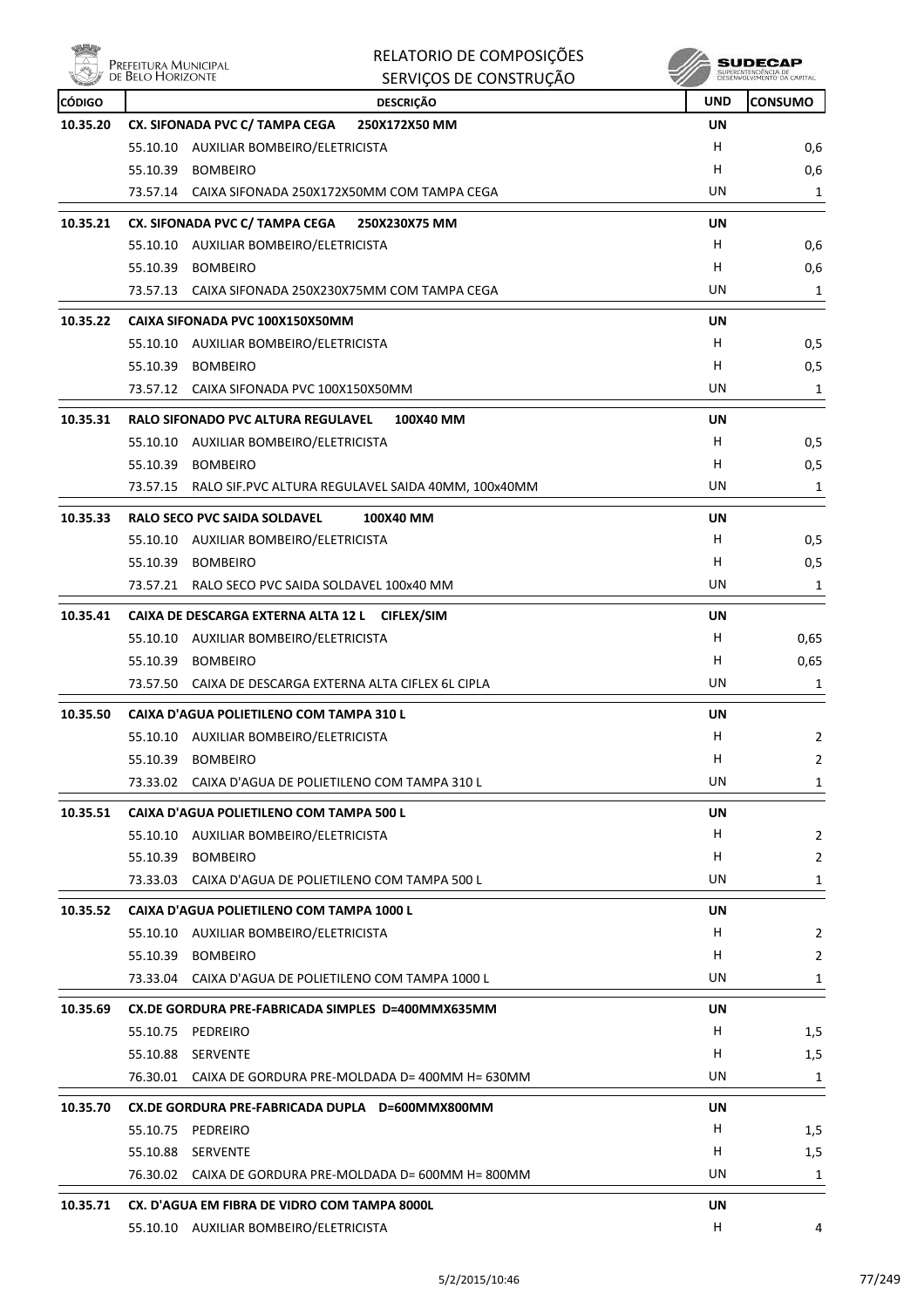

| RELATORIO DE COMPOSIÇÕES |
|--------------------------|
| SERVICOS DE CONSTRUÇÃO   |

| <b>REAL PROPERTY</b> |                  | SENVIÇUS DE CUNSTNUÇAU                                      | u          |                |
|----------------------|------------------|-------------------------------------------------------------|------------|----------------|
| <b>CÓDIGO</b>        |                  | <b>DESCRIÇÃO</b>                                            | <b>UND</b> | <b>CONSUMO</b> |
|                      | 55.10.39         | <b>BOMBEIRO</b>                                             | H.         | 4              |
|                      |                  | 73.34.16 CAIXA D'AGUA 8000L EM FIBRA DE VIDRO COM TAMPA     | UN         | 1              |
| 10.35.72             |                  | RALO HEMISFERICO TIPO ABACAXI D= 50MM                       | UN         |                |
|                      |                  | 55.10.10 AUXILIAR BOMBEIRO/ELETRICISTA                      | H          | 0,15           |
|                      | 55.10.39         | <b>BOMBEIRO</b>                                             | H.         | 0,15           |
|                      |                  | 73.57.30 RALO SEMI-HEMISFERICO TIPO ABACAXI D= 50MM         | UN         | 1              |
| 10.35.73             |                  | RALO HEMISFERICO TIPO ABACAXI D= 75MM                       | UN         |                |
|                      |                  | 55.10.10 AUXILIAR BOMBEIRO/ELETRICISTA                      | H.         | 0,15           |
|                      | 55.10.39         | <b>BOMBEIRO</b>                                             | н          | 0,15           |
|                      |                  | 73.57.31 RALO SEMI-HEMISFERICO TIPO ABACAXI D= 75MM         | UN         | 1              |
| 10.35.74             |                  | RALO HEMISFERICO TIPO ABACAXI D= 100MM                      | UN         |                |
|                      |                  | 55.10.10 AUXILIAR BOMBEIRO/ELETRICISTA                      | H.         | 0,15           |
|                      | 55.10.39         | <b>BOMBEIRO</b>                                             | н          | 0,15           |
|                      |                  | 73.57.32 RALO SEMI-HEMISFERICO TIPO ABACAXI D= 100MM        | UN         | $\mathbf{1}$   |
| 10.40.00             | <b>LAVATORIO</b> |                                                             |            |                |
| 10.40.01             |                  | CUBA DE EMBUTIR OVAL (49 X 32,5 CM), CELITE/SIMILAR         | UN         |                |
|                      |                  | 55.10.10 AUXILIAR BOMBEIRO/ELETRICISTA                      | H          | $\overline{2}$ |
|                      | 55.10.39         | <b>BOMBEIRO</b>                                             | H.         | $\overline{2}$ |
|                      |                  | 73.65.01 CUBA DE EMBUTIR OVAL (49 X 32,5 CM) CELITE/SIMILAR | UN         | 1              |
| 10.40.02             |                  | CUBA EMBUTIR OVAL (49X32,5CM) CELITE/SIM. COMPLETO          | UN         |                |
|                      |                  | 55.10.10 AUXILIAR BOMBEIRO/ELETRICISTA                      | H.         | 3,2            |
|                      | 55.10.39         | <b>BOMBEIRO</b>                                             | н          | 3,2            |
|                      | 73.41.03         | LIGACAO FLEXIVEL 1/2"X0,40M 4607-40 MXF FABRIMAR            | UN         | 1              |
|                      |                  | 73.50.03 SIFAO P/LAVATORIO DE COPO REGULAVEL 1X1 1/2" SIGMA | UN         | 1              |
|                      |                  | 73.52.05 VALVULA P/ LAVATORIO 1601 FABRIMAR                 | UN         | 1              |
|                      |                  | 73.65.01 CUBA DE EMBUTIR OVAL (49 X 32,5 CM) CELITE/SIMILAR | UN         | 1              |
|                      |                  | 73.80.12 FITA VEDA ROSCA 1/2" ROLO 50 M                     | UN         | 0,0088         |
| 10.40.04             |                  | LAVATORIO SUSPENSO (41 X 29,5 CM) AZALEA CELITE/SIM         | UN         |                |
|                      |                  | 55.10.10 AUXILIAR BOMBEIRO/ELETRICISTA                      | H.         | $\overline{2}$ |
|                      | 55.10.39         | <b>BOMBEIRO</b>                                             | н          | $\mathbf{2}$   |
|                      | 73.65.11         | LAVATORIO SUSPENSO (41 X 29,5 CM) CELITE / SIMILAR          | UN         | 1              |
| 10.40.05             |                  | LAV.SUSP.(41X29,5CM)AZALEA CELITE/SIMILAR COMPLETO          |            | <b>UN</b>      |
|                      |                  | 55.10.10 AUXILIAR BOMBEIRO/ELETRICISTA                      | H          | 3,33           |
|                      | 55.10.39         | <b>BOMBEIRO</b>                                             | н          | 3,33           |
|                      | 73.41.03         | LIGACAO FLEXIVEL 1/2"X0,40M 4607-40 MXF FABRIMAR            | UN         | 1              |
|                      | 73.50.03         | SIFAO P/LAVATORIO DE COPO REGULAVEL 1X1 1/2" SIGMA          | UN         | 1              |
|                      |                  | 73.52.04 VALVULA P/LAVATORIO C/LADRAO 1603 7/8 DARLIFLEX    | UN         | 1              |
|                      | 73.65.11         | LAVATORIO SUSPENSO (41 X 29,5 CM) CELITE / SIMILAR          | UN         | 1              |
|                      |                  | 73.80.12 FITA VEDA ROSCA 1/2" ROLO 50 M                     | UN         | 0,0154         |
|                      | 77.10.90         | PARAFUSO CASTELO C/BUCHA N.8 E ARRUELA                      | UN         | $\overline{2}$ |
| 10.40.06             |                  | LAV.SUSPENSO (46,5X34 CM)GUARAPARI, LOGASA/SIMILAR          | UN         |                |
|                      |                  | 55.10.10 AUXILIAR BOMBEIRO/ELETRICISTA                      | н          | $\overline{2}$ |
|                      | 55.10.39         | <b>BOMBEIRO</b>                                             | H          | $\mathbf{2}$   |
|                      | 73.65.07         | LAV.SUSPENSO (46,5 X 34 CM) GUARAPARI LOGASA / SIM.         | UN         | $\mathbf{1}$   |
| 10.40.07             |                  | LAV.SUSP.(46,5X34CM) GUARAPARI LOGASA/SIM COMPLETO          | UN         |                |
|                      |                  | 55.10.10 AUXILIAR BOMBEIRO/ELETRICISTA                      | H          | 3,33           |
|                      |                  | 55.10.39 BOMBEIRO                                           | H          | 3,33           |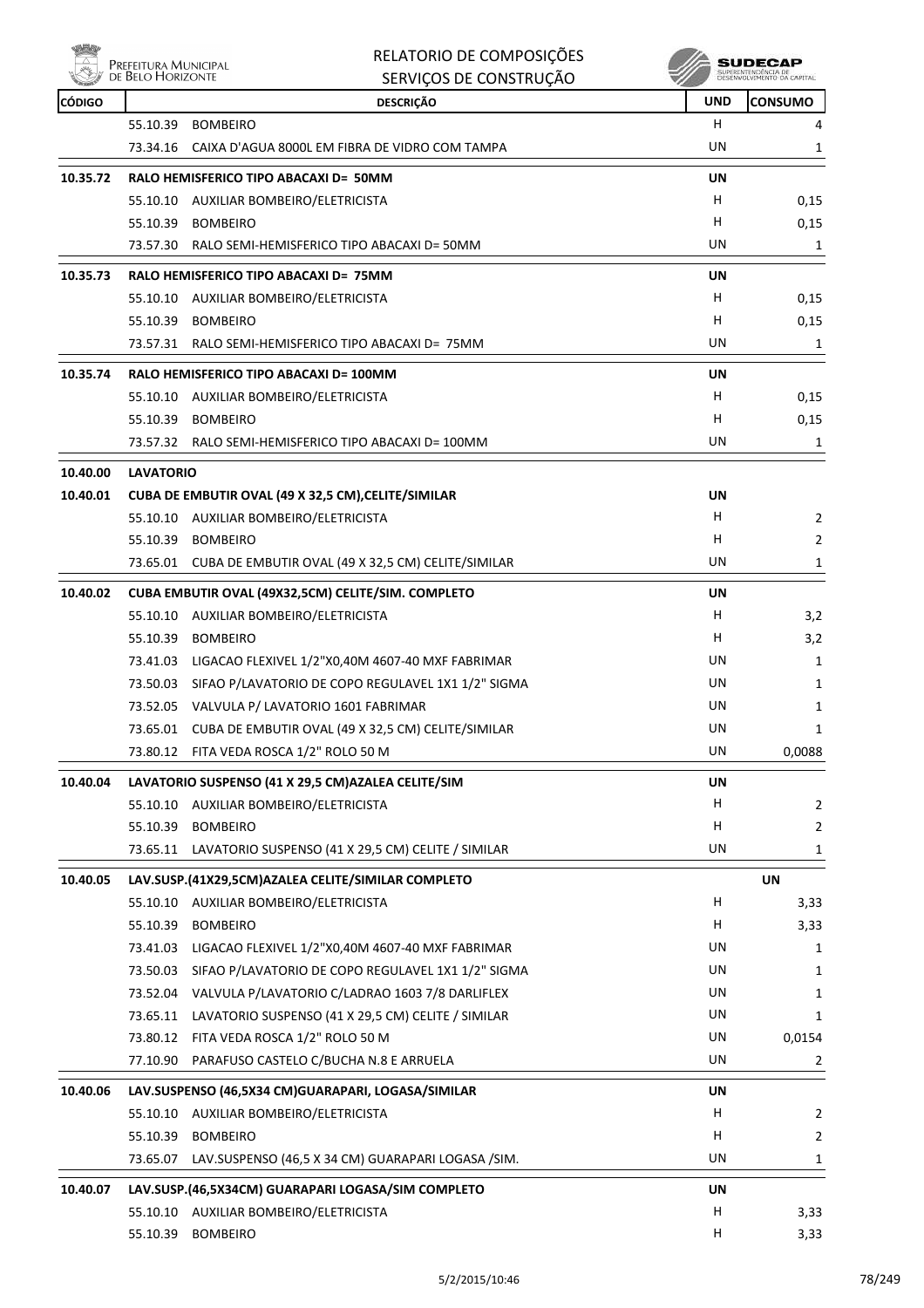

| <b>CÓDIGO</b> |          | <b>DESCRIÇÃO</b>                                            | <b>UND</b> | <b>CONSUMO</b> |
|---------------|----------|-------------------------------------------------------------|------------|----------------|
|               | 73.41.03 | LIGACAO FLEXIVEL 1/2"X0,40M 4607-40 MXF FABRIMAR            | UN         | 1              |
|               | 73.50.03 | SIFAO P/LAVATORIO DE COPO REGULAVEL 1X1 1/2" SIGMA          | UN         | 1              |
|               | 73.52.04 | VALVULA P/LAVATORIO C/LADRAO 1603 7/8 DARLIFLEX             | UN         | 1              |
|               | 73.65.07 | LAV.SUSPENSO (46,5 X 34 CM) GUARAPARI LOGASA / SIM.         | UN         | 1              |
|               |          | 73.80.12 FITA VEDA ROSCA 1/2" ROLO 50 M                     | UN         | 0,0154         |
|               | 77.10.90 | PARAFUSO CASTELO C/BUCHA N.8 E ARRUELA                      | UN         | 2              |
| 10.40.08      |          | LAVATORIO DE PAREDE CELITE 02007 LINHA SAVEIRO              | UN         |                |
|               |          | 55.10.10 AUXILIAR BOMBEIRO/ELETRICISTA                      | H          | 2              |
|               | 55.10.39 | <b>BOMBEIRO</b>                                             | н          | 2              |
|               |          | 73.65.12 LAVATORIO DE PAREDE CELITE 02007 SAVEIRO           | UN         | 1              |
| 10.40.09      |          | CUBA DE SOBREPOR OVAL (52X44,5 CM) CELITE / SIMILAR         | UN         |                |
|               |          | 55.10.10 AUXILIAR BOMBEIRO/ELETRICISTA                      | н          | 2              |
|               | 55.10.39 | <b>BOMBEIRO</b>                                             | н          | $\overline{2}$ |
|               | 73.65.09 | CUBA SOBREPOR OVAL (52 X 44,5 CM) CELITE / SIMILAR          | UN         | 1              |
|               |          |                                                             |            |                |
| 10.40.10      |          | CUBA SOBREPOR OVAL(52X44,5 CM) CELITE/SIM COMPLETO          | <b>UN</b>  |                |
|               |          | 55.10.10 AUXILIAR BOMBEIRO/ELETRICISTA                      | H          | 3,33           |
|               | 55.10.39 | <b>BOMBEIRO</b>                                             | H          | 3,33           |
|               | 73.41.03 | LIGACAO FLEXIVEL 1/2"X0,40M 4607-40 MXF FABRIMAR            | UN         | 1              |
|               | 73.50.03 | SIFAO P/LAVATORIO DE COPO REGULAVEL 1X1 1/2" SIGMA          | UN         | 1              |
|               |          | 73.52.04 VALVULA P/LAVATORIO C/LADRAO 1603 7/8 DARLIFLEX    | UN         | 1              |
|               | 73.65.09 | CUBA SOBREPOR OVAL (52 X 44,5 CM) CELITE / SIMILAR          | UN         | 1              |
|               |          | 73.80.12 FITA VEDA ROSCA 1/2" ROLO 50 M                     | UN         | 0,0154         |
| 10.40.11      |          | LAVAT.CANTO COR BRANCA L76 MASTER DECA/SIM.COMPLET          | CJ         |                |
|               |          | 55.10.10 AUXILIAR BOMBEIRO/ELETRICISTA                      | H          | 3,33           |
|               | 55.10.39 | <b>BOMBEIRO</b>                                             | H          | 3,33           |
|               | 73.41.03 | LIGACAO FLEXIVEL 1/2"X0,40M 4607-40 MXF FABRIMAR            | UN         | 1              |
|               |          | 73.50.03 SIFAO P/LAVATORIO DE COPO REGULAVEL 1X1 1/2" SIGMA | UN         | 1              |
|               |          | 73.52.04 VALVULA P/LAVATORIO C/LADRAO 1603 7/8 DARLIFLEX    | UN         | 1              |
|               |          | 73.65.55 LATATORIO DE CANTO COR BRANCA L76 MASTER DECA      | UN         | 1              |
|               | 73.80.12 | FITA VEDA ROSCA 1/2" ROLO 50 M                              | UN         | 0,0154         |
|               | 77.10.90 | PARAFUSO CASTELO C/BUCHA N.8 E ARRUELA                      | UN         | $\overline{2}$ |
| 10.40.12      |          | LAVAT.C/COLUNA SUSPENSA LINHA FIT-CELITE/SIM.COMPL          | CJ         |                |
|               |          | 55.10.10 AUXILIAR BOMBEIRO/ELETRICISTA                      | H          | 3,33           |
|               | 55.10.39 | <b>BOMBEIRO</b>                                             | H          | 3,33           |
|               | 73.41.03 | LIGACAO FLEXIVEL 1/2"X0,40M 4607-40 MXF FABRIMAR            | UN         | 1              |
|               | 73.50.03 | SIFAO P/LAVATORIO DE COPO REGULAVEL 1X1 1/2" SIGMA          | UN         | 1              |
|               |          | 73.52.04 VALVULA P/LAVATORIO C/LADRAO 1603 7/8 DARLIFLEX    | UN         | 1              |
|               | 73.65.42 | COLUNA SUSPENSA REF.66201 P/LAVAT. LINHA FIT CELIT          | UN         | 1              |
|               | 73.65.45 | LAVATORIO LINHA FIT CELITE REF. 66006                       | UN         | 1              |
|               | 73.80.12 | FITA VEDA ROSCA 1/2" ROLO 50 M                              | UN         | 0,0154         |
|               | 77.10.90 | PARAFUSO CASTELO C/BUCHA N.8 E ARRUELA                      | UN         | 2              |
| 10.40.26      |          | LAVAT. C/COLUNA SUSPENSA VOGUE PLUS L51-CS117 DECA          | UN         |                |
|               |          | 55.10.10 AUXILIAR BOMBEIRO/ELETRICISTA                      | H          | 2              |
|               | 55.10.39 | <b>BOMBEIRO</b>                                             | H          | 2              |
|               | 73.65.40 | LAVATORIO DE LOUCA SOBRE COLUNA LINHA VOGUE PLUS            | UN         | 1              |
|               | 73.65.41 | COLUNA SUSPENSA MEDIA UNIVERSAL REF.CS117 DECA              | UN         | 1              |
| 10.40.27      |          | LAVATORIO PEQUENO BRANCO GELO L915 RAVENA/SIMILAR           | UN         |                |
|               |          | 55.10.10 AUXILIAR BOMBEIRO/ELETRICISTA                      | H          | $\overline{2}$ |
|               |          |                                                             |            |                |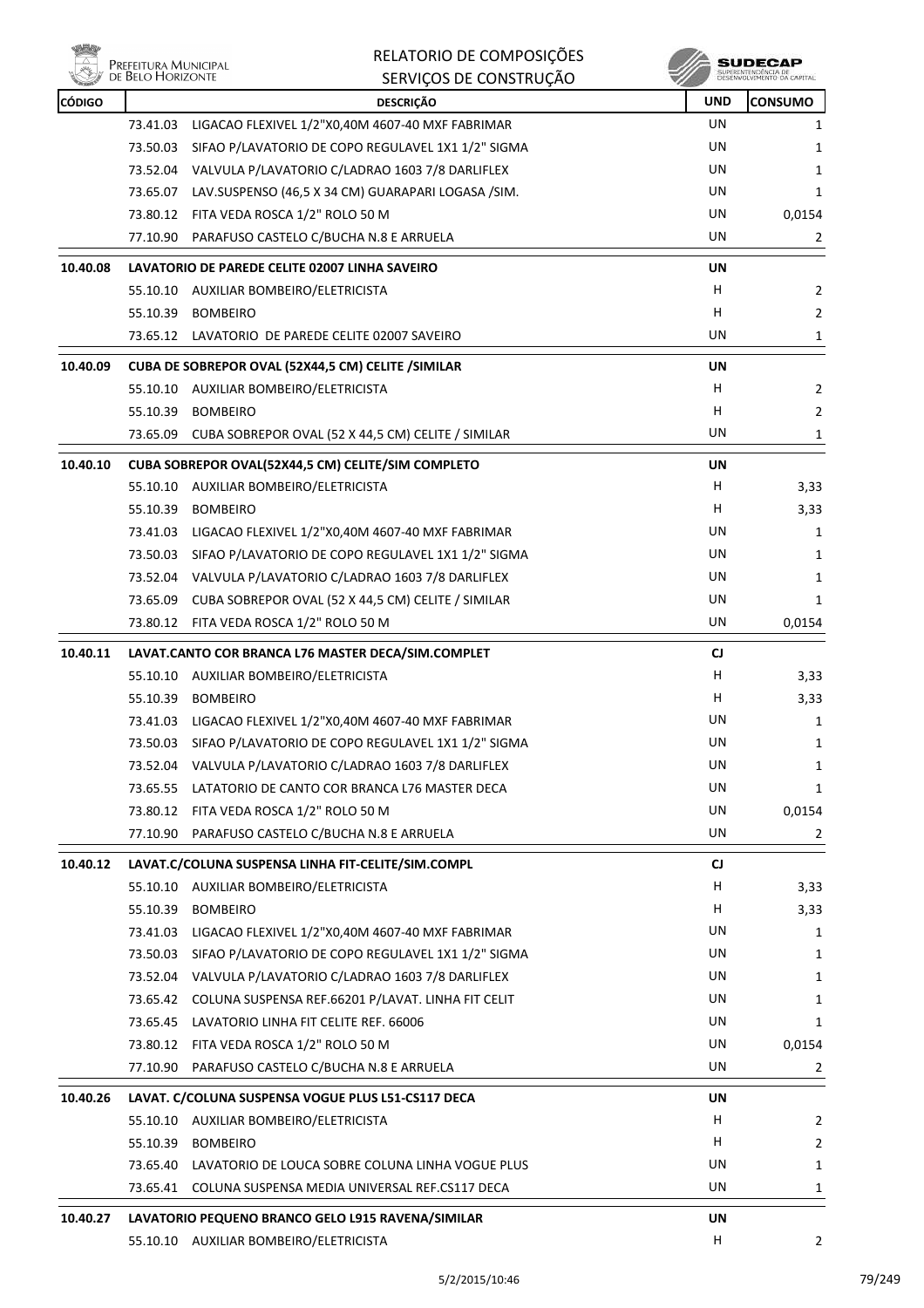

| <b>CÓDIGO</b> |                       | <b>DESCRIÇÃO</b>                                             | <b>UND</b> | <b>CONSUMO</b> |
|---------------|-----------------------|--------------------------------------------------------------|------------|----------------|
|               | 55.10.39              | <b>BOMBEIRO</b>                                              | н          | $\overline{2}$ |
|               |                       | 73.65.05 LAVATORIO BRANCO PEQUENO L915 LINHA RAVENA DECA     | UN         | 1              |
| 10.40.54      |                       | LAVAT. CANTO LINHA IZY BRANCO REF.101 DECA/SIMILAR           | <b>UN</b>  |                |
|               |                       | 55.10.10 AUXILIAR BOMBEIRO/ELETRICISTA                       | H          | $\overline{2}$ |
|               |                       | 55.10.39 BOMBEIRO                                            | H          | $\overline{2}$ |
|               |                       | 73.65.15 LAVATORIO DE CANTO LINHA IZY L101 DECA              | UN         | $\mathbf{1}$   |
| 10.41.00      | <b>VASO SANITARIO</b> |                                                              |            |                |
| 10.41.01      |                       | CONVENCIONAL BRANCA, AZALEA CELITE/SIMILAR                   | UN         |                |
|               |                       | 55.10.10 AUXILIAR BOMBEIRO/ELETRICISTA                       | H          | 2,5            |
|               |                       | 55.10.39 BOMBEIRO                                            | H          | 2,5            |
|               |                       | 73.66.01 VASO SANITARIO CONVENC.BRANCA, AZALEA CELITE / SIM. | UN         | 1              |
| 10.41.02      |                       | CONVENCIONAL BRANCA, AZALEA CELITE/SIMILAR COMPLETO          | UN         |                |
|               |                       | 55.10.10 AUXILIAR BOMBEIRO/ELETRICISTA                       | H          | 5,17           |
|               | 55.10.39              | <b>BOMBEIRO</b>                                              | H          | 5,17           |
|               |                       | 55.10.88 SERVENTE                                            | H          | 0,17           |
|               |                       | 73.41.62 TUBO P/ VALV.DESCARGA No.18 C/ ADAP. 1 1/2", CIPLA  | UN         | 1              |
|               |                       | 73.41.71 TUBO LIGAÇAO AGUA-VASO METAL CROM. C /SOBRECANOPLA  | UN         | 1              |
|               |                       | 73.41.81 BOLSA DE LIGACAO 340 D= 1 1/2", CIPLA               | UN         | 1              |
|               |                       | 73.52.20 VALVULA DESGARGA 3650 CR, C/ ACAB D=1 1/2" FABRIMAR | UN         | 1              |
|               |                       | 73.66.01 VASO SANITARIO CONVENC.BRANCA, AZALEA CELITE / SIM. | UN         | 1              |
|               |                       | 73.73.15 ASSENTO PLASTICO BRANCO SIMPLES                     | UN         | 1              |
|               |                       | 73.80.12 FITA VEDA ROSCA 1/2" ROLO 50 M                      | UN         | 0,0132         |
|               |                       | 77.10.90 PARAFUSO CASTELO C/BUCHA N.8 E ARRUELA              | UN         | 2              |
| 10.41.03      |                       | CONJUNTO ACOPLADO BRANCA, AZALEA CELITE / SIMILAR            | UN         |                |
|               |                       | 55.10.10 AUXILIAR BOMBEIRO/ELETRICISTA                       | H          | 2,5            |
|               | 55.10.39              | <b>BOMBEIRO</b>                                              | H          | 2,5            |
|               |                       | 73.66.03 VASO SANITARIO C/CAIXA ACOPLADA BRANCO CELITE/ECO   | UN         | 1              |
| 10.41.04      |                       | CONJ.ACOPLADO BRANCA, AZALEA CELITE/SIM COMPLETO             | <b>UN</b>  |                |
|               |                       | 55.10.10 AUXILIAR BOMBEIRO/ELETRICISTA                       | н          | 3              |
|               | 55.10.39              | <b>BOMBEIRO</b>                                              | H          | 3              |
|               | 73.41.03              | LIGACAO FLEXIVEL 1/2"X0,40M 4607-40 MXF FABRIMAR             | UN         | 1              |
|               |                       | 73.66.03 VASO SANITARIO C/CAIXA ACOPLADA BRANCO CELITE/ECO   | UN         | 1              |
|               |                       | 73.80.12 FITA VEDA ROSCA 1/2" ROLO 50 M                      | UN         | 0,0022         |
| 10.41.05      |                       | <b>INFANTIL BRANCA, CELITE / SIMILAR</b>                     | UN         |                |
|               |                       | 55.10.10 AUXILIAR BOMBEIRO/ELETRICISTA                       | H          | 2,5            |
|               | 55.10.39              | <b>BOMBEIRO</b>                                              | H          | 2,5            |
|               |                       | 73.66.02 VASO SANITARIO BRANCA INFANTIL CELITE / SIMILAR     | UN         | 1              |
| 10.41.06      |                       | <b>INFANTIL BRANCA, CELITE / SIMILAR COMPLETO</b>            | UN         |                |
|               |                       | 55.10.10 AUXILIAR BOMBEIRO/ELETRICISTA                       | Н.         | 5,17           |
|               |                       | 55.10.39 BOMBEIRO                                            | H          | 5,17           |
|               | 55.10.88              | SERVENTE                                                     | H          | 0,17           |
|               |                       | 73.41.62 TUBO P/ VALV.DESCARGA No.18 C/ ADAP. 1 1/2", CIPLA  | UN         | 1              |
|               |                       | 73.41.71 TUBO LIGAÇAO AGUA-VASO METAL CROM. C / SOBRECANOPLA | UN         | 1              |
|               |                       | 73.41.81 BOLSA DE LIGACAO 340 D= 1 1/2", CIPLA               | UN         | 1              |
|               |                       | 73.52.20 VALVULA DESGARGA 3650 CR, C/ ACAB D=1 1/2" FABRIMAR | UN         | 1              |
|               |                       | 73.66.02 VASO SANITARIO BRANCA INFANTIL CELITE / SIMILAR     | UN         | 1              |
|               |                       | 73.73.15 ASSENTO PLASTICO BRANCO SIMPLES                     | UN         | 1              |
|               |                       | 73.80.12 FITA VEDA ROSCA 1/2" ROLO 50 M                      | UN         | 0,0132         |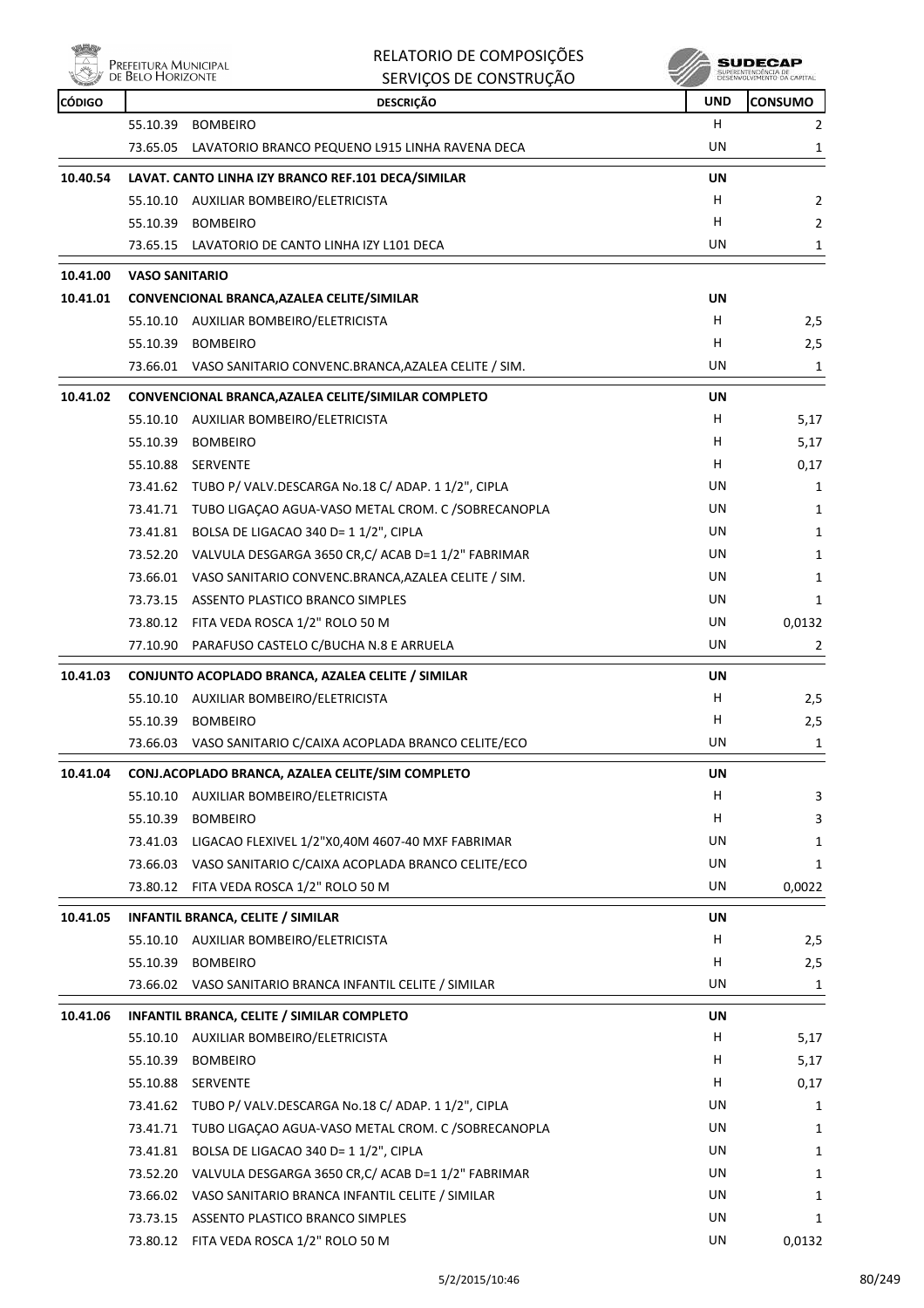**Willy** 

|                      |                                           | RELATORIO DE COMPOSIÇÕES                                    |           | SUDECAF        |
|----------------------|-------------------------------------------|-------------------------------------------------------------|-----------|----------------|
|                      | Prefeitura Municipal<br>de Belo Horizonte | SERVIÇOS DE CONSTRUÇÃO                                      |           |                |
| <b>CÓDIGO</b>        |                                           | <b>DESCRIÇÃO</b>                                            | UND       | <b>CONSUMO</b> |
|                      | 77.10.90                                  | PARAFUSO CASTELO C/BUCHA N.8 E ARRUELA                      | UN        | $\overline{2}$ |
| 10.41.07             |                                           | VASO SANITARIO ESP. DECA P510 S/ABERTURA E ASSENTO          | <b>UN</b> |                |
|                      | 55.10.10                                  | AUXILIAR BOMBEIRO/ELETRICISTA                               | H         | 2,5            |
|                      |                                           | 55.10.39 BOMBEIRO                                           | н         | 2,5            |
|                      |                                           | 73.66.04 VASO SANIT.ESPECIAL DECA P510 SEM ABERTURA         | UN        | 1              |
|                      |                                           | 73.66.06 ASSENTO SANITARIO TONDO VOGUE PLUS                 | UN        | 1              |
| 10.41.09             |                                           | <b>ASSENTO SANITARIO TONDO VOGUE PLUS</b>                   | UN        |                |
|                      | 55.10.10                                  | AUXILIAR BOMBEIRO/ELETRICISTA                               | H         | 0,17           |
|                      | 73.66.06                                  | ASSENTO SANITARIO TONDO VOGUE PLUS                          | UN        | 1              |
|                      |                                           |                                                             |           |                |
| 10.43.00             | <b>MICTORIO</b>                           |                                                             |           |                |
| 10.43.01             |                                           | SIFONADO-LOUÇA BRANCA CELITE / SIMILAR                      | UN        |                |
|                      |                                           | 55.10.10 AUXILIAR BOMBEIRO/ELETRICISTA                      | н         | 2              |
|                      |                                           | 55.10.39 BOMBEIRO                                           | н         | 2              |
|                      |                                           | 73.68.01 MICTORIO SIFONADO LOUÇA BRANCA CELITE / SIMILAR    | UN        | 1              |
| 10.43.02             |                                           | SIFONADO-LOUÇA BRANCA CELITE / SIMILAR COMPLETO             | UN        |                |
|                      |                                           | 55.10.10 AUXILIAR BOMBEIRO/ELETRICISTA                      | н         | 2,83           |
|                      |                                           | 55.10.39 BOMBEIRO                                           | н         | 2,83           |
|                      |                                           | 73.41.03 LIGACAO FLEXIVEL 1/2"X0,40M 4607-40 MXF FABRIMAR   | UN        | 1              |
|                      |                                           | 73.52.09 VALVULA P/ MICTORIO PRESMATIC SIMPLES D=1/2" DOCOL | UN        | 1              |
|                      |                                           | 73.68.01 MICTORIO SIFONADO LOUÇA BRANCA CELITE / SIMILAR    | UN        | 1              |
|                      |                                           | 73.80.12 FITA VEDA ROSCA 1/2" ROLO 50 M                     | UN        | 0,0088         |
|                      | 77.10.90                                  | PARAFUSO CASTELO C/BUCHA N.8 E ARRUELA                      | UN        | 2              |
| 10.43.03             |                                           | AÇO INOX CHAPA 22, DESENVOLVIMENTO= 1,0 M                   | М         |                |
|                      |                                           | 55.10.10 AUXILIAR BOMBEIRO/ELETRICISTA                      | н         | 1,5            |
|                      | 55.10.39                                  | <b>BOMBEIRO</b>                                             | н         | 1,5            |
|                      |                                           | 73.68.10 MICTORIO ACO INOX DESENVOLVIMENTO= 1,00 M CHAPA 22 | M         | 1              |
| 10.43.05             |                                           | ACO INOX CHAPA 22, DESENVOLVIMENTO= 1,4 M                   | <b>UN</b> |                |
|                      | 55.10.39                                  | <b>BOMBEIRO</b>                                             | H.        | 1,5            |
|                      | 55.10.88 SERVENTE                         |                                                             | н         | 1,5            |
|                      |                                           | 73.68.11 MICTORIO ACO INOX DESENVOLVIMENTO= 1,40 M CHAPA 22 | UN        | 1              |
|                      |                                           |                                                             |           |                |
| 10.45.00<br>10.45.01 | <b>PIA E CUBA</b>                         | <b>CUBA EM ACO INOX Nº 1 (46X30X15 CM)</b>                  | UN        |                |
|                      |                                           | 73.70.01 CUBA PARA PIA ACO INOX NO. 1 METALPRESS/SIMILAR    | UN        | 1              |
|                      |                                           |                                                             |           |                |
| 10.45.02             |                                           | CUBA EM ACO INOX Nº 2 (56X33X15 CM)                         | <b>UN</b> |                |
|                      |                                           | 73.70.02 CUBA PARA PIA ACO INOX NO. 2 METALPRESS/SIMILAR    | UN        | 1              |
| 10.45.03             |                                           | CUBA EM AÇO INOX Nº1 (46X30X15CM)C/VALVULA E SIFAO          | UN        |                |
|                      | 55.10.10                                  | AUXILIAR BOMBEIRO/ELETRICISTA                               | н         | 0,7            |
|                      |                                           | 55.10.39 BOMBEIRO                                           | H         | 0,7            |
|                      |                                           | 73.50.04 SIFAO P/PIA DE COPO REGULAVEL 1 1/2X1 1/2" SIGMA   | UN        | 1              |
|                      |                                           | 73.52.02 VALVULA P/PIA 3 1/2X1 1/2" 1623 CROMADO DARLIFLEX  | UN        | 1              |
|                      |                                           | 73.70.01 CUBA PARA PIA ACO INOX NO. 1 METALPRESS/SIMILAR    | UN        | 1              |
|                      |                                           | 73.80.12 FITA VEDA ROSCA 1/2" ROLO 50 M                     | UN        | 0,0194         |
| 10.45.04             |                                           | CUBA EM AÇO INOX Nº2 (56X33X15CM)C/VALVULA E SIFAO          | UN        |                |
|                      | 55.10.10                                  | AUXILIAR BOMBEIRO/ELETRICISTA                               | н         | 0,7            |
|                      |                                           | 55.10.39 BOMBEIRO                                           | н         | 0,7            |
|                      |                                           | 73.50.04 SIFAO P/PIA DE COPO REGULAVEL 1 1/2X1 1/2" SIGMA   | UN        | 1              |
|                      |                                           | 73.52.02 VALVULA P/PIA 3 1/2X1 1/2" 1623 CROMADO DARLIFLEX  | UN        | 1              |
|                      |                                           |                                                             |           |                |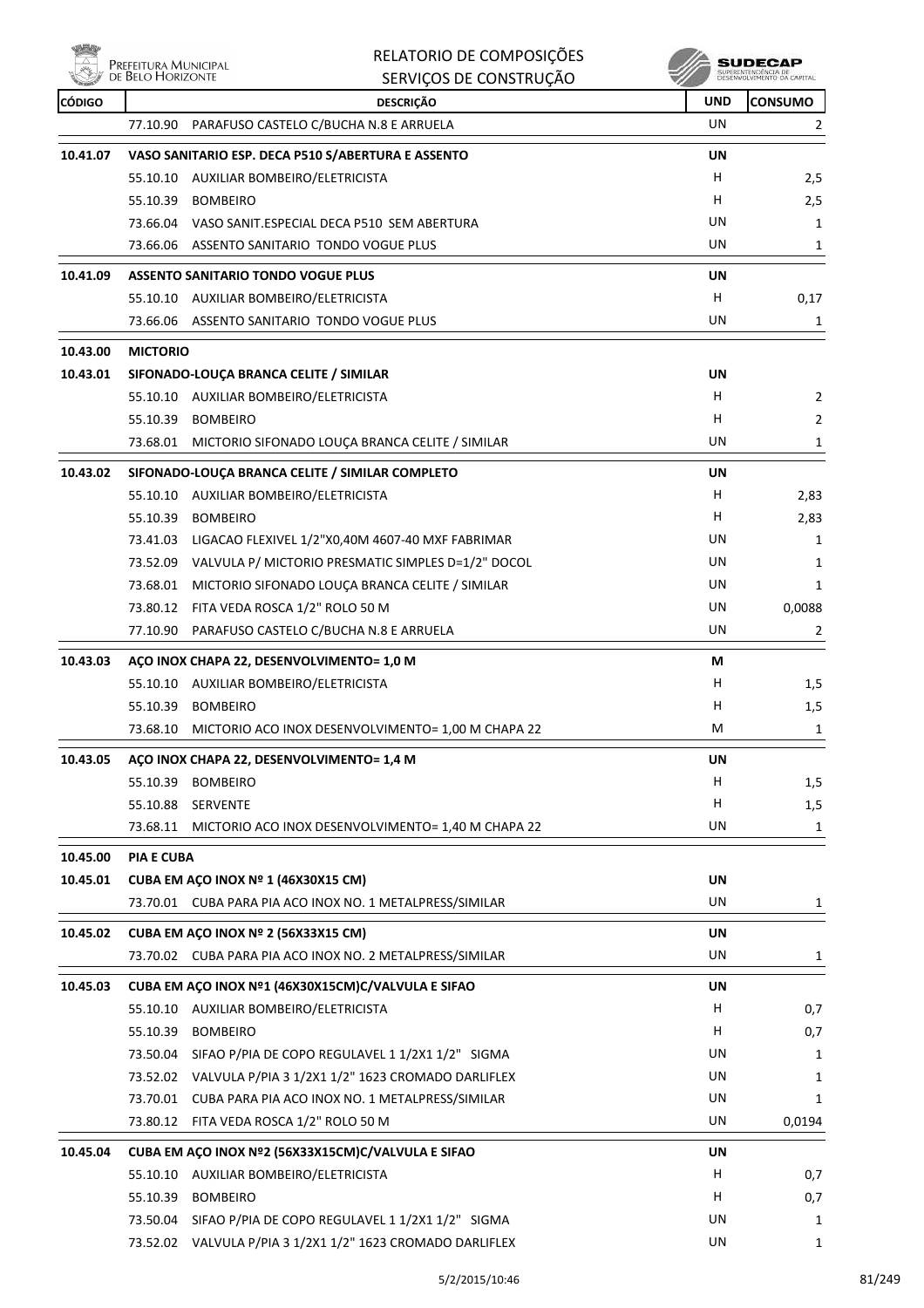

|               | Prefeitura Municipal<br>de Belo Horizonte | RELATORIO DE COMPOSIÇÕES                                    |                | SUDECAF        |
|---------------|-------------------------------------------|-------------------------------------------------------------|----------------|----------------|
|               |                                           | SERVIÇOS DE CONSTRUÇÃO                                      |                |                |
| <b>CÓDIGO</b> |                                           | <b>DESCRIÇÃO</b>                                            | <b>UND</b>     | <b>CONSUMO</b> |
|               |                                           | 73.70.02 CUBA PARA PIA ACO INOX NO. 2 METALPRESS/SIMILAR    | UN             | 1              |
|               |                                           | 73.80.12 FITA VEDA ROSCA 1/2" ROLO 50 M                     | UN             | 0,0194         |
| 10.46.00      | <b>TANQUE</b>                             |                                                             |                |                |
| 10.46.03      |                                           | LOUÇA BRANCA (22LTS) C/COLUNA CELITE / SIMILAR              | UN             |                |
|               |                                           | 55.10.10 AUXILIAR BOMBEIRO/ELETRICISTA                      | H.             | 2              |
|               |                                           | 55.10.39 BOMBEIRO                                           | H              | $\overline{2}$ |
|               |                                           | 73.71.02 TANQUE LOUCA BRANCA 22L C/COLUNA CELITE / SIMILAR  | UN             | 1              |
|               | 73.71.04                                  | COLUNA PARA TANQUE GRANDE/MEDIO CELITE                      | UN             | 1              |
| 10.46.04      |                                           | LOUÇA BRANCA (22LTS) C/COLUNA CELITE/SIM COMPLETO           | UN             |                |
|               |                                           | 55.10.10 AUXILIAR BOMBEIRO/ELETRICISTA                      | H              | 2,65           |
|               | 55.10.39                                  | <b>BOMBEIRO</b>                                             | H              | 2,65           |
|               |                                           | 73.50.04 SIFAO P/PIA DE COPO REGULAVEL 1 1/2X1 1/2" SIGMA   | UN             | 1              |
|               |                                           | 73.52.07 VALVULA P/TANQUE 1 1/4" 1606 CROMADA DARLIFLEX     | UN             | 1              |
|               |                                           | 73.71.02 TANQUE LOUCA BRANCA 22L C/COLUNA CELITE / SIMILAR  | UN             | 1              |
|               |                                           | 73.71.04 COLUNA PARA TANQUE GRANDE/MEDIO CELITE             | UN             | 1              |
|               |                                           | 73.80.12 FITA VEDA ROSCA 1/2" ROLO 50 M                     | UN             | 0,0108         |
| 10.46.05      |                                           | DE AÇO INOX COM 1 BOJO 63 X 51 CM                           | UN             |                |
|               |                                           | 55.10.10 AUXILIAR BOMBEIRO/ELETRICISTA                      | н              | 2              |
|               |                                           | 55.10.39 BOMBEIRO                                           | H.             | 2              |
|               |                                           | 73.71.10 TANQUE DE ACO INOXIDAVEL 1 BOJO 63X51 CM           | UN             | 1              |
| 10.46.10      |                                           | EM ALVENARIA, REVESTIDA AZULEJO BRANCO CONF. PROJ.          | UN             |                |
|               |                                           | 40.10.17 CONCRETO FCK >= 13.5 MPa, B1-B2 CALC., LANC. ESTR. | M3             | 0,13           |
|               |                                           | 40.20.17 FORMA DE COMPENSADO RESINADO E=12MM TIPO C (5 APR) | M <sub>2</sub> | 1,25           |
|               |                                           | 40.22.20 ACO CA-60 - CORTE, DOBRAMENTO E COLOCACAO          | KG             | $\overline{2}$ |
|               |                                           | 40.24.11 ARGAMASSA DE CIMENTO E AREIA 1:1                   | M3             | 0,0622         |
|               |                                           | 40.30.06 ALVENARIA TIJOLO MACICO REQ., E = 10CM, A REVESTIR | M <sub>2</sub> | 2,07           |
|               | 40.31.02                                  | CHAPISCO COM ARGAMASSA 1:3, A COLHER                        | M2             | 6,22           |
|               | 40.31.05                                  | EMBOCO COM ARGAMASSA 1:7                                    | M2             | 6,22           |
|               | 55.10.77                                  | PEDREIRO DE ACABAMENTO                                      | H              | 7,78           |
|               |                                           | 55.10.88 SERVENTE                                           | H.             | 4,665          |
|               |                                           | 62.02.05 CIMENTO PORTLAND BRANCO CP-32 (ESTRUTURAL) SC 50KG | КG             | 1,244          |
|               |                                           | 65.87.01 CANTONEIRA DE ALUMINIO SEXTAVADO DS-264            | M              | 5,51           |
|               | 82.70.05                                  | AZULEJO BRANCO 15X15 CM, CECRISA EXTRA OU SIMILAR           | M2             | 6,531          |
| 10.47.00      |                                           | <b>BEBEDOURO E FILTRO</b>                                   |                |                |
| 10.47.03      |                                           | BEBEDOURO UNITARIO INOX P/80 PESSOAS H=1,0 METRO            | UN             |                |
|               |                                           | 55.10.10 AUXILIAR BOMBEIRO/ELETRICISTA                      | H.             | 1,5            |
|               | 55.10.39                                  | <b>BOMBEIRO</b>                                             | H              | 1,5            |
|               | 73.72.03                                  | BEBEDOURO INOX H= 1,00M A 1,12M ATENDE 80 PESSOAS           | UN             | 1              |
|               |                                           |                                                             |                |                |
| 10.47.07      |                                           | BEBEDOURO INOX ALT. 55,0/60,0 CM ATENDE 80 PESSOAS          | UN             |                |
|               |                                           | 55.10.10 AUXILIAR BOMBEIRO/ELETRICISTA                      | H              | 1,5            |
|               |                                           | 55.10.39 BOMBEIRO                                           | H.             | 1,5            |
|               | 73.72.07                                  | BEBEDOURO INOX H= 55,0 OU 60,0CM ATENDE 80 PESSOAS          | UN             | 1              |
| 10.47.08      |                                           | BEBEDOURO CONJUGADO INOX H= 1,00M/1,12M ATENDE 40P          | UN             |                |
|               |                                           | 55.10.10 AUXILIAR BOMBEIRO/ELETRICISTA                      | н              | 1,5            |
|               | 55.10.39                                  | <b>BOMBEIRO</b>                                             | H.             | 1,5            |
|               | 73.72.06                                  | BEBEDOURO CONJUGADO EM INOX ATENDE A 40 PESSOAS             | UN             | 1              |
| 10.47.09      |                                           | BEBEDOURO EMPRESARIAL BDF300 IBBL/SIM -300 PESSOAS          | UN             |                |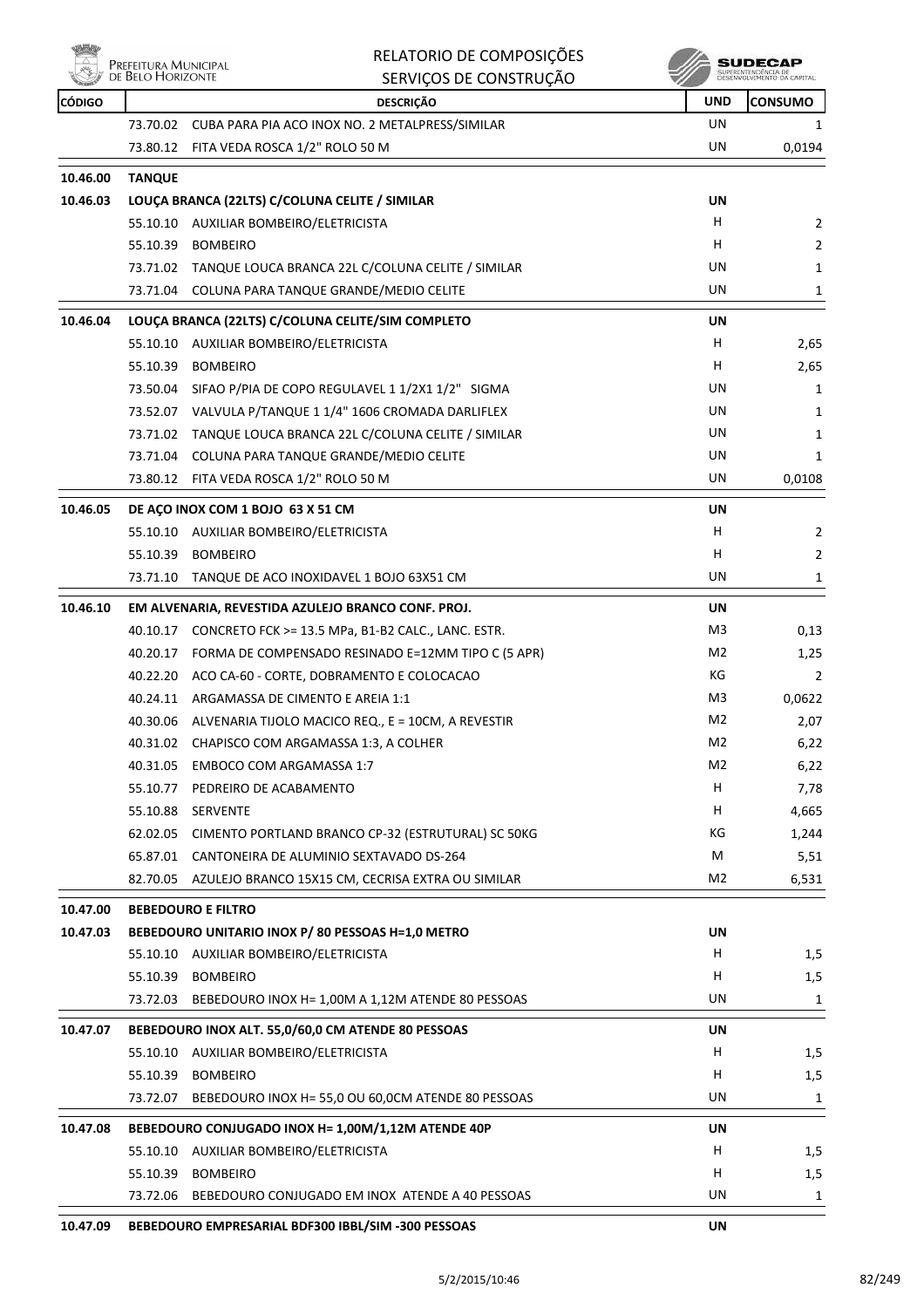

|               | DE BELO HORIZONTE  | SERVIÇOS DE CONSTRUÇÃO                                                 |            | SUPERINTENDÊNCIA DE<br>DESENVOLVIMENTO DA CAPITAL |
|---------------|--------------------|------------------------------------------------------------------------|------------|---------------------------------------------------|
| <b>CÓDIGO</b> |                    | <b>DESCRIÇÃO</b>                                                       | <b>UND</b> | <b>CONSUMO</b>                                    |
|               | 55.10.10           | AUXILIAR BOMBEIRO/ELETRICISTA                                          | н          | 1,5                                               |
|               | 55.10.39           | <b>BOMBEIRO</b>                                                        | H          | 1,5                                               |
|               | 73.72.75           | BEBEDOURO BDF 300 IBBL ATENDE 300PESSOAS                               | UN         | 1                                                 |
| 10.47.11      |                    | FILTRO AP-200 CURTO AQUALAR OU SIMILAR                                 | UN         |                                                   |
|               | 55.10.10           | AUXILIAR BOMBEIRO/ELETRICISTA                                          | н          | 1,5                                               |
|               | 55.10.39           | BOMBEIRO                                                               | H          | 1,5                                               |
|               |                    | 73.72.50 FILTRO RAVENA WP-200E 200C                                    | UN         | 1                                                 |
| 10.47.13      |                    | FILTRO LC-1MC VAZAO 900 L/H LIDER OU SIMILAR                           | UN         |                                                   |
|               |                    | 55.10.10 AUXILIAR BOMBEIRO/ELETRICISTA                                 | н          | 1,5                                               |
|               | 55.10.39           | <b>BOMBEIRO</b>                                                        | н          | 1,5                                               |
|               |                    | 73.72.57 FILTRO PARA PONTO DE USO MODELO LC-1 LIDER                    | UN         | 1                                                 |
| 10.48.00      | <b>COMPLEMENTO</b> |                                                                        |            |                                                   |
| 10.48.01      |                    | PAPELEIRA LOUÇA BRANCA 602 CELITE/SIMILAR                              | UN         |                                                   |
|               |                    | 40.24.15 ARGAMASSA DE CIMENTO E AREIA 1:3                              | M3         | 0,001                                             |
|               | 55.10.75           | PEDREIRO                                                               | н          | 0,5                                               |
|               |                    | 55.10.88 SERVENTE                                                      | H          | 0,5                                               |
|               |                    | 73.73.01 PAPELEIRA DE LOUCA BRANCA REF.602 CELITE                      | UN         | 1                                                 |
| 10.48.02      |                    | PORTA TOALHA DE PAPEL CROMADO NOVOMOY OU SIMILAR                       | UN         |                                                   |
|               |                    | 55.10.10 AUXILIAR BOMBEIRO/ELETRICISTA                                 | н          | 0,2                                               |
|               | 55.10.39           | <b>BOMBEIRO</b>                                                        | H          | 0,2                                               |
|               | 73.73.02           | PORTA TOALHA P/ PAPEL LUXO AURIMAR CROMADO                             | UN         | 1                                                 |
| 10.48.03      |                    | PAPELEIRA EM GANCHO CROMADO                                            | UN         |                                                   |
|               | 40.24.15           | ARGAMASSA DE CIMENTO E AREIA 1:3                                       | M3         | 0,001                                             |
|               | 55.10.75           | PEDREIRO                                                               | н          | 0,5                                               |
|               | 55.10.88           | SERVENTE                                                               | H          | 0,5                                               |
|               |                    | 73.73.17 PAPELEIRA EM GANCHO CROMADO                                   | UN         | 1                                                 |
| 10.48.05      |                    | SABONETEIRA LOUÇA BRANCA REF.604 CELITE/SIMILAR                        | UN         |                                                   |
|               |                    | 40.24.15 ARGAMASSA DE CIMENTO E AREIA 1:3                              | M3         | 0,001                                             |
|               |                    | 55.10.75 PEDREIRO                                                      | Н          | 0,5                                               |
|               |                    | 55.10.88 SERVENTE                                                      | н          | 0,5                                               |
|               |                    | 73.73.05 SABONETEIRA DE LOUCA BRANCA S/ ALCA REF.604 CELITE            | UN         | 1                                                 |
| 10.48.07      |                    | MEIA-SABONETEIRA LOUÇA BRANCA REF.608 CELITE/SIMI                      | UN         |                                                   |
|               |                    | 40.24.15 ARGAMASSA DE CIMENTO E AREIA 1:3                              | M3         | 0,001                                             |
|               |                    | 55.10.75 PEDREIRO                                                      | H.         | 0,5                                               |
|               |                    | 55.10.88 SERVENTE                                                      | H          | 0,5                                               |
|               | 73.73.07           | MEIA SABONETEIRA LOUCA BRANCA REF.604 CELITE                           | UN         | 1                                                 |
|               |                    |                                                                        |            |                                                   |
| 10.48.09      |                    | PORTA SABAO LIQUIDO REF. SG4001 COLUMBUS                               | UN         |                                                   |
|               |                    | 55.10.10 AUXILIAR BOMBEIRO/ELETRICISTA                                 | H<br>H     | 0,2                                               |
|               |                    | 55.10.39 BOMBEIRO<br>73.73.08 PORTA SABAO LIQUIDO REF. SG4001 COLUMBUS | UN         | 0,2                                               |
|               |                    |                                                                        |            | 1                                                 |
| 10.48.10      |                    | CABIDE LOUÇA BRANCA 2 GANCHOS REF.610 CELITE/SIMIL                     | UN         |                                                   |
|               |                    | 40.24.15 ARGAMASSA DE CIMENTO E AREIA 1:3                              | M3         | 0,001                                             |
|               |                    | 55.10.75 PEDREIRO                                                      | H.         | 0,5                                               |
|               |                    | 55.10.88 SERVENTE                                                      | H          | 0,5                                               |
|               |                    | 73.73.10 CABIDE DE LOUCA BRANCA DOIS GANCHOS REF.610 CELITE            | UN         | 1                                                 |
| 10.48.12      |                    | CABIDE EM TUBO AÇO GALV. D= 1/2" FIXAD0 EM ALVEN.                      | UN         |                                                   |
|               |                    | 40.24.15 ARGAMASSA DE CIMENTO E AREIA 1:3                              | M3         | 0,001                                             |

RELATORIO DE COMPOSIÇÕES

 $\mathscr{U}$  sudecap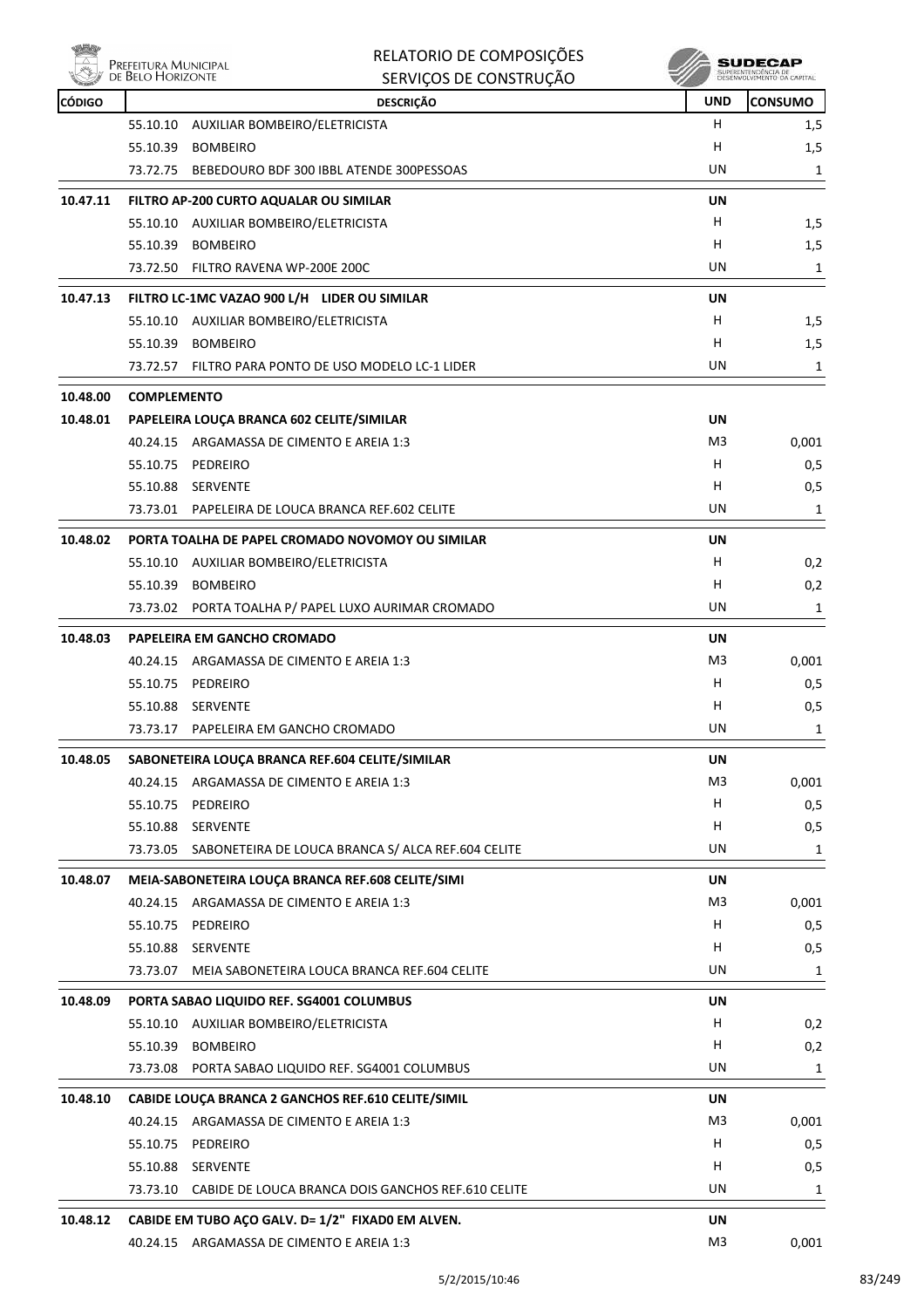| PREFEITURA MU<br>DE BELO HORIZO |
|---------------------------------|

| RELATORIO DE COMPOSIÇÕES |
|--------------------------|
| SERVICOS DE CONSTRUÇÃO   |

|               | PREFEITURA MUNICIPAL<br>DE BELO HORIZONTE | <b>RELATORIO DE COMPOSIÇÕES</b>                                                  |            | SUDECAP<br>SUPERINTENDÊNCIA DE<br>DESENVOLVIMENTO DA CAPITAL |
|---------------|-------------------------------------------|----------------------------------------------------------------------------------|------------|--------------------------------------------------------------|
| <b>CÓDIGO</b> |                                           | SERVIÇOS DE CONSTRUÇÃO                                                           | <b>UND</b> | <b>CONSUMO</b>                                               |
|               | 55.10.75                                  | <b>DESCRIÇÃO</b><br>PEDREIRO                                                     | н          | 1                                                            |
|               | 55.10.88                                  | <b>SERVENTE</b>                                                                  | н          | 1                                                            |
|               |                                           | 73.03.03 TUBO ACO GALV. DIN 2440 E= 2,65 MM 1/2" C/ COSTURA                      | М          | 0,5                                                          |
|               |                                           |                                                                                  |            |                                                              |
| 10.48.13      |                                           | <b>CABIDE EM GANCHO CROMADO SIMPLES</b>                                          | UN         |                                                              |
|               | 40.24.15                                  | ARGAMASSA DE CIMENTO E AREIA 1:3                                                 | M3         | 0,001                                                        |
|               | 55.10.75                                  | PEDREIRO                                                                         | н          | 0,5                                                          |
|               |                                           | 55.10.88 SERVENTE<br>73.73.16 CABIDE SIMPLES CROMADO VERSAILLES REF.08V MOLDENOX | н<br>UN    | 0,5<br>1                                                     |
|               |                                           |                                                                                  |            |                                                              |
| 10.48.15      | 55.10.88                                  | ASSENTO BRANCO PARA VASO 500-100 CELITE/SIM<br>SERVENTE                          | UN<br>н    |                                                              |
|               |                                           | 73.73.15 ASSENTO PLASTICO BRANCO SIMPLES                                         | UN         | 0,17<br>1                                                    |
|               |                                           |                                                                                  |            |                                                              |
| 10.48.17      |                                           | ASSENTO PLASTICO BRANCO P/VASO, MACIO CIPLA/SIM                                  | UN         |                                                              |
|               | 55.10.88                                  | SERVENTE                                                                         | н          | 0,17                                                         |
|               | 73.73.20                                  | ASSENTO PLASTICO BRANCO MACIO                                                    | UN         | 1                                                            |
| 10.48.28      |                                           | <b>BANCO ARTICULADO EM INOX 70X45CM</b>                                          | UN         |                                                              |
|               |                                           | 55.10.10 AUXILIAR BOMBEIRO/ELETRICISTA                                           | н          | 1                                                            |
|               | 55.10.39                                  | <b>BOMBEIRO</b>                                                                  | н          | 1                                                            |
|               | 73.73.34                                  | BANCO ARTICULADO P/ DEFICIENTE FISICO EM ACO INOX                                | UN         | 1                                                            |
| 10.48.29      |                                           | <b>BANCO ARTICULADO 70X45 CM FORMICA SOLIDA</b>                                  | UN         |                                                              |
|               |                                           | 55.10.10 AUXILIAR BOMBEIRO/ELETRICISTA                                           | н          | 1                                                            |
|               | 55.10.39                                  | <b>BOMBEIRO</b>                                                                  | н          | 1                                                            |
|               | 73.73.35                                  | BANCO ARTICULADO 70X45 CM PLACA SOLIDA FORMICA                                   | UN         | 1                                                            |
| 10.48.30      |                                           | JOGO MANGUEIRA SUPER FLEXIVEL ROLO 15M                                           | UN         |                                                              |
|               |                                           | 55.10.88 SERVENTE                                                                | H          | 0,2                                                          |
|               |                                           | 73.80.31 MANGUEIRA DE 15M P/JARDIM C/BICO, TIGRE OU SIMILA                       | UN         | 1                                                            |
| 10.48.40      |                                           | TERMINAL DE VENTILAÇÃO PVC D= 50MM                                               | UN         |                                                              |
|               |                                           | 55.10.10 AUXILIAR BOMBEIRO/ELETRICISTA                                           | н          | 0,1                                                          |
|               | 55.10.39                                  | <b>BOMBEIRO</b>                                                                  | н          | 0,1                                                          |
|               | 73.57.40                                  | TERMINAL DE VENTILAÇÃO PVC D= 50 MM                                              | UN         | 1                                                            |
| 10.48.42      |                                           | TERMINAL DE VENTILAÇÃO PVC D= 75 MM                                              | <b>UN</b>  |                                                              |
|               |                                           | 55.10.10 AUXILIAR BOMBEIRO/ELETRICISTA                                           | H          | 0,1                                                          |
|               | 55.10.39                                  | <b>BOMBEIRO</b>                                                                  | н          | 0,1                                                          |
|               |                                           | 73.57.42 TERMINAL DE VENTILAÇÃO PVC D= 75 MM                                     | UN         | $\mathbf{1}$                                                 |
| 10.50.00      |                                           | <b>INSTALAÇÃO DE GAS</b>                                                         |            |                                                              |
| 10.50.01      |                                           | TUBO DE AÇO PRETO SCH-40 SEM COSTURA D= 3/8"                                     | М          |                                                              |
|               |                                           | 55.10.10 AUXILIAR BOMBEIRO/ELETRICISTA                                           | H          | 0,63                                                         |
|               | 55.10.39                                  | <b>BOMBEIRO</b>                                                                  | H          | 0,16                                                         |
|               |                                           | 73.03.56 TUBO ACO PRETO MANNESMANN SCH-40 3/8" S/ COSTURA                        | М          | 1,2                                                          |
|               |                                           | 73.80.12 FITA VEDA ROSCA 1/2" ROLO 50 M                                          | UN         | 0,008                                                        |
| 10.50.02      |                                           | TUBO DE AÇO PRETO SCH-40 SEM COSTURA D= 1/2"                                     | М          |                                                              |
|               |                                           | 55.10.10 AUXILIAR BOMBEIRO/ELETRICISTA                                           | H          | 0,63                                                         |
|               | 55.10.39                                  | <b>BOMBEIRO</b>                                                                  | H          | 0,162                                                        |
|               |                                           | 73.03.57 TUBO ACO PRETO MANNESMANN SCH-40 1/2" S/ COSTURA                        | M          | 1,2                                                          |
|               |                                           | 73.80.12 FITA VEDA ROSCA 1/2" ROLO 50 M                                          | UN         | 0,009                                                        |
| 10.50.03      |                                           | TUBO DE AÇO PRETO SCH-40 SEM COSTURA D= 3/4"                                     | М          |                                                              |
|               |                                           | 55.10.10 AUXILIAR BOMBEIRO/ELETRICISTA                                           | н          | 0,68                                                         |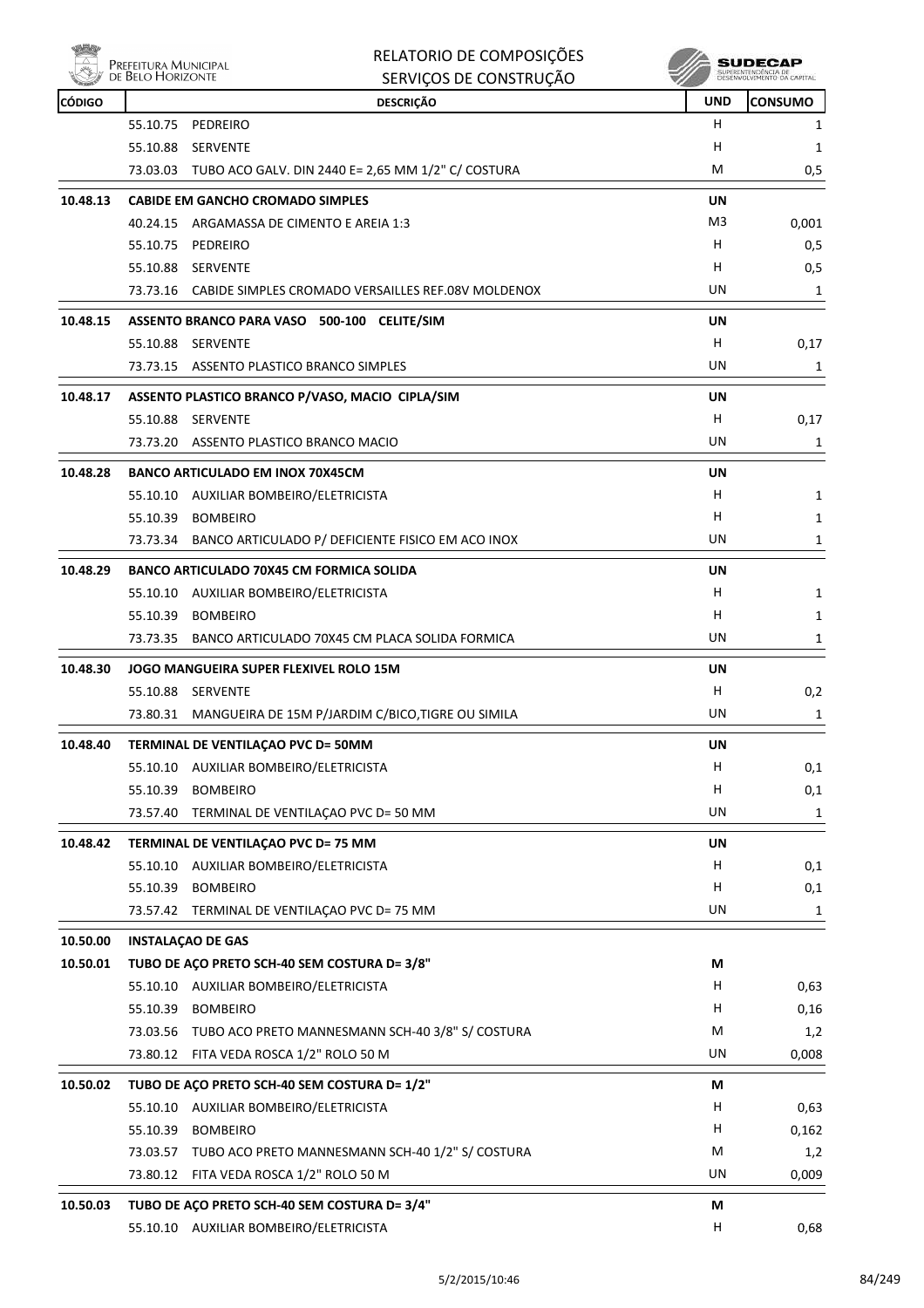

| RELATORIO DE COMPOSIÇÕES |
|--------------------------|
| SERVIÇOS DE CONSTRUÇÃO   |

| <b>CÓDIGO</b> |                      | <b>DESCRIÇÃO</b>                                            | <b>UND</b>     | <b>CONSUMO</b> |
|---------------|----------------------|-------------------------------------------------------------|----------------|----------------|
|               | 55.10.39             | <b>BOMBEIRO</b>                                             | н              | 0,185          |
|               |                      | 73.03.57 TUBO ACO PRETO MANNESMANN SCH-40 1/2" S/ COSTURA   | M              | 1,2            |
|               |                      | 73.80.12 FITA VEDA ROSCA 1/2" ROLO 50 M                     | UN             | 0,0112         |
| 10.50.12      |                      | <b>REGISTRO DE GAS D= 1/2"</b>                              | UN             |                |
|               |                      | 55.10.10 AUXILIAR BOMBEIRO/ELETRICISTA                      | H              | 0,6            |
|               | 55.10.39             | <b>BOMBEIRO</b>                                             | н              | 0,6            |
|               |                      | 73.49.04 REGISTRO DE GAS D=1/2" PARA FOGAO INDUSTRIAL       | UN             | 1              |
|               |                      | 73.80.12 FITA VEDA ROSCA 1/2" ROLO 50 M                     | UN             | 0,0063         |
| 10.50.13      |                      | REGISTRO PARA GAS D= 1/2" NPT X 3/8" BM                     | UN             |                |
|               |                      | 55.10.10 AUXILIAR BOMBEIRO/ELETRICISTA                      | н              | 0,45           |
|               |                      | 55.10.39 BOMBEIRO                                           | н              | 0,45           |
|               |                      | 73.45.15 REGISTRO P/ GAS D= 1/2" NTP X 3/8" BM              | UN             | 1              |
|               | <b>BICO DE BUSEN</b> |                                                             |                |                |
| 10.50.15      |                      | 55.10.10 AUXILIAR BOMBEIRO/ELETRICISTA                      | UN<br>H        |                |
|               |                      |                                                             |                | 0,2            |
|               | 55.10.39             | <b>BOMBEIRO</b>                                             | H              | 0,2            |
|               |                      | 73.55.51 BICO BUNSEN JACKWAL                                | UN             | 1              |
| 10.50.20      |                      | VALVULA DE ESFERA EM LATAO D= 1/2" NPT                      | UN             |                |
|               |                      | 55.10.10 AUXILIAR BOMBEIRO/ELETRICISTA                      | н              | 0,5            |
|               |                      | 55.10.39 BOMBEIRO                                           | н              | 0,5            |
|               |                      | 73.52.30 VALVULA DE ESFERA EM LATAO D=1/2" BSP (AGUA)       | UN             | 1              |
| 10.50.21      |                      | VALVULA REG. GAS C/ TE REVERSIVEL PARA 2 BOTIJOES           | <b>UN</b>      |                |
|               |                      | 55.10.10 AUXILIAR BOMBEIRO/ELETRICISTA                      | H              | 0,45           |
|               |                      | 55.10.39 BOMBEIRO                                           | H              | 0,45           |
|               |                      | 73.52.80 VALVULA REGULADORA GAS P/FOGAO INDUS.1ESTAGIO 20KG | UN             | 1              |
|               |                      | 73.52.81 TE REVERSIVEL PARA 2 BOTIJOES ALIANCA              | UN             | 1              |
| 10.50.31      |                      | CILINDRO DE AÇO COM GAS G.L.P. CAPACIDADE = 45 KG           | UN             |                |
|               | 73.55.50             | CILINDRO DE ACO PARA GAS G.L.P. CAPACIDADE= 45 KG           | UN             | 1              |
| 10.50.40      |                      | MANGUEIRA PLASTICA PARA GAS D= 3/8" X 1,5 M                 | <b>UN</b>      |                |
|               |                      | 55.10.10 AUXILIAR BOMBEIRO/ELETRICISTA                      | H              | 0,2            |
|               | 55.10.39             | <b>BOMBEIRO</b>                                             | н              | 0,2            |
|               |                      | 73.80.40 MANGUEIRA PLASTICA PARA GAS D=3/8" X 1,50M         | UN             | 1              |
| 10.70.00      |                      | CAIXA ALVENARIA COM TAMPA CONCRETO-PADRAO SUDECAP           |                |                |
| 10.70.01      | 25 X 25 X 25 CM      |                                                             | UN             |                |
|               |                      | 40.09.07 CONCRETO 1:3:6, B1-B2 CALCAREA,LANCADO EM FUNDACAO | M3             | 0,014          |
|               |                      | 40.10.17 CONCRETO FCK >= 13.5 MPa, B1-B2 CALC., LANC. ESTR. | M3             | 0,012          |
|               |                      | 40.20.11 FORMA DE TABUA DE PINHO DE 3a. TIPO E (P/ BERCO)   | M2             | 0,098          |
|               |                      | 40.22.20 ACO CA-60 - CORTE, DOBRAMENTO E COLOCACAO          | КG             | 0,59           |
|               | 40.24.15             | ARGAMASSA DE CIMENTO E AREIA 1:3                            | M3             | 0,01           |
|               |                      | 40.30.06 ALVENARIA TIJOLO MACICO REQ., E = 10CM, A REVESTIR | M2             | 0,39           |
|               |                      | 40.32.05 ESCAVACAO MANUAL H <= 1.5M M                       | M3             | 0,11           |
|               |                      | 40.32.22 REGULARIZACAO E COMPACTACAO MANUAL DE TERRENO      | M2             | 0,24           |
|               | 55.10.75             | PEDREIRO                                                    | н              | 0,76           |
|               | 55.10.88             | SERVENTE                                                    | H              | 0,76           |
|               |                      |                                                             |                |                |
| 10.70.02      | 25 X 25 X 35 CM      |                                                             | UN             |                |
|               |                      | 40.09.07 CONCRETO 1:3:6, B1-B2 CALCAREA,LANCADO EM FUNDACAO | M3             | 0,014          |
|               |                      | 40.10.17 CONCRETO FCK >= 13.5 MPa, B1-B2 CALC., LANC. ESTR. | M3             | 0,012          |
|               |                      | 40.20.11 FORMA DE TABUA DE PINHO DE 3a. TIPO E (P/ BERCO)   | M <sub>2</sub> | 0,098          |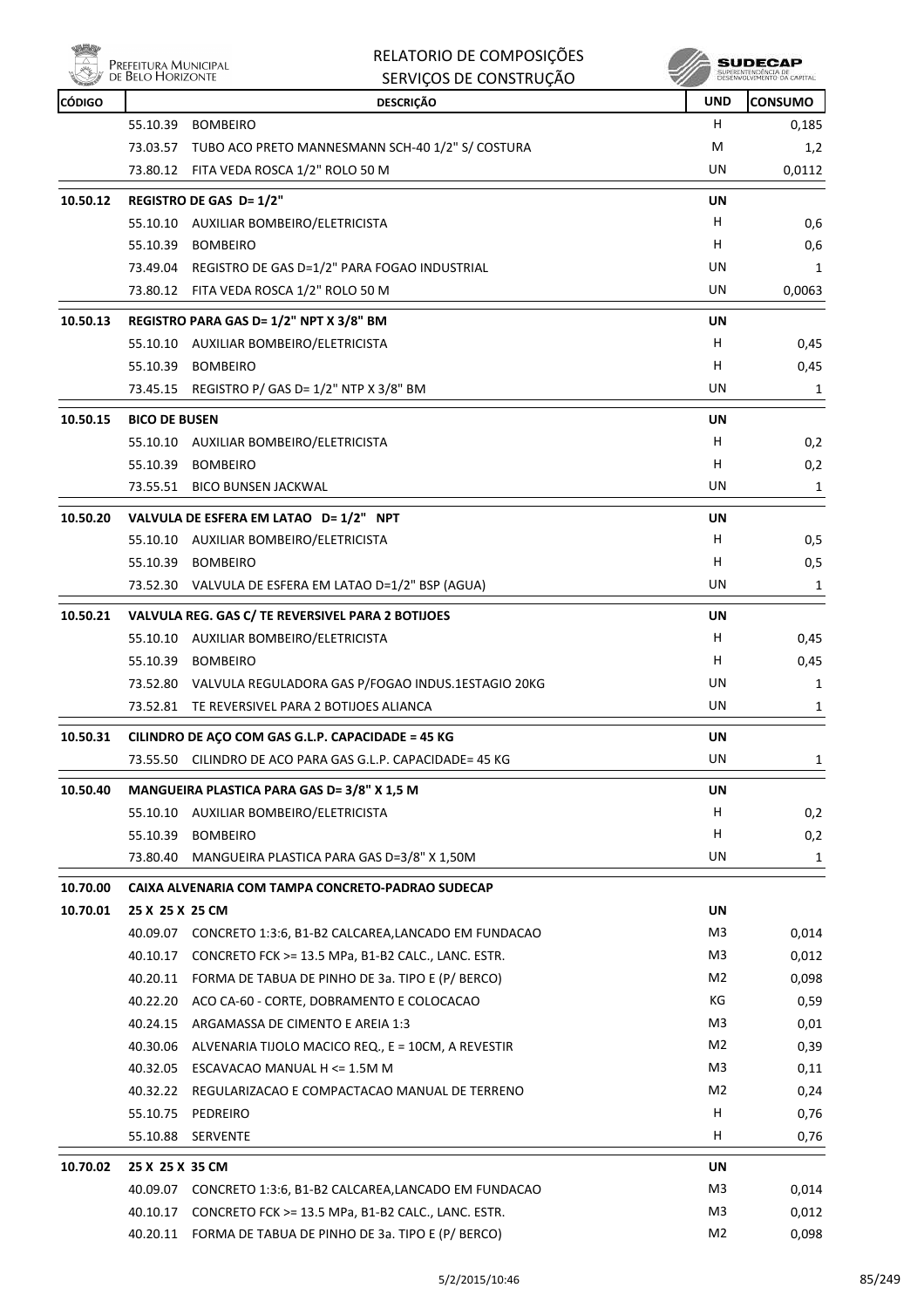

| <b>CÓDIGO</b> |                 | <b>DESCRIÇÃO</b>                                            | <b>UND</b>     | <b>CONSUMO</b> |
|---------------|-----------------|-------------------------------------------------------------|----------------|----------------|
|               | 40.22.20        | ACO CA-60 - CORTE, DOBRAMENTO E COLOCACAO                   | КG             | 0,59           |
|               | 40.24.15        | ARGAMASSA DE CIMENTO E AREIA 1:3                            | M <sub>3</sub> | 0,018          |
|               | 40.30.06        | ALVENARIA TIJOLO MACICO REQ., E = 10CM, A REVESTIR          | M <sub>2</sub> | 0,57           |
|               |                 | 40.32.05 ESCAVACAO MANUAL H <= 1.5M M                       | M3             | 0,133          |
|               |                 | 40.32.22 REGULARIZACAO E COMPACTACAO MANUAL DE TERRENO      | M2             | 0,289          |
|               | 55.10.75        | PEDREIRO                                                    | н              | 0,89           |
|               | 55.10.88        | SERVENTE                                                    | н              | 0,89           |
| 10.70.03      | 25 X 25 X 40 CM |                                                             | <b>UN</b>      |                |
|               |                 | 40.09.07 CONCRETO 1:3:6, B1-B2 CALCAREA,LANCADO EM FUNDACAO | M3             | 0,014          |
|               |                 | 40.10.17 CONCRETO FCK >= 13.5 MPa, B1-B2 CALC., LANC. ESTR. | M3             | 0,012          |
|               |                 | 40.20.11 FORMA DE TABUA DE PINHO DE 3a. TIPO E (P/ BERCO)   | M2             | 0,098          |
|               |                 | 40.22.20 ACO CA-60 - CORTE, DOBRAMENTO E COLOCACAO          | КG             | 0,59           |
|               |                 | 40.24.15 ARGAMASSA DE CIMENTO E AREIA 1:3                   | M3             | 0,013          |
|               | 40.30.06        | ALVENARIA TIJOLO MACICO REQ., E = 10CM, A REVESTIR          | M2             | 0,655          |
|               |                 | 40.32.05 ESCAVACAO MANUAL H <= 1.5M M                       | M <sub>3</sub> | 0,144          |
|               |                 | 40.32.22 REGULARIZACAO E COMPACTACAO MANUAL DE TERRENO      | M2             | 0,314          |
|               |                 | 55.10.75 PEDREIRO                                           | н              | 0,92           |
|               | 55.10.88        | <b>SERVENTE</b>                                             | Н              | 0,92           |
| 10.70.05      | 30 X 30 X 30 CM |                                                             | UN             |                |
|               |                 | 40.09.07 CONCRETO 1:3:6, B1-B2 CALCAREA,LANCADO EM FUNDACAO | M3             | 0,017          |
|               |                 | 40.10.17 CONCRETO FCK >= 13.5 MPa, B1-B2 CALC., LANC. ESTR. | M3             | 0,015          |
|               |                 | 40.20.11 FORMA DE TABUA DE PINHO DE 3a. TIPO E (P/ BERCO)   | M2             | 0,108          |
|               |                 | 40.22.20 ACO CA-60 - CORTE, DOBRAMENTO E COLOCACAO          | КG             | 0,719          |
|               |                 | 40.24.15 ARGAMASSA DE CIMENTO E AREIA 1:3                   | M3             | 0,014          |
|               | 40.30.06        | ALVENARIA TIJOLO MACICO REQ., E = 10CM, A REVESTIR          | M2             | 0,563          |
|               | 40.32.05        | ESCAVACAO MANUAL H <= 1.5M M                                | M3             | 0,125          |
|               |                 | 40.32.22 REGULARIZACAO E COMPACTACAO MANUAL DE TERRENO      | M2             | 0,292          |
|               | 55.10.75        | PEDREIRO                                                    | н              | 0,926          |
|               | 55.10.88        | SERVENTE                                                    | H              | 0,926          |
| 10.70.06      | 30 X 30 X 40 CM |                                                             | UN             |                |
|               | 40.09.07        | CONCRETO 1:3:6, B1-B2 CALCAREA, LANCADO EM FUNDACAO         | M <sub>3</sub> | 0,017          |
|               | 40.10.17        | CONCRETO FCK >= 13.5 MPa, B1-B2 CALC., LANC. ESTR.          | M3             | 0,015          |
|               | 40.20.11        | FORMA DE TABUA DE PINHO DE 3a. TIPO E (P/ BERCO)            | M2             | 0,108          |
|               | 40.22.20        | ACO CA-60 - CORTE, DOBRAMENTO E COLOCACAO                   | КG             | 0,719          |
|               | 40.24.15        | ARGAMASSA DE CIMENTO E AREIA 1:3                            | M3             | 0,016          |
|               | 40.30.06        | ALVENARIA TIJOLO MACICO REQ., E = 10CM, A REVESTIR          | M2             | 0,739          |
|               |                 | 40.32.05 ESCAVACAO MANUAL H <= 1.5M M                       | M3             | 0,155          |
|               |                 | 40.32.22 REGULARIZACAO E COMPACTACAO MANUAL DE TERRENO      | M2             | 0,292          |
|               | 55.10.75        | PEDREIRO                                                    | н              | 1,054          |
|               | 55.10.88        | SERVENTE                                                    | н              | 1,054          |
| 10.70.07      | 30 X 30 X 50 CM |                                                             | UN             |                |
|               |                 | 40.13.07 CONCRETO 1:3:6, B1 CALCAREA, LANCADO EM FUNDACAO   | M <sub>3</sub> | 0,017          |
|               | 40.14.17        | CONCRETO FCK >= 13.5 MPa, B1 CALC., LANC. ESTRUTURA         | M3             | 0,015          |
|               | 40.20.11        | FORMA DE TABUA DE PINHO DE 3a. TIPO E (P/ BERCO)            | M2             | 0,108          |
|               | 40.22.20        | ACO CA-60 - CORTE, DOBRAMENTO E COLOCACAO                   | КG             | 0,719          |
|               | 40.24.15        | ARGAMASSA DE CIMENTO E AREIA 1:3                            | M3             | 0,019          |
|               | 40.30.06        | ALVENARIA TIJOLO MACICO REQ., E = 10CM, A REVESTIR          | M <sub>2</sub> | 0,915          |
|               | 40.32.07        | ESCAVACAO MANUAL $1,5 < H < = 3,0 M$                        | M <sub>3</sub> | 0,184          |
|               |                 | 40.32.22 REGULARIZACAO E COMPACTACAO MANUAL DE TERRENO      | M <sub>2</sub> | 0,292          |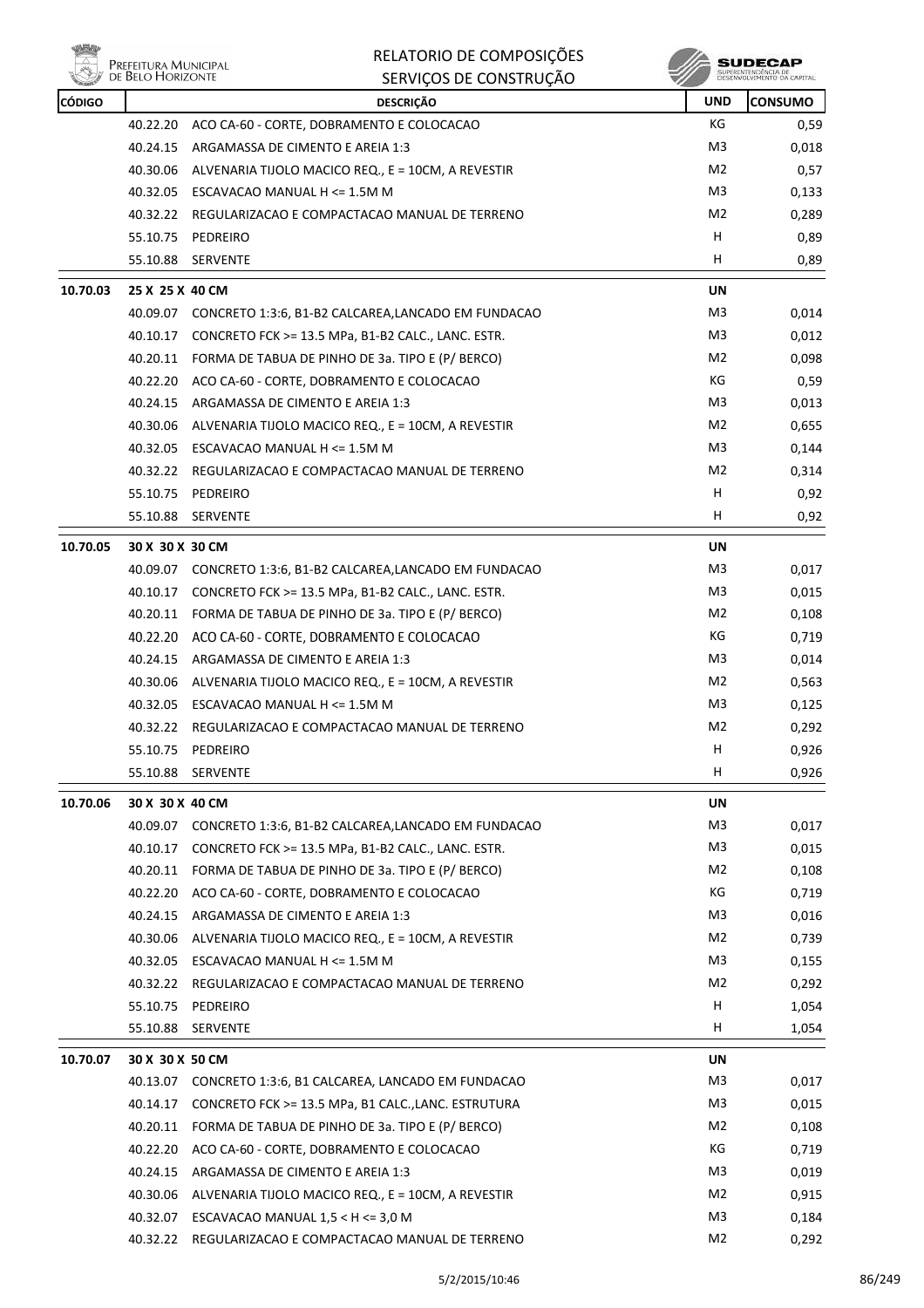|  | PREFEITURA MUNICIPAL<br>DE BELO HORIZONTE |
|--|-------------------------------------------|
|--|-------------------------------------------|

| <b>UND</b><br><b>CÓDIGO</b><br><b>DESCRIÇÃO</b><br>PEDREIRO<br>н<br>55.10.75<br>H<br>55.10.88<br>SERVENTE<br>10.70.08<br>30 X 30 X 60 CM<br>UN<br>M3<br>40.09.07 CONCRETO 1:3:6, B1-B2 CALCAREA,LANCADO EM FUNDACAO<br>M <sub>3</sub><br>40.10.17<br>CONCRETO FCK >= 13.5 MPa, B1-B2 CALC., LANC. ESTR.<br>M2<br>40.20.11<br>FORMA DE TABUA DE PINHO DE 3a. TIPO E (P/ BERCO)<br>КG<br>40.22.20<br>ACO CA-60 - CORTE, DOBRAMENTO E COLOCACAO<br>M3<br>40.24.15<br>ARGAMASSA DE CIMENTO E AREIA 1:3<br>M2<br>40.30.06<br>ALVENARIA TIJOLO MACICO REQ., E = 10CM, A REVESTIR<br>40.32.05<br>ESCAVACAO MANUAL H <= 1.5M M<br>M3<br>M2<br>40.32.22<br>REGULARIZACAO E COMPACTACAO MANUAL DE TERRENO<br>н<br>55.10.75<br>PEDREIRO<br>H.<br>55.10.88<br>SERVENTE |                |
|------------------------------------------------------------------------------------------------------------------------------------------------------------------------------------------------------------------------------------------------------------------------------------------------------------------------------------------------------------------------------------------------------------------------------------------------------------------------------------------------------------------------------------------------------------------------------------------------------------------------------------------------------------------------------------------------------------------------------------------------------------|----------------|
|                                                                                                                                                                                                                                                                                                                                                                                                                                                                                                                                                                                                                                                                                                                                                            | <b>CONSUMO</b> |
|                                                                                                                                                                                                                                                                                                                                                                                                                                                                                                                                                                                                                                                                                                                                                            | 1,182          |
|                                                                                                                                                                                                                                                                                                                                                                                                                                                                                                                                                                                                                                                                                                                                                            | 1,182          |
|                                                                                                                                                                                                                                                                                                                                                                                                                                                                                                                                                                                                                                                                                                                                                            |                |
|                                                                                                                                                                                                                                                                                                                                                                                                                                                                                                                                                                                                                                                                                                                                                            | 0,017          |
|                                                                                                                                                                                                                                                                                                                                                                                                                                                                                                                                                                                                                                                                                                                                                            | 0,015          |
|                                                                                                                                                                                                                                                                                                                                                                                                                                                                                                                                                                                                                                                                                                                                                            | 0,108          |
|                                                                                                                                                                                                                                                                                                                                                                                                                                                                                                                                                                                                                                                                                                                                                            | 0,719          |
|                                                                                                                                                                                                                                                                                                                                                                                                                                                                                                                                                                                                                                                                                                                                                            | 0,021          |
|                                                                                                                                                                                                                                                                                                                                                                                                                                                                                                                                                                                                                                                                                                                                                            | 1,091          |
|                                                                                                                                                                                                                                                                                                                                                                                                                                                                                                                                                                                                                                                                                                                                                            | 0,213          |
|                                                                                                                                                                                                                                                                                                                                                                                                                                                                                                                                                                                                                                                                                                                                                            | 0,292          |
|                                                                                                                                                                                                                                                                                                                                                                                                                                                                                                                                                                                                                                                                                                                                                            | 1,31           |
|                                                                                                                                                                                                                                                                                                                                                                                                                                                                                                                                                                                                                                                                                                                                                            | 1,31           |
| 10.70.10<br>40 X 40 X 30 CM<br>UN                                                                                                                                                                                                                                                                                                                                                                                                                                                                                                                                                                                                                                                                                                                          |                |
| M3<br>CONCRETO 1:3:6, B1-B2 CALCAREA,LANCADO EM FUNDACAO<br>40.09.07                                                                                                                                                                                                                                                                                                                                                                                                                                                                                                                                                                                                                                                                                       | 0,025          |
| M3<br>40.10.17<br>CONCRETO FCK >= 13.5 MPa, B1-B2 CALC., LANC. ESTR.                                                                                                                                                                                                                                                                                                                                                                                                                                                                                                                                                                                                                                                                                       | 0,02           |
| M2<br>40.20.11<br>FORMA DE TABUA DE PINHO DE 3a. TIPO E (P/ BERCO)                                                                                                                                                                                                                                                                                                                                                                                                                                                                                                                                                                                                                                                                                         | 0,128          |
| КG<br>40.22.20 ACO CA-60 - CORTE, DOBRAMENTO E COLOCACAO                                                                                                                                                                                                                                                                                                                                                                                                                                                                                                                                                                                                                                                                                                   | 0,991          |
| M <sub>3</sub><br>40.24.15<br>ARGAMASSA DE CIMENTO E AREIA 1:3                                                                                                                                                                                                                                                                                                                                                                                                                                                                                                                                                                                                                                                                                             | 0,018          |
| M2<br>40.30.06<br>ALVENARIA TIJOLO MACICO REQ., E = 10CM, A REVESTIR                                                                                                                                                                                                                                                                                                                                                                                                                                                                                                                                                                                                                                                                                       | 0,691          |
| M3<br>40.32.05<br>ESCAVACAO MANUAL H <= 1.5M M                                                                                                                                                                                                                                                                                                                                                                                                                                                                                                                                                                                                                                                                                                             | 0,176          |
| M2<br>40.32.22<br>REGULARIZACAO E COMPACTACAO MANUAL DE TERRENO                                                                                                                                                                                                                                                                                                                                                                                                                                                                                                                                                                                                                                                                                            | 0,41           |
| н<br>55.10.75<br>PEDREIRO                                                                                                                                                                                                                                                                                                                                                                                                                                                                                                                                                                                                                                                                                                                                  | 1,164          |
| н<br>55.10.88<br>SERVENTE                                                                                                                                                                                                                                                                                                                                                                                                                                                                                                                                                                                                                                                                                                                                  | 1,164          |
|                                                                                                                                                                                                                                                                                                                                                                                                                                                                                                                                                                                                                                                                                                                                                            |                |
| 10.70.11<br>40 X 40 X 40 CM<br>UN                                                                                                                                                                                                                                                                                                                                                                                                                                                                                                                                                                                                                                                                                                                          |                |
| M3<br>40.10.17 CONCRETO FCK >= 13.5 MPa, B1-B2 CALC., LANC. ESTR.                                                                                                                                                                                                                                                                                                                                                                                                                                                                                                                                                                                                                                                                                          | 0,02           |
| M <sub>3</sub><br>40.13.07<br>CONCRETO 1:3:6, B1 CALCAREA, LANCADO EM FUNDACAO                                                                                                                                                                                                                                                                                                                                                                                                                                                                                                                                                                                                                                                                             | 0,025          |
| M2<br>40.20.11 FORMA DE TABUA DE PINHO DE 3a. TIPO E (P/ BERCO)                                                                                                                                                                                                                                                                                                                                                                                                                                                                                                                                                                                                                                                                                            | 0,128          |
| 40.22.20<br>ACO CA-60 - CORTE, DOBRAMENTO E COLOCACAO<br>КG                                                                                                                                                                                                                                                                                                                                                                                                                                                                                                                                                                                                                                                                                                | 0,991          |
| M3<br>40.24.15<br>ARGAMASSA DE CIMENTO E AREIA 1:3                                                                                                                                                                                                                                                                                                                                                                                                                                                                                                                                                                                                                                                                                                         | 0,022          |
| M2<br>40.30.06<br>ALVENARIA TIJOLO MACICO REQ., E = 10CM, A REVESTIR                                                                                                                                                                                                                                                                                                                                                                                                                                                                                                                                                                                                                                                                                       | 0,907          |
| 40.32.07<br>ESCAVACAO MANUAL $1,5 < H < = 3,0 M$<br>M3                                                                                                                                                                                                                                                                                                                                                                                                                                                                                                                                                                                                                                                                                                     | 0,217          |
| M <sub>2</sub><br>40.32.22<br>REGULARIZACAO E COMPACTACAO MANUAL DE TERRENO                                                                                                                                                                                                                                                                                                                                                                                                                                                                                                                                                                                                                                                                                | 0,41           |
| н<br>55.10.75<br>PEDREIRO                                                                                                                                                                                                                                                                                                                                                                                                                                                                                                                                                                                                                                                                                                                                  | 1,164          |
| н<br>55.10.88<br>SERVENTE                                                                                                                                                                                                                                                                                                                                                                                                                                                                                                                                                                                                                                                                                                                                  | 1,164          |
| 10.70.12<br>40 X 40 X 50 CM<br>UN                                                                                                                                                                                                                                                                                                                                                                                                                                                                                                                                                                                                                                                                                                                          |                |
| M3<br>40.13.07<br>CONCRETO 1:3:6, B1 CALCAREA, LANCADO EM FUNDACAO                                                                                                                                                                                                                                                                                                                                                                                                                                                                                                                                                                                                                                                                                         | 0,025          |
| M3<br>40.14.17<br>CONCRETO FCK >= 13.5 MPa, B1 CALC., LANC. ESTRUTURA                                                                                                                                                                                                                                                                                                                                                                                                                                                                                                                                                                                                                                                                                      | 0,02           |
| M2<br>40.20.11<br>FORMA DE TABUA DE PINHO DE 3a. TIPO E (P/ BERCO)                                                                                                                                                                                                                                                                                                                                                                                                                                                                                                                                                                                                                                                                                         | 0,128          |
| КG<br>40.22.20<br>ACO CA-60 - CORTE, DOBRAMENTO E COLOCACAO                                                                                                                                                                                                                                                                                                                                                                                                                                                                                                                                                                                                                                                                                                | 0,991          |
| M <sub>3</sub><br>40.24.15<br>ARGAMASSA DE CIMENTO E AREIA 1:3                                                                                                                                                                                                                                                                                                                                                                                                                                                                                                                                                                                                                                                                                             | 0,025          |
| M2<br>40.30.06<br>ALVENARIA TIJOLO MACICO REQ., E = 10CM, A REVESTIR                                                                                                                                                                                                                                                                                                                                                                                                                                                                                                                                                                                                                                                                                       | 1,123          |
| M3<br>40.32.07<br>ESCAVACAO MANUAL $1,5 < H < = 3,0 M$                                                                                                                                                                                                                                                                                                                                                                                                                                                                                                                                                                                                                                                                                                     | 0,258          |
| M2<br>40.32.22<br>REGULARIZACAO E COMPACTACAO MANUAL DE TERRENO                                                                                                                                                                                                                                                                                                                                                                                                                                                                                                                                                                                                                                                                                            | 0,41           |
| н<br>55.10.75<br>PEDREIRO                                                                                                                                                                                                                                                                                                                                                                                                                                                                                                                                                                                                                                                                                                                                  | 1,5            |
| H<br>55.10.88<br><b>SERVENTE</b>                                                                                                                                                                                                                                                                                                                                                                                                                                                                                                                                                                                                                                                                                                                           | 1,5            |
| 10.70.13<br>40 X 40 X 60 CM<br>UN                                                                                                                                                                                                                                                                                                                                                                                                                                                                                                                                                                                                                                                                                                                          |                |
| M3<br>40.13.07 CONCRETO 1:3:6, B1 CALCAREA, LANCADO EM FUNDACAO                                                                                                                                                                                                                                                                                                                                                                                                                                                                                                                                                                                                                                                                                            |                |
| M3<br>40.14.17<br>CONCRETO FCK >= 13.5 MPa, B1 CALC., LANC. ESTRUTURA                                                                                                                                                                                                                                                                                                                                                                                                                                                                                                                                                                                                                                                                                      | 0,025          |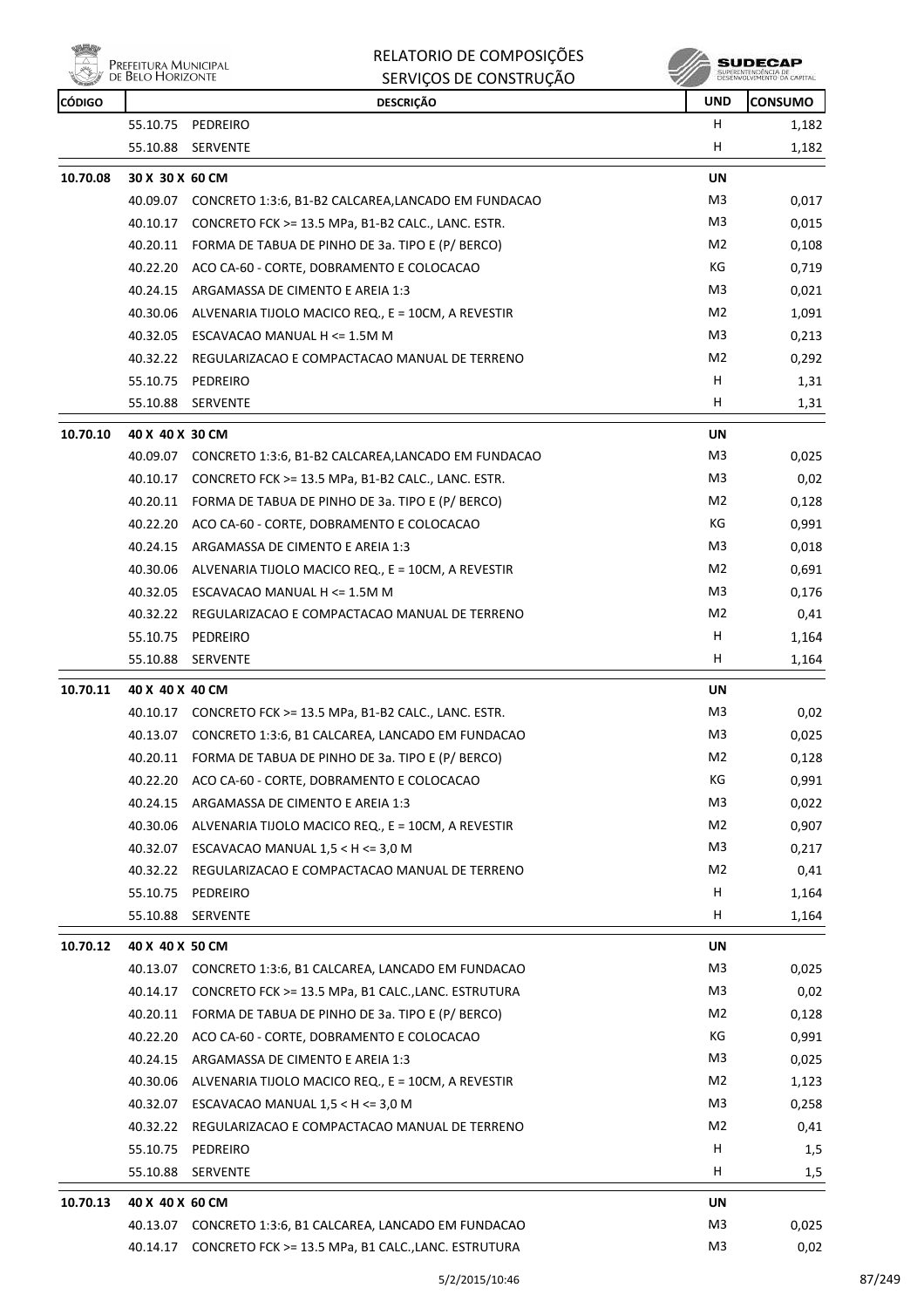

| <b>CÓDIGO</b> |                  | <u>senviços de constino</u><br><b>DESCRIÇÃO</b>             | <b>UND</b>     | <b>CONSUMO</b> |
|---------------|------------------|-------------------------------------------------------------|----------------|----------------|
|               | 40.20.11         | FORMA DE TABUA DE PINHO DE 3a. TIPO E (P/ BERCO)            | M2             | 0,128          |
|               |                  | 40.22.20 ACO CA-60 - CORTE, DOBRAMENTO E COLOCACAO          | КG             | 0,991          |
|               | 40.24.15         | ARGAMASSA DE CIMENTO E AREIA 1:3                            | M3             | 0,028          |
|               |                  | 40.30.06 ALVENARIA TIJOLO MACICO REQ., E = 10CM, A REVESTIR | M2             | 1,339          |
|               |                  | 40.32.07 ESCAVACAO MANUAL $1,5 < H < = 3,0 M$               | M3             | 0,299          |
|               |                  | 40.32.22 REGULARIZACAO E COMPACTACAO MANUAL DE TERRENO      | M2             | 0,41           |
|               |                  | 55.10.75 PEDREIRO                                           | H              | 1,668          |
|               |                  | 55.10.88 SERVENTE                                           | H              | 1,668          |
| 10.70.14      | 40 X 40 X 70 CM  |                                                             | <b>UN</b>      |                |
|               |                  | 40.10.17 CONCRETO FCK >= 13.5 MPa, B1-B2 CALC., LANC. ESTR. | M <sub>3</sub> | 0,02           |
|               |                  | 40.13.07 CONCRETO 1:3:6, B1 CALCAREA, LANCADO EM FUNDACAO   | M3             | 0,025          |
|               |                  | 40.20.11 FORMA DE TABUA DE PINHO DE 3a. TIPO E (P/ BERCO)   | M2             | 0,128          |
|               | 40.22.20         | ACO CA-60 - CORTE, DOBRAMENTO E COLOCACAO                   | КG             | 0,991          |
|               |                  | 40.24.15 ARGAMASSA DE CIMENTO E AREIA 1:3                   | M3             | 0,032          |
|               |                  | 40.30.06 ALVENARIA TIJOLO MACICO REQ., E = 10CM, A REVESTIR | M <sub>2</sub> | 1,555          |
|               |                  | 40.32.07 ESCAVACAO MANUAL 1,5 < H <= 3,0 M                  | M3             | 0,34           |
|               |                  |                                                             | M2             |                |
|               | 55.10.75         | 40.32.22 REGULARIZACAO E COMPACTACAO MANUAL DE TERRENO      | Н              | 0,41           |
|               | 55.10.88         | PEDREIRO                                                    | H              | 1,836          |
|               |                  | SERVENTE                                                    |                | 1,836          |
| 10.70.15      | 40 X 40 X 80 CM  |                                                             | UN             |                |
|               |                  | 40.10.17 CONCRETO FCK >= 13.5 MPa, B1-B2 CALC., LANC. ESTR. | M3             | 0,02           |
|               |                  | 40.13.07 CONCRETO 1:3:6, B1 CALCAREA, LANCADO EM FUNDACAO   | M3             | 0,025          |
|               |                  | 40.20.11 FORMA DE TABUA DE PINHO DE 3a. TIPO E (P/ BERCO)   | M2             | 0,128          |
|               |                  | 40.22.20 ACO CA-60 - CORTE, DOBRAMENTO E COLOCACAO          | КG             | 0,991          |
|               | 40.24.15         | ARGAMASSA DE CIMENTO E AREIA 1:3                            | M3             | 0,035          |
|               |                  | 40.30.06 ALVENARIA TIJOLO MACICO REQ., E = 10CM, A REVESTIR | M2             | 1,771          |
|               |                  | 40.32.07 ESCAVACAO MANUAL 1,5 < H <= 3,0 M                  | M3             | 0,381          |
|               |                  | 40.32.22 REGULARIZACAO E COMPACTACAO MANUAL DE TERRENO      | M <sub>2</sub> | 0,41           |
|               | 55.10.75         | PEDREIRO                                                    | H              | 2,004          |
|               | 55.10.88         | SERVENTE                                                    | H              | 2,004          |
| 10.70.16      | 40 X 40 X 90 CM  |                                                             | UN             |                |
|               | 40.09.07         | CONCRETO 1:3:6, B1-B2 CALCAREA, LANCADO EM FUNDACAO         | M <sub>3</sub> | 0,025          |
|               | 40.10.17         | CONCRETO FCK >= 13.5 MPa, B1-B2 CALC., LANC. ESTR.          | M3             | 0,02           |
|               | 40.20.11         | FORMA DE TABUA DE PINHO DE 3a. TIPO E (P/ BERCO)            | M <sub>2</sub> | 0,128          |
|               | 40.22.20         | ACO CA-60 - CORTE, DOBRAMENTO E COLOCACAO                   | КG             | 0,991          |
|               | 40.24.15         | ARGAMASSA DE CIMENTO E AREIA 1:3                            | M3             | 0,038          |
|               | 40.30.06         | ALVENARIA TIJOLO MACICO REQ., E = 10CM, A REVESTIR          | M <sub>2</sub> | 1,987          |
|               | 40.32.07         | ESCAVACAO MANUAL $1,5 < H < = 3,0 M$                        | M <sub>3</sub> | 0,422          |
|               | 40.32.22         | REGULARIZACAO E COMPACTACAO MANUAL DE TERRENO               | M <sub>2</sub> | 0,41           |
|               | 55.10.75         | PEDREIRO                                                    | н              | 2,172          |
|               | 55.10.88         | SERVENTE                                                    | H.             | 2,172          |
| 10.70.17      | 40 X 40 X 100 CM |                                                             | UN             |                |
|               | 40.10.17         | CONCRETO FCK >= 13.5 MPa, B1-B2 CALC., LANC. ESTR.          | M3             | 0,02           |
|               | 40.13.07         | CONCRETO 1:3:6, B1 CALCAREA, LANCADO EM FUNDACAO            | M3             | 0,025          |
|               | 40.20.11         | FORMA DE TABUA DE PINHO DE 3a. TIPO E (P/ BERCO)            | M <sub>2</sub> | 0,128          |
|               | 40.22.20         | ACO CA-60 - CORTE, DOBRAMENTO E COLOCACAO                   | КG             | 0,991          |
|               | 40.24.15         | ARGAMASSA DE CIMENTO E AREIA 1:3                            | M3             | 0,042          |
|               | 40.30.06         | ALVENARIA TIJOLO MACICO REQ., E = 10CM, A REVESTIR          | M <sub>2</sub> | 2,203          |
|               |                  | 40.32.07 ESCAVACAO MANUAL 1,5 < H <= 3,0 M                  | M <sub>3</sub> | 0,463          |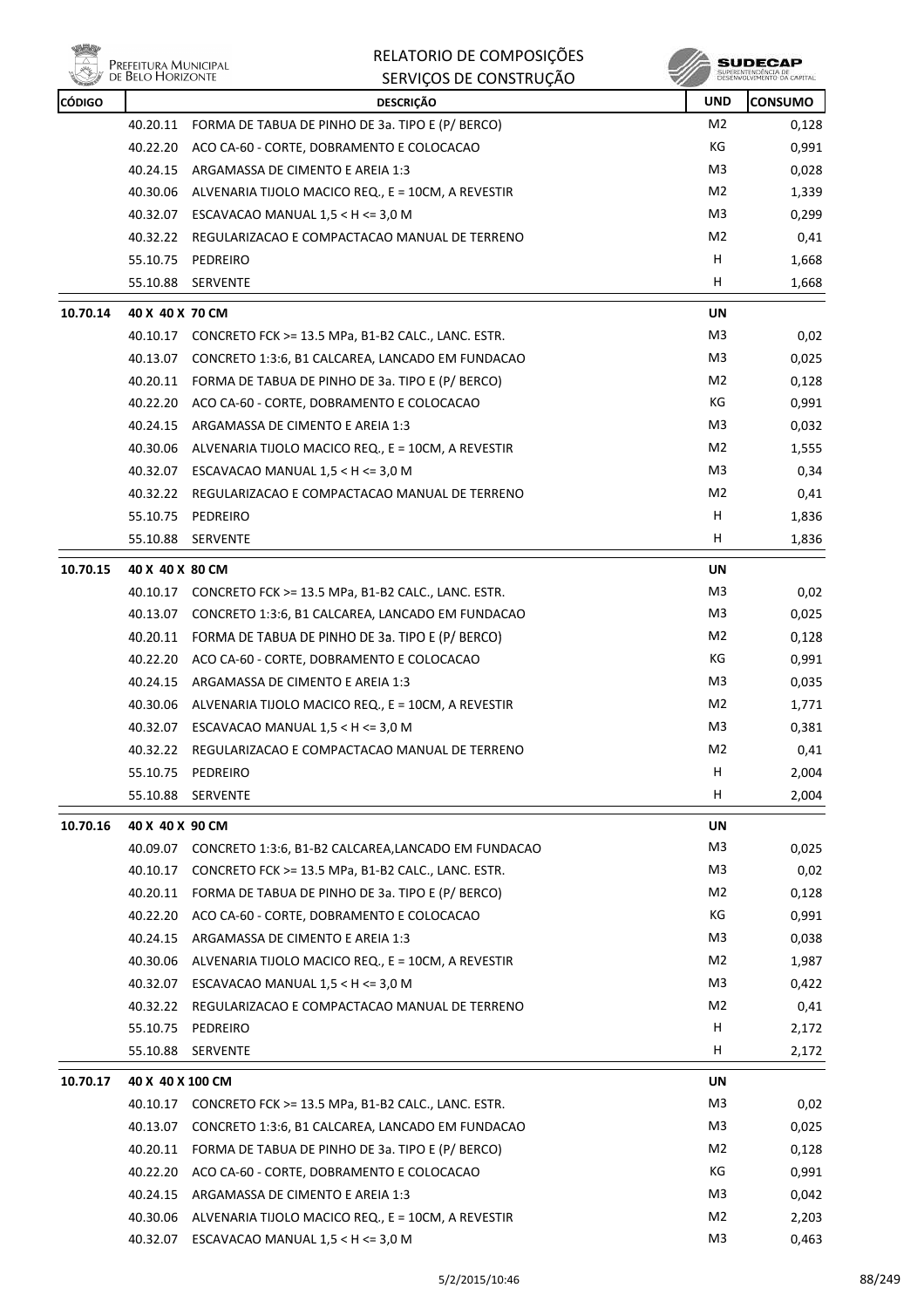



| <b>CÓDIGO</b> |                 | <b>DESCRIÇÃO</b>                                             | UND                         | <b>CONSUMO</b> |
|---------------|-----------------|--------------------------------------------------------------|-----------------------------|----------------|
|               |                 | 40.32.22 REGULARIZACAO E COMPACTACAO MANUAL DE TERRENO       | M2                          | 0,41           |
|               | 55.10.75        | PEDREIRO                                                     | н                           | 2,34           |
|               | 55.10.88        | <b>SERVENTE</b>                                              | н                           | 2,34           |
| 10.70.20      | 50 X 50 X 30 CM |                                                              | <b>UN</b>                   |                |
|               |                 | 40.09.07 CONCRETO 1:3:6, B1-B2 CALCAREA,LANCADO EM FUNDACAO  | M3                          | 0,033          |
|               | 40.10.17        | CONCRETO FCK >= 13.5 MPa, B1-B2 CALC., LANC. ESTR.           | M3                          | 0,027          |
|               |                 | 40.20.11 FORMA DE TABUA DE PINHO DE 3a. TIPO E (P/ BERCO)    | M2                          | 0,148          |
|               |                 | 40.22.20 ACO CA-60 - CORTE, DOBRAMENTO E COLOCACAO           | КG                          | 1,306          |
|               |                 | 40.24.15 ARGAMASSA DE CIMENTO E AREIA 1:3                    | M3                          | 0,023          |
|               | 40.30.06        | ALVENARIA TIJOLO MACICO REQ., E = 10CM, A REVESTIR           | M2                          | 0,819          |
|               |                 | 40.32.05 ESCAVACAO MANUAL H <= 1.5M M                        | M3                          | 0,235          |
|               | 40.32.22        | REGULARIZACAO E COMPACTACAO MANUAL DE TERRENO                | M2                          | 0,548          |
|               | 55.10.75        | PEDREIRO                                                     | н                           | 1,422          |
|               | 55.10.88        | <b>SERVENTE</b>                                              | н                           | 1,422          |
| 10.70.21      |                 |                                                              |                             |                |
|               | 50 X 50 X 40 CM |                                                              | UN<br>M3                    |                |
|               |                 | 40.09.07 CONCRETO 1:3:6, B1-B2 CALCAREA,LANCADO EM FUNDACAO  | M3                          | 0,033          |
|               | 40.10.17        | CONCRETO FCK >= 13.5 MPa, B1-B2 CALC., LANC. ESTR.           |                             | 0,027          |
|               |                 | 40.20.11 FORMA DE TABUA DE PINHO DE 3a. TIPO E (P/ BERCO)    | M2<br>КG                    | 0,148          |
|               |                 | 40.22.20 ACO CA-60 - CORTE, DOBRAMENTO E COLOCACAO           |                             | 1,306          |
|               |                 | 40.24.15 ARGAMASSA DE CIMENTO E AREIA 1:3                    | M3                          | 0,028          |
|               |                 | 40.30.06 ALVENARIA TIJOLO MACICO REQ., E = 10CM, A REVESTIR  | M2                          | 1,075          |
|               | 40.32.05        | ESCAVACAO MANUAL H <= 1.5M M                                 | M3                          | 0,29           |
|               |                 | 40.32.22 REGULARIZACAO E COMPACTACAO MANUAL DE TERRENO       | M2                          | 0,548          |
|               | 55.10.75        | PEDREIRO                                                     | н                           | 1,63           |
|               | 55.10.88        | <b>SERVENTE</b>                                              | н                           | 1,63           |
| 10.70.22      | 50 X 50 X 50 CM |                                                              | UN                          |                |
|               |                 | 40.09.07 CONCRETO 1:3:6, B1-B2 CALCAREA,LANCADO EM FUNDACAO  | M3                          | 0,033          |
|               |                 | 40.10.17 CONCRETO FCK >= 13.5 MPa, B1-B2 CALC., LANC. ESTR.  | M3                          | 0,027          |
|               |                 | 40.20.11 FORMA DE TABUA DE PINHO DE 3a. TIPO E (P/ BERCO)    | M <sub>2</sub>              | 0,148          |
|               |                 | 40.22.20 ACO CA-60 - CORTE, DOBRAMENTO E COLOCACAO           | КG                          | 1,306          |
|               | 40.24.15        | ARGAMASSA DE CIMENTO E AREIA 1:3                             | M3                          | 0,032          |
|               | 40.30.06        | ALVENARIA TIJOLO MACICO REQ., E = 10CM, A REVESTIR           | M <sub>2</sub>              | 1,331          |
|               |                 | 40.32.05 ESCAVACAO MANUAL H <= 1.5M M                        | M <sub>3</sub>              | 0,345          |
|               | 40.32.22        | REGULARIZACAO E COMPACTACAO MANUAL DE TERRENO                | M2                          | 0,548          |
|               | 55.10.75        | PEDREIRO                                                     | н                           | 1,838          |
|               | 55.10.88        | SERVENTE                                                     | н                           | 1,838          |
| 10.70.23      | 50 X 50 X 60 CM |                                                              | UN                          |                |
|               |                 | 40.09.07 CONCRETO 1:3:6, B1-B2 CALCAREA,LANCADO EM FUNDACAO  | M <sub>3</sub>              | 0,033          |
|               | 40.10.17        | CONCRETO FCK >= 13.5 MPa, B1-B2 CALC., LANC. ESTR.           | M3                          | 0,027          |
|               | 40.20.11        | FORMA DE TABUA DE PINHO DE 3a. TIPO E (P/ BERCO)             | M2                          | 0,148          |
|               | 40.22.20        | ACO CA-60 - CORTE, DOBRAMENTO E COLOCACAO                    | КG                          | 1,306          |
|               | 40.24.15        | ARGAMASSA DE CIMENTO E AREIA 1:3                             | M3                          | 0,036          |
|               | 40.30.06        | ALVENARIA TIJOLO MACICO REQ., E = 10CM, A REVESTIR           | M2                          | 1,587          |
|               | 40.32.05        | ESCAVACAO MANUAL H <= 1.5M M                                 | M3                          | 0,4            |
|               | 40.32.22        | REGULARIZACAO E COMPACTACAO MANUAL DE TERRENO                | M2                          | 0,548          |
|               | 55.10.75        | PEDREIRO                                                     | н                           | 2,046          |
|               | 55.10.88        | SERVENTE                                                     | H                           | 2,046          |
|               |                 |                                                              |                             |                |
| 10.70.24      | 50 X 50 X 70 CM |                                                              | <b>UN</b><br>M <sub>3</sub> |                |
|               |                 | 40.09.07 CONCRETO 1:3:6, B1-B2 CALCAREA, LANCADO EM FUNDACAO |                             | 0,033          |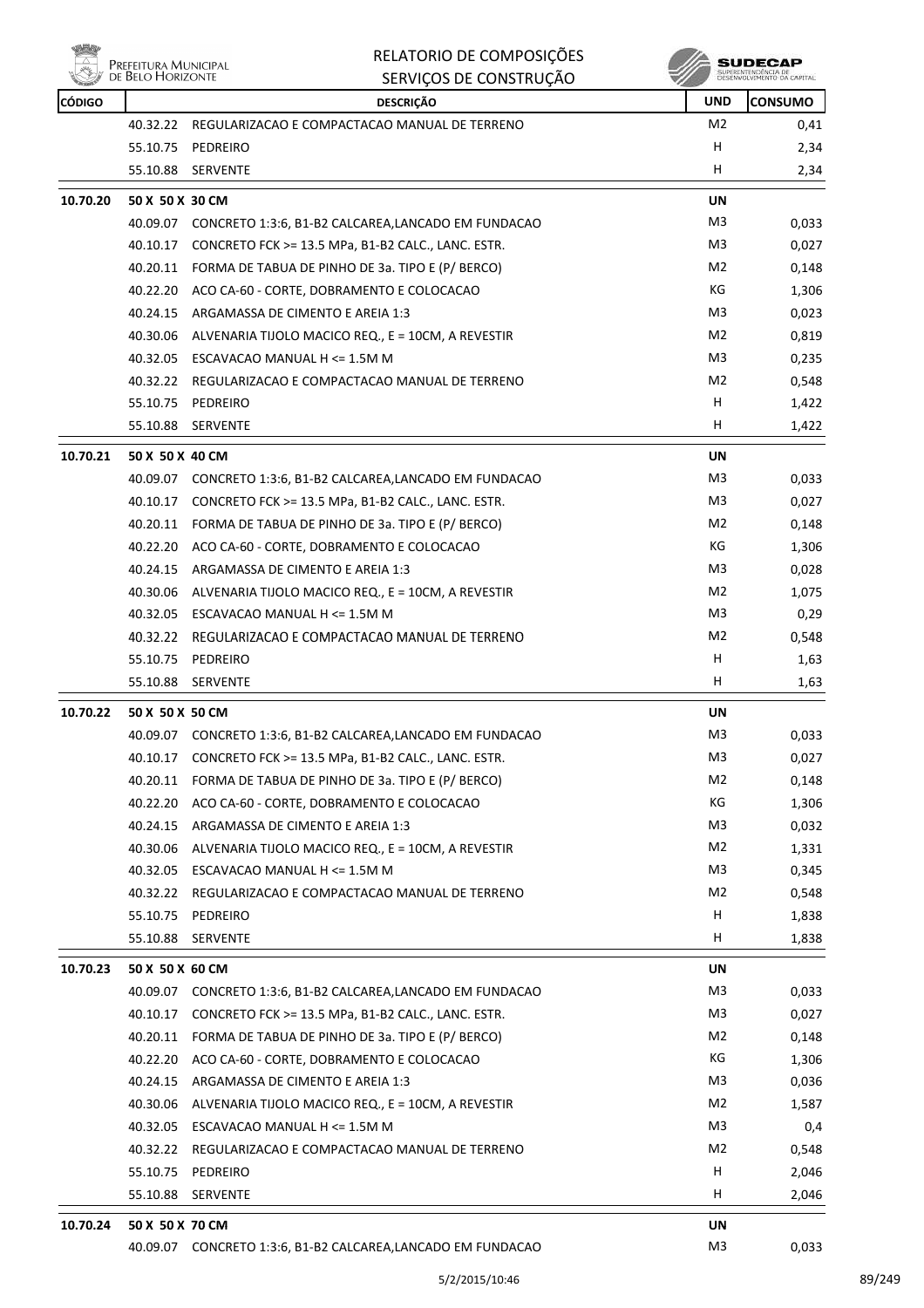

| <b>CÓDIGO</b> |                  | <b>DESCRIÇÃO</b>                                             | <b>UND</b>     | <b>CONSUMO</b> |
|---------------|------------------|--------------------------------------------------------------|----------------|----------------|
|               | 40.10.17         | CONCRETO FCK >= 13.5 MPa, B1-B2 CALC., LANC. ESTR.           | M3             | 0,027          |
|               |                  | 40.20.11 FORMA DE TABUA DE PINHO DE 3a. TIPO E (P/ BERCO)    | M2             | 0,148          |
|               | 40.22.20         | ACO CA-60 - CORTE, DOBRAMENTO E COLOCACAO                    | КG             | 1,306          |
|               | 40.24.15         | ARGAMASSA DE CIMENTO E AREIA 1:3                             | M3             | 0,04           |
|               | 40.30.06         | ALVENARIA TIJOLO MACICO REQ., E = 10CM, A REVESTIR           | M2             | 1,843          |
|               |                  | 40.32.05 ESCAVACAO MANUAL H <= 1.5M M                        | M3             | 0,455          |
|               |                  | 40.32.22 REGULARIZACAO E COMPACTACAO MANUAL DE TERRENO       | M2             | 0,548          |
|               | 55.10.75         | PEDREIRO                                                     | н              | 2,254          |
|               | 55.10.88         | <b>SERVENTE</b>                                              | H              | 2,254          |
| 10.70.25      | 50 X 50 X 80 CM  |                                                              | <b>UN</b>      |                |
|               |                  | 40.09.07 CONCRETO 1:3:6, B1-B2 CALCAREA, LANCADO EM FUNDACAO | M3             | 0,033          |
|               | 40.10.17         | CONCRETO FCK >= 13.5 MPa, B1-B2 CALC., LANC. ESTR.           | M3             | 0,027          |
|               |                  | 40.20.11 FORMA DE TABUA DE PINHO DE 3a. TIPO E (P/ BERCO)    | M2             | 0,148          |
|               |                  | 40.22.20 ACO CA-60 - CORTE, DOBRAMENTO E COLOCACAO           | КG             | 1,306          |
|               |                  | 40.24.15 ARGAMASSA DE CIMENTO E AREIA 1:3                    | M3             | 0,044          |
|               | 40.30.06         | ALVENARIA TIJOLO MACICO REQ., E = 10CM, A REVESTIR           | M2             | 2,099          |
|               |                  | 40.32.05 ESCAVACAO MANUAL H <= 1.5M M                        | M3             | 0,509          |
|               |                  | 40.32.22 REGULARIZACAO E COMPACTACAO MANUAL DE TERRENO       | M2             | 0,548          |
|               |                  | 55.10.75 PEDREIRO                                            | н              | 2,462          |
|               | 55.10.88         | <b>SERVENTE</b>                                              | H              | 2,462          |
| 10.70.26      | 50 X 50 X 90 CM  |                                                              | UN             |                |
|               |                  | 40.09.07 CONCRETO 1:3:6, B1-B2 CALCAREA,LANCADO EM FUNDACAO  | M3             | 0,033          |
|               | 40.10.17         | CONCRETO FCK >= 13.5 MPa, B1-B2 CALC., LANC. ESTR.           | M3             | 0,027          |
|               |                  | 40.20.11 FORMA DE TABUA DE PINHO DE 3a. TIPO E (P/ BERCO)    | M2             | 0,148          |
|               |                  | 40.22.20 ACO CA-60 - CORTE, DOBRAMENTO E COLOCACAO           | КG             | 1,306          |
|               | 40.24.15         | ARGAMASSA DE CIMENTO E AREIA 1:3                             | M3             | 0,048          |
|               | 40.30.06         | ALVENARIA TIJOLO MACICO REQ., E = 10CM, A REVESTIR           | M2             | 2,355          |
|               | 40.32.05         | ESCAVACAO MANUAL H <= 1.5M M                                 | M3             | 0,564          |
|               |                  | 40.32.22 REGULARIZACAO E COMPACTACAO MANUAL DE TERRENO       | M2             | 0,548          |
|               |                  | 55.10.75 PEDREIRO                                            | H              | 2,67           |
|               | 55.10.88         | SERVENTE                                                     | H              | 2,67           |
| 10.70.27      | 50 X 50 X 100 CM |                                                              | <b>UN</b>      |                |
|               |                  | 40.09.07 CONCRETO 1:3:6, B1-B2 CALCAREA,LANCADO EM FUNDACAO  | M3             | 0,033          |
|               | 40.10.17         | CONCRETO FCK >= 13.5 MPa, B1-B2 CALC., LANC. ESTR.           | M3             | 0,027          |
|               | 40.20.11         | FORMA DE TABUA DE PINHO DE 3a. TIPO E (P/ BERCO)             | M2             | 0,148          |
|               | 40.22.20         | ACO CA-60 - CORTE, DOBRAMENTO E COLOCACAO                    | КG             | 1,306          |
|               | 40.24.15         | ARGAMASSA DE CIMENTO E AREIA 1:3                             | M3             | 0,057          |
|               | 40.30.06         | ALVENARIA TIJOLO MACICO REQ., E = 10CM, A REVESTIR           | M2             | 2,611          |
|               |                  | 40.32.05 ESCAVACAO MANUAL H <= 1.5M M                        | M3             | 0,619          |
|               | 40.32.22         | REGULARIZACAO E COMPACTACAO MANUAL DE TERRENO                | M2             | 0,548          |
|               | 55.10.75         | PEDREIRO                                                     | н              | 2,878          |
|               | 55.10.88         | <b>SERVENTE</b>                                              | н              | 2,878          |
| 10.70.28      | 50 X 50 X 110 CM |                                                              | UN             |                |
|               |                  | 40.09.07 CONCRETO 1:3:6, B1-B2 CALCAREA, LANCADO EM FUNDACAO | M3             | 0,033          |
|               | 40.10.17         | CONCRETO FCK >= 13.5 MPa, B1-B2 CALC., LANC. ESTR.           | M <sub>3</sub> | 0,027          |
|               | 40.20.11         | FORMA DE TABUA DE PINHO DE 3a. TIPO E (P/ BERCO)             | M2             | 0,148          |
|               |                  | 40.22.20 ACO CA-60 - CORTE, DOBRAMENTO E COLOCACAO           | КG             | 1,306          |
|               | 40.24.15         | ARGAMASSA DE CIMENTO E AREIA 1:3                             | M3             | 0,057          |
|               |                  | 40.30.06 ALVENARIA TIJOLO MACICO REQ., E = 10CM, A REVESTIR  | M <sub>2</sub> | 2,867          |
|               |                  |                                                              |                |                |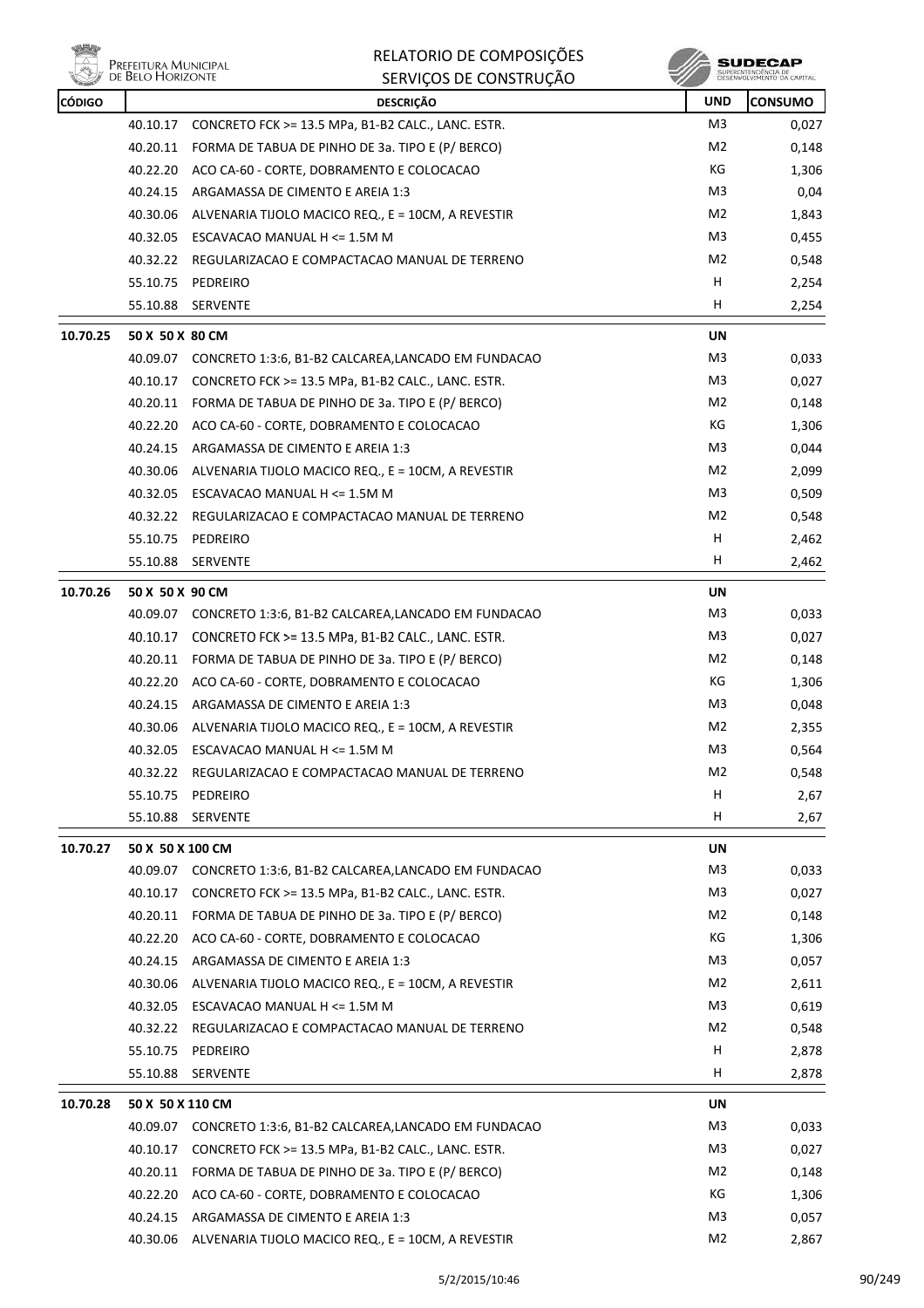

|               | Prefeitura Municipal<br>de Belo Horizonte | RELATORIO DE COMPOSIÇÕES<br>SERVIÇOS DE CONSTRUÇÃO          |                | SUDECAP        |
|---------------|-------------------------------------------|-------------------------------------------------------------|----------------|----------------|
| <b>CÓDIGO</b> |                                           | <b>DESCRIÇÃO</b>                                            | <b>UND</b>     | <b>CONSUMO</b> |
|               | 40.32.05                                  | ESCAVACAO MANUAL H <= 1.5M M                                | M3             | 0,674          |
|               | 40.32.22                                  | REGULARIZACAO E COMPACTACAO MANUAL DE TERRENO               | M <sub>2</sub> | 0,548          |
|               | 55.10.75                                  | PEDREIRO                                                    | H              | 3,086          |
|               | 55.10.88                                  | SERVENTE                                                    | н              | 3,086          |
| 10.70.31      | 60 X 60 X 30 CM                           |                                                             | UN             |                |
|               |                                           | 40.09.07 CONCRETO 1:3:6, B1-B2 CALCAREA,LANCADO EM FUNDACAO | M3             | 0,042          |
|               | 40.10.17                                  | CONCRETO FCK >= 13.5 MPa, B1-B2 CALC., LANC. ESTR.          | M3             | 0,035          |
|               | 40.20.11                                  | FORMA DE TABUA DE PINHO DE 3a. TIPO E (P/ BERCO)            | M <sub>2</sub> | 0,168          |
|               | 40.22.20                                  | ACO CA-60 - CORTE, DOBRAMENTO E COLOCACAO                   | КG             | 1,665          |
|               | 40.24.15                                  | ARGAMASSA DE CIMENTO E AREIA 1:3                            | M3             | 0,029          |
|               | 40.30.06                                  | ALVENARIA TIJOLO MACICO REQ., E = 10CM, A REVESTIR          | M <sub>2</sub> | 0,947          |
|               | 40.32.05                                  | ESCAVACAO MANUAL H <= 1.5M M                                | M3             | 0,303          |
|               | 40.32.22                                  | REGULARIZACAO E COMPACTACAO MANUAL DE TERRENO               | M2             | 0,706          |
|               | 55.10.75                                  | PEDREIRO                                                    | н              | 1,7            |
|               | 55.10.88                                  | <b>SERVENTE</b>                                             | H              | 1,7            |
| 10.70.32      | 60 X 60 X 40 CM                           |                                                             | UN             |                |
|               | 40.10.17                                  | CONCRETO FCK >= 13.5 MPa, B1-B2 CALC., LANC. ESTR.          | M3             | 0,035          |
|               | 40.13.07                                  | CONCRETO 1:3:6, B1 CALCAREA, LANCADO EM FUNDACAO            | M <sub>3</sub> | 0,042          |
|               | 40.20.11                                  | FORMA DE TABUA DE PINHO DE 3a. TIPO E (P/ BERCO)            | M2             | 0,168          |
|               | 40.22.20                                  | ACO CA-60 - CORTE, DOBRAMENTO E COLOCACAO                   | КG             | 1,665          |
|               | 40.24.15                                  | ARGAMASSA DE CIMENTO E AREIA 1:3                            | M3             | 0,034          |
|               | 40.30.06                                  | ALVENARIA TIJOLO MACICO REQ., E = 10CM, A REVESTIR          | M <sub>2</sub> | 1,243          |
|               |                                           | 40.32.07 ESCAVACAO MANUAL 1,5 < H <= 3,0 M                  | M3             | 0,374          |
|               | 40.32.22                                  | REGULARIZACAO E COMPACTACAO MANUAL DE TERRENO               | M <sub>2</sub> | 0,706          |
|               | 55.10.75                                  | PEDREIRO                                                    | H              | 1,948          |
|               | 55.10.88                                  | SERVENTE                                                    | H              | 1,948          |
| 10.70.33      | 60 X 60 X 50 CM                           |                                                             | UN             |                |
|               |                                           | 40.10.17 CONCRETO FCK >= 13.5 MPa, B1-B2 CALC., LANC. ESTR. | M3             | 0,035          |
|               | 40.13.07                                  | CONCRETO 1:3:6, B1 CALCAREA, LANCADO EM FUNDACAO            | M <sub>3</sub> | 0,042          |
|               | 40.20.11                                  | FORMA DE TABUA DE PINHO DE 3a. TIPO E (P/ BERCO)            | M2             | 0,168          |
|               | 40.22.20                                  | ACO CA-60 - CORTE, DOBRAMENTO E COLOCACAO                   | КG             | 1,665          |
|               | 40.24.15                                  | ARGAMASSA DE CIMENTO E AREIA 1:3                            | M3             | 0,039          |
|               | 40.30.06                                  | ALVENARIA TIJOLO MACICO REQ., E = 10CM, A REVESTIR          | M2             | 1,539          |
|               | 40.32.07                                  | ESCAVACAO MANUAL $1,5 < H < = 3,0 M$                        | M3             | 0,445          |
|               | 40.32.22                                  | REGULARIZACAO E COMPACTACAO MANUAL DE TERRENO               | M <sub>2</sub> | 0,706          |
|               | 55.10.75                                  | PEDREIRO                                                    | H              | 2,196          |
|               | 55.10.88                                  | SERVENTE                                                    | H              | 2,196          |
| 10.70.34      | 60 X 60 X 60 CM                           |                                                             | UN             |                |
|               | 40.10.17                                  | CONCRETO FCK >= 13.5 MPa, B1-B2 CALC., LANC. ESTR.          | M3             | 0,035          |
|               | 40.13.07                                  | CONCRETO 1:3:6, B1 CALCAREA, LANCADO EM FUNDACAO            | M3             | 0,042          |
|               |                                           | 40.20.11 FORMA DE TABUA DE PINHO DE 3a. TIPO E (P/ BERCO)   | M2             | 0,168          |
|               | 40.22.20                                  | ACO CA-60 - CORTE, DOBRAMENTO E COLOCACAO                   | КG             | 1,665          |
|               | 40.24.15                                  | ARGAMASSA DE CIMENTO E AREIA 1:3                            | M3             | 0,044          |
|               | 40.30.06                                  | ALVENARIA TIJOLO MACICO REQ., E = 10CM, A REVESTIR          | M <sub>2</sub> | 1,835          |
|               |                                           | 40.32.07 ESCAVACAO MANUAL 1,5 < H <= 3,0 M                  | M3             | 0,515          |
|               |                                           | 40.32.22 REGULARIZACAO E COMPACTACAO MANUAL DE TERRENO      | M <sub>2</sub> | 0,706          |
|               | 55.10.75                                  | PEDREIRO                                                    | H              | 2,444          |
|               |                                           | 55.10.88 SERVENTE                                           | H              | 2,444          |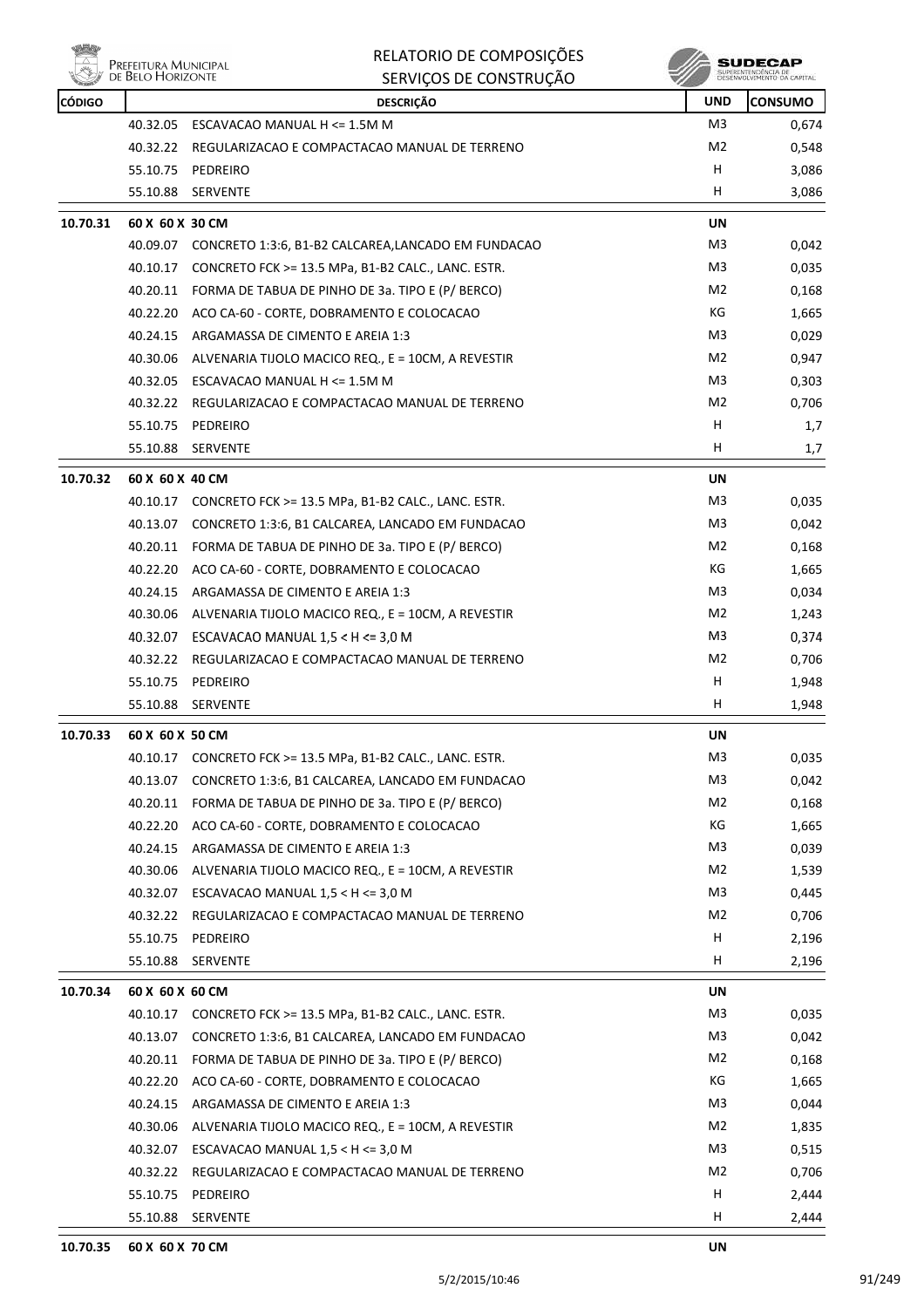

| <b>CÓDIGO</b> |                  | <b>DESCRIÇÃO</b>                                               | <b>UND</b> | <b>CONSUMO</b> |
|---------------|------------------|----------------------------------------------------------------|------------|----------------|
|               | 40.10.17         | CONCRETO FCK >= 13.5 MPa, B1-B2 CALC., LANC. ESTR.             | M3         | 0,035          |
|               | 40.13.07         | CONCRETO 1:3:6, B1 CALCAREA, LANCADO EM FUNDACAO               | M3         | 0,042          |
|               |                  | 40.20.11 FORMA DE TABUA DE PINHO DE 3a. TIPO E (P/ BERCO)      | M2         | 0,168          |
|               |                  | 40.22.20 ACO CA-60 - CORTE, DOBRAMENTO E COLOCACAO             | КG         | 1,665          |
|               |                  | 40.24.15 ARGAMASSA DE CIMENTO E AREIA 1:3                      | M3.        | 0,049          |
|               | 40.30.06         | ALVENARIA TIJOLO MACICO REQ., E = 10CM, A REVESTIR             | M2         | 2,131          |
|               | 40.32.07         | ESCAVACAO MANUAL $1,5 < H < = 3,0 M$                           | M3         | 0,586          |
|               |                  | 40.32.22 REGULARIZACAO E COMPACTACAO MANUAL DE TERRENO         | M2         | 0,706          |
|               |                  | 55.10.75 PEDREIRO                                              | H          | 2,692          |
|               |                  | 55.10.88 SERVENTE                                              | H          | 2,692          |
| 10.70.36      | 60 X 60 X 80 CM  |                                                                | UN         |                |
|               |                  | 40.10.17 CONCRETO FCK >= 13.5 MPa, B1-B2 CALC., LANC. ESTR.    | M3         | 0,035          |
|               |                  | 40.13.07 CONCRETO 1:3:6, B1 CALCAREA, LANCADO EM FUNDACAO      | M3         | 0,042          |
|               |                  | 40.20.11 FORMA DE TABUA DE PINHO DE 3a. TIPO E (P/ BERCO)      | M2         | 0,168          |
|               |                  | 40.22.20 ACO CA-60 - CORTE, DOBRAMENTO E COLOCACAO             | КG         | 1,665          |
|               |                  | 40.24.15 ARGAMASSA DE CIMENTO E AREIA 1:3                      | M3         | 0,054          |
|               |                  | 40.30.06 ALVENARIA TIJOLO MACICO REQ., E = 10CM, A REVESTIR    | M2         | 2,427          |
|               |                  | 40.32.07 ESCAVACAO MANUAL 1,5 < H <= 3,0 M                     | M3         | 0,656          |
|               | 40.32.22         | REGULARIZACAO E COMPACTACAO MANUAL DE TERRENO                  | M2         | 0,706          |
|               |                  | 55.10.75 PEDREIRO                                              | н          | 2,94           |
|               |                  | 55.10.88 SERVENTE                                              | H          | 2,94           |
| 10.70.37      | 60 X 60 X 90 CM  |                                                                | UN         |                |
|               |                  | 40.10.17    CONCRETO FCK >= 13.5 MPa, B1-B2 CALC., LANC. ESTR. | M3         | 0,035          |
|               |                  | 40.13.07 CONCRETO 1:3:6, B1 CALCAREA, LANCADO EM FUNDACAO      | M3         | 0,042          |
|               |                  | 40.20.11 FORMA DE TABUA DE PINHO DE 3a. TIPO E (P/ BERCO)      | M2         | 0,168          |
|               |                  | 40.22.20 ACO CA-60 - CORTE, DOBRAMENTO E COLOCACAO             | КG         | 1,665          |
|               |                  | 40.24.15 ARGAMASSA DE CIMENTO E AREIA 1:3                      | M3         | 0,059          |
|               | 40.30.06         | ALVENARIA TIJOLO MACICO REQ., E = 10CM, A REVESTIR             | M2         | 2,723          |
|               |                  | 40.32.07 ESCAVACAO MANUAL 1,5 < H <= 3,0 M                     | M3         | 0,727          |
|               |                  | 40.32.22 REGULARIZACAO E COMPACTACAO MANUAL DE TERRENO         | M2         | 0,706          |
|               | 55.10.75         | PEDREIRO                                                       | н          | 3,188          |
|               | 55.10.88         | SERVENTE                                                       | H          | 3,188          |
| 10.70.38      | 60 X 60 X 100 CM |                                                                | UN         |                |
|               |                  | 40.10.17 CONCRETO FCK >= 13.5 MPa, B1-B2 CALC., LANC. ESTR.    | M3         | 0,035          |
|               | 40.13.07         | CONCRETO 1:3:6, B1 CALCAREA, LANCADO EM FUNDACAO               | M3         | 0,042          |
|               | 40.20.11         | FORMA DE TABUA DE PINHO DE 3a. TIPO E (P/ BERCO)               | M2         | 0,168          |
|               |                  | 40.22.20 ACO CA-60 - CORTE, DOBRAMENTO E COLOCACAO             | КG         | 1,665          |
|               | 40.24.15         | ARGAMASSA DE CIMENTO E AREIA 1:3                               | M3         | 0,064          |
|               | 40.30.06         | ALVENARIA TIJOLO MACICO REQ., E = 10CM, A REVESTIR             | M2         | 3,019          |
|               | 40.32.07         | ESCAVACAO MANUAL $1,5 < H < = 3,0 M$                           | M3         | 0,797          |
|               | 40.32.22         | REGULARIZACAO E COMPACTACAO MANUAL DE TERRENO                  | M2         | 0,706          |
|               | 55.10.75         | PEDREIRO                                                       | н          | 3,436          |
|               | 55.10.88         | SERVENTE                                                       | H          | 3,436          |
| 10.70.39      | 60 X 60 X 110 CM |                                                                | UN         |                |
|               |                  | 40.10.17 CONCRETO FCK >= 13.5 MPa, B1-B2 CALC., LANC. ESTR.    | M3         | 0,035          |
|               | 40.13.07         | CONCRETO 1:3:6, B1 CALCAREA, LANCADO EM FUNDACAO               | M3         | 0,042          |
|               | 40.20.11         | FORMA DE TABUA DE PINHO DE 3a. TIPO E (P/ BERCO)               | M2         | 0,168          |
|               | 40.22.20         | ACO CA-60 - CORTE, DOBRAMENTO E COLOCACAO                      | КG         | 1,665          |
|               |                  | 40.24.15 ARGAMASSA DE CIMENTO E AREIA 1:3                      | M3         | 0,069          |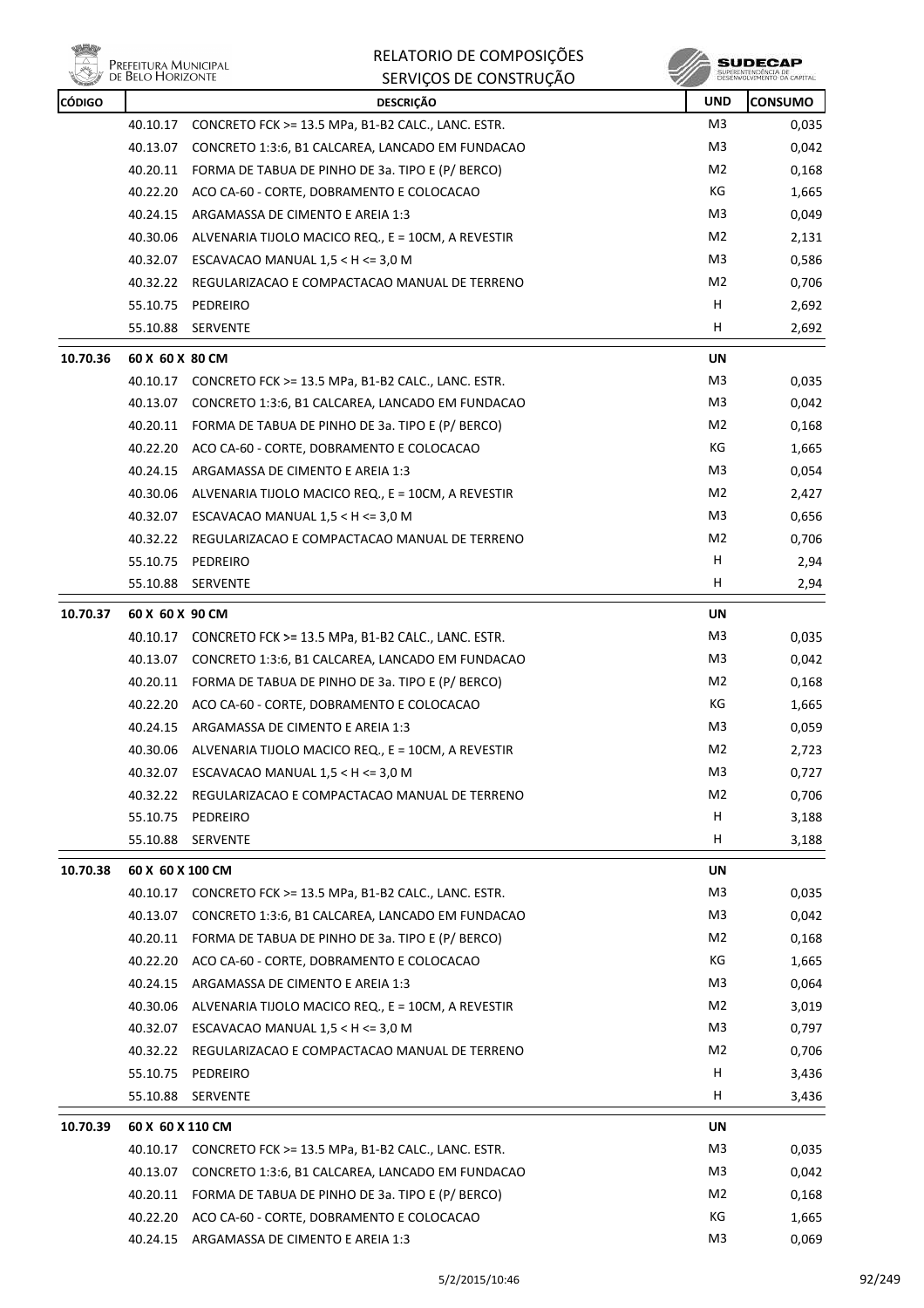|               | Prefeitura Municipal<br>de Belo Horizonte | RELATORIO DE COMPOSIÇÕES                                     |                | SUDECAP<br>SUPERINTENDÊNCIA DE |
|---------------|-------------------------------------------|--------------------------------------------------------------|----------------|--------------------------------|
|               |                                           | SERVIÇOS DE CONSTRUÇÃO                                       |                | DESENVOLVIMENTO OA CAPITAL     |
| <b>CÓDIGO</b> |                                           | <b>DESCRIÇÃO</b>                                             | <b>UND</b>     | <b>CONSUMO</b>                 |
|               | 40.30.06                                  | ALVENARIA TIJOLO MACICO REQ., E = 10CM, A REVESTIR           | M <sub>2</sub> | 3,315                          |
|               |                                           | 40.32.07 ESCAVACAO MANUAL 1,5 < H <= 3,0 M                   | M3             | 0,868                          |
|               | 40.32.22                                  | REGULARIZACAO E COMPACTACAO MANUAL DE TERRENO                | M2             | 0,706                          |
|               | 55.10.75                                  | PEDREIRO                                                     | H<br>н         | 3,684                          |
|               | 55.10.88                                  | <b>SERVENTE</b>                                              |                | 3,684                          |
| 10.70.40      | 60 X 60 X 120 CM                          |                                                              | UN             |                                |
|               |                                           | 40.10.17 CONCRETO FCK >= 13.5 MPa, B1-B2 CALC., LANC. ESTR.  | M3             | 0,035                          |
|               | 40.13.07                                  | CONCRETO 1:3:6, B1 CALCAREA, LANCADO EM FUNDACAO             | M3             | 0,042                          |
|               |                                           | 40.20.11 FORMA DE TABUA DE PINHO DE 3a. TIPO E (P/ BERCO)    | M <sub>2</sub> | 0,168                          |
|               |                                           | 40.22.20 ACO CA-60 - CORTE, DOBRAMENTO E COLOCACAO           | КG             | 1,665                          |
|               |                                           | 40.24.15 ARGAMASSA DE CIMENTO E AREIA 1:3                    | M3             | 0,074                          |
|               |                                           | 40.30.06 ALVENARIA TIJOLO MACICO REQ., E = 10CM, A REVESTIR  | M <sub>2</sub> | 3,611                          |
|               | 40.32.07                                  | ESCAVACAO MANUAL $1,5 < H < = 3,0 M$                         | M3             | 0,938                          |
|               |                                           | 40.32.22 REGULARIZACAO E COMPACTACAO MANUAL DE TERRENO       | M2             | 0,706                          |
|               | 55.10.75                                  | PEDREIRO                                                     | H              | 3,932                          |
|               | 55.10.88                                  | SERVENTE                                                     | H              | 3,932                          |
| 10.70.41      | 60 X 60 X 130 CM                          |                                                              | UN             |                                |
|               |                                           | 40.10.17 CONCRETO FCK >= 13.5 MPa, B1-B2 CALC., LANC. ESTR.  | M3             | 0,035                          |
|               | 40.13.07                                  | CONCRETO 1:3:6, B1 CALCAREA, LANCADO EM FUNDACAO             | M3             | 0,042                          |
|               | 40.20.11                                  | FORMA DE TABUA DE PINHO DE 3a. TIPO E (P/ BERCO)             | M2             | 0,168                          |
|               | 40.22.20                                  | ACO CA-60 - CORTE, DOBRAMENTO E COLOCACAO                    | КG             | 1,665                          |
|               |                                           | 40.24.15 ARGAMASSA DE CIMENTO E AREIA 1:3                    | M3             | 0,079                          |
|               | 40.30.06                                  | ALVENARIA TIJOLO MACICO REQ., E = 10CM, A REVESTIR           | M <sub>2</sub> | 3,907                          |
|               |                                           | 40.32.05 ESCAVACAO MANUAL H <= 1.5M M                        | M3             | 1                              |
|               | 40.32.22                                  | REGULARIZACAO E COMPACTACAO MANUAL DE TERRENO                | M2             | 0,706                          |
|               | 55.10.75                                  | PEDREIRO                                                     | Н              | 4,18                           |
|               | 55.10.88                                  | SERVENTE                                                     | н              | 4,18                           |
| 10.70.84      |                                           | 100 X 100 X 50 CM                                            | UN             |                                |
|               |                                           | 40.09.07 CONCRETO 1:3:6, B1-B2 CALCAREA,LANCADO EM FUNDACAO  | M3             | 0,092                          |
|               |                                           | 40.10.17 CONCRETO FCK >= 13.5 MPa, B1-B2 CALC., LANC. ESTR.  | M3             | 0,077                          |
|               |                                           | 40.20.11 FORMA DE TABUA DE PINHO DE 3a. TIPO E (P/ BERCO)    | M2             | 0,248                          |
|               |                                           | 40.22.20 ACO CA-60 - CORTE, DOBRAMENTO E COLOCACAO           | КG             | 0,59                           |
|               |                                           | 40.24.15 ARGAMASSA DE CIMENTO E AREIA 1:3                    | M3             | 0,072                          |
|               |                                           | 40.30.06 ALVENARIA TIJOLO MACICO REQ., E = 10CM, A REVESTIR  | M <sub>2</sub> | 2,371                          |
|               |                                           | 40.32.05 ESCAVACAO MANUAL H <= 1.5M M                        | M3             | 0,969                          |
|               |                                           | 40.32.22 REGULARIZACAO E COMPACTACAO MANUAL DE TERRENO       | M <sub>2</sub> | 1,538                          |
|               |                                           | 55.10.75 PEDREIRO                                            | H              | 3,828                          |
|               | 55.10.88                                  | SERVENTE                                                     | H              | 3,828                          |
| 10.70.85      |                                           | 100 X 100 X 60 CM                                            | UN             |                                |
|               |                                           | 40.09.07 CONCRETO 1:3:6, B1-B2 CALCAREA, LANCADO EM FUNDACAO | M3             | 0,092                          |
|               |                                           | 40.10.17 CONCRETO FCK >= 13.5 MPa, B1-B2 CALC., LANC. ESTR.  | M3             | 0,077                          |
|               |                                           | 40.20.11 FORMA DE TABUA DE PINHO DE 3a. TIPO E (P/ BERCO)    | M <sub>2</sub> | 0,248                          |
|               | 40.22.20                                  | ACO CA-60 - CORTE, DOBRAMENTO E COLOCACAO                    | КG             | 3,53                           |
|               |                                           | 40.24.15 ARGAMASSA DE CIMENTO E AREIA 1:3                    | M3             | 0,08                           |
|               |                                           | 40.30.06 ALVENARIA TIJOLO MACICO REQ., E = 10CM, A REVESTIR  | M <sub>2</sub> | 2,827                          |
|               |                                           | 40.32.05 ESCAVACAO MANUAL H <= 1.5M M                        | M3             | 1,122                          |
|               |                                           | 40.32.22 REGULARIZACAO E COMPACTACAO MANUAL DE TERRENO       | M <sub>2</sub> | 1,538                          |
|               |                                           | 55.10.75 PEDREIRO                                            | H              | 4,236                          |
|               |                                           | 55.10.88 SERVENTE                                            | H              | 4,2362                         |

RELATORIO DE COMPOSIÇÕES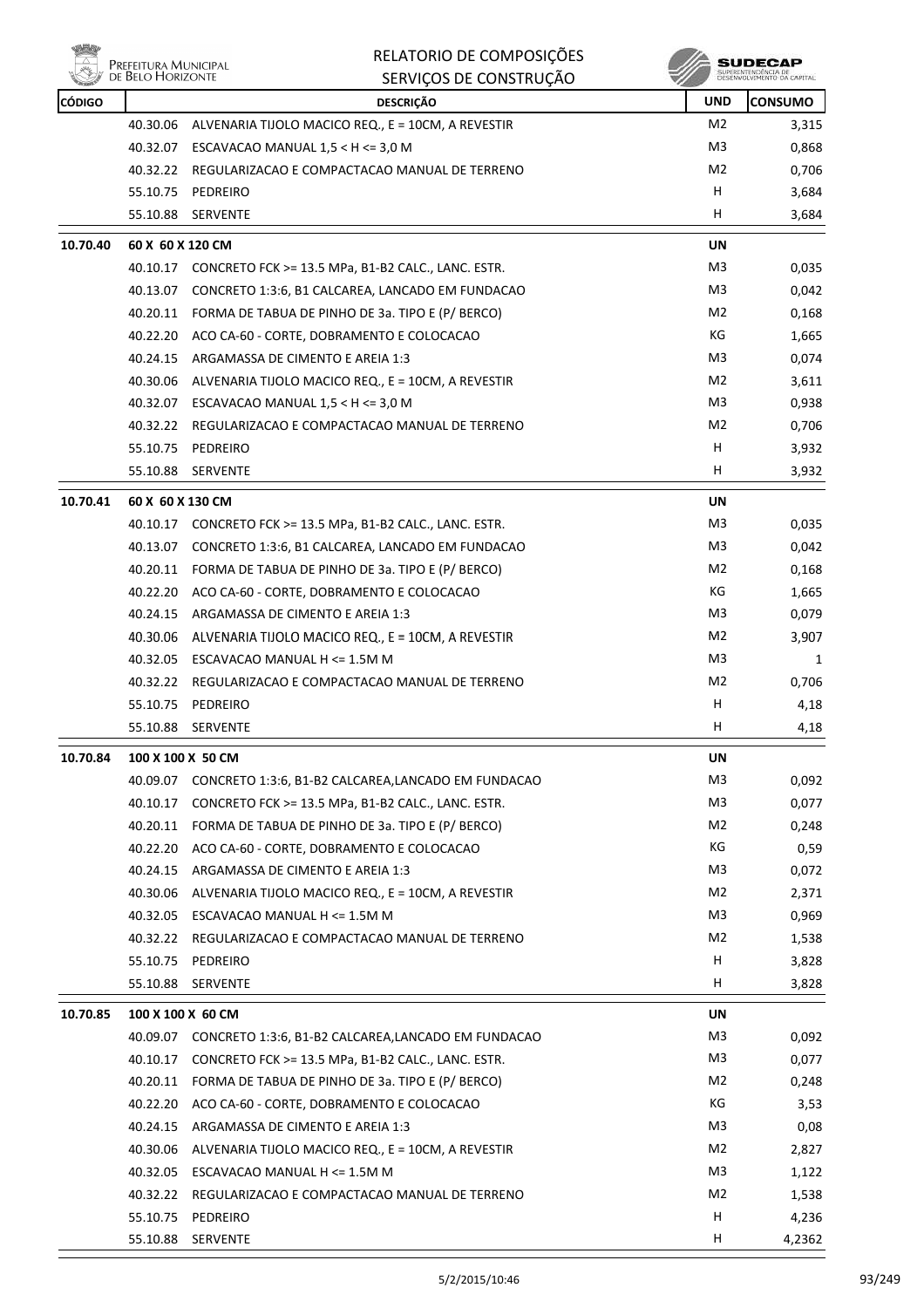**ville EN PREFEITURA MUNICIPAL**<br>DE BELO HORIZONTE

RELATORIO DE COMPOSIÇÕES SERVIÇOS DE CONSTRUÇÃO

| <b>CÓDIGO</b> |                   | <b>DESCRIÇÃO</b>                                             | <b>UND</b>     | <b>CONSUMO</b> |
|---------------|-------------------|--------------------------------------------------------------|----------------|----------------|
| 10.70.86      |                   | 100 X 100 X 70 CM                                            | <b>UN</b>      |                |
|               | 40.09.07          | CONCRETO 1:3:6, B1-B2 CALCAREA, LANCADO EM FUNDACAO          | M <sub>3</sub> | 0,092          |
|               |                   | 40.10.17 CONCRETO FCK >= 13.5 MPa, B1-B2 CALC., LANC. ESTR.  | M3             | 0,077          |
|               |                   | 40.20.11 FORMA DE TABUA DE PINHO DE 3a. TIPO E (P/ BERCO)    | M2             | 0,248          |
|               |                   | 40.22.20 ACO CA-60 - CORTE, DOBRAMENTO E COLOCACAO           | КG             | 3,531          |
|               | 40.24.15          | ARGAMASSA DE CIMENTO E AREIA 1:3                             | M3             | 0,088          |
|               | 40.30.06          | ALVENARIA TIJOLO MACICO REQ., E = 10CM, A REVESTIR           | M2             | 3,283          |
|               |                   | 40.32.05 ESCAVACAO MANUAL H <= 1.5M M                        | M <sub>3</sub> | 1,276          |
|               |                   | 40.32.22 REGULARIZACAO E COMPACTACAO MANUAL DE TERRENO       | M2             | 1,538          |
|               | 55.10.75          | PEDREIRO                                                     | H              | 4,644          |
|               | 55.10.88          | SERVENTE                                                     | H              | 4,644          |
| 10.70.87      | 100 X 100 X 80 CM |                                                              | UN             |                |
|               | 40.09.07          | CONCRETO 1:3:6, B1-B2 CALCAREA, LANCADO EM FUNDACAO          | M3             | 0,092          |
|               | 40.10.17          | CONCRETO FCK >= 13.5 MPa, B1-B2 CALC., LANC. ESTR.           | M3             | 0,077          |
|               |                   | 40.20.11 FORMA DE TABUA DE PINHO DE 3a. TIPO E (P/ BERCO)    | M2             | 0,248          |
|               |                   | 40.22.20 ACO CA-60 - CORTE, DOBRAMENTO E COLOCACAO           | КG             | 3,531          |
|               | 40.24.15          | ARGAMASSA DE CIMENTO E AREIA 1:3                             | M3             | 0,096          |
|               | 40.30.06          | ALVENARIA TIJOLO MACICO REQ., E = 10CM, A REVESTIR           | M2             | 3,739          |
|               |                   | 40.32.05 ESCAVACAO MANUAL H <= 1.5M M                        | M3             | 1,43           |
|               |                   | 40.32.22 REGULARIZACAO E COMPACTACAO MANUAL DE TERRENO       | M2             | 1,538          |
|               |                   | 55.10.75 PEDREIRO                                            | H              | 5,052          |
|               | 55.10.88          | SERVENTE                                                     | н              | 5,052          |
| 10.70.88      | 100 X 100 X 90 CM |                                                              | UN             |                |
|               |                   | 40.09.07 CONCRETO 1:3:6, B1-B2 CALCAREA, LANCADO EM FUNDACAO | M <sub>3</sub> | 0,092          |
|               |                   | 40.10.17 CONCRETO FCK >= 13.5 MPa, B1-B2 CALC., LANC. ESTR.  | M3             | 0,077          |
|               |                   | 40.20.11 FORMA DE TABUA DE PINHO DE 3a. TIPO E (P/ BERCO)    | M2             | 0,248          |
|               |                   | 40.22.20 ACO CA-60 - CORTE, DOBRAMENTO E COLOCACAO           | КG             | 3,531          |
|               | 40.24.15          | ARGAMASSA DE CIMENTO E AREIA 1:3                             | M3             | 0,104          |
|               |                   | 40.30.06 ALVENARIA TIJOLO MACICO REQ., E = 10CM, A REVESTIR  | M2             | 4,195          |
|               | 40.32.05          | ESCAVACAO MANUAL H <= 1.5M M                                 | M <sub>3</sub> | 1,584          |
|               | 40.32.22          | REGULARIZACAO E COMPACTACAO MANUAL DE TERRENO                | M2             | 1,538          |
|               | 55.10.75          | PEDREIRO                                                     | H              | 5,46           |
|               | 55.10.88          | SERVENTE                                                     | H              | 5,46           |
| 10.70.89      |                   | 100 X 100 X 100 CM                                           | UN             |                |
|               | 40.10.17          | CONCRETO FCK >= 13.5 MPa, B1-B2 CALC., LANC. ESTR.           | M3             | 0,077          |
|               | 40.13.07          | CONCRETO 1:3:6, B1 CALCAREA, LANCADO EM FUNDACAO             | M3             | 0,092          |
|               |                   | 40.20.11 FORMA DE TABUA DE PINHO DE 3a. TIPO E (P/ BERCO)    | M2             | 0,154          |
|               |                   | 40.22.20 ACO CA-60 - CORTE, DOBRAMENTO E COLOCACAO           | КG             | 3,531          |
|               | 40.24.15          | ARGAMASSA DE CIMENTO E AREIA 1:3                             | M3             | 0,112          |
|               | 40.30.06          | ALVENARIA TIJOLO MACICO REQ., E = 10CM, A REVESTIR           | M2             | 4,65           |
|               |                   | 40.32.07 ESCAVACAO MANUAL $1,5 < H < = 3,0 M$                | M <sub>3</sub> | 1,737          |
|               | 40.32.22          | REGULARIZACAO E COMPACTACAO MANUAL DE TERRENO                | M <sub>2</sub> | 1,538          |
|               | 55.10.75          | PEDREIRO                                                     | H              | 5,868          |
|               | 55.10.88          | <b>SERVENTE</b>                                              | H              | 5,868          |
| 10.70.90      |                   | 100 X 100 X 110 CM                                           | UN             |                |
|               |                   | 40.09.07 CONCRETO 1:3:6, B1-B2 CALCAREA, LANCADO EM FUNDACAO | M <sub>3</sub> | 0,092          |
|               | 40.10.17          | CONCRETO FCK >= 13.5 MPa, B1-B2 CALC., LANC. ESTR.           | M <sub>3</sub> | 0,077          |
|               | 40.20.11          | FORMA DE TABUA DE PINHO DE 3a. TIPO E (P/ BERCO)             | M <sub>2</sub> | 0,248          |
|               |                   | 40.22.20 ACO CA-60 - CORTE, DOBRAMENTO E COLOCACAO           | КG             | 3,531          |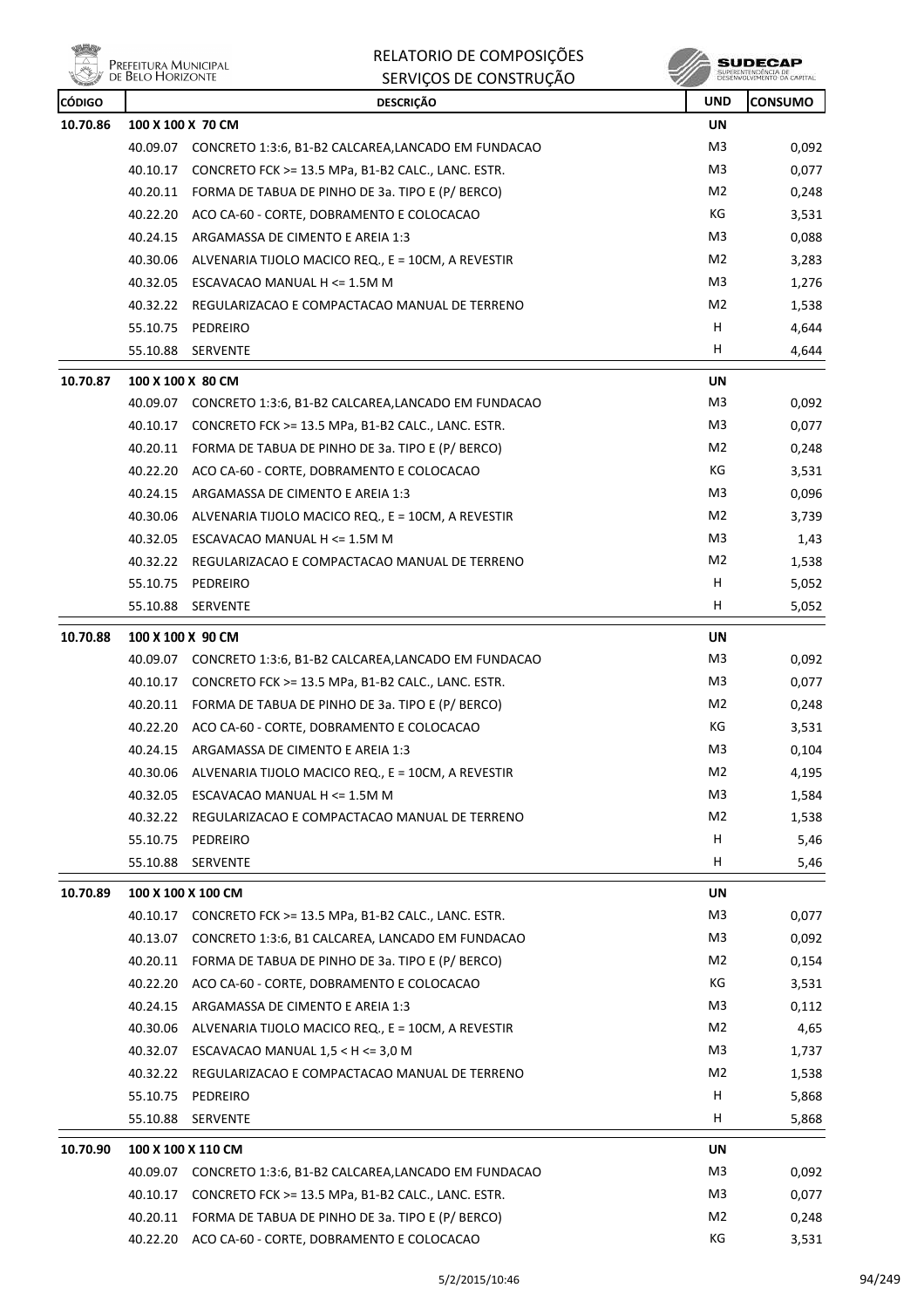

|          | Prefeitura Municipal<br>de Belo Horizonte | RELATORIO DE COMPOSIÇÕES<br>SERVIÇOS DE CONSTRUÇÃO          |                | <b>SUDECAP</b><br>SUPERINTENDÊNCIA DE<br>DÉSÉNVOLVIMENTO DA CAPITAL |
|----------|-------------------------------------------|-------------------------------------------------------------|----------------|---------------------------------------------------------------------|
| CÓDIGO   |                                           | <b>DESCRIÇÃO</b>                                            | <b>UND</b>     | <b>CONSUMO</b>                                                      |
|          | 40.24.15                                  | ARGAMASSA DE CIMENTO E AREIA 1:3                            | M <sub>3</sub> | 0,121                                                               |
|          | 40.30.06                                  | ALVENARIA TIJOLO MACICO REQ., E = 10CM, A REVESTIR          | M <sub>2</sub> | 5,107                                                               |
|          | 40.32.05                                  | ESCAVACAO MANUAL H <= 1.5M M                                | M <sub>3</sub> | 1,891                                                               |
|          |                                           | 40.32.22 REGULARIZACAO E COMPACTACAO MANUAL DE TERRENO      | M <sub>2</sub> | 1,538                                                               |
|          | 55.10.75                                  | PEDREIRO                                                    | н              | 6,276                                                               |
|          | 55.10.88                                  | <b>SERVENTE</b>                                             | н              | 6,276                                                               |
| 10.70.91 | 100 X 100 X 120 CM                        |                                                             | UN             |                                                                     |
|          |                                           | 40.09.07 CONCRETO 1:3:6, B1-B2 CALCAREA,LANCADO EM FUNDACAO | M <sub>3</sub> | 0,092                                                               |
|          | 40.10.17                                  | CONCRETO FCK >= 13.5 MPa, B1-B2 CALC., LANC. ESTR.          | M <sub>3</sub> | 0,077                                                               |
|          |                                           | 40.20.11 FORMA DE TABUA DE PINHO DE 3a. TIPO E (P/ BERCO)   | M <sub>2</sub> | 0,248                                                               |
|          | 40.22.20                                  | ACO CA-60 - CORTE, DOBRAMENTO E COLOCACAO                   | КG             | 3,531                                                               |
|          |                                           | 40.24.15 ARGAMASSA DE CIMENTO E AREIA 1:3                   | M3             | 0,129                                                               |
|          | 40.30.06                                  | ALVENARIA TIJOLO MACICO REQ., E = 10CM, A REVESTIR          | M <sub>2</sub> | 5,563                                                               |
|          |                                           | 40.32.05 ESCAVACAO MANUAL H <= 1.5M M                       | M <sub>3</sub> | 2,045                                                               |
|          |                                           | 40.32.22 REGULARIZACAO E COMPACTACAO MANUAL DE TERRENO      | M <sub>2</sub> | 1,538                                                               |
|          |                                           | 55.10.75 PEDREIRO                                           | н              | 6,684                                                               |
|          | 55.10.88                                  | <b>SERVENTE</b>                                             | н              | 6,684                                                               |
| 10.70.92 | 100 X 100 X 130 CM                        |                                                             | UN             |                                                                     |
|          |                                           | 40.09.07 CONCRETO 1:3:6, B1-B2 CALCAREA,LANCADO EM FUNDACAO | M3             | 0,092                                                               |
|          |                                           | 40.10.17 CONCRETO FCK >= 13.5 MPa, B1-B2 CALC., LANC. ESTR. | M <sub>3</sub> | 0,077                                                               |
|          | 40.20.11                                  | FORMA DE TABUA DE PINHO DE 3a. TIPO E (P/ BERCO)            | M <sub>2</sub> | 0,248                                                               |
|          | 40.22.20                                  | ACO CA-60 - CORTE, DOBRAMENTO E COLOCACAO                   | КG             | 3,531                                                               |
|          |                                           | 40.24.15 ARGAMASSA DE CIMENTO E AREIA 1:3                   | M <sub>3</sub> | 0,137                                                               |
|          |                                           | 40.30.06 ALVENARIA TIJOLO MACICO REQ., E = 10CM, A REVESTIR | M2             | 6,019                                                               |
|          |                                           | 40.32.05 ESCAVACAO MANUAL H <= 1.5M M                       | M <sub>3</sub> | 2,199                                                               |
|          | 40.32.22                                  | REGULARIZACAO E COMPACTACAO MANUAL DE TERRENO               | M <sub>2</sub> | 1,538                                                               |
|          | 55.10.75                                  | PEDREIRO                                                    | H              | 7,092                                                               |
|          | 55.10.88                                  | <b>SERVENTE</b>                                             | н              | 7,092                                                               |

| 10.70.93 |          | 100 X 100 X 140 CM                                          | UN             |       |
|----------|----------|-------------------------------------------------------------|----------------|-------|
|          | 40.09.07 | CONCRETO 1:3:6, B1-B2 CALCAREA, LANCADO EM FUNDACAO         | M3             | 0,092 |
|          | 40.10.17 | CONCRETO FCK >= 13.5 MPa, B1-B2 CALC., LANC. ESTR.          | M <sub>3</sub> | 0,077 |
|          |          | 40.20.11 FORMA DE TABUA DE PINHO DE 3a. TIPO E (P/ BERCO)   | M <sub>2</sub> | 0,248 |
|          | 40.22.20 | ACO CA-60 - CORTE, DOBRAMENTO E COLOCACAO                   | КG             | 3,531 |
|          | 40.24.15 | ARGAMASSA DE CIMENTO E AREIA 1:3                            | M <sub>3</sub> | 0,145 |
|          |          | 40.30.06 ALVENARIA TIJOLO MACICO REQ., E = 10CM, A REVESTIR | M <sub>2</sub> | 6,475 |
|          | 40.32.05 | ESCAVACAO MANUAL H <= 1.5M M                                | M <sub>3</sub> | 2,353 |
|          | 40.32.22 | REGULARIZACAO E COMPACTACAO MANUAL DE TERRENO               | M <sub>2</sub> | 1,538 |
|          | 55.10.75 | PEDREIRO                                                    | Н              | 7,5   |

|          | 55.10.88 | <b>SERVENTE</b>                                     | н              | 7,5   |
|----------|----------|-----------------------------------------------------|----------------|-------|
| 10.70.94 |          | 100 X 100 X 150 CM                                  | UN             |       |
|          | 40.09.07 | CONCRETO 1:3:6, B1-B2 CALCAREA, LANCADO EM FUNDACAO | M3             | 0,092 |
|          | 40.10.17 | CONCRETO FCK >= 13.5 MPa, B1-B2 CALC., LANC. ESTR.  | M <sub>3</sub> | 0,077 |
|          | 40.20.11 | FORMA DE TABUA DE PINHO DE 3a. TIPO E (P/ BERCO)    | M2             | 0,248 |
|          | 40.22.20 | ACO CA-60 - CORTE, DOBRAMENTO E COLOCACAO           | КG             | 3,531 |
|          | 40.24.15 | ARGAMASSA DE CIMENTO E AREIA 1:3                    | M <sub>3</sub> | 0,153 |
|          | 40.30.06 | ALVENARIA TIJOLO MACICO REQ., E = 10CM, A REVESTIR  | M <sub>2</sub> | 6,931 |
|          | 40.32.05 | ESCAVACAO MANUAL $H \le 1.5M$ M                     | M <sub>3</sub> | 2,506 |
|          | 40.32.22 | REGULARIZACAO E COMPACTACAO MANUAL DE TERRENO       | M <sub>2</sub> | 1,538 |
|          | 55.10.75 | PEDREIRO                                            | н              | 7,908 |
|          |          |                                                     |                |       |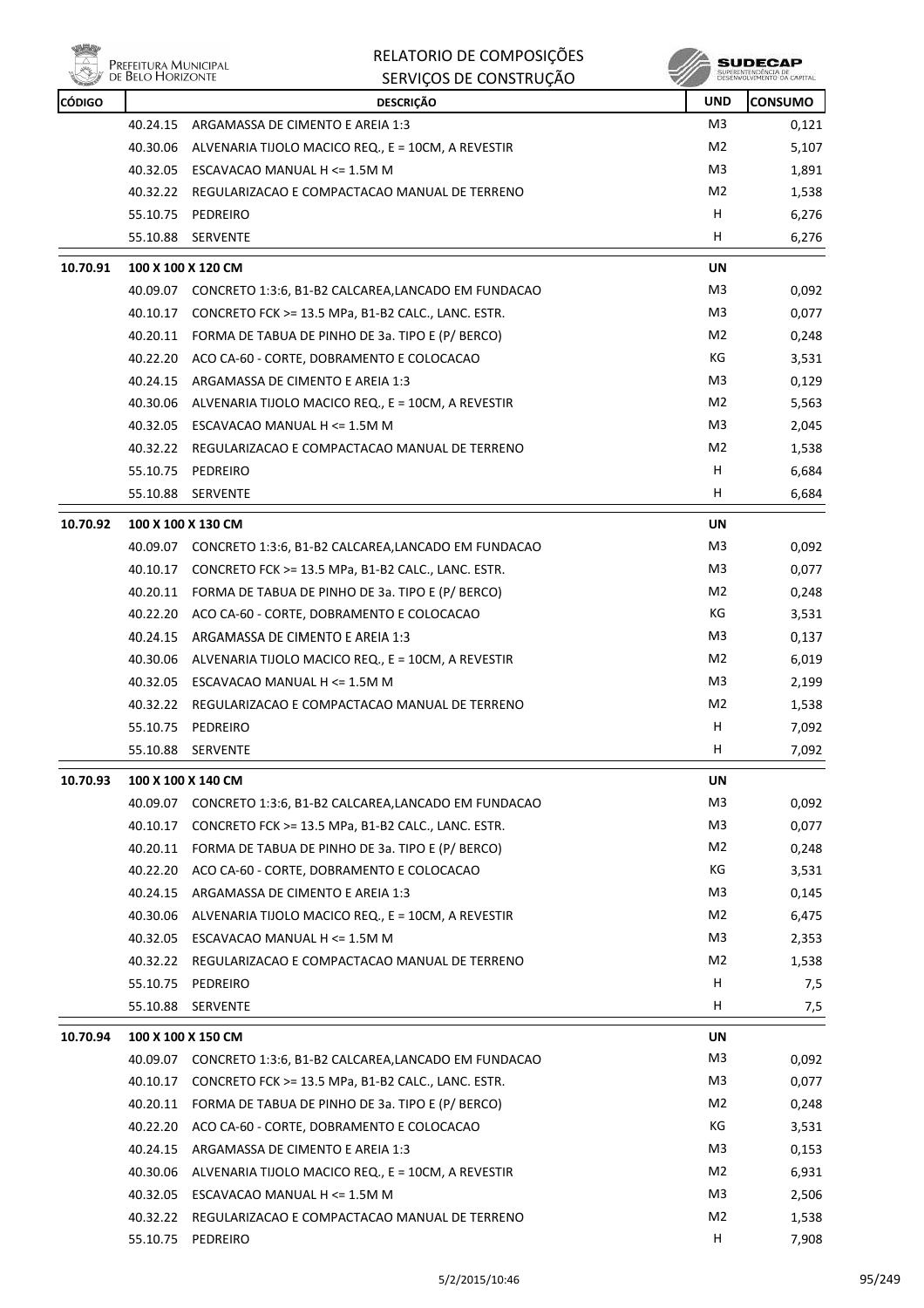Prefeitura Municipal<br>De Belo Horizonte

# RELATORIO DE COMPOSIÇÕES SERVIÇOS DE CONSTRUÇÃO

**SUDECAP**<br>SUPERINTENDÉNCIA DE<br>DESENVOLVIMENTO OA CAPITAL

| <b>CÓDIGO</b> |                                       | <b>DESCRIÇÃO</b>                                            | <b>UND</b> | <b>CONSUMO</b> |
|---------------|---------------------------------------|-------------------------------------------------------------|------------|----------------|
|               | 55.10.88 SERVENTE                     |                                                             | H.         | 7,908          |
| 10.72.00      |                                       | CAIXA COLETORA DE ALVEN. C/ GRELHA AÇO-PAD.SUDECAP          |            |                |
| 10.72.01      | 25 X 25 X 25 CM                       |                                                             | UN         |                |
|               |                                       | 40.09.07 CONCRETO 1:3:6, B1-B2 CALCAREA,LANCADO EM FUNDACAO | M3         | 0,014          |
|               | 40.24.15                              | ARGAMASSA DE CIMENTO E AREIA 1:3                            | M3         | 0,01           |
|               | 40.30.06                              | ALVENARIA TIJOLO MACICO REQ., E = 10CM, A REVESTIR          | M2         | 0,39           |
|               | 40.32.05                              | ESCAVACAO MANUAL H <= 1.5M M                                | M3         | 0,11           |
|               |                                       | 40.32.22 REGULARIZACAO E COMPACTACAO MANUAL DE TERRENO      | M2         | 0,24           |
|               |                                       | 48.43.20 GRADE DE FERRO REDONDO P/CAIXA COLETORA 25X25 CM   | UN         | 1              |
|               | 55.10.75 PEDREIRO                     |                                                             | H.         | 0,76           |
|               | 55.10.88<br>SERVENTE                  |                                                             | H.         | 0,76           |
| 10.72.02      | 25 X 25 X 35 CM                       |                                                             | UN         |                |
|               |                                       | 40.09.07 CONCRETO 1:3:6, B1-B2 CALCAREA,LANCADO EM FUNDACAO | M3         | 0,014          |
|               | 40.24.15                              | ARGAMASSA DE CIMENTO E AREIA 1:3                            | M3         | 0,018          |
|               | 40.30.06                              | ALVENARIA TIJOLO MACICO REQ., E = 10CM, A REVESTIR          | M2         | 0,57           |
|               | 40.32.05                              | ESCAVACAO MANUAL H <= 1.5M M                                | M3         | 0,133          |
|               |                                       | 40.32.22 REGULARIZACAO E COMPACTACAO MANUAL DE TERRENO      | M2         | 0,289          |
|               | 48.43.20                              | GRADE DE FERRO REDONDO P/CAIXA COLETORA 25X25 CM            | UN         | 1              |
|               | 55.10.75<br>PEDREIRO                  |                                                             | H          | 0,89           |
|               | 55.10.88 SERVENTE                     |                                                             | H.         | 0,89           |
| 10.72.03      | 25 X 25 X 40 CM                       |                                                             | UN         |                |
|               |                                       | 40.09.07 CONCRETO 1:3:6, B1-B2 CALCAREA,LANCADO EM FUNDACAO | M3         | 0,014          |
|               | 40.24.15                              | ARGAMASSA DE CIMENTO E AREIA 1:3                            | M3         | 0,013          |
|               | 40.30.06                              | ALVENARIA TIJOLO MACICO REQ., E = 10CM, A REVESTIR          | M2         | 0,655          |
|               | 40.32.05 ESCAVACAO MANUAL H <= 1.5M M |                                                             | M3         | 0,144          |
|               |                                       | 40.32.22 REGULARIZACAO E COMPACTACAO MANUAL DE TERRENO      | M2         | 0,314          |
|               |                                       | 48.43.20 GRADE DE FERRO REDONDO P/CAIXA COLETORA 25X25 CM   | UN         | 1              |
|               | 55.10.75<br>PEDREIRO                  |                                                             | H.         | 0,92           |
|               | 55.10.88 SERVENTE                     |                                                             | H.         | 0,92           |
| 10.72.05      | 30 X 30 X 30 CM                       |                                                             | UN         |                |
|               |                                       | 40.09.07 CONCRETO 1:3:6, B1-B2 CALCAREA,LANCADO EM FUNDACAO | M3         | 0,017          |
|               | 40.24.15                              | ARGAMASSA DE CIMENTO E AREIA 1:3                            | M3         | 0,014          |
|               | 40.30.06                              | ALVENARIA TIJOLO MACICO REQ., E = 10CM, A REVESTIR          | M2         | 0,563          |
|               | 40.32.05                              | ESCAVACAO MANUAL H <= 1.5M M                                | M3         | 0,125          |
|               |                                       | 40.32.22 REGULARIZACAO E COMPACTACAO MANUAL DE TERRENO      | M2         | 0,292          |
|               |                                       | 48.43.21 GRELHA DE FERRO REDONDO P/CAIXA COLETORA 30X30 CM  | UN         | 1              |
|               | 55.10.75<br>PEDREIRO                  |                                                             | H          | 0,926          |
|               | 55.10.88 SERVENTE                     |                                                             | H          | 0,926          |
| 10.72.06      | 30 X 30 X 40 CM                       |                                                             | UN         |                |
|               |                                       | 40.09.07 CONCRETO 1:3:6, B1-B2 CALCAREA,LANCADO EM FUNDACAO | M3         | 0,017          |
|               | 40.24.15                              | ARGAMASSA DE CIMENTO E AREIA 1:3                            | M3         | 0,016          |
|               |                                       | 40.30.06 ALVENARIA TIJOLO MACICO REQ., E = 10CM, A REVESTIR | M2         | 0,739          |
|               | 40.32.05 ESCAVACAO MANUAL H <= 1.5M M |                                                             | M3         | 0,155          |
|               | 40.32.22                              | REGULARIZACAO E COMPACTACAO MANUAL DE TERRENO               | M2         | 0,292          |
|               |                                       | 48.43.21 GRELHA DE FERRO REDONDO P/CAIXA COLETORA 30X30 CM  | UN         | 1              |
|               | 55.10.75<br>PEDREIRO                  |                                                             | H          | 1,054          |
|               | 55.10.88 SERVENTE                     |                                                             | H.         | 1,054          |
| 10.72.07      | 30 X 30 X 50 CM                       |                                                             | UN         |                |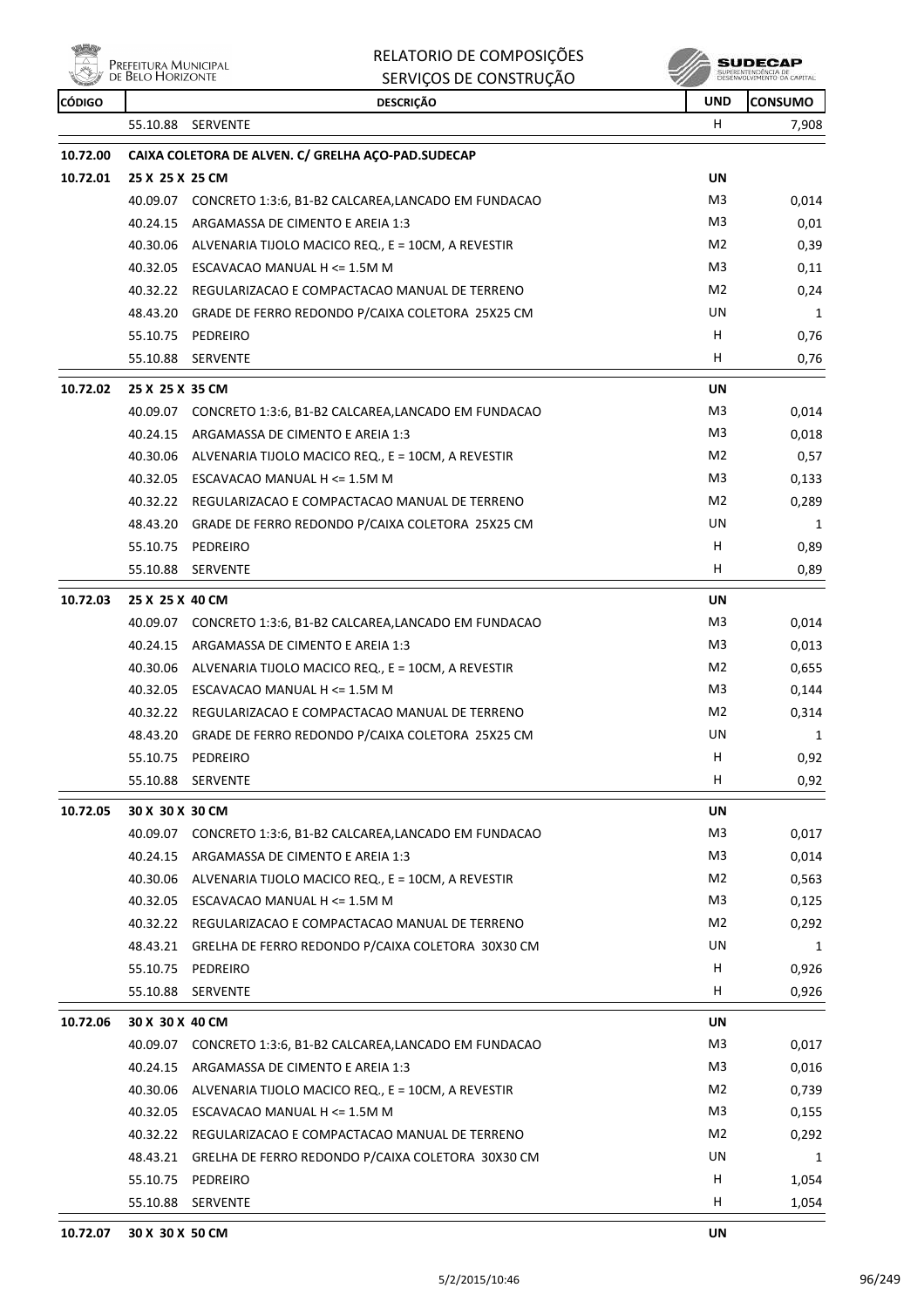

| <b>CÓDIGO</b> |                 | <b>DESCRIÇÃO</b>                                             | <b>UND</b>     | <b>CONSUMO</b> |
|---------------|-----------------|--------------------------------------------------------------|----------------|----------------|
|               | 40.09.07        | CONCRETO 1:3:6, B1-B2 CALCAREA, LANCADO EM FUNDACAO          | M <sub>3</sub> | 0,017          |
|               | 40.24.15        | ARGAMASSA DE CIMENTO E AREIA 1:3                             | M3             | 0,019          |
|               | 40.30.06        | ALVENARIA TIJOLO MACICO REQ., E = 10CM, A REVESTIR           | M <sub>2</sub> | 0,915          |
|               | 40.32.05        | ESCAVACAO MANUAL H <= 1.5M M                                 | M3             | 0,184          |
|               |                 | 40.32.22 REGULARIZACAO E COMPACTACAO MANUAL DE TERRENO       | M <sub>2</sub> | 0,292          |
|               |                 | 48.43.21 GRELHA DE FERRO REDONDO P/CAIXA COLETORA 30X30 CM   | UN             | 1              |
|               | 55.10.75        | PEDREIRO                                                     | Н              | 1,182          |
|               |                 | 55.10.88 SERVENTE                                            | H              | 1,182          |
| 10.72.08      | 30 X 30 X 60 CM |                                                              | UN             |                |
|               |                 | 40.09.07 CONCRETO 1:3:6, B1-B2 CALCAREA,LANCADO EM FUNDACAO  | M <sub>3</sub> | 0,017          |
|               |                 | 40.24.15 ARGAMASSA DE CIMENTO E AREIA 1:3                    | M3             | 0,021          |
|               |                 | 40.30.06 ALVENARIA TIJOLO MACICO REQ., E = 10CM, A REVESTIR  | M2             | 1,091          |
|               |                 | 40.32.05 ESCAVACAO MANUAL H <= 1.5M M                        | M3             | 0,213          |
|               |                 | 40.32.22 REGULARIZACAO E COMPACTACAO MANUAL DE TERRENO       | M2             | 0,292          |
|               |                 | 48.43.21 GRELHA DE FERRO REDONDO P/CAIXA COLETORA 30X30 CM   | UN             | 1              |
|               | 55.10.75        | PEDREIRO                                                     | H              | 1,31           |
|               | 55.10.88        | SERVENTE                                                     | H              | 1,31           |
| 10.72.10      | 40 X 40 X 30 CM |                                                              | <b>UN</b>      |                |
|               |                 | 40.09.07 CONCRETO 1:3:6, B1-B2 CALCAREA,LANCADO EM FUNDACAO  | M3             | 0,025          |
|               |                 | 40.24.15 ARGAMASSA DE CIMENTO E AREIA 1:3                    | M3             | 0,018          |
|               | 40.30.06        | ALVENARIA TIJOLO MACICO REQ., E = 10CM, A REVESTIR           | M <sub>2</sub> | 0,691          |
|               | 40.32.05        | ESCAVACAO MANUAL H <= 1.5M M                                 | M3             | 0,176          |
|               |                 | 40.32.22 REGULARIZACAO E COMPACTACAO MANUAL DE TERRENO       | M2             | 0,41           |
|               |                 | 48.43.22 GRELHA DE FERRO REDONDO P/CAIXA COLETORA 40X40 CM   | UN             | 1              |
|               | 55.10.75        | PEDREIRO                                                     | Н              | 1,164          |
|               | 55.10.88        | SERVENTE                                                     | H.             | 1,164          |
| 10.72.11      | 40 X 40 X 40 CM |                                                              | UN             |                |
|               |                 | 40.09.07 CONCRETO 1:3:6, B1-B2 CALCAREA, LANCADO EM FUNDACAO | M3             | 0,025          |
|               |                 | 40.24.15 ARGAMASSA DE CIMENTO E AREIA 1:3                    | M3             | 0,022          |
|               |                 | 40.30.06 ALVENARIA TIJOLO MACICO REQ., E = 10CM, A REVESTIR  | M2             | 0,907          |
|               | 40.32.05        | ESCAVACAO MANUAL H <= 1.5M M                                 | M3             | 0,217          |
|               |                 | 40.32.22 REGULARIZACAO E COMPACTACAO MANUAL DE TERRENO       | M2             | 0,41           |
|               |                 | 48.43.22 GRELHA DE FERRO REDONDO P/CAIXA COLETORA 40X40 CM   | UN             | 1              |
|               | 55.10.75        | PEDREIRO                                                     | H              | 1,332          |
|               | 55.10.88        | SERVENTE                                                     | н              | 1,332          |
| 10.72.12      | 40 X 40 X 50 CM |                                                              | UN             |                |
|               |                 | 40.13.07 CONCRETO 1:3:6, B1 CALCAREA, LANCADO EM FUNDACAO    | M <sub>3</sub> | 0,025          |
|               | 40.24.15        | ARGAMASSA DE CIMENTO E AREIA 1:3                             | M3             | 0,025          |
|               | 40.30.06        | ALVENARIA TIJOLO MACICO REQ., E = 10CM, A REVESTIR           | M2             | 1,123          |
|               |                 | 40.32.05 ESCAVACAO MANUAL H <= 1.5M M                        | M3             | 0,258          |
|               |                 | 40.32.22 REGULARIZACAO E COMPACTACAO MANUAL DE TERRENO       | M2             | 0,41           |
|               |                 | 48.43.22 GRELHA DE FERRO REDONDO P/CAIXA COLETORA 40X40 CM   | UN             | 1              |
|               | 55.10.75        | PEDREIRO                                                     | H              | 1,5            |
|               | 55.10.88        | SERVENTE                                                     | H              | 1,5            |
| 10.72.13      | 40 X 40 X 60 CM |                                                              |                | UN             |
|               | 40.09.07        | CONCRETO 1:3:6, B1-B2 CALCAREA,LANCADO EM FUNDACAO           | M3             | 0,025          |
|               | 40.24.15        | ARGAMASSA DE CIMENTO E AREIA 1:3                             | M3             | 0,028          |
|               |                 | 40.30.06 ALVENARIA TIJOLO MACICO REQ., E = 10CM, A REVESTIR  | M <sub>2</sub> | 1,339          |
|               |                 | 40.32.05 ESCAVACAO MANUAL H <= 1.5M M                        | M3             | 0,299          |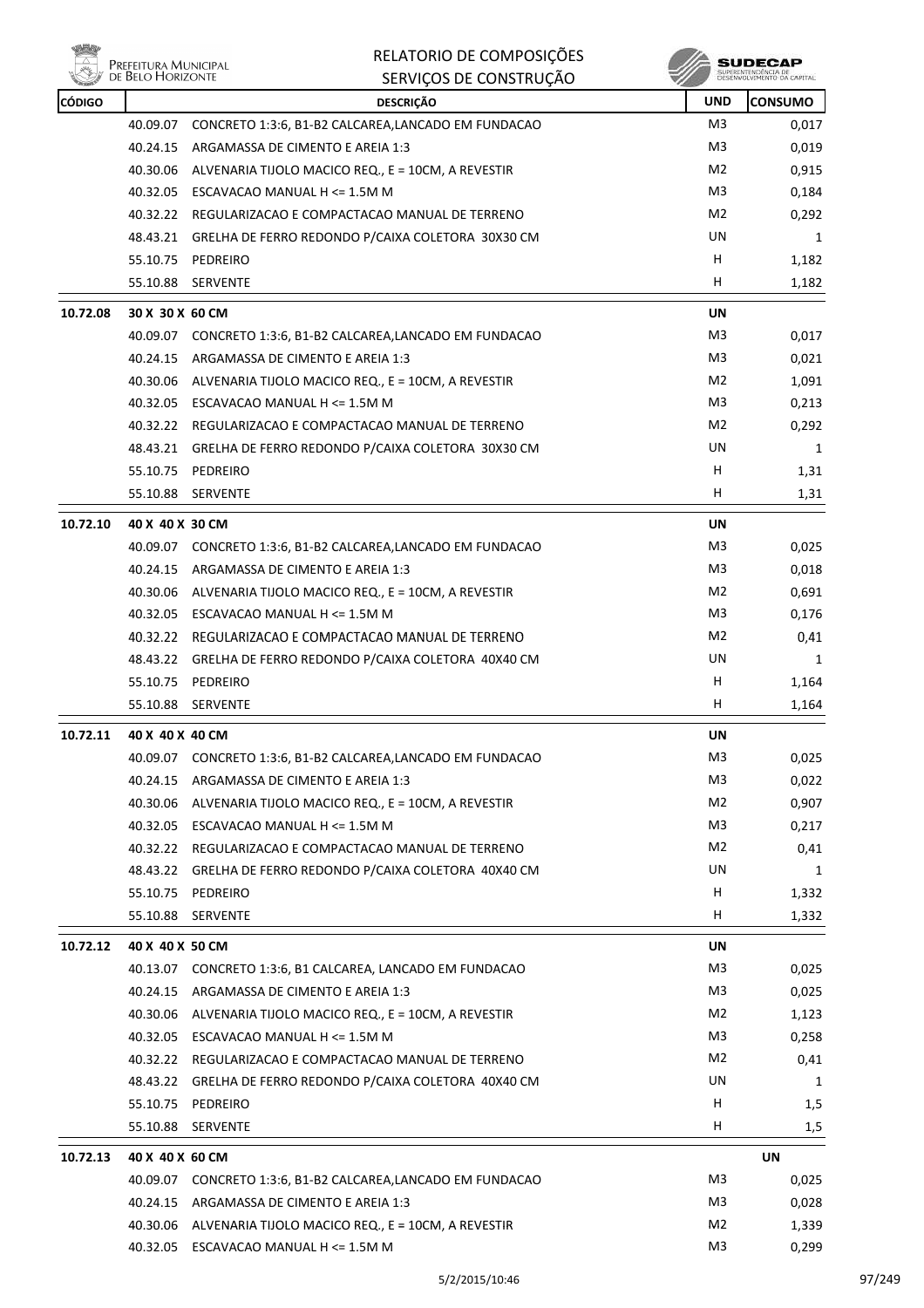

| Ning          |                                           | RELATORIO DE COMPOSIÇÕES                                    |                | <b>SUDECAP</b>                                    |
|---------------|-------------------------------------------|-------------------------------------------------------------|----------------|---------------------------------------------------|
|               | Prefeitura Municipal<br>de Belo Horizonte | SERVIÇOS DE CONSTRUÇÃO                                      |                | SUPERINTENDÊNCIA DE<br>DESENVOLVIMENTO DA CAPITAL |
| <b>CÓDIGO</b> |                                           | <b>DESCRIÇÃO</b>                                            | <b>UND</b>     | <b>CONSUMO</b>                                    |
|               | 40.32.22                                  | REGULARIZACAO E COMPACTACAO MANUAL DE TERRENO               | M2             | 0,41                                              |
|               | 48.43.22                                  | GRELHA DE FERRO REDONDO P/CAIXA COLETORA 40X40 CM           | UN             | 1                                                 |
|               | 55.10.75                                  | PEDREIRO                                                    | H              | 1,668                                             |
|               | 55.10.88                                  | SERVENTE                                                    | н              | 1,668                                             |
| 10.72.14      | 40 X 40 X 70 CM                           |                                                             | UN             |                                                   |
|               |                                           | 40.09.07 CONCRETO 1:3:6, B1-B2 CALCAREA,LANCADO EM FUNDACAO | M3             | 0,025                                             |
|               | 40.24.15                                  | ARGAMASSA DE CIMENTO E AREIA 1:3                            | M3             | 0,032                                             |
|               | 40.30.06                                  | ALVENARIA TIJOLO MACICO REQ., E = 10CM, A REVESTIR          | M2             | 1,555                                             |
|               |                                           | 40.32.05 ESCAVACAO MANUAL H <= 1.5M M                       | M <sub>3</sub> | 0,34                                              |
|               | 40.32.22                                  | REGULARIZACAO E COMPACTACAO MANUAL DE TERRENO               | M2             | 0,41                                              |
|               |                                           | 48.43.22 GRELHA DE FERRO REDONDO P/CAIXA COLETORA 40X40 CM  | UN             | 1                                                 |
|               | 55.10.75                                  | PEDREIRO                                                    | H              | 1,836                                             |
|               | 55.10.88                                  | <b>SERVENTE</b>                                             | н              | 1,836                                             |
| 10.72.15      | 40 X 40 X 80 CM                           |                                                             | UN             |                                                   |
|               | 40.09.07                                  | CONCRETO 1:3:6, B1-B2 CALCAREA, LANCADO EM FUNDACAO         | M3             | 0,025                                             |
|               | 40.24.15                                  | ARGAMASSA DE CIMENTO E AREIA 1:3                            | M3             | 0,035                                             |
|               | 40.30.06                                  | ALVENARIA TIJOLO MACICO REQ., E = 10CM, A REVESTIR          | M <sub>2</sub> | 1,771                                             |
|               |                                           | 40.32.05 ESCAVACAO MANUAL H <= 1.5M M                       | M3             | 0,381                                             |
|               |                                           | 40.32.22 REGULARIZACAO E COMPACTACAO MANUAL DE TERRENO      | M <sub>2</sub> | 0,41                                              |
|               | 48.43.22                                  | GRELHA DE FERRO REDONDO P/CAIXA COLETORA 40X40 CM           | UN             | 1                                                 |
|               | 55.10.75                                  | PEDREIRO                                                    | н              | 2,004                                             |
|               | 55.10.88                                  | <b>SERVENTE</b>                                             | н              | 2,004                                             |
| 10.72.16      | 40 X 40 X 90 CM                           |                                                             | UN             |                                                   |
|               | 40.09.07                                  | CONCRETO 1:3:6, B1-B2 CALCAREA, LANCADO EM FUNDACAO         | M3             | 0,025                                             |
|               | 40.24.15                                  | ARGAMASSA DE CIMENTO E AREIA 1:3                            | M3             | 0,038                                             |
|               | 40.30.06                                  | ALVENARIA TIJOLO MACICO REQ., E = 10CM, A REVESTIR          | M <sub>2</sub> | 1,987                                             |
|               | 40.32.05                                  | ESCAVACAO MANUAL H <= 1.5M M                                | M <sub>3</sub> | 0,422                                             |
|               |                                           | 48.43.22 GRELHA DE FERRO REDONDO P/CAIXA COLETORA 40X40 CM  | UN             | 1                                                 |
|               | 55.10.75                                  | PEDREIRO                                                    | H              | 2,172                                             |
|               | 55.10.88                                  | SERVENTE                                                    | H              | 2,172                                             |
| 10.72.17      | 40 X 40 X 100 CM                          |                                                             | UN             |                                                   |
|               | 40.09.07                                  | CONCRETO 1:3:6, B1-B2 CALCAREA, LANCADO EM FUNDACAO         | M3             | 0,025                                             |
|               | 40.24.15                                  | ARGAMASSA DE CIMENTO E AREIA 1:3                            | M <sub>3</sub> | 0,042                                             |
|               |                                           | 40.30.06 ALVENARIA TIJOLO MACICO REQ., E = 10CM, A REVESTIR | M2             | 2,203                                             |
|               |                                           | 40.32.05 ESCAVACAO MANUAL H <= 1.5M M                       | M <sub>3</sub> | 0,463                                             |
|               |                                           | 40.32.22 REGULARIZACAO E COMPACTACAO MANUAL DE TERRENO      | M2             | 0,41                                              |
|               | 48.43.22                                  | GRELHA DE FERRO REDONDO P/CAIXA COLETORA 40X40 CM           | UN             | 1                                                 |
|               | 55.10.75                                  | PEDREIRO                                                    | н              | 2,34                                              |
|               | 55.10.88                                  | <b>SERVENTE</b>                                             | H              | 2,34                                              |
|               |                                           |                                                             |                |                                                   |
| 10.72.20      | 50 X 50 X 30 CM                           |                                                             | UN             |                                                   |
|               | 40.09.07                                  | CONCRETO 1:3:6, B1-B2 CALCAREA, LANCADO EM FUNDACAO         | M3             | 0,033                                             |
|               | 40.24.15                                  | ARGAMASSA DE CIMENTO E AREIA 1:3                            | M <sub>3</sub> | 0,023                                             |
|               |                                           | 40.30.06 ALVENARIA TIJOLO MACICO REQ., E = 10CM, A REVESTIR | M2             | 0,819                                             |
|               |                                           | 40.32.22 REGULARIZACAO E COMPACTACAO MANUAL DE TERRENO      | M2             | 0,548                                             |
|               | 48.43.23                                  | GRELHA DE FERRO REDOMDO P/CAIXA COLETORA 50X50 CM           | UN             | 1                                                 |
|               |                                           | 55.10.75 PEDREIRO                                           | н              | 1,422                                             |
|               |                                           | 55.10.88 SERVENTE                                           | H              | 1,422                                             |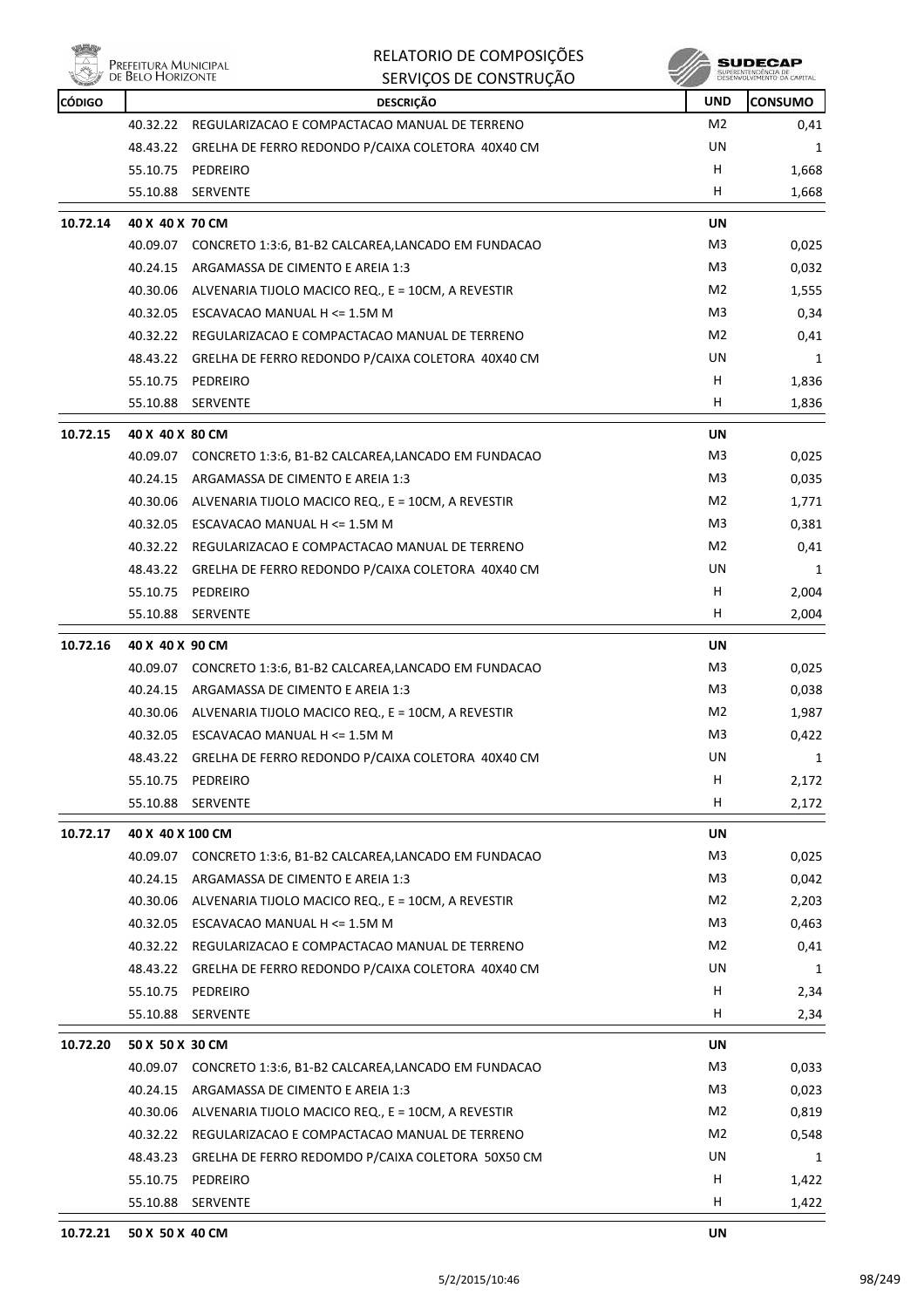

| <b>CÓDIGO</b> |                 | <b>DESCRIÇÃO</b>                                             | <b>UND</b>     | <b>CONSUMO</b> |
|---------------|-----------------|--------------------------------------------------------------|----------------|----------------|
|               | 40.09.07        | CONCRETO 1:3:6, B1-B2 CALCAREA, LANCADO EM FUNDACAO          | M <sub>3</sub> | 0,033          |
|               | 40.24.15        | ARGAMASSA DE CIMENTO E AREIA 1:3                             | M3             | 0,028          |
|               | 40.30.06        | ALVENARIA TIJOLO MACICO REQ., E = 10CM, A REVESTIR           | M2             | 1,075          |
|               | 40.32.05        | ESCAVACAO MANUAL H <= 1.5M M                                 | M <sub>3</sub> | 0,29           |
|               |                 | 40.32.22 REGULARIZACAO E COMPACTACAO MANUAL DE TERRENO       | M2             | 0,548          |
|               | 48.43.23        | GRELHA DE FERRO REDOMDO P/CAIXA COLETORA 50X50 CM            | UN             | 1              |
|               | 55.10.75        | PEDREIRO                                                     | H              | 1,63           |
|               | 55.10.88        | SERVENTE                                                     | H.             | 1,63           |
| 10.72.22      | 50 X 50 X 50 CM |                                                              | UN             |                |
|               |                 | 40.09.07 CONCRETO 1:3:6, B1-B2 CALCAREA, LANCADO EM FUNDACAO | M3             | 0,033          |
|               | 40.24.15        | ARGAMASSA DE CIMENTO E AREIA 1:3                             | M3             | 0,032          |
|               |                 | 40.30.06 ALVENARIA TIJOLO MACICO REQ., E = 10CM, A REVESTIR  | M2             | 1,331          |
|               |                 | 40.32.05 ESCAVACAO MANUAL H <= 1.5M M                        | M3             | 0,345          |
|               |                 | 40.32.22 REGULARIZACAO E COMPACTACAO MANUAL DE TERRENO       | M2             | 0,548          |
|               |                 | 48.43.23 GRELHA DE FERRO REDOMDO P/CAIXA COLETORA 50X50 CM   | UN             | 1              |
|               | 55.10.75        | PEDREIRO                                                     | H              | 1,838          |
|               |                 | 55.10.88 SERVENTE                                            | H.             | 1,838          |
| 10.72.23      | 50 X 50 X 60 CM |                                                              | UN             |                |
|               |                 | 40.09.07 CONCRETO 1:3:6, B1-B2 CALCAREA,LANCADO EM FUNDACAO  | M3             | 0,033          |
|               | 40.24.15        | ARGAMASSA DE CIMENTO E AREIA 1:3                             | M3             | 0,036          |
|               |                 | 40.30.06 ALVENARIA TIJOLO MACICO REQ., E = 10CM, A REVESTIR  | M2             | 1,587          |
|               |                 | 40.32.05 ESCAVACAO MANUAL H <= 1.5M M                        | M3             | 0,4            |
|               |                 | 40.32.22 REGULARIZACAO E COMPACTACAO MANUAL DE TERRENO       | M2             | 0,548          |
|               |                 | 48.43.23 GRELHA DE FERRO REDOMDO P/CAIXA COLETORA 50X50 CM   | UN.            | 1              |
|               | 55.10.75        | PEDREIRO                                                     | H.             | 2,046          |
|               | 55.10.88        | <b>SERVENTE</b>                                              | H              | 2,046          |
| 10.72.24      | 50 X 50 X 70 CM |                                                              | <b>UN</b>      |                |
|               |                 | 40.09.07 CONCRETO 1:3:6, B1-B2 CALCAREA,LANCADO EM FUNDACAO  | M3             | 0,033          |
|               |                 | 40.24.15 ARGAMASSA DE CIMENTO E AREIA 1:3                    | M3             | 0,04           |
|               | 40.30.06        | ALVENARIA TIJOLO MACICO REQ., E = 10CM, A REVESTIR           | M <sub>2</sub> | 1,843          |
|               | 40.32.05        | ESCAVACAO MANUAL H <= 1.5M M                                 | M <sub>3</sub> | 0,455          |
|               |                 | 40.32.22 REGULARIZACAO E COMPACTACAO MANUAL DE TERRENO       | M2             | 0,548          |
|               | 48.43.23        | GRELHA DE FERRO REDOMDO P/CAIXA COLETORA 50X50 CM            | UN             | 1              |
|               | 55.10.75        | PEDREIRO                                                     | H              | 2,254          |
|               | 55.10.88        | SERVENTE                                                     | H              | 2,254          |
| 10.72.25      | 50 X 50 X 80 CM |                                                              | UN             |                |
|               |                 | 40.09.07 CONCRETO 1:3:6, B1-B2 CALCAREA, LANCADO EM FUNDACAO | M3             | 0,033          |
|               | 40.24.15        | ARGAMASSA DE CIMENTO E AREIA 1:3                             | M3             | 0,044          |
|               | 40.30.06        | ALVENARIA TIJOLO MACICO REQ., E = 10CM, A REVESTIR           | M <sub>2</sub> | 2,099          |
|               | 40.32.05        | ESCAVACAO MANUAL H <= 1.5M M                                 | M3             | 0,509          |
|               |                 | 40.32.22 REGULARIZACAO E COMPACTACAO MANUAL DE TERRENO       | M2             | 0,548          |
|               | 48.43.23        | GRELHA DE FERRO REDOMDO P/CAIXA COLETORA 50X50 CM            | UN             | 1              |
|               | 55.10.75        | PEDREIRO                                                     | H              | 2,462          |
|               | 55.10.88        | <b>SERVENTE</b>                                              | H              | 2,462          |
| 10.72.26      | 50 X 50 X 90 CM |                                                              | UN             |                |
|               |                 | 40.09.07 CONCRETO 1:3:6, B1-B2 CALCAREA,LANCADO EM FUNDACAO  | M <sub>3</sub> | 0,033          |
|               | 40.24.15        | ARGAMASSA DE CIMENTO E AREIA 1:3                             | M3             | 0,0548         |
|               | 40.30.06        | ALVENARIA TIJOLO MACICO REQ., E = 10CM, A REVESTIR           | M <sub>2</sub> | 2,355          |
|               |                 | 40.32.05 ESCAVACAO MANUAL H <= 1.5M M                        | M <sub>3</sub> | 0,564          |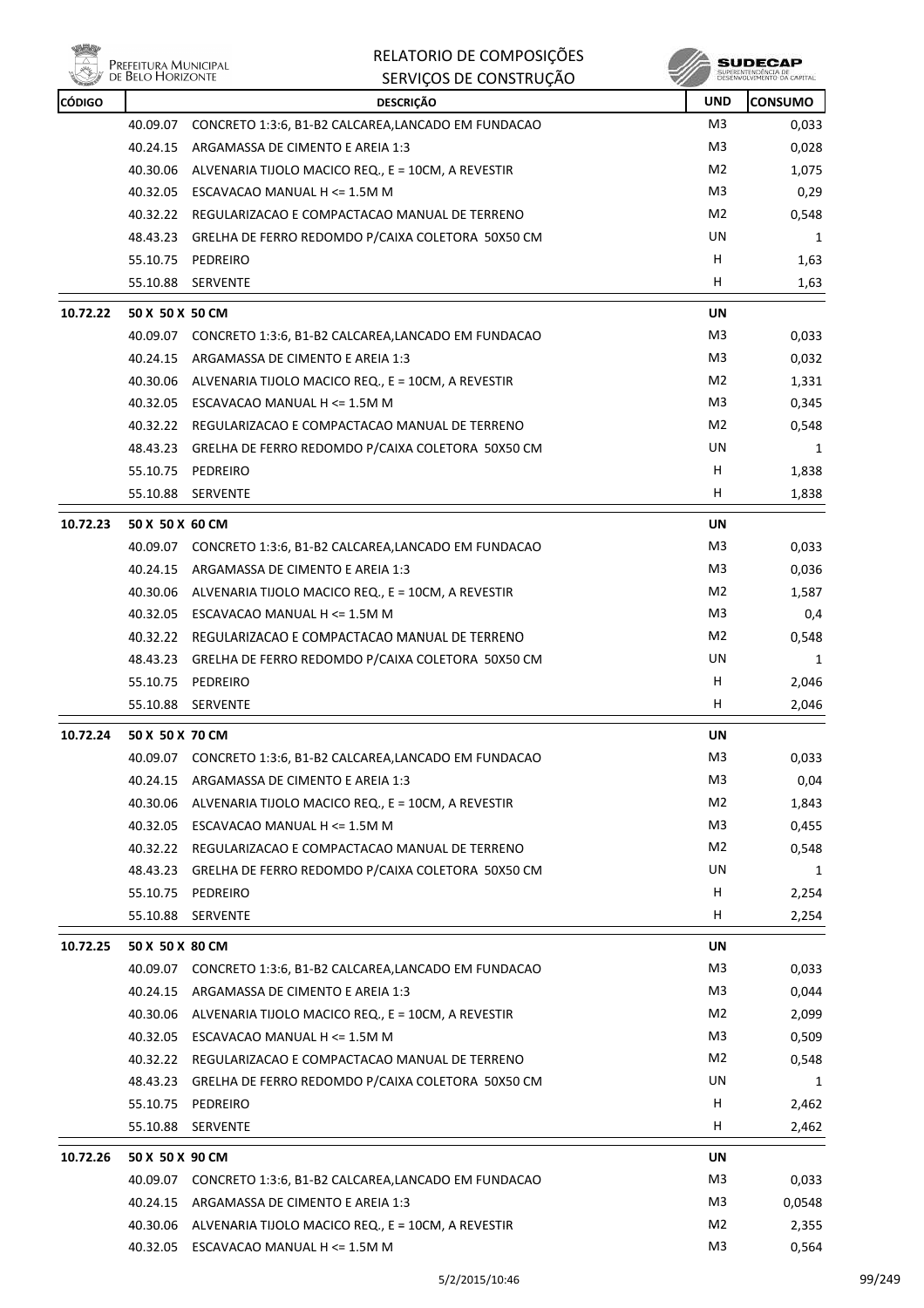

|               |                                           | RELATORIO DE COMPOSIÇÕES                                    |                | SUDECAP                    |
|---------------|-------------------------------------------|-------------------------------------------------------------|----------------|----------------------------|
|               | Prefeitura Municipal<br>de Belo Horizonte | SERVIÇOS DE CONSTRUÇÃO                                      |                | DESENVOLVIMENTO OA CAPITAL |
| <b>CÓDIGO</b> |                                           | <b>DESCRIÇÃO</b>                                            | <b>UND</b>     | <b>CONSUMO</b>             |
|               | 40.32.22                                  | REGULARIZACAO E COMPACTACAO MANUAL DE TERRENO               | M <sub>2</sub> | 0,548                      |
|               | 48.43.23                                  | GRELHA DE FERRO REDOMDO P/CAIXA COLETORA 50X50 CM           | UN             | 1                          |
|               |                                           | 55.10.75 PEDREIRO                                           | н              | 2,67                       |
|               | 55.10.88                                  | <b>SERVENTE</b>                                             | н              | 2,67                       |
| 10.72.27      | 50 X 50 X 100 CM                          |                                                             | UN             |                            |
|               | 40.09.07                                  | CONCRETO 1:3:6, B1-B2 CALCAREA,LANCADO EM FUNDACAO          | M3             | 0,033                      |
|               | 40.24.15                                  | ARGAMASSA DE CIMENTO E AREIA 1:3                            | M3             | 0,057                      |
|               |                                           | 40.30.06 ALVENARIA TIJOLO MACICO REQ., E = 10CM, A REVESTIR | M <sub>2</sub> | 2,611                      |
|               |                                           | 40.32.05 ESCAVACAO MANUAL H <= 1.5M M                       | M3             | 0,619                      |
|               |                                           | 40.32.22 REGULARIZACAO E COMPACTACAO MANUAL DE TERRENO      | M2             | 0,548                      |
|               | 48.43.23                                  | GRELHA DE FERRO REDOMDO P/CAIXA COLETORA 50X50 CM           | UN             | 1                          |
|               | 55.10.75                                  | PEDREIRO                                                    | н              | 2,878                      |
|               | 55.10.88                                  | SERVENTE                                                    | н              | 2,878                      |
| 10.72.28      | 50 X 50 X 110 CM                          |                                                             | UN             |                            |
|               | 40.09.07                                  | CONCRETO 1:3:6, B1-B2 CALCAREA,LANCADO EM FUNDACAO          | M3             | 0,033                      |
|               | 40.24.15                                  | ARGAMASSA DE CIMENTO E AREIA 1:3                            | M3             | 0,057                      |
|               | 40.30.06                                  | ALVENARIA TIJOLO MACICO REQ., E = 10CM, A REVESTIR          | M <sub>2</sub> | 2,867                      |
|               |                                           | 40.32.05 ESCAVACAO MANUAL H <= 1.5M M                       | M3             | 0,674                      |
|               | 40.32.22                                  | REGULARIZACAO E COMPACTACAO MANUAL DE TERRENO               | M2             | 0,548                      |
|               | 48.43.23                                  | GRELHA DE FERRO REDOMDO P/CAIXA COLETORA 50X50 CM           | UN             | 1                          |
|               | 55.10.75                                  | PEDREIRO                                                    | H              | 3,086                      |
|               | 55.10.88                                  | SERVENTE                                                    | н              | 3,086                      |
| 10.72.31      | 60 X 60 X 30 CM                           |                                                             | UN             |                            |
|               | 40.09.07                                  | CONCRETO 1:3:6, B1-B2 CALCAREA, LANCADO EM FUNDACAO         | M3             | 0,042                      |
|               | 40.24.15                                  | ARGAMASSA DE CIMENTO E AREIA 1:3                            | M3             | 0,029                      |
|               | 40.30.06                                  | ALVENARIA TIJOLO MACICO REQ., E = 10CM, A REVESTIR          | M2             | 0,947                      |
|               |                                           | 40.32.05 ESCAVACAO MANUAL H <= 1.5M M                       | M3             | 0,706                      |
|               |                                           | 40.32.22 REGULARIZACAO E COMPACTACAO MANUAL DE TERRENO      | M2             | 0,303                      |
|               |                                           | 48.43.24 GRELHA DE FERRO REDONDO P/CAIXA COLETORA 60X60 CM  | UN             | 1                          |
|               |                                           | 55.10.75 PEDREIRO                                           | Н              | 1,7                        |
|               |                                           | 55.10.88 SERVENTE                                           | H              | 1,7                        |
| 10.72.32      | 60 X 60 X 40 CM                           |                                                             | UN             |                            |
|               | 40.09.07                                  | CONCRETO 1:3:6, B1-B2 CALCAREA, LANCADO EM FUNDACAO         | M3             | 0,042                      |
|               |                                           | 40.24.15 ARGAMASSA DE CIMENTO E AREIA 1:3                   | M3             | 0,034                      |
|               |                                           | 40.30.06 ALVENARIA TIJOLO MACICO REQ., E = 10CM, A REVESTIR | M2             | 1,243                      |
|               |                                           | 40.32.05 ESCAVACAO MANUAL H <= 1.5M M                       | M3             | 0,374                      |
|               |                                           | 40.32.22 REGULARIZACAO E COMPACTACAO MANUAL DE TERRENO      | M2             | 0,706                      |
|               |                                           | 48.43.24 GRELHA DE FERRO REDONDO P/CAIXA COLETORA 60X60 CM  | UN             | 1                          |
|               |                                           | 55.10.75 PEDREIRO                                           | H              | 1,948                      |
|               |                                           | 55.10.88 SERVENTE                                           | H              | 1,948                      |
|               |                                           |                                                             |                |                            |
| 10.72.33      | 60 X 60 X 50 CM                           |                                                             | UN             |                            |
|               | 40.09.07                                  | CONCRETO 1:3:6, B1-B2 CALCAREA, LANCADO EM FUNDACAO         | M3             | 0,042                      |
|               |                                           | 40.24.15 ARGAMASSA DE CIMENTO E AREIA 1:3                   | M3             | 0,039                      |
|               |                                           | 40.30.06 ALVENARIA TIJOLO MACICO REQ., E = 10CM, A REVESTIR | M2             | 1,539                      |
|               |                                           | 40.32.05 ESCAVACAO MANUAL H $\leq$ 1.5M M                   | M3             | 0,445                      |
|               |                                           | 40.32.22 REGULARIZACAO E COMPACTACAO MANUAL DE TERRENO      | M2             | 0,706                      |
|               | 48.43.24                                  | GRELHA DE FERRO REDONDO P/CAIXA COLETORA 60X60 CM           | UN             | 1                          |
|               |                                           | 55.10.75 PEDREIRO                                           | H              | 2,196                      |

55.10.88 SERVENTE H 2,196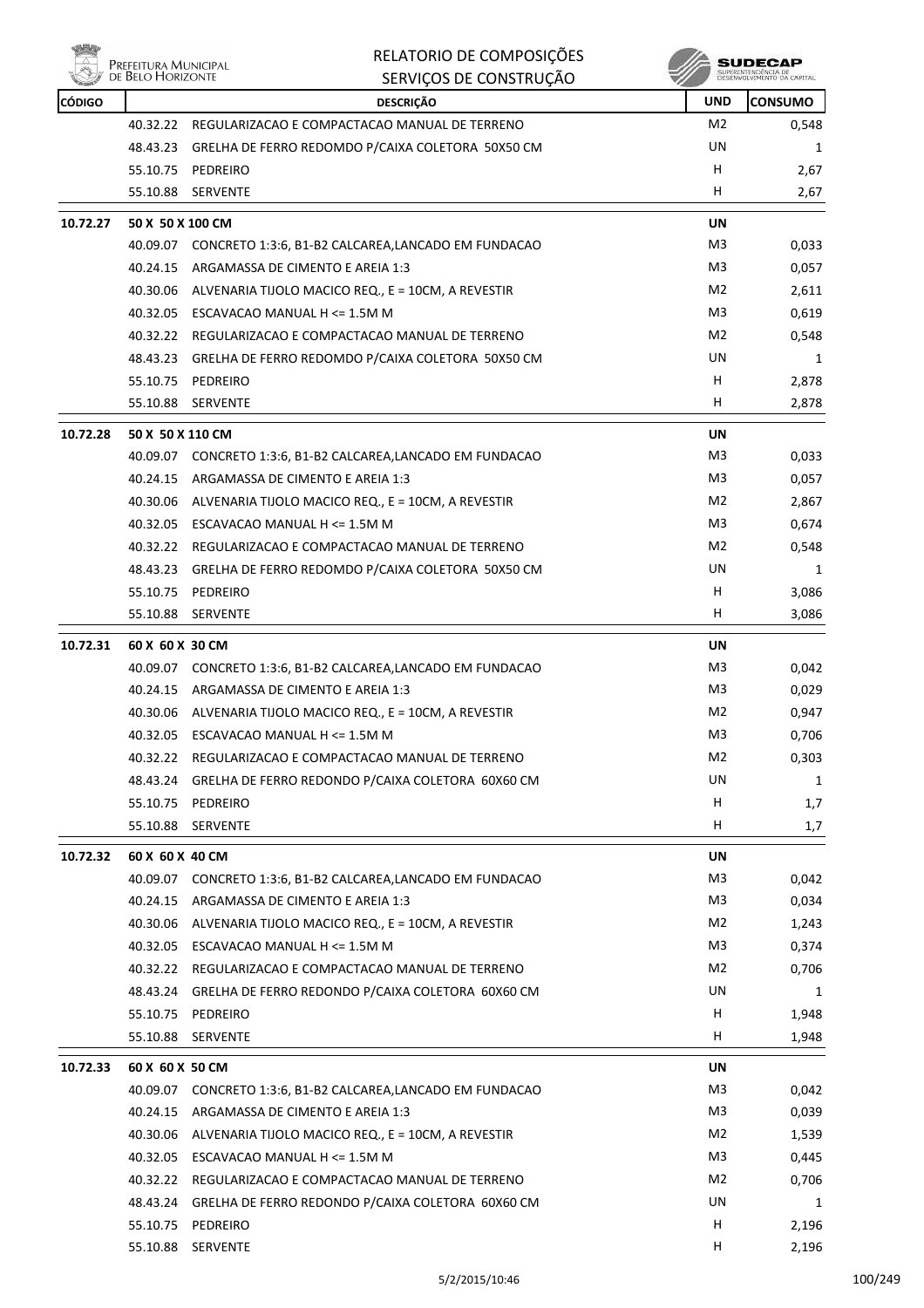

| <b>CÓDIGO</b> |                  | <b>DESCRIÇÃO</b>                                            | <b>UND</b>     | <b>CONSUMO</b> |
|---------------|------------------|-------------------------------------------------------------|----------------|----------------|
| 10.72.34      | 60 X 60 X 60 CM  |                                                             | UN             |                |
|               | 40.09.07         | CONCRETO 1:3:6, B1-B2 CALCAREA, LANCADO EM FUNDACAO         | M3             | 0,042          |
|               | 40.24.15         | ARGAMASSA DE CIMENTO E AREIA 1:3                            | M3             | 0,044          |
|               |                  | 40.30.06 ALVENARIA TIJOLO MACICO REQ., E = 10CM, A REVESTIR | M2             | 1,835          |
|               |                  | 40.32.09 ESCAVACAO MANUAL H > 3,0 M                         | M3             | 0,515          |
|               |                  | 40.32.22 REGULARIZACAO E COMPACTACAO MANUAL DE TERRENO      | M2             | 0,706          |
|               |                  | 48.43.24 GRELHA DE FERRO REDONDO P/CAIXA COLETORA 60X60 CM  | UN             | 1              |
|               | 55.10.75         | PEDREIRO                                                    | н              | 2,444          |
|               | 55.10.88         | <b>SERVENTE</b>                                             | H              | 2,444          |
| 10.72.35      | 60 X 60 X 70 CM  |                                                             | <b>UN</b>      |                |
|               | 40.09.07         | CONCRETO 1:3:6, B1-B2 CALCAREA, LANCADO EM FUNDACAO         | M3             | 0,042          |
|               | 40.24.15         | ARGAMASSA DE CIMENTO E AREIA 1:3                            | M3             | 0,049          |
|               |                  | 40.30.06 ALVENARIA TIJOLO MACICO REQ., E = 10CM, A REVESTIR | M2             | 2,131          |
|               |                  | 40.32.05 ESCAVACAO MANUAL H <= 1.5M M                       | M3             | 0,586          |
|               |                  | 40.32.22 REGULARIZACAO E COMPACTACAO MANUAL DE TERRENO      | M2             | 0,706          |
|               |                  | 48.43.24 GRELHA DE FERRO REDONDO P/CAIXA COLETORA 60X60 CM  | UN             | 1              |
|               |                  | 55.10.75 PEDREIRO                                           | H              | 2,692          |
|               | 55.10.88         | <b>SERVENTE</b>                                             | н              | 2,692          |
| 10.72.36      | 60 X 60 X 80 CM  |                                                             | UN             |                |
|               |                  | 40.09.07 CONCRETO 1:3:6, B1-B2 CALCAREA,LANCADO EM FUNDACAO | M3             | 0,042          |
|               | 40.24.15         | ARGAMASSA DE CIMENTO E AREIA 1:3                            | M3             | 0,054          |
|               |                  | 40.30.06 ALVENARIA TIJOLO MACICO REQ., E = 10CM, A REVESTIR | M2             | 2,427          |
|               |                  | 40.32.05 ESCAVACAO MANUAL H <= 1.5M M                       | M3             | 0,656          |
|               |                  | 40.32.22 REGULARIZACAO E COMPACTACAO MANUAL DE TERRENO      | M2             | 0,706          |
|               |                  | 48.43.24 GRELHA DE FERRO REDONDO P/CAIXA COLETORA 60X60 CM  | UN             | 1              |
|               |                  | 55.10.75 PEDREIRO                                           | н              | 2,94           |
|               |                  | 55.10.88 SERVENTE                                           | H              | 2,94           |
| 10.72.37      | 60 X 60 X 90 CM  |                                                             | UN             |                |
|               |                  | 40.09.07 CONCRETO 1:3:6, B1-B2 CALCAREA,LANCADO EM FUNDACAO | M3             | 0,042          |
|               |                  | 40.24.15 ARGAMASSA DE CIMENTO E AREIA 1:3                   | M3             | 0,059          |
|               | 40.30.06         | ALVENARIA TIJOLO MACICO REQ., E = 10CM, A REVESTIR          | M <sub>2</sub> | 2,723          |
|               |                  | 40.32.05 ESCAVACAO MANUAL H <= 1.5M M                       | M <sub>3</sub> | 0,727          |
|               |                  | 40.32.22 REGULARIZACAO E COMPACTACAO MANUAL DE TERRENO      | M2             | 0,706          |
|               |                  | 48.43.24 GRELHA DE FERRO REDONDO P/CAIXA COLETORA 60X60 CM  | UN             | 1              |
|               | 55.10.75         | PEDREIRO                                                    | H              | 3,188          |
|               | 55.10.88         | SERVENTE                                                    | H              | 3,188          |
| 10.72.38      | 60 X 60 X 100 CM |                                                             | UN             |                |
|               |                  | 40.09.07 CONCRETO 1:3:6, B1-B2 CALCAREA,LANCADO EM FUNDACAO | M3             | 0,042          |
|               |                  | 40.24.15 ARGAMASSA DE CIMENTO E AREIA 1:3                   | M <sub>3</sub> | 0,064          |
|               |                  | 40.30.06 ALVENARIA TIJOLO MACICO REQ., E = 10CM, A REVESTIR | M2             | 3,019          |
|               |                  | 40.32.05 ESCAVACAO MANUAL H <= 1.5M M                       | M <sub>3</sub> | 0,797          |
|               |                  | 40.32.22 REGULARIZACAO E COMPACTACAO MANUAL DE TERRENO      | M2             | 0,706          |
|               |                  | 48.43.24 GRELHA DE FERRO REDONDO P/CAIXA COLETORA 60X60 CM  | UN             | 1              |
|               |                  | 55.10.75 PEDREIRO                                           | н              | 3,436          |
|               | 55.10.88         | <b>SERVENTE</b>                                             | H              | 3,436          |
| 10.72.39      | 60 X 60 X 110 CM |                                                             | UN             |                |
|               |                  | 40.09.07 CONCRETO 1:3:6, B1-B2 CALCAREA,LANCADO EM FUNDACAO | M3             | 0,042          |
|               |                  | 40.24.15 ARGAMASSA DE CIMENTO E AREIA 1:3                   | M <sub>3</sub> | 0,069          |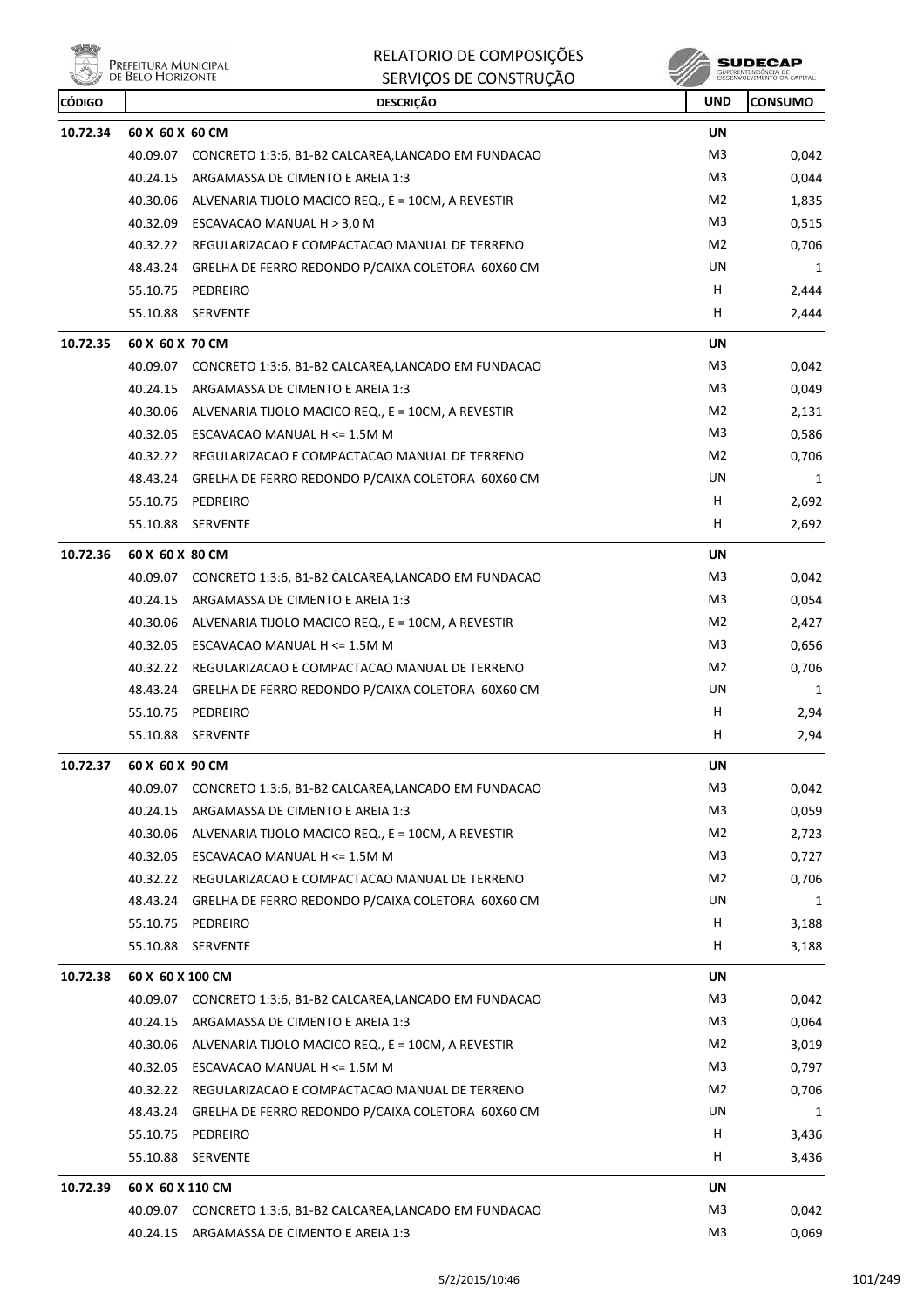| 小品先           |                                           | RELATORIO DE COMPOSIÇÕES                                    |                | SUDECAP                                          |
|---------------|-------------------------------------------|-------------------------------------------------------------|----------------|--------------------------------------------------|
|               | Prefeitura Municipal<br>de Belo Horizonte | SERVIÇOS DE CONSTRUÇÃO                                      |                | SUPERINTENDÊNCIA DE<br>DESENVOLVIMENTO DA CAPITA |
| <b>CÓDIGO</b> |                                           | <b>DESCRIÇÃO</b>                                            | <b>UND</b>     | <b>CONSUMO</b>                                   |
|               | 40.30.06                                  | ALVENARIA TIJOLO MACICO REQ., E = 10CM, A REVESTIR          | M <sub>2</sub> | 3,315                                            |
|               | 40.32.05                                  | ESCAVACAO MANUAL H <= 1.5M M                                | M <sub>3</sub> | 0,868                                            |
|               | 40.32.22                                  | REGULARIZACAO E COMPACTACAO MANUAL DE TERRENO               | M <sub>2</sub> | 0,706                                            |
|               | 48.43.24                                  | GRELHA DE FERRO REDONDO P/CAIXA COLETORA 60X60 CM           | UN             | 1                                                |
|               | 55.10.75                                  | PEDREIRO                                                    | н              | 3,684                                            |
|               | 55.10.88                                  | SERVENTE                                                    | н              | 3,684                                            |
| 10.72.40      | 60 X 60 X 120 CM                          |                                                             | <b>UN</b>      |                                                  |
|               | 40.09.07                                  | CONCRETO 1:3:6, B1-B2 CALCAREA, LANCADO EM FUNDACAO         | M3             | 0,042                                            |
|               | 40.24.15                                  | ARGAMASSA DE CIMENTO E AREIA 1:3                            | M3             | 0,074                                            |
|               | 40.30.06                                  | ALVENARIA TIJOLO MACICO REQ., E = 10CM, A REVESTIR          | M <sub>2</sub> | 3,611                                            |
|               | 40.32.05                                  | ESCAVACAO MANUAL H <= 1.5M M                                | M3             | 0,932                                            |
|               | 40.32.22                                  | REGULARIZACAO E COMPACTACAO MANUAL DE TERRENO               | M2             | 0,706                                            |
|               | 48.43.24                                  | GRELHA DE FERRO REDONDO P/CAIXA COLETORA 60X60 CM           | UN             | 1                                                |
|               | 55.10.75                                  | PEDREIRO                                                    | н              | 3,932                                            |
|               | 55.10.88                                  | SERVENTE                                                    | н              | 3,392                                            |
| 10.72.43      | 70 X 70 X 30 CM                           |                                                             | <b>UN</b>      |                                                  |
|               | 40.09.07                                  | CONCRETO 1:3:6, B1-B2 CALCAREA, LANCADO EM FUNDACAO         | M3             | 0,053                                            |
|               | 40.24.15                                  | ARGAMASSA DE CIMENTO E AREIA 1:3                            | M <sub>3</sub> | 0,035                                            |
|               | 40.30.06                                  | ALVENARIA TIJOLO MACICO REQ., E = 10CM, A REVESTIR          | M2             | 1,075                                            |
|               | 40.32.05                                  | ESCAVACAO MANUAL H <= 1.5M M                                | M3             | 0,38                                             |
|               |                                           | 40.32.22 REGULARIZACAO E COMPACTACAO MANUAL DE TERRENO      | M <sub>2</sub> | 0,884                                            |
|               | 48.43.26                                  | GRELHA DE FERRO REDONDO P/CAIXA COLETORA 70X70 CM           | UN             | 1                                                |
|               | 55.10.75                                  | PEDREIRO                                                    | н              | 1,998                                            |
|               | 55.10.88                                  | <b>SERVENTE</b>                                             | н              | 1,998                                            |
|               |                                           |                                                             |                |                                                  |
| 10.72.44      | 70 X 70 X 40 CM                           |                                                             | UN             |                                                  |
|               |                                           | 40.09.07 CONCRETO 1:3:6, B1-B2 CALCAREA,LANCADO EM FUNDACAO | M3             | 0,053                                            |
|               |                                           | 40.24.15 ARGAMASSA DE CIMENTO E AREIA 1:3                   | M3             | 0,041                                            |
|               |                                           | 40.30.06 ALVENARIA TIJOLO MACICO REQ., E = 10CM, A REVESTIR | M2             | 1,411                                            |
|               | 40.32.05                                  | ESCAVACAO MANUAL H <= 1.5M M                                | M3             | 0,468                                            |
|               | 40.32.22                                  | REGULARIZACAO E COMPACTACAO MANUAL DE TERRENO               | M2             | 0,884                                            |
|               | 48.43.26                                  | GRELHA DE FERRO REDONDO P/CAIXA COLETORA 70X70 CM           | UN             | 1                                                |
|               | 55.10.75                                  | PEDREIRO                                                    | Н              | 2,286                                            |
|               | 55.10.88                                  | SERVENTE                                                    | н              | 2,286                                            |
| 10.72.45      | 70 X 70 X 50 CM                           |                                                             | UN             |                                                  |
|               | 40.09.07                                  | CONCRETO 1:3:6, B1-B2 CALCAREA, LANCADO EM FUNDACAO         | M3             | 0,0533                                           |
|               | 40.24.15                                  | ARGAMASSA DE CIMENTO E AREIA 1:3                            | M3             | 0,046                                            |
|               | 40.30.06                                  | ALVENARIA TIJOLO MACICO REQ., E = 10CM, A REVESTIR          | M2             | 1,747                                            |
|               |                                           | 40.32.05 ESCAVACAO MANUAL H <= 1.5M M                       | M3             | 0,557                                            |
|               |                                           | 40.32.22 REGULARIZACAO E COMPACTACAO MANUAL DE TERRENO      | M2             | 0,884                                            |
|               |                                           | 48.43.26 GRELHA DE FERRO REDONDO P/CAIXA COLETORA 70X70 CM  | UN             | 1                                                |
|               | 55.10.75                                  | PEDREIRO                                                    | H              | 2,574                                            |
|               | 55.10.88                                  | <b>SERVENTE</b>                                             | н              | 2,574                                            |
| 10.72.46      | 70 X 70 X 60 CM                           |                                                             | UN             |                                                  |
|               | 40.09.07                                  | CONCRETO 1:3:6, B1-B2 CALCAREA, LANCADO EM FUNDACAO         | M3             | 0,053                                            |
|               | 40.24.15                                  | ARGAMASSA DE CIMENTO E AREIA 1:3                            | M3             | 0,052                                            |
|               |                                           | 40.30.06 ALVENARIA TIJOLO MACICO REQ., E = 10CM, A REVESTIR | M2             | 2,083                                            |
|               |                                           | 40.32.05 ESCAVACAO MANUAL H <= 1.5M M                       | M3             | 0,645                                            |
|               |                                           | 40.32.22 REGULARIZACAO E COMPACTACAO MANUAL DE TERRENO      | M2             | 0,884                                            |
|               | 48.43.26                                  | GRELHA DE FERRO REDONDO P/CAIXA COLETORA 70X70 CM           | UN             | 1                                                |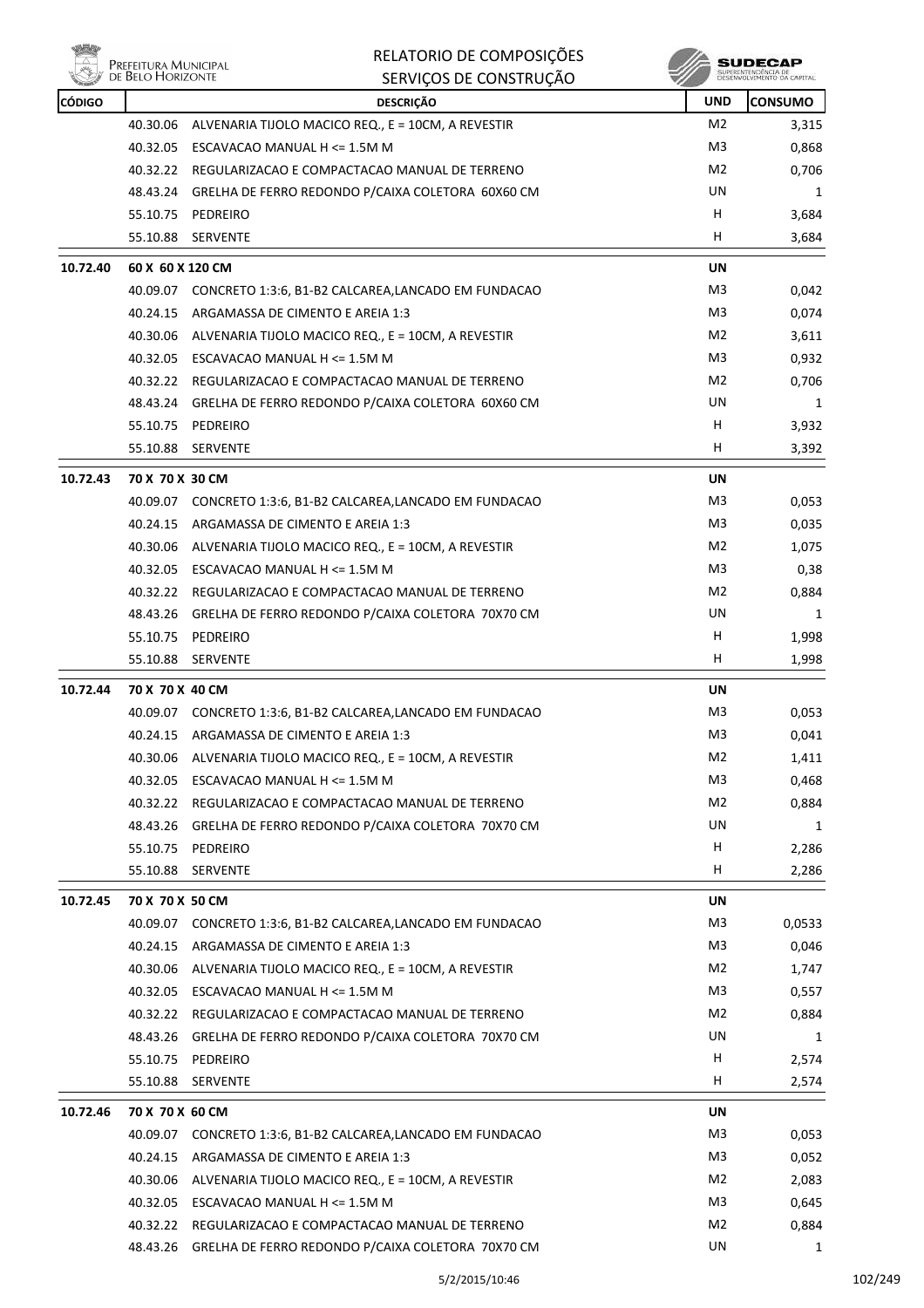

|               | <b>DE DELO I IONIZON IE</b> | SERVIÇOS DE CONSTRUÇÃO                                      |                | DESENVOLVEMENTO DA CAPITAL |
|---------------|-----------------------------|-------------------------------------------------------------|----------------|----------------------------|
| <b>CÓDIGO</b> |                             | <b>DESCRIÇÃO</b>                                            | <b>UND</b>     | <b>CONSUMO</b>             |
|               |                             | 55.10.75 PEDREIRO                                           | H              | 2,862                      |
|               |                             | 55.10.88 SERVENTE                                           | н              | 2,862                      |
| 10.72.47      | 70 X 70 X 70 CM             |                                                             | <b>UN</b>      |                            |
|               |                             | 40.09.07 CONCRETO 1:3:6, B1-B2 CALCAREA,LANCADO EM FUNDACAO | M3             | 0,053                      |
|               |                             | 40.24.15 ARGAMASSA DE CIMENTO E AREIA 1:3                   | M3             | 0,058                      |
|               | 40.30.06                    | ALVENARIA TIJOLO MACICO REQ., E = 10CM, A REVESTIR          | M2             | 2,419                      |
|               |                             | 40.32.05 ESCAVACAO MANUAL H <= 1.5M M                       | M3             | 0,733                      |
|               |                             | 40.32.22 REGULARIZACAO E COMPACTACAO MANUAL DE TERRENO      | M2             | 0,884                      |
|               |                             | 48.43.26 GRELHA DE FERRO REDONDO P/CAIXA COLETORA 70X70 CM  | UN             | 1                          |
|               |                             | 55.10.75 PEDREIRO                                           | н              | 3,15                       |
|               | 55.10.88                    | <b>SERVENTE</b>                                             | н              | 3,15                       |
| 10.72.48      | 70 X 70 X 80 CM             |                                                             | UN             |                            |
|               |                             | 40.09.07 CONCRETO 1:3:6, B1-B2 CALCAREA,LANCADO EM FUNDACAO | M3             | 0,053                      |
|               | 40.24.15                    | ARGAMASSA DE CIMENTO E AREIA 1:3                            | M3             | 0,064                      |
|               |                             | 40.30.06 ALVENARIA TIJOLO MACICO REQ., E = 10CM, A REVESTIR | M2             | 2,755                      |
|               |                             | 40.32.05 ESCAVACAO MANUAL H <= 1.5M M                       | M3             | 0,882                      |
|               |                             | 40.32.22 REGULARIZACAO E COMPACTACAO MANUAL DE TERRENO      | M2             | 0,884                      |
|               | 48.43.26                    | GRELHA DE FERRO REDONDO P/CAIXA COLETORA 70X70 CM           | UN             | 1                          |
|               | 55.10.75                    | PEDREIRO                                                    | н              | 3,438                      |
|               | 55.10.88                    | SERVENTE                                                    | н              | 3,438                      |
|               |                             |                                                             |                |                            |
| 10.72.49      | 70 X 70 X 90 CM             |                                                             | UN             |                            |
|               |                             | 40.09.07 CONCRETO 1:3:6, B1-B2 CALCAREA,LANCADO EM FUNDACAO | M3             | 0,053                      |
|               |                             | 40.24.15 ARGAMASSA DE CIMENTO E AREIA 1:3                   | M3             | 0,07                       |
|               | 40.30.06                    | ALVENARIA TIJOLO MACICO REQ., E = 10CM, A REVESTIR          | M2             | 3,091                      |
|               |                             | 40.32.05 ESCAVACAO MANUAL H <= 1.5M M                       | M3             | 0,91                       |
|               |                             | 40.32.22 REGULARIZACAO E COMPACTACAO MANUAL DE TERRENO      | M2             | 0,884                      |
|               |                             | 48.43.26 GRELHA DE FERRO REDONDO P/CAIXA COLETORA 70X70 CM  | UN             | 1                          |
|               |                             | 55.10.75 PEDREIRO                                           | н              | 3,726                      |
|               | 55.10.88                    | SERVENTE                                                    | H              | 3,726                      |
| 10.72.50      | 70 X 70 X 100 CM            |                                                             | UN             |                            |
|               |                             | 40.09.07 CONCRETO 1:3:6, B1-B2 CALCAREA,LANCADO EM FUNDACAO | M <sub>3</sub> | 0,053                      |
|               | 40.24.15                    | ARGAMASSA DE CIMENTO E AREIA 1:3                            | M3             | 0,075                      |
|               | 40.30.06                    | ALVENARIA TIJOLO MACICO REQ., E = 10CM, A REVESTIR          | M2             | 3,427                      |
|               | 40.32.05                    | ESCAVACAO MANUAL H <= 1.5M M                                | M3             | 0,998                      |
|               |                             | 40.32.22 REGULARIZACAO E COMPACTACAO MANUAL DE TERRENO      | M2             | 0,884                      |
|               | 48.43.26                    | GRELHA DE FERRO REDONDO P/CAIXA COLETORA 70X70 CM           | UN             | 1                          |
|               | 55.10.75                    | PEDREIRO                                                    | н              | 4,014                      |
|               | 55.10.88                    | SERVENTE                                                    | н              | 4,014                      |
| 10.72.51      | 70 X 70 X 110 CM            |                                                             | UN             |                            |
|               | 40.09.07                    | CONCRETO 1:3:6, B1-B2 CALCAREA, LANCADO EM FUNDACAO         | M3             | 0,053                      |
|               | 40.24.15                    | ARGAMASSA DE CIMENTO E AREIA 1:3                            | M <sub>3</sub> | 0,081                      |
|               | 40.30.06                    | ALVENARIA TIJOLO MACICO REQ., E = 10CM, A REVESTIR          | M2             | 3,763                      |
|               |                             | 40.32.05 ESCAVACAO MANUAL H <= 1.5M M                       | M3             | 1,087                      |
|               | 40.32.22                    | REGULARIZACAO E COMPACTACAO MANUAL DE TERRENO               | M <sub>2</sub> | 0,884                      |
|               | 48.43.26                    | GRELHA DE FERRO REDONDO P/CAIXA COLETORA 70X70 CM           | UN             | 1                          |
|               | 55.10.75                    | PEDREIRO                                                    | н              | 4,302                      |
|               | 55.10.88                    | SERVENTE                                                    | H              | 4,302                      |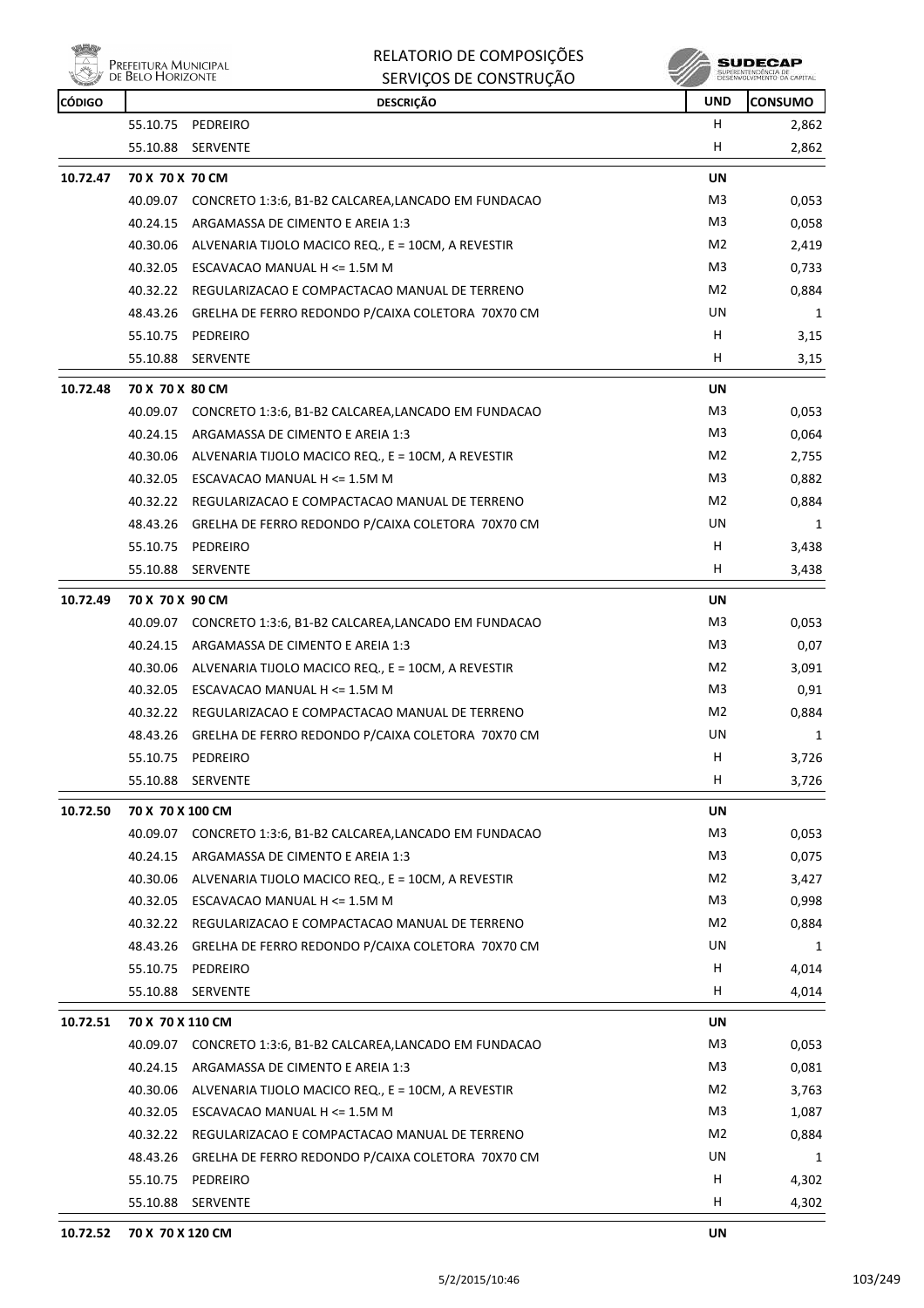

| <b>CÓDIGO</b> |                  | <b>DESCRIÇÃO</b>                                            | <b>UND</b>     | <b>CONSUMO</b> |
|---------------|------------------|-------------------------------------------------------------|----------------|----------------|
|               | 40.09.07         | CONCRETO 1:3:6, B1-B2 CALCAREA, LANCADO EM FUNDACAO         | M3             | 0,053          |
|               | 40.24.15         | ARGAMASSA DE CIMENTO E AREIA 1:3                            | M3             | 0,087          |
|               | 40.30.06         | ALVENARIA TIJOLO MACICO REQ., E = 10CM, A REVESTIR          | M2             | 4,099          |
|               |                  | 40.32.05 ESCAVACAO MANUAL H <= 1.5M M                       | M3             | 1,175          |
|               |                  | 40.32.22 REGULARIZACAO E COMPACTACAO MANUAL DE TERRENO      | M2             | 0,884          |
|               | 48.43.26         | GRELHA DE FERRO REDONDO P/CAIXA COLETORA 70X70 CM           | UN             | 1              |
|               | 55.10.75         | PEDREIRO                                                    | н              | 4,59           |
|               |                  | 55.10.88 SERVENTE                                           | H              | 4,59           |
| 10.72.53      | 70 X 70 X 130 CM |                                                             | UN             |                |
|               | 40.09.07         | CONCRETO 1:3:6, B1-B2 CALCAREA,LANCADO EM FUNDACAO          | M3             | 0,053          |
|               |                  | 40.24.15 ARGAMASSA DE CIMENTO E AREIA 1:3                   | M3             | 0,093          |
|               | 40.30.06         | ALVENARIA TIJOLO MACICO REQ., E = 10CM, A REVESTIR          | M2             | 4,435          |
|               |                  | 40.32.05 ESCAVACAO MANUAL H <= 1.5M M                       | M3             | 1,264          |
|               |                  | 40.32.22 REGULARIZACAO E COMPACTACAO MANUAL DE TERRENO      | M2             | 0,884          |
|               |                  | 48.43.26 GRELHA DE FERRO REDONDO P/CAIXA COLETORA 70X70 CM  | <b>UN</b>      | 1              |
|               |                  | 55.10.75 PEDREIRO                                           | н              | 4,878          |
|               |                  | 55.10.88 SERVENTE                                           | H.             | 4,878          |
| 10.72.56      | 80 X 80 X 40 CM  |                                                             | UN             |                |
|               |                  | 40.09.07 CONCRETO 1:3:6, B1-B2 CALCAREA,LANCADO EM FUNDACAO | M <sub>3</sub> | 0,065          |
|               |                  | 40.24.15 ARGAMASSA DE CIMENTO E AREIA 1:3                   | M3             | 0,048          |
|               | 40.30.06         | ALVENARIA TIJOLO MACICO REQ., E = 10CM, A REVESTIR          | M2             | 1,579          |
|               | 40.32.05         | ESCAVACAO MANUAL H <= 1.5M M                                | M3             | 0,573          |
|               |                  | 40.32.22 REGULARIZACAO E COMPACTACAO MANUAL DE TERRENO      | M2             | 1,082          |
|               |                  | 48.43.27 GRELHA DE FERRO REDONDO P/CAIXA COLETORA 80X80 CM  | UN             | 1              |
|               |                  | 55.10.75 PEDREIRO                                           | H.             | 2,644          |
|               | 55.10.88         | SERVENTE                                                    | H              | 2,644          |
| 10.72.57      | 80 X 80 X 50 CM  |                                                             | UN             |                |
|               |                  | 40.09.07 CONCRETO 1:3:6, B1-B2 CALCAREA,LANCADO EM FUNDACAO | M <sub>3</sub> | 0,065          |
|               |                  | 40.24.15 ARGAMASSA DE CIMENTO E AREIA 1:3                   | M <sub>3</sub> | 0,054          |
|               |                  | 40.30.06 ALVENARIA TIJOLO MACICO REQ., E = 10CM, A REVESTIR | M2             | 1,955          |
|               | 40.32.05         | ESCAVACAO MANUAL H <= 1.5M M                                | M3             | 0,681          |
|               | 40.32.22         | REGULARIZACAO E COMPACTACAO MANUAL DE TERRENO               | M2             | 1,082          |
|               | 48.43.27         | GRELHA DE FERRO REDONDO P/CAIXA COLETORA 80X80 CM           | UN             | 1              |
|               | 55.10.75         | PEDREIRO                                                    | H              | 2,972          |
|               | 55.10.88         | SERVENTE                                                    | H.             | 2,972          |
| 10.72.58      | 80 X 80 X 60 CM  |                                                             | UN             |                |
|               |                  | 40.09.07 CONCRETO 1:3:6, B1-B2 CALCAREA,LANCADO EM FUNDACAO | M3             | 0,065          |
|               |                  | 40.24.15 ARGAMASSA DE CIMENTO E AREIA 1:3                   | M3             | 0,061          |
|               | 40.30.06         | ALVENARIA TIJOLO MACICO REQ., E = 10CM, A REVESTIR          | M2             | 2,331          |
|               |                  | 40.32.05 ESCAVACAO MANUAL H <= 1.5M M                       | M3             | 0,79           |
|               |                  | 40.32.22 REGULARIZACAO E COMPACTACAO MANUAL DE TERRENO      | M2             | 1,082          |
|               | 48.43.27         | GRELHA DE FERRO REDONDO P/CAIXA COLETORA 80X80 CM           | UN             | 1              |
|               | 55.10.75         | PEDREIRO                                                    | H              | 3,3            |
|               | 55.10.88         | SERVENTE                                                    | H              | 3,3            |
| 10.72.59      | 80 X 80 X 70 CM  |                                                             | UN             |                |
|               |                  | 40.09.07 CONCRETO 1:3:6, B1-B2 CALCAREA,LANCADO EM FUNDACAO | M3             | 0,065          |
|               | 40.24.15         | ARGAMASSA DE CIMENTO E AREIA 1:3                            | M3             | 0,068          |
|               |                  | 40.30.06 ALVENARIA TIJOLO MACICO REQ., E = 10CM, A REVESTIR | M2             | 2,707          |
|               |                  | 40.32.05 ESCAVACAO MANUAL H <= 1.5M M                       | M <sub>3</sub> | 0,898          |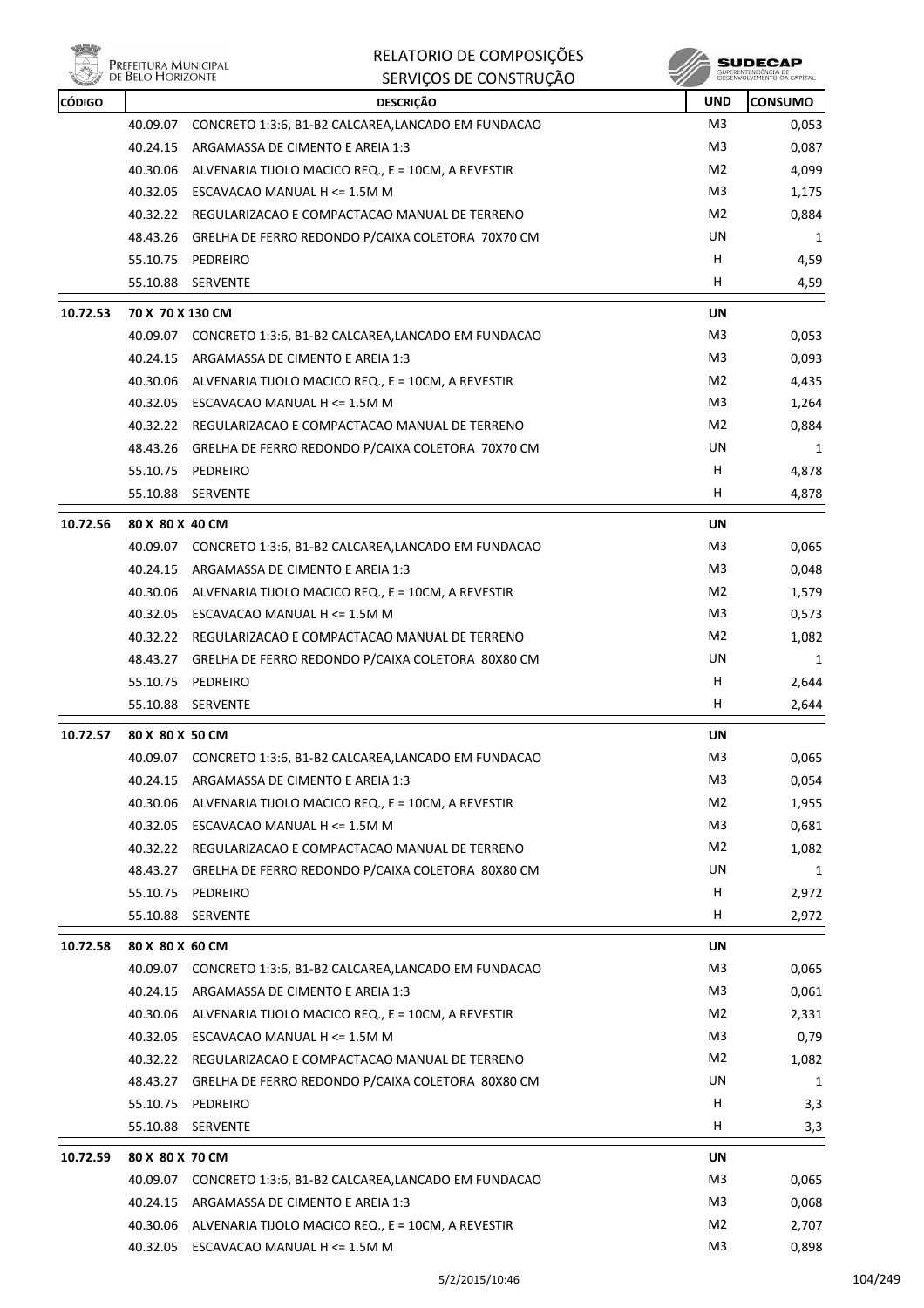

|               | Prefeitura Municipal<br>de Belo Horizonte | RELATORIO DE COMPOSIÇÕES                                    |                | SUDECAP                                           |
|---------------|-------------------------------------------|-------------------------------------------------------------|----------------|---------------------------------------------------|
|               |                                           | SERVIÇOS DE CONSTRUÇÃO                                      |                | SUPERINTENDÊNCIA DE<br>DESENVOLVIMENTO DA CAPITAL |
| <b>CÓDIGO</b> |                                           | <b>DESCRIÇÃO</b>                                            | <b>UND</b>     | <b>CONSUMO</b>                                    |
|               | 40.32.22                                  | REGULARIZACAO E COMPACTACAO MANUAL DE TERRENO               | M <sub>2</sub> | 1,082                                             |
|               | 48.43.27                                  | GRELHA DE FERRO REDONDO P/CAIXA COLETORA 80X80 CM           | UN             | 1                                                 |
|               | 55.10.75                                  | PEDREIRO                                                    | H              | 3,628                                             |
|               | 55.10.88                                  | SERVENTE                                                    | н              | 3,628                                             |
| 10.72.60      | 80 X 80 X 80 CM                           |                                                             | UN             |                                                   |
|               | 40.09.07                                  | CONCRETO 1:3:6, B1-B2 CALCAREA,LANCADO EM FUNDACAO          | M3             | 0,065                                             |
|               | 40.24.15                                  | ARGAMASSA DE CIMENTO E AREIA 1:3                            | M3             | 0,074                                             |
|               | 40.30.06                                  | ALVENARIA TIJOLO MACICO REQ., E = 10CM, A REVESTIR          | M2             | 3,083                                             |
|               | 40.32.05                                  | ESCAVACAO MANUAL H <= 1.5M M                                | M3             | 1,006                                             |
|               | 40.32.22                                  | REGULARIZACAO E COMPACTACAO MANUAL DE TERRENO               | M2             | 1,082                                             |
|               | 48.43.27                                  | GRELHA DE FERRO REDONDO P/CAIXA COLETORA 80X80 CM           | UN             | 1                                                 |
|               | 55.10.75                                  | PEDREIRO                                                    | H              | 3,956                                             |
|               | 55.10.88                                  | <b>SERVENTE</b>                                             | H              | 3,956                                             |
| 10.72.61      | 80 X 80 X 90 CM                           |                                                             | UN             |                                                   |
|               | 40.09.07                                  | CONCRETO 1:3:6, B1-B2 CALCAREA,LANCADO EM FUNDACAO          | M3             | 0.065                                             |
|               | 40.24.15                                  | ARGAMASSA DE CIMENTO E AREIA 1:3                            | M3             | 0,081                                             |
|               | 40.30.06                                  | ALVENARIA TIJOLO MACICO REQ., E = 10CM, A REVESTIR          | M2             | 3,459                                             |
|               | 40.32.05                                  | ESCAVACAO MANUAL H <= 1.5M M                                | M3             | 1,114                                             |
|               | 40.32.22                                  | REGULARIZACAO E COMPACTACAO MANUAL DE TERRENO               | M2             | 1,082                                             |
|               | 48.43.27                                  | GRELHA DE FERRO REDONDO P/CAIXA COLETORA 80X80 CM           | UN             | 1                                                 |
|               | 55.10.75                                  | PEDREIRO                                                    | H              | 4,284                                             |
|               | 55.10.88                                  | SERVENTE                                                    | н              | 4,284                                             |
| 10.72.62      | 80 X 80 X 100 CM                          |                                                             | UN             |                                                   |
|               | 40.09.07                                  | CONCRETO 1:3:6, B1-B2 CALCAREA, LANCADO EM FUNDACAO         | M3             | 0,065                                             |
|               | 40.24.15                                  | ARGAMASSA DE CIMENTO E AREIA 1:3                            | M3             | 0,087                                             |
|               | 40.30.06                                  | ALVENARIA TIJOLO MACICO REQ., E = 10CM, A REVESTIR          | M2             | 3,835                                             |
|               | 40.32.05                                  | ESCAVACAO MANUAL H <= 1.5M M                                | M3             | 1,222                                             |
|               |                                           | 40.32.22 REGULARIZACAO E COMPACTACAO MANUAL DE TERRENO      | M2             | 1,082                                             |
|               | 48.43.27                                  | GRELHA DE FERRO REDONDO P/CAIXA COLETORA 80X80 CM           | UN             | 1                                                 |
|               | 55.10.75                                  | PEDREIRO                                                    | H              | 4,612                                             |
|               | 55.10.88                                  | SERVENTE                                                    | H.             | 4,612                                             |
| 10.72.63      | 80 X 80 X 110 CM                          |                                                             | UN             |                                                   |
|               | 40.09.07                                  | CONCRETO 1:3:6, B1-B2 CALCAREA, LANCADO EM FUNDACAO         | M3             | 0,065                                             |
|               |                                           | 40.24.15 ARGAMASSA DE CIMENTO E AREIA 1:3                   | M3             | 0,094                                             |
|               |                                           | 40.30.06 ALVENARIA TIJOLO MACICO REQ., E = 10CM, A REVESTIR | M2             | 4,211                                             |
|               |                                           | 40.32.05 ESCAVACAO MANUAL H <= 1.5M M                       | M3             | 1,33                                              |
|               |                                           | 40.32.22 REGULARIZACAO E COMPACTACAO MANUAL DE TERRENO      | M2             | 1,082                                             |
|               | 48.43.27                                  | GRELHA DE FERRO REDONDO P/CAIXA COLETORA 80X80 CM           | UN             | 1                                                 |
|               | 55.10.75                                  | PEDREIRO                                                    | H              | 4,94                                              |
|               | 55.10.88                                  | SERVENTE                                                    | H              | 4,94                                              |
|               |                                           |                                                             |                |                                                   |
| 10.72.64      | 80 X 80 X 120 CM                          |                                                             | UN             |                                                   |
|               | 40.09.07                                  | CONCRETO 1:3:6, B1-B2 CALCAREA, LANCADO EM FUNDACAO         | M3             | 0,065                                             |
|               | 40.24.15                                  | ARGAMASSA DE CIMENTO E AREIA 1:3                            | M3             | 0,1                                               |
|               |                                           | 40.30.06 ALVENARIA TIJOLO MACICO REQ., E = 10CM, A REVESTIR | M2             | 4,587                                             |
|               |                                           | 40.32.05 ESCAVACAO MANUAL H $\leq$ 1.5M M                   | M3             | 1,439                                             |
|               |                                           | 40.32.22 REGULARIZACAO E COMPACTACAO MANUAL DE TERRENO      | M2             | 1,082                                             |
|               | 48.43.27                                  | GRELHA DE FERRO REDONDO P/CAIXA COLETORA 80X80 CM           | UN             | 1                                                 |
|               | 55.10.75                                  | PEDREIRO                                                    | H              | 5,268                                             |

55.10.88 SERVENTE H 5,268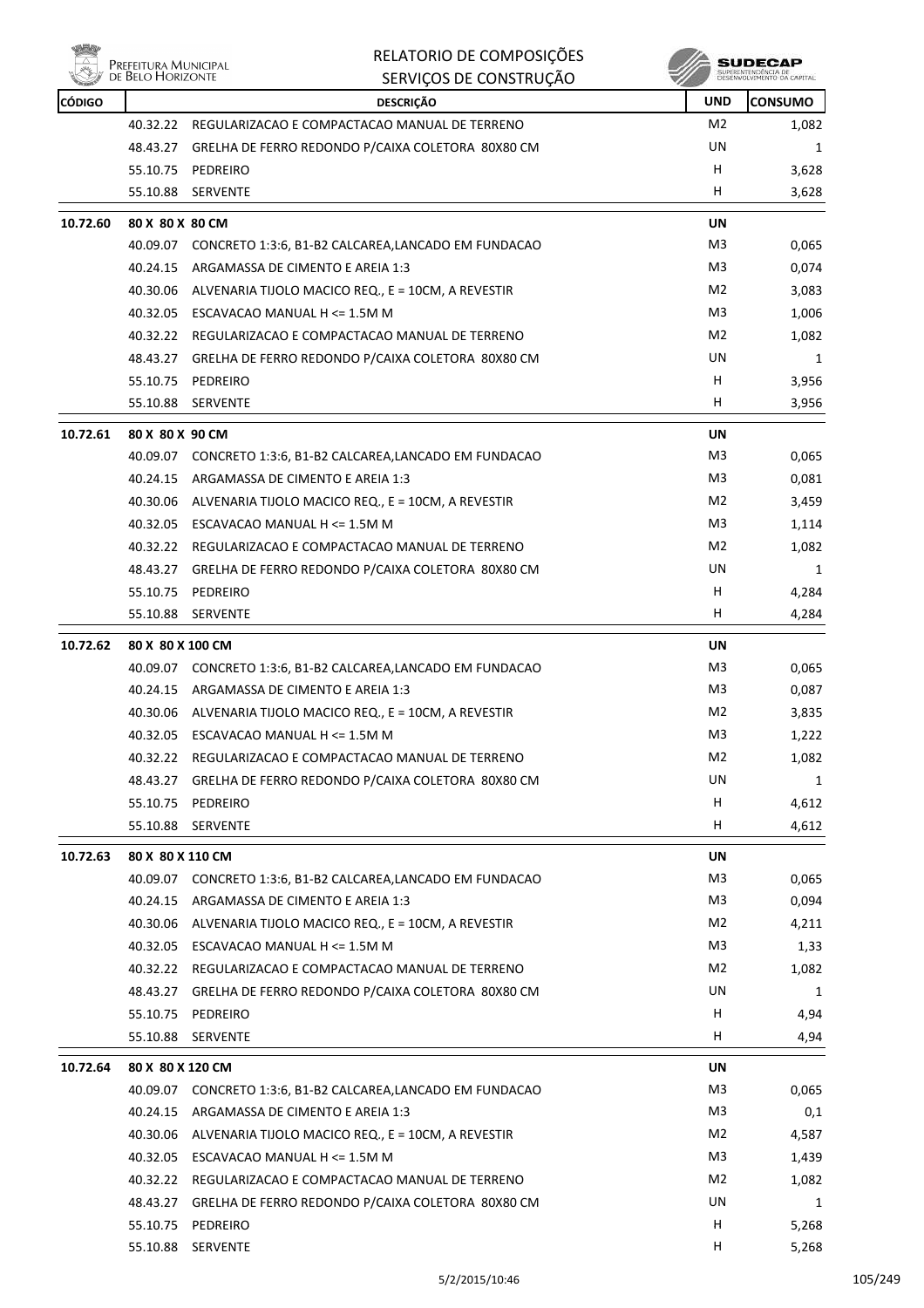

| <b>CÓDIGO</b> |                  | <b>DESCRIÇÃO</b>                                             | <b>UND</b>     | <b>CONSUMO</b> |
|---------------|------------------|--------------------------------------------------------------|----------------|----------------|
| 10.72.65      | 80 X 80 X 130 CM |                                                              | UN             |                |
|               | 40.09.07         | CONCRETO 1:3:6, B1-B2 CALCAREA, LANCADO EM FUNDACAO          | M <sub>3</sub> | 0,065          |
|               | 40.24.15         | ARGAMASSA DE CIMENTO E AREIA 1:3                             | M3             | 0,107          |
|               |                  | 40.30.06 ALVENARIA TIJOLO MACICO REQ., E = 10CM, A REVESTIR  | M2             | 4,963          |
|               |                  | 40.32.05 ESCAVACAO MANUAL H <= 1.5M M                        | M3             | 1,547          |
|               |                  | 40.32.22 REGULARIZACAO E COMPACTACAO MANUAL DE TERRENO       | M2             | 1,082          |
|               |                  | 48.43.27 GRELHA DE FERRO REDONDO P/CAIXA COLETORA 80X80 CM   | UN             | 1              |
|               | 55.10.75         | PEDREIRO                                                     | н              | 5,596          |
|               | 55.10.88         | SERVENTE                                                     | н              | 5,596          |
| 10.72.66      | 80 X 80 X 140 CM |                                                              | <b>UN</b>      |                |
|               |                  | 40.09.07 CONCRETO 1:3:6, B1-B2 CALCAREA,LANCADO EM FUNDACAO  | M3             | 0,065          |
|               | 40.24.15         | ARGAMASSA DE CIMENTO E AREIA 1:3                             | M3             | 0,113          |
|               |                  | 40.30.06 ALVENARIA TIJOLO MACICO REQ., E = 10CM, A REVESTIR  | M2             | 5,339          |
|               | 40.32.05         | ESCAVACAO MANUAL H <= 1.5M M                                 | M3             | 1,655          |
|               |                  | 40.32.22 REGULARIZACAO E COMPACTACAO MANUAL DE TERRENO       | M2             | 1,082          |
|               |                  | 48.43.27 GRELHA DE FERRO REDONDO P/CAIXA COLETORA 80X80 CM   | UN             | 1              |
|               |                  | 55.10.75 PEDREIRO                                            | H              | 5,924          |
|               | 55.10.88         | SERVENTE                                                     | Н              | 5,924          |
| 10.72.67      | 80 X 80 X 150 CM |                                                              | <b>UN</b>      |                |
|               |                  | 40.09.07 CONCRETO 1:3:6, B1-B2 CALCAREA,LANCADO EM FUNDACAO  | M3             | 0,065          |
|               |                  | 40.24.15 ARGAMASSA DE CIMENTO E AREIA 1:3                    | M3             | 0,12           |
|               |                  | 40.30.06 ALVENARIA TIJOLO MACICO REQ., E = 10CM, A REVESTIR  | M2             | 5,715          |
|               |                  | 40.32.05 ESCAVACAO MANUAL H <= 1.5M M                        | M3             | 1,763          |
|               |                  | 40.32.22 REGULARIZACAO E COMPACTACAO MANUAL DE TERRENO       | M <sub>2</sub> | 1,082          |
|               |                  | 48.43.27 GRELHA DE FERRO REDONDO P/CAIXA COLETORA 80X80 CM   | UN             | 1              |
|               |                  | 55.10.75 PEDREIRO                                            | H              | 6,252          |
|               |                  | 55.10.88 SERVENTE                                            | H              | 6,252          |
| 10.72.70      | 90 X 90 X 40 CM  |                                                              | UN             |                |
|               |                  | 40.09.07 CONCRETO 1:3:6, B1-B2 CALCAREA, LANCADO EM FUNDACAO | M3             | 0,078          |
|               |                  | 40.30.06 ALVENARIA TIJOLO MACICO REQ., E = 10CM, A REVESTIR  | M2             | 2,163          |
|               | 40.32.05         | ESCAVACAO MANUAL H <= 1.5M M                                 | M3             | 0,689          |
|               |                  | 40.32.22 REGULARIZACAO E COMPACTACAO MANUAL DE TERRENO       | M <sub>2</sub> | 1,3            |
|               |                  | 48.43.28 GRELHA DE FERRO REDONDO P/CAIXA COLETORA 90X90 CM   | UN             | 1              |
|               |                  | 55.10.75 PEDREIRO                                            | H              | 3,022          |
|               | 55.10.88         | SERVENTE                                                     | Н              | 3,022          |
| 10.72.71      | 90 X 90 X 50 CM  |                                                              | UN             |                |
|               |                  | 40.09.07 CONCRETO 1:3:6, B1-B2 CALCAREA,LANCADO EM FUNDACAO  | M3             | 0,078          |
|               | 40.24.15         | ARGAMASSA DE CIMENTO E AREIA 1:3                             | M3             | 0,07           |
|               |                  | 40.30.06 ALVENARIA TIJOLO MACICO REQ., E = 10CM, A REVESTIR  | M <sub>2</sub> | 2,163          |
|               |                  | 40.32.05 ESCAVACAO MANUAL H <= 1.5M M                        | M3             | 0,819          |
|               |                  | 40.32.22 REGULARIZACAO E COMPACTACAO MANUAL DE TERRENO       | M2             | 1,3            |
|               |                  | 48.43.28 GRELHA DE FERRO REDONDO P/CAIXA COLETORA 90X90 CM   | UN             | 1              |
|               | 55.10.75         | PEDREIRO                                                     | H              | 3,39           |
|               | 55.10.88         | SERVENTE                                                     | H              | 3,39           |
| 10.72.72      | 90 X 90 X 60 CM  |                                                              | UN             |                |
|               |                  | 40.09.07 CONCRETO 1:3:6, B1-B2 CALCAREA,LANCADO EM FUNDACAO  | M3             | 0,078          |
|               |                  | 40.24.15 ARGAMASSA DE CIMENTO E AREIA 1:3                    | M3             | 0,07           |
|               |                  | 40.30.06 ALVENARIA TIJOLO MACICO REQ., E = 10CM, A REVESTIR  | M <sub>2</sub> | 2,579          |
|               |                  |                                                              |                |                |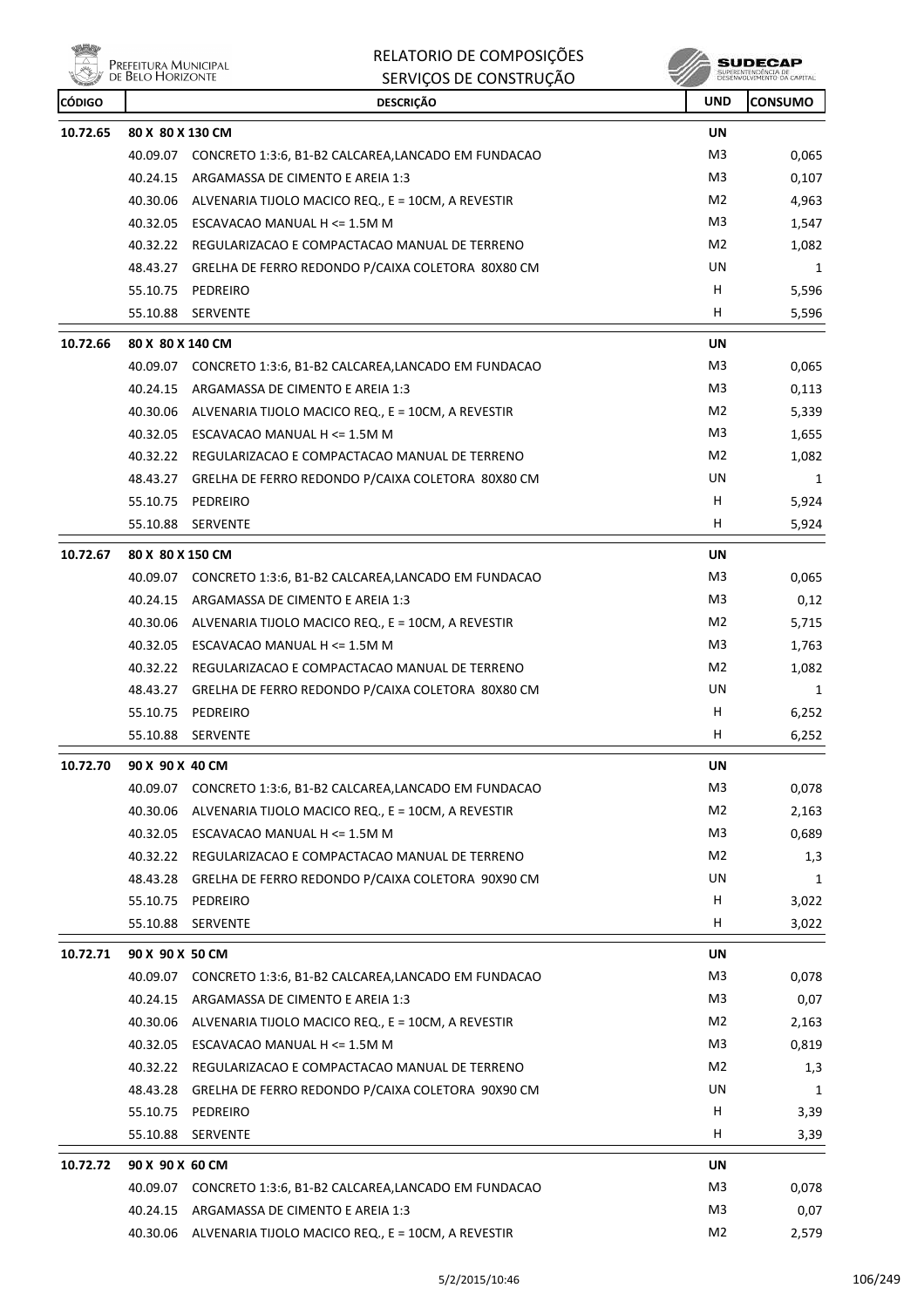|               | Prefeitura Municipal<br>de Belo Horizonte | RELATORIO DE COMPOSIÇÕES                                                               |                      | SUDECAP                                           |
|---------------|-------------------------------------------|----------------------------------------------------------------------------------------|----------------------|---------------------------------------------------|
|               |                                           | SERVIÇOS DE CONSTRUÇÃO                                                                 |                      | SUPERINTENDÊNCIA DE<br>DESENVOLVIMENTO DA CAPITAJ |
| <b>CÓDIGO</b> |                                           | <b>DESCRIÇÃO</b>                                                                       | <b>UND</b>           | CONSUMO                                           |
|               | 40.32.05                                  | ESCAVACAO MANUAL H <= 1.5M M                                                           | M3                   | 0,949                                             |
|               | 40.32.22                                  | REGULARIZACAO E COMPACTACAO MANUAL DE TERRENO                                          | M <sub>2</sub><br>UN | 1,3                                               |
|               | 48.43.28                                  | GRELHA DE FERRO REDONDO P/CAIXA COLETORA 90X90 CM                                      | н                    | 1                                                 |
|               | 55.10.75<br>55.10.88                      | PEDREIRO<br>SERVENTE                                                                   | н                    | 3,758<br>3,758                                    |
| 10.72.73      | 90 X 90 X 70 CM                           |                                                                                        |                      |                                                   |
|               | 40.09.07                                  | CONCRETO 1:3:6, B1-B2 CALCAREA, LANCADO EM FUNDACAO                                    | UN<br>M <sub>3</sub> | 0,078                                             |
|               | 40.24.15                                  | ARGAMASSA DE CIMENTO E AREIA 1:3                                                       | M3                   | 0,078                                             |
|               | 40.30.06                                  | ALVENARIA TIJOLO MACICO REQ., E = 10CM, A REVESTIR                                     | M <sub>2</sub>       | 2,995                                             |
|               |                                           | 40.32.05 ESCAVACAO MANUAL H <= 1.5M M                                                  | M <sub>3</sub>       | 1,079                                             |
|               |                                           | 40.32.22 REGULARIZACAO E COMPACTACAO MANUAL DE TERRENO                                 | M <sub>2</sub>       | 1,3                                               |
|               | 48.43.28                                  | GRELHA DE FERRO REDONDO P/CAIXA COLETORA 90X90 CM                                      | UN                   | 1                                                 |
|               | 55.10.75                                  | PEDREIRO                                                                               | н                    | 4,126                                             |
|               | 55.10.88                                  | SERVENTE                                                                               | н                    | 4,126                                             |
|               |                                           |                                                                                        |                      |                                                   |
| 10.72.74      | 90 X 90 X 80 CM                           |                                                                                        | UN<br>M3             |                                                   |
|               | 40.09.07<br>40.24.15                      | CONCRETO 1:3:6, B1-B2 CALCAREA,LANCADO EM FUNDACAO<br>ARGAMASSA DE CIMENTO E AREIA 1:3 | M3                   | 0,078                                             |
|               | 40.30.06                                  | ALVENARIA TIJOLO MACICO REQ., E = 10CM, A REVESTIR                                     | M2                   | 0,085                                             |
|               | 40.32.05                                  | ESCAVACAO MANUAL H <= 1.5M M                                                           | M3                   | 3,411<br>1,209                                    |
|               | 40.32.22                                  | REGULARIZACAO E COMPACTACAO MANUAL DE TERRENO                                          | M2                   | 1,3                                               |
|               | 48.43.28                                  | GRELHA DE FERRO REDONDO P/CAIXA COLETORA 90X90 CM                                      | UN                   | 1                                                 |
|               | 55.10.75                                  | PEDREIRO                                                                               | H                    | 4,494                                             |
|               | 55.10.88                                  | SERVENTE                                                                               | н                    | 4,494                                             |
|               |                                           |                                                                                        |                      |                                                   |
| 10.72.75      | 90 X 90 X 90 CM                           |                                                                                        | UN                   |                                                   |
|               |                                           | 40.09.07 CONCRETO 1:3:6, B1-B2 CALCAREA,LANCADO EM FUNDACAO                            | M3                   | 0,078                                             |
|               |                                           | 40.24.15 ARGAMASSA DE CIMENTO E AREIA 1:3                                              | M3                   | 0,092                                             |
|               |                                           | 40.30.06 ALVENARIA TIJOLO MACICO REQ., E = 10CM, A REVESTIR                            | M2                   | 3,827                                             |
|               |                                           | 40.32.05 ESCAVACAO MANUAL H <= 1.5M M                                                  | M3<br>M2             | 1,339                                             |
|               |                                           | 40.32.22 REGULARIZACAO E COMPACTACAO MANUAL DE TERRENO                                 | UN                   | 1,3                                               |
|               | 48.43.28                                  | GRELHA DE FERRO REDONDO P/CAIXA COLETORA 90X90 CM                                      | H                    | 1                                                 |
|               | 55.10.75 PEDREIRO<br>55.10.88 SERVENTE    |                                                                                        | H                    | 4,494                                             |
|               |                                           |                                                                                        |                      | 4,494                                             |
| 10.72.76      | 90 X 90 X 100 CM                          |                                                                                        | UN                   |                                                   |
|               | 40.09.07                                  | CONCRETO 1:3:6, B1-B2 CALCAREA, LANCADO EM FUNDACAO                                    | M3                   | 0,078                                             |
|               | 40.24.15                                  | ARGAMASSA DE CIMENTO E AREIA 1:3                                                       | M3                   | 0,1                                               |
|               |                                           | 40.30.06 ALVENARIA TIJOLO MACICO REQ., E = 10CM, A REVESTIR                            | M2                   | 4,243                                             |
|               |                                           | 40.32.05 ESCAVACAO MANUAL H <= 1.5M M                                                  | M <sub>3</sub>       | 1,469                                             |
|               |                                           | 40.32.22 REGULARIZACAO E COMPACTACAO MANUAL DE TERRENO                                 | M2                   | 1,3                                               |
|               |                                           | 48.43.28 GRELHA DE FERRO REDONDO P/CAIXA COLETORA 90X90 CM                             | UN                   | 1                                                 |
|               | 55.10.75 PEDREIRO                         |                                                                                        | H<br>н               | 5,23                                              |
|               | 55.10.88                                  | <b>SERVENTE</b>                                                                        |                      | 5,23                                              |
| 10.72.77      | 90 X 90 X 110 CM                          |                                                                                        | UN                   |                                                   |
|               |                                           | 40.09.07 CONCRETO 1:3:6, B1-B2 CALCAREA,LANCADO EM FUNDACAO                            | M3                   | 0,078                                             |
|               | 40.24.15                                  | ARGAMASSA DE CIMENTO E AREIA 1:3                                                       | M3                   | 0,107                                             |
|               |                                           | 40.30.06 ALVENARIA TIJOLO MACICO REQ., E = 10CM, A REVESTIR                            | M2                   | 4,659                                             |
|               |                                           | 40.32.05 ESCAVACAO MANUAL H <= 1.5M M                                                  | M3                   | 1,599                                             |
|               |                                           | 40.32.22 REGULARIZACAO E COMPACTACAO MANUAL DE TERRENO                                 | M2                   | 1,3                                               |
|               |                                           | 48.43.28 GRELHA DE FERRO REDONDO P/CAIXA COLETORA 90X90 CM                             | UN                   | 1                                                 |
|               | 55.10.75                                  | PEDREIRO                                                                               | H                    | 5,598                                             |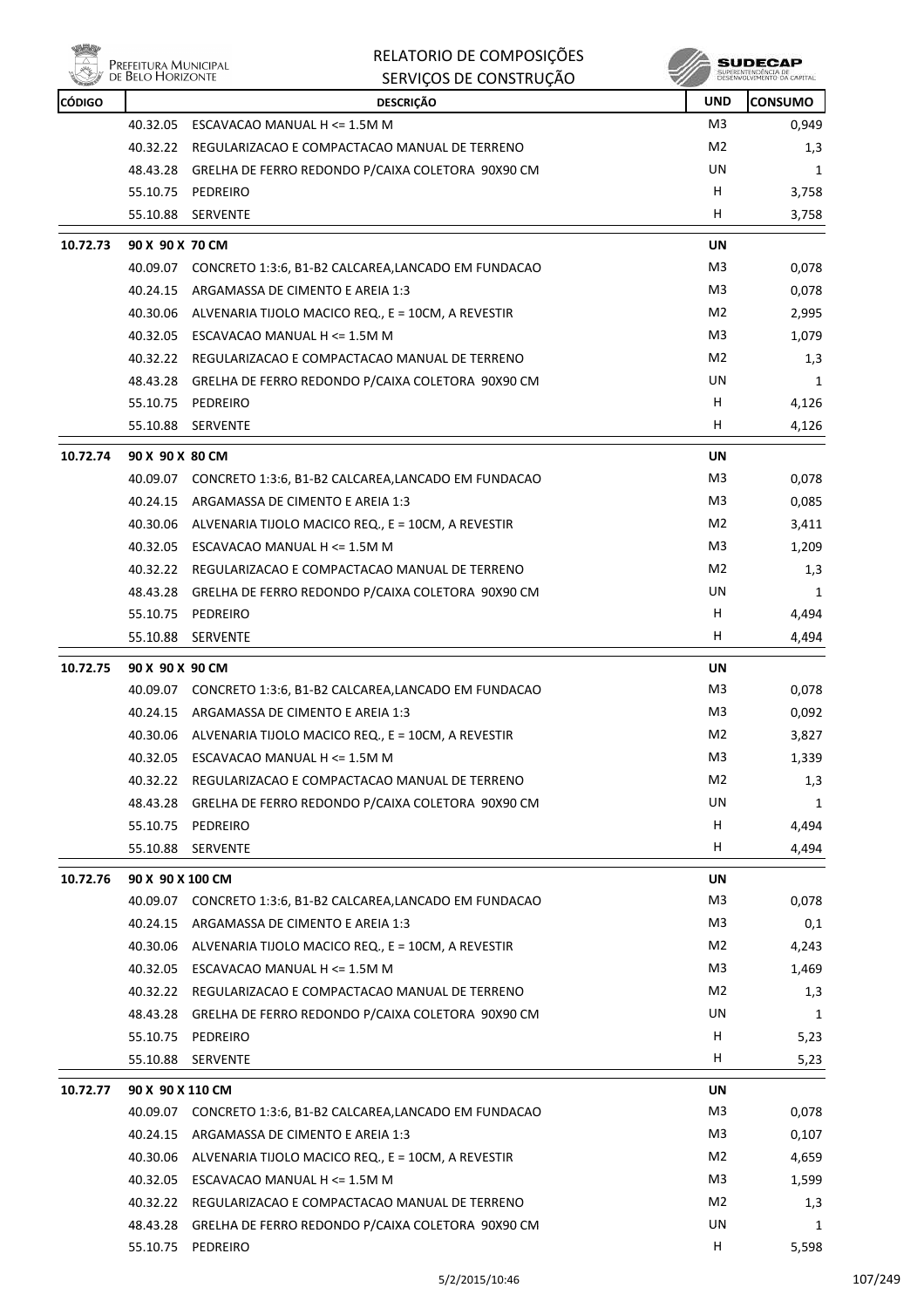ensi<br>Al Prefeitura Municipal<br>Al de Belo Horizonte 燃

RELATORIO DE COMPOSIÇÕES SERVIÇOS DE CONSTRUÇÃO

| <b>CÓDIGO</b> |                               | <b>DESCRIÇÃO</b>                                             | <b>UND</b>     | <b>CONSUMO</b> |  |  |
|---------------|-------------------------------|--------------------------------------------------------------|----------------|----------------|--|--|
|               |                               | 55.10.88 SERVENTE                                            | H              | 5,598          |  |  |
| 10.72.78      | <b>UN</b><br>90 X 90 X 120 CM |                                                              |                |                |  |  |
|               |                               | 40.09.07 CONCRETO 1:3:6, B1-B2 CALCAREA,LANCADO EM FUNDACAO  | M3             | 0,078          |  |  |
|               | 40.24.15                      | ARGAMASSA DE CIMENTO E AREIA 1:3                             | M3             | 0,114          |  |  |
|               | 40.30.06                      | ALVENARIA TIJOLO MACICO REQ., E = 10CM, A REVESTIR           | M2             | 5,075          |  |  |
|               |                               | 40.32.05 ESCAVACAO MANUAL H <= 1.5M M                        | M3             | 1,728          |  |  |
|               |                               | 40.32.22 REGULARIZACAO E COMPACTACAO MANUAL DE TERRENO       | M2             | 1,3            |  |  |
|               |                               | 48.43.28 GRELHA DE FERRO REDONDO P/CAIXA COLETORA 90X90 CM   | UN             | 1              |  |  |
|               |                               | 55.10.75 PEDREIRO                                            | H.             | 5,966          |  |  |
|               |                               | 55.10.88 SERVENTE                                            | н              | 5,966          |  |  |
| 10.72.79      | 90 X 90 X 130 CM              |                                                              | UN             |                |  |  |
|               |                               | 40.09.07 CONCRETO 1:3:6, B1-B2 CALCAREA,LANCADO EM FUNDACAO  | M3             | 0,078          |  |  |
|               |                               | 40.24.15 ARGAMASSA DE CIMENTO E AREIA 1:3                    | M <sub>3</sub> | 0,122          |  |  |
|               | 40.30.06                      | ALVENARIA TIJOLO MACICO REQ., E = 10CM, A REVESTIR           | M2             | 5,491          |  |  |
|               |                               | 40.32.05 ESCAVACAO MANUAL H <= 1.5M M                        | M3             | 1,858          |  |  |
|               |                               | 40.32.22 REGULARIZACAO E COMPACTACAO MANUAL DE TERRENO       | M2             | 1,3            |  |  |
|               |                               | 48.43.28 GRELHA DE FERRO REDONDO P/CAIXA COLETORA 90X90 CM   | UN             | 1              |  |  |
|               |                               | 55.10.75 PEDREIRO                                            | H              | 6,334          |  |  |
|               |                               | 55.10.88 SERVENTE                                            | н              | 6,334          |  |  |
| 10.72.80      | 90 X 90 X 140 CM              |                                                              | UN             |                |  |  |
|               |                               | 40.09.07 CONCRETO 1:3:6, B1-B2 CALCAREA,LANCADO EM FUNDACAO  | M3             | 0,078          |  |  |
|               | 40.24.15                      | ARGAMASSA DE CIMENTO E AREIA 1:3                             | M3             | 0,129          |  |  |
|               | 40.30.06                      | ALVENARIA TIJOLO MACICO REQ., E = 10CM, A REVESTIR           | M2             | 5,907          |  |  |
|               |                               | 40.32.05 ESCAVACAO MANUAL H <= 1.5M M                        | M3             | 1,988          |  |  |
|               |                               | 40.32.22 REGULARIZACAO E COMPACTACAO MANUAL DE TERRENO       | M <sub>2</sub> | 1,3            |  |  |
|               | 48.43.28                      | GRELHA DE FERRO REDONDO P/CAIXA COLETORA 90X90 CM            | UN             | 1              |  |  |
|               |                               | 55.10.75 PEDREIRO                                            | н              | 6,702          |  |  |
|               | 55.10.88                      | SERVENTE                                                     | н              | 6,702          |  |  |
| 10.72.81      | 90 X 90 X 150 CM              |                                                              | UN             |                |  |  |
|               |                               | 40.09.07 CONCRETO 1:3:6, B1-B2 CALCAREA,LANCADO EM FUNDACAO  | M3             | 0,078          |  |  |
|               | 40.24.15                      | ARGAMASSA DE CIMENTO E AREIA 1:3                             | M <sub>3</sub> | 0,136          |  |  |
|               | 40.30.06                      | ALVENARIA TIJOLO MACICO REQ., E = 10CM, A REVESTIR           | M2             | 6,323          |  |  |
|               |                               | 40.32.05 ESCAVACAO MANUAL H <= 1.5M M                        | M3             | 2,118          |  |  |
|               |                               | 40.32.22 REGULARIZACAO E COMPACTACAO MANUAL DE TERRENO       | M2             | 1,3            |  |  |
|               | 48.43.28                      | GRELHA DE FERRO REDONDO P/CAIXA COLETORA 90X90 CM            | UN             | 1              |  |  |
|               | 55.10.75                      | PEDREIRO                                                     | H              | 7,07           |  |  |
|               | 55.10.88                      | SERVENTE                                                     | H              | 7,07           |  |  |
| 10.72.84      | 100 X 100 X 50 CM             |                                                              | <b>UN</b>      |                |  |  |
|               | 40.09.07                      | CONCRETO 1:3:6, B1-B2 CALCAREA, LANCADO EM FUNDACAO          | M3             | 0,092          |  |  |
|               |                               | 40.24.15 ARGAMASSA DE CIMENTO E AREIA 1:3                    | M3             | 0,072          |  |  |
|               | 40.30.06                      | ALVENARIA TIJOLO MACICO REQ., E = 10CM, A REVESTIR           | M2             | 2,371          |  |  |
|               |                               | 40.32.05 ESCAVACAO MANUAL H <= 1.5M M                        | M3             | 0,969          |  |  |
|               |                               | 40.32.22 REGULARIZACAO E COMPACTACAO MANUAL DE TERRENO       | M2             | 1,538          |  |  |
|               | 48.43.29                      | GRELHA FERRO REDONDO P/ CAIXA COLETRORA 100X100 CM           | UN             | 1              |  |  |
|               | 55.10.75                      | PEDREIRO                                                     | н              | 3,828          |  |  |
|               | 55.10.88                      | SERVENTE                                                     | H              | 3,828          |  |  |
| 10.72.85      | 100 X 100 X 60 CM             |                                                              | UN             |                |  |  |
|               |                               | 40.09.07 CONCRETO 1:3:6, B1-B2 CALCAREA, LANCADO EM FUNDACAO | M3             | 0,092          |  |  |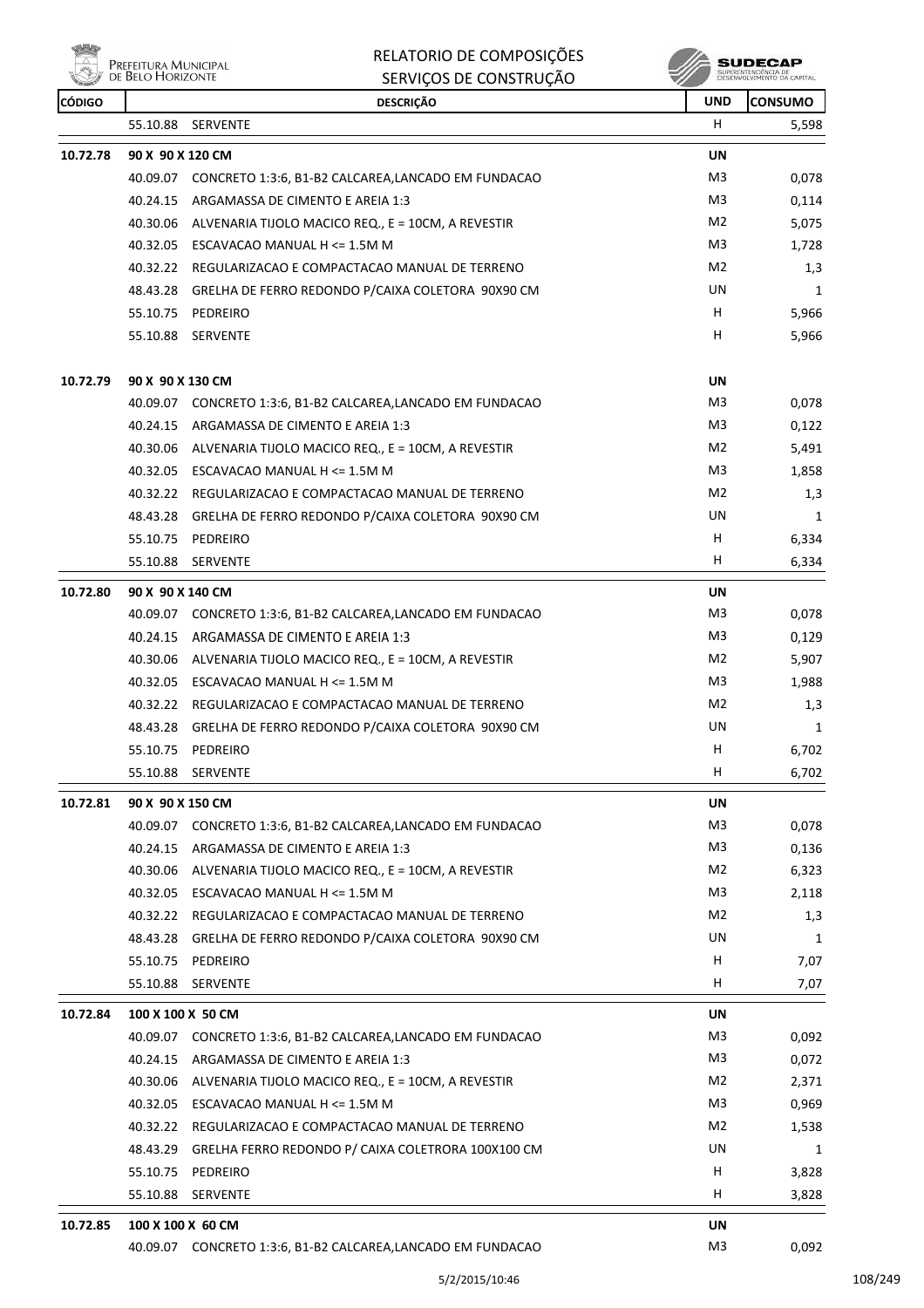

| M3<br>40.24.15<br>ARGAMASSA DE CIMENTO E AREIA 1:3<br>M2<br>40.30.06<br>ALVENARIA TIJOLO MACICO REQ., E = 10CM, A REVESTIR<br>M3<br>40.32.05<br>ESCAVACAO MANUAL H <= 1.5M M<br>M2<br>REGULARIZACAO E COMPACTACAO MANUAL DE TERRENO<br>40.32.22<br>UN<br>48.43.29<br>GRELHA FERRO REDONDO P/ CAIXA COLETRORA 100X100 CM<br>н<br>55.10.75<br>PEDREIRO<br>н<br>55.10.88<br>SERVENTE<br>10.72.86<br>100 X 100 X 70 CM<br>UN<br>M <sub>3</sub><br>40.09.07 CONCRETO 1:3:6, B1-B2 CALCAREA,LANCADO EM FUNDACAO<br>M3<br>40.24.15 ARGAMASSA DE CIMENTO E AREIA 1:3<br>M2<br>ALVENARIA TIJOLO MACICO REQ., E = 10CM, A REVESTIR<br>40.30.06<br>M3<br>40.32.05 ESCAVACAO MANUAL H <= 1.5M M<br>M2<br>40.32.22 REGULARIZACAO E COMPACTACAO MANUAL DE TERRENO<br>UN<br>48.43.29 GRELHA FERRO REDONDO P/ CAIXA COLETRORA 100X100 CM<br>н<br>55.10.75<br>PEDREIRO<br>н<br>55.10.88<br>SERVENTE<br>10.72.87<br><b>UN</b><br>100 X 100 X 80 CM<br>M <sub>3</sub><br>CONCRETO 1:3:6, B1-B2 CALCAREA, LANCADO EM FUNDACAO<br>40.09.07<br>M3<br>40.24.15 ARGAMASSA DE CIMENTO E AREIA 1:3<br>M2<br>40.30.06 ALVENARIA TIJOLO MACICO REQ., E = 10CM, A REVESTIR<br>M3<br>40.32.05 ESCAVACAO MANUAL H <= 1.5M M<br>M2<br>40.32.22 REGULARIZACAO E COMPACTACAO MANUAL DE TERRENO<br>UN<br>GRELHA FERRO REDONDO P/ CAIXA COLETRORA 100X100 CM<br>48.43.29<br>н<br>55.10.75<br>PEDREIRO<br>H.<br>55.10.88 SERVENTE<br>10.72.88<br>100 X 100 X 90 CM<br>UN<br>M <sub>3</sub><br>40.09.07 CONCRETO 1:3:6, B1-B2 CALCAREA,LANCADO EM FUNDACAO<br>M3<br>40.24.15 ARGAMASSA DE CIMENTO E AREIA 1:3<br>M <sub>2</sub><br>40.30.06 ALVENARIA TIJOLO MACICO REQ., E = 10CM, A REVESTIR<br>M <sub>3</sub><br>ESCAVACAO MANUAL H <= 1.5M M<br>1,584<br>40.32.05<br>M <sub>2</sub><br>40.32.22<br>REGULARIZACAO E COMPACTACAO MANUAL DE TERRENO<br>1,538<br>48.43.29<br>GRELHA FERRO REDONDO P/ CAIXA COLETRORA 100X100 CM<br>UN<br>55.10.75<br>PEDREIRO<br>н<br>5,46<br>H<br>55.10.88<br>SERVENTE<br>10.72.89<br>100 X 100 X 100 CM<br>UN<br>M <sub>3</sub><br>40.09.07<br>CONCRETO 1:3:6, B1-B2 CALCAREA, LANCADO EM FUNDACAO<br>M3<br>40.24.15 ARGAMASSA DE CIMENTO E AREIA 1:3<br>M2<br>40.30.06<br>ALVENARIA TIJOLO MACICO REQ., E = 10CM, A REVESTIR<br>M <sub>3</sub><br>40.32.05 ESCAVACAO MANUAL H $\leq$ 1.5M M<br>M2<br>40.32.22<br>REGULARIZACAO E COMPACTACAO MANUAL DE TERRENO<br>UN<br>48.43.29 GRELHA FERRO REDONDO P/ CAIXA COLETRORA 100X100 CM<br>н<br>55.10.75<br>PEDREIRO<br>5,868<br>55.10.88<br>SERVENTE<br>H<br>10.72.90<br>100 X 100 X 110 CM<br>UN<br>40.09.07 CONCRETO 1:3:6, B1-B2 CALCAREA,LANCADO EM FUNDACAO<br>M3<br>M3<br>40.24.15 ARGAMASSA DE CIMENTO E AREIA 1:3<br>M <sub>2</sub><br>40.30.06<br>ALVENARIA TIJOLO MACICO REQ., E = 10CM, A REVESTIR<br>M <sub>3</sub><br>ESCAVACAO MANUAL H <= 1.5M M<br>40.32.05<br>40.32.22 REGULARIZACAO E COMPACTACAO MANUAL DE TERRENO | <b>CÓDIGO</b> | <b>DESCRIÇÃO</b> | <b>UND</b>     | <b>CONSUMO</b> |
|---------------------------------------------------------------------------------------------------------------------------------------------------------------------------------------------------------------------------------------------------------------------------------------------------------------------------------------------------------------------------------------------------------------------------------------------------------------------------------------------------------------------------------------------------------------------------------------------------------------------------------------------------------------------------------------------------------------------------------------------------------------------------------------------------------------------------------------------------------------------------------------------------------------------------------------------------------------------------------------------------------------------------------------------------------------------------------------------------------------------------------------------------------------------------------------------------------------------------------------------------------------------------------------------------------------------------------------------------------------------------------------------------------------------------------------------------------------------------------------------------------------------------------------------------------------------------------------------------------------------------------------------------------------------------------------------------------------------------------------------------------------------------------------------------------------------------------------------------------------------------------------------------------------------------------------------------------------------------------------------------------------------------------------------------------------------------------------------------------------------------------------------------------------------------------------------------------------------------------------------------------------------------------------------------------------------------------------------------------------------------------------------------------------------------------------------------------------------------------------------------------------------------------------------------------------------------------------------------------------------------------------------------------------------------------------------------------------------------------------------------------------------------------------------------------------------------------------------------------------------------------|---------------|------------------|----------------|----------------|
|                                                                                                                                                                                                                                                                                                                                                                                                                                                                                                                                                                                                                                                                                                                                                                                                                                                                                                                                                                                                                                                                                                                                                                                                                                                                                                                                                                                                                                                                                                                                                                                                                                                                                                                                                                                                                                                                                                                                                                                                                                                                                                                                                                                                                                                                                                                                                                                                                                                                                                                                                                                                                                                                                                                                                                                                                                                                                 |               |                  |                | 0,08           |
|                                                                                                                                                                                                                                                                                                                                                                                                                                                                                                                                                                                                                                                                                                                                                                                                                                                                                                                                                                                                                                                                                                                                                                                                                                                                                                                                                                                                                                                                                                                                                                                                                                                                                                                                                                                                                                                                                                                                                                                                                                                                                                                                                                                                                                                                                                                                                                                                                                                                                                                                                                                                                                                                                                                                                                                                                                                                                 |               |                  |                | 2,827          |
|                                                                                                                                                                                                                                                                                                                                                                                                                                                                                                                                                                                                                                                                                                                                                                                                                                                                                                                                                                                                                                                                                                                                                                                                                                                                                                                                                                                                                                                                                                                                                                                                                                                                                                                                                                                                                                                                                                                                                                                                                                                                                                                                                                                                                                                                                                                                                                                                                                                                                                                                                                                                                                                                                                                                                                                                                                                                                 |               |                  |                | 1,122          |
|                                                                                                                                                                                                                                                                                                                                                                                                                                                                                                                                                                                                                                                                                                                                                                                                                                                                                                                                                                                                                                                                                                                                                                                                                                                                                                                                                                                                                                                                                                                                                                                                                                                                                                                                                                                                                                                                                                                                                                                                                                                                                                                                                                                                                                                                                                                                                                                                                                                                                                                                                                                                                                                                                                                                                                                                                                                                                 |               |                  |                | 1,538          |
|                                                                                                                                                                                                                                                                                                                                                                                                                                                                                                                                                                                                                                                                                                                                                                                                                                                                                                                                                                                                                                                                                                                                                                                                                                                                                                                                                                                                                                                                                                                                                                                                                                                                                                                                                                                                                                                                                                                                                                                                                                                                                                                                                                                                                                                                                                                                                                                                                                                                                                                                                                                                                                                                                                                                                                                                                                                                                 |               |                  |                | 1              |
|                                                                                                                                                                                                                                                                                                                                                                                                                                                                                                                                                                                                                                                                                                                                                                                                                                                                                                                                                                                                                                                                                                                                                                                                                                                                                                                                                                                                                                                                                                                                                                                                                                                                                                                                                                                                                                                                                                                                                                                                                                                                                                                                                                                                                                                                                                                                                                                                                                                                                                                                                                                                                                                                                                                                                                                                                                                                                 |               |                  |                | 4,236          |
|                                                                                                                                                                                                                                                                                                                                                                                                                                                                                                                                                                                                                                                                                                                                                                                                                                                                                                                                                                                                                                                                                                                                                                                                                                                                                                                                                                                                                                                                                                                                                                                                                                                                                                                                                                                                                                                                                                                                                                                                                                                                                                                                                                                                                                                                                                                                                                                                                                                                                                                                                                                                                                                                                                                                                                                                                                                                                 |               |                  |                | 4,236          |
|                                                                                                                                                                                                                                                                                                                                                                                                                                                                                                                                                                                                                                                                                                                                                                                                                                                                                                                                                                                                                                                                                                                                                                                                                                                                                                                                                                                                                                                                                                                                                                                                                                                                                                                                                                                                                                                                                                                                                                                                                                                                                                                                                                                                                                                                                                                                                                                                                                                                                                                                                                                                                                                                                                                                                                                                                                                                                 |               |                  |                |                |
|                                                                                                                                                                                                                                                                                                                                                                                                                                                                                                                                                                                                                                                                                                                                                                                                                                                                                                                                                                                                                                                                                                                                                                                                                                                                                                                                                                                                                                                                                                                                                                                                                                                                                                                                                                                                                                                                                                                                                                                                                                                                                                                                                                                                                                                                                                                                                                                                                                                                                                                                                                                                                                                                                                                                                                                                                                                                                 |               |                  |                | 0,092          |
|                                                                                                                                                                                                                                                                                                                                                                                                                                                                                                                                                                                                                                                                                                                                                                                                                                                                                                                                                                                                                                                                                                                                                                                                                                                                                                                                                                                                                                                                                                                                                                                                                                                                                                                                                                                                                                                                                                                                                                                                                                                                                                                                                                                                                                                                                                                                                                                                                                                                                                                                                                                                                                                                                                                                                                                                                                                                                 |               |                  |                | 0,088          |
|                                                                                                                                                                                                                                                                                                                                                                                                                                                                                                                                                                                                                                                                                                                                                                                                                                                                                                                                                                                                                                                                                                                                                                                                                                                                                                                                                                                                                                                                                                                                                                                                                                                                                                                                                                                                                                                                                                                                                                                                                                                                                                                                                                                                                                                                                                                                                                                                                                                                                                                                                                                                                                                                                                                                                                                                                                                                                 |               |                  |                | 3,283          |
|                                                                                                                                                                                                                                                                                                                                                                                                                                                                                                                                                                                                                                                                                                                                                                                                                                                                                                                                                                                                                                                                                                                                                                                                                                                                                                                                                                                                                                                                                                                                                                                                                                                                                                                                                                                                                                                                                                                                                                                                                                                                                                                                                                                                                                                                                                                                                                                                                                                                                                                                                                                                                                                                                                                                                                                                                                                                                 |               |                  |                | 1,276          |
|                                                                                                                                                                                                                                                                                                                                                                                                                                                                                                                                                                                                                                                                                                                                                                                                                                                                                                                                                                                                                                                                                                                                                                                                                                                                                                                                                                                                                                                                                                                                                                                                                                                                                                                                                                                                                                                                                                                                                                                                                                                                                                                                                                                                                                                                                                                                                                                                                                                                                                                                                                                                                                                                                                                                                                                                                                                                                 |               |                  |                | 1,538          |
|                                                                                                                                                                                                                                                                                                                                                                                                                                                                                                                                                                                                                                                                                                                                                                                                                                                                                                                                                                                                                                                                                                                                                                                                                                                                                                                                                                                                                                                                                                                                                                                                                                                                                                                                                                                                                                                                                                                                                                                                                                                                                                                                                                                                                                                                                                                                                                                                                                                                                                                                                                                                                                                                                                                                                                                                                                                                                 |               |                  |                | 1              |
|                                                                                                                                                                                                                                                                                                                                                                                                                                                                                                                                                                                                                                                                                                                                                                                                                                                                                                                                                                                                                                                                                                                                                                                                                                                                                                                                                                                                                                                                                                                                                                                                                                                                                                                                                                                                                                                                                                                                                                                                                                                                                                                                                                                                                                                                                                                                                                                                                                                                                                                                                                                                                                                                                                                                                                                                                                                                                 |               |                  |                | 4,644          |
|                                                                                                                                                                                                                                                                                                                                                                                                                                                                                                                                                                                                                                                                                                                                                                                                                                                                                                                                                                                                                                                                                                                                                                                                                                                                                                                                                                                                                                                                                                                                                                                                                                                                                                                                                                                                                                                                                                                                                                                                                                                                                                                                                                                                                                                                                                                                                                                                                                                                                                                                                                                                                                                                                                                                                                                                                                                                                 |               |                  |                | 4,644          |
|                                                                                                                                                                                                                                                                                                                                                                                                                                                                                                                                                                                                                                                                                                                                                                                                                                                                                                                                                                                                                                                                                                                                                                                                                                                                                                                                                                                                                                                                                                                                                                                                                                                                                                                                                                                                                                                                                                                                                                                                                                                                                                                                                                                                                                                                                                                                                                                                                                                                                                                                                                                                                                                                                                                                                                                                                                                                                 |               |                  |                |                |
|                                                                                                                                                                                                                                                                                                                                                                                                                                                                                                                                                                                                                                                                                                                                                                                                                                                                                                                                                                                                                                                                                                                                                                                                                                                                                                                                                                                                                                                                                                                                                                                                                                                                                                                                                                                                                                                                                                                                                                                                                                                                                                                                                                                                                                                                                                                                                                                                                                                                                                                                                                                                                                                                                                                                                                                                                                                                                 |               |                  |                | 0,092          |
|                                                                                                                                                                                                                                                                                                                                                                                                                                                                                                                                                                                                                                                                                                                                                                                                                                                                                                                                                                                                                                                                                                                                                                                                                                                                                                                                                                                                                                                                                                                                                                                                                                                                                                                                                                                                                                                                                                                                                                                                                                                                                                                                                                                                                                                                                                                                                                                                                                                                                                                                                                                                                                                                                                                                                                                                                                                                                 |               |                  |                | 0,096          |
|                                                                                                                                                                                                                                                                                                                                                                                                                                                                                                                                                                                                                                                                                                                                                                                                                                                                                                                                                                                                                                                                                                                                                                                                                                                                                                                                                                                                                                                                                                                                                                                                                                                                                                                                                                                                                                                                                                                                                                                                                                                                                                                                                                                                                                                                                                                                                                                                                                                                                                                                                                                                                                                                                                                                                                                                                                                                                 |               |                  |                | 3,739          |
|                                                                                                                                                                                                                                                                                                                                                                                                                                                                                                                                                                                                                                                                                                                                                                                                                                                                                                                                                                                                                                                                                                                                                                                                                                                                                                                                                                                                                                                                                                                                                                                                                                                                                                                                                                                                                                                                                                                                                                                                                                                                                                                                                                                                                                                                                                                                                                                                                                                                                                                                                                                                                                                                                                                                                                                                                                                                                 |               |                  |                | 1,43           |
|                                                                                                                                                                                                                                                                                                                                                                                                                                                                                                                                                                                                                                                                                                                                                                                                                                                                                                                                                                                                                                                                                                                                                                                                                                                                                                                                                                                                                                                                                                                                                                                                                                                                                                                                                                                                                                                                                                                                                                                                                                                                                                                                                                                                                                                                                                                                                                                                                                                                                                                                                                                                                                                                                                                                                                                                                                                                                 |               |                  |                | 1,538          |
|                                                                                                                                                                                                                                                                                                                                                                                                                                                                                                                                                                                                                                                                                                                                                                                                                                                                                                                                                                                                                                                                                                                                                                                                                                                                                                                                                                                                                                                                                                                                                                                                                                                                                                                                                                                                                                                                                                                                                                                                                                                                                                                                                                                                                                                                                                                                                                                                                                                                                                                                                                                                                                                                                                                                                                                                                                                                                 |               |                  |                | 1              |
|                                                                                                                                                                                                                                                                                                                                                                                                                                                                                                                                                                                                                                                                                                                                                                                                                                                                                                                                                                                                                                                                                                                                                                                                                                                                                                                                                                                                                                                                                                                                                                                                                                                                                                                                                                                                                                                                                                                                                                                                                                                                                                                                                                                                                                                                                                                                                                                                                                                                                                                                                                                                                                                                                                                                                                                                                                                                                 |               |                  |                | 5,052          |
|                                                                                                                                                                                                                                                                                                                                                                                                                                                                                                                                                                                                                                                                                                                                                                                                                                                                                                                                                                                                                                                                                                                                                                                                                                                                                                                                                                                                                                                                                                                                                                                                                                                                                                                                                                                                                                                                                                                                                                                                                                                                                                                                                                                                                                                                                                                                                                                                                                                                                                                                                                                                                                                                                                                                                                                                                                                                                 |               |                  |                | 5,052          |
|                                                                                                                                                                                                                                                                                                                                                                                                                                                                                                                                                                                                                                                                                                                                                                                                                                                                                                                                                                                                                                                                                                                                                                                                                                                                                                                                                                                                                                                                                                                                                                                                                                                                                                                                                                                                                                                                                                                                                                                                                                                                                                                                                                                                                                                                                                                                                                                                                                                                                                                                                                                                                                                                                                                                                                                                                                                                                 |               |                  |                |                |
|                                                                                                                                                                                                                                                                                                                                                                                                                                                                                                                                                                                                                                                                                                                                                                                                                                                                                                                                                                                                                                                                                                                                                                                                                                                                                                                                                                                                                                                                                                                                                                                                                                                                                                                                                                                                                                                                                                                                                                                                                                                                                                                                                                                                                                                                                                                                                                                                                                                                                                                                                                                                                                                                                                                                                                                                                                                                                 |               |                  |                | 0,092          |
|                                                                                                                                                                                                                                                                                                                                                                                                                                                                                                                                                                                                                                                                                                                                                                                                                                                                                                                                                                                                                                                                                                                                                                                                                                                                                                                                                                                                                                                                                                                                                                                                                                                                                                                                                                                                                                                                                                                                                                                                                                                                                                                                                                                                                                                                                                                                                                                                                                                                                                                                                                                                                                                                                                                                                                                                                                                                                 |               |                  |                | 0,104          |
|                                                                                                                                                                                                                                                                                                                                                                                                                                                                                                                                                                                                                                                                                                                                                                                                                                                                                                                                                                                                                                                                                                                                                                                                                                                                                                                                                                                                                                                                                                                                                                                                                                                                                                                                                                                                                                                                                                                                                                                                                                                                                                                                                                                                                                                                                                                                                                                                                                                                                                                                                                                                                                                                                                                                                                                                                                                                                 |               |                  |                | 4,195          |
|                                                                                                                                                                                                                                                                                                                                                                                                                                                                                                                                                                                                                                                                                                                                                                                                                                                                                                                                                                                                                                                                                                                                                                                                                                                                                                                                                                                                                                                                                                                                                                                                                                                                                                                                                                                                                                                                                                                                                                                                                                                                                                                                                                                                                                                                                                                                                                                                                                                                                                                                                                                                                                                                                                                                                                                                                                                                                 |               |                  |                |                |
|                                                                                                                                                                                                                                                                                                                                                                                                                                                                                                                                                                                                                                                                                                                                                                                                                                                                                                                                                                                                                                                                                                                                                                                                                                                                                                                                                                                                                                                                                                                                                                                                                                                                                                                                                                                                                                                                                                                                                                                                                                                                                                                                                                                                                                                                                                                                                                                                                                                                                                                                                                                                                                                                                                                                                                                                                                                                                 |               |                  |                |                |
|                                                                                                                                                                                                                                                                                                                                                                                                                                                                                                                                                                                                                                                                                                                                                                                                                                                                                                                                                                                                                                                                                                                                                                                                                                                                                                                                                                                                                                                                                                                                                                                                                                                                                                                                                                                                                                                                                                                                                                                                                                                                                                                                                                                                                                                                                                                                                                                                                                                                                                                                                                                                                                                                                                                                                                                                                                                                                 |               |                  |                | 1              |
|                                                                                                                                                                                                                                                                                                                                                                                                                                                                                                                                                                                                                                                                                                                                                                                                                                                                                                                                                                                                                                                                                                                                                                                                                                                                                                                                                                                                                                                                                                                                                                                                                                                                                                                                                                                                                                                                                                                                                                                                                                                                                                                                                                                                                                                                                                                                                                                                                                                                                                                                                                                                                                                                                                                                                                                                                                                                                 |               |                  |                |                |
|                                                                                                                                                                                                                                                                                                                                                                                                                                                                                                                                                                                                                                                                                                                                                                                                                                                                                                                                                                                                                                                                                                                                                                                                                                                                                                                                                                                                                                                                                                                                                                                                                                                                                                                                                                                                                                                                                                                                                                                                                                                                                                                                                                                                                                                                                                                                                                                                                                                                                                                                                                                                                                                                                                                                                                                                                                                                                 |               |                  |                | 5,46           |
|                                                                                                                                                                                                                                                                                                                                                                                                                                                                                                                                                                                                                                                                                                                                                                                                                                                                                                                                                                                                                                                                                                                                                                                                                                                                                                                                                                                                                                                                                                                                                                                                                                                                                                                                                                                                                                                                                                                                                                                                                                                                                                                                                                                                                                                                                                                                                                                                                                                                                                                                                                                                                                                                                                                                                                                                                                                                                 |               |                  |                |                |
|                                                                                                                                                                                                                                                                                                                                                                                                                                                                                                                                                                                                                                                                                                                                                                                                                                                                                                                                                                                                                                                                                                                                                                                                                                                                                                                                                                                                                                                                                                                                                                                                                                                                                                                                                                                                                                                                                                                                                                                                                                                                                                                                                                                                                                                                                                                                                                                                                                                                                                                                                                                                                                                                                                                                                                                                                                                                                 |               |                  |                | 0,092          |
|                                                                                                                                                                                                                                                                                                                                                                                                                                                                                                                                                                                                                                                                                                                                                                                                                                                                                                                                                                                                                                                                                                                                                                                                                                                                                                                                                                                                                                                                                                                                                                                                                                                                                                                                                                                                                                                                                                                                                                                                                                                                                                                                                                                                                                                                                                                                                                                                                                                                                                                                                                                                                                                                                                                                                                                                                                                                                 |               |                  |                | 0,112          |
|                                                                                                                                                                                                                                                                                                                                                                                                                                                                                                                                                                                                                                                                                                                                                                                                                                                                                                                                                                                                                                                                                                                                                                                                                                                                                                                                                                                                                                                                                                                                                                                                                                                                                                                                                                                                                                                                                                                                                                                                                                                                                                                                                                                                                                                                                                                                                                                                                                                                                                                                                                                                                                                                                                                                                                                                                                                                                 |               |                  |                | 4,65           |
|                                                                                                                                                                                                                                                                                                                                                                                                                                                                                                                                                                                                                                                                                                                                                                                                                                                                                                                                                                                                                                                                                                                                                                                                                                                                                                                                                                                                                                                                                                                                                                                                                                                                                                                                                                                                                                                                                                                                                                                                                                                                                                                                                                                                                                                                                                                                                                                                                                                                                                                                                                                                                                                                                                                                                                                                                                                                                 |               |                  |                | 1,737          |
|                                                                                                                                                                                                                                                                                                                                                                                                                                                                                                                                                                                                                                                                                                                                                                                                                                                                                                                                                                                                                                                                                                                                                                                                                                                                                                                                                                                                                                                                                                                                                                                                                                                                                                                                                                                                                                                                                                                                                                                                                                                                                                                                                                                                                                                                                                                                                                                                                                                                                                                                                                                                                                                                                                                                                                                                                                                                                 |               |                  |                | 1,538          |
|                                                                                                                                                                                                                                                                                                                                                                                                                                                                                                                                                                                                                                                                                                                                                                                                                                                                                                                                                                                                                                                                                                                                                                                                                                                                                                                                                                                                                                                                                                                                                                                                                                                                                                                                                                                                                                                                                                                                                                                                                                                                                                                                                                                                                                                                                                                                                                                                                                                                                                                                                                                                                                                                                                                                                                                                                                                                                 |               |                  |                | 1              |
|                                                                                                                                                                                                                                                                                                                                                                                                                                                                                                                                                                                                                                                                                                                                                                                                                                                                                                                                                                                                                                                                                                                                                                                                                                                                                                                                                                                                                                                                                                                                                                                                                                                                                                                                                                                                                                                                                                                                                                                                                                                                                                                                                                                                                                                                                                                                                                                                                                                                                                                                                                                                                                                                                                                                                                                                                                                                                 |               |                  |                |                |
|                                                                                                                                                                                                                                                                                                                                                                                                                                                                                                                                                                                                                                                                                                                                                                                                                                                                                                                                                                                                                                                                                                                                                                                                                                                                                                                                                                                                                                                                                                                                                                                                                                                                                                                                                                                                                                                                                                                                                                                                                                                                                                                                                                                                                                                                                                                                                                                                                                                                                                                                                                                                                                                                                                                                                                                                                                                                                 |               |                  |                | 5,868          |
|                                                                                                                                                                                                                                                                                                                                                                                                                                                                                                                                                                                                                                                                                                                                                                                                                                                                                                                                                                                                                                                                                                                                                                                                                                                                                                                                                                                                                                                                                                                                                                                                                                                                                                                                                                                                                                                                                                                                                                                                                                                                                                                                                                                                                                                                                                                                                                                                                                                                                                                                                                                                                                                                                                                                                                                                                                                                                 |               |                  |                |                |
|                                                                                                                                                                                                                                                                                                                                                                                                                                                                                                                                                                                                                                                                                                                                                                                                                                                                                                                                                                                                                                                                                                                                                                                                                                                                                                                                                                                                                                                                                                                                                                                                                                                                                                                                                                                                                                                                                                                                                                                                                                                                                                                                                                                                                                                                                                                                                                                                                                                                                                                                                                                                                                                                                                                                                                                                                                                                                 |               |                  |                | 0,092          |
|                                                                                                                                                                                                                                                                                                                                                                                                                                                                                                                                                                                                                                                                                                                                                                                                                                                                                                                                                                                                                                                                                                                                                                                                                                                                                                                                                                                                                                                                                                                                                                                                                                                                                                                                                                                                                                                                                                                                                                                                                                                                                                                                                                                                                                                                                                                                                                                                                                                                                                                                                                                                                                                                                                                                                                                                                                                                                 |               |                  |                | 0,121          |
|                                                                                                                                                                                                                                                                                                                                                                                                                                                                                                                                                                                                                                                                                                                                                                                                                                                                                                                                                                                                                                                                                                                                                                                                                                                                                                                                                                                                                                                                                                                                                                                                                                                                                                                                                                                                                                                                                                                                                                                                                                                                                                                                                                                                                                                                                                                                                                                                                                                                                                                                                                                                                                                                                                                                                                                                                                                                                 |               |                  |                | 5,107          |
|                                                                                                                                                                                                                                                                                                                                                                                                                                                                                                                                                                                                                                                                                                                                                                                                                                                                                                                                                                                                                                                                                                                                                                                                                                                                                                                                                                                                                                                                                                                                                                                                                                                                                                                                                                                                                                                                                                                                                                                                                                                                                                                                                                                                                                                                                                                                                                                                                                                                                                                                                                                                                                                                                                                                                                                                                                                                                 |               |                  |                | 1,891          |
|                                                                                                                                                                                                                                                                                                                                                                                                                                                                                                                                                                                                                                                                                                                                                                                                                                                                                                                                                                                                                                                                                                                                                                                                                                                                                                                                                                                                                                                                                                                                                                                                                                                                                                                                                                                                                                                                                                                                                                                                                                                                                                                                                                                                                                                                                                                                                                                                                                                                                                                                                                                                                                                                                                                                                                                                                                                                                 |               |                  | M <sub>2</sub> | 1,538          |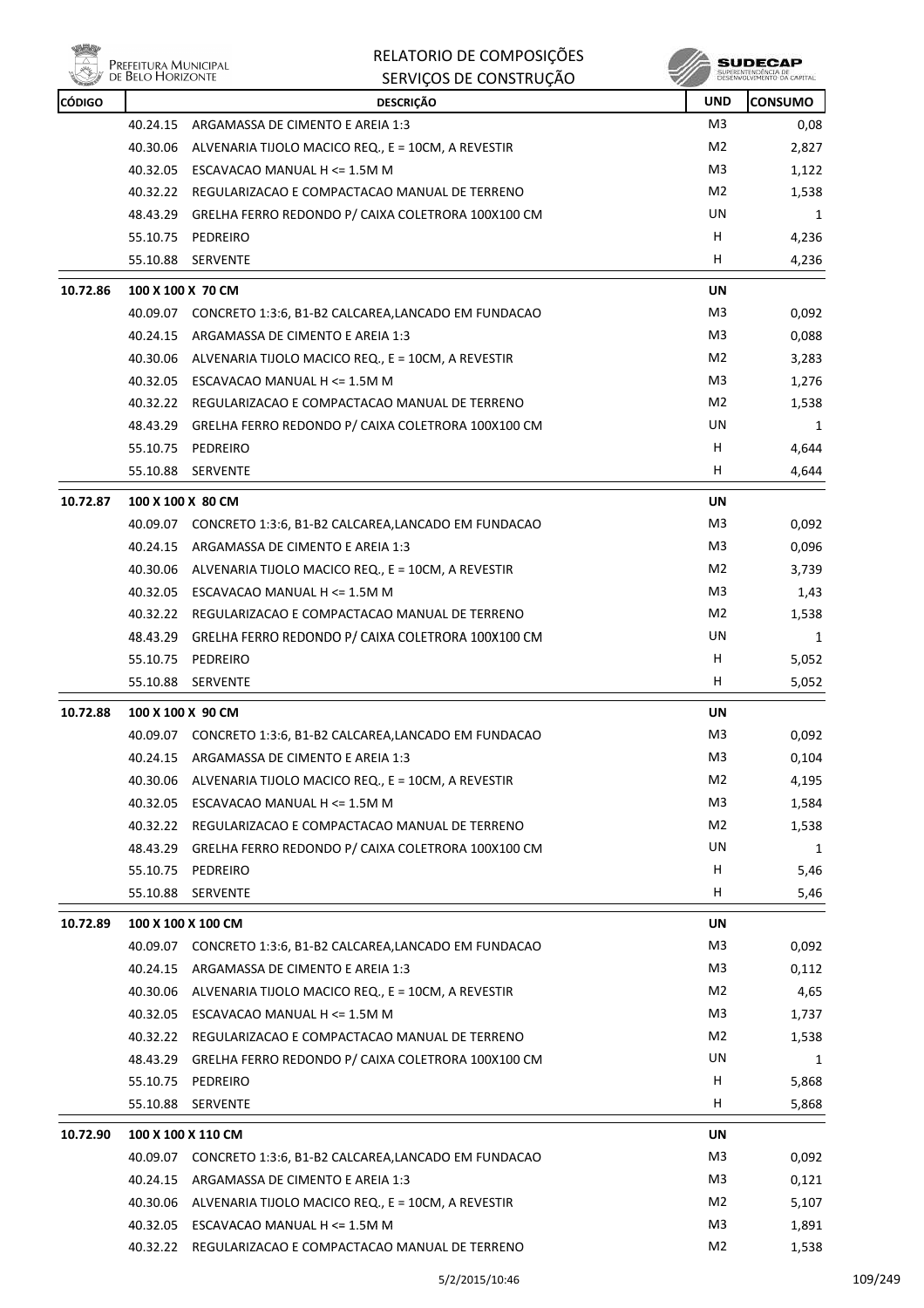

 $\mathbf{r}$ 

## RELATORIO DE COMPOSIÇÕES SERVIÇOS DE CONSTRUÇÃO

**SUDECAP**<br>SUPERINTENDÉNCIA DE<br>DÉSERVOLVIMENTO OA CAPITAL

| <b>CÓDIGO</b> |          | <b>DESCRIÇÃO</b>                                             | <b>UND</b>     | <b>CONSUMO</b> |
|---------------|----------|--------------------------------------------------------------|----------------|----------------|
|               | 48.43.29 | GRELHA FERRO REDONDO P/ CAIXA COLETRORA 100X100 CM           | <b>UN</b>      | 1              |
|               |          | 55.10.75 PEDREIRO                                            | H              | 6,276          |
|               | 55.10.88 | SERVENTE                                                     | н              | 6,276          |
| 10.72.91      |          | 100 X 100 X 120 CM                                           | UN             |                |
|               |          | 40.09.07 CONCRETO 1:3:6, B1-B2 CALCAREA, LANCADO EM FUNDACAO | M3             | 0,092          |
|               | 40.24.15 | ARGAMASSA DE CIMENTO E AREIA 1:3                             | M3             | 0,129          |
|               |          | 40.30.06 ALVENARIA TIJOLO MACICO REQ., E = 10CM, A REVESTIR  | M2             |                |
|               |          |                                                              | M3             | 5,563          |
|               |          | 40.32.05 ESCAVACAO MANUAL H <= 1.5M M                        |                | 2,045          |
|               |          | 40.32.22 REGULARIZACAO E COMPACTACAO MANUAL DE TERRENO       | M2             | 1,538          |
|               |          | 48.43.29 GRELHA FERRO REDONDO P/ CAIXA COLETRORA 100X100 CM  | UN             | 1              |
|               |          | 55.10.75 PEDREIRO                                            | H              | 6,684          |
|               | 55.10.88 | <b>SERVENTE</b>                                              | H.             | 6,684          |
| 10.72.92      |          | 100 X 100 X 130 CM                                           | <b>UN</b>      |                |
|               |          | 40.09.07 CONCRETO 1:3:6, B1-B2 CALCAREA,LANCADO EM FUNDACAO  | M3             | 0,092          |
|               |          | 40.24.15 ARGAMASSA DE CIMENTO E AREIA 1:3                    | M <sub>3</sub> | 0,137          |
|               |          | 40.30.06 ALVENARIA TIJOLO MACICO REQ., E = 10CM, A REVESTIR  | M2             | 6,019          |
|               |          | 40.32.05 ESCAVACAO MANUAL H <= 1.5M M                        | M3             | 2,199          |
|               |          | 40.32.22 REGULARIZACAO E COMPACTACAO MANUAL DE TERRENO       | M2             | 1,538          |
|               | 48.43.29 | GRELHA FERRO REDONDO P/ CAIXA COLETRORA 100X100 CM           | UN             | 1              |
|               |          | 55.10.75 PEDREIRO                                            | H              | 7,092          |
|               |          | 55.10.88 SERVENTE                                            | H.             | 7,092          |
| 10.72.93      |          | 100 X 100 X 140 CM                                           | UN             |                |
|               |          | 40.09.07 CONCRETO 1:3:6, B1-B2 CALCAREA,LANCADO EM FUNDACAO  | M3             | 0,092          |
|               | 40.24.15 | ARGAMASSA DE CIMENTO E AREIA 1:3                             | M3             | 0,145          |
|               |          | 40.30.06 ALVENARIA TIJOLO MACICO REQ., E = 10CM, A REVESTIR  | M <sub>2</sub> | 6,475          |
|               | 40.32.05 | ESCAVACAO MANUAL H <= 1.5M M                                 | M3             | 2,353          |
|               |          | 40.32.22 REGULARIZACAO E COMPACTACAO MANUAL DE TERRENO       | M2             | 1,538          |
|               | 48.43.29 | GRELHA FERRO REDONDO P/ CAIXA COLETRORA 100X100 CM           | UN             | 1              |
|               | 55.10.75 | PEDREIRO                                                     | H              | 7,5            |
|               | 55.10.88 | SERVENTE                                                     | H              |                |
|               |          |                                                              |                | 7,5            |
| 10.72.94      |          | 100 X 100 X 150 CM                                           | UN             |                |
|               | 40.09.07 | CONCRETO 1:3:6, B1-B2 CALCAREA, LANCADO EM FUNDACAO          | M3             | 0,092          |
|               |          | 40.24.15 ARGAMASSA DE CIMENTO E AREIA 1:3                    | M3             | 0,153          |
|               |          | 40.30.06 ALVENARIA TIJOLO MACICO REQ., E = 10CM, A REVESTIR  | M2             | 6,931          |
|               |          | 40.32.05 ESCAVACAO MANUAL H <= 1.5M M                        | M3             | 2,506          |
|               | 40.32.22 | REGULARIZACAO E COMPACTACAO MANUAL DE TERRENO                | M2             | 1,538          |
|               |          | 48.43.29 GRELHA FERRO REDONDO P/ CAIXA COLETRORA 100X100 CM  | UN             | 1              |
|               | 55.10.75 | PEDREIRO                                                     | H              | 7,908          |
|               | 55.10.88 | <b>SERVENTE</b>                                              | H              | 7,908          |
| 10.74.00      |          | CAIXA SIFONADA DE ALVEN.TAMPA CONCRETO PAD.SUDECAP           |                |                |
| 10.74.01      |          | TIPO 1 - 60 X 40 X 60 CM                                     | UN             |                |
|               |          | 40.09.07 CONCRETO 1:3:6, B1-B2 CALCAREA,LANCADO EM FUNDACAO  | M3             | 0,054          |
|               | 40.10.17 | CONCRETO FCK >= 13.5 MPa, B1-B2 CALC., LANC. ESTR.           | M3             | 0,0175         |
|               | 40.20.11 | FORMA DE TABUA DE PINHO DE 3a. TIPO E (P/ BERCO)             | M2             | 0,475          |
|               |          | 40.22.20 ACO CA-60 - CORTE, DOBRAMENTO E COLOCACAO           | КG             | 0,583          |
|               |          | 40.24.15 ARGAMASSA DE CIMENTO E AREIA 1:3                    | M3             | 0,0316         |
|               |          | 40.30.06 ALVENARIA TIJOLO MACICO REQ., E = 10CM, A REVESTIR  | M2             | 1,835          |
|               |          | 40.32.05 ESCAVACAO MANUAL H <= 1.5M M                        | M <sub>3</sub> | 0,414          |
|               |          | 40.32.22 REGULARIZACAO E COMPACTACAO MANUAL DE TERRENO       | M2             | 0,538          |
|               |          |                                                              |                |                |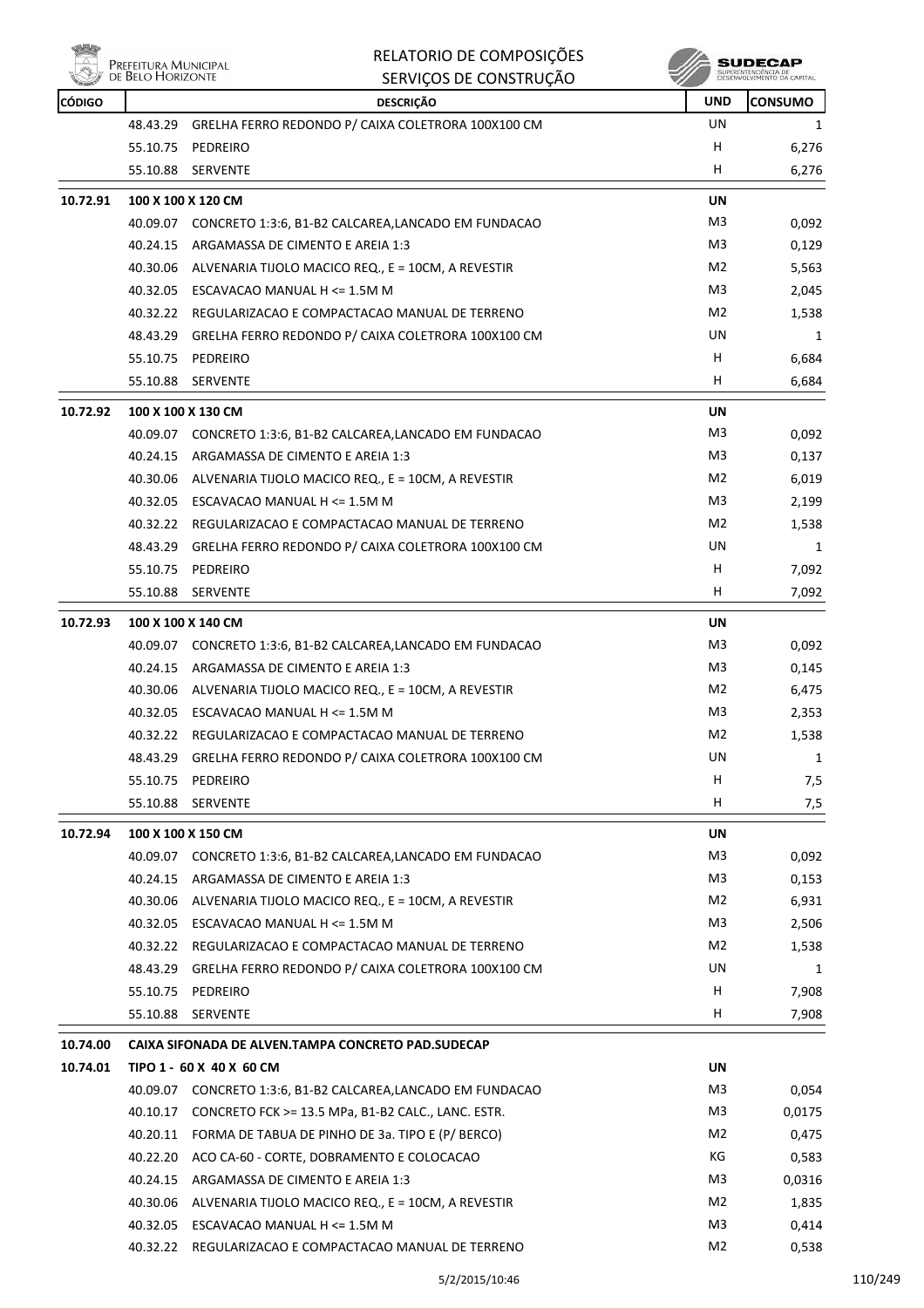| PREFEITURA MUNICIPAL<br>DE BELO HORIZONTE |
|-------------------------------------------|
|-------------------------------------------|

# RELATORIO DE COMPOSIÇÕES

|               | <b>LIVELLITOIVA IVIOINICII AI</b><br>DE BELO HORIZONTE | SERVIÇOS DE CONSTRUÇÃO                                                                  |                | SUPERINTENDÊNCIA DE<br>DESENVOLVIMENTO DA CAPITAL |
|---------------|--------------------------------------------------------|-----------------------------------------------------------------------------------------|----------------|---------------------------------------------------|
| <b>CÓDIGO</b> |                                                        | <b>DESCRIÇÃO</b>                                                                        | <b>UND</b>     | <b>CONSUMO</b>                                    |
|               |                                                        | 55.10.75 PEDREIRO                                                                       | н              | 1,58                                              |
|               | 55.10.88                                               | <b>SERVENTE</b>                                                                         | н              | 1,58                                              |
| 10.74.02      |                                                        | TIPO 1 - 60 X 40 X 80 CM                                                                | UN             |                                                   |
|               |                                                        | 40.09.07 CONCRETO 1:3:6, B1-B2 CALCAREA,LANCADO EM FUNDACAO                             | M3             | 0,0538                                            |
|               | 40.10.17                                               | CONCRETO FCK >= 13.5 MPa, B1-B2 CALC., LANC. ESTR.                                      | M3             | 0,0175                                            |
|               | 40.20.11                                               | FORMA DE TABUA DE PINHO DE 3a. TIPO E (P/ BERCO)                                        | M <sub>2</sub> | 0,485                                             |
|               | 40.22.20                                               | ACO CA-60 - CORTE, DOBRAMENTO E COLOCACAO                                               | КG             | 0,583                                             |
|               | 40.24.15                                               | ARGAMASSA DE CIMENTO E AREIA 1:3                                                        | M3             | 0,0523                                            |
|               | 40.30.06                                               | ALVENARIA TIJOLO MACICO REQ., E = 10CM, A REVESTIR                                      | M2             | 2,368                                             |
|               |                                                        | 40.32.05 ESCAVACAO MANUAL H <= 1.5M M                                                   | M3             | 0,5214                                            |
|               |                                                        | 40.32.22 REGULARIZACAO E COMPACTACAO MANUAL DE TERRENO                                  | M2             | 0,5376                                            |
|               | 55.10.75                                               | PEDREIRO                                                                                | H              | 2,615                                             |
|               | 55.10.88                                               | <b>SERVENTE</b>                                                                         | н              | 2,615                                             |
| 10.74.03      |                                                        | TIPO 1 - 80 X 40 X 60 CM                                                                | UN             |                                                   |
|               |                                                        | 40.09.07 CONCRETO 1:3:6, B1-B2 CALCAREA,LANCADO EM FUNDACAO                             | M3             | 0,06656                                           |
|               | 40.10.17                                               | CONCRETO FCK >= 13.5 MPa, B1-B2 CALC., LANC. ESTR.                                      | M3             | 0,023                                             |
|               | 40.20.11                                               | FORMA DE TABUA DE PINHO DE 3a. TIPO E (P/ BERCO)                                        | M2             | 0,59                                              |
|               | 40.22.20                                               | ACO CA-60 - CORTE, DOBRAMENTO E COLOCACAO                                               | КG             | 0,77                                              |
|               | 40.24.15                                               | ARGAMASSA DE CIMENTO E AREIA 1:3                                                        | M3             | 0,0477                                            |
|               | 40.30.06                                               | ALVENARIA TIJOLO MACICO REQ., E = 10CM, A REVESTIR                                      | M2             | 2,016                                             |
|               |                                                        | 40.32.05 ESCAVACAO MANUAL H <= 1.5M M                                                   | M3             | 0,5125                                            |
|               |                                                        | 40.32.22 REGULARIZACAO E COMPACTACAO MANUAL DE TERRENO                                  | M2             | 0,66556                                           |
|               |                                                        | 55.10.75 PEDREIRO                                                                       | н              | 2,385                                             |
|               | 55.10.88                                               | <b>SERVENTE</b>                                                                         | H              | 2,385                                             |
|               |                                                        |                                                                                         |                |                                                   |
| 10.74.04      |                                                        | TIPO 1 - 80 X 40 X 80 CM<br>40.09.07 CONCRETO 1:3:6, B1-B2 CALCAREA,LANCADO EM FUNDACAO | UN<br>M3       | 0,06655                                           |
|               |                                                        | 40.10.17 CONCRETO FCK >= 13.5 MPa, B1-B2 CALC., LANC. ESTR.                             | M3             | 0,023                                             |
|               |                                                        | 40.20.11 FORMA DE TABUA DE PINHO DE 3a. TIPO E (P/ BERCO)                               | M <sub>2</sub> | 0,59                                              |
|               | 40.22.20                                               | ACO CA-60 - CORTE, DOBRAMENTO E COLOCACAO                                               | КG             | 0,77                                              |
|               | 40.24.15                                               | ARGAMASSA DE CIMENTO E AREIA 1:3                                                        | M3             | 0,0452                                            |
|               | 40.30.06                                               | ALVENARIA TIJOLO MACICO REQ., E = 10CM, A REVESTIR                                      | M2             | 2,688                                             |
|               |                                                        | 40.32.05 ESCAVACAO MANUAL H <= 1.5M M                                                   | M3             | 0,6456                                            |
|               | 40.32.22                                               | REGULARIZACAO E COMPACTACAO MANUAL DE TERRENO                                           | M <sub>2</sub> | 0,6656                                            |
|               |                                                        | 55.10.75 PEDREIRO                                                                       | H              | 2,26                                              |
|               | 55.10.88                                               | <b>SERVENTE</b>                                                                         | н              | 2,26                                              |
|               |                                                        |                                                                                         |                |                                                   |
| 10.74.05      |                                                        | TIPO 1 - 100 X 40 X 60 CM                                                               | UN             |                                                   |
|               |                                                        | 40.09.07 CONCRETO 1:3:6, B1-B2 CALCAREA,LANCADO EM FUNDACAO                             | M3             | 0,07936                                           |
|               | 40.10.17                                               | CONCRETO FCK >= 13.5 MPa, B1-B2 CALC., LANC. ESTR.                                      | M <sub>3</sub> | 0,0275                                            |
|               | 40.20.11                                               | FORMA DE TABUA DE PINHO DE 3a. TIPO E (P/ BERCO)                                        | M2             | 0,71                                              |
|               | 40.22.20                                               | ACO CA-60 - CORTE, DOBRAMENTO E COLOCACAO                                               | КG             | 0,979                                             |
|               | 40.24.15                                               | ARGAMASSA DE CIMENTO E AREIA 1:3                                                        | M3             | 0,0469                                            |
|               | 40.30.06                                               | ALVENARIA TIJOLO MACICO REQ., E = 10CM, A REVESTIR                                      | M2             | 2,256                                             |
|               |                                                        | 40.32.05 ESCAVACAO MANUAL H <= 1.5M M                                                   | M3             | 0,6111                                            |
|               | 40.32.22                                               | REGULARIZACAO E COMPACTACAO MANUAL DE TERRENO                                           | M2             | 0,7936                                            |
|               | 55.10.75                                               | PEDREIRO                                                                                | H              | 2,345                                             |
|               | 55.10.88                                               | SERVENTE                                                                                | H              | 2,345                                             |
| 10.74.06      |                                                        | TIPO 1 - 100 X 40 X 80 CM                                                               | UN             |                                                   |
|               |                                                        | 40.09.07 CONCRETO 1:3:6, B1-B2 CALCAREA, LANCADO EM FUNDACAO                            | M3             | 0,07936                                           |
|               | 40.10.17                                               | CONCRETO FCK >= 13.5 MPa, B1-B2 CALC., LANC. ESTR.                                      | M3             | 0,0275                                            |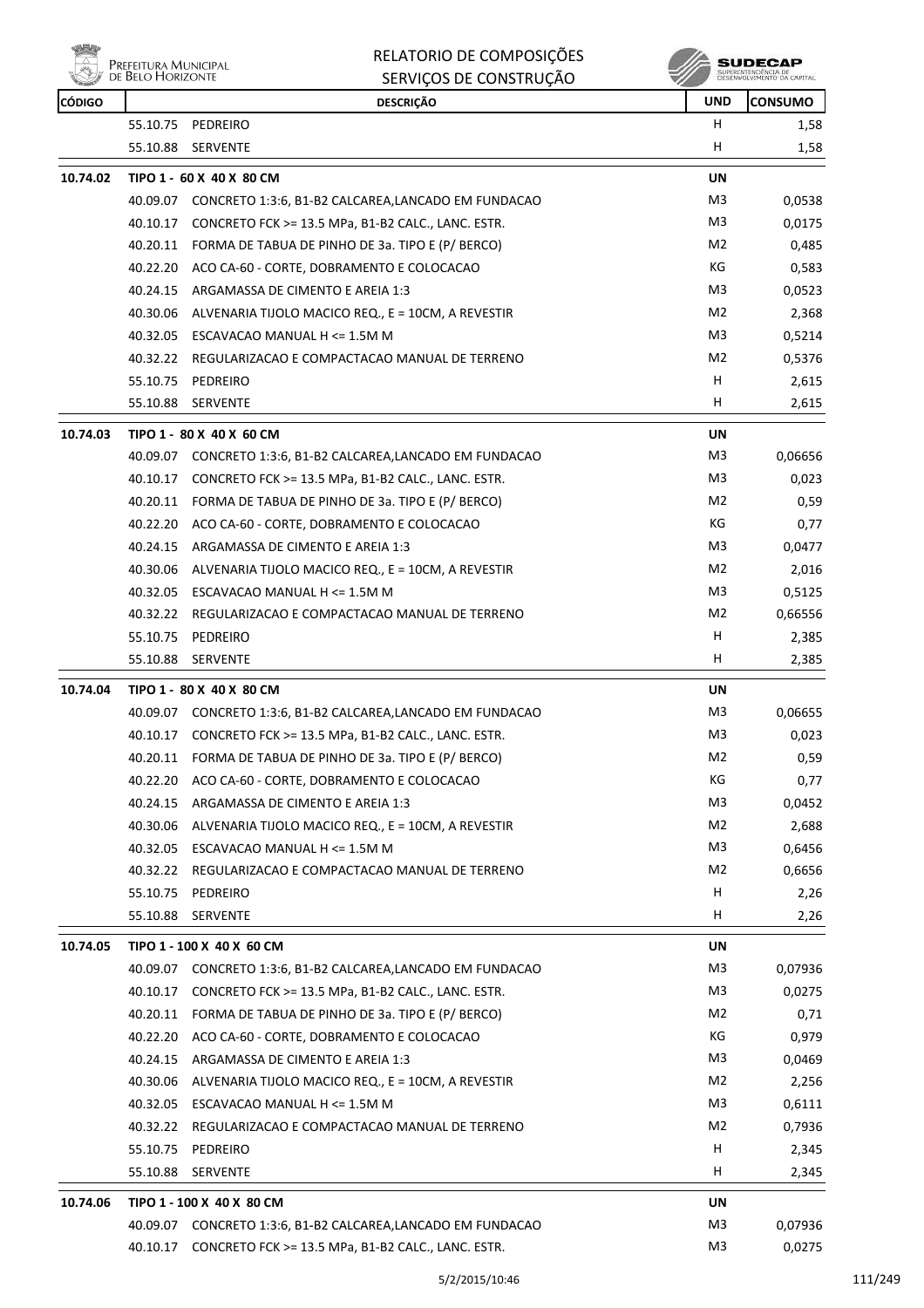

| RELATORIO DE COMPOSIÇÕES |
|--------------------------|
| SERVICOS DE CONSTRUÇÃO   |

| <b>CÓDIGO</b> |                      | <b>DESCRIÇÃO</b>                                             | <b>UND</b> | <b>CONSUMO</b> |
|---------------|----------------------|--------------------------------------------------------------|------------|----------------|
|               |                      | 40.20.11 FORMA DE TABUA DE PINHO DE 3a. TIPO E (P/ BERCO)    | M2         | 0,71           |
|               |                      | 40.22.20 ACO CA-60 - CORTE, DOBRAMENTO E COLOCACAO           | КG         | 0,979          |
|               |                      | 40.24.15 ARGAMASSA DE CIMENTO E AREIA 1:3                    | M3         | 0,069          |
|               |                      | 40.30.06 ALVENARIA TIJOLO MACICO REQ., E = 10CM, A REVESTIR  | M2         | 3,008          |
|               |                      | 40.32.05 ESCAVACAO MANUAL H <= 1.5M M                        | M3         | 0,7698         |
|               |                      | 40.32.22 REGULARIZACAO E COMPACTACAO MANUAL DE TERRENO       | M2         | 0,7936         |
|               |                      | 55.10.75 PEDREIRO                                            | н          | 3,45           |
|               |                      | 55.10.88 SERVENTE                                            | н          | 3,45           |
| 10.74.21      |                      | TIPO 2 - 250 X 83 X 60 CM - PADRAO COPASA                    | UN         |                |
|               |                      | 40.09.07 CONCRETO 1:3:6, B1-B2 CALCAREA, LANCADO EM FUNDACAO | M3         | 0,29318        |
|               |                      | 40.10.17 CONCRETO FCK >= 13.5 MPa, B1-B2 CALC., LANC. ESTR.  | M3         | 0,1209         |
|               |                      | 40.20.11 FORMA DE TABUA DE PINHO DE 3a. TIPO E (P/ BERCO)    | M2         | 2,773          |
|               |                      | 40.22.20 ACO CA-60 - CORTE, DOBRAMENTO E COLOCACAO           | КG         | 5,4405         |
|               | 40.30.06             | ALVENARIA TIJOLO MACICO REQ., E = 10CM, A REVESTIR           | M2         | 4,332          |
|               |                      | 40.31.07 REBOCO PAULISTA COM ARGAMASSA 1:4                   | M2         | 6,3            |
|               |                      | 40.32.05 ESCAVACAO MANUAL H <= 1.5M M                        | M3         | 2,25749        |
|               |                      | 40.32.22 REGULARIZACAO E COMPACTACAO MANUAL DE TERRENO       | M2         | 2,9318         |
|               |                      | 55.10.75 PEDREIRO                                            | н          | 1              |
|               | 55.10.88             | <b>SERVENTE</b>                                              | н          | 1              |
| 10.74.22      |                      | TIPO 2 - 250 X 83 X 80 CM - PADRAO COPASA                    | <b>UN</b>  |                |
|               |                      | 40.09.07 CONCRETO 1:3:6, B1-B2 CALCAREA, LANCADO EM FUNDACAO | M3         | 0,29318        |
|               |                      | 40.10.17 CONCRETO FCK >= 13.5 MPa, B1-B2 CALC., LANC. ESTR.  | M3         | 0,1209         |
|               |                      | 40.20.11 FORMA DE TABUA DE PINHO DE 3a. TIPO E (P/ BERCO)    | M2         | 2,773          |
|               |                      | 40.22.20 ACO CA-60 - CORTE, DOBRAMENTO E COLOCACAO           | КG         | 5,4405         |
|               |                      | 40.30.06 ALVENARIA TIJOLO MACICO REQ., E = 10CM, A REVESTIR  | M2         | 5,776          |
|               | 40.31.07             | REBOCO PAULISTA COM ARGAMASSA 1:4                            | M2         | 7,666          |
|               |                      | 40.32.05 ESCAVACAO MANUAL H <= 1.5M M                        | M3         | 2,84385        |
|               | 40.32.22             | REGULARIZACAO E COMPACTACAO MANUAL DE TERRENO                | M2         | 2,9318         |
|               | 55.10.75             | PEDREIRO                                                     | Н          | 1              |
|               | 55.10.88             | SERVENTE                                                     | н          | 1              |
| 10.74.50      |                      | NEUTRALIZADORA - 40 X 75 X 70 CM                             | UN         |                |
|               |                      | 40.09.07 CONCRETO 1:3:6, B1-B2 CALCAREA, LANCADO EM FUNDACAO | M3         | 0,091          |
|               | 40.10.17             | CONCRETO FCK >= 13.5 MPa, B1-B2 CALC., LANC. ESTR.           | M3         | 0,0375         |
|               |                      | 40.20.11 FORMA DE TABUA DE PINHO DE 3a. TIPO E (P/ BERCO)    | M2         | 0,65           |
|               | 40.22.20             | ACO CA-60 - CORTE, DOBRAMENTO E COLOCACAO                    | КG         | 1,25           |
|               | 40.24.15             | ARGAMASSA DE CIMENTO E AREIA 1:3                             | M3         | 0,03           |
|               |                      | 40.30.06 ALVENARIA TIJOLO MACICO REQ., E = 10CM, A REVESTIR  | M2         | 1,295          |
|               | 40.32.05             | ESCAVACAO MANUAL H <= 1.5M M                                 | M3         | 0,51           |
|               |                      | 40.32.22 REGULARIZACAO E COMPACTACAO MANUAL DE TERRENO       | M2         | 0,735          |
|               | 55.10.75             | PEDREIRO                                                     | н          | 1,21           |
|               | 55.10.88             | SERVENTE                                                     | н          | 1,21           |
| 10.78.00      |                      | CONJ.QUADRO E CANTONEIRA DE FERRO(REQUADRO TAMPAS)           |            |                |
| 10.78.01      |                      | CONJ. QUADRO E REQUADRO CANT.2" E 1 3/4"                     | М          |                |
|               |                      | 48.49.22 CONJ.QUADRO E CANTONEIRA 2" E 1 3/4" P/TAMPA CONC.  | M          | 1              |
|               |                      | 55.10.75 PEDREIRO                                            | н          | 0,25           |
|               | 55.10.88             | SERVENTE                                                     | н          | 0,25           |
| 10.79.00      | <b>TAMPAS/PLACAS</b> |                                                              |            |                |
| 10.79.01      |                      | PLACA FERRO FUNDIDO P/IDENTIFICAR A CAIXA PASSAGEM           | UN         |                |
|               |                      | 55.10.75 PEDREIRO                                            | н          | 0,08           |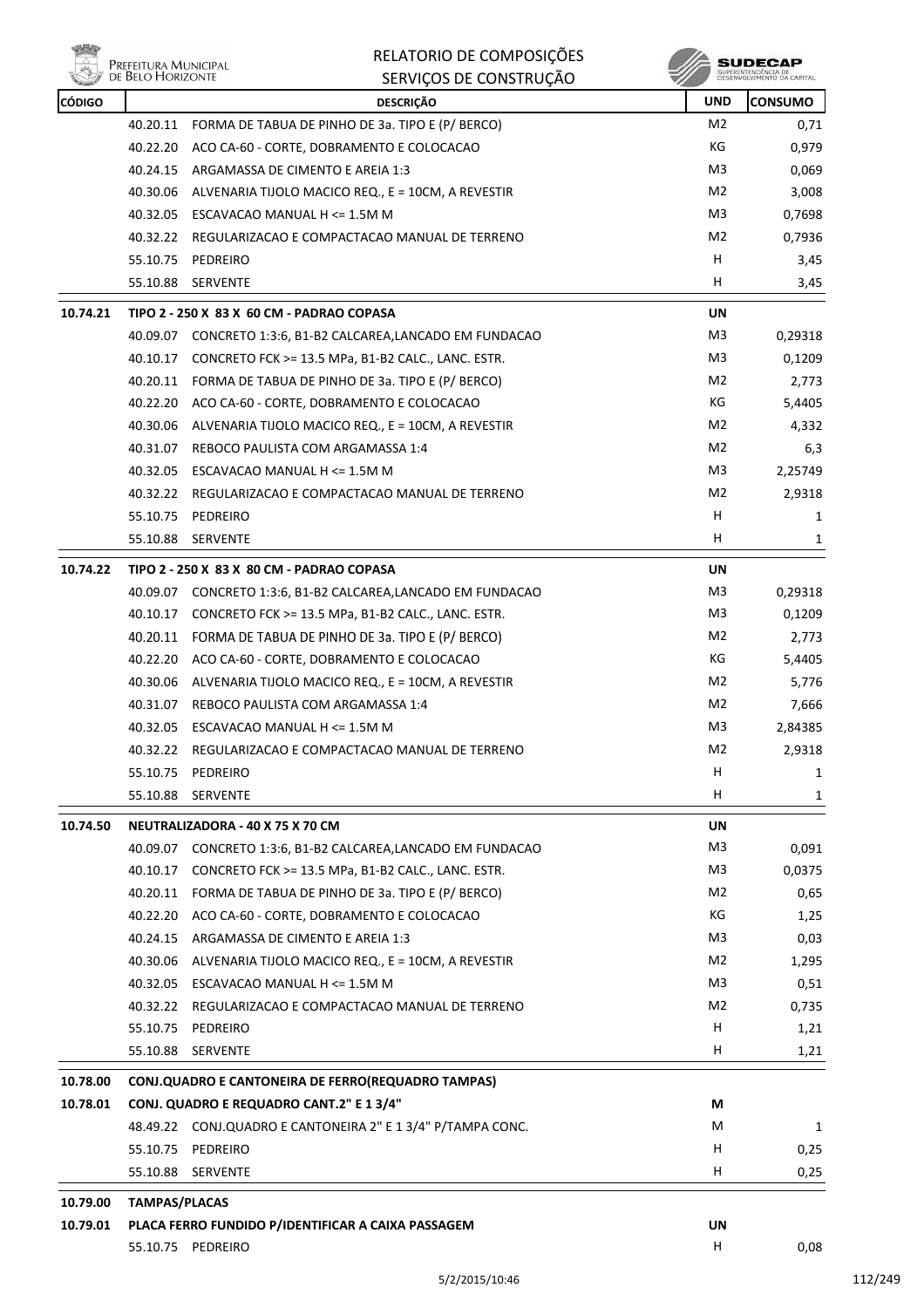

|               | Prefeitura Municipal<br>de Belo Horizonte | RELATORIO DE COMPOSIÇÕES                                  |            | SUDECAP<br>SUPERINTENDÊNCIA DE<br>DESENVOLVIMENTO DA CAPITAL |
|---------------|-------------------------------------------|-----------------------------------------------------------|------------|--------------------------------------------------------------|
| <b>CÓDIGO</b> |                                           | SERVIÇOS DE CONSTRUÇÃO<br><b>DESCRIÇÃO</b>                | <b>UND</b> | <b>CONSUMO</b>                                               |
|               | 55.10.88                                  | SERVENTE                                                  | H          | 0,08                                                         |
|               | 83.17.20                                  | PLACA DE FERRO FUNDIDO 7x11CM IDENTIFICAO CAIXA           | UN         | 1                                                            |
| 10.80.00      | <b>BOMBA</b>                              |                                                           |            |                                                              |
| 10.80.01      |                                           | CENTRIFUGA DE SUCÇAO E RECALQUE 1/2 HP D= 2"              | UN         |                                                              |
|               |                                           | 54.06.02 BOMBA HIDROSUL ASI-250 (36 M3/H 2")              | UN         | 1                                                            |
|               | 55.10.10                                  | AUXILIAR BOMBEIRO/ELETRICISTA                             | H          |                                                              |
|               | 55.10.39                                  | <b>BOMBEIRO</b>                                           | н          | 1<br>$\overline{2}$                                          |
|               | 55.10.55                                  | ELETRICISTA                                               | H          | $\overline{2}$                                               |
| 10.80.02      |                                           | CENTRIFUGA DE SUCÇAO E RECALQUE 1/2 HP D= 3"              | UN         |                                                              |
|               |                                           | 54.06.04 BOMBA HIDROSUL ASI-500 (72 M3/H 3")              | UN         | 1                                                            |
|               | 55.10.10                                  | AUXILIAR BOMBEIRO/ELETRICISTA                             | Н          | 1                                                            |
|               | 55.10.39                                  | <b>BOMBEIRO</b>                                           | н          | $\overline{2}$                                               |
|               |                                           | 55.10.55 ELETRICISTA                                      | H          | $\overline{2}$                                               |
| 10.80.11      |                                           | MOTO-BOMBA 0,5CV Vm=5M3/H, SUC=1 1/2"/R=1 1/2", TRIF      | UN         |                                                              |
|               | 55.10.10                                  | AUXILIAR BOMBEIRO/ELETRICISTA                             | H          | 1                                                            |
|               | 55.10.39                                  | <b>BOMBEIRO</b>                                           | н          | 2                                                            |
|               | 55.10.55                                  | ELETRICISTA                                               | H          | $\overline{2}$                                               |
|               | 73.58.01                                  | BOMBA 1/2HP D= 1 1/4" DANCOR MOD.CAM W-9 TRIFASICA        | UN         | 1                                                            |
| 10.80.12      |                                           | MOTO-BOMBA 1HP, SUC=1 1/2"/R=1 1/4", Vm=5M3/H, HM=16M     | UN         |                                                              |
|               | 55.10.10                                  | AUXILIAR BOMBEIRO/ELETRICISTA                             | H          | 1                                                            |
|               | 55.10.39                                  | <b>BOMBEIRO</b>                                           | н          | 2                                                            |
|               | 55.10.55                                  | ELETRICISTA                                               | н          | $\overline{2}$                                               |
|               |                                           | 73.58.02 BOMBA 1 HP D= 1" DANCOR MOD.CAM W-6              | UN         | 1                                                            |
| 10.90.00      |                                           | PREVENÇÃO E COMBATE A INCENDIO                            |            |                                                              |
| 10.90.01      |                                           | <b>EXTINTOR DE INCENDIO CO2, CAPACIDADE = 6 L</b>         | UN         |                                                              |
|               |                                           | 55.10.10 AUXILIAR BOMBEIRO/ELETRICISTA                    | H          | 0,17                                                         |
|               | 55.10.39                                  | <b>BOMBEIRO</b>                                           | Н          | 0,17                                                         |
|               | 73.55.02                                  | EXTINTOR DE GAS CARBONICO (CO2) CAPACIDADE = 6KG          | UN         | $\mathbf{1}$                                                 |
| 10.90.02      |                                           | <b>EXTINTOR DE INCENDIO AGUA PRESSURIZADA CAPAC.= 10L</b> | UN         |                                                              |
|               | 55.10.10                                  | AUXILIAR BOMBEIRO/ELETRICISTA                             | H.         | 0,17                                                         |
|               |                                           | 55.10.39 BOMBEIRO                                         | Н          | 0,17                                                         |
|               |                                           | 73.55.01 EXTINTOR DE AGUA PRESSURIZADA CAPACIDADE= 10 L   | UN         | 1                                                            |
| 10.90.03      |                                           | <b>EXTINTOR DE INCENDIO TIPO PO QUIMICO - 6KG</b>         | UN         |                                                              |
|               | 55.10.10                                  | AUXILIAR BOMBEIRO/ELETRICISTA                             | H.         | 0,17                                                         |
|               | 55.10.39                                  | <b>BOMBEIRO</b>                                           | H          | 0,17                                                         |
|               |                                           | 73.55.03 EXTINTOR DE INCENDIO PO QUIMICO - 6KG            | UN         | 1                                                            |
| 10.90.04      |                                           | EXTINTOR PO QUIMICO SECO ABC 4KG CAP.2-A: 20-B: C         | UN         |                                                              |
|               | 55.10.10                                  | AUXILIAR BOMBEIRO/ELETRICISTA                             | H.         | 0,17                                                         |
|               |                                           | 55.10.39 BOMBEIRO                                         | H          | 0,17                                                         |
|               | 73.55.33                                  | EXTINTOR PO QUIMICO SECO ABC 4KG CAP. 2-A: 20-B: C        | UN         | 1                                                            |
| 10.90.05      |                                           | <b>EXTINTOR PO QUIMICO SECO BC 20B:C</b>                  | UN         |                                                              |
|               | 55.10.10                                  | AUXILIAR BOMBEIRO/ELETRICISTA                             | H          | 0,17                                                         |
|               | 55.10.39                                  | <b>BOMBEIRO</b>                                           | H          | 0,17                                                         |
|               |                                           | 73.55.35 EXTINTOR PO QUIMICO SECO BC 20B:C                | UN         | 1                                                            |
| 10.90.06      |                                           | PLACA EM PVC E1, E5, E8 DIM. (30X30CM)                    | UN         |                                                              |

55.10.88 SERVENTE H 0,2

83.17.33 PLACA EM PVC E1, E5, E8 DIM. (30X30CM) UN UN 1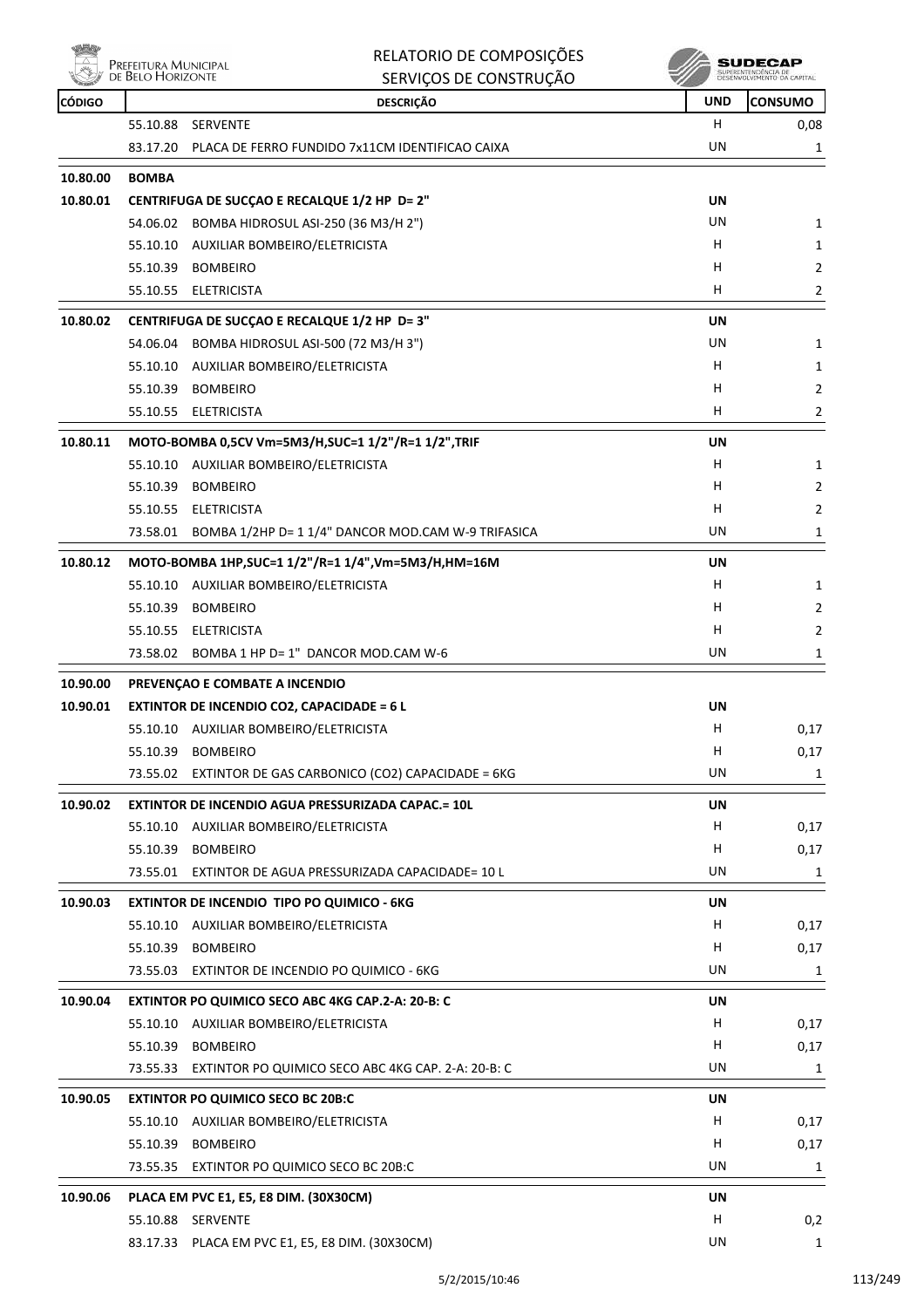

|               | Prefeitura Municipal                                              | RELATORIO DE COMPOSIÇÕES |            | SUDECAP                                           |
|---------------|-------------------------------------------------------------------|--------------------------|------------|---------------------------------------------------|
|               | DE BELO HORIZONTE                                                 | SERVIÇOS DE CONSTRUÇÃO   |            | SUPERINTENDÊNCIA DE<br>DESENVOLVIMENTO DA CAPITAL |
| <b>CÓDIGO</b> | <b>DESCRIÇÃO</b>                                                  |                          | <b>UND</b> | <b>CONSUMO</b>                                    |
| 10.90.07      | PLACA EM PVC S2, S3, S8, S9, S12 DIM. (19X38CM)                   |                          | UN         |                                                   |
|               | 55.10.88 SERVENTE                                                 |                          | н          | 0,2                                               |
|               | 83.17.34<br>PLACA EM PVC S2, S3, S8, S9, S12 DIM. (19X38CM)       |                          | UN         | 1                                                 |
| 10.90.08      | PLACA EM PVC S17 DIM.(15X15CM)                                    |                          | UN         |                                                   |
|               | 55.10.88 SERVENTE                                                 |                          | H          | 0,2                                               |
|               | 83.17.35 PLACA EM PVC S17 DIM. (15X15CM)                          |                          | UN         | 1                                                 |
| 10.90.09      | PLACA EM PVC E2, E3 DIM. (20X10)                                  |                          | UN         |                                                   |
|               | 55.10.88 SERVENTE                                                 |                          | H          | 0,2                                               |
|               | 83.17.36 PLACA EM PVC E2, E3 DIM. (20X10CM)                       |                          | UN         | 1                                                 |
|               |                                                                   |                          |            |                                                   |
| 10.90.10      | PLACA EM PVC P1, P2 DIM. (30X30CM)<br>55.10.88 SERVENTE           |                          | UN<br>н    | 0,2                                               |
|               | 83.17.37 PLACA EM PVC P1, P2 DIM. (30X30CM)                       |                          | UN         | 1                                                 |
|               |                                                                   |                          |            |                                                   |
| 10.90.11      | PLACA EM PVC P4 DIM. (20X20)CM                                    |                          | UN         |                                                   |
|               | 55.10.88 SERVENTE                                                 |                          | H          | 0,2                                               |
|               | 83.17.38 PLACA EM PVC P4 DIM. (20X20)CM                           |                          | UN         | 1                                                 |
| 10.90.14      | REGISTRO DE GAVETA D=63MM (2 1/2")                                |                          | UN         |                                                   |
|               | 55.10.10 AUXILIAR BOMBEIRO/ELETRICISTA                            |                          | H.         | 0,95                                              |
|               | 55.10.39 BOMBEIRO                                                 |                          | н          | 0,95                                              |
|               | 73.46.07 REGISTRO DE GAVETA BRUTO 1502-B 2 1/2" DECA              |                          | UN         | 1                                                 |
|               | FITA VEDA ROSCA 1/2" ROLO 50 M<br>73.80.12                        |                          | UN         | 0,03                                              |
| 10.90.15      | REGISTRO GLOBO D=13MM (1/2")                                      |                          | UN         |                                                   |
|               | 55.10.10 AUXILIAR BOMBEIRO/ELETRICISTA                            |                          | H          | 0,4                                               |
|               | 55.10.39 BOMBEIRO                                                 |                          | H          | 0,5                                               |
|               | 73.49.10 REGISTRO GLOBO COMUM RETO D= 13 MM (1/2")                |                          | UN         | 1                                                 |
|               | 73.80.12 FITA VEDA ROSCA 1/2" ROLO 50 M                           |                          | UN         | 0,0066                                            |
| 10.90.16      | REGISTRO GLOBO D=25MM (1")                                        |                          | UN         |                                                   |
|               | 55.10.10 AUXILIAR BOMBEIRO/ELETRICISTA                            |                          | H          | 0,6                                               |
|               | 55.10.39 BOMBEIRO                                                 |                          | H          | 0,6                                               |
|               | 73.49.12 REGISTRO GLOBO COMUM RETO D= 25 MM (1")                  |                          | UN         | 1                                                 |
|               | 73.80.12 FITA VEDA ROSCA 1/2" ROLO 50 M                           |                          | UN         | 0,0066                                            |
| 10.90.17      | REGISTRO GLOBO ANGULAR D= 63 MM P/ HIDRANTE                       |                          | UN         |                                                   |
|               | 55.10.10<br>AUXILIAR BOMBEIRO/ELETRICISTA                         |                          | Н.         | 0,6                                               |
|               | 55.10.39<br><b>BOMBEIRO</b>                                       |                          | H          | 0,6                                               |
|               | 73.49.20 REGISTRO GLOBO ANGULAR D= 63 MM (2 1/2")                 |                          | UN         | 1                                                 |
|               | 73.80.12 FITA VEDA ROSCA 1/2" ROLO 50 M                           |                          | UN         | 0,014                                             |
| 10.90.18      | ADAPTADOR DE ROSCA 5 FIOS, D= 63 X 38 MM                          |                          | UN         |                                                   |
|               | 55.10.10 AUXILIAR BOMBEIRO/ELETRICISTA                            |                          | H          | 0,12                                              |
|               | 55.10.39<br><b>BOMBEIRO</b>                                       |                          | H          | 0,12                                              |
|               | 73.55.10<br>ADAPTADOR DE ROSCA 5 FIOS D= 63 X 38 MM               |                          | UN         | 1                                                 |
| 10.90.19      | ESGUICHO TIPO AGULHETA, JUNTA DE UNIAO D=38 MM                    |                          | UN         |                                                   |
|               | 55.10.10 AUXILIAR BOMBEIRO/ELETRICISTA                            |                          | H          | 0,3                                               |
|               | 55.10.39 BOMBEIRO                                                 |                          | H          | 0,3                                               |
|               | ESGUICHO TIPO AGULHETA D= 38MM (1 1/2")<br>73.55.15               |                          | UN         | 1                                                 |
|               |                                                                   |                          |            |                                                   |
| 10.90.20      | ABRIGO PARA EXTINTOR INCENDIO CH18 60X40X30 CM                    |                          | UN         |                                                   |
|               | 40.24.15 ARGAMASSA DE CIMENTO E AREIA 1:3<br>55.10.75<br>PEDREIRO |                          | M3<br>н    | 0,0018                                            |
|               |                                                                   |                          |            | 0,5                                               |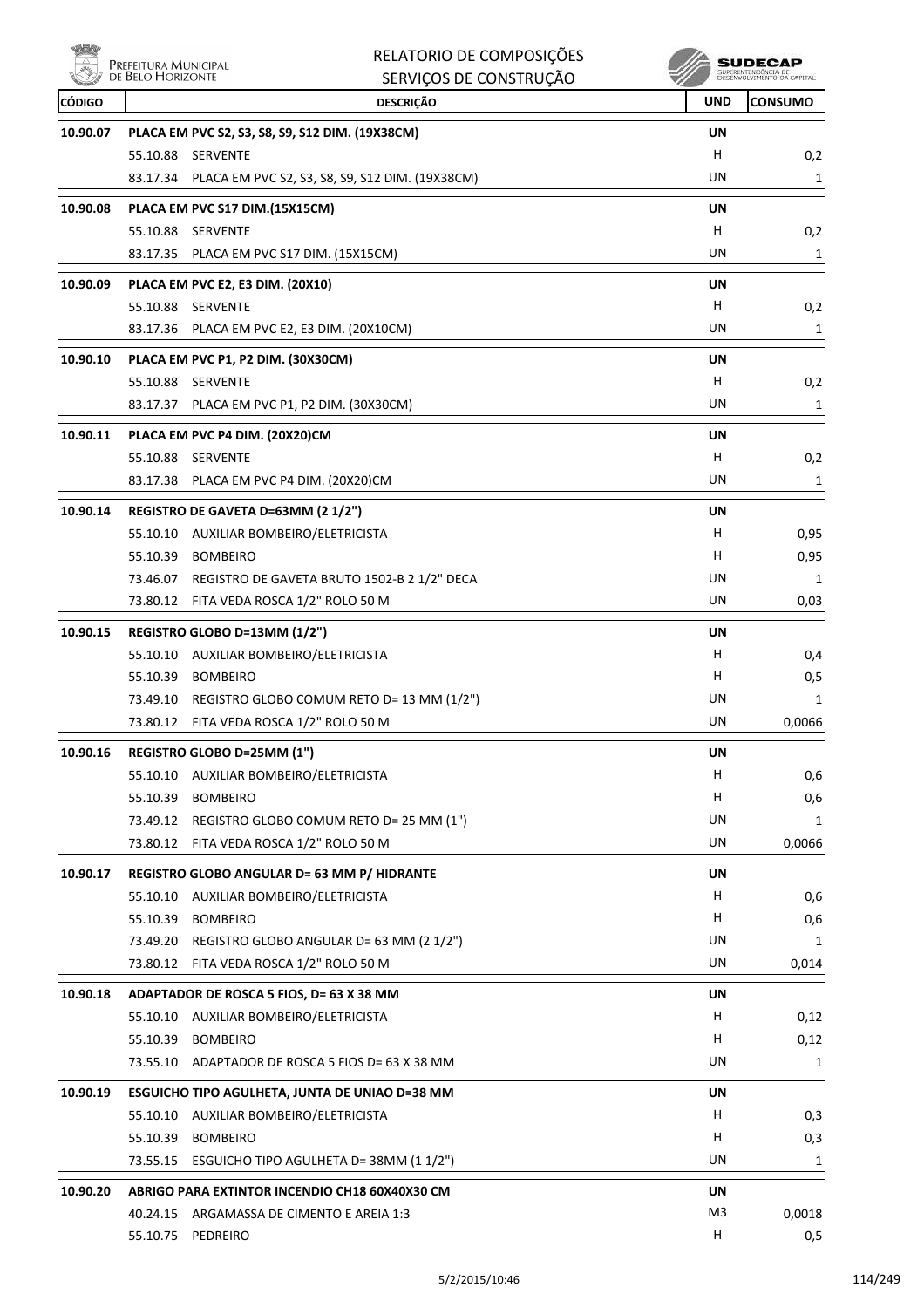

| <b>CÓDIGO</b> |          | <b>DESCRIÇÃO</b>                                                                         | <b>UND</b> | <b>CONSUMO</b> |
|---------------|----------|------------------------------------------------------------------------------------------|------------|----------------|
|               | 55.10.88 | SERVENTE                                                                                 | H          | 0,5            |
|               | 73.55.26 | ABRIGO PARA EXTINTOR INCENDIO 75X30X25 CM                                                | UN         | 1              |
| 10.90.22      |          | ABRIGO PARA HIDRANTE INTERNO 75X45X17 CM                                                 | UN         |                |
|               |          | 40.24.15 ARGAMASSA DE CIMENTO E AREIA 1:3                                                | M3         | 0,0015         |
|               | 55.10.75 | PEDREIRO                                                                                 | H          | 1,2            |
|               |          | 55.10.88 SERVENTE                                                                        | H          | 1,2            |
|               |          | 73.55.22 ABRIGO PARA HIDRANTE INTERNO 75X45X17 CM                                        | UN         | 1              |
| 10.90.23      |          | ABRIGO PARA HIDRANTE INTERNO 90X60X17 CM                                                 | UN         |                |
|               |          | 40.24.15 ARGAMASSA DE CIMENTO E AREIA 1:3                                                | M3         | 0,0015         |
|               |          | 55.10.75 PEDREIRO                                                                        | H          | 1,2            |
|               |          | 55.10.88 SERVENTE                                                                        | H          | 1,2            |
|               |          | 73.55.20 ABRIGO PARA HIDRANTE INTERNO 90X60X17 CM                                        | UN         | 1              |
| 10.90.24      |          | SINALIZADOR PARA EXTINTOR DE INCENDIO EM PVC                                             | <b>UN</b>  |                |
|               |          | 55.10.75 PEDREIRO                                                                        | H.         | 0,1            |
|               | 73.55.66 | SINALIZADOR EM PVC PARA EXTINTOR DE INCENDIO                                             | UN         | 1              |
|               |          |                                                                                          | UN         |                |
| 10.90.25      |          | HIDRANTE DE RECALQUE COMPLETO EM CX. ALVENARIA<br>55.10.10 AUXILIAR BOMBEIRO/ELETRICISTA | H          | 1              |
|               | 55.10.39 | <b>BOMBEIRO</b>                                                                          | н          | 1              |
|               |          | 73.55.30 HIDRANTE DE RECALQUE COMPLETO                                                   | UN         | 1              |
|               |          |                                                                                          |            |                |
| 10.90.28      |          | MANGUEIRA FIBRA SINTETICA TIPO 2 D=38 MM X 15 M                                          | UN         |                |
|               |          | 55.10.10 AUXILIAR BOMBEIRO/ELETRICISTA                                                   | H          | 0,2            |
|               | 55.10.39 | <b>BOMBEIRO</b>                                                                          | н          | 0,2            |
|               | 73.55.40 | MANGUEIRA FIBRA SINTETICA TIPO 2 D= 38MM - 15 M                                          | UN.        | 1              |
| 10.90.29      |          | MANGUEIRA FIBRA SINTETICA TIPO 2 D=38 MM X 20 M                                          | UN         |                |
|               |          | 55.10.10 AUXILIAR BOMBEIRO/ELETRICISTA                                                   | H          | 0,2            |
|               |          | 55.10.39 BOMBEIRO                                                                        | н          | 0,2            |
|               | 73.55.42 | MANGUEIRA FIBRA SINTETICA TIPO 2 D= 38MM - 20 M                                          | UN         | $\mathbf{1}$   |
| 10.90.32      |          | PRESSOSTATO TELEMECANIQUE XML B004, A2511                                                | UN         |                |
|               |          | 55.10.10 AUXILIAR BOMBEIRO/ELETRICISTA                                                   | H.         | 0,3            |
|               |          | 55.10.39 BOMBEIRO                                                                        | H          | 0,3            |
|               | 73.55.32 | PRESSOSTATO DANFOS REGULAVEL 0 A 10 KGS OU SIMILAR                                       | UN         | 1              |
| 10.90.35      |          | MANOMETRO WILLY C/ ESCALA DE LEITURA 0 A 100 PSI                                         | UN         |                |
|               |          | 55.10.10 AUXILIAR BOMBEIRO/ELETRICISTA                                                   | H.         | 0,3            |
|               |          | 55.10.39 BOMBEIRO                                                                        | H.         | 0,3            |
|               | 73.55.34 | MANOMETRO WILLY COM ESCALA DE LEITURA 0 A 100 PSI                                        | UN         | 1              |
| 10.90.38      |          | CILINDRO DE PRESSAO OU MOLA PNEUMATICA D= 150 MM                                         | UN         |                |
|               |          | 55.10.10 AUXILIAR BOMBEIRO/ELETRICISTA                                                   | H          | 0,25           |
|               |          | 55.10.39 BOMBEIRO                                                                        | H          | 0,25           |
|               |          | 73.55.36 CILINDRO DE PRESSAO OU MOLA PNEUMATICA D= 150 MM                                | UN         | 1              |
| 10.90.41      |          | QUADRO DE FORÇA P/ MOTOR DE 1,5CV, 220V, TRIFASICO                                       | UN         |                |
|               |          | 55.10.10 AUXILIAR BOMBEIRO/ELETRICISTA                                                   | H          | 2,5            |
|               |          | 55.10.55 ELETRICISTA                                                                     | H.         | 2,5            |
|               |          | 74.09.22 QUADRO DE FORÇA PARA MOTOR DE 1,5CV 220V TRIFASICO                              | UN         | 1              |
| 10.90.44      |          | CONJ. ELETROBOMBA LEVE 1,5CV, 220V, TRIFASICO                                            | UN         |                |
|               |          | 55.10.10 AUXILIAR BOMBEIRO/ELETRICISTA                                                   | н          | 1              |
|               | 55.10.39 | <b>BOMBEIRO</b>                                                                          | H          | 2              |
|               |          |                                                                                          |            |                |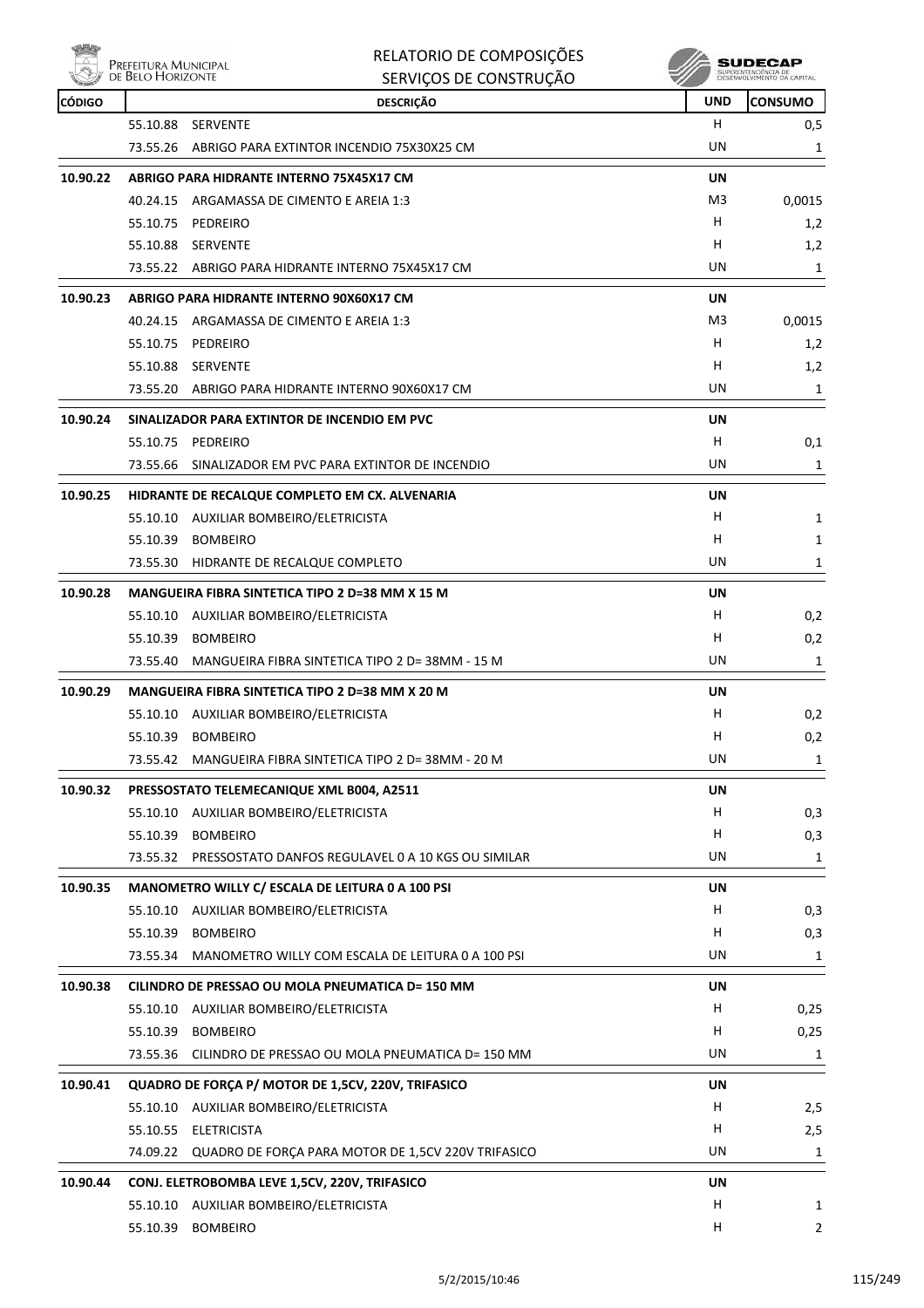

|               |                                           | RELATORIO DE COMPOSIÇÕES                                    |            | SUDECAP                                           |
|---------------|-------------------------------------------|-------------------------------------------------------------|------------|---------------------------------------------------|
|               | Prefeitura Municipal<br>de Belo Horizonte | SERVIÇOS DE CONSTRUÇÃO                                      |            | SUPERINTENDÊNCIA DE<br>DESENVOLVIMENTO DA CAPITAL |
| <b>CÓDIGO</b> |                                           | <b>DESCRIÇÃO</b>                                            | <b>UND</b> | <b>CONSUMO</b>                                    |
|               | 55.10.55                                  | ELETRICISTA                                                 | н          | 2                                                 |
|               | 73.58.18                                  | BOMBA LEVE 1,5CV-220V-TRIFASICO VAZAO = 250L/MIN.           | UN         | 1                                                 |
| 10.90.48      |                                           | LUM.DE EMERGENCIA AUTONOMA IE-16 (LAMP.8W)-SAIDA            | UN         |                                                   |
|               |                                           | 55.10.10 AUXILIAR BOMBEIRO/ELETRICISTA                      | н          | 0,4                                               |
|               |                                           | 55.10.55 ELETRICISTA                                        | н          | 0,4                                               |
|               |                                           | 74.30.12 LUMINARIA EMERGENCIA AUTONOMA TIPO IE-16 - SAIDA   | UN         | 1                                                 |
| 10.90.52      |                                           | VALVULA DE RETENÇÃO HORIZONTAL PORTINHOLA D= 13MM           | UN         |                                                   |
|               |                                           | 55.10.10 AUXILIAR BOMBEIRO/ELETRICISTA                      | н          | 0,5                                               |
|               |                                           | 55.10.39 BOMBEIRO                                           | н          | 0,5                                               |
|               |                                           | 73.52.40 VALVULA RETENÇAO HORIZONTAL PORTINHOLA 13MM - 1/2" | UN         | 1                                                 |
| 10.90.57      |                                           | VALVULA DE RETENÇÃO HORIZONTAL PORTINHOLA D= 63MM           | UN         |                                                   |
|               |                                           | 55.10.10 AUXILIAR BOMBEIRO/ELETRICISTA                      | н          | 0,5                                               |
|               |                                           | 55.10.39 BOMBEIRO                                           | н          | 0,5                                               |
|               |                                           | 73.52.46 VALVULA RETENÇAO HORIZONTAL PORTINHOLA 63MM-2 1/2" | UN         | 1                                                 |
|               |                                           |                                                             |            |                                                   |
| 10.90.77      |                                           | QUADRO DE FORCA P/ MOTOR DE 3CV. 220V TRIFASICO             | UN         |                                                   |
|               |                                           | 55.10.10 AUXILIAR BOMBEIRO/ELETRICISTA                      | н          | 2,5                                               |
|               |                                           | 55.10.55 ELETRICISTA                                        | н          | 2,5                                               |
|               |                                           | 74.09.51 QUADRO DE FORCA P/ MOTOR 3.0 CV 220V TRIFASICO     | UN         | 1                                                 |
| 10.90.78      |                                           | <b>CONJ. ELETROBOMBA LEVE 3CV. 220V TRIFASICO</b>           | UN         |                                                   |
|               |                                           | 55.10.10 AUXILIAR BOMBEIRO/ELETRICISTA                      | н          | 1                                                 |
|               | 55.10.39                                  | <b>BOMBEIRO</b>                                             | н          | 2                                                 |
|               |                                           | 55.10.55 ELETRICISTA                                        | н          | 2                                                 |
|               |                                           | 73.58.04 CONJ. MOTOBOMBA 3CV 220V TRIFASICO REF. CAM W16    | UN         | 1                                                 |
| 10.90.86      |                                           | BOTOEIRA COMANDO MANUAL TIPO LIGA/DESLIGA                   | UN         |                                                   |
|               |                                           | 55.10.10 AUXILIAR BOMBEIRO/ELETRICISTA                      | н          | 0,3                                               |
|               |                                           | 55.10.55 ELETRICISTA                                        | н          | 0,3                                               |
|               |                                           | 73.55.48 BOTOEIRA COMANDO MANUAL TIPO LIGA/DESLIGA          | <b>UN</b>  | 1                                                 |
| 10.90.87      |                                           | <b>AVISADOR SONORO E VISUAL</b>                             | <b>UN</b>  |                                                   |
|               |                                           | 55.10.10 AUXILIAR BOMBEIRO/ELETRICISTA                      | H          | 1                                                 |
|               |                                           | 55.10.55 ELETRICISTA                                        | н          | $\mathbf{1}$                                      |
|               | 73.55.85                                  | AVISADOR SONORO E VISUAL MW CONVENCIONAL                    | UN         | 1                                                 |
| 11.00.00      |                                           | <b>INSTALAÇÃO ELETRICA E TELEFONICA</b>                     |            |                                                   |
| 11.01.00      |                                           | ELETRODUTO PVC RIGIDO, ROSCA, INCLUSIVE CONEXOES            |            |                                                   |
| 11.01.02      | $D = 3/4"$                                |                                                             | М          |                                                   |
|               | 55.10.10                                  | AUXILIAR BOMBEIRO/ELETRICISTA                               | H.         | 0,12                                              |
|               |                                           | 55.10.55 ELETRICISTA                                        | H          | 0,133                                             |
|               |                                           | 74.01.02 ELETRODUTO PVC RIGIDO ROSCA 3/4"                   | М          | 1,1                                               |
|               |                                           |                                                             |            |                                                   |
| 11.01.03      | $D = 1"$                                  |                                                             | М          |                                                   |
|               | 55.10.10                                  | AUXILIAR BOMBEIRO/ELETRICISTA                               | H<br>Н     | 0,136                                             |
|               |                                           | 55.10.55 ELETRICISTA                                        | M          | 0,17                                              |
|               |                                           | 74.01.03 ELETRODUTO PVC RIGIDO ROSCA 1"                     |            | 1,1                                               |
| 11.01.04      | $D = 11/4"$                               |                                                             | М          |                                                   |
|               | 55.10.10                                  | AUXILIAR BOMBEIRO/ELETRICISTA                               | Н          | 0,145                                             |
|               |                                           | 55.10.55 ELETRICISTA                                        | н          | 0,18                                              |
|               |                                           | 74.01.04 ELETRODUTO PVC RIGIDO ROSCA 1 1/4"                 | M          | 1,1                                               |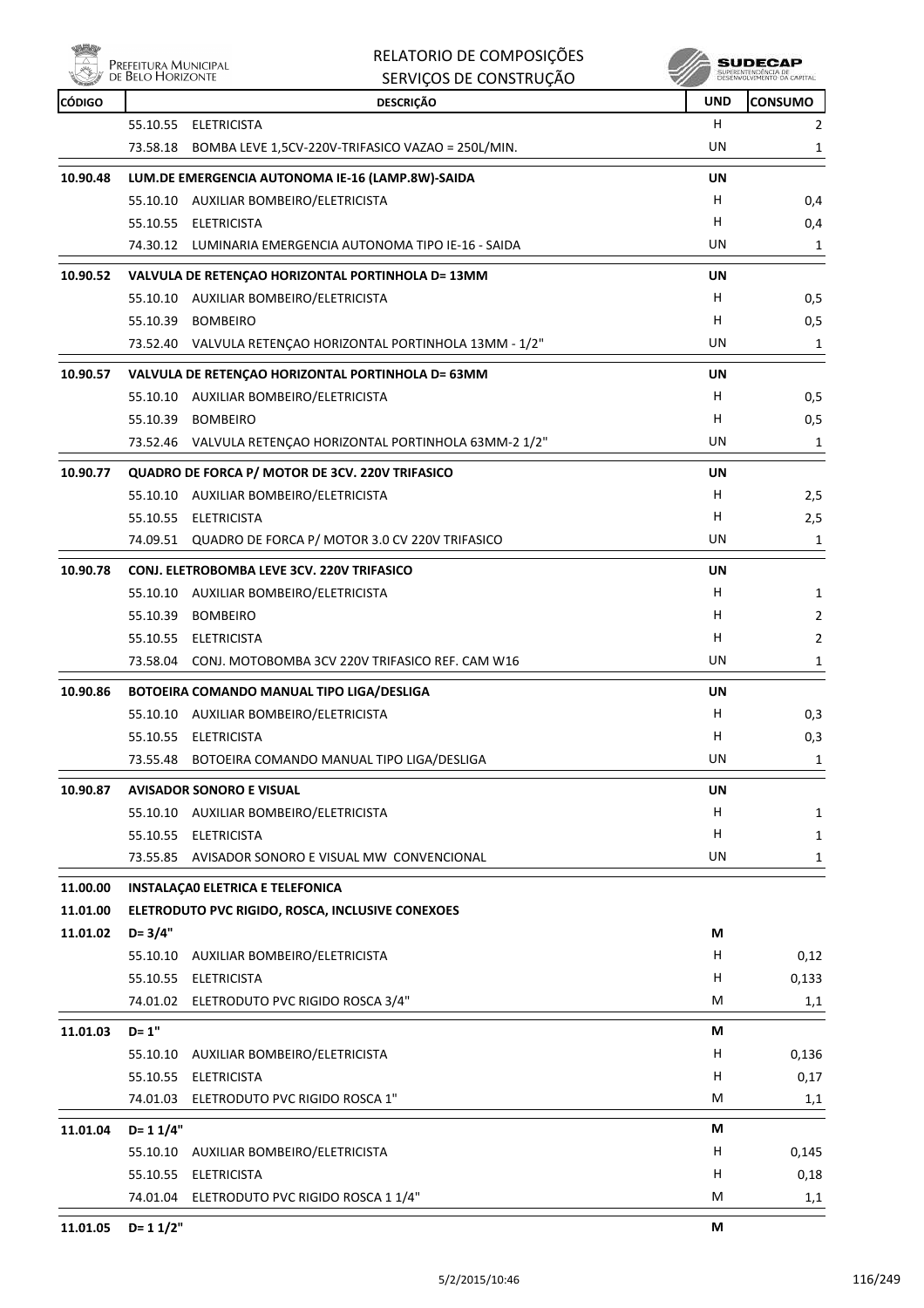|               | Prefeitura Municipal<br>de Belo Horizonte | RELATORIO DE COMPOSIÇÕES<br>SERVIÇOS DE CONSTRUÇÃO          |            | SUDECAP<br>SUPERINTENDÊNCIA DE<br>DESENVOLVIMENTO DA CAPITAL |
|---------------|-------------------------------------------|-------------------------------------------------------------|------------|--------------------------------------------------------------|
| <b>CÓDIGO</b> |                                           | <b>DESCRIÇÃO</b>                                            | <b>UND</b> | CONSUMO                                                      |
|               | 55.10.10                                  | AUXILIAR BOMBEIRO/ELETRICISTA                               | H          | 0,245                                                        |
|               | 55.10.55                                  | <b>ELETRICISTA</b>                                          | н          | 0,298                                                        |
|               |                                           | 74.01.05 ELETRODUTO PVC RIGIDO ROSCA 1 1/2"                 | M          | 1,1                                                          |
| 11.01.06      | $D = 2"$                                  |                                                             | М          |                                                              |
|               | 55.10.10                                  | AUXILIAR BOMBEIRO/ELETRICISTA                               | н          | 0,293                                                        |
|               | 55.10.55                                  | ELETRICISTA                                                 | н          | 0,359                                                        |
|               |                                           | 74.01.06 ELETRODUTO PVC RIGIDO ROSCA 2"                     | M          | 1,1                                                          |
| 11.01.07      | $D = 21/2"$                               |                                                             | М          |                                                              |
|               | 55.10.10                                  | AUXILIAR BOMBEIRO/ELETRICISTA                               | н          | 0,35                                                         |
|               |                                           | 55.10.55 ELETRICISTA                                        | н          | 0,43                                                         |
|               |                                           | 74.01.07 ELETRODUTO PVC RIGIDO ROSCA 2 1/2"                 | M          | 1,1                                                          |
| 11.01.08      | $D = 3"$                                  |                                                             | М          |                                                              |
|               | 55.10.10                                  | AUXILIAR BOMBEIRO/ELETRICISTA                               | н          | 0,42                                                         |
|               | 55.10.55                                  | ELETRICISTA                                                 | н          | 0,52                                                         |
|               |                                           | 74.01.08 ELETRODUTO PVC RIGIDO ROSCA 3"                     | M          | 1,1                                                          |
| 11.01.09      | $D = 4"$                                  |                                                             | М          |                                                              |
|               | 55.10.10                                  | AUXILIAR BOMBEIRO/ELETRICISTA                               | н          | 0,42                                                         |
|               |                                           | 55.10.55 ELETRICISTA                                        | н          | 0,52                                                         |
|               | 74.01.10                                  | ELETRODUTO PVC RIGIDO ROSCA 4"                              | М          | 1,1                                                          |
| 11.02.00      |                                           | ELETRODUTO PVC FLEXIVEL CORRUGADO TIGREFLEX/SIMIL           |            |                                                              |
| 11.02.04      | D= 25MM (3/4")                            |                                                             | М          |                                                              |
|               |                                           | 55.10.10 AUXILIAR BOMBEIRO/ELETRICISTA                      | н          | 0,12                                                         |
|               |                                           | 55.10.55 ELETRICISTA                                        | н          | 0,12                                                         |
|               |                                           | 74.01.14 ELETRODUTO PVC FLEXIVEL CORRUGADO D=25MM TIGREFLEX | M          | 1,05                                                         |
| 11.02.05      | D= 32MM (1")                              |                                                             | М          |                                                              |
|               |                                           | 55.10.10 AUXILIAR BOMBEIRO/ELETRICISTA                      | н          | 0,2                                                          |
|               |                                           | 55.10.55 ELETRICISTA                                        | H          | 0,2                                                          |
|               |                                           | 74.01.15 ELETRODUTO PVC FLEXIVEL CORRUGADO D=32MM TIGREFLEX | M          | 1,05                                                         |
| 11.05.00      |                                           | ELETRODUTO AÇO GALVANIZADO PESADO, INCL. CONEXOES           | M          |                                                              |
| 11.05.02      | $D = 3/4"$                                |                                                             |            |                                                              |
|               | 55.10.10                                  | AUXILIAR BOMBEIRO/ELETRICISTA                               | н          | 0,12                                                         |
|               |                                           | 55.10.55 ELETRICISTA                                        | н          | 0,133                                                        |
|               |                                           | 74.02.11 ELETRODUTO GALV. PESADO, PAREDE 2,25MM 3/4"        | M          | 1,1                                                          |
| 11.05.03      | $D = 1"$                                  |                                                             | М          |                                                              |
|               | 55.10.10                                  | AUXILIAR BOMBEIRO/ELETRICISTA                               | H          | 0,136                                                        |
|               |                                           | 55.10.75 PEDREIRO                                           | н          | 0,17                                                         |
|               | 74.02.12                                  | ELETRODUTO GALV. PESADO, PAREDE 2,65MM 1"                   | M          | 1,1                                                          |
| 11.05.04      | $D = 11/4"$                               |                                                             | М          |                                                              |
|               |                                           | 55.10.10 AUXILIAR BOMBEIRO/ELETRICISTA                      | H          | 0,145                                                        |
|               |                                           |                                                             |            |                                                              |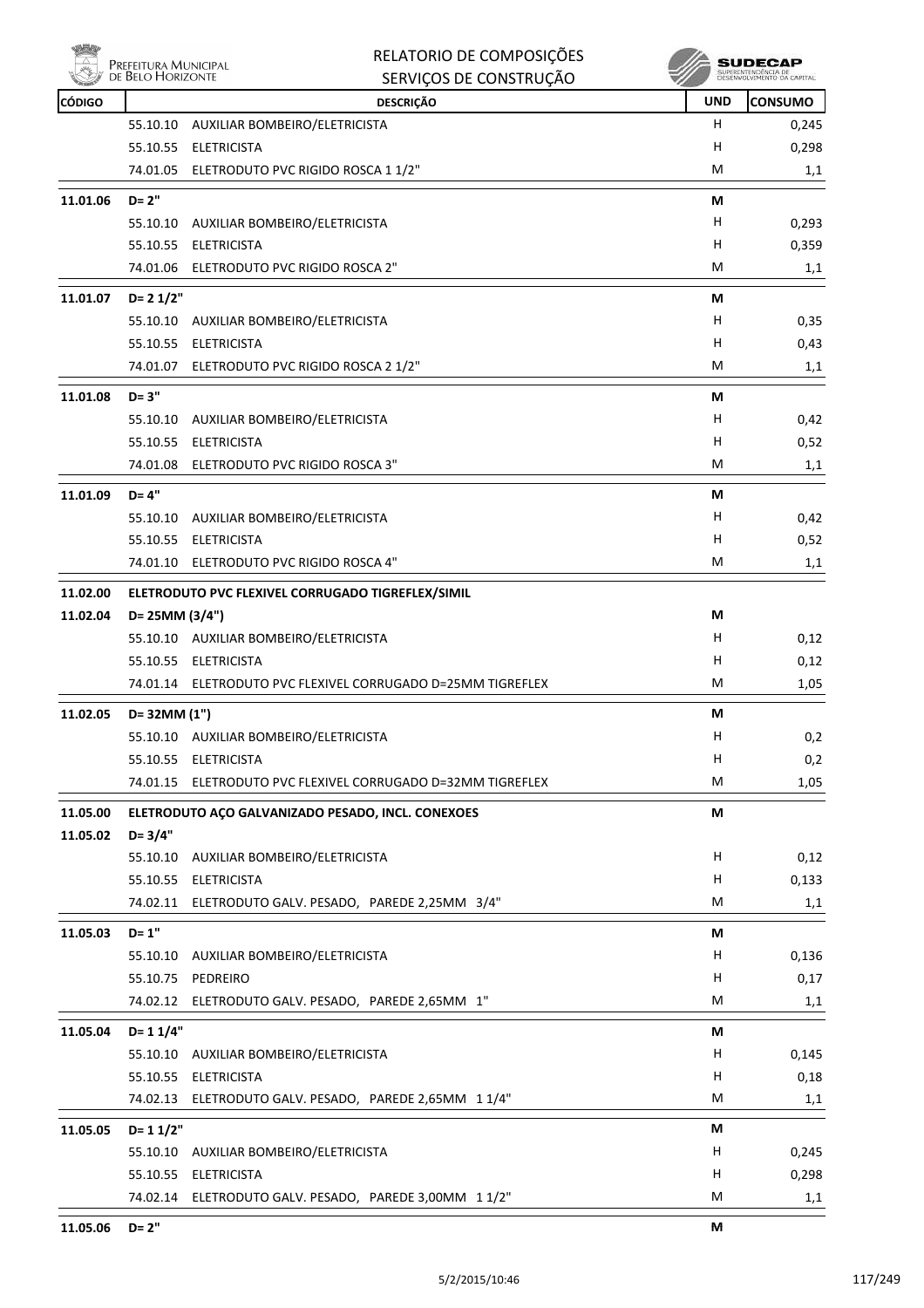

|               | RELATORIO DE COMPOSIÇÕES<br>Prefeitura Municipal<br>de Belo Horizonte                        |                 | SUDECAP<br>SUPERINTENDÊNCIA DE |
|---------------|----------------------------------------------------------------------------------------------|-----------------|--------------------------------|
|               | SERVIÇOS DE CONSTRUÇÃO                                                                       |                 |                                |
| <b>CÓDIGO</b> | <b>DESCRIÇÃO</b>                                                                             | <b>UND</b><br>н | <b>CONSUMO</b>                 |
|               | 55.10.10 AUXILIAR BOMBEIRO/ELETRICISTA<br>55.10.55 ELETRICISTA                               | н               | 0,293<br>0,359                 |
|               | 74.02.15 ELETRODUTO GALV. PESADO, PAREDE 3,00MM 2"                                           | M               | 1,1                            |
|               |                                                                                              |                 |                                |
| 11.05.07      | $D = 21/2"$                                                                                  | М               |                                |
|               | 55.10.10 AUXILIAR BOMBEIRO/ELETRICISTA                                                       | H               | 0,35                           |
|               | 55.10.55 ELETRICISTA                                                                         | H               | 0,43                           |
|               | 74.02.16 ELETRODUTO GALV. PESADO, PAREDE 3,35MM 2 1/2"                                       | M               | 1,1                            |
| 11.05.08      | $D = 3"$                                                                                     | М               |                                |
|               | 55.10.10 AUXILIAR BOMBEIRO/ELETRICISTA                                                       | н               | 0,42                           |
|               | 55.10.55 ELETRICISTA                                                                         | н               | 0,52                           |
|               | 74.02.17 ELETRODUTO GALV. PESADO, PAREDE 3,35MM 3"                                           | М               | 1,1                            |
| 11.14.00      | <b>CAIXA E ACESSORIOS</b>                                                                    |                 |                                |
| 11.14.03      | CAIXA 2" X 4" P/ TOMADA DE PISO, REF. TP04 OU SIM.                                           | UN              |                                |
|               | 55.10.10 AUXILIAR BOMBEIRO/ELETRICISTA                                                       | н               | 0,25                           |
|               | 55.10.55 ELETRICISTA                                                                         | H               | 0,25                           |
|               | 74.08.10 CAIXA 2"x4" P/ TOMADA DE PISO REF.TP-O4 OU SIMILAR                                  | UN              | 1                              |
| 11.14.04      | CAIXA DE PASSAGEM, EMBUTIR 230X230X102MM CPE-20                                              | UN              |                                |
|               | 55.10.10 AUXILIAR BOMBEIRO/ELETRICISTA                                                       | н               | 0,3                            |
|               | 55.10.55 ELETRICISTA                                                                         | н               | 0,3                            |
|               | 74.08.35<br>CAIXA DE PASSAGEM, EMBUTIR 20X20X09CM CPE-20                                     | UN.             | 1                              |
| 11.14.06      | DE PASSAGEM, EMBUTIR 330X330X122MM CPE-30                                                    | UN              |                                |
|               | 55.10.10 AUXILIAR BOMBEIRO/ELETRICISTA                                                       | н               | 0,5                            |
|               | 55.10.55 ELETRICISTA                                                                         | н               | 0,5                            |
|               | 74.08.36 CAIXA DE PASSAGEM, EMBUTIR 30X30X12CM CPE-30                                        | UN              | 1                              |
| 11.14.09      | DE PASSAGEM P/ PISO 100X100X60MM - WETZEL OU SIMILA                                          | UN              |                                |
|               | 55.10.10 AUXILIAR BOMBEIRO/ELETRICISTA                                                       | н               | 0,25                           |
|               | 55.10.55 ELETRICISTA                                                                         | H               | 0,25                           |
|               | 74.08.42<br>CX.PASSAGEM P/PISO 100X100X60MM- WETZEL OU SIMILAR                               | UN              | 1                              |
| 11.14.10      | DE PASSAGEM P/PISO 150X150X100MM-WETZEL OU SIMILAR                                           | UN              |                                |
|               | 55.10.10 AUXILIAR BOMBEIRO/ELETRICISTA                                                       | H.              | 0,25                           |
|               | 55.10.55 ELETRICISTA                                                                         | H               | 0,25                           |
|               | 74.08.46 CX.PASSAGEM P/PISO 150X150X100MM WETZEL CP15X15-10                                  | UN              | 1                              |
|               |                                                                                              |                 |                                |
| 11.14.11      | DE PASSAGEM P/ PISO 200X200X100MM-WETZEL OU SIMILA<br>55.10.10 AUXILIAR BOMBEIRO/ELETRICISTA | UN<br>H         |                                |
|               | 55.10.55 ELETRICISTA                                                                         | H               | 0,5<br>0,5                     |
|               | 74.08.43 CX.PASSAGEM P/PISO 200X200X100MM WETZEL OU SIMILAR                                  | UN              | 1                              |
|               |                                                                                              |                 |                                |
| 11.14.12      | DE PASSAGEM P/ PISO 300X300X120MM-WETZEL OU SIMILA                                           | UN              |                                |
|               | 55.10.10 AUXILIAR BOMBEIRO/ELETRICISTA                                                       | H               | 0,5                            |
|               | 55.10.55 ELETRICISTA                                                                         | H               | 0,5                            |
|               | 74.08.44<br>CX.PASSAGEM P/PISO 300X300X120MM WETZEL OU SIMILAR                               | UN              | 1                              |
| 11.14.14      | DE PASSAGEM P/PISO 400X400X200MM-WETZEL OU SIMILAR                                           | UN              |                                |
|               | 55.10.10 AUXILIAR BOMBEIRO/ELETRICISTA                                                       | H               | 0,5                            |
|               | 55.10.55 ELETRICISTA                                                                         | н               | 0,5                            |
|               | 74.08.47 CX.PASSAGEM P/PISO 400X400X200MM-WETZEL CP40X40-20                                  | UN              | 1                              |
| 11.14.16      | DE PASSAGEM SOBREPOR C/SAIDAS 152X152X82MM CPS-15                                            | UN              |                                |
|               | 55.10.10 AUXILIAR BOMBEIRO/ELETRICISTA                                                       | н               | 0,3                            |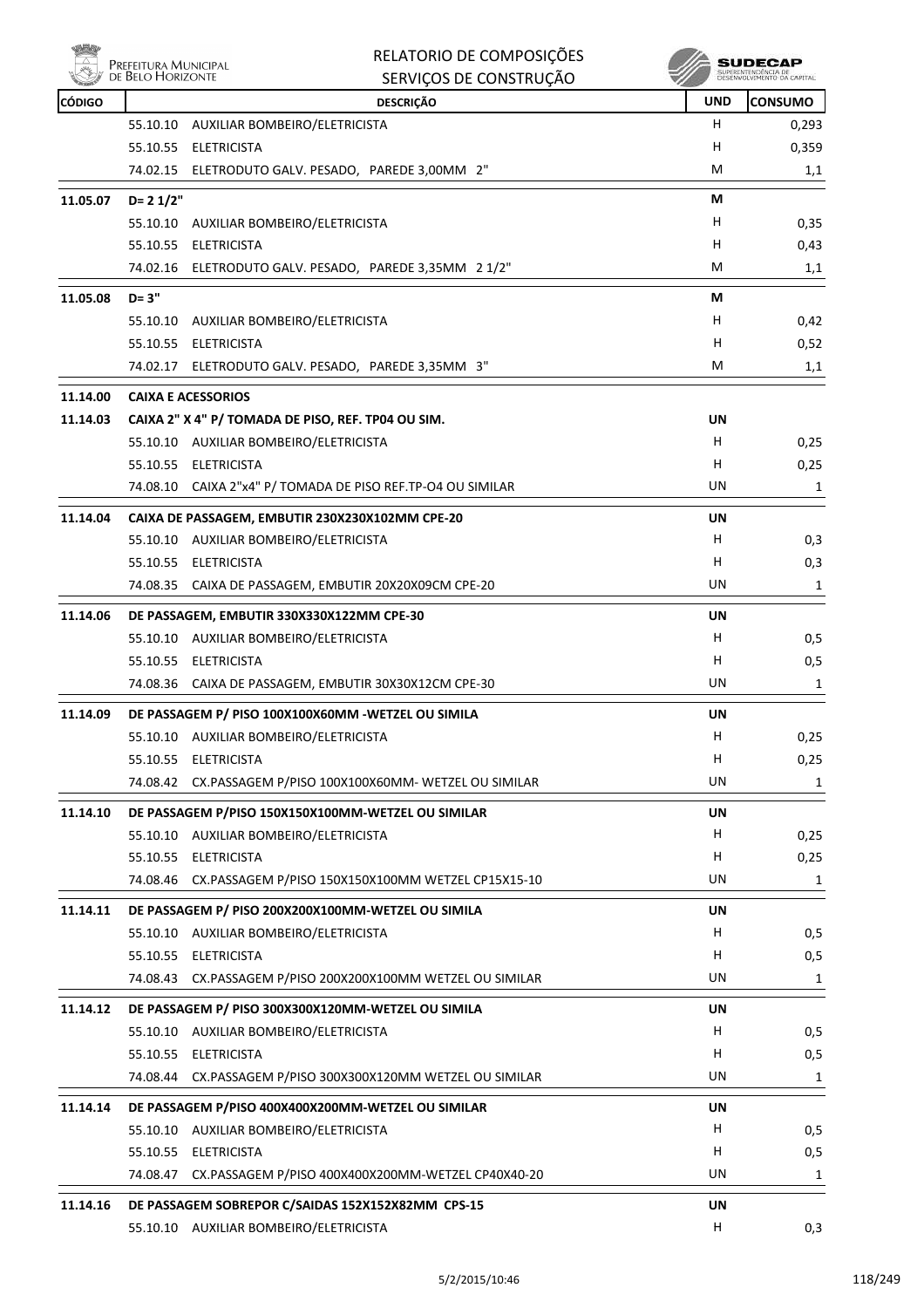

| RELATORIO DE COMPOSIÇÕES |
|--------------------------|
| SERVICOS DE CONSTRUÇÃO   |

| <b>REAL PROPERTY</b><br><b>CÓDIGO</b> | <b>JENVIÇOJ DE CONJINUÇAO</b><br><b>DESCRIÇÃO</b>           | ×<br><b>UND</b> | <b>CONSUMO</b> |
|---------------------------------------|-------------------------------------------------------------|-----------------|----------------|
|                                       | 55.10.55 ELETRICISTA                                        | н               | 0,3            |
|                                       | 74.08.37 CX. PASSAGEM SOBREPOR C/SAIDAS 15X15X8CM CPS-15    | UN              | $\mathbf{1}$   |
| 11.14.17                              | DE PASSAGEM SOBREPOR C/SAIDAS 202X202X102MM CPS-20          | UN              |                |
|                                       | 55.10.10 AUXILIAR BOMBEIRO/ELETRICISTA                      | H               | 0,3            |
|                                       | 55.10.55 ELETRICISTA                                        | H               | 0,3            |
|                                       | 74.08.38 CX.PASSAGEM SOBREPOR C/SAIDAS 202X202X102MM CPS-20 | UN              | 1              |
| 11.14.19                              | DE PASSAGEM SOBREPOR C/SAIDAS 302X302X122MM CPS-30          | UN              |                |
|                                       | 55.10.10 AUXILIAR BOMBEIRO/ELETRICISTA                      | H               | 0, 5           |
|                                       | 55.10.55 ELETRICISTA                                        | H               | 0,5            |
|                                       | 74.08.39 CX.PASSAGEM SOBREPOR C/SAIDAS 30X30X10CM CPS-30    | UN              | 1              |
| 11.14.24                              | DE FERRO ESMALTADO RETANGULAR 2" X 4" P.THOMEU/SIM          | UN              |                |
|                                       | 55.10.10 AUXILIAR BOMBEIRO/ELETRICISTA                      | н               | 0,15           |
|                                       | 55.10.55 ELETRICISTA                                        | н               | 0,15           |
|                                       | 74.08.04 CAIXA ESMALTADA 2x4" CHAPA 20<br>P.THOMEU          | UN              | 1              |
| 11.14.25                              | DE FERRO ESMALTADO QUADRADA 4" X 4" P.THOMEU/SIM            | UN              |                |
|                                       | 55.10.10 AUXILIAR BOMBEIRO/ELETRICISTA                      | н               | 0,15           |
|                                       | 55.10.55 ELETRICISTA                                        | н               | 0,15           |
|                                       | 74.08.06 CX. PASSAGEM FE. ESMALTADO QUADRADA 4x4" P. THOMEU | UN              | 1              |
| 11.14.26                              | DE FERRO ESMALTADO OCTOGONAL 3" X 3" P.THOMEU/SIM           | <b>UN</b>       |                |
|                                       | 55.10.10 AUXILIAR BOMBEIRO/ELETRICISTA                      | н               | 0,15           |
|                                       | 55.10.55 ELETRICISTA                                        | н               | 0,15           |
|                                       | 74.08.05 CX. ESMALTADA HEXAGONAL 3"X3" CHAPA 20 PALOMAR     | UN              | 1              |
| 11.14.27                              | DE FERRO ESMALTADO OCTOGONAL 4"X4" P.THOMEU/SIMILA          | UN              |                |
|                                       | 55.10.10 AUXILIAR BOMBEIRO/ELETRICISTA                      | н               | 0,15           |
|                                       | 55.10.55 ELETRICISTA                                        | н               | 0,15           |
|                                       | 74.08.11 CAIXA FERRO ESMALTADO OCTOGONAL 4"X4" P. THOMEU    | UN              | 1              |
| 11.14.28                              | DE FERRO ESMALTADO COM FUNDO MOVEL 2" P.THOMEU/SIM          | UN              |                |
|                                       | 55.10.10 AUXILIAR BOMBEIRO/ELETRICISTA                      | н               | 0,15           |
|                                       | 55.10.55 ELETRICISTA                                        | н               | 0,15           |
|                                       | 74.08.07 CX. PASSAGEM FE. ESMALTADO FUNDO MOVEL 2" P.THOMEU | UN              | 1              |
| 11.14.29                              | DE FERRO ESMALTADO HEXAGONAL COM FUNDO MOVEL 3"             | UN              |                |
|                                       | 55.10.10 AUXILIAR BOMBEIRO/ELETRICISTA                      | H               | 0,15           |
|                                       | 55.10.55 ELETRICISTA                                        | н               | 0,15           |
|                                       | 74.08.09 CX.FERRO ESMALTADO HEXAGONAL FUNDO MOVEL 3" P.THO  | UN              | 1              |
| 11.14.30                              | DE FERRO ESMALTADO COM FUNDO MOVEL 4" P.THOMEU/SIM          | UN              |                |
|                                       | 55.10.10 AUXILIAR BOMBEIRO/ELETRICISTA                      | H               | 0,15           |
|                                       | 55.10.55 ELETRICISTA                                        | н               | 0,15           |
|                                       | 74.08.08 CX.FERRO ESMALTADO OCTOGONAL FMS 4"X4" P.THOMEU    | UN              | 1              |
| 11.14.31                              | DE FERRO ESMALTADO C/FUNDO MOVEL OCTOGONAL DUPLO            | UN              |                |
|                                       | 55.10.10 AUXILIAR BOMBEIRO/ELETRICISTA                      | н               | 0,15           |
|                                       | 55.10.55 ELETRICISTA                                        | н               | 0,15           |
|                                       | 74.08.12 CX. FERRO ESMALTADO C/FUNDO MOVEL OCTOGONAL DUPLO  | UN              | 1              |
| 11.14.32                              | CAIXA DE EMBUTIR 4X4" OCTOGONAL PVC FUNDO MOVEL             | UN              |                |
|                                       | 55.10.10 AUXILIAR BOMBEIRO/ELETRICISTA                      | H               | 0,15           |
|                                       | 55.10.55 ELETRICISTA                                        | н               | 0,15           |
|                                       | 74.08.21 CX.EMBUT.4X4" OCTOGONAL EM PVC REF. 33043155 TIGRE | UN              | 1              |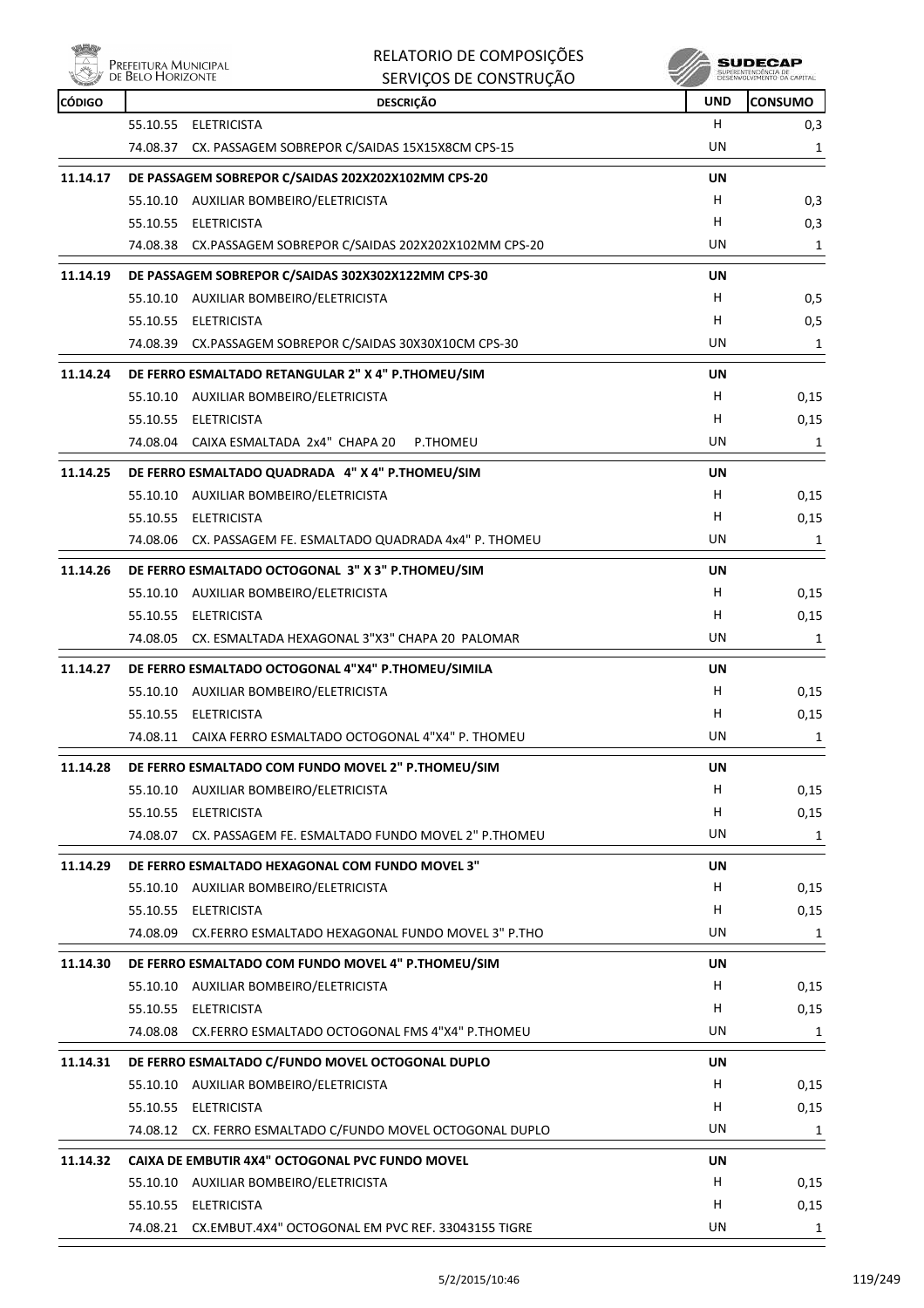|                           | Prefeitura Municipal<br>de Belo Horizonte | RELATORIO DE COMPOSIÇÕES<br>SERVIÇOS DE CONSTRUÇÃO                     |                | SUDECAP<br>SUPERINTENDÊNCIA DE<br>DESENVOLVIMENTO DA CAPITAL |
|---------------------------|-------------------------------------------|------------------------------------------------------------------------|----------------|--------------------------------------------------------------|
|                           |                                           |                                                                        | <b>UND</b>     |                                                              |
| <b>CÓDIGO</b><br>11.14.33 |                                           | <b>DESCRIÇÃO</b><br>CAIXA EMBUTIR PVC 10X10X5CM (4X4)ORELHAS METALICAS | UN             | <b>CONSUMO</b>                                               |
|                           |                                           | 55.10.10 AUXILIAR BOMBEIRO/ELETRICISTA                                 | H              | 0,15                                                         |
|                           | 55.10.55                                  | ELETRICISTA                                                            | H              | 0,15                                                         |
|                           |                                           | 74.08.22 CX.EMBUTIR PVC 10X10X5 CM(4X4") REF. 689015 PIAL              | UN             | 1                                                            |
|                           |                                           |                                                                        |                |                                                              |
| 11.14.34                  |                                           | CAIXA EMBUTIR PVC 10X5X5CM (2X4")ORELHAS METALICAS                     | UN             |                                                              |
|                           |                                           | 55.10.10 AUXILIAR BOMBEIRO/ELETRICISTA                                 | H              | 0,15                                                         |
|                           |                                           | 55.10.55 ELETRICISTA                                                   | H              | 0,15                                                         |
|                           | 74.08.23                                  | CAIXA PVC EMBUTIR 10X5X5 CM(2X4") REF. 689014 PIAL                     | UN             | 1                                                            |
| 11.14.35                  |                                           | CAIXA DE EMBUTIR 4X2" REF. AQUATIC PIAL OU SIMILAR                     | UN             |                                                              |
|                           |                                           | 55.10.10 AUXILIAR BOMBEIRO/ELETRICISTA                                 | н              | 0,15                                                         |
|                           | 55.10.55                                  | <b>ELETRICISTA</b>                                                     | Н              | 0,15                                                         |
|                           | 74.08.24                                  | CX.EMBUTIR 4X2" AQUATIC REF. 64221 PIAL LEGRAND                        | UN             | 1                                                            |
| 11.14.37                  |                                           | TIPO 1, 30X30X40CM C/FUNDO DE BRITA E TAMPA CONCR.                     | UN             |                                                              |
|                           | 40.09.17                                  | CONCRETO FCK >= 13.5 MPa, B1-B2 CALC., LANC. FUND.                     | M3             | 0,008                                                        |
|                           |                                           | 40.20.11 FORMA DE TABUA DE PINHO DE 3a. TIPO E (P/ BERCO)              | M2             | 0,24                                                         |
|                           |                                           | 40.22.20 ACO CA-60 - CORTE, DOBRAMENTO E COLOCACAO                     | КG             | 0,352                                                        |
|                           |                                           | 40.30.06 ALVENARIA TIJOLO MACICO REQ., E = 10CM, A REVESTIR            | M <sub>2</sub> | 1,188                                                        |
|                           |                                           | 40.31.02 CHAPISCO COM ARGAMASSA 1:3, A COLHER                          | M <sub>2</sub> | 0,775                                                        |
|                           | 40.31.07                                  | REBOCO PAULISTA COM ARGAMASSA 1:4                                      | M <sub>2</sub> | 0,775                                                        |
|                           | 40.32.05                                  | ESCAVACAO MANUAL H <= 1.5M M                                           | M3             | 0,216                                                        |
|                           |                                           | 40.32.22 REGULARIZACAO E COMPACTACAO MANUAL DE TERRENO                 | M2             | 0,36                                                         |
|                           |                                           | 63.01.03 BRITA COM FRETE BRITA 0,1,2,3                                 | M3             | 0,014                                                        |
|                           | 83.17.20                                  | PLACA DE FERRO FUNDIDO 7x11CM IDENTIFICAO CAIXA                        | UN             | 1                                                            |
| 11.14.38                  |                                           | TIPO 2, 40x40x60CM C/FUNDO DE BRITA E TAMPA CONCR.                     | UN             |                                                              |
|                           |                                           | 40.09.17 CONCRETO FCK >= 13.5 MPa, B1-B2 CALC., LANC. FUND.            | M3             | 0,013                                                        |
|                           |                                           | 40.20.11 FORMA DE TABUA DE PINHO DE 3a. TIPO E (P/ BERCO)              | M2             | 0,35                                                         |
|                           |                                           | 40.22.20 ACO CA-60 - CORTE, DOBRAMENTO E COLOCACAO                     | KG             | 0,44                                                         |
|                           | 40.30.06                                  | ALVENARIA TIJOLO MACICO REQ., E = 10CM, A REVESTIR                     | M2             | 1,92                                                         |
|                           |                                           | 40.31.02 CHAPISCO COM ARGAMASSA 1:3, A COLHER                          | M <sub>2</sub> | 1,2                                                          |
|                           |                                           | 40.31.07 REBOCO PAULISTA COM ARGAMASSA 1:4                             | M <sub>2</sub> | 1,2                                                          |
|                           |                                           | 40.32.05 ESCAVACAO MANUAL H <= 1.5M M                                  | M3             | 0,392                                                        |
|                           |                                           | 40.32.22 REGULARIZACAO E COMPACTACAO MANUAL DE TERRENO                 | M2             | 0,49                                                         |
|                           | 63.01.03                                  | BRITA COM FRETE BRITA 0,1,2,3                                          | M3             | 0,024                                                        |
|                           |                                           | 83.17.20 PLACA DE FERRO FUNDIDO 7x11CM IDENTIFICAO CAIXA               | UN             | 1                                                            |
| 11.14.39                  |                                           | TIPO 3, 50x50x60CM C/FUNDO DE BRITA E TAMPA CONCR.                     | UN             |                                                              |
|                           | 40.09.17                                  | CONCRETO FCK >= 13.5 MPa, B1-B2 CALC., LANC. FUND.                     | M3             | 0,018                                                        |
|                           |                                           | 40.20.11 FORMA DE TABUA DE PINHO DE 3a. TIPO E (P/ BERCO)              | M2             | 0,35                                                         |
|                           |                                           | 40.22.20 ACO CA-60 - CORTE, DOBRAMENTO E COLOCACAO                     | КG             | 0,528                                                        |
|                           |                                           | 40.30.06 ALVENARIA TIJOLO MACICO REQ., E = 10CM, A REVESTIR            | M2             | 2,22                                                         |
|                           |                                           | 40.31.02 CHAPISCO COM ARGAMASSA 1:3, A COLHER                          | M <sub>2</sub> | 1,5                                                          |
|                           | 40.31.07                                  | REBOCO PAULISTA COM ARGAMASSA 1:4                                      | M <sub>2</sub> | 1,5                                                          |
|                           |                                           | 40.32.05 ESCAVACAO MANUAL H <= 1.5M M                                  | M3             | 0,512                                                        |
|                           |                                           | 40.32.22 REGULARIZACAO E COMPACTACAO MANUAL DE TERRENO                 | M2             | 0,64                                                         |
|                           |                                           | 63.01.03 BRITA COM FRETE BRITA 0,1,2,3                                 | M3             | 0,0375                                                       |
|                           | 83.17.20                                  | PLACA DE FERRO FUNDIDO 7x11CM IDENTIFICAO CAIXA                        | UN             | 1                                                            |
| 11.14.40                  |                                           | 25X25X50CM C/ FUNDO DE BRITA E TAMPA DE CONCRETO                       | UN             |                                                              |
|                           |                                           | 40.09.17 CONCRETO FCK >= 13.5 MPa, B1-B2 CALC., LANC. FUND.            | M3             | 0,008                                                        |
|                           |                                           |                                                                        |                |                                                              |

40.20.11 FORMA DE TABUA DE PINHO DE 3a. TIPO E (P/ BERCO) M2 M2 0,24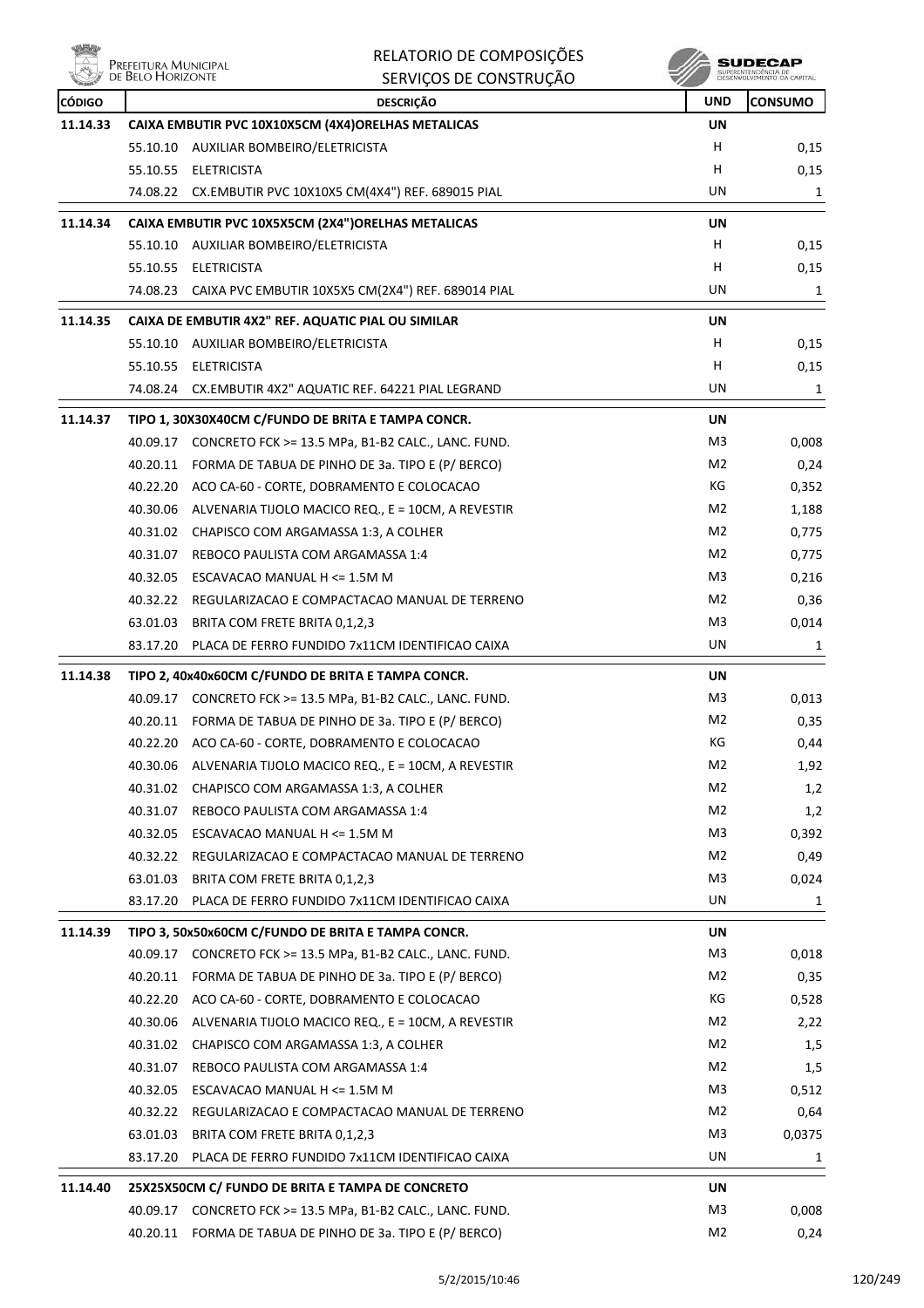

| RELATORIO DE COMPOSIÇÕES |
|--------------------------|
| SERVIÇOS DE CONSTRUÇÃO   |

 $\begin{array}{c} \textbf{SUBECAP} \\ \textbf{SUBREINTEROÉNCIA DE} \\ \textbf{DESEWOUNIENTO OA CAPTIAL} \end{array}$ 

| <b>CÓDIGO</b> |          | <b>DESCRIÇÃO</b>                                             | <b>UND</b>     | <b>CONSUMO</b> |
|---------------|----------|--------------------------------------------------------------|----------------|----------------|
|               |          | 40.22.20 ACO CA-60 - CORTE, DOBRAMENTO E COLOCACAO           | KG             | 0,352          |
|               |          | 40.30.06 ALVENARIA TIJOLO MACICO REQ., E = 10CM, A REVESTIR  | M2             | 1,188          |
|               |          | 40.31.02 CHAPISCO COM ARGAMASSA 1:3, A COLHER                | M2             | 0,775          |
|               | 40.31.07 | REBOCO PAULISTA COM ARGAMASSA 1:4                            | M2             | 0,775          |
|               |          | 40.32.05 ESCAVACAO MANUAL H <= 1.5M M                        | M3             | 0,216          |
|               |          | 40.32.22 REGULARIZACAO E COMPACTACAO MANUAL DE TERRENO       | M2             | 0,36           |
|               |          | 50.31.10 CHP/GRUPO DE SOLDAGEM BAMBOZZI 375-A                | H              | 0,2            |
|               |          | 55.10.86 SERRALHEIRO                                         | н              | 0,3            |
|               | 60.05.29 | ACO CA-50 10.0 MM                                            | КG             | 0,43           |
|               |          | 60.17.25 CANTONEIRA DE FERRO DE 3"X3/16"                     | КG             | 8,945          |
|               |          | 63.01.03 BRITA COM FRETE BRITA 0,1,2,3                       | M3             | 0,014          |
|               |          | 83.17.20 PLACA DE FERRO FUNDIDO 7x11CM IDENTIFICAO CAIXA     | UN             | 1              |
| 11.14.42      |          | ALVEN. E CONC. 40X40X60CM C/TAMPA DE FERRO FUNDIDO           | UN             |                |
|               |          | 40.30.06 ALVENARIA TIJOLO MACICO REQ., E = 10CM, A REVESTIR  | M2             | 1,92           |
|               |          | 40.31.02 CHAPISCO COM ARGAMASSA 1:3, A COLHER                | M2             | 1,2            |
|               | 40.31.07 | REBOCO PAULISTA COM ARGAMASSA 1:4                            | M2             | 1,2            |
|               |          | 40.32.05 ESCAVACAO MANUAL H <= 1.5M M                        | M3             | 0,392          |
|               |          | 40.32.22 REGULARIZACAO E COMPACTACAO MANUAL DE TERRENO       | M2             | 0,49           |
|               |          | 55.10.75 PEDREIRO                                            | H              | 2              |
|               | 55.10.88 | SERVENTE                                                     | н              | 1,5            |
|               | 63.01.03 | BRITA COM FRETE BRITA 0,1,2,3                                | M3             | 0,024          |
|               |          | 80.35.30 TAMPAO DE FERRO FUNDIDO T-27 P= 27 KG               | UN             | 1              |
| 11.14.44      |          | P/ REFLETOR TIPO 1, 70x70x50 CM, COM GRADE                   | UN             |                |
|               |          | 40.09.07 CONCRETO 1:3:6, B1-B2 CALCAREA, LANCADO EM FUNDACAO | M3             | 0,088          |
|               |          | 40.30.06 ALVENARIA TIJOLO MACICO REQ., E = 10CM, A REVESTIR  | M2             | 1,88           |
|               |          | 40.31.02 CHAPISCO COM ARGAMASSA 1:3, A COLHER                | M2             | 1,89           |
|               |          | 40.31.07 REBOCO PAULISTA COM ARGAMASSA 1:4                   | M2             | 1,89           |
|               | 40.32.05 | ESCAVACAO MANUAL H <= 1.5M M                                 | M3             | 0,592          |
|               |          | 40.32.22 REGULARIZACAO E COMPACTACAO MANUAL DE TERRENO       | M2             | 0,884          |
|               |          | 48.43.50 GRADE CHAPA 3/4"X1/8" FERRO 1/4"P/ REFLETOR 70X70   | UN             | 1              |
|               | 63.01.03 | BRITA COM FRETE BRITA 0,1,2,3                                | M3             | 0,018          |
| 11.14.46      |          | P/ REFLETOR TIPO 2, 90x90x65 CM, COM GRADE                   | UN             |                |
|               |          | 40.09.07 CONCRETO 1:3:6, B1-B2 CALCAREA, LANCADO EM FUNDACAO | M3             | 0,1299         |
|               | 40.30.06 | ALVENARIA TIJOLO MACICO REQ., E = 10CM, A REVESTIR           | M <sub>2</sub> | 2,964          |
|               | 40.31.02 | CHAPISCO COM ARGAMASSA 1:3, A COLHER                         | M2             | 3,155          |
|               | 40.31.07 | REBOCO PAULISTA COM ARGAMASSA 1:4                            | M2             | 3,155          |
|               | 40.32.05 | ESCAVACAO MANUAL H <= 1.5M M                                 | M3             | 0,97           |
|               | 40.32.22 | REGULARIZACAO E COMPACTACAO MANUAL DE TERRENO                | M2             | 1,299          |
|               |          | 48.43.51 GRADE CHAPA 3/4"x1/8", FERRO 1/4" P/REFLETOR 90x90  | UN             | 1              |
|               | 63.01.03 | BRITA COM FRETE BRITA 0,1,2,3                                | M <sub>3</sub> | 0,018          |
| 11.14.49      |          | TIPO ZA PASSEIO COM TAMPA ARTICULADA 28X28X40 CM             | UN             |                |
|               | 40.09.07 | CONCRETO 1:3:6, B1-B2 CALCAREA, LANCADO EM FUNDACAO          | M3             | 0,0228         |
|               |          | 40.20.11 FORMA DE TABUA DE PINHO DE 3a. TIPO E (P/ BERCO)    | M2             | 0,17           |
|               |          | 40.30.06 ALVENARIA TIJOLO MACICO REQ., E = 10CM, A REVESTIR  | M <sub>2</sub> | 0,38           |
|               | 40.31.02 | CHAPISCO COM ARGAMASSA 1:3, A COLHER                         | M <sub>2</sub> | 0,28           |
|               | 40.31.07 | REBOCO PAULISTA COM ARGAMASSA 1:4                            | M2             | 0,28           |
|               | 40.32.05 | ESCAVACAO MANUAL H <= 1.5M M                                 | M3             | 0,135          |
|               | 40.32.22 | REGULARIZACAO E COMPACTACAO MANUAL DE TERRENO                | M2             | 0,34           |
|               |          | 55.10.75 PEDREIRO                                            | н              | 0,5            |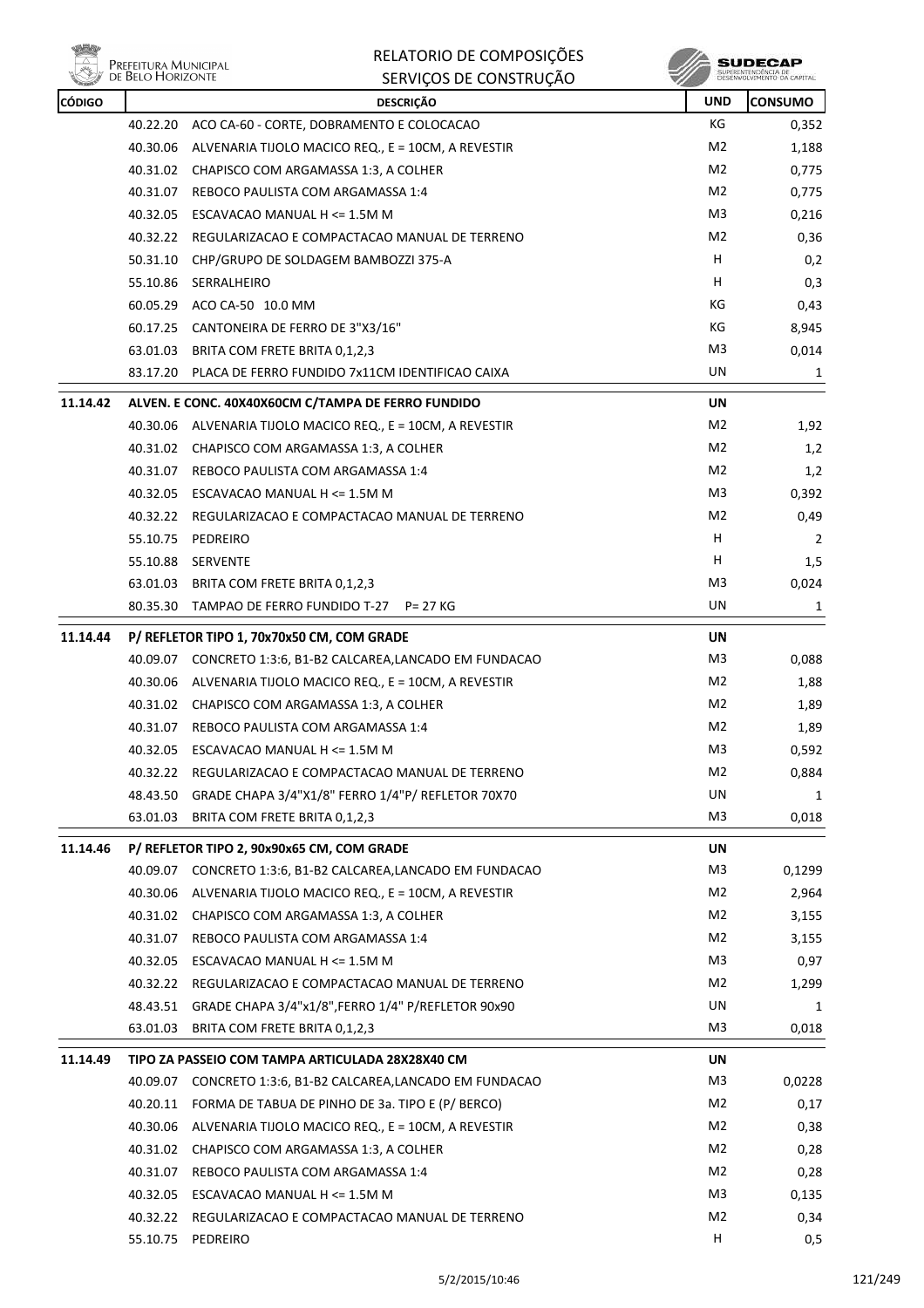

| <b>CÓDIGO</b> |                         | <b>DESCRIÇÃO</b>                                            | <b>UND</b>     | <b>CONSUMO</b> |
|---------------|-------------------------|-------------------------------------------------------------|----------------|----------------|
|               |                         | 55.10.88 SERVENTE                                           | H              | 0,5            |
|               | 63.01.03                | BRITA COM FRETE BRITA 0,1,2,3                               | M3             | 0,00784        |
|               | 74.08.50                | TAMPA/ARO FERRO P/ CAIXA ZA PASSEIO - P. CEMIG              | UN             | 1              |
| 11.14.50      |                         | TIPO ZB PASSEIO COM TAMPA ARTICULADA 52X44X77 CM            | UN             |                |
|               |                         | 40.09.07 CONCRETO 1:3:6, B1-B2 CALCAREA,LANCADO EM FUNDACAO | M3             | 0,0378         |
|               |                         | 40.20.11 FORMA DE TABUA DE PINHO DE 3a. TIPO E (P/ BERCO)   | M2             | 0,29           |
|               |                         | 40.30.06 ALVENARIA TIJOLO MACICO REQ., E = 10CM, A REVESTIR | M2             | 1,28           |
|               |                         | 40.31.02 CHAPISCO COM ARGAMASSA 1:3, A COLHER               | M2             | 1,06           |
|               | 40.31.07                | REBOCO PAULISTA COM ARGAMASSA 1:4                           | M2             | 1,06           |
|               |                         | 40.32.05 ESCAVACAO MANUAL H <= 1.5M M                       | M <sub>3</sub> | 0,423          |
|               |                         | 40.32.22 REGULARIZACAO E COMPACTACAO MANUAL DE TERRENO      | M2             | 0,61           |
|               |                         | 55.10.75 PEDREIRO                                           | H.             | 0,5            |
|               | 55.10.88                | <b>SERVENTE</b>                                             | H              | 0,5            |
|               | 63.01.03                | BRITA COM FRETE BRITA 0,1,2,3                               | M3             | 0,023          |
|               |                         | 74.08.51 TAMPA/ARO FERRO P/ CAIXA ZB PASSEIO - P. CEMIG     | UN             | 1              |
| 11.14.51      |                         | TIPO ZC PASSEIO COM TAMPA ARTICULADA 90X90X82 CM            | UN             |                |
|               |                         | 55.10.75 PEDREIRO                                           | H              | 1              |
|               |                         | 55.10.88 SERVENTE                                           | H              | 1              |
|               |                         | 74.08.29 CX.ZC-90X90X82 CM PREMOLDADA DE CONCRETO P.CEMIG   | UN             | 1              |
|               |                         | 74.08.52 TAMPAO E ARO EM FERRO FUNDIDO PARA CX. ZC-PASSEIO  | UN.            | 1              |
| 11.14.52      |                         | TIPO ZC GARAGEM C/ TAMPA ART. REFORÇADA 90X90X82 CM         | UN             |                |
|               |                         | 55.10.75 PEDREIRO                                           | H              | 1              |
|               | 55.10.88                | SERVENTE                                                    | н              | 1              |
|               | 74.08.29                | CX. ZC - 90X90X82 CM PREMOLDADA DE CONCRETO P. CEMIG        | UN             | 1              |
|               | 74.08.53                | TAMPÃO/ARO FERRO FUNDIDO REFORCADA P/ CX. ZC GARAGEM        | UN             | 1              |
| 11.15.00      |                         | <b>QUADRO DISTRIBUIÇAO DE CIRCUITOS</b>                     |                |                |
| 11.15.01      | <b>ATE 6 CIRCUITOS</b>  |                                                             | UN             |                |
|               |                         | 55.10.10 AUXILIAR BOMBEIRO/ELETRICISTA                      | н              | 1,75           |
|               | 55.10.55                | <b>ELETRICISTA</b>                                          | н              | 1,75           |
|               | 74.09.02                | QDC ATE 6 CIRC.S/BARRAMENTO P/EMBUTIR-INTERNACIONA          | UN             | $\mathbf{1}$   |
| 11.15.02      | <b>ATE 12 CIRCUITOS</b> |                                                             | UN             |                |
|               | 55.10.10                | AUXILIAR BOMBEIRO/ELETRICISTA                               | H              | $\overline{2}$ |
|               |                         | 55.10.55 ELETRICISTA                                        | H              | $\overline{2}$ |
|               | 74.09.03                | QDC P/ DISJ.UNIP. ATE 12 CIRC. S/BARRAMENTO                 | UN             | 1              |
| 11.15.31      |                         | C/ BARRAMENTO 100A, 16 POSICOES - PADRAO DIN                | UN             |                |
|               |                         | 55.10.10 AUXILIAR BOMBEIRO/ELETRICISTA                      | H.             | $\overline{2}$ |
|               |                         | 55.10.55 ELETRICISTA                                        | H              | $\overline{2}$ |
|               | 74.09.23                | QDC C/ BARRAMENTO 100A, 16 POSICOES - PADRAO DIN            | UN             | 1              |
| 11.17.00      |                         | <b>CONDULETE METALICO (WETZEL OU SIMILAR)</b>               |                |                |
| 11.17.02      |                         | <b>CONDULETE D= 3/4"</b>                                    | UN             |                |
|               |                         | 55.10.10 AUXILIAR BOMBEIRO/ELETRICISTA                      | H.             | 0,3            |
|               |                         | 55.10.55 ELETRICISTA                                        | H              | 0,3            |
|               |                         | 74.21.15 CONDULETE DE ALUMINIO TIPO C D=3/4"                | UN             | 1              |
| 11.17.06      | <b>CONDULETE D= 1"</b>  |                                                             | UN             |                |
|               |                         | 55.10.10 AUXILIAR BOMBEIRO/ELETRICISTA                      | H              | 0,3            |
|               |                         | 55.10.55 ELETRICISTA                                        | H              | 0,3            |
|               |                         | 74.21.53 CONDULETE DE ALUMINIO TIPO C D=1"                  | UN             | 1              |
|               |                         |                                                             |                |                |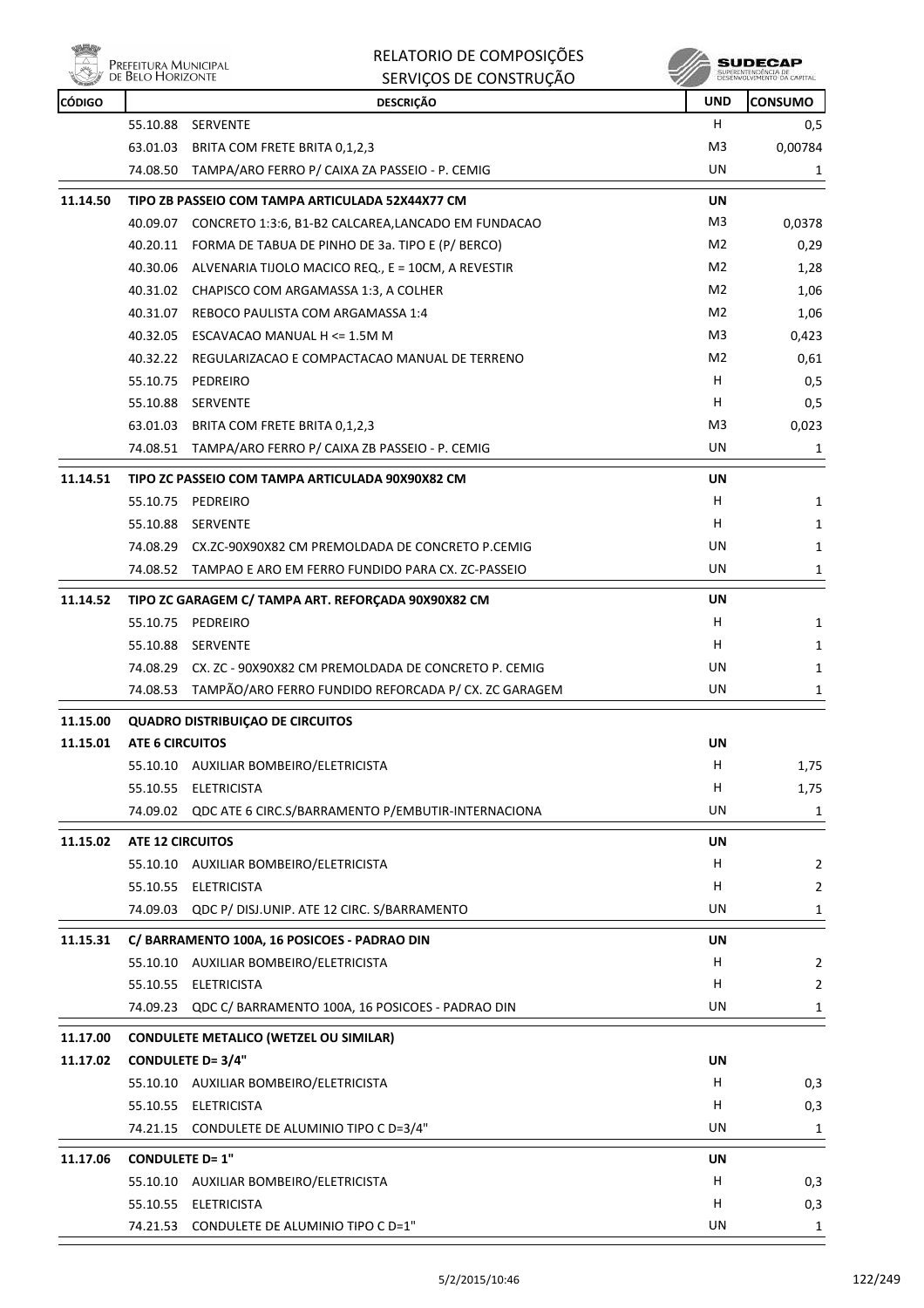|               | RELATORIO DE COMPOSIÇÕES<br>Prefeitura Municipal<br>de Belo Horizonte |            | SUDECAI                                           |
|---------------|-----------------------------------------------------------------------|------------|---------------------------------------------------|
|               | SERVIÇOS DE CONSTRUÇÃO                                                |            | SUPERINTENDÊNCIA DE<br>DESENVOLVIMENTO DA CAPITAJ |
| <b>CÓDIGO</b> | <b>DESCRIÇÃO</b>                                                      | <b>UND</b> | <b>CONSUMO</b>                                    |
| 11.17.09      | <b>CONDULETE D= 2"</b>                                                | UN         |                                                   |
|               | 55.10.10 AUXILIAR BOMBEIRO/ELETRICISTA                                | H          | 0,3                                               |
|               | 55.10.55 ELETRICISTA                                                  | н          | 0,3                                               |
|               | 74.21.54 CONDULETE DE ALUMINIO TIPO C D=2"                            | UN         | 1                                                 |
| 11.17.10      | <b>CONDULETE DUPLO 3/4</b>                                            | UN         |                                                   |
|               | 55.10.10 AUXILIAR BOMBEIRO/ELETRICISTA                                | н          | 0,3                                               |
|               | 55.10.55 ELETRICISTA                                                  | н          | 0,3                                               |
|               | 74.21.68 CONDULETE DUPLO 3/4"                                         | UN         | 1                                                 |
| 11.17.15      | TAMPA CEGA P/ CONDULETE D= 3/4"                                       | <b>UN</b>  |                                                   |
|               | 55.10.10 AUXILIAR BOMBEIRO/ELETRICISTA                                | н          | 0,1                                               |
|               | 55.10.55 ELETRICISTA                                                  | н          | 0,1                                               |
|               | 74.21.69 TAMPA CEGA P/ CONDULETE D=3/4"                               | UN         | 1                                                 |
| 11.17.17      | CONJ. TAMPA E INTERRUPTOR SIMPLES P/ COND. 3/4"                       | UN         |                                                   |
|               | 55.10.10 AUXILIAR BOMBEIRO/ELETRICISTA                                | н          | 0,2                                               |
|               | 55.10.55 ELETRICISTA                                                  | н          | 0,2                                               |
|               | 74.21.70 TAMPA P/ CONDULETE C/ FURO RETANGULAR WETZEL                 | UN         | 1                                                 |
|               | 74.24.05 INTERRUPTOR SIMPLES10A/250V R.1000 S/PLCA SILENTOQ           | UN         | 1                                                 |
|               |                                                                       |            |                                                   |
| 11.17.18      | CONJ. TAMPA E INTERRUPTOR PARALELO P/ COND. 3/4"                      | UN<br>н    |                                                   |
|               | 55.10.10 AUXILIAR BOMBEIRO/ELETRICISTA<br>55.10.55 ELETRICISTA        | н          | 0,2                                               |
|               |                                                                       | UN         | 0,2                                               |
|               | 74.21.70 TAMPA P/ CONDULETE C/ FURO RETANGULAR WETZEL                 | UN         | 1                                                 |
|               | 74.24.07 INTERRUPTOR PARALELO 10A/250V R.1001 S/PLACA SILTQ           |            | 1                                                 |
| 11.17.20      | CONJ. TAMPA E 2 INTERRUPTOR SIMPLES P/COND. 3/4"                      | UN         |                                                   |
|               | 55.10.10 AUXILIAR BOMBEIRO/ELETRICISTA                                | н          | 0,2                                               |
|               | 55.10.55 ELETRICISTA                                                  | н          | 0,2                                               |
|               | 74.21.70 TAMPA P/ CONDULETE C/ FURO RETANGULAR WETZEL                 | UN         | 1                                                 |
|               | 74.24.12 CONJ. 2 INTER. SIMPLES R.2000 S/ PLACA SILENTOQUE            | UN         | $\mathbf{1}$                                      |
| 11.17.28      | 1 TOMADA 2P+T EM CONDULETE 3/4" REF.54328 SILENTOQ                    | UN         |                                                   |
|               | 55.10.10 AUXILIAR BOMBEIRO/ELETRICISTA                                | H          | 0,2                                               |
|               | 55.10.55 ELETRICISTA                                                  | H.         | 0,2                                               |
|               | TAMPA P/ CONDULETE C/ FURO RETANGULAR WETZEL<br>74.21.70              | UN         | 1                                                 |
|               | TOMADA 2P+T EM COND. 3/4" REF.54328 SILENTOQUE<br>74.24.43            | UN         | 1                                                 |
| 11.17.30      | CJ TAMPA C/ 1 TOMADA 2P+T E UNIVERSAL                                 | UN         |                                                   |
|               | 55.10.10 AUXILIAR BOMBEIRO/ELETRICISTA                                | H.         | 0,25                                              |
|               | 55.10.55 ELETRICISTA                                                  | н          | 0,25                                              |
|               | 74.21.75 TAMPA P/ CONDULETE C/ FURO REDONDO WETZEL                    | UN         | 1                                                 |
|               | 74.24.49<br>TOMADA 2P+T E UNIVERSAL S/PLACA REF.685044 P.LEGRA        | UN         | 1                                                 |
| 11.17.36      | CONJ.1 INTER.+1TOM.2P+T REF.54337 S/PLACA SILENTOQ                    | UN         |                                                   |
|               | 55.10.10 AUXILIAR BOMBEIRO/ELETRICISTA                                | H          | 0,25                                              |
|               | 55.10.55 ELETRICISTA                                                  | H.         | 0,25                                              |
|               | 74.21.70 TAMPA P/ CONDULETE C/ FURO RETANGULAR WETZEL                 | UN         | 1                                                 |
|               | 74.24.45<br>CONJUNTO 1 INTER.+1TOM.2P+T REF54337 S/PLACA SILEN        | UN         | 1                                                 |
|               |                                                                       |            |                                                   |
| 11.18.00      | DISJUNTOR TERMOMAGNETICO (200V-60HRZ)-PADRAO NEMA                     |            |                                                   |
| 11.18.02      | <b>MONOPOLAR 5KA 15A</b>                                              | UN         |                                                   |
|               | AUXILIAR BOMBEIRO/ELETRICISTA<br>55.10.10                             | Н.         | 0,21                                              |
|               | 55.10.55 ELETRICISTA                                                  | н          | 0,21                                              |
|               | 74.10.22 DISJUNTOR MONOPOLAR 5KA 15A 220V PRETO PADRAO NEMA           | UN         | $\mathbf{1}$                                      |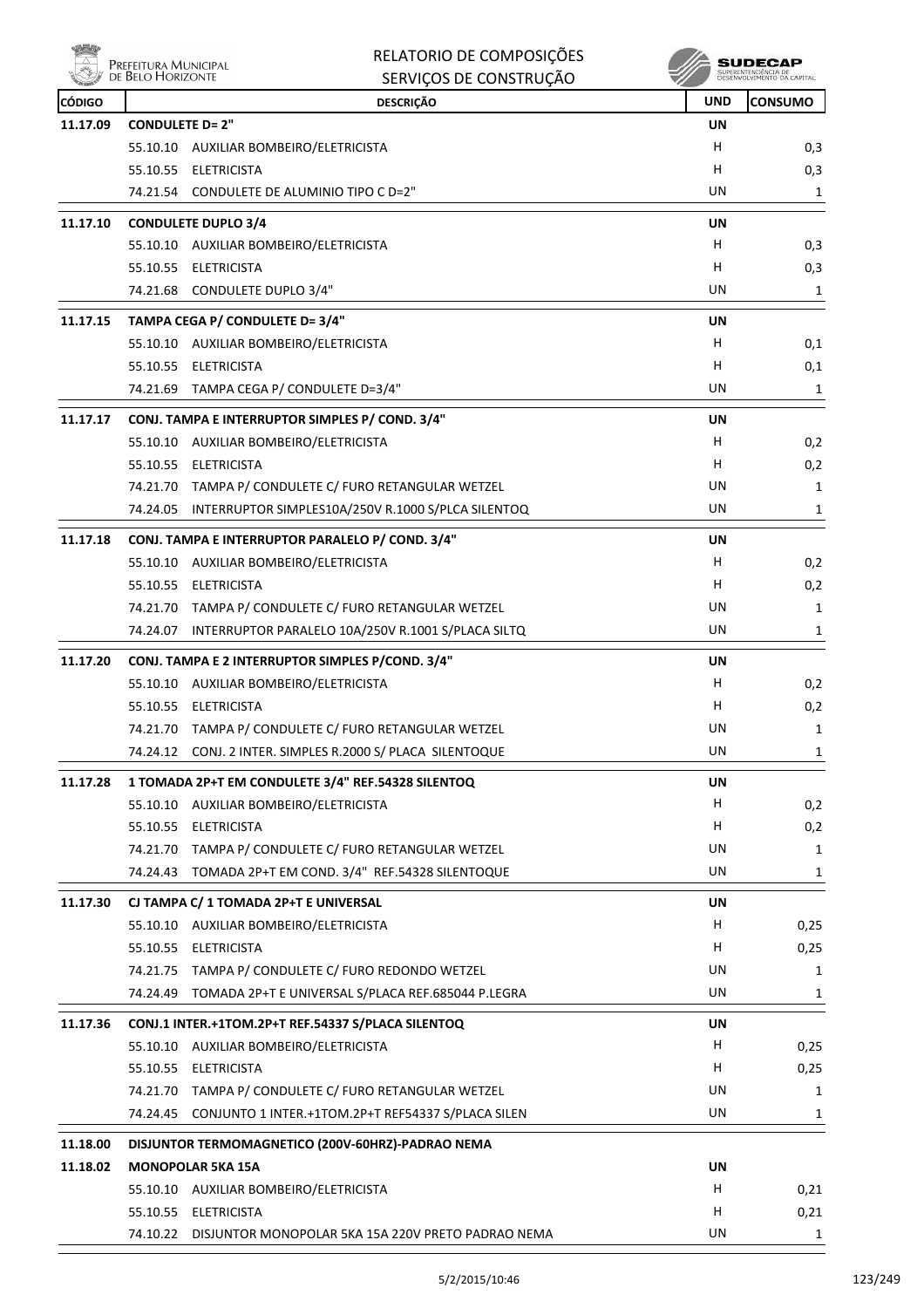

|               |                                           | RELATORIO DE COMPOSIÇÕES                                                  |            | <b>SUDECAP</b>      |
|---------------|-------------------------------------------|---------------------------------------------------------------------------|------------|---------------------|
|               | Prefeitura Municipal<br>de Belo Horizonte | SERVIÇOS DE CONSTRUÇÃO                                                    |            | SUPERINTENDÊNCIA DE |
| <b>CÓDIGO</b> |                                           | <b>DESCRIÇÃO</b>                                                          | <b>UND</b> | <b>CONSUMO</b>      |
| 11.18.03      |                                           | <b>MONOPOLAR 5KA 20A</b>                                                  | UN         |                     |
|               |                                           | 55.10.10 AUXILIAR BOMBEIRO/ELETRICISTA                                    | н          | 0,21                |
|               |                                           | 55.10.55 ELETRICISTA                                                      | н          | 0,21                |
|               |                                           | 74.10.23 DISJUNTOR MONOPOLAR 5KA 20A 220V PRETO PADRAO NEMA               | UN         | 1                   |
| 11.18.11      |                                           | <b>BIPOLAR 10KA 10A</b>                                                   | UN         |                     |
|               |                                           | 55.10.10 AUXILIAR BOMBEIRO/ELETRICISTA                                    | н          | 0,5                 |
|               |                                           | 55.10.55 ELETRICISTA                                                      | н          | 0,5                 |
|               |                                           | 74.10.24 DISJUNTOR BIPOLAR 10KA 10A 220V PRETO PADRAO NEMA                | UN         | 1                   |
| 11.18.13      |                                           | <b>BIPOLAR 10KA 20A</b>                                                   | UN         |                     |
|               |                                           | 55.10.10 AUXILIAR BOMBEIRO/ELETRICISTA                                    | н          | 0,5                 |
|               |                                           | 55.10.55 ELETRICISTA                                                      | н          | 0,5                 |
|               |                                           | 74.10.25 DISJUNTOR BIPOLAR 10KA 20A 220V PRETO PADRAO NEMA                | UN         | 1                   |
| 11.18.14      |                                           | <b>BIPOLAR 10KA 30A</b>                                                   | UN         |                     |
|               |                                           | 55.10.10 AUXILIAR BOMBEIRO/ELETRICISTA                                    | H          | 0,5                 |
|               |                                           | 55.10.55 ELETRICISTA                                                      | н          | 0,5                 |
|               |                                           | 74.10.26 DISJUNTOR BIPOLAR 10KA 32A 220V PRETO PADRAO NEMA                | UN         | 1                   |
|               |                                           |                                                                           |            |                     |
| 11.18.17      |                                           | <b>BIPOLAR 10KA 50A</b>                                                   | UN         |                     |
|               |                                           | 55.10.10 AUXILIAR BOMBEIRO/ELETRICISTA                                    | н<br>н     | 0,5                 |
|               | 74.10.28                                  | 55.10.55 ELETRICISTA<br>DISJUNTOR BIPOLAR 10KA 50A 220V PRETO PADRAO NEMA | UN         | 0,5<br>1            |
|               |                                           |                                                                           |            |                     |
| 11.18.29      |                                           | <b>TRIPOLAR 10KA 50A</b>                                                  | UN         |                     |
|               |                                           | 55.10.10 AUXILIAR BOMBEIRO/ELETRICISTA                                    | н          | 0,6                 |
|               |                                           | 55.10.55 ELETRICISTA                                                      | н          | 0,6                 |
|               |                                           | 74.10.32 DISJUNTOR TRIPOLAR 10KA 50A 220V PRETO PADRAO NEMA               | UN         | 1                   |
| 11.18.31      |                                           | <b>TRIPOLAR 10KA 70A</b>                                                  | UN         |                     |
|               |                                           | 55.10.10 AUXILIAR BOMBEIRO/ELETRICISTA                                    | н          | 0,6                 |
|               |                                           | 55.10.55 ELETRICISTA                                                      | н          | 0,6                 |
|               | 74.10.33                                  | DISJUNTOR TRIPOLAR 10KA 70A 220V PRETO PADRAO NEMA                        | UN         | 1                   |
| 11.18.33      |                                           | TRIPOLAR 10KA 100A                                                        | UN         |                     |
|               |                                           | 55.10.10 AUXILIAR BOMBEIRO/ELETRICISTA                                    | н          | 0,6                 |
|               |                                           | 55.10.55 ELETRICISTA                                                      | н          | 0,6                 |
|               |                                           | 74.10.35 DISJUNTOR TRIPOLAR 10KA 100A 220V PRETO PADRA NEMA               | UN         | 1                   |
| 11.18.38      |                                           | TRIPOLAR 10KA 200A                                                        | UN         |                     |
|               |                                           | 55.10.10 AUXILIAR BOMBEIRO/ELETRICISTA                                    | H          | 0,6                 |
|               |                                           | 55.10.55 ELETRICISTA                                                      | н          | 0,6                 |
|               |                                           | 74.10.45 DISJUNTOR TRIPOLAR 10KA DE 125A A 225A ELETROMAR                 | UN         | 1                   |
|               |                                           |                                                                           |            |                     |
| 11.20.00      |                                           | <b>INTERRUPTOR DIFERENCIAL RESIDUAL</b>                                   |            |                     |
| 11.20.01      |                                           | BIPOLAR 25A-30MA,2MOD.REF:WRX22530 ELETROMAR/SIMIL                        | UN         |                     |
|               |                                           | 55.10.10 AUXILIAR BOMBEIRO/ELETRICISTA<br>55.10.55 ELETRICISTA            | H<br>н     | 0,5                 |
|               |                                           |                                                                           | UN         | 0,5                 |
|               |                                           | 74.10.54 INTERRUPTOR DIFER.RESID.25A-30MA, BIPOLAR ELETROMAR              |            | 1                   |
| 11.20.02      |                                           | BIPOLAR 40A-30MA, 2 MOD. REF. WRX 24030 ELETROMAR                         | UN         |                     |
|               |                                           | 55.10.10 AUXILIAR BOMBEIRO/ELETRICISTA                                    | н          | 0,5                 |
|               |                                           | 55.10.55 ELETRICISTA                                                      | н          | 0,5                 |
|               |                                           | 74.10.55 INTERRUPTOR DIFER.RESID.40A-30MA, BIPOLAR ELETROMAR              | UN         | $\mathbf{1}$        |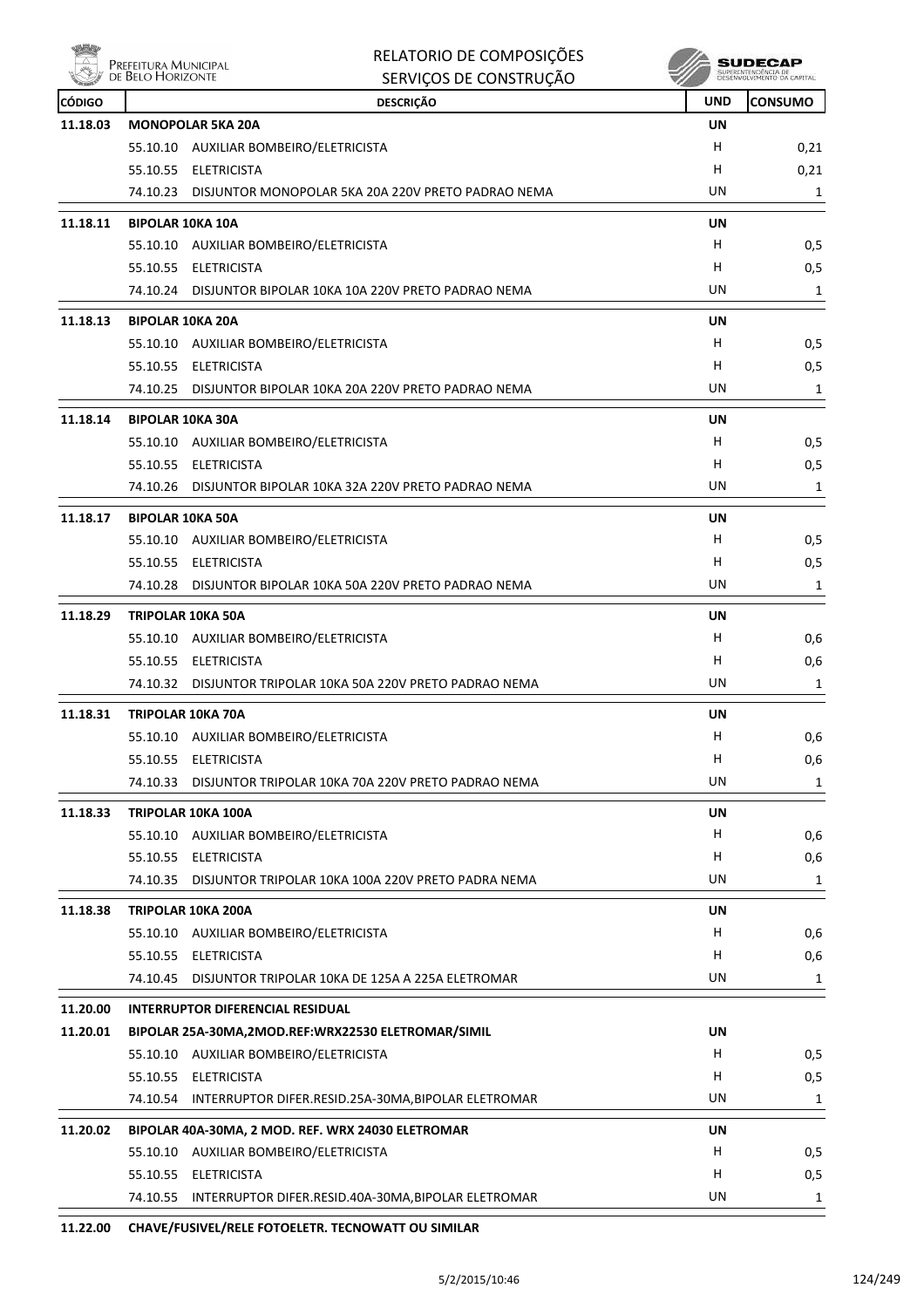

| 植物                 | Prefeitura Municipal<br>de Belo Horizonte | RELATORIO DE COMPOSIÇÕES<br>SERVIÇOS DE CONSTRUÇÃO                         |            | SUDECAF        |
|--------------------|-------------------------------------------|----------------------------------------------------------------------------|------------|----------------|
|                    |                                           |                                                                            | <b>UND</b> |                |
| CÓDIGO<br>11.22.01 |                                           | <b>DESCRIÇÃO</b><br>RELE FOTOELETRICO 1200VA RM-10 - 120V                  | UN         | <b>CONSUMO</b> |
|                    |                                           | 55.10.10 AUXILIAR BOMBEIRO/ELETRICISTA                                     | н          | 0,5            |
|                    |                                           | 55.10.55 ELETRICISTA                                                       | н          | 0,55           |
|                    |                                           | 74.13.26 RELE FOTOELETRICO 1200VA RM-10 127V - TECNOWAT                    | UN         | 1              |
| 11.22.02           |                                           | RELE FOTOELETRICO 1800VA RM-10 - 220V                                      | UN         |                |
|                    |                                           | 55.10.10 AUXILIAR BOMBEIRO/ELETRICISTA                                     | H          | 0,5            |
|                    |                                           | 55.10.55 ELETRICISTA                                                       | н          | 0,5            |
|                    | 74.13.27                                  | RELE FOTOELETRICO 1800VA RM-10 220V - TECNOWAT                             | UN         | 1              |
|                    |                                           |                                                                            |            |                |
| 11.22.03           |                                           | <b>BASE P/ RELE FOTOELETRICO</b><br>55.10.10 AUXILIAR BOMBEIRO/ELETRICISTA | UN<br>H.   |                |
|                    |                                           | 55.10.55 ELETRICISTA                                                       |            | 0,2            |
|                    |                                           |                                                                            | н          | 0,2            |
|                    |                                           | 74.13.28 BASE P/ RELE FOTOELETRICO B-10A P/USO EM LUMINARIA                | UN         | 1              |
| 11.22.05           |                                           | CHAVE MAGNETICA EXTERNA 1 X 30 A MOD, 6904                                 | UN         |                |
|                    |                                           | 55.10.10 AUXILIAR BOMBEIRO/ELETRICISTA                                     | H.         | 0,55           |
|                    |                                           | 55.10.55 ELETRICISTA                                                       | н          | 0,6            |
|                    | 74.12.39                                  | CHAVE MAGNETICA EXTERNA 1x30 A MOD. 6904 TECNOWATT                         | UN         | 1              |
| 11.22.06           |                                           | <b>CHAVE MAGNETICA EXTERNA 1 X 50 A MOD. 6905</b>                          | UN         |                |
|                    |                                           | 55.10.10 AUXILIAR BOMBEIRO/ELETRICISTA                                     | H.         | 0,55           |
|                    |                                           | 55.10.55 ELETRICISTA                                                       | н          | 0,6            |
|                    | 74.12.40                                  | CHAVE MAGNETICA EXT. 1x50A MOD. 6905 TECNOWATT                             | UN         | 1              |
| 11.22.07           |                                           | <b>CHAVE MAGNETICA EXTERNA 2 X 30 A MOD, 6906</b>                          | UN         |                |
|                    |                                           | 55.10.10 AUXILIAR BOMBEIRO/ELETRICISTA                                     | H          | 0,55           |
|                    | 55.10.55                                  | <b>ELETRICISTA</b>                                                         | H.         | 0,6            |
|                    |                                           | 74.12.41 CHAVE MAGNETICA EXTERNA 2x30A MOD. 6906 TECNOWATT                 | UN         | 1              |
| 11.23.00           |                                           | <b>FIO PLASTICO ISOLAMENTO 750V</b>                                        |            |                |
| 11.23.04           |                                           | <b>CONDUTOR # 1,5 MM2</b>                                                  | М          |                |
|                    | 55.10.10                                  | AUXILIAR BOMBEIRO/ELETRICISTA                                              | н          | 0,02           |
|                    | 55.10.55                                  | <b>ELETRICISTA</b>                                                         | н          | 0,02           |
|                    |                                           | 74.14.04 FIO CONDUTOR ANTIFLAN 1,5 MM2                                     | М          | $\mathbf{1}$   |
| 11.23.05           |                                           | <b>CONDUTOR # 2,5 MM2</b>                                                  | М          |                |
|                    |                                           | 55.10.10 AUXILIAR BOMBEIRO/ELETRICISTA                                     | H          | 0,035          |
|                    |                                           | 55.10.55 ELETRICISTA                                                       | н          | 0,035          |
|                    | 74.14.05                                  | FIO CONDUTOR ANTIFLAN 2,5 MM2                                              | М          | 1              |
| 11.23.06           |                                           | CONDUTOR # 4,0 MM2                                                         | M          |                |
|                    |                                           | 55.10.10 AUXILIAR BOMBEIRO/ELETRICISTA                                     | H          | 0,055          |
|                    | 55.10.55                                  | <b>ELETRICISTA</b>                                                         | н          | 0,055          |
|                    |                                           | 74.14.06 FIO CONDUTOR ANTIFLAN 4,0 MM2                                     | М          | 1              |
| 11.23.07           |                                           | <b>CONDUTOR # 6,0 MM2</b>                                                  | М          |                |
|                    |                                           | 55.10.10 AUXILIAR BOMBEIRO/ELETRICISTA                                     | H          | 0,055          |
|                    |                                           | 55.10.55 ELETRICISTA                                                       | н          | 0,055          |
|                    | 74.14.07                                  | FIO CONDUTOR ANTIFLAN 6,0 MM2                                              | М          | 1              |
|                    |                                           |                                                                            |            |                |
| 11.23.08           |                                           | <b>CONDUTOR #10,0 MM2</b><br>55.10.10 AUXILIAR BOMBEIRO/ELETRICISTA        | М<br>H     |                |
|                    |                                           | 55.10.55 ELETRICISTA                                                       | н          | 0,08           |
|                    | 74.14.08                                  | FIO CONDUTOR ANTIFLAN 10,0 MM2                                             | M          | 0,08           |
|                    |                                           |                                                                            |            | 1              |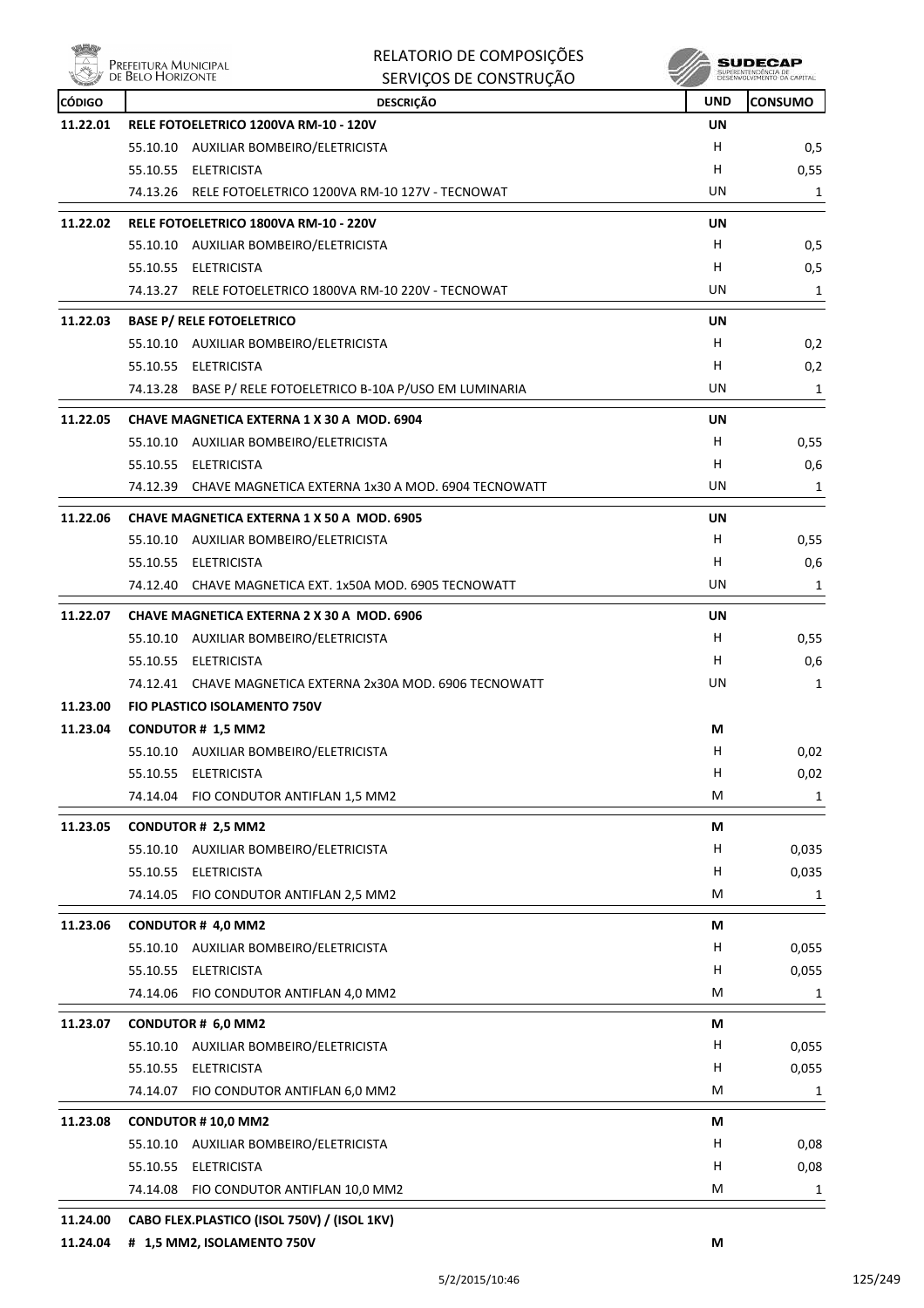

|               | Prefeitura Municipal<br>de Belo Horizonte | RELATORIO DE COMPOSIÇÕES                                              |            | SUDECAP                                           |
|---------------|-------------------------------------------|-----------------------------------------------------------------------|------------|---------------------------------------------------|
|               |                                           | SERVIÇOS DE CONSTRUÇÃO                                                |            | SUPERINTENDÊNCIA DE<br>DESENVOLVIMENTO DA CAPITAL |
| <b>CÓDIGO</b> |                                           | <b>DESCRIÇÃO</b>                                                      | <b>UND</b> | <b>CONSUMO</b>                                    |
|               | 55.10.10                                  | AUXILIAR BOMBEIRO/ELETRICISTA                                         | н          | 0,025                                             |
|               | 55.10.55                                  | ELETRICISTA                                                           | н          | 0,025                                             |
|               |                                           | 74.16.01 CABO FLEXIVEL 1,5 MM2, ISOLAMENTO 750V                       | M          | 1                                                 |
| 11.24.05      |                                           | # 2,5 MM2, ISOLAMENTO 750V                                            | М          |                                                   |
|               |                                           | 55.10.10 AUXILIAR BOMBEIRO/ELETRICISTA                                | н          | 0,035                                             |
|               |                                           | 55.10.55 ELETRICISTA                                                  | н          | 0,035                                             |
|               |                                           | 74.16.02 CABO FLEXIVEL 2,5 MM2, ISOLAMENTO 750V                       | М          | 1                                                 |
| 11.24.06      |                                           | # 4,0 MM2, ISOLAMENTO 750V                                            | М          |                                                   |
|               |                                           | 55.10.10 AUXILIAR BOMBEIRO/ELETRICISTA                                | н          | 0,04                                              |
|               |                                           | 55.10.55 ELETRICISTA                                                  | н          | 0,04                                              |
|               | 74.16.03                                  | CABO FLEXIVEL 4,0 MM2, ISOLAMENTO 750V                                | М          | 1                                                 |
| 11.24.07      |                                           | # 6,0 MM2, ISOLAMENTO 750V                                            | М          |                                                   |
|               |                                           | 55.10.10 AUXILIAR BOMBEIRO/ELETRICISTA                                | н          | 0,055                                             |
|               |                                           | 55.10.55 ELETRICISTA                                                  | н          | 0,055                                             |
|               |                                           | 74.16.04 CABO FLEXIVEL 6,0 MM2, ISOLAMENTO 750V                       | м          | 1                                                 |
| 11.24.08      |                                           | # 10,0 MM2, ISOLAMENTO 750V                                           | М          |                                                   |
|               |                                           | 55.10.10 AUXILIAR BOMBEIRO/ELETRICISTA                                | н          | 0,08                                              |
|               | 55.10.55                                  | ELETRICISTA                                                           | н          | 0,08                                              |
|               |                                           | 74.16.05 CABO FLEXIVEL 10,0 MM2, ISOLAMENTO 750V                      | М          | 1                                                 |
| 11.24.09      |                                           | # 16,0 MM2, ISOLAMENTO 750V                                           | М          |                                                   |
|               |                                           | 55.10.10 AUXILIAR BOMBEIRO/ELETRICISTA                                | н          | 0,115                                             |
|               |                                           | 55.10.55 ELETRICISTA                                                  | н          | 0,115                                             |
|               |                                           | 74.16.06 CABO FLEXIVEL 16,0 MM2, ISOLAMENTO 750V                      | M          | 1                                                 |
| 11.24.10      |                                           | # 25,0 MM2, ISOLAMENTO 750V                                           | М          |                                                   |
|               |                                           | 55.10.10 AUXILIAR BOMBEIRO/ELETRICISTA                                | н          | 0,145                                             |
|               |                                           | 55.10.55 ELETRICISTA                                                  | H          | 0,145                                             |
|               |                                           | 74.16.07 CABO FLEXIVEL 25,0 MM2, ISOLAMENTO 750V                      | M          | 1                                                 |
| 11.24.11      |                                           | # 35,0 MM2, ISOLAMENTO 750V                                           | M          |                                                   |
|               |                                           | 55.10.10 AUXILIAR BOMBEIRO/ELETRICISTA                                | H          | 0,18                                              |
|               |                                           | 55.10.55 ELETRICISTA                                                  | Н          | 0,18                                              |
|               | 74.16.08                                  | CABO FLEXIVEL 35,0 MM2, ISOLAMENTO 750V                               | М          | 1                                                 |
| 11.24.12      |                                           | # 50,0 MM2, ISOLAMENTO 750V                                           | М          |                                                   |
|               |                                           | 55.10.10 AUXILIAR BOMBEIRO/ELETRICISTA                                | H          | 0,25                                              |
|               |                                           | 55.10.55 ELETRICISTA                                                  | Н          | 0,25                                              |
|               |                                           | 74.16.09 CABO FLEXIVEL 50,0 MM2, ISOLAMENTO 750V                      | м          | 1                                                 |
| 11.24.13      |                                           | # 70,0 MM2, ISOLAMENTO 750V                                           | М          |                                                   |
|               |                                           | 55.10.10 AUXILIAR BOMBEIRO/ELETRICISTA                                | H          | 0,385                                             |
|               |                                           | 55.10.55 ELETRICISTA                                                  | Н          | 0,385                                             |
|               |                                           | 74.16.10 CABO FLEXIVEL 70,0 MM2, ISOLAMENTO 750V                      | М          | 1                                                 |
| 11.24.14      |                                           | # 95,0 MM2, ISOLAMENTO 750V                                           | М          |                                                   |
|               |                                           | 55.10.10 AUXILIAR BOMBEIRO/ELETRICISTA                                | H          | 0,5                                               |
|               |                                           | 55.10.55 ELETRICISTA                                                  | Н          | 0,5                                               |
|               |                                           | 74.16.11 CABO FLEXIVEL 95,0 MM2, ISOLAMENTO 750V                      | M          | 1                                                 |
|               |                                           |                                                                       |            |                                                   |
| 11.24.15      |                                           | #120,0 MM2, ISOLAMENTO 750V<br>55.10.10 AUXILIAR BOMBEIRO/ELETRICISTA | М<br>H     | 0,65                                              |
|               |                                           | 55.10.55 ELETRICISTA                                                  | Н          | 0,65                                              |
|               |                                           |                                                                       |            |                                                   |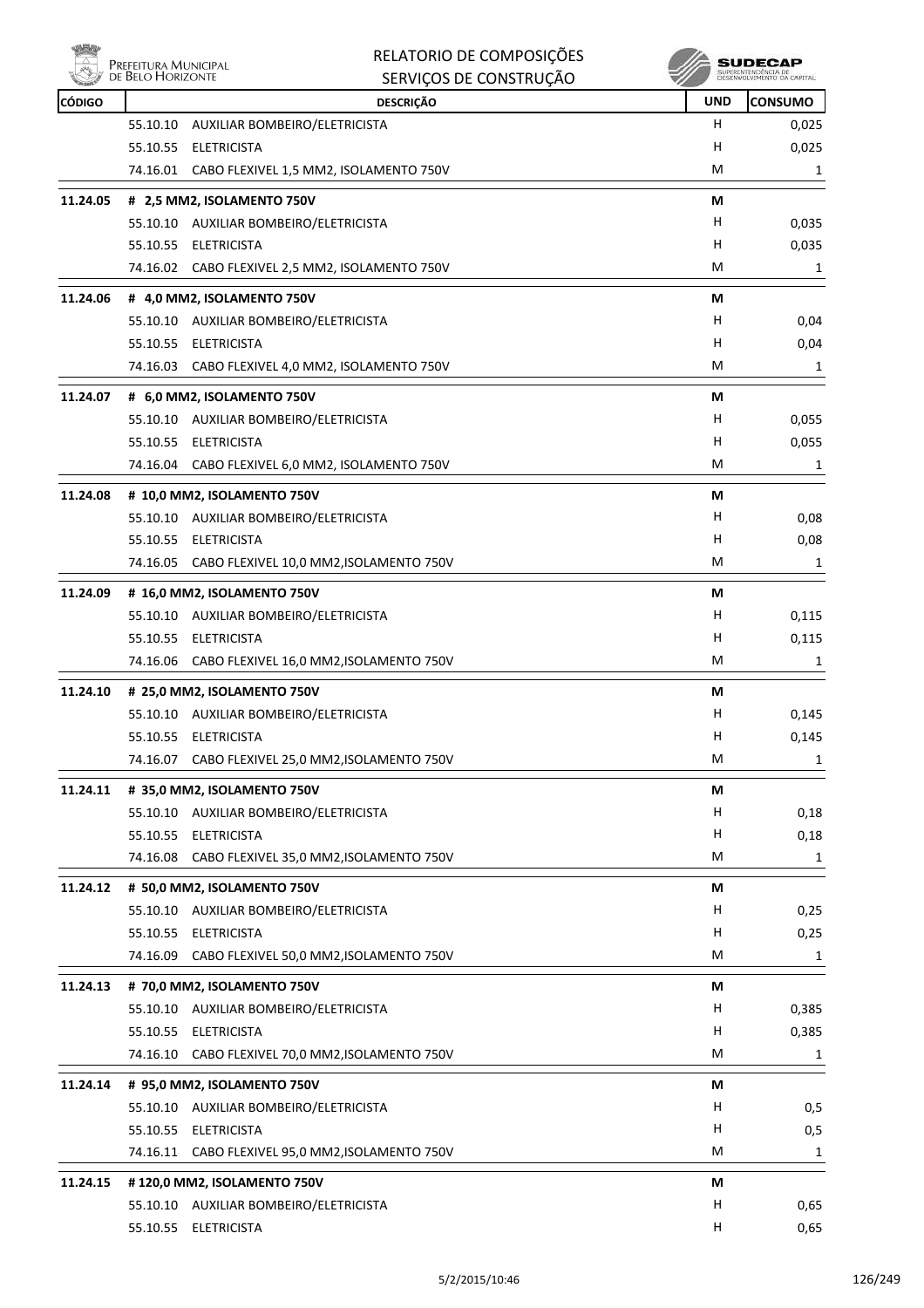ensi<br>Al Prefeitura Municipal<br>Al de Belo Horizonte 燃

| <b>CÓDIGO</b> | <b>DESCRIÇÃO</b>                                     | <b>UND</b> | <b>CONSUMO</b> |
|---------------|------------------------------------------------------|------------|----------------|
|               | CABO FLEXIVEL 120,0 MM2, ISOLAMENTO 750V<br>74.16.12 | м          | 1              |
| 11.24.40      | C/1 CONDUTOR #1X 1,5 MM2, ISOLAMENTO 1KV             | М          |                |
|               | 55.10.10 AUXILIAR BOMBEIRO/ELETRICISTA               | н          | 0,025          |
|               | 55.10.55 ELETRICISTA                                 | н          | 0,025          |
|               | 74.16.37<br>CABO 1 COND. 1X1,5MM2, ISOLAMENTO 1KV    | М          | 1              |
| 11.24.41      | C/1 CONDUTOR #1X 2,5 MM2, ISOLAMENTO 1KV             | М          |                |
|               | 55.10.10 AUXILIAR BOMBEIRO/ELETRICISTA               | н          | 0,035          |
|               | 55.10.55 ELETRICISTA                                 | H          | 0,035          |
|               | 74.16.38<br>CABO 1 COND. 1X2,5MM2, ISOLAMENTO 1KV    | м          | 1              |
| 11.24.42      | C/1 CONDUTOR #1X 4,0 MM2, ISOLAMENTO 1KV             | М          |                |
|               | 55.10.10 AUXILIAR BOMBEIRO/ELETRICISTA               | H          | 0,04           |
|               | <b>ELETRICISTA</b><br>55.10.55                       | н          | 0,04           |
|               | 74.16.39<br>CABO 1 COND. 1X4,0MM2, ISOLAMENTO 1KV    | м          | 1              |
| 11.24.43      | C/1 CONDUTOR #1X 6,0 MM2, ISOLAMENTO 1KV             | М          |                |
|               | 55.10.10 AUXILIAR BOMBEIRO/ELETRICISTA               | H          | 0,055          |
|               | 55.10.55 ELETRICISTA                                 | H          | 0,055          |
|               | CABO 1 COND. 1X6,0MM2, ISOLAMENTO 1KV<br>74.16.40    | м          | 1              |
| 11.24.44      | C/1 CONDUTOR #1X 10,0 MM2, ISOLAMENTO 1KV            | М          |                |
|               | 55.10.10 AUXILIAR BOMBEIRO/ELETRICISTA               | н          | 0,08           |
|               | 55.10.55 ELETRICISTA                                 | Н          | 0,08           |
|               | 74.16.41<br>CABO 1 COND. 1X10,0MM2, ISOLAMENTO 1KV   | м          | 1              |
| 11.24.45      | C/1 CONDUTOR #1X 16,0 MM2, ISOLAMENTO 1KV            | М          |                |
|               | 55.10.10 AUXILIAR BOMBEIRO/ELETRICISTA               | н          | 0,115          |
|               | 55.10.55 ELETRICISTA                                 | Н          | 0,115          |
|               | 74.16.42 CABO 1 COND. 1X16,0MM2, ISOLAMENTO 1KV      | М          | 1              |
| 11.24.46      | C/1 CONDUTOR #1X 25,0 MM2, ISOLAMENTO 1KV            | М          |                |
|               | 55.10.10 AUXILIAR BOMBEIRO/ELETRICISTA               | H.         | 0,145          |
|               | 55.10.55 ELETRICISTA                                 | H          | 0,145          |
|               | 74.16.43<br>CABO 1 COND. 1X25,0MM2, ISOLAMENTO 1KV   | M          | 1              |
| 11.24.47      | C/1 CONDUTOR #1X 35,0 MM2, ISOLAMENTO 1KV            | М          |                |
|               | 55.10.10 AUXILIAR BOMBEIRO/ELETRICISTA               | H          | 0,18           |
|               | 55.10.55 ELETRICISTA                                 | H          | 0,18           |
|               | 74.16.44 CABO 1 COND. 1X35,0MM2, ISOLAMENTO 1KV      | М          | 1              |
| 11.24.48      | C/1 CONDUTOR #1X 50,0 MM2, ISOLAMENTO 1KV            | М          |                |
|               | 55.10.10 AUXILIAR BOMBEIRO/ELETRICISTA               | H          | 0,22           |
|               | 55.10.55 ELETRICISTA                                 | H          | 0,22           |
|               | CABO 1 COND. 1X50,0MM2, ISOLAMENTO 1KV<br>74.16.45   | M          | 1              |
| 11.24.49      | C/1 CONDUTOR #1X 70,0 MM2, ISOLAMENTO 1KV            | М          |                |
|               | 55.10.10 AUXILIAR BOMBEIRO/ELETRICISTA               | H          | 0,3            |
|               | <b>ELETRICISTA</b><br>55.10.55                       | H          | 0,3            |
|               | CABO 1 COND. 1X70,0MM2, ISOLAMENTO 1KV<br>74.16.46   | M          | 1              |
| 11.24.50      | C/1 CONDUTOR # 1 X 95,0 MM2, ISOLAMENTO 1KV          | М          |                |
|               | 55.10.10 AUXILIAR BOMBEIRO/ELETRICISTA               | H          | 0,5            |
|               | 55.10.55 ELETRICISTA                                 | H          | 0,5            |
|               | 74.16.47 CABO 1 COND. 1X95,0MM2,ISOLAMENTO 1KV       | M          | 1              |
| 11.24.51      | C/1 CONDUTOR #1 X 120,0 MM2, ISOLAMENTO 1KV          | M          |                |
|               |                                                      |            |                |

RELATORIO DE COMPOSIÇÕES SERVIÇOS DE CONSTRUÇÃO

 $\begin{array}{c} \textbf{SUBECAP} \\ \textbf{SUBREINTEROÉNCIA DE} \\ \textbf{DESEWOUNIENTO OA CAPTIAL} \end{array}$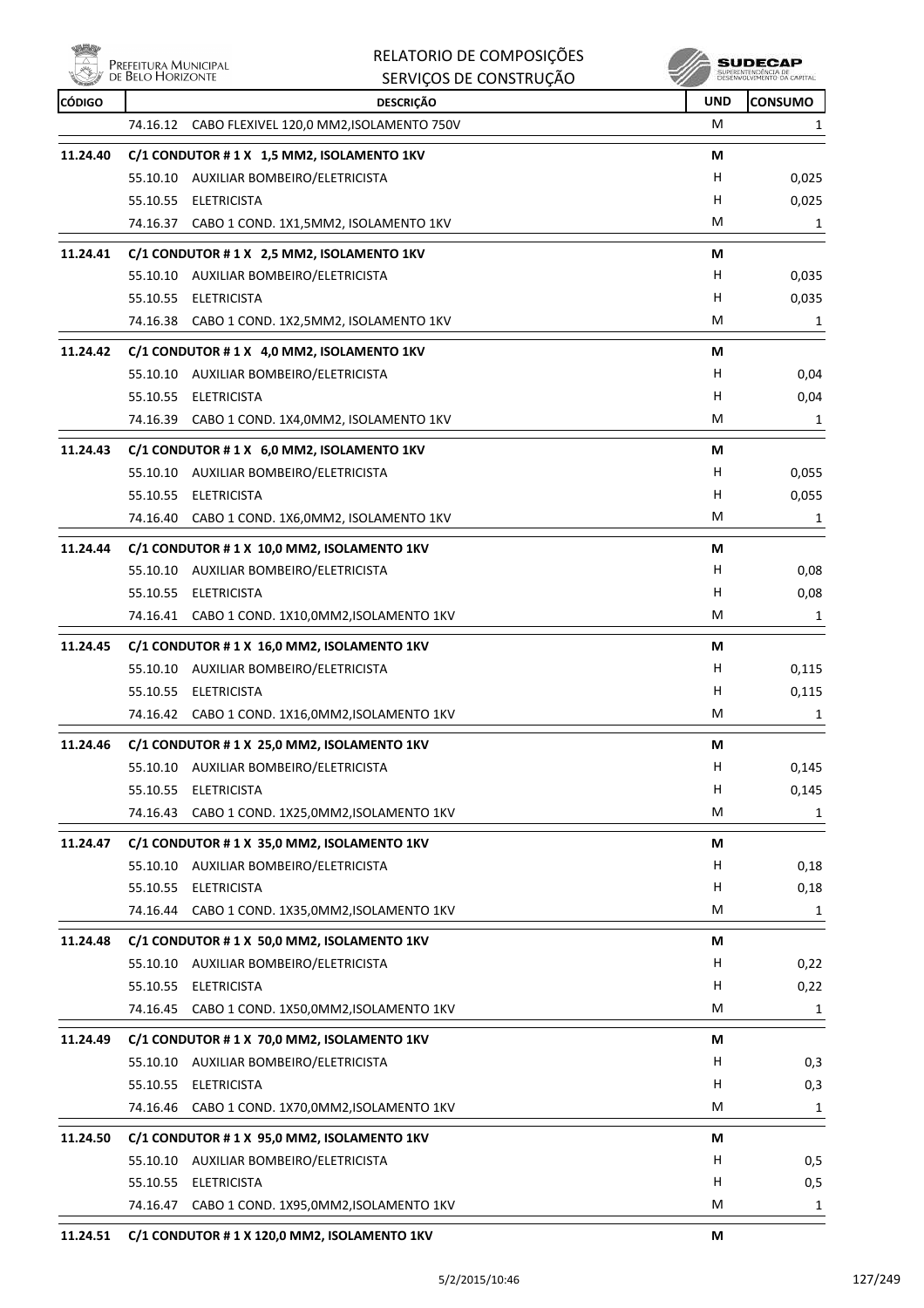

|               | Prefeitura Municipal<br>de Belo Horizonte | RELATORIO DE COMPOSIÇÕES                                    |            | SUDECAP<br>SUPERINTENDÊNCIA DE<br>DESENVOLVIMENTO DA CAPITAL |
|---------------|-------------------------------------------|-------------------------------------------------------------|------------|--------------------------------------------------------------|
|               |                                           | SERVIÇOS DE CONSTRUÇÃO                                      |            |                                                              |
| <b>CÓDIGO</b> |                                           | <b>DESCRIÇÃO</b>                                            | <b>UND</b> | <b>CONSUMO</b>                                               |
|               | 55.10.10                                  | AUXILIAR BOMBEIRO/ELETRICISTA                               | н<br>н     | 0,65                                                         |
|               | 55.10.55 ELETRICISTA                      | 74.16.48 CABO 1 COND. 1X120,0MM2, ISOLAMENTO 1KV            | M          | 0,65                                                         |
|               |                                           |                                                             |            | 1                                                            |
| 11.24.52      |                                           | C/1 CONDUTOR #1 X 150,0 MM2, ISOLAMENTO 1KV                 | М          |                                                              |
|               |                                           | 55.10.10 AUXILIAR BOMBEIRO/ELETRICISTA                      | H          | 0,7                                                          |
|               | 55.10.55 ELETRICISTA                      |                                                             | H          | 0,7                                                          |
|               |                                           | 74.13.49 CABO UNIP.FLEX.C/1CONDUTOR# 1X150MM2 SINT./SIMILAR | UN         | 1                                                            |
| 11.24.53      |                                           | C/1 CONDUTOR # 1 X 185,0 MM2, ISOLAMENTO 1KV                | М          |                                                              |
|               |                                           | 55.10.10 AUXILIAR BOMBEIRO/ELETRICISTA                      | H.         | 0,75                                                         |
|               | 55.10.55 ELETRICISTA                      |                                                             | H          | 0,75                                                         |
|               |                                           | 74.13.50 CABO UNIP.FLEX.C/1CONDUTOR# 1X185MM2 SINT./SIMILAR | UN         | 1                                                            |
| 11.24.54      |                                           | C/1 CONDUTOR # 1 X 240,0 MM2, ISOLAMENTO 1KV                | М          |                                                              |
|               |                                           | 55.10.10 AUXILIAR BOMBEIRO/ELETRICISTA                      | H          | 0,8                                                          |
|               | 55.10.55 ELETRICISTA                      |                                                             | H          | 0,8                                                          |
|               |                                           | 74.13.51 CABO UNIP.FLEX C/1CONDUTOR# 1X240MM2 SINT./SIMILAR | UN.        | 1                                                            |
| 11.30.00      |                                           | INTERRUPTOR, TOMADA E ACESS. SILENTOQUE PIAL/SIM            | UN         |                                                              |
| 11.30.13      |                                           | INTERRUPTOR SIMPLES 10A/250V R.1000 SEM PLACA               |            |                                                              |
|               |                                           | 55.10.10 AUXILIAR BOMBEIRO/ELETRICISTA                      | H.         | 0,1                                                          |
|               | 55.10.55 ELETRICISTA                      |                                                             | H          | 0,1                                                          |
|               |                                           | 74.24.05 INTERRUPTOR SIMPLES10A/250V R.1000 S/PLCA SILENTOQ | UN.        | 1                                                            |
| 11.30.14      |                                           | INTERRUPTOR PARALELO 10A/250V R.1001 SEM PLACA              | UN         |                                                              |
|               |                                           | 55.10.10 AUXILIAR BOMBEIRO/ELETRICISTA                      | н          | 0,1                                                          |
|               | 55.10.55 ELETRICISTA                      |                                                             | н          | 0,1                                                          |
|               |                                           | 74.24.07 INTERRUPTOR PARALELO 10A/250V R.1001 S/PLACA SILTQ | UN         | 1                                                            |
|               |                                           |                                                             |            |                                                              |
| 11.30.21      |                                           | TOMADA 10A/250V-2P SEM PLACA R.54328 SILENTOQUE             | UN<br>H    |                                                              |
|               | 55.10.55 ELETRICISTA                      | 55.10.10 AUXILIAR BOMBEIRO/ELETRICISTA                      | H          | 0,1<br>0,1                                                   |
|               | 74.24.50                                  | TOMADA UNIV. 2P 10A/250V R.54328 S/PLACA SILENTOQ           | UN         | 1                                                            |
|               |                                           |                                                             |            |                                                              |
| 11.30.22      |                                           | TOMADA 2P+T 10A-250V, S/ PLACA REF.685044 P.LEGRAN          | UN         |                                                              |
|               |                                           | 55.10.10 AUXILIAR BOMBEIRO/ELETRICISTA                      | H          | 0,2                                                          |
|               | 55.10.55 ELETRICISTA                      |                                                             | н          | 0,2                                                          |
|               |                                           | 74.24.49 TOMADA 2P+T E UNIVERSAL S/PLACA REF.685044 P.LEGRA | UN         | 1                                                            |
| 11.30.23      |                                           | TOMADA 2P+T 20A-250V, SEM PLACA R.54333                     | UN         |                                                              |
|               |                                           | 55.10.10 AUXILIAR BOMBEIRO/ELETRICISTA                      | H          | 0,18                                                         |
|               | 55.10.55 ELETRICISTA                      |                                                             | н          | 0,18                                                         |
|               |                                           | 74.24.31 TOMADA 2P+T REF. 54333 SEM PLACA SILENTOQUE        | UN         | 1                                                            |
| 11.30.38      |                                           | CONJ. COM 2 INTER. SIMPLES R.2000 SEM PLACA                 | UN         |                                                              |
|               |                                           | 55.10.10 AUXILIAR BOMBEIRO/ELETRICISTA                      | Н.         | 0,2                                                          |
|               | 55.10.55 ELETRICISTA                      |                                                             | H.         | 0,2                                                          |
|               |                                           | 74.24.12 CONJ. 2 INTER. SIMPLES R.2000 S/ PLACA SILENTOQUE  | UN         | 1                                                            |
| 11.30.39      |                                           | CONJ. 1 INTER.SIMPLES + 1 PARALELO R.2001 S/ PLACA          | UN         |                                                              |
|               |                                           | 55.10.10 AUXILIAR BOMBEIRO/ELETRICISTA                      | H.         | 0,2                                                          |
|               | 55.10.55 ELETRICISTA                      |                                                             | H          | 0,2                                                          |
|               |                                           | 74.24.14 CONJ.1 INTER.SIMPLES+1 PARAL.R.2001 S/PLACA SILENT | UN         | 1                                                            |
|               |                                           |                                                             |            |                                                              |
| 11.30.40      |                                           | CONJUNTO 2 INTERRUPTORES PARALELOS S/ PLACA R.2014          | UN<br>н    |                                                              |
|               |                                           | 55.10.10 AUXILIAR BOMBEIRO/ELETRICISTA                      |            | 0,2                                                          |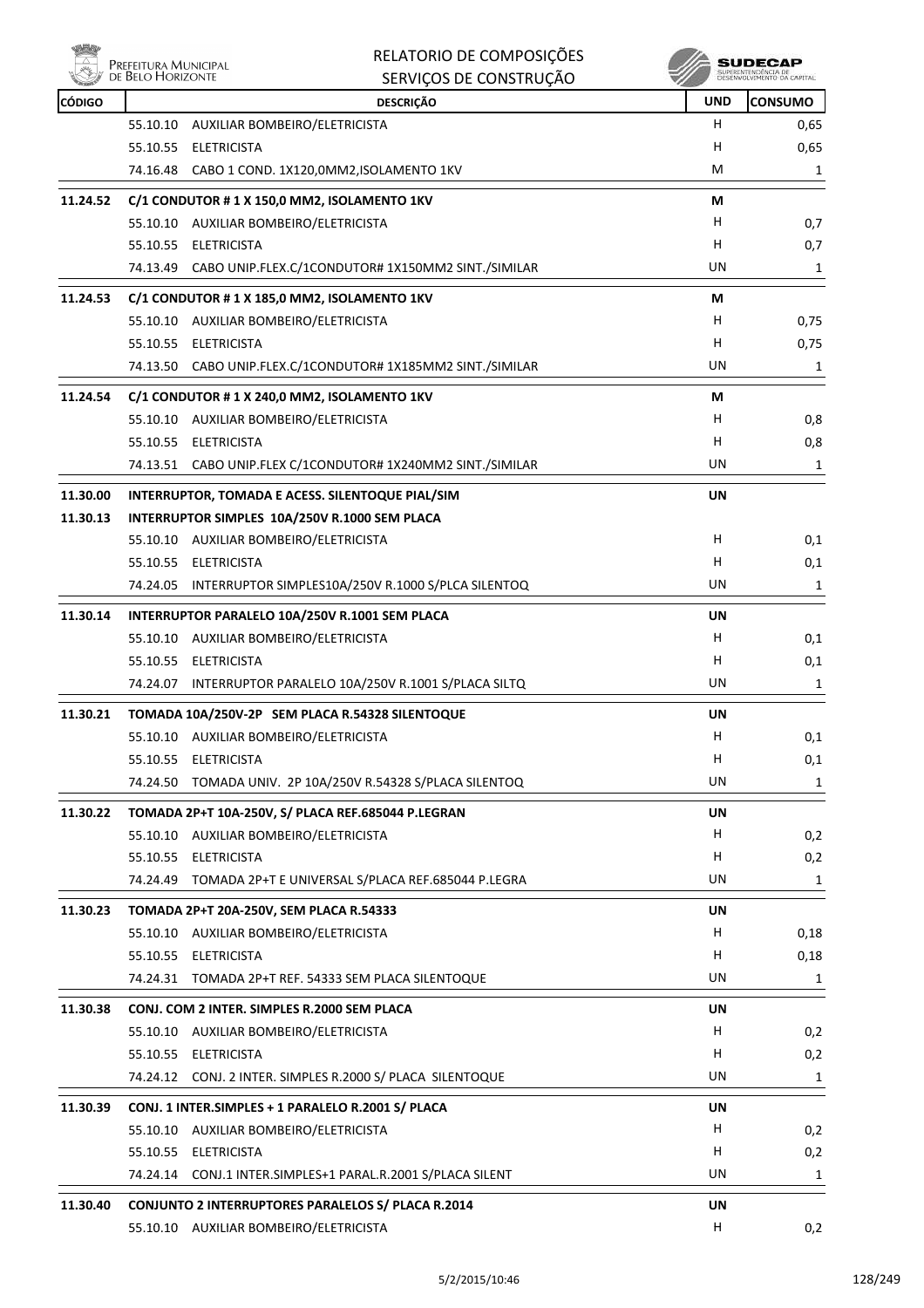| räh,          |                                           | RELATORIO DE COMPOSIÇÕES                                    |            | SUDECAP                                           |
|---------------|-------------------------------------------|-------------------------------------------------------------|------------|---------------------------------------------------|
|               | Prefeitura Municipal<br>de Belo Horizonte | SERVIÇOS DE CONSTRUÇÃO                                      |            | SUPERINTENDÊNCIA DE<br>DESENVOLVIMENTO DA CAPITAL |
| <b>CÓDIGO</b> |                                           | <b>DESCRIÇÃO</b>                                            | <b>UND</b> | <b>CONSUMO</b>                                    |
|               | 55.10.55                                  | ELETRICISTA                                                 | H          | 0,2                                               |
|               |                                           | 74.24.18 CONJ.2 INTERRUP PARALELOS REF.2004 S/PLACA SILENT  | UN         | 1                                                 |
| 11.30.44      |                                           | <b>CONJUNTO 3 INTERRUPTORES SIMPLES SEM PLACA R.3000</b>    | UN         |                                                   |
|               |                                           | 55.10.10 AUXILIAR BOMBEIRO/ELETRICISTA                      | н          | 0,22                                              |
|               |                                           | 55.10.55 ELETRICISTA                                        | н          | 0,22                                              |
|               |                                           | 74.24.26 CONJUNTO 3 INTERRUPT. SIMPLES R.3000 S/PLACA SILEN | UN         | 1                                                 |
| 11.30.45      |                                           | CONJ 2 INTERRUP. SIMPLES+1 PARALELO SEM PLACA               | UN         |                                                   |
|               |                                           | 55.10.10 AUXILIAR BOMBEIRO/ELETRICISTA                      | н          | 0,2                                               |
|               |                                           | 55.10.55 ELETRICISTA                                        | н          | 0,2                                               |
|               |                                           | 74.24.19 CONJUNTO 2 INTERRUP.SIMPLES+1PARAL. REF.3001 S/PLC | UN         | 1                                                 |
|               |                                           |                                                             |            |                                                   |
| 11.30.46      |                                           | CONJ 1 INTERRUP. SIMPLES+2 PARALELOS SEM PLACA              | UN         |                                                   |
|               |                                           | 55.10.10 AUXILIAR BOMBEIRO/ELETRICISTA                      | н          | 0,2                                               |
|               |                                           | 55.10.55 ELETRICISTA                                        | н          | 0,2                                               |
|               |                                           | 74.24.20 CONJUNTO 1INTERRUP.SIMPLES+2PARAL. REF.3004 S/ PLC | UN         | 1                                                 |
| 11.30.49      |                                           | PLACA TERMOPLASTICA CINZA 4X4" CEGA PIAL SIMILAR            | UN         |                                                   |
|               |                                           | 55.10.10 AUXILIAR BOMBEIRO/ELETRICISTA                      | н          | 0,08                                              |
|               |                                           | 55.10.55 ELETRICISTA                                        | н          | 0,08                                              |
|               |                                           | 74.25.04 PLACA 4X4" CEGA SILENTOQUE PIAL REF. 8500          | UN         | 1                                                 |
| 11.30.50      |                                           | PLACA TERMOPLASTICA 2X4" COM FURO CENTRAL PIAL/SIM          | UN         |                                                   |
|               |                                           | 55.10.10 AUXILIAR BOMBEIRO/ELETRICISTA                      | н          | 0,08                                              |
|               |                                           | 55.10.55 ELETRICISTA                                        | н          | 0,08                                              |
|               |                                           | 74.25.02 PLACA 2X4 C/ FURO CENTRAL SILENTOQ PIAL REF. 8505  | UN         | 1                                                 |
| 11.30.51      |                                           |                                                             |            |                                                   |
|               |                                           | PLACA TERMOPLASTICA CINZA PARA CAIXA 2" X 4"                | UN<br>н    |                                                   |
|               |                                           | 55.10.10 AUXILIAR BOMBEIRO/ELETRICISTA                      |            | 0,08                                              |
|               |                                           | 55.10.55 ELETRICISTA                                        | н          | 0,08                                              |
|               |                                           | 74.25.01 PLACA TERMOPL. P/ CX.2x4" R.8501 PIAL              | UN         | 1                                                 |
| 11.30.52      |                                           | PLACA TERMOPLASTICA CINZA PARA CAIXA 4" X 4"                | UN         |                                                   |
|               |                                           | 55.10.10 AUXILIAR BOMBEIRO/ELETRICISTA                      | Н          | 0,08                                              |
|               |                                           | 55.10.55 ELETRICISTA                                        | H          | 0,08                                              |
|               |                                           | 74.25.10 PLACA TERMOPL. P/ CX.4x4" R.8500 PIAL              | UN         | 1                                                 |
| 11.31.00      |                                           | INTERRUPTOR, TOMADA E ACESSORIO-LINHA DECORATIVA            |            |                                                   |
| 11.31.01      |                                           | INTER. SIMPLES (1MOD) 10A-250V-R.6110 00 PIAL/SIM           | UN         |                                                   |
|               |                                           | 55.10.10 AUXILIAR BOMBEIRO/ELETRICISTA                      | H          | 0,18                                              |
|               |                                           | 55.10.55 ELETRICISTA                                        | H          | 0,18                                              |
|               |                                           | 74.24.01 INTERRUP.SIMPLES 1MOD.10A-250V-R.6110 00 PIALPLUS  | UN         | 1                                                 |
| 11.31.02      |                                           | INTER. PARAL. (1MOD) 10A-250V-R.6110 01 PIAL/SIM            | UN         |                                                   |
|               |                                           | 55.10.10 AUXILIAR BOMBEIRO/ELETRICISTA                      | H          | 0,18                                              |
|               |                                           | 55.10.55 ELETRICISTA                                        | н          | 0,18                                              |
|               |                                           | 74.24.02 INTERRUP.PARAL.1MOD.10A-250V-R.6110 01 PIALPLUS    | UN         | 1                                                 |
|               |                                           |                                                             |            |                                                   |
| 11.31.03      |                                           | INTER. BIP. SIMPLES (1MOD) 10A-250V-R.6120 05 PIAL          | UN         |                                                   |
|               |                                           | 55.10.10 AUXILIAR BOMBEIRO/ELETRICISTA                      | H          | 0,18                                              |
|               |                                           | 55.10.55 ELETRICISTA                                        | н          | 0,18                                              |
|               |                                           | 74.24.03 INTERRUP.BIP.SIMP. 1MOD.10A-250V-R.612005 PIALPLUS | UM         | 1                                                 |
| 11.31.04      |                                           | INTER. INTERM. (1MOD) 10A-250V-R.6120 07 PIAL/SIM           | UN         |                                                   |
|               |                                           | 55.10.10 AUXILIAR BOMBEIRO/ELETRICISTA                      | н          | 0,18                                              |

55.10.55 ELETRICISTA H 0,18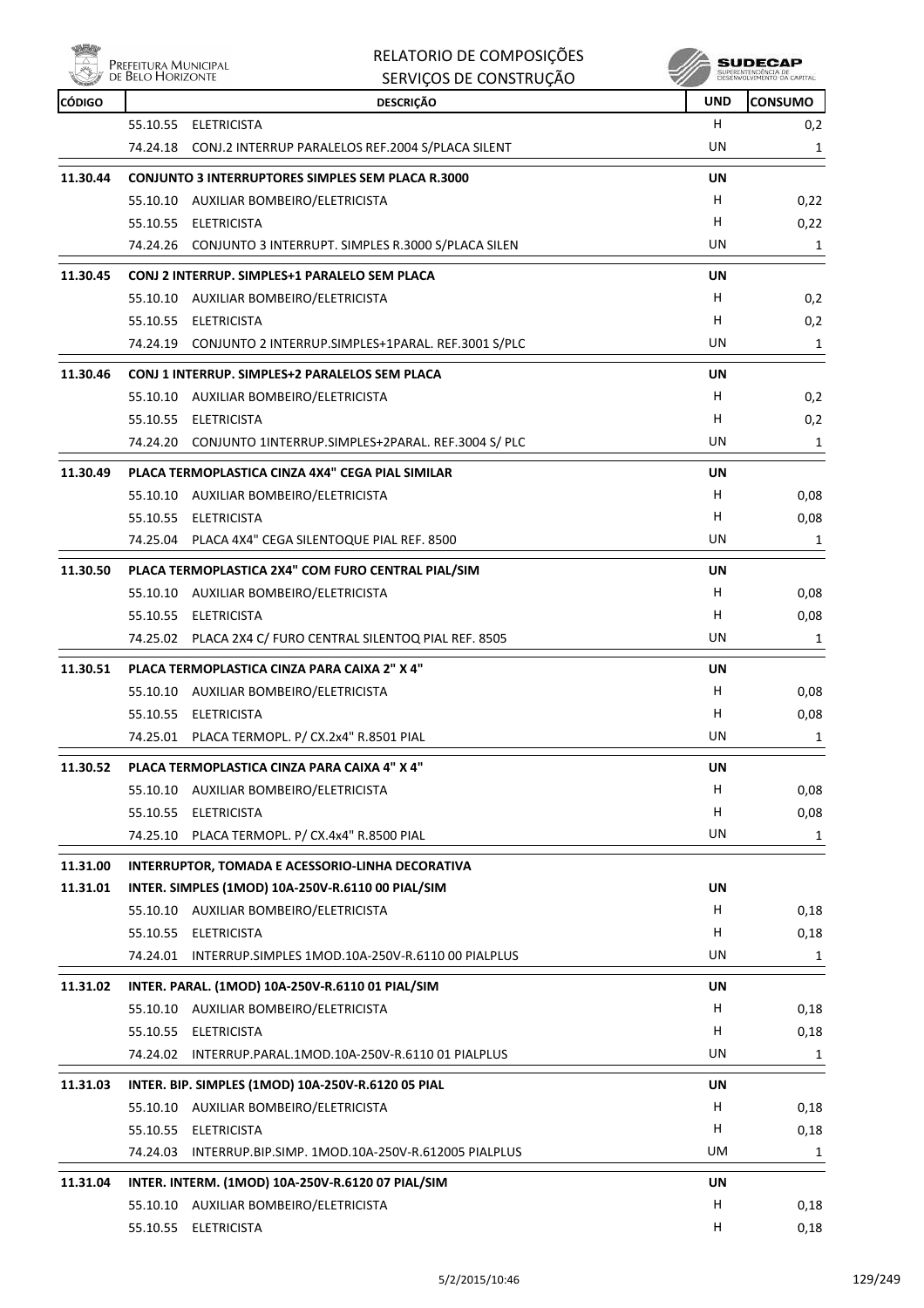$\mathbb{Z}$ .  $10 + M$ 

|               | Prefeitura Municipal<br>de Belo Horizonte | RELATORIO DE COMPOSIÇÕES                                    |            | SUDECAF                                           |
|---------------|-------------------------------------------|-------------------------------------------------------------|------------|---------------------------------------------------|
|               |                                           | SERVIÇOS DE CONSTRUÇÃO                                      |            | SUPERINTENDÊNCIA DE<br>DESENVOLVIMENTO DA CAPITAL |
| <b>CÓDIGO</b> |                                           | <b>DESCRIÇÃO</b>                                            | <b>UND</b> | <b>CONSUMO</b>                                    |
|               | 74.24.04                                  | INTERRUP.INTERM.1MOD.10A-250V-R.6120 07 PIALPLUS            | UN         | 1                                                 |
| 11.31.06      |                                           | TOM. 2P UNIV. (1 MOD) 10A-250V R .6150 40 PIAL/SIM          | UN         |                                                   |
|               |                                           | 55.10.10 AUXILIAR BOMBEIRO/ELETRICISTA                      | н          | 0,18                                              |
|               |                                           | 55.10.55 ELETRICISTA                                        | н          | 0,18                                              |
|               |                                           | 74.24.46 TOMADA 2P+T 1MOD.10A-250V R.6150 40 PIALPLUS       | UN         | 1                                                 |
| 11.31.07      |                                           | TOM. 2P+T UNIV.(2 MOD) 20A-250V R.6150 60 PIAL/SIM          | UN         |                                                   |
|               |                                           | 55.10.10 AUXILIAR BOMBEIRO/ELETRICISTA                      | н          | 0,18                                              |
|               |                                           | 55.10.55 ELETRICISTA                                        | н          | 0,18                                              |
|               |                                           | 74.24.48 TOMADA 2P+T 1MOD.20A-250V R.6150 60 PIALPLUS       | UN         | $\overline{2}$                                    |
| 11.31.09      |                                           | CIGARRA 50/60HZ 127V - R.6110 40 PIAL/SIM                   | UN         |                                                   |
|               |                                           | 55.10.10 AUXILIAR BOMBEIRO/ELETRICISTA                      | н          | 0,3                                               |
|               |                                           | 55.10.55 ELETRICISTA                                        | н          | 0,3                                               |
|               |                                           | 74.24.75 CIGARRA 50/60HZ 127V - R.6110 40 PIALPLUS          | UN         | 1                                                 |
| 11.31.10      |                                           | ACESS.SAIDA FIO D=11MM (1 MOD) R.6110 48 PIAL/SIM           | UN         |                                                   |
|               |                                           | 55.10.10 AUXILIAR BOMBEIRO/ELETRICISTA                      | н          | 0,08                                              |
|               |                                           | 55.10.55 ELETRICISTA                                        | н          | 0,08                                              |
|               |                                           | 74.24.76 ACESS.SAIDA FIO D=11MM 1MOD.R. 6110 48 PIAL/SIMIL. | UN         | 1                                                 |
| 11.31.11      |                                           | PULSADOR P/ CAMPAINHA (1 MOD) 2A-250V R.61002 PIAL          | UN         |                                                   |
|               |                                           | 55.10.10 AUXILIAR BOMBEIRO/ELETRICISTA                      | н          | 0,18                                              |
|               |                                           | 55.10.55 ELETRICISTA                                        | н          | 0,18                                              |
|               |                                           | 74.24.77 PULSADOR P/CAMPAINHA 1MOD. 2A-250V R.611002 PIAL   | UN         | 1                                                 |
| 11.31.12      |                                           | SUPORTE P/ CX 2X4" (I MOD VERT) R.6121 21 PIAL/SIM          | <b>UN</b>  |                                                   |
|               |                                           | 55.10.10 AUXILIAR BOMBEIRO/ELETRICISTA                      | н          | 0,08                                              |
|               |                                           | 55.10.55 ELETRICISTA                                        | н          | 0,08                                              |
|               |                                           | 74.24.78 SUPORTE P/CX 2/4" 1MOD.VERT. R.6121 21 PIAL/SIMIL. | UN         | 1                                                 |
| 11.31.13      |                                           | SUPORTE P/ CX 2X4"(ATE 3 MOD) R.6121 22 PIAL/SIM            | UN         |                                                   |
|               |                                           | 55.10.10 AUXILIAR BOMBEIRO/ELETRICISTA                      | H.         | 0,08                                              |
|               |                                           | 55.10.55 ELETRICISTA                                        | н          | 0,08                                              |
|               |                                           | 74.24.79 SUPORTE P/CX 2/4" ATE 3MOD. R.6121 22 PIAL/SIMILAR | UN         | 1                                                 |
| 11.31.14      |                                           | SUPORTE P/ CX 4X4" (ATE 6 MOD.)R.6121 24 PIAL/SIM           | UN         |                                                   |
|               |                                           | 55.10.10 AUXILIAR BOMBEIRO/ELETRICISTA                      | н          | 0,08                                              |
|               |                                           | 55.10.55 ELETRICISTA                                        | н          | 0,08                                              |
|               | 74.24.80                                  | SUPORTE P/ CX 4X4" ATE 6MOD. R.6121 24 PIAL/SIMIL.          | UN         | 1                                                 |
| 11.31.15      |                                           | PLACA P/CX. 2X4"-LINHA PIALPLUS, PIAL/SIM                   | UN         |                                                   |
|               |                                           | 55.10.10 AUXILIAR BOMBEIRO/ELETRICISTA                      | н          | 0,08                                              |
|               |                                           | 55.10.55 ELETRICISTA                                        | н          | 0,08                                              |
|               |                                           | 74.25.11 PLACA P/CX 2X4" LINHA PIAL PLUS, PIAL OU SIMILAR   | UN         | 1                                                 |
| 11.31.16      |                                           | PLACA P/CX. 4X4"-LINHA PIALPLUS, PIAL/SIM                   | UN         |                                                   |
|               |                                           | 55.10.10 AUXILIAR BOMBEIRO/ELETRICISTA                      | н          | 0,08                                              |
|               |                                           | 55.10.55 ELETRICISTA                                        | н          | 0,08                                              |
|               |                                           | 74.25.12 PLACA P/CX 4X4" LINHA PIALPLUS, PIAL OU SIMILAR    | UN         | 1                                                 |
| 11.37.00      |                                           | LUMINARIA SOBREPOR P/LAMP.FLUOR, REFLETOR ALUMINIO          | UN         |                                                   |
| 11.37.01      |                                           | 1X14W SOQUETE ANTIVIBRAT. REF.3837 ITAIM OU EQUIV.          |            |                                                   |
|               |                                           | 55.10.10 AUXILIAR BOMBEIRO/ELETRICISTA                      | н          | 0,33                                              |
|               |                                           | 55.10.55 ELETRICISTA                                        | н          | 0,33                                              |
|               |                                           | 74.31.20 LUMINARIA SOBREPOR 1X14W C/ SOQUETE REF.3837 ITAIM | UN         | 1                                                 |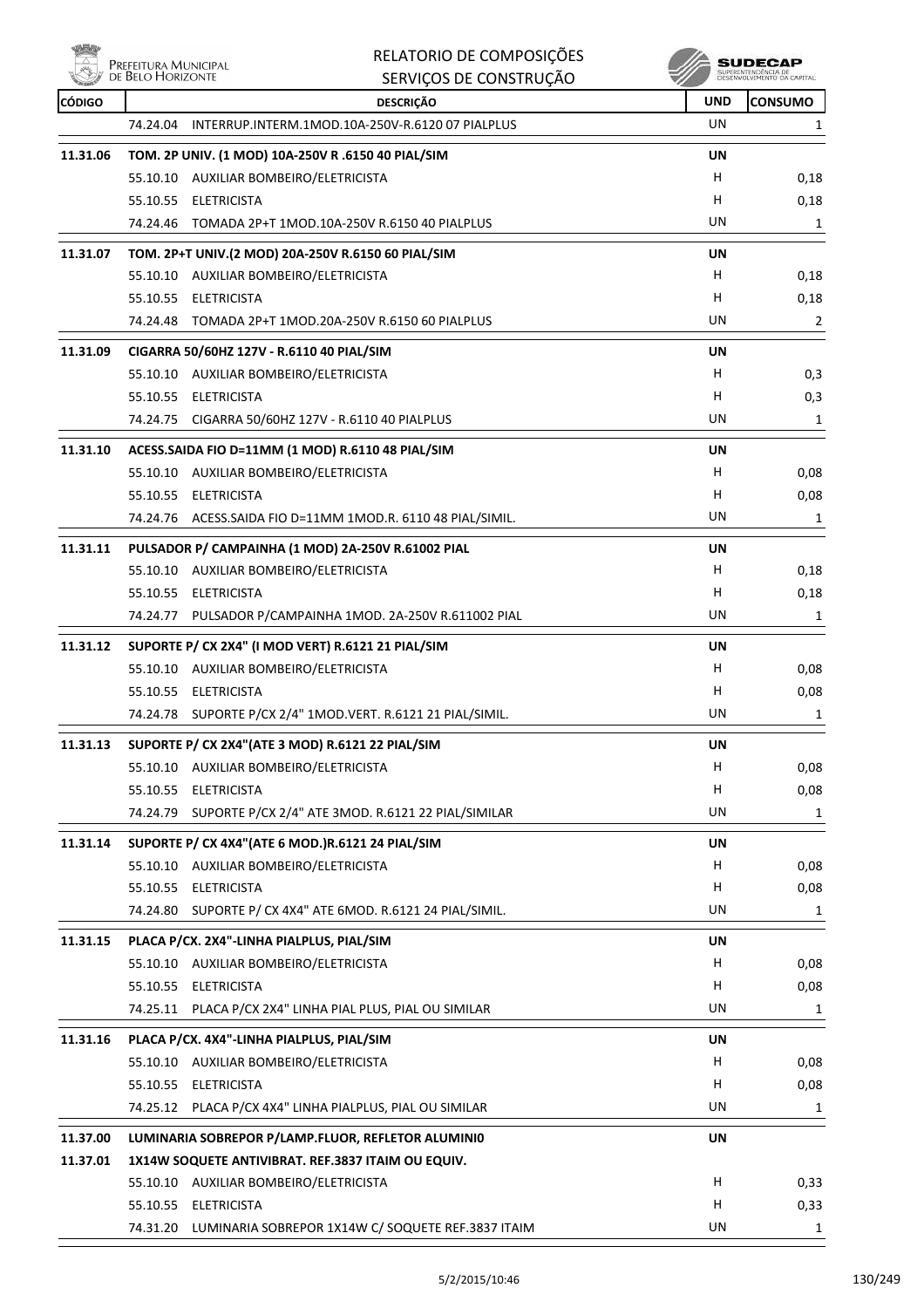

| Nil.          | Prefeitura Municipal<br>de Belo Horizonte | RELATORIO DE COMPOSIÇÕES                                       |            | SUDECAP<br>SUPERINTENDÊNCIA DE<br>DESENVIU VIMENTO OA CAPITAL |
|---------------|-------------------------------------------|----------------------------------------------------------------|------------|---------------------------------------------------------------|
|               |                                           | SERVIÇOS DE CONSTRUÇÃO                                         |            |                                                               |
| <b>CÓDIGO</b> |                                           | <b>DESCRIÇÃO</b>                                               | <b>UND</b> | <b>CONSUMO</b>                                                |
| 11.37.02      |                                           | 1X16W SOQUETE ANTIVIBRAT. REF.3540 ITAIM OU EQUIV.             | UN<br>H.   |                                                               |
|               |                                           | 55.10.10 AUXILIAR BOMBEIRO/ELETRICISTA<br>55.10.55 ELETRICISTA | H          | 0,33                                                          |
|               |                                           | 74.31.21 LUMINARIA SOBREPOR 1X16W C/ SOQUETE REF.3540 ITAIM    | UN         | 0,33<br>1                                                     |
| 11.37.04      |                                           | 1X28W SOQUETE ANTIVIBRAT. REF.3837 ITAIM OU EQUIV.             | UN         |                                                               |
|               |                                           | 55.10.10 AUXILIAR BOMBEIRO/ELETRICISTA                         | H.         | 0,33                                                          |
|               |                                           | 55.10.55 ELETRICISTA                                           | H          | 0,33                                                          |
|               |                                           | 74.31.22 LUMINARIA SOBREPOR 1X28W C/ SOQUETE REF.3837 ITAIM    | UN         | 1                                                             |
| 11.37.05      |                                           | 1X32W SOQUETE ANTIVIBRAT. REF.3540 ITAIM OU EQUIV.             | UN         |                                                               |
|               |                                           | 55.10.10 AUXILIAR BOMBEIRO/ELETRICISTA                         | H.         | 0,33                                                          |
|               | 55.10.55                                  | <b>ELETRICISTA</b>                                             | н          | 0,33                                                          |
|               |                                           | 74.31.23 LUMINARIA SOBREPOR 1X32W C/ SOQUETE REF.3540 ITAIM    | UN         | 1                                                             |
| 11.37.06      |                                           | 2X14W SOQUETE ANTIVIBRAT. REF.3007 ITAIM OU EQUIV.             | UN         |                                                               |
|               |                                           | 55.10.10 AUXILIAR BOMBEIRO/ELETRICISTA                         | H          | 0,33                                                          |
|               | 55.10.55                                  | ELETRICISTA                                                    | H          | 0,33                                                          |
|               | 74.31.24                                  | LUMINARIA SOBREPOR 2X14W C/ SOQUETE REF.3007 ITAIM             | UN         | 1                                                             |
| 11.37.07      |                                           | 2X16W SOQUETE ANTIVIBRAT. REF.3540 ITAIM OU EQUIV.             | UN         |                                                               |
|               |                                           | 55.10.10 AUXILIAR BOMBEIRO/ELETRICISTA                         | H          | 0,33                                                          |
|               |                                           | 55.10.55 ELETRICISTA                                           | H          | 0,33                                                          |
|               | 74.31.25                                  | LUMINARIA SOBREPOR 2X16W C/SOQUETE REF.3540 ITAIM              | UN         | 1                                                             |
| 11.37.08      |                                           | 2X28W SOQUETE ANTIVIBRAT. REF.3007 ITAIM OU EQUIV.             | UN         |                                                               |
|               |                                           | 55.10.10 AUXILIAR BOMBEIRO/ELETRICISTA                         | H          | 0,33                                                          |
|               |                                           | 55.10.55 ELETRICISTA                                           | H          | 0,33                                                          |
|               |                                           | 74.31.26 LUMINARIA SOBREPOR 2X28W C/SOQUETE REF. 3007 ITAIM    | UN         | 1                                                             |
| 11.37.20      |                                           | 2X32W SOQUETE ANTIVIBRAT. REF.3540 ITAIM OU EQUIV.             | UN         |                                                               |
|               |                                           | 55.10.10 AUXILIAR BOMBEIRO/ELETRICISTA                         | н          | 0,33                                                          |
|               |                                           | 55.10.55 ELETRICISTA                                           | Н          | 0,33                                                          |
|               |                                           | 74.31.27 LUMINARIA SOBREPOR 2X32W C/ SOQUETE REF.3540 ITAIM    | UN         | 1                                                             |
| 11.37.21      |                                           | 2X14W COMPLETA (REATOR, LAMPADA E SOQUETE)                     | CJ         |                                                               |
|               |                                           | 55.10.10 AUXILIAR BOMBEIRO/ELETRICISTA                         | H.         | 1,5                                                           |
|               |                                           | 55.10.55 ELETRICISTA                                           | H.         | 1,5                                                           |
|               |                                           | 74.31.24 LUMINARIA SOBREPOR 2X14W C/ SOQUETE REF.3007 ITAIM    | UN         | 1                                                             |
|               |                                           | 74.36.07 REATOR AFP PART. RAPIDA 2X14W/220V REF.QTP5 OSRAM     | UN         | 1                                                             |
|               | 74.38.02                                  | LAMPADA FLUORESCENTE TUBULAR 14W                               | UN         | 2                                                             |
| 11.37.22      |                                           | 2X16W COMPLETA (REATOR, LAMPADA E SOQUETE)                     | CJ.        |                                                               |
|               |                                           | 55.10.10 AUXILIAR BOMBEIRO/ELETRICISTA                         | H          | 1,5                                                           |
|               |                                           | 55.10.55 ELETRICISTA                                           | H          | 1,5                                                           |
|               |                                           | 74.31.25 LUMINARIA SOBREPOR 2X16W C/SOQUETE REF.3540 ITAIM     | UN         | 1                                                             |
|               | 74.36.14                                  | REATOR AFP PARTIDA RAPIDA 2X16W/BIV. REF.EZA OSRAM             | UN         | 1                                                             |
|               |                                           | 74.38.03 LAMPADA FLUORESCENTE TUBULAR 16W                      | UN         | $\mathbf{2}$                                                  |
| 11.37.23      |                                           | 2X28W COMPLETA (REATOR, LAMPADA E SOQUETE)                     | CJ         |                                                               |
|               |                                           | 55.10.10 AUXILIAR BOMBEIRO/ELETRICISTA                         | н          | 1,5                                                           |
|               |                                           | 55.10.55 ELETRICISTA                                           | H.         | 1,5                                                           |
|               |                                           | 74.31.26 LUMINARIA SOBREPOR 2X28W C/SOQUETE REF. 3007 ITAIM    | UN         | 1                                                             |
|               |                                           | 74.36.08 REATOR AFP PART. RAPIDA 2X28W/220V REF. QTP5 OSRAM    | UN         | 1                                                             |
|               | 74.38.04                                  | LAMPADA FLUORESCENTE TUBULAR 28W                               | UN         | 2                                                             |
| 11.37.24      |                                           | 2X32W COMPLETA (REATOR, LAMPADA E SOQUETE)                     | CJ         |                                                               |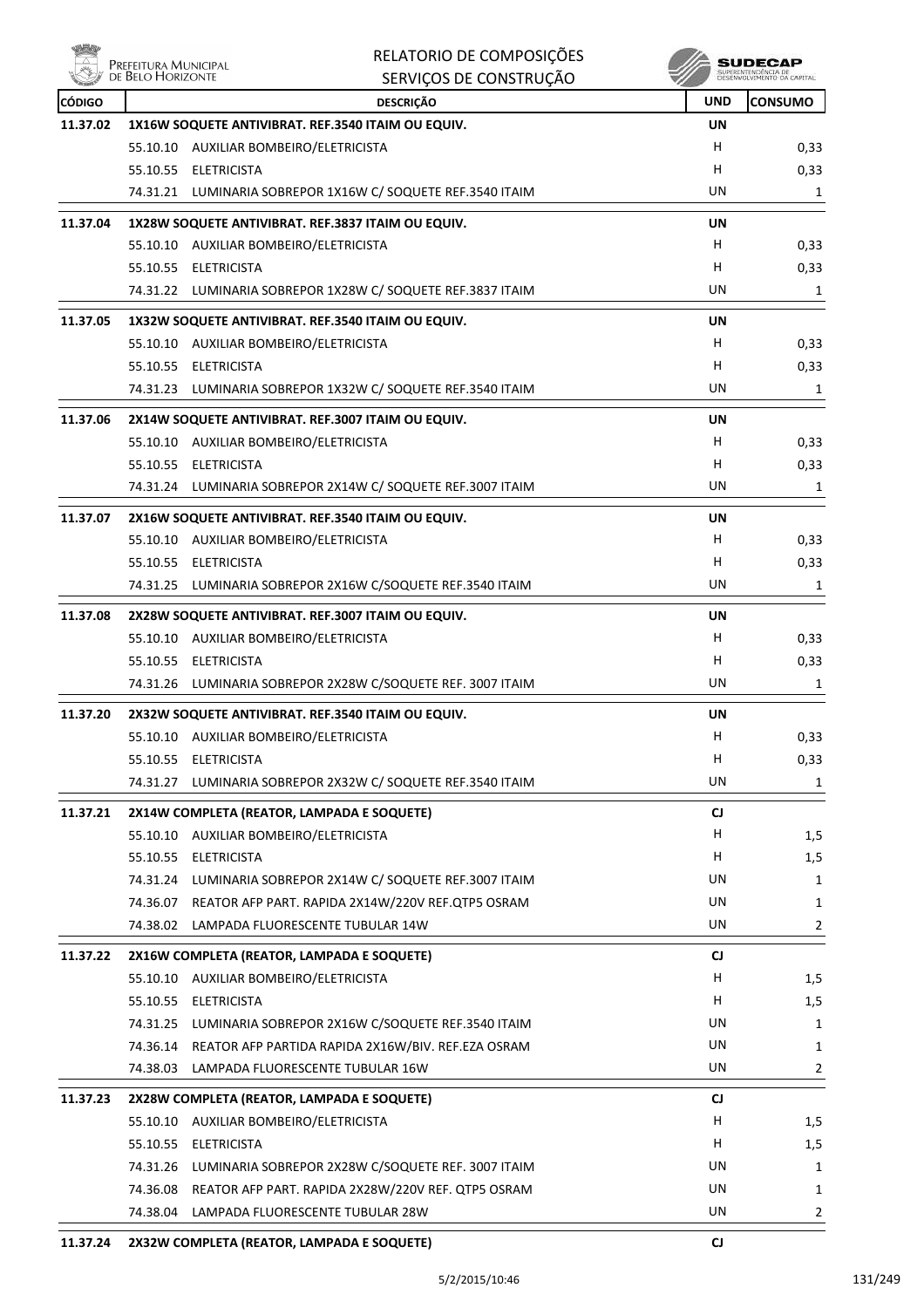

 $\begin{array}{c} \textbf{SUBECAP} \\ \textbf{SUBREINTEROÉNCIA DE} \\ \textbf{DESEWOUNIENTO OA CAPTIAL} \end{array}$ 

| <b>CÓDIGO</b> |          | <b>DESCRIÇÃO</b>                                            | <b>UND</b> | <b>CONSUMO</b> |
|---------------|----------|-------------------------------------------------------------|------------|----------------|
|               |          | 55.10.10 AUXILIAR BOMBEIRO/ELETRICISTA                      | H          | 1,5            |
|               |          | 55.10.55 ELETRICISTA                                        | н          | 1,5            |
|               | 74.31.27 | LUMINARIA SOBREPOR 2X32W C/ SOQUETE REF.3540 ITAIM          | UN         | 1              |
|               |          | 74.36.11 REATOR AFP PARTIDA RAPIDA 2X32W/BIV. REF.EZA OSRAM | UN         | 1              |
|               |          | 74.38.05 LAMPADA FLUORESCENTE TUBULAR 32W                   | UN         | $\overline{2}$ |
| 11.37.28      |          | LUMINARIA EMERG FAROIS DUPLOS HALOGENIO 55W WETZEL          | UN         |                |
|               |          | 55.10.10 AUXILIAR BOMBEIRO/ELETRICISTA                      | н          | 0,5            |
|               |          | 55.10.55 ELETRICISTA                                        | н          | 0,5            |
|               |          | 73.55.37 LUMINARIA EMERG FAROIS DUPLOS HALOGENIO 55W WETZEL | UN         | 1              |
| 11.37.29      |          | 2X18W CIRCULAR COMPACTA REF.BLENDA ITAIM/EQUIV.             | UN         |                |
|               |          | 55.10.10 AUXILIAR BOMBEIRO/ELETRICISTA                      | н          | 0,33           |
|               |          | 55.10.55 ELETRICISTA                                        | н          | 0,33           |
|               |          | 74.31.18 LUMINARIA 2X18W FLUOR.COMPACTA REF.BLENDA ITAIM    | UN         | 1              |
| 11.37.30      |          | 2X32W FLUORESC. SOBREPOR REF.LPT-22 ITAIM OU EQUIV          | UN         |                |
|               |          | 55.10.10 AUXILIAR BOMBEIRO/ELETRICISTA                      | н          | 0,33           |
|               | 55.10.88 | <b>SERVENTE</b>                                             | н          | 0,33           |
|               |          | 74.31.10 LUMINARIA SOBREPOR P/ LAMP.2X32W REF. LPT-22 ITAIM | UN         | 1              |
| 11.37.31      |          | 2X32W/127W SOBREPOR REF.OCT 1369 INDELPA OU EQUIV.          | UN         |                |
|               |          | 55.10.10 AUXILIAR BOMBEIRO/ELETRICISTA                      | н          | 0,33           |
|               |          | 55.10.55 ELETRICISTA                                        | н          | 0,33           |
|               |          | 74.31.15 LUMINARIA SOBREP P/2X32W/127V REF.OCT 1369 INDELPA | UN         | 1              |
| 11.38.00      |          | LUMINARIA EMBUTIR P/LAMP. FLUOR. REFLETOR ALUMINIO          |            |                |
| 11.38.01      |          | 1X14W SOQUETE ANTIVIBRAT. REF.2007 ITAIM OU EQUIV.          | UN         |                |
|               |          | 55.10.10 AUXILIAR BOMBEIRO/ELETRICISTA                      | н          | 0,33           |
|               |          | 55.10.55 ELETRICISTA                                        | н          | 0,33           |
|               |          | 74.31.28 LUMINARIA EMBUTIR 1X14W C/ SOQUETE REF. 2007 ITAIM | UN         | 1              |
| 11.38.02      |          | 1X16W SOQUETE ANTIVIBRAT. REF.2540 ITAIM OU EQUIV.          | UN         |                |
|               |          | 55.10.10 AUXILIAR BOMBEIRO/ELETRICISTA                      | н          | 0,33           |
|               |          | 55.10.55 ELETRICISTA                                        | н          | 0,33           |
|               | 74.31.29 | LUMINARIA EMBUTIR 1X16W C/ SOQUETE REF. 2540 ITAIM          | UN         | 1              |
| 11.38.03      |          | 1X28W SOQUETE ANTIVIBRAT. REF.2837 ITAIM OU EQUIV.          | UN         |                |
|               |          | 55.10.10 AUXILIAR BOMBEIRO/ELETRICISTA                      | н          | 0,33           |
|               |          | 55.10.55 ELETRICISTA                                        | н          | 0,33           |
|               | 74.31.30 | LUMINARIA EMBUTIR 1X28W C/ SOQUETE REF.2837 ITAIM           | UN         | 1              |
| 11.38.04      |          | 1X32W SOQUETE ANTIVIBRAT. REF.2540 ITAIM OU EQUIV.          | UN         |                |
|               |          | 55.10.10 AUXILIAR BOMBEIRO/ELETRICISTA                      | н          | 0,33           |
|               |          | 55.10.55 ELETRICISTA                                        | н          | 0,33           |
|               |          | 74.31.31 LUMINARIA EMBUTIR 1X32W C/ SOQUETE REF.2540 ITAIM  | UN         | 1              |
| 11.38.05      |          | 2X14W SOQUETE ANTIVIBRAT. REF.2007 ITAIM OU EQUIV.          | UN         |                |
|               |          | 55.10.10 AUXILIAR BOMBEIRO/ELETRICISTA                      | н          | 0,33           |
|               |          | 55.10.55 ELETRICISTA                                        | н          | 0,33           |
|               | 74.31.32 | LUMINARIA EMBUTIR 2X14W C/ SOQUETE REF.2007 ITAIM           | UN         | 1              |
| 11.38.06      |          | 2X16W SOQUETE ANTIVIBRAT. REF.2540 ITAIM OU EQUIV.          | UN         |                |
|               |          | 55.10.10 AUXILIAR BOMBEIRO/ELETRICISTA                      | н          | 0,33           |
|               |          | 55.10.55 ELETRICISTA                                        | н          | 0,33           |
|               | 74.31.33 | LUMINARIA EMBUTIR 2X16W C/ SOQUETE REF. 2540 ITAIM          | UN         | 1              |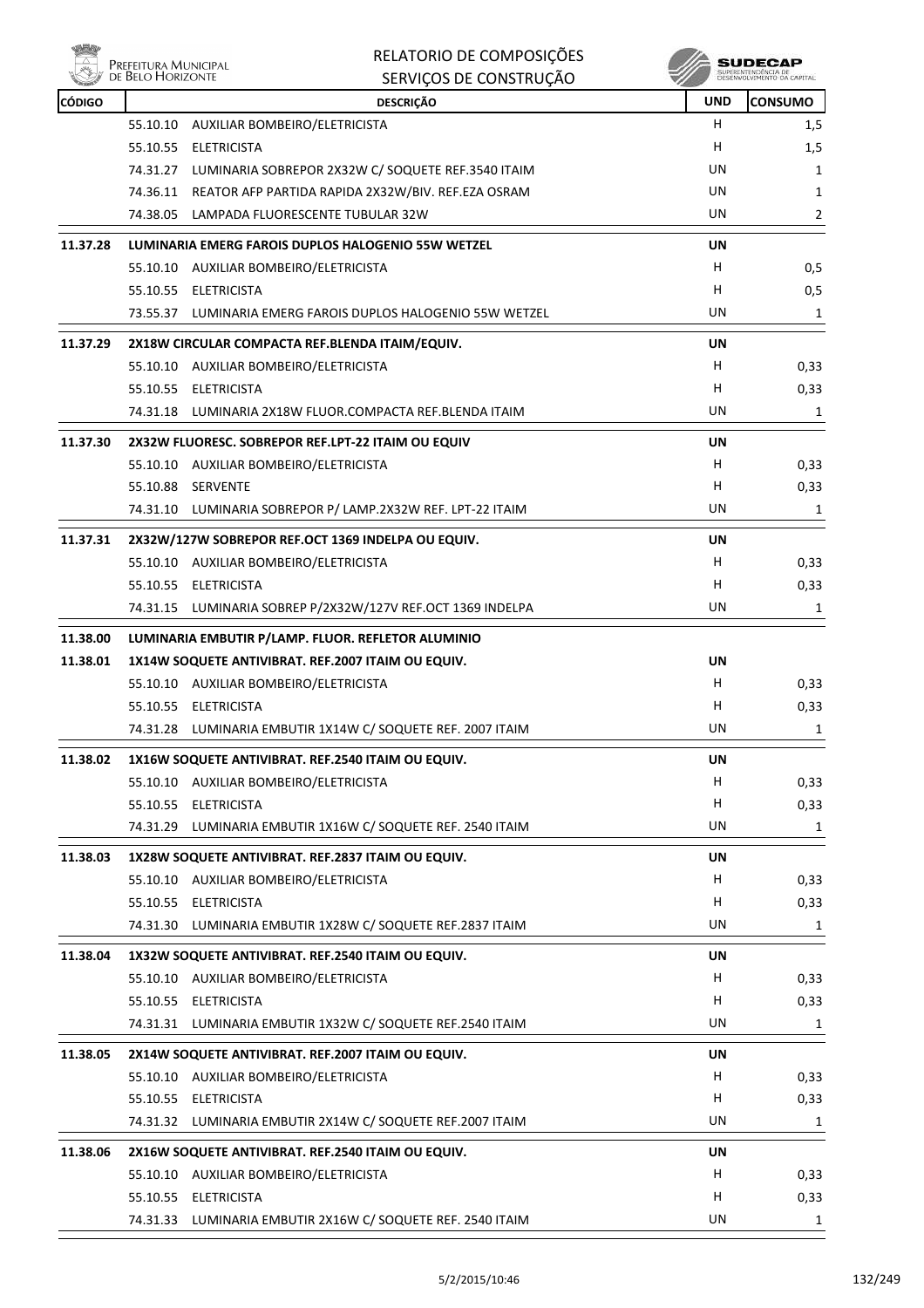

|               | Prefeitura Municipal<br>de Belo Horizonte | RELATORIO DE COMPOSIÇÕES                                    |            | SUDECAP                                           |
|---------------|-------------------------------------------|-------------------------------------------------------------|------------|---------------------------------------------------|
|               |                                           | SERVIÇOS DE CONSTRUÇÃO                                      |            | SUPERINTENDÊNCIA DE<br>DESENVOLVIMENTO DA CAPITAL |
| <b>CÓDIGO</b> |                                           | <b>DESCRIÇÃO</b>                                            | <b>UND</b> | <b>CONSUMO</b>                                    |
| 11.38.07      |                                           | 2X28W SOQUETE ANTIVIBRAT. REF.2007 ITAIM OU EQUIV.          | UN         |                                                   |
|               |                                           | 55.10.10 AUXILIAR BOMBEIRO/ELETRICISTA                      | H          | 0,33                                              |
|               |                                           | 55.10.55 ELETRICISTA                                        | н          | 0,33                                              |
|               |                                           | 74.31.34 LUMINARIA EMBUTIR 2X28W C/ SOQUETE REF.2007 ITAIM  | UN         | 1                                                 |
| 11.38.08      |                                           | 2X32W SOQUETE ANTIVIBRAT. REF.2540 ITAIM OU EQUIV.          | UN         |                                                   |
|               |                                           | 55.10.10 AUXILIAR BOMBEIRO/ELETRICISTA                      | H.         | 0,33                                              |
|               |                                           | 55.10.55 ELETRICISTA                                        | н          | 0,33                                              |
|               |                                           | 74.31.35 LUMINARIA EMBUTIR 2X32W C/ SOQUETE REF. 2540 ITAIM | UN         | 1                                                 |
| 11.38.09      |                                           | 2X14W COMPLETA (REATOR, LAMPADA E SOQUETE)                  | UN         |                                                   |
|               |                                           | 55.10.10 AUXILIAR BOMBEIRO/ELETRICISTA                      | H.         | 1,5                                               |
|               |                                           | 55.10.88 SERVENTE                                           | н          | 1,5                                               |
|               |                                           | 74.31.32 LUMINARIA EMBUTIR 2X14W C/ SOQUETE REF.2007 ITAIM  | UN         | 1                                                 |
|               |                                           | 74.36.07 REATOR AFP PART. RAPIDA 2X14W/220V REF.QTP5 OSRAM  | UN         | 1                                                 |
|               |                                           | 74.38.02 LAMPADA FLUORESCENTE TUBULAR 14W                   | UN         | 2                                                 |
| 11.38.10      |                                           | 2X16W COMPLETA (REATOR, LAMPADA E SOQUETE)                  | UN         |                                                   |
|               |                                           | 55.10.10 AUXILIAR BOMBEIRO/ELETRICISTA                      | H          | 1,5                                               |
|               |                                           | 55.10.88 SERVENTE                                           | H          | 1,5                                               |
|               |                                           | 74.31.33 LUMINARIA EMBUTIR 2X16W C/ SOQUETE REF. 2540 ITAIM | UN         | 1                                                 |
|               |                                           | 74.36.14 REATOR AFP PARTIDA RAPIDA 2X16W/BIV. REF.EZA OSRAM | UN         | 1                                                 |
|               |                                           | 74.38.03 LAMPADA FLUORESCENTE TUBULAR 16W                   | UN         | 2                                                 |
| 11.38.11      |                                           | 2X28W COMPLETA (REATOR, LAMPADA E SOQUETE)                  | UN         |                                                   |
|               |                                           | 55.10.10 AUXILIAR BOMBEIRO/ELETRICISTA                      | H.         | 1,5                                               |
|               |                                           | 55.10.88 SERVENTE                                           | H.         | 1,5                                               |
|               |                                           | 74.31.34 LUMINARIA EMBUTIR 2X28W C/ SOQUETE REF.2007 ITAIM  | UN         | 1                                                 |
|               |                                           | 74.36.08 REATOR AFP PART. RAPIDA 2X28W/220V REF. QTP5 OSRAM | UN         | 1                                                 |
|               |                                           | 74.38.04 LAMPADA FLUORESCENTE TUBULAR 28W                   | UN         | 2                                                 |
| 11.38.12      |                                           | 2X32W COMPLETA (REATOR, LAMPADA E SOQUETE)                  | UN         |                                                   |
|               |                                           | 55.10.10 AUXILIAR BOMBEIRO/ELETRICISTA                      | H.         | 1,5                                               |
|               |                                           | 55.10.88 SERVENTE                                           | H.         | 1,5                                               |
|               |                                           | 74.31.35 LUMINARIA EMBUTIR 2X32W C/ SOQUETE REF. 2540 ITAIM | UN         | 1                                                 |
|               |                                           | 74.36.11 REATOR AFP PARTIDA RAPIDA 2X32W/BIV. REF.EZA OSRAM | UN         | 1                                                 |
|               |                                           | 74.38.05 LAMPADA FLUORESCENTE TUBULAR 32W                   | UN         | $\mathbf{2}$                                      |
| 11.43.00      |                                           | <b>LUMINARIA PARA TETO</b>                                  | UN         |                                                   |
| 11.43.02      |                                           | P/LAMPADA INCAND.TIPO DROPS C/BASE E GLOBO LEITOSO          |            |                                                   |
|               |                                           | 55.10.10 AUXILIAR BOMBEIRO/ELETRICISTA                      | H.         | 0,3                                               |
|               |                                           | 55.10.55 ELETRICISTA                                        | H          | 0,3                                               |
|               |                                           | 74.31.45 GLOBO VIDRO ESFERICO LEITOSO 8X4"                  | UN         | 1                                                 |
| 11.45.00      | <b>ARANDELA</b>                           |                                                             |            |                                                   |
| 11.45.01      |                                           | ARANDEA EXTERNA P/ 1 LAMP. FLUORESC. COMPACTA 20W           | UN         |                                                   |
|               |                                           | 55.10.10 AUXILIAR BOMBEIRO/ELETRICISTA                      | H.         | 0,5                                               |
|               |                                           | 55.10.55 ELETRICISTA                                        | н          | 0,5                                               |
|               |                                           | 74.32.01 ARANDELA EXT.DECORATIVA COMPACTA 20W WETZEL/SIMIL. | UN         | 1                                                 |
| 11.45.02      |                                           | ARAND. P/ LAMP. FLUOR.ELETRON. 20W REF.ITAIM EQUIV          | UN         |                                                   |
|               |                                           | 55.10.10 AUXILIAR BOMBEIRO/ELETRICISTA                      | H          | 0,33                                              |
|               |                                           | 55.10.55 ELETRICISTA                                        | H          | 0,33                                              |
|               |                                           | 74.32.05 ARAND.P/LAMP FLUORESC.ELETRON.20W REF.TATU ITAIM   | UN         | 1                                                 |
| 11.45.46      |                                           | TIPO TARTARUGA - LUMIFOR OU SIMILAR                         | UN         |                                                   |
|               |                                           |                                                             |            |                                                   |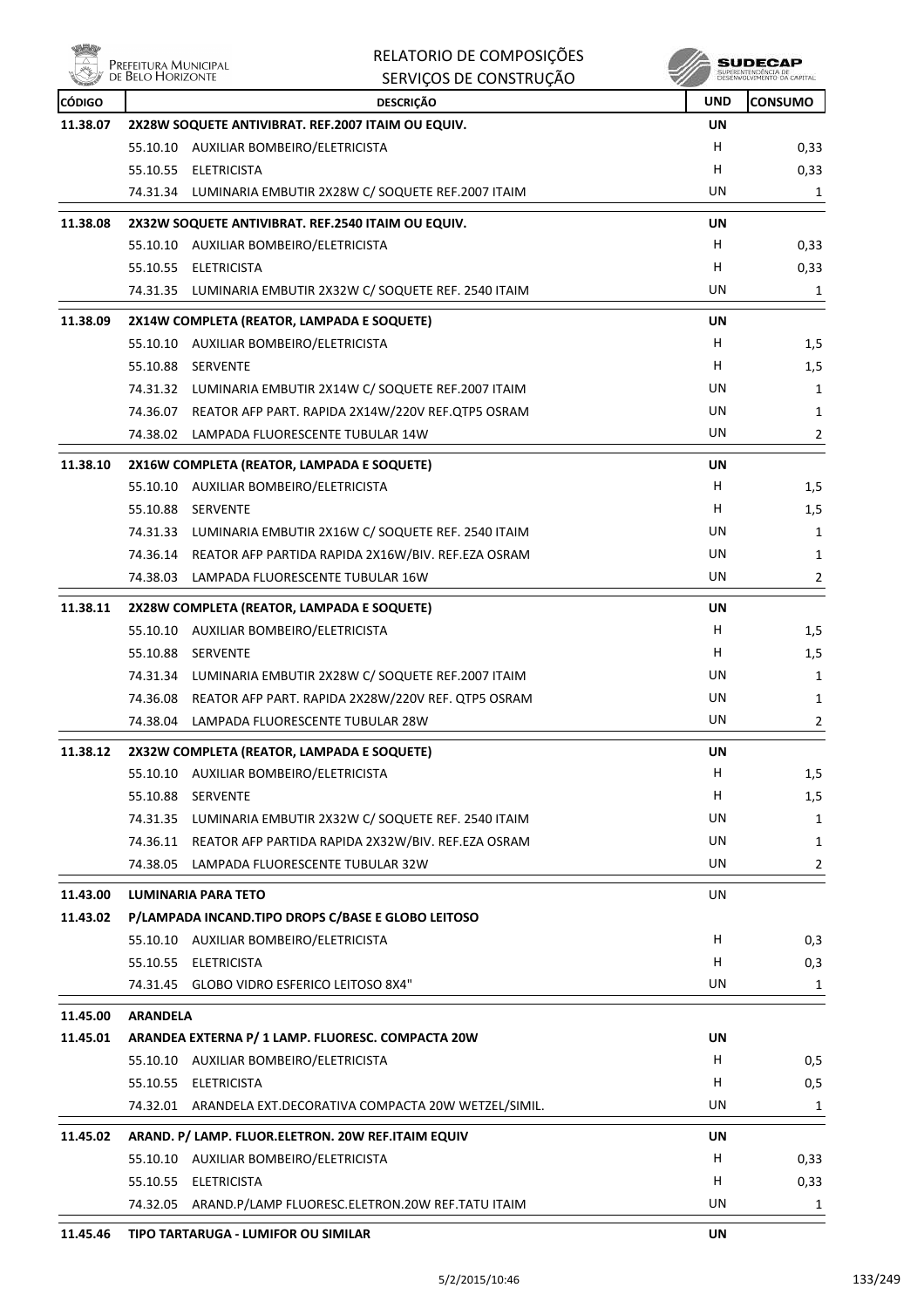

| <b>NOW!</b>   | Prefeitura Municipal<br>de Belo Horizonte | RELATORIO DE COMPOSIÇÕES                                    |            | SUDECAP                                           |
|---------------|-------------------------------------------|-------------------------------------------------------------|------------|---------------------------------------------------|
|               |                                           | SERVIÇOS DE CONSTRUÇÃO                                      |            | SUPERINTENDÊNCIA DE<br>DESENVOLVIMENTO DA CAPITAL |
| <b>CÓDIGO</b> |                                           | <b>DESCRIÇÃO</b>                                            | <b>UND</b> | <b>CONSUMO</b>                                    |
|               | 55.10.10                                  | AUXILIAR BOMBEIRO/ELETRICISTA                               | н          | 0,3                                               |
|               | 55.10.55<br>ELETRICISTA                   |                                                             | н          | 0,3                                               |
|               | 74.32.03 LUMINARIA TIPO TARTARUGA         |                                                             | UN         | 1                                                 |
| 11.51.00      |                                           | LUMINARIA EXTERNA DECORATIVA PARA POSTES                    |            |                                                   |
| 11.51.05      |                                           | LUMINARIA DECORATIVA VM 125W BL-2 TECNOWATT/SIMIL.          | UN         |                                                   |
|               |                                           | 55.10.10 AUXILIAR BOMBEIRO/ELETRICISTA                      | н          | 0,5                                               |
|               | 55.10.55 ELETRICISTA                      |                                                             | н          | 0,5                                               |
|               |                                           | 74.32.13 LUMINARIA DECORATIVA VM 125W BL-2 TECNOWATT        | UN         | 1                                                 |
| 11.51.06      |                                           | LUMINARIA DECORATIVA VM 125W BL-7 TECNOWATT/SIMIL           | UN         |                                                   |
|               |                                           | 55.10.10 AUXILIAR BOMBEIRO/ELETRICISTA                      | н          | 0,5                                               |
|               | 55.10.55<br>ELETRICISTA                   |                                                             | н          | 0,5                                               |
|               |                                           | 74.32.14 LUMINARIA DECORATIVA VM 125W BL-7 TECNOWATT        | UN         | 1                                                 |
| 11.53.00      | ILUMINACAO PUBLICA - PADRAO CEMIG         |                                                             |            |                                                   |
| 11.53.08      |                                           | LUMINARIA VS 70W IP71 SRB TECNOWATT/SIMILAR                 | UN         |                                                   |
|               |                                           | 55.10.10 AUXILIAR BOMBEIRO/ELETRICISTA                      | н          | 0,5                                               |
|               | 55.10.55 ELETRICISTA                      |                                                             | н          | 0,5                                               |
|               |                                           | 74.31.50 LUMINARIA VS 70W IP71 SRB PADRAO CEMIG TECNOWATT   | UN         | 1                                                 |
| 11.53.10      |                                           | LUMINARIA VS 400W IP66 TECNOWATT/SIMILAR                    | UN         |                                                   |
|               |                                           | 55.10.10 AUXILIAR BOMBEIRO/ELETRICISTA                      | н          | 1                                                 |
|               | 55.10.55 ELETRICISTA                      |                                                             | н          | 1                                                 |
|               |                                           | 74.31.52 LUMINARIA VS 400W PADRAO CEMIG TECNOWATT           | UN         | 1                                                 |
|               |                                           |                                                             |            |                                                   |
| 11.54.00      |                                           | PROJETORES PARA QUADRAS E CAMPOS DE FUTEBOL                 |            |                                                   |
| 11.54.02      |                                           | P/ 1 LAMP.VM, VS, 400 MOD.PL 400-MA TECNOWAT/SIMILAR        | UN         |                                                   |
|               |                                           | 55.10.10 AUXILIAR BOMBEIRO/ELETRICISTA                      | н<br>н     | 0,6                                               |
|               | 55.10.55<br>ELETRICISTA                   |                                                             | UN         | 0,6                                               |
|               |                                           | 74.33.02 REFLETOR EM ALUMINIO REF. PL 400-MA TECNOWATT      |            | 1                                                 |
| 11.54.03      |                                           | P/ 1 LAMP.VM, VS 400 C/BASE MOD.PL 400-MVR TECNOWAT         | UN         |                                                   |
|               |                                           | 55.10.10 AUXILIAR BOMBEIRO/ELETRICISTA                      | Н          | 0,65                                              |
|               | 55.10.55<br><b>ELETRICISTA</b>            |                                                             | Н          | 0,65                                              |
|               |                                           | 74.33.01 REFLETOR EM ALUMINIO COMPL. MOD.PL400-MV TECNOWAT  | UN         | $\mathbf{1}$                                      |
| 11.54.05      |                                           | LUMINARIA V. METALICO 400W PR40 TECNOWATT/SIMILAR           | UN         |                                                   |
|               | 55.10.10                                  | AUXILIAR BOMBEIRO/ELETRICISTA                               | H          | 0,5                                               |
|               | 55.10.55 ELETRICISTA                      |                                                             | Н          | 0,5                                               |
|               |                                           | 74.31.53 LUMINARIA V. METALICO 400W PR40 P. CEMIG TECNOWATT | UN         | 1                                                 |
| 11.55.00      | <b>COMPLEMENTOS PARA LUMINARIAS</b>       |                                                             |            |                                                   |
| 11.55.01      |                                           | RECEPTACULO DE PORCELANA NORMAL E-27                        | UN         |                                                   |
|               |                                           | 55.10.10 AUXILIAR BOMBEIRO/ELETRICISTA                      | H          | 0,25                                              |
|               | 55.10.55 ELETRICISTA                      |                                                             | Н          | 0,25                                              |
|               | 74.35.03                                  | RECEPTACULO DE PORCELANA ROSCA E-27 LORENZETTI              | UN         | 1                                                 |
| 11.55.02      | RECEPTACULO DE PORCELANA E40              |                                                             | UN         |                                                   |
|               |                                           | 55.10.10 AUXILIAR BOMBEIRO/ELETRICISTA                      | н          | 0,18                                              |
|               | 55.10.55<br><b>ELETRICISTA</b>            |                                                             | Н          | 0,18                                              |
|               |                                           | 74.35.04 RECEPTACULO DE PORCELANA E40                       | UN         | 1                                                 |
|               |                                           |                                                             |            |                                                   |
| 11.55.04      |                                           | SUPORTE LUMINARIA PETALA SL-1/2 TOPO 114MM TECNOW.          | UN         |                                                   |
|               |                                           | 55.10.10 AUXILIAR BOMBEIRO/ELETRICISTA                      | H          | 0,35                                              |
|               | 55.10.55 ELETRICISTA                      |                                                             | Н          | 0,35                                              |
|               |                                           | 74.35.31 SUPORTE LUNINARIA PETALA SL-1/2 TOPO 114MM TECNOW. | UN         | 1                                                 |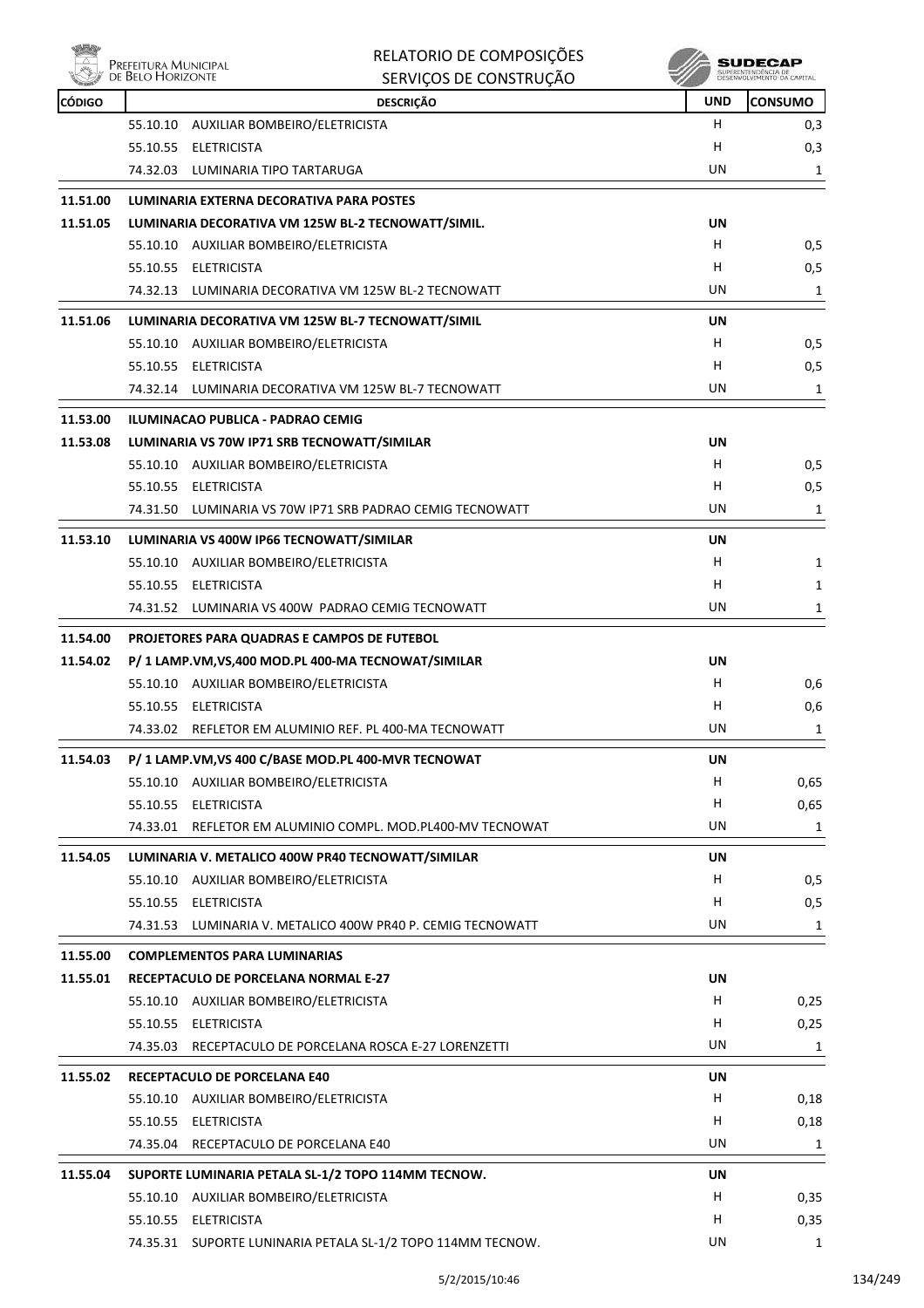

| Nöj           | Prefeitura Municipal<br>de Belo Horizonte | RELATORIO DE COMPOSIÇÕES                                    |            | SUDECAP<br>SUPERINTENDÊNCIA DE<br>DESENVOLVIMENTO DA CAPITAL |
|---------------|-------------------------------------------|-------------------------------------------------------------|------------|--------------------------------------------------------------|
|               |                                           | SERVIÇOS DE CONSTRUÇÃO                                      |            |                                                              |
| <b>CÓDIGO</b> |                                           | <b>DESCRIÇÃO</b>                                            | <b>UND</b> | <b>CONSUMO</b>                                               |
| 11.55.06      |                                           | SUPORTE LUMINARIA PETALA SL-2/2 TOPO 114MM TECNOW.          | UN         |                                                              |
|               |                                           | 55.10.10 AUXILIAR BOMBEIRO/ELETRICISTA                      | н          | 0,35                                                         |
|               |                                           | 55.10.55 ELETRICISTA                                        | н          | 0,35                                                         |
|               |                                           | 74.35.34 SUPORTE LUMINARIA PETALA SL-2/2 TOPO 114MM TECNOW. | UN         | 1                                                            |
| 11.55.08      |                                           | SUPORTE LUMINARIA PETALA SL-3/2 TOPO 114MM TECNOW.          | UN         |                                                              |
|               |                                           | 55.10.10 AUXILIAR BOMBEIRO/ELETRICISTA                      | H          | 0,35                                                         |
|               |                                           | 55.10.55 ELETRICISTA                                        | Н          | 0,35                                                         |
|               |                                           | 74.35.51 SUPORTE LUMINARIA PETALA SL-3/2 TOPO 114MM TECNOW. | UN         | 1                                                            |
| 11.55.20      |                                           | SOQUETE PARA LAMPADA FLUORESCENTE                           | UN         |                                                              |
|               |                                           | 55.10.10 AUXILIAR BOMBEIRO/ELETRICISTA                      | H          | 0,1                                                          |
|               |                                           | 55.10.55 ELETRICISTA                                        | н          | 0,1                                                          |
|               |                                           | 74.35.20 SOQUETE P/LAMP. FLUOR. SIMPLES                     | UN         | 1                                                            |
| 11.56.00      |                                           | POSTE GALVANIZADO ESCALONADO RETO ENGASTADO                 |            |                                                              |
| 11.56.01      |                                           | HT=4,5M / HL=3,8M /B=89MM /DT=60,3MM PADRAO CEMIG           | UN         |                                                              |
|               |                                           | 55.10.10 AUXILIAR BOMBEIRO/ELETRICISTA                      | H          | 2                                                            |
|               |                                           | 55.10.55 ELETRICISTA                                        | н          | 1                                                            |
|               |                                           | 55.10.75 PEDREIRO                                           | н          | 2                                                            |
|               |                                           | 55.10.88 SERVENTE                                           | н          | 2                                                            |
|               |                                           | 74.46.03 POSTE ES.R.ENG.G.HT=4,5M HL=3,8M,B=89/60,3MM P.CEM | UN         | 1                                                            |
| 11.56.03      |                                           | HT=8,0M / HL=7,0M /DB=115MM /DT=80MM PADRAO CEMIG           | UN         |                                                              |
|               |                                           | 55.10.10 AUXILIAR BOMBEIRO/ELETRICISTA                      | H          | 2                                                            |
|               |                                           | 55.10.55 ELETRICISTA                                        | н          | 1                                                            |
|               | 55.10.75                                  | PEDREIRO                                                    | н          | 2                                                            |
|               |                                           | 55.10.88 SERVENTE                                           | H          | 2                                                            |
|               |                                           | 74.46.11 POSTE ESC.RETO ENG.G.HT=8M HL=7M,B=115/80MM P.CEMI | UN         | 1                                                            |
| 11.56.04      |                                           | HT=12,0M / HL=9,8M /DB=139MM /DT=89MM                       | <b>UN</b>  |                                                              |
|               |                                           | 55.10.10 AUXILIAR BOMBEIRO/ELETRICISTA                      | н          | $\overline{2}$                                               |
|               |                                           | 55.10.55 ELETRICISTA                                        | Н          | 1                                                            |
|               |                                           | 55.10.75 PEDREIRO                                           | H          | 2                                                            |
|               |                                           | 55.10.88 SERVENTE                                           | H          | 2                                                            |
|               |                                           | 74.46.13 POSTE ESC.RETO ENG.GALV.HT=12M HL=9,8M,B=139/89MM  | UN         | 1                                                            |
| 11.58.00      |                                           | REATORES P/ LAMPADA FLUORESCENTE                            |            |                                                              |
| 11.58.01      |                                           | SIMPLES, AFP PARTIDA RAPIDA 1X16W - 127V                    | UN         |                                                              |
|               |                                           | 55.10.10 AUXILIAR BOMBEIRO/ELETRICISTA                      | H.         | 0,3                                                          |
|               |                                           | 55.10.55 ELETRICISTA                                        | H          | 0,3                                                          |
|               |                                           | 74.36.01 REATOR AFP PART. RAPIDA 1X16W/BIVOLT REF.EZA OSRAM | UN         | 1                                                            |
| 11.58.02      |                                           | DUPLO, AFP PARTIDA RAPIDA 2X16W - 127V                      | UN         |                                                              |
|               |                                           | 55.10.10 AUXILIAR BOMBEIRO/ELETRICISTA                      | H          | 0,3                                                          |
|               |                                           | 55.10.55 ELETRICISTA                                        | Н          | 0,3                                                          |
|               |                                           | 74.36.14 REATOR AFP PARTIDA RAPIDA 2X16W/BIV. REF.EZA OSRAM | UN         | 1                                                            |
| 11.58.03      |                                           | SIMPLES, AFP PARTIDA RAPIDA 1X32W - 127V                    | UN         |                                                              |
|               |                                           | 55.10.10 AUXILIAR BOMBEIRO/ELETRICISTA                      | H          | 0,3                                                          |
|               |                                           | 55.10.55 ELETRICISTA                                        | H          | 0,3                                                          |
|               |                                           | 74.36.02 REATOR AFP PARTIDA RAPIDA 1X32W/BIV. REF.EZA OSRAM | UN         | 1                                                            |
|               |                                           |                                                             |            |                                                              |
| 11.58.04      |                                           | DUPLO, AFP PARTIDA RAPIDA 2X32W - 127V                      | UN         |                                                              |
|               |                                           | 55.10.10 AUXILIAR BOMBEIRO/ELETRICISTA                      | H          | 0,3                                                          |
|               |                                           | 55.10.55 ELETRICISTA                                        | H          | 0,3                                                          |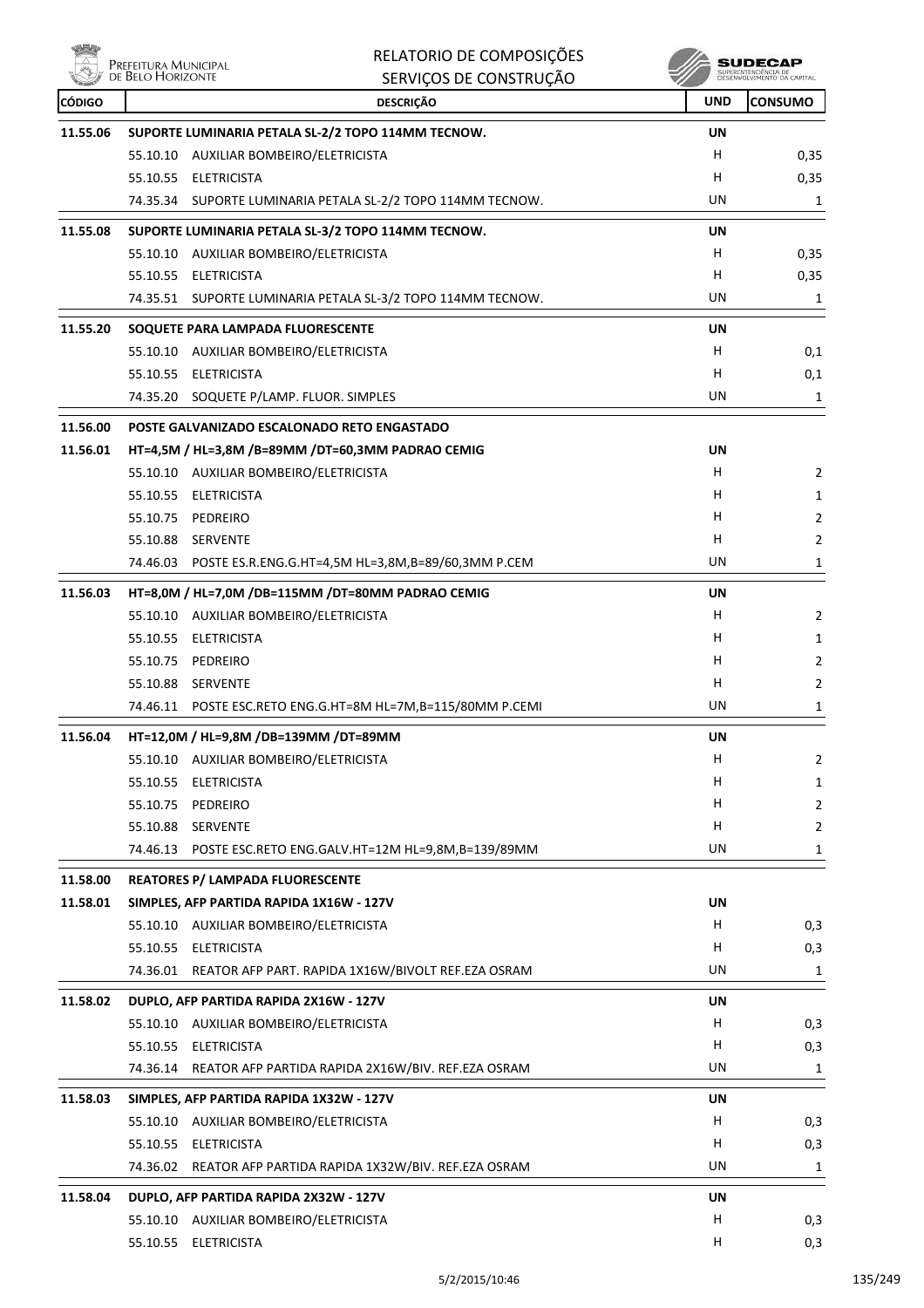**Willy** 

|               | Prefeitura Municipal<br>de Belo Horizonte | RELATORIO DE COMPOSIÇÕES                                    |     | <b>SUDECAP</b>                                    |
|---------------|-------------------------------------------|-------------------------------------------------------------|-----|---------------------------------------------------|
|               |                                           | SERVIÇOS DE CONSTRUÇÃO                                      |     | SUPERINTENDENCIA DE<br>DÉSENVOLVIMENTO DA CAPITAL |
| <b>CÓDIGO</b> |                                           | <b>DESCRIÇÃO</b>                                            | UND | <b>CONSUMO</b>                                    |
|               | 74.36.11                                  | REATOR AFP PARTIDA RAPIDA 2X32W/BIV. REF.EZA OSRAM          | UN  | 1                                                 |
| 11.58.05      |                                           | SIMPLES, AFP PARTIDA RAPIDA 1X20W/1X40W - 127V              | UN  |                                                   |
|               |                                           | 55.10.10 AUXILIAR BOMBEIRO/ELETRICISTA                      | н   | 0,3                                               |
|               |                                           | 55.10.55 ELETRICISTA                                        | н   | 0,3                                               |
|               | 74.36.09                                  | REATOR PART.RAPIDA SIMPLES-AFP, 1X40W OU 20W/127V           | UN  | 1                                                 |
| 11.58.06      |                                           | DUPLO, AFP PARTIDA RAPIDA 2X20W/2X40W - 127V                | UN  |                                                   |
|               |                                           | 55.10.10 AUXILIAR BOMBEIRO/ELETRICISTA                      | H   | 0,3                                               |
|               |                                           | 55.10.55 ELETRICISTA                                        | н   | 0,3                                               |
|               |                                           | 74.36.10 REATOR PART.RAPIDA DUPLO-AFP,2x20W OU 2X40W/127V   | UN  | 1                                                 |
| 11.58.07      |                                           | SIMPLES, AFP PARTIDA RAPIDA 1X14W/1X28W                     | UN  |                                                   |
|               |                                           | 55.10.10 AUXILIAR BOMBEIRO/ELETRICISTA                      | H   | 0,3                                               |
|               |                                           | 55.10.55 ELETRICISTA                                        | н   | 0,3                                               |
|               |                                           | 74.36.03 REATOR AFP PARTIDA RAPIDA 1X14W/1X28W TP5 OSRAM    | UN  | 1                                                 |
| 11.58.08      |                                           | DUPLO, AFP PARTIDA RAPIDA 2X14W                             | UN  |                                                   |
|               |                                           | 55.10.10 AUXILIAR BOMBEIRO/ELETRICISTA                      | н   | 0,3                                               |
|               |                                           | 55.10.55 ELETRICISTA                                        | н   | 0,3                                               |
|               |                                           | 74.36.07 REATOR AFP PART. RAPIDA 2X14W/220V REF.QTP5 OSRAM  | UN  | 1                                                 |
| 11.58.09      |                                           | DUPLO, AFP PARTIDA RAPIDA 2X28W                             | UN  |                                                   |
|               |                                           | 55.10.10 AUXILIAR BOMBEIRO/ELETRICISTA                      | н   | 0,3                                               |
|               |                                           | 55.10.55 ELETRICISTA                                        | н   | 0,3                                               |
|               |                                           | 74.36.08 REATOR AFP PART. RAPIDA 2X28W/220V REF. QTP5 OSRAM | UN  | 1                                                 |
| 11.59.00      |                                           | REATOR ELETRONICO P/ LAMP. DESCARGA (VM/VS/VMET)            |     |                                                   |
| 11.59.01      |                                           | INTERNO P/ LAMP. VM 80W-220V, C/ CAPACITOR                  | UN  |                                                   |
|               |                                           | 55.10.10 AUXILIAR BOMBEIRO/ELETRICISTA                      | H   | 0,45                                              |
|               |                                           | 55.10.55 ELETRICISTA                                        | н   | 0,45                                              |
|               |                                           | 74.36.30 REATOR INTERNO P/LAMPADA VM 80W-220V C/CAPACITOR   | UN  | 1                                                 |
| 11.59.02      |                                           | INTERNO P/ LAMP. VM 125W-220V, C/ CAPACITOR                 | UN  |                                                   |
|               |                                           | 55.10.10 AUXILIAR BOMBEIRO/ELETRICISTA                      | н   | 0,45                                              |
|               |                                           | 55.10.55 ELETRICISTA                                        | H   | 0,45                                              |
|               |                                           | 74.36.31 REATOR INTERNO P/LAMPADA VM 125W-220V C/CAPACITOR  | UN  | 1                                                 |
| 11.59.03      |                                           | INTERNO P/ LAMP. VM 250W-220V, C/ CAPACITOR                 | UN  |                                                   |
|               |                                           | 55.10.10 AUXILIAR BOMBEIRO/ELETRICISTA                      | H.  | 0,45                                              |
|               |                                           | 55.10.55 ELETRICISTA                                        | н   | 0,45                                              |
|               |                                           | 74.36.32 REATOR INTERNO P/LAMPADA VM 250W-220V C/CAPACITOR  | UN  | 1                                                 |
| 11.59.04      |                                           | INTERNO P/ LAMP. VM 400W-220V, C/ CAPACITOR                 | UN  |                                                   |
|               |                                           | 55.10.10 AUXILIAR BOMBEIRO/ELETRICISTA                      | н   | 0,45                                              |
|               | 55.10.55                                  | <b>ELETRICISTA</b>                                          | н   | 0,45                                              |
|               |                                           | 74.36.34 REATOR INTERNO P/LAMPADA VM 400W-220V C/CAPACITOR  | UN  | 1                                                 |
| 11.59.05      |                                           | EXTERNO P/ LAMP. VM 80W-220V, C/ CAPACITOR                  | UN  |                                                   |
|               |                                           | 55.10.10 AUXILIAR BOMBEIRO/ELETRICISTA                      | н   | 0,45                                              |
|               |                                           | 55.10.55 ELETRICISTA                                        | н   | 0,45                                              |
|               |                                           | 74.36.35 REATOR EXTERNO P/LAMPADA VM 80W-220V C/CAPACITOR   | UN  | 1                                                 |
| 11.59.06      |                                           | EXTERNO P/ LAMP. VM 125W-220V, C/ CAPACITOR                 | UN  |                                                   |
|               |                                           | 55.10.10 AUXILIAR BOMBEIRO/ELETRICISTA                      | н   | 0,45                                              |
|               |                                           | 55.10.55 ELETRICISTA                                        | H   | 0,45                                              |
|               |                                           | 74.36.36 REATOR EXTERNO P/LAMPADA VM 125W-220V C/CAPACITOR  | UN  | 1                                                 |
|               |                                           |                                                             |     |                                                   |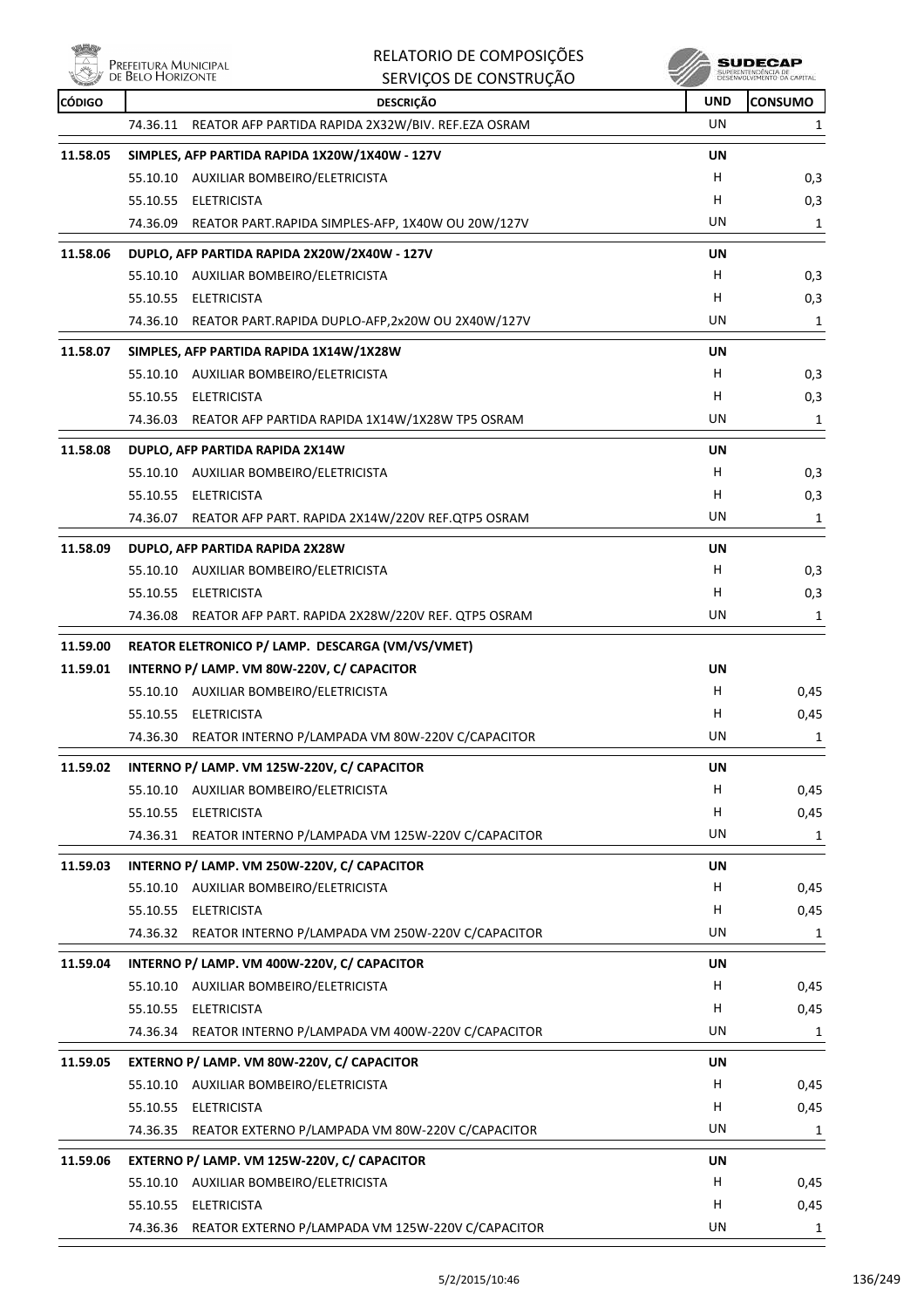

| 动物            | RELATORIO DE COMPOSIÇÕES<br>Prefeitura Municipal<br>de Belo Horizonte |            | SUDECAP        |
|---------------|-----------------------------------------------------------------------|------------|----------------|
| <b>CÓDIGO</b> | SERVIÇOS DE CONSTRUÇÃO                                                | <b>UND</b> | <b>CONSUMO</b> |
| 11.59.07      | <b>DESCRIÇÃO</b><br>EXTERNO P/ LAMP. VM 250W-220V, C/ CAPACITOR       | <b>UN</b>  |                |
|               | 55.10.10 AUXILIAR BOMBEIRO/ELETRICISTA                                | H          | 0,45           |
|               | 55.10.55 ELETRICISTA                                                  | H          | 0,45           |
|               | 74.36.37 REATOR EXTERNO P/LAMPADA VM 250W-220V C/CAPACITOR            | UN         | 1              |
| 11.59.08      | EXTERNO P/ LAMP. VM 400W-220V, C/ CAPACITOR                           | UN         |                |
|               | 55.10.10 AUXILIAR BOMBEIRO/ELETRICISTA                                | H          | 0,45           |
|               | 55.10.55 ELETRICISTA                                                  | н          | 0,45           |
|               | 74.36.38 REATOR EXTERNO P/LAMPADA VM400W-220V C/CAPACITOR             | UN         | 1              |
| 11.59.09      | INTERNO P/ LAMP. VS 70W-220V C/ CAPACITOR/IGNITOR                     | UN         |                |
|               | 55.10.10 AUXILIAR BOMBEIRO/ELETRICISTA                                | H          | 0,45           |
|               | 55.10.55 ELETRICISTA                                                  | н          | 0,45           |
|               | 74.36.39 REATOR INTERNO P/L.VS 70W-220V C/CAPACITOR/IGNITOR           | UN         | 1              |
| 11.59.10      | INTERNO P/ LAMP. VS 100W-220V, C/CAPACITOR/IGNITOR                    | UN         |                |
|               | 55.10.10 AUXILIAR BOMBEIRO/ELETRICISTA                                | H          | 0,45           |
|               | 55.10.55 ELETRICISTA                                                  | H          | 0,45           |
|               | 74.36.40 REATOR INTERNO L.VS 100W-220V C/CAPACITOR/IGNITOR            | UN         | 1              |
| 11.59.11      | INTERNO P/ LAMP. VS 150W-220V, C/CAPACITOR/IGNITOR                    | UN         |                |
|               | 55.10.10 AUXILIAR BOMBEIRO/ELETRICISTA                                | H          | 0,45           |
|               | 55.10.55 ELETRICISTA                                                  | H          | 0,45           |
|               | 74.36.41 REATOR INTERNO L.VS 150W-220V C/CAPACITOR/IGNITOR            | UN         | 1              |
| 11.59.12      | INTERNO P/ LAMP. VS 250W-220V, C/CAPACITOR/IGNITOR                    | UN         |                |
|               | 55.10.10 AUXILIAR BOMBEIRO/ELETRICISTA                                | н          | 0,45           |
|               | 55.10.55 ELETRICISTA                                                  | H          | 0,45           |
|               | 74.36.42 REATOR INTERNO L.VS 250W-220V C/CAPACITOR/IGNITOR            | UN         | 1              |
| 11.59.13      | INTERNO P/ LAMP. VS 400W-220V, C/CAPACITOR/IGNITOR                    | <b>UN</b>  |                |
|               | 55.10.10 AUXILIAR BOMBEIRO/ELETRICISTA                                | H.         | 0,45           |
|               | 55.10.55 ELETRICISTA                                                  | H          | 0,45           |
|               | 74.36.43 REATOR INTERNO L.VS 400W-220V C/CAPACITOR/IGNITOR            | UN         | 1              |
| 11.59.14      | EXTERNO P/ LAMP. VS 70W-220V, C/CAPACITOR/IGNITOR                     | UN         |                |
|               | 55.10.10 AUXILIAR BOMBEIRO/ELETRICISTA                                | н          | 0,45           |
|               | 55.10.55 ELETRICISTA                                                  | Н          | 0,45           |
|               | 74.36.44 REATOR EXTERNO L.VS 70W-220V C/CAPACITOR/IGNITOR             | UN         | 1              |
| 11.59.15      | EXTERNO P/ LAMP. VS 100W-220V, C/CAPACITOR/IGNITOR                    | UN         |                |
|               | 55.10.10 AUXILIAR BOMBEIRO/ELETRICISTA                                | H          | 0,45           |
|               | 55.10.55 ELETRICISTA                                                  | H          | 0,45           |
|               | 74.36.45 REATOR EXTERNO L.VS 100W-220V C/CAPACITOR/IGNITOR            | UN         | 1              |
| 11.59.16      | EXTERNO P/ LAMP. VS 150W-220V, C/CAPACITOR/IGNITOR                    | UN         |                |
|               | 55.10.10 AUXILIAR BOMBEIRO/ELETRICISTA                                | H          | 0,45           |
|               | 55.10.55 ELETRICISTA                                                  | H          | 0,45           |
|               | 74.36.46 REATOR EXTERNO L.VS 150W-220V C/CAPACITOR/IGNITOR            | UN         | 1              |
| 11.59.17      | EXTERNO P/ LAMP. VS 250W-220V, C/CAPACITOR/IGNITOR                    | UN         |                |
|               | 55.10.10 AUXILIAR BOMBEIRO/ELETRICISTA                                | H          | 0,45           |
|               | 55.10.55 ELETRICISTA                                                  | H          | 0,45           |
|               | 74.36.47 REATOR EXTERNO L. VS250W-220V C/CAPACITOR/IGNITOR            | UN         | 1              |
| 11.59.18      | EXTERNO P/ LAMP. VS 400W-220V, C/CAPACITOR/IGNITOR                    | UN         |                |
|               | 55.10.10 AUXILIAR BOMBEIRO/ELETRICISTA                                | H          | 0,45           |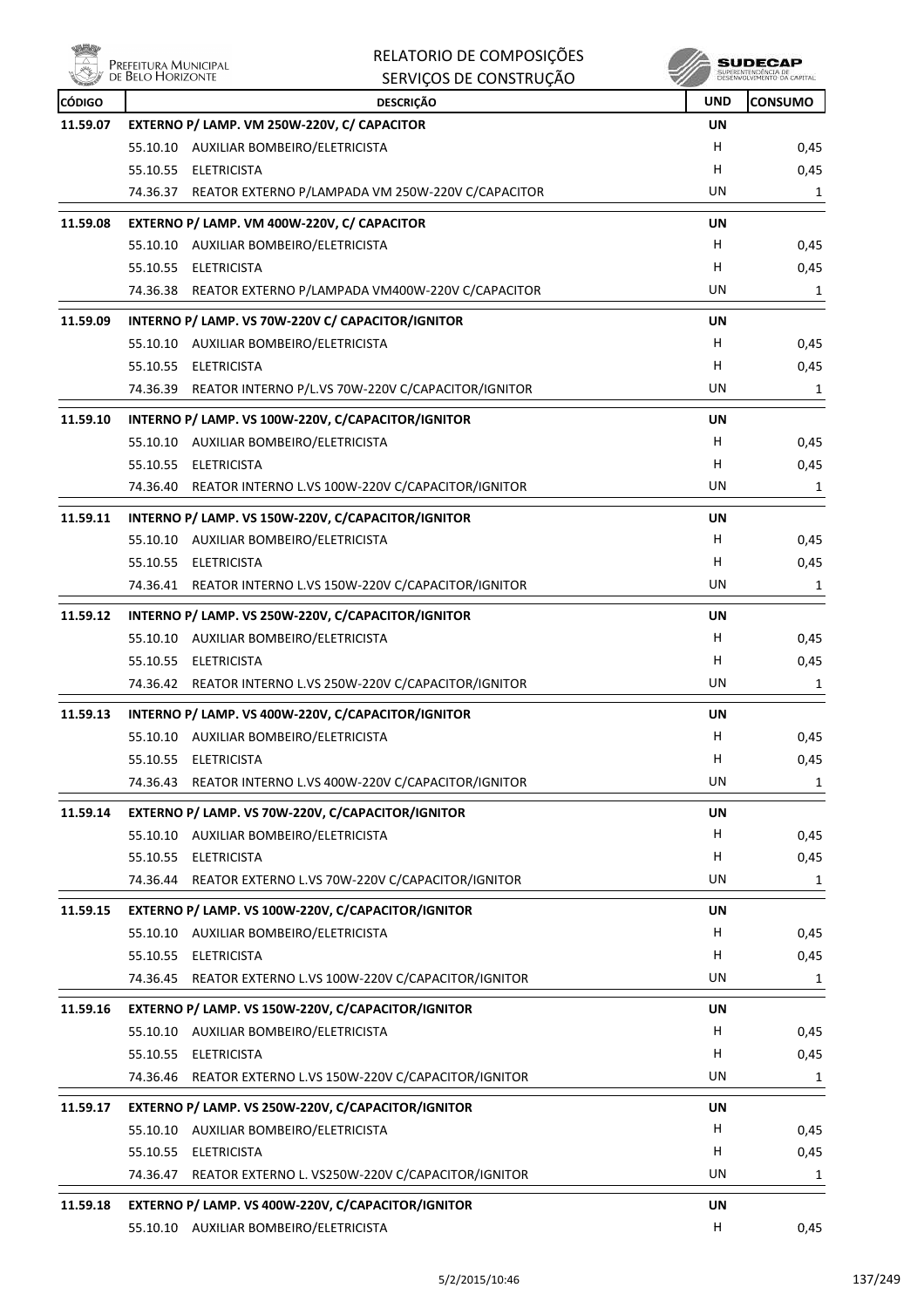|          | Prefeitura Municipal<br>de Belo Horizonte | RELATORIO DE COMPOSIÇÕES<br>SERVIÇOS DE CONSTRUÇÃO          |            | SUDECAF<br>SUPERINTENDÊNCIA DE<br>DESENVOLVIMENTO DA CAPITAL |
|----------|-------------------------------------------|-------------------------------------------------------------|------------|--------------------------------------------------------------|
| CÓDIGO   |                                           | <b>DESCRIÇÃO</b>                                            | <b>UND</b> | <b>CONSUMO</b>                                               |
|          | 55.10.55<br><b>ELETRICISTA</b>            |                                                             | H          | 0,45                                                         |
|          | 74.36.48                                  | REATOR EXTERNO L. VS 400W-220V C/CAPACITOR/IGNITOR          | UN         | 1                                                            |
| 11.59.19 |                                           | INTERNO P/LAMP. VMETALICO 70W-220V, COM CAPACITOR           | UN         |                                                              |
|          | 55.10.10 AUXILIAR BOMBEIRO/ELETRICISTA    |                                                             | H.         | 0,45                                                         |
|          | 55.10.55 ELETRICISTA                      |                                                             | H          | 0,45                                                         |
|          | 74.36.51                                  | REATOR P/LAMP VAPOR METALICO 70W-220V C/ CAPACITOR          | UN         | 1                                                            |
| 11.59.20 |                                           | EXTERNO P/LAMP.VMETALICO 70W-220V COM CAPACITOR             | UN         |                                                              |
|          | 55.10.10 AUXILIAR BOMBEIRO/ELETRICISTA    |                                                             | H.         | 0,45                                                         |
|          | 55.10.55 ELETRICISTA                      |                                                             | н          | 0,45                                                         |
|          |                                           | 74.36.52 REATOR EXTERNO P/ LAMP. VMETALICO 70W C/ CAPACITOR | UN         | 1                                                            |
| 11.59.21 |                                           | INTERNO P/ LAMP. VMETALICO 150W-220V C/ CAPACITOR           | UN         |                                                              |
|          | 55.10.10 AUXILIAR BOMBEIRO/ELETRICISTA    |                                                             | H.         | 0,45                                                         |
|          | 55.10.55 ELETRICISTA                      |                                                             | н          | 0,45                                                         |
|          | 74.36.53                                  | REATOR INTERN P/ LAMP.VMETALICO 150-220V CAPACITOR          | UN         | 1                                                            |
| 11.59.22 |                                           | EXTERNO P/ LAMP. VMETALICO 150W-220V C/ CAPACITOR           | UN         |                                                              |
|          | 55.10.10 AUXILIAR BOMBEIRO/ELETRICISTA    |                                                             | H.         | 0,45                                                         |
|          | 55.10.55 ELETRICISTA                      |                                                             | н          | 0,45                                                         |
|          |                                           | 74.36.54 REATOR EXT. P/LAMP. V METALICO 150W-220V CAPACITOR | UN         | 1                                                            |
| 11.59.23 |                                           | EXT. P/ LAMP.VMET 250W-220V, C/CAPACITOR/IGNITOR            | UN         |                                                              |
|          | 55.10.10 AUXILIAR BOMBEIRO/ELETRICISTA    |                                                             | H.         | 0,45                                                         |
|          | 55.10.55 ELETRICISTA                      |                                                             | н          | 0,45                                                         |
|          | 74.36.49                                  | REATOR EXTERNO VMET.250W-220V C/CAPACITOR/IGNITOR           | UN         | 1                                                            |
| 11.59.24 |                                           | EXT. P/ LAMP.VMET 400W-220V, C/CAPACITOR/IGNITOR            | UN         |                                                              |
|          | 55.10.10 AUXILIAR BOMBEIRO/ELETRICISTA    |                                                             | н          | 0,45                                                         |
|          | 55.10.55 ELETRICISTA                      |                                                             | н          | 0,45                                                         |
|          |                                           | 74.36.50 REATOR EXTERNO VMET 400W-220V C/CAPACITOR/IGNITOR  | UN         | 1                                                            |
| 11.60.00 | <b>LAMPADAS</b>                           |                                                             |            |                                                              |
| 11.60.02 | INCANDESCENTE 40W-127V-E-27-SOFT          |                                                             | UN         |                                                              |
|          | 55.10.10 AUXILIAR BOMBEIRO/ELETRICISTA    |                                                             | H          | 0,16                                                         |
|          | 55.10.55<br><b>ELETRICISTA</b>            |                                                             | н          | 0,16                                                         |
|          |                                           | 74.37.04 LAMPADA INCANDESCENTE DE 40 OU 60W/125V A-19 E-27  | UN         | 1                                                            |

|          |          | 74.37.04 LAMPADA INCANDESCENTE DE 40 OU 60W/125V A-19 E-27 | <b>UN</b> | 1    |
|----------|----------|------------------------------------------------------------|-----------|------|
| 11.60.03 |          | INCANDESCENTE 60W-127V-E27-SOFT                            | UN        |      |
|          | 55.10.10 | AUXILIAR BOMBEIRO/ELETRICISTA                              | H         | 0,16 |
|          | 55.10.55 | <b>ELETRICISTA</b>                                         | н         | 0,16 |
|          |          | 74.37.04 LAMPADA INCANDESCENTE DE 40 OU 60W/125V A-19 E-27 | UN        | 1    |
| 11.60.04 |          | INCANDESCENTE 100W-127V-E27-SOFT                           | <b>UN</b> |      |
|          | 55.10.10 | AUXILIAR BOMBEIRO/ELETRICISTA                              | н         | 0,16 |
|          | 55.10.55 | ELETRICISTA                                                | H         | 0,16 |
|          |          | 74.37.05 LAMPADA INCANDESCENTE 100W/125V A-19 E-27 GE      | UN        | 1    |
| 11.60.05 |          | <b>FLUORESCENTE ELETRONICA PLE9W-127V-E27</b>              | UN        |      |
|          | 55.10.10 | AUXILIAR BOMBEIRO/ELETRICISTA                              | H         | 0,16 |
|          | 55.10.55 | <b>ELETRICISTA</b>                                         | H         | 0,16 |
|          |          | 74.38.19 LAMPADA FLUORESCENTE ELETRONICA PLE9W-127V-E27    | UN        | 1    |
| 11.60.06 |          | <b>FLUORESCENTE ELETRONICA PLE11W-127V-E27</b>             | UN        |      |
|          | 55.10.10 | AUXILIAR BOMBEIRO/ELETRICISTA                              | н         | 0,16 |
|          |          | 55.10.55 ELETRICISTA                                       | Н         | 0,16 |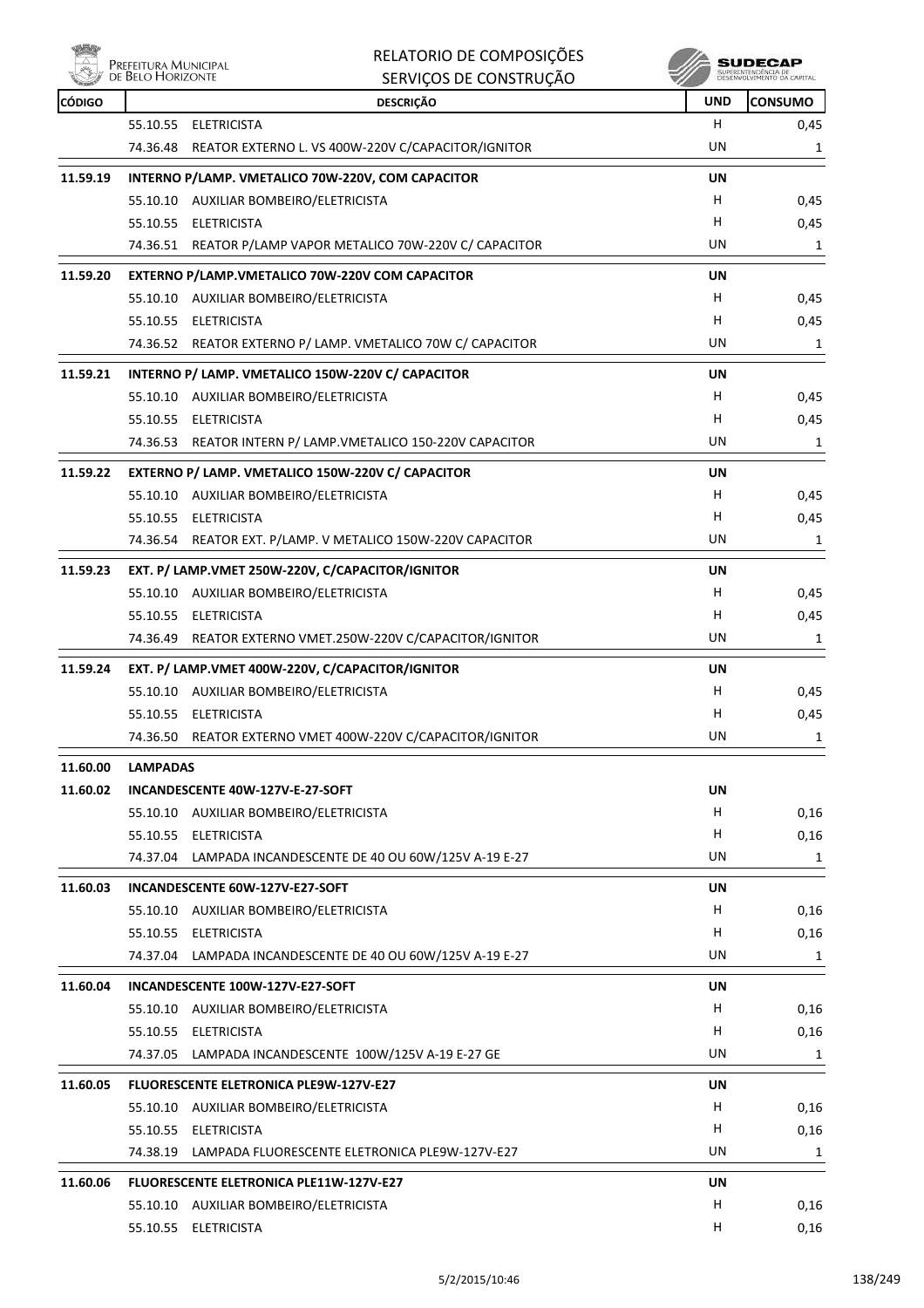**Willip** 

| <b>Moley</b> | Prefeitura Municipal<br>de Belo Horizonte | RELATORIO DE COMPOSIÇÕES                                       |            | SUDECAP<br>SUPERINTENDÊNCIA DE<br>DESENVOLVIMENTO DA CAPITAL |
|--------------|-------------------------------------------|----------------------------------------------------------------|------------|--------------------------------------------------------------|
|              |                                           | SERVIÇOS DE CONSTRUÇÃO                                         |            |                                                              |
| CÓDIGO       |                                           | <b>DESCRIÇÃO</b>                                               | <b>UND</b> | <b>CONSUMO</b>                                               |
|              | 74.38.20                                  | LAMP. FLUORESCENTE ELETRONICA PLE11W 865-127V-E27              | UN         | 1                                                            |
| 11.60.07     |                                           | <b>FLUORESCENTE ELETRONICA PLE15W-127V-E27</b>                 | UN         |                                                              |
|              |                                           | 55.10.10 AUXILIAR BOMBEIRO/ELETRICISTA                         | H          | 0,16                                                         |
|              |                                           | 55.10.55 ELETRICISTA                                           | H          | 0,16                                                         |
|              |                                           | 74.38.21 LAMP. FLUORESCENTE ELETRONICA PLE15W 865-127V-E27     | UN         | 1                                                            |
| 11.60.08     |                                           | <b>FLUORESCENTE ELETRONICA PLE20W-127V-E27</b>                 | UN         |                                                              |
|              |                                           | 55.10.10 AUXILIAR BOMBEIRO/ELETRICISTA                         | H.         | 0,16                                                         |
|              |                                           | 55.10.55 ELETRICISTA                                           | H          | 0,16                                                         |
|              |                                           | 74.38.22 LAMP. FLUORESCENTE ELETRONICA PLE20W 865-127V-E27     | UN         | 1                                                            |
| 11.60.09     |                                           | <b>FLUORESCENTE ELETRONICA PLE23W-127V-E27</b>                 | UN         |                                                              |
|              |                                           | 55.10.10 AUXILIAR BOMBEIRO/ELETRICISTA                         | H          | 0,16                                                         |
|              |                                           | 55.10.55 ELETRICISTA                                           | H          | 0,16                                                         |
|              |                                           | 74.38.23 LAMP. FLUORESCENTE ELETRONICA PLE23W 865-127V-E27     | UN         | 1                                                            |
| 11.60.10     |                                           | FLUORESCENTE TLDRS 16/84-16W - G13                             | UN         |                                                              |
|              |                                           | 55.10.10 AUXILIAR BOMBEIRO/ELETRICISTA                         | H          | 0,16                                                         |
|              |                                           | 55.10.55 ELETRICISTA                                           | н          | 0,16                                                         |
|              |                                           | 74.38.27 LAMPADA FLUORESCENTE TLDRS 16/84-16W-G13              | UN         | 1                                                            |
| 11.60.11     |                                           | FLUORESCENTE 20/84-20W-G13                                     | UN         |                                                              |
|              |                                           | 55.10.10 AUXILIAR BOMBEIRO/ELETRICISTA                         | H          | 0,16                                                         |
|              |                                           | 55.10.55 ELETRICISTA                                           | н          | 0,16                                                         |
|              |                                           | 74.38.28 LAMPADA FLUORESCENTE 20/84-20W-G13                    | UN         | 1                                                            |
| 11.60.12     |                                           | FLUORESCENTE TLDRS 32/84-32W - G13                             | UN         |                                                              |
|              |                                           | 55.10.10 AUXILIAR BOMBEIRO/ELETRICISTA                         | H          | 0,16                                                         |
|              |                                           | 55.10.55 ELETRICISTA                                           | н          | 0,16                                                         |
|              | 74.38.29                                  | LAMPADA FLUORESCENTE TLDRS 32/84-32W-G13                       | UN         | 1                                                            |
| 11.60.13     |                                           | <b>FLUORESCENTE 14W TUBULAR</b>                                | UN         |                                                              |
|              |                                           | 55.10.10 AUXILIAR BOMBEIRO/ELETRICISTA                         | H          | 0,16                                                         |
|              |                                           | 55.10.55 ELETRICISTA                                           | H          | 0,16                                                         |
|              |                                           | 74.38.02 LAMPADA FLUORESCENTE TUBULAR 14W                      | UN         | $\mathbf{1}$                                                 |
| 11.60.14     |                                           | <b>FLUORESCENTE 16W TUBULAR</b>                                | UN         |                                                              |
|              |                                           | 55.10.10 AUXILIAR BOMBEIRO/ELETRICISTA                         | H          | 0,16                                                         |
|              |                                           | 55.10.55 ELETRICISTA                                           | H.         | 0,16                                                         |
|              |                                           | 74.38.03 LAMPADA FLUORESCENTE TUBULAR 16W                      | UN         | 1                                                            |
| 11.60.15     |                                           | <b>FLUORESCENTE 28W TUBULAR</b>                                | UN         |                                                              |
|              |                                           | 55.10.10 AUXILIAR BOMBEIRO/ELETRICISTA                         | H          | 0,16                                                         |
|              | 55.10.88 SERVENTE                         |                                                                | H          | 0,16                                                         |
|              |                                           | 74.38.04 LAMPADA FLUORESCENTE TUBULAR 28W                      | UN         | 1                                                            |
| 11.60.16     |                                           | <b>FLUORESCENTE 32W TUBULAR</b>                                | UN         |                                                              |
|              |                                           | 55.10.10 AUXILIAR BOMBEIRO/ELETRICISTA                         | H          | 0,16                                                         |
|              |                                           | 55.10.55 ELETRICISTA                                           | Н          | 0,16                                                         |
|              |                                           | 74.38.05 LAMPADA FLUORESCENTE TUBULAR 32W                      | UN         | 1                                                            |
|              |                                           |                                                                |            |                                                              |
| 11.60.17     |                                           | FLUORESCENTE 13W COMPACTA COM REATOR INCORPORADO               | UN<br>H.   |                                                              |
|              |                                           | 55.10.10 AUXILIAR BOMBEIRO/ELETRICISTA<br>55.10.55 ELETRICISTA | H          | 0,16<br>0,16                                                 |
|              |                                           | 74.38.06 LAMPADA FLUORESC. 13W COM REATOR INTEGRADO            | UN         | 1                                                            |
|              |                                           |                                                                | i i Ki     |                                                              |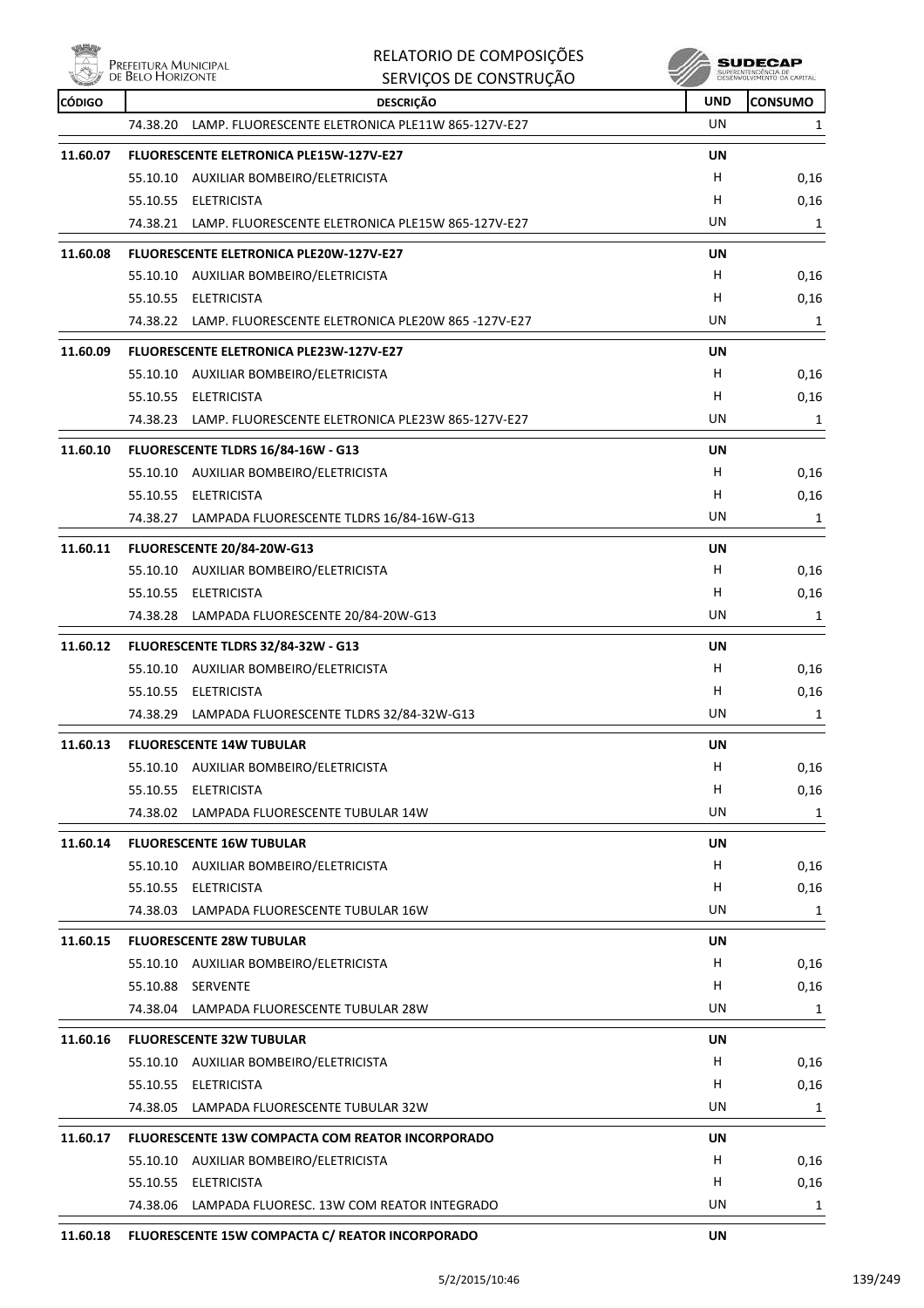

| RELATORIO DE COMPOSIÇÕES |
|--------------------------|
| SERVICOS DE CONSTRUÇÃO   |

| CÓDIGO   |          | <b>DESCRIÇÃO</b>                                            | <b>UND</b> | <b>CONSUMO</b> |
|----------|----------|-------------------------------------------------------------|------------|----------------|
|          |          | 55.10.10 AUXILIAR BOMBEIRO/ELETRICISTA                      | H.         | 0,16           |
|          |          | 55.10.55 ELETRICISTA                                        | н          | 0,16           |
|          |          | 74.38.07 LAMPADA FLUORESC. COMPACTA 15W C/ REATOR INTEGRADO | UN         | 1              |
| 11.60.19 |          | <b>FLUORESCENTE 18W COMPACTA COM REATOR INCORPORADO</b>     | UN         |                |
|          |          | 55.10.10 AUXILIAR BOMBEIRO/ELETRICISTA                      | H.         | 0,16           |
|          |          | 55.10.55 ELETRICISTA                                        | H          | 0,16           |
|          |          | 74.38.08 LAMPADA FLUORES. COMPACTA 18W REATOR INTEGRADO     | UN         | $\mathbf{1}$   |
| 11.60.20 |          | <b>FLUORESCENTE 25W COMPACTA COM REATOR INCORPORADO</b>     | <b>UN</b>  |                |
|          |          | 55.10.10 AUXILIAR BOMBEIRO/ELETRICISTA                      | H.         | 0,16           |
|          |          | 55.10.55 ELETRICISTA                                        | H.         | 0,16           |
|          |          | 74.38.09 LAMPADA FLUORESC. 25W COMPACTA REATOR INTEGRADO    | UN         | 1              |
| 11.60.21 |          | VAPOR DE MERCURIO OVOIDE 80W-220V BASE E27                  | UN         |                |
|          |          | 55.10.10 AUXILIAR BOMBEIRO/ELETRICISTA                      | н          | 0,2            |
|          |          | 55.10.55 ELETRICISTA                                        | н          | 0,2            |
|          |          | 74.38.39 LAMPADA VAPOR DE MERCURIO OVOIDE 80W-220V BASE E27 | UN         | 1              |
| 11.60.22 |          | VAPOR DE MERCURIO OVOIDE 125W-220V BASE E27                 | UN         |                |
|          |          | 55.10.10 AUXILIAR BOMBEIRO/ELETRICISTA                      | H.         | 0,2            |
|          |          | 55.10.55 ELETRICISTA                                        | H.         | 0,2            |
|          |          | 74.38.36 LAMPADA VAPOR DE MERCURIO OVOIDE 125W BASE E-27 GE | UN         | 1              |
| 11.60.23 |          | VAPOR DE MERCURIO OVOIDE 250W-220V BASE E40                 | UN         |                |
|          |          | 55.10.10 AUXILIAR BOMBEIRO/ELETRICISTA                      | H          | 0,2            |
|          |          | 55.10.55 ELETRICISTA                                        | H          | 0,2            |
|          |          | 74.38.37 LAMPADA VAPOR DE MERCURIO OVOIDE 250W BASE E-40 GE | UN.        | $\mathbf{1}$   |
| 11.60.24 |          | VAPOR DE MERCURIO OVOIDE 400W-220V-BASE E40                 | UN         |                |
|          |          | 55.10.10 AUXILIAR BOMBEIRO/ELETRICISTA                      | H.         | 0,2            |
|          |          | 55.10.55 ELETRICISTA                                        | H          | 0,2            |
|          |          | 74.38.38 LAMPADA VAPOR DE MERCURIO OVOIDE 400W BASE E-40 GE | UN         | $\mathbf{1}$   |
| 11.60.28 |          | VAPOR DE SODIO OVOIDE 150W- E40                             | UN         |                |
|          |          | 55.10.10 AUXILIAR BOMBEIRO/ELETRICISTA                      | H          | 0,2            |
|          |          | 55.10.55 ELETRICISTA                                        | H.         | 0,2            |
|          |          | 74.38.52 LAMPADA A VAPOR DE SODIO OVOIDE 150W-E40           | UN         | 1              |
| 11.60.29 |          | VAPOR DE SODIO OVOIDE 250W-E40                              | UN         |                |
|          |          | 55.10.10 AUXILIAR BOMBEIRO/ELETRICISTA                      | H.         | 0,2            |
|          |          | 55.10.55 ELETRICISTA                                        | н          | 0,2            |
|          |          | 74.38.53 LAMPADA A VAPOR DE SODIO OVOIDE 250W-E40           | UN         | 1              |
| 11.60.30 |          | VAPOR DE SODIO OVOIDE 400W- E40                             | UN         |                |
|          |          | 55.10.10 AUXILIAR BOMBEIRO/ELETRICISTA                      | Н.         | 0,2            |
|          |          | 55.10.55 ELETRICISTA                                        | H          | 0,2            |
|          |          | 74.38.54 LAMPADA VAPOR DE SODIO OVOIDE 400W-E40             | UN         | 1              |
| 11.60.33 |          | VAPOR DE SODIO OVOIDE 70W-E27                               | UN         |                |
|          |          | 55.10.10 AUXILIAR BOMBEIRO/ELETRICISTA                      | H          | 0,2            |
|          |          | 55.10.55 ELETRICISTA                                        | H          | 0,2            |
|          | 74.38.46 | LAMPADA VAPOR DE SODIO OVOIDE 70W-E27                       | UN         | 1              |
| 11.60.34 |          | VAPOR DE SODIO OVOIDE 100W-E40                              | UN         |                |
|          |          | 55.10.10 AUXILIAR BOMBEIRO/ELETRICISTA                      | H          | 0,2            |
|          |          | 55.10.55 ELETRICISTA                                        | H          | 0,2            |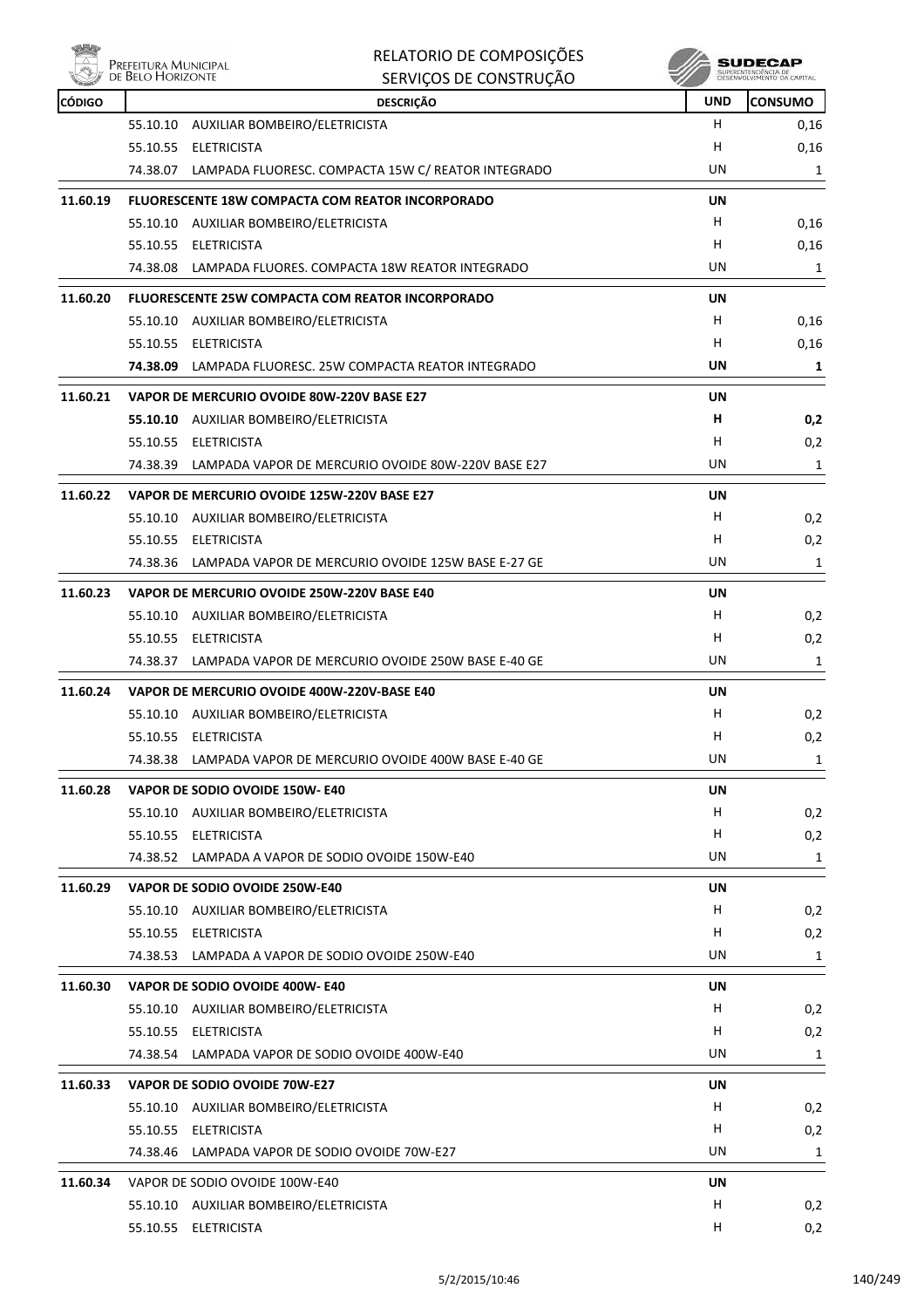**EXAMPLE PREFEITURA MUNICIPAL** 

|               | DE BELO HORIZONTE | SERVIÇOS DE CONSTRUÇÃO                                  |            | SUPERINTENDÊNCIA DE<br>DESENVOLVIMENTO DA CAPITAL |
|---------------|-------------------|---------------------------------------------------------|------------|---------------------------------------------------|
| <b>CÓDIGO</b> |                   | <b>DESCRIÇÃO</b>                                        | <b>UND</b> | <b>CONSUMO</b>                                    |
|               |                   | 74.38.47 LAMPADA VAPOR DE SODIO OVOIDE 100W-220V-E40    | UN         | 1                                                 |
| 11.60.35      |                   | VAPOR DE SODIO TUBULAR 100W-220V-E40                    | UN         |                                                   |
|               |                   | 55.10.10 AUXILIAR BOMBEIRO/ELETRICISTA                  | н          | 0,2                                               |
|               |                   | 55.10.55 ELETRICISTA                                    | н          | 0,2                                               |
|               |                   | 74.38.50 LAMPADA VAPOR DE SODIO TUBULAR 100W-220V-E40   | UN         | 1                                                 |
| 11.60.36      |                   | VAPOR DE SODIO TUBULAR 150W-220V-E40                    | UN         |                                                   |
|               |                   | 55.10.10 AUXILIAR BOMBEIRO/ELETRICISTA                  | н          | 0,2                                               |
|               |                   | 55.10.55 ELETRICISTA                                    | н          | 0,2                                               |
|               |                   | 74.38.51 LAMPADA A VAPOR DE SODIO TUBULAR 150W-220V-E40 | UN         | 1                                                 |
| 11.60.37      |                   | VAPOR DE SODIO TUBULAR 250W-220V-E40                    | UN         |                                                   |
|               |                   | 55.10.10 AUXILIAR BOMBEIRO/ELETRICISTA                  | H          | 0,2                                               |
|               |                   | 55.10.55 ELETRICISTA                                    | н          | 0,2                                               |
|               | 74.38.48          | LAMPADA VAPOR DE SODIO TUBULAR 250W-220V-E40            | UN         | 1                                                 |
| 11.60.38      |                   | VAPOR DE SODIO TUBULAR 400W-220V-E40                    | UN         |                                                   |
|               |                   | 55.10.10 AUXILIAR BOMBEIRO/ELETRICISTA                  | н          | 0,2                                               |
|               |                   | 55.10.55 ELETRICISTA                                    | н          | 0,2                                               |
|               | 74.38.49          | LAMPADA VAPOR DE SODIO TUBULAR 400W-220V-E40            | UN         | 1                                                 |
| 11.60.42      |                   | <b>VAPOR METALICO TUBULAR 150W-E40</b>                  | UN         |                                                   |
|               |                   | 55.10.10 AUXILIAR BOMBEIRO/ELETRICISTA                  | H          | 0,2                                               |
|               |                   | 55.10.55 ELETRICISTA                                    | н          | 0,2                                               |
|               |                   | 74.38.55 LAMPADA VAPOR METALICO TUBULAR 150W-E40        | UN         | 1                                                 |
| 11.60.43      |                   | <b>VAPOR METALICO TUBULAR 250W-E40</b>                  | UN         |                                                   |
|               |                   | 55.10.10 AUXILIAR BOMBEIRO/ELETRICISTA                  | н          | 0,2                                               |
|               |                   | 55.10.55 ELETRICISTA                                    | H          | 0,2                                               |
|               |                   | 74.38.41 LAMPADA VAPOR METALICO TUBULAR 250W-E40        | UN         | 1                                                 |
| 11.60.44      |                   | <b>VAPOR METALICO TUBULAR 400W-E40</b>                  | UN         |                                                   |
|               |                   | 55.10.10 AUXILIAR BOMBEIRO/ELETRICISTA                  | H          | 0,2                                               |
|               | 55.10.55          | <b>ELETRICISTA</b>                                      | н          | 0,2                                               |
|               |                   | 74.38.42 LAMPADA VAPOR METALICO TUBULAR 400W-E40        | UN         | 1                                                 |
| 11.60.45      |                   | VAPOR METALICO OVOIDE 250W -E40                         | <b>UN</b>  |                                                   |
|               |                   | 55.10.10 AUXILIAR BOMBEIRO/ELETRICISTA                  | н          | 0,2                                               |
|               |                   | 55.10.55 ELETRICISTA                                    | н          | 0,2                                               |
|               |                   | 74.38.56 LAMPADA A VAPOR METALICO 250W E40              | UN         | 1                                                 |
| 11.60.46      |                   | VAPOR METALICO OVOIDE 400W E-40                         | UN         |                                                   |
|               |                   | 55.10.10 AUXILIAR BOMBEIRO/ELETRICISTA                  | н          | 0,2                                               |
|               |                   | 55.10.55 ELETRICISTA                                    | н          | 0,2                                               |
|               |                   | 74.38.57 LAMPADA A VAPOR METALICO OVOIDE 400W E-40      | UN         | 1                                                 |
| 11.60.50      |                   | <b>FLUORESCENTE UNIVERSAL 20W-127V</b>                  | UN         |                                                   |
|               |                   | 55.10.10 AUXILIAR BOMBEIRO/ELETRICISTA                  | H          | 0,16                                              |
|               |                   | 55.10.55 ELETRICISTA                                    | н          | 0,16                                              |
|               |                   | 74.38.01 LAMPADA FLUORESCENTE UNIVERSAL 20W OU 40W      | UN         | 1                                                 |
| 11.60.51      |                   | <b>FLUORESCENTE UNIVERSAL 40W-127V</b>                  | UN         |                                                   |
|               |                   | 55.10.10 AUXILIAR BOMBEIRO/ELETRICISTA                  | H          | 0,16                                              |
|               | 55.10.55          | <b>ELETRICISTA</b>                                      | H          | 0,16                                              |
|               |                   | 74.38.01 LAMPADA FLUORESCENTE UNIVERSAL 20W OU 40W      | UN         | 1                                                 |

RELATORIO DE COMPOSIÇÕES

 $\mathscr{U}$  sudecap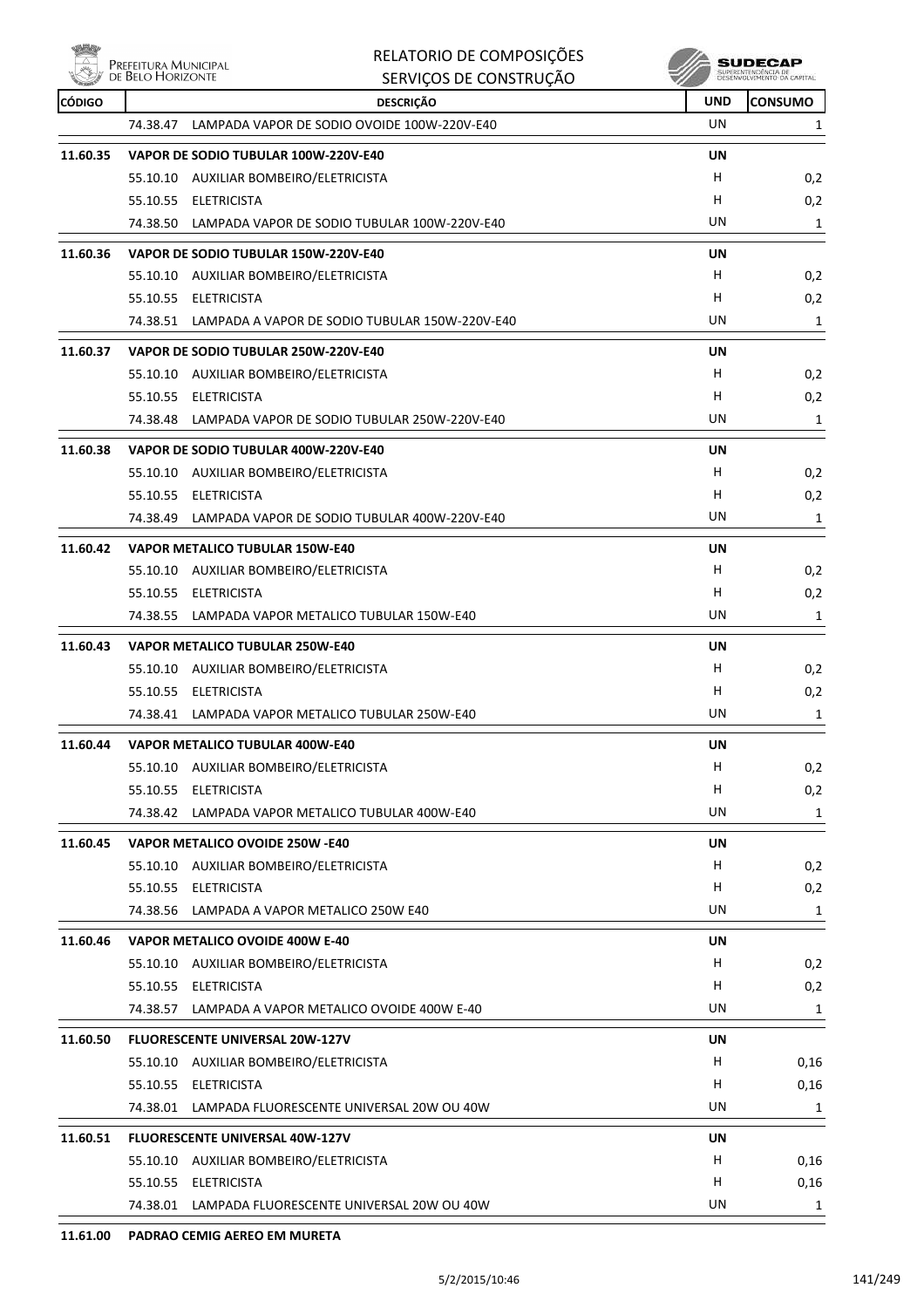**ville A PREFEITURA MUNICIPAL**<br>DE BELO HORIZONTE

RELATORIO DE COMPOSIÇÕES SERVIÇOS DE CONSTRUÇÃO

| <b>CÓDIGO</b> |          | <b>DESCRIÇÃO</b>                                                                | <b>UND</b> | <b>CONSUMO</b> |
|---------------|----------|---------------------------------------------------------------------------------|------------|----------------|
| 11.61.07      |          | TIPO C1, DEMANDA ATE 20 KVA (3F+N)                                              | UN         |                |
|               |          | 55.10.10 AUXILIAR BOMBEIRO/ELETRICISTA                                          | H          | 14,75          |
|               |          | 55.10.55 ELETRICISTA                                                            | H          | 14,75          |
|               |          | 60.35.12 ARAME GALVANIZADO BWG 12 (2,8MM) 25M/KG                                | ΚG         | 0,1166         |
|               |          | 74.02.05 ELETRODUTO GALV. SEMI PESADO, PAREDE 1,52MM 1 1/2"                     | М          | 10             |
|               | 74.08.31 | CX. PADRAO CEMIG P/MED.POLIF.E DISJ. 46x35x21 CM-2                              | UN         | 1              |
|               | 74.10.38 | DISJ. C TRIP. 10KA 220V/60HZ 60A a 100A ELETROMAR                               | UN         | 1              |
|               |          | 74.16.42 CABO 1 COND. 1X16,0MM2, ISOLAMENTO 1KV                                 | М          | 40             |
|               |          | 74.17.12 CABO DE COBRE NU (CORDOALHA) 16,0MM2                                   | М          | 5              |
|               | 74.44.03 | CONECTOR PARAFUSO FENDIDO KS-20 10-16MM2 BURNDY                                 | UN         | 4              |
|               | 74.44.21 | ARMACAO SEC. 2 ESTRIBOS COM HASTE 16x350MM PRESBOW                              | UN         | 4              |
|               | 74.44.25 | ISOLADOR ROLDANA PARA BAIXA TENSAO LORENZETTI                                   | UN.        | 8              |
|               |          | 74.44.31 HASTE DE ATERRAM. 17,00MM X 2,40 COPPERWELD (3/4)                      | UN         | 1              |
|               | 74.44.40 | BÇDEIRA CIRC.4"CHP.GALV.1/4"X1 1/2"C/2 PRFUSO 5/8"                              | UN         | 4              |
|               | 74.44.86 | TAMPAO DE ALUMINIO 102MM                                                        | UN         | 1              |
|               | 74.44.94 | CABECOTE DE ALUMINIO 1 1/2"                                                     | <b>UN</b>  | 2              |
|               |          | 74.46.66 POSTE ACO GALVANIZADO D= 102 MM H= 7,0 PAREDE 2MM                      | UN         | 1              |
|               |          |                                                                                 |            |                |
| 11.61.08      |          | TIPO C2, DEMANDA 20,1 A 27 KVA (3F+N)<br>55.10.10 AUXILIAR BOMBEIRO/ELETRICISTA | UN<br>н    | 15,17          |
|               |          |                                                                                 | H          |                |
|               |          | 55.10.55 ELETRICISTA                                                            | ΚG         | 15,17          |
|               |          | 60.35.12 ARAME GALVANIZADO BWG 12 (2,8MM) 25M/KG                                |            | 0,1166         |
|               |          | 74.02.05 ELETRODUTO GALV. SEMI PESADO, PAREDE 1,52MM 1 1/2"                     | М          | 10             |
|               | 74.08.31 | CX. PADRAO CEMIG P/MED.POLIF.E DISJ. 46x35x21 CM-2                              | UN         | 1              |
|               | 74.10.38 | DISJ. C TRIP. 10KA 220V/60HZ 60A a 100A ELETROMAR                               | UN         | 1              |
|               |          | 74.16.43 CABO 1 COND. 1X25,0MM2, ISOLAMENTO 1KV                                 | М          | 40             |
|               |          | 74.17.12 CABO DE COBRE NU (CORDOALHA) 16,0MM2                                   | М          | 5              |
|               |          | 74.44.04 CONECTOR PARAFUSO FENDIDO KS-22 16-25MM2 BURNDY                        | UN         | 4              |
|               | 74.44.21 | ARMACAO SEC. 2 ESTRIBOS COM HASTE 16x350MM PRESBOW                              | UN         | 4              |
|               |          | 74.44.25 ISOLADOR ROLDANA PARA BAIXA TENSAO LORENZETTI                          | UN         | 8              |
|               | 74.44.31 | HASTE DE ATERRAM. 17,00MM X 2,40 COPPERWELD (3/4)                               | UN         | 1              |
|               | 74.44.40 | BCDEIRA CIRC.4"CHP.GALV.1/4"X1 1/2"C/2 PRFUSO 5/8"                              | UN         | 4              |
|               | 74.44.86 | TAMPAO DE ALUMINIO 102MM                                                        | UN         | 1              |
|               | 74.44.94 | CABECOTE DE ALUMINIO 1 1/2"                                                     | UN         | $\overline{2}$ |
|               | 74.46.66 | POSTE ACO GALVANIZADO D= 102 MM H= 7,0 PAREDE 2MM                               | UN         | 1              |
| 11.61.09      |          | TIPO C3, DEMANDA 27,1 A 38 KVA (3F+N)                                           | UN         |                |
|               |          | 55.10.10 AUXILIAR BOMBEIRO/ELETRICISTA                                          | H          | 16,74          |
|               | 55.10.55 | <b>ELETRICISTA</b>                                                              | н          | 16,74          |
|               | 60.35.12 | ARAME GALVANIZADO BWG 12 (2,8MM) 25M/KG                                         | КG         | 0,11666        |
|               | 74.02.15 | ELETRODUTO GALV. PESADO, PAREDE 3,00MM 2"                                       | М          | 10             |
|               |          | 74.08.31 CX. PADRAO CEMIG P/MED.POLIF.E DISJ. 46x35x21 CM-2                     | UN         | 1              |
|               | 74.10.38 | DISJ. C TRIP. 10KA 220V/60HZ 60A a 100A ELETROMAR                               | UN         | 1              |
|               | 74.16.44 | CABO 1 COND. 1X35,0MM2, ISOLAMENTO 1KV                                          | М          | 40             |
|               | 74.17.12 | CABO DE COBRE NU (CORDOALHA) 16,0MM2                                            | М          | 5              |
|               | 74.44.05 | CONECTOR PARAFUSO FENDIDO KS-23 25-35MM2 BURNDY                                 | UN         | 4              |
|               | 74.44.21 | ARMACAO SEC. 2 ESTRIBOS COM HASTE 16x350MM PRESBOW                              | UN         | 4              |
|               | 74.44.25 | ISOLADOR ROLDANA PARA BAIXA TENSAO LORENZETTI                                   | UN         | 8              |
|               | 74.44.30 | HASTE DE ATERRAM. 16,00MM X 1,60M - ANCORA                                      | UN         | 1              |
|               | 74.44.40 | BCDEIRA CIRC.4"CHP.GALV.1/4"X1 1/2"C/2 PRFUSO 5/8"                              | UN         | 4              |
|               | 74.44.86 | TAMPAO DE ALUMINIO 102MM                                                        | UN         | 1              |
|               | 74.44.95 | CABECOTE DE ALUMINIO 2"                                                         | UN         | $\overline{2}$ |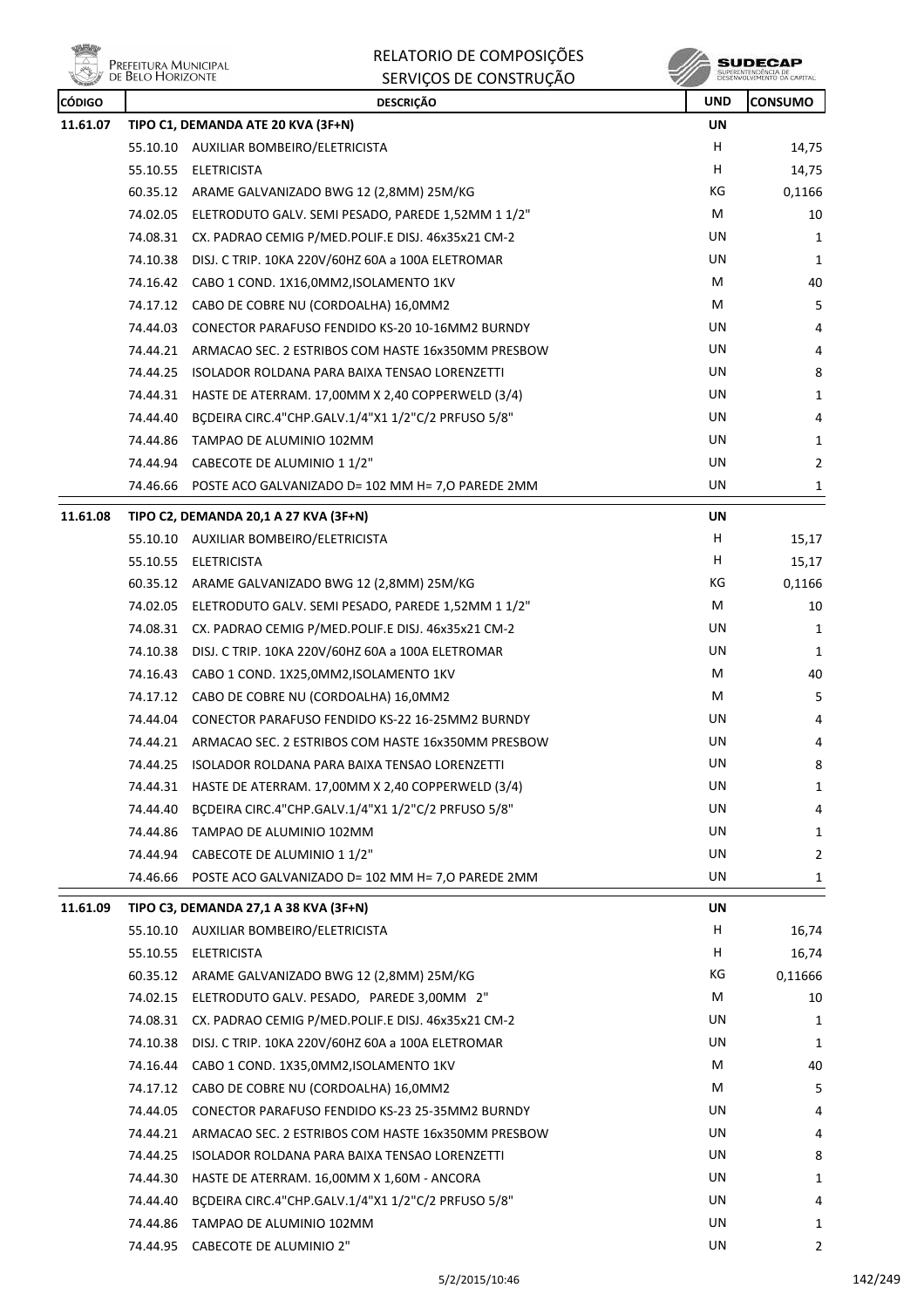

|          | Prefeitura Municipal<br>de Belo Horizonte | RELATORIO DE COMPOSIÇÕES                                    |            | SUDECAP                                           |
|----------|-------------------------------------------|-------------------------------------------------------------|------------|---------------------------------------------------|
|          |                                           | SERVIÇOS DE CONSTRUÇÃO                                      |            | SUPERINTENDÊNCIA DE<br>DESENVOLVIMENTO DA CAPITAL |
| CÓDIGO   |                                           | <b>DESCRIÇÃO</b>                                            | <b>UND</b> | <b>CONSUMO</b>                                    |
|          | 74.46.66                                  | POSTE ACO GALVANIZADO D= 102 MM H= 7,0 PAREDE 2MM           | UN         | 1                                                 |
| 11.61.10 |                                           | TIPO C4, DEMANDA 38,1 A 47 KVA (3F+N)                       | UN         |                                                   |
|          | 55.10.10                                  | AUXILIAR BOMBEIRO/ELETRICISTA                               | H.         | 20,45                                             |
|          | 55.10.55                                  | <b>ELETRICISTA</b>                                          | H          | 20,45                                             |
|          |                                           | 60.35.12 ARAME GALVANIZADO BWG 12 (2,8MM) 25M/KG            | КG         | 0,11666                                           |
|          |                                           | 74.02.16 ELETRODUTO GALV. PESADO, PAREDE 3,35MM 2 1/2"      | M          | 10                                                |
|          |                                           | 74.08.31 CX. PADRAO CEMIG P/MED.POLIF.E DISJ. 46x35x21 CM-2 | UN         | 1                                                 |
|          | 74.10.45                                  | DISJUNTOR TRIPOLAR 10KA DE 125A A 225A ELETROMAR            | UN         | 1                                                 |
|          | 74.16.45                                  | CABO 1 COND. 1X50,0MM2, ISOLAMENTO 1KV                      | M          | 40                                                |
|          | 74.17.13                                  | CABO DE COBRE NU (CORDOALHA) 25,0MM2                        | М          | 5                                                 |
|          | 74.44.07                                  | CONECTOR PARAFUSO FENDIDO KS-26 35-70MM2 BURNDY             | UN         | 4                                                 |
|          | 74.44.21                                  | ARMACAO SEC. 2 ESTRIBOS COM HASTE 16x350MM PRESBOW          | UN         | 4                                                 |
|          | 74.44.25                                  | ISOLADOR ROLDANA PARA BAIXA TENSAO LORENZETTI               | UN         | 8                                                 |
|          | 74.44.31                                  | HASTE DE ATERRAM. 17,00MM X 2,40 COPPERWELD (3/4)           | UN         | 1                                                 |
|          | 74.44.40                                  | BCDEIRA CIRC.4"CHP.GALV.1/4"X1 1/2"C/2 PRFUSO 5/8"          | UN         | 4                                                 |
|          | 74.44.86                                  | TAMPAO DE ALUMINIO 102MM                                    | UN         | 2                                                 |
|          | 74.44.96                                  | CABECOTE DE ALUMINIO 2 1/2"                                 | UN         | 2                                                 |
|          | 74.46.66                                  | POSTE ACO GALVANIZADO D= 102 MM H= 7,0 PAREDE 2MM           | UN         | 1                                                 |
| 11.61.11 |                                           | TIPO C5, DEMANDA 47,1 A 57 KVA (3F+N)                       | UN         |                                                   |
|          | 55.10.10                                  | AUXILIAR BOMBEIRO/ELETRICISTA                               | H.         | 22,1                                              |
|          | 55.10.55                                  | <b>ELETRICISTA</b>                                          | H          | 22,1                                              |
|          |                                           | 60.35.12 ARAME GALVANIZADO BWG 12 (2,8MM) 25M/KG            | КG         | 0,11666                                           |
|          |                                           | 74.02.16 ELETRODUTO GALV. PESADO, PAREDE 3,35MM 2 1/2"      | М          | 10                                                |
|          | 74.08.30                                  | CX. PADRAO CEMIG P/ MED.MONOF.E DISJ. 30x25x16 CM1          | UN         | 1                                                 |
|          | 74.08.32                                  | CX. PADRAO CEMIG P/ TRANSF. CORRENTE 57x49x26 CM-5          | UN         | 1                                                 |
|          | 74.08.34                                  | CX. PADRAO CEMIG P/ DISJUNTOR GERAL 46x35x21 CM-8           | UN         | 1                                                 |
|          | 74.10.45                                  | DISJUNTOR TRIPOLAR 10KA DE 125A A 225A ELETROMAR            | UN         | 1                                                 |
|          | 74.16.46                                  | CABO 1 COND. 1X70,0MM2,ISOLAMENTO 1KV                       | M          | 40                                                |
|          | 74.17.14                                  | CABO DE COBRE NU (CORDOALHA) 35,0MM2                        | М          | 5                                                 |
|          | 74.44.07                                  | CONECTOR PARAFUSO FENDIDO KS-26 35-70MM2 BURNDY             | UN         | 4                                                 |
|          | 74.44.21                                  | ARMACAO SEC. 2 ESTRIBOS COM HASTE 16x350MM PRESBOW          | UN         | 4                                                 |
|          | 74.44.25                                  | <b>ISOLADOR ROLDANA PARA BAIXA TENSAO LORENZETTI</b>        | UN         | 8                                                 |
|          | 74.44.30                                  | HASTE DE ATERRAM. 16,00MM X 1,60M - ANCORA                  | UN         | 1                                                 |
|          | 74.44.40                                  | BCDEIRA CIRC.4"CHP.GALV.1/4"X1 1/2"C/2 PRFUSO 5/8"          | UN         | 4                                                 |
|          | 74.44.86                                  | TAMPAO DE ALUMINIO 102MM                                    | UN         | 1                                                 |
|          | 74.44.97                                  | <b>CABECOTE DE ALUMINIO 3"</b>                              | UN         | $\overline{2}$                                    |
|          | 74.46.66                                  | POSTE ACO GALVANIZADO D= 102 MM H= 7,0 PAREDE 2MM           | UN         | 1                                                 |
| 11.61.12 |                                           | TIPO C6, DEMANDA 57,1 A 66 KVA (3F+N)                       | UN         |                                                   |
|          | 55.10.10                                  | AUXILIAR BOMBEIRO/ELETRICISTA                               | H          | 23                                                |
|          | 55.10.55                                  | <b>ELETRICISTA</b>                                          | H.         | 23                                                |
|          | 60.35.12                                  | ARAME GALVANIZADO BWG 12 (2,8MM) 25M/KG                     | КG         | 0,1166                                            |
|          | 74.02.16                                  | ELETRODUTO GALV. PESADO, PAREDE 3,35MM 2 1/2"               | M          | 10                                                |
|          | 74.08.31                                  | CX. PADRAO CEMIG P/MED.POLIF.E DISJ. 46x35x21 CM-2          | UN         | 1                                                 |
|          | 74.08.32                                  | CX. PADRAO CEMIG P/ TRANSF. CORRENTE 57x49x26 CM-5          | UN         | 1                                                 |
|          | 74.08.34                                  | CX. PADRAO CEMIG P/ DISJUNTOR GERAL 46x35x21 CM-8           | UN         | 1                                                 |
|          | 74.10.45                                  | DISJUNTOR TRIPOLAR 10KA DE 125A A 225A ELETROMAR            | UN         | 1                                                 |
|          | 74.16.47                                  | CABO 1 COND. 1X95,0MM2, ISOLAMENTO 1KV                      | М          | 40                                                |
|          | 74.17.15                                  | CABO DE COBRE NU (CORDOALHA) 50,0MM2                        | M          | 5                                                 |
|          |                                           |                                                             |            |                                                   |

74.44.08 CONECTOR PARAFUSO FENDIDO KS-28 70-95MM2 BURNDY UN UN 4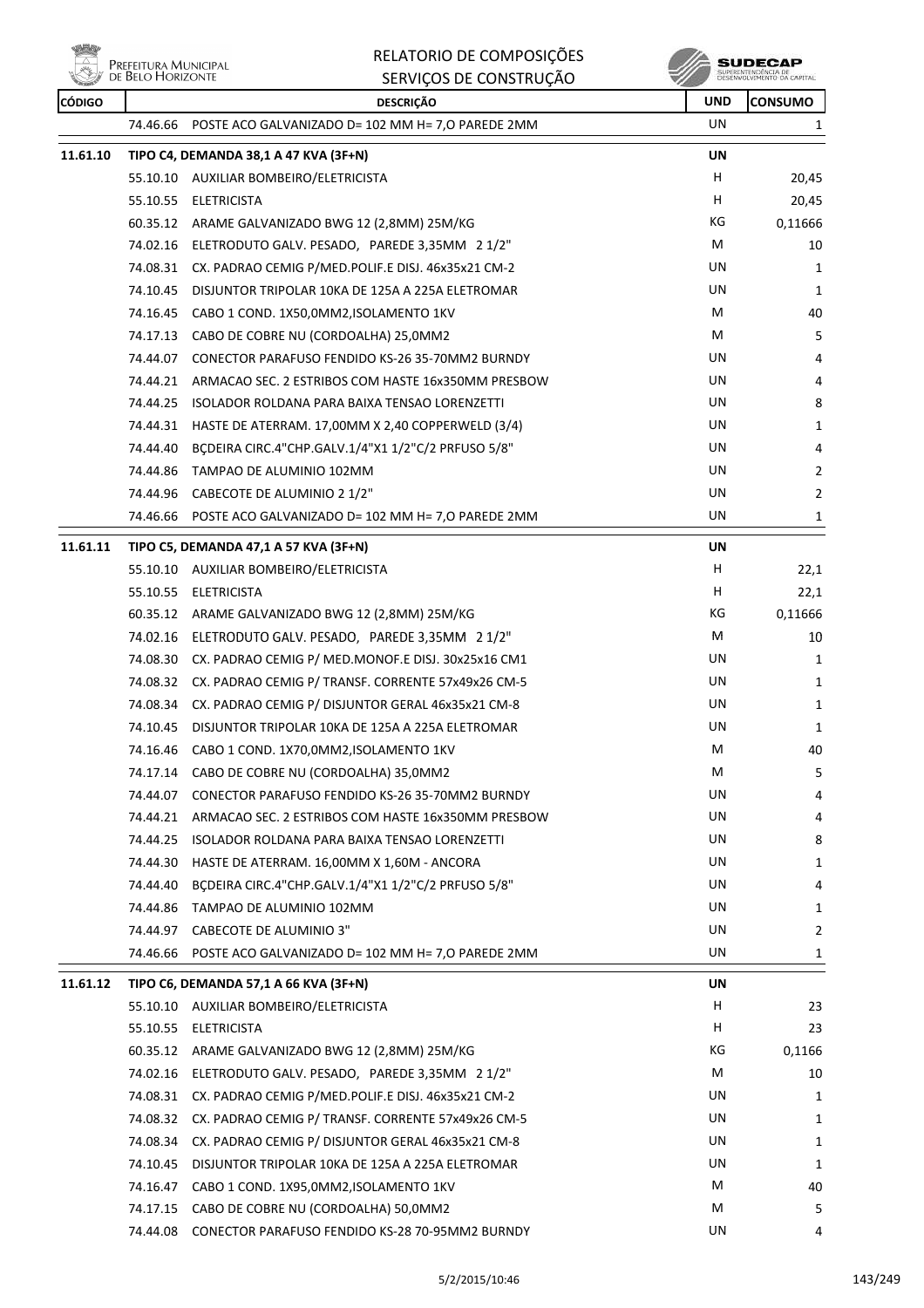

**SUDECAP**<br>SUPERNITHOENCIA DE<br>DESENVOLVIMENTO CA CAPITAL

| <b>CÓDIGO</b> |          | <b>DESCRIÇÃO</b>                                            | <b>UND</b> | <b>CONSUMO</b> |
|---------------|----------|-------------------------------------------------------------|------------|----------------|
|               | 74.44.21 | ARMACAO SEC. 2 ESTRIBOS COM HASTE 16x350MM PRESBOW          | UN.        | 4              |
|               | 74.44.25 | ISOLADOR ROLDANA PARA BAIXA TENSAO LORENZETTI               | UN         | 8              |
|               | 74.44.31 | HASTE DE ATERRAM. 17,00MM X 2,40 COPPERWELD (3/4)           | UN         | 1              |
|               | 74.44.40 | BCDEIRA CIRC.4"CHP.GALV.1/4"X1 1/2"C/2 PRFUSO 5/8"          | UN         | 4              |
|               |          | 74.44.86 TAMPAO DE ALUMINIO 102MM                           | UN         | 1              |
|               |          | 74.44.97 CABECOTE DE ALUMINIO 3"                            | UN         | 2              |
|               |          | 74.46.66 POSTE ACO GALVANIZADO D= 102 MM H= 7,0 PAREDE 2MM  | UN         | 1              |
| 11.61.13      |          | TIPO C7, DEMANDA 66,1 A 75 KVA (3F+N)                       | UN         |                |
|               |          | 55.10.10 AUXILIAR BOMBEIRO/ELETRICISTA                      | H          | 23,9           |
|               |          | 55.10.55 ELETRICISTA                                        | H          | 23,9           |
|               |          | 60.35.12 ARAME GALVANIZADO BWG 12 (2,8MM) 25M/KG            | КG         | 0,1166         |
|               |          | 74.02.16 ELETRODUTO GALV. PESADO, PAREDE 3,35MM 2 1/2"      | м          | 10             |
|               |          | 74.08.31 CX. PADRAO CEMIG P/MED.POLIF.E DISJ. 46x35x21 CM-2 | UN         | 1              |
|               |          | 74.08.32 CX. PADRAO CEMIG P/ TRANSF. CORRENTE 57x49x26 CM-5 | UN         | 1              |
|               |          | 74.08.34 CX. PADRAO CEMIG P/ DISJUNTOR GERAL 46x35x21 CM-8  | UN         | 1              |
|               | 74.10.45 | DISJUNTOR TRIPOLAR 10KA DE 125A A 225A ELETROMAR            | UN         | 1              |
|               |          | 74.16.47 CABO 1 COND. 1X95,0MM2, ISOLAMENTO 1KV             | м          | 40             |
|               | 74.17.15 | CABO DE COBRE NU (CORDOALHA) 50,0MM2                        | М          | 5              |
|               | 74.44.08 | CONECTOR PARAFUSO FENDIDO KS-28 70-95MM2 BURNDY             | UN         | 4              |
|               |          | 74.44.21 ARMACAO SEC. 2 ESTRIBOS COM HASTE 16x350MM PRESBOW | UN         | 4              |
|               | 74.44.25 | ISOLADOR ROLDANA PARA BAIXA TENSAO LORENZETTI               | UN         | 8              |
|               |          | 74.44.31 HASTE DE ATERRAM. 17,00MM X 2,40 COPPERWELD (3/4)  | UN         | 1              |
|               | 74.44.40 | BÇDEIRA CIRC.4"CHP.GALV.1/4"X1 1/2"C/2 PRFUSO 5/8"          | UN         | 4              |
|               |          | 74.44.86 TAMPAO DE ALUMINIO 102MM                           | UN         | 1              |
|               |          | 74.44.97 CABECOTE DE ALUMINIO 3"                            | UN         | 2              |
|               | 74.46.66 | POSTE ACO GALVANIZADO D= 102 MM H= 7,0 PAREDE 2MM           | UN         | 1              |
| 11.62.00      |          | PADRAO CEMIG SUBTERRANEO EM MURETA                          |            |                |
| 11.62.09      |          | TIPO C3, DEMANDA 27,1 A 38 KVA (3F+N)                       | UN         |                |
|               |          | 55.10.10 AUXILIAR BOMBEIRO/ELETRICISTA                      | H          | 21             |
|               | 55.10.55 | <b>ELETRICISTA</b>                                          | н          | 21             |
|               |          | 60.35.12 ARAME GALVANIZADO BWG 12 (2,8MM) 25M/KG            | КG         | 0,1166         |
|               | 74.02.14 | ELETRODUTO GALV. PESADO, PAREDE 3,00MM 11/2"                | М          | 5              |
|               | 74.02.15 | ELETRODUTO GALV. PESADO, PAREDE 3,00MM 2"                   | М          | 10             |
|               | 74.08.31 | CX. PADRAO CEMIG P/MED.POLIF.E DISJ. 46x35x21 CM-2          | UN         | 1              |
|               | 74.10.38 | DISJ. C TRIP. 10KA 220V/60HZ 60A a 100A ELETROMAR           | UN         | 1              |
|               | 74.16.43 | CABO 1 COND. 1X25,0MM2, ISOLAMENTO 1KV                      | М          | 30             |
|               | 74.17.12 | CABO DE COBRE NU (CORDOALHA) 16,0MM2                        | м          | 7              |
|               | 74.44.21 | ARMACAO SEC. 2 ESTRIBOS COM HASTE 16x350MM PRESBOW          | UN         | 2              |
|               | 74.44.25 | ISOLADOR ROLDANA PARA BAIXA TENSAO LORENZETTI               | UN         | 4              |
|               | 74.44.33 | HASTE DE ATERRAM. 14,00MM X 2,0M COPPERWELD                 | UN         | 1              |
|               | 74.44.40 | BÇDEIRA CIRC.4"CHP.GALV.1/4"X1 1/2"C/2 PRFUSO 5/8"          | UN         | 4              |
|               | 74.44.86 | TAMPAO DE ALUMINIO 102MM                                    | UN         | 1              |
|               | 74.44.95 | CABECOTE DE ALUMINIO 2"                                     | UN         | 1              |
|               | 74.46.66 | POSTE ACO GALVANIZADO D= 102 MM H= 7,0 PAREDE 2MM           | UN         | 1              |
| 11.62.10      |          | TIPO C4, DEMANDA 38,1 A 47 KVA (3F+N)                       | UN         |                |
|               |          | 55.10.10 AUXILIAR BOMBEIRO/ELETRICISTA                      | H.         | 29             |
|               |          | 55.10.55 ELETRICISTA                                        | H          | 29             |
|               |          | 60.35.12 ARAME GALVANIZADO BWG 12 (2,8MM) 25M/KG            | КG         | 0,1166         |
|               |          | 74.02.15 ELETRODUTO GALV. PESADO, PAREDE 3,00MM 2"          | M          | 5              |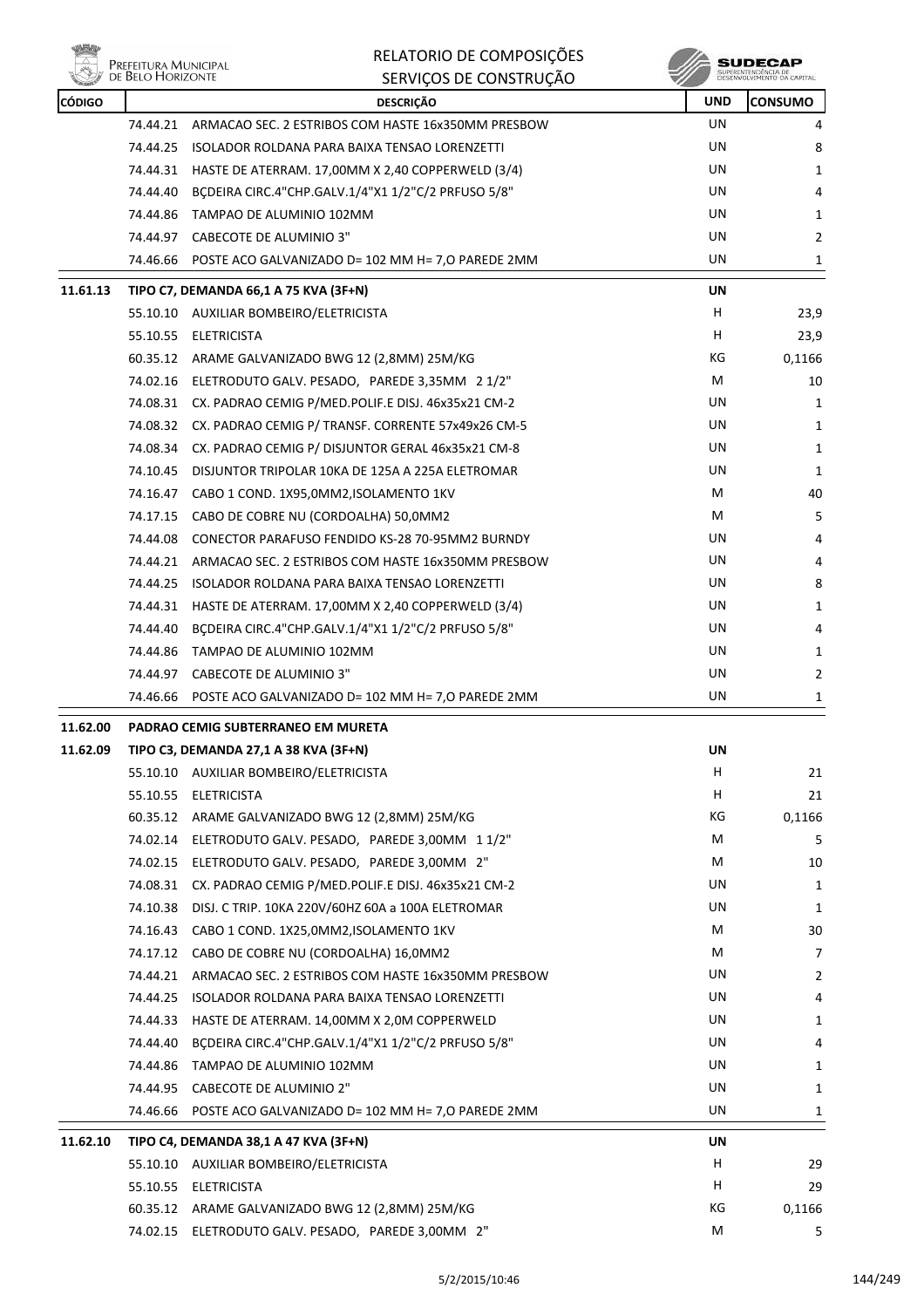

| <b>REAL PROPERTY</b> | DE DELO LIONIZON II | SERVIÇUS DE CUNSTRUÇÃO                                      |            | DESERVAPALIEM IA PALCHELIA |
|----------------------|---------------------|-------------------------------------------------------------|------------|----------------------------|
| <b>CÓDIGO</b>        |                     | <b>DESCRIÇÃO</b>                                            | <b>UND</b> | <b>CONSUMO</b>             |
|                      |                     | 74.02.16 ELETRODUTO GALV. PESADO, PAREDE 3,35MM 2 1/2"      | М          | 10                         |
|                      |                     | 74.08.31 CX. PADRAO CEMIG P/MED.POLIF.E DISJ. 46x35x21 CM-2 | UN         | 1                          |
|                      |                     | 74.10.45 DISJUNTOR TRIPOLAR 10KA DE 125A A 225A ELETROMAR   | UN         | $\mathbf{1}$               |
|                      |                     | 74.16.44 CABO 1 COND. 1X35,0MM2,ISOLAMENTO 1KV              | М          | 30                         |
|                      |                     | 74.17.14 CABO DE COBRE NU (CORDOALHA) 35,0MM2               | М          | $\overline{7}$             |
|                      |                     | 74.44.21 ARMACAO SEC. 2 ESTRIBOS COM HASTE 16x350MM PRESBOW | UN         | 2                          |
|                      |                     | 74.44.25 ISOLADOR ROLDANA PARA BAIXA TENSAO LORENZETTI      | UN         | 4                          |
|                      |                     | 74.44.33 HASTE DE ATERRAM. 14,00MM X 2,0M COPPERWELD        | UN         | 1                          |
|                      | 74.44.40            | BCDEIRA CIRC.4"CHP.GALV.1/4"X1 1/2"C/2 PRFUSO 5/8"          | UN         | 4                          |
|                      |                     | 74.44.86 TAMPAO DE ALUMINIO 102MM                           | UN         | 1                          |
|                      |                     | 74.44.96 CABECOTE DE ALUMINIO 2 1/2"                        | UN         | 1                          |
|                      |                     | 74.46.66 POSTE ACO GALVANIZADO D= 102 MM H= 7,0 PAREDE 2MM  | UN         | 1                          |
| 11.62.11             |                     | TIPO C5, DEMANDA 47,1 A 57 KVA (3F+N)                       | UN         |                            |
|                      |                     | 55.10.10 AUXILIAR BOMBEIRO/ELETRICISTA                      | H.         | 34,5                       |
|                      |                     | 55.10.55 ELETRICISTA                                        | H          | 34,5                       |
|                      |                     | 60.35.12 ARAME GALVANIZADO BWG 12 (2,8MM) 25M/KG            | КG         | 0,1166                     |
|                      |                     | 74.02.16 ELETRODUTO GALV. PESADO, PAREDE 3,35MM 2 1/2"      | М          | 10                         |
|                      |                     | 74.08.31 CX. PADRAO CEMIG P/MED.POLIF.E DISJ. 46x35x21 CM-2 | UN         | 1                          |
|                      |                     | 74.08.32 CX. PADRAO CEMIG P/ TRANSF. CORRENTE 57x49x26 CM-5 | UN         | 1                          |
|                      |                     | 74.08.34 CX. PADRAO CEMIG P/ DISJUNTOR GERAL 46x35x21 CM-8  | UN         | 1                          |
|                      | 74.10.45            | DISJUNTOR TRIPOLAR 10KA DE 125A A 225A ELETROMAR            | UN         | 1                          |
|                      |                     | 74.16.46 CABO 1 COND. 1X70,0MM2, ISOLAMENTO 1KV             | М          | 30                         |
|                      |                     | 74.17.15 CABO DE COBRE NU (CORDOALHA) 50,0MM2               | М          | 7                          |
|                      |                     | 74.44.21 ARMACAO SEC. 2 ESTRIBOS COM HASTE 16x350MM PRESBOW | UN         | 2                          |
|                      |                     | 74.44.25 ISOLADOR ROLDANA PARA BAIXA TENSAO LORENZETTI      | UN         | 4                          |
|                      |                     | 74.44.33 HASTE DE ATERRAM. 14,00MM X 2,0M COPPERWELD        | UN         | 1                          |
|                      |                     | 74.44.40 BÇDEIRA CIRC.4"CHP.GALV.1/4"X1 1/2"C/2 PRFUSO 5/8" | UN         | 4                          |
|                      |                     | 74.44.86 TAMPAO DE ALUMINIO 102MM                           | UN         | 1                          |
|                      |                     | 74.44.97 CABECOTE DE ALUMINIO 3"                            | UN         | 1                          |
|                      | 74.46.66            | POSTE ACO GALVANIZADO D= 102 MM H= 7,0 PAREDE 2MM           | UN         | 1                          |
|                      |                     |                                                             |            |                            |
| 11.62.12             |                     | TIPO C6, DEMANDA 57,1 A 66 KVA (3F+N)                       | UN         |                            |
|                      |                     | 55.10.10 AUXILIAR BOMBEIRO/ELETRICISTA                      | H          | 35,5                       |
|                      |                     | 55.10.55 ELETRICISTA                                        | H          | 35,5                       |
|                      |                     | 60.35.12 ARAME GALVANIZADO BWG 12 (2,8MM) 25M/KG            | КG         | 0,1166                     |
|                      |                     | 74.02.16 ELETRODUTO GALV. PESADO, PAREDE 3,35MM 2 1/2"      | М          | 10                         |
|                      | 74.08.31            | CX. PADRAO CEMIG P/MED.POLIF.E DISJ. 46x35x21 CM-2          | UN         | 1                          |
|                      |                     | 74.08.32 CX. PADRAO CEMIG P/ TRANSF. CORRENTE 57x49x26 CM-5 | UN         | 1                          |
|                      | 74.08.34            | CX. PADRAO CEMIG P/ DISJUNTOR GERAL 46x35x21 CM-8           | UN         | 1                          |
|                      | 74.10.45            | DISJUNTOR TRIPOLAR 10KA DE 125A A 225A ELETROMAR            | UN         | 1                          |
|                      |                     | 74.16.46 CABO 1 COND. 1X70,0MM2, ISOLAMENTO 1KV             | М          | 30                         |
|                      | 74.17.16            | CABO DE COBRE NU (CORDOALHA) 70,0MM2                        | М          | 7                          |
|                      |                     | 74.44.21 ARMACAO SEC. 2 ESTRIBOS COM HASTE 16x350MM PRESBOW | UN         | 2                          |
|                      | 74.44.25            | ISOLADOR ROLDANA PARA BAIXA TENSAO LORENZETTI               | UN         | 4                          |
|                      |                     | 74.44.33 HASTE DE ATERRAM. 14,00MM X 2,0M COPPERWELD        | UN         | 1                          |
|                      | 74.44.40            | BCDEIRA CIRC.4"CHP.GALV.1/4"X1 1/2"C/2 PRFUSO 5/8"          | UN         | 4                          |
|                      | 74.44.86            | TAMPAO DE ALUMINIO 102MM                                    | UN         | 1                          |
|                      |                     | 74.44.97 CABECOTE DE ALUMINIO 3"                            | UN         | 1                          |
|                      | 74.46.66            | POSTE ACO GALVANIZADO D= 102 MM H= 7,0 PAREDE 2MM           | UN         | 1                          |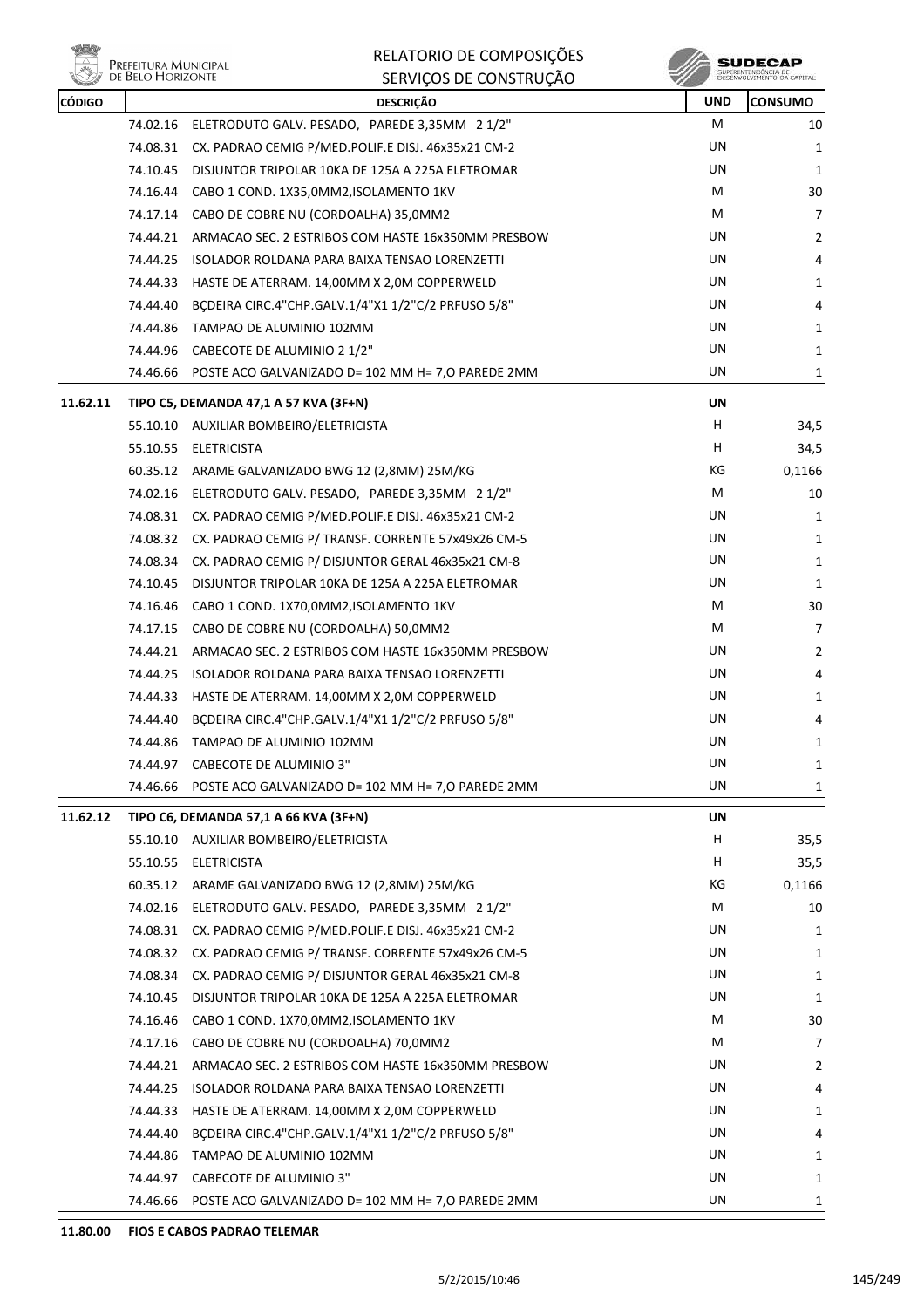

| Δ             | Prefeitura Municipal<br>de Belo Horizonte | RELATORIO DE COMPOSIÇÕES<br>SERVIÇOS DE CONSTRUÇÃO              |            | <b>SUDECAP</b><br>SUPERINTENDÊNCIA DE<br>DESENVOLVIMENTO DA CAPITAL |
|---------------|-------------------------------------------|-----------------------------------------------------------------|------------|---------------------------------------------------------------------|
| <b>CÓDIGO</b> |                                           | <b>DESCRIÇÃO</b>                                                | <b>UND</b> | CONSUMO                                                             |
| 11.80.01      |                                           | TELEFONICO TIPO FI 2 X 0,6 MM2 PADRAO TELEBRAS                  | М          |                                                                     |
|               |                                           | 55.10.10 AUXILIAR BOMBEIRO/ELETRICISTA                          | H          | 0,035                                                               |
|               |                                           | 55.10.55 ELETRICISTA                                            | н          | 0,035                                                               |
|               |                                           | 74.14.11 FIO TELEFONICO TIPO F1 2x0,60MM REFORCADO TELEBRAS     | M          | 1                                                                   |
| 11.80.02      | <b>CABO CI50.10</b>                       |                                                                 | М          |                                                                     |
|               |                                           | 55.10.10 AUXILIAR BOMBEIRO/ELETRICISTA                          | H          | 0,08                                                                |
|               | 55.10.55                                  | ELETRICISTA                                                     | н          | 0,08                                                                |
|               |                                           | 74.19.02 CABO CI50.10                                           | м          | 1                                                                   |
| 11.80.03      | <b>CABO CI50.20</b>                       |                                                                 | М          |                                                                     |
|               |                                           | 55.10.10 AUXILIAR BOMBEIRO/ELETRICISTA                          | н          | 0,145                                                               |
|               | 55.10.55                                  | ELETRICISTA                                                     | н          | 0,145                                                               |
|               |                                           | 74.19.03 CABO CI50.20                                           | M          | 1                                                                   |
| 11.80.04      | <b>CABO CI50.30</b>                       |                                                                 | М          |                                                                     |
|               | 55.10.10                                  | AUXILIAR BOMBEIRO/ELETRICISTA                                   | H          | 0,18                                                                |
|               | 55.10.55                                  | <b>ELETRICISTA</b>                                              | н          | 0,18                                                                |
|               |                                           | 74.19.04 CABO CI50.30                                           | M          | 1                                                                   |
| 11.80.05      | <b>CABO CI50.50</b>                       |                                                                 | М          |                                                                     |
|               |                                           | 55.10.10 AUXILIAR BOMBEIRO/ELETRICISTA                          | H          | 0,25                                                                |
|               | 55.10.55                                  | ELETRICISTA                                                     | н          | 0,25                                                                |
|               | 74.19.05                                  | <b>CABO CI50.50</b>                                             | M          | 1                                                                   |
| 11.80.07      |                                           | CABO CCE-APL-50.2                                               | М          |                                                                     |
|               |                                           | 55.10.10 AUXILIAR BOMBEIRO/ELETRICISTA                          | н          | 0,055                                                               |
|               | 55.10.55                                  | ELETRICISTA                                                     | H          | 0,055                                                               |
|               | 74.19.20                                  | CABO CCE-APL-50.2                                               | M          | 1                                                                   |
| 11.80.09      |                                           | CABO CCE-APL-50.4                                               | М          |                                                                     |
|               |                                           | 55.10.10 AUXILIAR BOMBEIRO/ELETRICISTA                          | Н          | 0,08                                                                |
|               |                                           | 55.10.55 ELETRICISTA                                            | H          | 0,08                                                                |
|               |                                           | 74.19.22 CABO CCE-APL 50.4                                      | M          | 1                                                                   |
| 11.80.11      |                                           | CABO CCE-APL-50.6                                               | М          |                                                                     |
|               |                                           | 55.10.10 AUXILIAR BOMBEIRO/ELETRICISTA                          | H          | 0,115                                                               |
|               |                                           | 55.10.55 ELETRICISTA                                            | H          | 0,115                                                               |
|               |                                           | 74.19.24 CABO CCE-APL-50.6                                      | М          | 1                                                                   |
| 11.80.12      |                                           | CABO CTP-APL-5N 50.10                                           | М          |                                                                     |
|               |                                           | 55.10.10 AUXILIAR BOMBEIRO/ELETRICISTA                          | H          | 0,115                                                               |
|               |                                           | 55.10.55 ELETRICISTA                                            | н          | 0,115                                                               |
|               |                                           | 74.19.30 CABO CTP-APL-SE 050.10                                 | М          | 1                                                                   |
|               |                                           |                                                                 |            |                                                                     |
| 11.80.13      |                                           | CABO CTP-APL-5N 50.20<br>55.10.10 AUXILIAR BOMBEIRO/ELETRICISTA | М<br>H     | 0,145                                                               |
|               |                                           |                                                                 | H          |                                                                     |
|               |                                           | 55.10.55 ELETRICISTA                                            | М          | 0,145                                                               |
|               |                                           | 74.19.31 CABO CTP-APL-SE 050.20                                 |            | 1                                                                   |
| 11.80.14      |                                           | CABO CTP-APL-5N 50.30                                           | М          |                                                                     |
|               |                                           | 55.10.10 AUXILIAR BOMBEIRO/ELETRICISTA                          | H          | 0,18                                                                |
|               |                                           | 55.10.55 ELETRICISTA                                            | H          | 0,18                                                                |
|               |                                           | 74.19.32 CABO CTP-APL-SE 050.30                                 | М          | 1                                                                   |
| 11.80.15      |                                           | CABO CTP-APL-5N 50.50                                           | М          |                                                                     |

55.10.10 AUXILIAR BOMBEIRO/ELETRICISTA H 0,25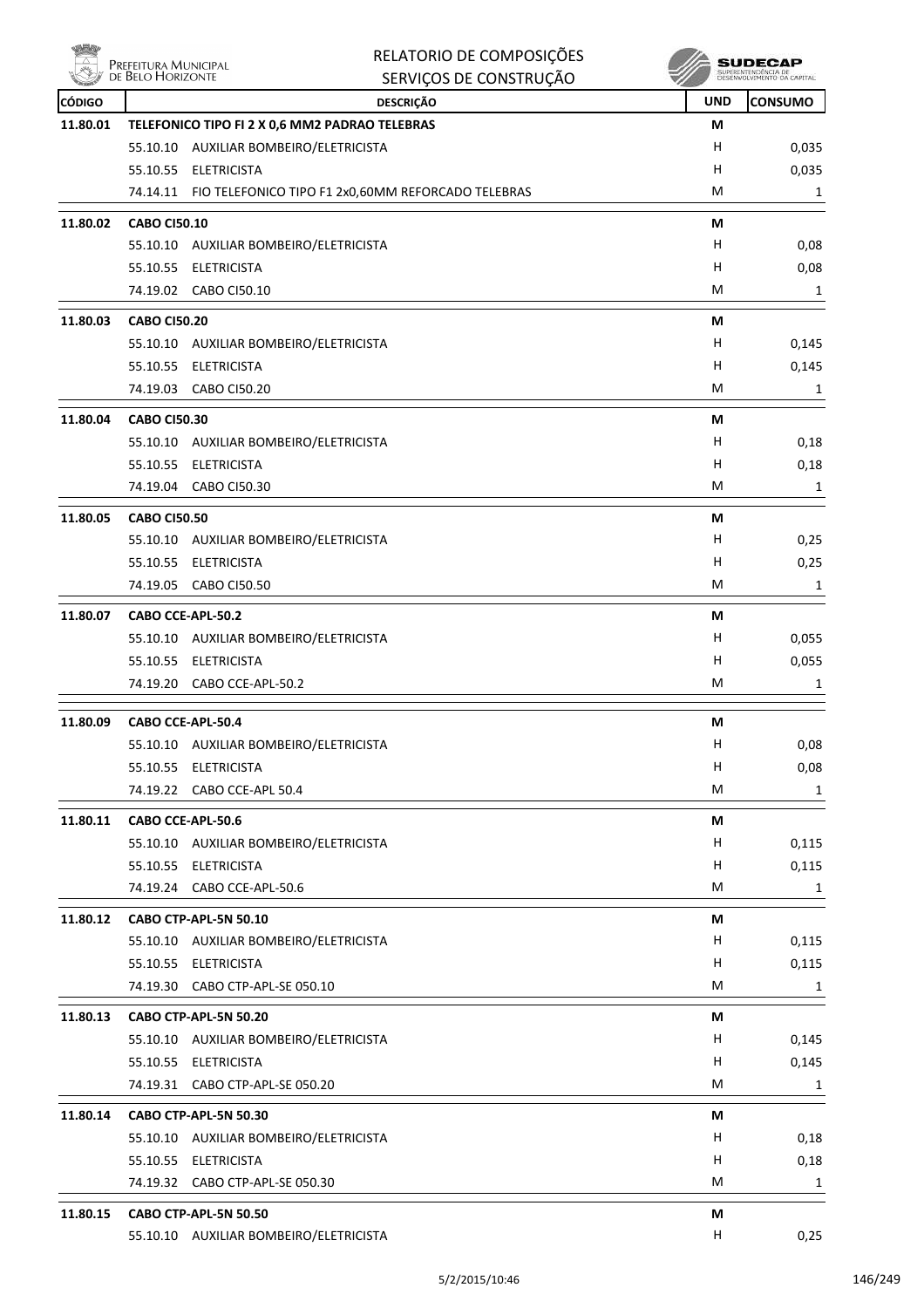

| RELATORIO DE COMPOSIÇÕES |
|--------------------------|
| SERVICOS DE CONSTRUÇÃO   |

| <b>CÓDIGO</b> | <b>DESCRIÇÃO</b>                                            | <b>UND</b> | <b>CONSUMO</b> |
|---------------|-------------------------------------------------------------|------------|----------------|
|               | 55.10.55<br>ELETRICISTA                                     | H          | 0,25           |
|               | 74.19.33 CABO CTP-APL-SE 050.50                             | М          | 1              |
| 11.80.20      | CABO UTP 4 PARES-CATEGORIA 5E-FURUKAWA                      | М          |                |
|               | 55.10.10 AUXILIAR BOMBEIRO/ELETRICISTA                      | н          | 0,08           |
|               | 55.10.55 ELETRICISTA                                        | H          | 0,08           |
|               | 74.19.35 CABO UTP 4 PARES-CATEGORIA 5E-FURUKAWA             | М          | 1              |
| 11.81.00      | <b>TOMADAS PADRAO PARA TELECOMUNICACOES</b>                 |            |                |
| 11.81.02      | TOMADA 4P PARA TELEFONE R.5003 S/ PLACA                     | UN         |                |
|               | 55.10.10 AUXILIAR BOMBEIRO/ELETRICISTA                      | н          | 0,1            |
|               | 55.10.55 ELETRICISTA                                        | н          | 0,1            |
|               | 74.24.57 TOMADA TELEBRAS 4 POLOS EMBUTIR R.5003 S/PLAC SIL. | UN         | 1              |
| 11.81.03      | TOMADA RJ11 C/ PLACA P/ CAIXA 4"X2" - SILENTOQUE            | UN         |                |
|               | 55.10.10 AUXILIAR BOMBEIRO/ELETRICISTA                      | н          | 0,18           |
|               | 55.10.55 ELETRICISTA                                        | н          | 0,18           |
|               | 74.28.10 TOMADA RJ11 C/ PLACA P/ CAIXA 4 X 2 FURUKAWA/SIM.  | UN         | 1              |
| 11.81.09      | PLACA 2X4" COM FURO CENTRAL PARA TOMADA JACK                | UN         |                |
|               | 55.10.10 AUXILIAR BOMBEIRO/ELETRICISTA                      | H          | 0,08           |
|               | 55.10.55 ELETRICISTA                                        | н          | 0,08           |
|               | 74.25.03 PLACA C/ FURO CENTRAL REF. 8508 PIAL P/TOMADA JACK | UN         | 1              |
| 11.82.00      | ACESSORIOS PARA INSTALAÇÃO TELEFONICA/INFORMATICA           |            |                |
| 11.82.01      | ANEL GUIA PADRAO TELEMAR AGS-1                              | UN         |                |
|               | 55.10.10 AUXILIAR BOMBEIRO/ELETRICISTA                      | H          | 0,05           |
|               | 55.10.55 ELETRICISTA                                        | H          | 0,05           |
|               | 74.24.71 ANEL GUIA ROSCA SOBERBA AGS-1 25MM PIAL (P.TELEB.) | UN         | 1              |
| 11.82.05      | <b>ANEL GUIA PADRAO TELEMAR AGS-5</b>                       | <b>UN</b>  |                |
|               | 55.10.10 AUXILIAR BOMBEIRO/ELETRICISTA                      | H          | 0,05           |
|               | 55.10.55 ELETRICISTA                                        | H.         | 0,05           |
|               | 74.24.71 ANEL GUIA ROSCA SOBERBA AGS-1 25MM PIAL (P.TELEB.) | UN         | $\mathbf{1}$   |
| 11.82.06      | <b>CABO COAXIAL P/ ANTENA</b>                               | М          |                |
|               | 55.10.10 AUXILIAR BOMBEIRO/ELETRICISTA                      | H          | 0,08           |
|               | 55.10.55 ELETRICISTA                                        | H          | 0,08           |
|               | 74.19.06 CABO COAXIAL PARA ANTENA                           | М          | 1              |
| 11.82.07      | <b>CABO OPTICO CF0A 4 FIBRAS</b>                            | М          |                |
|               | 55.10.10 AUXILIAR BOMBEIRO/ELETRICISTA                      | H          | 0,08           |
|               | 55.10.55 ELETRICISTA                                        | H          | 0,08           |
|               | 74.19.36 CABO OPTICO CF0A 4 FIBRAS                          | М          | $\mathbf{1}$   |
| 11.82.10      | <b>CANALETA SUPORTE (CAN-5) PADRAO TELEMAR</b>              | UN         |                |
|               | 55.10.10 AUXILIAR BOMBEIRO/ELETRICISTA                      | H          | 0,1            |
|               | 55.10.55 ELETRICISTA                                        | H          | 0,1            |
|               | 74.24.62 CANALETA SUPORTE (CAN-5) PADRAO TELEMAR            | UN         | 1              |
| 11.82.15      | ABRAÇADEIRA PADRAO TELEMAR BC-1                             | UN         |                |
|               | 55.10.55 ELETRICISTA                                        | H          | 0,05           |
|               | 74.24.63<br>ABRACADEIRA PADRAO TELEMAR BC-1                 | UN         | 1              |
| 11.82.16      | ABRAÇADEIRA PADRAO TELEMAR BC-2                             | UN         |                |
|               | 55.10.55 ELETRICISTA                                        | H          | 0,05           |
|               | 74.24.64 ABRACADEIRA PADRAO TELEMAR BC-2                    | UN         | $\mathbf{1}$   |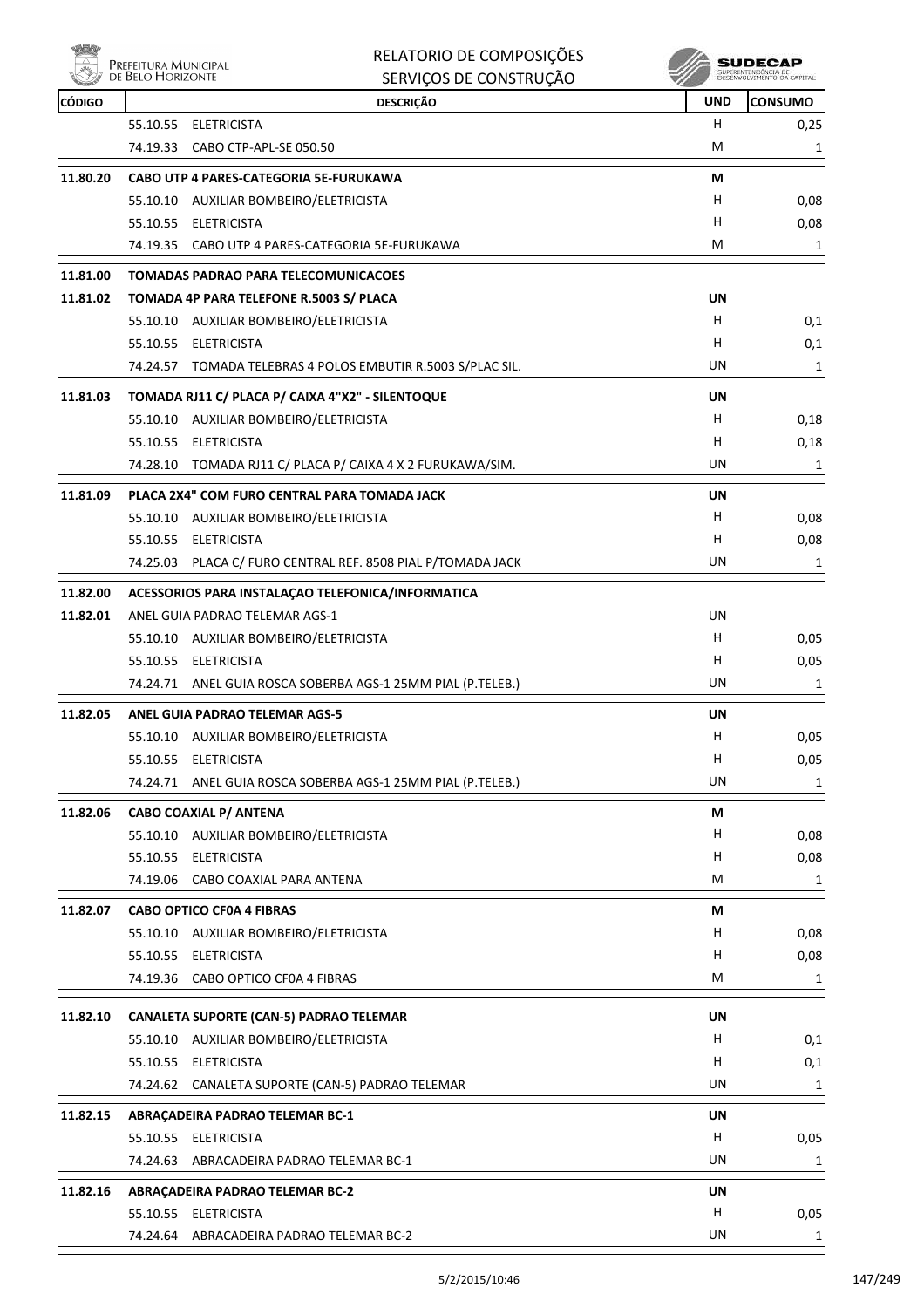

|               | RELATORIO DE COMPOSIÇÕES<br>Prefeitura Municipal<br>de Belo Horizonte |             | SUDECAP<br>SUPERINTENDÊNCIA DE<br>DESENVOLVIMENTO DA CAPITAL |
|---------------|-----------------------------------------------------------------------|-------------|--------------------------------------------------------------|
|               | SERVIÇOS DE CONSTRUÇÃO                                                |             |                                                              |
| <b>CÓDIGO</b> | <b>DESCRIÇÃO</b>                                                      | <b>UND</b>  | <b>CONSUMO</b>                                               |
| 11.82.17      | ABRAÇADEIRA PADRAO TELEMAR BC-3                                       | <b>UN</b>   |                                                              |
|               | 55.10.55 ELETRICISTA                                                  | н<br>UN     | 0,05                                                         |
|               | 74.24.65 ABRACADEIRA PADRAO TELEMAR BC-3                              |             | 1                                                            |
| 11.82.18      | ABRAÇADEIRA PADRAO TELEMAR BC-4                                       | UN          |                                                              |
|               | 55.10.55 ELETRICISTA                                                  | H           | 0,05                                                         |
|               | 74.24.66 ABRACADEIRA PADRAO TELEMAT BC-4                              | UN          | 1                                                            |
| 11.82.19      | SUPORTE P/ BORNE FEMEA PINO BANANA PADRAO TELEMAR                     | UN          |                                                              |
|               | 55.10.55 ELETRICISTA                                                  | H           | 0,05                                                         |
|               | SUPORTE P/ BORNE FEMEA PINO BANANA PADRAO TELEMAR<br>74.24.67         | UN          | 1                                                            |
| 11.82.20      | BORNE FEMEA PARA PINO BANANA PADRAO TELEMAR                           | UN          |                                                              |
|               | 55.10.55 ELETRICISTA                                                  | H.          | 0,05                                                         |
|               | BORNE FEMEA PARA PINO BANANA PADRAO TELEMAR<br>74.24.68               | UN          | 1                                                            |
| 11.82.21      | BLOCO DE LIGAÇÃO INTERNA TIPO BLI-10 P. TELEBRAS                      | UN          |                                                              |
|               | 55.10.10 AUXILIAR BOMBEIRO/ELETRICISTA                                | H.          | 0,25                                                         |
|               | 55.10.55 ELETRICISTA                                                  | H.          | 0,25                                                         |
|               | 74.24.70 BLOCO DE LIGACAO INTERNA BLI -10 (P.TELEBRAS)                | UN          | 1                                                            |
| 11.82.50      | TOMADA RJ 45 S/ PLACA                                                 | UN          |                                                              |
|               | 55.10.10 AUXILIAR BOMBEIRO/ELETRICISTA                                | H           | 0,18                                                         |
|               | 55.10.55 ELETRICISTA                                                  | н           | 0,18                                                         |
|               | 74.28.11 TOMADA RJ45 S/ PLACA REF:AMP                                 | UN          | 1                                                            |
|               |                                                                       |             |                                                              |
| 11.82.51      | PORTA ETIQUETAS P/BLOCOS 110, REF. K110-PE DA PLP                     | UN<br>H.    |                                                              |
|               | 55.10.10 AUXILIAR BOMBEIRO/ELETRICISTA<br>55.10.55 ELETRICISTA        | н           | 0,2                                                          |
|               | 74.26.01 PORTA ETIQUETAS P/ BLOCOS 110, REF. K110-PE DA PLP           | UN          | 0,2<br>1                                                     |
|               |                                                                       |             |                                                              |
| 11.82.52      | FITA ADESIVA P/ IDENTIF. DE CABO, REF. BRADY                          | <b>PCTE</b> |                                                              |
|               | 55.10.10<br>AUXILIAR BOMBEIRO/ELETRICISTA                             | H,          | 0,3                                                          |
|               | 55.10.55 ELETRICISTA                                                  | н           | 0,3                                                          |
|               | 74.26.02 FITA ADESIVA P/IDENT.DE CABO,4P WML 311/292 (250UN           | <b>PCTE</b> | 1                                                            |
| 11.82.54      | <b>GUIA DE CABOS P/ RACK 1U</b>                                       | UN          |                                                              |
|               | 55.10.10 AUXILIAR BOMBEIRO/ELETRICISTA                                | H           | 0,3                                                          |
|               | 55.10.55 ELETRICISTA                                                  | н           | 0,3                                                          |
|               | 74.26.03 GUIA DE CABOS P/ RACK 1U                                     | UN          | 1                                                            |
| 11.82.55      | BLOCO PARA 50 PARES K110-50SS                                         | UN          |                                                              |
|               | 55.10.10 AUXILIAR BOMBEIRO/ELETRICISTA                                | H           | 0,3                                                          |
|               | 55.10.55 ELETRICISTA                                                  | н           | 0,3                                                          |
|               | 74.26.04 BLOCO PARA 50 PARES K110-50 SS P/ LIGAÇAO                    | UN          | 1                                                            |
| 11.82.56      | <b>CALHA COM 8 TOMADAS 19"</b>                                        | UN          |                                                              |
|               | 55.10.10 AUXILIAR BOMBEIRO/ELETRICISTA                                | H           | 0,2                                                          |
|               | 55.10.55 ELETRICISTA                                                  | H           | 0,2                                                          |
|               | 74.26.05 CALHA C/ 8 TOMADAS 19"                                       | UN          | 1                                                            |
| 11.82.57      | <b>CALHA COM 4 TOMADAS 19"</b>                                        | UN          |                                                              |
|               | 55.10.10 AUXILIAR BOMBEIRO/ELETRICISTA                                | H           | 0,2                                                          |
|               | 55.10.55 ELETRICISTA                                                  | H           | 0,2                                                          |
|               | 74.26.06 CALHA C/ 4 TOMADAS 19"                                       | UN          | 1                                                            |
| 11.82.58      | PATCH CORDS TIPO 110-CATEG.5E-REF.K-PC5E15-1,5M                       | UN          |                                                              |
|               | 55.10.10 AUXILIAR BOMBEIRO/ELETRICISTA                                | H           | 0,5                                                          |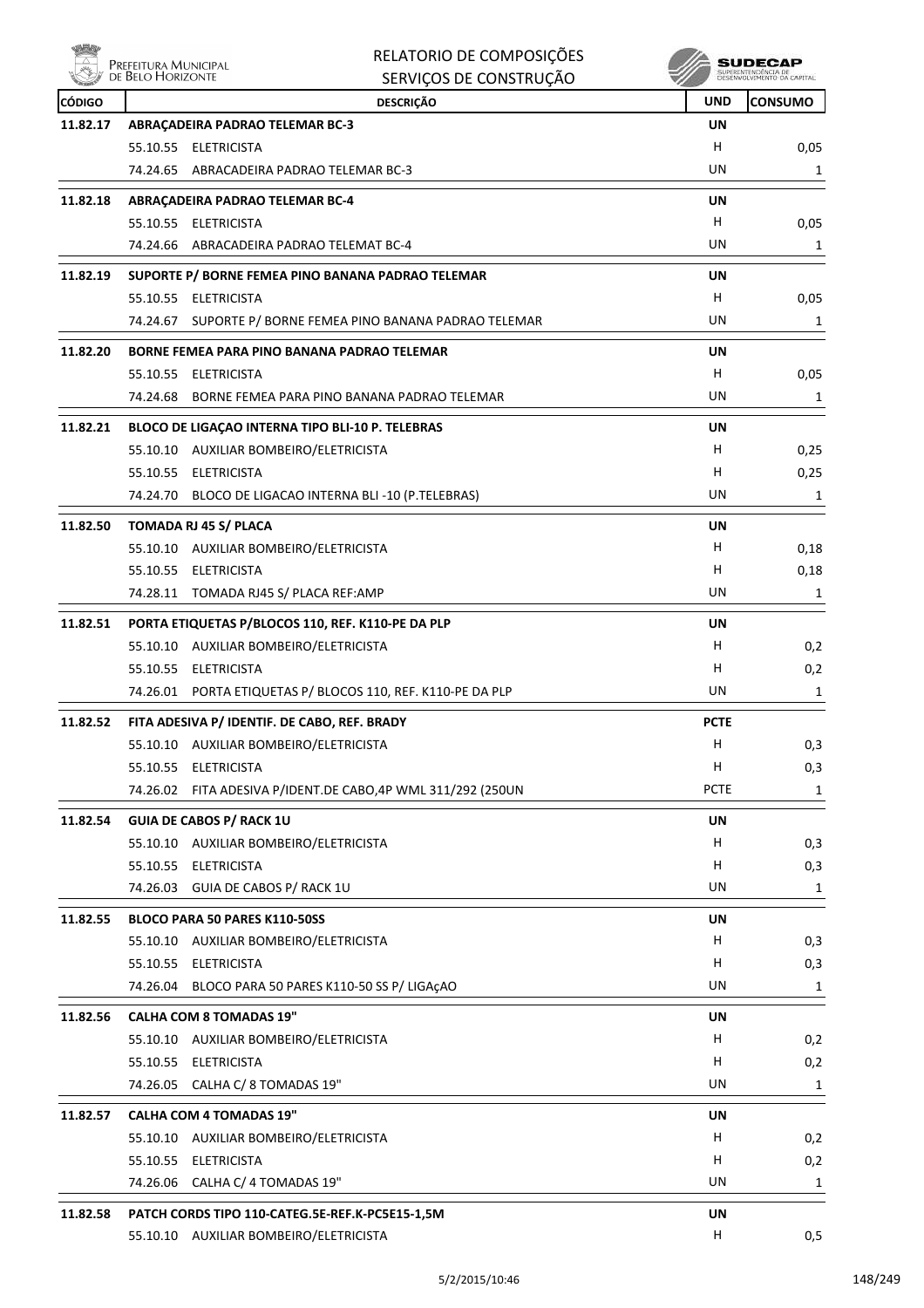

| RELATORIO DE COMPOSIÇÕES |
|--------------------------|
| SERVICOS DE CONSTRUIÇÃO  |

|               | <b>WE DELD LIONIZUNIE</b> | SERVIÇOS DE CONSTRUÇÃO                                         |            | DESEMADEATURE LA PACHATE |
|---------------|---------------------------|----------------------------------------------------------------|------------|--------------------------|
| <b>CÓDIGO</b> |                           | <b>DESCRIÇÃO</b>                                               | <b>UND</b> | <b>CONSUMO</b>           |
|               |                           | 55.10.55 ELETRICISTA                                           | H          | 0,5                      |
|               |                           | 74.26.07 PATCH CORDS 110-CATEG.5E-K110PC15-1,5M                | UN         | 1                        |
| 11.82.59      |                           | PATCH CORDS TIPO RJ45-CATEG.E-REF.K-PC5E-1,5M                  | UN         |                          |
|               |                           | 55.10.10 AUXILIAR BOMBEIRO/ELETRICISTA                         | H          | 0,2                      |
|               |                           | 55.10.55 ELETRICISTA                                           | H          | 0,2                      |
|               |                           | 74.26.08 PATCH CORDS TIPO RJ45-CATEG.5E                        | UN         | 1                        |
| 11.82.60      |                           | MODULO HITOP EMBUTIR, 19" 16U                                  | UN         |                          |
|               |                           | 55.10.10 AUXILIAR BOMBEIRO/ELETRICISTA                         | H          | 1                        |
|               |                           | 55.10.55 ELETRICISTA                                           | H          | 1                        |
|               |                           | 74.26.09 MODULO HITOP (GARRA), 19" 16U                         | UN         | 1                        |
| 11.82.61      |                           | BANDEJA DE APOIO P/ RACK 4U REF. K110-APOLO DA PLP             | UN         |                          |
|               |                           | 55.10.10 AUXILIAR BOMBEIRO/ELETRICISTA                         | H.         | 0,5                      |
|               |                           | 55.10.55 ELETRICISTA                                           | H          | 0,5                      |
|               |                           | 74.26.10 BANDEJA DE APOIO P/ RACK 4U REF. K110-APOLO DA PLP    | UN         | 1                        |
| 11.82.62      |                           | PAINEL CEGO, REF. KN-BLIND DA PLP                              | UN         |                          |
|               |                           | 55.10.10 AUXILIAR BOMBEIRO/ELETRICISTA                         | H.         | 0,5                      |
|               |                           | 55.10.55 ELETRICISTA                                           | H          | 0,5                      |
|               |                           | 74.26.11 PAINEL CEGO, REF. KN-BLIND DA PLP                     | UN         | 1                        |
| 11.82.63      |                           | PAINEL TV, REF. KNVD-MOD4 DA PLP                               | UN         |                          |
|               |                           | 55.10.10 AUXILIAR BOMBEIRO/ELETRICISTA                         | H.         | 1,5                      |
|               |                           | 55.10.55 ELETRICISTA                                           | H          | 1,5                      |
|               |                           | 74.26.12 PAINEL TV, REF. KNVD-MOD2 DA PLP                      | UN         | 1                        |
|               |                           |                                                                |            |                          |
| 11.82.64      |                           | ORGANIZADOR DE CABOS 1U ALLKONNECT                             | UN<br>H    |                          |
|               |                           | 55.10.10 AUXILIAR BOMBEIRO/ELETRICISTA<br>55.10.55 ELETRICISTA | H.         | $\mathbf{1}$             |
|               |                           | 74.26.13 ORGANIZ. CABOS 1U ALLKONNECT                          | UN         | 1<br>1                   |
|               |                           |                                                                |            |                          |
| 11.82.66      |                           | PATCH PAINEL 24 PORTAS CATEG.5E MAXITELECOM/SIMIL.             | UN         |                          |
|               |                           | 55.10.10 AUXILIAR BOMBEIRO/ELETRICISTA                         | H          | 1                        |
|               |                           | 55.10.55 ELETRICISTA                                           | H          | $\mathbf{1}$             |
|               |                           | 74.26.15 PATCH PAINEL 24PORTAS CATEGORIA 5E MAXITELECOM        | UN         | 1                        |
| 11.82.67      |                           | PATCH PAINEL 48 PORTAS CATEG.5E MAXITELECOM/SIMIL.             | UN         |                          |
|               |                           | 55.10.10 AUXILIAR BOMBEIRO/ELETRICISTA                         | H          | 1                        |
|               |                           | 55.10.55 ELETRICISTA                                           | H          | 1                        |
|               |                           | 74.26.16 PATCH PAINEL 48PORTAS CATEGORIA 5E MAXITELECOM        | UN         | $\mathbf{1}$             |
| 11.83.00      |                           | ATERRAMENTO PARA INSTALAÇÃO                                    |            |                          |
| 11.83.01      |                           | HASTE DE ATERRAMENTO DE AÇO COBREADO 15MM X 2400MM             | UN         |                          |
|               |                           | 55.10.10 AUXILIAR BOMBEIRO/ELETRICISTA                         | H          | 0,5                      |
|               |                           | 55.10.55 ELETRICISTA                                           | H.         | 0,5                      |
|               |                           | 74.44.29 HASTE DE ATERRAM. 14,00MM X 2,40M                     | UN         | 1                        |
| 11.83.02      |                           | <b>CONECTOR CABO HASTE CHT-1 DE ATERRAMENTO P.TELEMAR</b>      | UN         |                          |
|               |                           | 55.10.10 AUXILIAR BOMBEIRO/ELETRICISTA                         | H          | 0,15                     |
|               |                           | 55.10.55 ELETRICISTA                                           | H.         | 0,15                     |
|               |                           | 74.44.15 CONECTOR CHT-1 CABO/HASTE                             | UN         | 1                        |
| 11.83.03      |                           | CORDOALHA DE AÇO COBREADO 6,3MM                                | M          |                          |
|               |                           | 55.10.10 AUXILIAR BOMBEIRO/ELETRICISTA                         | H          | 0,055                    |
|               |                           | 55.10.55 ELETRICISTA                                           | н          | 0,055                    |
|               |                           |                                                                |            |                          |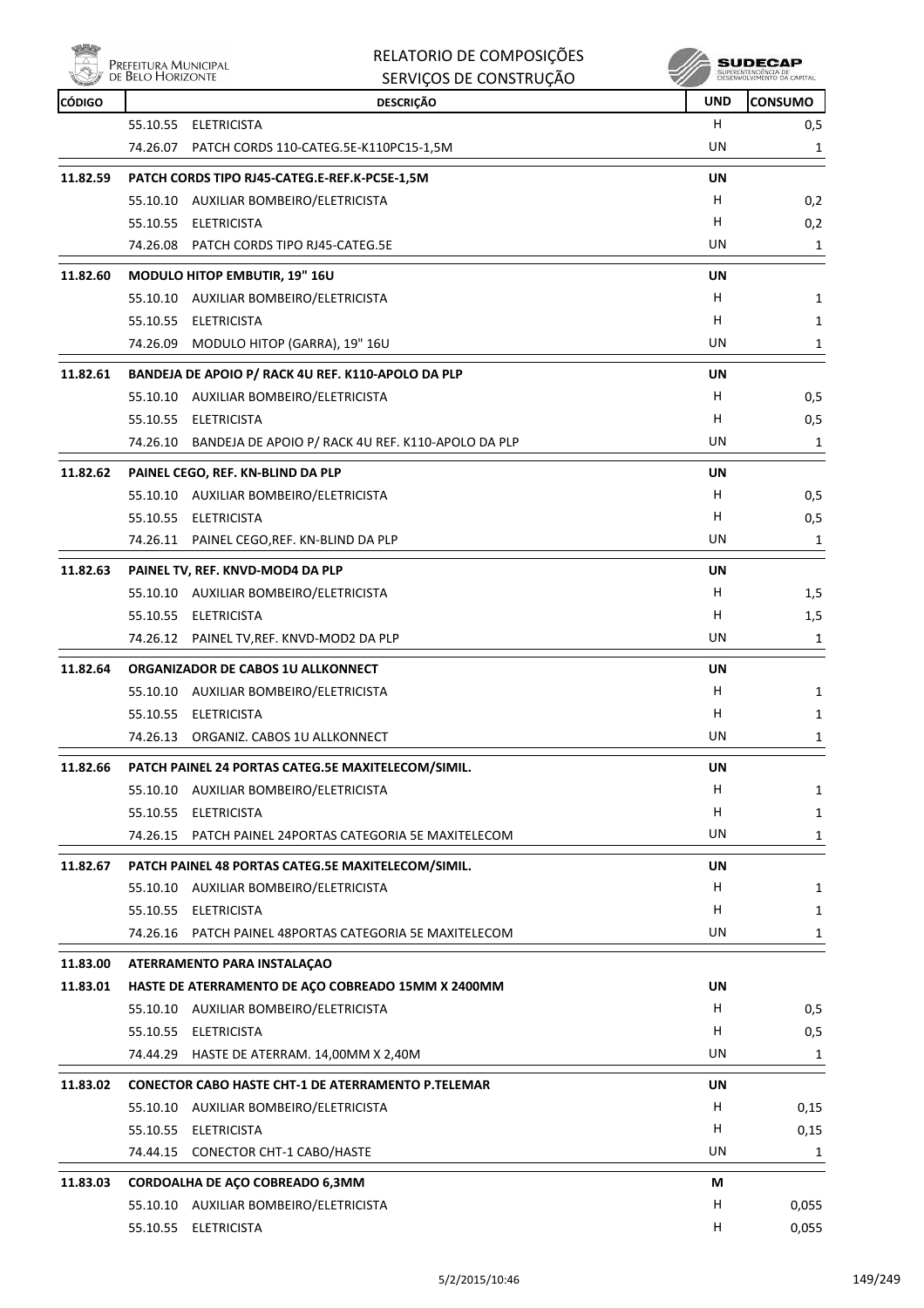

| Nölg          | Prefeitura Municipal<br>de Belo Horizonte | RELATORIO DE COMPOSIÇÕES                                             |                 | SUDECAF<br>SUPERINTENDÊNCIA DE<br>DESENVOLVIMENTO DA CAPITA |
|---------------|-------------------------------------------|----------------------------------------------------------------------|-----------------|-------------------------------------------------------------|
|               |                                           | SERVIÇOS DE CONSTRUÇÃO                                               |                 |                                                             |
| <b>CÓDIGO</b> |                                           | <b>DESCRIÇÃO</b><br>CORDOALHA DE AÇO COBREADO 6,3MM (PADRAO TELEMAR) | <b>UND</b><br>м | <b>CONSUMO</b>                                              |
|               | 74.17.21                                  |                                                                      |                 | 1                                                           |
| 11.83.10      |                                           | HASTE DE ATERRAMENTO AÇO GALV. 3/4" X 1,5 MM                         | UN              |                                                             |
|               |                                           | 55.10.10 AUXILIAR BOMBEIRO/ELETRICISTA                               | H.              | 1,5                                                         |
|               |                                           | 55.10.55 ELETRICISTA                                                 | н               | 1,5                                                         |
|               |                                           | 74.44.30 HASTE DE ATERRAM. 16,00MM X 1,60M - ANCORA                  | UN              | 1                                                           |
| 11.83.11      |                                           | HASTE DE ATERRAMENTO AÇO GALV. 3/4" X 3,0 MM                         | UN              |                                                             |
|               |                                           | 55.10.10 AUXILIAR BOMBEIRO/ELETRICISTA                               | н               | 2                                                           |
|               |                                           | 55.10.55 ELETRICISTA                                                 | н               | 2                                                           |
|               |                                           | 74.44.32 HASTE DE ATERRM. 17,00MM X 3,0M COPPERWELD (3/4)            | UN              | 1                                                           |
| 11.83.12      |                                           | HASTE DE ATERRAMENTO 14MM X 2000 MM                                  | UN              |                                                             |
|               |                                           | 55.10.10 AUXILIAR BOMBEIRO/ELETRICISTA                               | H               | 0,5                                                         |
|               |                                           | 55.10.55 ELETRICISTA                                                 | H               | 0,5                                                         |
|               |                                           | 74.44.33 HASTE DE ATERRAM. 14,00MM X 2,0M COPPERWELD                 | UN              | 1                                                           |
| 11.83.13      |                                           | HASTE ATERRAMENTO AÇO ZINCADO 25X25X2500MM P.CEMIG                   | UN              |                                                             |
|               |                                           | 55.10.10 AUXILIAR BOMBEIRO/ELETRICISTA                               | H               | 0,5                                                         |
|               |                                           | 55.10.55 ELETRICISTA                                                 | H               | 0,5                                                         |
|               |                                           | 74.44.35 HASTE ATERRAMENTO ZINCADO 25X25X2500MM P.CEMIG              | UN              | 1                                                           |
| 11.83.14      |                                           | <b>HASTE ATERRAMENTO 17MM X 2400 MM</b>                              | UN              |                                                             |
|               |                                           | 55.10.10 AUXILIAR BOMBEIRO/ELETRICISTA                               | H               | 0,5                                                         |
|               |                                           | 55.10.55 ELETRICISTA                                                 | H               | 0,5                                                         |
|               |                                           | 74.44.31 HASTE DE ATERRAM. 17,00MM X 2,40 COPPERWELD (3/4)           | UN              | 1                                                           |
| 11.84.00      |                                           | CAIXAS PARA INSTALAÇÃO TELEFONICA PADRÃO TELEMAR                     |                 |                                                             |
| 11.84.01      |                                           | P20 20X20X20 CM - FERRO FUNDIDO - PADRAO TELEMAR                     | UN              |                                                             |
|               |                                           | 40.32.05 ESCAVACAO MANUAL H <= 1.5M M                                | M3              | 0,56                                                        |
|               |                                           | 40.32.22 REGULARIZACAO E COMPACTACAO MANUAL DE TERRENO               | M <sub>2</sub>  | 0,16                                                        |
|               |                                           | 55.10.75 PEDREIRO                                                    | н               | 0,5                                                         |
|               |                                           | 55.10.88 SERVENTE                                                    | н               | 0,5                                                         |
|               | 63.01.03                                  | BRITA COM FRETE BRITA 0,1,2,3                                        | M <sub>3</sub>  | 0,0006                                                      |
|               |                                           | 80.35.54 CAIXA 20X20X20 F. FUNDIDO INCL. ARO/TAMPA TELEMAR           | UN              | 1                                                           |
| 11.84.02      |                                           | R1 35X60X50 CM P.TELEBRAS INCLUSIVE ARO E TAMPA                      | UN              |                                                             |
|               | 40.09.07                                  | CONCRETO 1:3:6, B1-B2 CALCAREA,LANCADO EM FUNDACAO                   | M <sub>3</sub>  | 0,0391                                                      |
|               |                                           | 40.30.06 ALVENARIA TIJOLO MACICO REQ., E = 10CM, A REVESTIR          | M2              | 1,15                                                        |
|               |                                           | 40.31.02 CHAPISCO COM ARGAMASSA 1:3, A COLHER                        | M2              | 0,95                                                        |
|               |                                           | 40.31.07 REBOCO PAULISTA COM ARGAMASSA 1:4                           | M2              | 0,95                                                        |
|               | 40.32.05                                  | ESCAVACAO MANUAL H <= 1.5M M                                         | M3              | 0,30325                                                     |
|               |                                           | 40.32.22 REGULARIZACAO E COMPACTACAO MANUAL DE TERRENO               | M2              | 0,44                                                        |
|               |                                           | 40.70.10 LATEX SEM MASSA                                             | M <sub>2</sub>  | 0,95                                                        |
|               |                                           | 55.10.10 AUXILIAR BOMBEIRO/ELETRICISTA                               | Н               | 0,45                                                        |
|               | 55.10.55                                  | ELETRICISTA                                                          | н               | 0,45                                                        |
|               | 63.01.03                                  | BRITA COM FRETE BRITA 0,1,2,3                                        | M3              | 0,03925                                                     |
|               |                                           | 73.24.07 TUBO PVC ESGOTO RIGIDO PB 250MM x6M                         | UN              | 0,8                                                         |
|               |                                           | 74.08.20  ARO E TAMPA DE FERRO FUNDIDO PARA CX R1 P.TELEBRAS         | UN              | 1                                                           |
| 11.84.03      |                                           | R2 107X52X50 CM - ALVEN. E CONC. TAMPA TIPO TR2-FF                   | UN              |                                                             |
|               |                                           | 40.09.07 CONCRETO 1:3:6, B1-B2 CALCAREA, LANCADO EM FUNDACAO         | M3              | 0,103                                                       |
|               | 40.30.06                                  | ALVENARIA TIJOLO MACICO REQ., E = 10CM, A REVESTIR                   | M <sub>2</sub>  | 1,79                                                        |
|               |                                           | 40.31.02 CHAPISCO COM ARGAMASSA 1:3, A COLHER                        | M2              | 1,48                                                        |
|               |                                           | 40.31.07 REBOCO PAULISTA COM ARGAMASSA 1:4                           | M2              | 1,48                                                        |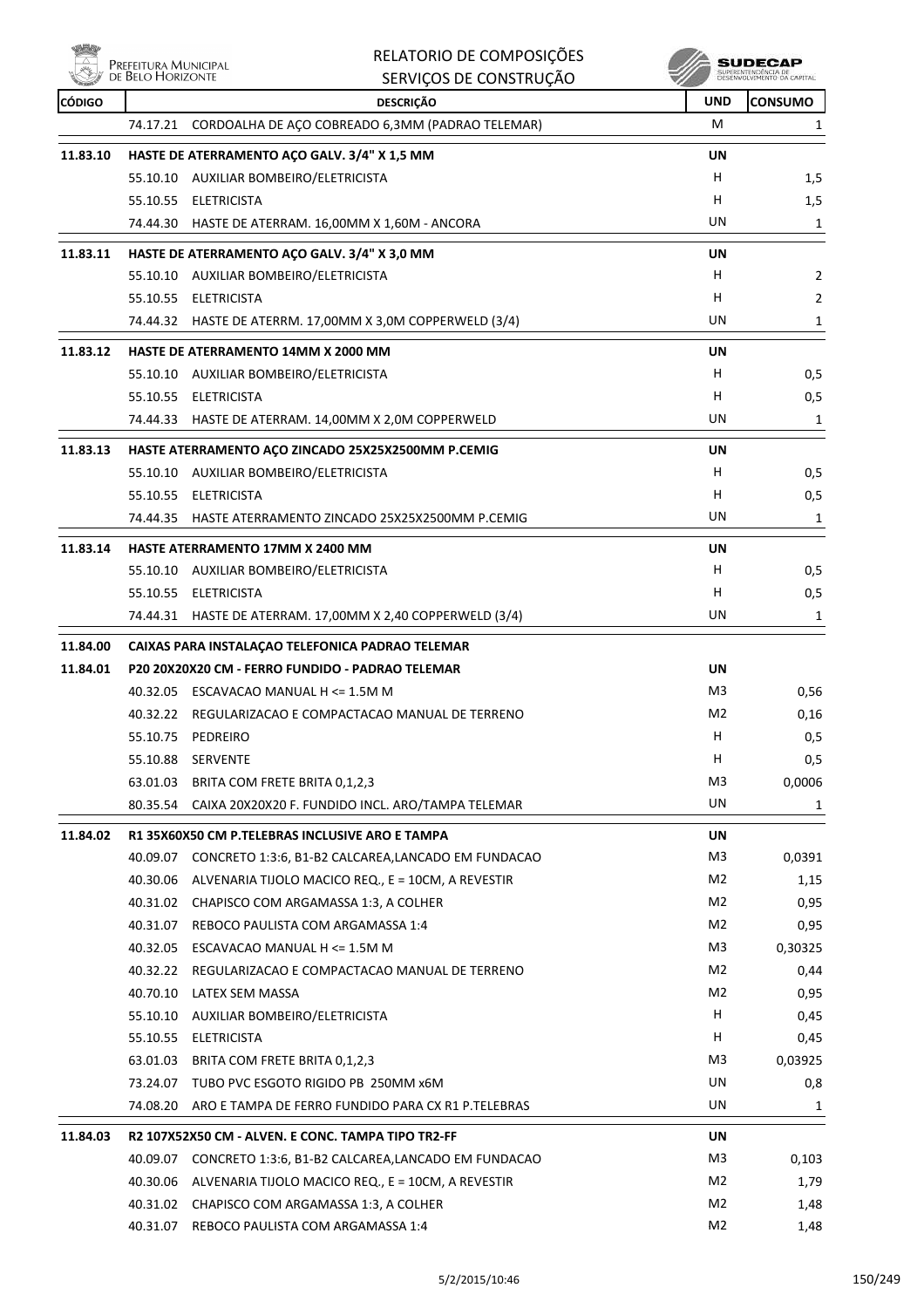

|               |                                           | RELATORIO DE COMPOSIÇÕES                                    |                | SUDECAP                                           |
|---------------|-------------------------------------------|-------------------------------------------------------------|----------------|---------------------------------------------------|
|               | Prefeitura Municipal<br>de Belo Horizonte | SERVIÇOS DE CONSTRUÇÃO                                      |                | SUPERINTENDÊNCIA DE<br>DESENVOLVIMENTO DA CAPITAL |
| <b>CÓDIGO</b> |                                           | <b>DESCRIÇÃO</b>                                            | <b>UND</b>     | <b>CONSUMO</b>                                    |
|               | 40.32.05                                  | ESCAVACAO MANUAL H <= 1.5M M                                | M <sub>3</sub> | 0,503                                             |
|               |                                           | 40.32.22 REGULARIZACAO E COMPACTACAO MANUAL DE TERRENO      | M2             | 0,914                                             |
|               | 40.70.10                                  | LATEX SEM MASSA                                             | M <sub>2</sub> | 1,48                                              |
|               |                                           | 55.10.10 AUXILIAR BOMBEIRO/ELETRICISTA                      | H.             | 0,6                                               |
|               |                                           | 55.10.55 ELETRICISTA                                        | H              | 0,6                                               |
|               | 63.01.03                                  | BRITA COM FRETE BRITA 0,1,2,3                               | M3             | 0,056                                             |
|               |                                           | 73.24.07 TUBO PVC ESGOTO RIGIDO PB 250MM x6M                | UN.            | 0,8                                               |
|               |                                           | 74.08.19 ARO E TAMPA DE FERRO FUNDIDO P/ CX. R2 P. TELEBRAS | UN             | 1                                                 |
| 11.85.00      |                                           | CX INTERNA METAL .- EMBUTIR/SOBREPOR-PADRAO TELEMAR         |                |                                                   |
| 11.85.01      |                                           | Nº2 (20X20X12)CM, C/ PORTA E FUNDO DE MADEIRA               | UN.            |                                                   |
|               |                                           | 55.10.10 AUXILIAR BOMBEIRO/ELETRICISTA                      | H              | 0,5                                               |
|               |                                           | 55.10.55 ELETRICISTA                                        | H              | 0,5                                               |
|               |                                           | 74.08.14 CX.Nº2 FERRO C/PINT.EPOXI,FUNDO DE MAD-20X20X12TEL | UN             | 1                                                 |
| 11.85.02      |                                           | Nº3 (40X40X12)CM, C/ PORTA E FUNDO DE MADEIRA               | UN             |                                                   |
|               |                                           | 55.10.10 AUXILIAR BOMBEIRO/ELETRICISTA                      | H              | 0,65                                              |
|               | 55.10.55                                  | ELETRICISTA                                                 | н              | 0,65                                              |
|               |                                           | 74.08.16 CX.Nº3 FERRO C/PINT.EPOXI,FUNDO DE MAD-40X40X12TEL | UN.            | 1                                                 |
|               |                                           |                                                             |                |                                                   |
| 11.85.03      |                                           | Nº4 (60X60X12)CM, C/ PORTA E FUNDO DE MADEIRA               | UN             |                                                   |
|               |                                           | 55.10.10 AUXILIAR BOMBEIRO/ELETRICISTA                      | H              | 0,65                                              |
|               | 55.10.55                                  | ELETRICISTA                                                 | н              | 0,65                                              |
|               |                                           | 74.08.17 CX.Nº4 FERRO C/PINT.EPOXI,FUNDO DE MAD-60X60X12TEL | UN             | 1                                                 |
| 11.85.04      |                                           | Nº5 (80X80X12)CM, C/ PORTA E FUNDO DE MADEIRA               | UN             |                                                   |
|               |                                           | 55.10.10 AUXILIAR BOMBEIRO/ELETRICISTA                      | H              | 0,65                                              |
|               |                                           | 55.10.55 ELETRICISTA                                        | H              | 0,65                                              |
|               | 74.08.18                                  | CX.Nº5 FERRO C/PINT.EPOXI,FUNDO DE MAD-80X80X12TEL          | UN.            | 1                                                 |
| 11.85.05      |                                           | Nº6 (100X100X12)CM, C/ PORTA E FUNDO DE MADEIRA             | UN             |                                                   |
|               | 55.10.10                                  | AUXILIAR BOMBEIRO/ELETRICISTA                               | H              | 1,5                                               |
|               | 55.10.55                                  | <b>ELETRICISTA</b>                                          | н              | 1,5                                               |
|               |                                           | 74.08.76 CX.Nº6 FERRO C/PINT.EPOXI FUNDO DE MAD-100X100X12  | UN             | 1                                                 |
|               |                                           |                                                             |                |                                                   |
| 11.91.00      |                                           | <b>CONDUTORES DE ATERRAMENTO</b>                            |                |                                                   |
| 11.91.01      |                                           | CABO DE COBRE NU # 6 MM2                                    | M              |                                                   |
|               |                                           | 55.10.10 AUXILIAR BOMBEIRO/ELETRICISTA                      | H              | 0,055                                             |
|               |                                           | 55.10.55 ELETRICISTA                                        | H              | 0,055                                             |
|               |                                           | 74.17.10 CABO DE COBRE NU (CORDOALHA) 6,00 MM2              | М              | 1                                                 |
| 11.91.02      |                                           | CABO DE COBRE NU #10MM2                                     | М              |                                                   |
|               |                                           | 55.10.10 AUXILIAR BOMBEIRO/ELETRICISTA                      | H              | 0,08                                              |
|               | 55.10.55                                  | ELETRICISTA                                                 | H              | 0,08                                              |
|               |                                           | 74.17.11 CABO DE COBRE NU (CORDOALHA) 10,0MM2               | М              | 1                                                 |
|               |                                           |                                                             |                |                                                   |
| 11.91.03      |                                           | CABO DE COBRE NU # 16 MM2                                   | M              |                                                   |
|               |                                           | 55.10.10 AUXILIAR BOMBEIRO/ELETRICISTA                      | H              | 0,115                                             |
|               |                                           | 55.10.55 ELETRICISTA                                        | н              | 0,115                                             |
|               |                                           | 74.17.12 CABO DE COBRE NU (CORDOALHA) 16,0MM2               | М              | 1                                                 |
| 11.91.04      |                                           | CABO DE COBRE NU # 25 MM2                                   | М              |                                                   |
|               | 55.10.10                                  | AUXILIAR BOMBEIRO/ELETRICISTA                               | H              | 0,14                                              |
|               |                                           | 55.10.55 ELETRICISTA                                        | H              | 0,14                                              |
|               |                                           | 74.17.13 CABO DE COBRE NU (CORDOALHA) 25,0MM2               | M              | 1                                                 |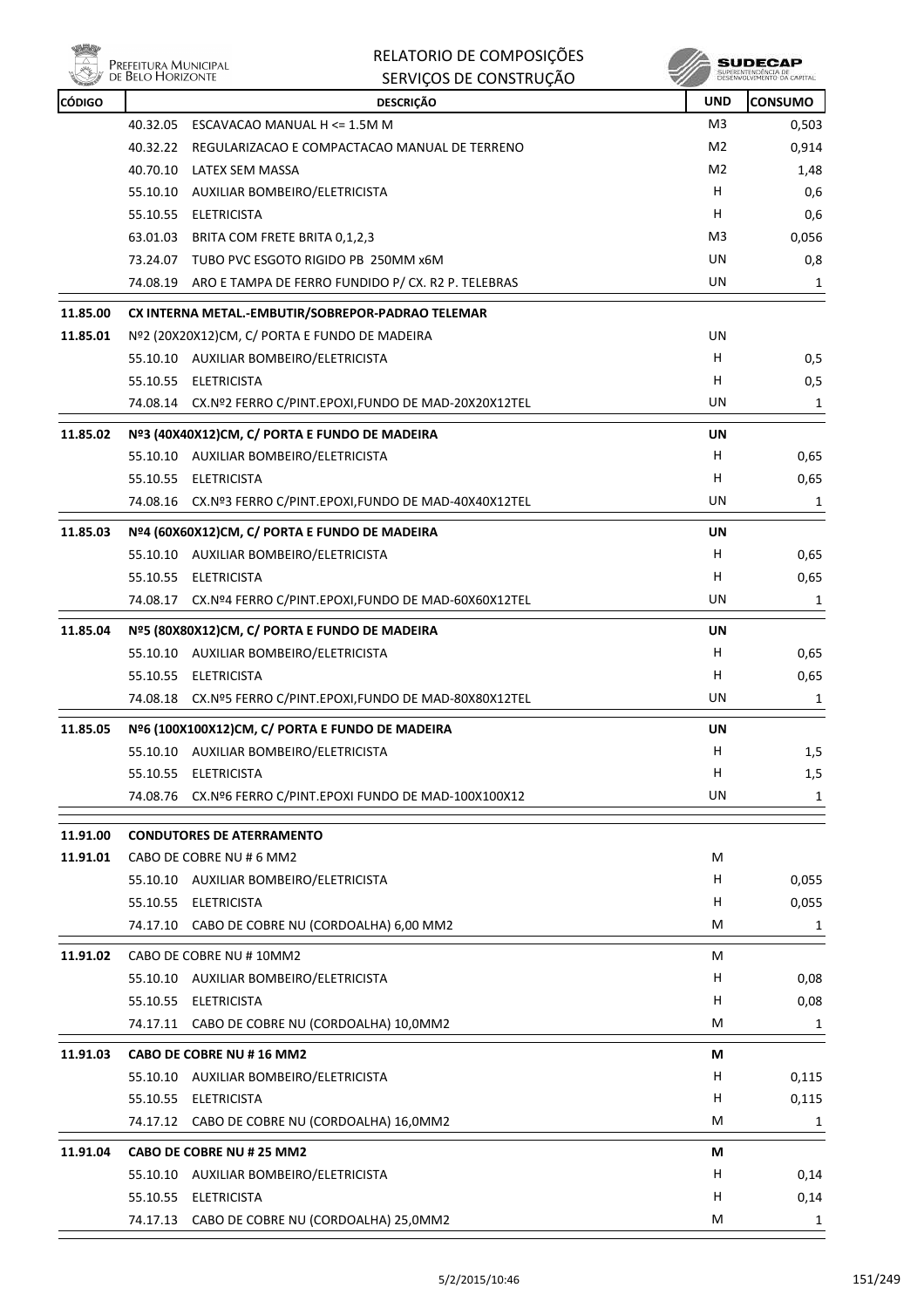

| Prefeitura Municipal<br>de Belo Horizonte<br>SUPERINTENDÊNCIA DE<br>DESENVOLVIMENTO DA CAPITAL<br><b>DESCRIÇÃO</b><br><b>UND</b><br><b>CONSUMO</b><br><b>CÓDIGO</b><br>11.91.05<br>CABO DE COBRE NU # 35 MM2<br>М<br>H<br>55.10.10 AUXILIAR BOMBEIRO/ELETRICISTA<br>H<br>55.10.55 ELETRICISTA<br>M<br>74.17.14 CABO DE COBRE NU (CORDOALHA) 35,0MM2<br>11.91.06<br>CABO DE COBRE NU # 50 MM2<br>М<br>H<br>55.10.10 AUXILIAR BOMBEIRO/ELETRICISTA<br>0,25<br>55.10.55 ELETRICISTA<br>н<br>M<br>74.17.15<br>CABO DE COBRE NU (CORDOALHA) 50,0MM2<br>11.91.09<br>CABO DE COBRE NU # 70MM2<br>М<br>55.10.10 AUXILIAR BOMBEIRO/ELETRICISTA<br>H<br>55.10.55 ELETRICISTA<br>н<br>M<br>74.17.16 CABO DE COBRE NU (CORDOALHA) 70,0MM2<br>11.92.00<br>PROTECAO EXTERNA - CONTRA DESCARGA ATMOSFERICA<br>11.92.01<br>TERMINAL AEREO (CAPTOR), ACO GALV. D= 3/8"X250MM<br>UN<br>H.<br>55.10.10 AUXILIAR BOMBEIRO/ELETRICISTA<br>55.10.55 ELETRICISTA<br>H<br>UN<br>74.51.01 TERMINAL AEREO TEL044(CAPTOR)ACO GALV.D=3/8"X250MM<br>11.92.02<br>CONECTOR DE BRONZE C/FURO VERTICAL P/CAPTOR<br>UN<br>н<br>55.10.10 AUXILIAR BOMBEIRO/ELETRICISTA<br>н<br>55.10.55 ELETRICISTA<br>UN<br>74.51.02 CONECTOR DE BRONZE TEL5021C/FURO VERTICAL P/CAPTOR<br>11.92.03<br>CAIXA EQUALIZACAO DE POLIPROPILENO 180X145MM B.6MM<br>UN<br>55.10.10 AUXILIAR BOMBEIRO/ELETRICISTA<br>H<br>55.10.55 ELETRICISTA<br>H.<br>UN<br>CAIXA EQUALIZ.TEL902 DE POLIPROPIL.180X145MM B.6MM<br>74.51.03<br>11.92.04<br>MOLDE P/ SOLDA EXOTERMICA HCL 5/8".50-5<br>UN<br>н<br>55.10.10 AUXILIAR BOMBEIRO/ELETRICISTA<br>55.10.55 ELETRICISTA<br>H<br>UN<br>74.51.04 MOLDE P/SOLDA EXOTERMICA HCL 5/8".50-5 CLASSE 5<br>ПN<br>BISNAGA DE POLIURETANO SIKAFLEX 300ML<br>11.92.05<br>H.<br>55.10.10 AUXILIAR BOMBEIRO/ELETRICISTA<br>55.10.55 ELETRICISTA<br>н<br>UN<br>74.51.05 BISNAGA TEL5905 DE POLIURETANO SIKAFLEX 300ML<br>PRESILHA LATAO P/CABO 35/50MM2 C/PARAFUSO/BUCHA S6<br>11.92.06<br>UN<br>55.10.10 AUXILIAR BOMBEIRO/ELETRICISTA<br>H<br>55.10.55 ELETRICISTA<br>H<br>UN<br>74.51.06 PRESILHA TEL745 LATAO P/CABO35/50MM2 C/PAR.BUCHAS6<br>11.92.07<br><b>CONECTOR MINI-GAR 16 A 35MM2 P/TERMINAIS AEREOS</b><br>UN<br>55.10.10 AUXILIAR BOMBEIRO/ELETRICISTA<br>Н.<br>H<br>55.10.55 ELETRICISTA<br>UN<br>74.51.07 CONECTOR TEL583 MINI-GAR 16 A 50MM2 P/TERM.AEREOS<br>CX MET.(38X32)CM C/PLACA DE COBRE P/EQUALIZACAO<br>11.92.08<br>UN<br>H<br>55.10.10 AUXILIAR BOMBEIRO/ELETRICISTA<br>55.10.55 ELETRICISTA<br>H<br>74.51.08 CX METALICA TEL903 38X32CM C/PLACA DE COBRE P/EQUA<br>UN | uiliy | RELATORIO DE COMPOSIÇÕES | SUDECAP   |
|-------------------------------------------------------------------------------------------------------------------------------------------------------------------------------------------------------------------------------------------------------------------------------------------------------------------------------------------------------------------------------------------------------------------------------------------------------------------------------------------------------------------------------------------------------------------------------------------------------------------------------------------------------------------------------------------------------------------------------------------------------------------------------------------------------------------------------------------------------------------------------------------------------------------------------------------------------------------------------------------------------------------------------------------------------------------------------------------------------------------------------------------------------------------------------------------------------------------------------------------------------------------------------------------------------------------------------------------------------------------------------------------------------------------------------------------------------------------------------------------------------------------------------------------------------------------------------------------------------------------------------------------------------------------------------------------------------------------------------------------------------------------------------------------------------------------------------------------------------------------------------------------------------------------------------------------------------------------------------------------------------------------------------------------------------------------------------------------------------------------------------------------------------------------------------------------------------------------------------------------------------------------------------------------------------------------------------------------------------------------------------------------------------------------------------------------------------------------------------------------------------------------------------------------------------------------|-------|--------------------------|-----------|
|                                                                                                                                                                                                                                                                                                                                                                                                                                                                                                                                                                                                                                                                                                                                                                                                                                                                                                                                                                                                                                                                                                                                                                                                                                                                                                                                                                                                                                                                                                                                                                                                                                                                                                                                                                                                                                                                                                                                                                                                                                                                                                                                                                                                                                                                                                                                                                                                                                                                                                                                                                   |       | SERVIÇOS DE CONSTRUÇÃO   |           |
|                                                                                                                                                                                                                                                                                                                                                                                                                                                                                                                                                                                                                                                                                                                                                                                                                                                                                                                                                                                                                                                                                                                                                                                                                                                                                                                                                                                                                                                                                                                                                                                                                                                                                                                                                                                                                                                                                                                                                                                                                                                                                                                                                                                                                                                                                                                                                                                                                                                                                                                                                                   |       |                          |           |
|                                                                                                                                                                                                                                                                                                                                                                                                                                                                                                                                                                                                                                                                                                                                                                                                                                                                                                                                                                                                                                                                                                                                                                                                                                                                                                                                                                                                                                                                                                                                                                                                                                                                                                                                                                                                                                                                                                                                                                                                                                                                                                                                                                                                                                                                                                                                                                                                                                                                                                                                                                   |       |                          |           |
|                                                                                                                                                                                                                                                                                                                                                                                                                                                                                                                                                                                                                                                                                                                                                                                                                                                                                                                                                                                                                                                                                                                                                                                                                                                                                                                                                                                                                                                                                                                                                                                                                                                                                                                                                                                                                                                                                                                                                                                                                                                                                                                                                                                                                                                                                                                                                                                                                                                                                                                                                                   |       |                          | 0,18      |
|                                                                                                                                                                                                                                                                                                                                                                                                                                                                                                                                                                                                                                                                                                                                                                                                                                                                                                                                                                                                                                                                                                                                                                                                                                                                                                                                                                                                                                                                                                                                                                                                                                                                                                                                                                                                                                                                                                                                                                                                                                                                                                                                                                                                                                                                                                                                                                                                                                                                                                                                                                   |       |                          | 0,18<br>1 |
|                                                                                                                                                                                                                                                                                                                                                                                                                                                                                                                                                                                                                                                                                                                                                                                                                                                                                                                                                                                                                                                                                                                                                                                                                                                                                                                                                                                                                                                                                                                                                                                                                                                                                                                                                                                                                                                                                                                                                                                                                                                                                                                                                                                                                                                                                                                                                                                                                                                                                                                                                                   |       |                          |           |
|                                                                                                                                                                                                                                                                                                                                                                                                                                                                                                                                                                                                                                                                                                                                                                                                                                                                                                                                                                                                                                                                                                                                                                                                                                                                                                                                                                                                                                                                                                                                                                                                                                                                                                                                                                                                                                                                                                                                                                                                                                                                                                                                                                                                                                                                                                                                                                                                                                                                                                                                                                   |       |                          |           |
|                                                                                                                                                                                                                                                                                                                                                                                                                                                                                                                                                                                                                                                                                                                                                                                                                                                                                                                                                                                                                                                                                                                                                                                                                                                                                                                                                                                                                                                                                                                                                                                                                                                                                                                                                                                                                                                                                                                                                                                                                                                                                                                                                                                                                                                                                                                                                                                                                                                                                                                                                                   |       |                          | 0,25      |
|                                                                                                                                                                                                                                                                                                                                                                                                                                                                                                                                                                                                                                                                                                                                                                                                                                                                                                                                                                                                                                                                                                                                                                                                                                                                                                                                                                                                                                                                                                                                                                                                                                                                                                                                                                                                                                                                                                                                                                                                                                                                                                                                                                                                                                                                                                                                                                                                                                                                                                                                                                   |       |                          | 1         |
|                                                                                                                                                                                                                                                                                                                                                                                                                                                                                                                                                                                                                                                                                                                                                                                                                                                                                                                                                                                                                                                                                                                                                                                                                                                                                                                                                                                                                                                                                                                                                                                                                                                                                                                                                                                                                                                                                                                                                                                                                                                                                                                                                                                                                                                                                                                                                                                                                                                                                                                                                                   |       |                          |           |
|                                                                                                                                                                                                                                                                                                                                                                                                                                                                                                                                                                                                                                                                                                                                                                                                                                                                                                                                                                                                                                                                                                                                                                                                                                                                                                                                                                                                                                                                                                                                                                                                                                                                                                                                                                                                                                                                                                                                                                                                                                                                                                                                                                                                                                                                                                                                                                                                                                                                                                                                                                   |       |                          | 0,39      |
|                                                                                                                                                                                                                                                                                                                                                                                                                                                                                                                                                                                                                                                                                                                                                                                                                                                                                                                                                                                                                                                                                                                                                                                                                                                                                                                                                                                                                                                                                                                                                                                                                                                                                                                                                                                                                                                                                                                                                                                                                                                                                                                                                                                                                                                                                                                                                                                                                                                                                                                                                                   |       |                          | 0,39      |
|                                                                                                                                                                                                                                                                                                                                                                                                                                                                                                                                                                                                                                                                                                                                                                                                                                                                                                                                                                                                                                                                                                                                                                                                                                                                                                                                                                                                                                                                                                                                                                                                                                                                                                                                                                                                                                                                                                                                                                                                                                                                                                                                                                                                                                                                                                                                                                                                                                                                                                                                                                   |       |                          | 1         |
|                                                                                                                                                                                                                                                                                                                                                                                                                                                                                                                                                                                                                                                                                                                                                                                                                                                                                                                                                                                                                                                                                                                                                                                                                                                                                                                                                                                                                                                                                                                                                                                                                                                                                                                                                                                                                                                                                                                                                                                                                                                                                                                                                                                                                                                                                                                                                                                                                                                                                                                                                                   |       |                          |           |
|                                                                                                                                                                                                                                                                                                                                                                                                                                                                                                                                                                                                                                                                                                                                                                                                                                                                                                                                                                                                                                                                                                                                                                                                                                                                                                                                                                                                                                                                                                                                                                                                                                                                                                                                                                                                                                                                                                                                                                                                                                                                                                                                                                                                                                                                                                                                                                                                                                                                                                                                                                   |       |                          |           |
|                                                                                                                                                                                                                                                                                                                                                                                                                                                                                                                                                                                                                                                                                                                                                                                                                                                                                                                                                                                                                                                                                                                                                                                                                                                                                                                                                                                                                                                                                                                                                                                                                                                                                                                                                                                                                                                                                                                                                                                                                                                                                                                                                                                                                                                                                                                                                                                                                                                                                                                                                                   |       |                          | 0,05      |
|                                                                                                                                                                                                                                                                                                                                                                                                                                                                                                                                                                                                                                                                                                                                                                                                                                                                                                                                                                                                                                                                                                                                                                                                                                                                                                                                                                                                                                                                                                                                                                                                                                                                                                                                                                                                                                                                                                                                                                                                                                                                                                                                                                                                                                                                                                                                                                                                                                                                                                                                                                   |       |                          | 0,05      |
|                                                                                                                                                                                                                                                                                                                                                                                                                                                                                                                                                                                                                                                                                                                                                                                                                                                                                                                                                                                                                                                                                                                                                                                                                                                                                                                                                                                                                                                                                                                                                                                                                                                                                                                                                                                                                                                                                                                                                                                                                                                                                                                                                                                                                                                                                                                                                                                                                                                                                                                                                                   |       |                          | 1         |
|                                                                                                                                                                                                                                                                                                                                                                                                                                                                                                                                                                                                                                                                                                                                                                                                                                                                                                                                                                                                                                                                                                                                                                                                                                                                                                                                                                                                                                                                                                                                                                                                                                                                                                                                                                                                                                                                                                                                                                                                                                                                                                                                                                                                                                                                                                                                                                                                                                                                                                                                                                   |       |                          |           |
|                                                                                                                                                                                                                                                                                                                                                                                                                                                                                                                                                                                                                                                                                                                                                                                                                                                                                                                                                                                                                                                                                                                                                                                                                                                                                                                                                                                                                                                                                                                                                                                                                                                                                                                                                                                                                                                                                                                                                                                                                                                                                                                                                                                                                                                                                                                                                                                                                                                                                                                                                                   |       |                          | 0,2       |
|                                                                                                                                                                                                                                                                                                                                                                                                                                                                                                                                                                                                                                                                                                                                                                                                                                                                                                                                                                                                                                                                                                                                                                                                                                                                                                                                                                                                                                                                                                                                                                                                                                                                                                                                                                                                                                                                                                                                                                                                                                                                                                                                                                                                                                                                                                                                                                                                                                                                                                                                                                   |       |                          | 0,2<br>1  |
|                                                                                                                                                                                                                                                                                                                                                                                                                                                                                                                                                                                                                                                                                                                                                                                                                                                                                                                                                                                                                                                                                                                                                                                                                                                                                                                                                                                                                                                                                                                                                                                                                                                                                                                                                                                                                                                                                                                                                                                                                                                                                                                                                                                                                                                                                                                                                                                                                                                                                                                                                                   |       |                          |           |
|                                                                                                                                                                                                                                                                                                                                                                                                                                                                                                                                                                                                                                                                                                                                                                                                                                                                                                                                                                                                                                                                                                                                                                                                                                                                                                                                                                                                                                                                                                                                                                                                                                                                                                                                                                                                                                                                                                                                                                                                                                                                                                                                                                                                                                                                                                                                                                                                                                                                                                                                                                   |       |                          | 0,5       |
|                                                                                                                                                                                                                                                                                                                                                                                                                                                                                                                                                                                                                                                                                                                                                                                                                                                                                                                                                                                                                                                                                                                                                                                                                                                                                                                                                                                                                                                                                                                                                                                                                                                                                                                                                                                                                                                                                                                                                                                                                                                                                                                                                                                                                                                                                                                                                                                                                                                                                                                                                                   |       |                          | 0,5       |
|                                                                                                                                                                                                                                                                                                                                                                                                                                                                                                                                                                                                                                                                                                                                                                                                                                                                                                                                                                                                                                                                                                                                                                                                                                                                                                                                                                                                                                                                                                                                                                                                                                                                                                                                                                                                                                                                                                                                                                                                                                                                                                                                                                                                                                                                                                                                                                                                                                                                                                                                                                   |       |                          | 1         |
|                                                                                                                                                                                                                                                                                                                                                                                                                                                                                                                                                                                                                                                                                                                                                                                                                                                                                                                                                                                                                                                                                                                                                                                                                                                                                                                                                                                                                                                                                                                                                                                                                                                                                                                                                                                                                                                                                                                                                                                                                                                                                                                                                                                                                                                                                                                                                                                                                                                                                                                                                                   |       |                          |           |
|                                                                                                                                                                                                                                                                                                                                                                                                                                                                                                                                                                                                                                                                                                                                                                                                                                                                                                                                                                                                                                                                                                                                                                                                                                                                                                                                                                                                                                                                                                                                                                                                                                                                                                                                                                                                                                                                                                                                                                                                                                                                                                                                                                                                                                                                                                                                                                                                                                                                                                                                                                   |       |                          | 0,5       |
|                                                                                                                                                                                                                                                                                                                                                                                                                                                                                                                                                                                                                                                                                                                                                                                                                                                                                                                                                                                                                                                                                                                                                                                                                                                                                                                                                                                                                                                                                                                                                                                                                                                                                                                                                                                                                                                                                                                                                                                                                                                                                                                                                                                                                                                                                                                                                                                                                                                                                                                                                                   |       |                          | 0,5       |
|                                                                                                                                                                                                                                                                                                                                                                                                                                                                                                                                                                                                                                                                                                                                                                                                                                                                                                                                                                                                                                                                                                                                                                                                                                                                                                                                                                                                                                                                                                                                                                                                                                                                                                                                                                                                                                                                                                                                                                                                                                                                                                                                                                                                                                                                                                                                                                                                                                                                                                                                                                   |       |                          | 1         |
|                                                                                                                                                                                                                                                                                                                                                                                                                                                                                                                                                                                                                                                                                                                                                                                                                                                                                                                                                                                                                                                                                                                                                                                                                                                                                                                                                                                                                                                                                                                                                                                                                                                                                                                                                                                                                                                                                                                                                                                                                                                                                                                                                                                                                                                                                                                                                                                                                                                                                                                                                                   |       |                          |           |
|                                                                                                                                                                                                                                                                                                                                                                                                                                                                                                                                                                                                                                                                                                                                                                                                                                                                                                                                                                                                                                                                                                                                                                                                                                                                                                                                                                                                                                                                                                                                                                                                                                                                                                                                                                                                                                                                                                                                                                                                                                                                                                                                                                                                                                                                                                                                                                                                                                                                                                                                                                   |       |                          | 0,3       |
|                                                                                                                                                                                                                                                                                                                                                                                                                                                                                                                                                                                                                                                                                                                                                                                                                                                                                                                                                                                                                                                                                                                                                                                                                                                                                                                                                                                                                                                                                                                                                                                                                                                                                                                                                                                                                                                                                                                                                                                                                                                                                                                                                                                                                                                                                                                                                                                                                                                                                                                                                                   |       |                          | 0,3       |
|                                                                                                                                                                                                                                                                                                                                                                                                                                                                                                                                                                                                                                                                                                                                                                                                                                                                                                                                                                                                                                                                                                                                                                                                                                                                                                                                                                                                                                                                                                                                                                                                                                                                                                                                                                                                                                                                                                                                                                                                                                                                                                                                                                                                                                                                                                                                                                                                                                                                                                                                                                   |       |                          | 1         |
|                                                                                                                                                                                                                                                                                                                                                                                                                                                                                                                                                                                                                                                                                                                                                                                                                                                                                                                                                                                                                                                                                                                                                                                                                                                                                                                                                                                                                                                                                                                                                                                                                                                                                                                                                                                                                                                                                                                                                                                                                                                                                                                                                                                                                                                                                                                                                                                                                                                                                                                                                                   |       |                          |           |
|                                                                                                                                                                                                                                                                                                                                                                                                                                                                                                                                                                                                                                                                                                                                                                                                                                                                                                                                                                                                                                                                                                                                                                                                                                                                                                                                                                                                                                                                                                                                                                                                                                                                                                                                                                                                                                                                                                                                                                                                                                                                                                                                                                                                                                                                                                                                                                                                                                                                                                                                                                   |       |                          | 0,05      |
|                                                                                                                                                                                                                                                                                                                                                                                                                                                                                                                                                                                                                                                                                                                                                                                                                                                                                                                                                                                                                                                                                                                                                                                                                                                                                                                                                                                                                                                                                                                                                                                                                                                                                                                                                                                                                                                                                                                                                                                                                                                                                                                                                                                                                                                                                                                                                                                                                                                                                                                                                                   |       |                          | 0,05<br>1 |
|                                                                                                                                                                                                                                                                                                                                                                                                                                                                                                                                                                                                                                                                                                                                                                                                                                                                                                                                                                                                                                                                                                                                                                                                                                                                                                                                                                                                                                                                                                                                                                                                                                                                                                                                                                                                                                                                                                                                                                                                                                                                                                                                                                                                                                                                                                                                                                                                                                                                                                                                                                   |       |                          |           |
|                                                                                                                                                                                                                                                                                                                                                                                                                                                                                                                                                                                                                                                                                                                                                                                                                                                                                                                                                                                                                                                                                                                                                                                                                                                                                                                                                                                                                                                                                                                                                                                                                                                                                                                                                                                                                                                                                                                                                                                                                                                                                                                                                                                                                                                                                                                                                                                                                                                                                                                                                                   |       |                          | 0,2       |
|                                                                                                                                                                                                                                                                                                                                                                                                                                                                                                                                                                                                                                                                                                                                                                                                                                                                                                                                                                                                                                                                                                                                                                                                                                                                                                                                                                                                                                                                                                                                                                                                                                                                                                                                                                                                                                                                                                                                                                                                                                                                                                                                                                                                                                                                                                                                                                                                                                                                                                                                                                   |       |                          | 0,2       |
|                                                                                                                                                                                                                                                                                                                                                                                                                                                                                                                                                                                                                                                                                                                                                                                                                                                                                                                                                                                                                                                                                                                                                                                                                                                                                                                                                                                                                                                                                                                                                                                                                                                                                                                                                                                                                                                                                                                                                                                                                                                                                                                                                                                                                                                                                                                                                                                                                                                                                                                                                                   |       |                          | 1         |
|                                                                                                                                                                                                                                                                                                                                                                                                                                                                                                                                                                                                                                                                                                                                                                                                                                                                                                                                                                                                                                                                                                                                                                                                                                                                                                                                                                                                                                                                                                                                                                                                                                                                                                                                                                                                                                                                                                                                                                                                                                                                                                                                                                                                                                                                                                                                                                                                                                                                                                                                                                   |       |                          |           |
|                                                                                                                                                                                                                                                                                                                                                                                                                                                                                                                                                                                                                                                                                                                                                                                                                                                                                                                                                                                                                                                                                                                                                                                                                                                                                                                                                                                                                                                                                                                                                                                                                                                                                                                                                                                                                                                                                                                                                                                                                                                                                                                                                                                                                                                                                                                                                                                                                                                                                                                                                                   |       |                          | 0,5       |
|                                                                                                                                                                                                                                                                                                                                                                                                                                                                                                                                                                                                                                                                                                                                                                                                                                                                                                                                                                                                                                                                                                                                                                                                                                                                                                                                                                                                                                                                                                                                                                                                                                                                                                                                                                                                                                                                                                                                                                                                                                                                                                                                                                                                                                                                                                                                                                                                                                                                                                                                                                   |       |                          | 0,5       |
|                                                                                                                                                                                                                                                                                                                                                                                                                                                                                                                                                                                                                                                                                                                                                                                                                                                                                                                                                                                                                                                                                                                                                                                                                                                                                                                                                                                                                                                                                                                                                                                                                                                                                                                                                                                                                                                                                                                                                                                                                                                                                                                                                                                                                                                                                                                                                                                                                                                                                                                                                                   |       |                          | 1         |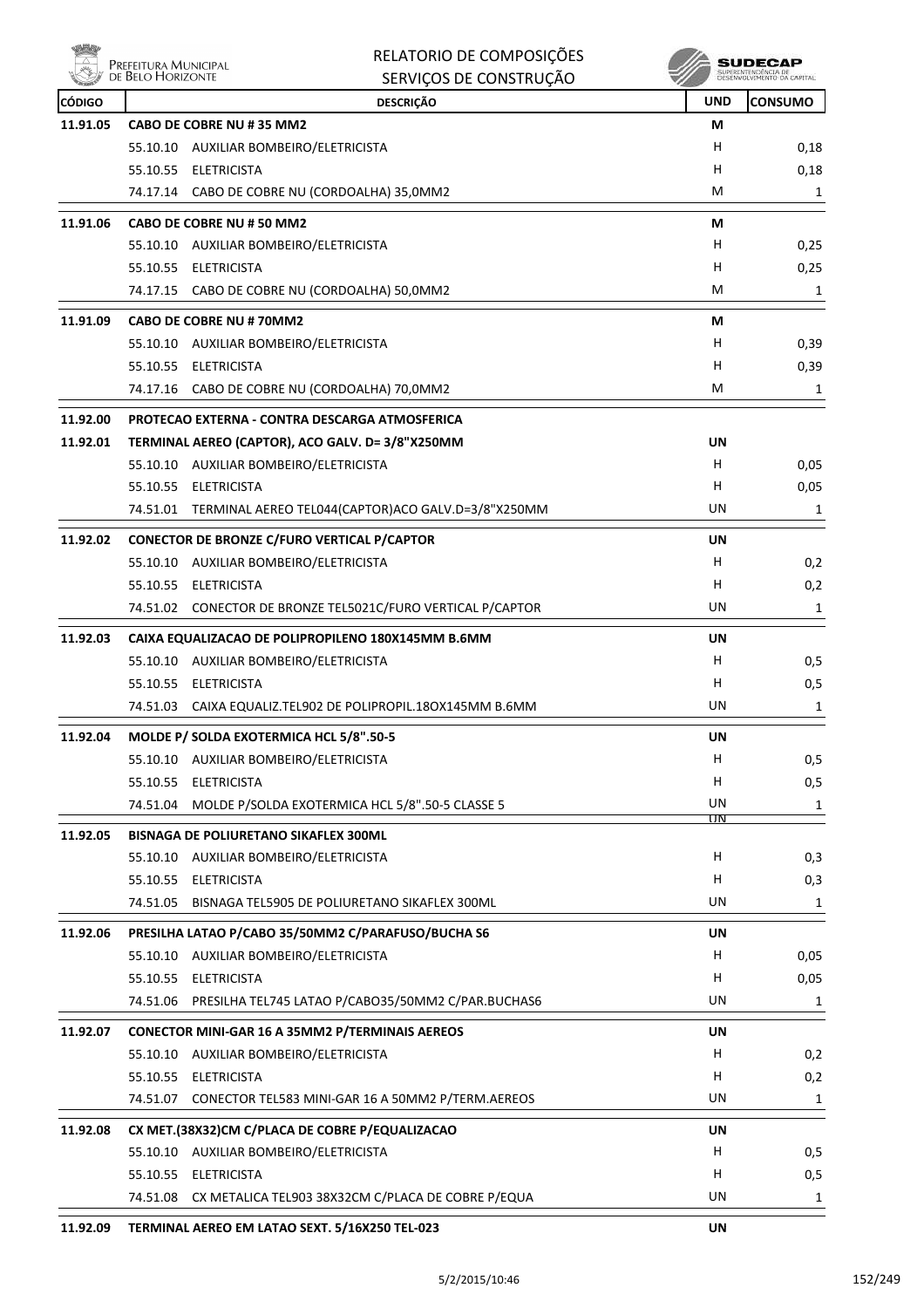

|               | Prefeitura Municipal<br>de Belo Horizonte | RELATORIO DE COMPOSIÇÕES<br>SERVIÇOS DE CONSTRUÇÃO          |            | SUDECAP<br>SUPERINTENDÊNCIA DE<br>DESENVOLVIMENTO DA CAPITAL |
|---------------|-------------------------------------------|-------------------------------------------------------------|------------|--------------------------------------------------------------|
| <b>CÓDIGO</b> |                                           | <b>DESCRIÇÃO</b>                                            | <b>UND</b> | <b>CONSUMO</b>                                               |
|               | 55.10.10                                  | AUXILIAR BOMBEIRO/ELETRICISTA                               | H.         | 0,05                                                         |
|               |                                           | 55.10.55 ELETRICISTA                                        | н          | 0,05                                                         |
|               |                                           | 74.51.24 TERMINAL AEREO EM LATAO SEXT. 5/16 X 250 TEL-023   | UN         | 1                                                            |
| 11.92.11      |                                           | FIXADOR OMEGA EM LATAO P/CABO 35 MM2                        | UN         |                                                              |
|               |                                           | 55.10.10 AUXILIAR BOMBEIRO/ELETRICISTA                      | H.         | 0,08                                                         |
|               |                                           | 55.10.55 ELETRICISTA                                        | H          | 0,08                                                         |
|               |                                           | 74.51.10 FIXADOR OMEGA TEL733 EM LATAO P/CABO 35MM2         | UN         | 1                                                            |
| 11.92.12      |                                           | <b>GRAMPO TIPO X ESTAMPADO COBRE 35 MM2</b>                 | UN         |                                                              |
|               |                                           | 55.10.10 AUXILIAR BOMBEIRO/ELETRICISTA                      | H          | 0,2                                                          |
|               |                                           | 55.10.55 ELETRICISTA                                        | H          | 0,2                                                          |
|               |                                           | 74.51.11 GRAMPO TEL 853 TIPO X ESTAMPADO COBRE 35MM2        | UN         | 1                                                            |
| 11.92.13      |                                           | PRESILHA LATAO 16 MM2 FURO C/DIAMETRO DE 5MM                | UN         |                                                              |
|               |                                           | 55.10.10 AUXILIAR BOMBEIRO/ELETRICISTA                      | H.         | 0,08                                                         |
|               |                                           | 55.10.55 ELETRICISTA                                        | н          | 0,08                                                         |
|               |                                           | 74.51.12 PRESILHA LATAO TEL743 16MM2 C/FURO DE DIAMETRO 5MM | UN         | 1                                                            |
| 11.92.14      |                                           | FIXADOR OMEGA EM LATAO P/CABO DE COBRE 16/25MM2             | UN         |                                                              |
|               |                                           | 55.10.10 AUXILIAR BOMBEIRO/ELETRICISTA                      | H          | 0,08                                                         |
|               |                                           | 55.10.55 ELETRICISTA                                        | H          | 0,08                                                         |
|               |                                           | 74.51.13 FIXADOR OMEGA TEL732 LATAO CABO DE COBRE 16/25MM2  | UN         | 1                                                            |
| 11.92.15      |                                           | <b>CONECTOR EMENDA E MEDICAO P/CABOS COBRE 16 A 50MM2</b>   | UN         |                                                              |
|               |                                           | 55.10.10 AUXILIAR BOMBEIRO/ELETRICISTA                      | H          | 0,2                                                          |
|               |                                           | 55.10.55 ELETRICISTA                                        | H          | 0,2                                                          |
|               |                                           | 74.51.14 CONECTOR TEL565 EMENDA/MEDICAO P/ C.COBRE 16/50MM2 | UN         | 1                                                            |
| 11.92.16      |                                           | TERMINAL DE 1 COMPRESSAO 1 FURO DE 16 MM2                   | UN         |                                                              |
|               |                                           | 55.10.10 AUXILIAR BOMBEIRO/ELETRICISTA                      | H          | 0,05                                                         |
|               |                                           | 55.10.55 ELETRICISTA                                        | Н          | 0,05                                                         |
|               | 74.51.15                                  | TERMINAL TEL5116 DE COMPRESSAO 1 FURO 16 MM2                | UN         | 1                                                            |
| 11.92.17      |                                           | CAIXA DE EQUALIZACAO 20X20CM C/9TERMINAIS BARR.6MM          | UN         |                                                              |
|               |                                           | 55.10.10 AUXILIAR BOMBEIRO/ELETRICISTA                      | H.         | 0,5                                                          |
|               |                                           | 55.10.55 ELETRICISTA                                        | H          | 0,5                                                          |
|               |                                           | 74.51.16 CAIXA EQUALIZACAO TEL901 20X20CM C/9TERMIN.BAR.6MM | UN         | 1                                                            |
| 11.92.18      |                                           | HASTE ALTA CAMADA 254 MICRONS 5/8"X2,40M                    | UN         |                                                              |
|               |                                           | 55.10.10 AUXILIAR BOMBEIRO/ELETRICISTA                      | H          | 0,25                                                         |
|               |                                           | 55.10.55 ELETRICISTA                                        | н          | 0,25                                                         |
|               |                                           | 74.51.17 HASTE ALTA CAMADA TEL5814 254 MICRONS 5/8"X240CM   | UN         | 1                                                            |
| 11.92.19      |                                           | TERMINAL DE 1 COMPRESSAO 1 FURO 35 MM2                      | UN         |                                                              |
|               |                                           | 55.10.10 AUXILIAR BOMBEIRO/ELETRICISTA                      | H          | 0,08                                                         |
|               |                                           | 55.10.55 ELETRICISTA                                        | н          | 0,08                                                         |
|               |                                           | 74.51.18 TERMINAL TEL5135 DE 1 COMPRESSAO 1 FURO 35MM2      | UN         | 1                                                            |
| 11.92.20      |                                           | TERMINAL DE COMPRESSAO EM COBRE ESTANHADO TEL-5035          | UN         |                                                              |
|               |                                           | 55.10.10 AUXILIAR BOMBEIRO/ELETRICISTA                      | H          | 0,05                                                         |
|               |                                           | 55.10.55 ELETRICISTA                                        | H          | 0,05                                                         |
|               | 74.51.27                                  | TERMINAL DE COMPRESSAO EM COBRE ESTANHADO TEL-5035          | UN         | 1                                                            |
| 11.92.21      |                                           | PARAFUSO SEXT.AÇO INOX ROSCA SOB. M6X45MM TEL-5346          | UN         |                                                              |
|               |                                           | 55.10.10 AUXILIAR BOMBEIRO/ELETRICISTA                      | H.         | 0,05                                                         |
|               |                                           | 55.10.55 ELETRICISTA                                        | H          | 0,05                                                         |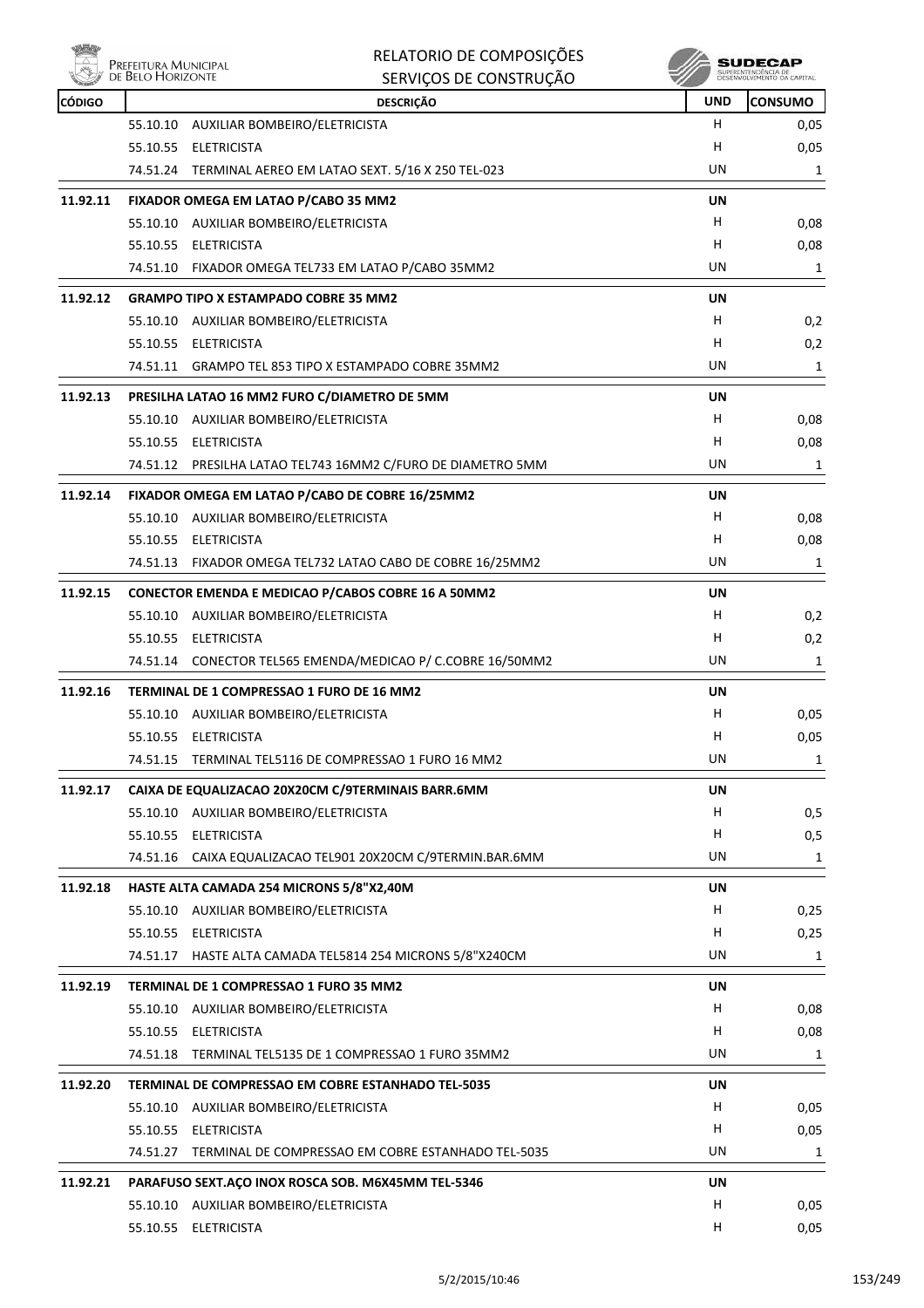**EXAMPLE PREFEITURA MUNICIPAL** 

|               | DE BELO HORIZONTE | SERVIÇOS DE CONSTRUÇÃO                                      |            | SUPERINTENDÊNCIA DE<br>DÉSÉNVOLVIMENTO DA CAPITAL |
|---------------|-------------------|-------------------------------------------------------------|------------|---------------------------------------------------|
| <b>CÓDIGO</b> |                   | <b>DESCRIÇÃO</b>                                            | <b>UND</b> | <b>CONSUMO</b>                                    |
|               |                   | 74.51.28 PARAF. SEXT. ACO INOX ROSCA SOB. M6X45MM TEL-5346  | UN         | 1                                                 |
| 11.92.22      |                   | PORCA SEXTAVADA EM AÇO INOX REF. TEL-5414                   | UN         |                                                   |
|               |                   | 55.10.10 AUXILIAR BOMBEIRO/ELETRICISTA                      | H          | 0,05                                              |
|               |                   | 55.10.55 ELETRICISTA                                        | н          | 0,05                                              |
|               |                   | 74.51.29 PORCA SEXTAVADA EM ACO INOX REF. 5314              | UN         | 1                                                 |
|               |                   |                                                             |            |                                                   |
| 11.92.23      |                   | PARAFUSO FENDA AUTOTARRAXANTE INOX 4,2X32MM                 | <b>UN</b>  |                                                   |
|               |                   | 55.10.10 AUXILIAR BOMBEIRO/ELETRICISTA                      | H          | 0,05                                              |
|               |                   | 55.10.55 ELETRICISTA                                        | н          | 0,05                                              |
|               |                   | 74.51.22 PARAFUSO FENDA T.5333 AUTOTARRAXANTE INOX 4,2X32MM | UN         | 1                                                 |
| 11.92.24      |                   | <b>ABRACADEIRA PVC TIPO COLAR 1"</b>                        | <b>UN</b>  |                                                   |
|               |                   | 55.10.10 AUXILIAR BOMBEIRO/ELETRICISTA                      | н          | 0,08                                              |
|               |                   | 55.10.55 ELETRICISTA                                        | н          | 0,08                                              |
|               |                   | 74.51.23 ABRACADEIRA TEL5510 PVC TIPO COLAR 1"              | UN         | 1                                                 |
| 11.92.25      |                   | BARRA CHATA DE ALUMINIO 7/8"X1/8"X3000MM                    | UN         |                                                   |
|               |                   | 55.10.10 AUXILIAR BOMBEIRO/ELETRICISTA                      | H          | 0,3                                               |
|               |                   | 55.10.55 ELETRICISTA                                        | н          | 0,3                                               |
|               |                   | 74.51.20 BARRA CHATA TEL771 DE ALUMINIO 7/8"X1/8"X3000MM    | UN         | 1                                                 |
|               |                   |                                                             |            |                                                   |
| 11.92.26      |                   | MASTRO DN = $11/2$ " 3M                                     | UN         |                                                   |
|               |                   | 55.10.10 AUXILIAR BOMBEIRO/ELETRICISTA                      | н          | 0,5                                               |
|               |                   | 55.10.55 ELETRICISTA                                        | н          | 0,5                                               |
|               |                   | 74.51.21 MASTRO DN = 1 1/2" 3M TEL 460                      | UN         | 1                                                 |
| 11.92.27      |                   | PARA RAIO TIPO FRANKLIN 4PONTAS LATAO CROMADO350MM          | UN         |                                                   |
|               |                   | 55.10.10 AUXILIAR BOMBEIRO/ELETRICISTA                      | н          | 0,4                                               |
|               |                   | 55.10.55 ELETRICISTA                                        | н          | 0,4                                               |
|               |                   | 74.51.25 PARA RAIO TEL20 FRANKLIN 4PONTAS LATAO CROM. 350MM | UN         | 1                                                 |
| 11.92.28      |                   | ARRUELA DE PRESSAO EM ACO INOX REF. TEL-5303                | UN         |                                                   |
|               |                   | 55.10.10 AUXILIAR BOMBEIRO/ELETRICISTA                      | H          | 0,05                                              |
|               | 55.10.55          | <b>ELETRICISTA</b>                                          | н          | 0,05                                              |
|               |                   | 74.51.30 ARRUELA DE PRESSAO EM ACO INOX RE. 5303            | UN         | 1                                                 |
|               |                   |                                                             |            |                                                   |
| 11.92.30      |                   | CX.INSPECAO EM PVC 300X300MM TAMPA FOFO TIPO SOLO           | <b>UN</b>  |                                                   |
|               |                   | 55.10.10 AUXILIAR BOMBEIRO/ELETRICISTA                      | н          | 0,3                                               |
|               |                   | 55.10.55 ELETRICISTA                                        | н          | 0,3                                               |
|               |                   | 74.51.60 CX.INSPECAO PVC 300X300MM C/TAMPA FOFO TEL 551+552 | UN         | 1                                                 |
| 11.92.31      |                   | CONECTOR DE PRESSAO 35MM2 TEL-5015/SIMILAR                  | UN         |                                                   |
|               |                   | 55.10.10 AUXILIAR BOMBEIRO/ELETRICISTA                      | н          | 0,08                                              |
|               |                   | 55.10.55 ELETRICISTA                                        | н          | 0,08                                              |
|               |                   | 74.51.32 CONECTORES DE PRESSAO 35MM2 REF. TEL-5015/SIMILAR  | UN         | 1                                                 |
| 11.92.32      |                   | BARRA GALVANIZADA A FOGO DIAM. 3/8"X3,4M (RE-BAR)           | UN         |                                                   |
|               |                   | 55.10.10 AUXILIAR BOMBEIRO/ELETRICISTA                      | н          |                                                   |
|               |                   | 55.10.55 ELETRICISTA                                        | н          | 0,1                                               |
|               |                   | 74.51.81 BARRA DE TERRA TEL 760 3/8"X3,40M GALVANIZ. A FOGO | UN         | 0,1                                               |
|               |                   |                                                             |            | 1                                                 |
| 11.92.33      |                   | TERMINAL EM LATAO 16-50MM2 TEL-5099                         | UN         |                                                   |
|               | 55.10.10          | AUXILIAR BOMBEIRO/ELETRICISTA                               | н          | 0,05                                              |
|               |                   | 55.10.55 ELETRICISTA                                        | н          | 0,05                                              |
|               |                   | 74.51.34 TERMINAL EM LATAO 16-50MM2 REF. TEL-5099           | UN         | 1                                                 |
| 11.92.34      |                   | SUPORTE EM LATAO DIAMETRO 1/4"                              | UN         |                                                   |

RELATORIO DE COMPOSIÇÕES

 $\mathscr{U}$  sudecap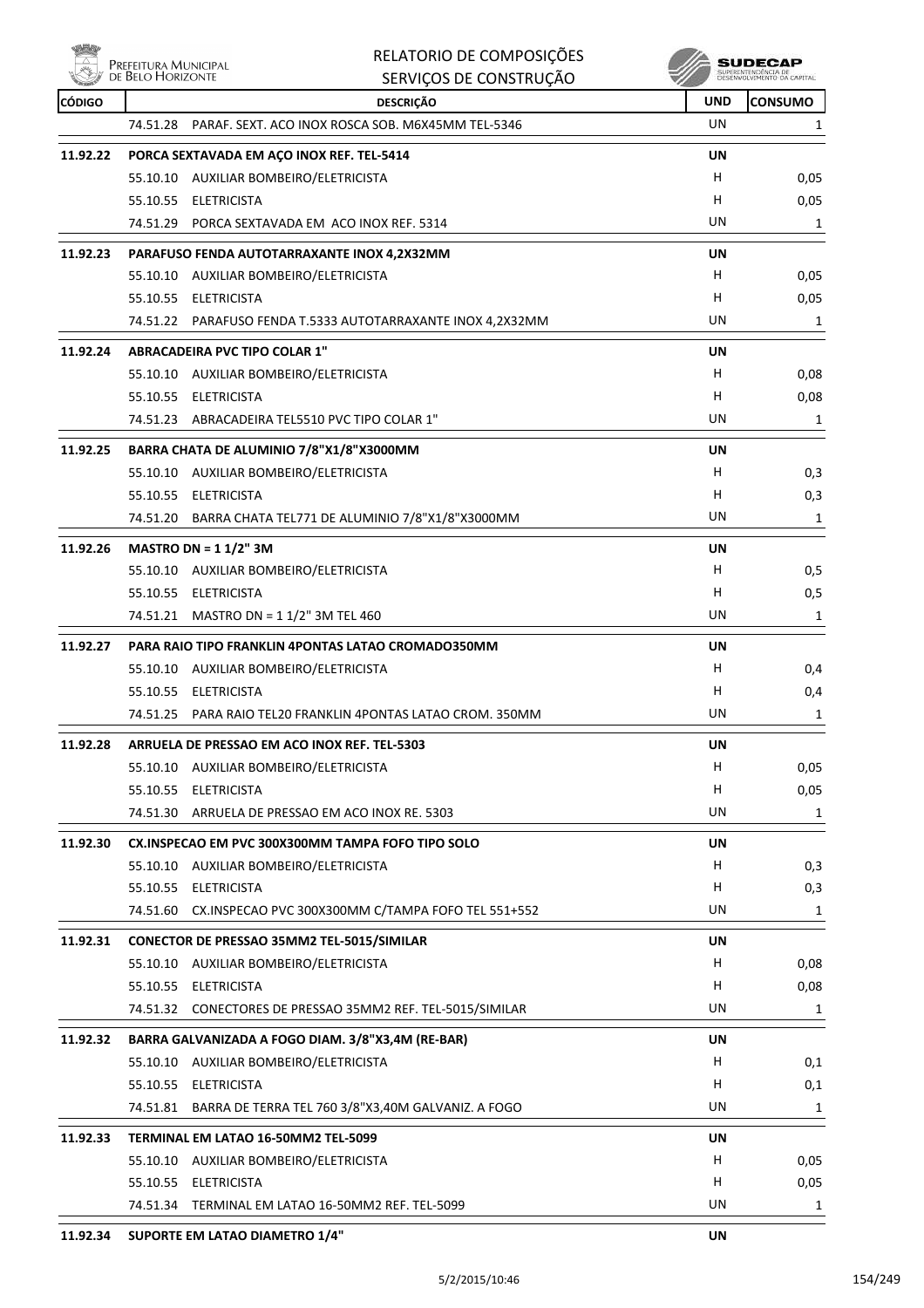

|          | PREFEITURA MUNICIPAL<br>DE BELO HORIZONTE | RELATORIO DE COMPOSIÇÕES<br>SERVIÇOS DE CONSTRUÇÃO          |            | SUDECAF        |
|----------|-------------------------------------------|-------------------------------------------------------------|------------|----------------|
| CÓDIGO   |                                           | <b>DESCRIÇÃO</b>                                            | <b>UND</b> | <b>CONSUMO</b> |
|          | 55.10.10                                  | AUXILIAR BOMBEIRO/ELETRICISTA                               | н          | 0,08           |
|          | 55.10.55                                  | <b>ELETRICISTA</b>                                          | H          | 0,08           |
|          | 74.51.67                                  | SUPORTE EM LATAO 1/4" TEL 232                               | UN         | 1              |
| 11.92.38 |                                           | CAIXA DE INSPECAO EM PVC SUSPENSA PARA TUBO DE 1"           | UN         |                |
|          | 55.10.10                                  | AUXILIAR BOMBEIRO/ELETRICISTA                               | Н          | 0,3            |
|          | 55.10.55                                  | <b>ELETRICISTA</b>                                          | н          | 0,3            |
|          |                                           | 74.51.61 CAIXA DE INSPECAO EM PVC SUSPENSA P/TUBO 1"TEL 541 | UN         | 1              |
| 11.92.42 |                                           | CAIXA DE EQUALIZACAO 40X40X15CM COM 11 TERMINAIS            | UN         |                |
|          | 55.10.10                                  | AUXILIAR BOMBEIRO/ELETRICISTA                               | н          | 0,5            |
|          | 55.10.55                                  | <b>ELETRICISTA</b>                                          | н          | 0,5            |
|          |                                           |                                                             |            |                |

| 11.92.43<br><b>MOLDE PPS 35-2 PARA SOLDA EXOTERMICA</b><br>UN<br>55.10.10 AUXILIAR BOMBEIRO/ELETRICISTA<br>н<br>н<br>55.10.55 ELETRICISTA<br>UN<br>74.51.52 MOLDE PPS 35-2 PARA SOLDA EXOTERMICA CLASSE 2<br>11.92.44<br><b>CARTUCHO Nº45 PARA SOLDA EXOTERMICA</b><br><b>UN</b><br>H<br>55.10.10 AUXILIAR BOMBEIRO/ELETRICISTA<br>55.10.55 ELETRICISTA<br>H<br>UN<br>74.51.53 CARTUCHO Nº45 TEL 99945 P/ SOLDA EXOTERMICA<br>11.92.45<br><b>ALICATE PEQUENO Z-200</b><br>UN<br>UN<br>74.51.54 ALICATE PEQUENO TEL998200 Z-200<br>11.92.46<br>SIKAFLEX 1 APLUS EMB. UP BISNAGA 400ML TEL-5905<br><b>UN</b><br>H<br>55.10.10 AUXILIAR BOMBEIRO/ELETRICISTA<br>55.10.55 ELETRICISTA<br>H<br>UN<br>74.51.35 SIKAFLEX 1 APLUS EMB. UP BISNAGA 310 ML TEL-5905<br><b>ALICATE Z-201 TEL-98201</b><br>UN<br>11.92.47<br>UN<br>74.51.36 ALICATE Z-201 TEL-98201<br>11.92.48<br>TERMINAL COMPRES.COBRE ESTANH. 1 FURO 50MM TEL5050<br>UN<br>н<br>55.10.10 AUXILIAR BOMBEIRO/ELETRICISTA<br>55.10.55 ELETRICISTA<br>н<br>UN<br>74.51.37 TERMINAL COMPRES.COBRE ESTANHADO 1FURO50MM TEL5050<br>CARTUCHO P/ SOLDA NUMERO 115 TEL-99115<br>UN<br>11.92.49<br>н<br>55.10.10 AUXILIAR BOMBEIRO/ELETRICISTA<br>55.10.55 ELETRICISTA<br>H<br>UN<br>74.51.39 CARTUCHO P/ SOLDA Nº115 - REF.TEL-99115<br>11.93.00<br><b>PROTECAO INTERNA - CONTRA SURTO</b><br><b>UN</b><br>11.93.02<br>SUPRESSOR DE SURTO VCL 275V 45KA CLAMPER/SIMILAR<br>55.10.10 AUXILIAR BOMBEIRO/ELETRICISTA<br>н<br>н<br>55.10.55 ELETRICISTA<br>UN<br>74.51.26 SUPRESSOR DE SURTO VCL V 45KA CLAMPER/SIMILAR | 74.51.51 CX.DE EQUALIZACAO 40X40X15CM C/ TERMINAIS TEL 900 |  | UN | 1    |
|-------------------------------------------------------------------------------------------------------------------------------------------------------------------------------------------------------------------------------------------------------------------------------------------------------------------------------------------------------------------------------------------------------------------------------------------------------------------------------------------------------------------------------------------------------------------------------------------------------------------------------------------------------------------------------------------------------------------------------------------------------------------------------------------------------------------------------------------------------------------------------------------------------------------------------------------------------------------------------------------------------------------------------------------------------------------------------------------------------------------------------------------------------------------------------------------------------------------------------------------------------------------------------------------------------------------------------------------------------------------------------------------------------------------------------------------------------------------------------------------------------------------------------------------------------------------|------------------------------------------------------------|--|----|------|
|                                                                                                                                                                                                                                                                                                                                                                                                                                                                                                                                                                                                                                                                                                                                                                                                                                                                                                                                                                                                                                                                                                                                                                                                                                                                                                                                                                                                                                                                                                                                                                   |                                                            |  |    |      |
|                                                                                                                                                                                                                                                                                                                                                                                                                                                                                                                                                                                                                                                                                                                                                                                                                                                                                                                                                                                                                                                                                                                                                                                                                                                                                                                                                                                                                                                                                                                                                                   |                                                            |  |    | 0, 5 |
|                                                                                                                                                                                                                                                                                                                                                                                                                                                                                                                                                                                                                                                                                                                                                                                                                                                                                                                                                                                                                                                                                                                                                                                                                                                                                                                                                                                                                                                                                                                                                                   |                                                            |  |    | 0, 5 |
|                                                                                                                                                                                                                                                                                                                                                                                                                                                                                                                                                                                                                                                                                                                                                                                                                                                                                                                                                                                                                                                                                                                                                                                                                                                                                                                                                                                                                                                                                                                                                                   |                                                            |  |    | 1    |
|                                                                                                                                                                                                                                                                                                                                                                                                                                                                                                                                                                                                                                                                                                                                                                                                                                                                                                                                                                                                                                                                                                                                                                                                                                                                                                                                                                                                                                                                                                                                                                   |                                                            |  |    |      |
|                                                                                                                                                                                                                                                                                                                                                                                                                                                                                                                                                                                                                                                                                                                                                                                                                                                                                                                                                                                                                                                                                                                                                                                                                                                                                                                                                                                                                                                                                                                                                                   |                                                            |  |    | 0,3  |
|                                                                                                                                                                                                                                                                                                                                                                                                                                                                                                                                                                                                                                                                                                                                                                                                                                                                                                                                                                                                                                                                                                                                                                                                                                                                                                                                                                                                                                                                                                                                                                   |                                                            |  |    | 0,3  |
|                                                                                                                                                                                                                                                                                                                                                                                                                                                                                                                                                                                                                                                                                                                                                                                                                                                                                                                                                                                                                                                                                                                                                                                                                                                                                                                                                                                                                                                                                                                                                                   |                                                            |  |    | 1    |
|                                                                                                                                                                                                                                                                                                                                                                                                                                                                                                                                                                                                                                                                                                                                                                                                                                                                                                                                                                                                                                                                                                                                                                                                                                                                                                                                                                                                                                                                                                                                                                   |                                                            |  |    |      |
|                                                                                                                                                                                                                                                                                                                                                                                                                                                                                                                                                                                                                                                                                                                                                                                                                                                                                                                                                                                                                                                                                                                                                                                                                                                                                                                                                                                                                                                                                                                                                                   |                                                            |  |    | 1    |
|                                                                                                                                                                                                                                                                                                                                                                                                                                                                                                                                                                                                                                                                                                                                                                                                                                                                                                                                                                                                                                                                                                                                                                                                                                                                                                                                                                                                                                                                                                                                                                   |                                                            |  |    |      |
|                                                                                                                                                                                                                                                                                                                                                                                                                                                                                                                                                                                                                                                                                                                                                                                                                                                                                                                                                                                                                                                                                                                                                                                                                                                                                                                                                                                                                                                                                                                                                                   |                                                            |  |    | 0,3  |
|                                                                                                                                                                                                                                                                                                                                                                                                                                                                                                                                                                                                                                                                                                                                                                                                                                                                                                                                                                                                                                                                                                                                                                                                                                                                                                                                                                                                                                                                                                                                                                   |                                                            |  |    | 0,3  |
|                                                                                                                                                                                                                                                                                                                                                                                                                                                                                                                                                                                                                                                                                                                                                                                                                                                                                                                                                                                                                                                                                                                                                                                                                                                                                                                                                                                                                                                                                                                                                                   |                                                            |  |    | 1    |
|                                                                                                                                                                                                                                                                                                                                                                                                                                                                                                                                                                                                                                                                                                                                                                                                                                                                                                                                                                                                                                                                                                                                                                                                                                                                                                                                                                                                                                                                                                                                                                   |                                                            |  |    |      |
|                                                                                                                                                                                                                                                                                                                                                                                                                                                                                                                                                                                                                                                                                                                                                                                                                                                                                                                                                                                                                                                                                                                                                                                                                                                                                                                                                                                                                                                                                                                                                                   |                                                            |  |    | 1    |
|                                                                                                                                                                                                                                                                                                                                                                                                                                                                                                                                                                                                                                                                                                                                                                                                                                                                                                                                                                                                                                                                                                                                                                                                                                                                                                                                                                                                                                                                                                                                                                   |                                                            |  |    |      |
|                                                                                                                                                                                                                                                                                                                                                                                                                                                                                                                                                                                                                                                                                                                                                                                                                                                                                                                                                                                                                                                                                                                                                                                                                                                                                                                                                                                                                                                                                                                                                                   |                                                            |  |    | 0,05 |
|                                                                                                                                                                                                                                                                                                                                                                                                                                                                                                                                                                                                                                                                                                                                                                                                                                                                                                                                                                                                                                                                                                                                                                                                                                                                                                                                                                                                                                                                                                                                                                   |                                                            |  |    | 0,05 |
|                                                                                                                                                                                                                                                                                                                                                                                                                                                                                                                                                                                                                                                                                                                                                                                                                                                                                                                                                                                                                                                                                                                                                                                                                                                                                                                                                                                                                                                                                                                                                                   |                                                            |  |    | 1    |
|                                                                                                                                                                                                                                                                                                                                                                                                                                                                                                                                                                                                                                                                                                                                                                                                                                                                                                                                                                                                                                                                                                                                                                                                                                                                                                                                                                                                                                                                                                                                                                   |                                                            |  |    |      |
|                                                                                                                                                                                                                                                                                                                                                                                                                                                                                                                                                                                                                                                                                                                                                                                                                                                                                                                                                                                                                                                                                                                                                                                                                                                                                                                                                                                                                                                                                                                                                                   |                                                            |  |    | 0,3  |
|                                                                                                                                                                                                                                                                                                                                                                                                                                                                                                                                                                                                                                                                                                                                                                                                                                                                                                                                                                                                                                                                                                                                                                                                                                                                                                                                                                                                                                                                                                                                                                   |                                                            |  |    | 0,3  |
|                                                                                                                                                                                                                                                                                                                                                                                                                                                                                                                                                                                                                                                                                                                                                                                                                                                                                                                                                                                                                                                                                                                                                                                                                                                                                                                                                                                                                                                                                                                                                                   |                                                            |  |    | 1    |
|                                                                                                                                                                                                                                                                                                                                                                                                                                                                                                                                                                                                                                                                                                                                                                                                                                                                                                                                                                                                                                                                                                                                                                                                                                                                                                                                                                                                                                                                                                                                                                   |                                                            |  |    |      |
|                                                                                                                                                                                                                                                                                                                                                                                                                                                                                                                                                                                                                                                                                                                                                                                                                                                                                                                                                                                                                                                                                                                                                                                                                                                                                                                                                                                                                                                                                                                                                                   |                                                            |  |    |      |
|                                                                                                                                                                                                                                                                                                                                                                                                                                                                                                                                                                                                                                                                                                                                                                                                                                                                                                                                                                                                                                                                                                                                                                                                                                                                                                                                                                                                                                                                                                                                                                   |                                                            |  |    | 0,5  |
|                                                                                                                                                                                                                                                                                                                                                                                                                                                                                                                                                                                                                                                                                                                                                                                                                                                                                                                                                                                                                                                                                                                                                                                                                                                                                                                                                                                                                                                                                                                                                                   |                                                            |  |    | 0,5  |
|                                                                                                                                                                                                                                                                                                                                                                                                                                                                                                                                                                                                                                                                                                                                                                                                                                                                                                                                                                                                                                                                                                                                                                                                                                                                                                                                                                                                                                                                                                                                                                   |                                                            |  |    | 1    |

## **11.93.03 HASTE DE ACO COBREADO D= 19X2400 MM UN** 55.10.10 AUXILIAR BOMBEIRO/ELETRICISTA H 0,5 55.10.55 ELETRICISTA H 0,5 74.44.36 HASTE DE ACO COBREADO D=19X2400MM de animal de animal de animal de animal de animal de animal de anim

## **12.00.00 ESQUADRIA DE MADEIRA (MARCENARIA)**

**12.02.00 PORTA DE MADEIRA DE LEI ESPECIAL (EXCLUSIVE MARCO)**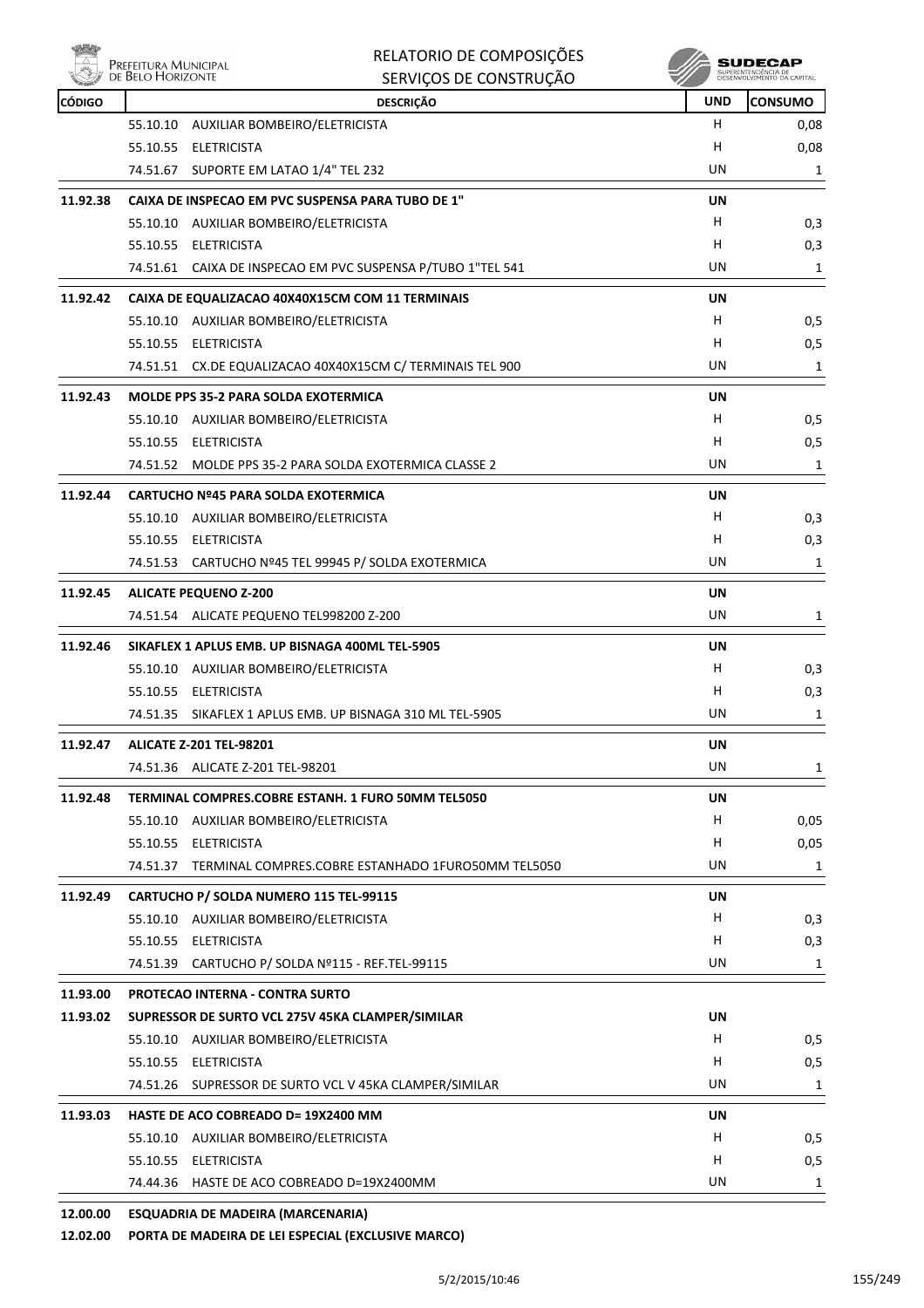

RELATORIO DE COMPOSIÇÕES SERVIÇOS DE CONSTRUÇÃO

**SUDECAP**<br>SUPERINTENDÉNCIA DE<br>DÉSENVOLVIMENTO OA CAPITAL

| <b>CÓDIGO</b> | <b>DESCRIÇÃO</b> |                                                             |           | <b>CONSUMO</b> |
|---------------|------------------|-------------------------------------------------------------|-----------|----------------|
| 12.02.03      |                  | 80 X 210 CM REVEST.C/PLACA CHUMBO E VISOR PLUMBIFE          | <b>UN</b> |                |
|               |                  | 40.24.15 ARGAMASSA DE CIMENTO E AREIA 1:3                   | M3        | 0,00252        |
|               | 55.10.65         | MARCENEIRO                                                  | H         | 5              |
|               |                  | 55.10.75 PEDREIRO                                           | H.        | 1,5            |
|               |                  | 55.10.88 SERVENTE                                           | H         | 1,5            |
|               |                  | 65.01.17 FOLHA DE PORTA MAD. P/ PINTURA, PRANCHETA 80X210CM | UN        | 1              |
|               |                  | 65.14.07 MARCO E ALIZAR MADEIRA DE LEI, L= 14CM, 80x210CM   | UN        | 1              |
|               |                  | 65.78.06 DOBRADICA PAJE DE AÇO CROMADO 4"X3" ANELADA        | UN        | 3              |
|               |                  | 65.81.04 TRINCO-FECHO PARA PORTA DE MADEIRA                 | UN        | 1              |
|               |                  | 81.10.01 VISOR DE VIDRO PLUMBIFERO 20X20CM PARA PORTA       | UN        | 1              |
|               |                  | 82.17.09 COLA BERTOCINI                                     | GL        | 0,56           |
|               |                  | 82.75.01 PLACA DE CHUMBO E=1,5MM                            | M2        | 1,68           |
| 12.03.00      |                  | PORTA ABRIR MAD. LEI, PRANCHETA COMPLETA / TARJETA          |           |                |
| 12.03.06      |                  | 55x160CM, MARCO FERRO L 1 1/4x1/8", TARJ. LIVRE-OC.         | UN        |                |
|               |                  | 48.32.12 MARCO DE FERRO CANTONEIRA 1 1/4x1/8", C = 1,80M    | CJ        | $\mathbf{1}$   |
|               |                  | 55.10.65 MARCENEIRO                                         | H.        | 5,7            |
|               |                  | 55.10.75 PEDREIRO                                           | H         | 1              |
|               |                  | 55.10.88 SERVENTE                                           | H         | 1              |
|               |                  | 65.01.15 FOLHA DE PORTA MAD. P/ PINTURA, PRANCHETA 60X210CM | UN        | 1              |
|               |                  | 65.72.84 TARJETA LIVRE-OCUPADO IMAB                         | UN        | 1              |
|               |                  | 65.78.09 DOBRADICA DE FERRO CROMADO 3 1/2x2 1/4"            | UN        | 3              |
|               |                  | 77.90.34 BUCHA FISCHER S8 COM PARAFUSO                      | UN        | 10             |
| 12.03.07      |                  | 55x180CM, MARCO FERRO L 1 1/4x1/8, TARJ. DATY 809           | UN        |                |
|               |                  | 48.32.12 MARCO DE FERRO CANTONEIRA 1 1/4x1/8", C = 1,80M    | CJ        | 1              |
|               | 55.10.65         | MARCENEIRO                                                  | H         | 5,7            |
|               |                  | 55.10.75 PEDREIRO                                           | H.        | 1              |
|               |                  | 55.10.88 SERVENTE                                           | H.        | $\mathbf{1}$   |
|               |                  | 65.01.15 FOLHA DE PORTA MAD. P/ PINTURA, PRANCHETA 60X210CM | UN        | 1              |
|               |                  | 65.72.80 TARJETA DATY 809                                   | UN        | 1              |
|               | 65.78.09         | DOBRADICA DE FERRO CROMADO 3 1/2x2 1/4"                     | UN        | 3              |
|               | 77.90.34         | BUCHA FISCHER S8 COM PARAFUSO                               | UN        | 10             |
| 12.03.12      |                  | 60X165CM C/FERRAGEM LATAO CROM.TARJETA LIVRE-OCUP.          | UN        |                |
|               | 55.10.65         | MARCENEIRO                                                  | H,        | 4,5            |
|               |                  | 55.10.88 SERVENTE                                           | H         | 1              |
|               |                  | 65.01.15 FOLHA DE PORTA MAD. P/ PINTURA, PRANCHETA 60X210CM | UN        | 1              |
|               |                  | 65.72.84 TARJETA LIVRE-OCUPADO IMAB                         | UN        | 1              |
|               |                  | 65.73.01 BATENTE EM LATAO CROMADO REF.830 IMAB              | UN        | $\mathbf{1}$   |
|               | 65.78.32         | DOBRADIÇA LATAO CROMADA REF. 825 IMAB P/DIVISORIA           | UN        | $\overline{2}$ |
|               |                  | 67.20.23 PARAFUSO/ROSCA P/ FERRAGENS DE DIVISORIA IMAB 860  | CJ        | $\overline{2}$ |
|               |                  | 67.20.24 PARAFUSO C/ ROSCA SOBERBA 4,8 X 75 MM              | UN        | 3              |
| 12.03.14      |                  | 55x180CM, MARCO FERRO L 1 1/4x1/8", TARJ.LIVRE-OC.          | UN        |                |
|               |                  | 48.32.12 MARCO DE FERRO CANTONEIRA 1 1/4x1/8", C = 1,80M    | CJ        | $\mathbf{1}$   |
|               | 55.10.65         | MARCENEIRO                                                  | H         | 5,7            |
|               |                  | 55.10.75 PEDREIRO                                           | H         | 1              |
|               |                  | 55.10.88 SERVENTE                                           | H         | 1              |
|               |                  | 65.01.15 FOLHA DE PORTA MAD. P/ PINTURA, PRANCHETA 60X210CM | UN        | 1              |
|               |                  | 65.72.84 TARJETA LIVRE-OCUPADO IMAB                         | UN        | 1              |
|               |                  | 65.78.09 DOBRADICA DE FERRO CROMADO 3 1/2x2 1/4"            | UN        | 3              |
|               |                  | 77.90.34 BUCHA FISCHER S8 COM PARAFUSO                      | UN        | 10             |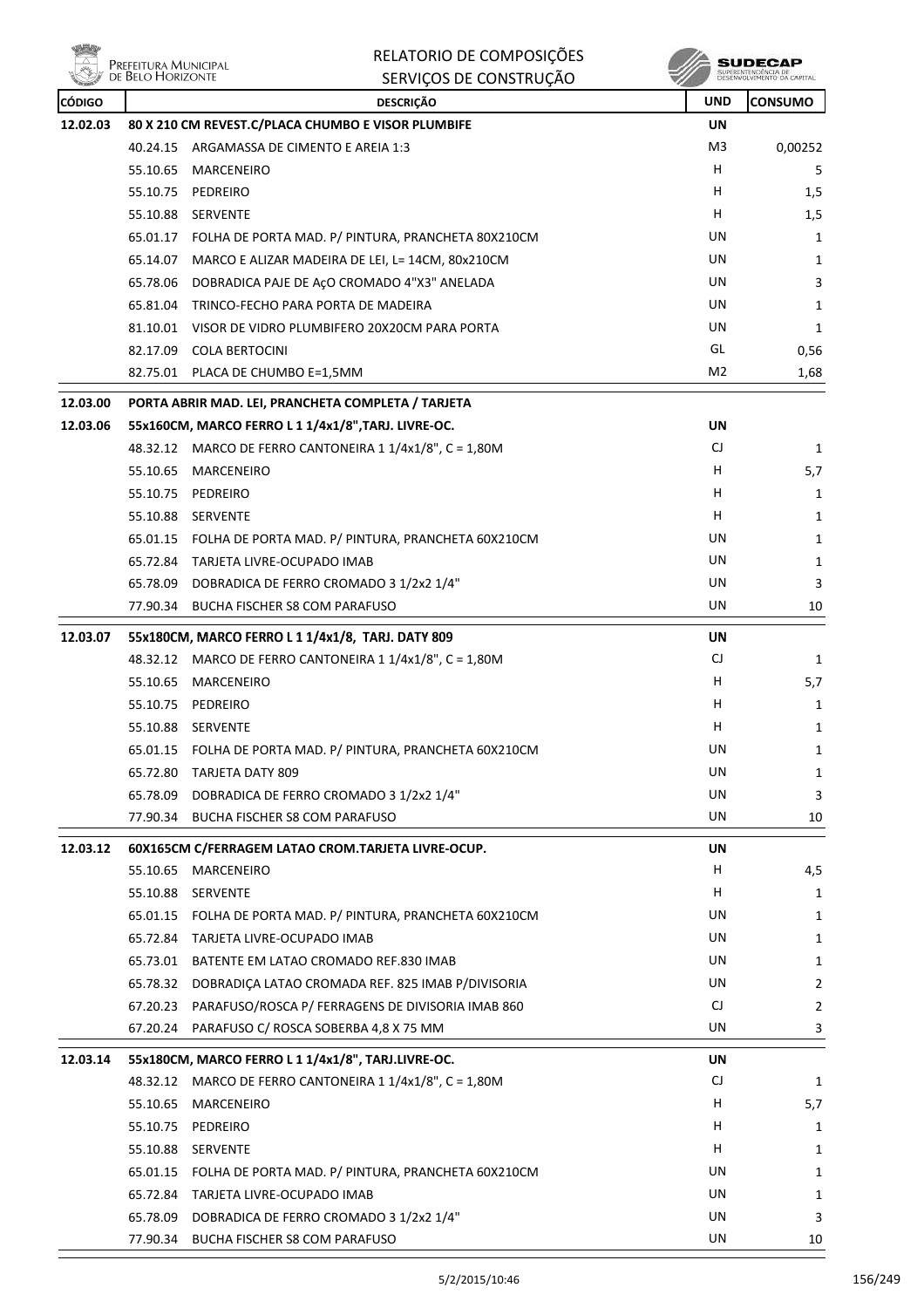| Prefeitura Municipal<br>de Belo Horizonte |                                                     | RELATORIO DE COMPOSIÇÕES                                    |            |                                                   |
|-------------------------------------------|-----------------------------------------------------|-------------------------------------------------------------|------------|---------------------------------------------------|
|                                           |                                                     | SERVIÇOS DE CONSTRUÇÃO                                      |            | SUPERINTENDÊNCIA DE<br>DESENVOLVIMENTO DA CAPITAL |
| <b>CÓDIGO</b>                             |                                                     | <b>DESCRIÇÃO</b>                                            | <b>UND</b> | <b>CONSUMO</b>                                    |
| 12.03.21                                  |                                                     | 60x165CM, MARCO FERRO L 1 1/4x1/8", TARJ.LIVRE OC.          | UN         |                                                   |
|                                           | 48.32.09                                            | MARCO DE FERRO CANTONEIRA 1 1/4x1/8", C = 1.65M             | CJ         | 1                                                 |
|                                           |                                                     | 55.10.65 MARCENEIRO                                         | H          | 5,7                                               |
|                                           |                                                     | 55.10.75 PEDREIRO                                           | H          | 1                                                 |
|                                           |                                                     | 55.10.88 SERVENTE                                           | н          | 1                                                 |
|                                           |                                                     | 65.01.15 FOLHA DE PORTA MAD. P/ PINTURA, PRANCHETA 60X210CM | UN         | 1                                                 |
|                                           |                                                     | 65.72.84 TARJETA LIVRE-OCUPADO IMAB                         | UN         | 1                                                 |
|                                           |                                                     | 65.78.09 DOBRADICA DE FERRO CROMADO 3 1/2x2 1/4"            | UN         | 3                                                 |
|                                           |                                                     | 77.90.34 BUCHA FISCHER S8 COM PARAFUSO                      | UN         | 10                                                |
| 12.03.25                                  |                                                     | 100x160CM, MARCO FERRO L 1 1/4"x1/8", TARJ.DATY 809         | UN         |                                                   |
|                                           |                                                     | 48.32.09 MARCO DE FERRO CANTONEIRA 1 1/4x1/8", C = 1.65M    | CJ         | 1                                                 |
|                                           | 55.10.65                                            | MARCENEIRO                                                  | н          | 5,7                                               |
|                                           |                                                     | 55.10.75 PEDREIRO                                           | Н          | 1                                                 |
|                                           |                                                     | 55.10.88 SERVENTE                                           | н          | 1                                                 |
|                                           |                                                     | 65.01.11 PORTA MADEIRA DE LEI P/PINTURA 1,02X2,10M PRANCHET | UN         | 1                                                 |
|                                           |                                                     | 65.72.80 TARJETA DATY 809                                   | UN         | 1                                                 |
|                                           |                                                     | 65.78.09 DOBRADICA DE FERRO CROMADO 3 1/2x2 1/4"            | UN         | 3                                                 |
|                                           |                                                     | 77.90.34 BUCHA FISCHER S8 COM PARAFUSO                      | UN         | 10                                                |
| 12.03.28                                  | 100X160CM, MARCO FERRO L 1 1/4"X1/8", TARJ LIVRE-OC |                                                             | UN         |                                                   |
|                                           | 48.32.09                                            | MARCO DE FERRO CANTONEIRA 1 1/4x1/8", C = 1.65M             | CJ         | 1                                                 |
|                                           |                                                     | 55.10.65 MARCENEIRO                                         | н          | 5,7                                               |
|                                           | 55.10.75                                            | PEDREIRO                                                    | н          | 1                                                 |
|                                           |                                                     | 55.10.88 SERVENTE                                           | н          | 1                                                 |
|                                           |                                                     | 65.01.11 PORTA MADEIRA DE LEI P/PINTURA 1,02X2,10M PRANCHET | UN         | 1                                                 |
|                                           |                                                     | 65.72.84 TARJETA LIVRE-OCUPADO IMAB                         | UN         | 1                                                 |
|                                           |                                                     | 65.78.09 DOBRADICA DE FERRO CROMADO 3 1/2x2 1/4"            | UN         | 3                                                 |
|                                           |                                                     | 77.90.34 BUCHA FISCHER S8 COM PARAFUSO                      | UN.        | 10                                                |
| 12.04.00                                  |                                                     | PORTA ABRIR EM MADEIRA DE LEI, PRANCHETA COMPLETA           |            |                                                   |
| 12.04.05                                  |                                                     | 70 X 90 CM, 342-E75-MZ35 CROMADA                            |            |                                                   |

|          | 40.24.15                          | ARGAMASSA DE CIMENTO E AREIA 1:3                   | M <sub>3</sub> | 0,0015       |
|----------|-----------------------------------|----------------------------------------------------|----------------|--------------|
|          | 55.10.65                          | <b>MARCENEIRO</b>                                  | H              | 5,7          |
|          | 55.10.75                          | PEDREIRO                                           | H              | 1,5          |
|          | 55.10.88                          | <b>SERVENTE</b>                                    | H              | 1,5          |
|          | 65.01.16                          | FOLHA DE PORTA MAD. P/ PINTURA, PRANCHETA 70X210CM | UN             | 1            |
|          | 65.14.07                          | MARCO E ALIZAR MADEIRA DE LEI, L= 14CM, 80x210CM   | UN             | $\mathbf{1}$ |
|          | 65.70.10                          | FECHADURA PAPAIZ 342-MZ35 ESPELHO CROMADO          | CJ             | 1            |
|          | 65.78.20                          | DOBRADICA DE FERRO CROMADO 3x2 1/2"                | <b>UN</b>      | 3            |
| 12.04.11 | 60 X 210 CM, 357-E49-ML60 CROMADA |                                                    | <b>UN</b>      |              |
|          | 40.24.15                          | ARGAMASSA DE CIMENTO E AREIA 1:3                   | M <sub>3</sub> | 0,00189      |
|          | 55.10.65                          | <b>MARCENEIRO</b>                                  | H              | 4,5          |
|          | 55.10.75                          | PEDREIRO                                           | H              | 1,5          |
|          | 55.10.88                          | <b>SERVENTE</b>                                    | H              | 1,5          |
|          | 65.01.15                          | FOLHA DE PORTA MAD. P/ PINTURA, PRANCHETA 60X210CM | UN             | $\mathbf{1}$ |
|          | 65.14.07                          | MARCO E ALIZAR MADEIRA DE LEI, L= 14CM, 80x210CM   | UN             | $\mathbf{1}$ |
|          | 65.70.15                          | FECHADURA PAPAIZ 357-ML60 ESPELHO CROMADO          | CJ             | 1            |
|          | 65.78.09                          | DOBRADICA DE FERRO CROMADO 3 1/2x2 1/4"            | UN             | 3            |
| 12.04.12 | 70 X 210 CM, 357-E49-ML60 CROMADA |                                                    | <b>UN</b>      |              |
|          | 40.24.15                          | ARGAMASSA DE CIMENTO E AREIA 1:3                   | M <sub>3</sub> | 0,00221      |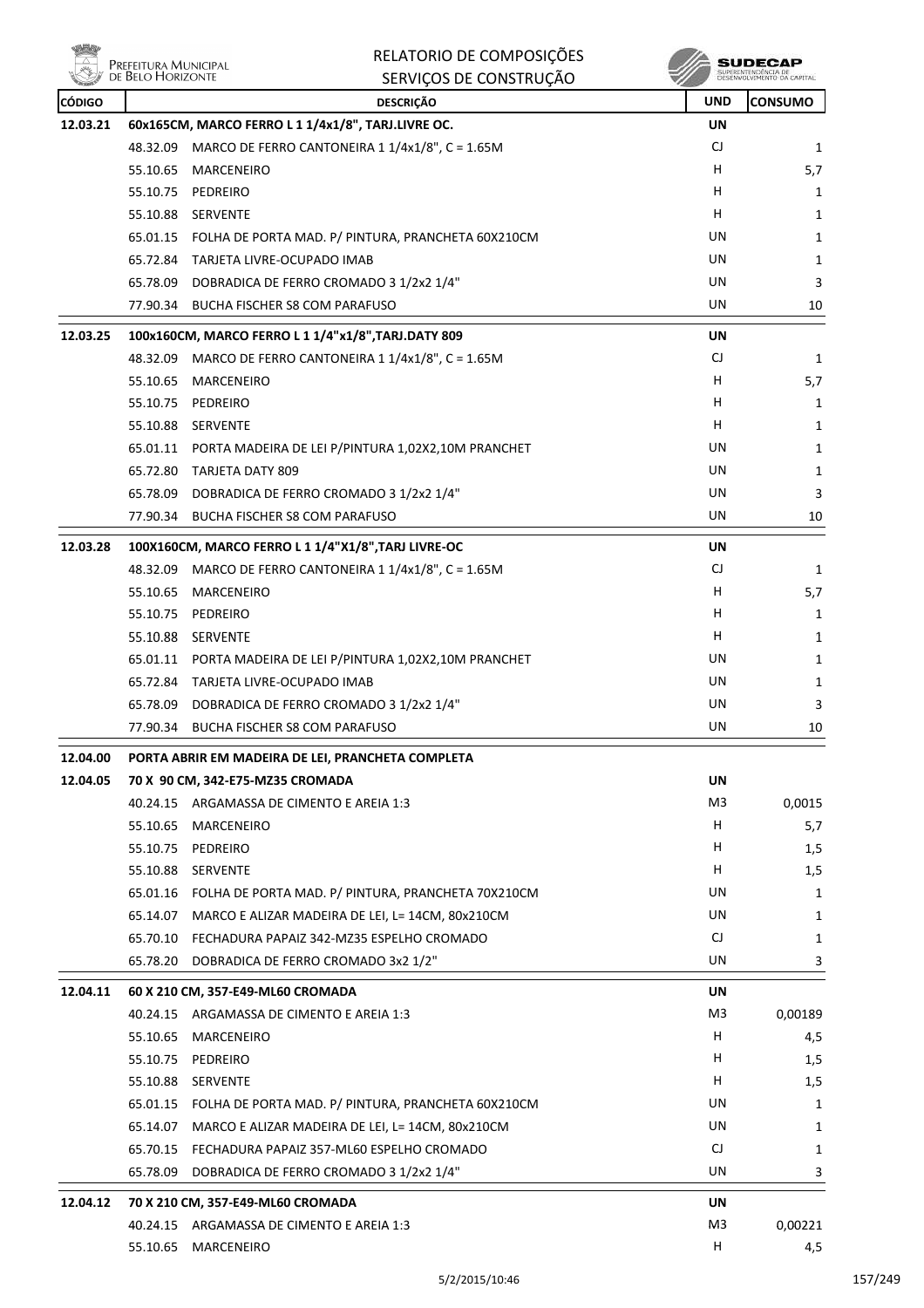

ensi<br>|-<br>|/ De Belo Horizonte

## RELATORIO DE COMPOSIÇÕES SERVIÇOS DE CONSTRUÇÃO

| <b>CÓDIGO</b> |          | <b>DESCRIÇÃO</b>                                            | <b>UND</b>     | CONSUMO |
|---------------|----------|-------------------------------------------------------------|----------------|---------|
|               |          | 55.10.75 PEDREIRO                                           | H.             | 1,5     |
|               | 55.10.88 | <b>SERVENTE</b>                                             | н              | 1,5     |
|               |          | 65.01.16 FOLHA DE PORTA MAD. P/ PINTURA, PRANCHETA 70X210CM | UN             | 1       |
|               | 65.14.07 | MARCO E ALIZAR MADEIRA DE LEI, L= 14CM, 80x210CM            | UN             | 1       |
|               | 65.70.15 | FECHADURA PAPAIZ 357-ML60 ESPELHO CROMADO                   | CJ             | 1       |
|               | 65.78.09 | DOBRADICA DE FERRO CROMADO 3 1/2x2 1/4"                     | UN.            | 3       |
| 12.04.13      |          | 80 X 210 CM, 357-E49-ML60 CROMADA                           | UN             |         |
|               |          | 40.24.15 ARGAMASSA DE CIMENTO E AREIA 1:3                   | M3             | 0,00252 |
|               | 55.10.65 | MARCENEIRO                                                  | н              | 4,5     |
|               | 55.10.75 | PEDREIRO                                                    | н              | 1,5     |
|               |          | 55.10.88 SERVENTE                                           | н              | 1,5     |
|               |          | 65.01.17 FOLHA DE PORTA MAD. P/ PINTURA, PRANCHETA 80X210CM | UN             | 1       |
|               |          | 65.14.07 MARCO E ALIZAR MADEIRA DE LEI, L= 14CM, 80x210CM   | UN             | 1       |
|               |          | 65.70.15 FECHADURA PAPAIZ 357-ML60 ESPELHO CROMADO          | CJ             | 1       |
|               | 65.78.09 | DOBRADICA DE FERRO CROMADO 3 1/2x2 1/4"                     | UN             | 3       |
| 12.04.21      |          | 60 X 210 CM, 457-E59-ML60 CROMADA                           | <b>UN</b>      |         |
|               |          | 40.24.15 ARGAMASSA DE CIMENTO E AREIA 1:3                   | M3             | 0,00189 |
|               | 55.10.65 | MARCENEIRO                                                  | H              | 4,5     |
|               | 55.10.75 | PEDREIRO                                                    | н              | 1,5     |
|               |          | 55.10.88 SERVENTE                                           | H              | 1,5     |
|               |          | 65.01.15 FOLHA DE PORTA MAD. P/ PINTURA, PRANCHETA 60X210CM | UN             | 1       |
|               | 65.14.07 | MARCO E ALIZAR MADEIRA DE LEI, L= 14CM, 80x210CM            | UN             | 1       |
|               | 65.70.18 | FECHADURA PAPAIZ 457-ML60 ESPELHO CROMADO                   | CJ             | 1       |
|               | 65.78.09 | DOBRADICA DE FERRO CROMADO 3 1/2x2 1/4"                     | UN             | 3       |
| 12.04.22      |          | 70 X 210 CM, 457-E59-ML60 CROMADA                           | UN             |         |
|               |          | 40.24.15 ARGAMASSA DE CIMENTO E AREIA 1:3                   | M3             | 0,00221 |
|               | 55.10.65 | MARCENEIRO                                                  | н              | 4,5     |
|               |          | 55.10.75 PEDREIRO                                           | н              | 1,5     |
|               |          | 55.10.88 SERVENTE                                           | н              | 1,5     |
|               |          | 65.01.16 FOLHA DE PORTA MAD. P/ PINTURA, PRANCHETA 70X210CM | UN             | 1       |
|               | 65.14.07 | MARCO E ALIZAR MADEIRA DE LEI, L= 14CM, 80x210CM            | UN             | 1       |
|               | 65.70.18 | FECHADURA PAPAIZ 457-ML60 ESPELHO CROMADO                   | CJ             | 1       |
|               | 65.78.09 | DOBRADICA DE FERRO CROMADO 3 1/2x2 1/4"                     | UN             | 3       |
| 12.04.23      |          | 80 X 210 CM, 457-E59-ML60 CROMADA                           | UN             |         |
|               | 40.24.15 | ARGAMASSA DE CIMENTO E AREIA 1:3                            | M3             | 0,00252 |
|               | 55.10.65 | <b>MARCENEIRO</b>                                           | H              | 4,5     |
|               | 55.10.75 | PEDREIRO                                                    | H              | 1,5     |
|               | 55.10.88 | SERVENTE                                                    | H              | 1,5     |
|               | 65.01.17 | FOLHA DE PORTA MAD. P/ PINTURA, PRANCHETA 80X210CM          | UN             | 1       |
|               | 65.14.07 | MARCO E ALIZAR MADEIRA DE LEI, L= 14CM, 80x210CM            | UN             | 1       |
|               | 65.70.18 | FECHADURA PAPAIZ 457-ML60 ESPELHO CROMADO                   | CJ             | 1       |
|               | 65.78.09 | DOBRADICA DE FERRO CROMADO 3 1/2x2 1/4"                     | UN             | 3       |
| 12.04.31      |          | 60 X 210 CM, 557-E69-ML60 CROMADA                           | <b>UN</b>      |         |
|               |          | 40.24.15 ARGAMASSA DE CIMENTO E AREIA 1:3                   | M <sub>3</sub> | 0,00189 |
|               | 55.10.65 | MARCENEIRO                                                  | Н              | 4,5     |
|               | 55.10.75 | PEDREIRO                                                    | H              | 1,5     |
|               | 55.10.88 | <b>SERVENTE</b>                                             | H              | 1,5     |
|               |          | 65.01.15 FOLHA DE PORTA MAD. P/ PINTURA, PRANCHETA 60X210CM | UN             | 1       |
|               |          | 65.14.07 MARCO E ALIZAR MADEIRA DE LEI, L= 14CM, 80x210CM   | UN             | 1       |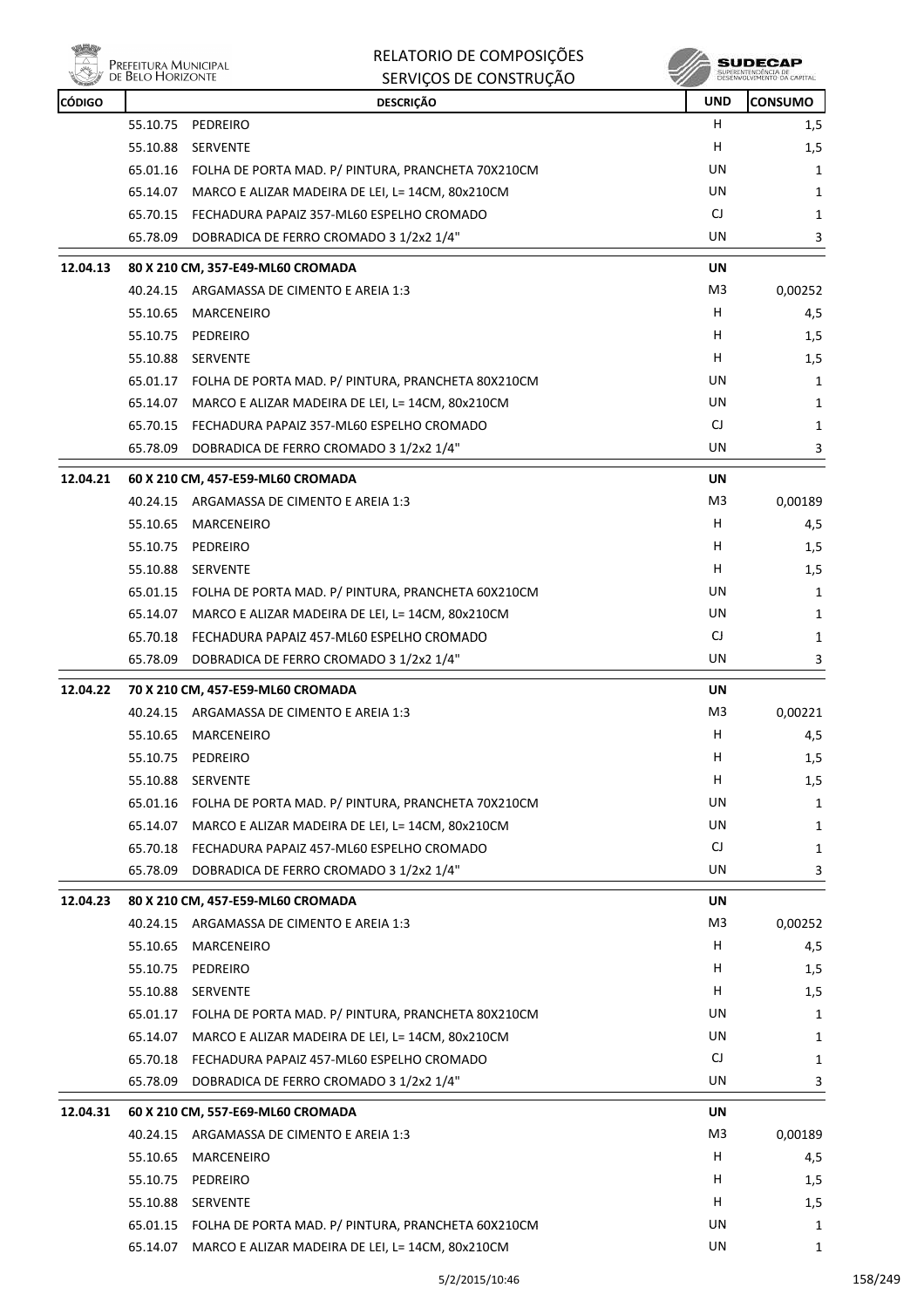

|               | Prefeitura Municipal<br>de Belo Horizonte | RELATORIO DE COMPOSIÇÕES<br>SERVIÇOS DE CONSTRUÇÃO          |            | SUDECAP<br>SUPERINTENDÊNCIA DE<br>DESENVOLVIMENTO DA CAPITAL |
|---------------|-------------------------------------------|-------------------------------------------------------------|------------|--------------------------------------------------------------|
| <b>CÓDIGO</b> |                                           | <b>DESCRIÇÃO</b>                                            | <b>UND</b> | <b>CONSUMO</b>                                               |
|               | 65.70.19                                  | FECHADURA PAPAIZ 557-ML60 ESPELHO CROMADO                   | CJ         | 1                                                            |
|               | 65.78.09                                  | DOBRADICA DE FERRO CROMADO 3 1/2x2 1/4"                     | UN         | 3                                                            |
| 12.04.32      |                                           | 70 X 210 CM, 557-E69-ML60 CROMADA                           | UN         |                                                              |
|               |                                           | 40.24.15 ARGAMASSA DE CIMENTO E AREIA 1:3                   | M3         | 0,00221                                                      |
|               | 55.10.65                                  | MARCENEIRO                                                  | H          | 4,5                                                          |
|               | 55.10.75                                  | PEDREIRO                                                    | н          | 1,5                                                          |
|               | 55.10.88                                  | SERVENTE                                                    | н          | 1,5                                                          |
|               |                                           | 65.01.16 FOLHA DE PORTA MAD. P/ PINTURA, PRANCHETA 70X210CM | UN         | 1                                                            |
|               |                                           | 65.14.07 MARCO E ALIZAR MADEIRA DE LEI, L= 14CM, 80x210CM   | UN         | 1                                                            |
|               |                                           | 65.70.19 FECHADURA PAPAIZ 557-ML60 ESPELHO CROMADO          | CJ         | 1                                                            |
|               | 65.78.09                                  | DOBRADICA DE FERRO CROMADO 3 1/2x2 1/4"                     | UN         | 3                                                            |
| 12.04.33      |                                           | 80 X 210 CM, 557-E69-ML60 CROMADA                           | UN         |                                                              |
|               |                                           | 40.24.15 ARGAMASSA DE CIMENTO E AREIA 1:3                   | M3         | 0,00252                                                      |
|               | 55.10.65                                  | MARCENEIRO                                                  | н          | 4,5                                                          |
|               | 55.10.75                                  | PEDREIRO                                                    | н          | 1,5                                                          |
|               |                                           | 55.10.88 SERVENTE                                           | н          | 1,5                                                          |
|               |                                           | 65.01.17 FOLHA DE PORTA MAD. P/ PINTURA, PRANCHETA 80X210CM | UN         | 1                                                            |
|               | 65.14.07                                  | MARCO E ALIZAR MADEIRA DE LEI, L= 14CM, 80x210CM            | UN         | 1                                                            |
|               |                                           | 65.70.19 FECHADURA PAPAIZ 557-ML60 ESPELHO CROMADO          | CJ         | 1                                                            |
|               | 65.78.09                                  | DOBRADICA DE FERRO CROMADO 3 1/2x2 1/4"                     | UN         | 3                                                            |
| 12.04.40      |                                           | 80 X 210 DEF.FIS.C/PROT.PLURIG.H=40CM E BARRA CROM          | UN         |                                                              |
|               | 55.10.65                                  | MARCENEIRO                                                  | н          | 4,5                                                          |
|               | 55.10.75                                  | PEDREIRO                                                    | н          | 1                                                            |
|               | 55.10.88                                  | SERVENTE                                                    | н          | 1                                                            |
|               |                                           | 65.01.17 FOLHA DE PORTA MAD. P/ PINTURA, PRANCHETA 80X210CM | UN         | 1                                                            |
|               |                                           | 65.14.07 MARCO E ALIZAR MADEIRA DE LEI, L= 14CM, 80x210CM   | UN         | 1                                                            |
|               |                                           | 65.70.34 FECHADURA PAPAIZ CR3400-MZ270 (PORTA P/DEFICIENTE) | CJ         | 1                                                            |
|               |                                           | 65.78.09 DOBRADICA DE FERRO CROMADO 3 1/2x2 1/4"            | UN         | 3                                                            |
|               |                                           | 78.50.01 BARRA APOIO DEFIC.FISICO TUBO D=1 1/2" - CROMADA   | М          | 1                                                            |
|               |                                           | 82.17.09 COLA BERTOCINI                                     | GL         | 0,05333                                                      |
|               |                                           | 82.17.50 PLACA DE BORRACHA PLURIGOMA OU SIMILAR             | M2         | 0,5                                                          |
| 12.10.00      |                                           | ESQUADRIA DE MADEIRA PADRAO SUDECAP                         |            |                                                              |
| 12.10.05      |                                           | PORTA 150 X 210 CM, 2FLS., 357-E49-ML60, EXCL.MARCO         | UN         |                                                              |
|               |                                           | 55.10.65 MARCENEIRO                                         | H          | 8                                                            |
|               |                                           | 65.01.17 FOLHA DE PORTA MAD. P/ PINTURA, PRANCHETA 80X210CM | UN         | 2                                                            |
|               |                                           | 65.70.15 FECHADURA PAPAIZ 357-ML60 ESPELHO CROMADO          | CJ         | 1                                                            |
|               |                                           | 65.78.09 DOBRADICA DE FERRO CROMADO 3 1/2x2 1/4"            | UN         | 6                                                            |
| 12.30.00      |                                           | FOLHA DE PORTA EM MADEIRA DE LEI                            |            |                                                              |
| 12.30.05      |                                           | <b>PRANCHETA, LARG. &lt;= 60 CM, ALT. &lt;= 180 CM</b>      | UN         |                                                              |
|               |                                           | 55.10.65 MARCENEIRO                                         | H          | 5,7                                                          |
|               |                                           | 65.01.15 FOLHA DE PORTA MAD. P/ PINTURA, PRANCHETA 60X210CM | UN         | 1                                                            |
| 12.30.10      |                                           | PRANCHETA, 60 X 210 CM                                      | UN         |                                                              |
|               |                                           | 55.10.65 MARCENEIRO                                         | H          | 4,5                                                          |
|               |                                           | 65.01.15 FOLHA DE PORTA MAD. P/ PINTURA, PRANCHETA 60X210CM | UN         | 1                                                            |
| 12.30.11      |                                           | PRANCHETA, 70 X 210 CM                                      | UN         |                                                              |
|               |                                           | 55.10.65 MARCENEIRO                                         | H          | 4,5                                                          |
|               |                                           | 65.01.16 FOLHA DE PORTA MAD. P/ PINTURA, PRANCHETA 70X210CM | UN         | 1                                                            |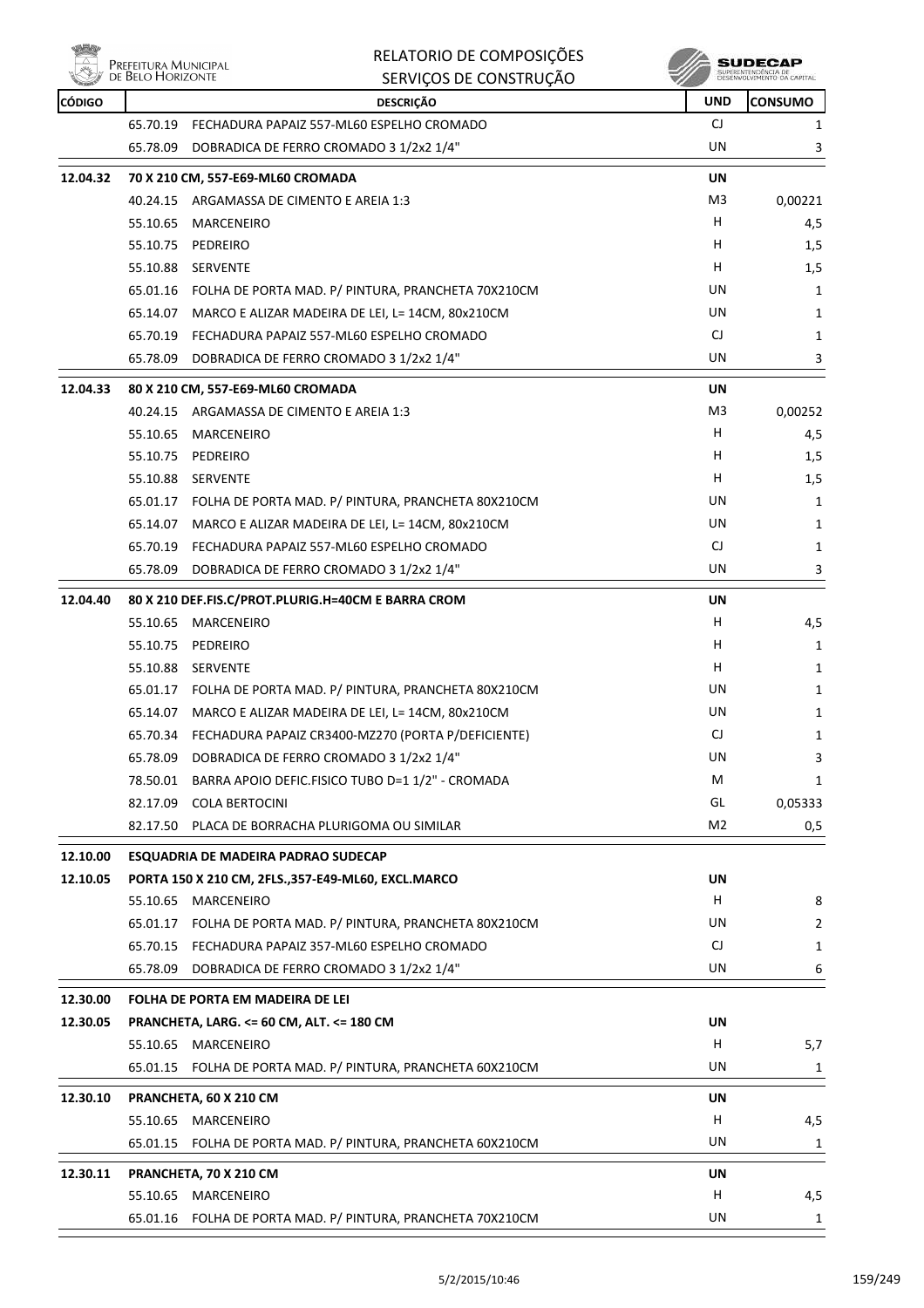

|                      | Prefeitura Municipal<br>de Belo Horizonte                                | RELATORIO DE COMPOSIÇÕES                                    |           | SUDECAI        |
|----------------------|--------------------------------------------------------------------------|-------------------------------------------------------------|-----------|----------------|
|                      |                                                                          | SERVIÇOS DE CONSTRUÇÃO                                      |           |                |
| <b>CÓDIGO</b>        |                                                                          | <b>DESCRIÇÃO</b>                                            | UND       | <b>CONSUMO</b> |
| 12.30.12             | PRANCHETA, 80 X 210 CM                                                   |                                                             | UN        |                |
|                      | 55.10.65 MARCENEIRO                                                      |                                                             | н         | 4,5            |
|                      |                                                                          | 65.01.17 FOLHA DE PORTA MAD. P/ PINTURA, PRANCHETA 80X210CM | UN        | 1              |
| 12.40.00             | <b>MARCO DE MADEIRA, INCLUSIVE ALIZARES</b>                              |                                                             |           |                |
| 12.40.05             | MADEIRA DE LEI, LARGURA = 14 CM, 60 X 210 CM                             |                                                             | UN        |                |
|                      | 55.10.65 MARCENEIRO                                                      |                                                             | н         | $\overline{2}$ |
|                      | 55.10.75 PEDREIRO                                                        |                                                             | H         | 1,5            |
|                      | 55.10.88 SERVENTE                                                        |                                                             | н         | 1,5            |
|                      | 65.14.07 MARCO E ALIZAR MADEIRA DE LEI, L= 14CM, 80x210CM                |                                                             | UN        | 1              |
| 12.40.06             | MADEIRA DE LEI, LARGURA = 14 CM, 70 X 210 CM                             |                                                             | UN        |                |
|                      | 55.10.65<br>MARCENEIRO                                                   |                                                             | н         | $\overline{2}$ |
|                      | 55.10.75<br>PEDREIRO                                                     |                                                             | H         | 1,5            |
|                      | 55.10.88 SERVENTE                                                        |                                                             | H         | 1,5            |
|                      | 65.14.07                                                                 | MARCO E ALIZAR MADEIRA DE LEI, L= 14CM, 80x210CM            | UN        | 1              |
| 12.40.07             | MADEIRA DE LEI, LARGURA = 14 CM, 80 X 210 CM                             |                                                             | UN        |                |
|                      | 55.10.65<br>MARCENEIRO                                                   |                                                             | н         | 2              |
|                      | 55.10.75<br>PEDREIRO                                                     |                                                             | H         | 1,5            |
|                      | 55.10.88 SERVENTE                                                        |                                                             | н         | 1,5            |
|                      | 65.14.07 MARCO E ALIZAR MADEIRA DE LEI, L= 14CM, 80x210CM                |                                                             | UN        | 1              |
|                      |                                                                          |                                                             |           |                |
| 12.50.00<br>12.50.08 | FECHADURA, TARJETA E DOBRADIÇA                                           |                                                             | UN        |                |
|                      | FECHADURA 357-E49-ML60 CROMADA, PAPAIZ OU SIMILAR<br>55.10.65 MARCENEIRO |                                                             | H         | 1,5            |
|                      | 65.70.15 FECHADURA PAPAIZ 357-ML60 ESPELHO CROMADO                       |                                                             | CJ        | 1              |
|                      |                                                                          |                                                             |           |                |
| 12.50.09             | FECHADURA 457-E59-ML60 CROMADA, PAPAIZ OU SIMILAR                        |                                                             | UN        |                |
|                      | 55.10.65<br>MARCENEIRO                                                   |                                                             | н         | 1,5            |
|                      | 65.70.18 FECHADURA PAPAIZ 457-ML60 ESPELHO CROMADO                       |                                                             | CJ        | 1              |
| 12.50.10             | FECHADURA 557-E69-ML60 CROMADA, PAPAIZ OU SIMILAR                        |                                                             | <b>UN</b> |                |
|                      | 55.10.65<br>MARCENEIRO                                                   |                                                             | H         | 1,5            |
|                      | 65.70.19 FECHADURA PAPAIZ 557-ML60 ESPELHO CROMADO                       |                                                             | CJ        | 1              |
| 12.50.21             | <b>TARJETA DATY 809 OU SIMILAR</b>                                       |                                                             | <b>UN</b> |                |
|                      | 55.10.65<br><b>MARCENEIRO</b>                                            |                                                             | H         | 1              |
|                      | 65.72.80 TARJETA DATY 809                                                |                                                             | UN        | $\mathbf{1}$   |
| 12.50.22             | <b>TARJETA LIVRE-OCUPADO</b>                                             |                                                             | <b>UN</b> |                |
|                      | 55.10.65 MARCENEIRO                                                      |                                                             | H         | 1              |
|                      | 65.72.84 TARJETA LIVRE-OCUPADO IMAB                                      |                                                             | UN        | 1              |
|                      |                                                                          |                                                             |           |                |
| 12.50.41             | DOBRADIÇA DE FERRO CROMADA 3"X2 1/2"                                     |                                                             | UN        |                |
|                      | 55.10.65 MARCENEIRO                                                      |                                                             | н         | 0,08           |
|                      | 65.78.20 DOBRADICA DE FERRO CROMADO 3x2 1/2"                             |                                                             | UN        | 1              |
| 12.50.43             | DOBRADIÇA DE FERRO CROMADA 3 1/2" 2 1/4"                                 |                                                             | UN        |                |
|                      | 55.10.65 MARCENEIRO                                                      |                                                             | н         | 0,08           |
|                      | DOBRADICA DE FERRO CROMADO 3 1/2x2 1/4"<br>65.78.09                      |                                                             | UN        | 1              |
| 12.50.44             | DOBRADIÇA DE FERRO CROMADA 3 1/2"X2 1/2"                                 |                                                             | UN        |                |
|                      | 55.10.65 MARCENEIRO                                                      |                                                             | н         | 0,08           |
|                      | 65.78.07 DOBRADICA DE FERRO CROMADO 3 1/2 X 2 1/2"                       |                                                             | UN        | 1              |
|                      |                                                                          |                                                             |           |                |

**13.00.00 SERRALHERIA**

**13.31.00 PORTAO EM TELA**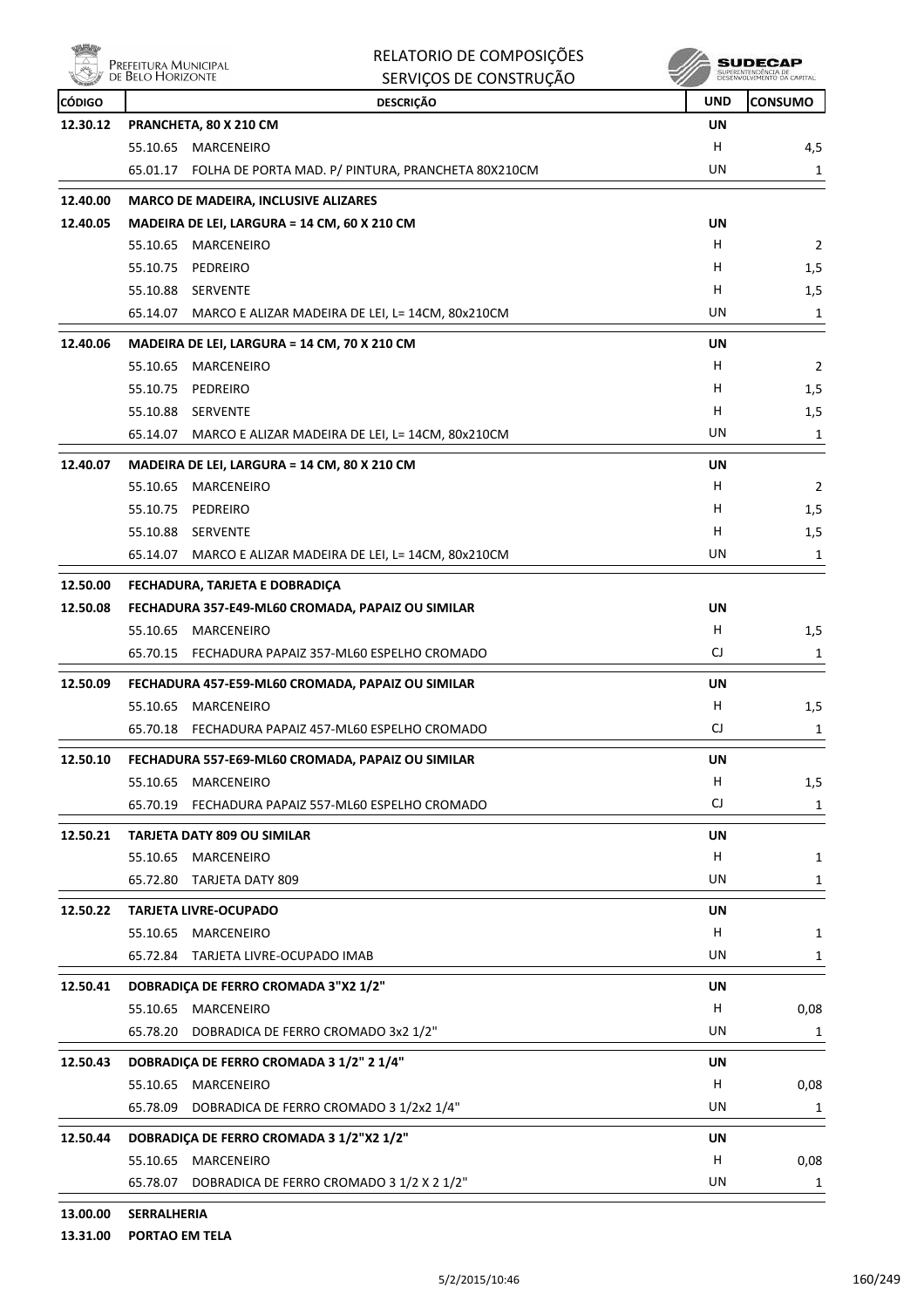|               | Prefeitura Municipal<br>de Belo Horizonte | RELATORIO DE COMPOSIÇÕES<br>SERVIÇOS DE CONSTRUÇÃO        |            | SUDEC<br>SUPERINTENDENCIA DE<br>DESENVOLVIMENTO DA CAPITAL |
|---------------|-------------------------------------------|-----------------------------------------------------------|------------|------------------------------------------------------------|
| <b>CÓDIGO</b> |                                           | <b>DESCRIÇÃO</b>                                          | <b>UND</b> | <b>CONSUMO</b>                                             |
| 13.31.10      |                                           | PT10-120X210CM-TUBO D=2"TELA 2", 1 FOL.DE ABRIR           | UN         |                                                            |
|               | 40.24.15                                  | ARGAMASSA DE CIMENTO E AREIA 1:3                          | M3         | 0,0038                                                     |
|               |                                           | 48.70.65 PE4- PORTAO DE ABRIR TUBO E TELA 1 FL. 1,20x2,0M | UN         | 1                                                          |
|               | 55.10.75                                  | PEDREIRO                                                  | н          | 3,8                                                        |
|               |                                           | 55.10.88 SERVENTE                                         | H.         | 3,8                                                        |
| 13.32.00      |                                           | PORTAO EM CHAPA E PERFIL DE FERRO                         |            |                                                            |
| 13.32.01      |                                           | PCH1-120X210CM-CHAPA TRAPEZOIDAL 18, 1 FOL. ABRIR         | UN         |                                                            |
|               | 40.24.15                                  | ARGAMASSA DE CIMENTO E AREIA 1:3                          | M3         | 0,0038                                                     |
|               | 48.74.26                                  | PORTAO DE ABRIR CHAPA TRAPEZOIDAL 1FL.- 1,20x2,10M        | UN         | 1                                                          |
|               |                                           | 55.10.75 PEDREIRO                                         | H          | 3,8                                                        |
|               | 55.10.88                                  | <b>SERVENTE</b>                                           | H          | 3,8                                                        |
| 13.32.02      |                                           | PCH2-300X240CM-CHAPA TRAPEZOIDAL 18, 2 FOL. ABRIR         | UN         |                                                            |
|               |                                           | 40.24.15 ARGAMASSA DE CIMENTO E AREIA 1:3                 | M3         | 0,0108                                                     |
|               | 48.74.25                                  | PORTAO DE ABRIR CHAPA TRAPEZOIDAL 2FL.- 3,00x2,40M        | UN         | 1                                                          |
|               | 55.10.75                                  | PEDREIRO                                                  | H.         | 10,8                                                       |
|               | 55.10.88                                  | <b>SERVENTE</b>                                           | н          | 10,8                                                       |
| 13.38.00      | <b>GRADES</b>                             |                                                           |            |                                                            |
| 13.38.03      |                                           | GRADE DE FERRO QUADRADO 3/8" - 2,60X1,60 M                | UN         |                                                            |
|               | 40.24.15                                  | ARGAMASSA DE CIMENTO E AREIA 1:3                          | M3         | 0,004                                                      |
|               |                                           | 48.70.93 GRADE DE FERRO QUADRADO 3/8" - 2,60x1,60 M       | UN         | 1                                                          |
|               | 55.10.10                                  | AUXILIAR BOMBEIRO/ELETRICISTA                             | н          | 4                                                          |
|               | 55.10.75                                  | PEDREIRO                                                  | н          | 4                                                          |
| 13.38.27      |                                           | <b>GRADIL NYLOFOR H=1.03 M INCLUSIVE POSTE</b>            | М          |                                                            |
|               | 55.10.75                                  | PEDREIRO                                                  | н          | 1                                                          |
|               |                                           | 55.10.88 SERVENTE                                         | н          | 2                                                          |
|               |                                           | 76.46.01 POSTE PARA GRADIL NYLOFOR 3D H= 1.50 M           | UN         | 0,4                                                        |
|               |                                           | 77.10.01 PARAFUSO PARABOLT DE 1/4"                        | UN         | 1,6                                                        |
|               | 78.13.15                                  | GRADIL NYLOFOR 3D H= 1.03 M                               | UN         | 0,4                                                        |
| 13.38.28      |                                           | <b>GRADIL NYLOFOR H=1.53 M INCLUSIVE POSTE</b>            | М          |                                                            |
|               | 55.10.75                                  | PEDREIRO                                                  | H          | 1                                                          |
|               | 55.10.88                                  | SERVENTE                                                  | H          | $\overline{2}$                                             |
|               |                                           | 76.46.02 POSTE PARA GRADIL NYLOFOR 3D H= 2.00 M           | UN         | 1                                                          |
|               |                                           | 77.10.01 PARAFUSO PARABOLT DE 1/4"                        | UN         | 1,6                                                        |
|               | 78.13.09                                  | GRADIL NYLOFOR 3D H= 1.53 M                               | UN         | 0,4                                                        |
| 13.38.29      |                                           | <b>GRADIL NYLOFOR H=2.03 M INCLUSIVE POSTE</b>            | M          |                                                            |
|               | 55.10.75                                  | PEDREIRO                                                  | H          | $\mathbf{1}$                                               |
|               | 55.10.88                                  | SERVENTE                                                  | H          | $\overline{2}$                                             |
|               |                                           | 76.46.03 POSTE PARA GRADIL NYLOFOR 3D H= 2.60 M           | UN         | 0,4                                                        |
|               |                                           | 77.10.01 PARAFUSO PARABOLT DE 1/4"                        | UN         | 1,6                                                        |
|               |                                           | 78.13.01 GRADIL NYLOFOR 3D H= 2.03 M                      | UN         | 0,4                                                        |
| 13.38.30      |                                           | <b>GRADIL NYLOFOR H=2.43 M INCLUSIVE POSTE</b>            | М          |                                                            |
|               | 55.10.75                                  | PEDREIRO                                                  | Н.         | 1                                                          |
|               |                                           | 55.10.88 SERVENTE                                         | H.         | $\overline{2}$                                             |
|               |                                           | 76.46.04 POSTE PARA GRADIL NYLOFOR 3D H= 3.20 M           | UN         | 0,4                                                        |
|               |                                           | 77.10.01 PARAFUSO PARABOLT DE 1/4"                        | UN         | 1,6                                                        |
|               |                                           | 78.13.53 GRADIL NYLOFOR 3D H= 2.43 M                      | UN         | 0,4                                                        |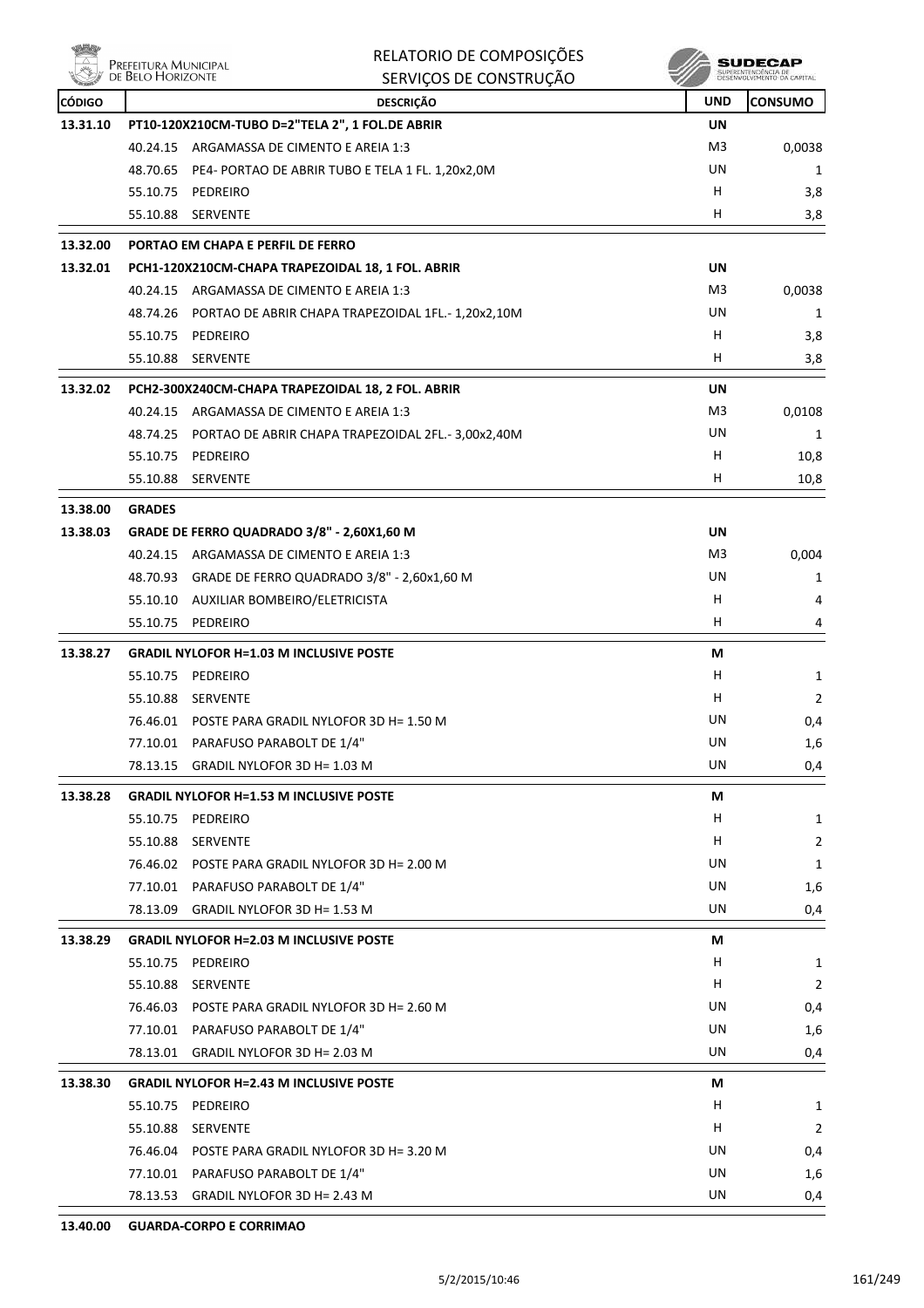**WELLY** PREFEITURA MUNICIPAL

RELATORIO DE COMPOSIÇÕES SERVIÇOS DE CONSTRUÇÃO

| <b><i>Alle madella</i></b><br><b>CÓDIGO</b> |          | טהעטוווטושט טבעעווווט<br><b>DESCRIÇÃO</b>                   | <b>UND</b>     | <b>CONSUMO</b> |
|---------------------------------------------|----------|-------------------------------------------------------------|----------------|----------------|
| 13.40.02                                    |          | TIPO B- BARRAS DE AÇO                                       | М              |                |
|                                             |          | 40.10.23 CONCRETO FCK >= 20.0 MPa, B1-B2 CALC., LANC. ESTR. | M3             | 0,008          |
|                                             | 50.31.10 | CHP/GRUPO DE SOLDAGEM BAMBOZZI 375-A                        | н              | 1,125          |
|                                             |          | 50.31.11 CHI/GRUPO DE SOLDAGEM BAMBOZZI 375-A               | н              | 0,125          |
|                                             |          | 55.10.10 AUXILIAR BOMBEIRO/ELETRICISTA                      | н              | 0,9375         |
|                                             | 55.10.50 | CARPINTEIRO                                                 | н              | 0,3125         |
|                                             | 55.10.75 | PEDREIRO                                                    | н              | 0,25           |
|                                             | 55.10.86 | SERRALHEIRO                                                 | н              | 0,625          |
|                                             | 55.10.90 | SOLDADOR                                                    | н              | 0,3125         |
|                                             | 60.15.15 | FERRO CHATO 1"x1/4"                                         | КG             | 27,81          |
|                                             | 75.18.20 | ZARCAO CORAL                                                | GL             | 0,02           |
|                                             |          | 77.50.35 ELETRODO DE VARA OK-4804 OU SIMILAR - 2,5MM        | KG             | 1,87           |
| 13.40.06                                    |          | TIPO C-PILARETE DE CONCRETO E 4 TUBOS GALVANIZ.1 "          | М              |                |
|                                             |          | 40.10.23 CONCRETO FCK >= 20.0 MPa, B1-B2 CALC., LANC. ESTR. | M <sub>3</sub> | 0,0146         |
|                                             |          | 40.22.20 ACO CA-60 - CORTE, DOBRAMENTO E COLOCACAO          | КG             | 3,53           |
|                                             |          | 55.10.75 PEDREIRO                                           | н              | 0,6            |
|                                             | 55.10.88 | SERVENTE                                                    | н              | 0,55           |
|                                             |          | 71.01.05 TABUA PARA FORMA DE CONCRETO L=25 CM               | M2             | 0,08           |
|                                             |          | 73.03.05 TUBO ACO GALV. DIN 2440 E= 3,25 MM 1" C/ COSTURA   | M              | 4              |
|                                             | 73.24.05 | TUBO PVC ESGOTO RIGIDO PB VIROLA 150MM x6M                  | UN             | 0,06667        |
| 13.40.07                                    |          | TIPO D-PILARETE DE CONCRETO E 6 TUBOS GALVANIZ. 1"          | М              |                |
|                                             |          | 40.10.23 CONCRETO FCK >= 20.0 MPa, B1-B2 CALC., LANC. ESTR. | M3             | 0,0146         |
|                                             |          | 40.22.20 ACO CA-60 - CORTE, DOBRAMENTO E COLOCACAO          | КG             | 3,53           |
|                                             | 55.10.75 | PEDREIRO                                                    | Н              | 0,7            |
|                                             | 55.10.88 | SERVENTE                                                    | H              | 0,65           |
|                                             |          | 71.01.05 TABUA PARA FORMA DE CONCRETO L=25 CM               | M2             | 0,08           |
|                                             |          | 73.03.05 TUBO ACO GALV. DIN 2440 E= 3,25 MM 1" C/ COSTURA   | M              | 6              |
|                                             | 73.24.05 | TUBO PVC ESGOTO RIGIDO PB VIROLA 150MM X6M                  | UN             | 0,06667        |
| 13.40.08                                    |          | GUARDA CORPO D=2" E TUBOS HORIZONTAIS D= 1 1/2"             | M <sub>2</sub> |                |
|                                             | 50.31.10 | CHP/GRUPO DE SOLDAGEM BAMBOZZI 375-A                        | H              | 0,7            |
|                                             | 55.10.05 | AJUDANTE                                                    | Н              | 3              |
|                                             | 55.10.75 | PEDREIRO                                                    | H              | 1              |
|                                             | 55.10.86 | SERRALHEIRO                                                 | H              | 3              |
|                                             | 55.10.88 | SERVENTE                                                    | H              | 1              |
|                                             | 73.03.48 | TUBO DE ACO PRETO DIN 2440 C/ COSTURA D= 2"                 | M              | 2,9106         |
|                                             |          | 73.03.49 TUBO DE ACO PRETO DIN 2440 C/ COSTURA D= 1 1/2"    | м              | 4,851          |
|                                             | 77.50.35 | ELETRODO DE VARA OK-4804 OU SIMILAR - 2,5MM                 | КG             | 0,385          |
| 13.40.09                                    |          | GUARDA CORPO D=2" E TUBOS VERTICAIS D= 1 1/2"               | M2             |                |
|                                             |          | 50.31.10 CHP/GRUPO DE SOLDAGEM BAMBOZZI 375-A               | н              | 0,5            |
|                                             | 55.10.05 | AJUDANTE                                                    | H              | 3              |
|                                             | 55.10.75 | PEDREIRO                                                    | н              | 1              |
|                                             | 55.10.86 | SERRALHEIRO                                                 | н              | 3              |
|                                             | 55.10.88 | SERVENTE                                                    | H              | 1              |
|                                             | 73.03.48 | TUBO DE ACO PRETO DIN 2440 C/ COSTURA D= 2"                 | M              | 2,9106         |
|                                             | 73.03.49 | TUBO DE ACO PRETO DIN 2440 C/ COSTURA D= 1 1/2"             | М              | 4,851          |
|                                             | 77.50.35 | ELETRODO DE VARA OK-4804 OU SIMILAR - 2,5MM                 | КG             | 0,385          |
| 13.40.10                                    |          | <b>CORRIMAO D= 1 1/2" SIMPLES</b>                           | М              |                |
|                                             |          | 50.31.10 CHP/GRUPO DE SOLDAGEM BAMBOZZI 375-A               | н              | 0,05           |
|                                             | 55.10.05 | AJUDANTE                                                    | н              | 1              |
|                                             |          |                                                             |                |                |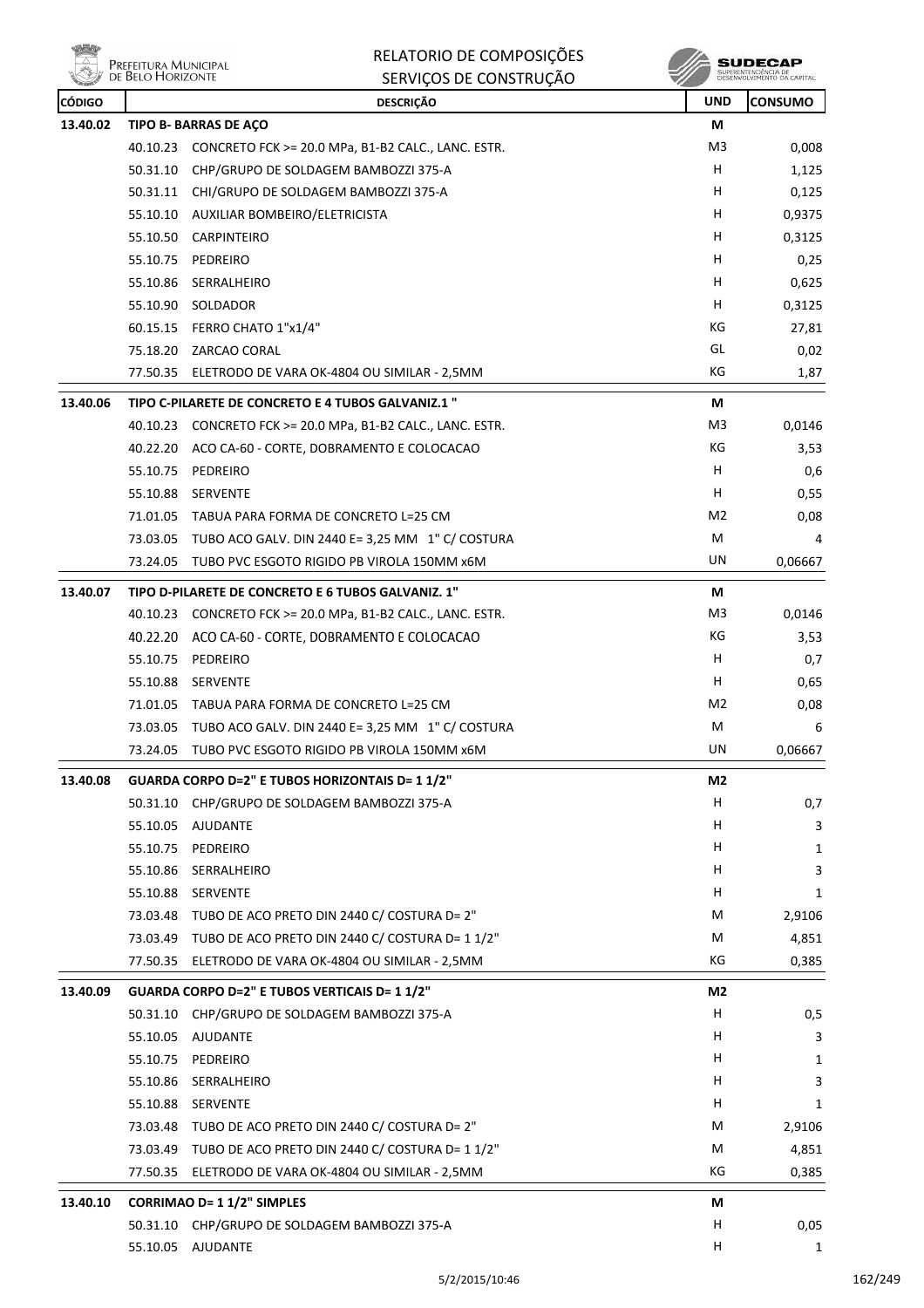

**PRECITURA MUNICIPAL** 

|               |                                               | RELATORIO DE COMPOSIÇÕES                                   |            | SUDECAP                                           |  |  |
|---------------|-----------------------------------------------|------------------------------------------------------------|------------|---------------------------------------------------|--|--|
|               | Prefeitura Municipal<br>de Belo Horizonte     | SERVIÇOS DE CONSTRUÇÃO                                     |            | SUPERINTENDÊNCIA DE<br>DESENVOLVIMENTO DA CAPITAL |  |  |
| <b>CÓDIGO</b> |                                               | <b>DESCRIÇÃO</b>                                           | <b>UND</b> | <b>CONSUMO</b>                                    |  |  |
|               | 55.10.75<br>PEDREIRO                          |                                                            | H          | 0,5                                               |  |  |
|               | 55.10.86<br>SERRALHEIRO                       |                                                            | H          | 1                                                 |  |  |
|               | 55.10.88<br><b>SERVENTE</b>                   |                                                            | H          | 0,5                                               |  |  |
|               |                                               | 73.03.49 TUBO DE ACO PRETO DIN 2440 C/ COSTURA D= 1 1/2"   | М          | 1,1                                               |  |  |
|               |                                               | 77.50.35 ELETRODO DE VARA OK-4804 OU SIMILAR - 2,5MM       | КG         | 0,1                                               |  |  |
|               | 78.07.08<br>CALANDRAGEM DE TUBO               |                                                            | UN         | 0,16                                              |  |  |
| 13.40.11      | CORRIMAO D= 1 1/2" DUPLO                      |                                                            | М          |                                                   |  |  |
|               | 50.31.10                                      | CHP/GRUPO DE SOLDAGEM BAMBOZZI 375-A                       | H          | 0,08                                              |  |  |
|               | <b>AJUDANTE</b><br>55.10.05                   |                                                            | н          | 0,4                                               |  |  |
|               | 55.10.75<br>PEDREIRO                          |                                                            | н          | 0,5                                               |  |  |
|               | 55.10.86<br>SERRALHEIRO                       |                                                            | H          | 0,4                                               |  |  |
|               | 55.10.88 SERVENTE                             |                                                            | H.         | 0,5                                               |  |  |
|               |                                               | 73.03.49 TUBO DE ACO PRETO DIN 2440 C/ COSTURA D= 1 1/2"   | М          | $\overline{2}$                                    |  |  |
|               |                                               | 77.50.35 ELETRODO DE VARA OK-4804 OU SIMILAR - 2,5MM       | КG         | 0,08                                              |  |  |
|               | 78.07.08 CALANDRAGEM DE TUBO                  |                                                            | UN         | 0,6                                               |  |  |
| 13.40.53      |                                               | BARRA APOIO P/ LAVAT. RETANGULAR INOX D=1 1/2"             | UN         |                                                   |  |  |
|               | PEDREIRO<br>55.10.75                          |                                                            | H.         | 0,5                                               |  |  |
|               | 55.10.88<br>SERVENTE                          |                                                            | н          | 0,5                                               |  |  |
|               | 60.06.24                                      | BARRA APOIO INOX P/ LAVAT. RETANGULAR D=1 1/2"             | UN         | 1                                                 |  |  |
| 13.40.55      |                                               | BARRA APOIO INOX P/ LAVATORIO CANTO D=11/2"                | UN         |                                                   |  |  |
|               | 55.10.75<br>PEDREIRO                          |                                                            | H          | 0,5                                               |  |  |
|               | 55.10.88<br>SERVENTE                          |                                                            | H          | 0,5                                               |  |  |
|               | 60.06.93                                      | BARRA APOIO INOX P/ LAVATORIO DE CANTO D=11/2"             | UN         | 1                                                 |  |  |
| 13.40.56      |                                               | BARRA APOIO INOX P/ VASO SANITARIO D=11/2" L=80 CM         | UN         |                                                   |  |  |
|               | PEDREIRO<br>55.10.75                          |                                                            | H          | 0,5                                               |  |  |
|               | 55.10.88 SERVENTE                             |                                                            | н          | 0,5                                               |  |  |
|               |                                               | 60.06.91 BARRA APOIO INOX 80 CM P/ VASO SANITARIO D=1 1/2" | UN         | 1                                                 |  |  |
| 13.40.57      | BARRA APOIO INOX P/ BANHO D=1 1/2" L=70X70 CM | UN                                                         |            |                                                   |  |  |
|               | 55.10.75 PEDREIRO                             |                                                            | H          | 0, 5                                              |  |  |
|               | 55.10.88<br>SERVENTE                          |                                                            | H          | 0,5                                               |  |  |
|               |                                               | 60.06.92 BARRA APOIO INOX 80 CM "U" P/ ESCOVARIO D=1 1/2"  | UN         | 1                                                 |  |  |
| 13.40.58      |                                               | BARRA APOIO INOX P/ BANHO D=1 1/2" L=70 CM                 | UN         |                                                   |  |  |
|               | 55.10.75 PEDREIRO                             |                                                            | H          | 0,5                                               |  |  |
|               | 55.10.88<br>SERVENTE                          |                                                            | H          | 0,5                                               |  |  |
|               |                                               | 60.06.95 BARRA APOIO INOX P/ BANHO D=1 1/2" EM L= 70X70 CM | UN         | $\mathbf{1}$                                      |  |  |
| 13.40.59      | BARRA APOIO P/ PORTA, 40 CM                   |                                                            | <b>UN</b>  |                                                   |  |  |
|               | 55.10.75<br>PEDREIRO                          |                                                            | H          | 0, 5                                              |  |  |
|               | 55.10.88<br>SERVENTE                          |                                                            | Н          | 0,5                                               |  |  |
|               | 60.06.10 BARRA APOIO INOX 40 CM P/ PORTA      |                                                            | UN         | 1                                                 |  |  |
| 13.40.60      |                                               | BARRA APOIO DEFICIENTE TUBO METALICO D= 1 1/2"             |            |                                                   |  |  |
|               | 50.31.10                                      | CHP/GRUPO DE SOLDAGEM BAMBOZZI 375-A                       | М<br>H     |                                                   |  |  |
|               | 55.10.05<br>AJUDANTE                          |                                                            | H          | 0,05<br>1                                         |  |  |
|               | 55.10.75 PEDREIRO                             |                                                            | H          | 0,5                                               |  |  |
|               | 55.10.86 SERRALHEIRO                          |                                                            | H          | 1                                                 |  |  |
|               | 55.10.88 SERVENTE                             |                                                            | H          | 0, 5                                              |  |  |
|               |                                               | 73.03.49 TUBO DE ACO PRETO DIN 2440 C/ COSTURA D= 1 1/2"   | M          | 1,1                                               |  |  |

77.50.35 ELETRODO DE VARA OK-4804 OU SIMILAR - 2,5MM KG KG 6 60,1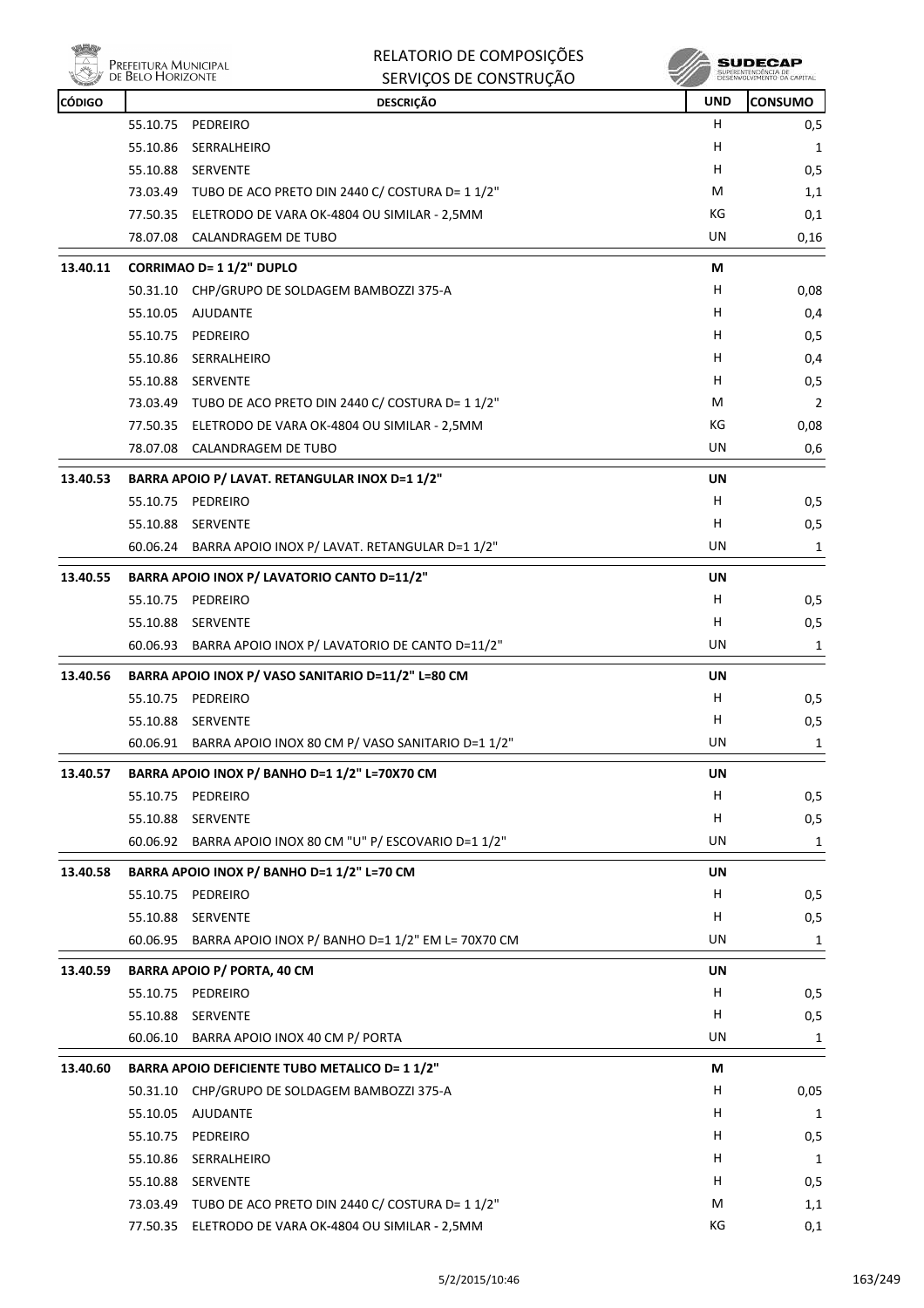|               | Prefeitura Municipal<br>de Belo Horizonte | RELATORIO DE COMPOSIÇÕES<br>SERVIÇOS DE CONSTRUÇÃO                                |                | <b>SUDECAF</b><br>SUPERINTENDENCIA DE<br>DÉSENVOLVIMENTO DA CAPITAL |
|---------------|-------------------------------------------|-----------------------------------------------------------------------------------|----------------|---------------------------------------------------------------------|
| <b>CÓDIGO</b> |                                           | <b>DESCRIÇÃO</b>                                                                  | <b>UND</b>     | <b>CONSUMO</b>                                                      |
|               | 78.07.08                                  | <b>CALANDRAGEM DE TUBO</b>                                                        | UN             | 0,4                                                                 |
| 13.40.65      |                                           | BARRA APOIO DEFICIENTE TUBO METAL.CROMADO D=1 1/2"                                | М              |                                                                     |
|               | 55.10.75                                  | PEDREIRO                                                                          | H.             | 0,5                                                                 |
|               | 55.10.88                                  | SERVENTE                                                                          | H              | 0,5                                                                 |
|               |                                           | 78.50.01 BARRA APOIO DEFIC.FISICO TUBO D=1 1/2" - CROMADA                         | м              | 1                                                                   |
| 13.55.00      |                                           | <b>ACESSORIOS E PECAS COMPLEMENTARES</b>                                          |                |                                                                     |
| 13.55.01      |                                           | ALCAPAO - 60X60 CM, CAIXILHO CHAPA 18                                             | UN             |                                                                     |
|               |                                           | 40.24.15 ARGAMASSA DE CIMENTO E AREIA 1:3                                         | M3             | 0,0005                                                              |
|               |                                           | 48.78.50 ALCAPAO DE CHAPA GALV.18,0,60x0,60M, INCL.CAIXILHO                       | UN             | 1                                                                   |
|               |                                           | 55.10.75 PEDREIRO                                                                 | н              | 1                                                                   |
|               |                                           | 55.10.88 SERVENTE                                                                 | H              | 1                                                                   |
| 13.55.02      |                                           | ALCAPAO - 80X80 CM, CAIXILHO CHAPA 18                                             | UN             |                                                                     |
|               |                                           | 40.24.15 ARGAMASSA DE CIMENTO E AREIA 1:3                                         | M3             | 0,0005                                                              |
|               | 48.70.90                                  | ALCAPAO DE CHAPA 18, 0,80x0,80M, INCL. CAIXILHO                                   | UN             | 1                                                                   |
|               |                                           | 55.10.75 PEDREIRO                                                                 | н              | 1                                                                   |
|               |                                           | 55.10.88 SERVENTE                                                                 | н              | 1                                                                   |
| 13.55.21      |                                           | ESCADA MARINHEIRO-TB GALV.D=3/4" C/ GRADIL-TIPO 2                                 | М              |                                                                     |
|               |                                           | 40.24.15 ARGAMASSA DE CIMENTO E AREIA 1:3                                         | M3             | 0,02                                                                |
|               |                                           | 48.42.02 ESCADA MARINHEIRO FERRO D= 3/4" C/ GUARDA CORPO                          | UN             | 0,25                                                                |
|               |                                           | 55.10.77 PEDREIRO DE ACABAMENTO                                                   | H              | 1,5                                                                 |
|               |                                           | 55.10.88 SERVENTE                                                                 | H.             | 1,5                                                                 |
|               |                                           |                                                                                   |                |                                                                     |
| 13.55.30      |                                           | <b>BATE-RODAS EM TUBO GALVANIZADO PINTADO D=3"</b><br>55.10.75 PEDREIRO           | UN             |                                                                     |
|               |                                           | 55.10.88 SERVENTE                                                                 | H.<br>н        | 0,2                                                                 |
|               |                                           | 73.03.10 TUBO ACO GALV. DIN 2440 E= 4,05 MM 3" C/COSTURA                          | м              | 0,4                                                                 |
|               |                                           | 89.06.22 CONCRETO CONCR. FCK>=10,0 MPA - B1,B2 CALC.- FORN.                       | M <sub>3</sub> | 2,4<br>0,03                                                         |
|               |                                           |                                                                                   |                |                                                                     |
| 13.55.41      |                                           | MASTRO P/ BANDEIRA GALV.D=2",E=3,65MM,H=6M PINTADO                                | <b>UN</b>      |                                                                     |
|               |                                           | 40.09.07 CONCRETO 1:3:6, B1-B2 CALCAREA,LANCADO EM FUNDACAO                       | M3             | 0,0548                                                              |
|               |                                           | 40.24.15 ARGAMASSA DE CIMENTO E AREIA 1:3                                         | M3<br>UN       | 0,0017                                                              |
|               |                                           | 48.49.51 MASTRO DE BANDEIRA PADRAO SUDECAP F.G. D= 2", H= 6M<br>55.10.05 AJUDANTE | H              | $\mathbf{1}$                                                        |
|               |                                           | 55.10.75 PEDREIRO                                                                 | H              | 0,2<br>1                                                            |
|               | 55.10.81 PINTOR                           |                                                                                   | H              | 0,6                                                                 |
|               |                                           | 55.10.88 SERVENTE                                                                 | H              | 2,5                                                                 |
|               |                                           | 75.03.25 ESMALTE SINTETICO SEMI-FOSCO ACETINADO CORALIT                           | GL             | 0,053                                                               |
|               |                                           | 75.18.20 ZARCAO CORAL                                                             | GL             | 0,038                                                               |
|               |                                           | 75.25.05 AGUARRAZ (LATA DE 5 LITROS)                                              | LATA           | 0,005                                                               |
|               |                                           | 75.50.05 LIXA D AGUA                                                              | UN             | 0,189                                                               |
| 13.70.00      |                                           | <b>PADRAO GRUPO ESCOLAR</b>                                                       |                |                                                                     |
| 13.70.05      |                                           | J1- JANELA DE CORRER DE FERRO 1X1/8" - 1,6 X 1,6 M                                | UN             |                                                                     |
|               |                                           | 40.24.15 ARGAMASSA DE CIMENTO E AREIA 1:3                                         | M <sub>3</sub> | 0,0038                                                              |
|               | 48.70.05                                  | J1 - JANELA DE CORRER DE FERRO 1x1/8" - 1,60x1,60M                                | UN             | 1                                                                   |
|               |                                           | 55.10.75 PEDREIRO                                                                 | н              | 3,8                                                                 |
|               | 55.10.88                                  | SERVENTE                                                                          | H              | 3,8                                                                 |
| 13.70.06      |                                           | J9- JANELA DE CORRER DE FERRO 1X1/8" - 3,0 X 1,6 M                                | UN             |                                                                     |
|               |                                           | 40.24.15 ARGAMASSA DE CIMENTO E AREIA 1:3                                         | M <sub>3</sub> | 0,0072                                                              |
|               |                                           | 48.70.06 J9 - JANELA DE CORRER DE FERRO 1x1/8" - 3,00x1,60M                       | UN             | $\mathbf{1}$                                                        |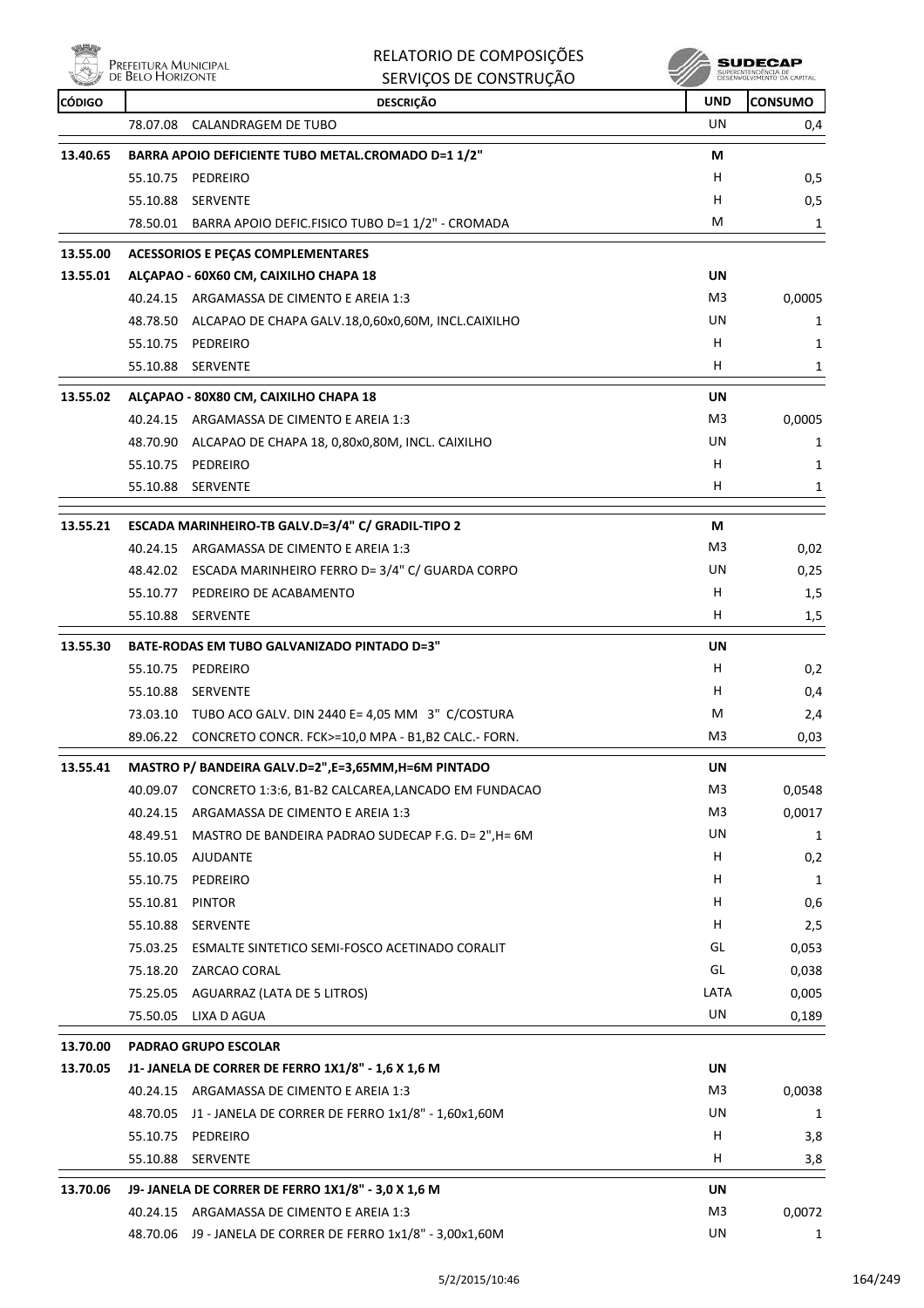

| RELATORIO DE COMPOSIÇÕES |
|--------------------------|
| SERVICOS DE CONSTRUÇÃO   |

| <b>CÓDIGO</b> | <b>WELL</b> DE DEED FRONTZON IL | SERVIÇUS DE CUNSTRUÇÃO<br><b>DESCRIÇÃO</b>                  | <b>UND</b>     | <b>CONSUMO</b> |
|---------------|---------------------------------|-------------------------------------------------------------|----------------|----------------|
|               | 55.10.75                        | PEDREIRO                                                    | H              | 7,2            |
|               | 55.10.88                        | SERVENTE                                                    | H              | 7,2            |
| 13.70.07      |                                 | J12- JANELA DE CORRER DE FERRO 1X1/8"- 2,0 X 1,6 M          | UN             |                |
|               |                                 | 40.24.15 ARGAMASSA DE CIMENTO E AREIA 1:3                   | M3             | 0,0048         |
|               |                                 | 48.70.07 J12- JANELA DE CORRER DE FERRO 1x1/8" - 2,00x1,60M | UN             | 1              |
|               |                                 | 55.10.75 PEDREIRO                                           | H              | 4,8            |
|               | 55.10.88                        | <b>SERVENTE</b>                                             | H              | 4,8            |
| 13.70.08      |                                 | J7- JANELA DE CORRER DE FERRO 1X1/8"- 2,6 X 1,6 M           | UN             |                |
|               |                                 | 40.24.15 ARGAMASSA DE CIMENTO E AREIA 1:3                   | M3             | 0,006          |
|               |                                 | 48.70.08 J7-JANELA DE CORRER DE FERRO 1x1/8" - 2,60x1,60M   | UN             | 1              |
|               |                                 | 55.10.75 PEDREIRO                                           | н              | 6,24           |
|               |                                 | 55.10.88 SERVENTE                                           | H              | 6,24           |
| 13.70.18      |                                 | J2- BASCULANTE DE FERRO 1X1/8" - 1,6 X 0,5 M                | UN             |                |
|               |                                 | 40.24.15 ARGAMASSA DE CIMENTO E AREIA 1:3                   | M3             | 0,0012         |
|               |                                 | 48.70.18 J2 - BASCULANTE DE FERRO 1x1/8" - 1,60x0,50M       | UN             | 1              |
|               |                                 | 55.10.75 PEDREIRO                                           | H              | 1,2            |
|               | 55.10.88                        | <b>SERVENTE</b>                                             | н              | 1,2            |
| 13.70.20      |                                 | J3- BASCULANTE DE FERRO 1X1/8" - 2,3 X 0,5 M                | UN             |                |
|               |                                 | 40.24.15 ARGAMASSA DE CIMENTO E AREIA 1:3                   | M3             | 0,0017         |
|               |                                 | 48.70.20 J3 - BASCULANTE DE FERRO 1x1/8" - 2,30x0,50M       | UN             | 1              |
|               |                                 | 55.10.75 PEDREIRO                                           | H              | 1,7            |
|               | 55.10.88                        | SERVENTE                                                    | H              | 1,7            |
| 13.70.21      |                                 | J4- BASCULANTE DE FERRO 1X1/8" - 3,2 X 0,5 M                | UN             |                |
|               |                                 | 40.24.15 ARGAMASSA DE CIMENTO E AREIA 1:3                   | M3             | 0,0024         |
|               |                                 | 48.70.21 J4 - BASCULANTE DE FERRO 1x1/8" - 3,20x0,50M       | UN             | 1              |
|               |                                 | 55.10.75 PEDREIRO                                           | H              | 2,4            |
|               | 55.10.88                        | SERVENTE                                                    | н              | 2,4            |
| 13.70.23      |                                 | J5- BASCULANTE DE FERRO 1X1/8" - 2,6 X 0,5 M                | UN             |                |
|               |                                 | 40.24.15 ARGAMASSA DE CIMENTO E AREIA 1:3                   | M <sub>3</sub> | 0,002          |
|               |                                 | 48.70.23 J5 - BASCULANTE DE FERRO 1x1/8" - 2,60x0,50M       | UN             | 1              |
|               |                                 | 55.10.75 PEDREIRO                                           | H              | 1,95           |
|               | 55.10.88                        | SERVENTE                                                    | н              | 1,95           |
| 13.70.35      |                                 | PF1- PORTA DE ABRIR CHAPA DOBRADA 1FL. 0,8 X 2,1 M          | UN             |                |
|               |                                 | 40.24.15 ARGAMASSA DE CIMENTO E AREIA 1:3                   | M3             | 0,0025         |
|               | 48.70.35                        | PF1- PORTA DE ABRIR CHAPA DOBRADA 1FL.- 0,80x2,10M          | UN             | 1              |
|               | 55.10.75                        | PEDREIRO                                                    | H              | 2,5            |
|               | 55.10.88                        | <b>SERVENTE</b>                                             | H              | 2,5            |
| 13.70.36      |                                 | PF2- PORTA DE ABRIR CHAPA DOBRADA 1FL. 0,6 X 2,1 M          | UN             |                |
|               |                                 | 40.24.15 ARGAMASSA DE CIMENTO E AREIA 1:3                   | M3             | 0,0019         |
|               | 48.70.36                        | PF2- PORTA DE ABRIR CHAPA DOBRADA 1FL.- 0,60x2,10M          | UN             | 1              |
|               | 55.10.75                        | PEDREIRO                                                    | н              | 1,9            |
|               | 55.10.88                        | SERVENTE                                                    | н              | 1,9            |
| 13.70.37      |                                 | PF7- PORTA DE ABRIR CHAPA DOBRADA 1FL. 1,0 X 2,1 M          | UN             |                |
|               |                                 | 40.24.15 ARGAMASSA DE CIMENTO E AREIA 1:3                   | M3             | 0,003          |
|               | 48.70.37                        | PF7- PORTA DE ABRIR CHAPA DOBRADA 1 FL.- 1,0x2,10M          | UN             | 1              |
|               | 55.10.75                        | PEDREIRO                                                    | H              | 3,15           |
|               | 55.10.88                        | <b>SERVENTE</b>                                             | H,             | 3,15           |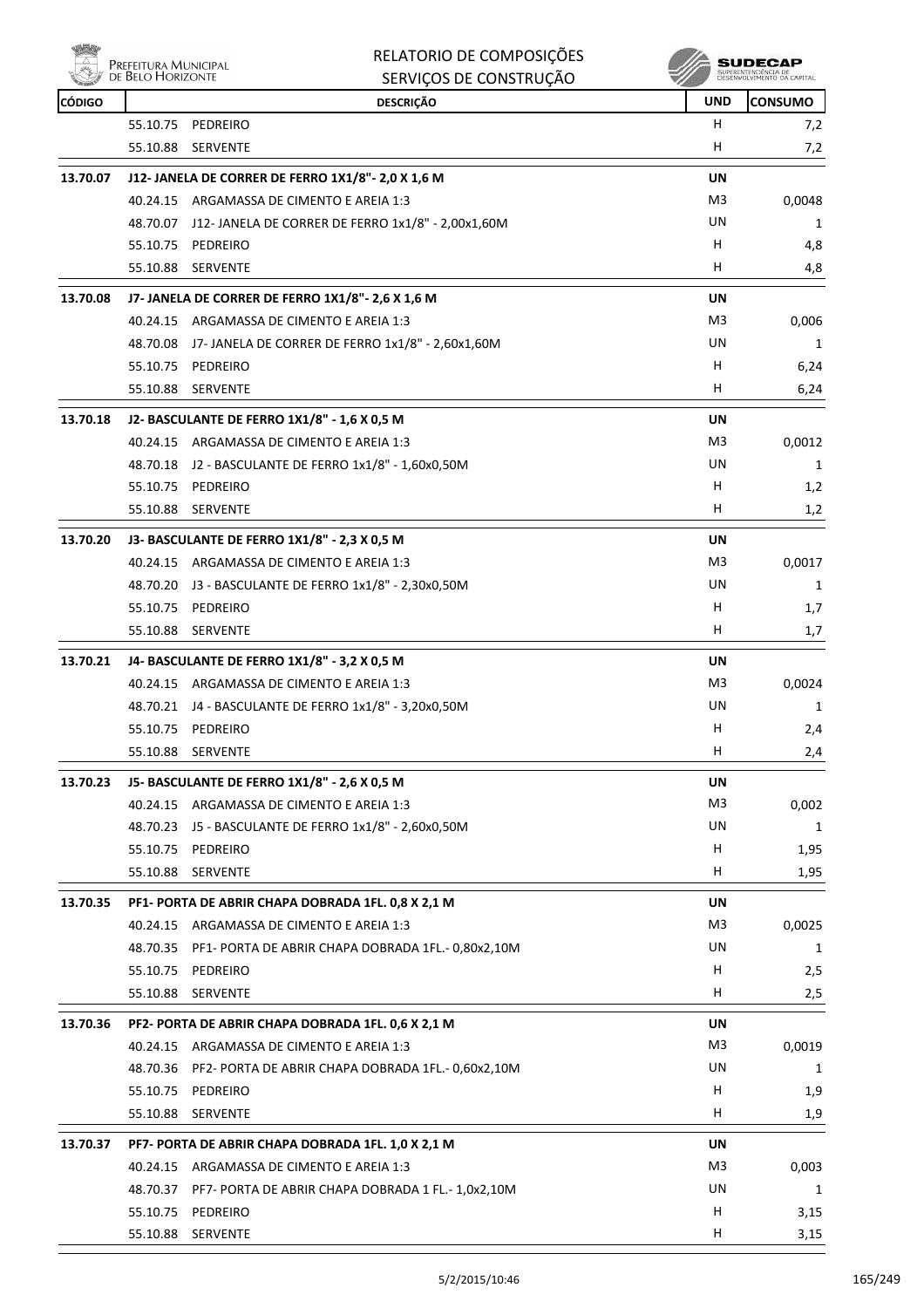|               | Prefeitura Municipal<br>de Belo Horizonte | RELATORIO DE COMPOSIÇÕES                                    |                | SUDECAP                                          |
|---------------|-------------------------------------------|-------------------------------------------------------------|----------------|--------------------------------------------------|
|               |                                           | SERVIÇOS DE CONSTRUÇÃO                                      |                | SUPERINTENDÊNCIA DE<br>DESENVOLVIMENTO DA CAPITA |
| <b>CÓDIGO</b> |                                           | <b>DESCRIÇÃO</b>                                            | <b>UND</b>     | <b>CONSUMO</b>                                   |
| 13.70.39      |                                           | PF6- PORTA DE ABRIR CHAPA DOBRADA 2FLS. 1,6X2,1 M           | <b>UN</b>      |                                                  |
|               | 40.24.15                                  | ARGAMASSA DE CIMENTO E AREIA 1:3                            | M3             | 0,002                                            |
|               | 48.70.39                                  | PF6- PORTA DE ABRIR CHAPA DOBRADA 2FL. 1,60x2,10M           | UN             | 1                                                |
|               | 55.10.75 PEDREIRO                         |                                                             | н              | 5,04                                             |
|               | 55.10.88                                  | SERVENTE                                                    | н              | 5,04                                             |
| 13.70.43      |                                           | PF4- PORTA DE CORRER CHAPA DOBRADA 2FLS. 1,5X2,1 M          | UN             |                                                  |
|               |                                           | 40.24.15 ARGAMASSA DE CIMENTO E AREIA 1:3                   | M3             | 0,005                                            |
|               |                                           | 48.70.43 PF4- PORTA DE CORRER CHAPA DOBRADA 2 FL.1,50x2,10M | UN             | 1                                                |
|               | 55.10.75                                  | PEDREIRO                                                    | н              | 4,73                                             |
|               | 55.10.88 SERVENTE                         |                                                             | н              | 4,73                                             |
| 13.70.62      |                                           | PT2- PORTA DE ABRIR DE FERRO E TELA 1 FL.0,8X1,25M          | UN             |                                                  |
|               |                                           | 40.24.15 ARGAMASSA DE CIMENTO E AREIA 1:3                   | M3             | 0,0015                                           |
|               |                                           | 48.70.62 PT2- PORTAO DE ABRIR FERRO E TELA 1FL.- 0,80x1,25M | UN             | 1                                                |
|               | 55.10.75 PEDREIRO                         |                                                             | н              | 1,5                                              |
|               | 55.10.88                                  | <b>SERVENTE</b>                                             | н              | 1,5                                              |
| 13.72.00      | <b>PADRAO POLICLINICA</b>                 |                                                             |                |                                                  |
| 13.72.20      |                                           | J3- MAXIMO AR DE METALON - 1,65 X 2,90 M                    | UN             |                                                  |
|               |                                           | 40.24.15 ARGAMASSA DE CIMENTO E AREIA 1:3                   | M3             | 0,0072                                           |
|               | 48.72.20                                  | J3 - MAXIMO AR DE METALON - 1,65x2,90M                      | UN             | 1                                                |
|               | 55.10.75                                  | PEDREIRO                                                    | н              | 7,2                                              |
|               | 55.10.88 SERVENTE                         |                                                             | н              | 7,2                                              |
|               |                                           |                                                             |                |                                                  |
| 13.72.22      |                                           | J5- MAXIMO AR DE METALON - 1,65 X 3,20 M                    | UN             |                                                  |
|               |                                           | 40.24.15 ARGAMASSA DE CIMENTO E AREIA 1:3                   | M3             | 0,0079                                           |
|               |                                           | 48.72.22 J5 - MAXIMO AR DE METALON - 1,65x3,20M             | UN             | 1                                                |
|               | 55.10.75                                  | PEDREIRO                                                    | н              | 7,9                                              |
|               | 55.10.88                                  | SERVENTE                                                    | н              | 7,9                                              |
| 13.74.00      |                                           | PADRAO UNIDADE DE SAUDE                                     |                |                                                  |
| 13.74.05      |                                           | MAXIMO AR DE METALON - 0,6 X 1,2 M                          | UN             |                                                  |
|               |                                           | 40.24.15 ARGAMASSA DE CIMENTO E AREIA 1:3                   | M <sub>3</sub> | 0,0015                                           |
|               | 48.74.05                                  | MAXIMO AR DE METALON - 0,60x1,20M                           | UN             | 1                                                |
|               | 55.10.75                                  | PEDREIRO                                                    | Н              | 1,5                                              |
|               | 55.10.88 SERVENTE                         |                                                             | H              | 1,5                                              |
| 13.74.06      |                                           | MAXIMO AR DE METALON - 0,6 X 2,0 M                          | UN             |                                                  |
|               | 40.24.15                                  | ARGAMASSA DE CIMENTO E AREIA 1:3                            | M3             | 0,0015                                           |
|               | 48.74.06                                  | MAXIMO AR DE METALON - 0,60x2,00M                           | UN             | 1                                                |
|               | 55.10.75                                  | PEDREIRO                                                    | H              | 1,5                                              |
|               | 55.10.88 SERVENTE                         |                                                             | H              | 1,5                                              |
| 13.76.00      |                                           | PADRAO CENTRO DE SAUDE                                      |                |                                                  |
| 13.76.05      |                                           | JF1- BASCULANTE DE FERRO 3/4X1/8"- 3,0 X 1,0 M              | UN             |                                                  |
|               |                                           | 40.24.15 ARGAMASSA DE CIMENTO E AREIA 1:3                   | M3             | 0,0045                                           |
|               | 48.76.05                                  | JF1- BASCULANTE DE FERRO - 3/4x1/8" - 3.0x1.0 M             | UN             | 1                                                |
|               | 55.10.75 PEDREIRO                         |                                                             | H              | 4,5                                              |
|               | 55.10.88                                  | SERVENTE                                                    | H              | 4,5                                              |
|               |                                           |                                                             |                |                                                  |
| 13.76.09      |                                           | JF3- BASCULANTE DE FERRO 3/4X1/8"- 0,5 X 1,0 M              | UN             |                                                  |
|               |                                           | 40.24.15 ARGAMASSA DE CIMENTO E AREIA 1:3                   | M3             | 0,0007                                           |
|               |                                           | 48.76.09 JF3- BASCULANTE DE FERRO - 3/4x1/8" - 0.5x1.0 M    | UN             | 1                                                |
|               | 55.10.75 PEDREIRO                         |                                                             | н              | 0,75                                             |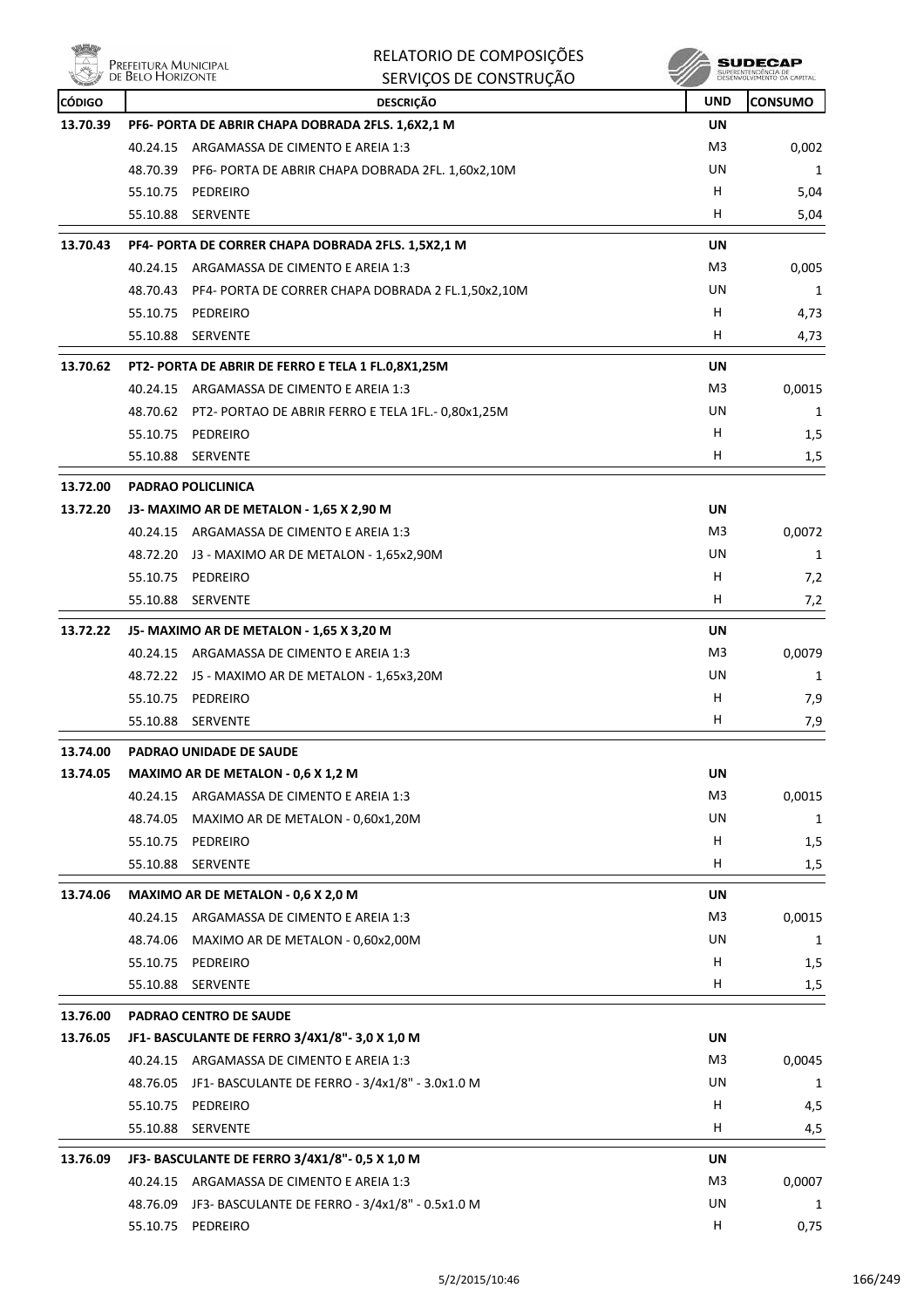**PREFEITURA MUNICIPAL** 

、温品の

RELATORIO DE COMPOSIÇÕES  $SFRVIBQSE E F QQV16T11QXQ$ 

 $\mathscr{M}$  SUDECAP

|               | $\mathbb{C}$ de Belo Horizon i e | SERVIÇOS DE CONSTRUÇÃO                                   |            | DESENVOLVIMENTO DA CAPITAL |
|---------------|----------------------------------|----------------------------------------------------------|------------|----------------------------|
| <b>CÓDIGO</b> |                                  | <b>DESCRIÇÃO</b>                                         | <b>UND</b> | <b>CONSUMO</b>             |
|               | 55.10.88                         | <b>SERVENTE</b>                                          | H.         | 0,75                       |
| 13.76.11      |                                  | JF4- BASCULANTE DE FERRO 3/4X1/8"- 1,1 X 1,5 M           | UN         |                            |
|               |                                  | 40.24.15 ARGAMASSA DE CIMENTO E AREIA 1:3                | M3         | 0,0024                     |
|               |                                  | 48.76.11 JF4- BASCULANTE DE FERRO - 3/4x1/8" - 1.1x1.5 M | UN         | 1                          |
|               |                                  | 55.10.75 PEDREIRO                                        | H          | 2,475                      |
|               | 55.10.88                         | SERVENTE                                                 | H          | 2,475                      |
| 13.76.27      |                                  | PF2-PORTA DE ABRIR - VENEZIANA - CHAPA - 0,7X2,8 M       | UN         |                            |
|               |                                  | 40.24.15 ARGAMASSA DE CIMENTO E AREIA 1:3                | M3         | 0,0028                     |
|               | 48.76.27                         | PF2- PORTA DE ABRIR - VENEZIANA-CHAPA - 0.7x2.8 M        | UN         | 1                          |
|               | 55.10.75                         | PEDREIRO                                                 | H          | 2,94                       |
|               | 55.10.88                         | <b>SERVENTE</b>                                          | H.         | 2,94                       |
| 13.76.29      |                                  | PF2A-PORTA DE ABRIR-VENEZIANA-CHAPA - 0,8 X 2,8 M        | UN         |                            |
|               |                                  | 40.24.15 ARGAMASSA DE CIMENTO E AREIA 1:3                | M3         | 0,0033                     |
|               | 48.76.29                         | PF2A- PORTA DE ABRIR - VENEZIANA-CHAPA - 0.8x2.8 M       | UN         | 1                          |
|               |                                  | 55.10.75 PEDREIRO                                        | H          | 3,36                       |
|               | 55.10.88                         | <b>SERVENTE</b>                                          | H          | 3,36                       |
| 13.76.30      |                                  | PF2B-PORTA DE ABRIR-VENEZIANA-CHAPA - 0,9 X 2,8 M        | UN         |                            |
|               |                                  | 40.24.15 ARGAMASSA DE CIMENTO E AREIA 1:3                | M3         | 0,0037                     |
|               | 48.76.30                         | PF2B- PORTA DE ABRIR - VENEZIANA-CHAPA - 0.9x2.8 M       | UN         | 1                          |
|               | 55.10.75                         | PEDREIRO                                                 | н          | 3,78                       |
|               | 55.10.88                         | <b>SERVENTE</b>                                          | H.         | 3,78                       |
| 13.76.50      |                                  | PORTAO DE METALON 50X20 A CADA 15CM - 2,2 X 2,0 M        | UN         |                            |
|               |                                  | 40.24.15 ARGAMASSA DE CIMENTO E AREIA 1:3                | M3         | 0,0066                     |
|               | 48.76.50                         | PORTAO DE METALON 50x20 A CADA 15 CM - 2.2x2.0 M         | UN         | 1                          |
|               |                                  | 55.10.75 PEDREIRO                                        | H          | 6,6                        |
|               | 55.10.88                         | SERVENTE                                                 | H          | 6,6                        |
|               |                                  |                                                          |            |                            |
| 13.76.52      |                                  | PORTAO DE METALON 50X20 A CADA 15CM - 1,1 X 2,0 M        | UN         |                            |
|               | 40.24.15                         | ARGAMASSA DE CIMENTO E AREIA 1:3                         | M3         | 0,0033                     |
|               | 48.76.52                         | PORTAO DE METALON 50x20 A CADA 15 CM - 1.1x2.0 M         | UN         | 1                          |
|               | 55.10.75                         | PEDREIRO                                                 | H          | 3,3                        |
|               | 55.10.88                         | <b>SERVENTE</b>                                          | н          | 3,3                        |
| 13.78.00      | <b>PADRAO CRECHE</b>             |                                                          |            |                            |
| 13.78.20      |                                  | P-2 PORTA DE CORRER DE METALON 1 FL 1,20 X 2,20 M        | UN         |                            |
|               |                                  | 40.24.15 ARGAMASSA DE CIMENTO E AREIA 1:3                | M3         | 0,004                      |
|               | 48.78.20                         | P2 - PORTA DE CORRER DE METALON 1FL. 1,20x2,20M          | UN         | 1                          |
|               | 55.10.75                         | PEDREIRO                                                 | H          | 4                          |
|               | 55.10.88                         | <b>SERVENTE</b>                                          | Н.         | 4                          |
| 13.78.25      |                                  | PORTA DE CORRER DE FERRO/TELA ARTISTEX 1,75X2,10 M       | UN         |                            |
|               |                                  | 40.24.15 ARGAMASSA DE CIMENTO E AREIA 1:3                | M3         | 0,0055                     |
|               | 48.78.25                         | PORTA DE CORRER DE FERRO/TELA ARTISTEX- 1,75x2,10M       | UN         | 1                          |
|               | 55.10.75                         | PEDREIRO                                                 | H          | 5,5                        |
|               | 55.10.88                         | SERVENTE                                                 | H          | 5,5                        |
| 13.78.55      |                                  | GUICHE DE ABRIR DE METALON 2 FL 0,9 X 0,7 M              | UN         |                            |
|               |                                  | 40.24.15 ARGAMASSA DE CIMENTO E AREIA 1:3                | M3         | 0,0015                     |
|               | 48.78.55                         | GUICHE DE ABRIR DE METALON 2FL. - 0,90x0,70M             | UN         | 1                          |
|               | 55.10.75                         | PEDREIRO                                                 | H          | 1,5                        |
|               | 55.10.88                         | <b>SERVENTE</b>                                          | Н.         | 1,5                        |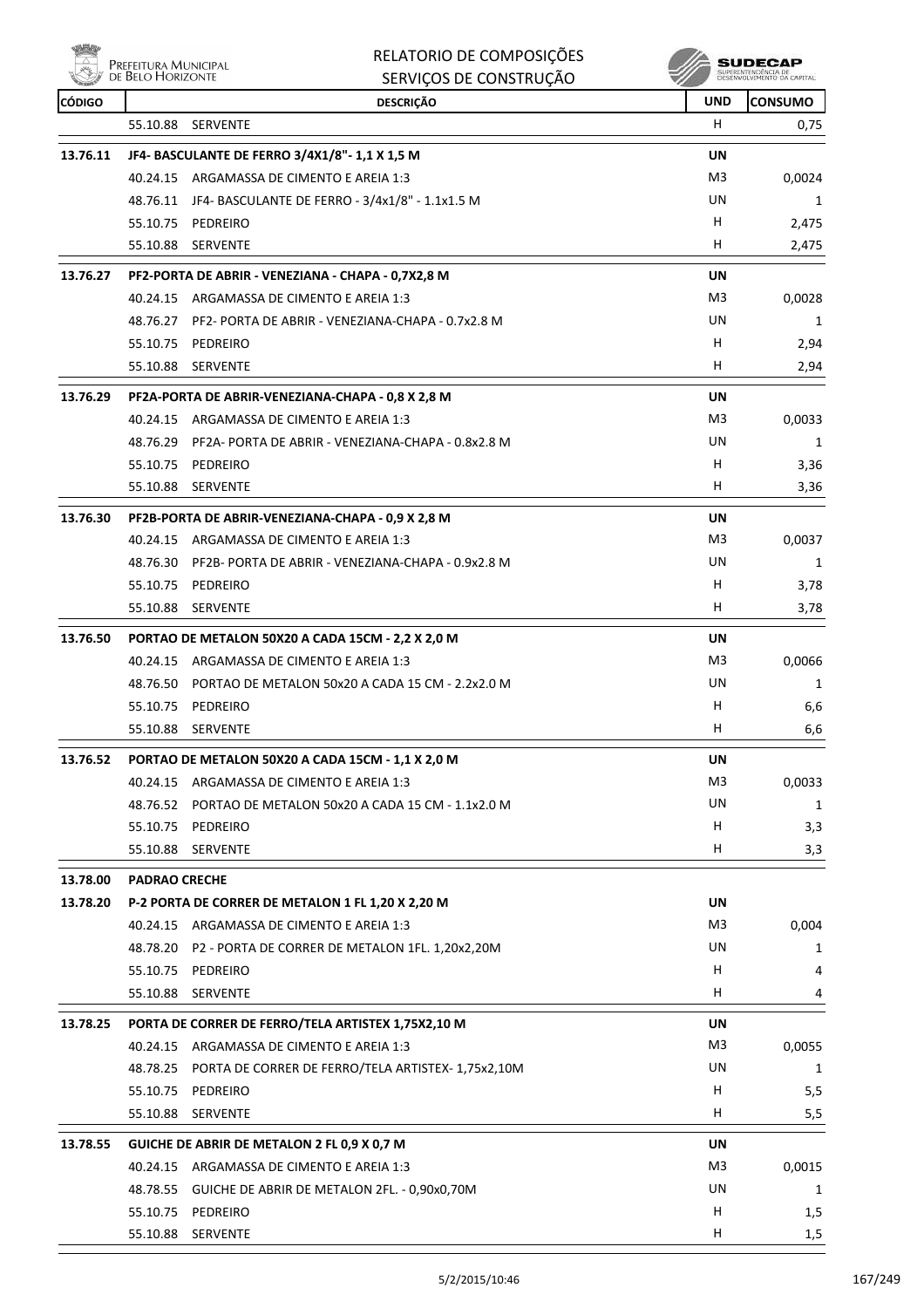|               | RELATORIO DE COMPOSIÇÕES<br>Prefeitura Municipal<br>de Belo Horizonte<br>SERVIÇOS DE CONSTRUÇÃO |                | SUPERINTENDÊNCIA DE<br>DESENVOLVIMENTO DA CAPITAL |
|---------------|-------------------------------------------------------------------------------------------------|----------------|---------------------------------------------------|
| <b>CÓDIGO</b> | <b>DESCRIÇÃO</b>                                                                                | <b>UND</b>     | <b>CONSUMO</b>                                    |
| 14.00.00      | <b>REVESTIMENTOS</b>                                                                            |                |                                                   |
| 14.05.00      | REVESTIMENTO COM ARGAMASSA DE CIMENTO, CAL E AREIA                                              |                |                                                   |
| 14.05.05      | CHAPISCO COM ARGAMASSA 1:3 CIM./AREIA, A COLHER                                                 | M2             |                                                   |
|               | 40.24.15 ARGAMASSA DE CIMENTO E AREIA 1:3                                                       | M <sub>3</sub> | 0,005                                             |
|               | 55.10.75<br>PEDREIRO                                                                            | н              | 0,1                                               |
|               | 55.10.88<br><b>SERVENTE</b>                                                                     | н              | 0,17                                              |
| 14.05.07      | CHAPISCO COM ARGAMASSA 1:3 CIM./AREIA, A PENEIRA                                                | M <sub>2</sub> |                                                   |
|               | 40.24.15<br>ARGAMASSA DE CIMENTO E AREIA 1:3                                                    | M <sub>3</sub> | 0,007                                             |
|               | 55.10.75<br>PEDREIRO                                                                            | н              | 0,2                                               |
|               | 55.10.88<br><b>SERVENTE</b>                                                                     | н              | 0,2                                               |
| 14.05.21      | <b>EMBOÇO COM ARGAMASSA 1:6 CIMENTO E AREIA</b>                                                 | M2             |                                                   |
|               | 40.24.23 ARGAMASSA DE CIMENTO E AREIA 1:7                                                       | M <sub>3</sub> | 0,015                                             |
|               | 55.10.75<br>PEDREIRO                                                                            | н              | 0,51                                              |
|               | 55.10.88<br><b>SERVENTE</b>                                                                     | н              | 0,51                                              |
| 14.05.31      | REBOCO COM ARGAMASSA 1:7 CIMENTO E AREIA                                                        | M2             |                                                   |
|               | 40.24.23 ARGAMASSA DE CIMENTO E AREIA 1:7                                                       | M <sub>3</sub> | 0,022                                             |
|               | 55.10.75 PEDREIRO                                                                               | н              | 0,64                                              |
|               | 55.10.88<br><b>SERVENTE</b>                                                                     | н              | 0,64                                              |
| 14.05.34      | <b>REBOCO COM ARGAMASSA 1:4</b>                                                                 | M2             |                                                   |
|               | 40.24.17 ARGAMASSA DE CIMENTO E AREIA 1:4                                                       | M <sub>3</sub> | 0,022                                             |
|               | 55.10.75<br>PEDREIRO                                                                            | н              | 0,64                                              |
|               | 55.10.88<br><b>SERVENTE</b>                                                                     | H.             | 0,64                                              |
| 14.05.41      | REBOCO COM ARGAMASSA 1:4 E SIKA 1 / SIMILAR                                                     | M2             |                                                   |
|               | 40.24.17 ARGAMASSA DE CIMENTO E AREIA 1:4                                                       | M <sub>3</sub> | 0,022                                             |
|               | 55.10.75 PEDREIRO                                                                               | н              | 0,64                                              |
|               | 55.10.88 SERVENTE                                                                               | H              | 0,64                                              |
|               | 61.02.05 ADITIVO IMPERMEABILIZANTE SIKA 1 OU SIMILAR (18 L)                                     | LATA           | 0,025                                             |
| 14.05.43      | REBOCO COM ARGAMASSA 1:4 NATADO (BARRA LISA)                                                    | M <sub>2</sub> |                                                   |
|               | 40.24.17 ARGAMASSA DE CIMENTO E AREIA 1:4                                                       | M <sub>3</sub> | 0,022                                             |
|               | 55.10.75 PEDREIRO                                                                               | H              | 0,73                                              |
|               | 55.10.88 SERVENTE                                                                               | н              | 0,73                                              |
|               | 62.01.05 CIMENTO PORTLAND COMUM (CPIII-40) SC 50KG                                              | KG             | 3                                                 |
| 14.05.61      | REBOCO TIPO MASSA FINA COM ARGAMASSA 1:7                                                        | M2             |                                                   |
|               | 40.24.23 ARGAMASSA DE CIMENTO E AREIA 1:7                                                       | M <sub>3</sub> | 0,005                                             |
|               | 55.10.75 PEDREIRO                                                                               | н              | 0,47                                              |
|               | 55.10.88 SERVENTE                                                                               | H              | 0,47                                              |
| 14.05.71      | <b>SULCO NO REBOCO LARGURA=2CM</b>                                                              | М              |                                                   |
|               | 55.10.75 PEDREIRO                                                                               | н              | 0,2                                               |
|               | 55.10.88 SERVENTE                                                                               | H              | 0,2                                               |
|               | 71.04.05<br>RIPA DE PARAJU BRUTA 4x1,5 CM                                                       | М              | 0,5                                               |
|               |                                                                                                 |                |                                                   |
| 14.05.73      | FRISO DE ALUMINIO NATURAL 3/8" USO INTERNO<br>55.10.77 PEDREIRO DE ACABAMENTO                   | М<br>H         |                                                   |
|               | 55.10.88 SERVENTE                                                                               | н              | 0,1                                               |
|               | 65.87.08 FRISO DE ALUMINIO 3/8" - PERFIL U                                                      | М              | 0,1<br>1                                          |
|               |                                                                                                 |                |                                                   |
| 14.05.75      | FRISO DE ALUMINIO NATURAL 5/8" USO EXTERNO                                                      | М              |                                                   |
|               | 55.10.77 PEDREIRO DE ACABAMENTO                                                                 | н              | 0,1                                               |
|               | 55.10.88 SERVENTE                                                                               | H              | 0,1                                               |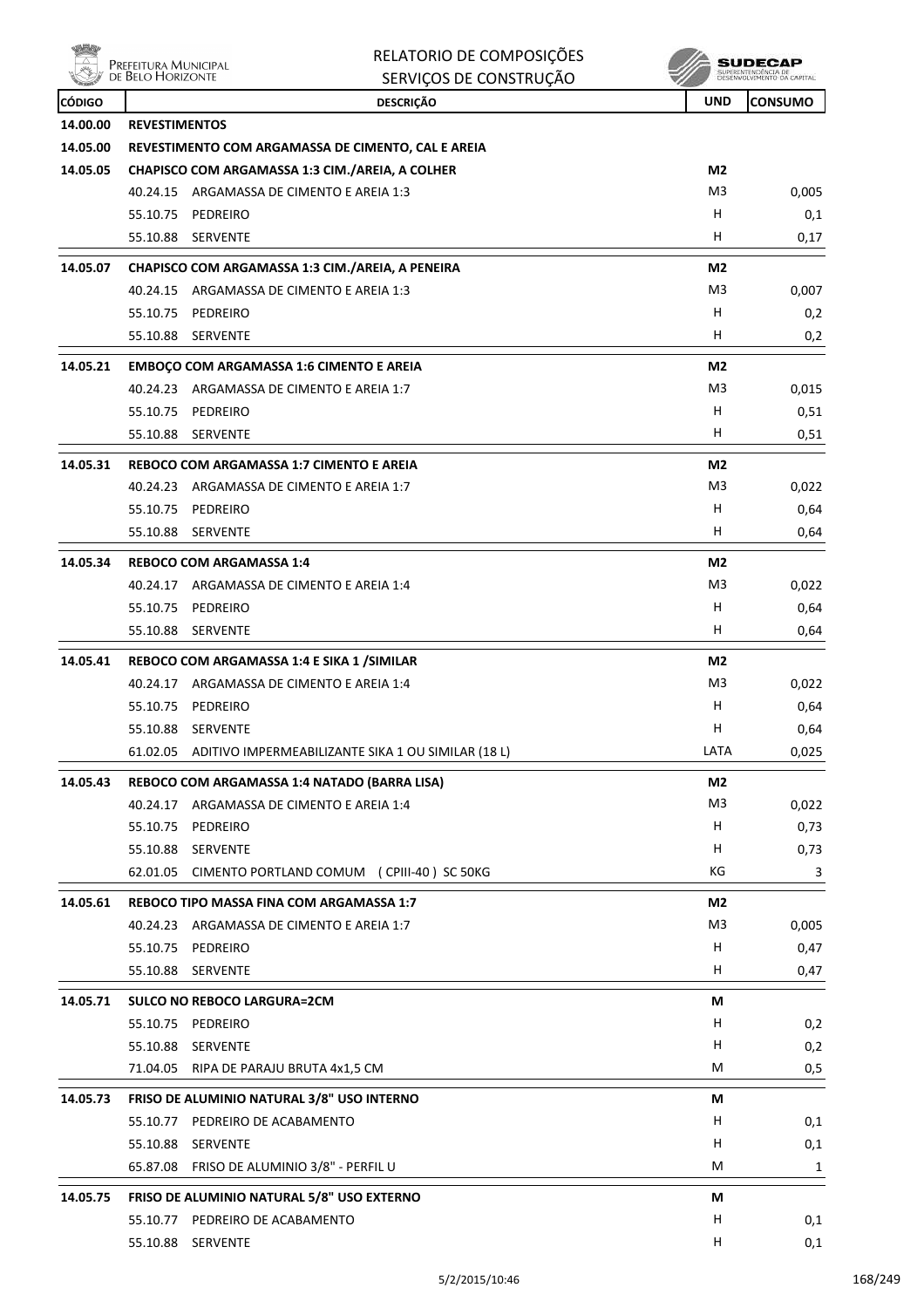

|                      |                                           | RELATORIO DE COMPOSIÇÕES                                                              |                | <b>SUDECAP</b>                                    |
|----------------------|-------------------------------------------|---------------------------------------------------------------------------------------|----------------|---------------------------------------------------|
|                      | Prefeitura Municipal<br>de Belo Horizonte | SERVIÇOS DE CONSTRUÇÃO                                                                |                | SUPERINTENDÊNCIA DE<br>DESENVOLVIMENTO DA CAPITAL |
| <b>CÓDIGO</b>        |                                           | <b>DESCRIÇÃO</b>                                                                      | <b>UND</b>     | <b>CONSUMO</b>                                    |
|                      | 65.87.06                                  | FRISO DE ALUMINIO 5/8" - PERFIL U                                                     | M              | 1                                                 |
| 14.05.77             |                                           | ABERTURA DE JUNTA EM ARGAMASSA DE REVEST.L=1 A 2CM                                    | М              |                                                   |
|                      | 55.10.75                                  | PEDREIRO                                                                              | н              | 0,2                                               |
|                      | 55.10.88                                  | SERVENTE                                                                              | H              | 0,2                                               |
|                      | 71.04.05                                  | RIPA DE PARAJU BRUTA 4x1,5 CM                                                         | M              | 0,5                                               |
| 14.06.00             |                                           | <b>REVESTIMENTO COM ARGAMASSA ESPECIAL</b>                                            |                |                                                   |
| 14.06.01             |                                           | REVESTIMENTO COM ARGAMASSA BARITADA                                                   | M <sub>2</sub> |                                                   |
|                      | 40.24.15                                  | ARGAMASSA DE CIMENTO E AREIA 1:3                                                      | M3             | 0,03                                              |
|                      | 55.10.75                                  | PEDREIRO                                                                              | H              | 0,5                                               |
|                      | 55.10.88                                  | SERVENTE                                                                              | н              | 0,5                                               |
|                      | 62.05.01                                  | <b>BARITA PARA REVESTIMENTO</b>                                                       | КG             | 15                                                |
| 14.07.00             |                                           | <b>REVESTIMENTO INTERNO EM GESSO</b>                                                  |                |                                                   |
| 14.07.01             |                                           | REVESTIMENTO DE PAREDES INTERNAS E TETOS EM GESSO                                     | M <sub>2</sub> |                                                   |
|                      | 55.10.77                                  | PEDREIRO DE ACABAMENTO                                                                | H              | 0,5                                               |
|                      | 55.10.88                                  | SERVENTE                                                                              | н              | 0,22                                              |
|                      |                                           | 62.06.01 GESSO SC 40KG                                                                | КG             | 7                                                 |
|                      |                                           | 62.06.02 COLA RODOPAX/BIANCO KG                                                       | КG             | 0,05                                              |
| 14.15.00             |                                           | <b>REVESTIMENTO COM AZULEJO</b>                                                       |                |                                                   |
| 14.15.05             |                                           | <b>BRANCO 15X15 CM, EXTRA</b>                                                         | M2             |                                                   |
|                      | 55.10.77                                  | PEDREIRO DE ACABAMENTO                                                                | н              | 0,9                                               |
|                      | 55.10.88                                  | SERVENTE                                                                              | н              | 0,5                                               |
|                      |                                           | 62.03.10 ARGAMASSA DE ASSENTAMENTO INTERNO - AC I                                     | КG             | 5,5                                               |
|                      |                                           | 62.03.22 REJUNTE FLEXIVEL EXTERNO - TIPO II                                           | КG             | 0,4                                               |
|                      | 82.70.05                                  | AZULEJO BRANCO 15X15 CM, CECRISA EXTRA OU SIMILAR                                     | M <sub>2</sub> | 1,05                                              |
| 14.15.06             |                                           | <b>BRANCO 20X20CM, EXTRA</b>                                                          | M2             |                                                   |
|                      |                                           | 55.10.77 PEDREIRO DE ACABAMENTO                                                       | н              | 0,9                                               |
|                      |                                           | 55.10.88 SERVENTE                                                                     | Н              | 0,5                                               |
|                      |                                           | 62.03.10 ARGAMASSA DE ASSENTAMENTO INTERNO - AC I                                     | КG             | 5,5                                               |
|                      |                                           | 62.03.22 REJUNTE FLEXIVEL EXTERNO - TIPO II                                           | КG             | 0,3                                               |
|                      |                                           | 82.70.06 AZULEJO BRANCO 20X20 CM, CECRISA EXTRA OU SIMILAR                            | M2             | 1,05                                              |
|                      |                                           |                                                                                       |                |                                                   |
| 14.17.00<br>14.17.01 |                                           | <b>REVESTIMENTO COM CERAMICA</b><br>VERMELHA NATURAL 24 X 5,2 CM - CERAMICART OU SIMI | M2             |                                                   |
|                      |                                           | 55.10.77 PEDREIRO DE ACABAMENTO                                                       | H.             | 0,9                                               |
|                      |                                           | 55.10.88 SERVENTE                                                                     | H.             | 0,5                                               |
|                      |                                           | 62.03.12 ARGAMASSA DE ASSENTAMENTO EXTERNO - AC II                                    | КG             | 5,5                                               |
|                      |                                           | 62.03.22 REJUNTE FLEXIVEL EXTERNO - TIPO II                                           | КG             | 0,6                                               |
|                      |                                           | 82.07.05 CERAMICA PLACA LISA 24X5,2CM COR VERM. - SAO LUIZ                            | M2             | 1,05                                              |
|                      |                                           |                                                                                       |                |                                                   |
| 14.17.09             |                                           | 10X10CM LINHA ARQUITETURAL BEGE/BRANCO ELIANE/SIM<br>55.10.77 PEDREIRO DE ACABAMENTO  | M2<br>Н        | 0,9                                               |
|                      |                                           | 55.10.88 SERVENTE                                                                     | H.             | 0,5                                               |
|                      |                                           | 62.03.12 ARGAMASSA DE ASSENTAMENTO EXTERNO - AC II                                    | КG             | 5,5                                               |
|                      |                                           | 62.03.22 REJUNTE FLEXIVEL EXTERNO - TIPO II                                           | КG             | 0,5                                               |
|                      |                                           | 82.07.09 CERAMICA 10X10CM BRANCA LINHA ARQUITETURAL ELIANE                            | M <sub>2</sub> | 1,05                                              |
|                      |                                           |                                                                                       |                |                                                   |
| 14.17.10             |                                           | 10X10CM ARQUITE. VERDE/AZUL/CINZA MEDIO ELIANE/SIM                                    | M2             |                                                   |
|                      |                                           | 55.10.77 PEDREIRO DE ACABAMENTO                                                       | H              | 0,9                                               |
|                      |                                           | 55.10.88 SERVENTE                                                                     | H              | 0,5                                               |
|                      |                                           | 62.03.12 ARGAMASSA DE ASSENTAMENTO EXTERNO - AC II                                    | ΚG             | 5,5                                               |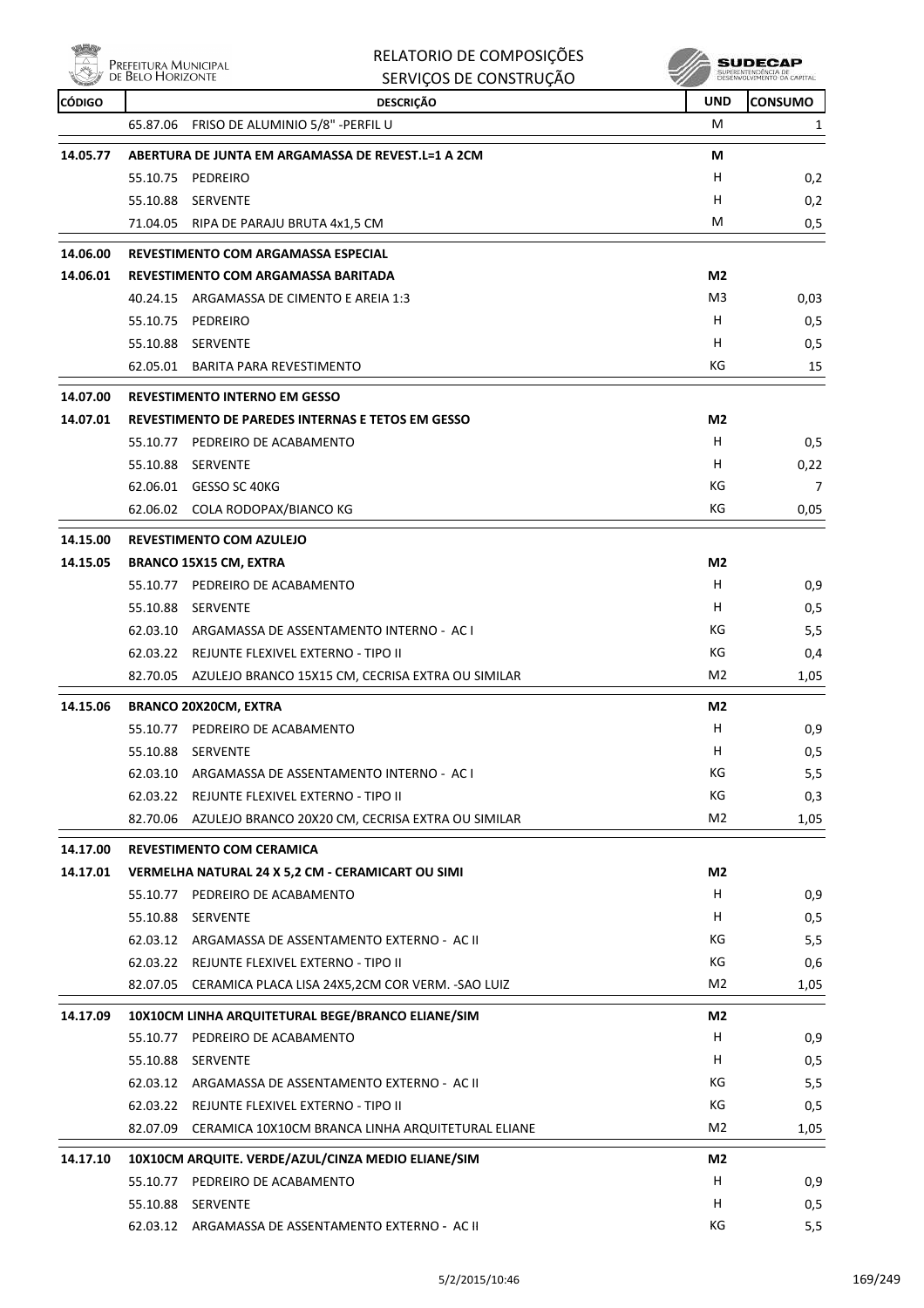

| $\wedge$ |                                           | RELATORIO DE COMPOSIÇÕES                                    |                | <b>SUDECAP</b>                                    |
|----------|-------------------------------------------|-------------------------------------------------------------|----------------|---------------------------------------------------|
|          | Prefeitura Municipal<br>de Belo Horizonte | SERVIÇOS DE CONSTRUÇÃO                                      |                | SUPERINTENDÊNCIA DE<br>DESENVOLVIMENTO DA CAPITAL |
| CÓDIGO   |                                           | <b>DESCRICÃO</b>                                            | <b>UND</b>     | <b>CONSUMO</b>                                    |
|          |                                           | 62.03.22 REJUNTE FLEXIVEL EXTERNO - TIPO II                 | КG             | 0,5                                               |
|          |                                           | 82.07.10 CERAMICA 10X10CM ARQUITETURAL VERDE MEDIO ELIANE   | M <sub>2</sub> | 1,05                                              |
| 14.17.11 |                                           | 10X10CM ARQUITE.AZUL/VERDE/DAMASCO ESCURO ELIANE/S          | M2             |                                                   |
|          |                                           | 55.10.77 PEDREIRO DE ACABAMENTO                             | H              | 0,9                                               |
|          | 55.10.88                                  | SERVENTE                                                    | н              | 0,5                                               |
|          |                                           | 62.03.12 ARGAMASSA DE ASSENTAMENTO EXTERNO - AC II          | КG             | 5,5                                               |
|          |                                           | 62.03.22 REJUNTE FLEXIVEL EXTERNO - TIPO II                 | КG             | 0,5                                               |
|          |                                           | 82.07.12 CERAMICA 10X10CM ARQUITETURAL COR DAMASCO ELIANE   | M2             | 1,05                                              |
| 14.17.12 |                                           | 10X10CM LINHA ARQUITETURAL COR CEREJA ELIANE/SIMIL          | M2             |                                                   |
|          |                                           | 55.10.77 PEDREIRO DE ACABAMENTO                             | H              | 0,9                                               |
|          | 55.10.88                                  | SERVENTE                                                    | н              | 0,5                                               |
|          |                                           | 62.03.12 ARGAMASSA DE ASSENTAMENTO EXTERNO - AC II          | КG             | 5,5                                               |
|          |                                           | 62.03.22 REJUNTE FLEXIVEL EXTERNO - TIPO II                 | КG             | 0,5                                               |
|          |                                           | 82.07.11 CERAM.10X10CM COR CEREJA LINHA ARQUITETURAL ELIANE | M2             | 1,05                                              |
| 14.17.13 |                                           | 25X33,5 CM LINHA FORMA SLIM BRANCA ELIANE/SIMILAR           | M2             |                                                   |
|          |                                           | 55.10.77 PEDREIRO DE ACABAMENTO                             | н              | 0,9                                               |
|          | 55.10.88 SERVENTE                         |                                                             | H              | 0,5                                               |
|          |                                           | 62.03.12 ARGAMASSA DE ASSENTAMENTO EXTERNO - AC II          | КG             | 5,5                                               |
|          |                                           | 62.03.22 REJUNTE FLEXIVEL EXTERNO - TIPO II                 | КG             | 0,2                                               |
|          |                                           | 82.07.13 CERAMICA 25X33,5CM LINHA FORMA SLIM BRANCA ELIANE  | M <sub>2</sub> | 1,05                                              |
|          |                                           |                                                             |                |                                                   |
| 14.21.00 |                                           | <b>REVESTIMENTO COM PEDRA</b>                               |                |                                                   |
| 14.21.02 |                                           | ARREMATE/FILETE EM ARDOSIA E= 2,0 CM E H= 2,0 CM            | М              |                                                   |
|          |                                           | 40.24.15 ARGAMASSA DE CIMENTO E AREIA 1:3                   | M3             | 0,0015                                            |
|          |                                           | 55.10.77 PEDREIRO DE ACABAMENTO                             | H              | 0,26                                              |
|          | 55.10.88 SERVENTE                         |                                                             | н              | 0,2                                               |
|          | 82.49.01                                  | ARREMATE/FILETE EM ARDOSIA E= 2,0 CM E H= 2,0 CM            | M              | 1                                                 |
| 14.21.03 |                                           | <b>ARREMATE EM ARDOSIA H=5CM</b>                            | M              |                                                   |
|          | 40.24.15                                  | ARGAMASSA DE CIMENTO E AREIA 1:3                            | M3             | 0,0015                                            |
|          | 55.10.77                                  | PEDREIRO DE ACABAMENTO                                      | Н              | 0,26                                              |
|          | 55.10.88 SERVENTE                         |                                                             | н              | 0,2                                               |
|          |                                           | 82.49.02 RODAPE DE ARDOSIA, H= 5 CM / (H=7CM)               | М              | 1,05                                              |
| 14.21.05 | ARDOSIA 40 X 40 CM                        |                                                             | M2             |                                                   |
|          |                                           | 40.24.15 ARGAMASSA DE CIMENTO E AREIA 1:3                   | M3             | 0,02                                              |
|          | 55.10.77                                  | PEDREIRO DE ACABAMENTO                                      | H              | 1                                                 |
|          | 55.10.88                                  | SERVENTE                                                    | н              | 0,75                                              |
|          |                                           | 82.11.05 ARDOSIA 40x40 CM                                   | M2             | 1,05                                              |
| 14.21.10 |                                           | <b>MARMORE BRANCO NACIONAL, E= 2 CM</b>                     | M2             |                                                   |
|          |                                           | 40.24.15 ARGAMASSA DE CIMENTO E AREIA 1:3                   | M <sub>3</sub> | 0,02                                              |
|          |                                           | 55.10.77 PEDREIRO DE ACABAMENTO                             | Н              | 1,5                                               |
|          | 55.10.88 SERVENTE                         |                                                             | н              | 1,5                                               |
|          |                                           | 62.02.05 CIMENTO PORTLAND BRANCO CP-32 (ESTRUTURAL) SC 50KG | КG             | 0,2                                               |
|          | 82.15.05                                  | MARMORE BRANCO NACIONAL E= 2,0 CM                           | M2             | 1,05                                              |
| 14.21.11 |                                           | <b>GRANITO CINZA CORUMBA E=2CM</b>                          | M2             |                                                   |
|          | 40.24.15                                  | ARGAMASSA DE CIMENTO E AREIA 1:3                            | M3             | 0,02                                              |
|          |                                           |                                                             |                |                                                   |

55.10.77 PEDREIRO DE ACABAMENTO **H** 1,5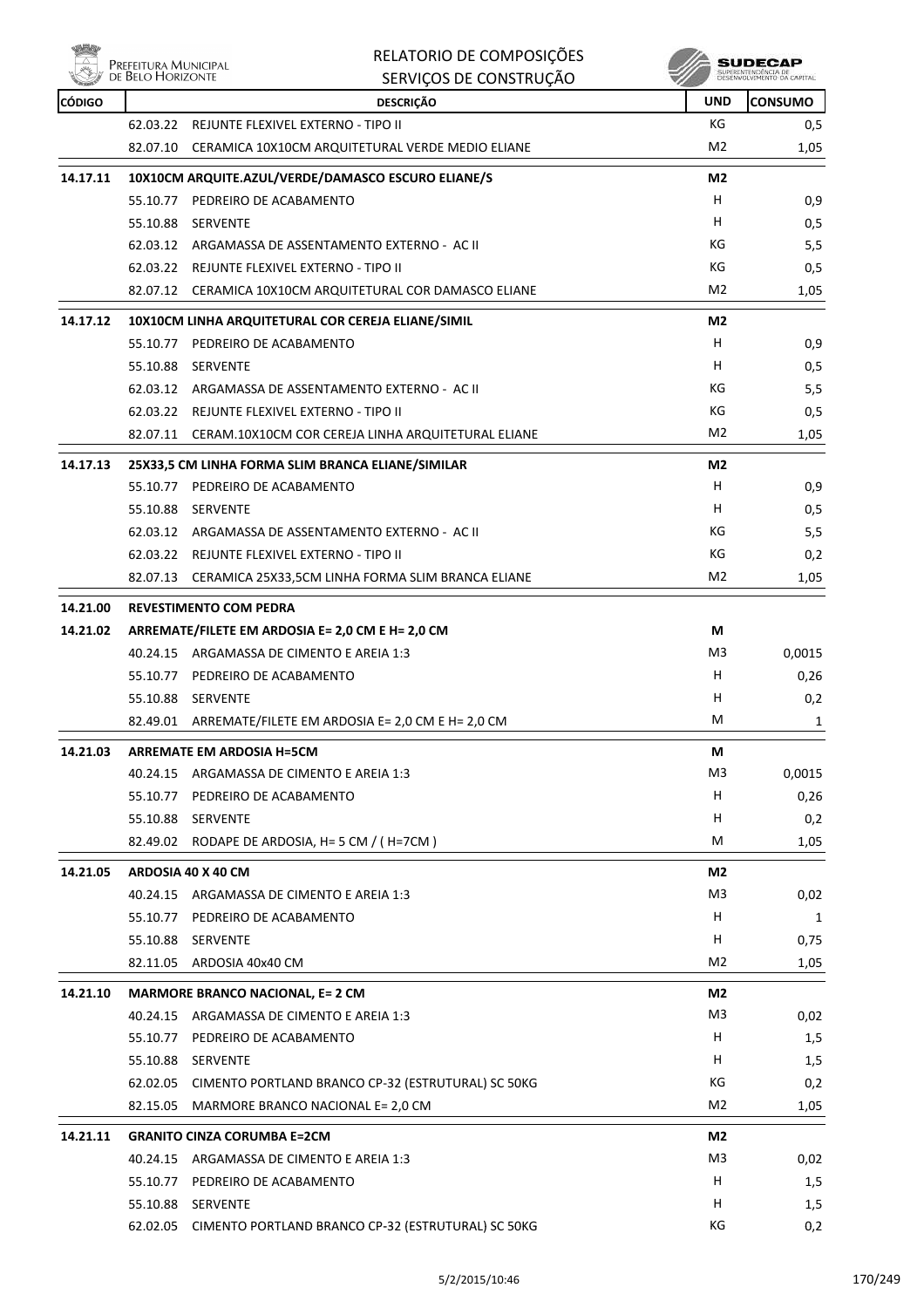

| Nia,          |                                           | RELATORIO DE COMPOSIÇÕES                                     |                | SUDECAP                                           |
|---------------|-------------------------------------------|--------------------------------------------------------------|----------------|---------------------------------------------------|
|               | Prefeitura Municipal<br>de Belo Horizonte | SERVIÇOS DE CONSTRUÇÃO                                       |                | SUPERINTENDÊNCIA DE<br>DESENVOLVIMENTO DA CAPITAL |
| <b>CÓDIGO</b> |                                           | <b>DESCRIÇÃO</b>                                             | <b>UND</b>     | <b>CONSUMO</b>                                    |
|               | 82.15.08                                  | <b>GRANITO CINZA CORUMBA E= 2CM</b>                          | M <sub>2</sub> | 1,05                                              |
| 14.35.00      |                                           | <b>COMPLEMENTO PARA ARREMATE CERAMICO</b>                    |                |                                                   |
| 14.35.02      |                                           | CANTONEIRA ALUMINIO P/ ACABAMENTO DE QUINA DS-020            | М              |                                                   |
|               |                                           | 55.10.77 PEDREIRO DE ACABAMENTO                              | H              | 0,1                                               |
|               | 55.10.88                                  | SERVENTE                                                     | н              | 0,1                                               |
|               | 65.87.01                                  | CANTONEIRA DE ALUMINIO SEXTAVADO DS-264                      | м              | 1                                                 |
| 15.00.00      |                                           | PISOS, RODAPES, SOLEIRAS E PEITORIS                          |                |                                                   |
| 15.02.00      |                                           | <b>LAJE DE TRANSIÇAO</b>                                     |                |                                                   |
| 15.02.05      |                                           | E= 6,0 CM, SEM JUNTA FCK>=10 MPA (MANUAL)                    | M <sub>2</sub> |                                                   |
|               |                                           | 40.09.07 CONCRETO 1:3:6, B1-B2 CALCAREA, LANCADO EM FUNDACAO | M3             | 0,06                                              |
|               | 55.10.75                                  | PEDREIRO                                                     | Н              | 0,25                                              |
|               |                                           | 55.10.88 SERVENTE                                            | н              | 0,33                                              |
| 15.02.07      |                                           | E= 8,0 CM, SEM JUNTA FCK >= 10MPA (MANUAL)                   | M <sub>2</sub> |                                                   |
|               |                                           | 40.09.07 CONCRETO 1:3:6, B1-B2 CALCAREA,LANCADO EM FUNDACAO  | M3             | 0,08                                              |
|               | 55.10.75                                  | PEDREIRO                                                     | н              | 0,25                                              |
|               |                                           | 55.10.88 SERVENTE                                            | н              | 0,33                                              |
|               |                                           |                                                              |                |                                                   |
| 15.02.09      |                                           | E= 10,0 CM, SEM JUNTA FCK >= 10MPA                           | M <sub>2</sub> |                                                   |
|               |                                           | 40.09.07 CONCRETO 1:3:6, B1-B2 CALCAREA, LANCADO EM FUNDACAO | M3             | 0,1                                               |
|               | 55.10.75                                  | PEDREIRO                                                     | H              | 0,25                                              |
|               | 55.10.88                                  | <b>SERVENTE</b>                                              | H              | 0,33                                              |
| 15.02.15      |                                           | E= 6 CM, COM JUNTA DE MADEIRA DE 2 X 2 M                     | M <sub>2</sub> |                                                   |
|               |                                           | 40.09.07 CONCRETO 1:3:6, B1-B2 CALCAREA,LANCADO EM FUNDACAO  | M3             | 0,06                                              |
|               | 55.10.50                                  | CARPINTEIRO                                                  | H              | 0,25                                              |
|               | 55.10.75                                  | PEDREIRO                                                     | H              | 0,25                                              |
|               | 55.10.88                                  | SERVENTE                                                     | н              | 0,33                                              |
|               |                                           | 71.01.05 TABUA PARA FORMA DE CONCRETO L=25 CM                | M2             | 0,066                                             |
|               | 77.05.51                                  | PREGO 18x30                                                  | КG             | 0,01                                              |
| 15.02.17      |                                           | E= 8 CM, COM JUNTA DE MADEIRA DE 2 X 2 M                     | M <sub>2</sub> |                                                   |
|               | 40.09.07                                  | CONCRETO 1:3:6, B1-B2 CALCAREA,LANCADO EM FUNDACAO           | M3             | 0,08                                              |
|               | 55.10.50                                  | CARPINTEIRO                                                  | H              | 0,25                                              |
|               | 55.10.75                                  | PEDREIRO                                                     | H              | 0,25                                              |
|               |                                           | 55.10.88 SERVENTE                                            | H              | 0,33                                              |
|               | 71.01.05                                  | TABUA PARA FORMA DE CONCRETO L=25 CM                         | M <sub>2</sub> | 0,088                                             |
|               | 77.05.51                                  | PREGO 18x30                                                  | КG             | 0,01                                              |
| 15.02.19      |                                           | E= 10 CM, COM JUNTA DE MADEIRA DE 2 X 2 M                    | M2             |                                                   |
|               |                                           | 40.09.07 CONCRETO 1:3:6, B1-B2 CALCAREA, LANCADO EM FUNDACAO | M3             | 0,1                                               |
|               |                                           | 55.10.50 CARPINTEIRO                                         | H              | 0,25                                              |
|               | 55.10.75                                  | PEDREIRO                                                     | H              | 0,25                                              |
|               |                                           | 55.10.88 SERVENTE                                            | H              | 0,33                                              |
|               |                                           | 71.01.05 TABUA PARA FORMA DE CONCRETO L=25 CM                | M <sub>2</sub> | 0,11                                              |
|               | 77.05.51                                  | PREGO 18x30                                                  | КG             | 0,01                                              |
| 15.03.00      | <b>LAJE DE PISO</b>                       |                                                              |                |                                                   |
| 15.03.01      |                                           | CONCRETO >=20MPA USINADO E=8CM MECANIZ.(INCL.TELA)           | M2             |                                                   |
|               | 60.33.36                                  | TELA TIPO SOLDADA BEMATEL Q-92 (1.48KG/M2)                   | КG             | 1,63                                              |
|               |                                           | 89.06.27 CONCRETO CONCR. FCK>=20,0 MPA - B1,B2 CALC.- FORN.  | M3             | 0,084                                             |
|               |                                           | 89.37.50 POLIMENTO MECANICO PISO CONCRETO NIVELAMENTO LASER  | M2             | 1                                                 |
|               |                                           |                                                              |                |                                                   |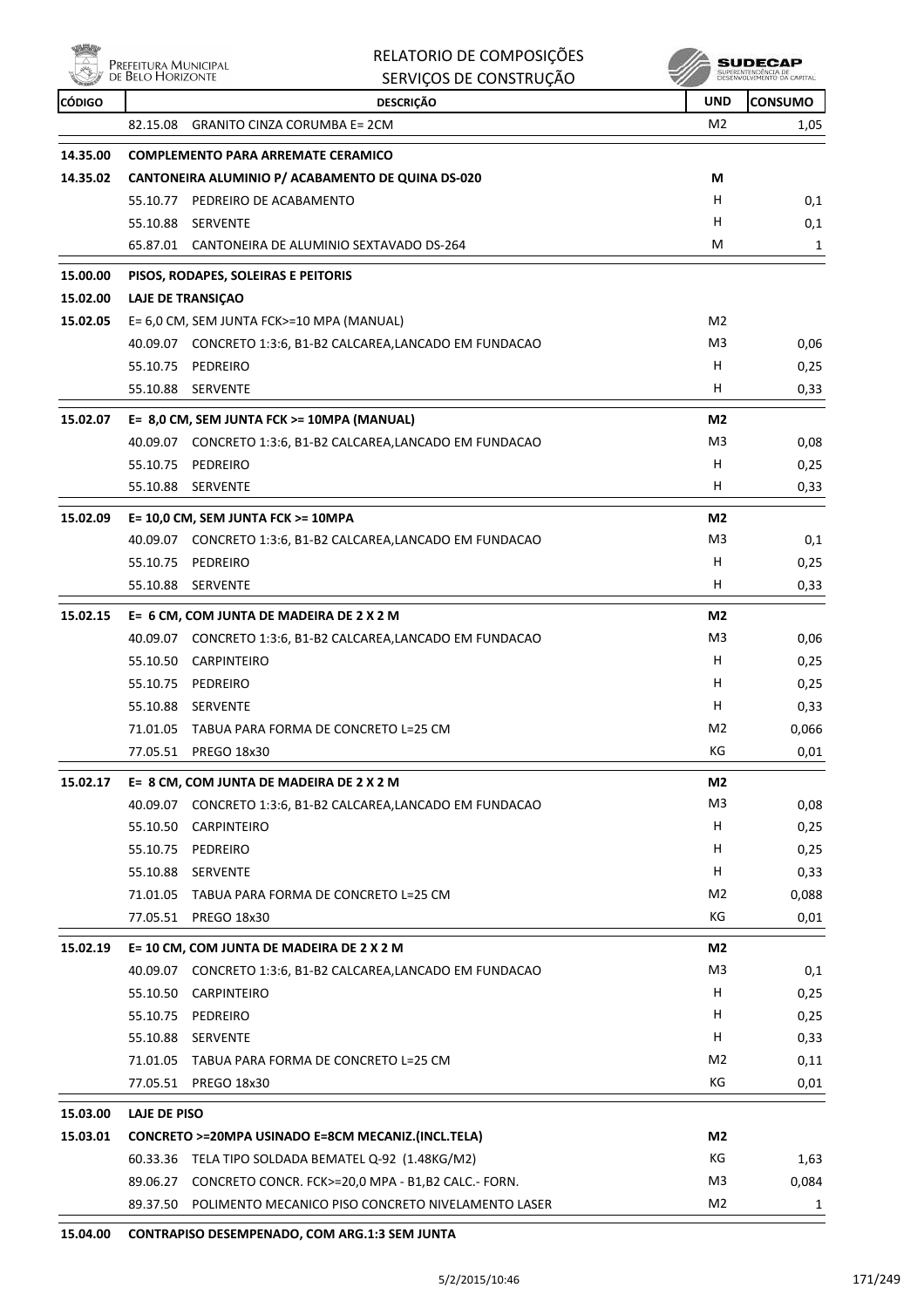

| Ning          | Prefeitura Municipal<br>de Belo Horizonte | RELATORIO DE COMPOSIÇÕES                                       |                | SUDECAP<br>SUPERINTENDÊNCIA DE<br>DESENVOLVIMENTO DA CAPITAL |
|---------------|-------------------------------------------|----------------------------------------------------------------|----------------|--------------------------------------------------------------|
|               |                                           | SERVIÇOS DE CONSTRUÇÃO                                         |                |                                                              |
| <b>CÓDIGO</b> |                                           | <b>DESCRIÇÃO</b>                                               | <b>UND</b>     | CONSUMO                                                      |
| 15.04.05      | $E = 2,0$ CM                              |                                                                | M <sub>2</sub> |                                                              |
|               | 40.24.15                                  | ARGAMASSA DE CIMENTO E AREIA 1:3                               | M3<br>н        | 0,02                                                         |
|               | 55.10.75<br>55.10.88                      | PEDREIRO<br><b>SERVENTE</b>                                    | н              | 0,62                                                         |
|               |                                           |                                                                |                | 0,62                                                         |
| 15.04.06      | $E = 2,5$ CM                              |                                                                | M2             |                                                              |
|               | 40.24.15                                  | ARGAMASSA DE CIMENTO E AREIA 1:3                               | M3             | 0,025                                                        |
|               | 55.10.75                                  | PEDREIRO                                                       | н              | 0,62                                                         |
|               | 55.10.88                                  | <b>SERVENTE</b>                                                | н              | 0,62                                                         |
| 15.04.07      | $E = 3,0$ CM                              |                                                                | M <sub>2</sub> |                                                              |
|               | 40.24.15                                  | ARGAMASSA DE CIMENTO E AREIA 1:3                               | M3             | 0,03                                                         |
|               | 55.10.75                                  | PEDREIRO                                                       | н              | 0,62                                                         |
|               | 55.10.88                                  | <b>SERVENTE</b>                                                | н              | 0,62                                                         |
| 15.05.00      |                                           | PISO CIMENT.DESEMP.FELTRADO,ARG.1:3,JUNTA PL.17X3M             |                |                                                              |
| 15.05.06      |                                           | E= 2,5 CM, COM JUNTA DE 2 X 2 M                                | M2             |                                                              |
|               |                                           | 40.24.15 ARGAMASSA DE CIMENTO E AREIA 1:3                      | M3             | 0,025                                                        |
|               | 55.10.75                                  | PEDREIRO                                                       | н              | 0,75                                                         |
|               | 55.10.88                                  | SERVENTE                                                       | н              | 0,75                                                         |
|               | 82.23.69                                  | JUNTA PLASTICA 17x3 MM                                         | м              | 1,1                                                          |
| 15.05.07      |                                           | E= 3,0 CM, COM JUNTA DE 2 X 2 M                                | M2             |                                                              |
|               | 40.24.15                                  | ARGAMASSA DE CIMENTO E AREIA 1:3                               | M3             | 0,03                                                         |
|               | 55.10.75                                  | PEDREIRO                                                       | н              | 0,75                                                         |
|               | 55.10.88                                  | <b>SERVENTE</b>                                                | н              | 0,75                                                         |
|               |                                           | 82.23.69 JUNTA PLASTICA 17x3 MM                                | М              | 1,1                                                          |
| 15.05.16      |                                           | E= 2,5 CM, COM JUNTA DE 1 X 1 M                                | M2             |                                                              |
|               | 40.24.15                                  | ARGAMASSA DE CIMENTO E AREIA 1:3                               | M3             | 0,025                                                        |
|               | 55.10.75                                  | PEDREIRO                                                       | н              | 0,75                                                         |
|               |                                           | 55.10.88 SERVENTE                                              | н              | 0,75                                                         |
|               |                                           | 82.23.69 JUNTA PLASTICA 17x3 MM                                | M              | 2,2                                                          |
| 15.05.17      |                                           | E= 3,0 CM, COM JUNTA DE 1 X 1 M                                | M <sub>2</sub> |                                                              |
|               |                                           | 40.24.15 ARGAMASSA DE CIMENTO E AREIA 1:3                      | M3             | 0,03                                                         |
|               |                                           | 55.10.75 PEDREIRO                                              | н              | 0,75                                                         |
|               |                                           | 55.10.88 SERVENTE                                              | H              | 0,75                                                         |
|               |                                           | 82.23.69 JUNTA PLASTICA 17x3 MM                                | М              | 2,2                                                          |
|               |                                           |                                                                |                |                                                              |
| 15.05.26      |                                           | E= 2,5 CM, COM JUNTA DE 0,60 X 0,60 M                          | M2<br>M3       |                                                              |
|               |                                           | 40.24.15 ARGAMASSA DE CIMENTO E AREIA 1:3<br>55.10.75 PEDREIRO | H              | 0,025<br>0,75                                                |
|               |                                           | 55.10.88 SERVENTE                                              | H              | 0,75                                                         |
|               |                                           | 82.23.69 JUNTA PLASTICA 17x3 MM                                | М              | 3,67                                                         |
|               |                                           |                                                                |                |                                                              |
| 15.05.27      |                                           | E= 3,0 CM, COM JUNTA DE 0,60 X 0,60 M                          | M2             |                                                              |
|               |                                           | 40.24.15 ARGAMASSA DE CIMENTO E AREIA 1:3                      | M <sub>3</sub> | 0,03                                                         |
|               |                                           | 55.10.75 PEDREIRO                                              | H.             | 0,75                                                         |
|               |                                           | 55.10.88 SERVENTE                                              | н              | 0,75                                                         |
|               |                                           | 82.23.69 JUNTA PLASTICA 17x3 MM                                | M              | 3,67                                                         |
| 15.06.00      |                                           | PISO CIMENTADO NATADO COM ARGAMASSA 1:3, SEM JUNTA             |                |                                                              |
| 15.06.05      | $E = 2,0$ CM                              |                                                                | M2             |                                                              |
|               |                                           | 40.24.15 ARGAMASSA DE CIMENTO E AREIA 1:3                      | M <sub>3</sub> | 0,02                                                         |
|               |                                           | 55.10.75 PEDREIRO                                              | н              | 0,7                                                          |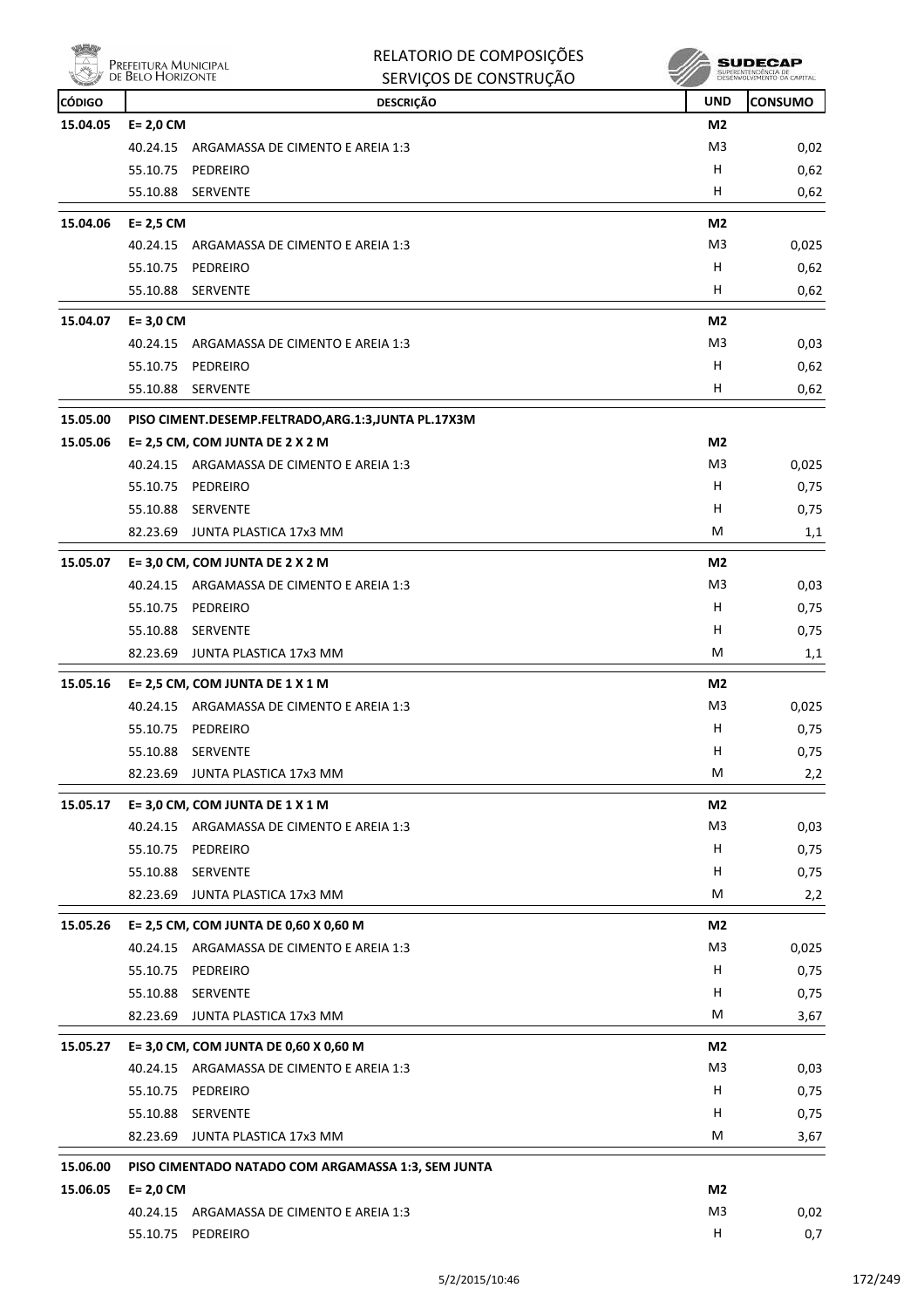

| RELATORIO DE COMPOSIÇÕES |  |
|--------------------------|--|
| SERVICOS DE CONSTRUÇÃO   |  |

| <b>Committee</b><br><b>CÓDIGO</b> |              | טהעטוונטוטט טבעעוויט<br><b>DESCRIÇÃO</b>           | ×.<br><b>UND</b> | <b>CONSUMO</b> |
|-----------------------------------|--------------|----------------------------------------------------|------------------|----------------|
|                                   | 55.10.88     | SERVENTE                                           | H                | 0,7            |
|                                   | 62.01.05     | CIMENTO PORTLAND COMUM (CPIII-40) SC 50KG          | КG               | $\overline{2}$ |
| 15.06.06                          | $E = 2,5$ CM |                                                    | M <sub>2</sub>   |                |
|                                   |              | 40.24.15 ARGAMASSA DE CIMENTO E AREIA 1:3          | M3               | 0,025          |
|                                   | 55.10.75     | PEDREIRO                                           | H                | 0,7            |
|                                   | 55.10.88     | <b>SERVENTE</b>                                    | н                | 0,7            |
|                                   |              | 62.01.05 CIMENTO PORTLAND COMUM (CPIII-40) SC 50KG | КG               | $\overline{2}$ |
| 15.06.07                          | $E = 3,0$ CM |                                                    | M <sub>2</sub>   |                |
|                                   |              | 40.24.15 ARGAMASSA DE CIMENTO E AREIA 1:3          | M <sub>3</sub>   | 0,03           |
|                                   |              | 55.10.75 PEDREIRO                                  | H                | 0,7            |
|                                   | 55.10.88     | <b>SERVENTE</b>                                    | н                | 0,7            |
|                                   |              | 62.01.05 CIMENTO PORTLAND COMUM (CPIII-40) SC 50KG | КG               | $\overline{2}$ |
| 15.07.00                          |              | PISO CIMENTADO NATADO COM ARG.1:3 JUNTA PL. 17x3MM |                  |                |
| 15.07.06                          |              | E= 2,5 CM COM JUNTA DE 2 X 2 M                     | M2               |                |
|                                   |              | 40.24.15 ARGAMASSA DE CIMENTO E AREIA 1:3          | M3               | 0,025          |
|                                   |              | 55.10.75 PEDREIRO                                  | H.               | 0,8            |
|                                   |              | 55.10.88 SERVENTE                                  | H                | 0,8            |
|                                   |              | 62.01.05 CIMENTO PORTLAND COMUM (CPIII-40) SC 50KG | КG               | $\overline{2}$ |
|                                   |              | 82.23.69 JUNTA PLASTICA 17x3 MM                    | М                | 1,1            |
| 15.07.07                          |              | E= 3,0 CM COM JUNTA DE 2 X 2 M                     | M <sub>2</sub>   |                |
|                                   |              | 40.24.15 ARGAMASSA DE CIMENTO E AREIA 1:3          | M3               | 0,03           |
|                                   |              | 55.10.75 PEDREIRO                                  | H                | 0,8            |
|                                   |              | 55.10.88 SERVENTE                                  | H.               | 0,8            |
|                                   |              | 62.01.05 CIMENTO PORTLAND COMUM (CPIII-40) SC 50KG | КG               | $\overline{2}$ |
|                                   | 82.23.69     | JUNTA PLASTICA 17x3 MM                             | М                | 1,1            |
| 15.07.16                          |              | E= 2,5 CM COM JUNTA DE 1 X 1 M                     | M <sub>2</sub>   |                |
|                                   |              | 40.24.15 ARGAMASSA DE CIMENTO E AREIA 1:3          | M <sub>3</sub>   | 0,025          |
|                                   |              | 55.10.75 PEDREIRO                                  | н                | 0,8            |
|                                   |              | 55.10.88 SERVENTE                                  | H                | 0,8            |
|                                   | 62.01.05     | CIMENTO PORTLAND COMUM (CPIII-40) SC 50KG          | KG               | $\overline{2}$ |
|                                   | 82.23.69     | JUNTA PLASTICA 17x3 MM                             | М                | 2,2            |
| 15.07.17                          |              | E= 3,0 CM COM JUNTA DE 1 X 1 M                     | M2               |                |
|                                   |              | 40.24.15 ARGAMASSA DE CIMENTO E AREIA 1:3          | M3               | 0,03           |
|                                   |              | 55.10.75 PEDREIRO                                  | н                | 0,8            |
|                                   | 55.10.88     | SERVENTE                                           | H                | 0,8            |
|                                   | 62.01.05     | CIMENTO PORTLAND COMUM (CPIII-40) SC 50KG          | КG               | $\overline{2}$ |
|                                   |              | 82.23.69 JUNTA PLASTICA 17x3 MM                    | M                | 2,2            |
| 15.07.26                          |              | E= 2,5 CM COM JUNTA DE 0,60 X 0,60 M               | M2               |                |
|                                   |              | 40.24.15 ARGAMASSA DE CIMENTO E AREIA 1:3          | M <sub>3</sub>   | 0,025          |
|                                   |              | 55.10.75 PEDREIRO                                  | H                | 0,8            |
|                                   | 55.10.88     | SERVENTE                                           | H                | 0,8            |
|                                   |              | 62.01.05 CIMENTO PORTLAND COMUM (CPIII-40) SC 50KG | КG               | $\overline{2}$ |
|                                   |              | 82.23.69 JUNTA PLASTICA 17x3 MM                    | М                | 3,67           |
| 15.07.27                          |              | E= 3,0 CM COM JUNTA DE 0,60 X 0,60 M               | M2               |                |
|                                   |              | M3<br>40.24.15 ARGAMASSA DE CIME                   |                  | 0,03           |
|                                   | 55.10.75     | PEDREIRO<br>H                                      |                  | 0,8            |
|                                   |              | н<br>55.10.88 SERVENTE                             |                  | 0,8            |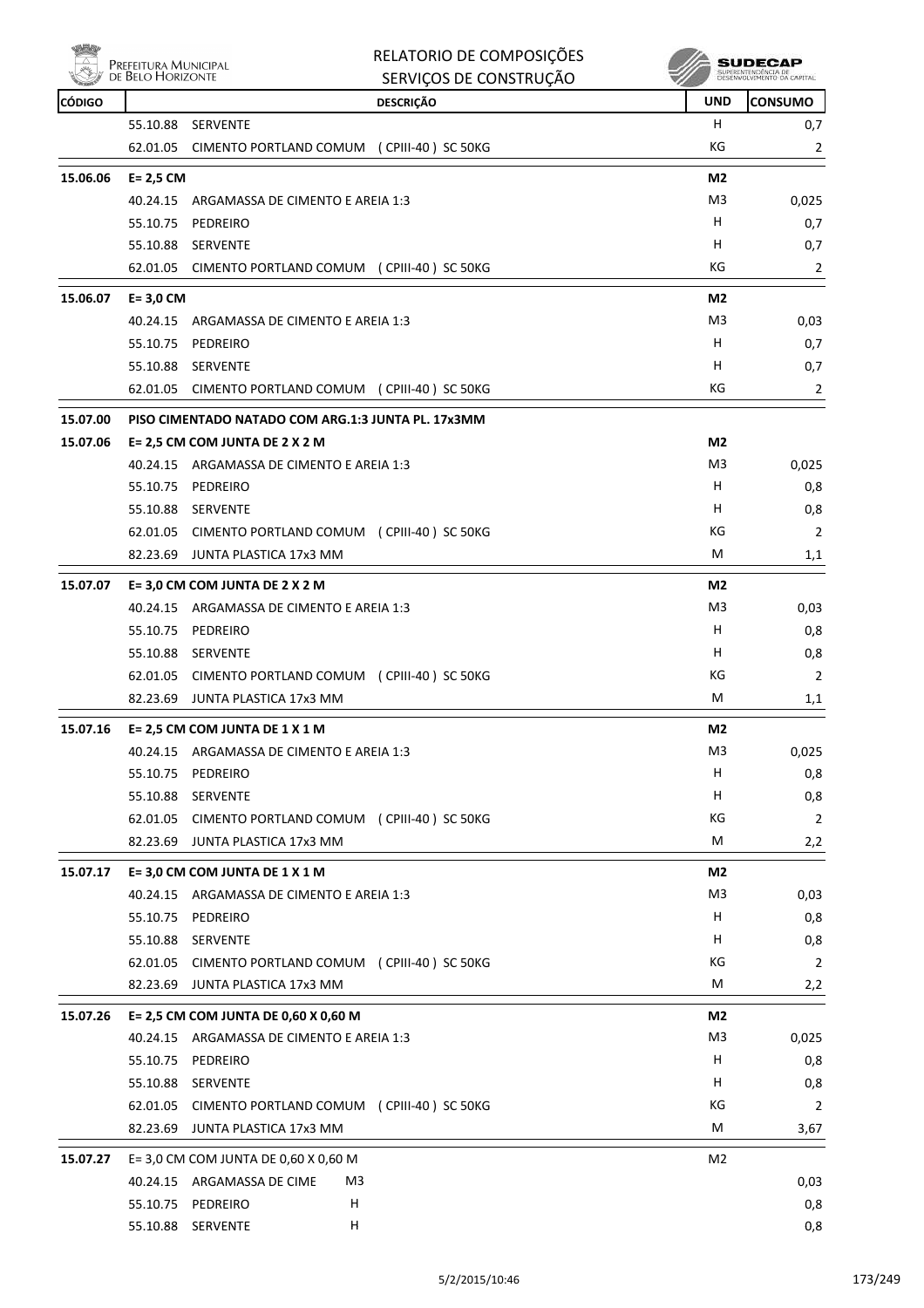

| RELATORIO DE COMPOSIÇÕES |
|--------------------------|
| SERVICOS DE CONSTRUÇÃO   |

| <b>CÓDIGO</b> |                                                    | <b>DESCRIÇÃO</b>                                             | <b>UND</b>     | <b>CONSUMO</b> |  |  |  |  |
|---------------|----------------------------------------------------|--------------------------------------------------------------|----------------|----------------|--|--|--|--|
|               | 62.01.05 CIMENTO PORTLAND                          | КG                                                           |                | 2              |  |  |  |  |
|               | 82.23.69                                           | М<br>JUNTA PLASTICA 17x3                                     |                | 3,67           |  |  |  |  |
| 15.15.00      | <b>PISO DE MADEIRA</b>                             |                                                              |                |                |  |  |  |  |
| 15.15.05      | TACO DE IPE EXTRA 7 X 21 CM                        |                                                              |                |                |  |  |  |  |
|               |                                                    | 40.24.15 ARGAMASSA DE CIMENTO E AREIA 1:3                    | M3             | 0,025          |  |  |  |  |
|               |                                                    | 55.10.77 PEDREIRO DE ACABAMENTO                              | H              | 1,25           |  |  |  |  |
|               | 55.10.88 SERVENTE                                  |                                                              | н              | 1,5            |  |  |  |  |
|               |                                                    | 77.05.82 PREGO PARA TACO 15X10                               | КG             | 0,085          |  |  |  |  |
|               |                                                    | 82.05.05 TACO DE IPE EXTRA 7x21 CM                           | M <sub>2</sub> | 1,05           |  |  |  |  |
| 15.17.00      | <b>PISO CERAMICO</b>                               |                                                              |                |                |  |  |  |  |
| 15.17.05      |                                                    | VERMELHO NATURAL 24 X 5.2 CM-CERAMICART OU SIMILAR           | M <sub>2</sub> |                |  |  |  |  |
|               |                                                    | 40.24.15 ARGAMASSA DE CIMENTO E AREIA 1:3                    | M3             | 0,02           |  |  |  |  |
|               |                                                    | 55.10.77 PEDREIRO DE ACABAMENTO                              | н              | 1,2            |  |  |  |  |
|               | 55.10.88 SERVENTE                                  |                                                              | н              | 0,6            |  |  |  |  |
|               |                                                    | 82.07.05 CERAMICA PLACA LISA 24X5,2CM COR VERM. - SAO LUIZ   | M2             | 1,07           |  |  |  |  |
| 15.17.08      |                                                    | LAJOTA VERMELHA NATURAL 24 X 24 CM - EXTRA                   | M <sub>2</sub> |                |  |  |  |  |
|               |                                                    | 40.24.15 ARGAMASSA DE CIMENTO E AREIA 1:3                    | M3             | 0,02           |  |  |  |  |
|               |                                                    | 55.10.77 PEDREIRO DE ACABAMENTO                              | н              | 1,2            |  |  |  |  |
|               | 55.10.88 SERVENTE                                  |                                                              | н              | 0,6            |  |  |  |  |
|               |                                                    | 82.07.08 LAJOTA VERMELHA NATURAL 24X24CM EXTRA, ELI, SERRANA | M2             | 1,07           |  |  |  |  |
| 15.17.20      | PEI-5 (33,5X33,5)CM URBANUS GRAY/WHITE ELIANE/SIM  |                                                              |                |                |  |  |  |  |
|               |                                                    | 40.24.15 ARGAMASSA DE CIMENTO E AREIA 1:3                    | M3             | 0,02           |  |  |  |  |
|               |                                                    | 55.10.77 PEDREIRO DE ACABAMENTO                              | н              | 1,2            |  |  |  |  |
|               | 55.10.88 SERVENTE                                  |                                                              | н              | 0,6            |  |  |  |  |
|               |                                                    | 82.07.14 CERAMICA 33,5X33,5CM PEI-5 URBANUS COR GRAY ELIANE  | M2             | 1,07           |  |  |  |  |
| 15.17.22      | PEI-5 45X45CM CARGO PLUS COR GRAY/WHITE ELIANE/SIM |                                                              |                |                |  |  |  |  |
|               |                                                    | 40.24.15 ARGAMASSA DE CIMENTO E AREIA 1:3                    | M3             | 0,02           |  |  |  |  |
|               |                                                    | 55.10.77 PEDREIRO DE ACABAMENTO                              | н              | 1,2            |  |  |  |  |
|               | 55.10.88 SERVENTE                                  |                                                              | н              | 0,6            |  |  |  |  |
|               | 82.07.15                                           | CERAMICA 45X45CM PEI-5 CARGO PLUS COR GRAY ELIANE            | M2             | 1,07           |  |  |  |  |
| 15.20.00      | PISO DE PEDRA EM PLACAS                            |                                                              |                |                |  |  |  |  |
| 15.20.03      | ARDOSIA 20 X 20 CM                                 |                                                              | M <sub>2</sub> |                |  |  |  |  |
|               |                                                    | 40.24.15 ARGAMASSA DE CIMENTO E AREIA 1:3                    | M <sub>3</sub> | 0,02           |  |  |  |  |
|               |                                                    | 55.10.77 PEDREIRO DE ACABAMENTO                              | H              | 1,2            |  |  |  |  |
|               | 55.10.88 SERVENTE                                  |                                                              | H              | 0,6            |  |  |  |  |
|               |                                                    | 82.11.03 PEDRA ARDOSIA P/ PISO E=0.07 A 1.00 CM 20x20 CM     | M <sub>2</sub> | 1,07           |  |  |  |  |
| 15.20.05      | ARDOSIA 40 X 40 CM                                 |                                                              | M2             |                |  |  |  |  |
|               |                                                    | 40.24.15 ARGAMASSA DE CIMENTO E AREIA 1:3                    | M3             | 0,02           |  |  |  |  |
|               |                                                    | 55.10.77 PEDREIRO DE ACABAMENTO                              | H              | 1,2            |  |  |  |  |
|               | 55.10.88 SERVENTE                                  |                                                              | H              | 0,6            |  |  |  |  |
|               | 82.11.05 ARDOSIA 40x40 CM                          |                                                              | M2             | 1,07           |  |  |  |  |
| 15.20.07      | <b>MARMORE BRANCO NACIONAL E= 2 CM</b>             |                                                              |                |                |  |  |  |  |
|               |                                                    | 40.24.15 ARGAMASSA DE CIMENTO E AREIA 1:3                    | M3             | 0,02           |  |  |  |  |
|               |                                                    | 55.10.77 PEDREIRO DE ACABAMENTO                              | H              | 1,2            |  |  |  |  |
|               | 55.10.88 SERVENTE                                  |                                                              | H              | 1,2            |  |  |  |  |
|               |                                                    | 82.15.05 MARMORE BRANCO NACIONAL E= 2,0 CM                   | M <sub>2</sub> | 1,07           |  |  |  |  |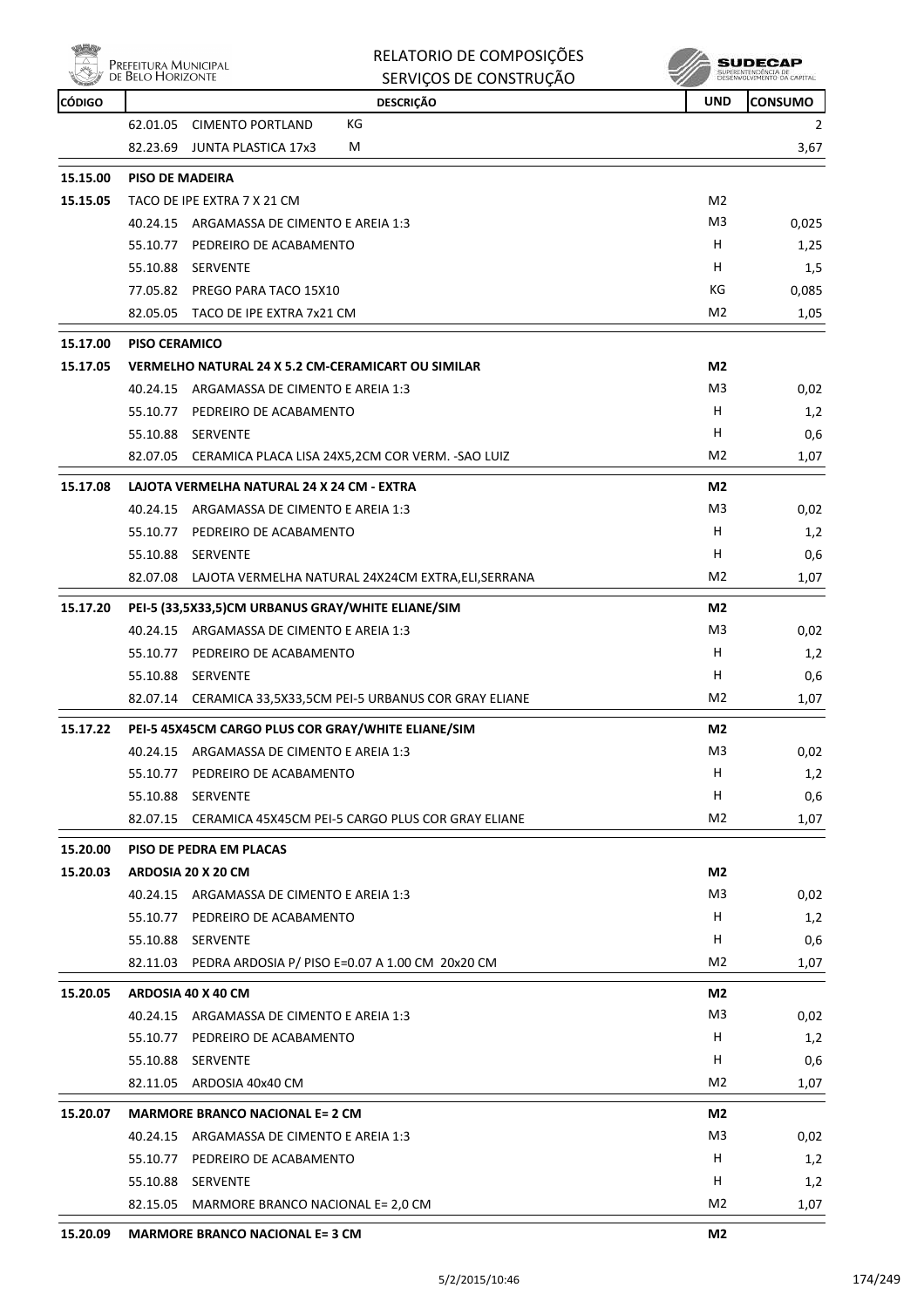|               | Prefeitura Municipal<br>de Belo Horizonte | RELATORIO DE COMPOSIÇÕES<br>SERVIÇOS DE CONSTRUÇÃO          |                | SUPERINTENDÊNCIA DE<br>DESENVOLVIMENTO DA CAPITAJ |
|---------------|-------------------------------------------|-------------------------------------------------------------|----------------|---------------------------------------------------|
| <b>CÓDIGO</b> |                                           | <b>DESCRIÇÃO</b>                                            | <b>UND</b>     | <b>CONSUMO</b>                                    |
|               | 40.24.15                                  | ARGAMASSA DE CIMENTO E AREIA 1:3                            | M3             | 0,02                                              |
|               |                                           | 55.10.77 PEDREIRO DE ACABAMENTO                             | H              | 1,2                                               |
|               | 55.10.88 SERVENTE                         |                                                             | H              | 1,2                                               |
|               |                                           | 82.15.07 MARMORE BRANCO NACIONAL E= 3,0 CM                  | M <sub>2</sub> | 1,07                                              |
| 15.22.00      |                                           | PISO DE LADRILHO HIDRAULICO                                 |                |                                                   |
| 15.22.05      |                                           | 20 X 20 CM, NA COR NATURAL                                  | M <sub>2</sub> |                                                   |
|               |                                           | 40.24.15 ARGAMASSA DE CIMENTO E AREIA 1:3                   | M3             | 0,02                                              |
|               |                                           | 55.10.77 PEDREIRO DE ACABAMENTO                             | н              | 1,2                                               |
|               | 55.10.88 SERVENTE                         |                                                             | н              | 0,6                                               |
|               |                                           | 82.13.05 LADRILHO HIDRAULICO 20X20CM NA COR NATURAL EXTERNO | M <sub>2</sub> | 1,07                                              |
| 15.22.10      |                                           | 20 X 20 CM, DIRECIONAL EM COR AMARELA/VERMELHA              | M2             |                                                   |
|               |                                           | 40.24.15 ARGAMASSA DE CIMENTO E AREIA 1:3                   | M <sub>3</sub> | 0,02                                              |
|               |                                           | 55.10.77 PEDREIRO DE ACABAMENTO                             | н              | 1,2                                               |
|               | 55.10.88 SERVENTE                         |                                                             | н              | 0,6                                               |
|               |                                           | 82.13.10 LADRILHO HIDRAUL. AMARELO/VERM. 20X20CM DIRECIONAL | M <sub>2</sub> | 1,07                                              |
| 15.22.11      |                                           | 20 X 20 CM, TATIL EM COR AMARELA/VERMELHA                   | M <sub>2</sub> |                                                   |
|               |                                           | 40.24.15 ARGAMASSA DE CIMENTO E AREIA 1:3                   | M <sub>3</sub> | 0,02                                              |
|               |                                           | 55.10.77 PEDREIRO DE ACABAMENTO                             | н              | 1,2                                               |
|               | 55.10.88 SERVENTE                         |                                                             | н              | 0,6                                               |
|               |                                           | 82.13.11 LADRILHO HIDRAULICO AMARELO/VERMELHO 20X20CM TATIL | M <sub>2</sub> | 1,07                                              |
| 15.22.15      |                                           | 25 X 25 CM, NA COR NATURAL                                  | M <sub>2</sub> |                                                   |
|               |                                           | 40.24.15 ARGAMASSA DE CIMENTO E AREIA 1:3                   | M3             | 0,02                                              |
|               |                                           | 55.10.77 PEDREIRO DE ACABAMENTO                             | н              | 1,2                                               |
|               | 55.10.88 SERVENTE                         |                                                             | н              | 0,6                                               |
|               |                                           | 82.13.20 LADRILHO HIDRAULICO 25X25CM NA COR NATURAL EXTERNO | M2             | 1,07                                              |
| 15.25.00      |                                           | PISO VINILICO E DE BORRACHA                                 |                |                                                   |
| 15.25.05      |                                           | PLACA VINILICA 30 X 30 CM E= 2 MM PAVIFLEX/SIMILAR          | M <sub>2</sub> |                                                   |
|               |                                           | 82.17.05 PLACA VINILICA PAVIFLEX OU SIM. E= 2 MM, ASSENTADA | M <sub>2</sub> | 1,07                                              |
| 15.25.25      |                                           | PLACA DE BORRACHA COLADA PLURIGOMA OU SIMILAR               | M2             |                                                   |
|               |                                           | 82.17.60 PLACA DE BORRACHA PLURIGOMA OU SIMILAR, COLADA     | M2             | 1,07                                              |
| 15.25.26      |                                           | PISO DE BORRACHA RECICLADA COR PRETA (PLAYGROUND)           | M2             |                                                   |
|               | 55.10.75 PEDREIRO                         |                                                             | H              | 0,5                                               |
|               | 55.10.88 SERVENTE                         |                                                             | н              | 0,5                                               |
|               |                                           | 82.17.03 PISO BORRACHA RECICLADO COR PRETA ANTIDERRAPANTE   | M2             | 1,05                                              |
|               |                                           | 82.17.10 COLA PARA PISO DE BORRACHA SBR                     | КG             | 0,8                                               |
| 15.31.00      |                                           | <b>MARMORITE E REVEDUR, INCLUSIVE CONTRAPISO E= 3 CM</b>    |                |                                                   |
| 15.31.09      |                                           | <b>MARMORITE CINZA - JUNTA PLASTICA 1 X 1 M</b>             | M2             |                                                   |
|               |                                           | 40.24.15 ARGAMASSA DE CIMENTO E AREIA 1:3                   | M3             | 0,03                                              |
|               | 55.10.88 SERVENTE                         |                                                             | H.             | 0,5                                               |
|               |                                           | 62.01.05 CIMENTO PORTLAND COMUM (CPIII-40) SC 50KG          | КG             | 10                                                |
|               |                                           | 82.23.12 GRANITINA MISTA No.1                               | КG             | 20                                                |
|               |                                           | 82.23.69 JUNTA PLASTICA 17x3 MM                             | м              | 2,2                                               |
|               |                                           | 89.37.28 FUNDICAO PISO REVEDUR INCL. POLIMENTO S/MATERIAL   | M2             | 1                                                 |
| 15.31.29      |                                           | MARMORITE CIM.BRANCO E PIGMENTO-JUNTA PLAST. 1X1 M          | M2             |                                                   |
|               |                                           | 40.24.15 ARGAMASSA DE CIMENTO E AREIA 1:3                   | M3             | 0,03                                              |
|               | 55.10.88 SERVENTE                         |                                                             | H              | 0,5                                               |
|               |                                           | 62.02.05 CIMENTO PORTLAND BRANCO CP-32 (ESTRUTURAL) SC 50KG | КG             | 10                                                |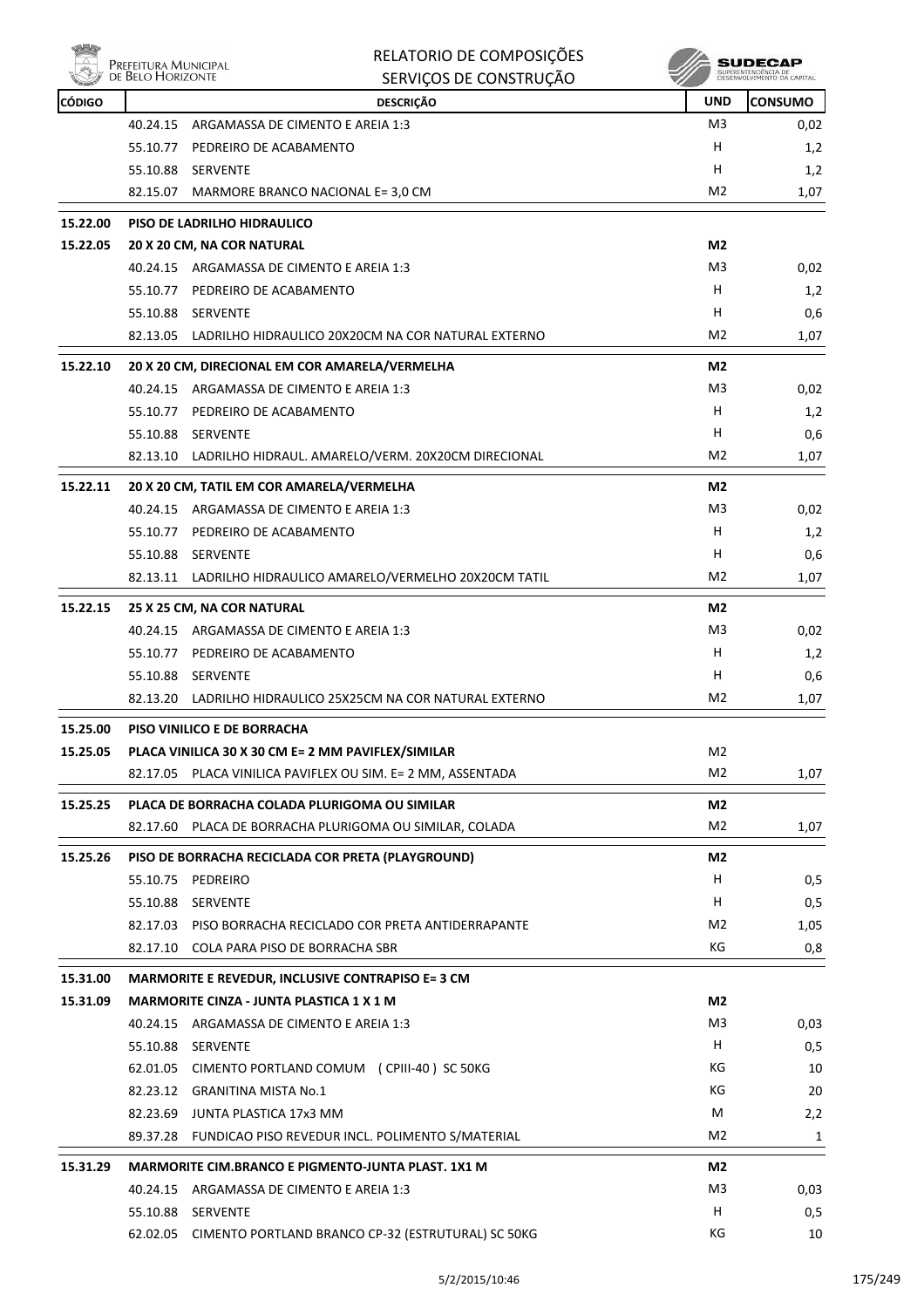

|               | Prefeitura Municipal<br>de Belo Horizonte | RELATORIO DE COMPOSIÇÕES                                    |                | SUDECAP             |  |
|---------------|-------------------------------------------|-------------------------------------------------------------|----------------|---------------------|--|
|               |                                           | SERVIÇOS DE CONSTRUÇÃO                                      |                | SUPERINTENDÊNCIA DE |  |
| <b>CÓDIGO</b> |                                           | <b>DESCRIÇÃO</b>                                            | <b>UND</b>     | <b>CONSUMO</b>      |  |
|               | 75.20.20                                  | <b>CORANTE AMARELO BAYER 917-LO</b>                         | КG             | 0,2                 |  |
|               |                                           | 82.23.12 GRANITINA MISTA No.1                               | КG             | 20                  |  |
|               | 82.23.69                                  | JUNTA PLASTICA 17x3 MM                                      | M              | 2,2                 |  |
|               |                                           | 89.37.28 FUNDICAO PISO REVEDUR INCL. POLIMENTO S/MATERIAL   | M <sub>2</sub> | 1                   |  |
| 15.31.49      |                                           | REVEDUR CINZA 8MM JUNTA PLASTICA 1X1M                       | M <sub>2</sub> |                     |  |
|               |                                           | 40.24.15 ARGAMASSA DE CIMENTO E AREIA 1:3                   | M <sub>3</sub> | 0,03                |  |
|               | 55.10.88                                  | SERVENTE                                                    | H              | 0,5                 |  |
|               | 62.01.05                                  | CIMENTO PORTLAND COMUM (CPIII-40) SC 50KG                   | КG             | 8,5                 |  |
|               |                                           | 82.23.60 PISO DE ALTA RESISTENCIA - REVEDUR/SIMILAR         | КG             | 17                  |  |
|               |                                           | 82.23.73 JUNTA PLASTICA 27x3 MM                             | M              | 2,2                 |  |
|               |                                           | 89.37.28 FUNDICAO PISO REVEDUR INCL. POLIMENTO S/MATERIAL   | M <sub>2</sub> | 1                   |  |
| 15.31.59      |                                           | <b>REVEDUR CIM.BRANCO E PIGMENTO 8MM-JUNTA PLAST.1X1M</b>   | M <sub>2</sub> |                     |  |
|               | 40.24.15                                  | ARGAMASSA DE CIMENTO E AREIA 1:3                            | M3             | 0,03                |  |
|               |                                           | 55.10.88 SERVENTE                                           | H              | 0,5                 |  |
|               |                                           | 62.02.05 CIMENTO PORTLAND BRANCO CP-32 (ESTRUTURAL) SC 50KG | КG             | 8,5                 |  |
|               |                                           | 82.23.60 PISO DE ALTA RESISTENCIA - REVEDUR/SIMILAR         | КG             | 17                  |  |
|               |                                           | 82.23.73 JUNTA PLASTICA 27x3 MM                             | M              | 2,2                 |  |
|               |                                           | 89.37.28 FUNDICAO PISO REVEDUR INCL. POLIMENTO S/MATERIAL   | M2             | 1                   |  |
| 15.33.00      | PISO DE TIJOLO                            |                                                             |                |                     |  |
| 15.33.05      |                                           | CERAMICO MACIÇO PRENSADO, TIPO MORGAN OU SIMILAR            | M <sub>2</sub> |                     |  |
|               |                                           | 40.24.15 ARGAMASSA DE CIMENTO E AREIA 1:3                   | M <sub>3</sub> | 0,039               |  |
|               |                                           | 55.10.77 PEDREIRO DE ACABAMENTO                             | н              | 1,35                |  |
|               |                                           | 55.10.88 SERVENTE                                           | н              | 0,65                |  |
|               |                                           | 79.04.10 TIJ.LAMIN. 2 FUROS VERMELHO 22X9,5X5,5CM C/FRETE   | UN             | 37,5                |  |
|               |                                           |                                                             |                |                     |  |
| 15.35.00      |                                           | PISO DE CONCRETO (PATIO)                                    |                |                     |  |
| 15.35.25      |                                           | CONC.10MPA 6CM, ARG.1:3 2CM, JUNTA SECA 3M MANUAL           | M2             |                     |  |
|               | 40.08.07                                  | CONCRETO 1:3:6, B1-B2 CALCAREA - PREPARO                    | M <sub>3</sub> | 0,06                |  |
|               | 40.24.15                                  | ARGAMASSA DE CIMENTO E AREIA 1:3                            | M3             | 0,02                |  |
|               |                                           | 55.10.75 PEDREIRO                                           | H              | 0,85                |  |
|               |                                           | 55.10.88 SERVENTE                                           | н              | 0,85                |  |
|               | 71.01.05                                  | TABUA PARA FORMA DE CONCRETO L=25 CM                        | M <sub>2</sub> | 0,03333             |  |
| 15.35.27      |                                           | CONCRETO 10 MPA - 6CM E ARG. 1:3 - 2CM, SEM JUNTA           | M2             |                     |  |
|               |                                           | 40.08.07 CONCRETO 1:3:6, B1-B2 CALCAREA - PREPARO           | M3             | 0,06                |  |
|               |                                           | 40.24.15 ARGAMASSA DE CIMENTO E AREIA 1:3                   | M3             | 0,02                |  |
|               | 55.10.75                                  | PEDREIRO                                                    | H              | 0,75                |  |
|               |                                           | 55.10.88 SERVENTE                                           | н              | 0,75                |  |
| 15.35.28      |                                           | CONCRETO >=20MPA USINADO E=8CM MECANIZ.(INCL.TELA)          | M2             |                     |  |
|               | 60.33.36                                  | TELA TIPO SOLDADA BEMATEL Q-92 (1.48KG/M2)                  | КG             | 1,63                |  |
|               |                                           | 89.06.27 CONCRETO CONCR. FCK>=20,0 MPA - B1,B2 CALC.- FORN. | M3             | 0,084               |  |
|               |                                           | 89.37.50 POLIMENTO MECANICO PISO CONCRETO NIVELAMENTO LASER | M2             | 1                   |  |
| 15.35.29      |                                           | BASE EM COLCHAO DE BRITA ESP.5CM P/ PISO DE PATIO           | M2             |                     |  |
|               |                                           | 55.10.88 SERVENTE                                           | н              | 0,1                 |  |
|               |                                           | 63.01.03 BRITA COM FRETE BRITA 0,1,2,3                      | M3             | 0,05                |  |
|               |                                           |                                                             |                |                     |  |
| 15.36.00      |                                           | PISO DE CONCRETO (QUADRA)                                   |                |                     |  |
| 15.36.02      |                                           | CONCRETO >=20MPA USINADO E=8CM MECANIZ.(INCL.TELA)          | M <sub>2</sub> |                     |  |
|               |                                           | 60.33.36 TELA TIPO SOLDADA BEMATEL Q-92 (1.48KG/M2)         | КG             | 1,63                |  |
|               |                                           | 89.06.27 CONCRETO CONCR. FCK>=20,0 MPA - B1,B2 CALC.- FORN. | M3             | 0,084               |  |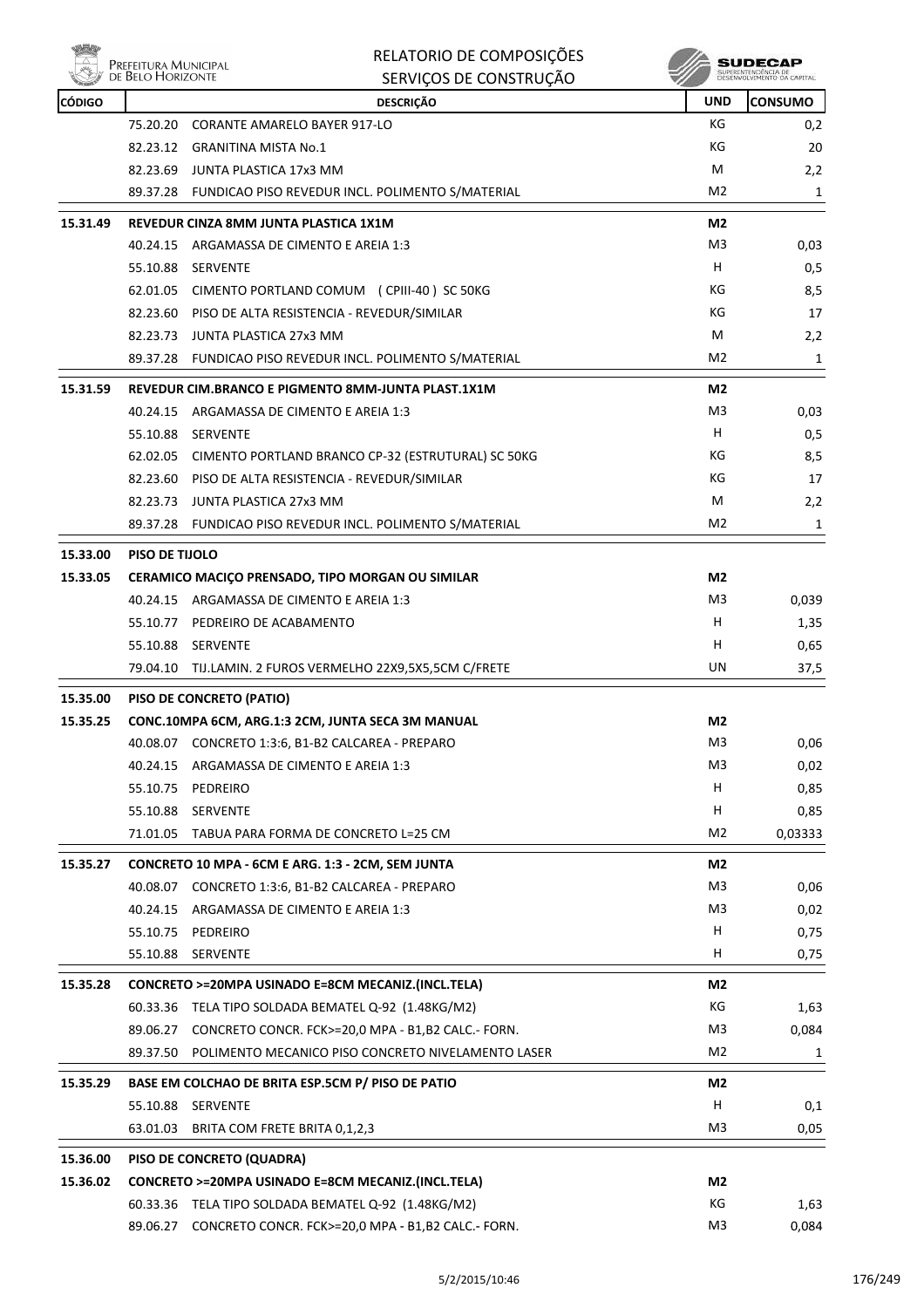|               | RELATORIO DE COMPOSIÇÕES<br>Prefeitura Municipal<br>de Belo Horizonte<br>SERVIÇOS DE CONSTRUÇÃO |                                                             |                | SUDECAI<br>SUPERINTENDENCIA DE<br>DESENVOLVIMENTO DA CAPITAL |  |
|---------------|-------------------------------------------------------------------------------------------------|-------------------------------------------------------------|----------------|--------------------------------------------------------------|--|
| <b>CÓDIGO</b> |                                                                                                 | <b>DESCRIÇÃO</b>                                            | <b>UND</b>     | <b>CONSUMO</b>                                               |  |
|               | 89.37.50                                                                                        | POLIMENTO MECANICO PISO CONCRETO NIVELAMENTO LASER          | M <sub>2</sub> | 1                                                            |  |
| 15.36.03      |                                                                                                 | BASE EM COLCHAO DE BRITA ESP.5CM P/ PISO DE QUADRA          | M <sub>2</sub> |                                                              |  |
|               |                                                                                                 | 55.10.88 SERVENTE                                           | H              | 0,1                                                          |  |
|               |                                                                                                 | 63.01.03 BRITA COM FRETE BRITA 0,1,2,3                      | M3             | 0,05                                                         |  |
| 15.37.00      |                                                                                                 | <b>CALCADA PORTUGUESA</b>                                   |                |                                                              |  |
| 15.37.05      |                                                                                                 | CALÇADA PORTUGUESA-FORNEC. E ASSENT., INCL. COLCHAO         | M <sub>2</sub> |                                                              |  |
|               |                                                                                                 | 62.01.05 CIMENTO PORTLAND COMUM (CPIII-40) SC 50KG          | КG             | 12,5                                                         |  |
|               |                                                                                                 | 63.05.05 AREIA LAVADA COM FRETE                             | M3             | 0,1                                                          |  |
|               |                                                                                                 | 89.37.70 CALCADA PORTUGUESA ASSENTADA, EXCLUSIVE ARGAMASSA  | M <sub>2</sub> | 1                                                            |  |
| 15.37.10      |                                                                                                 | REMOÇAO E REASSENTAMENTO DE CALÇADA PORTUGUESA              | M <sub>2</sub> |                                                              |  |
|               |                                                                                                 | 55.10.45 CALCETEIRO                                         | H              | 0,37                                                         |  |
|               |                                                                                                 | 55.10.88 SERVENTE                                           | H              | 0,57                                                         |  |
|               |                                                                                                 | 62.01.05 CIMENTO PORTLAND COMUM (CPIII-40) SC 50KG          | КG             | 12,5                                                         |  |
|               |                                                                                                 | 63.05.05 AREIA LAVADA COM FRETE                             | M3             | 0,1                                                          |  |
| 15.39.00      |                                                                                                 | PAVIMENTO DE CONCRETO INTERTRAVADO                          |                |                                                              |  |
| 15.39.10      |                                                                                                 | PISO INTERTRAVADO E= 6,0CM 35MPA C/ COLCHAO AREIA           | M <sub>2</sub> |                                                              |  |
|               | 50.13.74                                                                                        | CHP/COMPACTADOR DE PLACA CLARIDON CS-30 9HP DIESEL          | H.             | 0,0033                                                       |  |
|               |                                                                                                 | 50.13.75 CHI/COMPACTADOR DE PLACA CLARIDON CS-30 9HP DIESEL | н              | 0,03                                                         |  |
|               |                                                                                                 | 55.10.45 CALCETEIRO                                         | н              | 0,67                                                         |  |
|               |                                                                                                 | 55.10.88 SERVENTE                                           | H              | 1                                                            |  |
|               |                                                                                                 | 63.05.05 AREIA LAVADA COM FRETE                             | M3             | 0,06                                                         |  |
|               |                                                                                                 | 76.15.10 PISO CONCRETO INTERTR. TIPO S E=6,0 CM FCK = 35MPA | M2             | 1,05                                                         |  |
| 15.39.14      |                                                                                                 | PISO INTERTRAVADO E= 8,0CM 35MPA C/ COLCHAO AREIA           | M <sub>2</sub> |                                                              |  |
|               | 50.13.74                                                                                        | CHP/COMPACTADOR DE PLACA CLARIDON CS-30 9HP DIESEL          | H.             | 0,0033                                                       |  |
|               | 50.13.75                                                                                        | CHI/COMPACTADOR DE PLACA CLARIDON CS-30 9HP DIESEL          | H              | 0,03                                                         |  |
|               |                                                                                                 | 55.10.45 CALCETEIRO                                         | н              | 0,67                                                         |  |
|               |                                                                                                 | 55.10.88 SERVENTE                                           | н              | 1                                                            |  |
|               |                                                                                                 | 63.05.05 AREIA LAVADA COM FRETE                             | M3             | 0,06                                                         |  |
|               |                                                                                                 | 76.15.69 PISO DE CONCRETO INTERTRAVADO TIPO S E=8,0CM 35MPA | M <sub>2</sub> | 1,05                                                         |  |
| 15.40.00      |                                                                                                 | <b>RODAPE DE MADEIRA</b>                                    |                |                                                              |  |
| 15.40.04      |                                                                                                 | SUCUPIRA OU IPE H= 7 CM                                     | М              |                                                              |  |
|               | 55.10.65                                                                                        | MARCENEIRO                                                  | н              | 0,2                                                          |  |
|               |                                                                                                 | 55.10.88 SERVENTE                                           | H.             | 0,05                                                         |  |
|               |                                                                                                 | 77.90.34 BUCHA FISCHER S8 COM PARAFUSO                      | UN             | 1,25                                                         |  |
|               |                                                                                                 | 82.45.04 RODAPE DE IPE H= 7 CM                              | M              | 1,05                                                         |  |
| 15.46.00      |                                                                                                 | <b>RODAPE DE PEDRA</b>                                      |                |                                                              |  |
| 15.46.02      | <b>ARDOSIA H= 5 CM</b>                                                                          |                                                             | М              |                                                              |  |
|               |                                                                                                 | 40.24.15 ARGAMASSA DE CIMENTO E AREIA 1:3                   | M3             | 0,001                                                        |  |
|               |                                                                                                 | 55.10.77 PEDREIRO DE ACABAMENTO                             | H              | 0,26                                                         |  |
|               |                                                                                                 | 55.10.88 SERVENTE                                           | H              | 0,2                                                          |  |
|               |                                                                                                 | 82.49.02 RODAPE DE ARDOSIA, H= 5 CM / (H=7CM)               | м              | 1,05                                                         |  |
| 15.46.04      | <b>ARDOSIA H= 7 CM</b>                                                                          |                                                             | М              |                                                              |  |
|               |                                                                                                 | 40.24.15 ARGAMASSA DE CIMENTO E AREIA 1:3                   | M3             | 0,0015                                                       |  |
|               |                                                                                                 | 55.10.77 PEDREIRO DE ACABAMENTO                             | H              | 0,26                                                         |  |
|               |                                                                                                 | 55.10.88 SERVENTE                                           | н              | 0,2                                                          |  |
|               |                                                                                                 | 82.49.02 RODAPE DE ARDOSIA, H= 5 CM / (H=7CM)               | м              | 1,05                                                         |  |
| 15.46.06      |                                                                                                 | <b>MARMORE BRANCO, H= 5 CM</b>                              | М              |                                                              |  |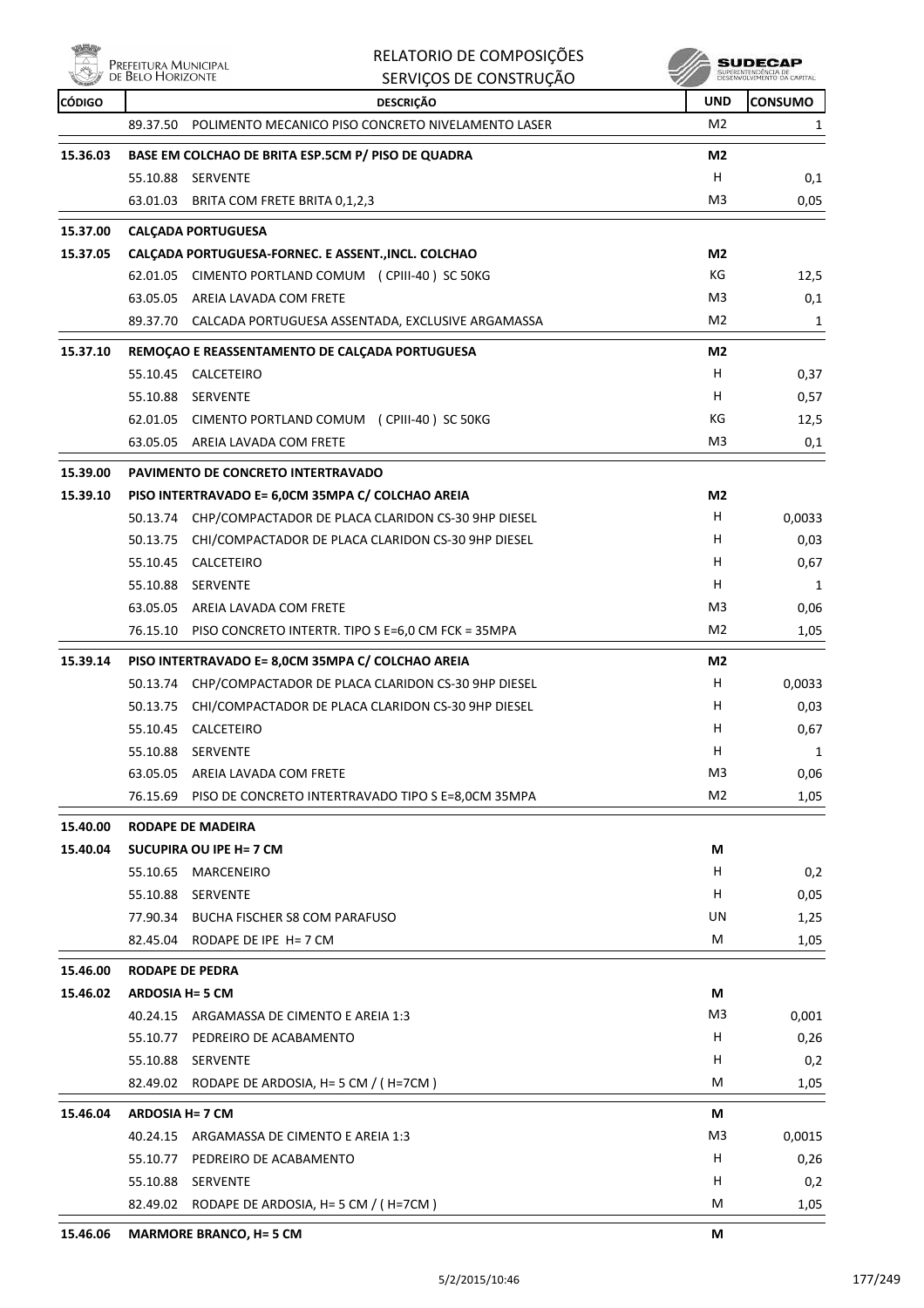

|               | Prefeitura Municipal | RELATORIO DE COMPOSIÇÕES                                                                          |                | SUDECAP<br>SUPERINTENDÊNCIA DE<br>DESENVOLVIMENTO DA CAPITAL |
|---------------|----------------------|---------------------------------------------------------------------------------------------------|----------------|--------------------------------------------------------------|
|               | DE BELO HORIZONTE    | SERVIÇOS DE CONSTRUÇÃO                                                                            |                |                                                              |
| <b>CÓDIGO</b> |                      | <b>DESCRIÇÃO</b>                                                                                  | UND            | <b>CONSUMO</b>                                               |
|               | 40.24.15             | ARGAMASSA DE CIMENTO E AREIA 1:3                                                                  | M <sub>3</sub> | 0,001                                                        |
|               | 55.10.77             | PEDREIRO DE ACABAMENTO                                                                            | н              | 0,26                                                         |
|               | 55.10.88             | SERVENTE                                                                                          | н              | 0,2                                                          |
|               |                      | 82.47.02 RODAPE DE MARMORE BRANCO, H= 5 CM                                                        | M              | 1,05                                                         |
| 15.46.08      |                      | <b>MARMORE BRANCO, H= 7 CM</b>                                                                    | М              |                                                              |
|               | 40.24.15             | ARGAMASSA DE CIMENTO E AREIA 1:3                                                                  | M3             | 0,0015                                                       |
|               |                      | 55.10.77 PEDREIRO DE ACABAMENTO                                                                   | н              | 0,26                                                         |
|               | 55.10.88             | SERVENTE                                                                                          | н              | 0,2                                                          |
|               |                      | 82.47.04 RODAPE DE MARMORE BRANCO, H= 7 CM                                                        | м              | 1,05                                                         |
| 15.48.00      |                      | <b>RODAPE DE ARGAMASSA 1:3</b>                                                                    |                |                                                              |
| 15.48.02      | $H = 5$ CM           |                                                                                                   | м              |                                                              |
|               | 40.24.15             | ARGAMASSA DE CIMENTO E AREIA 1:3                                                                  | M3             | 0,001                                                        |
|               | 55.10.77             | PEDREIRO DE ACABAMENTO                                                                            | н              | 0,4                                                          |
|               | 55.10.88             | SERVENTE                                                                                          | н              | 0,2                                                          |
| 15.48.04      | $H = 7$ CM           |                                                                                                   | м              |                                                              |
|               | 40.24.15             | ARGAMASSA DE CIMENTO E AREIA 1:3                                                                  | M3             | 0,0014                                                       |
|               | 55.10.77             | PEDREIRO DE ACABAMENTO                                                                            | н              | 0,4                                                          |
|               | 55.10.88             | <b>SERVENTE</b>                                                                                   | н              | 0,2                                                          |
| 15.50.00      |                      | RODAPE DE MARMORITE E REVEDUR                                                                     |                |                                                              |
| 15.50.02      |                      | RODAPE DE MARMORITE CINZA H= 5 CM                                                                 | М              |                                                              |
|               | 40.24.15             | ARGAMASSA DE CIMENTO E AREIA 1:3                                                                  | M3             | 0,0005                                                       |
|               | 62.01.05             | CIMENTO PORTLAND COMUM (CPIII-40) SC 50KG                                                         | КG             | 0,5                                                          |
|               |                      | 82.23.12 GRANITINA MISTA No.1                                                                     | КG             | 1                                                            |
|               |                      | 89.37.32 FUNDICAO RODAPE REVEDUR INCL.POLIMENTO,S/ MATERIAL                                       | М              | 1                                                            |
| 15.50.04      |                      | RODAPE DE MARMORITE CINZA H= 7 CM                                                                 | М              |                                                              |
|               |                      | 40.24.15 ARGAMASSA DE CIMENTO E AREIA 1:3                                                         | M3             | 0,0007                                                       |
|               | 62.01.05             | CIMENTO PORTLAND COMUM (CPIII-40) SC 50KG                                                         | КG             | 0,7                                                          |
|               | 82.23.12             | <b>GRANITINA MISTA No.1</b>                                                                       | КG             | 1,4                                                          |
|               |                      | 89.37.32 FUNDICAO RODAPE REVEDUR INCL.POLIMENTO,S/ MATERIAL                                       | М              | 1                                                            |
| 15.50.12      |                      | RODAPE DE MARMORITE C/CIM.BRANCO E PIGMENTO H=5 CM                                                | М              |                                                              |
|               |                      | 40.24.15 ARGAMASSA DE CIMENTO E AREIA 1:3                                                         | M3             | 0,0005                                                       |
|               | 62.02.05             | CIMENTO PORTLAND BRANCO CP-32 (ESTRUTURAL) SC 50KG                                                | КG             | 0,5                                                          |
|               |                      | 82.23.12 GRANITINA MISTA No.1                                                                     | КG             | 1                                                            |
|               |                      | 89.37.32 FUNDICAO RODAPE REVEDUR INCL.POLIMENTO,S/ MATERIAL                                       | М              | 1                                                            |
| 15.50.14      |                      | RODAPE DE MARMORITE C/CIM.BRANCO E PIGMENTO H=7 CM                                                | М              |                                                              |
|               | 40.24.15             | ARGAMASSA DE CIMENTO E AREIA 1:3                                                                  | M3             | 0,0007                                                       |
|               | 62.02.05             | CIMENTO PORTLAND BRANCO CP-32 (ESTRUTURAL) SC 50KG                                                | КG             | 0,7                                                          |
|               |                      | 82.23.12 GRANITINA MISTA No.1                                                                     | КG             | 1,4                                                          |
|               |                      | 89.37.32 FUNDICAO RODAPE REVEDUR INCL.POLIMENTO,S/ MATERIAL                                       | М              | 1                                                            |
|               |                      |                                                                                                   |                |                                                              |
| 15.50.16      | 62.01.05             | RODAPE EM MARMORITE BRANCO, ACAB. MEIA CANA E PIGMEN<br>CIMENTO PORTLAND COMUM (CPIII-40) SC 50KG | м<br>КG        |                                                              |
|               |                      |                                                                                                   |                | 1,2                                                          |
|               | 62.02.05             | CIMENTO PORTLAND BRANCO CP-32 (ESTRUTURAL) SC 50KG                                                | КG             | 1                                                            |
|               |                      | 63.05.05 AREIA LAVADA COM FRETE<br>CONFECCAO DE RODAPE MEIA CANA (MAO OBRA/GRAN./JUNT             | M3<br>М        | 0,0054                                                       |
|               | 82.23.13             |                                                                                                   |                | 1                                                            |
| 15.50.22      |                      | RODAPE DE REVEDUR CINZA H= 5 CM                                                                   | М              |                                                              |
|               |                      | 40.24.15 ARGAMASSA DE CIMENTO E AREIA 1:3                                                         | M <sub>3</sub> | 0,0005                                                       |

62.01.05 CIMENTO PORTLAND COMUM (CPIII-40) SC 50KG 62.01.05 KG KG 6 65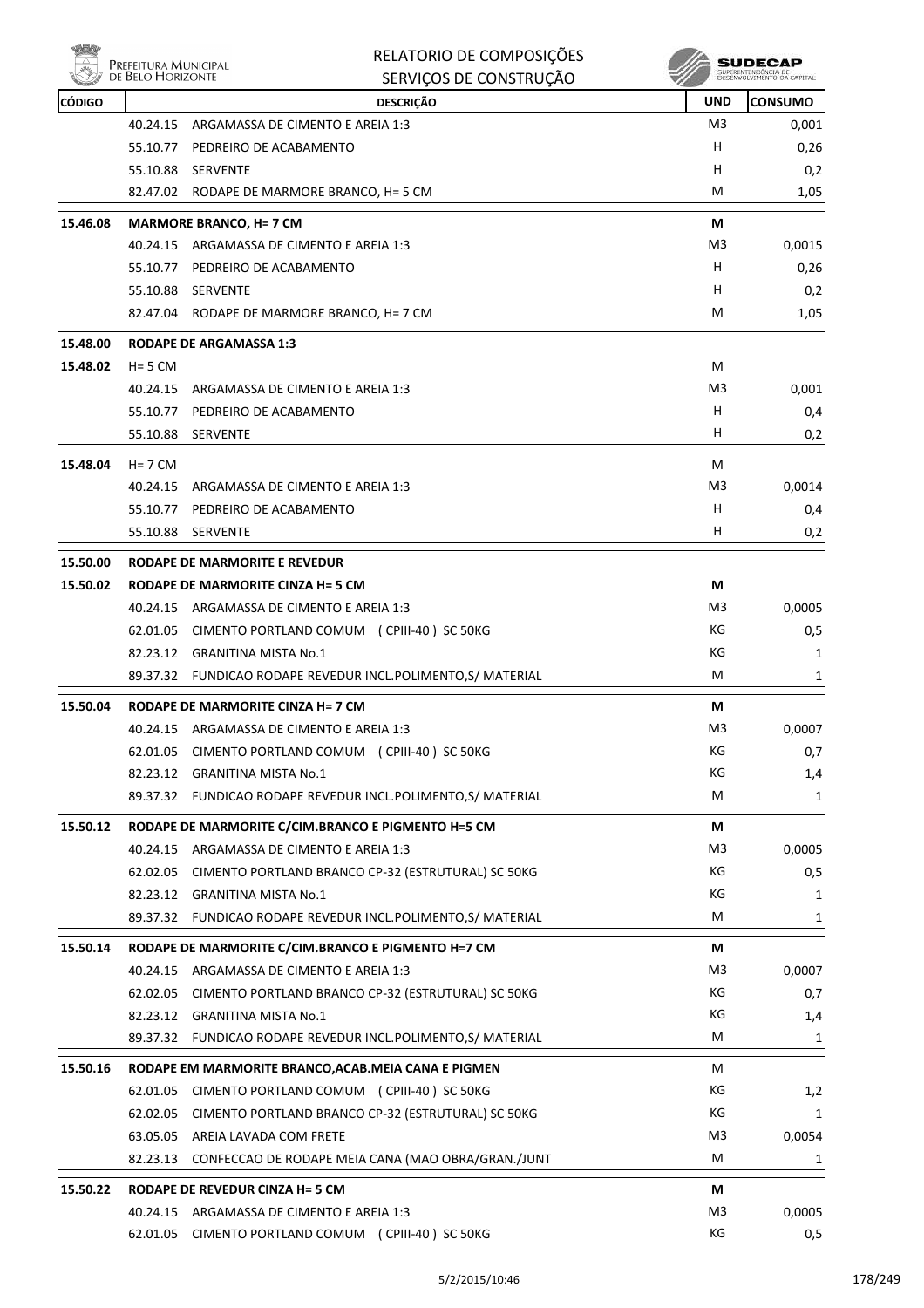

| RELATORIO DE COMPOSIÇÕES |
|--------------------------|
| SERVICOS DE CONSTRUÇÃO   |

| <b>CÓDIGO</b> |                                     | <b>DESCRIÇÃO</b>                                            | <b>UND</b>     | <b>CONSUMO</b> |
|---------------|-------------------------------------|-------------------------------------------------------------|----------------|----------------|
|               |                                     | 82.23.12 GRANITINA MISTA No.1                               | КG             | 1              |
|               |                                     | 89.37.32 FUNDICAO RODAPE REVEDUR INCL.POLIMENTO,S/ MATERIAL | М              | 1              |
| 15.50.24      |                                     | RODAPE DE REVEDUR CINZA H= 7 CM                             | М              |                |
|               |                                     | 40.24.15 ARGAMASSA DE CIMENTO E AREIA 1:3                   | M3             | 0,0007         |
|               |                                     | 62.01.05 CIMENTO PORTLAND COMUM (CPIII-40) SC 50KG          | КG             | 0,7            |
|               |                                     | 82.23.12 GRANITINA MISTA No.1                               | КG             | 1,4            |
|               |                                     | 89.37.32 FUNDICAO RODAPE REVEDUR INCL.POLIMENTO,S/ MATERIAL | М              | 1              |
| 15.50.32      |                                     | RODAPE DE REVEDUR C/CIM.BRANCO E PIGMENTO H= 5 CM           | М              |                |
|               | 40.24.15                            | ARGAMASSA DE CIMENTO E AREIA 1:3                            | M3             | 0,0005         |
|               |                                     | 62.02.05 CIMENTO PORTLAND BRANCO CP-32 (ESTRUTURAL) SC 50KG | КG             | 0,5            |
|               |                                     | 82.23.12 GRANITINA MISTA No.1                               | KG             | 1              |
|               |                                     | 89.37.32 FUNDICAO RODAPE REVEDUR INCL.POLIMENTO,S/ MATERIAL | М              | 1              |
| 15.50.34      |                                     | RODAPE DE REVEDUR C/CIM.BRANCO E PIGMENTO H= 7 CM           | М              |                |
|               |                                     | 40.24.15 ARGAMASSA DE CIMENTO E AREIA 1:3                   | M3             | 0,0007         |
|               |                                     | 62.02.05 CIMENTO PORTLAND BRANCO CP-32 (ESTRUTURAL) SC 50KG | КG             | 0,7            |
|               |                                     | 82.23.12 GRANITINA MISTA No.1                               | КG             | 1,4            |
|               |                                     | 89.37.32 FUNDICAO RODAPE REVEDUR INCL.POLIMENTO,S/ MATERIAL | М              | 1              |
| 15.54.00      |                                     | <b>SOLEIRA DE PEDRA</b>                                     |                |                |
| 15.54.02      |                                     | SOLEIRA DE MARMORE BRANCO, E= 2 CM                          | M <sub>2</sub> |                |
|               |                                     | 40.24.15 ARGAMASSA DE CIMENTO E AREIA 1:3                   | M3             | 0,02           |
|               |                                     | 55.10.77 PEDREIRO DE ACABAMENTO                             | н              | 2              |
|               |                                     | 55.10.88 SERVENTE                                           | н              | 1,7            |
|               |                                     | 82.15.05 MARMORE BRANCO NACIONAL E= 2,0 CM                  | M2             | 1              |
| 15.54.03      |                                     | SOLEIRA DE MARMORE BRANCO, E= 3 CM                          | M <sub>2</sub> |                |
|               |                                     | 40.24.15 ARGAMASSA DE CIMENTO E AREIA 1:3                   | M3             | 0,02           |
|               |                                     | 55.10.77 PEDREIRO DE ACABAMENTO                             | H.             | 2              |
|               |                                     | 55.10.88 SERVENTE                                           | H              | 1,7            |
|               |                                     | 82.15.07 MARMORE BRANCO NACIONAL E= 3,0 CM                  | M2             | 1              |
| 15.54.05      |                                     | SOLEIRA DE ARDOSIA, E= 2 CM                                 | M2             |                |
|               |                                     | 40.24.15 ARGAMASSA DE CIMENTO E AREIA 1:3                   | M <sub>3</sub> | 0,003          |
|               |                                     | 55.10.77 PEDREIRO DE ACABAMENTO                             | H.             | 0,4            |
|               |                                     | 55.10.88 SERVENTE                                           | H.             | 0,3            |
|               |                                     | 82.59.05 SOLEIRA E PEITORIL DE ARDOSIA E= 2CM               | M2             | 1,05           |
| 15.54.07      |                                     | SOLEIRA DE GRANITO CINZA CORUMBA E= 2 CM                    | M2             |                |
|               |                                     | 40.24.15 ARGAMASSA DE CIMENTO E AREIA 1:3                   | M <sub>3</sub> | 0,02           |
|               |                                     | 55.10.77 PEDREIRO DE ACABAMENTO                             | H.             | 2              |
|               |                                     | 55.10.88 SERVENTE                                           | H              | 1,7            |
|               |                                     | 82.59.10 SOLEIRA DE GRANITO CINZA CORUMBA POLIDA E= 2 CM    | M2             | 1,05           |
| 15.58.00      |                                     | PEITORIL DE PEDRA                                           |                |                |
| 15.58.02      |                                     | PEITORIL DE MARMORE BRANCO, E= 2 CM                         | M2             |                |
|               |                                     | 40.24.15 ARGAMASSA DE CIMENTO E AREIA 1:3                   | M3             | 0,02           |
|               |                                     | 55.10.77 PEDREIRO DE ACABAMENTO                             | H              | 2              |
|               |                                     | 55.10.88 SERVENTE                                           | H              | 1,7            |
|               |                                     | 82.15.05 MARMORE BRANCO NACIONAL E= 2,0 CM                  | M2             | 1              |
| 15.58.03      | PEITORIL DE MARMORE BRANCO, E= 3 CM | M2                                                          |                |                |
|               |                                     | 40.24.15 ARGAMASSA DE CIMENTO E AREIA 1:3                   | M3             | 0,02           |
|               |                                     | 55.10.77 PEDREIRO DE ACABAMENTO                             | H              | $\overline{2}$ |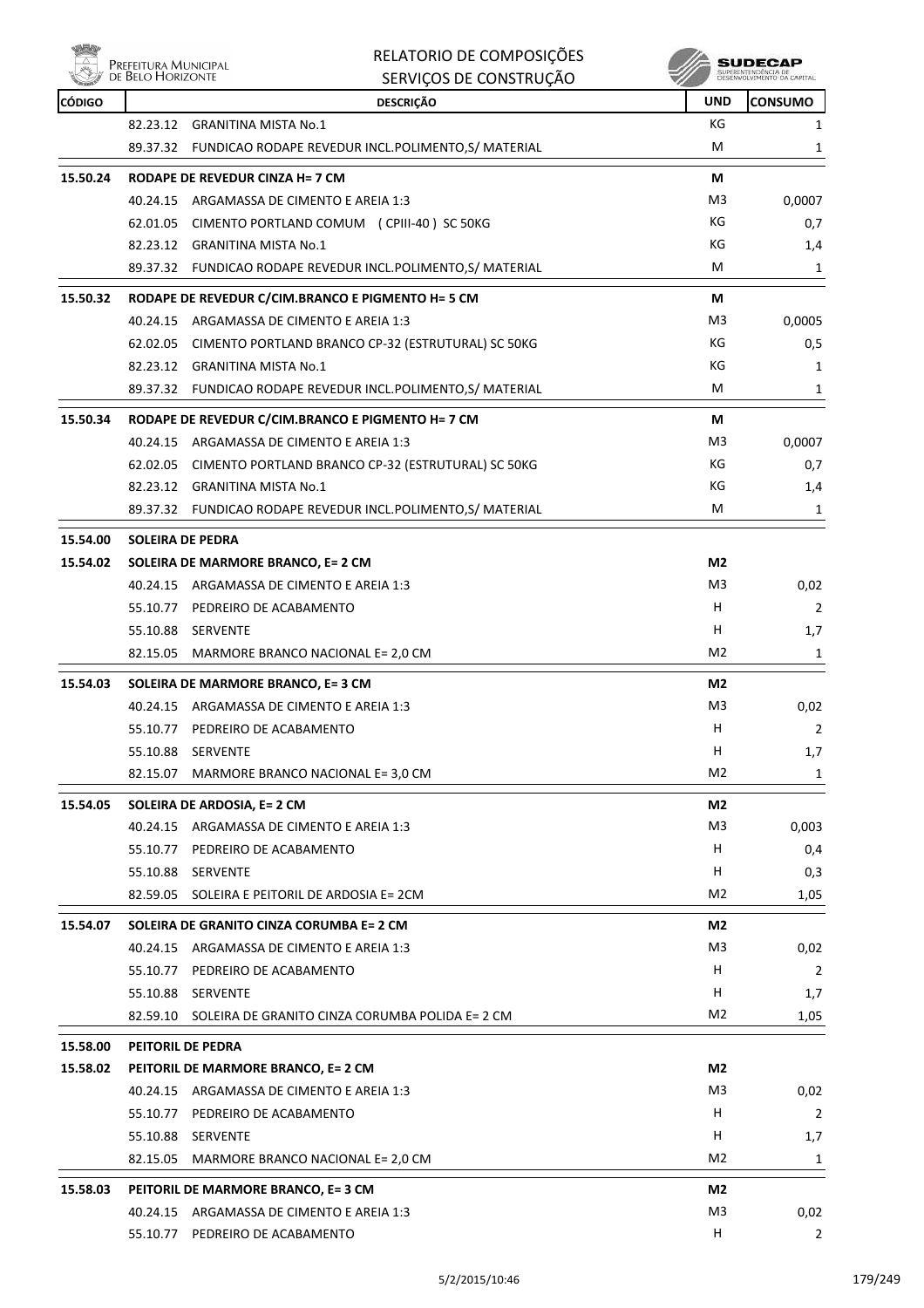| PREFEITURA MUNICIPAL |
|----------------------|
| DE BELO HORIZONTE    |
|                      |

| RELATORIO DE COMPOSIÇÕES |
|--------------------------|
| SERVICOS DE CONSTRUÇÃO   |

| <b>REGISTER</b> |          |                              | SENVIÇUS DE CUNSTNUÇAU                                       | w              |                |
|-----------------|----------|------------------------------|--------------------------------------------------------------|----------------|----------------|
| <b>CÓDIGO</b>   |          |                              | <b>DESCRIÇÃO</b>                                             | <b>UND</b>     | <b>CONSUMO</b> |
|                 | 55.10.88 | SERVENTE                     |                                                              | н              | 1,7            |
|                 | 82.15.07 |                              | MARMORE BRANCO NACIONAL E= 3,0 CM                            | M <sub>2</sub> | 1              |
| 15.58.05        |          | PEITORIL DE ARDOSIA, E= 2 CM | M <sub>2</sub>                                               |                |                |
|                 |          |                              | 40.24.15 ARGAMASSA DE CIMENTO E AREIA 1:3                    | M3             | 0,003          |
|                 | 55.10.77 |                              | PEDREIRO DE ACABAMENTO                                       | H              | 0,4            |
|                 |          | 55.10.88 SERVENTE            |                                                              | н              | 0,3            |
|                 |          |                              | 82.59.05 SOLEIRA E PEITORIL DE ARDOSIA E= 2CM                | M <sub>2</sub> | 1,05           |
| 15.60.00        |          | PEITORIL DE CONCRETO         |                                                              |                |                |
| 15.60.20        |          | FCK >= 13,5 MPA, L= 20 CM    |                                                              | М              |                |
|                 |          |                              | 40.14.17 CONCRETO FCK >= 13.5 MPa, B1 CALC., LANC. ESTRUTURA | M3             | 0,02           |
|                 |          |                              | 40.22.20 ACO CA-60 - CORTE, DOBRAMENTO E COLOCACAO           | КG             | 0,4            |
|                 |          |                              | 40.24.15 ARGAMASSA DE CIMENTO E AREIA 1:3                    | M3             | 0,002          |
|                 |          | 55.10.50 CARPINTEIRO         |                                                              | н              | 0,2            |
|                 | 55.10.75 | PEDREIRO                     |                                                              | н              | 0,25           |
|                 | 55.10.88 | <b>SERVENTE</b>              |                                                              | Н              | 0,35           |
|                 |          |                              | 71.04.08 PECA DE MADEIRA DE PINUS 5,5X5,5 CM                 | м              | 0,4            |
|                 | 71.14.08 |                              | CHAPA COMPENSADA RESINADA E= 12MM COLA FENOLICA              | M2             | 0,19           |
|                 | 77.05.51 | <b>PREGO 18x30</b>           |                                                              | КG             | 0,05           |
| 15.60.25        |          | FCK >= 13,5 MPA, L= 25 CM    |                                                              | М              |                |
|                 |          |                              | 40.09.17 CONCRETO FCK >= 13.5 MPa, B1-B2 CALC., LANC. FUND.  | M <sub>3</sub> | 0,025          |
|                 |          |                              | 40.22.20 ACO CA-60 - CORTE, DOBRAMENTO E COLOCACAO           | KG             | 0,56           |
|                 |          |                              | 40.24.15 ARGAMASSA DE CIMENTO E AREIA 1:3                    | M <sub>3</sub> | 0,0025         |
|                 |          | 55.10.50 CARPINTEIRO         |                                                              | Н              | 0,25           |
|                 | 55.10.75 | PEDREIRO                     |                                                              | H              | 0,32           |
|                 | 55.10.88 | <b>SERVENTE</b>              |                                                              | H              | 0,52           |
|                 |          |                              | 71.04.08 PECA DE MADEIRA DE PINUS 5,5X5,5 CM                 | М              | 0,312          |
|                 | 71.14.08 |                              | CHAPA COMPENSADA RESINADA E= 12MM COLA FENOLICA              | M <sub>2</sub> | 0,126          |
|                 |          | 77.05.51 PREGO 18x30         |                                                              | КG             | 0,05           |
| 15.60.36        |          | FCK >= 13,5 MPA, L= 36 CM    |                                                              | M              |                |
|                 |          |                              | 40.10.17 CONCRETO FCK >= 13.5 MPa, B1-B2 CALC., LANC. ESTR.  | M3             | 0,036          |
|                 |          |                              | 40.24.15 ARGAMASSA DE CIMENTO E AREIA 1:3                    | M <sub>3</sub> | 0,0036         |
|                 | 55.10.50 | <b>CARPINTEIRO</b>           |                                                              | н              | 0,36           |
|                 | 55.10.75 | PEDREIRO                     |                                                              | H              | 0,414          |
|                 | 55.10.88 | SERVENTE                     |                                                              | Н              | 0,675          |
|                 | 60.05.50 | ACO CA-60 5.0 MM             |                                                              | КG             | 0,72           |
|                 | 71.04.08 |                              | PECA DE MADEIRA DE PINUS 5,5X5,5 CM                          | М              | 0,4            |
|                 | 71.14.08 |                              | CHAPA COMPENSADA RESINADA E= 12MM COLA FENOLICA              | M <sub>2</sub> | 0,1638         |
|                 |          | 77.05.51 PREGO 18x30         |                                                              | КG             | 0,072          |
| 15.60.40        |          | FCK >= 13,5 MPA, L= 40 CM    |                                                              | М              |                |
|                 |          | 40.10.17                     | CONCRETO FCK >= 13.5 MPa, B1-B2 CALC., LANC. ESTR.           | M3             | 0,04           |
|                 |          | 40.24.15                     | ARGAMASSA DE CIMENTO E AREIA 1:3                             | M3             | 0,004          |
|                 |          | 55.10.50                     | CARPINTEIRO                                                  | H              | 0,4            |
|                 |          | 55.10.75                     | PEDREIRO                                                     | H              | 0,46           |
|                 |          | 55.10.88                     | SERVENTE                                                     | H              | 0,75           |
|                 |          | 60.05.50                     | ACO CA-60 5.0 MM                                             | КG             | 0,8            |
|                 |          | 71.04.08                     | PECA DE MADEIRA DE PINUS 5,5X5,5 CM                          | М              | 0,45           |
|                 |          | 71.14.08                     | CHAPA COMPENSADA RESINADA E= 12MM COLA FENOLICA              | M2             | 0,182          |
|                 |          | 77.05.51                     | PREGO 18x30                                                  | КG             | 0,08           |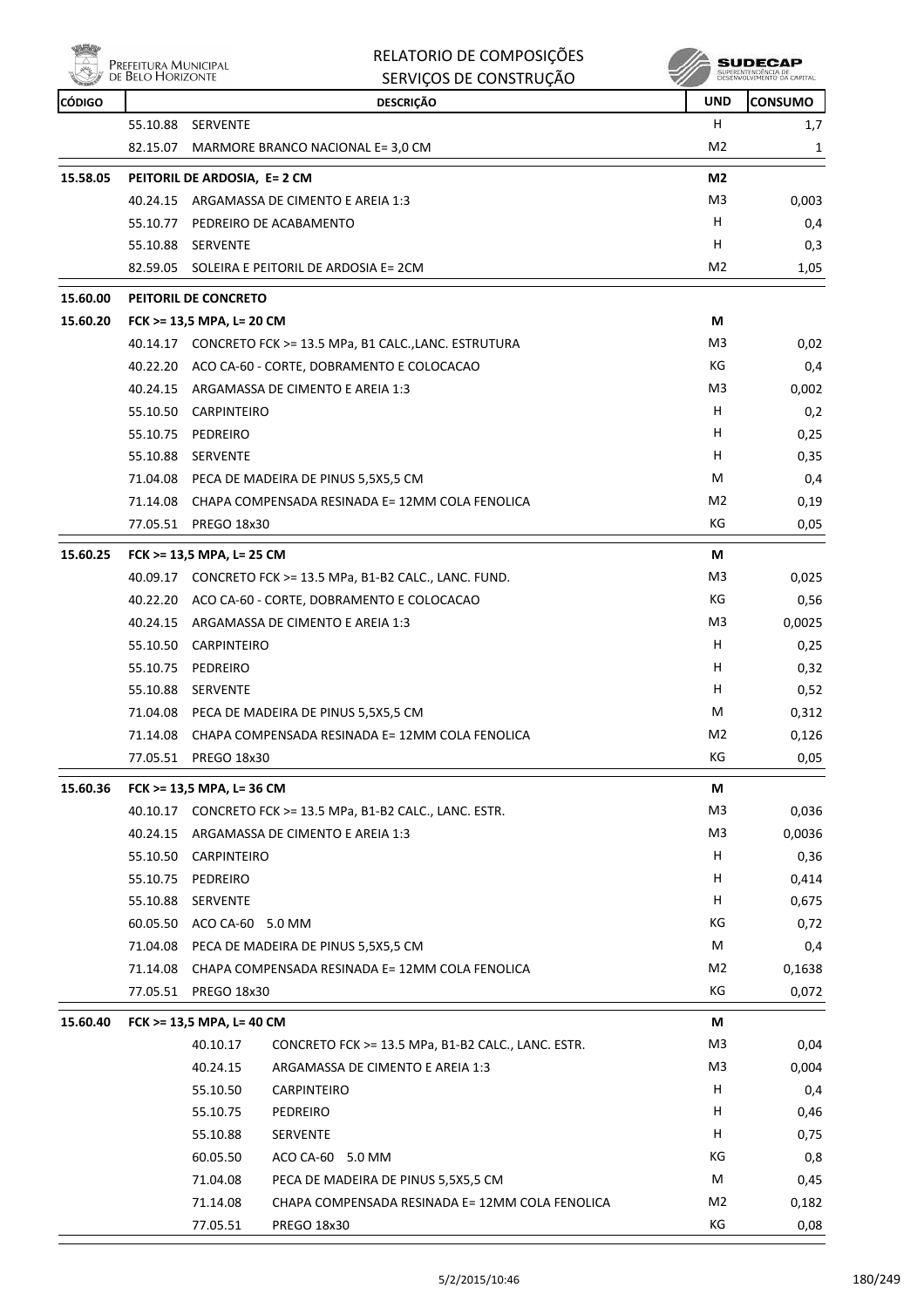|               | PREFEITURA MUNICIPAL<br>DE BELO HORIZONTE | RELATORIO DE COMPOSIÇÕES<br>SERVIÇOS DE CONSTRUÇÃO           |                |                |
|---------------|-------------------------------------------|--------------------------------------------------------------|----------------|----------------|
| <b>CÓDIGO</b> |                                           | <b>DESCRIÇÃO</b>                                             | <b>UND</b>     | <b>CONSUMO</b> |
| 15.60.56      |                                           | FCK >= 13,5 MPA, L= 56 CM                                    | М              |                |
|               |                                           | 40.14.17 CONCRETO FCK >= 13.5 MPa, B1 CALC., LANC. ESTRUTURA | M3             | 0,056          |
|               | 40.22.20                                  | ACO CA-60 - CORTE, DOBRAMENTO E COLOCACAO                    | КG             | 1,12           |
|               | 40.24.15                                  | ARGAMASSA DE CIMENTO E AREIA 1:3                             | M3             | 0,0056         |
|               | 55.10.50                                  | CARPINTEIRO                                                  | н              | 0,56           |
|               | 55.10.75                                  | PEDREIRO                                                     | H              | 0,61           |
|               | 55.10.88                                  | <b>SERVENTE</b>                                              | н              | 1,05           |
|               | 71.04.08                                  | PECA DE MADEIRA DE PINUS 5,5X5,5 CM                          | м              | 0,6            |
|               | 71.14.08                                  | CHAPA COMPENSADA RESINADA E= 12MM COLA FENOLICA              | M2             | 0,29           |
|               |                                           | 77.05.51 PREGO 18x30                                         | КG             | 0,11           |
| 15.60.60      |                                           | FCK >= 13,5 MPA, P/ J1, COM C=2,20M                          | М              |                |
|               | 40.10.17                                  | CONCRETO FCK >= 13.5 MPa, B1-B2 CALC., LANC. ESTR.           | M3             | 0,088          |
|               | 40.22.20                                  | ACO CA-60 - CORTE, DOBRAMENTO E COLOCACAO                    | КG             | 1,76           |
|               | 40.24.15                                  | ARGAMASSA DE CIMENTO E AREIA 1:3                             | M3             | 0,0088         |
|               | 55.10.50                                  | CARPINTEIRO                                                  | н              | 0,88           |
|               | 55.10.75                                  | PEDREIRO                                                     | н              | 1,012          |
|               | 55.10.88                                  | SERVENTE                                                     | H              | 1,65           |
|               | 71.04.08                                  | PECA DE MADEIRA DE PINUS 5,5X5,5 CM                          | М              | 0,968          |
|               | 71.14.08                                  | CHAPA COMPENSADA RESINADA E= 12MM COLA FENOLICA              | M2             | 0,4004         |
|               | 77.05.51                                  | <b>PREGO 18x30</b>                                           | КG             | 0,176          |
| 15.60.61      |                                           | FCK >= 13,5 MPA, P/ J7, COM C=3,20M                          | М              |                |
|               |                                           | 40.10.17 CONCRETO FCK >= 13.5 MPa, B1-B2 CALC., LANC. ESTR.  | M3             | 0,128          |
|               | 40.22.20                                  | ACO CA-60 - CORTE, DOBRAMENTO E COLOCACAO                    | КG             | 2,56           |
|               | 40.24.15                                  | ARGAMASSA DE CIMENTO E AREIA 1:3                             | M3             | 0,0128         |
|               | 55.10.50                                  | CARPINTEIRO                                                  | н              | 1,28           |
|               | 55.10.75                                  | PEDREIRO                                                     | н              | 1,472          |
|               | 55.10.88                                  | <b>SERVENTE</b>                                              | н              | 2,4            |
|               | 71.04.08                                  | PECA DE MADEIRA DE PINUS 5,5X5,5 CM                          | М              | 1,408          |
|               | 71.14.08                                  | CHAPA COMPENSADA RESINADA E= 12MM COLA FENOLICA              | M2             | 0,5824         |
|               | 77.05.51                                  | <b>PREGO 18x30</b>                                           | КG             | 0,256          |
| 15.61.00      |                                           | <b>ACABAMENTO COM SINTECO OU RESINA</b>                      |                |                |
| 15.61.02      |                                           | RASPAÇÃO E CALAFETAÇÃO EM PISO DE MADEIRA                    | M2             |                |
|               | 89.43.05                                  | RASPACAO E CALAFETACAO DE PISO DE MADEIRA                    | M <sub>2</sub> | 1              |
| 15.61.22      |                                           | RASPAÇÃO, CALAFETAÇÃO E CERA EM PISO DE MADEIRA              | M2             |                |
|               |                                           | 89.43.07 RASPACAO, CALAFETACAO E CERA EM PISO DE MADEIRA     | M <sub>2</sub> | 1              |
|               |                                           |                                                              |                |                |
| 15.61.24      |                                           | RASPAÇAO, CALAFETAÇAO E SINTECO EM PISO DE MADEIRA           | M2             |                |
|               | 89.43.09                                  | RASPACAO, CALAFETACAO E SINTECO EM PISO DE MADEIRA           | M <sub>2</sub> | 1              |
| 16.00.00      |                                           | <b>VIDROS, ESPELHOS E ACESSORIOS</b>                         |                |                |
| 16.02.00      | <b>VIDRO LISO</b>                         |                                                              |                |                |
| 16.02.02      |                                           | INCOLOR, E= 3MM, COLOCADO                                    | M2             |                |
|               |                                           | 81.02.02 VIDRO LISO INCOLOR, E= 3MM, COLOCADO                | M <sub>2</sub> | 1,05           |
| 16.02.03      |                                           | INCOLOR, E=4MM, COLOCADO                                     | M2             |                |
|               |                                           | 81.02.03 VIDRO LISO INCOLOR, E= 4MM, COLOCADO                | M2             | 1,05           |
| 16.04.00      | <b>VIDRO FANTASIA</b>                     |                                                              |                |                |
| 16.04.05      | E=4MM, COLOCADO                           |                                                              | M2             |                |
|               |                                           | 81.04.05 VIDRO FANTASIA/CANELADO E= 4MM, COLOCADO            | M <sub>2</sub> | 1,05           |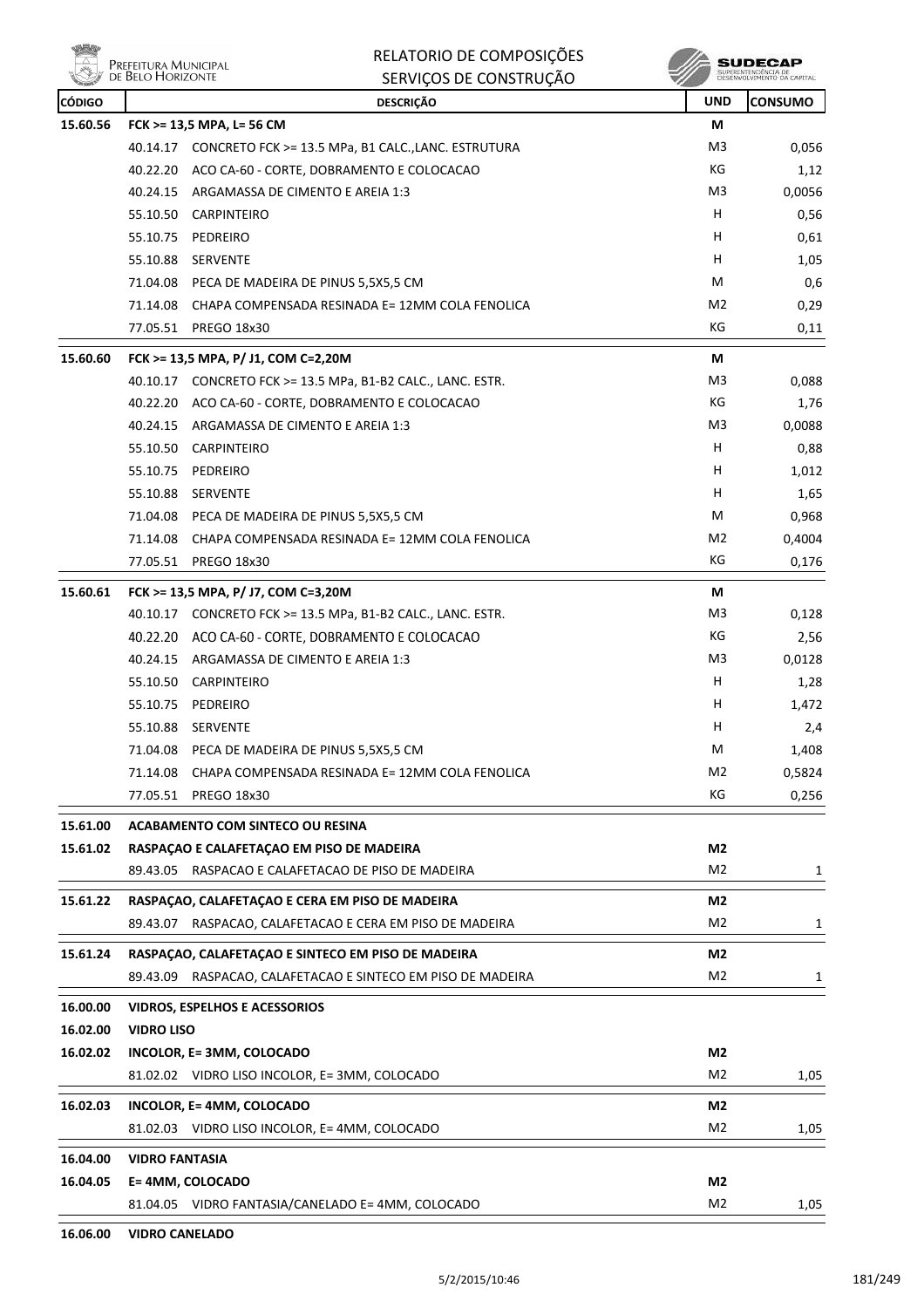

|               |                                           | RELATORIO DE COMPOSIÇÕES                                      | SUDECAF        |                                           |
|---------------|-------------------------------------------|---------------------------------------------------------------|----------------|-------------------------------------------|
|               | Prefeitura Municipal<br>de Belo Horizonte | SERVIÇOS DE CONSTRUÇÃO                                        |                | SUPERINTENDÊNCIA DE<br>DESENVOLVIMENTO DA |
| <b>CÓDIGO</b> |                                           | <b>DESCRIÇÃO</b>                                              | <b>UND</b>     | <b>CONSUMO</b>                            |
| 16.06.05      |                                           | INCOLOR, E= 4MM, COLOCADO                                     | M <sub>2</sub> |                                           |
|               |                                           | 81.04.05 VIDRO FANTASIA/CANELADO E= 4MM, COLOCADO             | M <sub>2</sub> | 1,05                                      |
| 16.08.00      | <b>VIDRO ARAMADO</b>                      |                                                               |                |                                           |
| 16.08.05      |                                           | BRANCO, E= 7MM, COLOCADO                                      | M <sub>2</sub> |                                           |
|               |                                           | 81.08.05 VIDRO ARAMADO BRANCO, E= 7MM, COLOCADO               | M <sub>2</sub> | 1,05                                      |
| 16.20.00      |                                           | <b>ESPELHO NACIONAL</b>                                       |                |                                           |
| 16.20.01      |                                           | E= 4MM, COLOCADO COM PARAFUSO FINESON                         | M2             |                                           |
|               | 55.10.75                                  | PEDREIRO                                                      | H              | 0,5                                       |
|               | 55.10.88                                  | SERVENTE                                                      | H              | 0,5                                       |
|               |                                           | 81.20.03 ESPELHO NACIONAL E= 4MM                              | M <sub>2</sub> | 1                                         |
|               | 81.50.05                                  | PARAFUSO FINESON, COMPLETO                                    | UN             | 4                                         |
| 16.20.07      |                                           | 60 x 60 CM, E= 4MM, COLOCADO COM PARAFUSO FINESON             | UN             |                                           |
|               | 55.10.75                                  | PEDREIRO                                                      | H              | 0,5                                       |
|               | 55.10.88                                  | SERVENTE                                                      | н              | 0,5                                       |
|               |                                           | 81.20.03 ESPELHO NACIONAL E= 4MM                              | M2             | 0,36                                      |
|               |                                           | 81.50.05 PARAFUSO FINESON, COMPLETO                           | UN             | 4                                         |
|               |                                           |                                                               |                |                                           |
| 16.20.11      | 55.10.75                                  | 60 X 40 CM, E= 4MM, COLOCADO COM PARAFUSO FINESON<br>PEDREIRO | UN<br>н        | 0,5                                       |
|               |                                           | 55.10.88 SERVENTE                                             | н              | 0,5                                       |
|               |                                           | 81.20.03 ESPELHO NACIONAL E= 4MM                              | M <sub>2</sub> | 0,24                                      |
|               | 81.50.05                                  | PARAFUSO FINESON, COMPLETO                                    | UN             | 4                                         |
|               |                                           |                                                               |                |                                           |
| 16.20.15      |                                           | 90 x 60 CM, E= 4MM, COLOCADO COM PARAFUSO FINESON             | <b>UN</b>      |                                           |
|               | 55.10.75                                  | PEDREIRO                                                      | н<br>н         | 0,5                                       |
|               | 55.10.88<br>81.20.03                      | SERVENTE<br>ESPELHO NACIONAL E= 4MM                           | M2             | 0,5<br>0,54                               |
|               | 81.50.05                                  | PARAFUSO FINESON, COMPLETO                                    | UN             | 4                                         |
|               |                                           |                                                               |                |                                           |
| 17.00.00      | <b>PINTURA</b>                            |                                                               |                |                                           |
| 17.01.00      | <b>CAIAÇAO</b>                            |                                                               |                |                                           |
| 17.01.05      |                                           | LISA, SOBRE REBOCO OU CONCRETO                                | M <sub>2</sub> |                                           |
|               |                                           | 55.10.05 AJUDANTE<br><b>PINTOR</b>                            | н<br>Н         | 0,1                                       |
|               | 55.10.81                                  | 62.04.01 CAL VIRGEM A GRANEL                                  | КG             | 0,3<br>$\mathbf{1}$                       |
|               |                                           | 75.50.05 LIXA D AGUA                                          | UN             | 0,2                                       |
|               | 75.60.05                                  | OLEO DE LINHACA                                               | L              | 0,02                                      |
|               |                                           |                                                               |                |                                           |
| 17.01.06      |                                           | LISA, SOBRE ALVENARIA                                         | M <sub>2</sub> |                                           |
|               |                                           | 55.10.05 AJUDANTE                                             | н              | 0,11                                      |
|               | 55.10.81 PINTOR                           |                                                               | H<br>КG        | 0,33                                      |
|               | 62.04.01                                  | CAL VIRGEM A GRANEL<br>75.50.05 LIXA D AGUA                   | UN             | 1,2                                       |
|               | 75.60.05                                  | OLEO DE LINHACA                                               | L              | 0,2<br>0,024                              |
|               |                                           |                                                               |                |                                           |
| 17.01.08      | <b>SOBRE CHAPISCO</b>                     |                                                               | M2             |                                           |
|               |                                           | 55.10.05 AJUDANTE                                             | н              | 0,12                                      |
|               | 55.10.81                                  | <b>PINTOR</b>                                                 | н              | 0,36                                      |
|               | 62.04.01                                  | CAL VIRGEM A GRANEL                                           | КG             | 1,4                                       |
|               | 75.60.05                                  | 75.50.05 LIXA D AGUA                                          | UN<br>L        | 0,2                                       |
|               |                                           | OLEO DE LINHACA                                               |                | 0,028                                     |

**17.01.09 PINTURA DE MEIO FIO COM CAL, 2 DEMAO, INCL.FIXADOR M**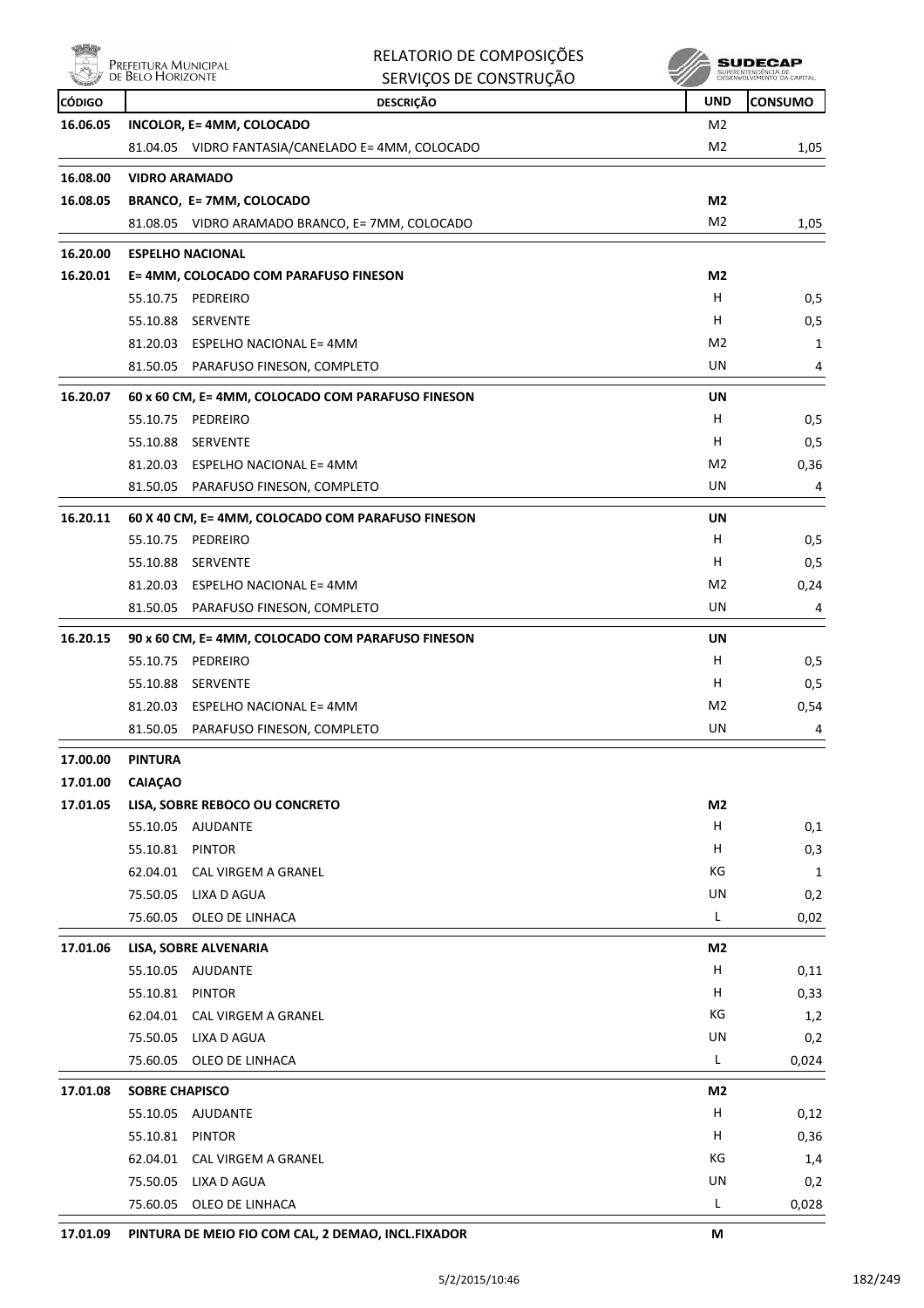| <b>MONEY</b> |                      | RELATORIO DE COMPOSIÇÕES<br>Prefeitura Municipal<br>de Belo Horizonte |                | SUDECAP<br>SUPERINTENDÊNCIA DE<br>DESENVOLVIMENTO DA CAPITAL |  |
|--------------|----------------------|-----------------------------------------------------------------------|----------------|--------------------------------------------------------------|--|
|              |                      | SERVIÇOS DE CONSTRUÇÃO                                                |                |                                                              |  |
| CÓDIGO       |                      | <b>DESCRIÇÃO</b>                                                      | <b>UND</b>     | <b>CONSUMO</b>                                               |  |
|              | 50.10.68             | CHP/CAMINHAO CARROCERIA FORD 1317 WE<br><b>PINTOR</b>                 | H<br>н         | 0,0073                                                       |  |
|              | 55.10.81<br>55.10.88 | <b>SERVENTE</b>                                                       | н              | 0,0364<br>0,0364                                             |  |
|              | 62.04.11             | CAL HIDRATADA PARA PINTURA                                            | КG             | 0,132                                                        |  |
|              | 62.04.12             | FIXADOR PARA CAL REF. GLOBOFIX                                        | <b>PCTE</b>    | 0,022                                                        |  |
|              | 75.60.05             | OLEO DE LINHACA                                                       | L              | 0,0022                                                       |  |
| 17.02.00     |                      | APLICACAO DE LIQUIBRILHO                                              |                |                                                              |  |
| 17.02.01     |                      | APLICACAO DE LIQUIBRILHO UMA DEMAO                                    | M <sub>2</sub> |                                                              |  |
|              | 55.10.81 PINTOR      |                                                                       | н              | 0,15                                                         |  |
|              |                      | 75.07.40 LIQUIDO PARA BRILHO CORAL                                    | LATA           | 0,004                                                        |  |
| 17.05.00     |                      | PINTURA LATEX PVA EXCLUSIVE SELADOR (SEM FUNDO)                       |                |                                                              |  |
| 17.05.05     |                      | <b>EXCLUSIVE EMASSAMENTO</b>                                          | M <sub>2</sub> |                                                              |  |
|              | 55.10.05             | AJUDANTE                                                              | H              | 0,04                                                         |  |
|              | 55.10.81 PINTOR      |                                                                       | H              | 0,3                                                          |  |
|              | 75.01.05             | TINTA LATEX PVA CORAL                                                 | LATA           | 0,012                                                        |  |
|              | 75.50.05             | LIXA D AGUA                                                           | UN             | 0,2                                                          |  |
| 17.05.07     |                      | EXCLUSIVE EMASSAM. 50% LIQUIBRILHO NA ULTIMA DEMAO                    | M <sub>2</sub> |                                                              |  |
|              | 55.10.05             | <b>AJUDANTE</b>                                                       | н              | 0,04                                                         |  |
|              | 55.10.81             | PINTOR                                                                | н              | 0,3                                                          |  |
|              | 75.01.05             | TINTA LATEX PVA CORAL                                                 | LATA           | 0,012                                                        |  |
|              | 75.07.40             | LIQUIDO PARA BRILHO CORAL                                             | LATA           | 0,004                                                        |  |
|              | 75.50.05             | LIXA D AGUA                                                           | UN             | 0,2                                                          |  |
| 17.05.25     |                      | <b>INCLUSIVE EMASSAMENTO COM MASSA PVA</b>                            | M <sub>2</sub> |                                                              |  |
|              | 55.10.05             | AJUDANTE                                                              | н              | 0,2                                                          |  |
|              | 55.10.81             | <b>PINTOR</b>                                                         | н              | 0,67                                                         |  |
|              |                      | 75.01.05 TINTA LATEX PVA CORAL                                        | LATA           | 0,011                                                        |  |
|              |                      | 75.15.05 MASSA CORRIDA PVA CORAL                                      | LATA           | 0,029                                                        |  |
|              | 75.50.05             | LIXA D AGUA                                                           | UN             | 0,2                                                          |  |
| 17.05.26     |                      | INCLUSIVE EMASSAMENTO COM MASSA ACRILICA                              | M2             |                                                              |  |
|              | 55.10.05 AJUDANTE    |                                                                       | H              | 0,2                                                          |  |
|              | 55.10.81             | PINTOR                                                                | н              | 0,67                                                         |  |
|              |                      | 75.01.05 TINTA LATEX PVA CORAL                                        | LATA           | 0,011                                                        |  |
|              | 75.15.07             | MASSA ACRILICA CORAL                                                  | LATA           | 0,029                                                        |  |
|              | 75.50.05             | LIXA D AGUA                                                           | UN             | 0,2                                                          |  |
| 17.05.27     |                      | INCLUSIVE EMASSAM. 50% LIQUIBRILHO NA ULTIMA DEMAO                    | M2             |                                                              |  |
|              | 55.10.05 AJUDANTE    |                                                                       | H              | 0,2                                                          |  |
|              | 55.10.81 PINTOR      |                                                                       | H.             | 0,67                                                         |  |
|              | 75.01.05             | TINTA LATEX PVA CORAL                                                 | LATA           | 0,011                                                        |  |
|              |                      | 75.07.40 LIQUIDO PARA BRILHO CORAL                                    | LATA           | 0,004                                                        |  |
|              |                      | 75.15.05 MASSA CORRIDA PVA CORAL                                      | LATA           | 0,029                                                        |  |
|              |                      | 75.50.05 LIXA D AGUA                                                  | UN             | 0,2                                                          |  |
| 17.07.00     |                      | LATEX PVA INCLUS. SELADOR PVA OU FUNDO PREPARADOR                     |                |                                                              |  |
| 17.07.05     |                      | <b>EXCLUSIVE EMASSAMENTO COM SELADOR PVA</b>                          | M2             |                                                              |  |
|              | 55.10.05 AJUDANTE    |                                                                       | H              | 0,05                                                         |  |
|              | 55.10.81 PINTOR      |                                                                       | H              | 0,32                                                         |  |
|              | 75.01.05             | TINTA LATEX PVA CORAL                                                 | LATA           | 0,012                                                        |  |
|              |                      | 75.18.05 FUNDO PREPARADOR SUVINIL                                     | LATA           | 0,008                                                        |  |
|              |                      | 75.50.05 LIXA D AGUA                                                  | UN             | 0,2                                                          |  |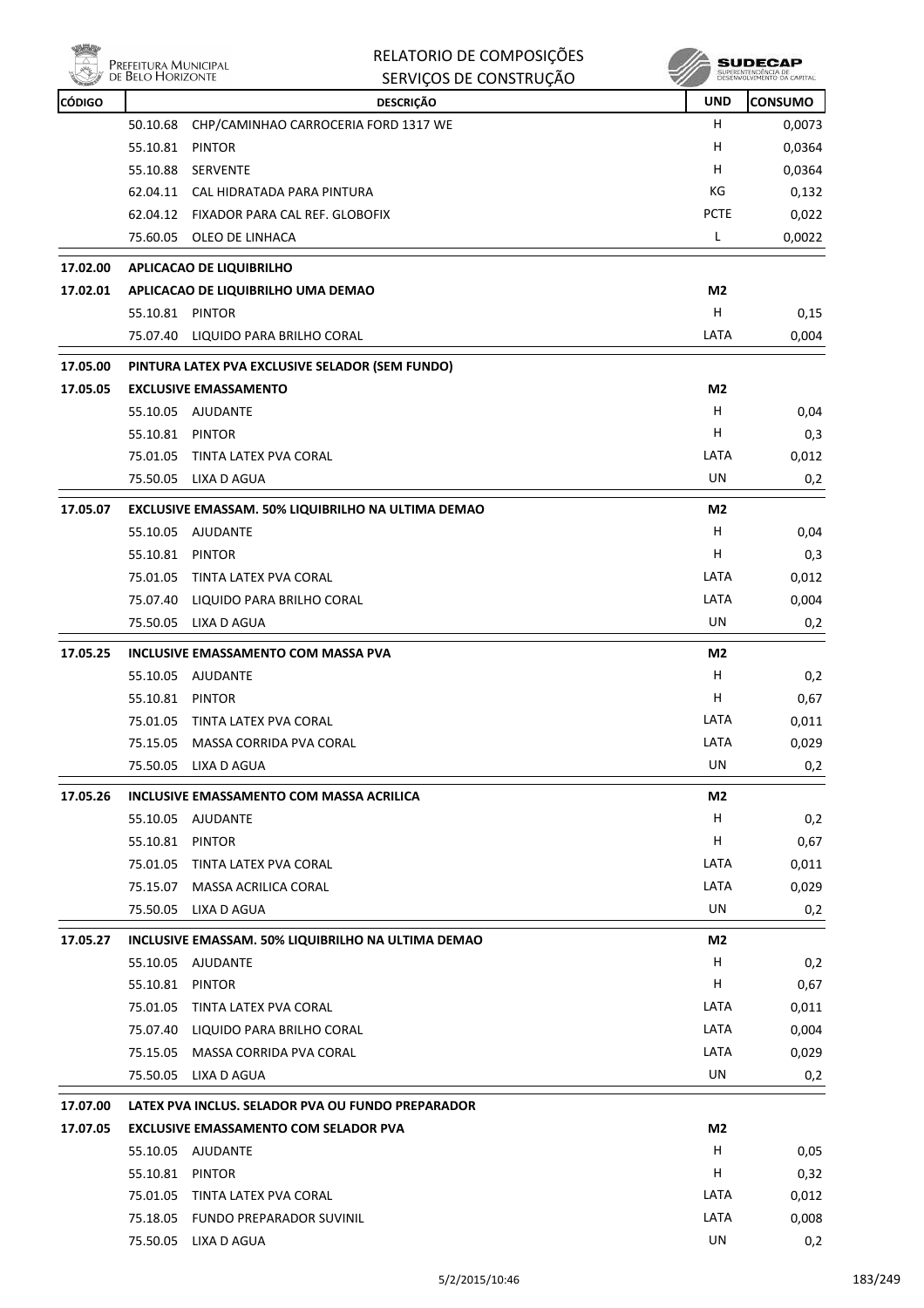

| No. 6         | Prefeitura Municipal<br>de Belo Horizonte | RELATORIO DE COMPOSIÇÕES                           | <b>SUDECAP</b><br>SUPERINTENDÊNCIA DE<br>DESENVOLVIMENTO DA CAPITAL |                |
|---------------|-------------------------------------------|----------------------------------------------------|---------------------------------------------------------------------|----------------|
|               |                                           | SERVIÇOS DE CONSTRUÇÃO                             |                                                                     |                |
| <b>CÓDIGO</b> |                                           | <b>DESCRIÇÃO</b>                                   | <b>UND</b>                                                          | <b>CONSUMO</b> |
| 17.07.06      |                                           | EXCLUSIVE EMASSAMENTO C/FUNDO PREPARADOR DE PAREDE | M2                                                                  |                |
|               | 55.10.05                                  | AJUDANTE                                           | н                                                                   | 0,05           |
|               | 55.10.81                                  | <b>PINTOR</b>                                      | н                                                                   | 0,32           |
|               | 75.01.05                                  | TINTA LATEX PVA CORAL                              | LATA                                                                | 0,012          |
|               | 75.18.08                                  | FUNDO PREPARADOR DE PAREDE CORAL                   | LATA                                                                | 0,007          |
|               | 75.50.05                                  | LIXA D AGUA                                        | UN                                                                  | 0,2            |
| 17.07.07      |                                           | EXCLUS.EMASSAMAMENTO 50% LIQUIBRILHO ULTIMA DEMAO  | M <sub>2</sub>                                                      |                |
|               | 55.10.05                                  | AJUDANTE                                           | н                                                                   | 0,05           |
|               | 55.10.81                                  | <b>PINTOR</b>                                      | н                                                                   | 0,32           |
|               | 75.01.05                                  | TINTA LATEX PVA CORAL                              | LATA                                                                | 0,012          |
|               | 75.07.40                                  | LIQUIDO PARA BRILHO CORAL                          | LATA                                                                | 0,004          |
|               | 75.18.05                                  | FUNDO PREPARADOR SUVINIL                           | LATA                                                                | 0,008          |
|               | 75.50.05                                  | LIXA D AGUA                                        | UN                                                                  | 0,2            |
| 17.07.08      |                                           | EXCLUS.EMASSAMENTO C/FUNDO PREP. 50% LIQUIBRILHO   | M2                                                                  |                |
|               | 55.10.05                                  | AJUDANTE                                           | н                                                                   | 0,05           |
|               | 55.10.81                                  | <b>PINTOR</b>                                      | н                                                                   | 0,32           |
|               | 75.01.05                                  | TINTA LATEX PVA CORAL                              | LATA                                                                | 0,012          |
|               | 75.07.40                                  | LIQUIDO PARA BRILHO CORAL                          | LATA                                                                | 0,004          |
|               | 75.50.05                                  | LIXA D AGUA                                        | UN                                                                  | 0,2            |
| 17.07.09      |                                           | <b>INCLUSIVE EMASSAMENTO COM SELADOR PVA</b>       | M2                                                                  |                |
|               | 55.10.05                                  | <b>AJUDANTE</b>                                    | н                                                                   | 0,2            |
|               | 55.10.81                                  | PINTOR                                             | н                                                                   | 0,67           |
|               | 75.01.05                                  | TINTA LATEX PVA CORAL                              | LATA                                                                | 0,011          |
|               | 75.15.05                                  | MASSA CORRIDA PVA CORAL                            | LATA                                                                | 0,02           |
|               | 75.18.05                                  | <b>FUNDO PREPARADOR SUVINIL</b>                    | LATA                                                                | 0,01           |
|               | 75.50.05                                  | LIXA D AGUA                                        | UN                                                                  | 0,2            |
| 17.07.10      |                                           | INCLUSIVE EMASSAMENTO C/FUNDO PREPARADOR DE PAREDE | M2                                                                  |                |
|               |                                           | 55.10.05 AJUDANTE                                  | н                                                                   | 0,2            |
|               | 55.10.81 PINTOR                           |                                                    | н                                                                   | 0,67           |
|               | 75.01.05                                  | TINTA LATEX PVA CORAL                              | LATA                                                                | 0,011          |
|               |                                           | 75.15.05 MASSA CORRIDA PVA CORAL                   | LATA                                                                | 0,02           |
|               |                                           | 75.18.08 FUNDO PREPARADOR DE PAREDE CORAL          | LATA                                                                | 0,007          |
|               |                                           | 75.50.05 LIXA D AGUA                               | UN                                                                  | 0,2            |
| 17.07.13      |                                           | INCL.EMASSAMENTO C/SELADOR PVA,50% VERNIZ ACRILICO | M2                                                                  |                |
|               |                                           | 55.10.05 AJUDANTE                                  | Н                                                                   | 0,2            |
|               | 55.10.81                                  | PINTOR                                             | н                                                                   | 0,67           |
|               |                                           | 75.01.05 TINTA LATEX PVA CORAL                     | LATA                                                                | 0,011          |
|               |                                           | 75.07.22 VERNIZ ACRILICO CORAL                     | LATA                                                                | 0,004          |
|               |                                           | 75.15.05 MASSA CORRIDA PVA CORAL                   | LATA                                                                | 0,02           |
|               | 75.18.05                                  | FUNDO PREPARADOR SUVINIL                           | LATA                                                                | 0,01           |
|               |                                           | 75.50.05 LIXA D AGUA                               | UN                                                                  | 0,2            |
| 17.07.14      |                                           | INCL.EMASSAMENTO C/FUNDO PREP., 50%VERNIZ ACRILICO | M <sub>2</sub>                                                      |                |
|               | 55.10.05                                  | AJUDANTE                                           | Н                                                                   | 0,2            |
|               | 55.10.81 PINTOR                           |                                                    | н                                                                   | 0,67           |
|               | 75.01.05                                  | TINTA LATEX PVA CORAL                              | LATA                                                                | 0,011          |
|               |                                           | 75.07.22 VERNIZ ACRILICO CORAL                     | LATA                                                                | 0,004          |
|               |                                           | 75.15.05 MASSA CORRIDA PVA CORAL                   | LATA                                                                | 0,02           |
|               |                                           | 75.18.08 FUNDO PREPARADOR DE PAREDE CORAL          | LATA                                                                | 0,007          |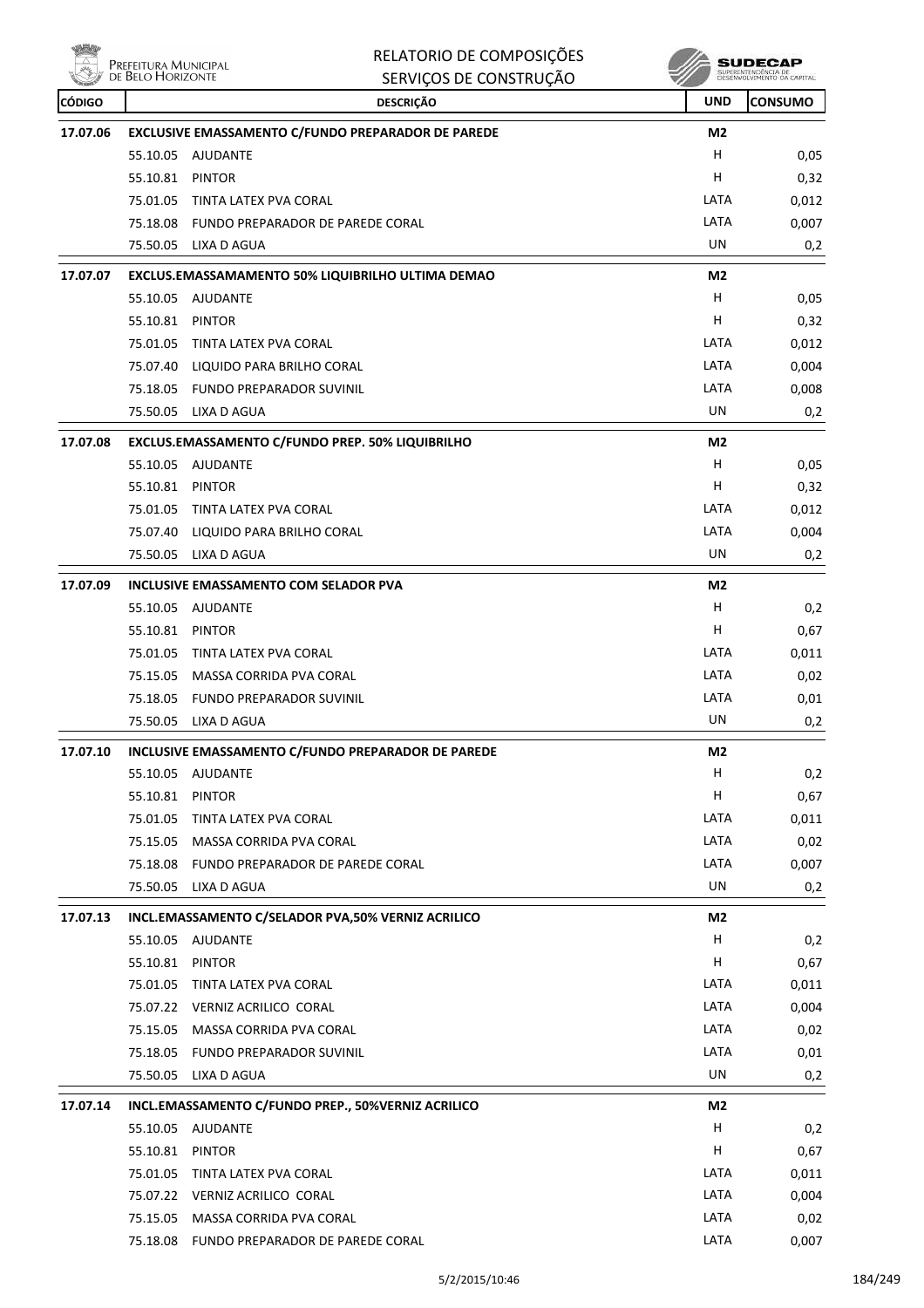$\overline{\overset{\triangle}{\sum}}$  Prefeitura Municipal<br> $\overset{\triangle}{\sum}$  de Belo Horizonte

**ville** 

| RELATORIO DE COMPOSIÇÕES |
|--------------------------|
| SERVICOS DE CONSTRUÇÃO   |

**SUDECAP**<br>SUPERNITHOENCIA DE<br>DESENVOLVIMENTO CA CAPITAL

| <b>CÓDIGO</b> |                                             | <b>DESCRIÇÃO</b>                                   | <b>UND</b>     | <b>CONSUMO</b> |
|---------------|---------------------------------------------|----------------------------------------------------|----------------|----------------|
|               | 75.50.05                                    | LIXA D AGUA                                        | UN.            | 0,2            |
| 17.07.15      |                                             | EXCL.EMASSAMENTO C/SELADOR PVA,50% VERNIZ ACRILICO | M <sub>2</sub> |                |
|               |                                             | 55.10.05 AJUDANTE                                  | H              | 0,05           |
|               | 55.10.81                                    | <b>PINTOR</b>                                      | Н              | 0,32           |
|               | 75.01.05                                    | TINTA LATEX PVA CORAL                              | LATA           | 0,012          |
|               |                                             | 75.07.22 VERNIZ ACRILICO CORAL                     | LATA           | 0,004          |
|               |                                             | 75.18.05 FUNDO PREPARADOR SUVINIL                  | LATA           | 0,008          |
|               |                                             | 75.50.05 LIXA D AGUA                               | UN             | 0,2            |
| 17.09.00      |                                             | PINTURA LATEX PVA INCLUSIVE FUNDO SELADOR ACRILICO |                |                |
| 17.09.05      |                                             | <b>EXCLUSIVE EMASSAMENTO</b>                       | M <sub>2</sub> |                |
|               |                                             | 55.10.05 AJUDANTE                                  | H              | 0,05           |
|               | 55.10.81                                    | PINTOR                                             | н              | 0,32           |
|               | 75.01.05                                    | TINTA LATEX PVA CORAL                              | LATA           | 0,012          |
|               |                                             | 75.18.11 SELADOR ACRILICO CORAL                    | LATA           | 0,01           |
|               |                                             | 75.50.05 LIXA D AGUA                               | <b>UN</b>      | 0,2            |
| 17.09.07      |                                             | EXCLUSIVE EMASSAM. 50% LIQUIBRILHO NA ULTIMA DEMAO | M2             |                |
|               |                                             | 55.10.05 AJUDANTE                                  | H              | 0,05           |
|               | 55.10.81                                    | PINTOR                                             | н              | 0,32           |
|               | 75.01.05                                    | TINTA LATEX PVA CORAL                              | LATA           | 0,012          |
|               |                                             | 75.07.40 LIQUIDO PARA BRILHO CORAL                 | LATA           | 0,004          |
|               |                                             | 75.18.11 SELADOR ACRILICO CORAL                    | LATA           | 0,01           |
|               | 75.50.05                                    | LIXA D AGUA                                        | UN             | 0,2            |
| 17.09.09      | INCLUSIVE EMASSAMENTO COM MASSA PVA INTERNO |                                                    | M <sub>2</sub> |                |
|               |                                             | 55.10.05 AJUDANTE                                  | н              | 0,2            |
|               | 55.10.81 PINTOR                             |                                                    | H              | 0,67           |
|               | 75.01.05                                    | TINTA LATEX PVA CORAL                              | LATA           | 0,011          |
|               | 75.15.05                                    | MASSA CORRIDA PVA CORAL                            | LATA           | 0,02           |
|               |                                             | 75.18.11 SELADOR ACRILICO CORAL                    | LATA           | 0,01           |
|               | 75.50.05                                    | LIXA D AGUA                                        | UN             | 0,2            |
| 17.09.10      |                                             | INCL. EMASSAMENTO C/ MASSA ACRILICA USO EXTERNO    | M <sub>2</sub> |                |
|               |                                             | 55.10.05 AJUDANTE                                  | H              | 0,2            |
|               | 55.10.81                                    | PINTOR                                             | н              | 0,67           |
|               | 75.01.05                                    | TINTA LATEX PVA CORAL                              | LATA           | 0,011          |
|               | 75.15.07                                    | MASSA ACRILICA CORAL                               | LATA           | 0,02           |
|               | 75.18.11                                    | SELADOR ACRILICO CORAL                             | LATA           | 0,01           |
|               | 75.50.05                                    | LIXA D AGUA                                        | UN             | 0,2            |
| 17.09.11      |                                             | INCLUSIVE EMASSAMENTO C/MASSA PVA 50% LIQUIBRILHO  | M <sub>2</sub> |                |
|               |                                             | 55.10.05 AJUDANTE                                  | H              | 0,2            |
|               | 55.10.81                                    | <b>PINTOR</b>                                      | н              | 0,67           |
|               | 75.01.05                                    | TINTA LATEX PVA CORAL                              | LATA           | 0,012          |
|               | 75.07.40                                    | LIQUIDO PARA BRILHO CORAL                          | LATA           | 0,004          |
|               | 75.15.07                                    | MASSA ACRILICA CORAL                               | LATA           | 0,02           |
|               | 75.18.11                                    | SELADOR ACRILICO CORAL                             | LATA           | 0,01           |
|               | 75.50.05                                    | LIXA D AGUA                                        | UN             | 0,2            |
| 17.09.12      |                                             | EXCLUSIVE EMASSAMENTO C/1 DEMAO VERNIZ ACRILICO    | M <sub>2</sub> |                |
|               |                                             | 55.10.05 AJUDANTE                                  | н              | 0,05           |
|               | 55.10.81                                    | <b>PINTOR</b>                                      | н              | 0,32           |
|               |                                             | 75.01.05 TINTA LATEX PVA CORAL                     | LATA           | 0,012          |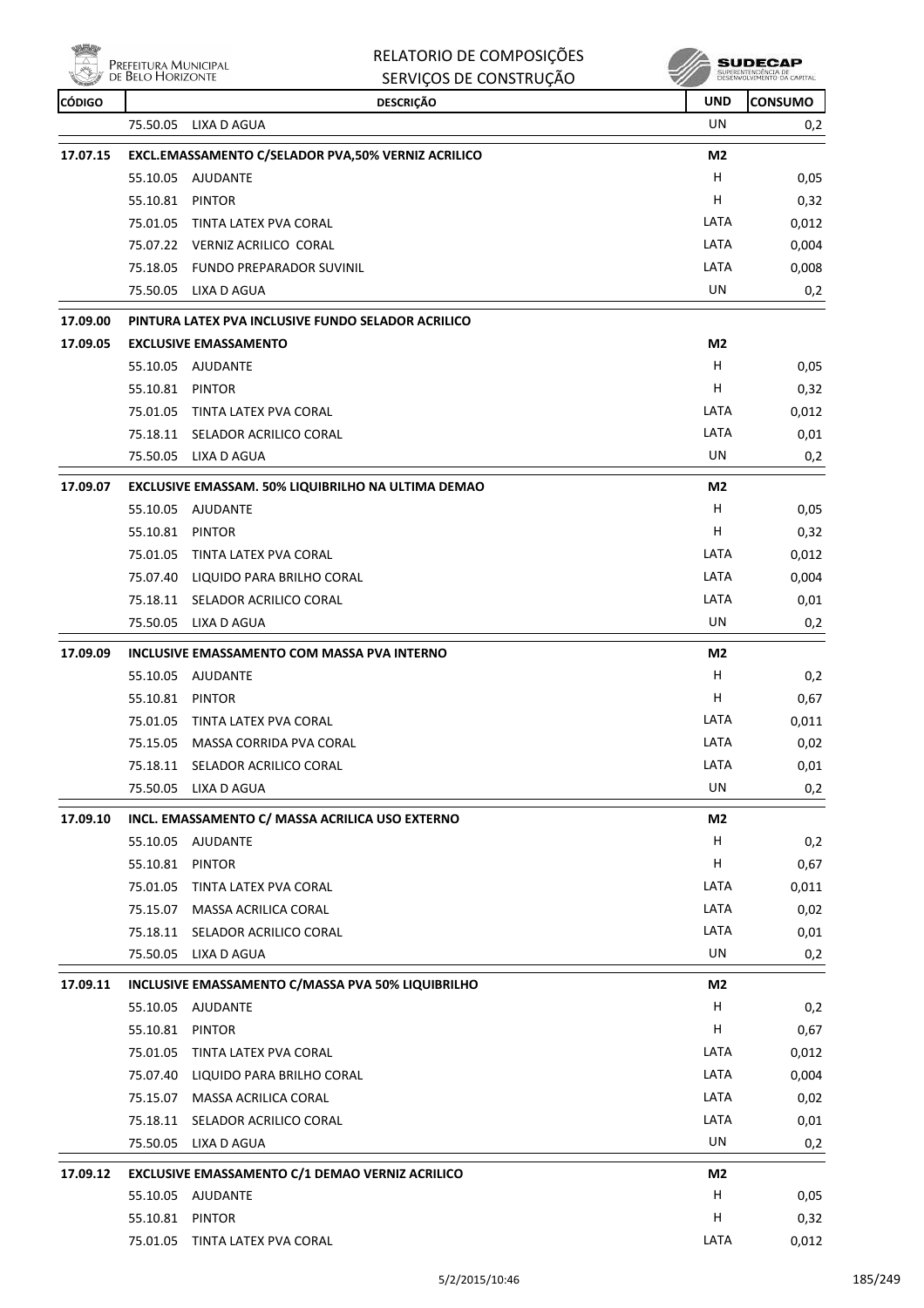

| RELATORIO DE COMPOSIÇÕES |
|--------------------------|
|--------------------------|



|               | <b>LIVEL ELLOINA DOLORICIL AL</b><br>DE BELO HORIZONTE | SERVIÇOS DE CONSTRUÇÃO                             |                | SUPERINTENDÊNCIA DE<br>DESENVOLVIMENTO DA CAPITAL |
|---------------|--------------------------------------------------------|----------------------------------------------------|----------------|---------------------------------------------------|
| <b>CÓDIGO</b> |                                                        | <b>DESCRIÇÃO</b>                                   | <b>UND</b>     | <b>CONSUMO</b>                                    |
|               |                                                        | 75.07.22 VERNIZ ACRILICO CORAL                     | LATA           | 0,00556                                           |
|               | 75.18.11                                               | SELADOR ACRILICO CORAL                             | LATA           | 0,01                                              |
|               | 75.50.05                                               | LIXA D AGUA                                        | UN             | 0,2                                               |
| 17.09.14      |                                                        | INCL.EMASSAMENTO C/MASSA PVA, 50% VERNIZ ACRILICO  | M2             |                                                   |
|               | 55.10.05                                               | AJUDANTE                                           | н              | 0,2                                               |
|               | 55.10.81                                               | <b>PINTOR</b>                                      | н              | 0,67                                              |
|               | 75.01.05                                               | TINTA LATEX PVA CORAL                              | LATA           | 0,011                                             |
|               |                                                        | 75.07.22 VERNIZ ACRILICO CORAL                     | LATA           | 0,004                                             |
|               | 75.15.05                                               | MASSA CORRIDA PVA CORAL                            | LATA           | 0,02                                              |
|               | 75.18.11                                               | SELADOR ACRILICO CORAL                             | LATA           | 0,01                                              |
|               | 75.50.05                                               | LIXA D AGUA                                        | UN             | 0,2                                               |
| 17.09.16      |                                                        | EXCL.EMASSAMENTO C/SELADOR ACRIL.E 50%VERNIZ ACRIL | M2             |                                                   |
|               |                                                        | 55.10.05 AJUDANTE                                  | н              | 0,05                                              |
|               | 55.10.81                                               | <b>PINTOR</b>                                      | н              | 0,32                                              |
|               | 75.01.05                                               | TINTA LATEX PVA CORAL                              | LATA           | 0,012                                             |
|               |                                                        | 75.07.22 VERNIZ ACRILICO CORAL                     | LATA           | 0,004                                             |
|               | 75.18.11                                               | SELADOR ACRILICO CORAL                             | LATA           | 0,01                                              |
|               | 75.50.05                                               | LIXA D AGUA                                        | UN             | 0,2                                               |
| 17.15.00      |                                                        | PINTURA ACRILICA                                   |                |                                                   |
| 17.15.01      |                                                        | FOSCA, SEM MASSA, EM REBOCO SEM SELADOR            | M2             |                                                   |
|               |                                                        | 55.10.05 AJUDANTE                                  | н              | 0,04                                              |
|               | 55.10.81                                               | <b>PINTOR</b>                                      | н              | 0,3                                               |
|               | 75.01.09                                               | TINTA ACRILICA FOSCA CORAL                         | LATA           | 0,0114                                            |
|               | 75.25.05                                               | AGUARRAZ (LATA DE 5 LITROS)                        | LATA           | 0,01                                              |
|               | 75.50.05                                               | LIXA D AGUA                                        | UN             | 0,2                                               |
| 17.15.02      |                                                        | FOSCA, SEM MASSA, EM REBOCO C/ SELADOR ACRILICO    | M2             |                                                   |
|               |                                                        | 55.10.05 AJUDANTE                                  | н              | 0,05                                              |
|               | 55.10.81 PINTOR                                        |                                                    | н              | 0,32                                              |
|               | 75.01.09                                               | TINTA ACRILICA FOSCA CORAL                         | LATA           | 0,0114                                            |
|               | 75.18.11                                               | SELADOR ACRILICO CORAL                             | LATA           | 0,01                                              |
|               |                                                        | 75.25.05 AGUARRAZ (LATA DE 5 LITROS)               | LATA           | 0,01                                              |
|               | 75.50.05                                               | LIXA D AGUA                                        | UN             | 0,2                                               |
| 17.15.03      |                                                        | FOSCA, COM MASSA PVA, EM REBOCO SEM SELADOR        | M <sub>2</sub> |                                                   |
|               |                                                        | 55.10.05 AJUDANTE                                  | н              | 0,2                                               |
|               | 55.10.81 PINTOR                                        |                                                    | н              | 0,67                                              |
|               | 75.01.09                                               | TINTA ACRILICA FOSCA CORAL                         | LATA           | 0,0114                                            |
|               | 75.15.05                                               | MASSA CORRIDA PVA CORAL                            | LATA           | 0,029                                             |
|               | 75.25.05                                               | AGUARRAZ (LATA DE 5 LITROS)                        | LATA           | 0,01                                              |
|               | 75.50.05                                               | LIXA D AGUA                                        | UN             | 0,1                                               |
| 17.15.04      |                                                        | FOSCA, SEM MASSA, EM REBOCO COM FUNDO PREPARADOR   | M2             |                                                   |
|               |                                                        | 55.10.05 AJUDANTE                                  | н              | 0,05                                              |
|               | 55.10.81                                               | <b>PINTOR</b>                                      | н              | 0,32                                              |
|               | 75.01.09                                               | TINTA ACRILICA FOSCA CORAL                         | LATA           | 0,0114                                            |
|               | 75.18.08                                               | FUNDO PREPARADOR DE PAREDE CORAL                   | LATA           | 0,007                                             |
|               | 75.25.05                                               | AGUARRAZ (LATA DE 5 LITROS)                        | LATA           | 0,01                                              |
|               | 75.50.05                                               | LIXA D AGUA                                        | UN             | 0,2                                               |
| 17.15.05      |                                                        | FOSCA, COM MASSA ACRILICA, EM REBOCO SEM SELADOR   | M2             |                                                   |
|               |                                                        | 55.10.05 AJUDANTE                                  | н              | 0,2                                               |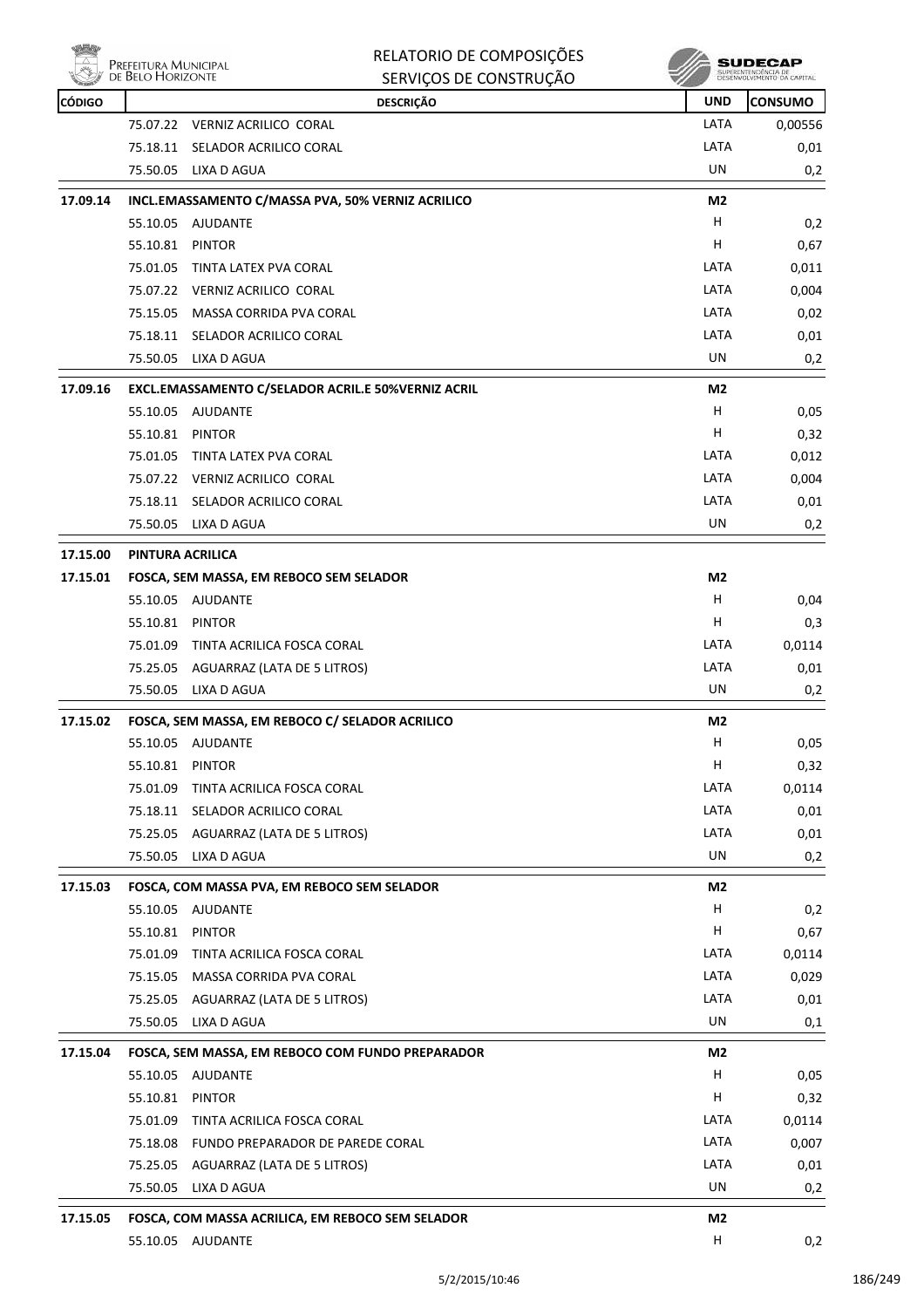|               | Prefeitura Municipal<br>de Belo Horizonte | RELATORIO DE COMPOSIÇÕES<br>SERVIÇOS DE CONSTRUÇÃO   | sı             | SUPERINTENDÊNCIA DE<br>DESENVOLVIMENTO DA CAPITAL |
|---------------|-------------------------------------------|------------------------------------------------------|----------------|---------------------------------------------------|
| <b>CÓDIGO</b> |                                           | <b>DESCRIÇÃO</b>                                     | <b>UND</b>     | <b>CONSUMO</b>                                    |
|               | 55.10.81                                  | <b>PINTOR</b>                                        | н              | 0,67                                              |
|               | 75.01.09                                  | TINTA ACRILICA FOSCA CORAL                           | LATA           | 0,0114                                            |
|               |                                           | 75.15.07 MASSA ACRILICA CORAL                        | LATA           | 0,029                                             |
|               |                                           | 75.25.05 AGUARRAZ (LATA DE 5 LITROS)                 | LATA           | 0,01                                              |
|               | 75.50.05                                  | LIXA D AGUA                                          | UN             | 0,2                                               |
| 17.15.07      |                                           | FOSCA, C/MASSA ACRILICA EM REBOCO C/FUNDO PREPARAD   | M2             |                                                   |
|               |                                           | 55.10.05 AJUDANTE                                    | н              | 0,2                                               |
|               | 55.10.81                                  | PINTOR                                               | н              | 0,67                                              |
|               | 75.01.09                                  | TINTA ACRILICA FOSCA CORAL                           | LATA           | 0,0114                                            |
|               | 75.15.07                                  | MASSA ACRILICA CORAL                                 | LATA           | 0,02                                              |
|               | 75.18.08                                  | FUNDO PREPARADOR DE PAREDE CORAL                     | LATA           | 0,007                                             |
|               |                                           | 75.25.05 AGUARRAZ (LATA DE 5 LITROS)                 | LATA           | 0,01                                              |
|               |                                           | 75.50.05 LIXA D AGUA                                 | UN             | 0,2                                               |
| 17.15.09      |                                           | FOSCA, C/MASSA ACRILICA EM REBOCO C/SELADOR ACRILI   | M <sub>2</sub> |                                                   |
|               |                                           | 55.10.05 AJUDANTE                                    | н              | 0,2                                               |
|               | 55.10.81                                  | PINTOR                                               | н              | 0,67                                              |
|               | 75.01.09                                  | TINTA ACRILICA FOSCA CORAL                           | LATA           | 0,0114                                            |
|               |                                           | 75.15.07 MASSA ACRILICA CORAL                        | LATA           | 0,02                                              |
|               |                                           | 75.18.11 SELADOR ACRILICO CORAL                      | LATA           | 0,01                                              |
|               |                                           | 75.25.05 AGUARRAZ (LATA DE 5 LITROS)                 | LATA           | 0,01                                              |
|               |                                           | 75.50.05 LIXA D AGUA                                 | UN             | 0,2                                               |
| 17.15.11      |                                           | SEMI-BRILHO, SEM MASSA, EM REBOCO SEM SELADOR        | M2             |                                                   |
|               |                                           | 55.10.05 AJUDANTE                                    | н              | 0,04                                              |
|               | 55.10.81 PINTOR                           |                                                      | н              | 0,3                                               |
|               | 75.01.08                                  | TINTA ACRILICA SEMI-BRILHO CORAL                     | LATA           | 0,0114                                            |
|               |                                           | 75.25.05 AGUARRAZ (LATA DE 5 LITROS)                 | LATA           | 0,01                                              |
|               |                                           | 75.50.05 LIXA D AGUA                                 | UN             | 0,2                                               |
| 17.15.12      |                                           | SEMI-BRILHO, SEM MASSA, EM REBOCO C/SELADOR ACRILICO | M2             |                                                   |
|               |                                           | 55.10.05 AJUDANTE                                    | H              | 0,05                                              |
|               | 55.10.81 PINTOR                           |                                                      | Н              | 0,32                                              |
|               | 75.01.08                                  | TINTA ACRILICA SEMI-BRILHO CORAL                     | LATA           | 0,0114                                            |
|               |                                           | 75.18.11 SELADOR ACRILICO CORAL                      | LATA           | 0,01                                              |
|               |                                           | 75.25.05 AGUARRAZ (LATA DE 5 LITROS)                 | LATA           | 0,01                                              |
|               |                                           | 75.50.05 LIXA D AGUA                                 | UN             | 0,2                                               |
| 17.15.13      |                                           | SEMI-BRILHO, C/ MASSA PVA, EM REBOCO SEM SELADOR     | M <sub>2</sub> |                                                   |
|               | 55.10.05                                  | AJUDANTE                                             | H              | 0,2                                               |
|               | 55.10.81 PINTOR                           |                                                      | н              | 0,67                                              |
|               | 75.01.08                                  | TINTA ACRILICA SEMI-BRILHO CORAL                     | LATA           | 0,0114                                            |
|               |                                           | 75.15.05 MASSA CORRIDA PVA CORAL                     | LATA           | 0,029                                             |
|               |                                           | 75.25.05 AGUARRAZ (LATA DE 5 LITROS)                 | LATA           | 0,01                                              |
|               |                                           | 75.50.05 LIXA D AGUA                                 | UN             | 0,1                                               |
| 17.15.15      |                                           | SEMI-BRILHO, C/MASSA ACRILICA, EM REBOCO S/SELADOR   | M2             |                                                   |
|               |                                           | 55.10.05 AJUDANTE                                    | Н              | 0,2                                               |
|               | 55.10.81 PINTOR                           |                                                      | н              | 0,67                                              |
|               | 75.01.08                                  | TINTA ACRILICA SEMI-BRILHO CORAL                     | LATA           | 0,0114                                            |
|               |                                           | 75.15.07 MASSA ACRILICA CORAL                        | LATA           | 0,029                                             |
|               |                                           | 75.25.05 AGUARRAZ (LATA DE 5 LITROS)                 | LATA           | 0,01                                              |
|               |                                           | 75.50.05 LIXA D AGUA                                 | UN             | 0,2                                               |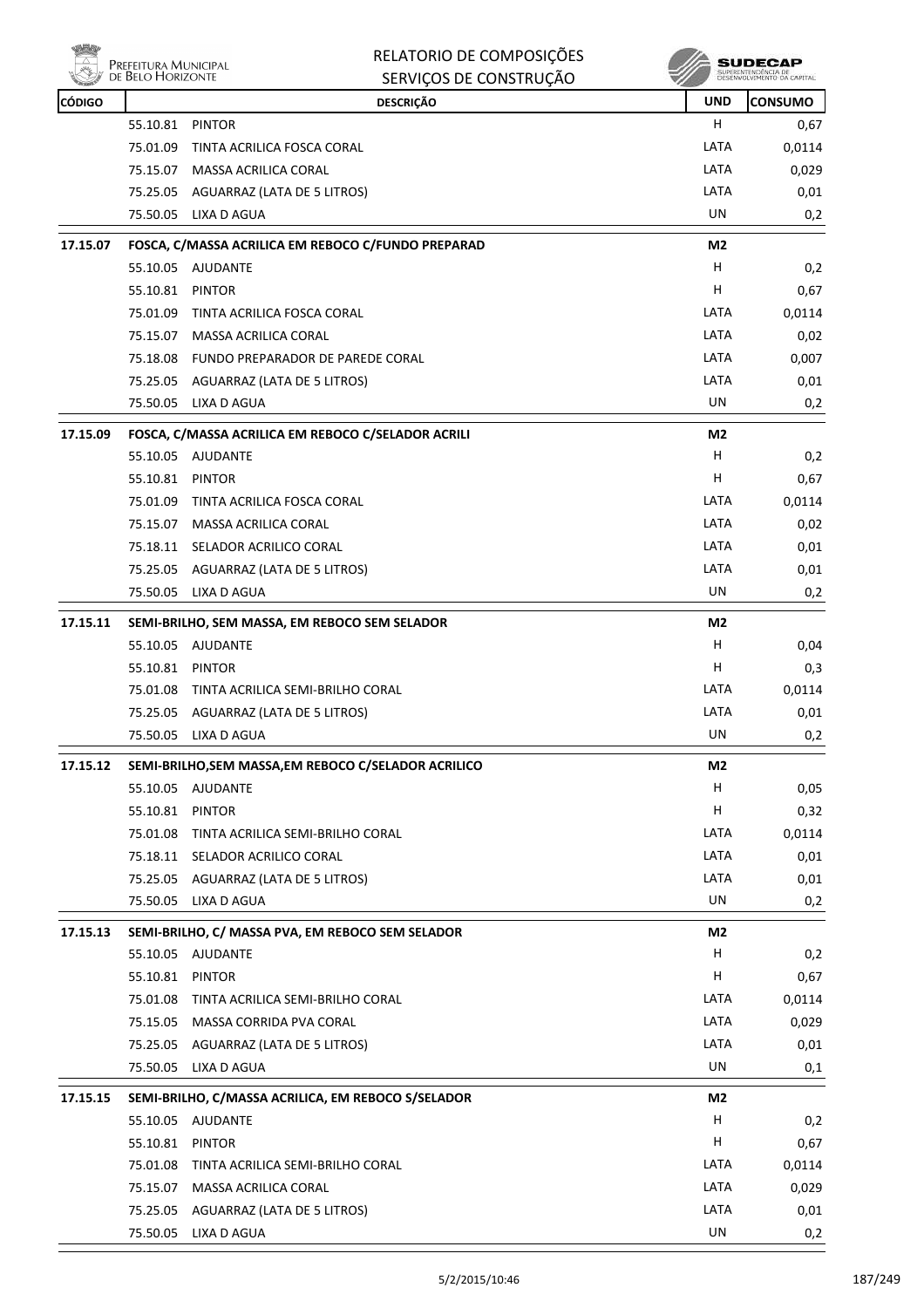**Willip** 

| <b>Reday</b>  |                                           | RELATORIO DE COMPOSIÇÕES                                      |                | SUDECAP                                           |  |
|---------------|-------------------------------------------|---------------------------------------------------------------|----------------|---------------------------------------------------|--|
|               | Prefeitura Municipal<br>de Belo Horizonte | SERVIÇOS DE CONSTRUÇÃO                                        |                | SUPERINTENDÊNCIA DE<br>DESENVOLVIMENTO DA CAPITAL |  |
| <b>CÓDIGO</b> |                                           | <b>DESCRIÇÃO</b>                                              | <b>UND</b>     | <b>CONSUMO</b>                                    |  |
| 17.15.17      |                                           | SEMI-BRILHO, C/MASSA ACRILICA EM REBOCO C/SEL.ACRI            | M <sub>2</sub> |                                                   |  |
|               | 55.10.05                                  | AJUDANTE                                                      | н              | 0,2                                               |  |
|               | 55.10.81                                  | PINTOR                                                        | н              | 0,67                                              |  |
|               | 75.01.08                                  | TINTA ACRILICA SEMI-BRILHO CORAL                              | LATA           | 0,0114                                            |  |
|               |                                           | 75.15.07 MASSA ACRILICA CORAL                                 | LATA           | 0,02                                              |  |
|               |                                           | 75.18.11 SELADOR ACRILICO CORAL                               | LATA           | 0,01                                              |  |
|               |                                           | 75.25.05 AGUARRAZ (LATA DE 5 LITROS)                          | LATA           | 0,01                                              |  |
|               |                                           | 75.50.05 LIXA D AGUA                                          | UN             | 0,2                                               |  |
| 17.15.18      |                                           | SEMI-BRILHO C/MASSA ACRILICA EM REBOCO C/FUNDO PRE            | M2             |                                                   |  |
|               | 55.10.05                                  | AJUDANTE                                                      | H              | 0,2                                               |  |
|               | 55.10.81 PINTOR                           |                                                               | н              | 0,67                                              |  |
|               | 75.01.08                                  | TINTA ACRILICA SEMI-BRILHO CORAL                              | LATA           | 0,0114                                            |  |
|               |                                           | 75.15.07 MASSA ACRILICA CORAL                                 | LATA           | 0,02                                              |  |
|               |                                           | 75.18.08 FUNDO PREPARADOR DE PAREDE CORAL                     | LATA           | 0,007                                             |  |
|               |                                           | 75.25.05 AGUARRAZ (LATA DE 5 LITROS)                          | LATA           | 0,02                                              |  |
|               | 75.50.05                                  | LIXA D AGUA                                                   | UN             | 0,4                                               |  |
| 17.25.00      |                                           | PINTURA ESMALTE SINTETICO                                     |                |                                                   |  |
| 17.25.04      |                                           | ACETINADO S/ MASSA EM PAREDE S/ SELADOR ACRILICO              | M2             |                                                   |  |
|               |                                           | 55.10.05 AJUDANTE                                             | н              | 0,1                                               |  |
|               | 55.10.81 PINTOR                           |                                                               | н              | 0,45                                              |  |
|               |                                           | 75.03.25 ESMALTE SINTETICO SEMI-FOSCO ACETINADO CORALIT       | GL             | 0,056                                             |  |
|               |                                           | 75.25.05 AGUARRAZ (LATA DE 5 LITROS)                          | LATA           | 0,01                                              |  |
|               |                                           | 75.50.05 LIXA D AGUA                                          | UN             | 0,2                                               |  |
| 17.25.21      |                                           | ACETINADO S/MASSA C/FUNDO BRANCO EM ESQ. MADEIRA              | M2             |                                                   |  |
|               | 55.10.05                                  | AJUDANTE                                                      | н              | 0,1                                               |  |
|               | 55.10.81 PINTOR                           |                                                               | н              | 0,7                                               |  |
|               |                                           | 75.03.25 ESMALTE SINTETICO SEMI-FOSCO ACETINADO CORALIT       | GL             | 0,056                                             |  |
|               |                                           | 75.25.05 AGUARRAZ (LATA DE 5 LITROS)                          | LATA           | 0,01                                              |  |
|               |                                           | 75.50.20 LIXA DE MADEIRA                                      | UN             | 0,2                                               |  |
| 17.25.22      |                                           | ACETINADO S/MASSA C/FUNDO BRANCO EM PEÇAS MADEIRA             | M2             |                                                   |  |
|               |                                           | 55.10.05 AJUDANTE                                             | н              | 0,1                                               |  |
|               | 55.10.81 PINTOR                           |                                                               | н              | 0,6                                               |  |
|               |                                           | 75.03.25 ESMALTE SINTETICO SEMI-FOSCO ACETINADO CORALIT       | GL             | 0,056                                             |  |
|               |                                           | 75.25.05 AGUARRAZ (LATA DE 5 LITROS)                          | LATA           | 0,01                                              |  |
|               |                                           | 75.50.20 LIXA DE MADEIRA                                      | UN             | 0,2                                               |  |
| 17.25.24      |                                           | ACETINADO C/MASSA OLEO FUNDO BR. ESQUADRIA MADEIRA            | M2             |                                                   |  |
|               |                                           | 55.10.05 AJUDANTE                                             | Н              | 0,2                                               |  |
|               | 55.10.81 PINTOR                           |                                                               | H.             | 0,9                                               |  |
|               |                                           | 75.03.25 ESMALTE SINTETICO SEMI-FOSCO ACETINADO CORALIT       | GL             | 0,056                                             |  |
|               |                                           | 75.15.10 MASSA A OLEO CORAL                                   | GL             | 0,08                                              |  |
|               |                                           | 75.18.30 SELADOR PARA MADEIRAS CORAL                          | GL             | 0,04                                              |  |
|               |                                           | 75.25.05 AGUARRAZ (LATA DE 5 LITROS)                          | LATA           | 0,013                                             |  |
|               |                                           | 75.50.20 LIXA DE MADEIRA                                      | UN             | 0,2                                               |  |
| 17.25.25      |                                           |                                                               | M2             |                                                   |  |
|               | 55.10.05                                  | ACETINADO C/MASSA OLEO FUNDO BR. EM PEÇAS MADEIRA<br>AJUDANTE | H              | 0,2                                               |  |
|               | 55.10.81 PINTOR                           |                                                               | н              | 0,8                                               |  |
|               |                                           | 75.03.25 ESMALTE SINTETICO SEMI-FOSCO ACETINADO CORALIT       | GL             | 0,056                                             |  |
|               |                                           | 75.15.10 MASSA A OLEO CORAL                                   | GL             | 0,04                                              |  |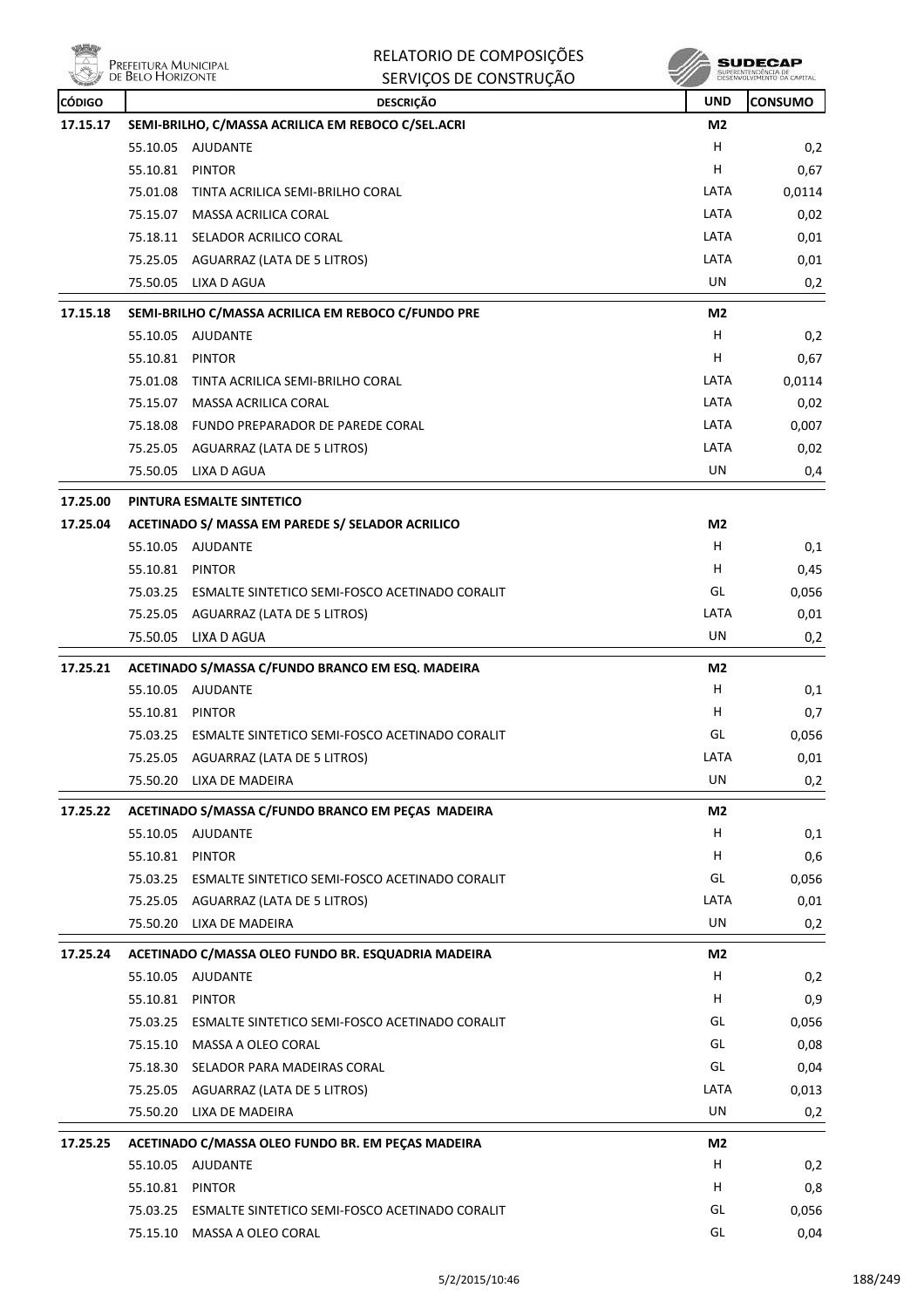

| RELATORIO DE COMPOSIÇÕES |
|--------------------------|
| SERVICOS DE CONSTRUÇÃO   |

| <b>RETAILLE</b><br><b>CÓDIGO</b> |                 | טאטאונטאטט טבעטוונטר<br><b>DESCRIÇÃO</b>                         | <b>UND</b>     | <b>CONSUMO</b> |
|----------------------------------|-----------------|------------------------------------------------------------------|----------------|----------------|
|                                  |                 | 75.25.05 AGUARRAZ (LATA DE 5 LITROS)                             | LATA           | 0,01           |
|                                  | 75.50.20        | LIXA DE MADEIRA                                                  | UN             | 0,2            |
|                                  |                 |                                                                  |                |                |
| 17.25.26                         |                 | ACETINADO C/MASSA OLEO FUNDO BR. EM SUPERF.MADEIRA               | M2<br>H.       |                |
|                                  |                 | 55.10.05 AJUDANTE                                                | Н              | 0,2            |
|                                  | 55.10.81 PINTOR |                                                                  | GL             | 0,8            |
|                                  |                 | 75.03.25 ESMALTE SINTETICO SEMI-FOSCO ACETINADO CORALIT          | GL             | 0,056          |
|                                  |                 | 75.15.10 MASSA A OLEO CORAL                                      | LATA           | 0,04           |
|                                  |                 | 75.25.05 AGUARRAZ (LATA DE 5 LITROS)<br>75.50.20 LIXA DE MADEIRA | UN             | 0,01           |
|                                  |                 |                                                                  |                | 0,2            |
| 17.25.28                         |                 | ALTO BRILHO S/MASSA C/FUNDO BR.EM PEÇAS DE MADEIRA               | M2<br>H        |                |
|                                  |                 | 55.10.05 AJUDANTE                                                | H              | 0,1            |
|                                  | 55.10.81        | PINTOR                                                           |                | 0,6            |
|                                  |                 | 75.03.03 ESMALTE SINTETICO ALTO-BRILHO CORALIT                   | GL             | 0,056          |
|                                  |                 | 75.25.05 AGUARRAZ (LATA DE 5 LITROS)                             | LATA<br>UN     | 0,01           |
|                                  | 75.50.05        | LIXA D AGUA                                                      |                | 0,2            |
| 17.25.30                         |                 | ALTO-BRILHO C/MASSA OLEO, FUNDO BR. SUPERF. MADEIRA              | M2             |                |
|                                  |                 | 55.10.05 AJUDANTE                                                | H              | 0,2            |
|                                  | 55.10.81        | <b>PINTOR</b>                                                    | H              | 0,9            |
|                                  |                 | 75.03.03 ESMALTE SINTETICO ALTO-BRILHO CORALIT                   | GL             | 0,056          |
|                                  |                 | 75.15.10 MASSA A OLEO CORAL                                      | GL             | 0,08           |
|                                  |                 | 75.18.30 SELADOR PARA MADEIRAS CORAL                             | GL             | 0,04           |
|                                  |                 | 75.25.05 AGUARRAZ (LATA DE 5 LITROS)                             | LATA           | 0,013          |
|                                  | 75.50.20        | LIXA DE MADEIRA                                                  | UN             | 0,2            |
| 17.25.33                         |                 | ACETINADO E FUNDO ANTIOXIDANTE EM ESQUAD.METALICA                | M <sub>2</sub> |                |
|                                  |                 | 55.10.05 AJUDANTE                                                | H              | 0,15           |
|                                  | 55.10.81 PINTOR |                                                                  | H              | 0,53           |
|                                  | 75.03.25        | ESMALTE SINTETICO SEMI-FOSCO ACETINADO CORALIT                   | GL             | 0,04           |
|                                  |                 | 75.18.20 ZARCAO CORAL                                            | GL             | 0,017          |
|                                  |                 | 75.25.05 AGUARRAZ (LATA DE 5 LITROS)                             | LATA           | 0,01           |
|                                  | 75.50.05        | LIXA D AGUA                                                      | UN             | 0,2            |
| 17.25.34                         |                 | ACETINADO C/FUNDO ANTIOXIDANTE EM PECAS METALICAS                | M2             |                |
|                                  |                 | 55.10.05 AJUDANTE                                                | H              | 0,15           |
|                                  | 55.10.81        | <b>PINTOR</b>                                                    | H              | 0,53           |
|                                  |                 | 75.03.25 ESMALTE SINTETICO SEMI-FOSCO ACETINADO CORALIT          | GL             | 0,056          |
|                                  |                 | 75.18.20 ZARCAO CORAL                                            | GL             | 0,04           |
|                                  |                 | 75.25.05 AGUARRAZ (LATA DE 5 LITROS)                             | LATA           | 0,017          |
|                                  |                 | 75.50.05 LIXA D AGUA                                             | UN             | 0,2            |
| 17.25.35                         |                 | ACETINADO C/FUNDO ANTIOXIDANTE EM SUPERF.METALICA                | M2             |                |
|                                  |                 | 55.10.05 AJUDANTE                                                | H              | 0,15           |
|                                  | 55.10.81 PINTOR |                                                                  | н              | 0,53           |
|                                  |                 | 75.03.25 ESMALTE SINTETICO SEMI-FOSCO ACETINADO CORALIT          | GL             | 0,056          |
|                                  |                 | 75.18.20 ZARCAO CORAL                                            | GL             | 0,04           |
|                                  |                 | 75.25.05 AGUARRAZ (LATA DE 5 LITROS)                             | LATA           | 0,017          |
|                                  |                 | 75.50.05 LIXA D AGUA                                             | UN             | 0,2            |
| 17.25.36                         |                 | ALTO-BRILHO C/FUNDO ANTIOXIDANTE EM ESQ. METALICA                | M2             |                |
|                                  |                 | 55.10.05 AJUDANTE                                                | H              | 0,15           |
|                                  |                 | 55.10.81 PINTOR                                                  | H              | 0,53           |
|                                  |                 | 75.03.03 ESMALTE SINTETICO ALTO-BRILHO CORALIT                   | GL             | 0,04           |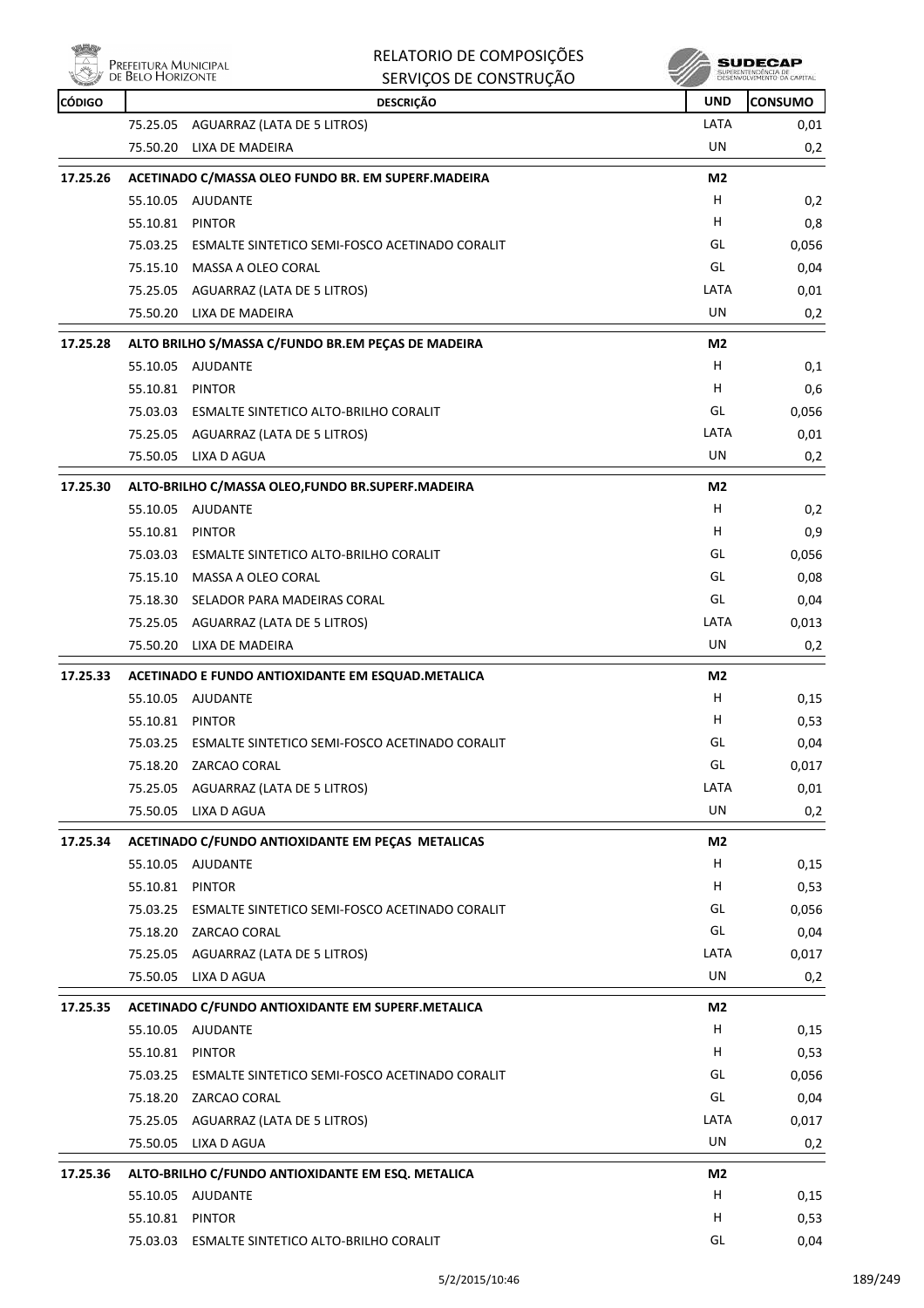

| RELATORIO DE COMPOSIÇÕES |
|--------------------------|
| SERVICOS DE CONSTRUÇÃO   |

**SUDECAP**<br>SUPERNITHOENCIA DE<br>DESENVOLVIMENTO CA CAPITAL

| <b><i>COLLEGE</i></b><br><b>CÓDIGO</b> |                      | <u>senviços de constru</u><br><b>DESCRIÇÃO</b>     | <b>UND</b>     | <b>CONSUMO</b> |
|----------------------------------------|----------------------|----------------------------------------------------|----------------|----------------|
|                                        | 75.18.20             | ZARCAO CORAL                                       | GL             | 0,017          |
|                                        |                      | 75.25.05 AGUARRAZ (LATA DE 5 LITROS)               | LATA           | 0,01           |
|                                        | 75.50.05             | LIXA D AGUA                                        | UN             | 0,2            |
| 17.25.37                               |                      | ALTO-BRILHO C/FUNDO ANTIOXIDANTE EM PEÇA METALICA  | M <sub>2</sub> |                |
|                                        |                      | 55.10.05 AJUDANTE                                  | н              | 0,15           |
|                                        | 55.10.81             | <b>PINTOR</b>                                      | н              | 0,53           |
|                                        |                      | 75.03.03 ESMALTE SINTETICO ALTO-BRILHO CORALIT     | GL             | 0,056          |
|                                        | 75.18.20             | ZARCAO CORAL                                       | GL             | 0,04           |
|                                        |                      | 75.25.05 AGUARRAZ (LATA DE 5 LITROS)               | LATA           | 0,017          |
|                                        |                      | 75.50.05 LIXA D AGUA                               | UN             | 0,2            |
| 17.25.38                               |                      | ALTO-BRILHO C/FUNDO ANTIOXIDANTE EM SUP. METALICA  | M <sub>2</sub> |                |
|                                        |                      | 55.10.05 AJUDANTE                                  | H              | 0,15           |
|                                        | 55.10.81 PINTOR      |                                                    | н              | 0,53           |
|                                        |                      | 75.03.03 ESMALTE SINTETICO ALTO-BRILHO CORALIT     | GL             | 0,056          |
|                                        |                      | 75.18.20 ZARCAO CORAL                              | GL             | 0,04           |
|                                        | 75.25.05             | AGUARRAZ (LATA DE 5 LITROS)                        | LATA           | 0,017          |
|                                        |                      | 75.50.05 LIXA D AGUA                               | UN             | 0,2            |
| 17.30.00                               | <b>PINTURA EPOXI</b> |                                                    |                |                |
| 17.30.01                               |                      | PINTURA EPOXI A 2 DEMAOS                           | M2             |                |
|                                        |                      | 55.10.05 AJUDANTE                                  | H              | 0,2            |
|                                        | 55.10.81 PINTOR      |                                                    | н              | 0,6            |
|                                        |                      | 75.14.01 TINTA EPOXI BRANCA                        | GL             | 0,05           |
|                                        | 75.25.05             | AGUARRAZ (LATA DE 5 LITROS)                        | LATA           | 0,01           |
|                                        | 75.50.05             | LIXA D AGUA                                        | UN             | 0,2            |
| 17.37.00                               |                      | SISTEMA PARA SUPERFICIES GALVANIZADAS              |                |                |
| 17.37.01                               |                      | ACABAMENTO NATURAL COM FUNDO SISTEMA ACRILICO      | M2             |                |
|                                        |                      | 55.10.05 AJUDANTE                                  | H              | 0,15           |
|                                        | 55.10.81 PINTOR      |                                                    | н              | 0,53           |
|                                        | 75.01.08             | TINTA ACRILICA SEMI-BRILHO CORAL                   | LATA           | 0,0112         |
|                                        | 75.18.15             | TINTA DE FUNDO TIPO SUPERGALVIT SHERWIN WILLIAMS   | GL             | 0,017          |
|                                        | 75.25.05             | AGUARRAZ (LATA DE 5 LITROS)                        | LATA           | 0,01           |
|                                        | 75.50.05             | LIXA D AGUA                                        | UN             | 0,2            |
| 17.37.03                               |                      | ACABAMENTO NATURAL COM FUNDO, SISTEMA ESMALTE      | M2             |                |
|                                        |                      | 55.10.05 AJUDANTE                                  | H.             | 0,15           |
|                                        | 55.10.81             | <b>PINTOR</b>                                      | H.             | 0,53           |
|                                        | 75.03.25             | ESMALTE SINTETICO SEMI-FOSCO ACETINADO CORALIT     | GL             | 0,056          |
|                                        | 75.18.15             | TINTA DE FUNDO TIPO SUPERGALVIT SHERWIN WILLIAMS   | GL             | 0,017          |
|                                        | 75.25.05             | AGUARRAZ (LATA DE 5 LITROS)                        | LATA           | 0,01           |
|                                        | 75.50.05             | LIXA D AGUA                                        | <b>UN</b>      | 0,2            |
| 17.41.00                               |                      | <b>ENVERNIZAMENTO POLIURETANO MADEIRA RESINOSA</b> |                |                |
| 17.41.05                               |                      | POLIURETANO AROMATICO FOSCO EM ESQUADRIA MADEIRA   | M2             |                |
|                                        |                      | 55.10.05 AJUDANTE                                  | H.             | 0,1            |
|                                        | 55.10.81             | <b>PINTOR</b>                                      | H              | 0,6            |
|                                        |                      | 75.07.05 VERNIZ POLIURETANICO FOSCO CORAL          | GL             | 0,0783         |
|                                        | 75.18.30             | SELADOR PARA MADEIRAS CORAL                        | GL             | 0,033          |
|                                        | 75.25.05             | AGUARRAZ (LATA DE 5 LITROS)                        | LATA           | 0,014          |
|                                        |                      | 75.50.20 LIXA DE MADEIRA                           | UN             | 0,2            |
|                                        |                      |                                                    |                |                |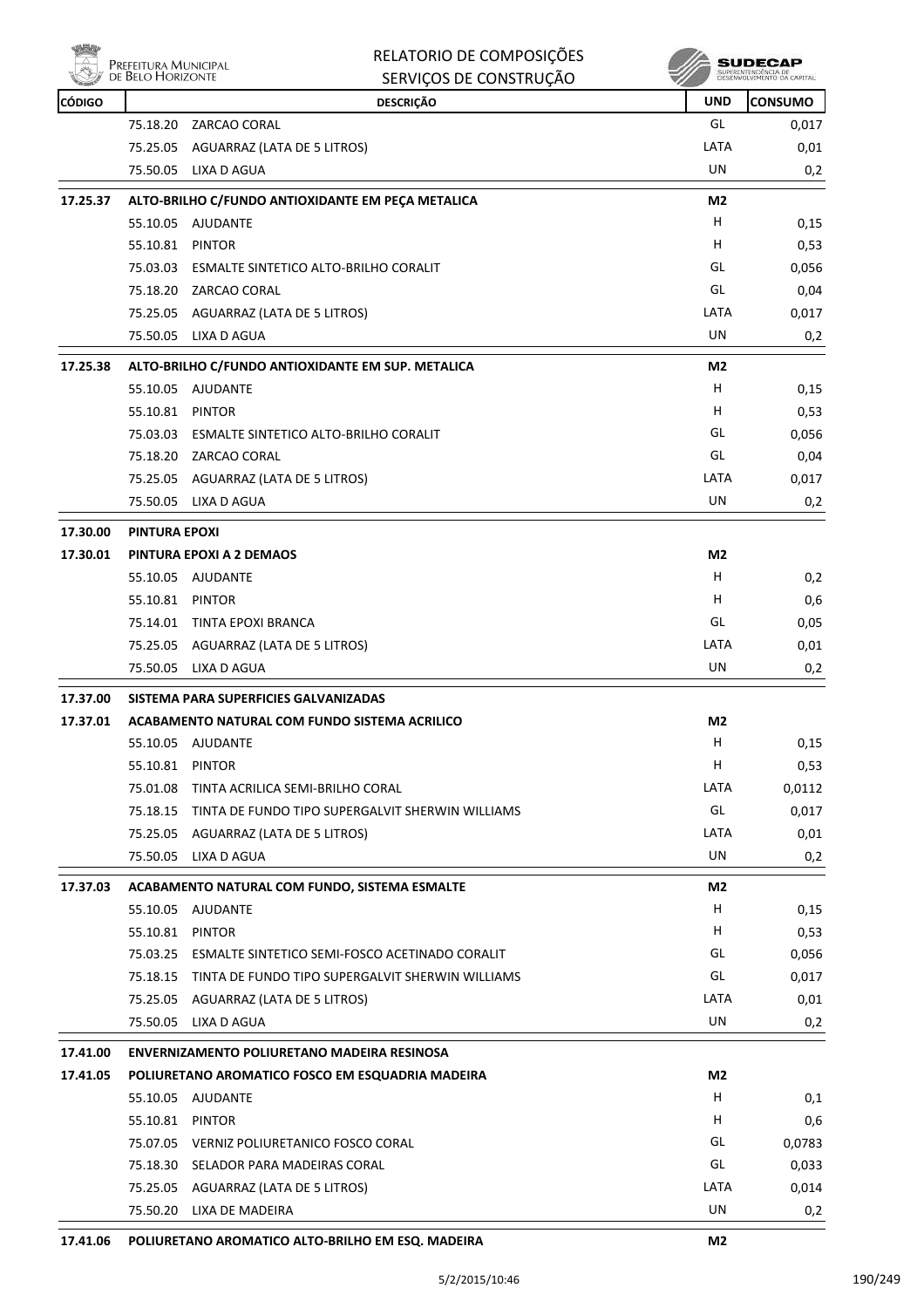

|               | PREFEITURA MUNICIPAL<br>DE BELO HORIZONTE | RELATORIO DE COMPOSIÇÕES<br>SERVIÇOS DE CONSTRUÇÃO          |                | SUDECAP<br>SUPERINTENDÊNCIA DE<br>DÉSÉNVOLVIMENTO DA CAPITAL |
|---------------|-------------------------------------------|-------------------------------------------------------------|----------------|--------------------------------------------------------------|
| <b>CÓDIGO</b> |                                           | <b>DESCRIÇÃO</b>                                            | <b>UND</b>     | <b>CONSUMO</b>                                               |
|               | 55.10.05                                  | <b>AJUDANTE</b>                                             | н              | 0,1                                                          |
|               | 55.10.81                                  | <b>PINTOR</b>                                               | н              | 0,6                                                          |
|               | 75.07.05                                  | VERNIZ POLIURETANICO FOSCO CORAL                            | GL             | 0,0783                                                       |
|               | 75.18.30                                  | SELADOR PARA MADEIRAS CORAL                                 | GL             | 0,033                                                        |
|               | 75.25.05                                  | AGUARRAZ (LATA DE 5 LITROS)                                 | LATA           | 0,014                                                        |
|               | 75.50.20                                  | LIXA DE MADEIRA                                             | UN             | 0,2                                                          |
| 17.41.07      |                                           | POLIURETANO FOSCO SOBRE PEÇAS DE MADEIRA                    | M <sub>2</sub> |                                                              |
|               | 55.10.05                                  | AJUDANTE                                                    | н              | 0,1                                                          |
|               | 55.10.81                                  | <b>PINTOR</b>                                               | н              | 0,6                                                          |
|               |                                           | 75.07.05 VERNIZ POLIURETANICO FOSCO CORAL                   | GL             | 0,0783                                                       |
|               | 75.18.30                                  | SELADOR PARA MADEIRAS CORAL                                 | GL             | 0,033                                                        |
|               | 75.25.05                                  | AGUARRAZ (LATA DE 5 LITROS)                                 | LATA           | 0,014                                                        |
|               |                                           | 75.50.20 LIXA DE MADEIRA                                    | UN             | 0,2                                                          |
| 17.42.00      |                                           | ENVERNIZAMENTO POLIURETANO MADEIRA NAO RESINOSA             |                |                                                              |
| 17.42.05      |                                           | POLIURETANO FOSCO SOBRE ESQUADRIA DE MADEIRA                | M2             |                                                              |
|               |                                           | 55.10.05 AJUDANTE                                           | н              | 0,1                                                          |
|               | 55.10.81                                  | <b>PINTOR</b>                                               | н              | 0,8                                                          |
|               | 75.07.05                                  | VERNIZ POLIURETANICO FOSCO CORAL                            | GL             | 0,0783                                                       |
|               | 75.18.30                                  | SELADOR PARA MADEIRAS CORAL                                 | GL             | 0,033                                                        |
|               |                                           | 75.25.05 AGUARRAZ (LATA DE 5 LITROS)                        | LATA           | 0,014                                                        |
|               | 75.50.20                                  | LIXA DE MADEIRA                                             | UN             | 0,2                                                          |
| 17.42.07      |                                           | POLIURETANO FOSCO SOBRE PEÇAS E FORROS DE MADEIRA           | M2             |                                                              |
|               | 55.10.05                                  | AJUDANTE                                                    | н              | 0,1                                                          |
|               | 55.10.81                                  | <b>PINTOR</b>                                               | н              | 0,6                                                          |
|               |                                           | 75.07.05 VERNIZ POLIURETANICO FOSCO CORAL                   | GL             | 0,0783                                                       |
|               |                                           | 75.18.30 SELADOR PARA MADEIRAS CORAL                        | GL             | 0,033                                                        |
|               |                                           | 75.25.05 AGUARRAZ (LATA DE 5 LITROS)                        | LATA           | 0,014                                                        |
|               |                                           | 75.50.20 LIXA DE MADEIRA                                    | UN             | 0,2                                                          |
| 17.42.15      |                                           | POLIURETANO ALIFATICO FOSCO EM FORRO DE MADEIRA             | M2             |                                                              |
|               |                                           | 55.10.05 AJUDANTE                                           | H              | 0,1                                                          |
|               | 55.10.81 PINTOR                           |                                                             | H              | 0,6                                                          |
|               |                                           | 75.07.05 VERNIZ POLIURETANICO FOSCO CORAL                   | GL             | 0,0783                                                       |
|               |                                           | 75.18.30 SELADOR PARA MADEIRAS CORAL                        | GL             | 0,033                                                        |
|               |                                           | 75.25.05 AGUARRAZ (LATA DE 5 LITROS)                        | LATA           | 0,014                                                        |
|               |                                           | 75.50.20 LIXA DE MADEIRA                                    | <b>UN</b>      | 0,2                                                          |
| 17.44.00      |                                           | TRATAMENTO(SUPERF.CONCR.PEDRAS ALVENARIA/CERAMICA)          |                |                                                              |
| 17.44.01      |                                           | POLIMENTO INCLUS. ESTUCAMENTO DE CONCRETO APARENTE          | M2             |                                                              |
|               |                                           | 55.10.75 PEDREIRO                                           | H.             | 0,4                                                          |
|               |                                           | 55.10.88 SERVENTE                                           | H              | 0,4                                                          |
|               |                                           | 62.01.05 CIMENTO PORTLAND COMUM (CPIII-40) SC 50KG          | КG             | 0,17                                                         |
|               |                                           | 62.02.05 CIMENTO PORTLAND BRANCO CP-32 (ESTRUTURAL) SC 50KG | KG             | 0,17                                                         |
| 17.44.03      |                                           | <b>VERNIZ ACRILICO SOBRE CONCRETO APARENTE A 2 DEMAOS</b>   | M2             |                                                              |
|               |                                           | 55.10.05 AJUDANTE                                           | H.             | 0,1                                                          |
|               | 55.10.81 PINTOR                           |                                                             | H              | 0,35                                                         |
|               |                                           | 75.07.22 VERNIZ ACRILICO CORAL                              | LATA           | 0,016                                                        |
|               |                                           | 75.50.05 LIXA D AGUA                                        | UN             | 0,2                                                          |
| 17.44.05      |                                           | SILICONE SOBRE CONCRETO                                     | M2             |                                                              |
|               |                                           | 55.10.05 AJUDANTE                                           | H              | 0,1                                                          |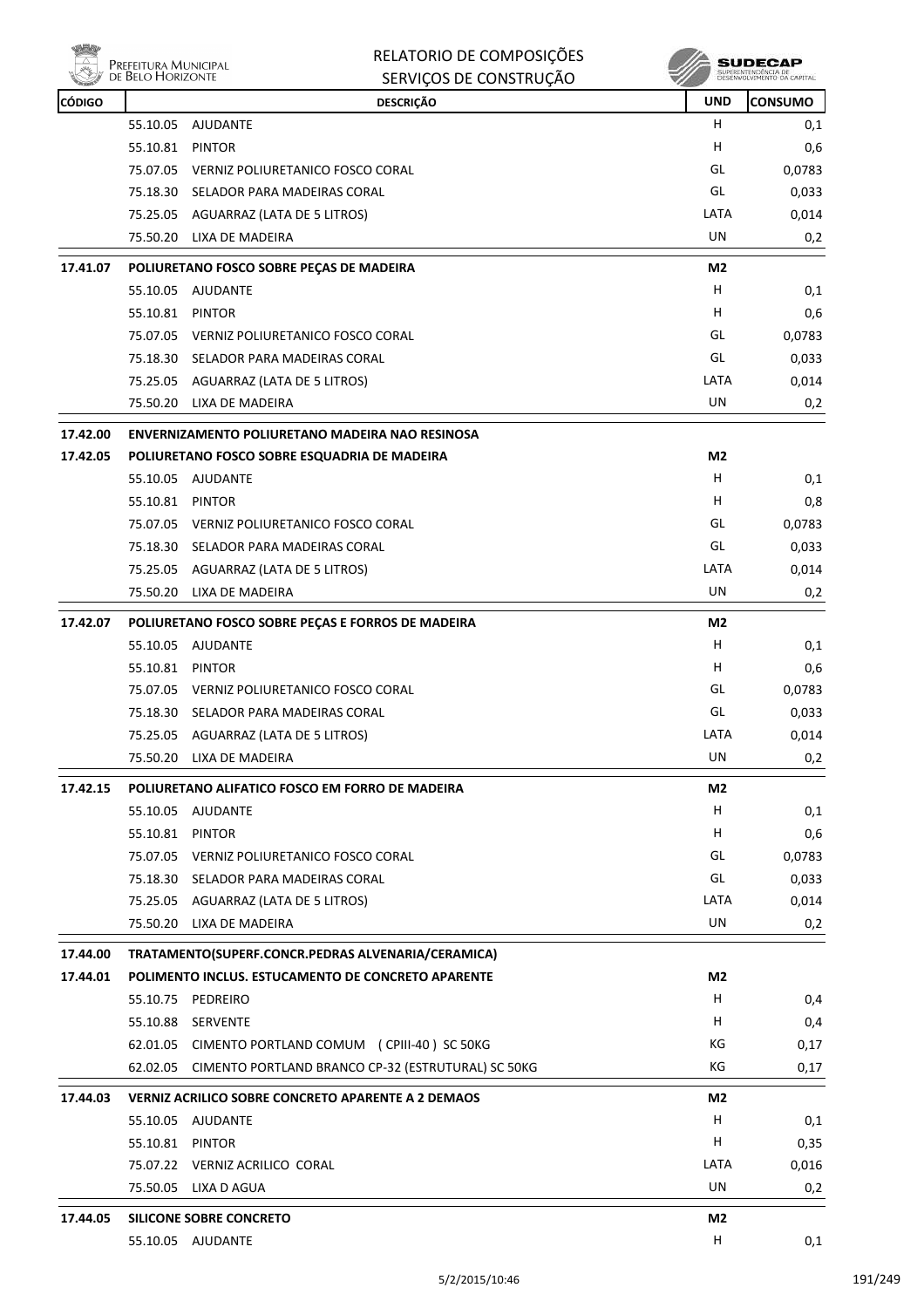| PREFEITURA MUNICIPAL<br>DE BELO HORIZONTE |
|-------------------------------------------|
|                                           |

| RELATORIO DE COMPOSIÇÕES |
|--------------------------|
| SERVIÇOS DE CONSTRUÇÃO   |

| <b>CÓDIGO</b> |                    | <b>DESCRIÇÃO</b>                                             | <b>UND</b>            | <b>CONSUMO</b> |
|---------------|--------------------|--------------------------------------------------------------|-----------------------|----------------|
|               | 55.10.81 PINTOR    |                                                              | H.                    | 0,35           |
|               | 75.07.45           | SILICONE SUVINIL (5 LITROS)                                  | LATA                  | 0,0588         |
|               | 75.50.05           | LIXA D AGUA                                                  | UN                    | 0,2            |
| 17.44.07      |                    | SILICONE SOBRE ALVENARIA, PEDRA OU CERAMICA                  | M <sub>2</sub>        |                |
|               | 55.10.05           | AJUDANTE                                                     | н                     | 0,1            |
|               | 55.10.81 PINTOR    |                                                              | н                     | 0,35           |
|               |                    | 75.07.45 SILICONE SUVINIL (5 LITROS)                         | LATA                  | 0,0667         |
|               |                    | 75.50.05 LIXA D AGUA                                         | <b>UN</b>             | 0,2            |
| 17.45.00      | <b>ENCERAMENTO</b> |                                                              |                       |                |
| 17.45.05      |                    | SOBRE ESQUADRIA DE MADEIRA                                   | M <sub>2</sub>        |                |
|               |                    | 55.10.05 AJUDANTE                                            | Н                     | 0,2            |
|               | 55.10.81 PINTOR    |                                                              | н                     | 1,2            |
|               |                    | 68.01.03 ALCOOL ETILICO HIDRATADO                            | L                     | 0,05           |
|               |                    | 68.01.25 GASOLINA COMUM                                      | L                     | 0,04           |
|               |                    | 75.07.55 VERNIZ KNOTTING (3,6 LITROS)                        | GL                    | 0,05           |
|               |                    | 75.20.05 PO XADREZ - PACOTE DE 250 GRAMAS                    | UN                    | 0,001          |
|               |                    | 75.40.05 CERA DE CARNAUBA                                    | КG                    | 0,07           |
|               |                    | 75.50.20 LIXA DE MADEIRA                                     | UN                    | 1              |
|               |                    | 75.60.15 SAL DE AZEDO                                        | КG                    | 0,03           |
| 17.50.00      |                    | PINTURA DE QUADRAS, PATIOS E ESTACIONAMENTO                  |                       |                |
| 17.50.01      |                    | PINTURA DE DEMARCAÇÃO DE QUADRAS SISTEMA ACRILICO            | M                     |                |
|               |                    | 55.10.05 AJUDANTE                                            | н                     | 0,08           |
|               | 55.10.81 PINTOR    |                                                              | н                     | 0,1            |
|               | 75.01.07           | TINTA NOVACOR PARA PISO                                      | LATA                  | 0,0055         |
| 17.50.03      |                    | PINTURA PARA DEMARCACAO DE VAGAS (PNE)                       | M2                    |                |
|               | 75.70.06           | PINTURA RETRORREFLETIVA P/ DEMARCACAO DE VAGAS-PNE           | M2                    | 1              |
| 17.50.11      |                    | C/LATEX ACRILICA INCL.PINT.DE LIGACAO EMULSIONADA            | M2                    |                |
|               |                    | 55.10.05 AJUDANTE                                            | Н                     | 0,1            |
|               | 55.10.81 PINTOR    |                                                              | Н                     | 0,45           |
|               | 75.01.07           | TINTA NOVACOR PARA PISO                                      | LATA                  | 0,013          |
|               |                    | 75.01.10 RESINA ACRILICA EMULSIONADA GOBERCRYL/100LB 18,5KG  | КG                    | 0,05           |
|               | 75.50.05           | LIXA D AGUA                                                  | UN                    | 0,2            |
| 18.00.00      |                    | <b>SERVICOS DIVERSOS</b>                                     |                       |                |
| 18.02.00      |                    | <b>EQUIPAMENTOS ESPORTIVOS</b>                               |                       |                |
| 18.02.05      |                    | TRAVE FUTEBOL SALAO F.G. D=76MM C/REDE NYLON DUPLO           | <b>UN</b>             |                |
|               |                    | 40.09.07 CONCRETO 1:3:6, B1-B2 CALCAREA, LANCADO EM FUNDACAO | M3                    | 0,01           |
|               |                    | 40.24.15 ARGAMASSA DE CIMENTO E AREIA 1:3                    | M3                    | 0,009          |
|               |                    | 55.10.75 PEDREIRO                                            | н                     | 1              |
|               | 55.10.88           | SERVENTE                                                     | н                     | 1              |
|               | 83.05.05           | TRAVE FUTEBOL SALAO T.P. D=76MM C/REDE NYLON DUPLO           | UN                    | 1              |
| 18.02.08      |                    | TRAVE FUTEBOL CAMPO F.G. D=100MM REDE NYLON DUPLO            | UN                    |                |
|               |                    | 40.09.07 CONCRETO 1:3:6, B1-B2 CALCAREA, LANCADO EM FUNDACAO | M3                    | 0,071          |
|               | 55.10.75           | PEDREIRO                                                     | н                     | 4              |
|               | 55.10.88           | SERVENTE                                                     | н                     | 4              |
|               |                    | 83.05.08 TRAVE FUTEBOL CAMPO T.P. D=100MM REDE NYLON DUPLO   | UN                    | 1              |
|               |                    | REDE VOLEY COM MASTROS TUBO F.G. D=76MM E PED.JUIZ           |                       |                |
| 18.02.11      |                    | 40.09.07 CONCRETO 1:3:6, B1-B2 CALCAREA, LANCADO EM FUNDACAO | CJ.<br>M <sub>3</sub> |                |
|               |                    |                                                              |                       | 0,006          |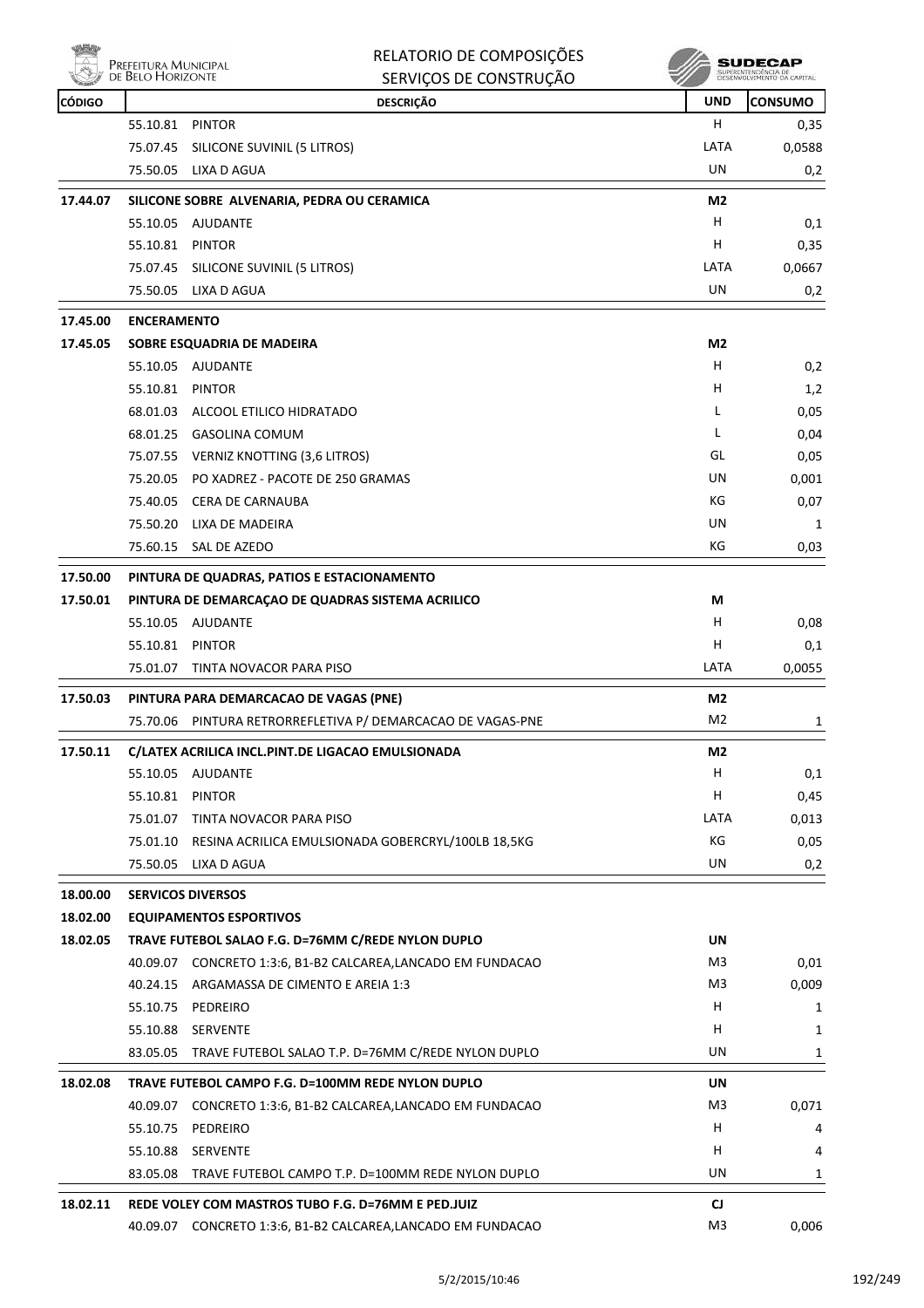

**SUDECAP**<br>SUPERNITHOENCIA DE<br>DESENVOLVIMENTO CA CAPITAL

| <b>CÓDIGO</b> |               | <b>DESCRIÇÃO</b>                                                        | <b>UND</b>     | <b>CONSUMO</b> |
|---------------|---------------|-------------------------------------------------------------------------|----------------|----------------|
|               | 40.24.15      | ARGAMASSA DE CIMENTO E AREIA 1:3                                        | M <sub>3</sub> | 0,0045         |
|               | 55.10.75      | PEDREIRO                                                                | н              | 1              |
|               | 55.10.88      | <b>SERVENTE</b>                                                         | н              | 1              |
|               | 83.05.18      | MASTROS TUBO PRETO D=76MM C/ PED. P/ JUIZ P/ VOLEY                      | CJ             | 1              |
|               | 83.05.20      | REDE DE VOLEY RECREACAO, 1 LONA (MARCA FILO)                            | UN             | 1              |
| 18.02.13      |               | REDE VOLEY COM MASTROS DE TUBOS F.G. D=76MM                             | <b>CJ</b>      |                |
|               |               | 40.09.07 CONCRETO 1:3:6, B1-B2 CALCAREA,LANCADO EM FUNDACAO             | M3             | 0,006          |
|               |               | 40.24.15 ARGAMASSA DE CIMENTO E AREIA 1:3                               | M3             | 0,0045         |
|               |               | 55.10.75 PEDREIRO                                                       | н              | 1              |
|               | 55.10.88      | <b>SERVENTE</b>                                                         | н              | 1              |
|               |               | 83.05.19 MASTROS TUBO PRETO D=76MM S/ PEDESTAL P/ JUIZ                  | CJ             | 1              |
|               | 83.05.20      | REDE DE VOLEY RECREACAO, 1 LONA (MARCA FILO)                            | UN             | 1              |
| 18.02.17      |               | REDE DE PETECA COM MASTROS DE TUBOS F.G. D=76MM                         | <b>CJ</b>      |                |
|               |               | 40.09.07 CONCRETO 1:3:6, B1-B2 CALCAREA,LANCADO EM FUNDACAO             | M3             | 0,006          |
|               | 40.24.15      | ARGAMASSA DE CIMENTO E AREIA 1:3                                        | M3             | 0,0045         |
|               |               | 55.10.75 PEDREIRO                                                       | H.             | 1              |
|               |               | 55.10.88 SERVENTE                                                       | н              | 1              |
|               | 83.05.19      | MASTROS TUBO PRETO D=76MM S/ PEDESTAL P/ JUIZ                           | CJ             | 1              |
|               | 83.05.21      | REDE DE PETECA RECREACAO, 1 LONA (MARCA FILO)                           | UN             | 1              |
| 18.02.23      |               | TABELA BASQUETE OFICIAL C/ESTR. SUPORTE PISO                            | UN             |                |
|               |               | 40.09.07 CONCRETO 1:3:6, B1-B2 CALCAREA,LANCADO EM FUNDACAO             | M3             | 0,02           |
|               | 40.24.15      | ARGAMASSA DE CIMENTO E AREIA 1:3                                        | M3             | 0,009          |
|               |               | 55.10.75 PEDREIRO                                                       | н              | 2              |
|               | 55.10.88      | <b>SERVENTE</b>                                                         | н              | 2              |
|               |               | 83.05.23 TABELA BASQUETE OFICIAL C/ESTR. SUPORTE PISO                   | UN             | 1              |
|               |               |                                                                         |                |                |
| 18.05.00      | <b>PLACAS</b> |                                                                         |                |                |
| 18.05.03      |               | DE DENOMINAÇÃO DE RUA, EM FERRO ESMALTADO 40X20 CM<br>55.10.88 SERVENTE | UN<br>H        | 0,25           |
|               | 83.17.10      | PLACA FERRO ESMALTADO 40X20 (DENOM.DE RUA) BANDEJA                      | UN             | 1              |
|               |               |                                                                         |                |                |
| 18.05.05      |               | DE INAUGURAÇÃO, EM ALUMINIO FUNDIDO 60 X 40 CM                          | UN             |                |
|               |               | 55.10.75 PEDREIRO                                                       | H              | 0,5            |
|               | 55.10.88      | SERVENTE                                                                | н              | 0,5            |
|               | 83.17.05      | PLACA DE ALUMINIO FUNDIDO 60x40CM (INAUGURACAO)                         | UN             | 1              |
| 18.05.10      |               | PLACA DE CONCRETO ARMADO, FCK>= 13,5 MPA, POLIDA                        | <b>UN</b>      |                |
|               | 40.10.17      | CONCRETO FCK >= 13.5 MPa, B1-B2 CALC., LANC. ESTR.                      | M <sub>3</sub> | 0,1152         |
|               | 40.20.15      | FORMA DE COMPENSADO RESINADO E=12MM TIPO B (3 APR)                      | M <sub>2</sub> | 6,24           |
|               | 40.22.10      | ACO CA-50, D<= 12.7MM - CORTE, DOBRAMENTO, COLOCACAO                    | КG             | 12,32          |
| 18.05.15      |               | DE ALUMINIO FUNDIDO 21 X 4 CM C/DENOMIN. DE COMODO                      | UN             |                |
|               | 55.10.65      | MARCENEIRO                                                              | н              | 0,16           |
|               | 83.17.09      | PLACA DE ALUMINIO FUNDIDO 21x4CM (DENOMIN. COMODO)                      | UN             | 1              |
| 18.05.17      |               | DE ALUMINIO FUNDIDO 3 X 3 CM C/ NUMERAÇÃO DE PORTA                      | UN             |                |
|               | 55.10.65      | <b>MARCENEIRO</b>                                                       | н              | 0,16           |
|               | 83.17.12      | PLACA DE ALUMINIO FUNDIDO 3x3CM (NUMERACAO PORTA)                       | UN             | 1              |
|               |               |                                                                         |                |                |
| 18.05.21      |               | CHAPINHA DE ALUMINIO/LATAO, D= 3CM, C/ Nº IMPRESSO                      | UN             |                |
|               |               | 55.10.88 SERVENTE                                                       | H              | 0,08           |
|               | 83.17.50      | CHAPINHA DE ALUMINIO/LATAO D=3CM C.NUMERO IMPRESSO                      | UN             | 1              |
|               |               | NODIZADO NATURAL OFVOECNA F                                             |                |                |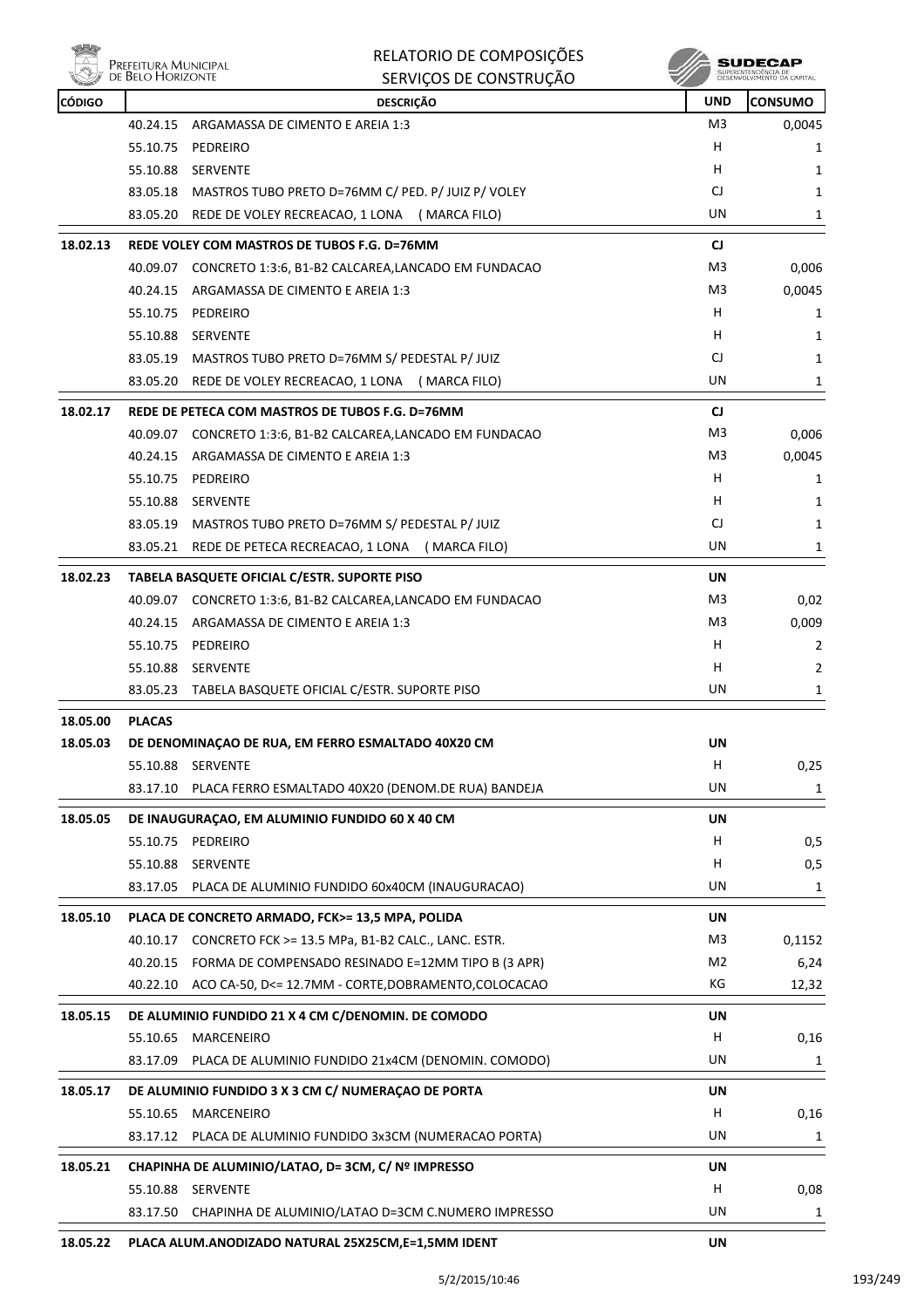

| <b>CÓDIGO</b> |                | <b>DESCRIÇÃO</b>                                            | <b>UND</b> | <b>CONSUMO</b> |
|---------------|----------------|-------------------------------------------------------------|------------|----------------|
|               |                | 55.10.75 PEDREIRO                                           | H.         | 0,1            |
|               | 67.20.25       | PARAFUSO 5/16" x 85 MM COM ROSCA SOBERBA COMPLETO           | CJ         | 4              |
|               | 83.17.22       | PLACA ALUM.ANODIZADO NATURAL 25X25CM E=1,5MM IDENT          | UN         | 1              |
| 18.05.23      |                | PLACA CHAPA AÇO ESCOVADO 25X12CM, E=1,0MM P/IDENTIF         | UN         |                |
|               |                | 55.10.75 PEDREIRO                                           | H.         | 0,1            |
|               |                | 67.20.25 PARAFUSO 5/16" x 85 MM COM ROSCA SOBERBA COMPLETO  | CJ         | 4              |
|               |                | 83.17.23 PLACA CHAPA AÇO ESCOVADO 25X12 CM E= 1,0MM IDENT.  | UN         | 1              |
| 18.05.24      |                | PLACA ALUM.ANOD.70X61CM, FIX.C/METALON C/ 6 INDIC.          | UN         |                |
|               |                | 55.10.75 PEDREIRO                                           | H          | 1              |
|               |                | 55.10.88 SERVENTE                                           | H.         | 1              |
|               |                | 83.17.24 PLACA ALUMINIO ANODIZADO 70X61CM COM 6 INDICADORES | UN         | 1              |
| 18.05.25      |                | PLACA 1,20X1,30M C/MOLDURA TUBO D=50MM CHAPA 50CM           | UN         |                |
|               |                | 55.10.75 PEDREIRO                                           | H.         | 1              |
|               |                | 55.10.88 SERVENTE                                           | H.         | 1              |
|               |                | 83.17.25 PLACA 1,20X1,30M C/MOLDURA TUBO D=50MM CHAPA 50 CM | UN         | 1              |
| 18.05.26      |                | PLACA 1,20X1,30M C/MOLDURA TUBO D=50MM CHAPA 90CM           | UN         |                |
|               |                | 55.10.75 PEDREIRO                                           | H          | 1              |
|               | 55.10.88       | SERVENTE                                                    | H          | 1              |
|               |                | 83.17.26 PLACA 1,20X1,30M C/MOLDURA TUBO D=50MM CHAPA 90 CM | UN         | 1              |
| 18.05.27      |                | PLACA CHAPA INOX ESCOV.70X28CM C/2 INDIC.FIX.LAJE           | <b>UN</b>  |                |
|               |                | 55.10.75 PEDREIRO                                           | H          | 1              |
|               |                | 55.10.88 SERVENTE                                           | H          | 1              |
|               |                | 83.17.27 PLACA CHAPA INOX ESCOV. 70X28CM C/2 IND.FIX.LAJE   | UN         | 1              |
| 18.05.28      |                | PLACA CHAPA INOX ESCOV.70X44CM C/3 INDIC.FIX.LAJE           | UN         |                |
|               |                | 55.10.75 PEDREIRO                                           | H.         | 1              |
|               | 55.10.88       | <b>SERVENTE</b>                                             | H.         | 1              |
|               |                | 83.17.28 PLACA CHAPA INOX ESCOV.70X44CM C/3 IND.FIXADO LAJE | UN         | 1              |
| 18.05.29      |                | PLACA ALUM.15X15CM,C/PICTOGRAMA PELICULA ADESIVA            | UN         |                |
|               | 55.10.88       | SERVENTE                                                    | Н          | 0,25           |
|               | 83.17.29       | PLACA ALUM.15X15CM C/PICTOGRAMA PELICULA ADESIVA            | UN         | 1              |
| 18.05.32      |                | PLACA ESPECIAL PARA IDENTIFICAÇÃO DE PARQUES                | UN         |                |
|               |                | 55.10.88 SERVENTE                                           | H.         | 0,25           |
|               |                | 83.17.32 PLACA P/ IDENTIF. DE PARQUE DE 215X60CM AçO INOX   | UN         | 1              |
| 18.08.00      | <b>BANCADA</b> |                                                             |            |                |
| 18.08.05      |                | DE CONCRETO APOIADA EM PAREDES                              | M2         |                |
|               |                | 40.08.07 CONCRETO 1:3:6, B1-B2 CALCAREA - PREPARO           | M3         | 0,04           |
|               |                | 40.20.15 FORMA DE COMPENSADO RESINADO E=12MM TIPO B (3 APR) | M2         | 1,125          |
|               |                | 40.22.20 ACO CA-60 - CORTE, DOBRAMENTO E COLOCACAO          | КG         | $\overline{2}$ |
|               | 40.24.15       | ARGAMASSA DE CIMENTO E AREIA 1:3                            | M3         | 0,01           |
|               |                | 55.10.75 PEDREIRO                                           | H          | 0,9            |
|               |                | 55.10.88 SERVENTE                                           | Н.         | 0,9            |
| 18.08.08      |                | DE CONCRETO APOIADA EM CONSOLE DE METALON                   | M2         |                |
|               |                | 40.08.07 CONCRETO 1:3:6, B1-B2 CALCAREA - PREPARO           | M3         | 0,04           |
|               | 40.20.15       | FORMA DE COMPENSADO RESINADO E=12MM TIPO B (3 APR)          | M2         | 1,125          |
|               |                | 40.22.20 ACO CA-60 - CORTE, DOBRAMENTO E COLOCACAO          | КG         | $\overline{2}$ |
|               | 40.24.15       | ARGAMASSA DE CIMENTO E AREIA 1:3                            | M3         | 0,01           |
|               |                | 55.10.75 PEDREIRO                                           | H          | 0,9            |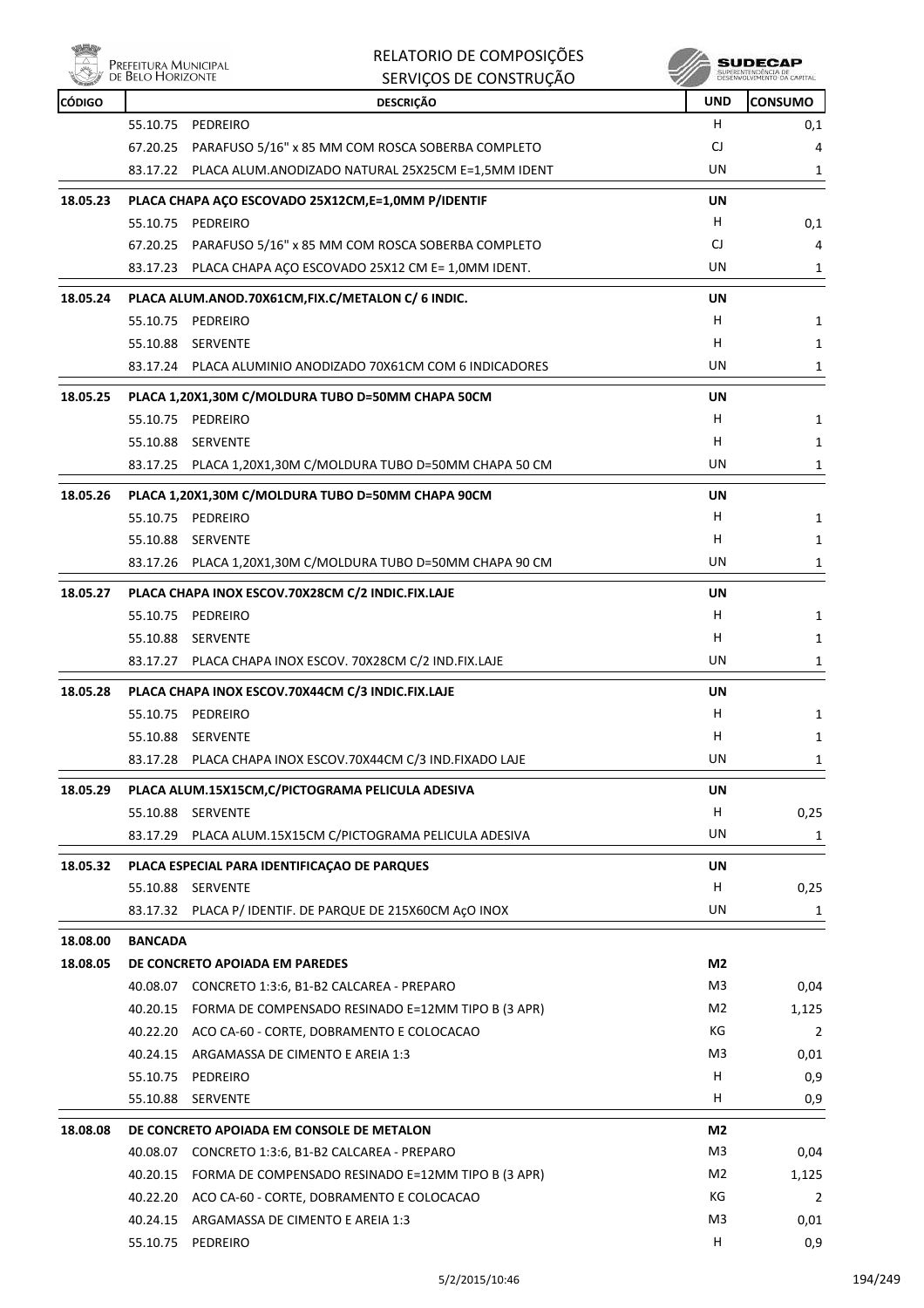



| <b>REAL FRANCH</b> | <b>DE DELO LIONIZONIE</b> | SERVIÇUS DE CUNSTRUÇAU                                      |                |                |
|--------------------|---------------------------|-------------------------------------------------------------|----------------|----------------|
| <b>CÓDIGO</b>      |                           | <b>DESCRIÇÃO</b>                                            | <b>UND</b>     | <b>CONSUMO</b> |
|                    |                           | 55.10.88 SERVENTE                                           | H              | 0,9            |
|                    |                           | 60.21.15 METALON CHAPA 18 - 30x20mm / (50X30MM)             | КG             | 2,5            |
| 18.08.15           |                           | DE CONCR.REV.DE MARMORITE CIM.COMUM APOIADA PAREDE          | M <sub>2</sub> |                |
|                    |                           | 40.04.01 MAO DE OBRA PARA FUNDICAO DE BANCADA DE MARMORITE  | M2             | 1              |
|                    |                           | 40.08.07 CONCRETO 1:3:6, B1-B2 CALCAREA - PREPARO           | M <sub>3</sub> | 0,04           |
|                    |                           | 40.20.15 FORMA DE COMPENSADO RESINADO E=12MM TIPO B (3 APR) | M2             | 1,125          |
|                    |                           | 40.22.20 ACO CA-60 - CORTE, DOBRAMENTO E COLOCACAO          | КG             | 2              |
|                    |                           | 40.24.15 ARGAMASSA DE CIMENTO E AREIA 1:3                   | M3             | 0,01           |
|                    | 55.10.75                  | PEDREIRO                                                    | H              | 0,9            |
|                    |                           | 55.10.88 SERVENTE                                           | H.             | 0,9            |
|                    |                           | 62.01.05 CIMENTO PORTLAND COMUM (CPIII-40) SC 50KG          | КG             | 10             |
|                    |                           | 82.23.12 GRANITINA MISTA No.1                               | KG             | 20             |
|                    |                           |                                                             |                |                |
| 18.08.16           |                           | DE CONCR.REV.DE MARMORITE CIM.BRANCO APOIADA PARED          | M2             |                |
|                    |                           | 40.04.01 MAO DE OBRA PARA FUNDICAO DE BANCADA DE MARMORITE  | M2             | 1              |
|                    |                           | 40.08.07 CONCRETO 1:3:6, B1-B2 CALCAREA - PREPARO           | M3             | 0,04           |
|                    |                           | 40.20.15 FORMA DE COMPENSADO RESINADO E=12MM TIPO B (3 APR) | M2             | 1,125          |
|                    |                           | 40.22.20 ACO CA-60 - CORTE, DOBRAMENTO E COLOCACAO          | КG             | 2              |
|                    |                           | 40.24.15 ARGAMASSA DE CIMENTO E AREIA 1:3                   | M3             | 0,01           |
|                    | 55.10.75                  | PEDREIRO                                                    | н              | 0,9            |
|                    |                           | 55.10.88 SERVENTE                                           | H              | 0,9            |
|                    |                           | 62.02.05 CIMENTO PORTLAND BRANCO CP-32 (ESTRUTURAL) SC 50KG | КG             | 10             |
|                    |                           | 82.23.12 GRANITINA MISTA No.1                               | КG             | 20             |
| 18.08.18           |                           | DE CONCR.REV.MARMORITE CIM.COMUM APOI.CONS.METALON          | M <sub>2</sub> |                |
|                    |                           | 40.04.01 MAO DE OBRA PARA FUNDICAO DE BANCADA DE MARMORITE  | M <sub>2</sub> | 1              |
|                    |                           | 40.08.07 CONCRETO 1:3:6, B1-B2 CALCAREA - PREPARO           | M3             | 0,04           |
|                    |                           | 40.20.15 FORMA DE COMPENSADO RESINADO E=12MM TIPO B (3 APR) | M2             | 1,125          |
|                    |                           | 40.22.20 ACO CA-60 - CORTE, DOBRAMENTO E COLOCACAO          | КG             | 2              |
|                    |                           | 40.24.15 ARGAMASSA DE CIMENTO E AREIA 1:3                   | M3             | 0,01           |
|                    | 55.10.75                  | PEDREIRO                                                    | H              | 0,9            |
|                    | 55.10.88                  | <b>SERVENTE</b>                                             | н              | 0,9            |
|                    |                           | 60.21.15 METALON CHAPA 18 - 30x20mm / (50X30MM)             | КG             | 2,5            |
|                    |                           | 62.01.05 CIMENTO PORTLAND COMUM (CPIII-40) SC 50KG          | КG             | 10             |
|                    |                           | 82.23.12 GRANITINA MISTA No.1                               | КG             | 20             |
| 18.08.19           |                           | DE CONCR.REV.MARMORITE CIM.BRANCO APOI.CONS.METALO          | M2             |                |
|                    |                           | 40.04.01 MAO DE OBRA PARA FUNDICAO DE BANCADA DE MARMORITE  | M2             | 1              |
|                    |                           | 40.08.07 CONCRETO 1:3:6, B1-B2 CALCAREA - PREPARO           | M3             | 0,04           |
|                    |                           | 40.20.15 FORMA DE COMPENSADO RESINADO E=12MM TIPO B (3 APR) | M2             | 1,125          |
|                    |                           | 40.22.20 ACO CA-60 - CORTE, DOBRAMENTO E COLOCACAO          | КG             | $\overline{2}$ |
|                    |                           | 40.24.15 ARGAMASSA DE CIMENTO E AREIA 1:3                   | M3             | 0,01           |
|                    |                           | 55.10.75 PEDREIRO                                           | H              | 0,9            |
|                    |                           | 55.10.88 SERVENTE                                           | H              | 0,9            |
|                    |                           | 60.21.15 METALON CHAPA 18 - 30x20mm / (50X30MM)             | КG             | 2,5            |
|                    |                           | 62.02.05 CIMENTO PORTLAND BRANCO CP-32 (ESTRUTURAL) SC 50KG | КG             | 10             |
|                    |                           | 82.23.12 GRANITINA MISTA No.1                               | КG             | 20             |
|                    |                           |                                                             |                |                |
| 18.08.27           |                           | DE MARMORE BRANCO E=2CM APOIADA EM CONSOLE METALON          | M2             |                |
|                    |                           | 40.24.15 ARGAMASSA DE CIMENTO E AREIA 1:3                   | M3             | 0,0128         |
|                    |                           | 55.10.77 PEDREIRO DE ACABAMENTO                             | н              | 2,5            |
|                    |                           | 55.10.88 SERVENTE                                           | н              | 2,5            |
|                    |                           | 60.21.15 METALON CHAPA 18 - 30x20mm / (50X30MM)             | KG             | 4,97           |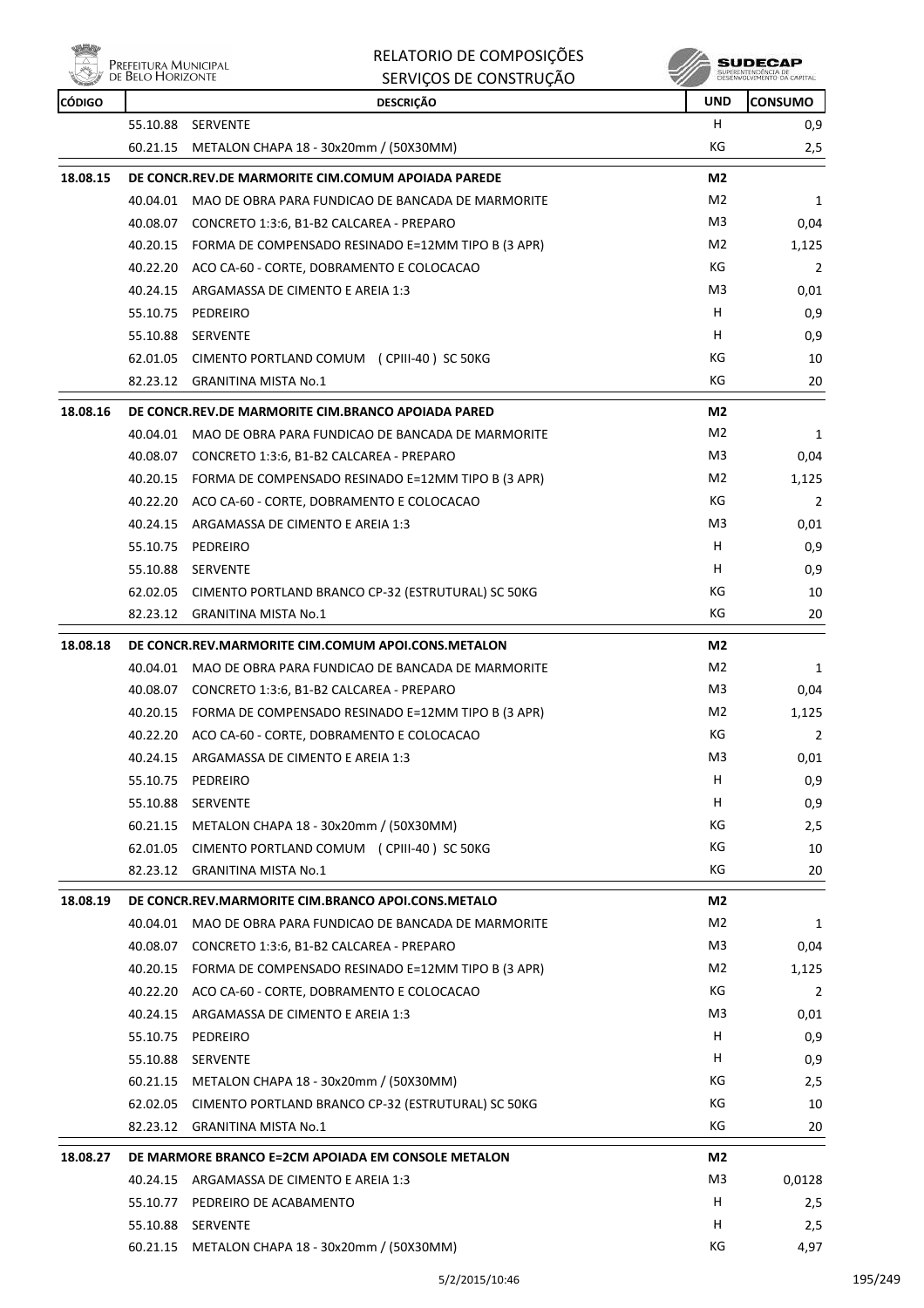| Nöh           | PREFEITURA MUNICIPAL | RELATORIO DE COMPOSIÇÕES                                                                        |                | SUDECAP<br>SUPERINTENDÊNCIA DE<br>DÉSÉNVOLVIMENTO DA CAPITA |
|---------------|----------------------|-------------------------------------------------------------------------------------------------|----------------|-------------------------------------------------------------|
|               | DE BELO HORIZONTE    | SERVIÇOS DE CONSTRUÇÃO                                                                          |                |                                                             |
| <b>CÓDIGO</b> |                      | <b>DESCRIÇÃO</b>                                                                                | <b>UND</b>     | <b>CONSUMO</b>                                              |
|               | 82.15.07             | MARMORE BRANCO NACIONAL E= 3,0 CM                                                               | M <sub>2</sub> | 1                                                           |
| 18.08.31      |                      | DE ARDOSIA E=2 CM APOIADA CONSOLE METALON                                                       | M <sub>2</sub> |                                                             |
|               | 40.24.15             | ARGAMASSA DE CIMENTO E AREIA 1:3                                                                | M <sub>3</sub> | 0,0128                                                      |
|               | 55.10.77             | PEDREIRO DE ACABAMENTO                                                                          | H              | 2,5                                                         |
|               | 55.10.88             | SERVENTE                                                                                        | H              | 2,5                                                         |
|               |                      | 60.21.15 METALON CHAPA 18 - 30x20mm / (50X30MM)                                                 | КG             | 4,97                                                        |
|               | 79.22.11             | DIVISORIA DE ARDOSIA E= 2 CM (S/POLIMENTO)                                                      | M <sub>2</sub> | 1                                                           |
| 18.08.33      |                      | DE ARDOSIA E= 2 CM, APOIADA EM PAREDES                                                          | M2             |                                                             |
|               | 40.24.15             | ARGAMASSA DE CIMENTO E AREIA 1:3                                                                | M3             | 0,0128                                                      |
|               | 55.10.77             | PEDREIRO DE ACABAMENTO                                                                          | H              | 2,5                                                         |
|               | 55.10.88             | SERVENTE                                                                                        | H              | 2,5                                                         |
|               |                      | 79.22.11 DIVISORIA DE ARDOSIA E= 2 CM (S/POLIMENTO)                                             | M2             | 1                                                           |
| 18.08.39      |                      | DE GRANITO CINZA CORUMBA 2CM APOIADA CONSOLE MET                                                | M2             |                                                             |
|               | 40.24.15             | ARGAMASSA DE CIMENTO E AREIA 1:3                                                                | M3             | 0,0128                                                      |
|               | 55.10.77             | PEDREIRO DE ACABAMENTO                                                                          | H              | 2                                                           |
|               | 55.10.88             | SERVENTE                                                                                        | H              | $\overline{2}$                                              |
|               |                      | 60.21.15 METALON CHAPA 18 - 30x20mm / (50X30MM)                                                 | КG             | 4,97                                                        |
|               | 82.15.09             | GRANITO CINZA CORUMBA PARA BANCADA E=2CM                                                        | M <sub>2</sub> | 1                                                           |
| 18.08.41      |                      | DE GRANITO CINZA CORUMBA 2CM APOIADA EM PAREDES                                                 | M2             |                                                             |
|               | 40.24.15             | ARGAMASSA DE CIMENTO E AREIA 1:3                                                                | M3             | 0,0128                                                      |
|               |                      | 55.10.77 PEDREIRO DE ACABAMENTO                                                                 | н              | 2,5                                                         |
|               | 55.10.88             | SERVENTE                                                                                        | н              | 2,5                                                         |
|               | 82.15.09             | GRANITO CINZA CORUMBA PARA BANCADA E=2CM                                                        | M <sub>2</sub> | 1                                                           |
| 18.08.85      |                      | <b>FURAÇÃO E COLAGEM DE BOJO</b>                                                                | UN             |                                                             |
|               |                      | 89.44.50 FURACAO E COLAGEM DE BOJO (MARMORE)                                                    | UN             | 1                                                           |
| 18.08.86      |                      | RODABANCA EM ARDOSIA E=2CM, H=7CM                                                               |                |                                                             |
|               |                      | 40.24.15 ARGAMASSA DE CIMENTO E AREIA 1:3                                                       | М<br>M3        | 0,0015                                                      |
|               |                      | 55.10.77 PEDREIRO DE ACABAMENTO                                                                 | H              | 0,26                                                        |
|               |                      | 55.10.88 SERVENTE                                                                               | H.             | 0,2                                                         |
|               |                      | 82.49.02 RODAPE DE ARDOSIA, H= 5 CM / (H=7CM)                                                   | M              | 1,05                                                        |
|               |                      |                                                                                                 |                |                                                             |
| 18.08.87      |                      | RODABANCA EM MARMORITE CINZA, E= 2 CM H= 10 CM                                                  | М              |                                                             |
|               |                      | 40.24.15 ARGAMASSA DE CIMENTO E AREIA 1:3<br>62.01.05 CIMENTO PORTLAND COMUM (CPIII-40) SC 50KG | M3<br>КG       | 0,002                                                       |
|               |                      |                                                                                                 | КG             | 2                                                           |
|               |                      | 82.23.12 GRANITINA MISTA No.1<br>89.37.32 FUNDICAO RODAPE REVEDUR INCL.POLIMENTO,S/ MATERIAL    | M              | 4<br>1                                                      |
|               |                      |                                                                                                 |                |                                                             |
| 18.08.88      |                      | <b>FAIXA DE ARREMATE EM MARMORE BRANCO</b><br>89.44.52 FAIXA DE ARREMATE DE MARMORE BRANCO      | М<br>М         |                                                             |
|               |                      |                                                                                                 |                | 1                                                           |
| 18.08.92      |                      | RODABANCA EM MARMORE BRANCO, E= 2 CM H= 7 CM                                                    | М              |                                                             |
|               |                      | 40.24.15 ARGAMASSA DE CIMENTO E AREIA 1:3                                                       | M3             | 0,0015                                                      |
|               |                      | 55.10.77 PEDREIRO DE ACABAMENTO                                                                 | H              | 0,26                                                        |
|               |                      | 55.10.88 SERVENTE                                                                               | H              | 0,2                                                         |
|               |                      | 82.47.04 RODAPE DE MARMORE BRANCO, H= 7 CM                                                      | М              | 1,05                                                        |
| 18.08.96      |                      | RODABANCA EM GRANITO CINZA CORUMBA E=2CM H=7CM                                                  | М              |                                                             |
|               |                      | 40.24.15 ARGAMASSA DE CIMENTO E AREIA 1:3                                                       | M3             | 0,0015                                                      |
|               |                      | 55.10.77 PEDREIRO DE ACABAMENTO                                                                 | H.             | 0,26                                                        |
|               |                      | 55.10.88 SERVENTE                                                                               | Н.             | 0,2                                                         |
|               |                      | 82.44.21 RODABANCA EM GRANITO CINZA CORUMBA E=2CM H=7CM                                         | М              | 1,05                                                        |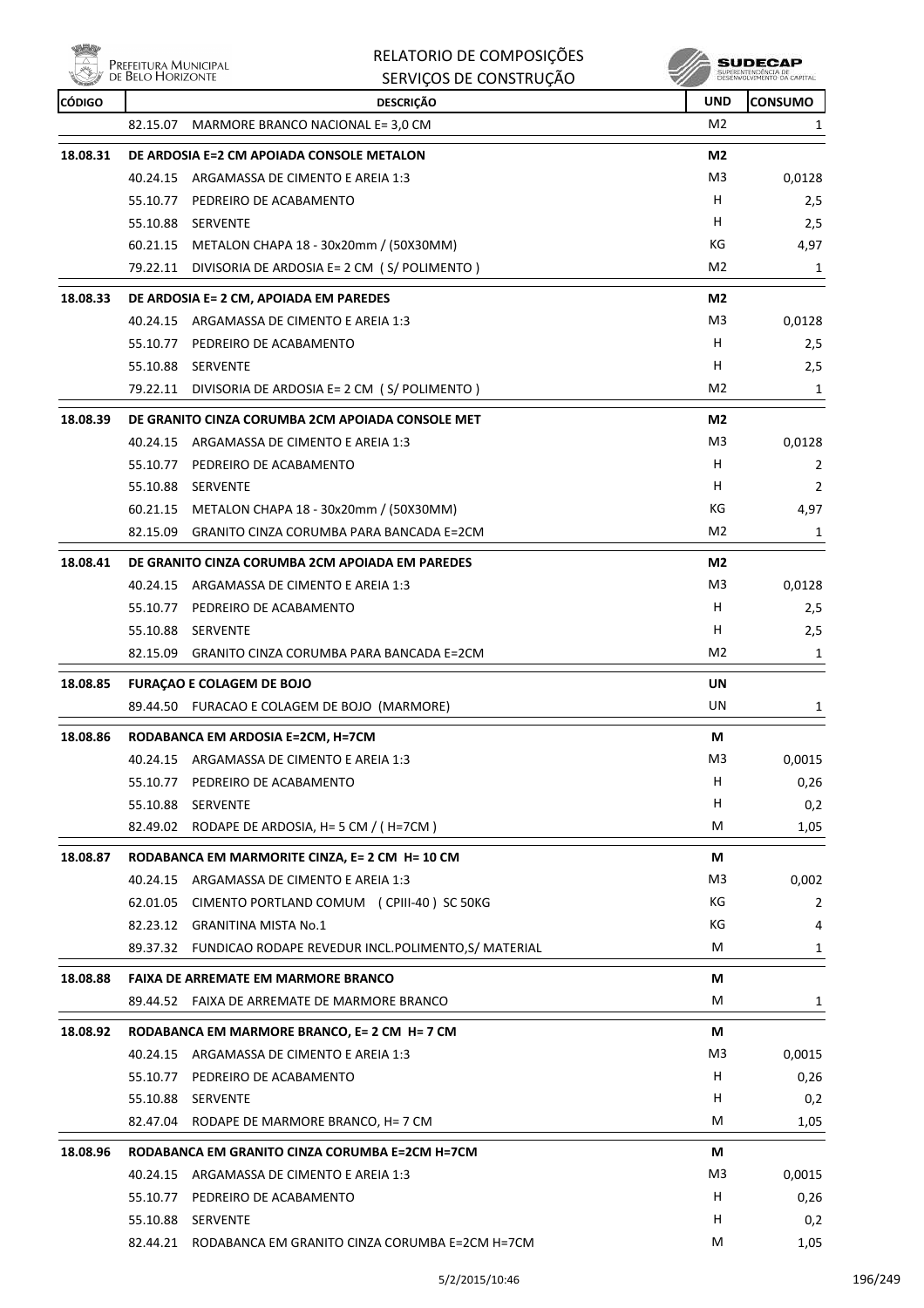**Willip** 

|               | Prefeitura Municipal<br>de Belo Horizonte | RELATORIO DE COMPOSIÇÕES                                    |                | SUDECAP                                          |
|---------------|-------------------------------------------|-------------------------------------------------------------|----------------|--------------------------------------------------|
|               |                                           | SERVIÇOS DE CONSTRUÇÃO                                      |                | SUPERINTENDÊNCIA DE<br>DESENVOLVIMENTO DA CAPITA |
| <b>CÓDIGO</b> |                                           | <b>DESCRIÇÃO</b>                                            | UND            | <b>CONSUMO</b>                                   |
| 18.08.97      |                                           | RODABANCA EM GRANITO CINZA CORUMBA E=2CM H=10CM             | М              |                                                  |
|               | 40.24.15                                  | ARGAMASSA DE CIMENTO E AREIA 1:3                            | M3             | 0,0015                                           |
|               | 55.10.77                                  | PEDREIRO DE ACABAMENTO                                      | н              | 0,26                                             |
|               | 55.10.88                                  | <b>SERVENTE</b>                                             | н              | 0,26                                             |
|               | 82.44.05                                  | RODABANCA EM GRANITO CINZA CORUMBA H=10CM                   | M              | 1,05                                             |
| 18.09.00      | <b>PRATELEIRA</b>                         |                                                             |                |                                                  |
| 18.09.09      |                                           | DE ARDOSIA E=2 CM FIXADA EM PAREDES                         | M2             |                                                  |
|               | 40.24.15                                  | ARGAMASSA DE CIMENTO E AREIA 1:3                            | M3             | 0,0128                                           |
|               | 55.10.77                                  | PEDREIRO DE ACABAMENTO                                      | н              | 2                                                |
|               | 55.10.88                                  | SERVENTE                                                    | н              | 2                                                |
|               | 79.22.11                                  | DIVISORIA DE ARDOSIA E= 2 CM (S/POLIMENTO)                  | M2             | 1                                                |
| 18.09.10      |                                           | DE ARDOSIA E=2 CM APOIADA EM CONSOLE DE METALON             | M2             |                                                  |
|               | 40.24.15                                  | ARGAMASSA DE CIMENTO E AREIA 1:3                            | M3             | 0,0128                                           |
|               | 55.10.77                                  | PEDREIRO DE ACABAMENTO                                      | н              | 2                                                |
|               | 55.10.88                                  | <b>SERVENTE</b>                                             | н              | 2                                                |
|               |                                           | 60.21.15 METALON CHAPA 18 - 30x20mm / (50X30MM)             | КG             | 4,97                                             |
|               | 79.22.11                                  | DIVISORIA DE ARDOSIA E= 2 CM (S/POLIMENTO)                  | M <sub>2</sub> | 1                                                |
| 18.09.12      |                                           | DE MARMORE DE BRANCO E=2CM APOIADA CONSOLE METALON          | M <sub>2</sub> |                                                  |
|               | 40.24.15                                  | ARGAMASSA DE CIMENTO E AREIA 1:3                            | M3             | 0,0128                                           |
|               | 55.10.77                                  | PEDREIRO DE ACABAMENTO                                      | н              | 2,5                                              |
|               | 55.10.88                                  | <b>SERVENTE</b>                                             | н              | 2,5                                              |
|               |                                           | 60.21.15 METALON CHAPA 18 - 30x20mm / (50X30MM)             | КG             | 4,97                                             |
|               | 82.15.05                                  | MARMORE BRANCO NACIONAL E= 2,0 CM                           | M <sub>2</sub> | 1                                                |
| 18.09.13      |                                           | DE GRANITO CINZA CORUMBA E=2CM EMBUTIDA PAREDE              | M2             |                                                  |
|               | 40.24.15                                  | ARGAMASSA DE CIMENTO E AREIA 1:3                            | M3             | 0,0128                                           |
|               | 55.10.77                                  | PEDREIRO DE ACABAMENTO                                      | н              | 2                                                |
|               |                                           | 55.10.88 SERVENTE                                           | н              | $\mathbf{2}$                                     |
|               | 79.22.20                                  | PRATELEIRA GRANITO CINZA CORUMBA E=2 CM                     | M <sub>2</sub> | 1                                                |
| 18.09.16      |                                           | DE CONCRETO APOIADA EM CONSOLE METALON 20X30MM              | M2             |                                                  |
|               |                                           | 40.10.19 CONCRETO FCK >= 15.0 MPa, B1-B2 CALC., LANC. ESTR. | M <sub>3</sub> | 0,05                                             |
|               |                                           | 40.20.15 FORMA DE COMPENSADO RESINADO E=12MM TIPO B (3 APR) | M2             | 1,2                                              |
|               |                                           | 40.22.20 ACO CA-60 - CORTE, DOBRAMENTO E COLOCACAO          | KG             | 1,25                                             |
|               |                                           | 40.24.15 ARGAMASSA DE CIMENTO E AREIA 1:3                   | M <sub>3</sub> | 0,0128                                           |
|               |                                           | 55.10.77 PEDREIRO DE ACABAMENTO                             | H              | 2                                                |
|               |                                           | 55.10.88 SERVENTE                                           | H.             | 2                                                |
|               |                                           | 60.21.15 METALON CHAPA 18 - 30x20mm / (50X30MM)             | КG             | 4,97                                             |
| 18.10.00      | <b>BANCOS E MESAS</b>                     |                                                             |                |                                                  |
| 18.10.01      |                                           | PLACA DE CONCR. APOIADA ALV. TIJ. MACIÇO REBOCADA           | М              |                                                  |
|               |                                           | 40.10.19 CONCRETO FCK >= 15.0 MPa, B1-B2 CALC., LANC. ESTR. | M <sub>3</sub> | 0,02                                             |
|               |                                           | 40.20.15 FORMA DE COMPENSADO RESINADO E=12MM TIPO B (3 APR) | M2             | 1,8                                              |
|               |                                           | 40.22.20 ACO CA-60 - CORTE, DOBRAMENTO E COLOCACAO          | КG             | 0,47                                             |
|               |                                           | 40.30.06 ALVENARIA TIJOLO MACICO REQ., E = 10CM, A REVESTIR | M2             | 0,32                                             |
|               |                                           | 40.31.02 CHAPISCO COM ARGAMASSA 1:3, A COLHER               | M2             | 0,8                                              |
|               | 40.31.06                                  | REBOCO PAULISTA COM ARGAMASSA 1:7                           | M2             | 0,8                                              |
| 18.10.02      |                                           | DE CONCRETO 0,30X1,50X0,40M                                 | UN             |                                                  |
|               |                                           | 40.10.19 CONCRETO FCK >= 15.0 MPa, B1-B2 CALC., LANC. ESTR. | M3             | 0,04                                             |
|               |                                           | 40.20.15 FORMA DE COMPENSADO RESINADO E=12MM TIPO B (3 APR) | M <sub>2</sub> | 1,23                                             |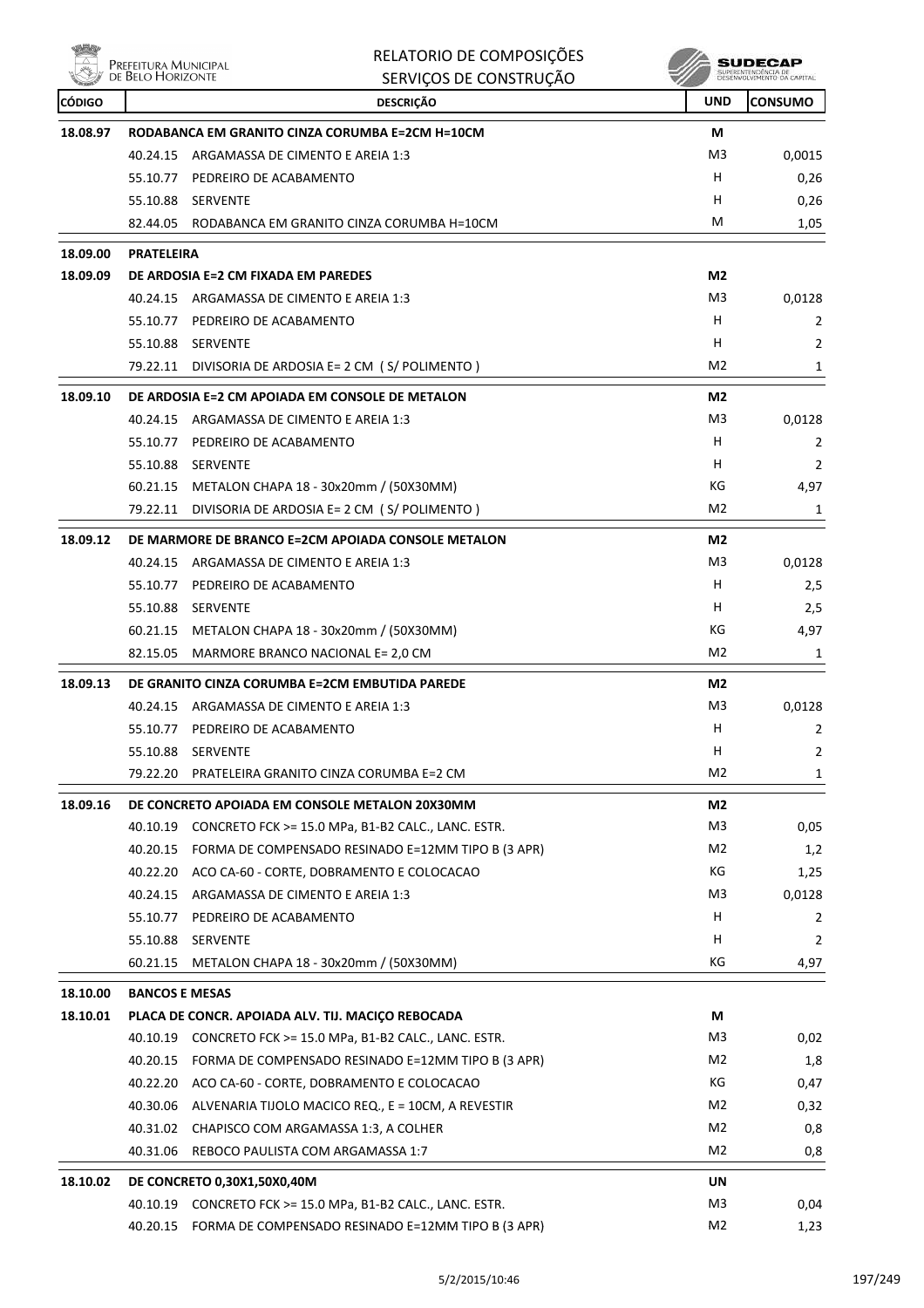

| <b>Corners</b><br><b>CÓDIGO</b> |                 | סהעטוויטא את האושר<br><b>DESCRIÇÃO</b>                      | $\sim$<br><b>UND</b> | <b>CONSUMO</b> |
|---------------------------------|-----------------|-------------------------------------------------------------|----------------------|----------------|
|                                 | 40.22.20        | ACO CA-60 - CORTE, DOBRAMENTO E COLOCACAO                   | КG                   | 2,1            |
|                                 |                 | 40.24.15 ARGAMASSA DE CIMENTO E AREIA 1:3                   | M3                   | 0,01           |
| 18.10.03                        |                 | BANCO PRE-MOLDADO CONCRETO 45X150X45CM PREMO/SIMI           | UN                   |                |
|                                 |                 | 40.08.07 CONCRETO 1:3:6, B1-B2 CALCAREA - PREPARO           | M3                   | 0,018          |
|                                 |                 | 55.10.75 PEDREIRO                                           | H.                   | 1              |
|                                 |                 | 55.10.88 SERVENTE                                           | H                    | 1              |
|                                 |                 | 76.20.01 BANCO PRE-MOLDADO DE CONCRETO 45X150X45CM          | UN                   | 1              |
| 18.10.05                        |                 | <b>CONJUNTO DE MESA E 2 BANCOS DE CONCRETO PARA JOGOS</b>   | CJ                   |                |
|                                 |                 | 40.09.17 CONCRETO FCK >= 13.5 MPa, B1-B2 CALC., LANC. FUND. | M3                   | 0,18           |
|                                 |                 | 40.10.19 CONCRETO FCK >= 15.0 MPa, B1-B2 CALC., LANC. ESTR. | M3                   | 0,219          |
|                                 |                 | 40.20.15 FORMA DE COMPENSADO RESINADO E=12MM TIPO B (3 APR) | M2                   | 4,42           |
|                                 |                 | 40.22.20 ACO CA-60 - CORTE, DOBRAMENTO E COLOCACAO          | КG                   | 30,4           |
|                                 |                 | 40.32.05 ESCAVACAO MANUAL H <= 1.5M M                       | M3                   | 0,18           |
|                                 |                 | 40.32.22 REGULARIZACAO E COMPACTACAO MANUAL DE TERRENO      | M2                   | 0,6            |
|                                 | 55.10.75        | PEDREIRO                                                    | H                    | 0,2            |
|                                 | 55.10.81 PINTOR |                                                             | H.                   | 2              |
|                                 |                 | 55.10.88 SERVENTE                                           | н                    | 0,2            |
|                                 |                 | 75.01.07 TINTA NOVACOR PARA PISO                            | LATA                 | 0,01           |
| 18.10.06                        |                 | BANCO DE CONCRETO MOLDADO IN LOCO L=50CM E H= 40CM          | М                    |                |
|                                 |                 | 40.10.19 CONCRETO FCK >= 15.0 MPa, B1-B2 CALC., LANC. ESTR. | M3                   | 0,084          |
|                                 |                 | 40.13.19 CONCRETO FCK >= 15.0 MPa, B1 CALC., LANC. FUNDACAO | M3                   | 0,011          |
|                                 |                 | 40.20.15 FORMA DE COMPENSADO RESINADO E=12MM TIPO B (3 APR) | M2                   | 1,54           |
|                                 |                 | 40.22.30 ACO CA-50 E CA-60 - CORTE, DOBRAMENTO E COLOCACAO  | КG                   | 3,78           |
|                                 |                 | 40.32.05 ESCAVACAO MANUAL H <= 1.5M M                       | M3                   | 0,016          |
| 18.10.07                        |                 | BANCO EST. TUBULAR E ESPALDAR MADEIRA 140X45X70 CM          | UN                   |                |
|                                 |                 | 55.10.88 SERVENTE                                           | н                    | 0,3            |
|                                 | 83.10.03        | BANCO DE MADEIRA E ESTRUTURA TUBULAR 140X45X70CM            | UN                   | 1              |
| 18.30.00                        |                 | <b>EQUIPAMENTOS E PEÇAS PADRAO</b>                          |                      |                |
| 18.30.08                        |                 | BARRAMENTO DE MADEIRA PARA SALA DE AULA L= 7 CM             | M                    |                |
|                                 |                 | 55.10.10 AUXILIAR BOMBEIRO/ELETRICISTA                      | H.                   | 0,17           |
|                                 |                 | 55.10.50 CARPINTEIRO                                        | H                    | 0,17           |
|                                 |                 | 55.10.65 MARCENEIRO                                         | H.                   | 0,5            |
|                                 |                 | 55.10.88 SERVENTE                                           | H.                   | 0,05           |
|                                 |                 | 77.90.34 BUCHA FISCHER S8 COM PARAFUSO                      | UN                   | 2              |
|                                 |                 | 82.45.04 RODAPE DE IPE H= 7 CM                              | M                    | 1,05           |
| 18.30.15                        |                 | QUADRO GREENBOARD COMPLETO C/2 QUADROS P/ CARTAZES          | CJ                   |                |
|                                 |                 | 65.33.05 QUADRO GREENBOARD COMPLETO C/2 QUADROS P/CARTAZES  | CJ                   | 1              |
| 18.30.20                        |                 | QUADRO DE AVISOS COM PORTA DE VIDRO 50 X 80 X 8 CM          | UN                   |                |
|                                 |                 | 55.10.75 PEDREIRO                                           | H                    | 0,5            |
|                                 |                 | 55.10.88 SERVENTE                                           | н                    | 0,5            |
|                                 |                 | 65.33.10 QUADRO DE AVISOS COM PORTA DE VIDRO DE 50x80x8 CM  | UN                   | 1              |
| 18.30.22                        |                 | QUADRO PARA 70 CHAVES C/ PORTA DE VIDRO 90X70X3CM           | UN                   |                |
|                                 |                 | 55.10.75 PEDREIRO                                           | н                    | 0,5            |
|                                 |                 | 55.10.88 SERVENTE                                           | H                    | 0,5            |
|                                 |                 | 65.33.12 QUADRO PARA 70 CHAVES C/ PORTA DE VIDRO DE 90X70X3 | UN                   | 1              |
| 18.30.34                        |                 | CESTO EM TELA GALVANIZADA 45x45x50CM, PINT. A OLEO          | UN                   |                |
|                                 |                 | 48.73.01 CESTO METALICO DE 45x45x50 CM COM TELA ARTISTICA   | UN                   | 1              |
|                                 |                 |                                                             |                      |                |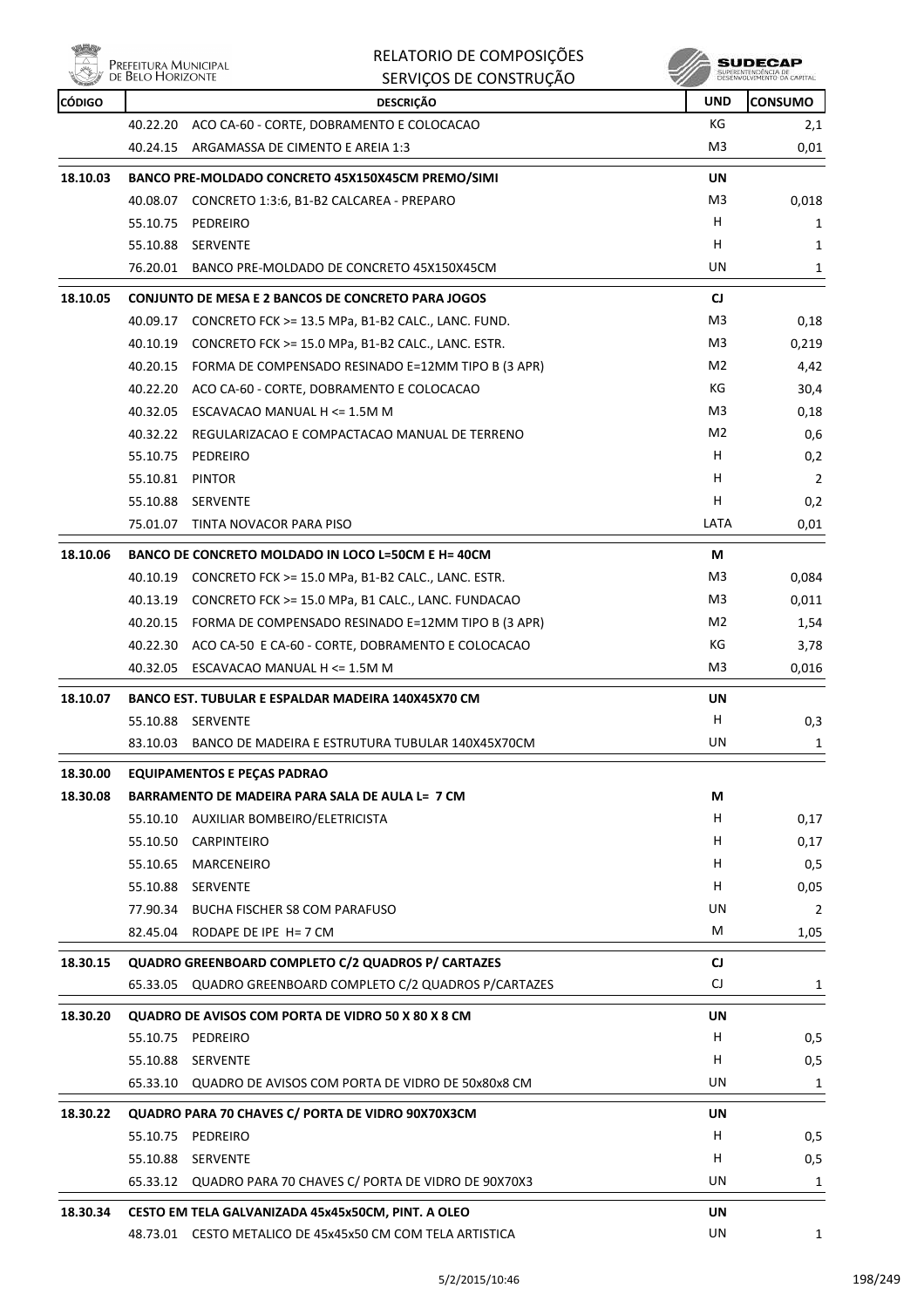)<br>Prefeitura Municipal<br>de Relo Horizonite

| RELATORIO DE COMPOSIÇÕES |
|--------------------------|
|                          |

|               | DE BELO HORIZONTE                                   | SERVIÇOS DE CONSTRUÇÃO                                      |                | SUPERINTENDENCIA DE<br>DESENVOLVIMENTO DA CAPITAL |
|---------------|-----------------------------------------------------|-------------------------------------------------------------|----------------|---------------------------------------------------|
| <b>CÓDIGO</b> |                                                     | <b>DESCRIÇÃO</b>                                            | UND            | CONSUMO                                           |
|               | 55.10.05 AJUDANTE                                   |                                                             | н              | 0,348                                             |
|               | 55.10.81<br><b>PINTOR</b>                           |                                                             | н              | 1,16                                              |
|               | 75.05.08<br>TINTA A OLEO EUCATEX                    |                                                             | GL             | 0,12992                                           |
|               | 75.25.05 AGUARRAZ (LATA DE 5 LITROS)                |                                                             | LATA           | 0,0232                                            |
|               | 75.50.05 LIXA D AGUA                                |                                                             | UN             | 0,464                                             |
| 18.30.35      | <b>ESTRADO (DECK) DE MADEIRA PINTADO DE ESMALTE</b> |                                                             | M <sub>2</sub> |                                                   |
|               | 55.10.05<br>AJUDANTE                                |                                                             | н              | 0,2                                               |
|               | 55.10.81<br><b>PINTOR</b>                           |                                                             | н              | 1,2                                               |
|               | 71.02.20<br>PRANCHAO DE PARAJU                      |                                                             | M3             | 0,056                                             |
|               |                                                     | 75.03.25 ESMALTE SINTETICO SEMI-FOSCO ACETINADO CORALIT     | GL             | 0,112                                             |
|               | 75.25.05 AGUARRAZ (LATA DE 5 LITROS)                |                                                             | LATA           | 0,006                                             |
|               | 75.50.20 LIXA DE MADEIRA                            |                                                             | UN             | 0,4                                               |
| 18.30.54      | ARMARIO EM MDF MELAMINICO INTER.E EXT. SOB BANCADA  |                                                             | M <sub>2</sub> |                                                   |
|               |                                                     | 65.30.10 ARMARIO EM MDF MELAMINICO INTER.E EXT. SOB BANCADA | M <sub>2</sub> | 0,89286                                           |
| 18.30.55      | ARMARIO EM MDF MELAMINICO INTER.E EXT. SUSPENSO     |                                                             | M2             |                                                   |
|               |                                                     | 65.30.10 ARMARIO EM MDF MELAMINICO INTER.E EXT. SOB BANCADA | M2             | 0,89286                                           |
| 18.40.00      |                                                     | EQUIPAMENTO PARA PLAYGROUND EM EUCALIPTO IMUNIZADO          |                |                                                   |
| 18.40.01      | <b>ARGOLA DUPLA</b>                                 |                                                             | <b>UN</b>      |                                                   |
|               | 83.09.01 ARGOLA DUPLA EM EUCALIPTO IMUNIZADO        |                                                             | UN             | 1                                                 |
|               |                                                     |                                                             |                |                                                   |
| 18.40.02      | <b>BALANCIM COM 5 LUGARES</b>                       |                                                             | UN             |                                                   |
|               |                                                     | 83.09.03 BALANCIM COM 5 LUGARES EM EUCALIPTO IMUNIZADO      | UN             | 1                                                 |
| 18.40.03      | <b>ESCORREGADOR</b>                                 |                                                             | UN             |                                                   |
|               | 83.09.06                                            | ESCORREGADOR EM EUCALIPTO IMUNIZADO                         | UN             | 1                                                 |
| 18.40.04      | <b>PRANCHA ABDOMINAL</b>                            |                                                             | UN             |                                                   |
|               | 83.09.09                                            | PRANCHA ABDOMINAL EM EUCALIPTO IMUNIZADO                    | UN             | 1                                                 |
| 18.40.05      | <b>ZANGA BURRINHO COM 2 PRANCHAS</b>                |                                                             | UN             |                                                   |
|               |                                                     | 83.09.12 ZANGA BURRINHO C/2 PRANCHAS EM EUCALIPTO IMUNIZADO | UN             | 1                                                 |
|               |                                                     |                                                             |                |                                                   |
| 18.40.06      | <b>GANGORRA</b>                                     |                                                             | <b>UN</b>      |                                                   |
|               | 83.09.15 GANGORRA EM EUCALIPTO IMUNIZADO            |                                                             | UN             | 1                                                 |
| 18.40.07      | <b>BARRA FIXA</b>                                   |                                                             | UN             |                                                   |
|               | 83.09.18 BARRA FIXA EM EUCALIPTO IMUNIZADO          |                                                             | UN             | 1                                                 |
| 18.40.08      | <b>ESCADA HORIZONTAL</b>                            |                                                             | UN             |                                                   |
|               | 83.09.21 ESCADA HORIZONTAL EM EUCALIPTO IMUNIZADO   |                                                             | UN             | 1                                                 |
| 18.40.09      | <b>BARRAS DE ALONGAMENTO</b>                        |                                                             | UN             |                                                   |
|               |                                                     | 83.09.24 BARRA DE ALOGAMENTO EM EUCALIPTO IMUNIZADO         | UN             | 1                                                 |
| 18.40.10      | <b>CANGALHA</b>                                     |                                                             | UN             |                                                   |
|               | 83.09.27 CANGALHA EM EUCALIPTO IMUNIZADO            |                                                             | UN             | 1                                                 |
| 18.40.11      | <b>CORDA BAMBA</b>                                  |                                                             | UN             |                                                   |
|               | 83.09.30 CORDA BAMBA EM EUCALIPTO IMUNIZADO 2,5M    |                                                             | UN             | 1                                                 |
|               |                                                     |                                                             |                |                                                   |
| 18.40.12      | <b>MARE DA ILHA</b>                                 |                                                             | <b>UN</b>      |                                                   |
|               | 83.09.33 MARE DA ILHA EM EUCALIPTO IMUNIZADO        |                                                             | UN             | 1                                                 |
| 18.41.00      | <b>PLAYGROUND LONGEVIDADE</b>                       |                                                             |                |                                                   |
| 18.41.01      | ROTACAO DIAGONAL DUPLA - APARELHO TRIPLO CONJUGADO  |                                                             | UN             |                                                   |
|               | 55.10.75 PEDREIRO                                   |                                                             | H              | 1                                                 |
|               | 55.10.88 SERVENTE                                   |                                                             | H.             | 3                                                 |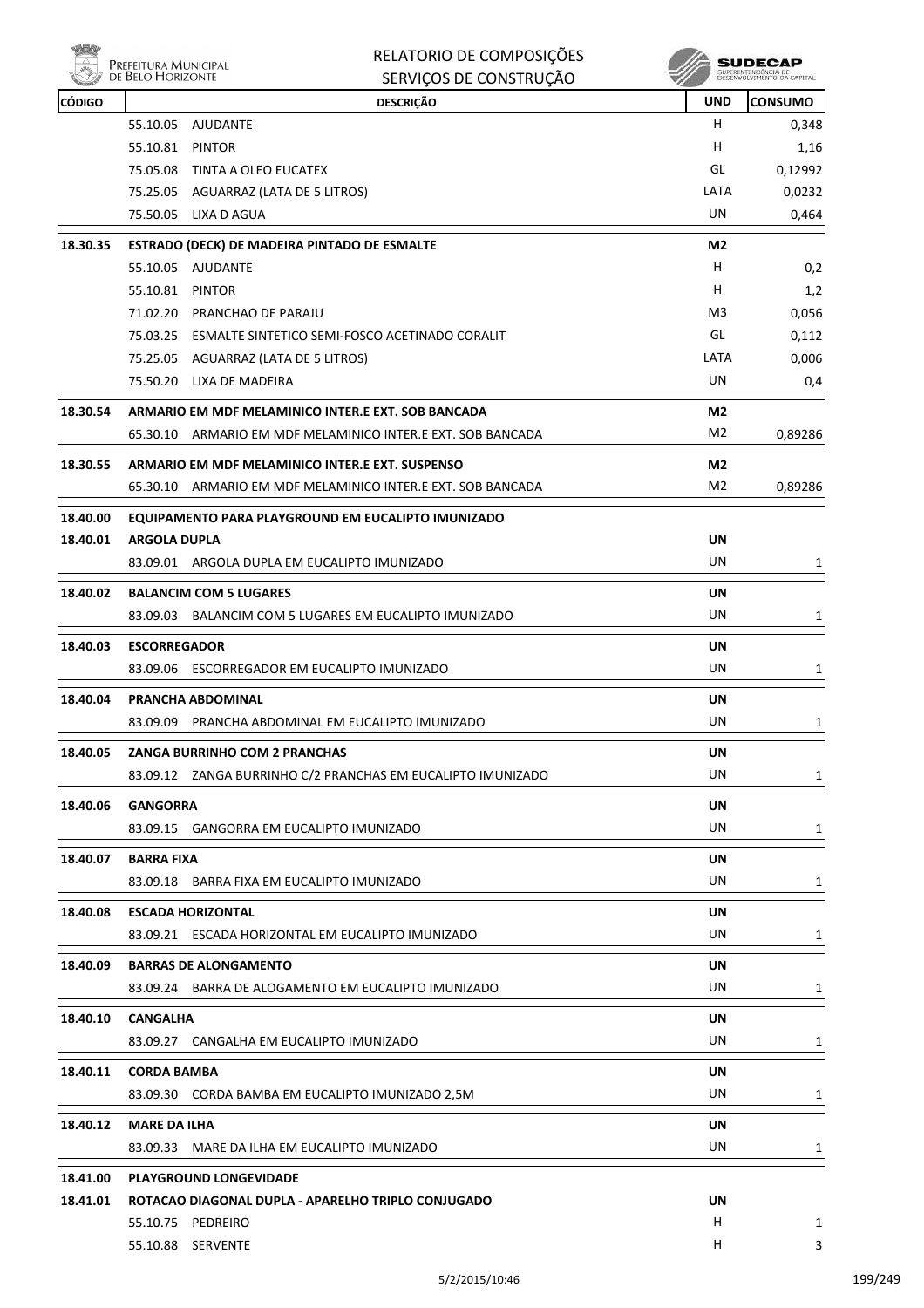● 電話 **PREFEITURA MUNICIPAL**<br>
DE BELO HORIZONTE

|               | PREFEITURA MUNICIPAL<br>DE BELO HORIZONTE                    | RELATORIO DE COMPOSIÇÕES<br>SERVIÇOS DE CONSTRUÇÃO          |            | SUDECAP<br>SUPERINTENDÊNCIA DE<br>DESENVOLVIMENTO DA CAPITAL |
|---------------|--------------------------------------------------------------|-------------------------------------------------------------|------------|--------------------------------------------------------------|
| <b>CÓDIGO</b> |                                                              | <b>DESCRIÇÃO</b>                                            | <b>UND</b> | <b>CONSUMO</b>                                               |
|               | 83.11.22                                                     | ROTACAO DIAGONAL DUPLA - APARELHO TRIPO CONJUGAD            | UN         | 1                                                            |
| 18.41.02      | ALONGADOR COM TRES ALTURAS CONJUGADO                         |                                                             | <b>UN</b>  |                                                              |
|               |                                                              | 40.09.19 CONCRETO FCK >= 15.0 MPa, B1-B2 CALC., LANC. FUND. | M3         | 0,06                                                         |
|               | 40.32.05<br>ESCAVACAO MANUAL H <= 1.5M M                     |                                                             | M3         | 0,08                                                         |
|               | 55.10.75<br>PEDREIRO                                         |                                                             | н          | 1                                                            |
|               | 55.10.88 SERVENTE                                            |                                                             | H          | 3                                                            |
|               | 83.11.23 ALONGADOR COM TRES ALTURAS CONJUGADO                |                                                             | UN         | 1                                                            |
| 18.41.04      | <b>ESQUI TRIPLO CONJUGADO</b>                                |                                                             | UN         |                                                              |
|               | 55.10.75 PEDREIRO                                            |                                                             | н          | 0,5                                                          |
|               | 55.10.88 SERVENTE                                            |                                                             | н          | 0,5                                                          |
|               | 83.11.26 ESQUI TRIPLO CONJUGADO                              |                                                             | UN         | 1                                                            |
| 18.41.05      | SIMULADOR DE CAMINHADA TRIPLO CONJUGADO                      |                                                             | UN         |                                                              |
|               | 55.10.75 PEDREIRO                                            |                                                             | н          | 0,5                                                          |
|               | 55.10.88 SERVENTE                                            |                                                             | н          | 0,5                                                          |
|               | 83.11.27 SIMULADOR DE CAMINHADA TRIPLO CONJUGADO             |                                                             | UN         | 1                                                            |
| 18.41.06      | SIMULADOR DE CAVALGADA TRIPLO CONJUGADO                      |                                                             | UN         |                                                              |
|               | 55.10.75<br>PEDREIRO                                         |                                                             | н          | 0,5                                                          |
|               | 55.10.88 SERVENTE                                            |                                                             | н          | 0,5                                                          |
|               | 83.11.28 SIMULADOR DE CAVALGADA TRIPLO CONJUGADO             |                                                             | UN         | 1                                                            |
| 18.41.07      | SIMULADOR DE REMO (REMADA SENTADA)                           |                                                             | UN         |                                                              |
|               | 55.10.75 PEDREIRO                                            |                                                             | н          | 0,5                                                          |
|               | 55.10.88<br>SERVENTE                                         |                                                             | н          | 0,5                                                          |
|               | 83.11.29                                                     | SIMULADOR DE REMO (REMADA SENTADA)                          | UN         | 1                                                            |
| 18.41.08      | SUPINO-EQUIPAMENTO PARA P.N.E. (CADEIRANTES)                 |                                                             | <b>UN</b>  |                                                              |
|               | PEDREIRO<br>55.10.75                                         |                                                             | H          | 0,5                                                          |
|               | 55.10.88 SERVENTE                                            |                                                             | н          | 0,5                                                          |
|               |                                                              | 83.11.30 SUPINO - EQUIPAMENTO PARA P.N.E. (CADEIRANTES)     | UN         | 1                                                            |
| 18.41.09      | ROTACAO DUPLA VERTICAL- EQUIP. P.N.E. (CADEIRANTES)          |                                                             | UN         |                                                              |
|               | 55.10.75 PEDREIRO                                            |                                                             | H          | 1                                                            |
|               | 55.10.88 SERVENTE                                            |                                                             | н          | 3                                                            |
|               |                                                              | 83.11.31 ROTACAO DUPLA VERTICAL-EQUIP. P/P.N.E(CADEIRANTE)  | UN         | 1                                                            |
| 18.50.00      | EQUIPAMENTO PARA PLAYGROUND METALICO                         |                                                             |            |                                                              |
| 18.50.05      | <b>ESCORREGADOR MEDIO</b>                                    |                                                             | UN         |                                                              |
|               | 83.11.03 ESCORREGADOR MEDIO METALICO                         |                                                             | UN         | 1                                                            |
| 18.50.06      | <b>GANGORRA COM DOIS LUGARES</b>                             |                                                             | UN         |                                                              |
|               | 83.11.06 GANGORRA COM DOIS LUGARES METALICA                  |                                                             | UN         | 1                                                            |
| 18.50.07      | <b>ZANGA BURRINHO COM 2 PRANCHAS</b>                         |                                                             | UN         |                                                              |
|               | 83.11.09 ZANGA BURRINHO COM 2 PRANCHAS METALICO              |                                                             | UN         | 1                                                            |
|               |                                                              |                                                             |            |                                                              |
| 18.50.08      | <b>BARRA FIXA</b><br>83.11.18 BARRAS DE ALONGAMENTO METALICA |                                                             | UN<br>UN   | 1                                                            |
|               |                                                              |                                                             |            |                                                              |
| 18.50.09      | <b>ESCADA HORIZONTAL</b>                                     |                                                             | UN         |                                                              |
|               | 83.11.15 ESCADA HORIZONTAL JUVENIL METALICA                  |                                                             | UN         | 1                                                            |
| 18.50.10      | <b>BARRAS DE ALONGAMENTO</b>                                 |                                                             | <b>UN</b>  |                                                              |
|               | 83.11.18 BARRAS DE ALONGAMENTO METALICA                      |                                                             | UN         | 1                                                            |
| 18.50.11      | <b>BONDINHO REMA-REMA COM 6 LUGARES METALICO</b>             |                                                             | <b>UN</b>  |                                                              |

RELATORIO DE COMPOSIÇÕES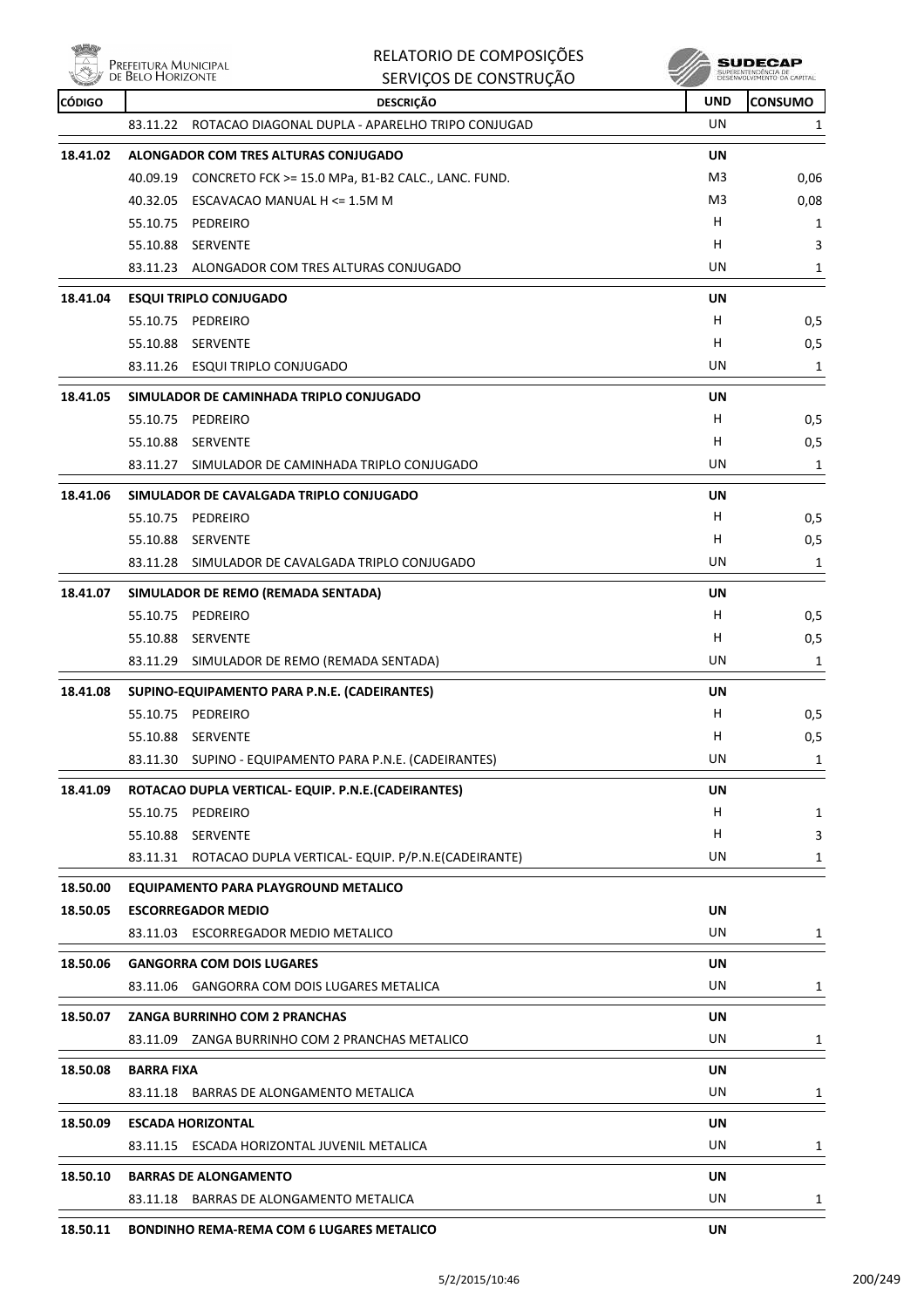

### RELATORIO DE COMPOSIÇÕES Prefeitura Municipal<br>de Belo Horizonte **SUDECAP TENDÊNCIA DE**<br>DI VEMENTO CA CARITAL SUPER SERVIÇOS DE CONSTRUÇÃO **CÓDIGO DESCRIÇÃO UND CONSUMO** 83.11.21 BONDINHO REMA-REMA COM 6 LUGARES METALICO UN UN 1 **18.52.00 EQUIPAMENTOS PARA PLAYGROUND 18.52.17 TRENZINHO BRINQUEDO MANILHA DE CONCRETO 3 MODULOS UN** 40.13.05 CONCRETO 1:4:8, B1 CALCAREA, LANCADO EM FUNDACAO M3 M3 0,023 55.10.75 PEDREIRO H 8 55.10.88 SERVENTE H 8 80.04.57 TUBO CONCRETO CIMENTO ARI PLUS RS PB PA-1 D= 800MM M 3 89.40.07 FURO EM MANILHA DE CONCRETO 15X15X10CM **18** and 18 **18.52.27 AMARELINHA - PINTADA NO PISO UN** 55.10.05 AJUDANTE H 0,4 55.10.81 PINTOR H 1 75.01.07 TINTA NOVACOR PARA PISO LATA 0,015 **19.00.00 DRENAGEM 19.03.00 TUBO CORRUGADO POLIETILENO ALTA DENSIDADE PEAD N12 19.03.01 DN=300MM M** 55.10.05 AJUDANTE H 0,35 55.10.39 BOMBEIRO H 0,08 73.23.01 TUBO CORRUGADO PEAD N12 D=300MM M 1 **19.03.02 DN=375MM M** 55.10.05 AJUDANTE H 0,35 55.10.39 BOMBEIRO H 0,08 73.23.02 TUBO CORRUGADO PEAD N12 D=375MM M 1 **19.03.03 DN=450MM M** 55.10.05 AJUDANTE H 0,53 55.10.39 BOMBEIRO H 0,13 73.23.03 TUBO CORRUGADO PEAD N12 D=450MM M 1 **19.03.04 DN=600MM M** 55.10.05 AJUDANTE H 0,54 55.10.39 BOMBEIRO H 0,13 73.23.04 TUBO CORRUGADO PEAD N12 D=600MM 1 1 1 1 2 23.04 TUBO CORRUGADO PEAD N12 D=600MM **19.03.05 DN=750MM M** 55.10.05 AJUDANTE H 0,64 55.10.39 BOMBEIRO H 0,14 73.23.05 TUBO CORRUGADO PEAD N12 D=750MM M 1 **19.03.06 DN=900MM M** 55.10.05 AJUDANTE H 0,68 55.10.39 BOMBEIRO H 0,14 73.23.06 TUBO CORRUGADO PEAD N12 D=900MM M 1 **19.03.07 DN=1050MM M** 55.10.05 AJUDANTE H 0,8 55.10.39 BOMBEIRO H 0,17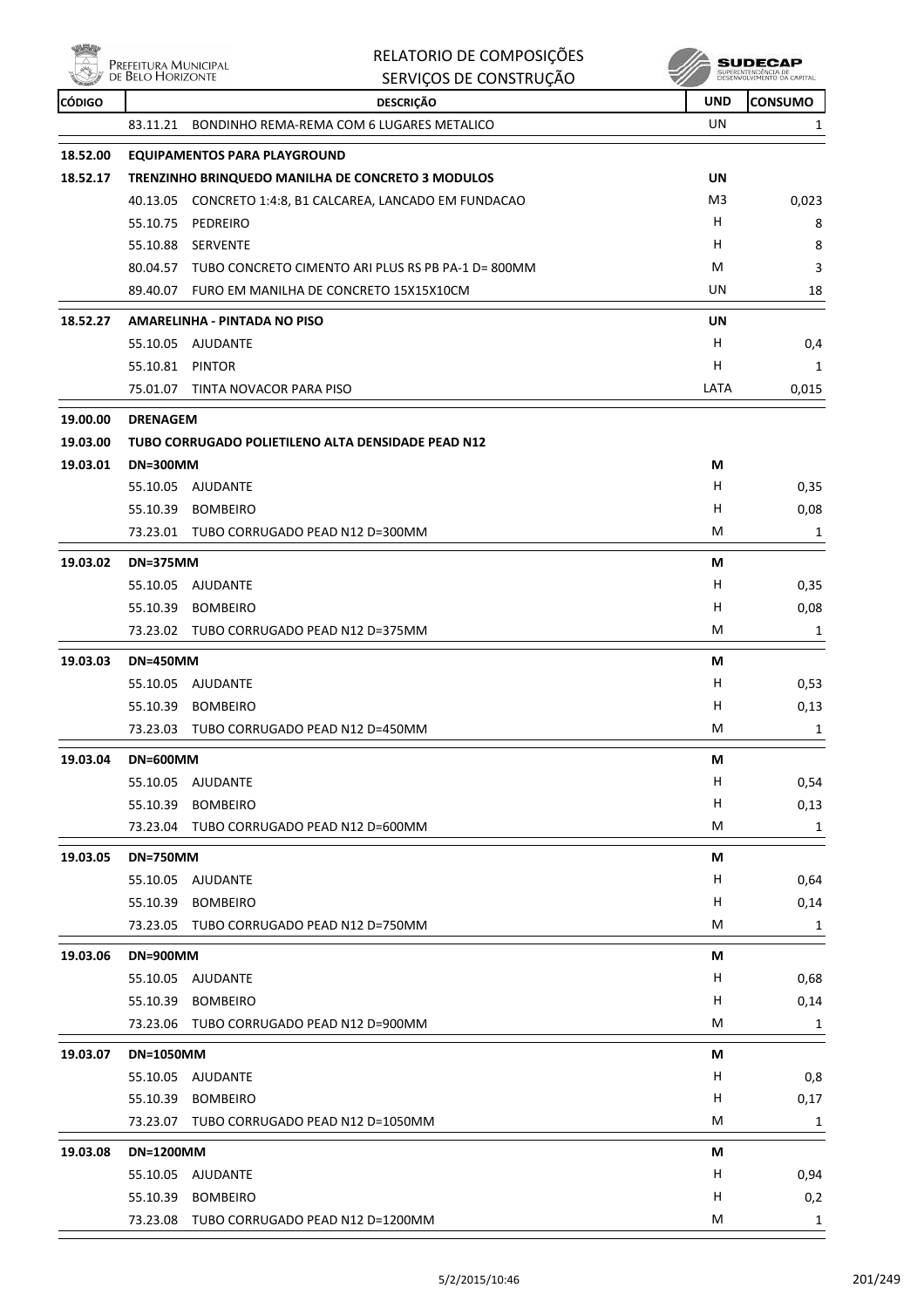|          | Prefeitura Municipal<br>de Belo Horizonte | RELATORIO DE COMPOSIÇÕES<br>SERVIÇOS DE CONSTRUÇÃO          |                | <b>SUDECAP</b><br>SUPERINTENDÊNCIA DE<br>DESENVOLVIMENTO DA CAPITAL |
|----------|-------------------------------------------|-------------------------------------------------------------|----------------|---------------------------------------------------------------------|
| CÓDIGO   |                                           | <b>DESCRIÇÃO</b>                                            | <b>UND</b>     | <b>CONSUMO</b>                                                      |
| 19.03.09 | <b>DN=1500MM</b>                          |                                                             | М              |                                                                     |
|          |                                           | 55.10.05 AJUDANTE                                           | н              | 1,82                                                                |
|          |                                           | 55.10.39 BOMBEIRO                                           | H              | 0,25                                                                |
|          |                                           | 73.23.09 TUBO CORRUGADO PEAD N12 D=1500MM                   | M              | 1                                                                   |
| 19.04.00 |                                           | REDE TUB. CONCRETO CIMENTO ARI PLUS RS CLASSE PA-1          |                |                                                                     |
| 19.04.01 | <b>DN= 400 MM</b>                         |                                                             | М              |                                                                     |
|          |                                           | 40.24.15 ARGAMASSA DE CIMENTO E AREIA 1:3                   | M <sub>3</sub> | 0,002                                                               |
|          | 40.32.22                                  | REGULARIZACAO E COMPACTACAO MANUAL DE TERRENO               | M <sub>2</sub> | 0,6                                                                 |
|          | 50.20.06                                  | CHP/RETRO-ESCAVAD. CASE 580 L-(0,77M3) 75HP (4X2)           | H              | 0,05714                                                             |
|          | 50.20.07                                  | CHI/RETRO-ESCAVAD. CASE 580 L-(0,77M3) 75HP (4X2)           | H              | 0,01429                                                             |
|          | 55.10.75                                  | PEDREIRO                                                    | H              | 0,57143                                                             |
|          | 55.10.88                                  | SERVENTE                                                    | н              | 1                                                                   |
|          |                                           | 80.04.53 TUBO CONCRETO CIMENTO ARI PLUS RS PB PA-1 D= 400MM | M              | $\mathbf{1}$                                                        |
|          |                                           | 80.90.10 FRETE PARA ELEMENTOS DE CONCRETO                   | <b>VB</b>      | 0,0125                                                              |
| 19.04.02 | <b>DN= 500 MM</b>                         |                                                             | М              |                                                                     |
|          | 40.24.15                                  | ARGAMASSA DE CIMENTO E AREIA 1:3                            | M <sub>3</sub> | 0,002                                                               |
|          |                                           | 40.32.22 REGULARIZACAO E COMPACTACAO MANUAL DE TERRENO      | M <sub>2</sub> | 0,8                                                                 |
|          | 50.20.06                                  | CHP/RETRO-ESCAVAD. CASE 580 L -(0,77M3) 75HP (4X2)          | H              | 0,06667                                                             |
|          | 50.20.07                                  | CHI/RETRO-ESCAVAD. CASE 580 L - (0,77M3) 75HP (4X2)         | н              | 0,01667                                                             |
|          | 55.10.75                                  | PEDREIRO                                                    | н              | 0,66667                                                             |
|          | 55.10.88                                  | <b>SERVENTE</b>                                             | н              | 1,16667                                                             |
|          | 80.04.54                                  | TUBO CONCRETO CIMEMTO ARI PLUS RS PB PA-1 D= 500MM          | M              | 1                                                                   |
|          |                                           | 80.90.10 FRETE PARA ELEMENTOS DE CONCRETO                   | <b>VB</b>      | 0,02469                                                             |
| 19.04.03 | <b>DN= 600 MM</b>                         |                                                             | М              |                                                                     |
|          | 40.24.15                                  | ARGAMASSA DE CIMENTO E AREIA 1:3                            | M <sub>3</sub> | 0,002                                                               |
|          |                                           | 40.32.22 REGULARIZACAO E COMPACTACAO MANUAL DE TERRENO      | M <sub>2</sub> | $\mathbf{1}$                                                        |
|          |                                           | 50.20.06 CHP/RETRO-ESCAVAD. CASE 580 L-(0,77M3) 75HP (4X2)  | H              | 0,08889                                                             |
|          |                                           | 50.20.07 CHI/RETRO-ESCAVAD. CASE 580 L-(0,77M3) 75HP (4X2)  | H              | 0,02222                                                             |
|          |                                           | 55.10.75 PEDREIRO                                           | н              | 0,88889                                                             |
|          |                                           | 55.10.88 SERVENTE                                           | н              | 1,55556                                                             |
|          |                                           |                                                             |                |                                                                     |

|          | 80.04.55          | TUBO CONCRETO CIMENTO ARI PLUS RS PB PA-1 D= 600MM | M              | 1       |
|----------|-------------------|----------------------------------------------------|----------------|---------|
|          | 80.90.10          | FRETE PARA ELEMENTOS DE CONCRETO                   | <b>VB</b>      | 0,0303  |
| 19.04.04 | <b>DN= 700 MM</b> |                                                    | М              |         |
|          | 40.24.15          | ARGAMASSA DE CIMENTO E AREIA 1:3                   | M <sub>3</sub> | 0,005   |
|          | 40.32.22          | REGULARIZACAO E COMPACTACAO MANUAL DE TERRENO      | M <sub>2</sub> | 1,1     |
|          | 50.20.06          | CHP/RETRO-ESCAVAD. CASE 580 L-(0,77M3) 75HP (4X2)  | H              | 0,1     |
|          | 50.20.07          | CHI/RETRO-ESCAVAD. CASE 580 L-(0,77M3) 75HP (4X2)  | H              | 0,025   |
|          | 55.10.75          | PEDREIRO                                           | H              | 1       |
|          | 55.10.88          | <b>SERVENTE</b>                                    | H              | 1,75    |
|          | 80.04.56          | TUBO CONCRETO CIMENTO ARI PLUS RS PB PA-1 D= 700MM | M              | 1       |
|          | 80.90.10          | FRETE PARA ELEMENTOS DE CONCRETO                   | <b>VB</b>      | 0,04762 |
| 19.04.05 | <b>DN= 800 MM</b> |                                                    | М              |         |
|          | 40.24.15          | ARGAMASSA DE CIMENTO E AREIA 1:3                   | M <sub>3</sub> | 0,005   |
|          | 40.32.22          | REGULARIZACAO E COMPACTACAO MANUAL DE TERRENO      | M <sub>2</sub> | 1,3     |
|          | 50.20.06          | CHP/RETRO-ESCAVAD. CASE 580 L-(0,77M3) 75HP (4X2)  | н              | 0,11429 |
|          | 50.20.07          | CHI/RETRO-ESCAVAD. CASE 580 L-(0,77M3) 75HP (4X2)  | H              | 0,02857 |
|          | 55.10.75          | PEDREIRO                                           | H              | 1,14286 |
|          | 55.10.88          | <b>SERVENTE</b>                                    | H              | 2       |
|          | 80.04.57          | TUBO CONCRETO CIMENTO ARI PLUS RS PB PA-1 D= 800MM | M              | 1       |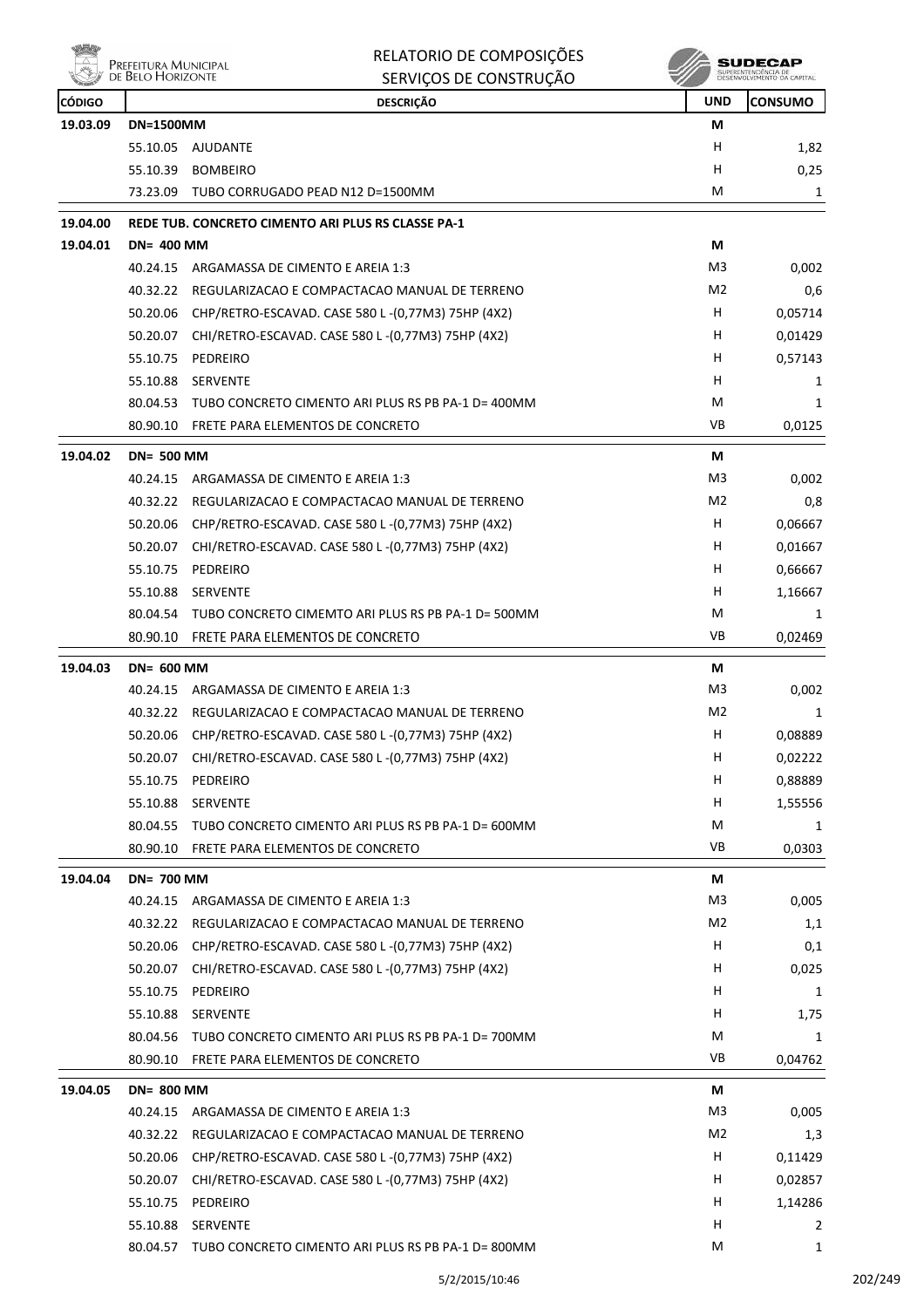

| RELATORIO DE COMPOSIÇÕES |  |  |
|--------------------------|--|--|
|                          |  |  |

|               | de Belo Horizonte | SERVIÇOS DE CONSTRUÇÃO                                      |                | SUPERINTENDENCIA DE<br>DESENVOLVIMENTO DA CAPITAL |
|---------------|-------------------|-------------------------------------------------------------|----------------|---------------------------------------------------|
| <b>CÓDIGO</b> |                   | <b>DESCRIÇÃO</b>                                            | UND            | CONSUMO                                           |
|               | 80.90.10          | FRETE PARA ELEMENTOS DE CONCRETO                            | VB             | 0,05556                                           |
| 19.04.06      | <b>DN= 900 MM</b> |                                                             | М              |                                                   |
|               | 40.24.15          | ARGAMASSA DE CIMENTO E AREIA 1:3                            | M <sub>3</sub> | 0.006                                             |
|               | 40.32.22          | REGULARIZACAO E COMPACTACAO MANUAL DE TERRENO               | M <sub>2</sub> | 1,7                                               |
|               | 50.20.06          | CHP/RETRO-ESCAVAD. CASE 580 L-(0,77M3) 75HP (4X2)           | н              | 0,13333                                           |
|               | 50.20.07          | CHI/RETRO-ESCAVAD. CASE 580 L-(0,77M3) 75HP (4X2)           | H              | 0,03333                                           |
|               | 55.10.75          | PEDREIRO                                                    | н              | 1,33333                                           |
|               | 55.10.88          | <b>SERVENTE</b>                                             | H              | 2,33333                                           |
|               | 80.04.58          | TUBO CONCRETO CIMENTO ARI PLUS RS PB PA-1 D= 900MM          | M              | 1                                                 |
|               | 80.90.10          | FRETE PARA ELEMENTOS DE CONCRETO                            | VB             | 0,06667                                           |
| 19.04.07      | <b>DN=1000 MM</b> |                                                             | М              |                                                   |
|               | 40.24.15          | ARGAMASSA DE CIMENTO E AREIA 1:3                            | M <sub>3</sub> | 0,006                                             |
|               | 40.32.22          | REGULARIZACAO E COMPACTACAO MANUAL DE TERRENO               | M2             | 1,9                                               |
|               | 50.20.18          | CHP/ESCAVADEIRA KOMATSU PC 150 SE - 103 HP                  | н              | 0,16                                              |
|               | 50.20.19          | CHI/ESCAVADEIRA KOMATSU PC 150 SE - 103 HP                  | н              | 0,04                                              |
|               | 55.10.75          | PEDREIRO                                                    | н              | 1,6                                               |
|               | 55.10.88          | <b>SERVENTE</b>                                             | н              | 2,8                                               |
|               | 80.04.59          | TUBO CONCRETO CIMENTO ARI PLUS RS PB PA-1 D=1000MM          | M              | 1                                                 |
|               | 80.90.10          | FRETE PARA ELEMENTOS DE CONCRETO                            | VB             | 0,08333                                           |
| 19.04.09      | <b>DN=1200 MM</b> |                                                             | М              |                                                   |
|               | 40.24.15          | ARGAMASSA DE CIMENTO E AREIA 1:3                            | M3             | 0,008                                             |
|               | 40.32.22          | REGULARIZACAO E COMPACTACAO MANUAL DE TERRENO               | M <sub>2</sub> | 2,2                                               |
|               | 50.20.18          | CHP/ESCAVADEIRA KOMATSU PC 150 SE - 103 HP                  | н              | 0,2                                               |
|               | 50.20.19          | CHI/ESCAVADEIRA KOMATSU PC 150 SE - 103 HP                  | н              | 0,05                                              |
|               | 55.10.75          | PEDREIRO                                                    | н              | $\overline{2}$                                    |
|               | 55.10.88          | SERVENTE                                                    | н              | 3,5                                               |
|               | 80.04.61          | TUBO CONCRETO CIMENTO ARI PLUS RS PB PA-1 D=1200MM          | М              | 1                                                 |
|               | 80.90.10          | FRETE PARA ELEMENTOS DE CONCRETO                            | VB             | 0,13333                                           |
| 19.04.11      | <b>DN=1500 MM</b> |                                                             | М              |                                                   |
|               | 40.24.15          | ARGAMASSA DE CIMENTO E AREIA 1:3                            | M <sub>3</sub> | 0,01                                              |
|               |                   | 40.32.22 REGULARIZACAO E COMPACTACAO MANUAL DE TERRENO      | M <sub>2</sub> | 2,7                                               |
|               | 50.20.18          | CHP/ESCAVADEIRA KOMATSU PC 150 SE - 103 HP                  | H              | 0,26667                                           |
|               | 50.20.19          | CHI/ESCAVADEIRA KOMATSU PC 150 SE - 103 HP                  | н              | 0,06667                                           |
|               | 55.10.75          | PEDREIRO                                                    | н              | 2,66667                                           |
|               | 55.10.88          | SERVENTE                                                    | н              | 4,66667                                           |
|               |                   | 80.04.64 TUBO CONCRETO CIMENTO ARI PLUS RS PB PA-1 D=1500MM | М              | 1                                                 |
|               | 80.90.10          | FRETE PARA ELEMENTOS DE CONCRETO                            | VB             | 0,22222                                           |
| 19.05.00      |                   | REDE TUB. CONCRETO CIMENTO ARI PLUS RS CLASSE PA-2          |                |                                                   |
| 19.05.01      | <b>DN= 400 MM</b> |                                                             | М              |                                                   |
|               |                   | 40.24.15 ARGAMASSA DE CIMENTO E AREIA 1:3                   | M3             | 0,002                                             |
|               | 40.32.22          | REGULARIZACAO E COMPACTACAO MANUAL DE TERRENO               | M <sub>2</sub> | 0,6                                               |
|               | 50.20.06          | CHP/RETRO-ESCAVAD. CASE 580 L -(0,77M3) 75HP (4X2)          | H              | 0,05714                                           |
|               | 50.20.07          | CHI/RETRO-ESCAVAD. CASE 580 L-(0,77M3) 75HP (4X2)           | H              | 0,01429                                           |
|               | 55.10.75          | PEDREIRO                                                    | H              | 0,57143                                           |
|               | 55.10.88          | SERVENTE                                                    | H              | 1                                                 |
|               |                   | 80.04.73 TUBO CONCRETO CIMENTO ARI PLUS RS PB PA-2 D= 400MM | М              | 1                                                 |
|               |                   | 80.90.10 FRETE PARA ELEMENTOS DE CONCRETO                   | VB             | 0,0125                                            |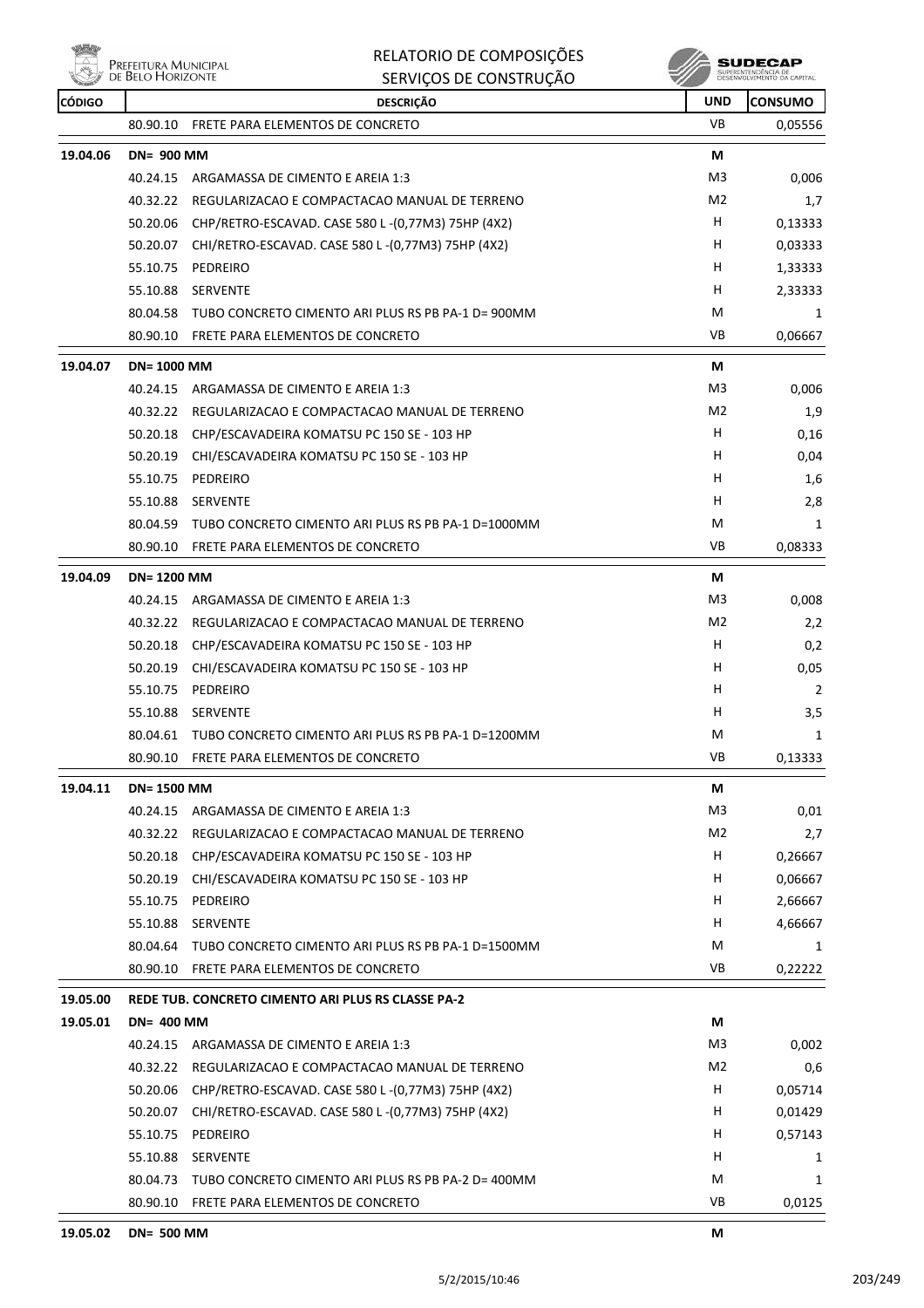

| <b>CÓDIGO</b> |                   | <b>DESCRIÇÃO</b>                                           | <b>UND</b>     | <b>CONSUMO</b> |
|---------------|-------------------|------------------------------------------------------------|----------------|----------------|
|               | 40.24.15          | ARGAMASSA DE CIMENTO E AREIA 1:3                           | M3             | 0,002          |
|               | 40.32.22          | REGULARIZACAO E COMPACTACAO MANUAL DE TERRENO              | M <sub>2</sub> | 0,8            |
|               | 50.20.06          | CHP/RETRO-ESCAVAD. CASE 580 L-(0,77M3) 75HP (4X2)          | H.             | 0,06667        |
|               | 50.20.07          | CHI/RETRO-ESCAVAD. CASE 580 L-(0,77M3) 75HP (4X2)          | H.             | 0,01667        |
|               | 55.10.75          | PEDREIRO                                                   | н              | 0,66667        |
|               | 55.10.88          | <b>SERVENTE</b>                                            | H.             | 1,16667        |
|               | 80.04.74          | TUBO CONCRETO CIMENTO ARI PLUS RS PB PA-2 D= 500MM         | М              | 1              |
|               | 80.90.10          | FRETE PARA ELEMENTOS DE CONCRETO                           | VB             | 0,02469        |
| 19.05.03      | <b>DN= 600 MM</b> |                                                            | М              |                |
|               | 40.24.15          | ARGAMASSA DE CIMENTO E AREIA 1:3                           | M3             | 0,002          |
|               | 40.32.22          | REGULARIZACAO E COMPACTACAO MANUAL DE TERRENO              | M2             | 1              |
|               | 50.20.06          | CHP/RETRO-ESCAVAD. CASE 580 L-(0,77M3) 75HP (4X2)          | H              | 0,08889        |
|               | 50.20.07          | CHI/RETRO-ESCAVAD. CASE 580 L-(0,77M3) 75HP (4X2)          | H              | 0,02222        |
|               | 55.10.75          | PEDREIRO                                                   | H.             | 0,88889        |
|               | 55.10.88          | SERVENTE                                                   | H.             | 1,55556        |
|               | 80.04.75          | TUBO CONCRETO CIMENTO ARI PLUS RS PB PA-2 D= 600MM         | М              | 1              |
|               | 80.90.10          | FRETE PARA ELEMENTOS DE CONCRETO                           | VB             | 0,0303         |
| 19.05.04      | <b>DN= 700 MM</b> |                                                            | M              |                |
|               | 40.24.15          | ARGAMASSA DE CIMENTO E AREIA 1:3                           | M3             | 0,005          |
|               | 40.32.22          | REGULARIZACAO E COMPACTACAO MANUAL DE TERRENO              | M2             | 1,1            |
|               | 50.20.06          | CHP/RETRO-ESCAVAD. CASE 580 L-(0,77M3) 75HP (4X2)          | H              | 0,1            |
|               | 50.20.07          | CHI/RETRO-ESCAVAD. CASE 580 L-(0,77M3) 75HP (4X2)          | H              | 0,025          |
|               | 55.10.75          | PEDREIRO                                                   | н              | 1              |
|               | 55.10.88          | <b>SERVENTE</b>                                            | H              | 1,75           |
|               | 80.04.76          | TUBO CONCRETO CIMENTO ARI PLUS RS PB PA-2 D= 700MM         | М              | 1              |
|               | 80.90.10          | FRETE PARA ELEMENTOS DE CONCRETO                           | VB             | 0,04762        |
| 19.05.05      | <b>DN= 800 MM</b> |                                                            | М              |                |
|               |                   | 40.24.15 ARGAMASSA DE CIMENTO E AREIA 1:3                  | M3             | 0,005          |
|               |                   | 40.32.22 REGULARIZACAO E COMPACTACAO MANUAL DE TERRENO     | M <sub>2</sub> | 1,3            |
|               |                   | 50.20.06 CHP/RETRO-ESCAVAD. CASE 580 L-(0,77M3) 75HP (4X2) | н              | 0,11429        |
|               | 50.20.07          | CHI/RETRO-ESCAVAD. CASE 580 L-(0,77M3) 75HP (4X2)          | н              | 0,02857        |
|               | 55.10.75          | PEDREIRO                                                   | H              | 1,14286        |
|               | 55.10.88          | SERVENTE                                                   | H.             | 2              |
|               | 80.04.77          | TUBO CONCRETO CIMENTO ARI PLUS RS PB PA-2 D= 800MM         | М              | 1              |
|               | 80.90.10          | FRETE PARA ELEMENTOS DE CONCRETO                           | VB             | 0,05556        |
| 19.05.06      | <b>DN= 900 MM</b> |                                                            | М              |                |
|               |                   | 40.24.15 ARGAMASSA DE CIMENTO E AREIA 1:3                  | M3             | 0,006          |
|               | 40.32.22          | REGULARIZACAO E COMPACTACAO MANUAL DE TERRENO              | M <sub>2</sub> | 1,7            |
|               | 50.20.06          | CHP/RETRO-ESCAVAD. CASE 580 L-(0,77M3) 75HP (4X2)          | н              | 0,13333        |
|               |                   | 50.20.07 CHI/RETRO-ESCAVAD. CASE 580 L-(0,77M3) 75HP (4X2) | H              | 0,03333        |
|               | 55.10.75          | PEDREIRO                                                   | H              | 1,33333        |
|               | 55.10.88          | SERVENTE                                                   | H              | 2,33333        |
|               | 80.04.78          | TUBO CONCRETO CIMENTO ARI PLUS RS PB PA-2 D= 900MM         | М              | 1              |
|               | 80.90.10          | FRETE PARA ELEMENTOS DE CONCRETO                           | VB             | 0,06667        |
| 19.05.07      | <b>DN=1000 MM</b> |                                                            | М              |                |
|               | 40.24.15          | ARGAMASSA DE CIMENTO E AREIA 1:3                           | M3             | 0,006          |
|               | 40.32.22          | REGULARIZACAO E COMPACTACAO MANUAL DE TERRENO              | M2             | 1,9            |
|               | 50.20.18          | CHP/ESCAVADEIRA KOMATSU PC 150 SE - 103 HP                 | H              | 0,16           |
|               | 50.20.19          | CHI/ESCAVADEIRA KOMATSU PC 150 SE - 103 HP                 | H              | 0,04           |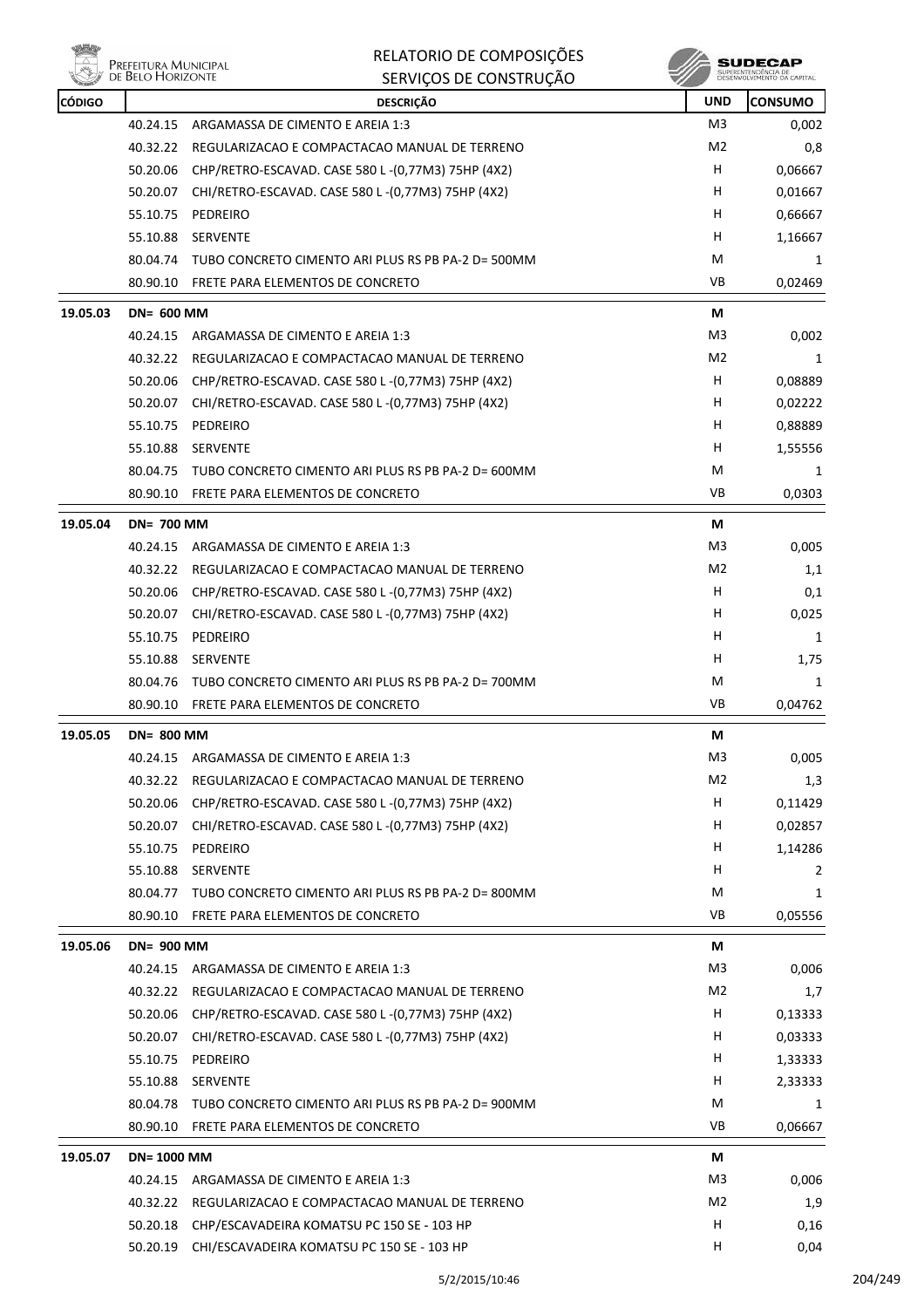

**PREFEITURA MUNICIPAL**<br>DE BELO HORIZONTE

## RELATORIO DE COMPOSIÇÕES

|               | <b>LINELEH OIVA PHOPHULLAL</b><br>DE BELO HORIZONTE | SERVIÇOS DE CONSTRUÇÃO                                      |                | SUPERINTENDÊNCIA DE<br>DESENVOLVIMENTO DA CAPITAL |
|---------------|-----------------------------------------------------|-------------------------------------------------------------|----------------|---------------------------------------------------|
| <b>CÓDIGO</b> |                                                     | <b>DESCRIÇÃO</b>                                            | <b>UND</b>     | <b>CONSUMO</b>                                    |
|               | 55.10.75                                            | PEDREIRO                                                    | н              | 1,6                                               |
|               | 55.10.88                                            | <b>SERVENTE</b>                                             | н              | 2,8                                               |
|               | 80.04.79                                            | TUBO CONCRETO CIMENTO ARI PLUS RS PB PA-2 D=1000MM          | Μ              | 1                                                 |
|               | 80.90.10                                            | FRETE PARA ELEMENTOS DE CONCRETO                            | VB             | 0,08333                                           |
| 19.05.09      | <b>DN=1200 MM</b>                                   |                                                             | М              |                                                   |
|               | 40.24.15                                            | ARGAMASSA DE CIMENTO E AREIA 1:3                            | M <sub>3</sub> | 0,008                                             |
|               | 40.32.22                                            | REGULARIZACAO E COMPACTACAO MANUAL DE TERRENO               | M2             | 2,2                                               |
|               | 50.20.18                                            | CHP/ESCAVADEIRA KOMATSU PC 150 SE - 103 HP                  | н              | 0,2                                               |
|               | 50.20.19                                            | CHI/ESCAVADEIRA KOMATSU PC 150 SE - 103 HP                  | н              | 0,05                                              |
|               | 55.10.75                                            | PEDREIRO                                                    | н              | 2                                                 |
|               | 55.10.88                                            | <b>SERVENTE</b>                                             | н              | 3,5                                               |
|               | 80.04.81                                            | TUBO CONCRETO CIMENTO ARI PLUS RS PB PA-2 D=1200MM          | M              | 1                                                 |
|               | 80.90.10                                            | FRETE PARA ELEMENTOS DE CONCRETO                            | VB             | 0,13333                                           |
| 19.05.11      | <b>DN=1500 MM</b>                                   |                                                             | М              |                                                   |
|               | 40.24.15                                            | ARGAMASSA DE CIMENTO E AREIA 1:3                            | M3             | 0,01                                              |
|               | 40.32.22                                            | REGULARIZACAO E COMPACTACAO MANUAL DE TERRENO               | M <sub>2</sub> | 2,7                                               |
|               | 50.20.18                                            | CHP/ESCAVADEIRA KOMATSU PC 150 SE - 103 HP                  | н              | 0,26667                                           |
|               | 50.20.19                                            | CHI/ESCAVADEIRA KOMATSU PC 150 SE - 103 HP                  | н              | 0,06667                                           |
|               | 55.10.75                                            | PEDREIRO                                                    | H              | 2,66667                                           |
|               | 55.10.88                                            | SERVENTE                                                    | н              | 4,66667                                           |
|               | 80.04.84                                            | TUBO CONCRETO CIMENTO ARI PLUS RS PB PA-2 D=1500MM          | Μ              | 1                                                 |
|               | 80.90.10                                            | FRETE PARA ELEMENTOS DE CONCRETO                            | VB             | 0,22222                                           |
| 19.06.00      |                                                     | REDE TUB.CONCRETO CIMENTO ARI PLUS RS CLASSE PA-3           |                |                                                   |
| 19.06.03      | <b>DN= 600 MM</b>                                   |                                                             | М              |                                                   |
|               | 40.24.15                                            | ARGAMASSA DE CIMENTO E AREIA 1:3                            | M3             | 0,002                                             |
|               | 40.32.22                                            | REGULARIZACAO E COMPACTACAO MANUAL DE TERRENO               | M2             | 1                                                 |
|               | 50.20.06                                            | CHP/RETRO-ESCAVAD. CASE 580 L-(0,77M3) 75HP (4X2)           | н              | 0,08889                                           |
|               | 50.20.07                                            | CHI/RETRO-ESCAVAD. CASE 580 L-(0,77M3) 75HP (4X2)           | н              | 0,02222                                           |
|               | 55.10.75                                            | PEDREIRO                                                    | н              | 0,88889                                           |
|               | 55.10.88                                            | SERVENTE                                                    | н              | 1,55556                                           |
|               |                                                     | 80.04.91 TUBO CONCRETO CIMENTO ARI PLUS RS PB PA-3 D= 600MM | M              | 1                                                 |
|               | 80.90.10                                            | FRETE PARA ELEMENTOS DE CONCRETO                            | VB             | 0,0303                                            |
| 19.06.04      | <b>DN= 700 MM</b>                                   |                                                             | М              |                                                   |
|               | 40.24.15                                            | ARGAMASSA DE CIMENTO E AREIA 1:3                            | M3             | 0,005                                             |
|               | 40.32.22                                            | REGULARIZACAO E COMPACTACAO MANUAL DE TERRENO               | M2             | 1,1                                               |
|               | 50.20.06                                            | CHP/RETRO-ESCAVAD. CASE 580 L-(0,77M3) 75HP (4X2)           | H              | 0,1                                               |
|               |                                                     | 50.20.07 CHI/RETRO-ESCAVAD. CASE 580 L-(0,77M3) 75HP (4X2)  | н              | 0,025                                             |
|               | 55.10.75                                            | PEDREIRO                                                    | н              | 1                                                 |
|               | 55.10.88                                            | <b>SERVENTE</b>                                             | н              | 1,75                                              |
|               |                                                     | 80.04.92 TUBO CONCRETO CIMENTO ARI PLUS RS PB PA-3 D= 700MM | М              | 1                                                 |
|               | 80.90.10                                            | FRETE PARA ELEMENTOS DE CONCRETO                            | VB             | 0,04762                                           |
| 19.06.05      | <b>DN= 800 MM</b>                                   |                                                             | М              |                                                   |
|               |                                                     | 40.24.15 ARGAMASSA DE CIMENTO E AREIA 1:3                   | M3             | 0,005                                             |
|               | 40.32.22                                            | REGULARIZACAO E COMPACTACAO MANUAL DE TERRENO               | M2             | 1,3                                               |
|               | 50.20.06                                            | CHP/RETRO-ESCAVAD. CASE 580 L -(0,77M3) 75HP (4X2)          | н              | 0,11429                                           |
|               | 50.20.07                                            | CHI/RETRO-ESCAVAD. CASE 580 L-(0,77M3) 75HP (4X2)           | н              | 0,02857                                           |
|               | 55.10.75                                            | PEDREIRO                                                    | H.             | 1,14286                                           |
|               | 55.10.88                                            | SERVENTE                                                    | H              | 2                                                 |
|               |                                                     | 80.04.93 TUBO CONCRETO CIMENTO ARI PLUS RS PB PA-3 D= 800MM | м              | 1                                                 |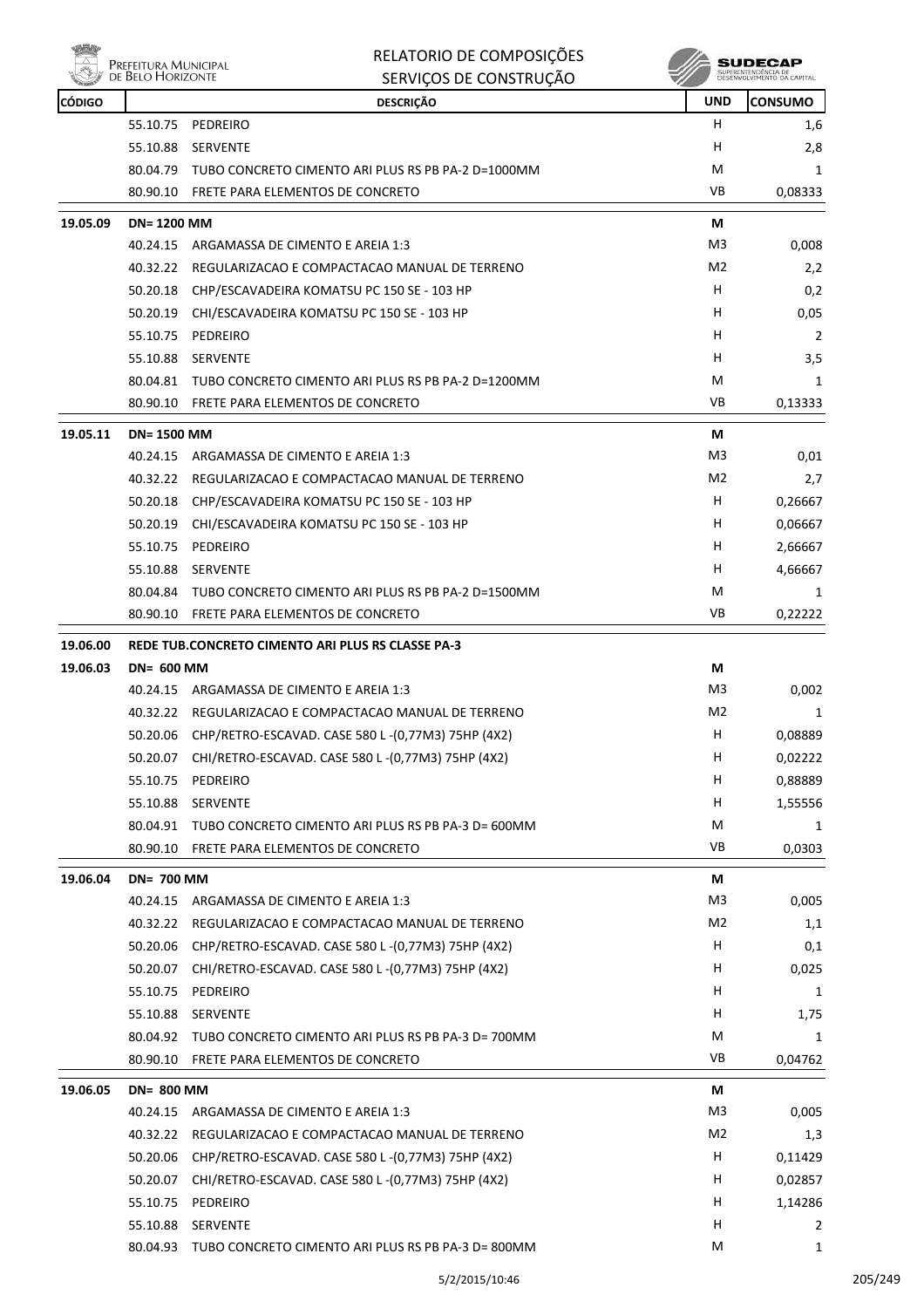

| RELATORIO DE COMPOSIÇÕES |  |
|--------------------------|--|
| SERVICOS DE CONSTRUÇÃO   |  |



| <b>REAL PROPERTY</b><br><b>CÓDIGO</b> |                   | <b>SENVIÇUS DE CUNSTNUÇAU</b><br><b>DESCRIÇÃO</b>  | w<br><b>UND</b> | <b>CONSUMO</b> |
|---------------------------------------|-------------------|----------------------------------------------------|-----------------|----------------|
|                                       | 80.90.10          | FRETE PARA ELEMENTOS DE CONCRETO                   | VB              | 0,05556        |
| 19.06.07                              | <b>DN=1000 MM</b> |                                                    | М               |                |
|                                       | 40.24.15          | ARGAMASSA DE CIMENTO E AREIA 1:3                   | M3              | 0,006          |
|                                       | 40.32.22          | REGULARIZACAO E COMPACTACAO MANUAL DE TERRENO      | M2              | 1,9            |
|                                       | 50.20.18          | CHP/ESCAVADEIRA KOMATSU PC 150 SE - 103 HP         | H.              | 0,16           |
|                                       | 50.20.19          | CHI/ESCAVADEIRA KOMATSU PC 150 SE - 103 HP         | H               | 0,04           |
|                                       | 55.10.75          | PEDREIRO                                           | н               | 1,6            |
|                                       | 55.10.88          | <b>SERVENTE</b>                                    | н               | 2,8            |
|                                       | 80.04.95          | TUBO CONCRETO CIMENTO ARI PLUS RS PB PA-3 D=1000MM | M               | 1              |
|                                       | 80.90.10          | FRETE PARA ELEMENTOS DE CONCRETO                   | VB              | 0,08333        |
| 19.06.09                              | <b>DN=1200 MM</b> |                                                    | М               |                |
|                                       | 40.24.15          | ARGAMASSA DE CIMENTO E AREIA 1:3                   | M3              | 0,008          |
|                                       | 40.32.22          | REGULARIZACAO E COMPACTACAO MANUAL DE TERRENO      | M <sub>2</sub>  | 2,2            |
|                                       | 50.20.18          | CHP/ESCAVADEIRA KOMATSU PC 150 SE - 103 HP         | н               | 0,2            |
|                                       | 50.20.19          | CHI/ESCAVADEIRA KOMATSU PC 150 SE - 103 HP         | H               | 0,05           |
|                                       | 55.10.75          | PEDREIRO                                           | н               | 2              |
|                                       | 55.10.88          | <b>SERVENTE</b>                                    | н               | 3,5            |
|                                       | 80.04.97          | TUBO CONCRETO CIMENTO ARI PLUS RS PB PA-3 D=1200MM | M               | 1              |
|                                       | 80.90.10          | FRETE PARA ELEMENTOS DE CONCRETO                   | VB              | 0,16667        |
| 19.06.11                              | <b>DN=1500 MM</b> |                                                    | М               |                |
|                                       | 40.24.15          | ARGAMASSA DE CIMENTO E AREIA 1:3                   | M3              | 0,01           |
|                                       | 40.32.22          | REGULARIZACAO E COMPACTACAO MANUAL DE TERRENO      | M2              | 2,7            |
|                                       | 50.20.18          | CHP/ESCAVADEIRA KOMATSU PC 150 SE - 103 HP         | н               | 0,26667        |
|                                       | 50.20.19          | CHI/ESCAVADEIRA KOMATSU PC 150 SE - 103 HP         | H               | 0,06667        |
|                                       | 55.10.75          | PEDREIRO                                           | H               | 2,66667        |
|                                       | 55.10.88          | <b>SERVENTE</b>                                    | н               | 4,66667        |
|                                       | 80.04.99          | TUBO CONCRETO CIMENTO ARI PLUS RS PB PA-3 D=1500MM | M               | 1              |
|                                       | 80.90.10          | FRETE PARA ELEMENTOS DE CONCRETO                   | VB              | 0,22222        |
| 19.07.00                              |                   | <b>CONCRETO PARA BERÇO DE REDE TUBULAR</b>         |                 |                |
| 19.07.01                              |                   | TRACO 1:3:6, INCLUSIVE LANCAMENTO                  | M3              |                |
|                                       |                   | 50.05.10 CHP/BETONEIRA 320 L, SEM CARREGADOR       | H               | $\mathbf{1}$   |
|                                       | 55.10.75          | PEDREIRO                                           | H               | 2              |
|                                       | 55.10.88          | SERVENTE                                           | н               | 11             |
|                                       | 62.01.05          | CIMENTO PORTLAND COMUM (CPIII-40) SC 50KG          | КG              | 208            |
|                                       | 63.01.03          | BRITA COM FRETE BRITA 0,1,2,3                      | M <sub>3</sub>  | 0,882          |
|                                       | 63.05.05          | AREIA LAVADA COM FRETE                             | M3              | 0,564          |
| 19.08.00                              |                   | <b>FORMA PARA BERÇO</b>                            |                 |                |
| 19.08.01                              |                   | EM TABUA, INCLUSIVE DESFORMA                       | M2              |                |
|                                       |                   | 55.10.50 CARPINTEIRO                               | H               | 0,5            |
|                                       | 55.10.88          | <b>SERVENTE</b>                                    | H               | 0,45           |
|                                       |                   | 71.01.07 TABUA DE PINUS EXP.= 1" L=25 CM           | M2              | 0,22           |
|                                       |                   | 71.04.08 PECA DE MADEIRA DE PINUS 5,5X5,5 CM       | М               | 0,84           |
|                                       | 77.05.51          | <b>PREGO 18x30</b>                                 | КG              | 0,1            |
| 19.09.00                              |                   | <b>ESTIVA DE MADEIRA</b>                           |                 |                |
| 19.09.01                              |                   | PARA REDE TUBULAR METALICA                         | M2              |                |
|                                       |                   | 55.10.50 CARPINTEIRO                               | н               | 0,27           |
|                                       | 55.10.88          | SERVENTE                                           | H               | 0,27           |
|                                       |                   | 60.35.16 ARAME GALVANIZADO BWG 16 (1,65MM) 60M/KG  | КG              | 0,0275         |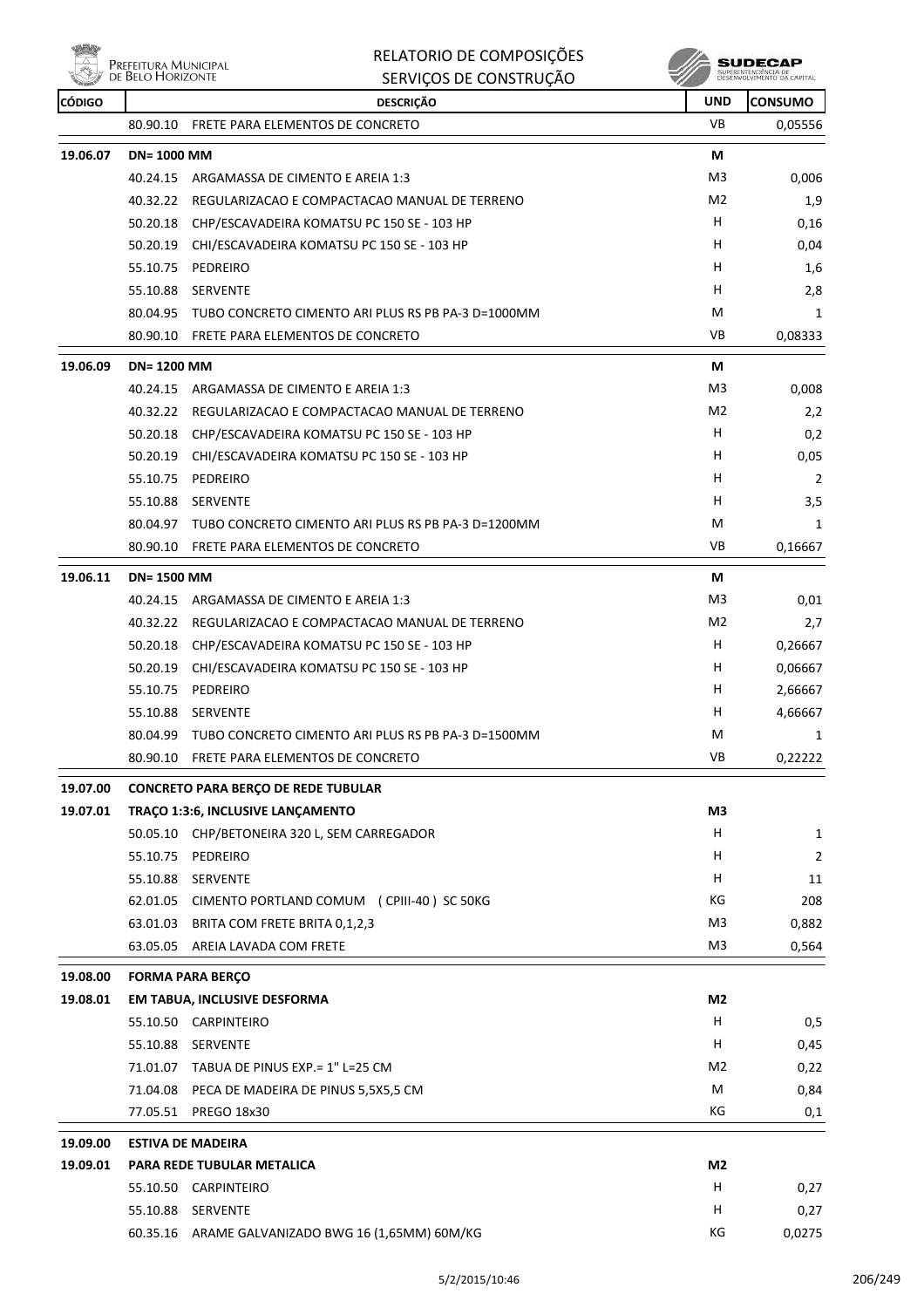

**SUDECAP**<br>SUPERINTENDÉNCIA DE<br>DÉSERVOLVIMENTO OA CAPITAL

| <b>CÓDIGO</b> |                      | <b>DESCRIÇÃO</b>                                                                   | <b>UND</b>     | <b>CONSUMO</b> |
|---------------|----------------------|------------------------------------------------------------------------------------|----------------|----------------|
|               | 71.30.04             | MADEIRA ROLICA D= 6 A 10 CM COMPRIMENTO 6 METROS                                   | м              | 3              |
| 19.10.00      |                      | <b>ALA DE REDE TUBULAR</b>                                                         |                |                |
| 19.10.02      | D= 500 MM            |                                                                                    | <b>UN</b>      |                |
|               |                      | 40.10.23 CONCRETO FCK >= 20.0 MPa, B1-B2 CALC., LANC. ESTR.                        | M3             | 1,07           |
|               |                      | 40.20.17 FORMA DE COMPENSADO RESINADO E=12MM TIPO C (5 APR)                        | M <sub>2</sub> | 5,07           |
|               |                      | 40.32.05 ESCAVACAO MANUAL H <= 1.5M M                                              | M3             | 0,33           |
|               |                      | 40.32.22 REGULARIZACAO E COMPACTACAO MANUAL DE TERRENO                             | M <sub>2</sub> | 2,64           |
|               |                      | 55.10.88 SERVENTE                                                                  | H.             | 1              |
| 19.10.03      | D= 600 MM            |                                                                                    | <b>UN</b>      |                |
|               | 40.10.23             | CONCRETO FCK >= 20.0 MPa, B1-B2 CALC., LANC. ESTR.                                 | M3             | 1,15           |
|               | 40.20.17             | FORMA DE COMPENSADO RESINADO E=12MM TIPO C (5 APR)                                 | M2             | 5,8            |
|               | 40.32.05             | ESCAVACAO MANUAL H <= 1.5M M                                                       | M3             | 0,34           |
|               |                      | 40.32.22 REGULARIZACAO E COMPACTACAO MANUAL DE TERRENO                             | M <sub>2</sub> | 2,81           |
|               | 55.10.88             | SERVENTE                                                                           | H              | 1              |
| 19.10.04      | D= 700 MM            |                                                                                    | <b>UN</b>      |                |
|               |                      | 40.10.23 CONCRETO FCK >= 20.0 MPa, B1-B2 CALC., LANC. ESTR.                        | M3             | 1,23           |
|               | 40.20.17             | FORMA DE COMPENSADO RESINADO E=12MM TIPO C (5 APR)                                 | M <sub>2</sub> | 6,61           |
|               |                      | 40.32.05 ESCAVACAO MANUAL H <= 1.5M M                                              | M3             | 0,35           |
|               |                      | 40.32.22 REGULARIZACAO E COMPACTACAO MANUAL DE TERRENO                             | M <sub>2</sub> | 2,98           |
|               | 55.10.88             | <b>SERVENTE</b>                                                                    | H.             | 1              |
| 19.10.05      | D= 800 MM            |                                                                                    | <b>UN</b>      |                |
|               |                      | 40.10.23 CONCRETO FCK >= 20.0 MPa, B1-B2 CALC., LANC. ESTR.                        | M3             | 1,31           |
|               |                      | 40.20.17 FORMA DE COMPENSADO RESINADO E=12MM TIPO C (5 APR)                        | M <sub>2</sub> | 7,46           |
|               | 40.32.05             | ESCAVACAO MANUAL H <= 1.5M M                                                       | M3             | 0,36           |
|               | 40.32.22             | REGULARIZACAO E COMPACTACAO MANUAL DE TERRENO                                      | M <sub>2</sub> | 3,15           |
|               | 55.10.88             | <b>SERVENTE</b>                                                                    | H.             | 1              |
| 19.10.06      | D= 900 MM            |                                                                                    | <b>UN</b>      |                |
|               |                      | 40.10.23 CONCRETO FCK >= 20.0 MPa, B1-B2 CALC., LANC. ESTR.                        | M3             | 1,4            |
|               |                      |                                                                                    | M <sub>2</sub> |                |
|               | 40.20.17<br>40.32.05 | FORMA DE COMPENSADO RESINADO E=12MM TIPO C (5 APR)<br>ESCAVACAO MANUAL H <= 1.5M M | M <sub>3</sub> | 8,36           |
|               | 40.32.22             | REGULARIZACAO E COMPACTACAO MANUAL DE TERRENO                                      | M <sub>2</sub> | 0,37<br>3,32   |
|               | 55.10.88             | SERVENTE                                                                           | н              | 1              |
|               |                      |                                                                                    |                |                |
| 19.10.07      | D= 1000 MM           |                                                                                    | <b>UN</b>      |                |
|               |                      | 40.10.23 CONCRETO FCK >= 20.0 MPa, B1-B2 CALC., LANC. ESTR.                        | M3             | 1,48           |
|               | 40.20.17             | FORMA DE COMPENSADO RESINADO E=12MM TIPO C (5 APR)                                 | M <sub>2</sub> | 9,31           |
|               | 40.32.05             | ESCAVACAO MANUAL H <= 1.5M M                                                       | M3             | 0,39           |
|               | 40.32.22             | REGULARIZACAO E COMPACTACAO MANUAL DE TERRENO                                      | M <sub>2</sub> | 3,49           |
|               | 55.10.88             | SERVENTE                                                                           | н              | 1              |
| 19.10.08      | D= 1100 MM           |                                                                                    | UN             |                |
|               | 40.10.23             | CONCRETO FCK >= 20.0 MPa, B1-B2 CALC., LANC. ESTR.                                 | M <sub>3</sub> | 2,12           |
|               | 40.20.17             | FORMA DE COMPENSADO RESINADO E=12MM TIPO C (5 APR)                                 | M <sub>2</sub> | 12,19          |
|               | 40.32.05             | ESCAVACAO MANUAL H <= 1.5M M                                                       | M <sub>3</sub> | 0,46           |
|               |                      | 40.32.22 REGULARIZACAO E COMPACTACAO MANUAL DE TERRENO                             | M <sub>2</sub> | 5,39           |
|               | 55.10.88             | <b>SERVENTE</b>                                                                    | н              | 1,3            |
| 19.10.09      | D= 1200 MM           |                                                                                    | UN             |                |
|               |                      | 40.10.23 CONCRETO FCK >= 20.0 MPa, B1-B2 CALC., LANC. ESTR.                        | M3             | 2,22           |
|               |                      | 40.20.17 FORMA DE COMPENSADO RESINADO E=12MM TIPO C (5 APR)                        | M <sub>2</sub> | 13,31          |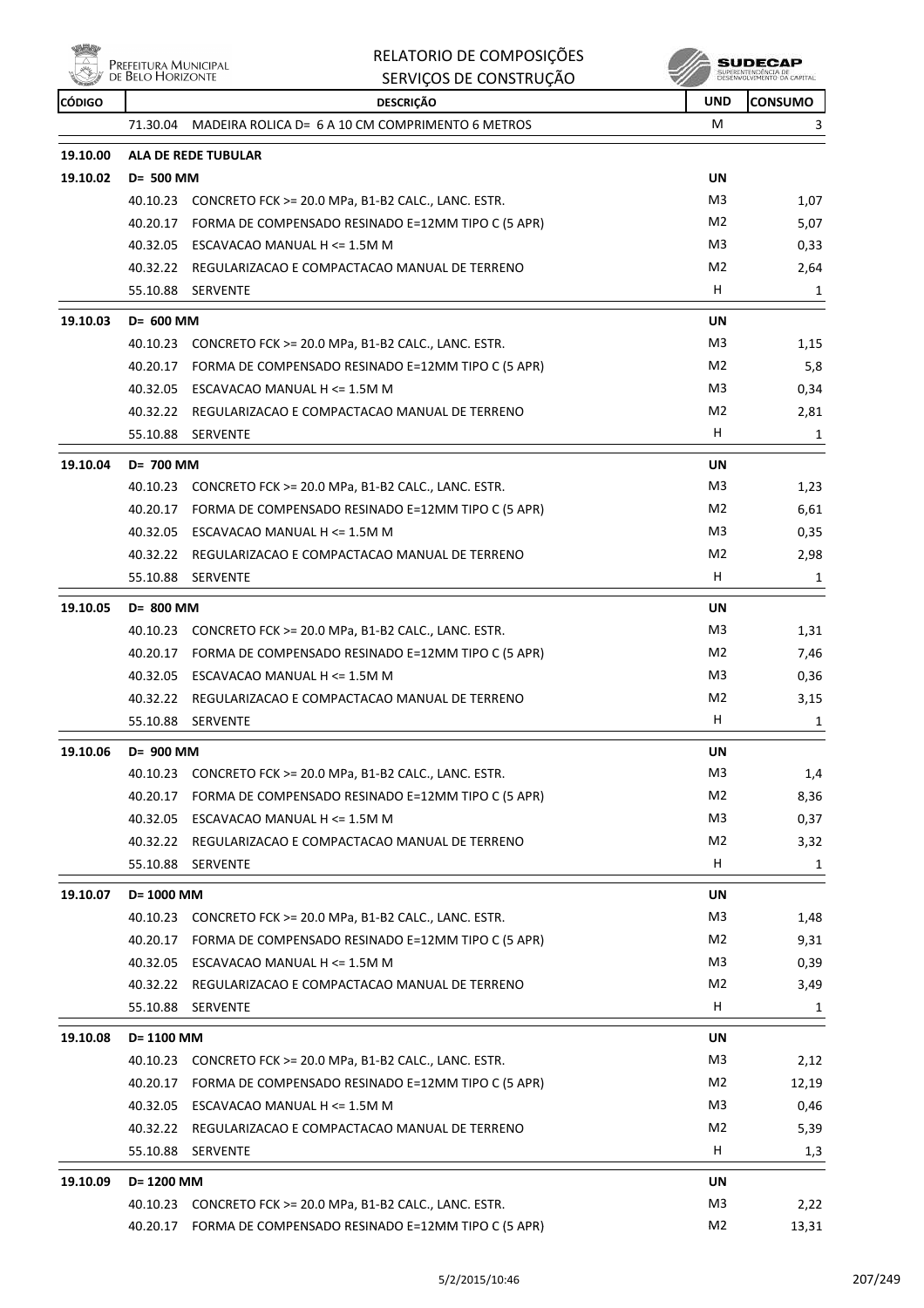

|          | PREFEITURA MUNICIPAL<br>DE BELO HORIZONTE | RELATORIO DE COMPOSIÇÕES<br>SERVIÇOS DE CONSTRUÇÃO |                |                |
|----------|-------------------------------------------|----------------------------------------------------|----------------|----------------|
| CÓDIGO   |                                           | <b>DESCRIÇÃO</b>                                   | <b>UND</b>     | <b>CONSUMO</b> |
|          | 40.32.05                                  | ESCAVACAO MANUAL H <= 1.5M M                       | M <sub>3</sub> | 0,47           |
|          | 40.32.22                                  | REGULARIZACAO E COMPACTACAO MANUAL DE TERRENO      | M2             | 5,61           |
|          | 55.10.88                                  | <b>SERVENTE</b>                                    | н              | 1,3            |
| 19.10.10 | $D = 1300$ MM                             |                                                    | UN             |                |
|          | 40.10.23                                  | CONCRETO FCK >= 20.0 MPa, B1-B2 CALC., LANC. ESTR. | M <sub>3</sub> | 2,53           |
|          | 40.20.17                                  | FORMA DE COMPENSADO RESINADO E=12MM TIPO C (5 APR) | M <sub>2</sub> | 15,19          |
|          | 40.32.05                                  | ESCAVACAO MANUAL H <= 1.5M M                       | M <sub>3</sub> | 0,44           |
|          | 40.32.22                                  | REGULARIZACAO E COMPACTACAO MANUAL DE TERRENO      | M <sub>2</sub> | 6,05           |
|          | 55.10.88                                  | <b>SERVENTE</b>                                    | н              | 1,3            |

| 19.10.11 | D= 1500 MM     |                                                    | <b>UN</b>      |       |
|----------|----------------|----------------------------------------------------|----------------|-------|
|          | 40.10.23       | CONCRETO FCK >= 20.0 MPa, B1-B2 CALC., LANC. ESTR. | M <sub>3</sub> | 2,77  |
|          | 40.20.17       | FORMA DE COMPENSADO RESINADO E=12MM TIPO C (5 APR) | M <sub>2</sub> | 17,56 |
|          | 40.32.05       | ESCAVACAO MANUAL $H \le 1.5M$ M                    | M <sub>3</sub> | 0,46  |
|          | 40.32.22       | REGULARIZACAO E COMPACTACAO MANUAL DE TERRENO      | M <sub>2</sub> | 6,49  |
|          | 55.10.88       | <b>SERVENTE</b>                                    | н              | 1,3   |
| 19.11.00 |                | CAIXA PARA BOCA LOBO                               |                |       |
| 19.11.01 | <b>SIMPLES</b> |                                                    | UN             |       |
|          | 40.10.23       | CONCRETO FCK >= 20.0 MPa, B1-B2 CALC., LANC. ESTR. | M3             | 0,185 |
|          | 40.20.05       | FORMA DE TABUA DE PINHO DE 3a. TIPO B (3 APROV.)   | M <sub>2</sub> | 0,22  |
|          | 40.24.15       | ARGAMASSA DE CIMENTO E AREIA 1:3                   | M <sub>3</sub> | 0,061 |
|          | 40.30.07       | ALVENARIA TIJOLO MACICO REQ., E = 20CM, A REVESTIR | M <sub>2</sub> | 3,72  |
|          | 40.32.05       | ESCAVACAO MANUAL H <= 1.5M M                       | M <sub>3</sub> | 1,684 |
|          | 40.32.22       | REGULARIZACAO E COMPACTACAO MANUAL DE TERRENO      | M <sub>2</sub> | 1,242 |
|          | 55.10.75       | PEDREIRO                                           | н              | 2,5   |
|          |                |                                                    |                |       |

|          | 55.10.88     | <b>SERVENTE</b>                                      | н              | 2,5   |
|----------|--------------|------------------------------------------------------|----------------|-------|
| 19.11.02 | <b>DUPLA</b> |                                                      | UN             |       |
|          | 40.10.23     | CONCRETO FCK >= 20.0 MPa, B1-B2 CALC., LANC. ESTR.   | M3             | 0.408 |
|          | 40.20.05     | FORMA DE TABUA DE PINHO DE 3a. TIPO B (3 APROV.)     | M2             | 0.791 |
|          | 40.22.10     | ACO CA-50, D<= 12.7MM - CORTE, DOBRAMENTO, COLOCACAO | КG             | 5,6   |
|          | 40.24.15     | ARGAMASSA DE CIMENTO E AREIA 1:3                     | M3             | 0,11  |
|          | 40.30.07     | ALVENARIA TIJOLO MACICO REQ., E = 20CM, A REVESTIR   | M <sub>2</sub> | 6,12  |
|          | 40.32.05     | ESCAVACAO MANUAL H <= 1.5M M                         | M <sub>3</sub> | 3,19  |
|          | 40.32.22     | REGULARIZACAO E COMPACTACAO MANUAL DE TERRENO        | M <sub>2</sub> | 2,355 |
|          | 55.10.75     | PEDREIRO                                             | н              | 4,5   |
|          | 55.10.88     | <b>SERVENTE</b>                                      | н              | 4,5   |

# **19.12.00 ALTEAMENTO DE CAIXA PARA BOCA DE LOBO**

| 19.12.01 | <b>SIMPLES</b> |                                                    | М              |       |
|----------|----------------|----------------------------------------------------|----------------|-------|
|          | 40.24.15       | ARGAMASSA DE CIMENTO E AREIA 1:3                   | M <sub>3</sub> | 0,073 |
|          | 40.30.07       | ALVENARIA TIJOLO MACICO REQ., E = 20CM, A REVESTIR | M <sub>2</sub> | 3,66  |
|          | 40.32.05       | ESCAVACAO MANUAL H <= 1.5M M                       | M <sub>3</sub> | 1,242 |
|          | 55.10.75       | PEDREIRO                                           | н              | 3,65  |
|          | 55.10.88       | <b>SERVENTE</b>                                    | н              | 3,65  |
|          |                |                                                    |                |       |
| 19.12.02 | <b>DUPLA</b>   |                                                    | М              |       |
|          | 40.24.15       | ARGAMASSA DE CIMENTO E AREIA 1:3                   | M <sub>3</sub> | 0,121 |
|          | 40.30.07       | ALVENARIA TIJOLO MACICO REQ., E = 20CM, A REVESTIR | M <sub>2</sub> | 6,04  |
|          | 40.32.05       | ESCAVACAO MANUAL H <= 1.5M M                       | M <sub>3</sub> | 2,34  |
|          | 55.10.75       | PEDREIRO                                           | H              | 6,05  |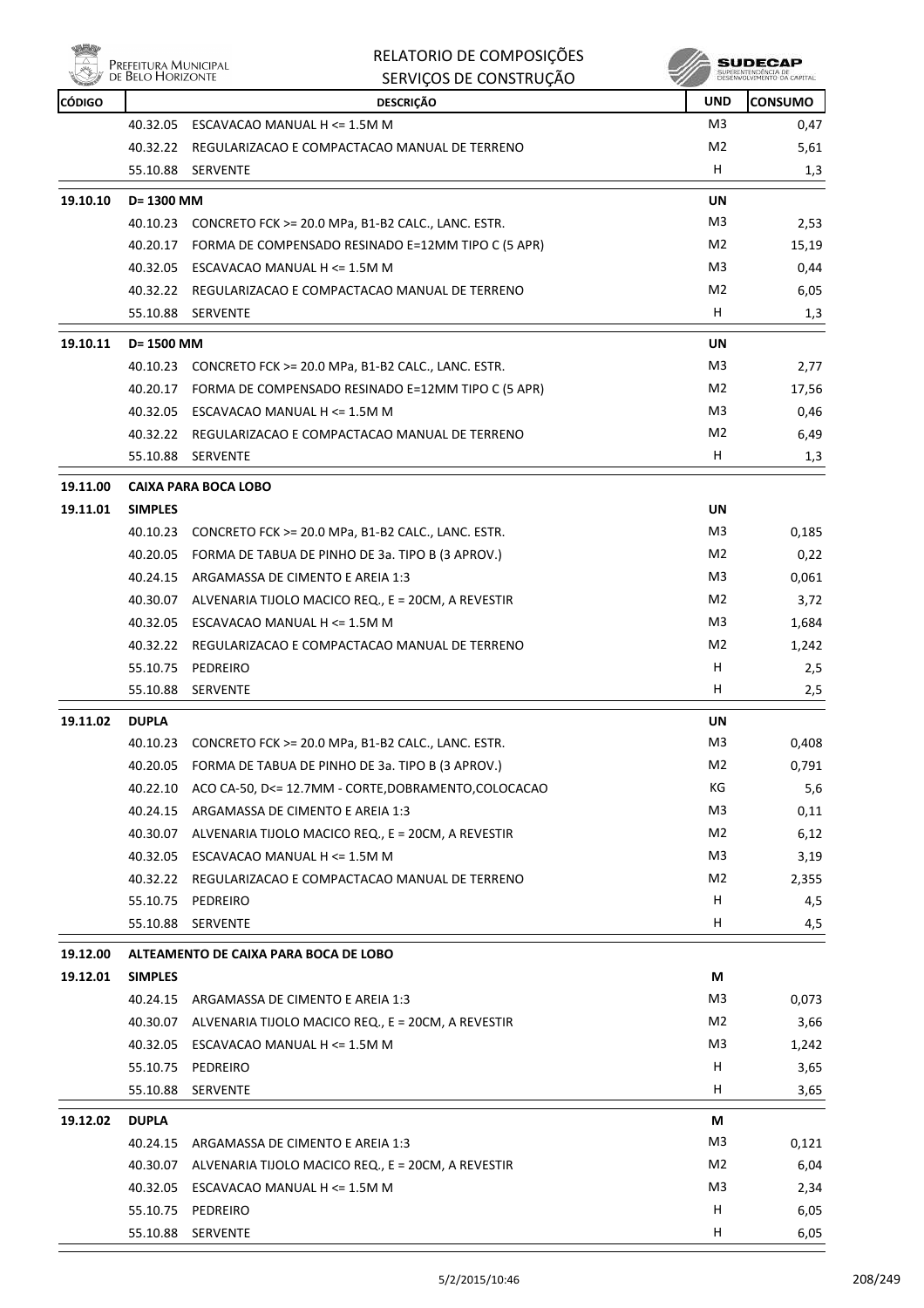| NÖ6           | Prefeitura Municipal<br>de Belo Horizonte | RELATORIO DE COMPOSIÇÕES                                    |                      | SUDECAP<br>SUPERINTENDÊNCIA DE<br>DESENVOLVIMENTO DA CAPIT |
|---------------|-------------------------------------------|-------------------------------------------------------------|----------------------|------------------------------------------------------------|
|               |                                           | SERVIÇOS DE CONSTRUÇÃO                                      |                      |                                                            |
| <b>CÓDIGO</b> |                                           | <b>DESCRIÇÃO</b>                                            | <b>UND</b>           | <b>CONSUMO</b>                                             |
| 19.13.00      |                                           | <b>CONJUNTO QUADRO E GRELHA PARA BOCA DE LOBO</b>           |                      |                                                            |
| 19.13.01      |                                           | TIPO A (FERRO FUNDIDO) - PADRAO SUDECAP                     | UN                   |                                                            |
|               |                                           | 40.10.23 CONCRETO FCK >= 20.0 MPa, B1-B2 CALC., LANC. ESTR. | M3                   | 0,026                                                      |
|               | 40.24.15                                  | ARGAMASSA DE CIMENTO E AREIA 1:3                            | M3                   | 0,008                                                      |
|               | 55.10.75                                  | PEDREIRO                                                    | н                    | 1                                                          |
|               | 55.10.88                                  | <b>SERVENTE</b>                                             | н                    | 2                                                          |
|               | 80.37.40                                  | CONJ. QUADRO E GRELHA DE FERRO FUNDIDO P= 199KG             | UN                   | 1                                                          |
| 19.13.02      |                                           | TIPO B (CONCRETO) - PADRAO SUDECAP                          | UN                   |                                                            |
|               |                                           | 40.10.23 CONCRETO FCK >= 20.0 MPa, B1-B2 CALC., LANC. ESTR. | M3                   | 0,015                                                      |
|               | 40.24.15                                  | ARGAMASSA DE CIMENTO E AREIA 1:3                            | M3                   | 0,005                                                      |
|               | 55.10.75                                  | PEDREIRO                                                    | н                    | 1                                                          |
|               | 55.10.88                                  | <b>SERVENTE</b>                                             | н                    | 2                                                          |
|               |                                           | 80.40.25 GRELHA DE CONCRETO 0,99 x 0,44 x 0,10M             | UN                   | 1                                                          |
|               | 80.40.27                                  | QUADRO DE CONCRETO 1,10 x 0,50M                             | UN                   | 1                                                          |
| 19.14.00      |                                           | <b>CANTONEIRA PARA BOCA DE LOBO</b>                         |                      |                                                            |
| 19.14.01      |                                           | TIPO A (FERRO FUNDIDO) - PADRAO SUDECAP                     | UN                   |                                                            |
|               | 40.24.15                                  | ARGAMASSA DE CIMENTO E AREIA 1:3                            | M3                   | 0,002                                                      |
|               | 55.10.75                                  | PEDREIRO                                                    | н                    | 0,5                                                        |
|               | 55.10.88                                  | SERVENTE                                                    | н                    | 1                                                          |
|               | 80.37.42                                  | CANTONEIRA DE FERRO FUNDIDO PESO = 69KG                     | UN                   | 1                                                          |
| 19.14.02      |                                           | TIPO B (CONCRETO) - PADRAO SUDECAP                          | UN                   |                                                            |
|               | 40.24.15                                  | ARGAMASSA DE CIMENTO E AREIA 1:3                            | M3                   | 0,003                                                      |
|               | 55.10.75                                  | PEDREIRO                                                    | н                    | 0,5                                                        |
|               | 55.10.88                                  | SERVENTE                                                    | н                    | 1                                                          |
|               | 80.40.28                                  | CANTONEIRA DE CONCRETO                                      | UN                   | 1                                                          |
| 19.15.00      |                                           | CAIXA DE PASSAGEM TIPO A - PADRAO SUDECAP                   |                      |                                                            |
| 19.15.02      | D= 500 MM                                 |                                                             | UN                   |                                                            |
|               | 40.10.23                                  | CONCRETO FCK >= 20.0 MPa, B1-B2 CALC., LANC. ESTR.          | M3                   | 0,99                                                       |
|               | 40.20.17                                  | FORMA DE COMPENSADO RESINADO E=12MM TIPO C (5 APR)          | M <sub>2</sub>       | 9,1                                                        |
|               | 40.22.10                                  | ACO CA-50, D<= 12.7MM - CORTE, DOBRAMENTO, COLOCACAO        | КG                   | 3,4                                                        |
|               | 40.24.15                                  | ARGAMASSA DE CIMENTO E AREIA 1:3                            | M3                   | 0,0154                                                     |
|               | 40.32.22                                  | REGULARIZACAO E COMPACTACAO MANUAL DE TERRENO               | M2                   | 1,52                                                       |
|               | 50.20.06                                  | CHP/RETRO-ESCAVAD. CASE 580 L-(0,77M3) 75HP (4X2)           | H                    | 0,15094                                                    |
|               | 50.20.07                                  | CHI/RETRO-ESCAVAD. CASE 580 L-(0,77M3) 75HP (4X2)           | H                    | 0,03773                                                    |
|               | 55.10.75                                  | PEDREIRO                                                    | H                    | 0,18867                                                    |
|               | 55.10.88                                  | <b>SERVENTE</b>                                             | н                    | 0,37735                                                    |
| 19.15.03      | D= 600 MM                                 |                                                             | UN                   |                                                            |
|               |                                           | 40.10.23 CONCRETO FCK >= 20.0 MPa, B1-B2 CALC., LANC. ESTR. | M3                   | 1,14                                                       |
|               | 40.20.17                                  | FORMA DE COMPENSADO RESINADO E=12MM TIPO C (5 APR)          | M2                   | 10,55                                                      |
|               | 40.22.10                                  | ACO CA-50, D<= 12.7MM - CORTE, DOBRAMENTO, COLOCACAO        | КG                   | 3,6                                                        |
|               | 40.24.15                                  | ARGAMASSA DE CIMENTO E AREIA 1:3                            | M3                   | 0,0162                                                     |
|               | 40.32.22                                  | REGULARIZACAO E COMPACTACAO MANUAL DE TERRENO               | M2                   | 1,71                                                       |
|               | 50.20.06                                  | CHP/RETRO-ESCAVAD. CASE 580 L-(0,77M3) 75HP (4X2)           | н                    | 0,15094                                                    |
|               | 50.20.07                                  | CHI/RETRO-ESCAVAD. CASE 580 L-(0,77M3) 75HP (4X2)           | н                    | 0,03773                                                    |
|               | 55.10.75                                  | PEDREIRO                                                    | н                    | 0,18867                                                    |
|               | 55.10.88                                  | <b>SERVENTE</b>                                             | H.                   | 0,37735                                                    |
| 19.15.04      | D= 700 MM                                 |                                                             |                      |                                                            |
|               |                                           | 40.10.23 CONCRETO FCK >= 20.0 MPa, B1-B2 CALC., LANC. ESTR. | UN<br>M <sub>3</sub> | 1,29                                                       |
|               |                                           |                                                             |                      |                                                            |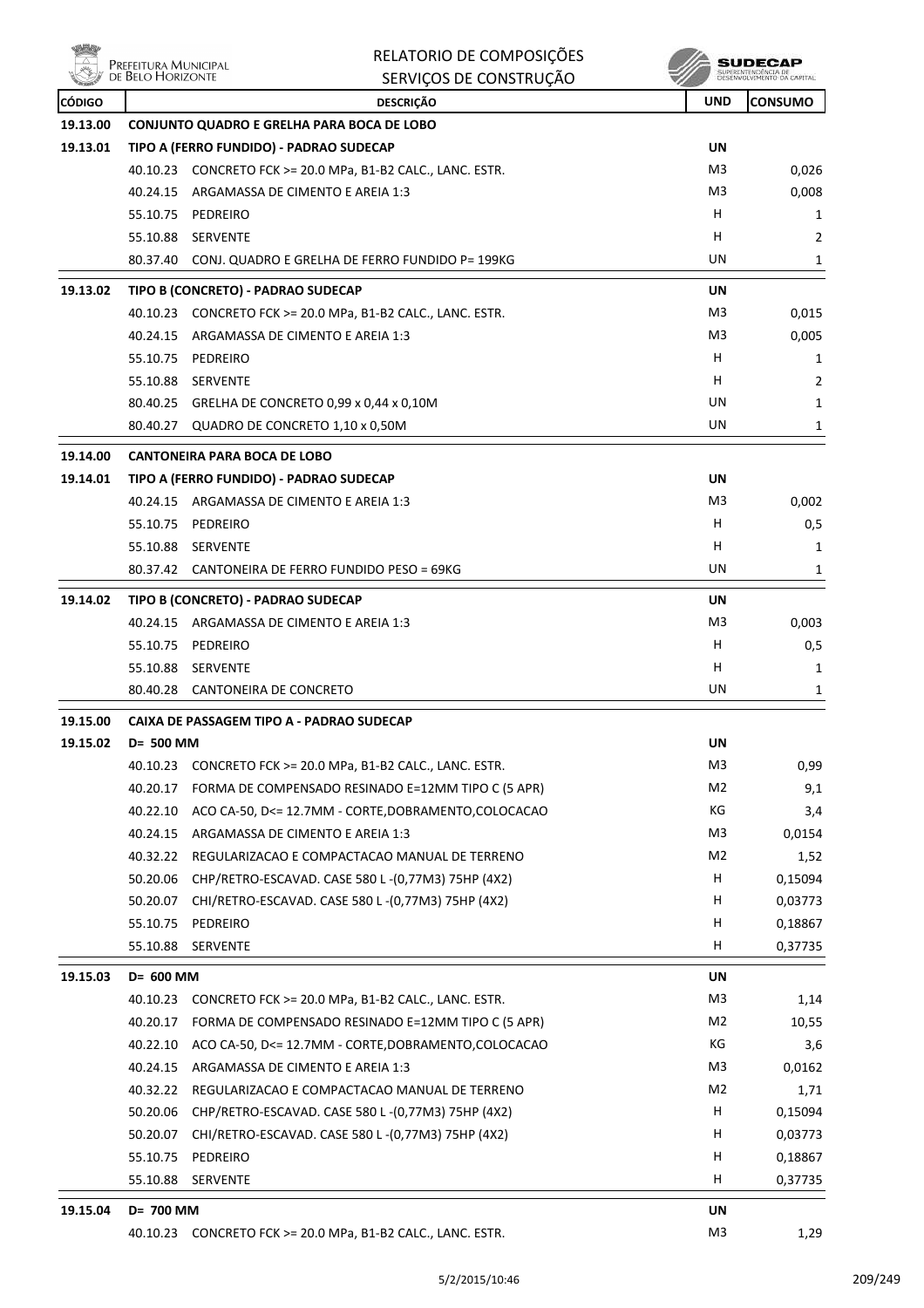

**SUDECAP**<br>SUPERNITHOENCIA DE<br>DESENVOLVIMENTO CA CAPITAL

| <b>CÓDIGO</b> |            | <b>DESCRIÇÃO</b>                                            | <b>UND</b>     | <b>CONSUMO</b> |
|---------------|------------|-------------------------------------------------------------|----------------|----------------|
|               |            | 40.20.17 FORMA DE COMPENSADO RESINADO E=12MM TIPO C (5 APR) | M <sub>2</sub> | 12,09          |
|               | 40.22.10   | ACO CA-50, D<= 12.7MM - CORTE, DOBRAMENTO, COLOCACAO        | КG             | 3,9            |
|               | 40.24.15   | ARGAMASSA DE CIMENTO E AREIA 1:3                            | M3             | 0,017          |
|               | 40.32.22   | REGULARIZACAO E COMPACTACAO MANUAL DE TERRENO               | M2             | 1,9            |
|               | 50.20.06   | CHP/RETRO-ESCAVAD. CASE 580 L-(0,77M3) 75HP (4X2)           | н              | 0,15094        |
|               | 50.20.07   | CHI/RETRO-ESCAVAD. CASE 580 L-(0,77M3) 75HP (4X2)           | н              | 0,03773        |
|               | 55.10.75   | PEDREIRO                                                    | н              | 0,18867        |
|               | 55.10.88   | SERVENTE                                                    | н              | 0,37735        |
| 19.15.05      | D= 800 MM  |                                                             | <b>UN</b>      |                |
|               | 40.10.23   | CONCRETO FCK >= 20.0 MPa, B1-B2 CALC., LANC. ESTR.          | M <sub>3</sub> | 1,69           |
|               |            | 40.20.17 FORMA DE COMPENSADO RESINADO E=12MM TIPO C (5 APR) | M2             | 13,98          |
|               | 40.22.10   | ACO CA-50, D<= 12.7MM - CORTE, DOBRAMENTO, COLOCACAO        | КG             | 5,6            |
|               |            | 40.24.15 ARGAMASSA DE CIMENTO E AREIA 1:3                   | M3             | 0,0216         |
|               | 40.32.22   | REGULARIZACAO E COMPACTACAO MANUAL DE TERRENO               | M <sub>2</sub> | 2,28           |
|               | 50.20.06   | CHP/RETRO-ESCAVAD. CASE 580 L-(0,77M3) 75HP (4X2)           | н              | 0,17021        |
|               |            | 50.20.07 CHI/RETRO-ESCAVAD. CASE 580 L-(0,77M3) 75HP (4X2)  | н              | 0,04255        |
|               | 55.10.75   | PEDREIRO                                                    | н              | 0,21276        |
|               | 55.10.88   | SERVENTE                                                    | н              | 0,42553        |
| 19.15.06      | D= 900 MM  |                                                             | UN             |                |
|               |            | 40.10.23 CONCRETO FCK >= 20.0 MPa, B1-B2 CALC., LANC. ESTR. | M3             | 1,97           |
|               | 40.20.17   | FORMA DE COMPENSADO RESINADO E=12MM TIPO C (5 APR)          | M2             | 16,81          |
|               | 40.22.10   | ACO CA-50, D<= 12.7MM - CORTE, DOBRAMENTO, COLOCACAO        | КG             | 6,3            |
|               | 40.24.15   | ARGAMASSA DE CIMENTO E AREIA 1:3                            | M3             | 0,0224         |
|               | 40.32.22   | REGULARIZACAO E COMPACTACAO MANUAL DE TERRENO               | M <sub>2</sub> | 2,47           |
|               | 50.20.06   | CHP/RETRO-ESCAVAD. CASE 580 L-(0,77M3) 75HP (4X2)           | н              | 0,2            |
|               | 50.20.07   | CHI/RETRO-ESCAVAD. CASE 580 L-(0,77M3) 75HP (4X2)           | н              | 0,05           |
|               | 55.10.75   | PEDREIRO                                                    | Н              | 0,25           |
|               | 55.10.88   | SERVENTE                                                    | н              | 0,5            |
| 19.15.07      | D= 1000 MM |                                                             | UN             |                |
|               |            | 40.10.23 CONCRETO FCK >= 20.0 MPa, B1-B2 CALC., LANC. ESTR. | M3             | 2,15           |
|               | 40.20.17   | FORMA DE COMPENSADO RESINADO E=12MM TIPO C (5 APR)          | M2             | 18,65          |
|               | 40.22.10   | ACO CA-50, D<= 12.7MM - CORTE, DOBRAMENTO, COLOCACAO        | КG             | 7,5            |
|               | 40.24.15   | ARGAMASSA DE CIMENTO E AREIA 1:3                            | M3             | 0,0232         |
|               | 40.32.22   | REGULARIZACAO E COMPACTACAO MANUAL DE TERRENO               | M2             | 2,66           |
|               | 50.20.06   | CHP/RETRO-ESCAVAD. CASE 580 L-(0,77M3) 75HP (4X2)           | н              | 0,2            |
|               | 50.20.07   | CHI/RETRO-ESCAVAD. CASE 580 L-(0,77M3) 75HP (4X2)           | н              | 0,05           |
|               | 55.10.75   | PEDREIRO                                                    | н              | 0,25           |
|               | 55.10.88   | SERVENTE                                                    | н              | 0,5            |
| 19.15.08      | D= 1100 MM |                                                             | UN             |                |
|               | 40.10.23   | CONCRETO FCK >= 20.0 MPa, B1-B2 CALC., LANC. ESTR.          | M <sub>3</sub> | 2,66           |
|               | 40.20.17   | FORMA DE COMPENSADO RESINADO E=12MM TIPO C (5 APR)          | M2             | 20,91          |
|               | 40.22.10   | ACO CA-50, D<= 12.7MM - CORTE, DOBRAMENTO, COLOCACAO        | КG             | 8,6            |
|               | 40.24.15   | ARGAMASSA DE CIMENTO E AREIA 1:3                            | M <sub>3</sub> | 0,0278         |
|               | 40.32.22   | REGULARIZACAO E COMPACTACAO MANUAL DE TERRENO               | M2             | 3,04           |
|               | 50.20.06   | CHP/RETRO-ESCAVAD. CASE 580 L-(0,77M3) 75HP (4X2)           | н              | 0,2            |
|               | 50.20.07   | CHI/RETRO-ESCAVAD. CASE 580 L-(0,77M3) 75HP (4X2)           | H              | 0,05           |
|               | 55.10.75   | PEDREIRO                                                    | н              | 0,25           |
|               | 55.10.88   | <b>SERVENTE</b>                                             | н              | 0,5            |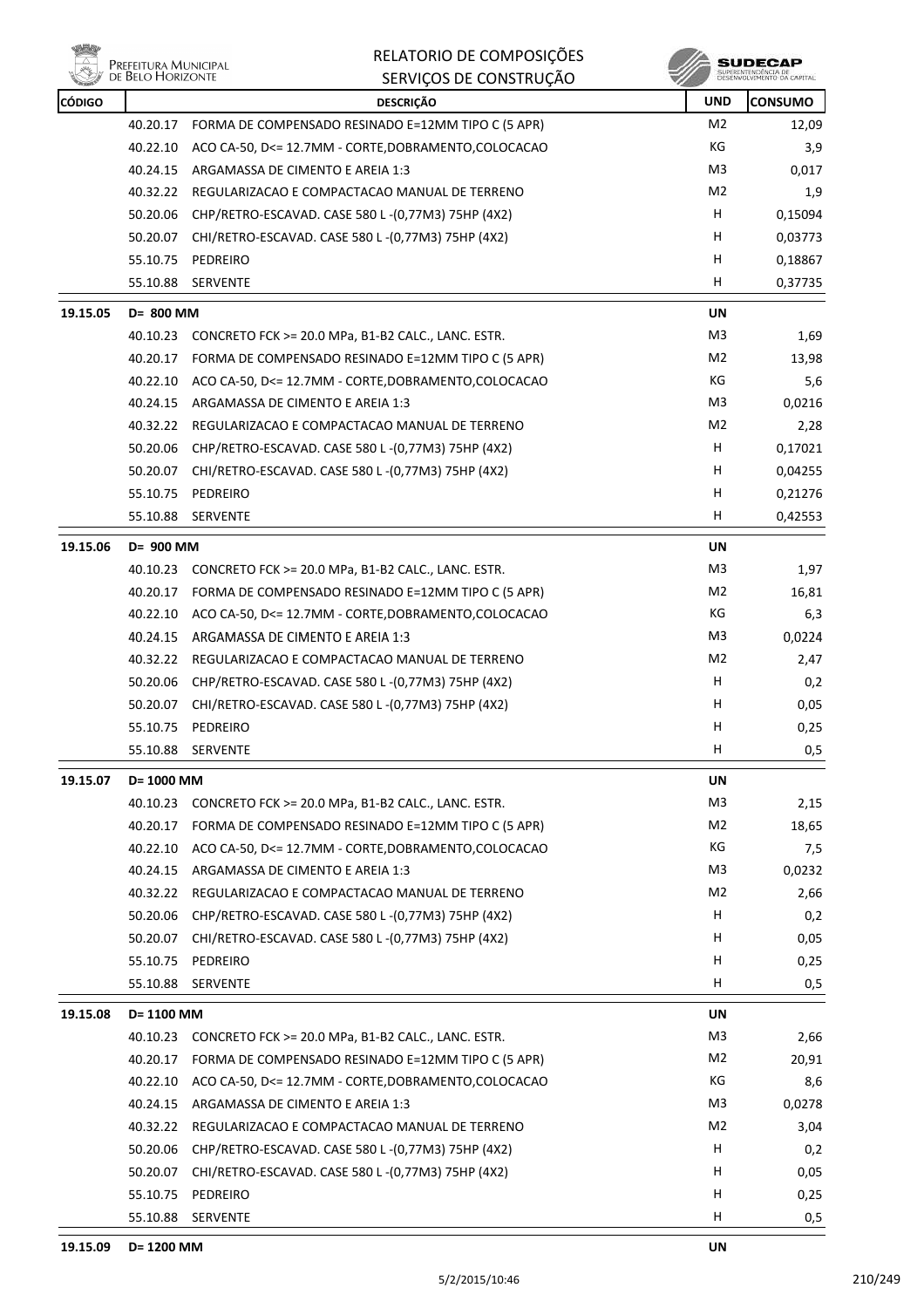

|               | <b>LINELLITOIVA IVIOINICII AL</b><br>DE BELO HORIZONTE | SERVIÇOS DE CONSTRUÇÃO                               |                | SUPERINTENDÊNCIA DE<br>DESENVOLVIMENTO DA CAPITAL |
|---------------|--------------------------------------------------------|------------------------------------------------------|----------------|---------------------------------------------------|
| <b>CÓDIGO</b> |                                                        | <b>DESCRIÇÃO</b>                                     | <b>UND</b>     | <b>CONSUMO</b>                                    |
|               | 40.10.23                                               | CONCRETO FCK >= 20.0 MPa, B1-B2 CALC., LANC. ESTR.   | M <sub>3</sub> | 2,87                                              |
|               | 40.20.17                                               | FORMA DE COMPENSADO RESINADO E=12MM TIPO C (5 APR)   | M2             | 22,93                                             |
|               | 40.22.10                                               | ACO CA-50, D<= 12.7MM - CORTE, DOBRAMENTO, COLOCACAO | КG             | 11,6                                              |
|               | 40.24.15                                               | ARGAMASSA DE CIMENTO E AREIA 1:3                     | M3             | 0,0286                                            |
|               | 40.32.22                                               | REGULARIZACAO E COMPACTACAO MANUAL DE TERRENO        | M2             | 3,23                                              |
|               | 50.20.06                                               | CHP/RETRO-ESCAVAD. CASE 580 L-(0,77M3) 75HP (4X2)    | н              | 0,24242                                           |
|               | 50.20.07                                               | CHI/RETRO-ESCAVAD. CASE 580 L-(0,77M3) 75HP (4X2)    | H              | 0,0606                                            |
|               | 55.10.75                                               | PEDREIRO                                             | H              | 0,30303                                           |
|               | 55.10.88                                               | SERVENTE                                             | H              | 0,60606                                           |
| 19.15.10      | D= 1300 MM                                             |                                                      | UN             |                                                   |
|               | 40.10.23                                               | CONCRETO FCK >= 20.0 MPa, B1-B2 CALC., LANC. ESTR.   | M3             | 3,07                                              |
|               | 40.20.17                                               | FORMA DE COMPENSADO RESINADO E=12MM TIPO C (5 APR)   | M2             | 25,02                                             |
|               | 40.22.10                                               | ACO CA-50, D<= 12.7MM - CORTE, DOBRAMENTO, COLOCACAO | КG             | 13                                                |
|               | 40.24.15                                               | ARGAMASSA DE CIMENTO E AREIA 1:3                     | M3             | 0,0294                                            |
|               | 40.32.22                                               | REGULARIZACAO E COMPACTACAO MANUAL DE TERRENO        | M2             | 3,61                                              |
|               | 50.20.06                                               | CHP/RETRO-ESCAVAD. CASE 580 L-(0,77M3) 75HP (4X2)    | H.             | 0,24242                                           |
|               | 50.20.07                                               | CHI/RETRO-ESCAVAD. CASE 580 L-(0,77M3) 75HP (4X2)    | н              | 0,0606                                            |
|               | 55.10.75                                               | PEDREIRO                                             | н              | 0,30303                                           |
|               | 55.10.88                                               | <b>SERVENTE</b>                                      | H              | 0,60606                                           |
| 19.15.11      | D= 1500 MM                                             |                                                      | UN             |                                                   |
|               | 40.10.23                                               | CONCRETO FCK >= 20.0 MPa, B1-B2 CALC., LANC. ESTR.   | M3             | 3,53                                              |
|               | 40.20.17                                               | FORMA DE COMPENSADO RESINADO E=12MM TIPO C (5 APR)   | M2             | 29,46                                             |
|               | 40.22.10                                               | ACO CA-50, D<= 12.7MM - CORTE, DOBRAMENTO, COLOCACAO | КG             | 16,2                                              |
|               | 40.24.15                                               | ARGAMASSA DE CIMENTO E AREIA 1:3                     | M3             | 0,031                                             |
|               | 40.32.22                                               | REGULARIZACAO E COMPACTACAO MANUAL DE TERRENO        | M <sub>2</sub> | 3,8                                               |
|               | 50.20.06                                               | CHP/RETRO-ESCAVAD. CASE 580 L-(0,77M3) 75HP (4X2)    | н              | 0,26666                                           |
|               | 50.20.07                                               | CHI/RETRO-ESCAVAD. CASE 580 L -(0,77M3) 75HP (4X2)   | H.             | 0,06666                                           |
|               | 55.10.75                                               | PEDREIRO                                             | H              | 0,33333                                           |
|               | 55.10.88                                               | SERVENTE                                             | н              | 0,66666                                           |
| 19.16.00      |                                                        | CAIXA DE PASSAGEM TIPO B - PADRAO SUDECAP            |                |                                                   |
| 19.16.02      | D= 500 MM                                              |                                                      | UN             |                                                   |
|               | 40.10.23                                               | CONCRETO FCK >= 20.0 MPa, B1-B2 CALC., LANC. ESTR.   | M3             | 1,34                                              |
|               | 40.20.17                                               | FORMA DE COMPENSADO RESINADO E=12MM TIPO C (5 APR)   | M2             | 11,72                                             |
|               | 40.22.10                                               | ACO CA-50, D<= 12.7MM - CORTE, DOBRAMENTO, COLOCACAO | КG             | 3,14                                              |
|               | 40.24.15                                               | ARGAMASSA DE CIMENTO E AREIA 1:3                     | M3             | 0,0154                                            |
|               | 40.32.22                                               | REGULARIZACAO E COMPACTACAO MANUAL DE TERRENO        | M2             | 1,6                                               |
|               | 50.20.06                                               | CHP/RETRO-ESCAVAD. CASE 580 L-(0,77M3) 75HP (4X2)    | H.             | 0,15094                                           |
|               | 50.20.07                                               | CHI/RETRO-ESCAVAD. CASE 580 L-(0,77M3) 75HP (4X2)    | H              | 0,03773                                           |
|               | 55.10.75                                               | PEDREIRO                                             | н              | 0,18867                                           |
|               | 55.10.88                                               | SERVENTE                                             | н              | 0,37735                                           |
| 19.16.03      | D= 600 MM                                              |                                                      | UN             |                                                   |
|               | 40.10.23                                               | CONCRETO FCK >= 20.0 MPa, B1-B2 CALC., LANC. ESTR.   | M3             | 1,63                                              |
|               | 40.20.17                                               | FORMA DE COMPENSADO RESINADO E=12MM TIPO C (5 APR)   | M2             | 13,57                                             |
|               | 40.22.10                                               | ACO CA-50, D<= 12.7MM - CORTE, DOBRAMENTO, COLOCACAO | КG             | 3,96                                              |
|               | 40.24.15                                               | ARGAMASSA DE CIMENTO E AREIA 1:3                     | M3             | 0,02                                              |
|               | 40.32.22                                               | REGULARIZACAO E COMPACTACAO MANUAL DE TERRENO        | M2             | 2                                                 |
|               | 50.20.06                                               | CHP/RETRO-ESCAVAD. CASE 580 L -(0,77M3) 75HP (4X2)   | н              | 0,15094                                           |
|               | 50.20.07                                               | CHI/RETRO-ESCAVAD. CASE 580 L-(0,77M3) 75HP (4X2)    | H              | 0,03773                                           |
|               |                                                        | 55.10.75 PEDREIRO                                    | H              | 0,18867                                           |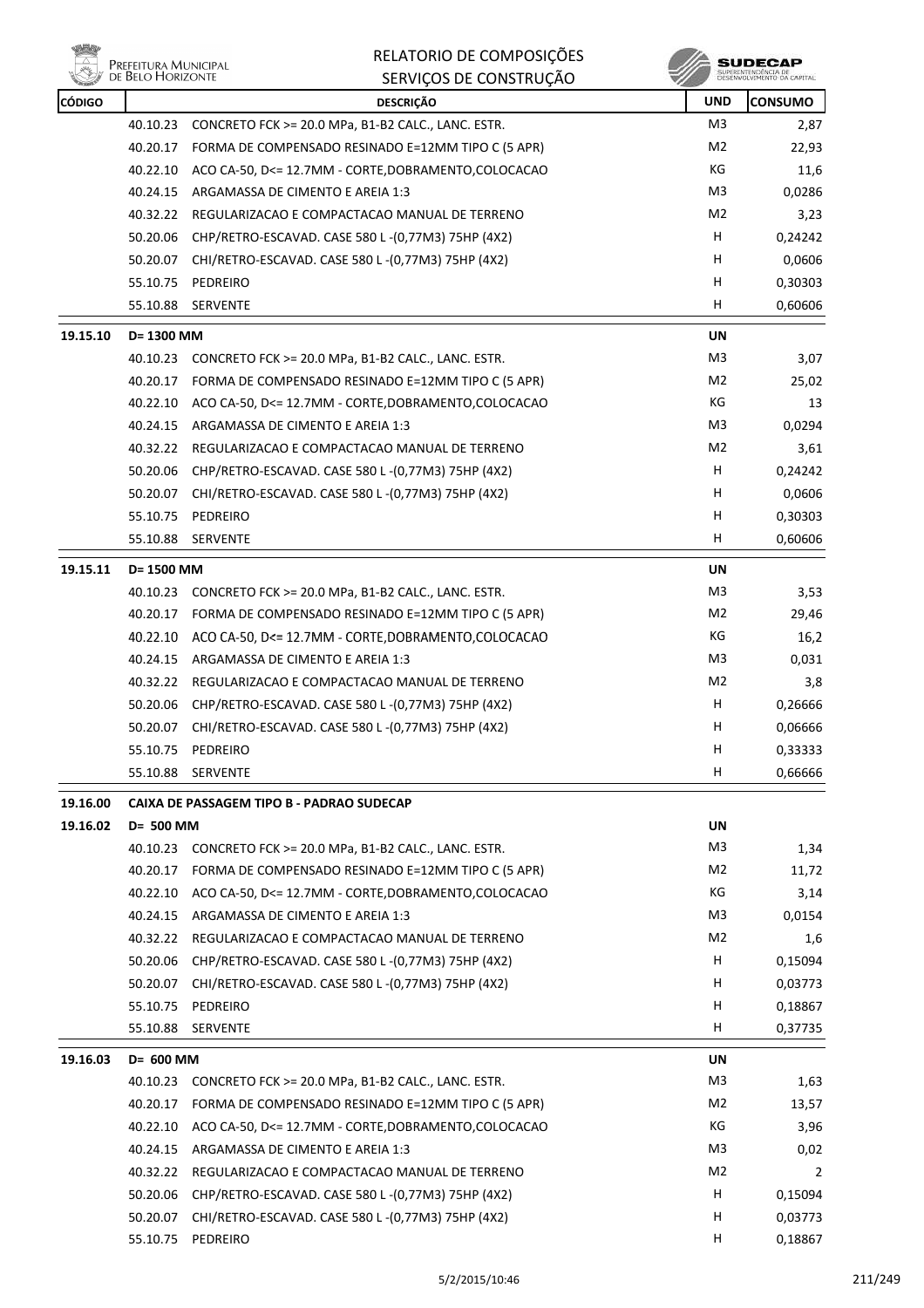

| RELATORIO DE COMPOSIÇÕES |
|--------------------------|
| SERVICOS DE CONSTRUÇÃO   |

| <b>CONTROL</b><br>CÓDIGO |            | טו ושיטו וכורטים בכסף וואס<br><b>DESCRIÇÃO</b>                | <b>UND</b>     | <b>CONSUMO</b> |
|--------------------------|------------|---------------------------------------------------------------|----------------|----------------|
|                          | 55.10.88   | SERVENTE                                                      | H.             | 0,37735        |
| 19.16.04                 | D= 700 MM  |                                                               | <b>UN</b>      |                |
|                          |            | 40.10.23 CONCRETO FCK >= 20.0 MPa, B1-B2 CALC., LANC. ESTR.   | M3             | 1,8            |
|                          |            | 40.20.17 FORMA DE COMPENSADO RESINADO E=12MM TIPO C (5 APR)   | M2             | 15,24          |
|                          |            | 40.22.10 ACO CA-50, D<= 12.7MM - CORTE, DOBRAMENTO, COLOCACAO | КG             | 5,47           |
|                          | 40.24.15   | ARGAMASSA DE CIMENTO E AREIA 1:3                              | M3             | 0,0208         |
|                          |            | 40.32.22 REGULARIZACAO E COMPACTACAO MANUAL DE TERRENO        | M2             | 2,2            |
|                          | 50.20.06   | CHP/RETRO-ESCAVAD. CASE 580 L-(0,77M3) 75HP (4X2)             | н              | 0,17021        |
|                          | 50.20.07   | CHI/RETRO-ESCAVAD. CASE 580 L-(0,77M3) 75HP (4X2)             | н              | 0,04255        |
|                          | 55.10.75   | PEDREIRO                                                      | Н              | 0,21276        |
|                          | 55.10.88   | <b>SERVENTE</b>                                               | H              | 0,42553        |
| 19.16.05                 | D= 800 MM  |                                                               | <b>UN</b>      |                |
|                          |            | 40.10.23 CONCRETO FCK >= 20.0 MPa, B1-B2 CALC., LANC. ESTR.   | M3             | 1,98           |
|                          |            | 40.20.17 FORMA DE COMPENSADO RESINADO E=12MM TIPO C (5 APR)   | M2             | 16,99          |
|                          |            | 40.22.10 ACO CA-50, D<= 12.7MM - CORTE, DOBRAMENTO, COLOCACAO | КG             | 5,71           |
|                          | 40.24.15   | ARGAMASSA DE CIMENTO E AREIA 1:3                              | M3             | 0,0216         |
|                          |            | 40.32.22 REGULARIZACAO E COMPACTACAO MANUAL DE TERRENO        | M <sub>2</sub> | 2,4            |
|                          |            | 50.20.06 CHP/RETRO-ESCAVAD. CASE 580 L-(0,77M3) 75HP (4X2)    | Н              | 0,17021        |
|                          |            | 50.20.07 CHI/RETRO-ESCAVAD. CASE 580 L-(0,77M3) 75HP (4X2)    | H              | 0,04255        |
|                          | 55.10.75   | PEDREIRO                                                      | н              | 0,21276        |
|                          | 55.10.88   | <b>SERVENTE</b>                                               | н              | 0,42553        |
| 19.16.06                 | D= 900 MM  |                                                               | UN             |                |
|                          | 40.10.23   | CONCRETO FCK >= 20.0 MPa, B1-B2 CALC., LANC. ESTR.            | M3             | 2,4            |
|                          |            | 40.20.17 FORMA DE COMPENSADO RESINADO E=12MM TIPO C (5 APR)   | M2             | 20,3           |
|                          |            | 40.22.10 ACO CA-50, D<= 12.7MM - CORTE, DOBRAMENTO, COLOCACAO | КG             | 7              |
|                          |            | 40.24.15 ARGAMASSA DE CIMENTO E AREIA 1:3                     | M3             | 0,0262         |
|                          |            | 40.32.22 REGULARIZACAO E COMPACTACAO MANUAL DE TERRENO        | M2             | 2,8            |
|                          | 50.20.06   | CHP/RETRO-ESCAVAD. CASE 580 L-(0,77M3) 75HP (4X2)             | H              | 0,2            |
|                          |            | 50.20.07 CHI/RETRO-ESCAVAD. CASE 580 L-(0,77M3) 75HP (4X2)    | Н              | 0,05           |
|                          | 55.10.75   | PEDREIRO                                                      | н              | 0,25           |
|                          | 55.10.88   | <b>SERVENTE</b>                                               | H              | 0,5            |
| 19.16.07                 | D= 1000 MM |                                                               | <b>UN</b>      |                |
|                          | 40.10.23   | CONCRETO FCK >= 20.0 MPa, B1-B2 CALC., LANC. ESTR.            | M3             | 2,6            |
|                          | 40.20.17   | FORMA DE COMPENSADO RESINADO E=12MM TIPO C (5 APR)            | M2             | 22,27          |
|                          | 40.22.10   | ACO CA-50, D<= 12.7MM - CORTE, DOBRAMENTO, COLOCACAO          | КG             | 8,08           |
|                          | 40.24.15   | ARGAMASSA DE CIMENTO E AREIA 1:3                              | M3             | 0,027          |
|                          | 40.32.22   | REGULARIZACAO E COMPACTACAO MANUAL DE TERRENO                 | M2             | 3              |
|                          | 50.20.06   | CHP/RETRO-ESCAVAD. CASE 580 L-(0,77M3) 75HP (4X2)             | н              | 0,2            |
|                          | 50.20.07   | CHI/RETRO-ESCAVAD. CASE 580 L-(0,77M3) 75HP (4X2)             | H              | 0,05           |
|                          | 55.10.75   | PEDREIRO                                                      | H              | 0,25           |
|                          | 55.10.88   | SERVENTE                                                      | Н              | 0,5            |
| 19.16.08                 | D= 1100 MM |                                                               | UN             |                |
|                          | 40.10.23   | CONCRETO FCK >= 20.0 MPa, B1-B2 CALC., LANC. ESTR.            | M <sub>3</sub> | 2,79           |
|                          | 40.20.17   | FORMA DE COMPENSADO RESINADO E=12MM TIPO C (5 APR)            | M2             | 24,31          |
|                          | 40.22.10   | ACO CA-50, D<= 12.7MM - CORTE, DOBRAMENTO, COLOCACAO          | КG             | 8,62           |
|                          | 40.24.15   | ARGAMASSA DE CIMENTO E AREIA 1:3                              | M3             | 0,0278         |
|                          | 40.32.22   | REGULARIZACAO E COMPACTACAO MANUAL DE TERRENO                 | M <sub>2</sub> | 3,2            |
|                          | 50.20.06   | CHP/RETRO-ESCAVAD. CASE 580 L-(0,77M3) 75HP (4X2)             | н              | 0,2            |
|                          |            | 50.20.07 CHI/RETRO-ESCAVAD. CASE 580 L-(0,77M3) 75HP (4X2)    | Н              | 0,05           |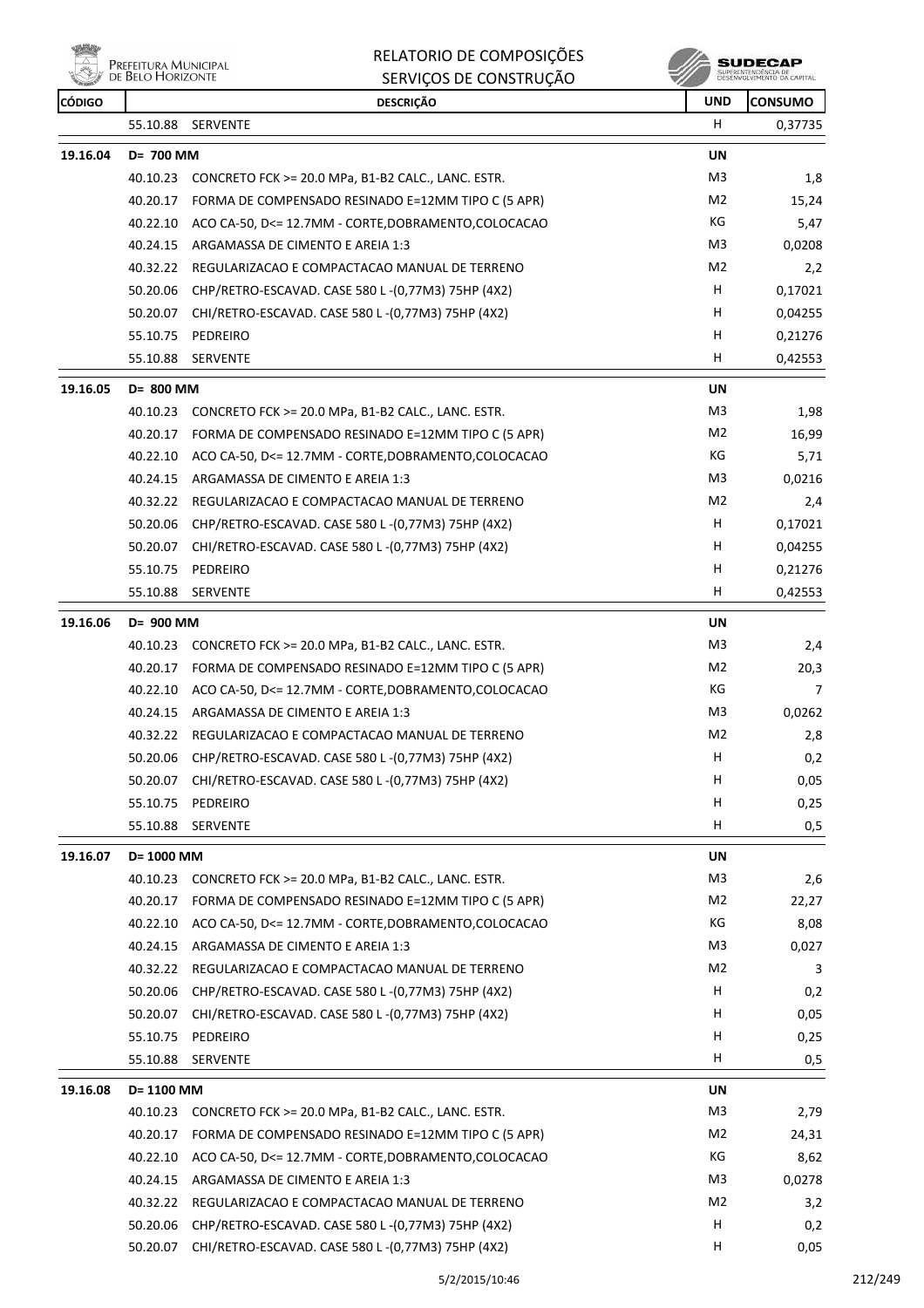

| <b>CONTROL</b><br>CÓDIGO |            | טהעטוווטווסט טב פעראיוווט<br><b>DESCRIÇÃO</b>                 | <b>UND</b>     | <b>CONSUMO</b> |
|--------------------------|------------|---------------------------------------------------------------|----------------|----------------|
|                          | 55.10.75   | PEDREIRO                                                      | H              | 0,25           |
|                          | 55.10.88   | SERVENTE                                                      | н              | 0,5            |
| 19.16.09                 | D= 1200 MM |                                                               | UN             |                |
|                          | 40.10.23   | CONCRETO FCK >= 20.0 MPa, B1-B2 CALC., LANC. ESTR.            | M3             | 2,99           |
|                          | 40.20.17   | FORMA DE COMPENSADO RESINADO E=12MM TIPO C (5 APR)            | M2             | 26,44          |
|                          | 40.22.10   | ACO CA-50, D<= 12.7MM - CORTE, DOBRAMENTO, COLOCACAO          | КG             | 9,72           |
|                          | 40.24.15   | ARGAMASSA DE CIMENTO E AREIA 1:3                              | M3             | 0,0286         |
|                          | 40.32.22   | REGULARIZACAO E COMPACTACAO MANUAL DE TERRENO                 | M2             | 3,4            |
|                          |            | 50.20.06 CHP/RETRO-ESCAVAD. CASE 580 L-(0,77M3) 75HP (4X2)    | H.             | 0,24242        |
|                          | 50.20.07   | CHI/RETRO-ESCAVAD. CASE 580 L -(0,77M3) 75HP (4X2)            | н              | 0,0606         |
|                          | 55.10.75   | PEDREIRO                                                      | н              | 0,30303        |
|                          | 55.10.88   | <b>SERVENTE</b>                                               | н              | 0,60606        |
| 19.16.10                 | D= 1300 MM |                                                               | UN             |                |
|                          |            | 40.10.23 CONCRETO FCK >= 20.0 MPa, B1-B2 CALC., LANC. ESTR.   | M3             | 3,2            |
|                          | 40.20.17   | FORMA DE COMPENSADO RESINADO E=12MM TIPO C (5 APR)            | M2             | 28,64          |
|                          | 40.22.10   | ACO CA-50, D<= 12.7MM - CORTE, DOBRAMENTO, COLOCACAO          | КG             | 10,8           |
|                          | 40.24.15   | ARGAMASSA DE CIMENTO E AREIA 1:3                              | M3             | 0,0294         |
|                          | 40.32.22   | REGULARIZACAO E COMPACTACAO MANUAL DE TERRENO                 | M <sub>2</sub> | 3,6            |
|                          |            | 50.20.06 CHP/RETRO-ESCAVAD. CASE 580 L-(0,77M3) 75HP (4X2)    | H              | 0,24242        |
|                          | 50.20.07   | CHI/RETRO-ESCAVAD. CASE 580 L-(0,77M3) 75HP (4X2)             | H.             | 0,0606         |
|                          | 55.10.75   | PEDREIRO                                                      | н              | 0,30303        |
|                          | 55.10.88   | <b>SERVENTE</b>                                               | H              | 0,60606        |
| 19.16.11                 | D= 1500 MM |                                                               | UN             |                |
|                          |            | 40.10.23 CONCRETO FCK >= 20.0 MPa, B1-B2 CALC., LANC. ESTR.   | M3             | 3,66           |
|                          |            | 40.20.17 FORMA DE COMPENSADO RESINADO E=12MM TIPO C (5 APR)   | M2             | 33,3           |
|                          |            | 40.22.10 ACO CA-50, D<= 12.7MM - CORTE, DOBRAMENTO, COLOCACAO | КG             | 13,84          |
|                          | 40.24.15   | ARGAMASSA DE CIMENTO E AREIA 1:3                              | M3             | 0,031          |
|                          |            | 40.32.22 REGULARIZACAO E COMPACTACAO MANUAL DE TERRENO        | M <sub>2</sub> | 4              |
|                          |            | 50.20.06 CHP/RETRO-ESCAVAD. CASE 580 L-(0,77M3) 75HP (4X2)    | H              | 0,26666        |
|                          | 50.20.07   | CHI/RETRO-ESCAVAD. CASE 580 L-(0,77M3) 75HP (4X2)             | H              | 0,06666        |
|                          | 55.10.75   | PEDREIRO                                                      | н              | 0,33333        |
|                          | 55.10.88   | SERVENTE                                                      | н              | 0,66666        |
| 19.17.00                 |            | CAIXA DE PASSAGEM TIPO C - PADRAO SUDECAP                     |                |                |
| 19.17.02                 | D= 500 MM  |                                                               | <b>UN</b>      |                |
|                          |            | 40.10.23 CONCRETO FCK >= 20.0 MPa, B1-B2 CALC., LANC. ESTR.   | M3             | 1,73           |
|                          | 40.20.17   | FORMA DE COMPENSADO RESINADO E=12MM TIPO C (5 APR)            | M2             | 13,67          |
|                          | 40.22.10   | ACO CA-50, D<= 12.7MM - CORTE, DOBRAMENTO, COLOCACAO          | KG             | 3,6            |
|                          | 40.24.15   | ARGAMASSA DE CIMENTO E AREIA 1:3                              | M3             | 0,0192         |
|                          | 40.32.22   | REGULARIZACAO E COMPACTACAO MANUAL DE TERRENO                 | M2             | 1,8            |
|                          | 50.20.06   | CHP/RETRO-ESCAVAD. CASE 580 L-(0,77M3) 75HP (4X2)             | н              | 0,15094        |
|                          | 50.20.07   | CHI/RETRO-ESCAVAD. CASE 580 L-(0,77M3) 75HP (4X2)             | H              | 0,03773        |
|                          | 55.10.75   | PEDREIRO                                                      | н              | 0,18867        |
|                          | 55.10.88   | <b>SERVENTE</b>                                               | н              | 0,37735        |
| 19.17.03                 | D= 600 MM  |                                                               | UN             |                |
|                          | 40.10.23   | CONCRETO FCK >= 20.0 MPa, B1-B2 CALC., LANC. ESTR.            | M3             | 1,92           |
|                          |            | 40.20.17 FORMA DE COMPENSADO RESINADO E=12MM TIPO C (5 APR)   | M2             | 15,36          |
|                          | 40.22.10   | ACO CA-50, D<= 12.7MM - CORTE, DOBRAMENTO, COLOCACAO          | KG             | 4,1            |
|                          |            | 40.24.15 ARGAMASSA DE CIMENTO E AREIA 1:3                     | M3             | 0,02           |
|                          |            | 40.32.22 REGULARIZACAO E COMPACTACAO MANUAL DE TERRENO        | M <sub>2</sub> | 2              |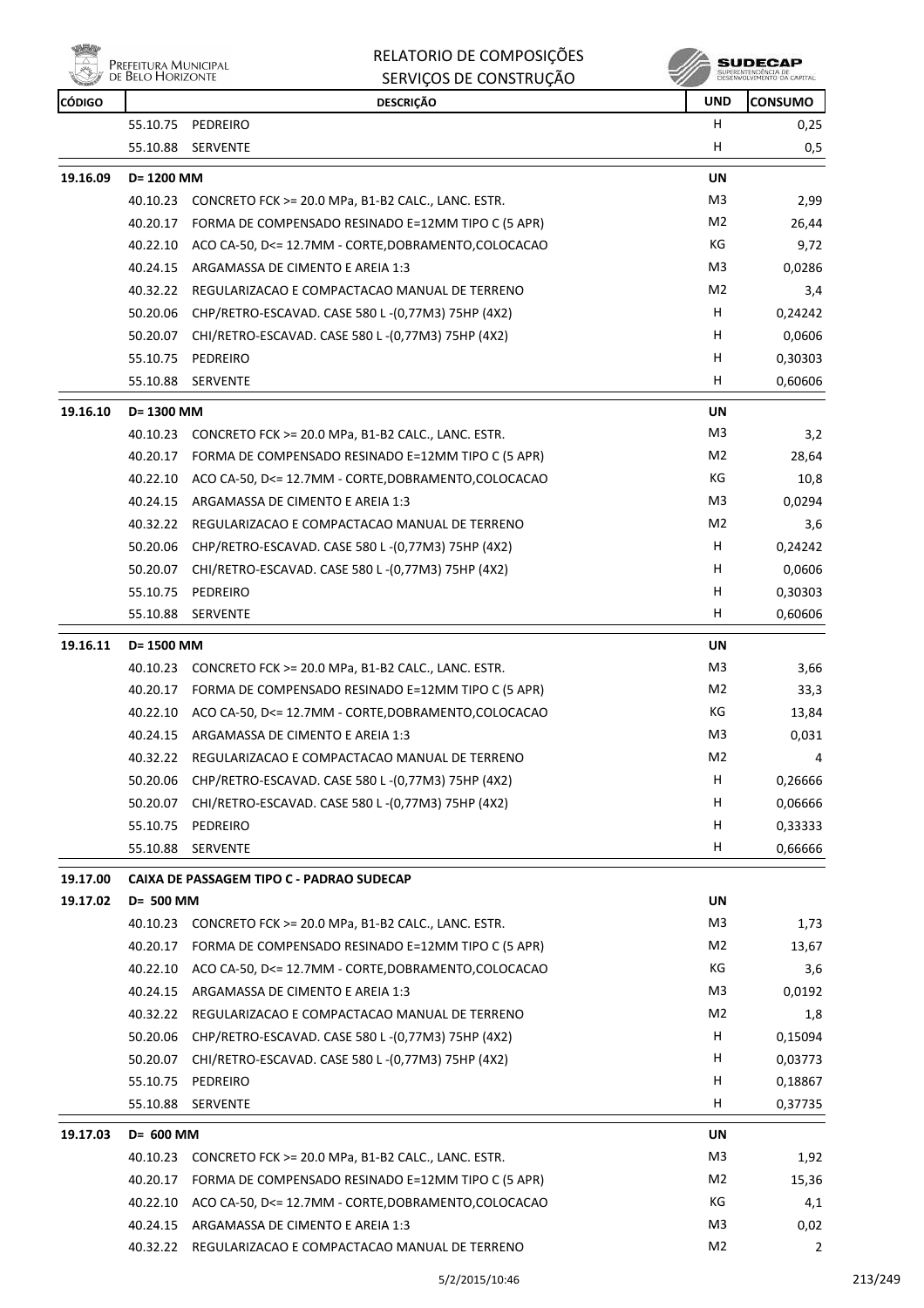|          | Prefeitura Municipal<br>de Belo Horizonte | RELATORIO DE COMPOSIÇÕES                                      |                | SUDECAP                                           |
|----------|-------------------------------------------|---------------------------------------------------------------|----------------|---------------------------------------------------|
|          |                                           | SERVIÇOS DE CONSTRUÇÃO                                        |                | SUPERINTENDÊNCIA DE<br>DESENVOLVIMENTO DA CAPITAL |
| CÓDIGO   |                                           | <b>DESCRIÇÃO</b>                                              | <b>UND</b>     | <b>CONSUMO</b>                                    |
|          | 50.20.06                                  | CHP/RETRO-ESCAVAD. CASE 580 L-(0,77M3) 75HP (4X2)             | Н              | 0,15094                                           |
|          | 50.20.07                                  | CHI/RETRO-ESCAVAD. CASE 580 L-(0,77M3) 75HP (4X2)             | н              | 0,03773                                           |
|          | 55.10.75                                  | PEDREIRO                                                      | н              | 0,18867                                           |
|          | 55.10.88                                  | <b>SERVENTE</b>                                               | н              | 0,37735                                           |
| 19.17.04 | D= 700 MM                                 |                                                               | UN             |                                                   |
|          |                                           | 40.10.23 CONCRETO FCK >= 20.0 MPa, B1-B2 CALC., LANC. ESTR.   | M3             | 2,12                                              |
|          | 40.20.17                                  | FORMA DE COMPENSADO RESINADO E=12MM TIPO C (5 APR)            | M <sub>2</sub> | 17,13                                             |
|          | 40.22.10                                  | ACO CA-50, D<= 12.7MM - CORTE, DOBRAMENTO, COLOCACAO          | КG             | 4,3                                               |
|          | 40.24.15                                  | ARGAMASSA DE CIMENTO E AREIA 1:3                              | M3             | 0,0208                                            |
|          | 40.32.22                                  | REGULARIZACAO E COMPACTACAO MANUAL DE TERRENO                 | M <sub>2</sub> | 2,2                                               |
|          | 50.20.06                                  | CHP/RETRO-ESCAVAD. CASE 580 L-(0,77M3) 75HP (4X2)             | н              | 0,17021                                           |
|          | 50.20.07                                  | CHI/RETRO-ESCAVAD. CASE 580 L-(0,77M3) 75HP (4X2)             | н              | 0,04255                                           |
|          | 55.10.75                                  | PEDREIRO                                                      | н              | 0,21276                                           |
|          | 55.10.88                                  | <b>SERVENTE</b>                                               | н              | 0,42553                                           |
| 19.17.05 | D= 800 MM                                 |                                                               | UN             |                                                   |
|          | 40.10.23                                  | CONCRETO FCK >= 20.0 MPa, B1-B2 CALC., LANC. ESTR.            | M3             | 2,44                                              |
|          | 40.20.17                                  | FORMA DE COMPENSADO RESINADO E=12MM TIPO C (5 APR)            | M <sub>2</sub> | 19,36                                             |
|          | 40.22.10                                  | ACO CA-50, D<= 12.7MM - CORTE, DOBRAMENTO, COLOCACAO          | КG             | 6                                                 |
|          | 40.24.15                                  | ARGAMASSA DE CIMENTO E AREIA 1:3                              | M3             | 0,0254                                            |
|          | 40.32.22                                  | REGULARIZACAO E COMPACTACAO MANUAL DE TERRENO                 | M <sub>2</sub> | 2,6                                               |
|          | 50.20.06                                  | CHP/RETRO-ESCAVAD. CASE 580 L-(0,77M3) 75HP (4X2)             | H              | 0,2                                               |
|          | 50.20.07                                  | CHI/RETRO-ESCAVAD. CASE 580 L-(0,77M3) 75HP (4X2)             | н              | 0,05                                              |
|          |                                           | 55.10.75 PEDREIRO                                             | н              | 0,25                                              |
|          | 55.10.88                                  | <b>SERVENTE</b>                                               | н              | 0,5                                               |
| 19.17.06 | D= 900 MM                                 |                                                               | UN             |                                                   |
|          |                                           | 40.10.23 CONCRETO FCK >= 20.0 MPa, B1-B2 CALC., LANC. ESTR.   | M3             | 2,76                                              |
|          |                                           | 40.20.17 FORMA DE COMPENSADO RESINADO E=12MM TIPO C (5 APR)   | M2             | 22,46                                             |
|          |                                           | 40.22.10 ACO CA-50, D<= 12.7MM - CORTE, DOBRAMENTO, COLOCACAO | КG             | 6,8                                               |
|          | 40.24.15                                  | ARGAMASSA DE CIMENTO E AREIA 1:3                              | M <sub>3</sub> | 0,0262                                            |
|          | 40.32.22                                  | REGULARIZACAO E COMPACTACAO MANUAL DE TERRENO                 | M <sub>2</sub> | 2,8                                               |
|          | 50.20.06                                  | CHP/RETRO-ESCAVAD. CASE 580 L-(0,77M3) 75HP (4X2)             | Н              | 0,2                                               |
|          | 50.20.07                                  | CHI/RETRO-ESCAVAD. CASE 580 L -(0,77M3) 75HP (4X2)            | н              | 0,05                                              |
|          |                                           | 55.10.75 PEDREIRO                                             | н              | 0,25                                              |
|          | 55.10.88                                  | SERVENTE                                                      | н              | 0,5                                               |
| 19.17.07 | D= 1000 MM                                |                                                               | UN             |                                                   |
|          | 40.10.23                                  | CONCRETO FCK >= 20.0 MPa, B1-B2 CALC., LANC. ESTR.            | M3             | 2,97                                              |
|          | 40.20.17                                  | FORMA DE COMPENSADO RESINADO E=12MM TIPO C (5 APR)            | M <sub>2</sub> | 24,54                                             |
|          | 40.22.10                                  | ACO CA-50, D<= 12.7MM - CORTE, DOBRAMENTO, COLOCACAO          | КG             | 8                                                 |
|          | 40.24.15                                  | ARGAMASSA DE CIMENTO E AREIA 1:3                              | M <sub>3</sub> | 0,027                                             |
|          | 40.32.22                                  | REGULARIZACAO E COMPACTACAO MANUAL DE TERRENO                 | M2             | 3                                                 |
|          | 50.20.06                                  | CHP/RETRO-ESCAVAD. CASE 580 L-(0,77M3) 75HP (4X2)             | H              | 0,2                                               |
|          | 50.20.07                                  | CHI/RETRO-ESCAVAD. CASE 580 L-(0,77M3) 75HP (4X2)             | н              | 0,05                                              |
|          |                                           | 55.10.75 PEDREIRO                                             | н              | 0,25                                              |
|          | 55.10.88                                  | SERVENTE                                                      | H              | 0,5                                               |
|          |                                           |                                                               |                |                                                   |
| 19.17.08 | D= 1100 MM                                |                                                               | UN             |                                                   |
|          |                                           | 40.10.23 CONCRETO FCK >= 20.0 MPa, B1-B2 CALC., LANC. ESTR.   | M3             | 3,22                                              |
|          | 40.20.17                                  | FORMA DE COMPENSADO RESINADO E=12MM TIPO C (5 APR)            | M <sub>2</sub> | 26,7                                              |
|          |                                           | 40.22.10 ACO CA-50, D<= 12.7MM - CORTE, DOBRAMENTO, COLOCACAO | КG             | 8,6                                               |
|          |                                           | 40.24.15 ARGAMASSA DE CIMENTO E AREIA 1:3                     | M <sub>3</sub> | 0,0278                                            |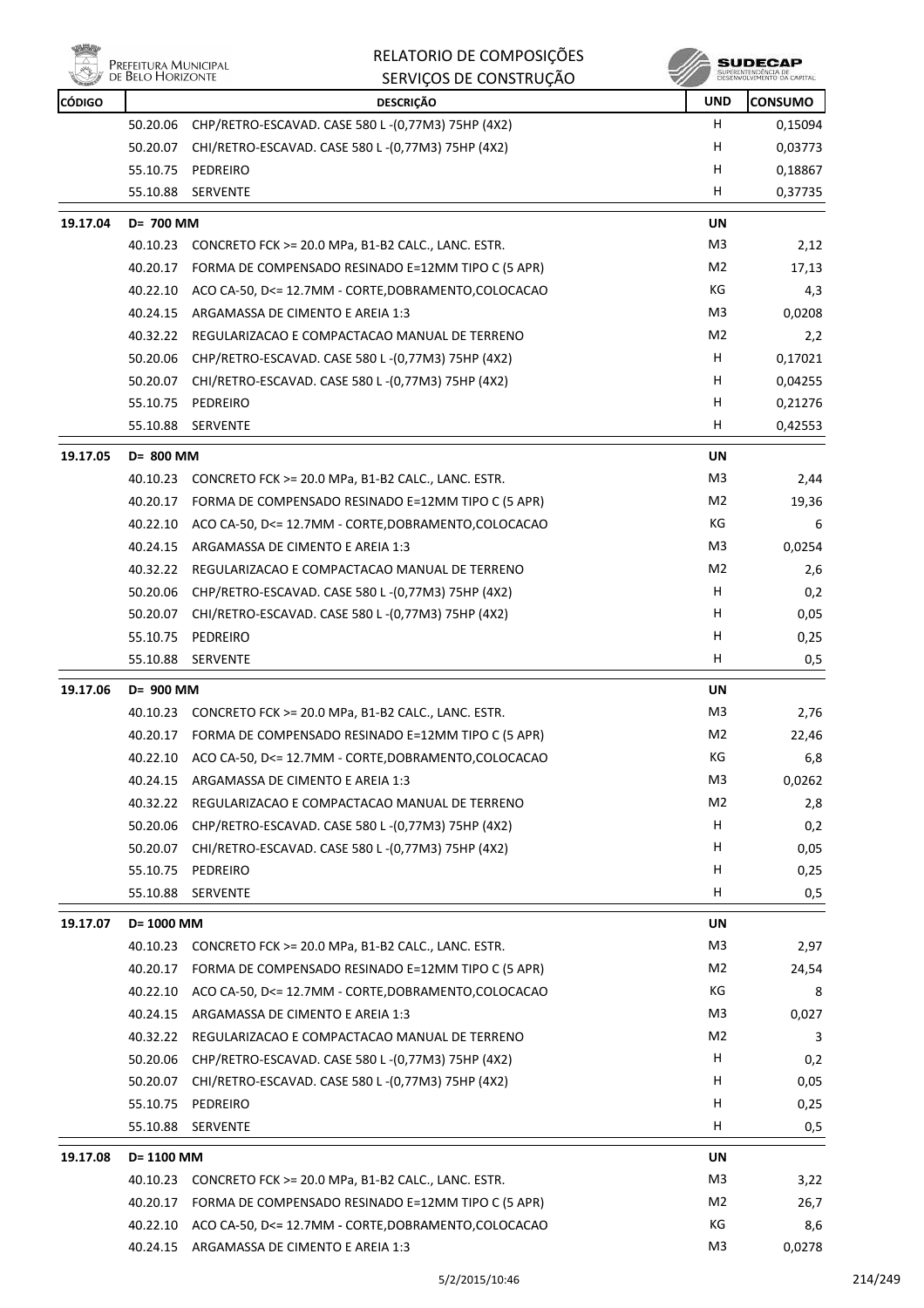₩

### RELATORIO DE COMPOSIÇÕES SERVIÇOS DE CONSTRUÇÃO

**SUDECAP**<br>SUPERINTENDÉNCIA DE<br>DÉSERVOLVIMENTO OA CAPITAL

| <b>CÓDIGO</b> |                                        | <b>DESCRIÇÃO</b>                                              | <b>UND</b>     | <b>CONSUMO</b> |
|---------------|----------------------------------------|---------------------------------------------------------------|----------------|----------------|
|               | 40.32.22                               | REGULARIZACAO E COMPACTACAO MANUAL DE TERRENO                 | M2             | 3,2            |
|               | 50.20.06                               | CHP/RETRO-ESCAVAD. CASE 580 L-(0,77M3) 75HP (4X2)             | H              | 0,2            |
|               | 50.20.07                               | CHI/RETRO-ESCAVAD. CASE 580 L -(0,77M3) 75HP (4X2)            | H.             | 0,05           |
|               | 55.10.75                               | PEDREIRO                                                      | н              | 0,25           |
|               | 55.10.88                               | SERVENTE                                                      | H              | 0,5            |
| 19.17.09      |                                        | D= 1200 MM                                                    |                |                |
|               |                                        | 40.10.23 CONCRETO FCK >= 20.0 MPa, B1-B2 CALC., LANC. ESTR.   | M3             | 3,41           |
|               |                                        | 40.20.17 FORMA DE COMPENSADO RESINADO E=12MM TIPO C (5 APR)   | M2             | 28,92          |
|               | 40.22.10                               | ACO CA-50, D<= 12.7MM - CORTE, DOBRAMENTO, COLOCACAO          | КG             | 11,6           |
|               | 40.24.15                               | ARGAMASSA DE CIMENTO E AREIA 1:3                              | M3             | 0,0286         |
|               | 40.32.22                               | REGULARIZACAO E COMPACTACAO MANUAL DE TERRENO                 | M2             | 3,4            |
|               | 50.20.06                               | CHP/RETRO-ESCAVAD. CASE 580 L-(0,77M3) 75HP (4X2)             | н              | 0,24242        |
|               | 50.20.07                               | CHI/RETRO-ESCAVAD. CASE 580 L-(0,77M3) 75HP (4X2)             | H.             | 0,0606         |
|               | 55.10.75                               | PEDREIRO                                                      | H              | 0,30303        |
|               | 55.10.88                               | <b>SERVENTE</b>                                               | H              | 0,60606        |
| 19.17.10      |                                        | D= 1300 MM                                                    |                |                |
|               |                                        | 40.10.23 CONCRETO FCK >= 20.0 MPa, B1-B2 CALC., LANC. ESTR.   | M3             | 3,63           |
|               | 40.20.17                               | FORMA DE COMPENSADO RESINADO E=12MM TIPO C (5 APR)            | M2             | 31,23          |
|               | 40.22.10                               | ACO CA-50, D<= 12.7MM - CORTE,DOBRAMENTO,COLOCACAO            | KG             | 13             |
|               | 40.24.15                               | ARGAMASSA DE CIMENTO E AREIA 1:3                              | M3             | 0,0294         |
|               | 40.32.22                               | REGULARIZACAO E COMPACTACAO MANUAL DE TERRENO                 | M2             | 3,6            |
|               | 50.20.06                               | CHP/RETRO-ESCAVAD. CASE 580 L-(0,77M3) 75HP (4X2)             | н              | 0,24242        |
|               | 50.20.07                               | CHI/RETRO-ESCAVAD. CASE 580 L-(0,77M3) 75HP (4X2)             | н              | 0,0606         |
|               | 55.10.75                               | PEDREIRO                                                      | H              | 0,30303        |
|               |                                        | 55.10.88 SERVENTE                                             | H.             | 0,60606        |
| 19.17.11      | D= 1500 MM                             |                                                               |                |                |
|               |                                        | 40.10.23 CONCRETO FCK >= 20.0 MPa, B1-B2 CALC., LANC. ESTR.   | M3             | 4,13           |
|               | 40.20.17                               | FORMA DE COMPENSADO RESINADO E=12MM TIPO C (5 APR)            | M2             | 36,06          |
|               |                                        | 40.22.10 ACO CA-50, D<= 12.7MM - CORTE, DOBRAMENTO, COLOCACAO | КG             | 16,2           |
|               | 40.24.15                               | ARGAMASSA DE CIMENTO E AREIA 1:3                              | M <sub>3</sub> | 0,031          |
|               | 40.32.22                               | REGULARIZACAO E COMPACTACAO MANUAL DE TERRENO                 | M <sub>2</sub> | 4              |
|               | 50.20.06                               | CHP/RETRO-ESCAVAD. CASE 580 L-(0,77M3) 75HP (4X2)             | н              | 0,26666        |
|               | 50.20.07                               | CHI/RETRO-ESCAVAD. CASE 580 L-(0,77M3) 75HP (4X2)             | H              | 0,06666        |
|               | 55.10.75                               | PEDREIRO                                                      | н              | 0,33333        |
|               | 55.10.88                               | SERVENTE                                                      | H              | 0,66666        |
| 19.18.00      | POCO DE VISITA TIPO A - PADRAO SUDECAP |                                                               |                |                |
| 19.18.02      | D= 500 MM                              |                                                               |                |                |
|               |                                        | 40.10.23 CONCRETO FCK >= 20.0 MPa, B1-B2 CALC., LANC. ESTR.   | M3             | 1,6            |
|               | 40.20.17                               | FORMA DE COMPENSADO RESINADO E=12MM TIPO C (5 APR)            | M2             | 11,45          |
|               | 40.22.10                               | ACO CA-50, D<= 12.7MM - CORTE, DOBRAMENTO, COLOCACAO          | КG             | 16,4           |
|               | 40.24.15                               | ARGAMASSA DE CIMENTO E AREIA 1:3                              | M3             | 0,0186         |
|               | 40.32.22                               | REGULARIZACAO E COMPACTACAO MANUAL DE TERRENO                 | M <sub>2</sub> | 2,28           |
|               | 50.20.06                               | CHP/RETRO-ESCAVAD. CASE 580 L -(0,77M3) 75HP (4X2)            | н              | 0,17021        |
|               | 50.20.07                               | CHI/RETRO-ESCAVAD. CASE 580 L-(0,77M3) 75HP (4X2)             | H              | 0,04255        |
|               | 55.10.75                               | PEDREIRO                                                      | н              | 0,21276        |
|               | 55.10.88                               | SERVENTE                                                      | H              | 0,42553        |
| 19.18.03      | D= 600 MM                              |                                                               |                |                |
|               |                                        | 40.10.23 CONCRETO FCK >= 20.0 MPa, B1-B2 CALC., LANC. ESTR.   | UN<br>M3       | 1,62           |
|               |                                        | 40.20.17 FORMA DE COMPENSADO RESINADO E=12MM TIPO C (5 APR)   | M <sub>2</sub> | 12,68          |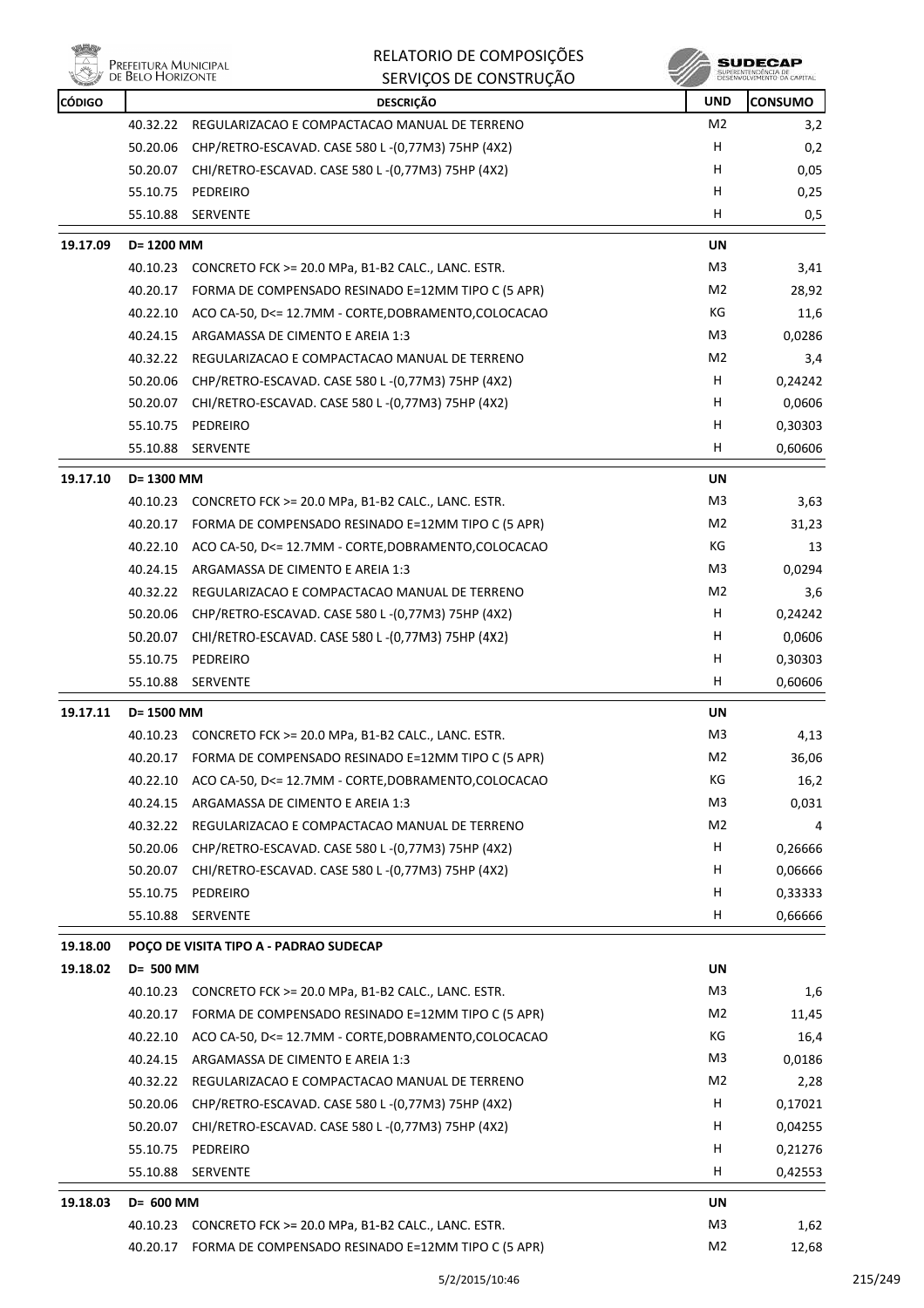

| RELATORIO DE COMPOSIÇÕES |
|--------------------------|
| SERVIÇOS DE CONSTRUÇÃO   |

**SUDECAP**<br>SUPERINTENDÉNCIA DE<br>DESERVOLVIMENTO OA CAPITAL

| <b>CÓDIGO</b> |            | <b>DESCRIÇÃO</b>                                            | <b>UND</b>     | <b>CONSUMO</b> |
|---------------|------------|-------------------------------------------------------------|----------------|----------------|
|               | 40.22.10   | ACO CA-50, D<= 12.7MM - CORTE, DOBRAMENTO, COLOCACAO        | КG             | 16,4           |
|               | 40.24.15   | ARGAMASSA DE CIMENTO E AREIA 1:3                            | M3             | 0,0186         |
|               | 40.32.22   | REGULARIZACAO E COMPACTACAO MANUAL DE TERRENO               | M2             | 2,28           |
|               | 50.20.06   | CHP/RETRO-ESCAVAD. CASE 580 L-(0,77M3) 75HP (4X2)           | H              | 0,17021        |
|               | 50.20.07   | CHI/RETRO-ESCAVAD. CASE 580 L -(0,77M3) 75HP (4X2)          | H.             | 0,04255        |
|               | 55.10.75   | PEDREIRO                                                    | Н              | 0,21276        |
|               | 55.10.88   | <b>SERVENTE</b>                                             | H              | 0,42553        |
| 19.18.04      | D= 700 MM  |                                                             | <b>UN</b>      |                |
|               | 40.10.23   | CONCRETO FCK >= 20.0 MPa, B1-B2 CALC., LANC. ESTR.          | M <sub>3</sub> | 1,62           |
|               | 40.20.17   | FORMA DE COMPENSADO RESINADO E=12MM TIPO C (5 APR)          | M2             | 13,94          |
|               | 40.22.10   | ACO CA-50, D<= 12.7MM - CORTE, DOBRAMENTO, COLOCACAO        | КG             | 16,4           |
|               | 40.24.15   | ARGAMASSA DE CIMENTO E AREIA 1:3                            | M3             | 0,0186         |
|               |            | 40.32.22 REGULARIZACAO E COMPACTACAO MANUAL DE TERRENO      | M2             | 2,28           |
|               | 50.20.06   | CHP/RETRO-ESCAVAD. CASE 580 L -(0,77M3) 75HP (4X2)          | H              | 0,17021        |
|               | 50.20.07   | CHI/RETRO-ESCAVAD. CASE 580 L-(0,77M3) 75HP (4X2)           | H              | 0,04255        |
|               | 55.10.75   | PEDREIRO                                                    | н              | 0,21276        |
|               | 55.10.88   | <b>SERVENTE</b>                                             | н              | 0,42553        |
| 19.18.05      | D= 800 MM  |                                                             | <b>UN</b>      |                |
|               | 40.10.23   | CONCRETO FCK >= 20.0 MPa, B1-B2 CALC., LANC. ESTR.          | M3             | 1,88           |
|               | 40.20.17   | FORMA DE COMPENSADO RESINADO E=12MM TIPO C (5 APR)          | M <sub>2</sub> | 15,47          |
|               | 40.22.10   | ACO CA-50, D<= 12.7MM - CORTE, DOBRAMENTO, COLOCACAO        | КG             | 17             |
|               | 40.24.15   | ARGAMASSA DE CIMENTO E AREIA 1:3                            | M3             | 0,0224         |
|               | 40.32.22   | REGULARIZACAO E COMPACTACAO MANUAL DE TERRENO               | M2             | 2,47           |
|               | 50.20.06   | CHP/RETRO-ESCAVAD. CASE 580 L-(0,77M3) 75HP (4X2)           | H              | 0,2            |
|               | 50.20.07   | CHI/RETRO-ESCAVAD. CASE 580 L-(0,77M3) 75HP (4X2)           | н              | 0,05           |
|               | 55.10.75   | PEDREIRO                                                    | н              | 0,25           |
|               | 55.10.88   | <b>SERVENTE</b>                                             | H              | 0,5            |
| 19.18.06      | D= 900 MM  |                                                             | UN             |                |
|               |            | 40.10.23 CONCRETO FCK >= 20.0 MPa, B1-B2 CALC., LANC. ESTR. | M3             | $\overline{2}$ |
|               | 40.20.17   | FORMA DE COMPENSADO RESINADO E=12MM TIPO C (5 APR)          | M <sub>2</sub> | 17,26          |
|               | 40.22.10   | ACO CA-50, D<= 12.7MM - CORTE, DOBRAMENTO, COLOCACAO        | KG             | 17             |
|               | 40.24.15   | ARGAMASSA DE CIMENTO E AREIA 1:3                            | M3             | 0,0224         |
|               | 40.32.22   | REGULARIZACAO E COMPACTACAO MANUAL DE TERRENO               | M <sub>2</sub> | 2,47           |
|               | 50.20.06   | CHP/RETRO-ESCAVAD. CASE 580 L-(0,77M3) 75HP (4X2)           | H              | 0,2            |
|               | 50.20.07   | CHI/RETRO-ESCAVAD. CASE 580 L-(0,77M3) 75HP (4X2)           | H              | 0,05           |
|               | 55.10.75   | PEDREIRO                                                    | H              | 0,25           |
|               | 55.10.88   | <b>SERVENTE</b>                                             | н              | 0,5            |
| 19.18.07      | D= 1000 MM |                                                             | UN             |                |
|               |            | 40.10.23 CONCRETO FCK >= 20.0 MPa, B1-B2 CALC., LANC. ESTR. | M <sub>3</sub> | 2,18           |
|               | 40.20.17   | FORMA DE COMPENSADO RESINADO E=12MM TIPO C (5 APR)          | M <sub>2</sub> | 19,73          |
|               | 40.22.10   | ACO CA-50, D<= 12.7MM - CORTE, DOBRAMENTO, COLOCACAO        | КG             | 17,5           |
|               | 40.24.15   | ARGAMASSA DE CIMENTO E AREIA 1:3                            | M3             | 0,0234         |
|               | 40.32.22   | REGULARIZACAO E COMPACTACAO MANUAL DE TERRENO               | M <sub>2</sub> | 2,66           |
|               | 50.20.06   | CHP/RETRO-ESCAVAD. CASE 580 L-(0,77M3) 75HP (4X2)           | H              | 0,2            |
|               | 50.20.07   | CHI/RETRO-ESCAVAD. CASE 580 L-(0,77M3) 75HP (4X2)           | н              | 0,05           |
|               | 55.10.75   | PEDREIRO                                                    | н              | 0,25           |
|               | 55.10.88   | SERVENTE                                                    | н              | 0,5            |
| 19.18.08      | D= 1100 MM |                                                             | UN             |                |
|               |            | 40.10.23 CONCRETO FCK >= 20.0 MPa, B1-B2 CALC., LANC. ESTR. | M3             | 2,71           |
|               |            |                                                             |                |                |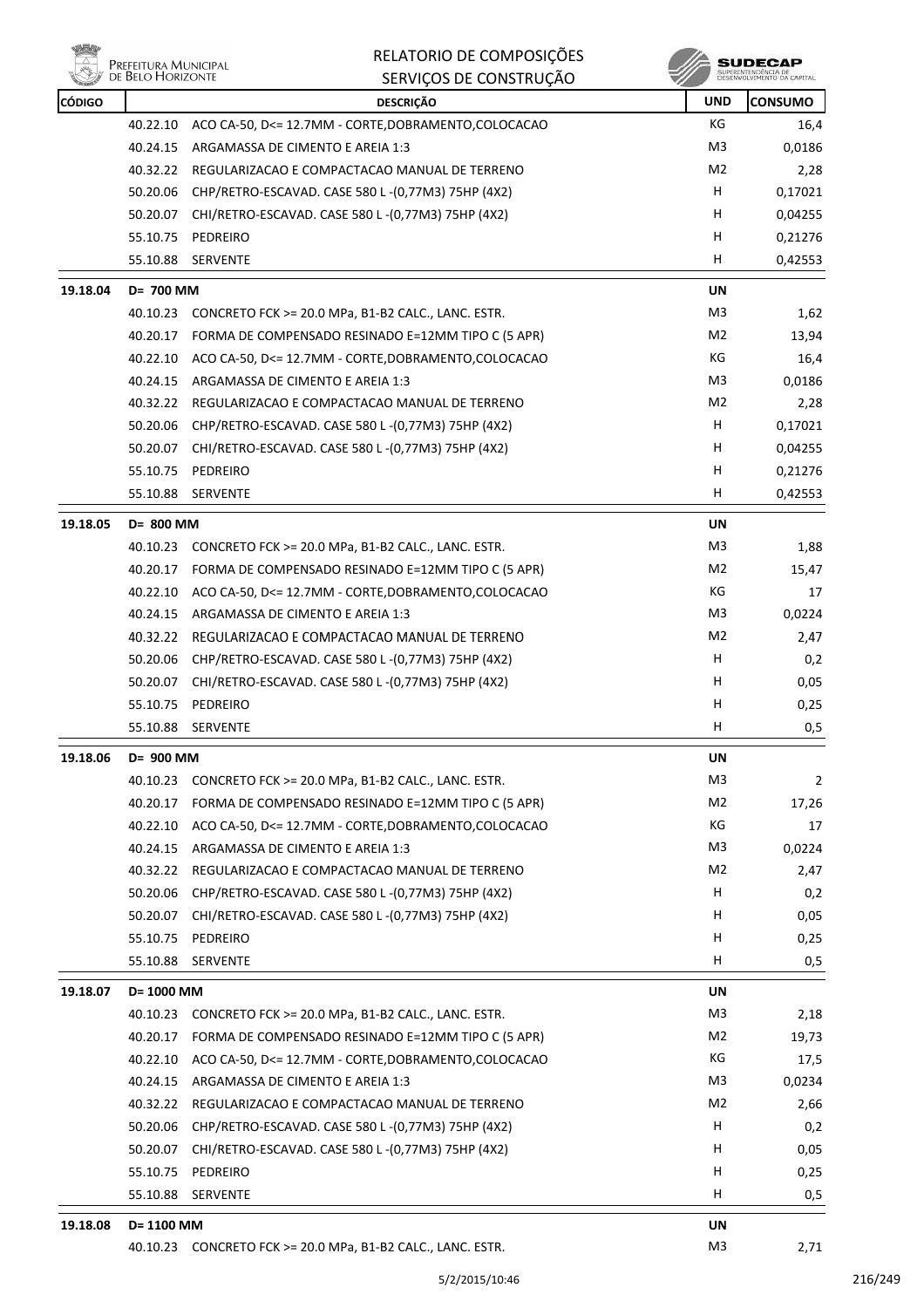

|          | <b>LINELEH OIVA PHOPHULLAL</b><br>DE BELO HORIZONTE | SERVIÇOS DE CONSTRUÇÃO                                      |                | SUPERINTENDÊNCIA DE<br>DESENVOLVIMENTO DA CAPITAL |
|----------|-----------------------------------------------------|-------------------------------------------------------------|----------------|---------------------------------------------------|
| CÓDIGO   |                                                     | <b>DESCRIÇÃO</b>                                            | <b>UND</b>     | <b>CONSUMO</b>                                    |
|          | 40.20.17                                            | FORMA DE COMPENSADO RESINADO E=12MM TIPO C (5 APR)          | M <sub>2</sub> | 22,04                                             |
|          | 40.22.10                                            | ACO CA-50, D<= 12.7MM - CORTE, DOBRAMENTO, COLOCACAO        | КG             | 24,8                                              |
|          | 40.24.15                                            | ARGAMASSA DE CIMENTO E AREIA 1:3                            | M3             | 0,0278                                            |
|          | 40.32.22                                            | REGULARIZACAO E COMPACTACAO MANUAL DE TERRENO               | M2             | 3,04                                              |
|          | 50.20.06                                            | CHP/RETRO-ESCAVAD. CASE 580 L-(0,77M3) 75HP (4X2)           | H              | 0,24242                                           |
|          | 50.20.07                                            | CHI/RETRO-ESCAVAD. CASE 580 L-(0,77M3) 75HP (4X2)           | H              | 0,0606                                            |
|          | 55.10.75                                            | PEDREIRO                                                    | н              | 0,30303                                           |
|          | 55.10.88                                            | SERVENTE                                                    | H              | 0,60606                                           |
| 19.18.09 | D= 1200 MM                                          |                                                             | UN             |                                                   |
|          | 40.10.23                                            | CONCRETO FCK >= 20.0 MPa, B1-B2 CALC., LANC. ESTR.          | M3             | 2,92                                              |
|          | 40.20.17                                            | FORMA DE COMPENSADO RESINADO E=12MM TIPO C (5 APR)          | M <sub>2</sub> | 24,09                                             |
|          | 40.22.10                                            | ACO CA-50, D<= 12.7MM - CORTE, DOBRAMENTO, COLOCACAO        | КG             | 25,7                                              |
|          | 40.24.15                                            | ARGAMASSA DE CIMENTO E AREIA 1:3                            | M3             | 0,0286                                            |
|          | 40.32.22                                            | REGULARIZACAO E COMPACTACAO MANUAL DE TERRENO               | M <sub>2</sub> | 3,23                                              |
|          | 50.20.06                                            | CHP/RETRO-ESCAVAD. CASE 580 L-(0,77M3) 75HP (4X2)           | н              | 0,24242                                           |
|          | 50.20.07                                            | CHI/RETRO-ESCAVAD. CASE 580 L-(0,77M3) 75HP (4X2)           | H              | 0,0606                                            |
|          | 55.10.75                                            | PEDREIRO                                                    | н              | 0,30303                                           |
|          | 55.10.88                                            | <b>SERVENTE</b>                                             | н              | 0,60606                                           |
| 19.18.10 | D= 1300 MM                                          |                                                             | UN             |                                                   |
|          | 40.10.23                                            | CONCRETO FCK >= 20.0 MPa, B1-B2 CALC., LANC. ESTR.          | M3             | 3,13                                              |
|          | 40.20.17                                            | FORMA DE COMPENSADO RESINADO E=12MM TIPO C (5 APR)          | M <sub>2</sub> | 26,22                                             |
|          | 40.22.10                                            | ACO CA-50, D<= 12.7MM - CORTE, DOBRAMENTO, COLOCACAO        | КG             | 27,8                                              |
|          | 40.24.15                                            | ARGAMASSA DE CIMENTO E AREIA 1:3                            | M3             | 0,0294                                            |
|          | 40.32.22                                            | REGULARIZACAO E COMPACTACAO MANUAL DE TERRENO               | M2             | 3,42                                              |
|          | 50.20.06                                            | CHP/RETRO-ESCAVAD. CASE 580 L-(0,77M3) 75HP (4X2)           | н              | 0,26666                                           |
|          | 50.20.07                                            | CHI/RETRO-ESCAVAD. CASE 580 L-(0,77M3) 75HP (4X2)           | H              | 0,06666                                           |
|          | 55.10.75                                            | PEDREIRO                                                    | H              | 0,33333                                           |
|          | 55.10.88                                            | SERVENTE                                                    | H              | 0,66666                                           |
|          |                                                     |                                                             |                |                                                   |
| 19.18.11 | D= 1500 MM                                          |                                                             | UN             |                                                   |
|          |                                                     | 40.10.23 CONCRETO FCK >= 20.0 MPa, B1-B2 CALC., LANC. ESTR. | M <sub>3</sub> | 3,55                                              |
|          | 40.20.17                                            | FORMA DE COMPENSADO RESINADO E=12MM TIPO C (5 APR)          | M2             | 30,72                                             |
|          | 40.22.10                                            | ACO CA-50, D<= 12.7MM - CORTE, DOBRAMENTO, COLOCACAO        | КG             | 31,6                                              |
|          | 40.24.15                                            | ARGAMASSA DE CIMENTO E AREIA 1:3                            | M <sub>3</sub> | 0,031                                             |
|          | 40.32.22                                            | REGULARIZACAO E COMPACTACAO MANUAL DE TERRENO               | M <sub>2</sub> | 3,8                                               |
|          | 50.20.06                                            | CHP/RETRO-ESCAVAD. CASE 580 L-(0,77M3) 75HP (4X2)           | H              | 0,26666                                           |
|          | 50.20.07                                            | CHI/RETRO-ESCAVAD. CASE 580 L-(0,77M3) 75HP (4X2)           | H              | 0,06666                                           |
|          | 55.10.75                                            | PEDREIRO                                                    | H              | 0,33333                                           |
|          | 55.10.88                                            | SERVENTE                                                    | н              | 0,66666                                           |
| 19.19.00 |                                                     | POÇO DE VISITA TIPO B - PADRAO SUDECAP                      |                |                                                   |
| 19.19.02 | D= 500 MM                                           |                                                             | UN             |                                                   |
|          |                                                     | 40.10.23 CONCRETO FCK >= 20.0 MPa, B1-B2 CALC., LANC. ESTR. | M3             | 2                                                 |
|          | 40.20.17                                            | FORMA DE COMPENSADO RESINADO E=12MM TIPO C (5 APR)          | M2             | 14,2                                              |
|          | 40.22.10                                            | ACO CA-50, D<= 12.7MM - CORTE, DOBRAMENTO, COLOCACAO        | КG             | 16,4                                              |
|          | 40.24.15                                            | ARGAMASSA DE CIMENTO E AREIA 1:3                            | M3             | 0,0186                                            |
|          | 40.32.22                                            | REGULARIZACAO E COMPACTACAO MANUAL DE TERRENO               | M2             | 2,4                                               |
|          | 50.20.06                                            | CHP/RETRO-ESCAVAD. CASE 580 L-(0,77M3) 75HP (4X2)           | H              | 0,17021                                           |
|          | 50.20.07                                            | CHI/RETRO-ESCAVAD. CASE 580 L-(0,77M3) 75HP (4X2)           | H              | 0,04255                                           |
|          | 55.10.75                                            | PEDREIRO                                                    | H              | 0,21276                                           |
|          | 55.10.88                                            | SERVENTE                                                    | H              | 0,42553                                           |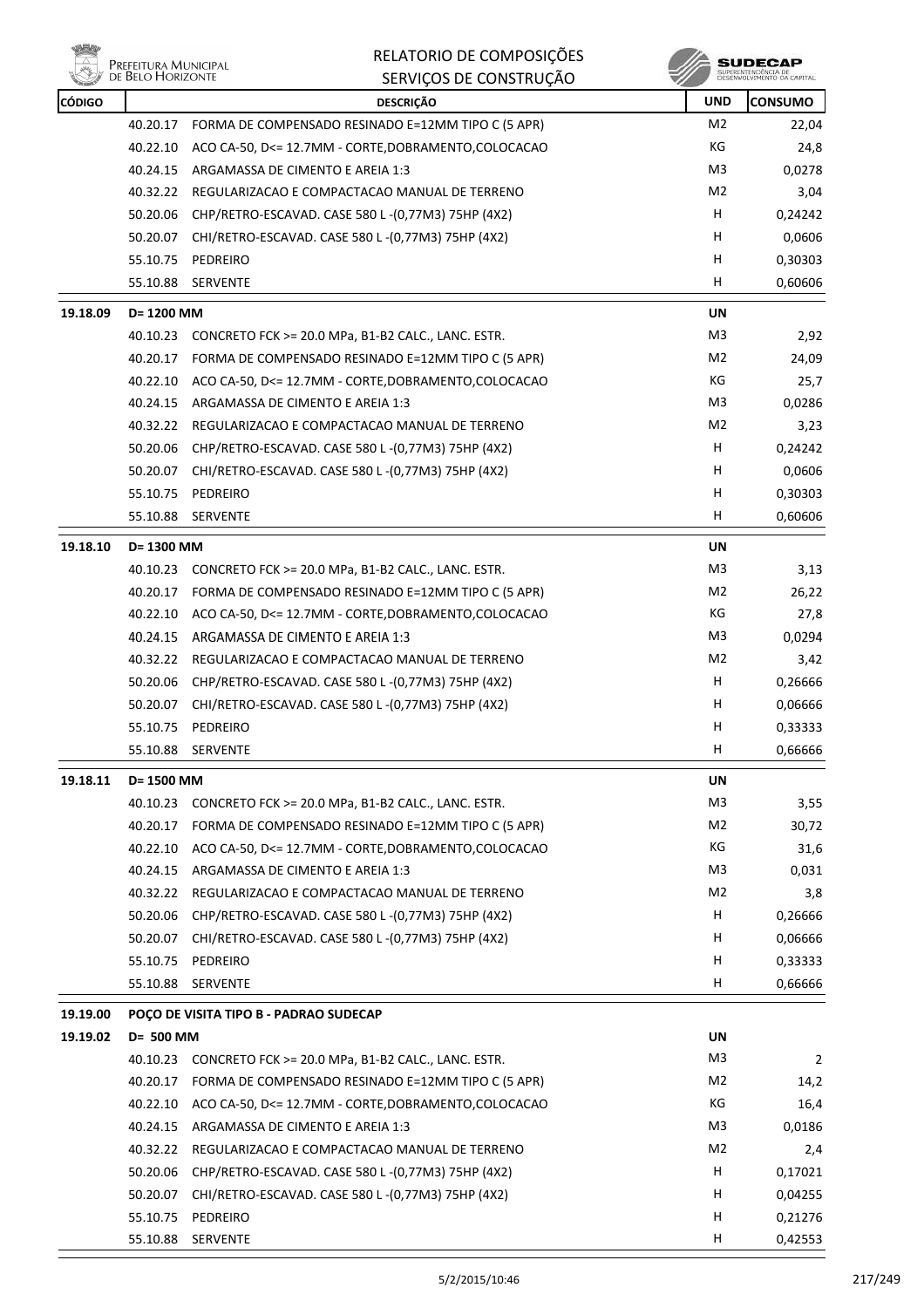**WELLY** PREFEITURA MUNICIPAL

RELATORIO DE COMPOSIÇÕES SERVIÇOS DE CONSTRUÇÃO

| <b>Company</b><br><b>CÓDIGO</b> |            | טהעטוווטושט טבעעווווט<br><b>DESCRIÇÃO</b>                     | $\sim$<br><b>UND</b> | <b>CONSUMO</b> |
|---------------------------------|------------|---------------------------------------------------------------|----------------------|----------------|
| 19.19.03                        | D= 600 MM  |                                                               | <b>UN</b>            |                |
|                                 |            | 40.10.23 CONCRETO FCK >= 20.0 MPa, B1-B2 CALC., LANC. ESTR.   | M <sub>3</sub>       | 2,16           |
|                                 | 40.20.17   | FORMA DE COMPENSADO RESINADO E=12MM TIPO C (5 APR)            | M <sub>2</sub>       | 15,73          |
|                                 | 40.22.10   | ACO CA-50, D<= 12.7MM - CORTE,DOBRAMENTO,COLOCACAO            | КG                   | 17             |
|                                 | 40.24.15   | ARGAMASSA DE CIMENTO E AREIA 1:3                              | M <sub>3</sub>       | 0,0224         |
|                                 | 40.32.22   | REGULARIZACAO E COMPACTACAO MANUAL DE TERRENO                 | M <sub>2</sub>       | 2,6            |
|                                 |            | 50.20.06 CHP/RETRO-ESCAVAD. CASE 580 L-(0,77M3) 75HP (4X2)    | H.                   | 0,2            |
|                                 | 50.20.07   | CHI/RETRO-ESCAVAD. CASE 580 L -(0,77M3) 75HP (4X2)            | H                    | 0,05           |
|                                 | 55.10.75   | PEDREIRO                                                      | н                    | 0,25           |
|                                 | 55.10.88   | SERVENTE                                                      | H                    | 0,5            |
| 19.19.04                        | D= 700 MM  |                                                               | <b>UN</b>            |                |
|                                 |            | 40.10.23 CONCRETO FCK >= 20.0 MPa, B1-B2 CALC., LANC. ESTR.   | M3                   | 2,18           |
|                                 | 40.20.17   | FORMA DE COMPENSADO RESINADO E=12MM TIPO C (5 APR)            | M2                   | 17             |
|                                 |            | 40.22.10 ACO CA-50, D<= 12.7MM - CORTE, DOBRAMENTO, COLOCACAO | KG                   | 17             |
|                                 |            | 40.24.15 ARGAMASSA DE CIMENTO E AREIA 1:3                     | M3                   | 0,0224         |
|                                 |            | 40.32.22 REGULARIZACAO E COMPACTACAO MANUAL DE TERRENO        | M <sub>2</sub>       | 2,6            |
|                                 | 50.20.06   | CHP/RETRO-ESCAVAD. CASE 580 L-(0,77M3) 75HP (4X2)             | н                    | 0,2            |
|                                 | 50.20.07   | CHI/RETRO-ESCAVAD. CASE 580 L-(0,77M3) 75HP (4X2)             | H                    | 0,05           |
|                                 | 55.10.75   | PEDREIRO                                                      | н                    | 0,25           |
|                                 |            | 55.10.88 SERVENTE                                             | H                    | 0,5            |
| 19.19.05                        | D= 800 MM  |                                                               | UN                   |                |
|                                 |            | 40.10.23 CONCRETO FCK >= 20.0 MPa, B1-B2 CALC., LANC. ESTR.   | M <sub>3</sub>       | 2,19           |
|                                 | 40.20.17   | FORMA DE COMPENSADO RESINADO E=12MM TIPO C (5 APR)            | M2                   | 18,27          |
|                                 | 40.22.10   | ACO CA-50, D<= 12.7MM - CORTE, DOBRAMENTO, COLOCACAO          | КG                   | 17             |
|                                 | 40.24.15   | ARGAMASSA DE CIMENTO E AREIA 1:3                              | M <sub>3</sub>       | 0,0224         |
|                                 |            | 40.32.22 REGULARIZACAO E COMPACTACAO MANUAL DE TERRENO        | M <sub>2</sub>       | 2,6            |
|                                 | 50.20.06   | CHP/RETRO-ESCAVAD. CASE 580 L -(0,77M3) 75HP (4X2)            | H                    | 0,2            |
|                                 | 50.20.07   | CHI/RETRO-ESCAVAD. CASE 580 L-(0,77M3) 75HP (4X2)             | H                    | 0,05           |
|                                 | 55.10.75   | PEDREIRO                                                      | н                    | 0,25           |
|                                 |            | 55.10.88 SERVENTE                                             | Н.                   | 0,5            |
| 19.19.06                        | D= 900 MM  |                                                               | <b>UN</b>            |                |
|                                 |            | 40.10.23 CONCRETO FCK >= 20.0 MPa, B1-B2 CALC., LANC. ESTR.   | M <sub>3</sub>       | 2,43           |
|                                 | 40.20.17   | FORMA DE COMPENSADO RESINADO E=12MM TIPO C (5 APR)            | M <sub>2</sub>       | 21,03          |
|                                 | 40.22.10   | ACO CA-50, D<= 12.7MM - CORTE, DOBRAMENTO, COLOCACAO          | КG                   | 17,5           |
|                                 | 40.24.15   | ARGAMASSA DE CIMENTO E AREIA 1:3                              | M3                   | 0,0262         |
|                                 |            | 40.32.22 REGULARIZACAO E COMPACTACAO MANUAL DE TERRENO        | M2                   | 2,8            |
|                                 | 50.20.06   | CHP/RETRO-ESCAVAD. CASE 580 L-(0,77M3) 75HP (4X2)             | H                    | 0,2            |
|                                 |            | 50.20.07 CHI/RETRO-ESCAVAD. CASE 580 L-(0,77M3) 75HP (4X2)    | H                    | 0,05           |
|                                 | 55.10.75   | PEDREIRO                                                      | н                    | 0,25           |
|                                 | 55.10.88   | SERVENTE                                                      | н                    | 0,5            |
| 19.19.07                        | D= 1000 MM |                                                               | <b>UN</b>            |                |
|                                 | 40.10.23   | CONCRETO FCK >= 20.0 MPa, B1-B2 CALC., LANC. ESTR.            | M3                   | 2,64           |
|                                 | 40.20.17   | FORMA DE COMPENSADO RESINADO E=12MM TIPO C (5 APR)            | M <sub>2</sub>       | 23,02          |
|                                 | 40.22.10   | ACO CA-50, D<= 12.7MM - CORTE, DOBRAMENTO, COLOCACAO          | КG                   | 22,9           |
|                                 | 40.24.15   | ARGAMASSA DE CIMENTO E AREIA 1:3                              | M3                   | 0,027          |
|                                 | 40.32.22   | REGULARIZACAO E COMPACTACAO MANUAL DE TERRENO                 | M <sub>2</sub>       | 3              |
|                                 | 50.20.06   | CHP/RETRO-ESCAVAD. CASE 580 L-(0,77M3) 75HP (4X2)             | H                    | 0,2            |
|                                 | 50.20.07   | CHI/RETRO-ESCAVAD. CASE 580 L-(0,77M3) 75HP (4X2)             | H                    | 0,05           |
|                                 | 55.10.75   | PEDREIRO                                                      | H                    | 0,25           |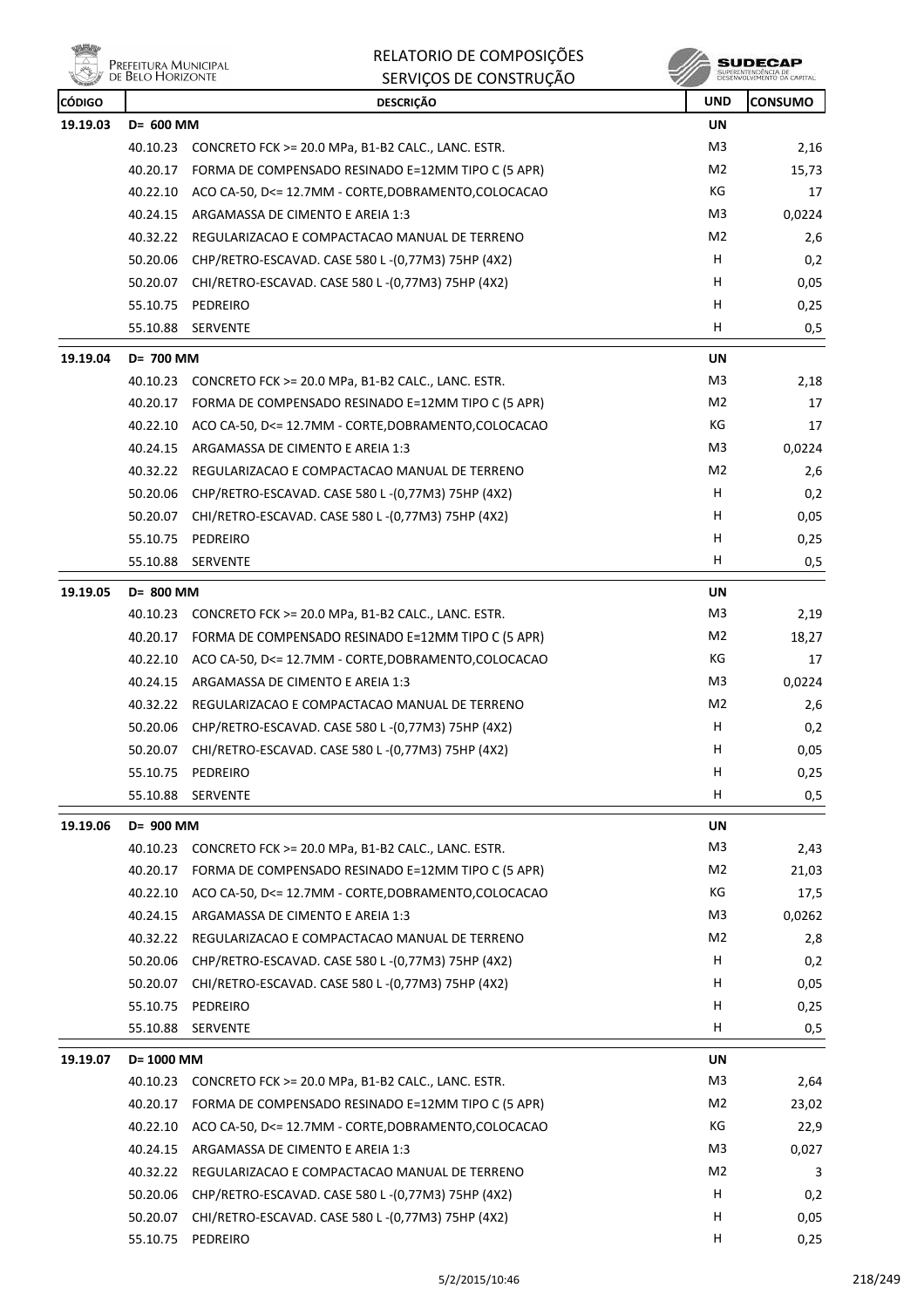

RELATORIO DE COMPOSIÇÕES

|               | <b>I REFEITURA IVIUNICIFAL</b><br><b>DE BELO HORIZONTE</b> | SERVIÇOS DE CONSTRUÇÃO                                      |                | SUPERINTENDÊNCIA DE<br>DESENVOLVIMENTO DA CAPITAL |
|---------------|------------------------------------------------------------|-------------------------------------------------------------|----------------|---------------------------------------------------|
| <b>CÓDIGO</b> |                                                            | <b>DESCRIÇÃO</b>                                            | <b>UND</b>     | <b>CONSUMO</b>                                    |
|               | 55.10.88                                                   | <b>SERVENTE</b>                                             | H              | 0,5                                               |
| 19.19.08      | D= 1100 MM                                                 |                                                             | UN             |                                                   |
|               | 40.10.23                                                   | CONCRETO FCK >= 20.0 MPa, B1-B2 CALC., LANC. ESTR.          | M3             | 2,84                                              |
|               | 40.20.17                                                   | FORMA DE COMPENSADO RESINADO E=12MM TIPO C (5 APR)          | M <sub>2</sub> | 25,1                                              |
|               | 40.22.10                                                   | ACO CA-50, D<= 12.7MM - CORTE, DOBRAMENTO, COLOCACAO        | КG             | 24,8                                              |
|               | 40.24.15                                                   | ARGAMASSA DE CIMENTO E AREIA 1:3                            | M <sub>3</sub> | 0,0278                                            |
|               | 40.32.22                                                   | REGULARIZACAO E COMPACTACAO MANUAL DE TERRENO               | M <sub>2</sub> | 3,2                                               |
|               | 50.20.06                                                   | CHP/RETRO-ESCAVAD. CASE 580 L-(0,77M3) 75HP (4X2)           | н              | 0,24242                                           |
|               | 50.20.07                                                   | CHI/RETRO-ESCAVAD. CASE 580 L-(0,77M3) 75HP (4X2)           | н              | 0,0606                                            |
|               | 55.10.75                                                   | PEDREIRO                                                    | Н              | 0,30303                                           |
|               | 55.10.88                                                   | <b>SERVENTE</b>                                             | H              | 0,60606                                           |
| 19.19.09      | D= 1200 MM                                                 |                                                             | UN             |                                                   |
|               | 40.10.23                                                   | CONCRETO FCK >= 20.0 MPa, B1-B2 CALC., LANC. ESTR.          | M3             | 3,05                                              |
|               | 40.20.17                                                   | FORMA DE COMPENSADO RESINADO E=12MM TIPO C (5 APR)          | M <sub>2</sub> | 27,23                                             |
|               | 40.22.10                                                   | ACO CA-50, D<= 12.7MM - CORTE, DOBRAMENTO, COLOCACAO        | КG             | 25,7                                              |
|               | 40.24.15                                                   | ARGAMASSA DE CIMENTO E AREIA 1:3                            | M3             | 0,0286                                            |
|               | 40.32.22                                                   | REGULARIZACAO E COMPACTACAO MANUAL DE TERRENO               | M <sub>2</sub> | 3,4                                               |
|               | 50.20.06                                                   | CHP/RETRO-ESCAVAD. CASE 580 L-(0,77M3) 75HP (4X2)           | н              | 0,24242                                           |
|               | 50.20.07                                                   | CHI/RETRO-ESCAVAD. CASE 580 L-(0,77M3) 75HP (4X2)           | н              | 0,0606                                            |
|               | 55.10.75                                                   | PEDREIRO                                                    | н              | 0,30303                                           |
|               | 55.10.88                                                   | <b>SERVENTE</b>                                             | H              | 0,60606                                           |
| 19.19.10      | D= 1300 MM                                                 |                                                             | UN             |                                                   |
|               | 40.10.23                                                   | CONCRETO FCK >= 20.0 MPa, B1-B2 CALC., LANC. ESTR.          | M3             | 3,27                                              |
|               | 40.20.17                                                   | FORMA DE COMPENSADO RESINADO E=12MM TIPO C (5 APR)          | M2             | 29,46                                             |
|               | 40.22.10                                                   | ACO CA-50, D<= 12.7MM - CORTE, DOBRAMENTO, COLOCACAO        | КG             | 27,8                                              |
|               | 40.24.15                                                   | ARGAMASSA DE CIMENTO E AREIA 1:3                            | M3             | 0,0294                                            |
|               | 40.32.22                                                   | REGULARIZACAO E COMPACTACAO MANUAL DE TERRENO               | M <sub>2</sub> | 3,6                                               |
|               | 50.20.06                                                   | CHP/RETRO-ESCAVAD. CASE 580 L-(0,77M3) 75HP (4X2)           | н              | 0,26666                                           |
|               | 50.20.07                                                   | CHI/RETRO-ESCAVAD. CASE 580 L-(0,77M3) 75HP (4X2)           | H              | 0,06666                                           |
|               | 55.10.75                                                   | PEDREIRO                                                    | Н              | 0,33333                                           |
|               | 55.10.88                                                   | SERVENTE                                                    | H              | 0,66666                                           |
| 19.19.11      | D= 1500 MM                                                 |                                                             | UN             |                                                   |
|               | 40.10.23                                                   | CONCRETO FCK >= 20.0 MPa, B1-B2 CALC., LANC. ESTR.          | M3             | 3,74                                              |
|               | 40.20.17                                                   | FORMA DE COMPENSADO RESINADO E=12MM TIPO C (5 APR)          | M2             | 34,1                                              |
|               | 40.22.10                                                   | ACO CA-50, D<= 12.7MM - CORTE, DOBRAMENTO, COLOCACAO        | КG             | 31,6                                              |
|               | 40.24.15                                                   | ARGAMASSA DE CIMENTO E AREIA 1:3                            | M <sub>3</sub> | 0,031                                             |
|               | 40.32.22                                                   | REGULARIZACAO E COMPACTACAO MANUAL DE TERRENO               | M <sub>2</sub> | 4                                                 |
|               | 50.20.06                                                   | CHP/RETRO-ESCAVAD. CASE 580 L-(0,77M3) 75HP (4X2)           | н              | 0,26666                                           |
|               | 50.20.07                                                   | CHI/RETRO-ESCAVAD. CASE 580 L -(0,77M3) 75HP (4X2)          | H              | 0,06666                                           |
|               | 55.10.75                                                   | PEDREIRO                                                    | н              | 0,33333                                           |
|               | 55.10.88                                                   | SERVENTE                                                    | H              | 0,66666                                           |
| 19.20.00      |                                                            | POÇO DE VISITA TIPO C - PADRAO SUDECAP                      |                |                                                   |
| 19.20.02      | D= 500 MM                                                  |                                                             | UN             |                                                   |
|               |                                                            | 40.10.23 CONCRETO FCK >= 20.0 MPa, B1-B2 CALC., LANC. ESTR. | M <sub>3</sub> | 2,48                                              |
|               | 40.20.17                                                   | FORMA DE COMPENSADO RESINADO E=12MM TIPO C (5 APR)          | M <sub>2</sub> | 17,27                                             |
|               | 40.22.10                                                   | ACO CA-50, D<= 12.7MM - CORTE, DOBRAMENTO, COLOCACAO        | КG             | 17                                                |
|               | 40.24.15                                                   | ARGAMASSA DE CIMENTO E AREIA 1:3                            | M <sub>3</sub> | 0,0224                                            |
|               | 40.32.22                                                   | REGULARIZACAO E COMPACTACAO MANUAL DE TERRENO               | M <sub>2</sub> | 2,99                                              |
|               | 50.20.06                                                   | CHP/RETRO-ESCAVAD. CASE 580 L-(0,77M3) 75HP (4X2)           | H              | 0,2                                               |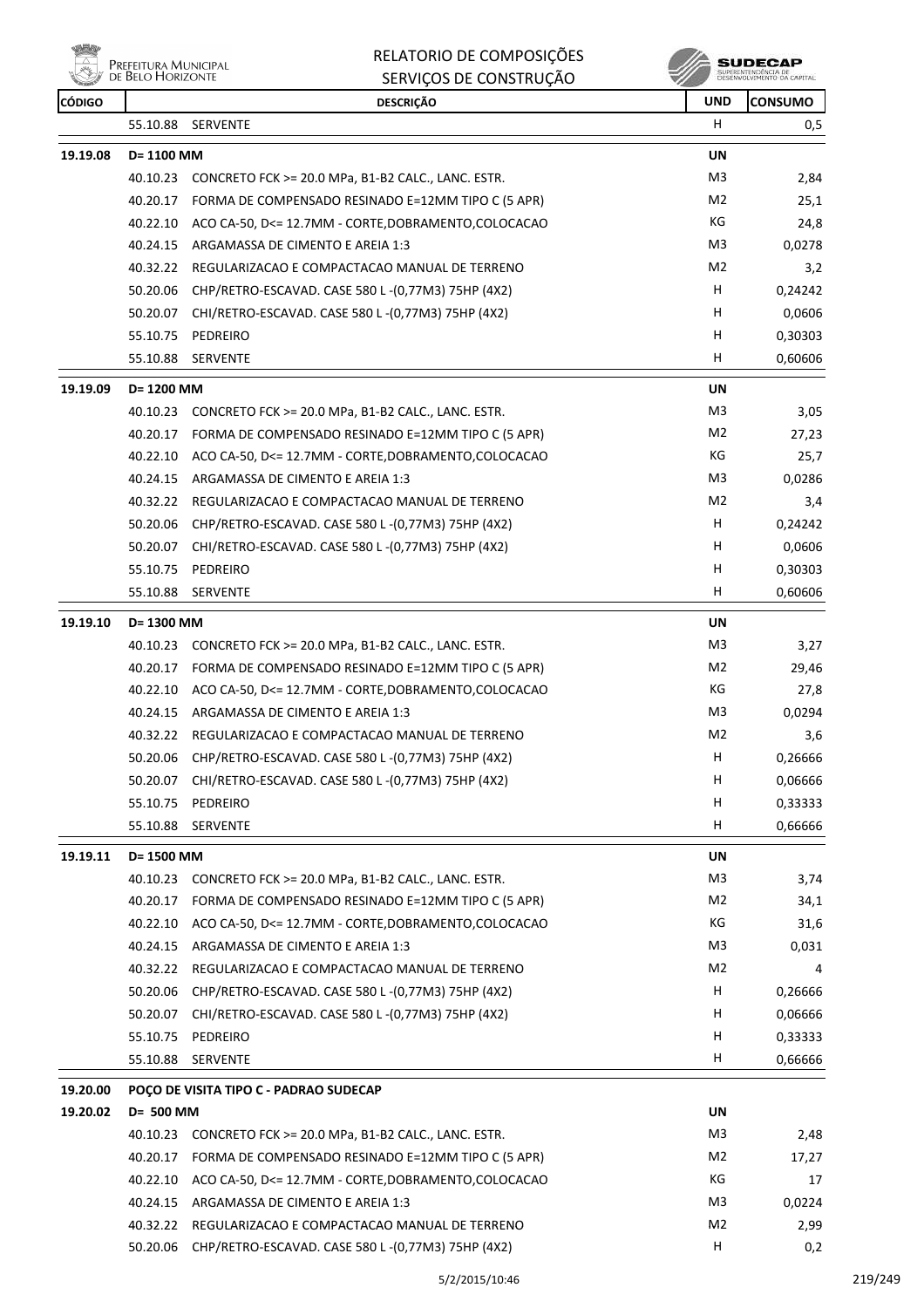

**SUDECAP**<br>SUPERINTENDÉNCIA DE<br>DÉSERVOLVIMENTO OA CAPITAL

| <b>CÓDIGO</b> |            | <b>DESCRIÇÃO</b>                                              | <b>UND</b>     | <b>CONSUMO</b> |
|---------------|------------|---------------------------------------------------------------|----------------|----------------|
|               |            | 50.20.07 CHI/RETRO-ESCAVAD. CASE 580 L-(0,77M3) 75HP (4X2)    | H              | 0,05           |
|               | 55.10.75   | PEDREIRO                                                      | H              | 0,25           |
|               | 55.10.88   | SERVENTE                                                      | н              | 0,5            |
| 19.20.03      | D= 600 MM  |                                                               | UN             |                |
|               |            | 40.10.23 CONCRETO FCK >= 20.0 MPa, B1-B2 CALC., LANC. ESTR.   | M3             | 2,52           |
|               | 40.20.17   | FORMA DE COMPENSADO RESINADO E=12MM TIPO C (5 APR)            | M2             | 18,53          |
|               | 40.22.10   | ACO CA-50, D<= 12.7MM - CORTE, DOBRAMENTO, COLOCACAO          | КG             | 17             |
|               | 40.24.15   | ARGAMASSA DE CIMENTO E AREIA 1:3                              | M3             | 0,0224         |
|               |            | 40.32.22 REGULARIZACAO E COMPACTACAO MANUAL DE TERRENO        | M2             | 2,99           |
|               |            | 50.20.06 CHP/RETRO-ESCAVAD. CASE 580 L-(0,77M3) 75HP (4X2)    | H              | 0,2            |
|               | 50.20.07   | CHI/RETRO-ESCAVAD. CASE 580 L -(0,77M3) 75HP (4X2)            | н              | 0,05           |
|               | 55.10.75   | PEDREIRO                                                      | н              | 0,25           |
|               | 55.10.88   | <b>SERVENTE</b>                                               | H              | 0,5            |
| 19.20.04      | D= 700 MM  |                                                               | UN             |                |
|               | 40.10.23   | CONCRETO FCK >= 20.0 MPa, B1-B2 CALC., LANC. ESTR.            | M3             | 2,54           |
|               | 40.20.17   | FORMA DE COMPENSADO RESINADO E=12MM TIPO C (5 APR)            | M2             | 19,8           |
|               | 40.22.10   | ACO CA-50, D<= 12.7MM - CORTE, DOBRAMENTO, COLOCACAO          | КG             | 17             |
|               | 40.24.15   | ARGAMASSA DE CIMENTO E AREIA 1:3                              | M3             | 0,0224         |
|               | 40.32.22   | REGULARIZACAO E COMPACTACAO MANUAL DE TERRENO                 | M2             | 2,99           |
|               | 50.20.06   | CHP/RETRO-ESCAVAD. CASE 580 L-(0,77M3) 75HP (4X2)             | H              | 0,2            |
|               |            | 50.20.07 CHI/RETRO-ESCAVAD. CASE 580 L-(0,77M3) 75HP (4X2)    | H.             | 0,05           |
|               | 55.10.75   | PEDREIRO                                                      | н              | 0,25           |
|               | 55.10.88   | <b>SERVENTE</b>                                               | н              | 0,5            |
| 19.20.05      | D= 800 MM  |                                                               | UN             |                |
|               |            | 40.10.23 CONCRETO FCK >= 20.0 MPa, B1-B2 CALC., LANC. ESTR.   | M3             | 2,68           |
|               | 40.20.17   | FORMA DE COMPENSADO RESINADO E=12MM TIPO C (5 APR)            | M2             | 21,45          |
|               |            | 40.22.10 ACO CA-50, D<= 12.7MM - CORTE, DOBRAMENTO, COLOCACAO | КG             | 17,5           |
|               | 40.24.15   | ARGAMASSA DE CIMENTO E AREIA 1:3                              | M3             | 0,0262         |
|               |            | 40.32.22 REGULARIZACAO E COMPACTACAO MANUAL DE TERRENO        | M2             | 3,22           |
|               | 50.20.06   | CHP/RETRO-ESCAVAD. CASE 580 L-(0,77M3) 75HP (4X2)             | н              | 0,2            |
|               | 50.20.07   | CHI/RETRO-ESCAVAD. CASE 580 L-(0,77M3) 75HP (4X2)             | H              | 0,05           |
|               | 55.10.75   | PEDREIRO                                                      | н              | 0,25           |
|               | 55.10.88   | <b>SERVENTE</b>                                               | н              | 0,5            |
| 19.20.06      | D= 900 MM  |                                                               | UN             |                |
|               |            | 40.10.23 CONCRETO FCK >= 20.0 MPa, B1-B2 CALC., LANC. ESTR.   | M3             | 2,79           |
|               | 40.20.17   | FORMA DE COMPENSADO RESINADO E=12MM TIPO C (5 APR)            | M2             | 23,88          |
|               | 40.22.10   | ACO CA-50, D<= 12.7MM - CORTE, DOBRAMENTO, COLOCACAO          | КG             | 17,5           |
|               | 40.24.15   | ARGAMASSA DE CIMENTO E AREIA 1:3                              | M3             | 0,0262         |
|               | 40.32.22   | REGULARIZACAO E COMPACTACAO MANUAL DE TERRENO                 | M2             | 3,22           |
|               | 50.20.06   | CHP/RETRO-ESCAVAD. CASE 580 L-(0,77M3) 75HP (4X2)             | н              | 0,2            |
|               | 50.20.07   | CHI/RETRO-ESCAVAD. CASE 580 L-(0,77M3) 75HP (4X2)             | H              | 0,05           |
|               | 55.10.75   | PEDREIRO                                                      | H              | 0,25           |
|               | 55.10.88   | <b>SERVENTE</b>                                               | н              | 0,5            |
| 19.20.07      | D= 1000 MM |                                                               | UN             |                |
|               | 40.10.23   | CONCRETO FCK >= 20.0 MPa, B1-B2 CALC., LANC. ESTR.            | M3             | 3,01           |
|               | 40.20.17   | FORMA DE COMPENSADO RESINADO E=12MM TIPO C (5 APR)            | M <sub>2</sub> | 25,97          |
|               | 40.22.10   | ACO CA-50, D<= 12.7MM - CORTE, DOBRAMENTO, COLOCACAO          | КG             | 22,9           |
|               | 40.24.15   | ARGAMASSA DE CIMENTO E AREIA 1:3                              | M3             | 0,027          |
|               | 40.32.22   | REGULARIZACAO E COMPACTACAO MANUAL DE TERRENO                 | M2             | 3,45           |
|               |            |                                                               |                |                |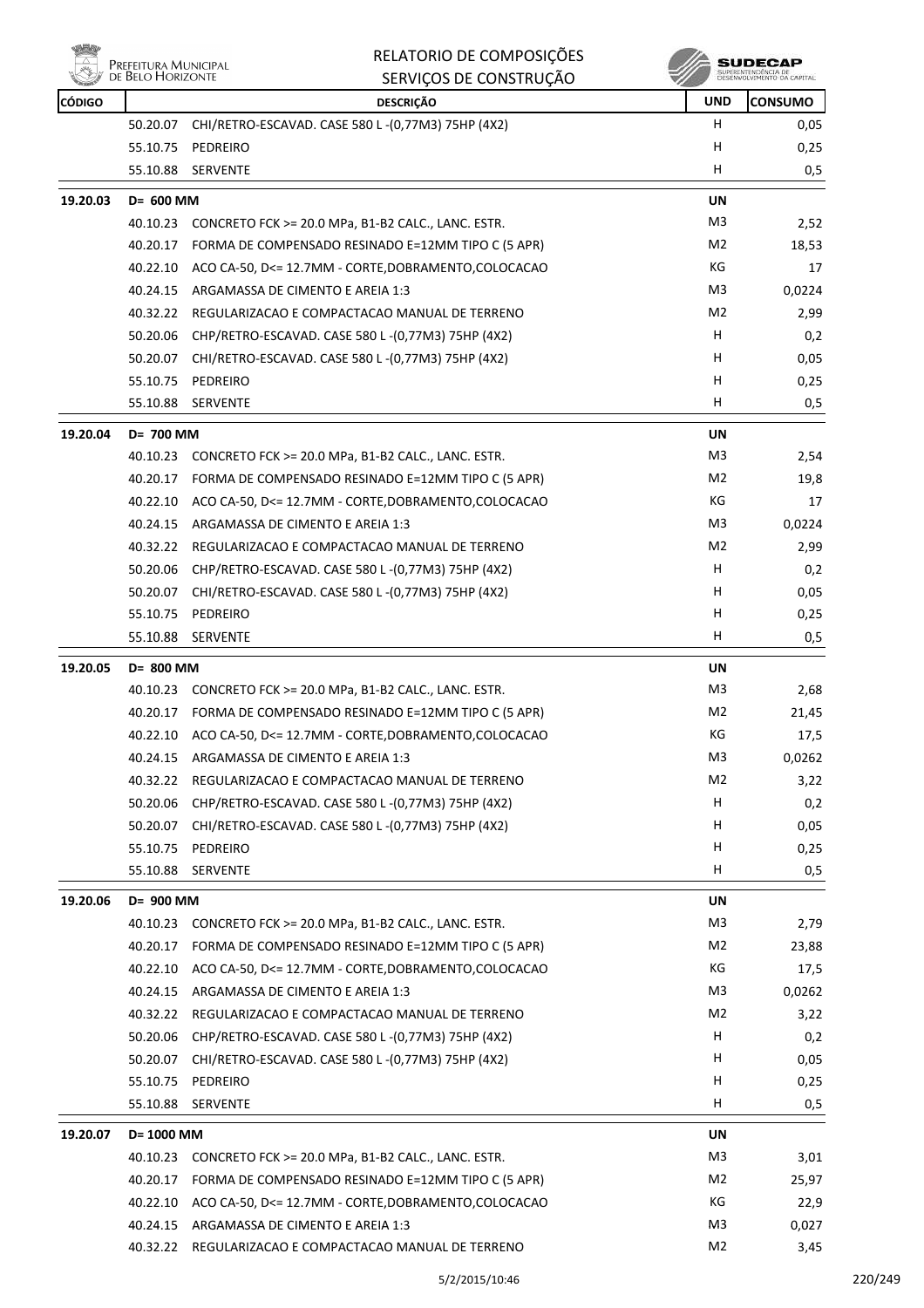| 出力            | Prefeitura Municipal<br>de Belo Horizonte | RELATORIO DE COMPOSIÇÕES                                      |                | SUDECAP                                           |
|---------------|-------------------------------------------|---------------------------------------------------------------|----------------|---------------------------------------------------|
|               |                                           | SERVIÇOS DE CONSTRUÇÃO                                        |                | SUPERINTENDÊNCIA DE<br>DESENVOLVIMENTO DA CAPITAL |
| <b>CÓDIGO</b> |                                           | <b>DESCRIÇÃO</b>                                              | <b>UND</b>     | <b>CONSUMO</b>                                    |
|               | 50.20.06                                  | CHP/RETRO-ESCAVAD. CASE 580 L-(0,77M3) 75HP (4X2)             | H              | 0,2                                               |
|               | 50.20.07                                  | CHI/RETRO-ESCAVAD. CASE 580 L-(0,77M3) 75HP (4X2)             | н              | 0,05                                              |
|               |                                           | 55.10.75 PEDREIRO                                             | н              | 0,25                                              |
|               | 55.10.88                                  | <b>SERVENTE</b>                                               | н              | 0,5                                               |
| 19.20.08      | D= 1100 MM                                |                                                               | UN             |                                                   |
|               | 40.10.23                                  | CONCRETO FCK >= 20.0 MPa, B1-B2 CALC., LANC. ESTR.            | M3             | 3,24                                              |
|               | 40.20.17                                  | FORMA DE COMPENSADO RESINADO E=12MM TIPO C (5 APR)            | M2             | 28,15                                             |
|               | 40.22.10                                  | ACO CA-50, D<= 12.7MM - CORTE, DOBRAMENTO, COLOCACAO          | КG             | 24,8                                              |
|               | 40.24.15                                  | ARGAMASSA DE CIMENTO E AREIA 1:3                              | M3             | 0,0278                                            |
|               | 40.32.22                                  | REGULARIZACAO E COMPACTACAO MANUAL DE TERRENO                 | M2             | 3,68                                              |
|               | 50.20.06                                  | CHP/RETRO-ESCAVAD. CASE 580 L-(0,77M3) 75HP (4X2)             | н              | 0,24242                                           |
|               | 50.20.07                                  | CHI/RETRO-ESCAVAD. CASE 580 L-(0,77M3) 75HP (4X2)             | н              | 0,0606                                            |
|               | 55.10.75                                  | PEDREIRO                                                      | H              | 0,30303                                           |
|               | 55.10.88                                  | <b>SERVENTE</b>                                               | н              | 0,60606                                           |
| 19.20.09      | D= 1200 MM                                |                                                               | <b>UN</b>      |                                                   |
|               | 40.10.23                                  | CONCRETO FCK >= 20.0 MPa, B1-B2 CALC., LANC. ESTR.            | M3             | 3,47                                              |
|               |                                           | 40.20.17 FORMA DE COMPENSADO RESINADO E=12MM TIPO C (5 APR)   | M <sub>2</sub> | 30,38                                             |
|               | 40.22.10                                  | ACO CA-50, D<= 12.7MM - CORTE, DOBRAMENTO, COLOCACAO          | КG             | 25,7                                              |
|               | 40.24.15                                  | ARGAMASSA DE CIMENTO E AREIA 1:3                              | M3             | 0,0286                                            |
|               | 40.32.22                                  | REGULARIZACAO E COMPACTACAO MANUAL DE TERRENO                 | M2             | 3,91                                              |
|               | 50.20.06                                  | CHP/RETRO-ESCAVAD. CASE 580 L-(0,77M3) 75HP (4X2)             | н              | 0,24242                                           |
|               | 50.20.07                                  | CHI/RETRO-ESCAVAD. CASE 580 L-(0,77M3) 75HP (4X2)             | H              | 0,0606                                            |
|               | 55.10.75                                  | PEDREIRO                                                      | н              | 0,30303                                           |
|               | 55.10.88                                  | <b>SERVENTE</b>                                               | н              | 0,60606                                           |
| 19.20.10      | D= 1300 MM                                |                                                               | UN             |                                                   |
|               |                                           | 40.10.23 CONCRETO FCK >= 20.0 MPa, B1-B2 CALC., LANC. ESTR.   | M3             | 3,7                                               |
|               |                                           | 40.20.17 FORMA DE COMPENSADO RESINADO E=12MM TIPO C (5 APR)   | M2             | 32,71                                             |
|               |                                           | 40.22.10 ACO CA-50, D<= 12.7MM - CORTE, DOBRAMENTO, COLOCACAO | КG             | 27,8                                              |
|               |                                           | 40.24.15 ARGAMASSA DE CIMENTO E AREIA 1:3                     | M3             | 0,0294                                            |
|               | 40.32.22                                  | REGULARIZACAO E COMPACTACAO MANUAL DE TERRENO                 | M <sub>2</sub> | 4,14                                              |
|               | 50.20.06                                  | CHP/RETRO-ESCAVAD. CASE 580 L-(0,77M3) 75HP (4X2)             | H              | 0,26666                                           |
|               | 50.20.07                                  | CHI/RETRO-ESCAVAD. CASE 580 L-(0,77M3) 75HP (4X2)             | H              | 0,06666                                           |
|               |                                           | 55.10.75 PEDREIRO                                             | Н              | 0,33333                                           |
|               | 55.10.88                                  | SERVENTE                                                      | н              | 0,66666                                           |
|               |                                           |                                                               |                |                                                   |
| 19.20.11      | D= 1500 MM                                |                                                               | UN             |                                                   |
|               |                                           | 40.10.23 CONCRETO FCK >= 20.0 MPa, B1-B2 CALC., LANC. ESTR.   | M3             | 4,22                                              |
|               | 40.20.17                                  | FORMA DE COMPENSADO RESINADO E=12MM TIPO C (5 APR)            | M2             | 37,55                                             |
|               |                                           | 40.22.10 ACO CA-50, D<= 12.7MM - CORTE, DOBRAMENTO, COLOCACAO | КG             | 31,6                                              |
|               |                                           | 40.24.15 ARGAMASSA DE CIMENTO E AREIA 1:3                     | M3             | 0,031                                             |
|               |                                           | 40.32.22 REGULARIZACAO E COMPACTACAO MANUAL DE TERRENO        | M <sub>2</sub> | 4,6                                               |
|               | 50.20.06                                  | CHP/RETRO-ESCAVAD. CASE 580 L-(0,77M3) 75HP (4X2)             | H              | 0,26666                                           |
|               | 50.20.07                                  | CHI/RETRO-ESCAVAD. CASE 580 L-(0,77M3) 75HP (4X2)             | H              | 0,06666                                           |
|               | 55.10.75                                  | PEDREIRO                                                      | н              | 0,33333                                           |
|               | 55.10.88                                  | SERVENTE                                                      | H              | 0,66666                                           |
| 19.21.00      |                                           | <b>CHAMINE DE POÇO DE VISITA - PADRAO SUDECAP</b>             |                |                                                   |
| 19.21.01      |                                           | TIPO A-ALVEN. E=20CM REVESTIDA, C/DEGRAUS AÇO CA25            | M              |                                                   |
|               |                                           | 40.22.05 ACO CA-25 - DEGRAUS                                  | КG             | 5,28                                              |
|               |                                           | 40.24.15 ARGAMASSA DE CIMENTO E AREIA 1:3                     | M3             | 0,05                                              |
|               |                                           | 40.30.07 ALVENARIA TIJOLO MACICO REQ., E = 20CM, A REVESTIR   | M2             | 3,27                                              |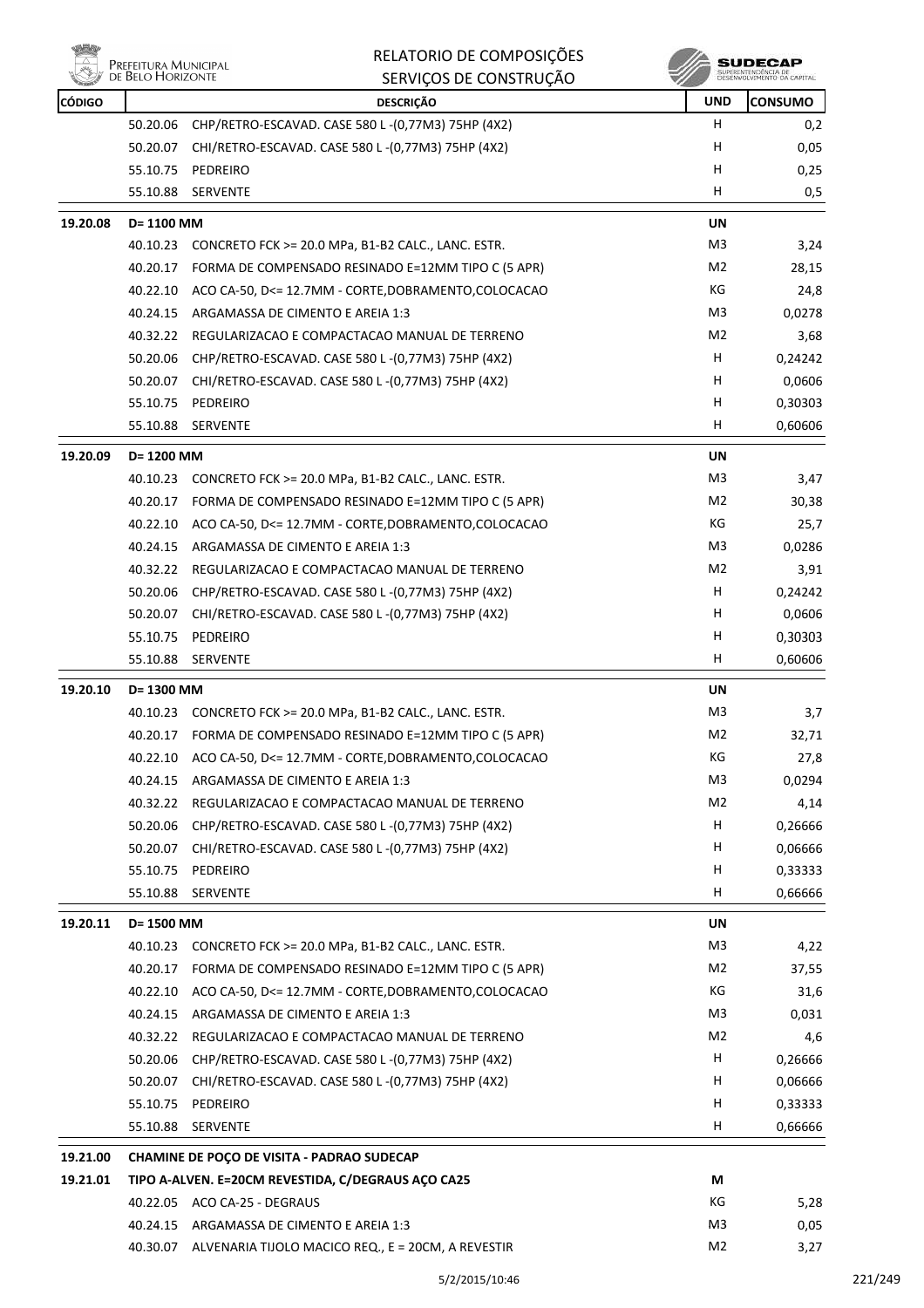

| RELATORIO DE COMPOSIÇÕES |
|--------------------------|
| SERVIÇOS DE CONSTRUÇÃO   |

**SUDECAP**<br>SUPERINTENDÉNCIA DE<br>DESENVOLVIMENTO OA CAPITAL

| <b>CÓDIGO</b> |          | <b>DESCRIÇÃO</b>                                              | <b>UND</b>     | <b>CONSUMO</b> |
|---------------|----------|---------------------------------------------------------------|----------------|----------------|
|               |          | 55.10.75 PEDREIRO                                             | H.             | 2              |
|               | 55.10.88 | <b>SERVENTE</b>                                               | н              | 2              |
| 19.21.02      |          | TIPO B-ANEL CONCRETO CA-1, C/ DEGRAUS EM AÇO CA 25            | М              |                |
|               |          | 40.22.05 ACO CA-25 - DEGRAUS                                  | КG             | 5,28           |
|               | 40.24.15 | ARGAMASSA DE CIMENTO E AREIA 1:3                              | M3             | 0,035          |
|               |          | 50.20.06 CHP/RETRO-ESCAVAD. CASE 580 L-(0,77M3) 75HP (4X2)    | H              | 0,2            |
|               |          | 50.20.07 CHI/RETRO-ESCAVAD. CASE 580 L-(0,77M3) 75HP (4X2)    | н              | 0,05           |
|               |          | 55.10.75 PEDREIRO                                             | н              | 1              |
|               | 55.10.88 | <b>SERVENTE</b>                                               | н              | $\overline{2}$ |
|               |          | 80.06.07 TUBO DE CONCRETO MF CA-1 D= 800 MM                   | М              | 1              |
| 19.22.00      |          | TAMPAO DE POÇO DE VISITA                                      |                |                |
| 19.22.01      |          | <b>FERRO FUNDIDO CINZENTO</b>                                 | UN             |                |
|               |          | 40.10.23 CONCRETO FCK >= 20.0 MPa, B1-B2 CALC., LANC. ESTR.   | M3             | 0,19           |
|               |          | 40.20.17 FORMA DE COMPENSADO RESINADO E=12MM TIPO C (5 APR)   | M2             | 1,43           |
|               |          | 40.22.10 ACO CA-50, D<= 12.7MM - CORTE, DOBRAMENTO, COLOCACAO | КG             | 7,57           |
|               |          | 40.24.15 ARGAMASSA DE CIMENTO E AREIA 1:3                     | M3             | 0,01           |
|               | 40.30.07 | ALVENARIA TIJOLO MACICO REQ., E = 20CM, A REVESTIR            | M2             | 0,66           |
|               |          | 50.20.06 CHP/RETRO-ESCAVAD. CASE 580 L-(0,77M3) 75HP (4X2)    | н              | 0,1            |
|               |          | 50.20.07 CHI/RETRO-ESCAVAD. CASE 580 L-(0,77M3) 75HP (4X2)    | н              | 0,025          |
|               | 55.10.75 | PEDREIRO                                                      | н              | 1,75           |
|               | 55.10.88 | SERVENTE                                                      | н              | 1,6            |
|               |          | 80.35.28 ARO TAMPAO FF PTATU 137 (OU P = 105 KG)              | UN             | 1              |
|               |          |                                                               |                |                |
| 19.22.02      |          | <b>FERRO FUNDIDO NODULAR</b>                                  | UN             |                |
|               | 40.10.23 | CONCRETO FCK >= 20.0 MPa, B1-B2 CALC., LANC. ESTR.            | M3             | 0,19           |
|               | 40.20.17 | FORMA DE COMPENSADO RESINADO E=12MM TIPO C (5 APR)            | M2             | 1,43           |
|               |          | 40.22.10 ACO CA-50, D<= 12.7MM - CORTE, DOBRAMENTO, COLOCACAO | КG             | 7,57           |
|               |          | 40.24.15 ARGAMASSA DE CIMENTO E AREIA 1:3                     | M3             | 0,01           |
|               |          | 40.30.07 ALVENARIA TIJOLO MACICO REQ., E = 20CM, A REVESTIR   | M2             | 0,66           |
|               |          | 50.20.06 CHP/RETRO-ESCAVAD. CASE 580 L-(0,77M3) 75HP (4X2)    | н              | 0,1            |
|               | 50.20.07 | CHI/RETRO-ESCAVAD. CASE 580 L-(0,77M3) 75HP (4X2)             | н              | 0,025          |
|               | 55.10.75 | PEDREIRO                                                      | н              | 1,75           |
|               | 55.10.88 | SERVENTE                                                      | н              | 1,6            |
|               | 80.35.29 | ARO E TAMPAO NODULAR P=76 KG (SOGUELLI OU SIMILAR)            | UN             | 1              |
| 19.22.03      |          | REBAIXAMENTO DE TAMPAO DE PV EM ATE 20 CM                     | UN             |                |
|               | 40.10.23 | CONCRETO FCK >= 20.0 MPa, B1-B2 CALC., LANC. ESTR.            | M3             | 0,027          |
|               | 55.10.75 | PEDREIRO                                                      | н              | 2,37           |
|               | 55.10.88 | SERVENTE                                                      | н              | 2,93           |
|               | 62.01.05 | CIMENTO PORTLAND COMUM (CPIII-40) SC 50KG                     | KG             | 1,75           |
|               | 63.05.05 | AREIA LAVADA COM FRETE                                        | M <sub>3</sub> | 0,006          |
| 19.22.04      |          | ALTEAMENTO DE TAMPAO DE PV EM ATE 20 CM                       | UN             |                |
|               | 40.10.23 | CONCRETO FCK >= 20.0 MPa, B1-B2 CALC., LANC. ESTR.            | M3             | 0,027          |
|               | 40.24.15 | ARGAMASSA DE CIMENTO E AREIA 1:3                              | M3             | 0,01           |
|               | 40.30.07 | ALVENARIA TIJOLO MACICO REQ., E = 20CM, A REVESTIR            | M2             | 0,65           |
|               | 55.10.75 | PEDREIRO                                                      | н              | 2,6            |
|               | 55.10.88 | SERVENTE                                                      | н              | 2,6            |
|               | 62.01.05 | CIMENTO PORTLAND COMUM (CPIII-40) SC 50KG                     | KG             | 1,75           |
|               | 63.05.05 | AREIA LAVADA COM FRETE                                        | M3             | 0,006          |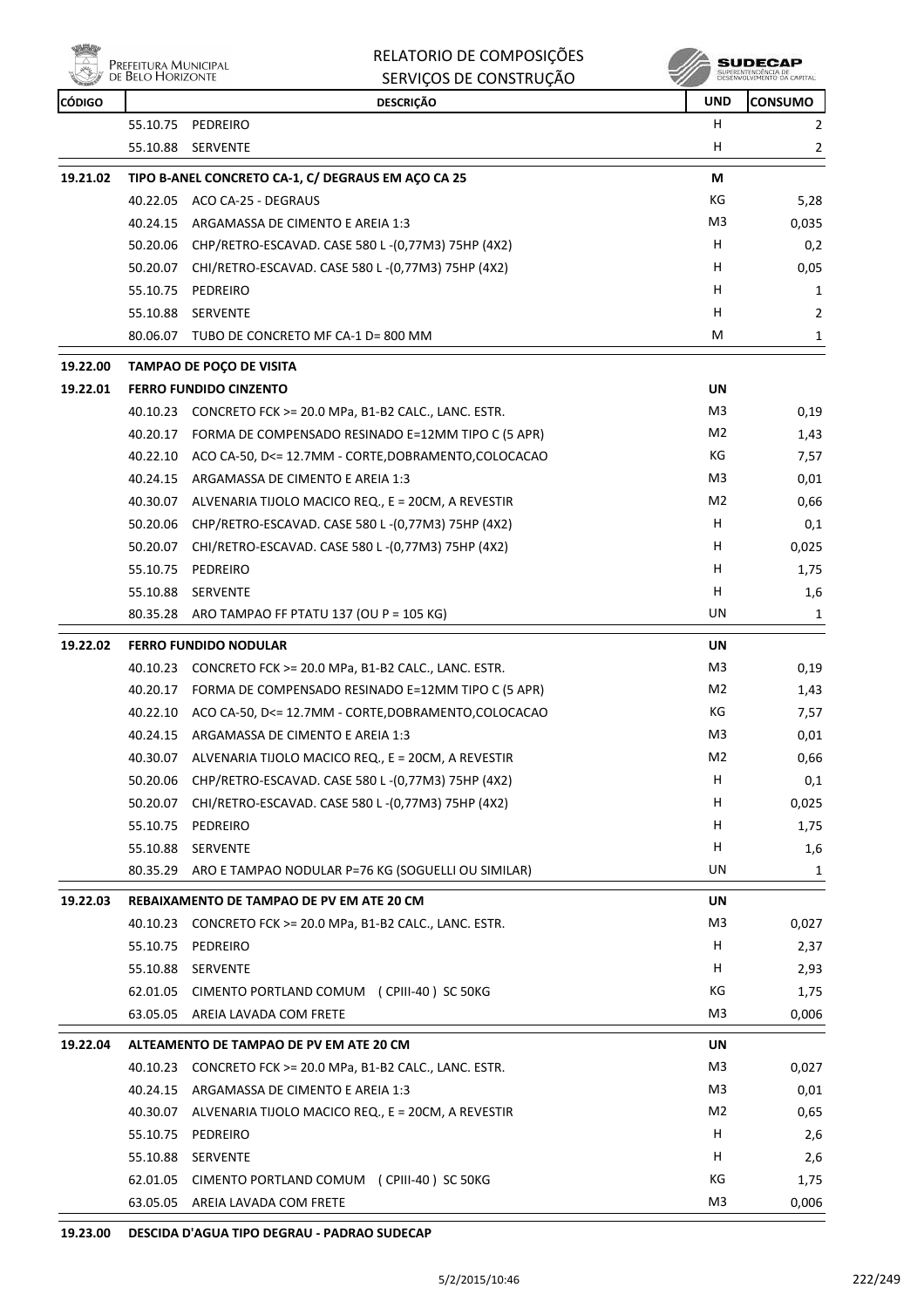|               | Prefeitura Municipal<br>de Belo Horizonte | RELATORIO DE COMPOSIÇÕES<br>SERVIÇOS DE CONSTRUÇÃO            |                | SUDECAI<br>SUPERINTENDENCIA DE<br>DÉSENVOLVIMENTO DA CAPITAL |
|---------------|-------------------------------------------|---------------------------------------------------------------|----------------|--------------------------------------------------------------|
| <b>CÓDIGO</b> |                                           | <b>DESCRIÇÃO</b>                                              | <b>UND</b>     | <b>CONSUMO</b>                                               |
| 19.23.02      | D= 500 MM                                 |                                                               | М              |                                                              |
|               |                                           | 40.10.23 CONCRETO FCK >= 20.0 MPa, B1-B2 CALC., LANC. ESTR.   | M3             | 0,52                                                         |
|               |                                           | 40.20.17 FORMA DE COMPENSADO RESINADO E=12MM TIPO C (5 APR)   | M <sub>2</sub> | 3,83                                                         |
|               |                                           | 40.22.10 ACO CA-50, D<= 12.7MM - CORTE, DOBRAMENTO, COLOCACAO | КG             | 1,3                                                          |
|               | 40.32.05                                  | ESCAVACAO MANUAL H <= 1.5M M                                  | M <sub>3</sub> | 0,92                                                         |
|               |                                           | 40.32.22 REGULARIZACAO E COMPACTACAO MANUAL DE TERRENO        | M2             | 1                                                            |
| 19.23.03      | $D = 600$ MM                              |                                                               | М              |                                                              |
|               | 40.10.23                                  | CONCRETO FCK >= 20.0 MPa, B1-B2 CALC., LANC. ESTR.            | M3             | 0,58                                                         |
|               | 40.20.17                                  | FORMA DE COMPENSADO RESINADO E=12MM TIPO C (5 APR)            | M <sub>2</sub> | 4,39                                                         |
|               |                                           | 40.22.10 ACO CA-50, D<= 12.7MM - CORTE, DOBRAMENTO, COLOCACAO | КG             | 1,3                                                          |
|               | 40.32.05                                  | ESCAVACAO MANUAL H <= 1.5M M                                  | M3             | 1,14                                                         |
|               | 40.32.22                                  | REGULARIZACAO E COMPACTACAO MANUAL DE TERRENO                 | M2             | 1,1                                                          |
| 19.23.04      | D= 700 MM                                 |                                                               | М              |                                                              |
|               | 40.10.23                                  | CONCRETO FCK >= 20.0 MPa, B1-B2 CALC., LANC. ESTR.            | M3             | 0,63                                                         |
|               |                                           | 40.20.17 FORMA DE COMPENSADO RESINADO E=12MM TIPO C (5 APR)   | M <sub>2</sub> | 4,94                                                         |
|               |                                           | 40.22.10 ACO CA-50, D<= 12.7MM - CORTE, DOBRAMENTO, COLOCACAO | КG             | 1,3                                                          |
|               | 40.32.05                                  | ESCAVACAO MANUAL H <= 1.5M M                                  | M <sub>3</sub> | 1,4                                                          |
|               | 40.32.22                                  | REGULARIZACAO E COMPACTACAO MANUAL DE TERRENO                 | M <sub>2</sub> | 1,2                                                          |
| 19.23.05      | D= 800 MM                                 |                                                               | М              |                                                              |
|               |                                           | 40.10.23 CONCRETO FCK >= 20.0 MPa, B1-B2 CALC., LANC. ESTR.   | M3             | 0,69                                                         |
|               |                                           | 40.20.17 FORMA DE COMPENSADO RESINADO E=12MM TIPO C (5 APR)   | M2             | 5,5                                                          |
|               | 40.22.10                                  | ACO CA-50, D<= 12.7MM - CORTE, DOBRAMENTO, COLOCACAO          | КG             | 1,3                                                          |
|               | 40.32.05                                  | ESCAVACAO MANUAL H <= 1.5M M                                  | M3             | 1,67                                                         |
|               | 40.32.22                                  | REGULARIZACAO E COMPACTACAO MANUAL DE TERRENO                 | M <sub>2</sub> | 1,3                                                          |
| 19.23.06      | D= 900 MM                                 |                                                               | М              |                                                              |
|               |                                           | 40.10.23 CONCRETO FCK >= 20.0 MPa, B1-B2 CALC., LANC. ESTR.   | M3             | 0,74                                                         |
|               | 40.20.17                                  | FORMA DE COMPENSADO RESINADO E=12MM TIPO C (5 APR)            | M <sub>2</sub> | 6,05                                                         |
|               | 40.22.10                                  | ACO CA-50, D<= 12.7MM - CORTE, DOBRAMENTO, COLOCACAO          | КG             | 1,3                                                          |
|               | 40.32.05                                  | ESCAVACAO MANUAL H <= 1.5M M                                  | M3             | 1,98                                                         |
|               | 40.32.22                                  | REGULARIZACAO E COMPACTACAO MANUAL DE TERRENO                 | M2             | 1,4                                                          |
| 19.23.07      | D= 1000 MM                                |                                                               | М              |                                                              |
|               | 40.10.23                                  | CONCRETO FCK >= 20.0 MPa, B1-B2 CALC., LANC. ESTR.            | M3             | 0,8                                                          |
|               | 40.20.17                                  | FORMA DE COMPENSADO RESINADO E=12MM TIPO C (5 APR)            | M2             | 6,61                                                         |
|               | 40.22.10                                  | ACO CA-50, D<= 12.7MM - CORTE, DOBRAMENTO, COLOCACAO          | КG             | 1,3                                                          |
|               | 40.32.05                                  | ESCAVACAO MANUAL H <= 1.5M M                                  | M3             | 2,3                                                          |
|               | 40.32.22                                  | REGULARIZACAO E COMPACTACAO MANUAL DE TERRENO                 | M <sub>2</sub> | 1,5                                                          |
| 19.23.08      | D= 1100 MM                                |                                                               | М              |                                                              |
|               | 40.10.23                                  | CONCRETO FCK >= 20.0 MPa, B1-B2 CALC., LANC. ESTR.            | M3             | 1,11                                                         |
|               | 40.20.17                                  | FORMA DE COMPENSADO RESINADO E=12MM TIPO C (5 APR)            | M2             | 7,27                                                         |
|               | 40.22.10                                  | ACO CA-50, D<= 12.7MM - CORTE, DOBRAMENTO, COLOCACAO          | КG             | 1,3                                                          |
|               | 40.32.05                                  | ESCAVACAO MANUAL H <= 1.5M M                                  | M <sub>3</sub> | 2,92                                                         |
|               | 40.32.22                                  | REGULARIZACAO E COMPACTACAO MANUAL DE TERRENO                 | M2             | 1,7                                                          |
| 19.23.09      | D= 1200 MM                                |                                                               | М              |                                                              |
|               | 40.10.23                                  | CONCRETO FCK >= 20.0 MPa, B1-B2 CALC., LANC. ESTR.            | M3             | 1,18                                                         |
|               | 40.20.17                                  | FORMA DE COMPENSADO RESINADO E=12MM TIPO C (5 APR)            | M2             | 7,82                                                         |
|               | 40.22.10                                  | ACO CA-50, D<= 12.7MM - CORTE, DOBRAMENTO, COLOCACAO          | КG             | 1,3                                                          |

40.32.05 ESCAVACAO MANUAL H <= 1.5M M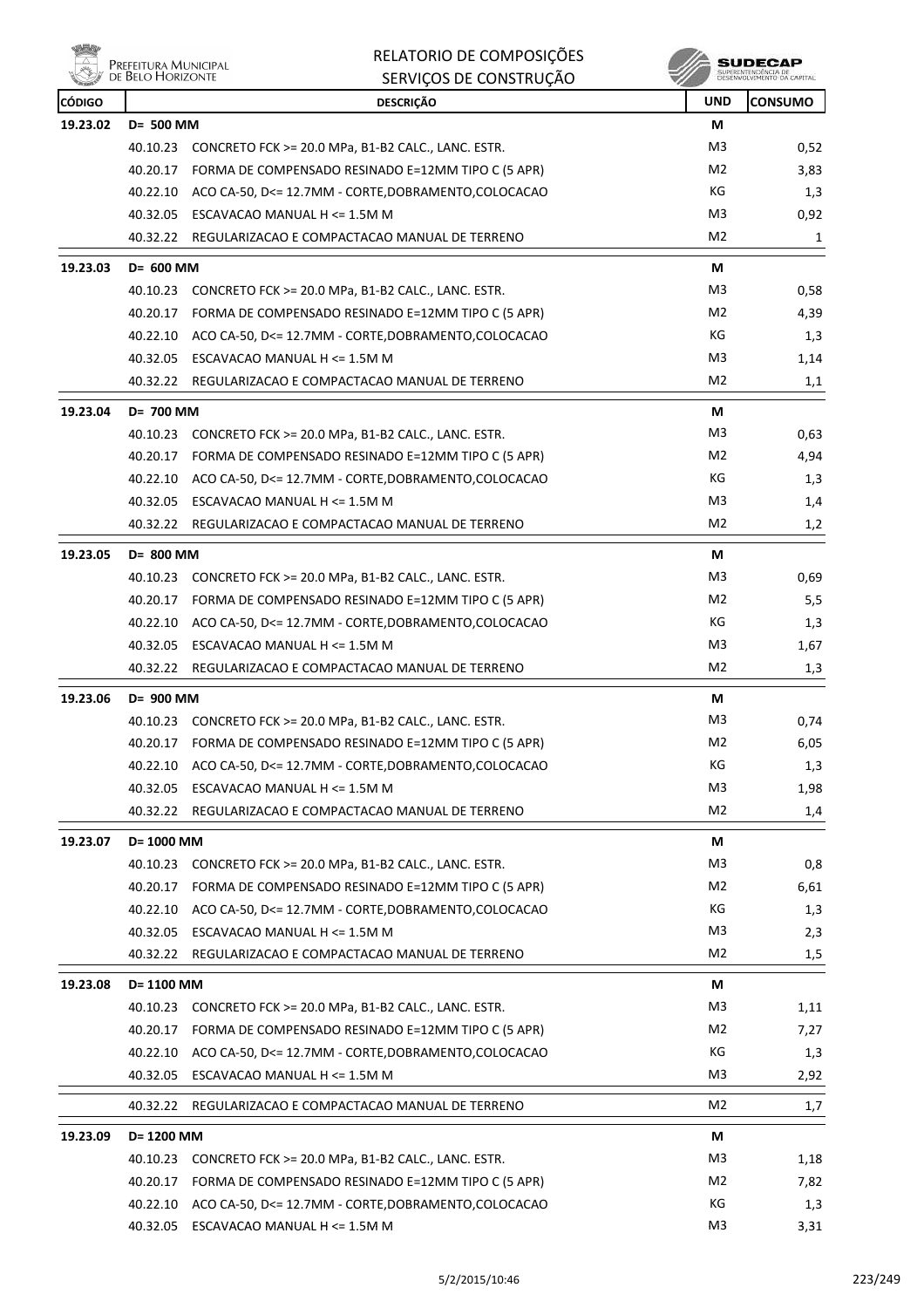es<br>Alprefeitura Municipal<br>Alpression Horizonte ₩

# RELATORIO DE COMPOSIÇÕES SERVIÇOS DE CONSTRUÇÃO

**SUDECAP**<br> **SUPRINTERGÉNCIA DE**<br>
DÉSERVOLVIMENTO CA CAPITAL

| <b>CÓDIGO</b> |            | <b>DESCRIÇÃO</b>                                              | <b>UND</b>     | <b>CONSUMO</b> |
|---------------|------------|---------------------------------------------------------------|----------------|----------------|
|               | 40.32.22   | REGULARIZACAO E COMPACTACAO MANUAL DE TERRENO                 | M <sub>2</sub> | 1,8            |
| 19.23.10      | D= 1300 MM |                                                               | М              |                |
|               |            | 40.10.23 CONCRETO FCK >= 20.0 MPa, B1-B2 CALC., LANC. ESTR.   | M <sub>3</sub> | 1,25           |
|               |            | 40.20.17 FORMA DE COMPENSADO RESINADO E=12MM TIPO C (5 APR)   | M <sub>2</sub> | 8,38           |
|               |            | 40.22.10 ACO CA-50, D<= 12.7MM - CORTE, DOBRAMENTO, COLOCACAO | КG             | 1,3            |
|               |            | 40.32.05 ESCAVACAO MANUAL H <= 1.5M M                         | M <sub>3</sub> | 3,73           |
|               | 40.32.22   | REGULARIZACAO E COMPACTACAO MANUAL DE TERRENO                 | M <sub>2</sub> | 1,8            |
| 19.23.11      | D= 1500 MM |                                                               | М              |                |
|               |            | 40.09.07 CONCRETO 1:3:6, B1-B2 CALCAREA, LANCADO EM FUNDACAO  | M3             | 0,21           |
|               | 40.10.23   | CONCRETO FCK >= 20.0 MPa, B1-B2 CALC., LANC. ESTR.            | M <sub>3</sub> | 1,4            |
|               |            | 40.20.17 FORMA DE COMPENSADO RESINADO E=12MM TIPO C (5 APR)   | M2             | 9,49           |
|               |            | 40.22.10 ACO CA-50, D<= 12.7MM - CORTE, DOBRAMENTO, COLOCACAO | КG             | 28,44          |
|               |            | 40.32.05 ESCAVACAO MANUAL H <= 1.5M M                         | M <sub>3</sub> | 4,65           |
|               |            | 40.32.22 REGULARIZACAO E COMPACTACAO MANUAL DE TERRENO        | M <sub>2</sub> | 2,1            |
| 19.24.00      |            | DESCIDA D'AGUA TIPO CALHA - PADRAO SUDECAP                    |                |                |
| 19.24.02      | D= 500 MM  |                                                               | М              |                |
|               |            | 40.10.23 CONCRETO FCK >= 20.0 MPa, B1-B2 CALC., LANC. ESTR.   | M3             | 0,32           |
|               |            | 40.20.17 FORMA DE COMPENSADO RESINADO E=12MM TIPO C (5 APR)   | M <sub>2</sub> | 2,8            |
|               |            | 40.32.05 ESCAVACAO MANUAL H <= 1.5M M                         | M3             | 0,72           |
|               |            | 40.32.22 REGULARIZACAO E COMPACTACAO MANUAL DE TERRENO        | M <sub>2</sub> | 1              |
| 19.24.03      | D= 600 MM  |                                                               | М              |                |
|               |            | 40.10.23 CONCRETO FCK >= 20.0 MPa, B1-B2 CALC., LANC. ESTR.   | M3             | 0,38           |
|               |            | 40.20.17 FORMA DE COMPENSADO RESINADO E=12MM TIPO C (5 APR)   | M <sub>2</sub> | 3,3            |
|               |            | 40.32.05 ESCAVACAO MANUAL H <= 1.5M M                         | M3             | 0,92           |
|               | 40.32.22   | REGULARIZACAO E COMPACTACAO MANUAL DE TERRENO                 | M <sub>2</sub> | 1,1            |
| 19.24.04      | D= 700 MM  |                                                               | М              |                |
|               |            | 40.10.23 CONCRETO FCK >= 20.0 MPa, B1-B2 CALC., LANC. ESTR.   | M3             | 0,43           |
|               |            | 40.20.17 FORMA DE COMPENSADO RESINADO E=12MM TIPO C (5 APR)   | M <sub>2</sub> | 3,8            |
|               | 40.32.05   | ESCAVACAO MANUAL H <= 1.5M M                                  | M3             | 1,14           |
|               | 40.32.22   | REGULARIZACAO E COMPACTACAO MANUAL DE TERRENO                 | M <sub>2</sub> | 1,2            |
| 19.24.05      | D= 800 MM  |                                                               | М              |                |
|               | 40.10.23   | CONCRETO FCK >= 20.0 MPa, B1-B2 CALC., LANC. ESTR.            | M3             | 0,49           |
|               |            | 40.20.17 FORMA DE COMPENSADO RESINADO E=12MM TIPO C (5 APR)   | M2             | 4,3            |
|               |            | 40.32.05 ESCAVACAO MANUAL H <= 1.5M M                         | M3             | 1,4            |
|               | 40.32.22   | REGULARIZACAO E COMPACTACAO MANUAL DE TERRENO                 | M <sub>2</sub> | 1,3            |
| 19.24.06      | D= 900 MM  |                                                               | М              |                |
|               |            | 40.10.23 CONCRETO FCK >= 20.0 MPa, B1-B2 CALC., LANC. ESTR.   | M3             | 0,54           |
|               |            | 40.20.17 FORMA DE COMPENSADO RESINADO E=12MM TIPO C (5 APR)   | M <sub>2</sub> | 4,8            |
|               | 40.32.05   | ESCAVACAO MANUAL H <= 1.5M M                                  | M <sub>3</sub> | 1,67           |
|               | 40.32.22   | REGULARIZACAO E COMPACTACAO MANUAL DE TERRENO                 | M <sub>2</sub> | 1,4            |
|               |            |                                                               |                |                |
| 19.24.07      | D= 1000 MM |                                                               | М<br>M3        |                |
|               | 40.10.23   | CONCRETO FCK >= 20.0 MPa, B1-B2 CALC., LANC. ESTR.            |                | 0,59           |
|               |            | 40.20.17 FORMA DE COMPENSADO RESINADO E=12MM TIPO C (5 APR)   | M <sub>2</sub> | 5,3            |
|               |            | 40.32.05 ESCAVACAO MANUAL H <= 1.5M M                         | M3             | 1,98           |
|               | 40.32.22   | REGULARIZACAO E COMPACTACAO MANUAL DE TERRENO                 | M2             | 1,5            |
| 19.24.08      | D= 1100 MM |                                                               | М              |                |
|               |            | 40.10.23 CONCRETO FCK >= 20.0 MPa, B1-B2 CALC., LANC. ESTR.   | M3             | 0,88           |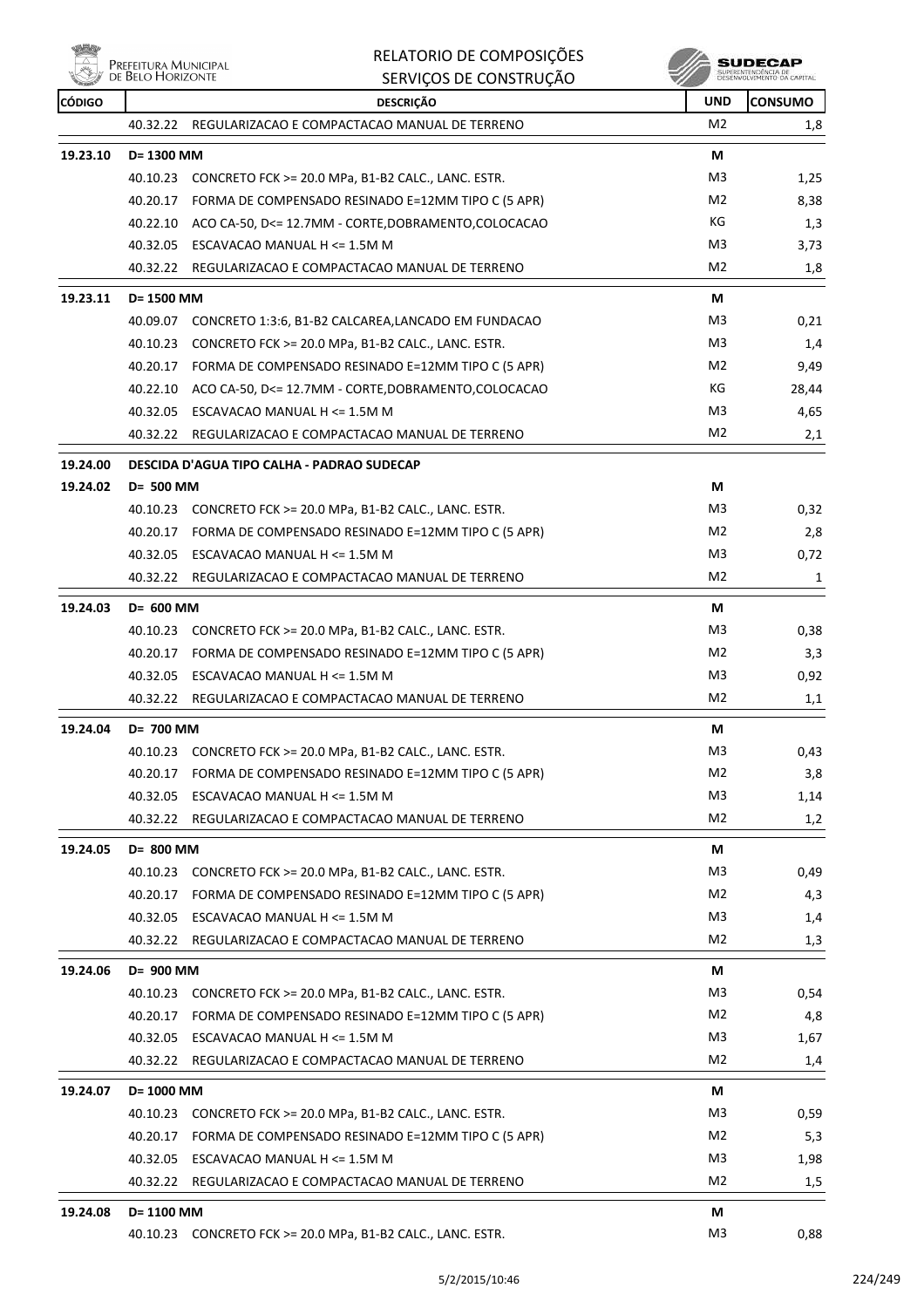

es<br>Al Prefeitura Municipal<br>Al de Belo Horizonte

## RELATORIO DE COMPOSIÇÕES SERVIÇOS DE CONSTRUÇÃO

| <b>CÓDIGO</b> |            | <b>DESCRIÇÃO</b>                                                       | <b>UND</b>     | <b>CONSUMO</b> |
|---------------|------------|------------------------------------------------------------------------|----------------|----------------|
|               |            | 40.20.17 FORMA DE COMPENSADO RESINADO E=12MM TIPO C (5 APR)            | M2             | 5,9            |
|               | 40.32.05   | ESCAVACAO MANUAL H <= 1.5M M                                           | M3             | 2,54           |
|               |            | 40.32.22 REGULARIZACAO E COMPACTACAO MANUAL DE TERRENO                 | M2             | 1,7            |
| 19.24.09      | D= 1200 MM |                                                                        | М              |                |
|               |            | 40.10.23 CONCRETO FCK >= 20.0 MPa, B1-B2 CALC., LANC. ESTR.            | M3             | 0,95           |
|               |            | 40.20.17 FORMA DE COMPENSADO RESINADO E=12MM TIPO C (5 APR)            | M2             | 6,4            |
|               |            | 40.32.05 ESCAVACAO MANUAL H <= 1.5M M                                  | M3             | 2,91           |
|               |            | 40.32.22 REGULARIZACAO E COMPACTACAO MANUAL DE TERRENO                 | M2             | 1,8            |
| 19.24.10      | D= 1300 MM |                                                                        | М              |                |
|               |            | 40.10.23 CONCRETO FCK >= 20.0 MPa, B1-B2 CALC., LANC. ESTR.            | M3             | 1,02           |
|               |            | 40.20.17 FORMA DE COMPENSADO RESINADO E=12MM TIPO C (5 APR)            | M2             | 6,9            |
|               | 40.32.05   | ESCAVACAO MANUAL H <= 1.5M M                                           | M3             | 3,31           |
|               |            | 40.32.22 REGULARIZACAO E COMPACTACAO MANUAL DE TERRENO                 | M2             | 1,9            |
| 19.24.11      | D= 1500 MM |                                                                        | М              |                |
|               |            | 40.09.07 CONCRETO 1:3:6, B1-B2 CALCAREA,LANCADO EM FUNDACAO            | M3             | 0,18           |
|               |            | 40.10.23 CONCRETO FCK >= 20.0 MPa, B1-B2 CALC., LANC. ESTR.            | M3             | 1,17           |
|               |            | 40.20.17 FORMA DE COMPENSADO RESINADO E=12MM TIPO C (5 APR)            | M2             | 7,9            |
|               |            | 40.22.10 ACO CA-50, D<= 12.7MM - CORTE, DOBRAMENTO, COLOCACAO          | КG             | 26,4           |
|               | 40.32.05   | ESCAVACAO MANUAL H <= 1.5M M                                           | M3             | 4,17           |
|               |            | 40.32.22 REGULARIZACAO E COMPACTACAO MANUAL DE TERRENO                 | M2             | 2,1            |
| 19.25.00      |            | <b>DRENO - PADRAO SUDECAP</b>                                          |                |                |
| 19.25.01      |            | TIPO A-AREIA GROSSA, BRITA 2 E TUBO POROSO, L=50CM                     | М              |                |
|               |            | 40.32.22 REGULARIZACAO E COMPACTACAO MANUAL DE TERRENO                 | M2             | 0,5            |
|               |            | 55.10.75 PEDREIRO                                                      | H.             | 0,1            |
|               |            | 55.10.88 SERVENTE                                                      | H.             | 0,85           |
|               |            | 63.01.03 BRITA COM FRETE BRITA 0,1,2,3                                 | M3             | 0,06           |
|               |            | 63.04.02 AREIA/CASCALHO PARA DRENO                                     | M3             | 0,33           |
|               |            | 80.02.22 TUBO POROSO MACHO - FEMEA D= 0.20M                            | М              | 1,1            |
| 19.25.02      |            | TIPO B-MANTA DRENANTE, BRITA 3, TUBO POROSO,L=50CM                     | М              |                |
|               |            | 40.32.22 REGULARIZACAO E COMPACTACAO MANUAL DE TERRENO                 | M <sub>2</sub> | 0,5            |
|               |            | 55.10.75 PEDREIRO                                                      | H.             | 0,18           |
|               | 55.10.88   | <b>SERVENTE</b>                                                        | H              | 0,9            |
|               | 61.20.07   | MANTA GEOTEXTIL RESIST.TRAÇÃO 16 KN/M (300 G/M2)                       | M2             | 2,5            |
|               | 63.01.03   | BRITA COM FRETE BRITA 0,1,2,3                                          | M <sub>3</sub> | 0,26           |
|               |            | 80.02.22 TUBO POROSO MACHO - FEMEA D= 0.20M                            | М              | 1,1            |
| 19.25.03      |            |                                                                        | М              |                |
|               |            | DRENO DE TALVEGUE TIPO A (BRITA E MANTA DRENANTE)<br>55.10.75 PEDREIRO | H              | 0,12           |
|               |            | 55.10.88 SERVENTE                                                      | H              | 2,1            |
|               | 61.20.07   | MANTA GEOTEXTIL RESIST.TRAÇÃO 16 KN/M (300 G/M2)                       | M <sub>2</sub> | 3,68           |
|               | 63.01.03   | BRITA COM FRETE BRITA 0,1,2,3                                          | M3             | 0,49           |
|               |            |                                                                        |                |                |
| 19.27.00      |            | <b>BARRAGEM - PADRAO SUDECAP</b>                                       |                |                |
| 19.27.01      |            | TIPO A - SACO DE RAFIA                                                 | M3             |                |
|               |            | 55.10.88 SERVENTE                                                      | н              | 4              |
|               |            | 83.07.26 SACO DE RAFIA PARA RIP-RAP 60L                                | UN             | 20             |
| 19.27.02      |            | TIPO B - SACO RAFIA 50KG (SOLO/CIMENTO-50KG/M3)                        | M3             |                |
|               |            | 55.10.88 SERVENTE                                                      | н              | 8              |
|               |            | 62.01.05 CIMENTO PORTLAND COMUM (CPIII-40) SC 50KG                     | ΚG             | 50             |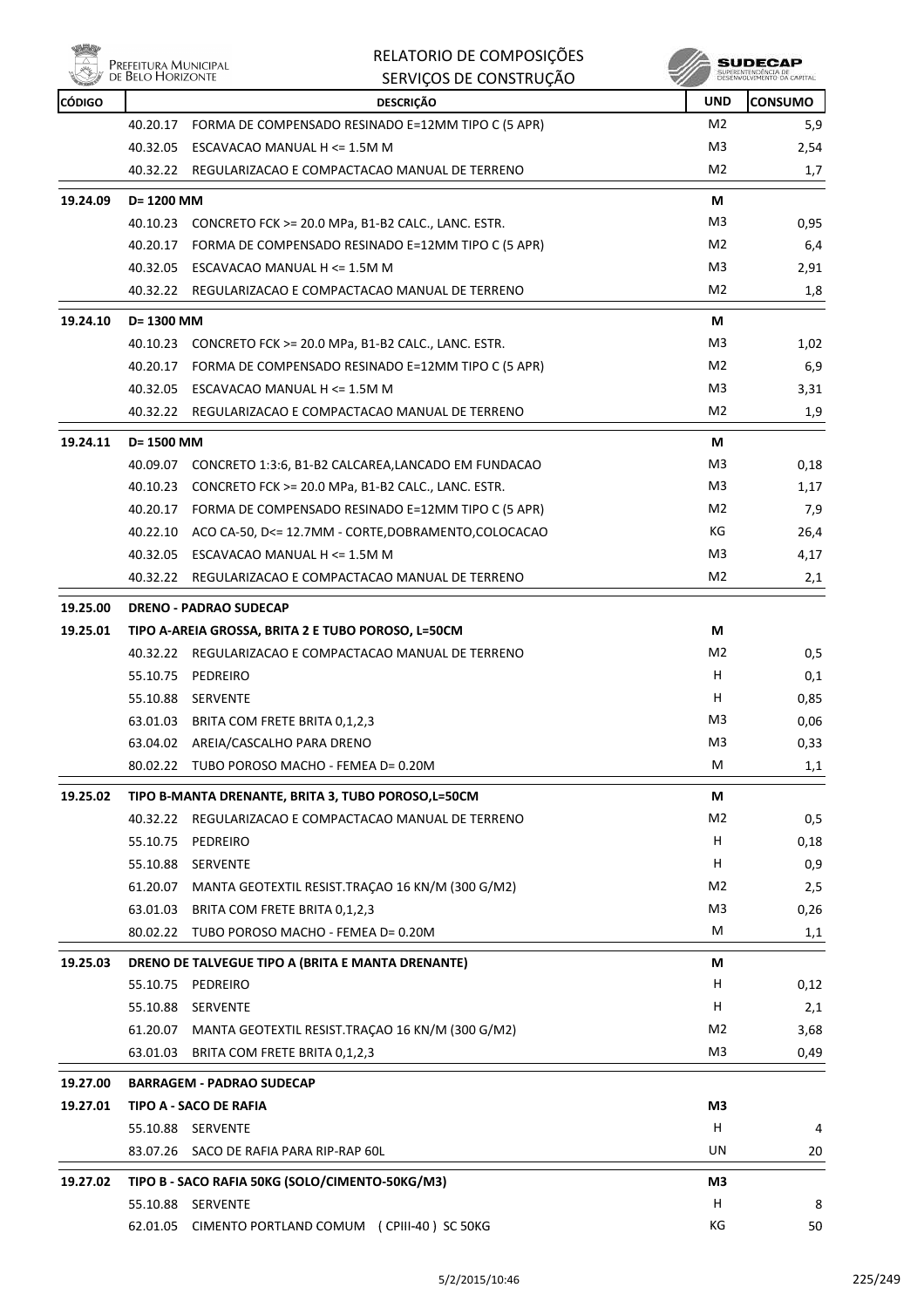

| Nöh           | PREFEITURA MUNICIPAL | RELATORIO DE COMPOSIÇÕES                                   |                | SUDECAP                                           |
|---------------|----------------------|------------------------------------------------------------|----------------|---------------------------------------------------|
|               | DE BELO HORIZONTE    | SERVIÇOS DE CONSTRUÇÃO                                     |                | SUPERINTENDÊNCIA DE<br>DESENVOLVIMENTO DA CAPITAL |
| <b>CÓDIGO</b> |                      | <b>DESCRIÇÃO</b>                                           | UND            | <b>CONSUMO</b>                                    |
|               | 83.07.26             | SACO DE RAFIA PARA RIP-RAP 60L                             | UN             | 20                                                |
| 19.28.00      |                      | <b>CALHA DE BICA - PADRAO SUDECAP</b>                      |                |                                                   |
| 19.28.01      |                      | TIPO A - L= 55 CM, H= 40 CM                                | М              |                                                   |
|               |                      | 55.10.50 CARPINTEIRO                                       | н              | 1,5                                               |
|               | 55.10.88             | SERVENTE                                                   | H              | 3                                                 |
|               |                      | 71.01.05 TABUA PARA FORMA DE CONCRETO L=25 CM              | M2             | 0,127                                             |
|               |                      | 71.01.07 TABUA DE PINUS EXP. = 1" L=25 CM                  | M <sub>2</sub> | 0,7                                               |
|               | 77.05.51             | PREGO 18x30                                                | КG             | 0,3                                               |
| 19.28.02      |                      | TIPO B - L= 115 CM, H= 92,5 CM                             | M              |                                                   |
|               |                      | 55.10.50 CARPINTEIRO                                       | H              | 3,8                                               |
|               | 55.10.88             | SERVENTE                                                   | н              | 7,5                                               |
|               |                      | 71.01.05 TABUA PARA FORMA DE CONCRETO L=25 CM              | M <sub>2</sub> | 0,1185                                            |
|               |                      | 71.01.07 TABUA DE PINUS EXP. = 1" L=25 CM                  | M2             | 1,5                                               |
|               | 77.05.51             | <b>PREGO 18x30</b>                                         | КG             | 0,64                                              |
| 19.29.00      |                      | <b>TORRE DE BICA - PADRAO SUDECAP</b>                      |                |                                                   |
| 19.29.01      | <b>TIPO A</b>        |                                                            | М              |                                                   |
|               | 55.10.50             | <b>CARPINTEIRO</b>                                         | H              | 0,6                                               |
|               | 55.10.88             | <b>SERVENTE</b>                                            | н              | 1,1                                               |
|               | 71.01.05             | TABUA PARA FORMA DE CONCRETO L=25 CM                       | M <sub>2</sub> | 0,73                                              |
|               | 71.30.04             | MADEIRA ROLICA D= 6 A 10 CM COMPRIMENTO 6 METROS           | M              | 2                                                 |
|               | 77.05.51             | <b>PREGO 18x30</b>                                         | КG             | 0,3                                               |
| 19.29.02      | TIPO B               |                                                            | М              |                                                   |
|               | 55.10.50             | <b>CARPINTEIRO</b>                                         | н              | 0,8                                               |
|               | 55.10.88             | <b>SERVENTE</b>                                            | н              | 1,6                                               |
|               | 71.01.05             | TABUA PARA FORMA DE CONCRETO L=25 CM                       | M2             | 0,83                                              |
|               |                      | 71.30.04 MADEIRA ROLICA D= 6 A 10 CM COMPRIMENTO 6 METROS  | M              | 2                                                 |
|               | 77.05.51             | <b>PREGO 18x30</b>                                         | KG             | 0,3                                               |
| 19.30.00      |                      | SARJETA - PADRAO SUDECAP                                   |                |                                                   |
| 19.30.04      |                      | TIPO A - (50X10)CM - DES-R01                               | М              |                                                   |
|               |                      | 50.41.11 CHP/SERRA CLIPPER MECAN A GASOLINA OU SIMILAR 8HP | H              | 0,025                                             |
|               |                      | 50.41.12 CHI/SERRA CLIPPER MECAN A GASOLINA OU SIMILAR 8HP | H              | 0,034                                             |
|               |                      | 55.10.75 PEDREIRO                                          | H              | 0,11                                              |
|               |                      | 55.10.88 SERVENTE                                          | H.             | 0,44                                              |
|               |                      | 72.10.01 DISCO DIAMANTADO D=14" PRECISION OU SIMILAR       | UN             | 0,002                                             |
|               | 89.06.27             | CONCRETO CONCR. FCK>=20,0 MPA - B1,B2 CALC.- FORN.         | M3             | 0,05                                              |
| 19.30.05      |                      | TIPO B - (50X10)CM - DES-R01                               | М              |                                                   |
|               |                      | 50.41.11 CHP/SERRA CLIPPER MECAN A GASOLINA OU SIMILAR 8HP | H              | 0,025                                             |
|               | 50.41.12             | CHI/SERRA CLIPPER MECAN A GASOLINA OU SIMILAR 8HP          | H              | 0,034                                             |
|               |                      | 55.10.75 PEDREIRO                                          | н              | 0,11                                              |
|               |                      | 55.10.88 SERVENTE                                          | H.             | 0,44                                              |
|               |                      | 72.10.01 DISCO DIAMANTADO D=14" PRECISION OU SIMILAR       | UN             | 0,002                                             |
|               | 89.06.27             | CONCRETO CONCR. FCK>=20,0 MPA - B1,B2 CALC.- FORN.         | M3             | 0,05                                              |
| 19.30.06      |                      | TIPO C - (50X10)CM - DES-R01                               | М              |                                                   |
|               |                      | 50.41.11 CHP/SERRA CLIPPER MECAN A GASOLINA OU SIMILAR 8HP | H              | 0,025                                             |
|               | 50.41.12             | CHI/SERRA CLIPPER MECAN A GASOLINA OU SIMILAR 8HP          | H              | 0,034                                             |
|               |                      | 55.10.75 PEDREIRO                                          | н              | 0,11                                              |
|               |                      | 55.10.88 SERVENTE                                          | H              | 0,44                                              |

72.10.01 DISCO DIAMANTADO D=14" PRECISION OU SIMILAR UN UN 0,002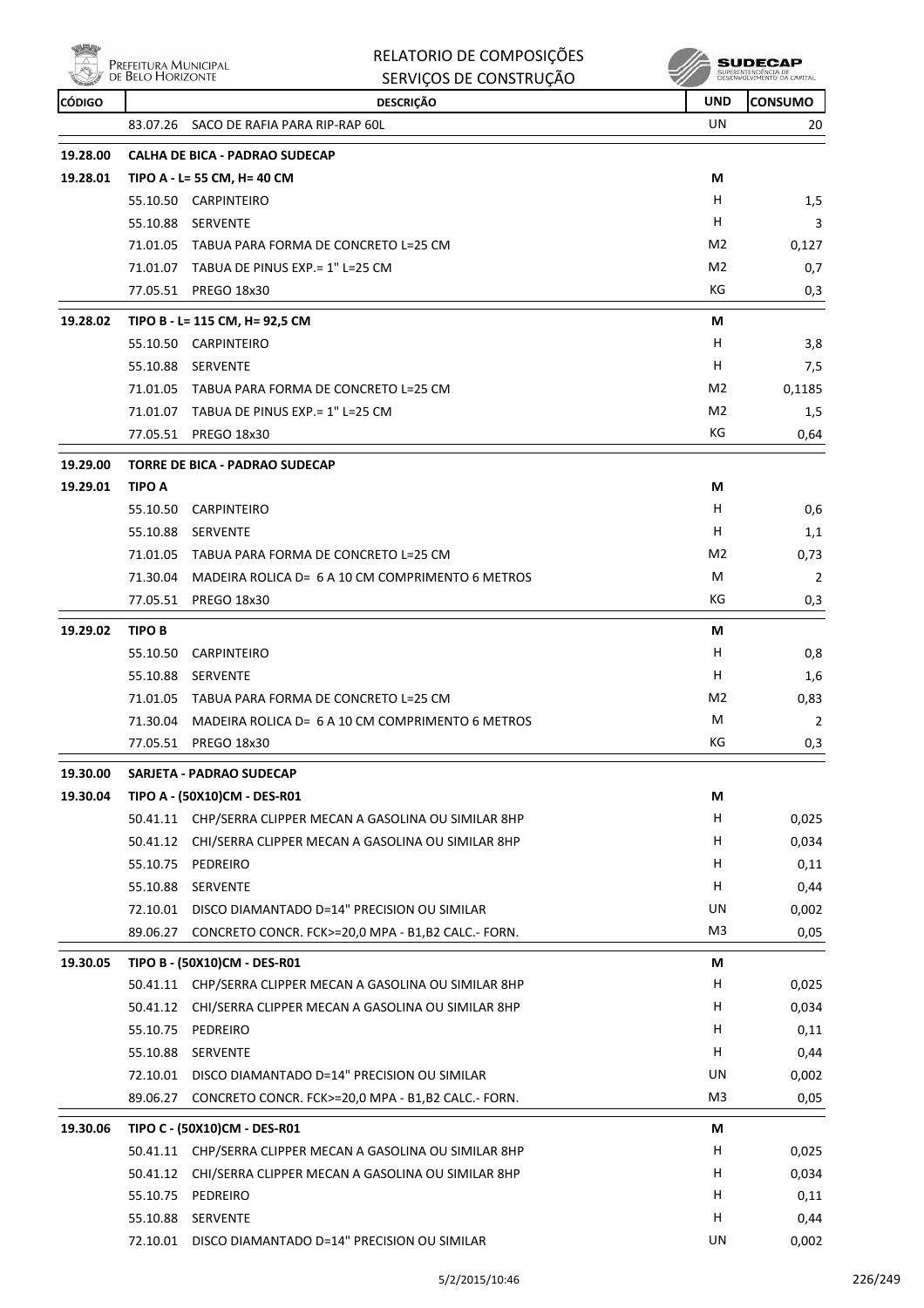| täh           | Prefeitura Municipal<br>de Belo Horizonte | RELATORIO DE COMPOSIÇÕES                                    |                | SUDECAF                                           |
|---------------|-------------------------------------------|-------------------------------------------------------------|----------------|---------------------------------------------------|
|               |                                           | SERVIÇOS DE CONSTRUÇÃO                                      |                | SUPERINTENDÊNCIA DE<br>DESENVOLVIMENTO DA CAPITAL |
| <b>CÓDIGO</b> |                                           | <b>DESCRIÇÃO</b>                                            | <b>UND</b>     | <b>CONSUMO</b>                                    |
|               | 89.06.27                                  | CONCRETO CONCR. FCK>=20,0 MPA - B1,B2 CALC.- FORN.          | M <sub>3</sub> | 0,052                                             |
| 19.31.00      |                                           | <b>CANALETA - PADRAO SUDECAP</b>                            |                |                                                   |
| 19.31.01      |                                           | TIPO 1-80X40X60CM TRAPEZOIDAL DE CONCRETO 20,0MPA           | М              |                                                   |
|               |                                           | 40.10.23 CONCRETO FCK >= 20.0 MPa, B1-B2 CALC., LANC. ESTR. | M3             | 0,09                                              |
|               | 40.20.17                                  | FORMA DE COMPENSADO RESINADO E=12MM TIPO C (5 APR)          | M2             | 1,26                                              |
|               |                                           | 40.32.05 ESCAVACAO MANUAL H <= 1.5M M                       | M <sub>3</sub> | 0,46                                              |
|               | 40.32.22                                  | REGULARIZACAO E COMPACTACAO MANUAL DE TERRENO               | M <sub>2</sub> | 1,84                                              |
| 19.31.02      |                                           | TIPO 2 - D= 300 MM, PREMOLDADA DE CONCRETO                  | М              |                                                   |
|               | 40.24.15                                  | ARGAMASSA DE CIMENTO E AREIA 1:3                            | M3             | 0,001                                             |
|               | 40.32.05                                  | ESCAVACAO MANUAL H <= 1.5M M                                | M <sub>3</sub> | 0,054                                             |
|               |                                           | 40.32.22 REGULARIZACAO E COMPACTACAO MANUAL DE TERRENO      | M <sub>2</sub> | 0,58                                              |
|               | 55.10.75                                  | PEDREIRO                                                    | H              | 0,36                                              |
|               |                                           | 55.10.88 SERVENTE                                           | н              | 0,8                                               |
|               |                                           | 80.10.05 CANALETA PRE-MOLDADA DE CONCRETO D= 300MM E= 35MM  | M              | 1                                                 |
|               |                                           | 80.90.10 FRETE PARA ELEMENTOS DE CONCRETO                   | VB             | 0,004                                             |
| 19.31.03      |                                           | TIPO 2 - D= 400 MM, PREMOLDADA DE CONCRETO                  | М              |                                                   |
|               | 40.24.15                                  | ARGAMASSA DE CIMENTO E AREIA 1:3                            | M3             | 0,002                                             |
|               | 40.32.05                                  | ESCAVACAO MANUAL H <= 1.5M M                                | M <sub>3</sub> | 0,091                                             |
|               | 40.32.22                                  | REGULARIZACAO E COMPACTACAO MANUAL DE TERRENO               | M <sub>2</sub> | 0,75                                              |
|               | 55.10.75                                  | PEDREIRO                                                    | H              | 0,45                                              |
|               | 55.10.88                                  | SERVENTE                                                    | H              | 1                                                 |
|               |                                           | 80.10.06 CANALETA PRE-MOLDADA DE CONCRETO D= 400MM E= 40MM  | M              | 1                                                 |
|               |                                           | 80.90.10 FRETE PARA ELEMENTOS DE CONCRETO                   | <b>VB</b>      | 0,0059                                            |
| 19.31.04      |                                           | TIPO 2 - D= 500 MM, PREMOLDADA DE CONCRETO                  | М              |                                                   |
|               | 40.24.15                                  | ARGAMASSA DE CIMENTO E AREIA 1:3                            | M3             | 0,002                                             |
|               |                                           | 40.32.05 ESCAVACAO MANUAL H <= 1.5M M                       | M <sub>3</sub> | 0,142                                             |
|               | 40.32.22                                  | REGULARIZACAO E COMPACTACAO MANUAL DE TERRENO               | M2             | 0,94                                              |
|               | 55.10.75                                  | PEDREIRO                                                    | н              | 0,54                                              |
|               |                                           | 55.10.88 SERVENTE                                           | н              | 1,2                                               |
|               |                                           | 80.10.07 CANALETA PRE-MOLDADA DE CONCRETO D= 500MM E= 50MM  | М              | 1                                                 |
|               |                                           | 80.90.10 FRETE PARA ELEMENTOS DE CONCRETO                   | VB             | 0,0083                                            |
| 19.31.05      |                                           | TIPO 2 - D= 600 MM, PREMOLDADA DE CONCRETO                  | М              |                                                   |
|               |                                           | 40.24.15 ARGAMASSA DE CIMENTO E AREIA 1:3                   | M <sub>3</sub> | 0,004                                             |
|               |                                           | 40.32.05 ESCAVACAO MANUAL H <= 1.5M M                       | M <sub>3</sub> | 0,204                                             |
|               |                                           | 40.32.22 REGULARIZACAO E COMPACTACAO MANUAL DE TERRENO      | M <sub>2</sub> | 1,13                                              |
|               |                                           | 55.10.75 PEDREIRO                                           | н              | 0,6                                               |
|               |                                           | 55.10.88 SERVENTE                                           | H.             | 1,4                                               |
|               |                                           | 80.10.08 CANALETA PRE-MOLDADA DE CONCRETO D= 600MM E= 60MM  | М              | 1                                                 |
|               |                                           | 80.90.10 FRETE PARA ELEMENTOS DE CONCRETO                   | VB             | 0,0109                                            |
| 19.31.07      |                                           | TIPO 3-30X20CM CONCRETO 20MPA C/ GRELHA AÇO CA-25           | М              |                                                   |
|               |                                           | 40.10.23 CONCRETO FCK >= 20.0 MPa, B1-B2 CALC., LANC. ESTR. | M3             | 0,054                                             |
|               |                                           | 40.20.17 FORMA DE COMPENSADO RESINADO E=12MM TIPO C (5 APR) | M2             | 0,42                                              |
|               |                                           | 40.32.05 ESCAVACAO MANUAL H <= 1.5M M                       | M3             | 0,11                                              |
|               |                                           | 40.32.22 REGULARIZACAO E COMPACTACAO MANUAL DE TERRENO      | M2             | 0,4                                               |
|               |                                           | 48.43.25 GRELHA DE ACO CA-25, D=1/2",C/5,25CM E 3/4",L=32CM | М              | 1                                                 |
|               |                                           | 55.10.75 PEDREIRO                                           | н              | 0,2                                               |
|               |                                           | 55.10.88 SERVENTE                                           | н              | 0,4                                               |
|               |                                           | 75.05.08 TINTA A OLEO EUCATEX                               | GL             | 0,04                                              |
|               |                                           |                                                             |                |                                                   |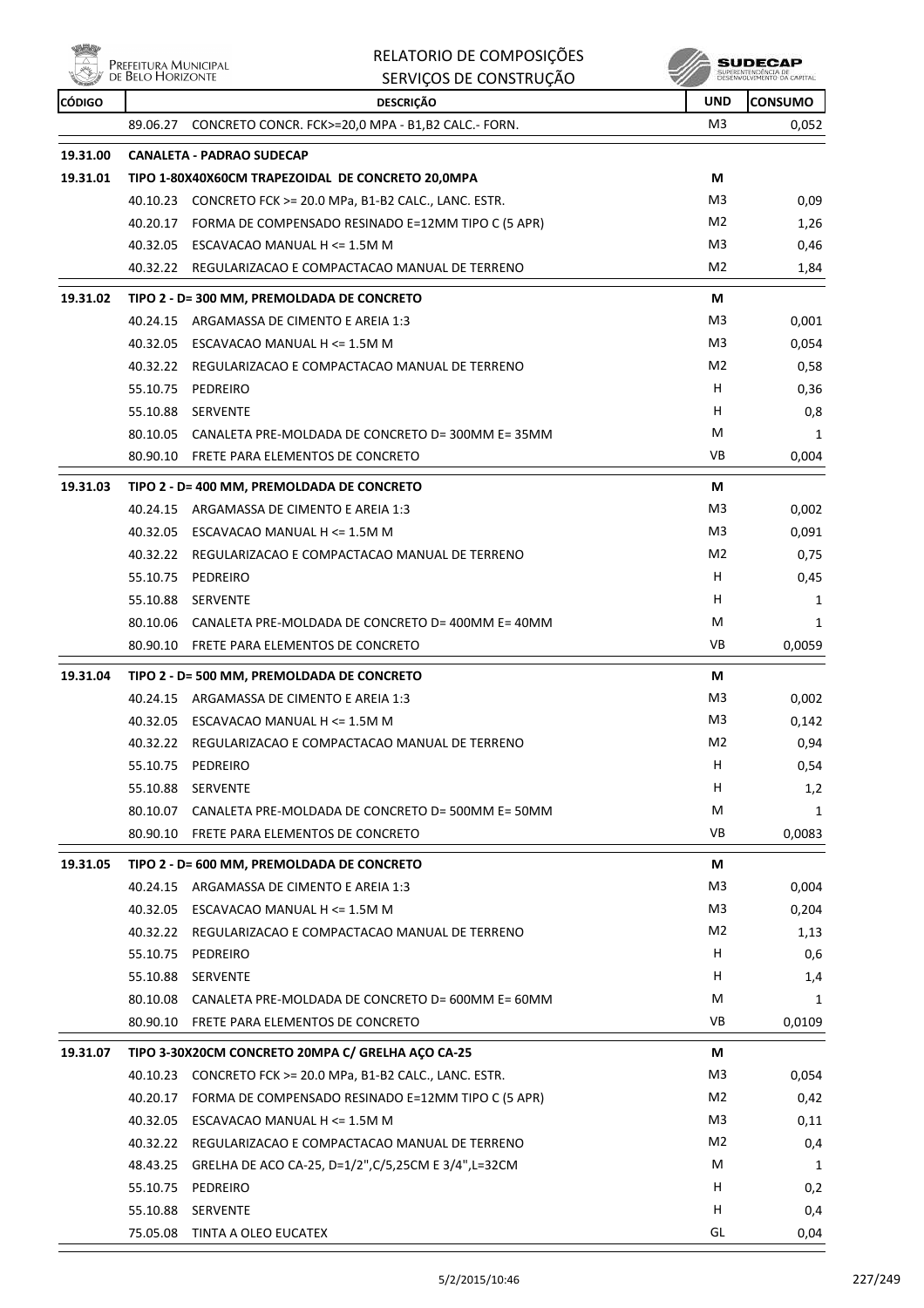**Willip PREFEITURA MUNICIPAL**<br>DE BELO HORIZONTE

RELATORIO DE COMPOSIÇÕES SERVIÇOS DE CONSTRUÇÃO

| <b>REAL PROPERTY</b> |          | SENVIÇUS DE CUNSTNUÇAU                                      | ×              |                |
|----------------------|----------|-------------------------------------------------------------|----------------|----------------|
| <b>CÓDIGO</b>        |          | <b>DESCRIÇÃO</b>                                            | <b>UND</b>     | <b>CONSUMO</b> |
| 19.31.08             |          | TIPO 4-30X20CM CONCRETO 20MPA C/ TAMPA DE CONCRETO          | М              |                |
|                      |          | 40.09.07 CONCRETO 1:3:6, B1-B2 CALCAREA,LANCADO EM FUNDACAO | M <sub>3</sub> | 0,032          |
|                      |          | 40.10.23 CONCRETO FCK >= 20.0 MPa, B1-B2 CALC., LANC. ESTR. | M3             | 0,016          |
|                      |          | 40.20.11 FORMA DE TABUA DE PINHO DE 3a. TIPO E (P/ BERCO)   | M2             | 0,12           |
|                      |          | 40.22.20 ACO CA-60 - CORTE, DOBRAMENTO E COLOCACAO          | КG             | 0,67           |
|                      |          | 40.24.15 ARGAMASSA DE CIMENTO E AREIA 1:3                   | M3             | 0,0237         |
|                      |          | 40.30.06 ALVENARIA TIJOLO MACICO REQ., E = 10CM, A REVESTIR | M2             | 0,36           |
|                      |          | 40.32.05 ESCAVACAO MANUAL H $\leq$ 1.5M M                   | M3             | 0,151          |
|                      |          | 40.32.22 REGULARIZACAO E COMPACTACAO MANUAL DE TERRENO      | M <sub>2</sub> | 0,54           |
|                      |          | 55.10.75 PEDREIRO                                           | н              | 1              |
|                      |          | 55.10.88 SERVENTE                                           | H.             | 1              |
| 19.31.09             |          | 30X20CM CONCRETO 20MPA C/ TAMPA CONCRETO PERFURADA          | М              |                |
|                      |          | 40.09.07 CONCRETO 1:3:6, B1-B2 CALCAREA,LANCADO EM FUNDACAO | M3             | 0,032          |
|                      |          | 40.10.23 CONCRETO FCK >= 20.0 MPa, B1-B2 CALC., LANC. ESTR. | M <sub>3</sub> | 0,016          |
|                      |          | 40.20.11 FORMA DE TABUA DE PINHO DE 3a. TIPO E (P/ BERCO)   | M2             | 0,12           |
|                      |          | 40.22.20 ACO CA-60 - CORTE, DOBRAMENTO E COLOCACAO          | КG             | 0,67           |
|                      |          | 40.24.15 ARGAMASSA DE CIMENTO E AREIA 1:3                   | M <sub>3</sub> | 0,0237         |
|                      |          | 40.30.06 ALVENARIA TIJOLO MACICO REQ., E = 10CM, A REVESTIR | M2             | 0,36           |
|                      |          | 40.32.05 ESCAVACAO MANUAL H <= 1.5M M                       | M3             | 0,151          |
|                      |          | 40.32.22 REGULARIZACAO E COMPACTACAO MANUAL DE TERRENO      | M2             | 0,54           |
|                      |          | 55.10.75 PEDREIRO                                           | H              | 1,2            |
|                      | 55.10.88 | <b>SERVENTE</b>                                             | H              | 1,2            |
| 19.31.10             |          | TIPO 5 - 30X20 CM CONCRETO 20MPA A CEU ABERTO               | М              |                |
|                      |          | 40.18.32 CONCRETO USIN. FCK>=20.0 MPa,B1-B2 CALC.LANC.ESTR. | M3             | 0,09           |
|                      |          | 40.20.11 FORMA DE TABUA DE PINHO DE 3a. TIPO E (P/ BERCO)   | M2             | 0,4            |
|                      |          | 40.24.15 ARGAMASSA DE CIMENTO E AREIA 1:3                   | M3             | 0,0237         |
|                      |          | 40.32.05 ESCAVACAO MANUAL H <= 1.5M M                       | M3             | 0,151          |
|                      |          | 40.32.22 REGULARIZACAO E COMPACTACAO MANUAL DE TERRENO      | M2             | 0,54           |
|                      | 55.10.75 | PEDREIRO                                                    | н              | 1              |
|                      |          | 55.10.88 SERVENTE                                           | H.             | 1              |
| 19.32.00             |          | <b>ESCORAMENTO DESCONTINUO DE VALAS - PADRAO SUDECAP</b>    |                |                |
| 19.32.01             |          | TIPO A - MADEIRA ROLICA D= 6 A 10 CM                        | M2             |                |
|                      |          | 55.10.50 CARPINTEIRO                                        | H.             | 0,12           |
|                      |          | 55.10.88 SERVENTE                                           | H.             | 0,24           |
|                      |          | 71.02.20 PRANCHAO DE PARAJU                                 | M3             | 0,0016         |
|                      |          | 71.04.08 PECA DE MADEIRA DE PINUS 5,5X5,5 CM                | М              | 0,04           |
|                      |          | 71.30.04 MADEIRA ROLICA D= 6 A 10 CM COMPRIMENTO 6 METROS   | М              | 0,024          |
|                      |          | 77.05.51 PREGO 18x30                                        | КG             | 0,03           |
| 19.32.02             |          | TIPO B - MADEIRA ROLIÇA D= 11 A 15 CM                       | M2             |                |
|                      |          | 55.10.50 CARPINTEIRO                                        | H              | 0,33333        |
|                      |          | 55.10.88 SERVENTE                                           | H              | 0,33333        |
|                      |          | 71.02.20 PRANCHAO DE PARAJU                                 | M3             | 0,00384        |
|                      |          | 71.04.08 PECA DE MADEIRA DE PINUS 5,5X5,5 CM                | М              | 0,03           |
|                      |          | 71.30.06 MADEIRA ROLICA D= 11 A 15 CM COMPRIMENTO 6 METROS  | М              | 0,024          |
|                      |          | 77.05.51 PREGO 18x30                                        | КG             | 0,1            |
|                      |          |                                                             |                |                |
| 19.33.00             |          | <b>ESCORAMENTO CONTINUO DE VALAS - PADRAO SUDECAP</b>       |                |                |
| 19.33.01             |          | TIPO A - MADEIRA ROLIÇA D= 11 A 15 CM                       | M2             |                |
|                      |          | 55.10.50 CARPINTEIRO                                        | H              | 1              |
|                      |          | 55.10.88 SERVENTE                                           | H              | 1              |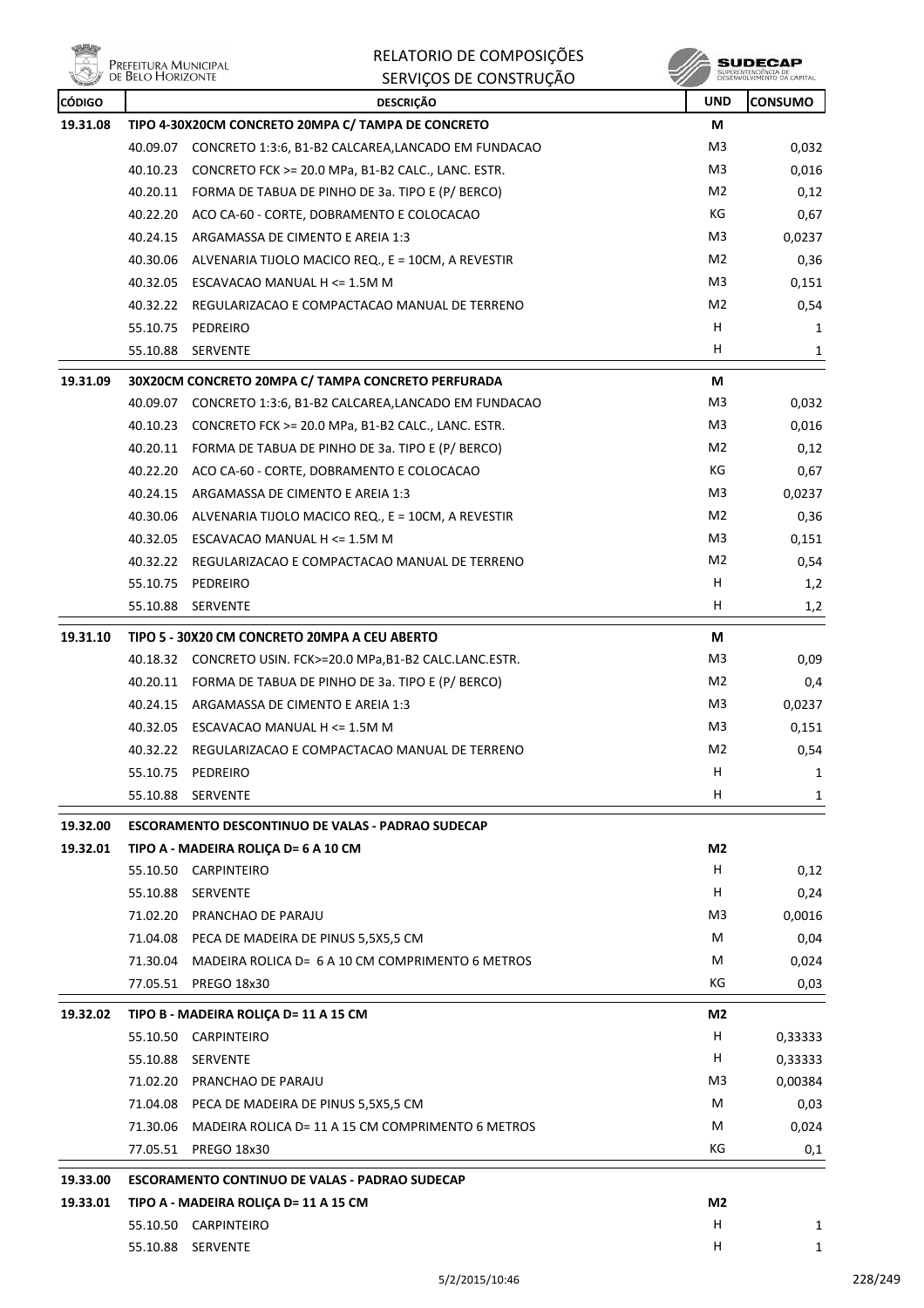

|               | Prefeitura Municipal<br>de Belo Horizonte | RELATORIO DE COMPOSIÇÕES<br>SERVIÇOS DE CONSTRUÇÃO   |                | SUDECAP<br>SUPERINTENDÊNCIA DE<br>DESENVOLVIMENTO DA CAPITAL |
|---------------|-------------------------------------------|------------------------------------------------------|----------------|--------------------------------------------------------------|
| <b>CÓDIGO</b> |                                           | <b>DESCRIÇÃO</b>                                     | <b>UND</b>     | <b>CONSUMO</b>                                               |
|               | 71.02.20                                  | PRANCHAO DE PARAJU                                   | M3             | 0,01143                                                      |
|               | 71.04.08                                  | PECA DE MADEIRA DE PINUS 5,5X5,5 CM                  | M              | 0,04                                                         |
|               | 71.30.06                                  | MADEIRA ROLICA D= 11 A 15 CM COMPRIMENTO 6 METROS    | M              | 0,029                                                        |
|               | 77.05.51                                  | <b>PREGO 18x30</b>                                   | КG             | 0,1                                                          |
| 19.33.02      |                                           | TIPO B - PERFIL I-8"                                 | M2             |                                                              |
|               | 50.04.10                                  | CHP/BATE ESTACA MAGAN 850 PM, 44 HP                  | н              | 0,11765                                                      |
|               | 50.27.16                                  | CHP/ GUINDASTE MADAL MD-10A                          | н              | 0,09412                                                      |
|               | 50.27.17                                  | CHI/ GUINDASTE MADAL MD-10A                          | H              | 0,02353                                                      |
|               | 50.31.10                                  | CHP/GRUPO DE SOLDAGEM BAMBOZZI 375-A                 | H              | 0,05882                                                      |
|               | 50.31.11                                  | CHI/GRUPO DE SOLDAGEM BAMBOZZI 375-A                 | H              | 0,05882                                                      |
|               | 55.10.50                                  | <b>CARPINTEIRO</b>                                   | H              | 1,17647                                                      |
|               | 55.10.88                                  | <b>SERVENTE</b>                                      | н              | 1,88235                                                      |
|               | 55.10.90                                  | SOLDADOR                                             | H              | 0,23529                                                      |
|               | 66.35.10                                  | PERFIL I-8"                                          | КG             | 2,26364                                                      |
|               | 71.02.20                                  | PRANCHAO DE PARAJU                                   | M3             | 0,00446                                                      |
|               | 77.50.35                                  | ELETRODO DE VARA OK-4804 OU SIMILAR - 2,5MM          | КG             | 0,1                                                          |
| 19.33.03      |                                           | TIPO C-1, ESTACA PRANCHA BZ-300B                     | M2             |                                                              |
|               | 50.04.10                                  | CHP/BATE ESTACA MAGAN 850 PM, 44 HP                  | H.             | 0,14368                                                      |
|               | 50.27.16                                  | CHP/ GUINDASTE MADAL MD-10A                          | н              | 0,10776                                                      |
|               | 50.31.10                                  | CHP/GRUPO DE SOLDAGEM BAMBOZZI 375-A                 | H              | 0,05882                                                      |
|               | 50.31.11                                  | CHI/GRUPO DE SOLDAGEM BAMBOZZI 375-A                 | H              | 0,05882                                                      |
|               | 55.10.88                                  | <b>SERVENTE</b>                                      | H              | 0,58824                                                      |
|               | 55.10.90                                  | SOLDADOR                                             | н              | 0,11765                                                      |
|               | 66.30.10                                  | ESTACA PRANCHA BZ 300B C/ FRETE                      | КG             | 9,072                                                        |
|               | 66.35.10                                  | PERFIL I-8"                                          | КG             | 0,8                                                          |
|               | 77.50.35                                  | ELETRODO DE VARA OK-4804 OU SIMILAR - 2,5MM          | КG             | 0,05                                                         |
| 19.33.04      |                                           | TIPO C-2, ESTACA PRANCHA NA-9C E=4, 75 MM PRETA      | M2             |                                                              |
|               | 50.04.10                                  | CHP/BATE ESTACA MAGAN 850 PM, 44 HP                  | н              | 0,18179                                                      |
|               | 50.27.16                                  | CHP/ GUINDASTE MADAL MD-10A                          | н              | 0,10776                                                      |
|               | 50.31.10                                  | CHP/GRUPO DE SOLDAGEM BAMBOZZI 375-A                 | н              | 0,05882                                                      |
|               | 50.31.11                                  | CHI/GRUPO DE SOLDAGEM BAMBOZZI 375-A                 | н              | 0,05882                                                      |
|               | 55.10.88                                  | SERVENTE                                             | H              | 0,58824                                                      |
|               | 55.10.90                                  | SOLDADOR                                             | H              | 0,11765                                                      |
|               | 66.30.05                                  | ESTACA PRANCHA NA-9C E=4.75MM PRETA C/ FRETE         | КG             | 5,88                                                         |
|               | 66.35.10                                  | PERFIL I-8"                                          | KG             | 0,8                                                          |
|               |                                           | 77.50.35 ELETRODO DE VARA OK-4804 OU SIMILAR - 2,5MM | KG             | 0,05                                                         |
| 19.50.00      |                                           | ASSENTAMENTO DE MANILHA CERAMICA                     |                |                                                              |
| 19.50.06      |                                           | D= 100MM PERFURADA, PARA DRENO                       | M              |                                                              |
|               |                                           | 40.24.15 ARGAMASSA DE CIMENTO E AREIA 1:3            | M3             | 0,001                                                        |
|               | 55.10.75                                  | PEDREIRO                                             | H              | 0,1857                                                       |
|               | 55.10.88                                  | SERVENTE                                             | н              | 0,1857                                                       |
|               | 73.28.10                                  | TUBO CERAMICO PERFURADO PARA DRENO D= 100MM          | М              | 1,05                                                         |
| 19.51.00      |                                           | <b>ESTRUTURA DE ESCORAMENTO</b>                      |                |                                                              |
| 19.51.01      |                                           | ESTRUTURA DE ESCORAMENTO TIPO PONTALETEAMENTO        | M <sub>2</sub> |                                                              |
|               | 55.10.50                                  | <b>CARPINTEIRO</b>                                   | H              | 0,06                                                         |
|               | 55.10.88                                  | SERVENTE                                             | н              | 0,09                                                         |
|               | 71.02.20                                  | PRANCHAO DE PARAJU                                   | M3             | 0,00117                                                      |
|               | 71.30.06                                  | MADEIRA ROLICA D= 11 A 15 CM COMPRIMENTO 6 METROS    | M              | 0,047                                                        |
|               | 77.05.51                                  | <b>PREGO 18x30</b>                                   | KG             | 0,02                                                         |

ú. - 2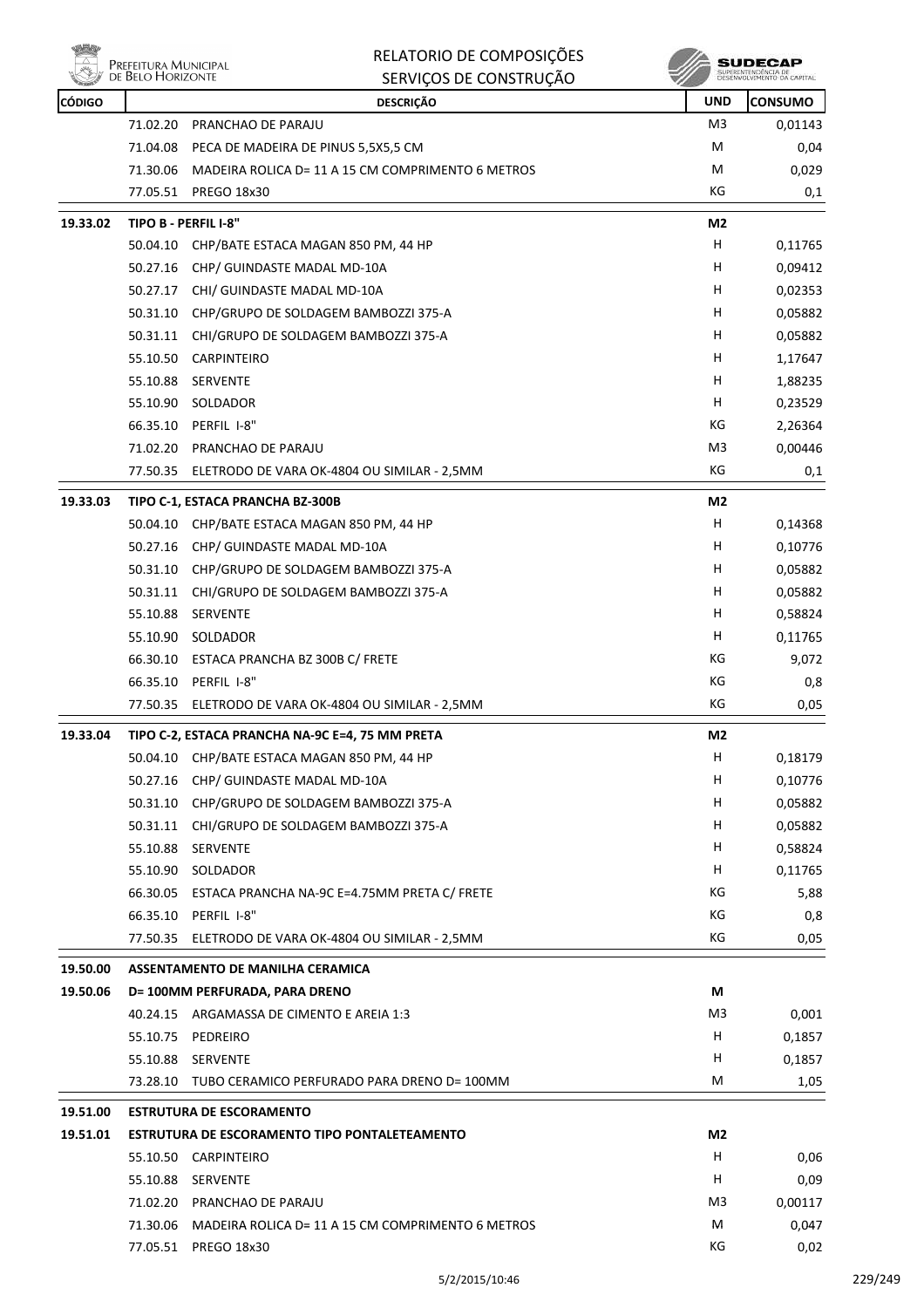**The Contract** 

| 植物            | Prefeitura Municipal<br>de Belo Horizonte | RELATORIO DE COMPOSIÇÕES                                    |                | <b>SUDECAP</b>                                    |
|---------------|-------------------------------------------|-------------------------------------------------------------|----------------|---------------------------------------------------|
|               |                                           | SERVIÇOS DE CONSTRUÇÃO                                      |                | SUPERINTENDÊNCIA DE<br>DESENVOLVIMENTO DA CAPITAL |
| <b>CÓDIGO</b> |                                           | <b>DESCRIÇÃO</b>                                            | <b>UND</b>     | <b>CONSUMO</b>                                    |
| 19.52.00      |                                           | POÇO DE VISITA INCL. FORNEC. DO ANEL/TAMPAO/LAJE            |                |                                                   |
| 19.52.03      |                                           | PV H=1,0M, (BALAO 0,60)COPASA 062/1 NA 104 EM ANEIS         | UN             |                                                   |
|               |                                           | 40.13.05 CONCRETO 1:4:8, B1 CALCAREA, LANCADO EM FUNDACAO   | M <sub>3</sub> | 0,2                                               |
|               |                                           | 40.24.15 ARGAMASSA DE CIMENTO E AREIA 1:3                   | M3             | 0,02                                              |
|               |                                           | 40.80.35 TAMPAO DE FERRO FUNDIDO T 109                      | UN             | 1                                                 |
|               |                                           | 55.10.75 PEDREIRO                                           | H              | 2,5                                               |
|               |                                           | 55.10.88 SERVENTE                                           | н              | 2,5                                               |
|               | 80.40.20                                  | ANEL CA-1, D=600MM, MACHO-FEMEA                             | UN             | 3                                                 |
| 19.52.05      |                                           | ADICIONAL DE PREÇO P/ ACRESCIMO DE ALTURA PV 0,6M           | М              |                                                   |
|               |                                           | 40.24.15 ARGAMASSA DE CIMENTO E AREIA 1:3                   | M <sub>3</sub> | 0,02                                              |
|               | 55.10.75                                  | PEDREIRO                                                    | н              | 1                                                 |
|               |                                           | 55.10.88 SERVENTE                                           | н              | 1                                                 |
|               |                                           | 80.40.20 ANEL CA-1, D=600MM, MACHO-FEMEA                    | UN             | 3                                                 |
| 19.52.07      |                                           | PV H=1,5M (BALAO 1,0M) COPASA 039/1 EM ANEIS                | UN             |                                                   |
|               |                                           | 40.13.05 CONCRETO 1:4:8, B1 CALCAREA, LANCADO EM FUNDACAO   | M3             | 0,2                                               |
|               |                                           | 40.24.15 ARGAMASSA DE CIMENTO E AREIA 1:3                   | M3             | 0,043                                             |
|               |                                           | 40.30.07 ALVENARIA TIJOLO MACICO REQ., E = 20CM, A REVESTIR | M <sub>2</sub> | 1,68                                              |
|               |                                           | 40.31.02 CHAPISCO COM ARGAMASSA 1:3, A COLHER               | M <sub>2</sub> | 1,13                                              |
|               |                                           | 40.31.07 REBOCO PAULISTA COM ARGAMASSA 1:4                  | M <sub>2</sub> | 1,13                                              |
|               |                                           | 40.80.35 TAMPAO DE FERRO FUNDIDO T 109                      | UN             | 1                                                 |
|               |                                           | 40.80.50 LASTRO DE PEDRA BRITADA                            | M <sub>3</sub> | 0,2                                               |
|               | 50.10.82                                  | CHP/CAM.GUINDAUTO FORD F-1317 MADAL BK - 6500               | н              | 0,3                                               |
|               | 55.10.75                                  | PEDREIRO                                                    | н              | 0,5                                               |
|               | 55.10.88                                  | SERVENTE                                                    | н              | 0,5                                               |
|               |                                           | 64.01.05 LAJE DE REDUCAO 1,30 METROS                        | UN             | 1                                                 |
|               |                                           | 80.40.20 ANEL CA-1, D=600MM, MACHO-FEMEA                    | UN             | 2                                                 |
|               |                                           | 80.40.22 ANEL CA-1, D= 1000MM, MACHO-FEMEA                  | UN             | 2                                                 |
| 19.52.09      |                                           | ADICIONAL DE PREÇO ACRESCIMO ALTURA PV 1,0M ANEL            | М              |                                                   |
|               |                                           | 40.24.15 ARGAMASSA DE CIMENTO E AREIA 1:3                   | M <sub>3</sub> | 0,013                                             |
|               | 50.10.82                                  | CHP/CAM.GUINDAUTO FORD F-1317 MADAL BK - 6500               | H              | 0,2                                               |
|               |                                           | 55.10.75 PEDREIRO                                           | H              | 0,5                                               |
|               |                                           | 55.10.88 SERVENTE                                           | Н              | 0,5                                               |
|               |                                           | 80.40.22 ANEL CA-1, D= 1000MM, MACHO-FEMEA                  | UN             | 3,33                                              |
| 19.53.00      | <b>LASTRO DE PEDRA</b>                    |                                                             |                |                                                   |
| 19.53.01      |                                           | <b>LASTRO DE PEDRA BRITADA</b>                              | M3             |                                                   |
|               |                                           | 55.10.88 SERVENTE                                           | Н              | 2                                                 |
|               |                                           | 63.01.03 BRITA COM FRETE BRITA 0,1,2,3                      | M <sub>3</sub> | 1,05                                              |
| 19.56.00      | <b>TUBO DE QUEDA</b>                      |                                                             |                |                                                   |
| 19.56.01      |                                           | ASSENTAMENTO TUBO DE QUEDA PVC D=200MM, H=1,0M              | <b>UN</b>      |                                                   |
|               |                                           | 40.20.05 FORMA DE TABUA DE PINHO DE 3a. TIPO B (3 APROV.)   | M <sub>2</sub> | 1,03                                              |
|               |                                           | 55.10.75 PEDREIRO                                           | Н              | 0,63                                              |
|               |                                           | 55.10.88 SERVENTE                                           | H              | 0,5                                               |
|               | 62.01.05                                  | CIMENTO PORTLAND COMUM (CPIII-40) SC 50KG                   | KG             | 0,16                                              |
|               |                                           | 73.24.65 TUBO PVC ESGOTO RIGIDO JE NBR-7362/2 D= 200MM X 6M | UN             | 0,16667                                           |
| 19.56.02      |                                           | ASSENTAMENTO DE TUBO DE QUEDA PVC D=250MM, H= 1,0M          | UN             |                                                   |
|               |                                           | 40.20.05 FORMA DE TABUA DE PINHO DE 3a. TIPO B (3 APROV.)   | M <sub>2</sub> | 1,05                                              |
|               |                                           | 55.10.75 PEDREIRO                                           | H              | 0,59                                              |
|               |                                           | 55.10.88 SERVENTE                                           | H              | 0,42                                              |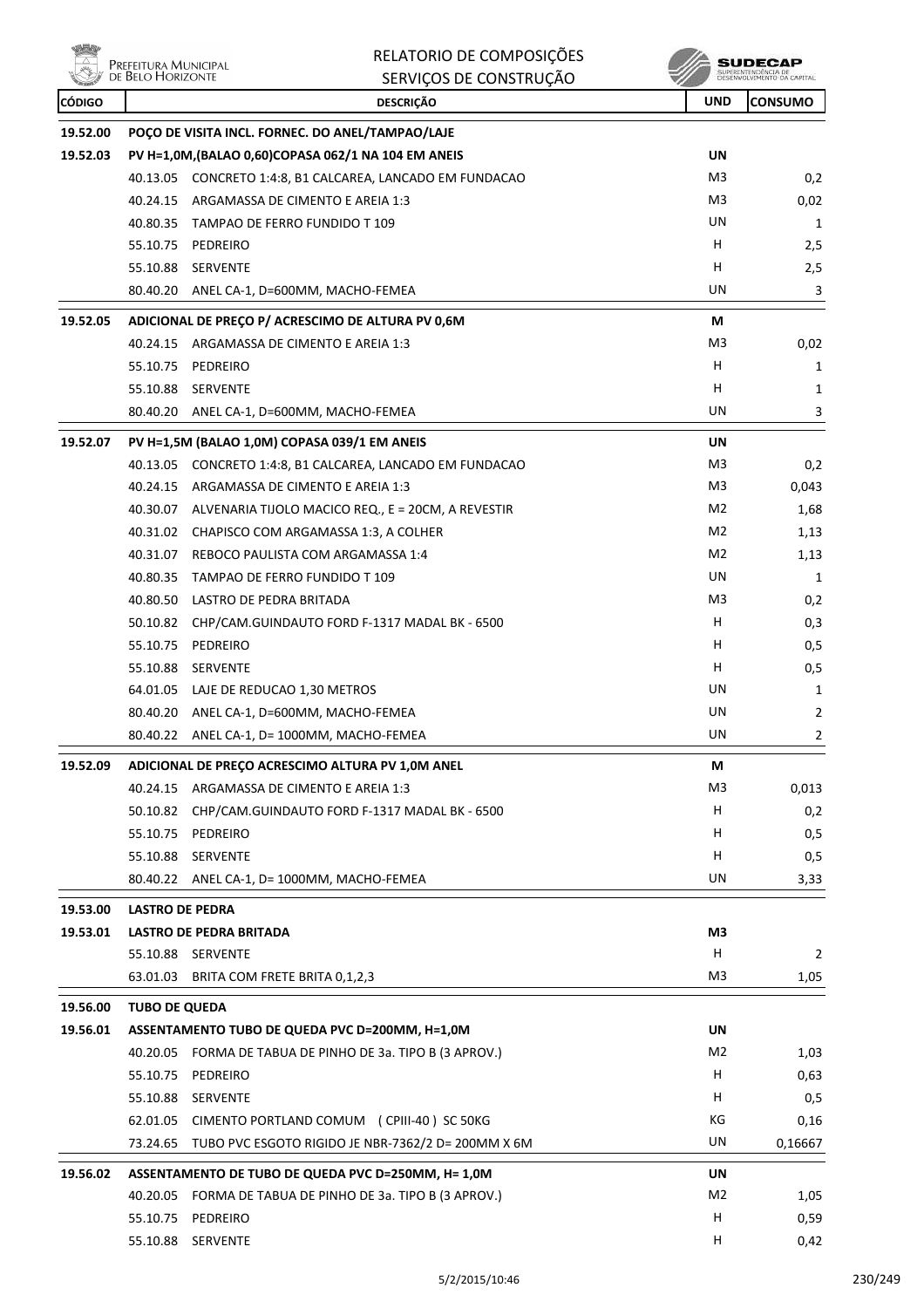

|               | Prefeitura Municipal<br>DE BELO HORIZONTE | RELATORIO DE COMPOSIÇÕES                                    |            | <b>SUDECAP</b><br>SUPERINTENDÊNCIA DE<br>DESENVOLVIMENTO DA CAPITAL |
|---------------|-------------------------------------------|-------------------------------------------------------------|------------|---------------------------------------------------------------------|
|               |                                           | SERVIÇOS DE CONSTRUÇÃO                                      |            |                                                                     |
| <b>CÓDIGO</b> |                                           | <b>DESCRIÇÃO</b>                                            | <b>UND</b> | <b>CONSUMO</b>                                                      |
|               | 62.01.05                                  | CIMENTO PORTLAND COMUM (CPIII-40) SC 50KG                   | КG         | 0,19                                                                |
|               | 73.24.66                                  | TUBO PVC ESGOTO RIGIDO JE NBR-7362/2 D= 250MM X 6M          | UN         | 0,16667                                                             |
| 19.56.03      |                                           | ADICIONAL DE PREÇO ACREC. ALTURA TUBO QUEDA 200MM           | М          |                                                                     |
|               |                                           | 40.20.11 FORMA DE TABUA DE PINHO DE 3a. TIPO E (P/ BERCO)   | M2         | 0,9                                                                 |
|               |                                           | 55.10.75 PEDREIRO                                           | H          | 0,5                                                                 |
|               | 55.10.88                                  | SERVENTE                                                    | н          | 0,36                                                                |
|               |                                           | 62.01.05 CIMENTO PORTLAND COMUM (CPIII-40) SC 50KG          | КG         | 8                                                                   |
|               |                                           | 73.24.65 TUBO PVC ESGOTO RIGIDO JE NBR-7362/2 D= 200MM X 6M | UN         | 0,16667                                                             |
| 19.56.04      |                                           | ADICIONAL DE PRECO ACREC. ALTURA TUBO QUEDA 250MM           | М          |                                                                     |
|               |                                           | 40.20.11 FORMA DE TABUA DE PINHO DE 3a. TIPO E (P/ BERCO)   | M2         | 0,9                                                                 |
|               |                                           | 55.10.75 PEDREIRO                                           | н          | 0,7                                                                 |
|               |                                           | 55.10.88 SERVENTE                                           | н          | 0,42                                                                |
|               |                                           | 62.01.05 CIMENTO PORTLAND COMUM (CPIII-40) SC 50KG          | КG         | 8                                                                   |
|               |                                           | 73.24.66 TUBO PVC ESGOTO RIGIDO JE NBR-7362/2 D= 250MM X 6M | UN         | 0,16667                                                             |
| 19.57.00      |                                           | POÇO LUMINAR INCL.ESCAV./TAMPAO E FUNDO PREMOLDADO          |            |                                                                     |
| 19.57.01      |                                           | PROFUNDIDADE ATE 1,25 M                                     | UN         |                                                                     |
|               |                                           | 40.80.56 EQUIPE DE ESGOTO PARA REDE E LIGACAO               | H          | 1                                                                   |
|               | 50.05.10                                  | CHP/BETONEIRA 320 L, SEM CARREGADOR                         | н          | 0,01189                                                             |
|               | 50.39.10                                  | CHP/VIBRADOR DE IMERSAO COM MANGOTE DE 45MM                 | н          | 0,01486                                                             |
|               | 62.01.05                                  | CIMENTO PORTLAND COMUM (CPIII-40) SC 50KG                   | КG         | 1,6                                                                 |
|               | 63.01.03                                  | BRITA COM FRETE BRITA 0,1,2,3                               | M3         | 0,009                                                               |
|               |                                           | 63.05.05 AREIA LAVADA COM FRETE                             | M3         | 0,00579                                                             |
|               | 64.01.03                                  | TAMPAO DE CONCRETO P/ P.LUMINAR INCLUSIVE CAIXILHO          | UN         | 1                                                                   |
|               | 64.01.04                                  | FUNDO DE CONCRETO P.LUMINAR PASSAGEM QQ.DEFLEXAO            | UN         | 1                                                                   |
|               | 73.24.06                                  | TUBO PVC ESGOTO RIGIDO PB 200MM x6M                         | UN         | 0,20833                                                             |
|               |                                           | 73.80.22 PASTA LUBRIFICANTE (PACOTE C/ 1 KG)                | PC         | 0,02463                                                             |
| 19.57.02      |                                           | PROFUNDIDADE 1,25 A 2,50M INCL. ESCORAMENTO                 | UN         |                                                                     |
|               | 40.80.56                                  | EQUIPE DE ESGOTO PARA REDE E LIGACAO                        | H          | 1,11111                                                             |
|               | 50.05.10                                  | CHP/BETONEIRA 320 L, SEM CARREGADOR                         | H.         | 0,02378                                                             |
|               |                                           | 50.39.10 CHP/VIBRADOR DE IMERSAO COM MANGOTE DE 45MM        | Н          | 0,02973                                                             |
|               |                                           | 62.01.05 CIMENTO PORTLAND COMUM (CPIII-40) SC 50KG          | КG         | 3,17                                                                |
|               |                                           | 63.01.03 BRITA COM FRETE BRITA 0,1,2,3                      | M3         | 0,01806                                                             |
|               | 63.05.05                                  | AREIA LAVADA COM FRETE                                      | M3         | 0,01158                                                             |
|               |                                           | 64.01.03 TAMPAO DE CONCRETO P/ P.LUMINAR INCLUSIVE CAIXILHO | UN         | 1                                                                   |
|               |                                           | 64.01.04 FUNDO DE CONCRETO P.LUMINAR PASSAGEM QQ.DEFLEXAO   | UN         | 1                                                                   |
|               |                                           | 71.02.20 PRANCHAO DE PARAJU                                 | M3         | 0,0028                                                              |
|               |                                           | 71.04.04 CAIBRO DE PARAJU BRUTO 5,5X4 CM                    | М          | 0,314                                                               |
|               | 71.30.06                                  | MADEIRA ROLICA D= 11 A 15 CM COMPRIMENTO 6 METROS           | М          | 0,094                                                               |
|               |                                           | 73.24.06 TUBO PVC ESGOTO RIGIDO PB 200MM x6M                | UN         | 0,42                                                                |
|               |                                           | 73.80.22 PASTA LUBRIFICANTE (PACOTE C/ 1 KG)                | PC         | 0,04925                                                             |
|               |                                           | 77.05.51 PREGO 18x30                                        | КG         | 0,12                                                                |
| 19.57.03      |                                           | PROFUNDIDADE 2,50 A 3,50 M INCL. ESCORAMENTO                | UN         |                                                                     |
|               |                                           | 40.80.56 EQUIPE DE ESGOTO PARA REDE E LIGACAO               | H.         | 1,57895                                                             |
|               |                                           |                                                             |            |                                                                     |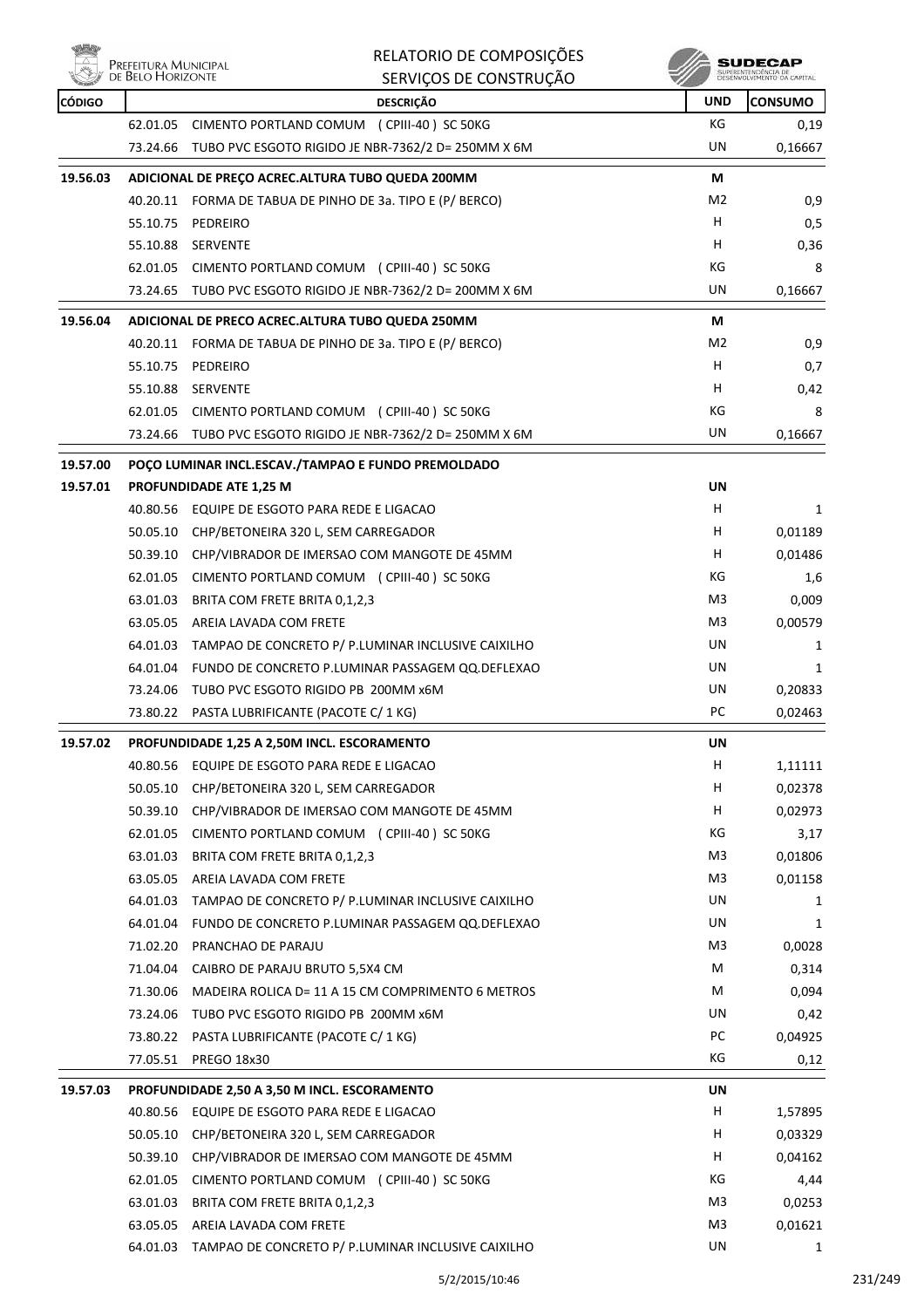

| RELATORIO DE COMPOSIÇÕES |  |
|--------------------------|--|
| SERVIÇOS DE CONSTRUÇÃO   |  |

**SUDECAP** 

| <b>CÓDIGO</b> |          | <b>DESCRIÇÃO</b>                                     | <b>UND</b>     | <b>CONSUMO</b> |
|---------------|----------|------------------------------------------------------|----------------|----------------|
|               | 64.01.04 | FUNDO DE CONCRETO P.LUMINAR PASSAGEM QQ.DEFLEXAO     | UN             | 1              |
|               | 71.02.20 | PRANCHAO DE PARAJU                                   | M3             | 0,00392        |
|               | 71.04.04 | CAIBRO DE PARAJU BRUTO 5,5X4 CM                      | M              | 0,4396         |
|               | 71.30.06 | MADEIRA ROLICA D= 11 A 15 CM COMPRIMENTO 6 METROS    | M              | 0,1316         |
|               |          | 73.24.06 TUBO PVC ESGOTO RIGIDO PB 200MM x6M         | UN             | 0,5833         |
|               |          | 73.80.22 PASTA LUBRIFICANTE (PACOTE C/ 1 KG)         | PC             | 0,06895        |
|               | 77.05.51 | PREGO 18x30                                          | КG             | 0,168          |
| 19.59.00      |          | CONSTR.RAMAL ESGOTO EXT.ATE 2 M C/ MATERIAL          |                |                |
| 19.59.01      |          | PROFUNDIDADE DE REDE ATE 1,25M                       | UN             |                |
|               |          | 40.80.56 EQUIPE DE ESGOTO PARA REDE E LIGACAO        | H              | 1,33333        |
|               |          | 73.24.04 TUBO PVC ESGOTO RIGIDO PB VIROLA 100MM x6M  | UN             | 0,20833        |
|               |          | 73.80.22 PASTA LUBRIFICANTE (PACOTE C/ 1 KG)         | PC             | 0,0077         |
| 19.59.02      |          | PROFUNDIDADE REDE 1,25 A 3,0M INCL. ESCORAMENTO      | UN             |                |
|               |          | 40.80.56 EQUIPE DE ESGOTO PARA REDE E LIGACAO        | H              | 1,17778        |
|               | 71.02.20 | PRANCHAO DE PARAJU                                   | M3             | 0,00538        |
|               | 71.04.04 | CAIBRO DE PARAJU BRUTO 5,5X4 CM                      | M              | 0,60288        |
|               | 71.30.06 | MADEIRA ROLICA D= 11 A 15 CM COMPRIMENTO 6 METROS    | M              | 0,18048        |
|               |          | 73.24.04 TUBO PVC ESGOTO RIGIDO PB VIROLA 100MM x6M  | UN             | 0,33333        |
|               |          | 73.80.22 PASTA LUBRIFICANTE (PACOTE C/ 1 KG)         | PC             | 0,0077         |
|               |          | 77.05.51 PREGO 18x30                                 | КG             | 0,2304         |
| 19.59.03      |          | PROFUNDIDADE REDE 3,0 A 4,0M INCL. ESCORAMENTO       | <b>UN</b>      |                |
|               |          | 40.80.56 EQUIPE DE ESGOTO PARA REDE E LIGACAO        | н              | 1,6            |
|               | 71.02.20 | PRANCHAO DE PARAJU                                   | M3             | 0,01352        |
|               | 71.04.04 | CAIBRO DE PARAJU BRUTO 5,5X4 CM                      | M              | 0,80384        |
|               | 71.30.06 | MADEIRA ROLICA D= 11 A 15 CM COMPRIMENTO 6 METROS    | M              | 0,1792         |
|               | 73.24.04 | TUBO PVC ESGOTO RIGIDO PB VIROLA 100MM x6M           | UN             | 0,66667        |
|               |          | 73.80.22 PASTA LUBRIFICANTE (PACOTE C/ 1 KG)         | PC             | 0,0077         |
|               | 77.05.51 | PREGO 18x30                                          | КG             | 0,512          |
| 19.60.00      |          | CONST.RAMAL PREDIAL EXTENSAO EXED.A 2,0M C/MATERIA   |                |                |
| 19.60.01      |          | <b>PROFUNDIDADE ATE 1,25</b>                         | М              |                |
|               |          | 40.80.56 EQUIPE DE ESGOTO PARA REDE E LIGACAO        | н              | 0,52174        |
|               | 73.24.04 | TUBO PVC ESGOTO RIGIDO PB VIROLA 100MM x6M           | UN             | 0,16667        |
| 19.60.02      |          | <b>PROFUNDIDADE DE 1,25 A 3,0M INCL. ESCORAMENTO</b> | М              |                |
|               |          | 40.80.56 EQUIPE DE ESGOTO PARA REDE E LIGACAO        | H              | 0,65217        |
|               | 71.02.20 | PRANCHAO DE PARAJU                                   | M <sub>3</sub> | 0,00336        |
|               | 71.04.04 | CAIBRO DE PARAJU BRUTO 5,5X4 CM                      | м              | 0,3768         |
|               | 71.30.06 | MADEIRA ROLICA D= 11 A 15 CM COMPRIMENTO 6 METROS    | M              | 0,1128         |
|               |          | 73.24.04 TUBO PVC ESGOTO RIGIDO PB VIROLA 100MM x6M  | UN             | 0,16667        |
|               |          | 77.05.51 PREGO 18x30                                 | KG             | 0,1444         |
| 19.60.03      |          | PROFUNDIDADE DE 3,0 A 4,0M INCL. ESCORAMENTO         | М              |                |
|               |          | 40.80.56 EQUIPE DE ESGOTO PARA REDE E LIGACAO        | H              | 0,8            |
|               | 71.02.20 | PRANCHAO DE PARAJU                                   | M3             | 0,00845        |
|               | 71.04.04 | CAIBRO DE PARAJU BRUTO 5,5X4 CM                      | M              | 0,5024         |
|               | 71.30.06 | MADEIRA ROLICA D= 11 A 15 CM COMPRIMENTO 6 METROS    | M              | 0,112          |
|               | 73.24.04 | TUBO PVC ESGOTO RIGIDO PB VIROLA 100MM x6M           | UN             | 0,16667        |
|               | 77.05.51 | <b>PREGO 18x30</b>                                   | KG             | 0,32           |
|               |          |                                                      |                |                |

**19.70.00 TUBO PVC RIG.NBR-7362/2 INCL.CONEXOES (TIGRE/SIMI)**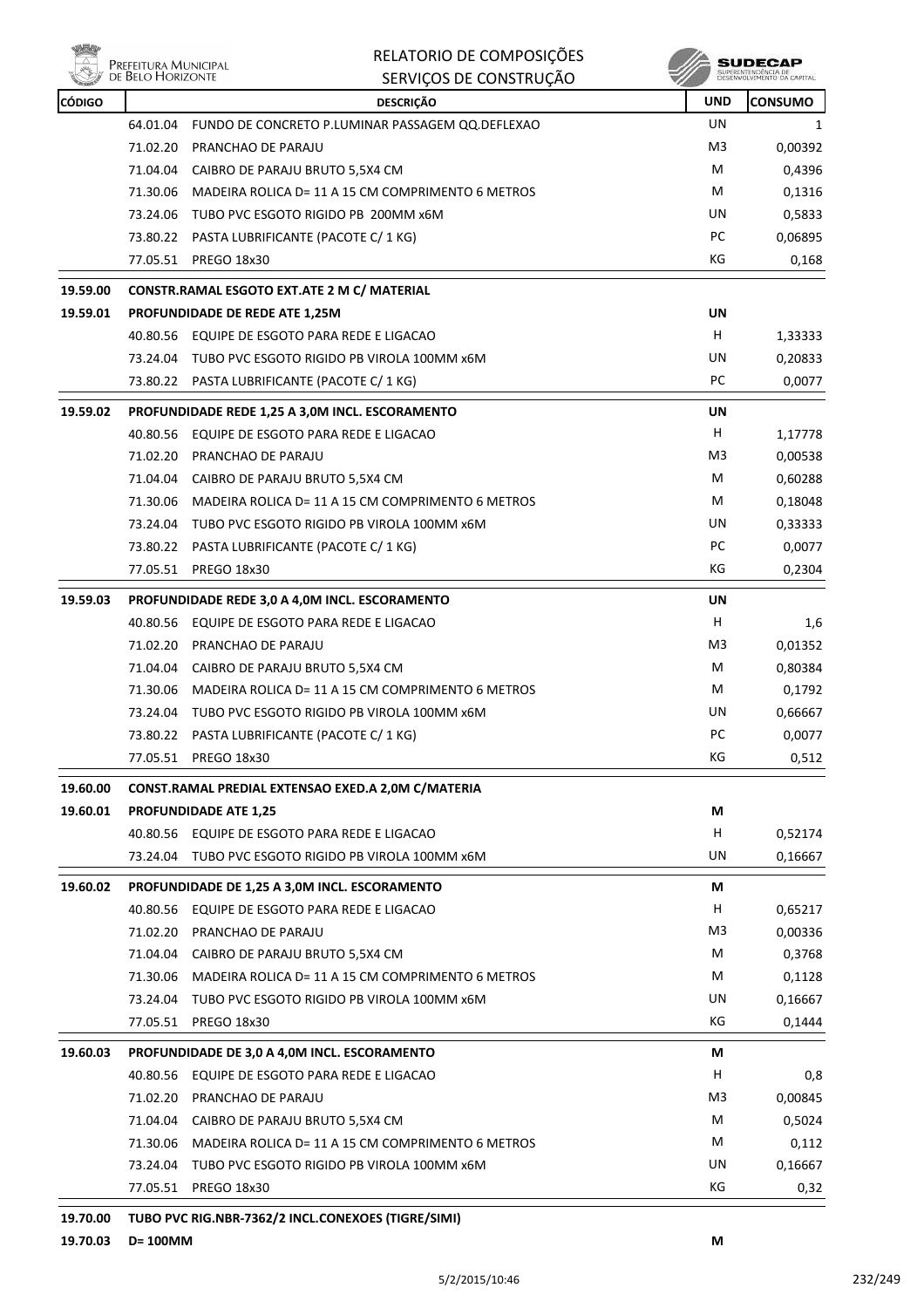

| RELATORIO DE COMPOSIÇÕES |  |
|--------------------------|--|
| SERVIÇOS DE CONSTRUÇÃO   |  |

 $\begin{array}{c} \textbf{SUBECAP} \\ \textbf{SUBREINTEROECLA DE} \\ \textbf{DESEWOUNIENTO CA CAPTIAL} \end{array}$ 

| <b>CÓDIGO</b> |                      | <b>DESCRIÇÃO</b>                                            | <b>UND</b> | <b>CONSUMO</b> |
|---------------|----------------------|-------------------------------------------------------------|------------|----------------|
|               | 55.10.10             | AUXILIAR BOMBEIRO/ELETRICISTA                               | H          | 0,08           |
|               | 55.10.39             | <b>BOMBEIRO</b>                                             | н          | 0,08           |
|               | 73.24.63             | TUBO PVC ESGOTO RIGIDO JE NBR-7362/2 D= 100MM X 6M          | UN         | 0,16667        |
|               | 73.80.22             | PASTA LUBRIFICANTE (PACOTE C/ 1 KG)                         | PC         | 0,0077         |
| 19.70.04      | D= 150MM             |                                                             | M          |                |
|               | 55.10.10             | AUXILIAR BOMBEIRO/ELETRICISTA                               | н          | 0,13           |
|               | 55.10.39             | <b>BOMBEIRO</b>                                             | н          | 0,13           |
|               | 73.24.64             | TUBO PVC ESGOTO RIGIDO JE NBR-7362/2 D= 150MM X 6M          | UN         | 0,16667        |
|               | 73.80.22             | PASTA LUBRIFICANTE (PACOTE C/ 1 KG)                         | PC         | 0,011          |
| 19.70.05      | D= 200MM             |                                                             | М          |                |
|               | 55.10.10             | AUXILIAR BOMBEIRO/ELETRICISTA                               | н          | 0,13           |
|               | 55.10.39             | <b>BOMBEIRO</b>                                             | н          | 0,13           |
|               | 73.24.65             | TUBO PVC ESGOTO RIGIDO JE NBR-7362/2 D= 200MM X 6M          | UN         | 0,16667        |
|               | 73.80.22             | PASTA LUBRIFICANTE (PACOTE C/ 1 KG)                         | PC         | 0,0197         |
| 19.70.06      | D= 250MM             |                                                             | М          |                |
|               | 55.10.10             | AUXILIAR BOMBEIRO/ELETRICISTA                               | н          | 0,38           |
|               | 55.10.39             | <b>BOMBEIRO</b>                                             | н          | 0,19           |
|               | 73.24.66             | TUBO PVC ESGOTO RIGIDO JE NBR-7362/2 D= 250MM X 6M          | UN         | 0,16667        |
|               |                      | 73.80.22 PASTA LUBRIFICANTE (PACOTE C/ 1 KG)                | PC         | 0,0246         |
|               |                      |                                                             |            |                |
| 19.70.07      | D=300MM              |                                                             | М          |                |
|               | 55.10.10             | AUXILIAR BOMBEIRO/ELETRICISTA                               | н          | 0,38           |
|               | 55.10.39             | <b>BOMBEIRO</b>                                             | H          | 0,19           |
|               | 73.24.67             | TUBO PVC ESGOTO RIGIDO JE NBR-7362/2 D= 300MM X 6M          | UN         | 0,16667        |
|               |                      | 73.80.22 PASTA LUBRIFICANTE (PACOTE C/ 1 KG)                | PC         | 0,031          |
| 19.70.09      | D= 400MM             |                                                             | M          |                |
|               | 55.10.10             | AUXILIAR BOMBEIRO/ELETRICISTA                               | н          | 0,38           |
|               | 55.10.39             | <b>BOMBEIRO</b>                                             | H          | 0,19           |
|               |                      | 73.24.69 TUBO PVC ESGOTO RIGIDO JE NBR-7362/2 D= 400MM X 6M | UN         | 0,16667        |
|               | 73.80.22             | PASTA LUBRIFICANTE (PACOTE C/ 1 KG)                         | PC         | 0,036          |
| 20.00.00      | PAVIMENTAÇÃO         |                                                             |            |                |
| 20.01.00      | <b>REGULARIZAÇÃO</b> |                                                             |            |                |
| 20.01.01      |                      | REGULARIZAÇÃO E COMPACTAÇÃO DO SUBLEITO                     |            | M <sub>2</sub> |
|               |                      | 50.10.36 CHP/CAMINHAO TANQUE FORD 1317 WE, 6.000L           | н          | 0,00444        |
|               | 50.13.46             | CHP/ROLO VIBRATORIO DYNAPAC CA-15 PE DE CARNEIRO            | н          | 0,00222        |
|               | 50.13.54             | CHP/ROLO DE PNEUS CP 221 - DYNAPAC                          | н          | 0,00133        |
|               | 50.13.55             | CHI/ROLO DE PNEUS CP 221 - DYNAPAC                          | н          | 0,00089        |
|               | 50.25.08             | CHP/GRADE DE DISCO TATU 20-24                               | н          | 0,002          |
|               | 50.25.09             | CHI/GRADE DE DISCO TATU 20-24                               | н          | 0,00022        |
|               | 50.32.08             | CHP/MOTONIVELADORA 120 H - 140 HP.                          | H          | 0,00222        |
|               | 50.36.66             | CHP/TRATOR DE PNEUS 7630-TR NEW HOLLAND 103CV(4X4)          | H          | 0,002          |
|               | 50.36.67             | CHI/TRATOR DE PNEUS 7630-TR NEW HOLLAND 103CV(4X4)          | н          | 0,00022        |
|               | 55.10.88             | SERVENTE                                                    | н          | 0,01556        |
| 20.01.02      |                      | REGULARIZAÇÃO, COMPACT.DO SUBLEITO C/PLACA VIBRAT           | M2         |                |
|               | 50.13.74             | CHP/COMPACTADOR DE PLACA CLARIDON CS-30 9HP DIESEL          | н          | 0,04           |
|               | 50.13.75             | CHI/COMPACTADOR DE PLACA CLARIDON CS-30 9HP DIESEL          | H          | 0,01           |
|               | 55.10.88             | SERVENTE                                                    | н          | 0,25           |
|               |                      |                                                             |            |                |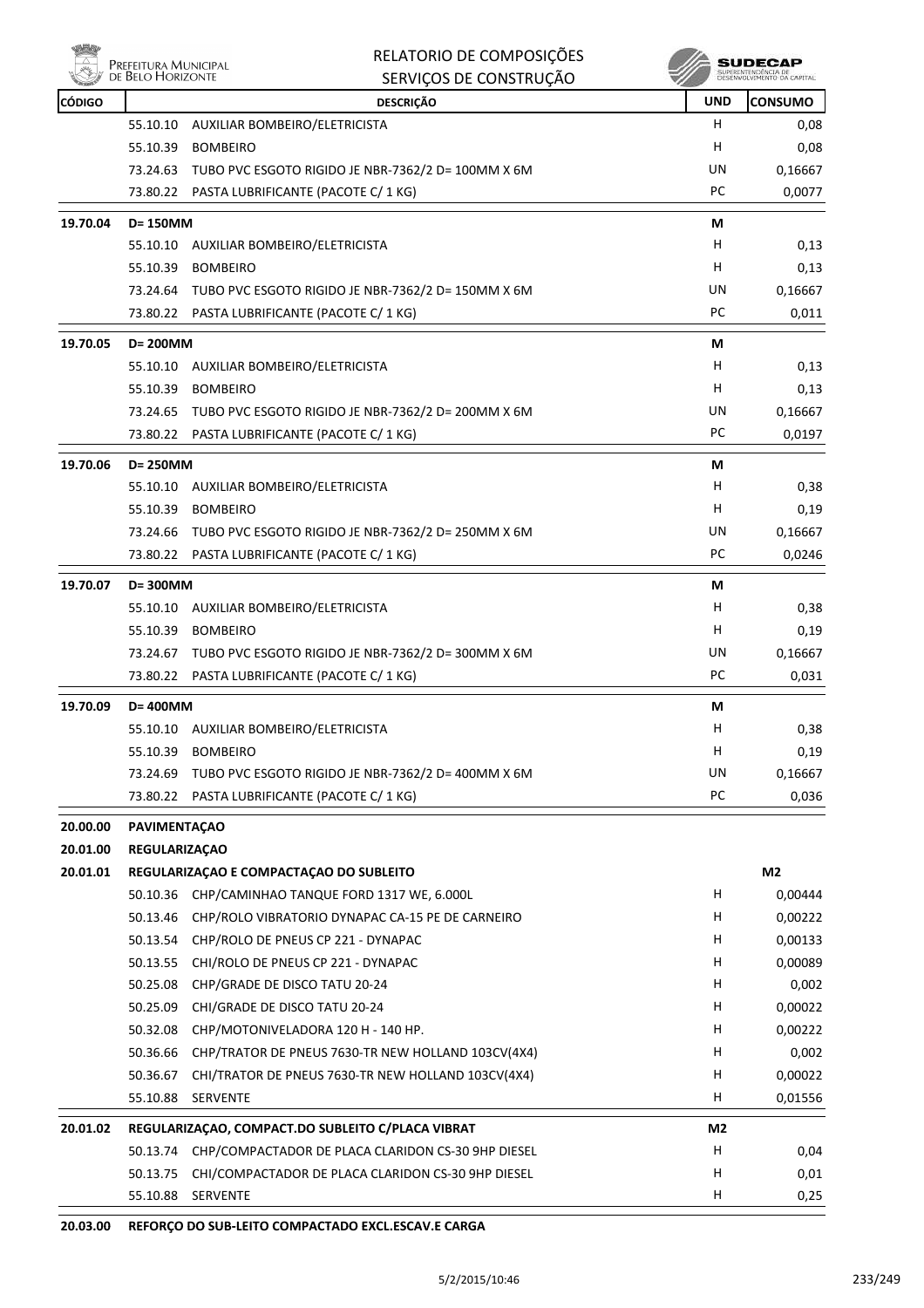

| RELATORIO DE COMPOSIÇÕES |
|--------------------------|
| SERVICOS DE CONSTRUIÇÃO  |



|               | <b>DE DELO I IONIZON IE</b> | SERVIÇOS DE CONSTRUÇÃO                                    |            | DESENVOLVEMENTO DA CAPITAL |
|---------------|-----------------------------|-----------------------------------------------------------|------------|----------------------------|
| <b>CÓDIGO</b> |                             | <b>DESCRIÇÃO</b>                                          | <b>UND</b> | <b>CONSUMO</b>             |
| 20.03.01      |                             | <b>COMPACTADO (PROCTOR INTERMEDIARIO)</b>                 | M3         |                            |
|               |                             | 50.10.36 CHP/CAMINHAO TANQUE FORD 1317 WE, 6.000L         | н          | 0,02667                    |
|               | 50.13.46                    | CHP/ROLO VIBRATORIO DYNAPAC CA-15 PE DE CARNEIRO          | н          | 0,01333                    |
|               | 50.13.54                    | CHP/ROLO DE PNEUS CP 221 - DYNAPAC                        | H          | 0,00933                    |
|               | 50.13.55                    | CHI/ROLO DE PNEUS CP 221 - DYNAPAC                        | н          | 0,004                      |
|               | 50.25.08                    | CHP/GRADE DE DISCO TATU 20-24                             | н          | 0,01067                    |
|               | 50.25.09                    | CHI/GRADE DE DISCO TATU 20-24                             | н          | 0,00267                    |
|               | 50.32.08                    | CHP/MOTONIVELADORA 120 H - 140 HP.                        | н          | 0,01333                    |
|               | 50.36.66                    | CHP/TRATOR DE PNEUS 7630-TR NEW HOLLAND 103CV(4X4)        | н          | 0,01067                    |
|               | 50.36.67                    | CHI/TRATOR DE PNEUS 7630-TR NEW HOLLAND 103CV(4X4)        | н          | 0,00267                    |
|               | 55.10.88                    | SERVENTE                                                  | H.         | 0,06667                    |
| 20.04.00      |                             | SUB-BASE ESTAB, GRANUL, ENERGIA PROCTOR INTERMED.         |            |                            |
| 20.04.01      |                             | <b>COM CANGA DE MINERIO DE FERRO</b>                      | M3         |                            |
|               |                             | 50.10.50 CHP/CAMINHAO TANQUE FORD 1317 WE TRUCADO, 10000  | H          | 0,02                       |
|               |                             | 50.13.46 CHP/ROLO VIBRATORIO DYNAPAC CA-15 PE DE CARNEIRO | H          | 0,02                       |
|               | 50.13.54                    | CHP/ROLO DE PNEUS CP 221 - DYNAPAC                        | н          | 0,016                      |
|               | 50.13.55                    | CHI/ROLO DE PNEUS CP 221 - DYNAPAC                        | н          | 0,004                      |
|               | 50.25.08                    | CHP/GRADE DE DISCO TATU 20-24                             | н          | 0,012                      |
|               | 50.25.09                    | CHI/GRADE DE DISCO TATU 20-24                             | H          | 0,008                      |
|               | 50.32.08                    | CHP/MOTONIVELADORA 120 H - 140 HP.                        | H          | 0,014                      |
|               | 50.32.09                    | CHI/MOTONIVELADORA 120 H - 140 HP                         | н          | 0,006                      |
|               | 50.36.66                    | CHP/TRATOR DE PNEUS 7630-TR NEW HOLLAND 103CV(4X4)        | н          | 0,012                      |
|               | 50.36.67                    | CHI/TRATOR DE PNEUS 7630-TR NEW HOLLAND 103CV(4X4)        | н          | 0,008                      |
|               | 55.10.88                    | SERVENTE                                                  | н          | 0,1                        |
|               | 63.07.08                    | CANGA DE MINERIO ESCAVACAO CARGA E EXCL.TRANSP.           | T          | 2,8                        |
|               |                             |                                                           |            |                            |
| 20.04.02      | <b>COM ESCORIA</b>          |                                                           | M3         |                            |
|               |                             | 50.10.50 CHP/CAMINHAO TANQUE FORD 1317 WE TRUCADO, 10000  | н          | 0,01957                    |
|               | 50.10.51                    | CHI/CAMINHAO TANQUE FORD 1317 WE TRUCADO, 10000 L         | H          | 0,00217                    |
|               |                             | 50.13.44 CHP/ROLO VIBRATORIO DYNAPAC CA-15 LISO           | н          | 0,02174                    |
|               | 50.13.54                    | CHP/ROLO DE PNEUS CP 221 - DYNAPAC                        | H          | 0,02174                    |
|               | 50.32.08                    | CHP/MOTONIVELADORA 120 H - 140 HP.                        | н          | 0,01304                    |
|               | 50.32.09                    | CHI/MOTONIVELADORA 120 H - 140 HP                         | н          | 0,0087                     |
|               | 55.10.88                    | SERVENTE                                                  | H          | 0,06522                    |
|               | 63.06.07                    | LIMPEZA DE ESCORIA P/BASE FINA S/FRETE (D=1,8T/M3)        | Τ          | 2,43                       |
| 20.04.03      |                             | <b>COM BRITA BICA CORRIDA</b>                             | M3         |                            |
|               | 50.10.50                    | CHP/CAMINHAO TANQUE FORD 1317 WE TRUCADO, 10000           | H          | 0,01957                    |
|               | 50.10.51                    | CHI/CAMINHAO TANQUE FORD 1317 WE TRUCADO, 10000 L         | H          | 0,00217                    |
|               | 50.13.44                    | CHP/ROLO VIBRATORIO DYNAPAC CA-15 LISO                    | н          | 0,02174                    |
|               | 50.13.54                    | CHP/ROLO DE PNEUS CP 221 - DYNAPAC                        | H          | 0,02174                    |
|               | 50.32.08                    | CHP/MOTONIVELADORA 120 H - 140 HP.                        | H          | 0,01304                    |
|               | 50.32.09                    | CHI/MOTONIVELADORA 120 H - 140 HP                         | H          | 0,0087                     |
|               | 55.10.88                    | SERVENTE                                                  | н          | 0,06522                    |
|               | 63.02.22                    | AGREGADO DE PEDREIRA PARA BASE                            | Τ          | 2,2                        |
| 20.04.04      |                             | <b>COM FUNDO DE PEDREIRA</b>                              | M3         |                            |
|               | 50.10.50                    | CHP/CAMINHAO TANQUE FORD 1317 WE TRUCADO, 10000           | H          | 0,01957                    |
|               | 50.10.51                    | CHI/CAMINHAO TANQUE FORD 1317 WE TRUCADO, 10000 L         | H          | 0,00217                    |
|               | 50.13.44                    | CHP/ROLO VIBRATORIO DYNAPAC CA-15 LISO                    | H          | 0,02174                    |
|               | 50.13.54                    | CHP/ROLO DE PNEUS CP 221 - DYNAPAC                        | H          | 0,02174                    |
|               | 50.32.08                    | CHP/MOTONIVELADORA 120 H - 140 HP.                        | H          | 0,01304                    |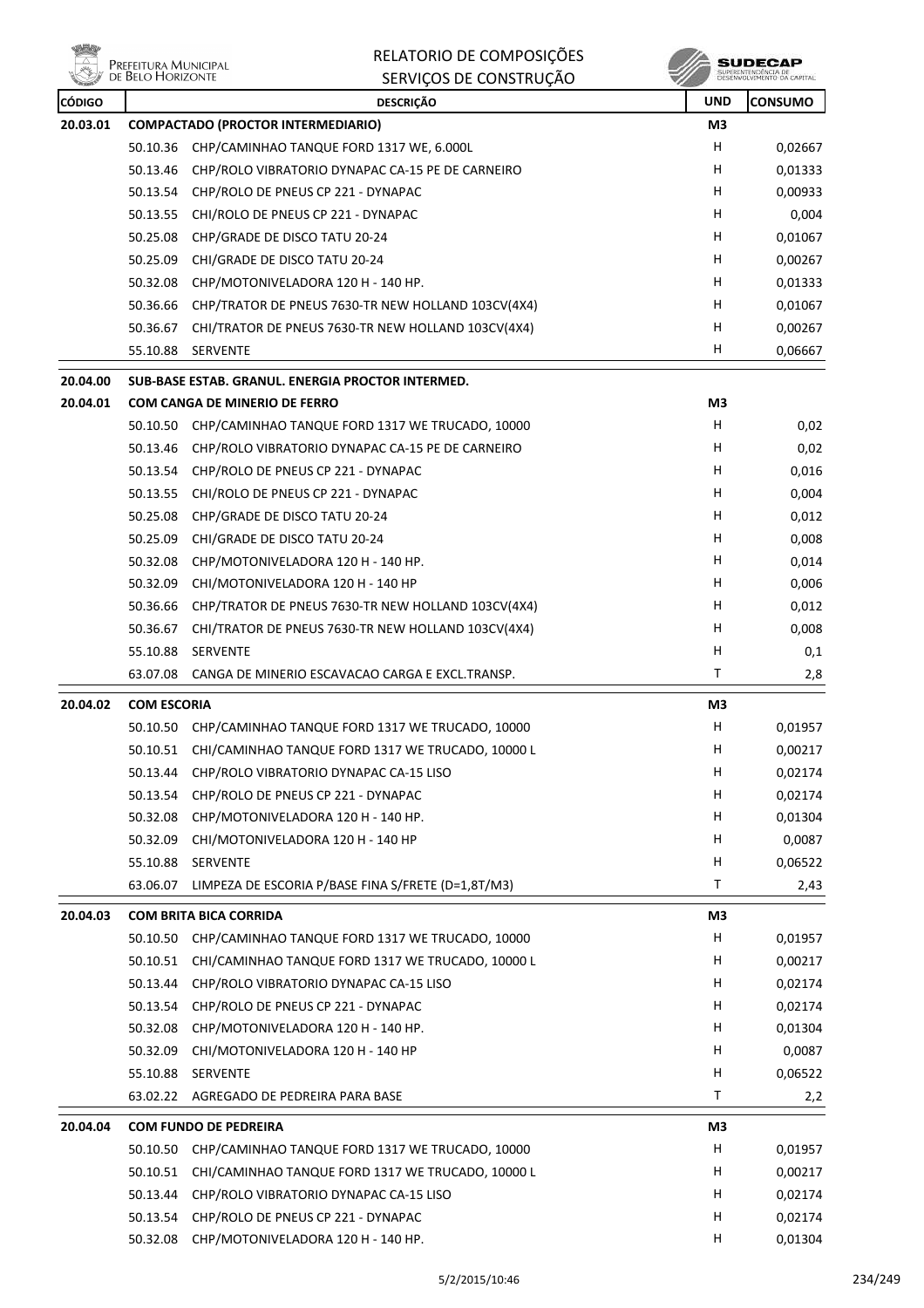

| <b>CÓDIGO</b> |                    | <b>DESCRIÇÃO</b>                                          | <b>UND</b> | <b>CONSUMO</b>                |
|---------------|--------------------|-----------------------------------------------------------|------------|-------------------------------|
|               | 50.32.09           | CHI/MOTONIVELADORA 120 H - 140 HP                         | H          | 0,0087                        |
|               | 55.10.88           | <b>SERVENTE</b>                                           | н          | 0,06522                       |
|               |                    | 63.02.21 AGREGADO DE PEDREIRA PARA SUB-BASE               | Τ          | 2,2                           |
| 20.05.00      |                    | SUB-BASE ESTAB.GRANUL., COMP. ENERG.PROCTOR MODIF.        |            |                               |
| 20.05.01      |                    | COM CANGA DE MINERIO DE FERRO                             | M3         |                               |
|               | 50.10.50           | CHP/CAMINHAO TANQUE FORD 1317 WE TRUCADO, 10000           | н          | 0,01905                       |
|               | 50.10.51           | CHI/CAMINHAO TANQUE FORD 1317 WE TRUCADO, 10000 L         | н          | 0,00476                       |
|               |                    | 50.13.46 CHP/ROLO VIBRATORIO DYNAPAC CA-15 PE DE CARNEIRO | н          | 0,02381                       |
|               |                    | 50.13.54 CHP/ROLO DE PNEUS CP 221 - DYNAPAC               | н          | 0,01667                       |
|               |                    | 50.13.55 CHI/ROLO DE PNEUS CP 221 - DYNAPAC               | н          | 0,00714                       |
|               | 50.25.08           | CHP/GRADE DE DISCO TATU 20-24                             | Н          | 0,0119                        |
|               | 50.25.09           | CHI/GRADE DE DISCO TATU 20-24                             | н          | 0,0119                        |
|               | 50.32.08           | CHP/MOTONIVELADORA 120 H - 140 HP.                        | н          | 0,01429                       |
|               | 50.32.09           | CHI/MOTONIVELADORA 120 H - 140 HP                         | H          | 0,00952                       |
|               | 50.36.66           | CHP/TRATOR DE PNEUS 7630-TR NEW HOLLAND 103CV(4X4)        | н          | 0,0119                        |
|               | 50.36.67           | CHI/TRATOR DE PNEUS 7630-TR NEW HOLLAND 103CV(4X4)        | н          | 0,0119                        |
|               | 55.10.88           | <b>SERVENTE</b>                                           | Н          | 0,11905                       |
|               | 63.07.08           | CANGA DE MINERIO ESCAVACAO CARGA E EXCL.TRANSP.           | т          | 3                             |
| 20.05.02      | <b>COM ESCORIA</b> |                                                           | M3         |                               |
|               | 50.10.50           | CHP/CAMINHAO TANQUE FORD 1317 WE TRUCADO, 10000           | H          | 0,02121                       |
|               | 50.10.51           | CHI/CAMINHAO TANQUE FORD 1317 WE TRUCADO, 10000 L         | н          | 0,00909                       |
|               | 50.13.44           | CHP/ROLO VIBRATORIO DYNAPAC CA-15 LISO                    | н          | 0,0303                        |
|               | 50.13.54           | CHP/ROLO DE PNEUS CP 221 - DYNAPAC                        | н          | 0,02424                       |
|               | 50.13.55           | CHI/ROLO DE PNEUS CP 221 - DYNAPAC                        | н          | 0,00606                       |
|               | 50.32.08           | CHP/MOTONIVELADORA 120 H - 140 HP.                        | н          | 0,01515                       |
|               | 50.32.09           | CHI/MOTONIVELADORA 120 H - 140 HP                         | н          | 0,01515                       |
|               |                    | 55.10.88 SERVENTE                                         | Н          | 0,09091                       |
|               | 63.06.07           | LIMPEZA DE ESCORIA P/BASE FINA S/FRETE (D=1,8T/M3)        | т          | 2,43                          |
| 20.05.03      |                    | <b>COM BRITA BICA CORRIDA</b>                             | M3         |                               |
|               | 50.10.50           | CHP/CAMINHAO TANQUE FORD 1317 WE TRUCADO, 10000           | Н          | 0,02121                       |
|               | 50.10.51           | CHI/CAMINHAO TANQUE FORD 1317 WE TRUCADO, 10000 L         | н          | 0,00909                       |
|               |                    | 50.13.44 CHP/ROLO VIBRATORIO DYNAPAC CA-15 LISO           | н          | 0,0303                        |
|               | 50.13.54           | CHP/ROLO DE PNEUS CP 221 - DYNAPAC                        | Н          | 0,02424                       |
|               | 50.13.55           | CHI/ROLO DE PNEUS CP 221 - DYNAPAC                        | н          | 0,00606                       |
|               | 50.32.08           | CHP/MOTONIVELADORA 120 H - 140 HP.                        | н          | 0,01515                       |
|               | 50.32.09           | CHI/MOTONIVELADORA 120 H - 140 HP                         | н          | 0,01515                       |
|               | 55.10.88           | SERVENTE                                                  | н          | 0,09091                       |
|               | 63.02.22           | AGREGADO DE PEDREIRA PARA BASE                            | T          | 2,3                           |
| 20.05.04      |                    | <b>COM FUNDO DE PEDREIRA</b>                              | M3         |                               |
|               | 50.10.50           | CHP/CAMINHAO TANQUE FORD 1317 WE TRUCADO, 10000           | н          | 0,02121                       |
|               | 50.10.51           | CHI/CAMINHAO TANQUE FORD 1317 WE TRUCADO, 10000 L         | н          | 0,00909                       |
|               | 50.13.44           | CHP/ROLO VIBRATORIO DYNAPAC CA-15 LISO                    | н          | 0,0303                        |
|               |                    |                                                           | н          | 0,02424                       |
|               | 50.13.54           | CHP/ROLO DE PNEUS CP 221 - DYNAPAC                        |            |                               |
|               | 50.13.55           | CHI/ROLO DE PNEUS CP 221 - DYNAPAC                        | н          |                               |
|               | 50.32.08           | CHP/MOTONIVELADORA 120 H - 140 HP.                        | н          |                               |
|               | 50.32.09           | CHI/MOTONIVELADORA 120 H - 140 HP                         | н          | 0,00606<br>0,01515<br>0,01515 |
|               | 55.10.88           | SERVENTE                                                  | н          | 0,09091                       |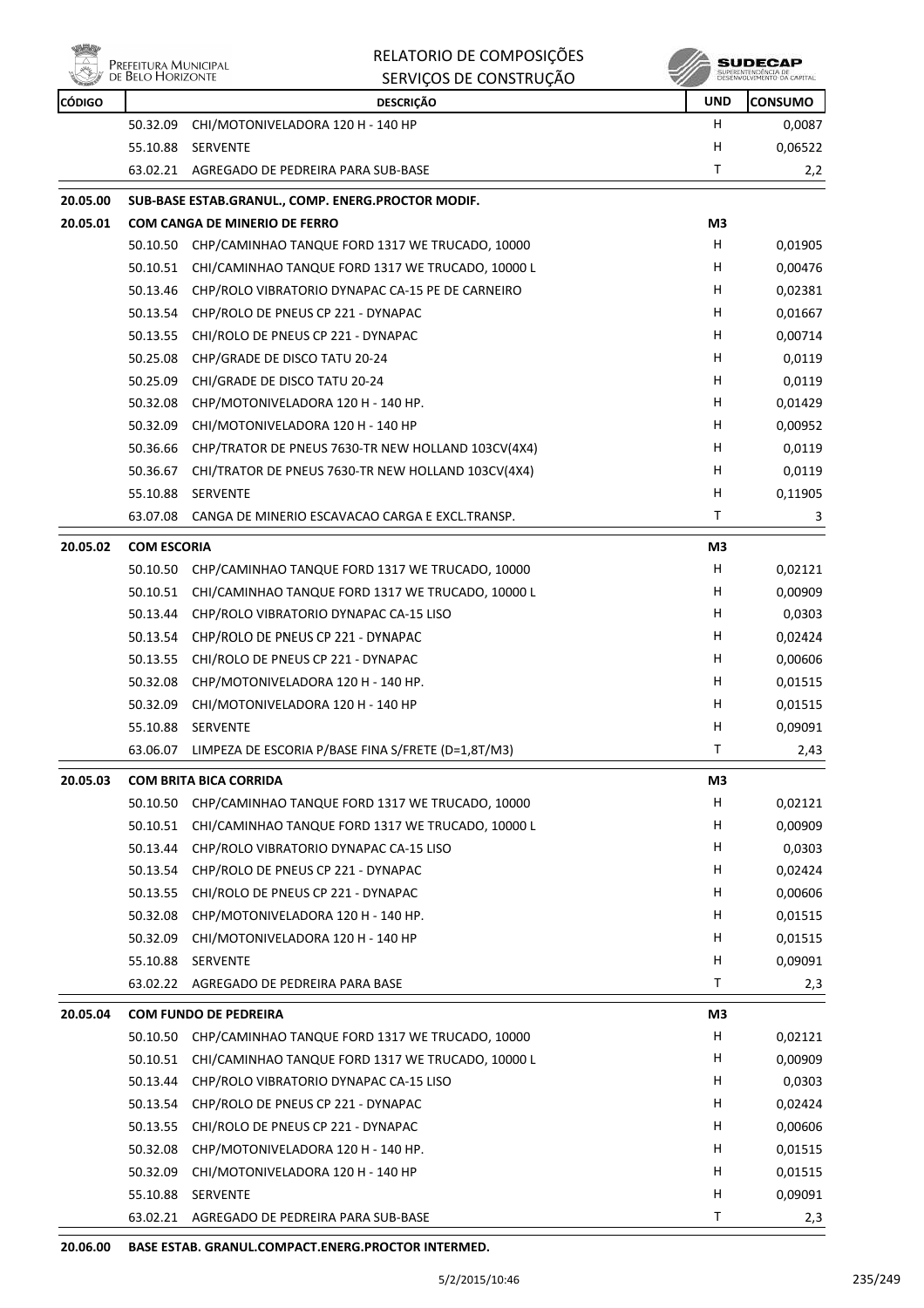**Will** e<br>Prefeitura Municipal<br>// de Belo Horizonte 糝

RELATORIO DE COMPOSIÇÕES SERVIÇOS DE CONSTRUÇÃO

| <b>CÓDIGO</b> |                    | <b>DESCRIÇÃO</b>                                          | <b>UND</b>     | <b>CONSUMO</b> |
|---------------|--------------------|-----------------------------------------------------------|----------------|----------------|
| 20.06.01      |                    | <b>COM CANGA DE MINERIO DE FERRO</b>                      | M <sub>3</sub> |                |
|               | 50.10.50           | CHP/CAMINHAO TANQUE FORD 1317 WE TRUCADO, 10000           | н              | 0,02432        |
|               | 50.10.51           | CHI/CAMINHAO TANQUE FORD 1317 WE TRUCADO, 10000 L         | н              | 0,0027         |
|               | 50.13.46           | CHP/ROLO VIBRATORIO DYNAPAC CA-15 PE DE CARNEIRO          | H              | 0,02432        |
|               |                    | 50.13.47 CHI/ROLO VIBRATORIO DYNAPAC CA-15 PE DE CARNEIRO | н              | 0,0027         |
|               | 50.13.54           | CHP/ROLO DE PNEUS CP 221 - DYNAPAC                        | н              | 0,02703        |
|               | 50.25.08           | CHP/GRADE DE DISCO TATU 20-24                             | н              | 0,01351        |
|               | 50.25.09           | CHI/GRADE DE DISCO TATU 20-24                             | н              | 0,01351        |
|               | 50.32.08           | CHP/MOTONIVELADORA 120 H - 140 HP.                        | H              | 0,01622        |
|               | 50.32.09           | CHI/MOTONIVELADORA 120 H - 140 HP                         | H              | 0,01081        |
|               | 50.36.66           | CHP/TRATOR DE PNEUS 7630-TR NEW HOLLAND 103CV(4X4)        | н              | 0,01351        |
|               | 50.36.67           | CHI/TRATOR DE PNEUS 7630-TR NEW HOLLAND 103CV(4X4)        | н              | 0,01351        |
|               | 55.10.88           | <b>SERVENTE</b>                                           | н              | 0,10811        |
|               | 63.07.08           | CANGA DE MINERIO ESCAVACAO CARGA E EXCL.TRANSP.           | т              | 2,9025         |
| 20.06.02      | <b>COM ESCORIA</b> |                                                           | M3             |                |
|               | 50.10.50           | CHP/CAMINHAO TANQUE FORD 1317 WE TRUCADO, 10000           | H              | 0,02353        |
|               | 50.10.51           | CHI/CAMINHAO TANQUE FORD 1317 WE TRUCADO, 10000 L         | н              | 0,00588        |
|               | 50.13.44           | CHP/ROLO VIBRATORIO DYNAPAC CA-15 LISO                    | н              | 0,02941        |
|               | 50.13.54           | CHP/ROLO DE PNEUS CP 221 - DYNAPAC                        | н              | 0,02941        |
|               | 50.32.08           | CHP/MOTONIVELADORA 120 H - 140 HP.                        | н              | 0,01765        |
|               | 50.32.09           | CHI/MOTONIVELADORA 120 H - 140 HP                         | H              | 0,01176        |
|               | 55.10.88           | SERVENTE                                                  | H              | 0,08824        |
|               | 63.06.07           | LIMPEZA DE ESCORIA P/BASE FINA S/FRETE (D=1,8T/M3)        | T              | 2,43           |
| 20.06.03      |                    | <b>COM BRITA BICA CORRIDA</b>                             | M3             |                |
|               | 50.10.50           | CHP/CAMINHAO TANQUE FORD 1317 WE TRUCADO, 10000           | н              | 0,02353        |
|               | 50.10.51           | CHI/CAMINHAO TANQUE FORD 1317 WE TRUCADO, 10000 L         | н              | 0,00588        |
|               |                    | 50.13.44 CHP/ROLO VIBRATORIO DYNAPAC CA-15 LISO           | H              | 0,02941        |
|               | 50.13.54           | CHP/ROLO DE PNEUS CP 221 - DYNAPAC                        | H              | 0,02941        |
|               |                    | 50.32.08 CHP/MOTONIVELADORA 120 H - 140 HP.               | н              | 0,01765        |
|               | 50.32.09           | CHI/MOTONIVELADORA 120 H - 140 HP                         | н              | 0,01176        |
|               | 55.10.88           | SERVENTE                                                  | н              | 0,08824        |
|               | 63.02.22           | AGREGADO DE PEDREIRA PARA BASE                            | Τ              | 2,2            |
| 20.06.04      |                    | COM MATERIAL RECICLADO DA SLU                             | M3             |                |
|               | 50.10.50           | CHP/CAMINHAO TANQUE FORD 1317 WE TRUCADO, 10000           | H              | 0,02353        |
|               | 50.10.51           | CHI/CAMINHAO TANQUE FORD 1317 WE TRUCADO, 10000 L         | H              | 0,00588        |
|               | 50.13.44           | CHP/ROLO VIBRATORIO DYNAPAC CA-15 LISO                    | H              | 0,02941        |
|               | 50.13.54           | CHP/ROLO DE PNEUS CP 221 - DYNAPAC                        | H              | 0,02941        |
|               | 50.32.08           | CHP/MOTONIVELADORA 120 H - 140 HP.                        | H              | 0,01765        |
|               | 50.32.09           | CHI/MOTONIVELADORA 120 H - 140 HP                         | H              | 0,01176        |
|               | 55.10.88           | SERVENTE                                                  | н              | 0,08824        |
| 20.06.05      |                    | COM BRITA BICA CORRIDA COM 5% DE CIMENTO                  | M3             |                |
|               | 50.10.50           | CHP/CAMINHAO TANQUE FORD 1317 WE TRUCADO, 10000           | H              | 0,02121        |
|               | 50.10.51           | CHI/CAMINHAO TANQUE FORD 1317 WE TRUCADO, 10000 L         | H              | 0,00909        |
|               | 50.13.44           | CHP/ROLO VIBRATORIO DYNAPAC CA-15 LISO                    | H              | 0,0303         |
|               | 50.13.54           | CHP/ROLO DE PNEUS CP 221 - DYNAPAC                        | H              | 0,02424        |
|               | 50.13.55           | CHI/ROLO DE PNEUS CP 221 - DYNAPAC                        | H              | 0,00606        |
|               | 50.32.08           | CHP/MOTONIVELADORA 120 H - 140 HP.                        | н              | 0,01515        |
|               | 50.32.09           | CHI/MOTONIVELADORA 120 H - 140 HP                         | H              | 0,01515        |
|               |                    | 55.10.88 SERVENTE                                         | H              | 0,09091        |
|               |                    |                                                           |                |                |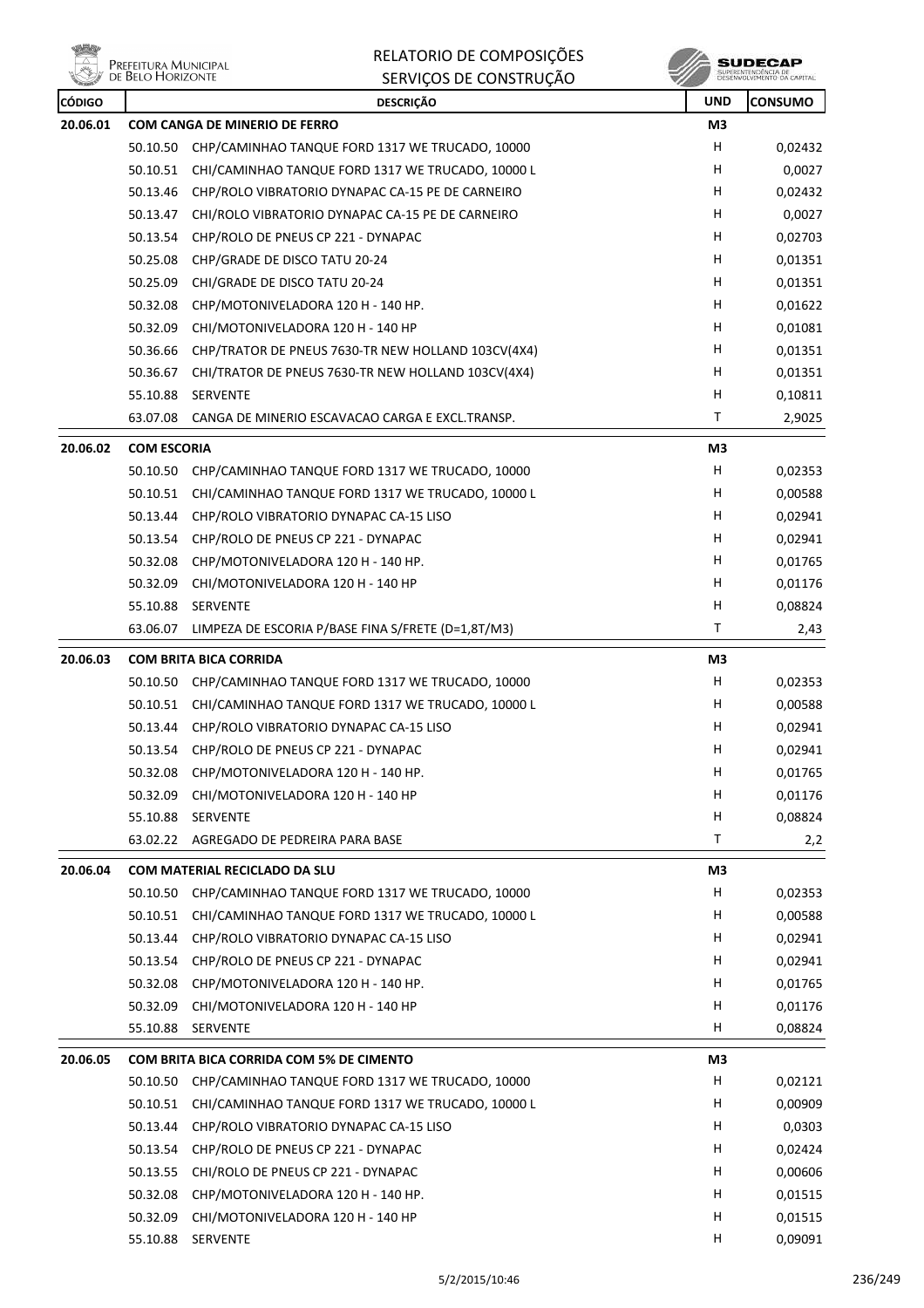



| <b>REAL PROPERTY</b> |                    | <b>JENVIÇUJ DE CUNJINUÇAU</b>                                                                          | w          |                |
|----------------------|--------------------|--------------------------------------------------------------------------------------------------------|------------|----------------|
| <b>CÓDIGO</b>        |                    | <b>DESCRIÇÃO</b>                                                                                       | <b>UND</b> | <b>CONSUMO</b> |
|                      | 62.01.05           | CIMENTO PORTLAND COMUM (CPIII-40) SC 50KG                                                              | KG         | 115            |
|                      | 63.02.22           | AGREGADO DE PEDREIRA PARA BASE                                                                         | т          | 2,3            |
| 20.06.10             |                    | <b>COM MATERIAL FRESADO</b>                                                                            | M3         |                |
|                      | 50.10.50           | CHP/CAMINHAO TANQUE FORD 1317 WE TRUCADO, 10000                                                        | Н          | 0,02121        |
|                      | 50.10.51           | CHI/CAMINHAO TANQUE FORD 1317 WE TRUCADO, 10000 L                                                      | H          | 0,00909        |
|                      | 50.13.44           | CHP/ROLO VIBRATORIO DYNAPAC CA-15 LISO                                                                 | н          | 0,0303         |
|                      | 50.13.54           | CHP/ROLO DE PNEUS CP 221 - DYNAPAC                                                                     | н          | 0,02424        |
|                      | 50.13.55           | CHI/ROLO DE PNEUS CP 221 - DYNAPAC                                                                     | н          | 0,00606        |
|                      | 50.32.08           | CHP/MOTONIVELADORA 120 H - 140 HP.                                                                     | Н          | 0,01515        |
|                      | 50.32.09           | CHI/MOTONIVELADORA 120 H - 140 HP                                                                      | н          | 0,01515        |
|                      | 55.10.88           | SERVENTE                                                                                               | H          | 0,09091        |
| 20.07.00             |                    | BASE ESTAB. GRANUL., COMP. ENERG. PROCTOR MODIF.                                                       |            |                |
| 20.07.01             |                    | <b>COM CANGA DE MINERIO DE FERRO</b>                                                                   | M3         |                |
|                      | 50.10.50           | CHP/CAMINHAO TANQUE FORD 1317 WE TRUCADO, 10000                                                        | Н          | 0,02353        |
|                      | 50.10.51           | CHI/CAMINHAO TANQUE FORD 1317 WE TRUCADO, 10000 L                                                      | н          | 0,00588        |
|                      | 50.13.46           | CHP/ROLO VIBRATORIO DYNAPAC CA-15 PE DE CARNEIRO                                                       | н          | 0,02941        |
|                      | 50.13.54           | CHP/ROLO DE PNEUS CP 221 - DYNAPAC                                                                     | Н          | 0,02647        |
|                      | 50.13.55           | CHI/ROLO DE PNEUS CP 221 - DYNAPAC                                                                     | Н          | 0,00294        |
|                      | 50.25.08           | CHP/GRADE DE DISCO TATU 20-24                                                                          | H          | 0,01471        |
|                      | 50.25.09           | CHI/GRADE DE DISCO TATU 20-24                                                                          | н          | 0,01471        |
|                      | 50.32.08           | CHP/MOTONIVELADORA 120 H - 140 HP.                                                                     | Н          | 0,01765        |
|                      | 50.32.09           | CHI/MOTONIVELADORA 120 H - 140 HP                                                                      | H          | 0,01176        |
|                      | 50.36.66           | CHP/TRATOR DE PNEUS 7630-TR NEW HOLLAND 103CV(4X4)                                                     | н          | 0,01471        |
|                      | 50.36.67           | CHI/TRATOR DE PNEUS 7630-TR NEW HOLLAND 103CV(4X4)                                                     | н          | 0,01471        |
|                      | 55.10.88           | <b>SERVENTE</b>                                                                                        | н          | 0,11765        |
|                      | 63.07.08           | CANGA DE MINERIO ESCAVACAO CARGA E EXCL.TRANSP.                                                        | Τ          | 3,1            |
| 20.07.02             | <b>COM ESCORIA</b> |                                                                                                        | M3         |                |
|                      |                    | 50.10.50 CHP/CAMINHAO TANQUE FORD 1317 WE TRUCADO, 10000                                               | н          | 0,02121        |
|                      | 50.10.51           | CHI/CAMINHAO TANQUE FORD 1317 WE TRUCADO, 10000 L                                                      | H,         | 0,00909        |
|                      | 50.13.46           | CHP/ROLO VIBRATORIO DYNAPAC CA-15 PE DE CARNEIRO                                                       | н          | 0,0303         |
|                      | 50.13.54           | CHP/ROLO DE PNEUS CP 221 - DYNAPAC                                                                     | H          | 0,02727        |
|                      | 50.13.55           | CHI/ROLO DE PNEUS CP 221 - DYNAPAC                                                                     | H          | 0,00303        |
|                      | 50.32.08           | CHP/MOTONIVELADORA 120 H - 140 HP.                                                                     | H          | 0,01515        |
|                      | 50.32.09           | CHI/MOTONIVELADORA 120 H - 140 HP                                                                      | н          | 0,01515        |
|                      | 55.10.88           | SERVENTE                                                                                               | н          | 0,09091        |
|                      | 63.06.07           | LIMPEZA DE ESCORIA P/BASE FINA S/FRETE (D=1,8T/M3)                                                     | Τ          | 2,55001        |
| 20.07.03             |                    | <b>COM BRITA BICA CORRIDA</b>                                                                          | M3         |                |
|                      | 50.10.50           | CHP/CAMINHAO TANQUE FORD 1317 WE TRUCADO, 10000                                                        | H          | 0,02121        |
|                      | 50.10.51           | CHI/CAMINHAO TANQUE FORD 1317 WE TRUCADO, 10000 L                                                      | н          | 0,00909        |
|                      | 50.13.44           | CHP/ROLO VIBRATORIO DYNAPAC CA-15 LISO                                                                 | H          | 0,0303         |
|                      | 50.13.54           | CHP/ROLO DE PNEUS CP 221 - DYNAPAC                                                                     | н          | 0,02727        |
|                      | 50.13.55           | CHI/ROLO DE PNEUS CP 221 - DYNAPAC                                                                     | H          | 0,00303        |
|                      | 50.32.08           | CHP/MOTONIVELADORA 120 H - 140 HP.                                                                     | н          | 0,01515        |
|                      | 50.32.09           | CHI/MOTONIVELADORA 120 H - 140 HP                                                                      | H          | 0,01515        |
|                      | 55.10.88           | SERVENTE                                                                                               | H          | 0,09091        |
|                      | 63.02.22           | AGREGADO DE PEDREIRA PARA BASE                                                                         | Τ          | 2,3            |
|                      |                    |                                                                                                        |            |                |
| 20.08.00<br>20.08.01 |                    | BASE ESTAB. GRANUL.C/ MISTURA EM PESO PROCTOR INT.<br>50% DE SOLO LOCAL, 50% CANGA DE MINERIO DE FERRO | M3         |                |
|                      |                    | 50.10.50 CHP/CAMINHAO TANQUE FORD 1317 WE TRUCADO, 10000                                               | н          | 0,02432        |
|                      |                    |                                                                                                        |            |                |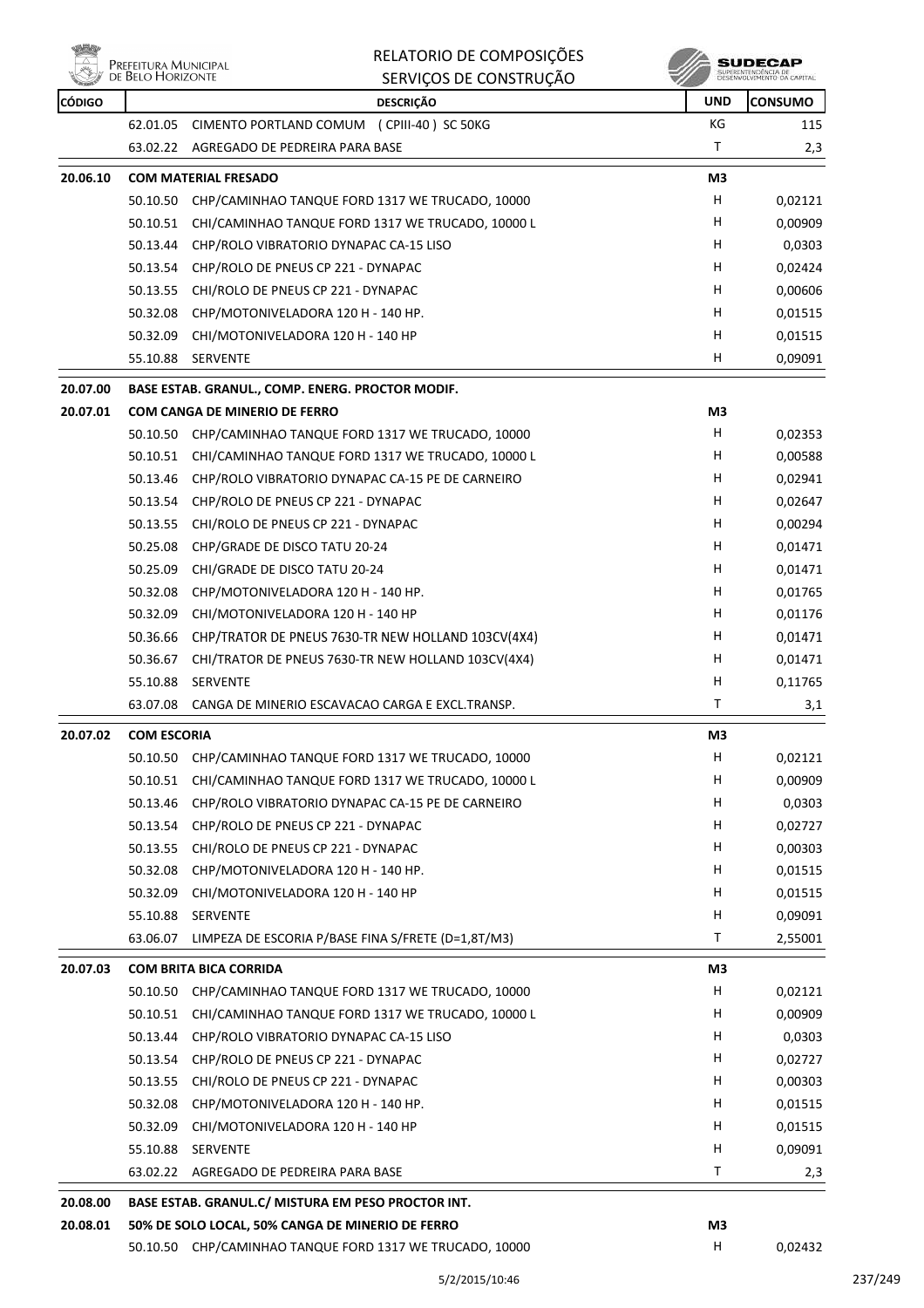

| RELATORIO DE COMPOSIÇÕES |
|--------------------------|
| SERVIÇOS DE CONSTRUÇÃO   |

**SUDECAP**<br>SUPERINTENDÉNCIA DE<br>DÉSERVOLVIMENTO OA CAPITAL

| <b>CÓDIGO</b> |                      | <b>DESCRIÇÃO</b>                                                               | <b>UND</b> | <b>CONSUMO</b> |
|---------------|----------------------|--------------------------------------------------------------------------------|------------|----------------|
|               |                      | 50.10.51 CHI/CAMINHAO TANQUE FORD 1317 WE TRUCADO, 10000 L                     | H.         | 0,0027         |
|               | 50.13.46             | CHP/ROLO VIBRATORIO DYNAPAC CA-15 PE DE CARNEIRO                               | н          | 0,02432        |
|               | 50.13.47             | CHI/ROLO VIBRATORIO DYNAPAC CA-15 PE DE CARNEIRO                               | H          | 0,0027         |
|               | 50.13.54             | CHP/ROLO DE PNEUS CP 221 - DYNAPAC                                             | H          | 0,02703        |
|               | 50.25.08             | CHP/GRADE DE DISCO TATU 20-24                                                  | н          | 0,02162        |
|               | 50.25.09             | CHI/GRADE DE DISCO TATU 20-24                                                  | H          | 0,00541        |
|               | 50.32.08             | CHP/MOTONIVELADORA 120 H - 140 HP.                                             | н          | 0,02432        |
|               | 50.32.09             | CHI/MOTONIVELADORA 120 H - 140 HP                                              | н          | 0,0027         |
|               | 50.36.66             | CHP/TRATOR DE PNEUS 7630-TR NEW HOLLAND 103CV(4X4)                             | H          | 0,02162        |
|               | 50.36.67             | CHI/TRATOR DE PNEUS 7630-TR NEW HOLLAND 103CV(4X4)                             | H          | 0,00541        |
|               | 55.10.88             | SERVENTE                                                                       | H          | 0,10811        |
|               | 63.07.08             | CANGA DE MINERIO ESCAVACAO CARGA E EXCL.TRANSP.                                | T          | 1,4513         |
| 20.08.02      |                      | 50% DE SOLO LOCAL E 50% DE ESCORIA                                             | M3         |                |
|               |                      | 50.10.50 CHP/CAMINHAO TANQUE FORD 1317 WE TRUCADO, 10000                       | H          | 0,02903        |
|               | 50.10.51             | CHI/CAMINHAO TANQUE FORD 1317 WE TRUCADO, 10000 L                              | H          | 0,00323        |
|               | 50.13.46             | CHP/ROLO VIBRATORIO DYNAPAC CA-15 PE DE CARNEIRO                               | н          | 0,02903        |
|               | 50.13.47             | CHI/ROLO VIBRATORIO DYNAPAC CA-15 PE DE CARNEIRO                               | H          | 0,00323        |
|               | 50.13.54             | CHP/ROLO DE PNEUS CP 221 - DYNAPAC                                             | H.         | 0,03226        |
|               | 50.25.08             | CHP/GRADE DE DISCO TATU 20-24                                                  | н          | 0,02581        |
|               | 50.25.09             | CHI/GRADE DE DISCO TATU 20-24                                                  | H          | 0,00645        |
|               | 50.32.08             | CHP/MOTONIVELADORA 120 H - 140 HP.                                             | H          | 0,02581        |
|               | 50.32.09             | CHI/MOTONIVELADORA 120 H - 140 HP                                              | н          | 0,00645        |
|               | 50.36.66             | CHP/TRATOR DE PNEUS 7630-TR NEW HOLLAND 103CV(4X4)                             | H          | 0,02581        |
|               | 50.36.67             | CHI/TRATOR DE PNEUS 7630-TR NEW HOLLAND 103CV(4X4)                             | н          | 0,00645        |
|               | 55.10.88             | SERVENTE                                                                       | н          | 0,16129        |
|               | 63.06.07             | LIMPEZA DE ESCORIA P/BASE FINA S/FRETE (D=1,8T/M3)                             | Τ          | 1,215          |
| 20.08.03      |                      | 40% DE SOLO LOCAL, 60% CANGA DE MINERIO DE FERRO                               | M3         |                |
|               |                      | 50.10.50 CHP/CAMINHAO TANQUE FORD 1317 WE TRUCADO, 10000                       | н          | 0,02432        |
|               |                      | 50.10.51 CHI/CAMINHAO TANQUE FORD 1317 WE TRUCADO, 10000 L                     | н          | 0,0027         |
|               | 50.13.46             | CHP/ROLO VIBRATORIO DYNAPAC CA-15 PE DE CARNEIRO                               | н          | 0,02432        |
|               | 50.13.47             | CHI/ROLO VIBRATORIO DYNAPAC CA-15 PE DE CARNEIRO                               | н          | 0,0027         |
|               | 50.13.54             | CHP/ROLO DE PNEUS CP 221 - DYNAPAC                                             | н          | 0,02703        |
|               | 50.25.08             | CHP/GRADE DE DISCO TATU 20-24                                                  | н          | 0,02162        |
|               | 50.25.09             | CHI/GRADE DE DISCO TATU 20-24                                                  | н          | 0,00541        |
|               | 50.32.08             | CHP/MOTONIVELADORA 120 H - 140 HP.                                             | H          | 0,02432        |
|               | 50.32.09             | CHI/MOTONIVELADORA 120 H - 140 HP                                              | н          | 0,0027         |
|               | 50.36.66             | CHP/TRATOR DE PNEUS 7630-TR NEW HOLLAND 103CV(4X4)                             | H          | 0,02162        |
|               | 50.36.67             | CHI/TRATOR DE PNEUS 7630-TR NEW HOLLAND 103CV(4X4)                             | н          | 0,00541        |
|               | 55.10.88             | <b>SERVENTE</b>                                                                | н          | 0,10811        |
|               | 63.07.08             | CANGA DE MINERIO ESCAVACAO CARGA E EXCL.TRANSP.                                | T          | 1,7415         |
|               |                      |                                                                                |            |                |
| 20.08.04      | 50.10.36             | 40% DE SOLO LOCAL E 60% DE ESCORIA<br>CHP/CAMINHAO TANQUE FORD 1317 WE, 6.000L | M3<br>н    | 0,06452        |
|               | 50.13.44             | CHP/ROLO VIBRATORIO DYNAPAC CA-15 LISO                                         | H          |                |
|               | 50.13.54             | CHP/ROLO DE PNEUS CP 221 - DYNAPAC                                             | н          | 0,03226        |
|               |                      |                                                                                | H          | 0,02258        |
|               | 50.13.55             | CHI/ROLO DE PNEUS CP 221 - DYNAPAC                                             | н          | 0,00968        |
|               | 50.25.08<br>50.32.08 | CHP/GRADE DE DISCO TATU 20-24<br>CHP/MOTONIVELADORA 120 H - 140 HP.            | H          | 0,03226        |
|               |                      |                                                                                | н          | 0,03226        |
|               | 50.36.66             | CHP/TRATOR DE PNEUS 7630-TR NEW HOLLAND 103CV(4X4)                             |            | 0,03226        |
|               |                      | 55.10.88 SERVENTE                                                              | H          | 0,16129        |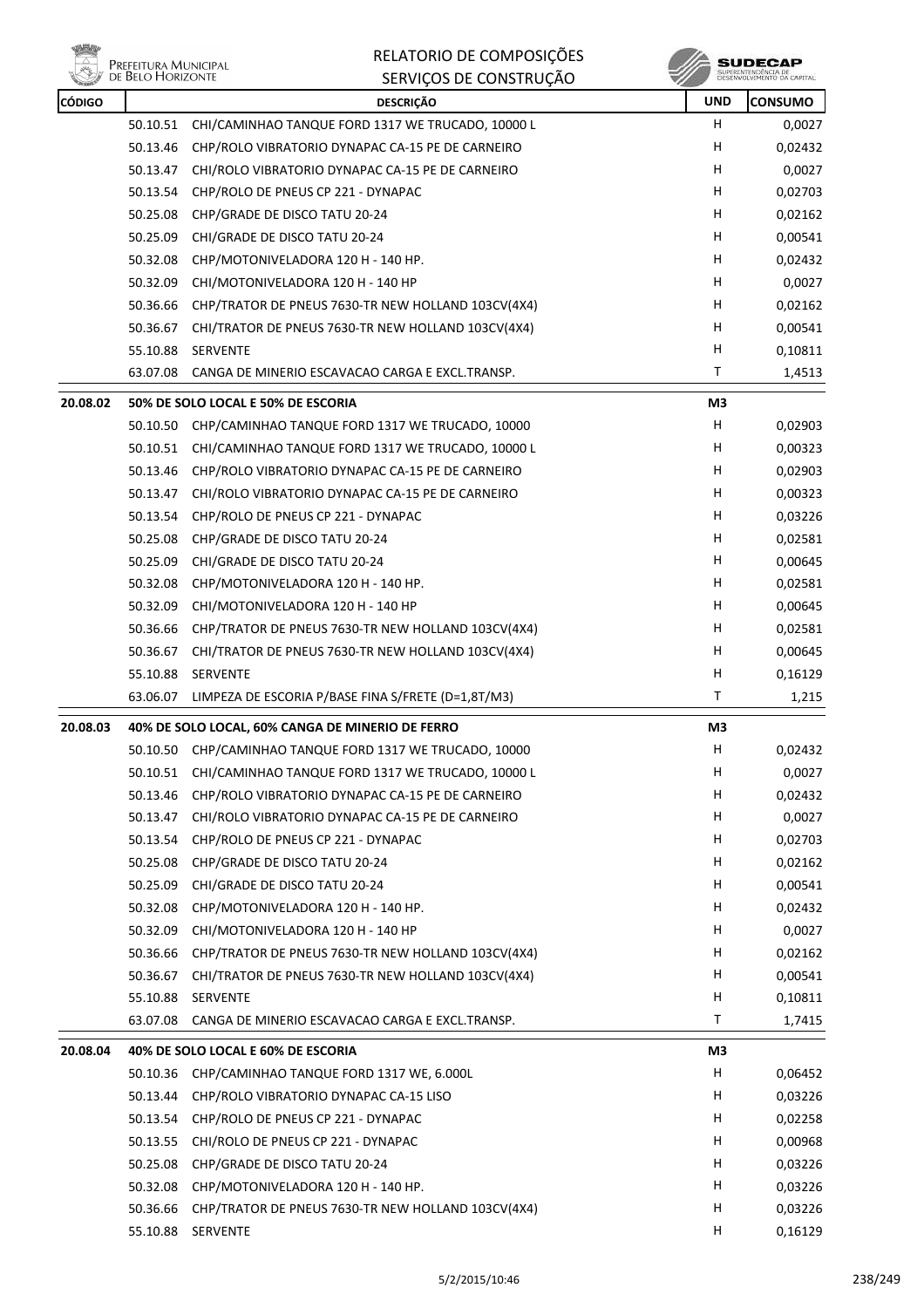| واقال                |                                           | RELATORIO DE COMPOSIÇÕES                                             |                | <b>SUDECAP</b>                                    |
|----------------------|-------------------------------------------|----------------------------------------------------------------------|----------------|---------------------------------------------------|
|                      | Prefeitura Municipal<br>de Belo Horizonte | SERVIÇOS DE CONSTRUÇÃO                                               |                | SUPERINTENDÊNCIA DE<br>DESENVOLVIMENTO DA CAPITAL |
| <b>CÓDIGO</b>        |                                           | <b>DESCRIÇÃO</b>                                                     | <b>UND</b>     | <b>CONSUMO</b>                                    |
|                      | 63.06.07                                  | LIMPEZA DE ESCORIA P/BASE FINA S/FRETE (D=1,8T/M3)                   | Т              | 1,458                                             |
| 20.09.00             |                                           | BASE COMPACTADA C/ EQUIP. PLACA VIBRAT. OU SIMILAR                   |                |                                                   |
| 20.09.01             |                                           | DE CANGA DE MINERIO DE FERRO                                         | M3             |                                                   |
|                      | 50.13.74                                  | CHP/COMPACTADOR DE PLACA CLARIDON CS-30 9HP DIESEL                   | н              | 0,33333                                           |
|                      | 55.10.88                                  | <b>SERVENTE</b>                                                      | н              | 2,33333                                           |
|                      | 63.07.08                                  | CANGA DE MINERIO ESCAVACAO CARGA E EXCL.TRANSP.                      | Τ              | 2,8                                               |
| 20.09.02             | <b>DE ESCORIA</b>                         |                                                                      | M <sub>3</sub> |                                                   |
|                      | 50.13.74                                  | CHP/COMPACTADOR DE PLACA CLARIDON CS-30 9HP DIESEL                   | н              | 0,33333                                           |
|                      | 55.10.88                                  | <b>SERVENTE</b>                                                      | н              | 2,33333                                           |
|                      | 63.06.07                                  | LIMPEZA DE ESCORIA P/BASE FINA S/FRETE (D=1,8T/M3)                   | Τ              | 2,43                                              |
| 20.10.00             |                                           | TRANSPORTE DE MATERIAL DE QUALQUER NATUREZA                          |                |                                                   |
| 20.10.02             | $DMT \leq 10KM$                           |                                                                      | <b>TxKM</b>    |                                                   |
|                      | 50.10.12                                  | CHP/CAMINHAO BASCULANTE FORD 1517 WF                                 | н              | 0,00838                                           |
|                      | 50.10.13                                  | CHI/CAMINHAO BASCULANTE FORD 1517 WF                                 | н              | 0,00073                                           |
|                      | 55.10.88                                  | <b>SERVENTE</b>                                                      | н              | 0,00228                                           |
| 20.10.03             | DMT > 10KM                                |                                                                      | <b>TxKM</b>    |                                                   |
|                      | 50.10.12                                  | CHP/CAMINHAO BASCULANTE FORD 1517 WF                                 | н              | 0,00605                                           |
|                      | 50.10.13                                  | CHI/CAMINHAO BASCULANTE FORD 1517 WF                                 | н              | 0,00032                                           |
|                      | 55.10.88                                  | <b>SERVENTE</b>                                                      | н              | 0,00159                                           |
| 20.11.00             | <b>IMPRIMAÇAO</b>                         |                                                                      |                |                                                   |
| 20.11.01             |                                           | <b>IMPRIMAÇÃO COM CM-30</b>                                          | M <sub>2</sub> |                                                   |
|                      |                                           | 50.01.70 CHP/VASSOURA MECANICA (CMV - VM 2440)                       | н              | 0,00125                                           |
|                      | 50.01.71                                  | CHI/VASSOURA MECANICA (CMV - VM 2440)                                | н              | 0,00125                                           |
|                      | 50.16.52                                  | CHP/CAMIN.DISTR.BETUME FORD 1517, ALMEIDA D-72 D                     | н              | 0,0025                                            |
|                      | 50.36.66                                  | CHP/TRATOR DE PNEUS 7630-TR NEW HOLLAND 103CV(4X4)                   | н              | 0,00125                                           |
|                      | 50.36.67                                  | CHI/TRATOR DE PNEUS 7630-TR NEW HOLLAND 103CV(4X4)                   | н              | 0,00125                                           |
|                      | 55.10.88                                  | SERVENTE                                                             | Н              | 0,015                                             |
|                      | 68.03.06                                  | ASFALTO CM-30                                                        | т              | 0,0013                                            |
|                      |                                           |                                                                      |                |                                                   |
| 20.12.00<br>20.12.01 | <b>PINTURA</b>                            | PINTURA DE LIGAÇÃO COM RR-1C                                         | M2             |                                                   |
|                      | 50.01.70                                  | CHP/VASSOURA MECANICA (CMV - VM 2440)                                | H.             | 0,00036                                           |
|                      | 50.01.71                                  | CHI/VASSOURA MECANICA (CMV - VM 2440)                                | Н              | 0,00145                                           |
|                      | 50.16.52                                  | CHP/CAMIN.DISTR.BETUME FORD 1517, ALMEIDA D-72 D                     | Н              | 0,00182                                           |
|                      | 50.36.66                                  | CHP/TRATOR DE PNEUS 7630-TR NEW HOLLAND 103CV(4X4)                   | H              | 0,00036                                           |
|                      | 50.36.67                                  | CHI/TRATOR DE PNEUS 7630-TR NEW HOLLAND 103CV(4X4)                   | H              | 0,00145                                           |
|                      | 55.10.88                                  | <b>SERVENTE</b>                                                      | Н              | 0,01091                                           |
|                      | 68.09.20                                  | EMULSAO ASFALTICA RR-1C                                              | т              | 0,0005                                            |
|                      |                                           |                                                                      |                |                                                   |
| 20.13.00<br>20.13.01 |                                           | <b>CONCRETO BETUMINOSO USINADO A QUENTE</b><br>FAIXA A COM CAP 50/70 | T              |                                                   |
|                      | 40.34.02                                  | TRANSPORTE DMT > 10 KM                                               | <b>TxKM</b>    | 20                                                |
|                      | 40.37.11                                  | CONFECCAO DE CBUQ EXCLUSIVE MATERIAL                                 | Τ              | 1                                                 |
|                      | 50.01.08                                  | CHP/ACABADORA DE ASFALTO SA 114, 97 HP                               | H              | 0,01563                                           |
|                      | 50.01.09                                  | CHI/ACABADORA DE ASFALTO SA 114, 97 HP                               | H              | 0,01563                                           |
|                      |                                           | 50.13.22 CHP/ROLO LISO 6500 KG-RT 82H-58,5 HP                        | н              | 0,01563                                           |
|                      |                                           |                                                                      |                |                                                   |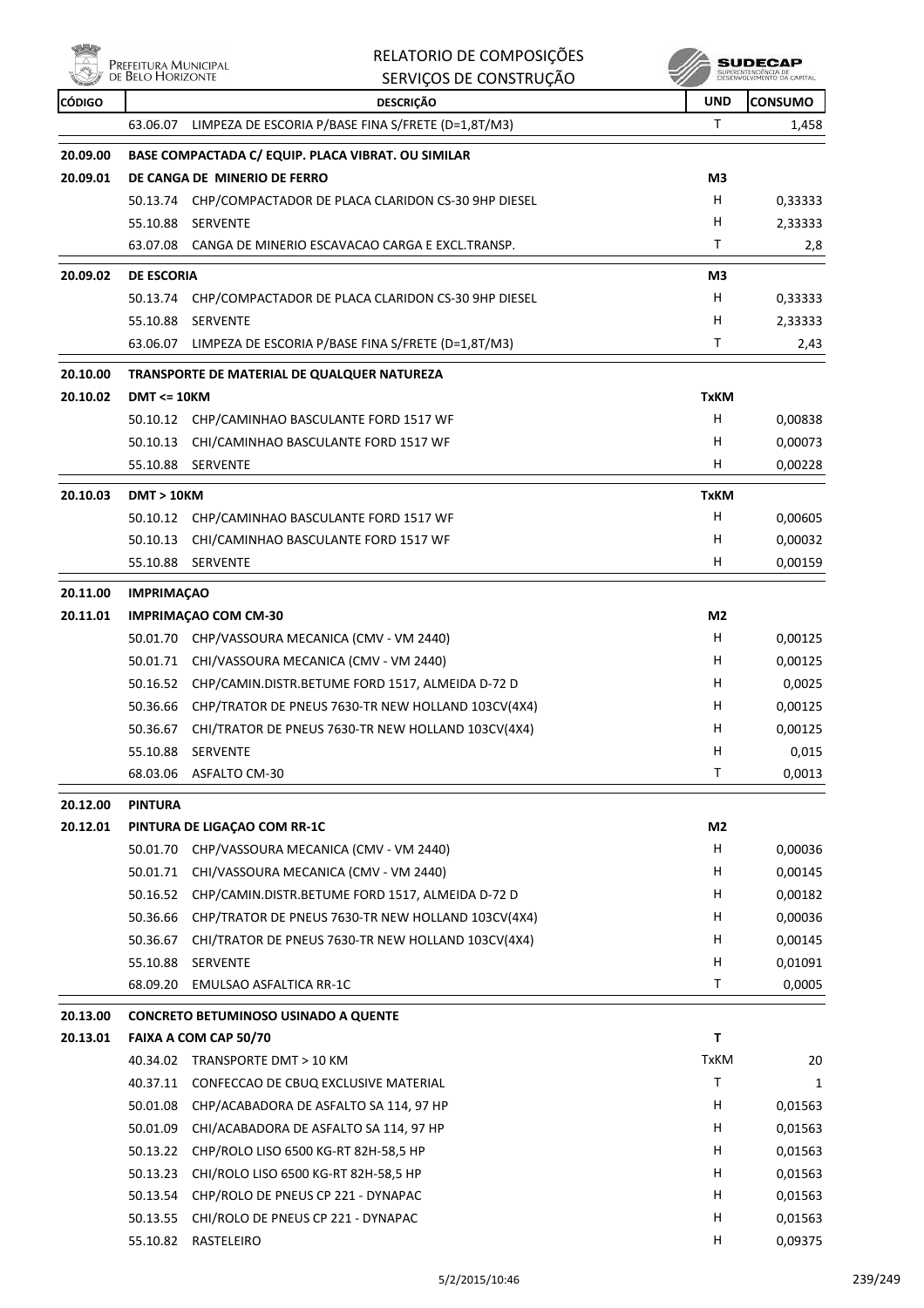

| <b>CÓDIGO</b> |          | <b>DESCRIÇÃO</b>                                     | <b>UND</b>     | <b>CONSUMO</b> |
|---------------|----------|------------------------------------------------------|----------------|----------------|
|               | 55.10.88 | SERVENTE                                             | H.             | 0,125          |
|               | 63.01.03 | BRITA COM FRETE BRITA 0,1,2,3                        | M3             | 0,447          |
|               | 63.02.04 | PO DE CALCAREO COM FRETE                             | M3             | 0,241          |
|               | 68.07.06 | ASFALTO CAP 50/70                                    | T              | 0,038          |
| 20.13.03      |          | FAIXA B COM CAP 50/70                                | T.             |                |
|               | 40.34.02 | TRANSPORTE DMT > 10 KM                               | <b>TxKM</b>    | 20             |
|               | 40.37.11 | CONFECCAO DE CBUQ EXCLUSIVE MATERIAL                 | T              | 1              |
|               | 50.01.08 | CHP/ACABADORA DE ASFALTO SA 114, 97 HP               | Н              | 0,01563        |
|               | 50.01.09 | CHI/ACABADORA DE ASFALTO SA 114, 97 HP               | н              | 0,01563        |
|               | 50.13.22 | CHP/ROLO LISO 6500 KG-RT 82H-58,5 HP                 | H.             | 0,01563        |
|               | 50.13.23 | CHI/ROLO LISO 6500 KG-RT 82H-58,5 HP                 | н              | 0,01563        |
|               | 50.13.54 | CHP/ROLO DE PNEUS CP 221 - DYNAPAC                   | н              | 0,01563        |
|               | 50.13.55 | CHI/ROLO DE PNEUS CP 221 - DYNAPAC                   | н              | 0,01563        |
|               | 55.10.82 | RASTELEIRO                                           | н              | 0,09375        |
|               | 55.10.88 | <b>SERVENTE</b>                                      | Н              | 0,125          |
|               | 63.01.03 | BRITA COM FRETE BRITA 0,1,2,3                        | M <sub>3</sub> | 0,4064         |
|               | 63.05.05 | AREIA LAVADA COM FRETE                               | M3             | 0,271          |
|               | 68.07.06 | ASFALTO CAP 50/70                                    | т              | 0,051          |
| 20.13.05      |          | FAIXA C COM CAP 50/70                                | T              |                |
|               | 40.34.02 | TRANSPORTE DMT > 10 KM                               | <b>TxKM</b>    | 20             |
|               | 40.37.11 | CONFECCAO DE CBUQ EXCLUSIVE MATERIAL                 | Τ              | 1              |
|               | 50.01.08 | CHP/ACABADORA DE ASFALTO SA 114, 97 HP               | н              | 0,01563        |
|               | 50.01.09 | CHI/ACABADORA DE ASFALTO SA 114, 97 HP               | н              | 0,01563        |
|               | 50.13.22 | CHP/ROLO LISO 6500 KG-RT 82H-58,5 HP                 | H              | 0,01563        |
|               | 50.13.23 | CHI/ROLO LISO 6500 KG-RT 82H-58,5 HP                 | Н              | 0,01563        |
|               | 50.13.54 | CHP/ROLO DE PNEUS CP 221 - DYNAPAC                   | н              | 0,01563        |
|               | 50.13.55 | CHI/ROLO DE PNEUS CP 221 - DYNAPAC                   | н              | 0,01563        |
|               | 55.10.82 | RASTELEIRO                                           | H              | 0,09375        |
|               | 55.10.88 | <b>SERVENTE</b>                                      | н              | 0,125          |
|               | 63.01.03 | BRITA COM FRETE BRITA 0,1,2,3                        | M <sub>3</sub> | 0,328          |
|               | 63.02.04 | PO DE CALCAREO COM FRETE                             | M3             | 0,219          |
|               | 63.05.05 | AREIA LAVADA COM FRETE                               | M3             | 0,179          |
|               | 68.07.06 | ASFALTO CAP 50/70                                    | Τ              | 0,055          |
| 20.13.07      |          | FAIXA C CAP 50/70 ESP.MANUAL, COMPACT. PLACA VIBRAT. | T              |                |
|               | 40.37.10 | CBUQ FAIXA C CAP-50/70 PREPARO, EXCLUS. TRANSPORTE   | Τ              | 1              |
|               | 50.10.12 | CHP/CAMINHAO BASCULANTE FORD 1517 WF                 | H              | 0,37429        |
|               | 50.10.13 | CHI/CAMINHAO BASCULANTE FORD 1517 WF                 | H              | 0,54952        |
|               | 50.13.78 | CHP/COMPACTADOR DE PLACA PARA ASFALTO CS-15 DIESEL   | H              | 0,1419         |
|               | 50.13.79 | CHI/COMPACTADOR DE PLACA PARA ASFALTO CS-15 DIESEL   | H              | 0,69619        |
|               | 55.10.82 | RASTELEIRO                                           | н              | 0,91855        |
|               | 55.10.88 | SERVENTE                                             | H              | 3,80495        |
| 20.15.00      |          | <b>CONCRETO PRE-MISTURADO A FRIO</b>                 |                |                |
| 20.15.01      |          | PRE-MISTURADO A FRIO RL-1C-ESP.MANUAL PLACA VIBRAT   | Τ              |                |
|               | 40.37.15 | PRE-MISTURADO A FRIO RL-1C- PREPARO, EXCL. TRANSP.   | Τ              | 1              |
|               | 50.10.08 | CHP/CAMINHAO BASCULANTE FORD 1317 WE                 | H              | 0,25           |
|               | 50.10.09 | CHI/CAMINHAO BASCULANTE FORD 1317 WE                 | H              | 0,25           |
|               | 50.13.78 | CHP/COMPACTADOR DE PLACA PARA ASFALTO CS-15 DIESEL   | н              | 1              |
|               | 55.10.88 | SERVENTE                                             | н              | 4              |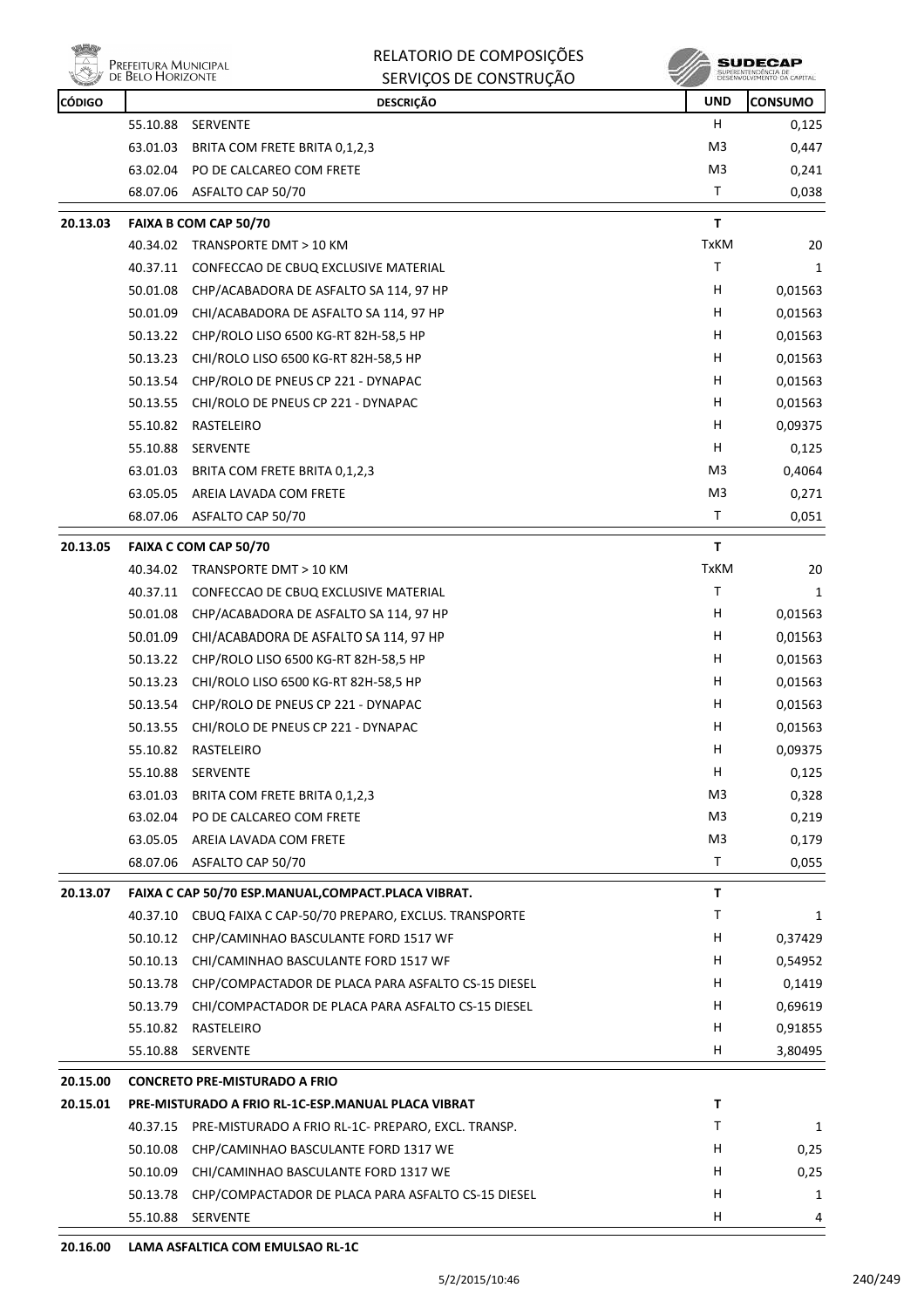



| <b>REAL PROPERTY</b><br><b>CÓDIGO</b> |               | SENVIÇOS DE CONSTNUÇÃO<br><b>DESCRIÇÃO</b>               | ×<br><b>UND</b> | <b>CONSUMO</b> |
|---------------------------------------|---------------|----------------------------------------------------------|-----------------|----------------|
| 20.16.01                              | <b>FINA</b>   |                                                          | M2              |                |
|                                       | 50.01.32      | CHP/CAMIN.LAMA ASF. FORD 1517, CONSMAQ LA-6-6.0M3        | н               | 0,00167        |
|                                       | 50.01.33      | CHI/CAMIN.LAMA ASF. GMC 14-190, CONSMAQ LA-6-6.0M3       | н               | 0,00167        |
|                                       | 50.10.08      | CHP/CAMINHAO BASCULANTE FORD 1317 WE                     | н               | 0,00167        |
|                                       | 50.10.09      | CHI/CAMINHAO BASCULANTE FORD 1317 WE                     | н               | 0,00167        |
|                                       | 50.10.36      | CHP/CAMINHAO TANQUE FORD 1317 WE, 6.000L                 | н               | 0,00067        |
|                                       | 50.10.37      | CHI/CAMINHAO TANQUE FORD 1317 WE, 6.000L                 | H               | 0,00267        |
|                                       | 50.11.28      | CHP/CARREGADEIRA CASE W 20E (2,25M3-1,72M3) -118HP       | H               | 0,00033        |
|                                       | 50.11.29      | CHI/CARREGADEIRA CASE W 20E (2,25M3-1,72M3) -118HP       | н               | 0,003          |
|                                       | 50.16.52      | CHP/CAMIN.DISTR.BETUME FORD 1517, ALMEIDA D-72 D         | н               | 0,00067        |
|                                       | 50.16.53      | CHI/CAMIN.DISTR.BETUME FORD 1517, ALMEIDA D-72 D         | н               | 0,00267        |
|                                       | 55.10.88      | SERVENTE                                                 | H.              | 0,06667        |
|                                       | 63.02.04      | PO DE CALCAREO COM FRETE                                 | M <sub>3</sub>  | 0,0036         |
|                                       | 63.05.05      | AREIA LAVADA COM FRETE                                   | M <sub>3</sub>  | 0,0036         |
|                                       | 68.09.14      | <b>EMULSAO ASFALTICA RL-1C</b>                           | Τ               | 0,00153        |
| 20.16.02                              | <b>GROSSA</b> |                                                          | M <sub>2</sub>  |                |
|                                       | 50.01.32      | CHP/CAMIN.LAMA ASF. FORD 1517, CONSMAQ LA-6-6.0M3        | H               | 0,0025         |
|                                       | 50.01.33      | CHI/CAMIN.LAMA ASF. GMC 14-190, CONSMAQ LA-6-6.0M3       | н               | 0,0025         |
|                                       | 50.10.08      | CHP/CAMINHAO BASCULANTE FORD 1317 WE                     | H               | 0,0025         |
|                                       | 50.10.09      | CHI/CAMINHAO BASCULANTE FORD 1317 WE                     | H               | 0,0025         |
|                                       | 50.10.36      | CHP/CAMINHAO TANQUE FORD 1317 WE, 6.000L                 | н               | 0,001          |
|                                       | 50.10.37      | CHI/CAMINHAO TANQUE FORD 1317 WE, 6.000L                 | H               | 0,004          |
|                                       | 50.11.28      | CHP/CARREGADEIRA CASE W 20E (2,25M3-1,72M3) -118HP       | н               | 0,0005         |
|                                       | 50.11.29      | CHI/CARREGADEIRA CASE W 20E (2,25M3-1,72M3) -118HP       | H               | 0,0045         |
|                                       | 50.16.52      | CHP/CAMIN.DISTR.BETUME FORD 1517, ALMEIDA D-72 D         | н               | 0,001          |
|                                       | 50.16.53      | CHI/CAMIN.DISTR.BETUME FORD 1517, ALMEIDA D-72 D         | н               | 0,004          |
|                                       | 55.10.88      | SERVENTE                                                 | н               | 0,1            |
|                                       | 63.02.04      | PO DE CALCAREO COM FRETE                                 | M <sub>3</sub>  | 0,0038         |
|                                       | 63.02.06      | PEDRISCO CALCAREO COM FRETE                              | M3              | 0,0038         |
|                                       |               | 63.05.05 AREIA LAVADA COM FRETE                          | M <sub>3</sub>  | 0,0075         |
|                                       | 68.09.14      | EMULSAO ASFALTICA RL-1C                                  | Τ               | 0,00378        |
| 20.17.00                              |               | REVESTIMENTO EM ALVENARIA POLIEDRICA                     |                 |                |
| 20.17.01                              |               | <b>COM COLCHAO DE AREIA</b>                              | M2              |                |
|                                       |               | 50.10.50 CHP/CAMINHAO TANQUE FORD 1317 WE TRUCADO, 10000 | H.              | 0,00125        |
|                                       | 50.10.51      | CHI/CAMINHAO TANQUE FORD 1317 WE TRUCADO, 10000 L        | H               | 0,01125        |
|                                       | 50.13.22      | CHP/ROLO LISO 6500 KG-RT 82H-58,5 HP                     | H               | 0,005          |
|                                       | 50.13.23      | CHI/ROLO LISO 6500 KG-RT 82H-58,5 HP                     | H               | 0,0075         |
|                                       | 55.10.45      | CALCETEIRO                                               | H               | 0,3            |
|                                       | 55.10.88      | SERVENTE                                                 | H.              | 0,4            |
|                                       | 63.01.26      | CALCAMENTO POLIEDRICO DE GNAISSE C/FRETE(P/ BH)          | M3              | 0,14           |
|                                       | 63.05.05      | AREIA LAVADA COM FRETE                                   | M3              | 0,12           |
| 20.17.02                              |               | <b>COM COLCHAO DE MINERIO</b>                            | M2              |                |
|                                       |               | 40.34.02 TRANSPORTE DMT > 10 KM                          | <b>TxKM</b>     | 4,5            |
|                                       | 50.10.50      | CHP/CAMINHAO TANQUE FORD 1317 WE TRUCADO, 10000          | н               | 0,00125        |
|                                       | 50.10.51      | CHI/CAMINHAO TANQUE FORD 1317 WE TRUCADO, 10000 L        | H               | 0,01125        |
|                                       | 50.13.22      | CHP/ROLO LISO 6500 KG-RT 82H-58,5 HP                     | H               | 0,005          |
|                                       | 50.13.23      | CHI/ROLO LISO 6500 KG-RT 82H-58,5 HP                     | H               | 0,0075         |
|                                       | 55.10.45      | CALCETEIRO                                               | H               | 0,3            |
|                                       |               | 55.10.88 SERVENTE                                        | H               | 0,4            |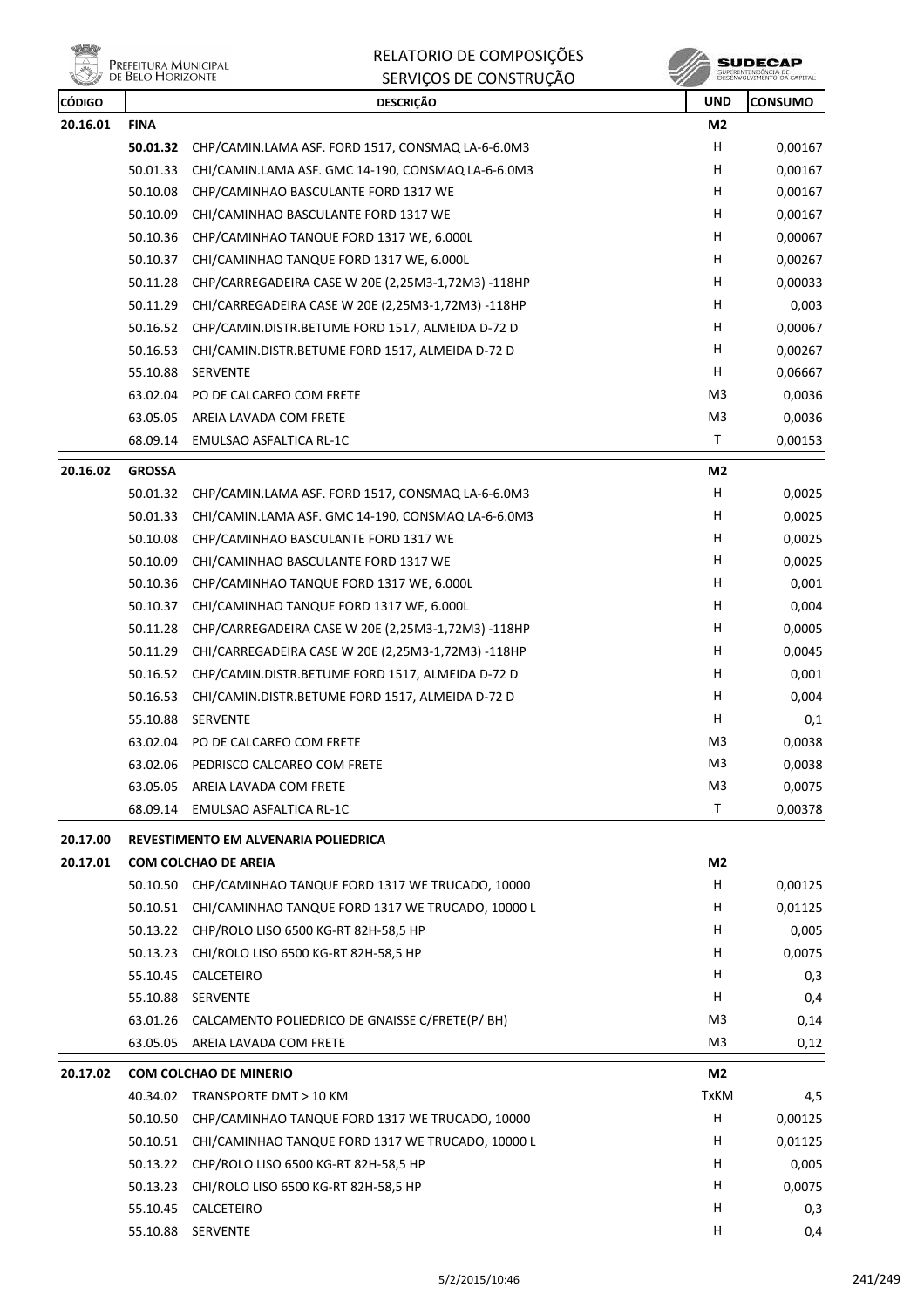

| alib                 |                                           | RELATORIO DE COMPOSIÇÕES                                                        |                | SUDECAP                                          |
|----------------------|-------------------------------------------|---------------------------------------------------------------------------------|----------------|--------------------------------------------------|
|                      | Prefeitura Municipal<br>de Belo Horizonte | SERVIÇOS DE CONSTRUÇÃO                                                          |                | SUPERINTENDÊNCIA DE<br>DESENVOLVIMENTO DA CAPITA |
| <b>CÓDIGO</b>        |                                           | <b>DESCRIÇÃO</b>                                                                | UND            | <b>CONSUMO</b>                                   |
|                      | 63.01.26                                  | CALCAMENTO POLIEDRICO DE GNAISSE C/FRETE(P/ BH)                                 | M <sub>3</sub> | 0,14                                             |
|                      | 63.07.08                                  | CANGA DE MINERIO ESCAVACAO CARGA E EXCL.TRANSP.                                 | Τ              | 0,3                                              |
| 20.18.00             |                                           | REMOÇÃO E RECONSTRUÇÃO REVEST. ALVENARIA POLIEDRICA                             | M <sub>2</sub> |                                                  |
| 20.18.01             |                                           | <b>COM COLCHAO DE AREIA</b>                                                     |                |                                                  |
|                      | 50.10.50                                  | CHP/CAMINHAO TANQUE FORD 1317 WE TRUCADO, 10000                                 | н              | 0,00125                                          |
|                      |                                           | 50.10.51 CHI/CAMINHAO TANQUE FORD 1317 WE TRUCADO, 10000 L                      | н              | 0,01125                                          |
|                      | 50.13.22                                  | CHP/ROLO LISO 6500 KG-RT 82H-58,5 HP                                            | н              | 0,005                                            |
|                      | 50.13.23                                  | CHI/ROLO LISO 6500 KG-RT 82H-58,5 HP                                            | н              | 0,0075                                           |
|                      | 55.10.45                                  | CALCETEIRO                                                                      | н              | 0,3                                              |
|                      | 55.10.88                                  | <b>SERVENTE</b>                                                                 | н              | 0,8                                              |
|                      | 63.05.05                                  | AREIA LAVADA COM FRETE                                                          | M3             | 0,12                                             |
| 20.18.02             |                                           | <b>COM COLCHAO DE MINERIO</b>                                                   | M2             |                                                  |
|                      |                                           | 40.34.02 TRANSPORTE DMT > 10 KM                                                 | <b>TxKM</b>    | 4,5                                              |
|                      | 50.10.50                                  | CHP/CAMINHAO TANQUE FORD 1317 WE TRUCADO, 10000                                 | н              | 0,00125                                          |
|                      | 50.10.51                                  | CHI/CAMINHAO TANQUE FORD 1317 WE TRUCADO, 10000 L                               | н              | 0,01125                                          |
|                      | 50.13.22                                  | CHP/ROLO LISO 6500 KG-RT 82H-58,5 HP                                            | н              | 0,005                                            |
|                      | 50.13.23                                  | CHI/ROLO LISO 6500 KG-RT 82H-58,5 HP                                            | н              | 0,0075                                           |
|                      | 55.10.45                                  | CALCETEIRO                                                                      | н              | 0,3                                              |
|                      | 55.10.88                                  | <b>SERVENTE</b>                                                                 | н              | 0,8                                              |
|                      | 63.07.08                                  | CANGA DE MINERIO ESCAVACAO CARGA E EXCL.TRANSP.                                 | Τ              | 0,3                                              |
| 20.20.00             | <b>FRESAGEM</b>                           |                                                                                 |                |                                                  |
| 20.20.01             |                                           | <b>FRESAGEM ATE 5,0 CM</b>                                                      | M <sub>2</sub> |                                                  |
|                      |                                           | 50.01.72 CHP/FRESADORA WIRTGEN W 100                                            | н              | 0,00739                                          |
|                      | 50.10.08                                  | CHP/CAMINHAO BASCULANTE FORD 1317 WE                                            | н              | 0,00798                                          |
|                      |                                           | 50.10.36 CHP/CAMINHAO TANQUE FORD 1317 WE, 6.000L                               | н              | 0,00177                                          |
|                      |                                           | 50.10.37 CHI/CAMINHAO TANQUE FORD 1317 WE, 6.000L                               | н              | 0,00562                                          |
|                      |                                           | 50.11.30 CHP/CARREGADEIRA DE PNEUS C/ VASSOURA SPS 155 45W                      | н              | 0,0037                                           |
|                      |                                           | 50.11.31 CHI-CARREGADEIRA DE PNEUS C/VASSOURA SPS 155 45W                       | н              | 0,0037                                           |
|                      |                                           | 54.40.20 DENTE PARA FRESADORA W100                                              | UN             | 0,0352                                           |
|                      |                                           | 54.40.22 PORTA DENTE PARA FRESADORA W100                                        | UN             | 0,00258                                          |
|                      |                                           | 54.40.24 APOIO PARA PORTA DENTE FRESADORA W100                                  | UN             | 0,00043                                          |
|                      |                                           | 55.10.88 SERVENTE                                                               | H              | 0,00739                                          |
| 20.20.02             |                                           | FRESAGEM DE 5 A 10 CM                                                           | M2             |                                                  |
|                      |                                           | 50.01.72 CHP/FRESADORA WIRTGEN W 100                                            | н              | 0,0084                                           |
|                      | 50.10.08                                  | CHP/CAMINHAO BASCULANTE FORD 1317 WE                                            | н              | 0,00907                                          |
|                      | 50.10.36                                  | CHP/CAMINHAO TANQUE FORD 1317 WE, 6.000L                                        | н              | 0,00202                                          |
|                      | 50.10.37                                  | CHI/CAMINHAO TANQUE FORD 1317 WE, 6.000L                                        | H              | 0,00638                                          |
|                      |                                           | 50.11.30 CHP/CARREGADEIRA DE PNEUS C/ VASSOURA SPS 155 45W                      | H              | 0,0042                                           |
|                      |                                           | 50.11.31 CHI-CARREGADEIRA DE PNEUS C/VASSOURA SPS 155 45W                       | H.             | 0,0042                                           |
|                      |                                           | 54.40.20 DENTE PARA FRESADORA W100                                              | UN             | 0,0602                                           |
|                      |                                           | 54.40.22 PORTA DENTE PARA FRESADORA W100                                        | UN             | 0,0036                                           |
|                      |                                           | 54.40.24 APOIO PARA PORTA DENTE FRESADORA W100                                  | UN             | 0,0006                                           |
|                      |                                           | 55.10.88 SERVENTE                                                               | H              | 0,0084                                           |
|                      |                                           |                                                                                 |                |                                                  |
| 21.00.00<br>21.03.00 |                                           | URBANIZAÇÃO E OBRAS COMPLEMENTARES<br><b>MEIO FIO E CORDAO - PADRAO SUDECAP</b> |                |                                                  |
| 21.03.03             |                                           | MEIO FIO CONCRETO FCK>=18MPA TIPO A (12X16,7X35)CM                              | М              |                                                  |
|                      |                                           | 40.24.15 ARGAMASSA DE CIMENTO E AREIA 1:3                                       | M3             | 0,0013                                           |
|                      |                                           | 55.10.75 PEDREIRO                                                               | н              | 0,25                                             |
|                      |                                           | 55.10.88 SERVENTE                                                               | H              | 0,7                                              |
|                      |                                           |                                                                                 |                |                                                  |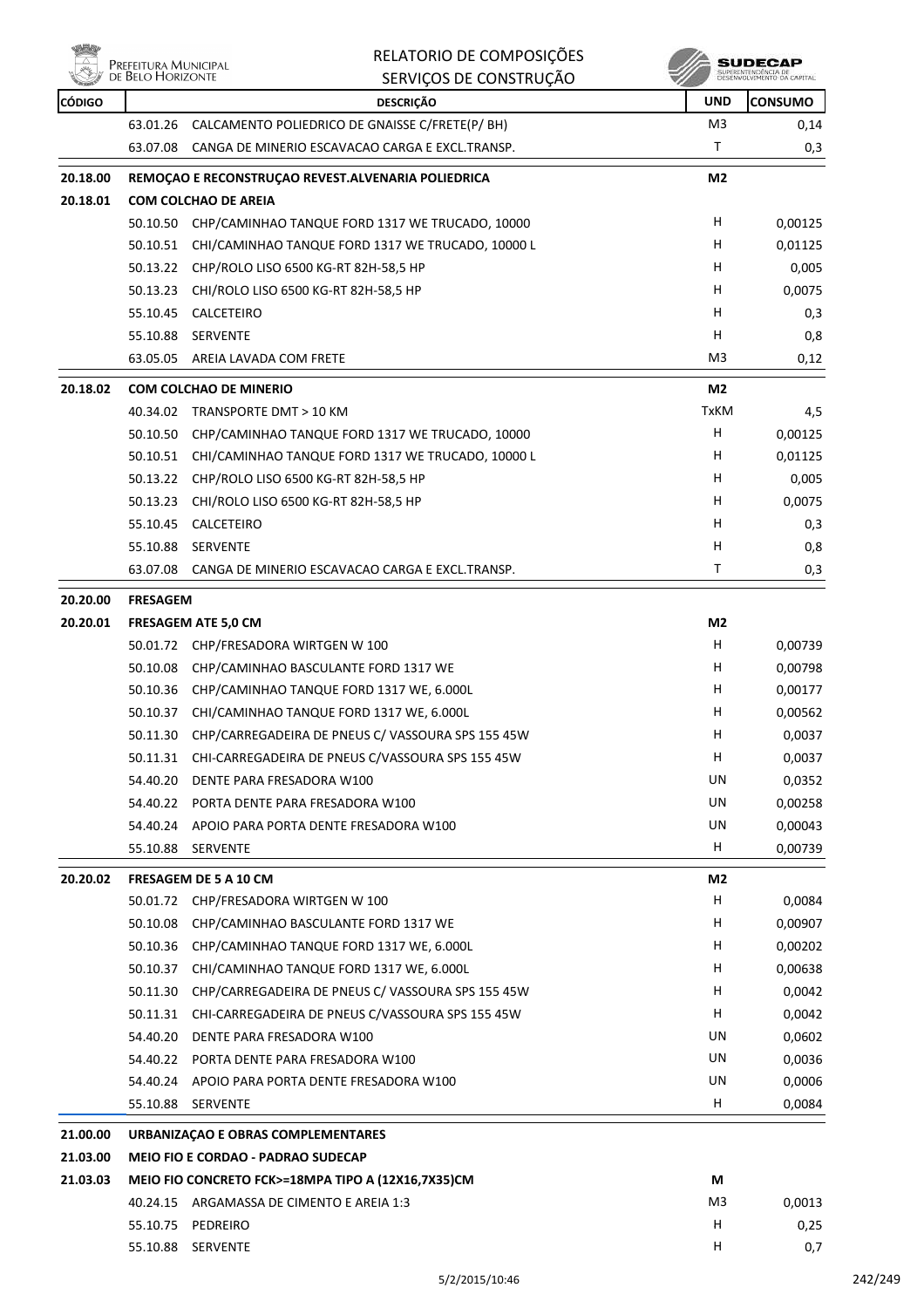| 全国の<br>$\overline{\mathbb{Z}}$ | RELATORIO DE COMPOSIÇÕES<br>PREFEITURA MUNICIPAL<br>DE BELO HORIZONTE<br>SERVIÇOS DE CONSTRUÇÃO |            | <b>SUDECAP</b><br>SUPERINTENDÊNCIA DE<br>DÉSENVOLVIMENTO DA CAPITAL |
|--------------------------------|-------------------------------------------------------------------------------------------------|------------|---------------------------------------------------------------------|
| <b>CÓDIGO</b>                  | <b>DESCRICÃO</b>                                                                                | <b>UND</b> | <b>ICONSUMO</b>                                                     |
|                                | MEIO-FIO PRE-MOLDADO TIPO A FCK>=18,0MPA H=35CM<br>76.10.06                                     | M          |                                                                     |

| <b>CODIGO</b> |                 | DESCRIÇAO                                                   | טויט           | LUNSUMU |
|---------------|-----------------|-------------------------------------------------------------|----------------|---------|
|               | 76.10.06        | MEIO-FIO PRE-MOLDADO TIPO A FCK>=18,0MPA H=35CM             | М              | 1       |
| 21.03.04      |                 | MEIO FIO CONCRETO FCK>=18MPA TIPO B (12X18,0X45)CM          | М              |         |
|               |                 | 40.24.15 ARGAMASSA DE CIMENTO E AREIA 1:3                   | M <sub>3</sub> | 0,0017  |
|               | 55.10.75        | PEDREIRO                                                    | H              | 0,3     |
|               |                 | 55.10.88 SERVENTE                                           | н              | 1       |
|               |                 | 76.10.08 MEIO-FIO PRE-MOLDADO TIPO B FCK>=18,0MPA H=45CM    | М              | 1       |
| 21.03.15      |                 | <b>CORDAO DE TIJOLOS MACIÇOS - CUTELO - CHAPISCADOS</b>     | М              |         |
|               |                 | 40.24.15 ARGAMASSA DE CIMENTO E AREIA 1:3                   | M3             | 0,00685 |
|               |                 | 40.31.02 CHAPISCO COM ARGAMASSA 1:3, A COLHER               | M2             | 0,15    |
|               |                 | 40.31.03 CHAPISCO COM ARGAMASSA 1:3, A PENEIRA              | M2             | 0,15    |
|               | 40.31.05        | <b>EMBOCO COM ARGAMASSA 1:7</b>                             | M2             | 0,15    |
|               |                 | 40.32.05 ESCAVACAO MANUAL H <= 1.5M M                       | M3             | 0,08    |
|               |                 | 40.32.22 REGULARIZACAO E COMPACTACAO MANUAL DE TERRENO      | M2             | 0,15    |
|               |                 | 40.32.30 REATERRO MANUAL DE VALAS                           | M3             | 0,003   |
|               | 55.10.75        | PEDREIRO                                                    | H              | 0,4     |
|               |                 | 55.10.88 SERVENTE                                           | н              | 0,4     |
|               |                 | 79.02.05 TIJOLO CERAM. MACICO REQUEIMADO 20X10X5CM C/FRETE  | UN             | 4,65    |
| 21.03.16      |                 | CORDAO DE CONC. PREMOLDADO BOLEADO 10X10 COM BASE           | М              |         |
|               |                 | 40.13.07 CONCRETO 1:3:6, B1 CALCAREA, LANCADO EM FUNDACAO   | M3             | 0,0092  |
|               |                 | 40.13.19 CONCRETO FCK >= 15.0 MPa, B1 CALC., LANC. FUNDACAO | M3             | 0,009   |
|               |                 | 40.22.20 ACO CA-60 - CORTE, DOBRAMENTO E COLOCACAO          | КG             | 0,16    |
|               |                 | 40.24.15 ARGAMASSA DE CIMENTO E AREIA 1:3                   | M3             | 0,002   |
|               |                 | 40.24.17 ARGAMASSA DE CIMENTO E AREIA 1:4                   | M3             | 0,0037  |
|               |                 | 40.30.30 ALVENARIA BLOCO DE CONCRETO, E = 10CM, A REVESTIR  | M2             | 0,2     |
|               |                 | 40.32.05 ESCAVACAO MANUAL H <= 1.5M M                       | M3             | 0,056   |
|               |                 | 40.32.22 REGULARIZACAO E COMPACTACAO MANUAL DE TERRENO      | M2             | 0,25    |
|               |                 | 40.32.30 REATERRO MANUAL DE VALAS                           | M3             | 0,036   |
|               | 55.10.75        | PEDREIRO                                                    | н              | 0,2     |
|               |                 | 55.10.88 SERVENTE                                           | H              | 0,2     |
|               | 67.85.10        | CALHA / RUFO DE CHAPA GALV. No.22 GSG, DESENV=1.0M          | M              | 0,00155 |
|               | 71.04.03        | PECA DE PARAJU BRUTO 6X5,5 CM                               | M              | 0,0186  |
| 21.04.00      |                 | REMOÇÃO E REASSENTAMENTO DE MEIO-FIO                        |                |         |
| 21.04.01      |                 | PREMOLDADO DE CONCRETO                                      | М              |         |
|               |                 | 40.24.15 ARGAMASSA DE CIMENTO E AREIA 1:3                   | M3             | 0,0015  |
|               | 55.10.75        | PEDREIRO                                                    | н              | 0,3     |
|               | 55.10.88        | SERVENTE                                                    | H              | 1,5     |
| 21.04.02      | <b>DE PEDRA</b> |                                                             | М              |         |
|               |                 | 40.24.15 ARGAMASSA DE CIMENTO E AREIA 1:3                   | M <sub>3</sub> | 0,0017  |
|               | 55.10.75        | PEDREIRO                                                    | н              | 0,45    |
|               | 55.10.88        | SERVENTE                                                    | н              | 2,25    |
| 21.05.00      | <b>PASSEIOS</b> |                                                             |                |         |
| 21.05.01      |                 | DE CONCRETO 15 MPA E=6CM JUNTA SECA 3M MANUAL               | M2             |         |
|               | 40.08.19        | CONCRETO FCK >= 15.0 MPa, B1-B2 CALCAREA - PREPARO          | M3             | 0,06    |
|               |                 | 55.10.75 PEDREIRO                                           | н              | 0,4     |
|               | 55.10.88        | SERVENTE                                                    | н              | 0,4     |
|               |                 | 71.01.05 TABUA PARA FORMA DE CONCRETO L=25 CM               | M2             | 0,02    |
| 21.05.03      |                 | CONCRETO >=20MPA USINADO E=8CM MECANIZ.(INCL.TELA)          | M2             |         |
|               |                 | 60.33.36 TELA TIPO SOLDADA BEMATEL Q-92 (1.48KG/M2)         | KG             | 1,63    |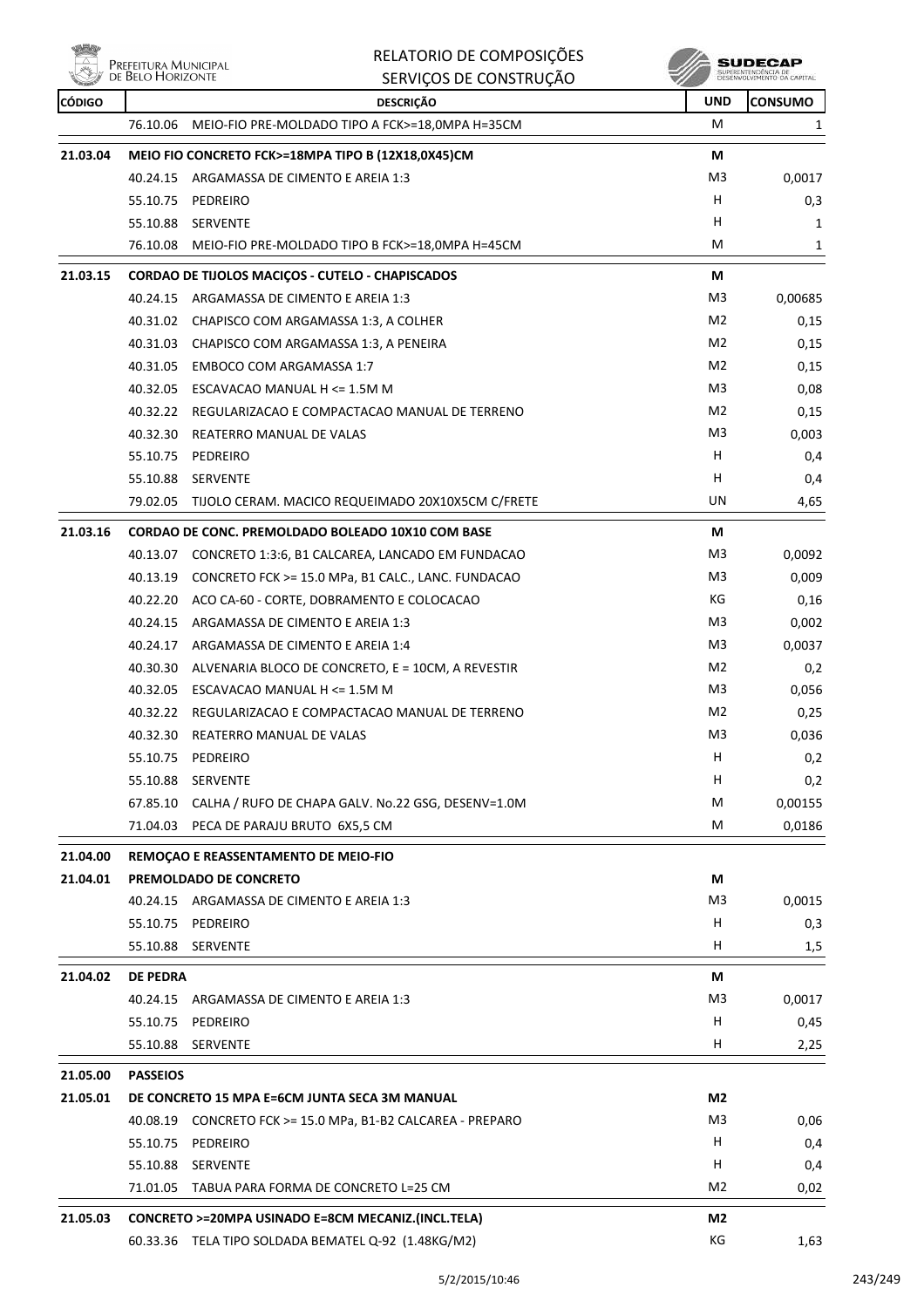

|               | PREFEITURA MUNICIPAL | RELATORIO DE COMPOSIÇÕES                                     |                | SUDECAP                                           |
|---------------|----------------------|--------------------------------------------------------------|----------------|---------------------------------------------------|
|               | DE BELO HORIZONTE    | SERVIÇOS DE CONSTRUÇÃO                                       |                | SUPERINTENDÊNCIA DE<br>DESENVOLVIMENTO DA CAPITAL |
| <b>CÓDIGO</b> |                      | <b>DESCRIÇÃO</b>                                             | <b>UND</b>     | <b>CONSUMO</b>                                    |
|               | 89.06.27             | CONCRETO CONCR. FCK>=20,0 MPA - B1,B2 CALC.- FORN.           | M3             | 0,084                                             |
|               | 89.37.50             | POLIMENTO MECANICO PISO CONCRETO NIVELAMENTO LASER           | M <sub>2</sub> | 1                                                 |
| 21.06.00      |                      | FORNEC. E LANÇAM. DE MATERIAL EM DRENO E PATIO               |                |                                                   |
| 21.06.01      | <b>BRITA</b>         |                                                              | M3             |                                                   |
|               | 55.10.88             | <b>SERVENTE</b>                                              | н              | 2                                                 |
|               |                      | 63.01.03 BRITA COM FRETE BRITA 0,1,2,3                       | M3             | 1                                                 |
| 21.06.02      | <b>AREIA</b>         |                                                              | M3             |                                                   |
|               | 50.10.36             | CHP/CAMINHAO TANQUE FORD 1317 WE, 6.000L                     | H              | 0,068                                             |
|               | 55.10.88             | <b>SERVENTE</b>                                              | н              | 1,5                                               |
|               |                      | 63.04.02 AREIA/CASCALHO PARA DRENO                           | M3             | 1,1                                               |
|               |                      |                                                              |                |                                                   |
| 21.06.03      | <b>CASCALHO</b>      |                                                              | M3             |                                                   |
|               |                      | 50.10.36 CHP/CAMINHAO TANQUE FORD 1317 WE, 6.000L            | н              | 0,068                                             |
|               |                      | 55.10.88 SERVENTE                                            | н              | 1,5                                               |
|               |                      | 63.04.02 AREIA/CASCALHO PARA DRENO                           | M3             | 1,1                                               |
| 21.07.00      |                      | LANÇAMENTO E ESPALHAMENTO DE MATERIAIS EM PASSEIO            |                |                                                   |
| 21.07.01      |                      | <b>SOLO EM AREA DE PASSEIO</b>                               | M3             |                                                   |
|               | 55.10.88             | <b>SERVENTE</b>                                              | н              | 1                                                 |
| 21.08.00      |                      | MURO DE VEDAÇÃO DE CONCRETO PREMOLD. TIPO CALHA "V"          |                |                                                   |
| 21.08.08      |                      | ALTURA LIVRE= 2,5M, SAPATA CONCRETO 1:3:6, 30X50CM           | М              |                                                   |
|               |                      | 40.09.07 CONCRETO 1:3:6, B1-B2 CALCAREA, LANCADO EM FUNDACAO | M3             | 0,144                                             |
|               | 40.32.05             | ESCAVACAO MANUAL H <= 1.5M M                                 | M3             | 0,15                                              |
|               |                      | 40.32.22 REGULARIZACAO E COMPACTACAO MANUAL DE TERRENO       | M <sub>2</sub> | 0,3                                               |
|               | 55.10.75             | PEDREIRO                                                     | H              | 1                                                 |
|               |                      | 55.10.88 SERVENTE                                            | н              | 2,5                                               |
|               | 76.14.07             | MURO PRE-MOLDADO DE CONCRETO TIPO CALHA V, HT=3,0M           | UN             | 2,3256                                            |
| 21.09.00      | QUADRA               |                                                              |                |                                                   |
| 21.09.02      |                      | CONCRETO >=20MPA USINADO E=8CM MECANIZ.(INCL.TELA)           | M2             |                                                   |
|               |                      | 60.33.36 TELA TIPO SOLDADA BEMATEL Q-92 (1.48KG/M2)          | КG             | 1,63                                              |
|               | 89.06.27             | CONCRETO CONCR. FCK>=20,0 MPA - B1,B2 CALC.- FORN.           | M <sub>3</sub> | 0,084                                             |
|               |                      | 89.37.50 POLIMENTO MECANICO PISO CONCRETO NIVELAMENTO LASER  | M2             | 1                                                 |
|               |                      |                                                              |                |                                                   |
| 21.09.03      |                      | BASE EM COLCHAO DE BRITA ESP.5CM P/ PISO DE QUADRA           | M2             |                                                   |
|               |                      | 55.10.88 SERVENTE                                            | Н              | 0,1                                               |
|               | 63.01.03             | BRITA COM FRETE BRITA 0,1,2,3                                | M3             | 0,05                                              |
| 21.11.00      |                      | MURO DIVISA ALV.INCL.SAPATA 1:3:6 30X40CM E CHAPEU           |                |                                                   |
| 21.11.03      |                      | BLOCO DE CONCRETO APARENTE ESP= 15 CM, H= 1,80 M             | М              |                                                   |
|               |                      | 40.07.10 CONCRETO CICLOPICO 1:3:6 C/ 30% PEDRA, LANC. FUND.  | M <sub>3</sub> | 0,12                                              |
|               | 40.10.19             | CONCRETO FCK >= 15.0 MPa, B1-B2 CALC., LANC. ESTR.           | M <sub>3</sub> | 0,02                                              |
|               |                      | 40.20.11 FORMA DE TABUA DE PINHO DE 3a. TIPO E (P/ BERCO)    | M2             | 0,27                                              |
|               |                      | 40.22.30 ACO CA-50 E CA-60 - CORTE, DOBRAMENTO E COLOCACAO   | КG             | 2,92                                              |
|               |                      | 40.30.36 ALVENARIA BLOCO DE CONCRETO, E = 15CM, APARENTE     | M2             | 1,665                                             |
|               |                      | 40.32.05 ESCAVACAO MANUAL H <= 1.5M M                        | M <sub>3</sub> | 0,12                                              |
|               |                      | 40.32.22 REGULARIZACAO E COMPACTACAO MANUAL DE TERRENO       | M <sub>2</sub> | 0,4                                               |
|               | 76.10.01             | CHAPEU PRE MOLDADO MURO LARGURA 20CM COMPRIM.1.25M           | M              | 1                                                 |
| 21.11.08      |                      | BLOCO DE CONCRETO APARENTE ESP= 15 CM, H= 2,50 M             | М              |                                                   |
|               |                      | 40.07.10 CONCRETO CICLOPICO 1:3:6 C/ 30% PEDRA, LANC. FUND.  | M3             | 0,12                                              |
|               | 40.10.19             | CONCRETO FCK >= 15.0 MPa, B1-B2 CALC., LANC. ESTR.           | M <sub>3</sub> | 0,028                                             |
|               |                      | 40.20.11 FORMA DE TABUA DE PINHO DE 3a. TIPO E (P/ BERCO)    | M2             | 0,375                                             |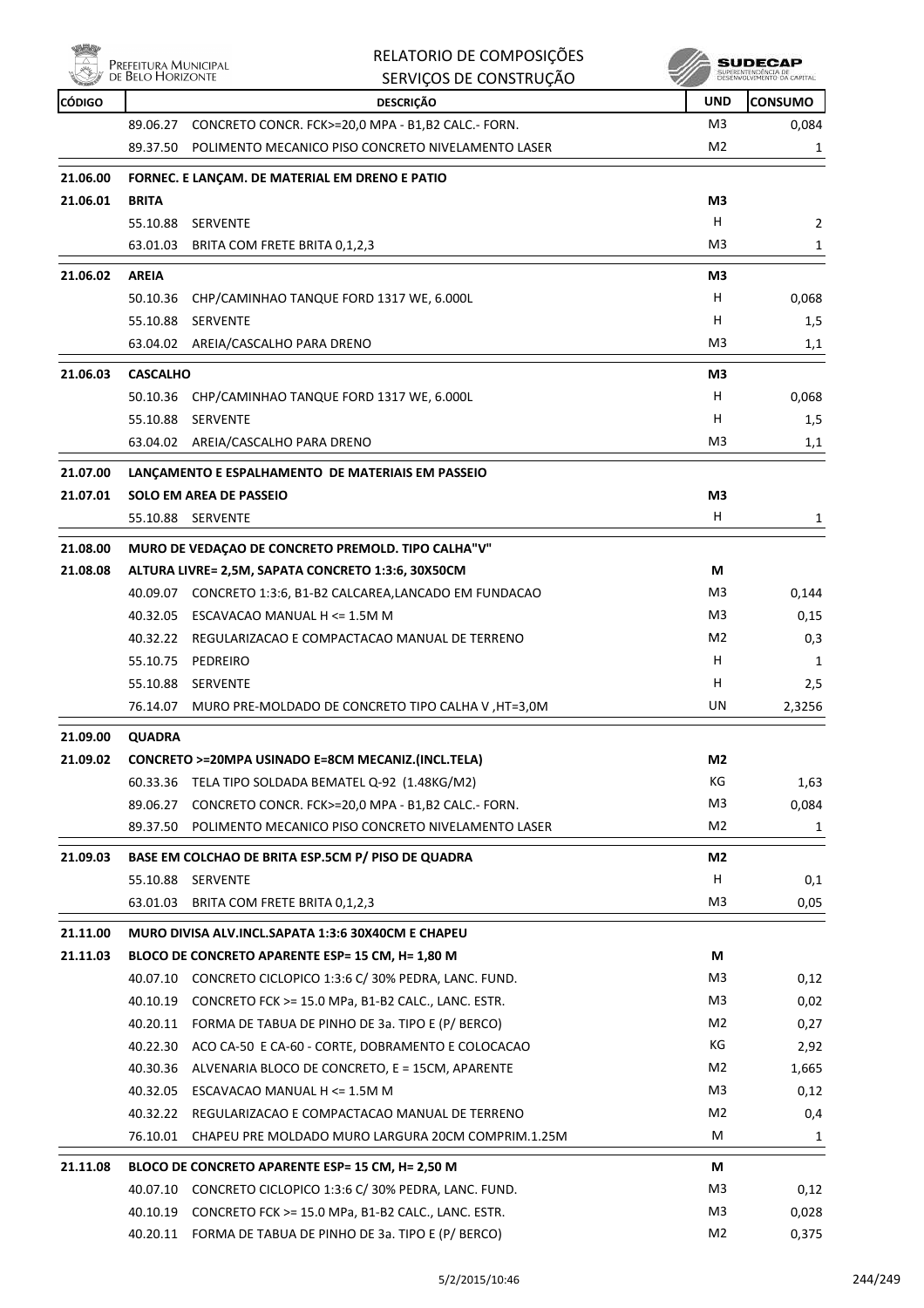

| PREFEITURA MUNICIPAL<br>DE BELO HORIZONTE |          | RELATORIO DE COMPOSIÇÕES<br>SERVIÇOS DE CONSTRUÇÃO |                | <b>SUDECAP</b><br>SUPERINTENDÊNCIA DE<br>DESENVOLVIMENTO DA CAPITAL |
|-------------------------------------------|----------|----------------------------------------------------|----------------|---------------------------------------------------------------------|
| CÓDIGO                                    |          | <b>DESCRICÃO</b>                                   | <b>UND</b>     | ICONSUMO                                                            |
|                                           | 40.22.30 | ACO CA-50 E CA-60 - CORTE, DOBRAMENTO E COLOCACAO  | КG             | 3,92                                                                |
|                                           | 40.30.36 | ALVENARIA BLOCO DE CONCRETO, E = 15CM, APARENTE    | M <sub>2</sub> | 2,31                                                                |
|                                           | 40.32.05 | ESCAVACAO MANUAL H <= 1.5M M                       | M <sub>3</sub> | 0,12                                                                |
|                                           | 40.32.22 | REGULARIZACAO E COMPACTACAO MANUAL DE TERRENO      | M <sub>2</sub> | 0,4                                                                 |
|                                           |          |                                                    |                |                                                                     |

|          |                                                    | 76.10.01 CHAPEU PRE MOLDADO MURO LARGURA 20CM COMPRIM.1.25M | М    | 1     |
|----------|----------------------------------------------------|-------------------------------------------------------------|------|-------|
| 21.11.13 |                                                    | TIJOLO FURADO ESP=10CM, REBOCADO E PINTADO H=1,80M          | М    |       |
|          |                                                    | 40.07.10 CONCRETO CICLOPICO 1:3:6 C/ 30% PEDRA, LANC. FUND. | M3   | 0,12  |
|          |                                                    | 40.10.19 CONCRETO FCK >= 15.0 MPa, B1-B2 CALC., LANC. ESTR. | M3   | 0,02  |
|          |                                                    | 40.20.11 FORMA DE TABUA DE PINHO DE 3a. TIPO E (P/ BERCO)   | M2   | 0,4   |
|          |                                                    | 40.22.30 ACO CA-50 E CA-60 - CORTE, DOBRAMENTO E COLOCACAO  | КG   | 2,92  |
|          |                                                    | 40.24.15 ARGAMASSA DE CIMENTO E AREIA 1:3                   | M3   | 0,021 |
|          |                                                    | 40.24.23 ARGAMASSA DE CIMENTO E AREIA 1:7                   | M3   | 0,091 |
|          |                                                    | 40.30.20 ALVENARIA TIJOLO FURADO, E = 10CM, A REVESTIR      | M2   | 2,16  |
|          |                                                    | 40.32.05 ESCAVACAO MANUAL H <= 1.5M M                       | M3   | 0,12  |
|          |                                                    | 40.32.22 REGULARIZACAO E COMPACTACAO MANUAL DE TERRENO      | M2   | 0,4   |
|          | 55.10.05                                           | AJUDANTE                                                    | H.   | 0,37  |
|          |                                                    | 55.10.75 PEDREIRO                                           | H.   | 3,6   |
|          | 55.10.81 PINTOR                                    |                                                             | H    | 1,66  |
|          |                                                    | 55.10.88 SERVENTE                                           | H    | 3,6   |
|          |                                                    | 75.01.05 TINTA LATEX PVA CORAL                              | LATA | 0,05  |
|          |                                                    | 75.50.05 LIXA D AGUA                                        | UN   | 0,83  |
|          |                                                    | 76.10.01 CHAPEU PRE MOLDADO MURO LARGURA 20CM COMPRIM.1.25M | М    | 1     |
| 21.11.18 | TIJOLO FURADO ESP=10CM, REBOCADO E PINTADO H=2,50M |                                                             |      | M     |
|          |                                                    | 40.07.10 CONCRETO CICLOPICO 1:3:6 C/ 30% PEDRA, LANC. FUND. | M3   | 0,12  |
|          |                                                    | 40.10.19 CONCRETO FCK >= 15.0 MPa, B1-B2 CALC., LANC. ESTR. | M3   | 0,028 |
|          |                                                    | 40.20.11 FORMA DE TABUA DE PINHO DE 3a. TIPO E (P/ BERCO)   | M2   | 0,5   |
|          |                                                    | 40.22.30 ACO CA-50 E CA-60 - CORTE, DOBRAMENTO E COLOCACAO  | КG   | 3,92  |
|          | 40.24.15                                           | ARGAMASSA DE CIMENTO E AREIA 1:3                            | M3   | 0,026 |
|          |                                                    | 40.24.23 ARGAMASSA DE CIMENTO E AREIA 1:7                   | M3   | 0,113 |
|          |                                                    | 40.30.20 ALVENARIA TIJOLO FURADO, E = 10CM, A REVESTIR      | M2   | 2,31  |
|          |                                                    | 40.32.05 ESCAVACAO MANUAL H <= 1.5M M                       | M3   | 0,12  |
|          |                                                    | 40.32.22 REGULARIZACAO E COMPACTACAO MANUAL DE TERRENO      | M2   | 0,4   |
|          |                                                    | 55.10.05 AJUDANTE                                           | H    | 0,46  |
|          |                                                    | 55.10.75 PEDREIRO                                           | H    | 4,47  |
|          | 55.10.81                                           | <b>PINTOR</b>                                               | H,   | 2,06  |
|          | 55.10.88                                           | SERVENTE                                                    | Н    | 4,47  |
|          | 75.01.05                                           | TINTA LATEX PVA CORAL                                       | LATA | 0,062 |
|          |                                                    | 75.50.05 LIXA D AGUA                                        | UN   | 1,03  |
|          | 76.10.01                                           | CHAPEU PRE MOLDADO MURO LARGURA 20CM COMPRIM.1.25M          | M    | 1     |
| 21.12.00 |                                                    | <b>CHAPEU DE MURO</b>                                       |      |       |
| 21.12.01 |                                                    | <b>CHAPEU DE MURO PADRAO SUCECAP</b>                        | М    |       |
|          |                                                    | 40.24.15 ARGAMASSA DE CIMENTO E AREIA 1:3                   | M3   | 0,003 |
|          | 55.10.75                                           | PEDREIRO                                                    | H    | 0,2   |
|          |                                                    | 55.10.88 SERVENTE                                           | H    | 0,26  |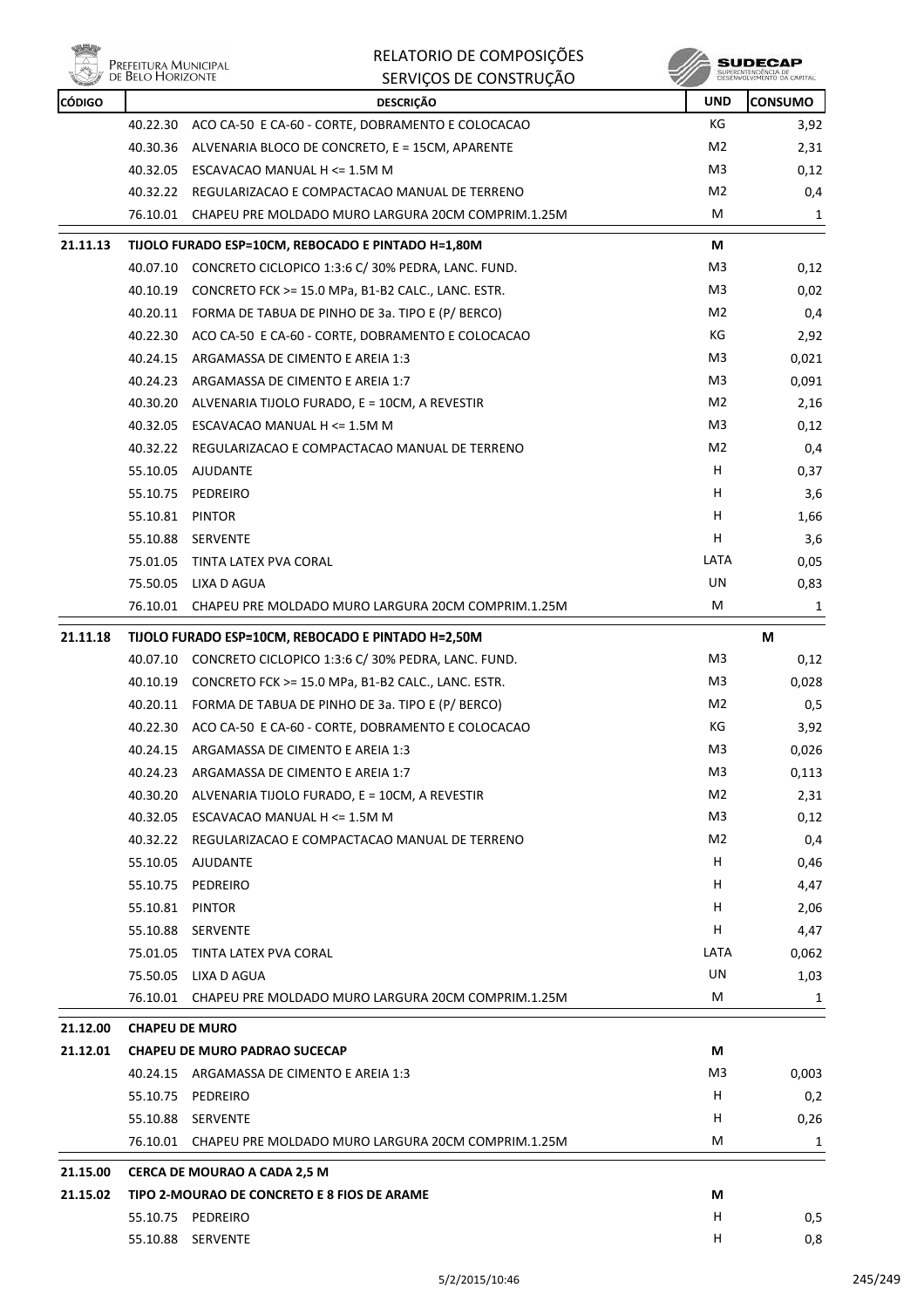

| RELATORIO DE COMPOSIÇÕES |
|--------------------------|
| SERVICOS DE CONSTRUÇÃO   |

| <b>RETAIL</b> |                                                                              | חלאמוניוניות במאווניר ב                                                                         |                |                |  |
|---------------|------------------------------------------------------------------------------|-------------------------------------------------------------------------------------------------|----------------|----------------|--|
| <b>CÓDIGO</b> |                                                                              | <b>DESCRIÇÃO</b>                                                                                | <b>UND</b>     | <b>CONSUMO</b> |  |
|               | 60.35.51                                                                     | ARAME FARPADO TOURO (ROLO 500 METROS)                                                           | М              | 8,4            |  |
|               | 76.12.53                                                                     | MOURAO DE CONCRETO PONTA RETA, TRIANGULAR, H=2.20M                                              | UN             | 0,45           |  |
|               | 76.12.54                                                                     | MOURAO DE CONCRETO PR, ESTICADOR, TRIANG., H=2.20M                                              | UN             | 0,05           |  |
| 21.15.03      |                                                                              | TIPO 3-MOURAO MADEIRA IMUNIZ.E 5 FIOS ARAME FARPAD                                              | М              |                |  |
|               |                                                                              | 99.99.99 INSUMO NAO DEFINIDO                                                                    | M              | 1              |  |
| 21.15.04      |                                                                              | TIPO 4-MOURAO CONCRETO PV E 8 FIOS DE ARAME FARPAD                                              | М              |                |  |
|               |                                                                              | 40.09.07 CONCRETO 1:3:6, B1-B2 CALCAREA,LANCADO EM FUNDACAO                                     | M3             | 0,004          |  |
|               | 55.10.75                                                                     | PEDREIRO                                                                                        | н              | 0,8            |  |
|               |                                                                              | 55.10.88 SERVENTE                                                                               | н              | 1,6            |  |
|               |                                                                              | 60.35.51 ARAME FARPADO TOURO (ROLO 500 METROS)                                                  | М              | 8,4            |  |
|               | 76.12.05                                                                     | MOURAO DE CONCRETO PV=SECAO T, H=3,20M                                                          | UN             | 0,35           |  |
|               | 76.12.07                                                                     | MOURAO DE CONCRETO PV=SECAO T 3,2M ESTICADOR                                                    | UN             | 0,05           |  |
|               | 76.12.09                                                                     | MOURAO DE CONCRETO RETO SECAO T 2,45M                                                           | UN             | 0,1            |  |
| 21.15.05      |                                                                              | TIPO 5-MOURAO PV E TELA GALV.#2"FIO12,4 FIOS ARAME                                              | М              |                |  |
|               |                                                                              | 40.08.07 CONCRETO 1:3:6, B1-B2 CALCAREA - PREPARO                                               | M <sub>3</sub> | 0,004          |  |
|               | 55.10.75                                                                     | PEDREIRO                                                                                        | н              | 0,8            |  |
|               | 55.10.88                                                                     | <b>SERVENTE</b>                                                                                 | н              | 1,6            |  |
|               |                                                                              | 60.30.35 TELA ARAME GALV. Nº 12 MALHA 2"                                                        | M2             | 2,03           |  |
|               |                                                                              | 60.35.10 ARAME GALVANIZADO BWG 10 (3,4MM) 14M/KG                                                | КG             | 0,224          |  |
|               |                                                                              | 60.35.14 ARAME GALVANIZADO BWG 14 (2,1MM) 40M/KG                                                | КG             | 0,06           |  |
|               |                                                                              | 60.35.51 ARAME FARPADO TOURO (ROLO 500 METROS)                                                  | М              | 4,2            |  |
|               | 76.12.05                                                                     | MOURAO DE CONCRETO PV=SECAO T, H=3,20M                                                          | UN             | 0,35           |  |
|               | 76.12.07                                                                     | MOURAO DE CONCRETO PV=SECAO T 3,2M ESTICADOR                                                    | UN             | 0,05           |  |
|               | 76.12.09                                                                     | MOURAO DE CONCRETO RETO SECAO T 2,45M                                                           | UN             | 0,1            |  |
| 21.15.07      |                                                                              | C/6 FIOS DE ARAME LISO, 2 DE ARAME FARP. MOURAO PV                                              | М              |                |  |
|               |                                                                              | 40.09.07 CONCRETO 1:3:6, B1-B2 CALCAREA,LANCADO EM FUNDACAO                                     | M3             | 0,004          |  |
|               | 55.10.75                                                                     | PEDREIRO                                                                                        | н              | 0,8            |  |
|               | 55.10.88                                                                     | SERVENTE                                                                                        | н              | 1,6            |  |
|               | 60.35.17                                                                     | ARAME GALVANIZADO OVALADO 15X17 (ROLO 1000M)                                                    | M              | 6,3            |  |
|               | 60.35.51                                                                     | ARAME FARPADO TOURO (ROLO 500 METROS)                                                           | М              | 2,1            |  |
|               | 76.12.05                                                                     | MOURAO DE CONCRETO PV=SECAO T, H=3,20M                                                          | UN             | 0,35           |  |
|               | 76.12.07                                                                     | MOURAO DE CONCRETO PV=SECAO T 3,2M ESTICADOR                                                    | UN             | 0,05           |  |
|               | 76.12.09                                                                     | MOURAO DE CONCRETO RETO SECAO T 2,45M                                                           | UN             | 0,1            |  |
| 21.20.00      |                                                                              |                                                                                                 |                |                |  |
| 21.20.01      | <b>ALAMBRADO</b><br>EM TUBO GALVANIZ. DIN-2440 D=2", TELA #2" E FIO 12<br>M2 |                                                                                                 |                |                |  |
|               | 50.31.10                                                                     | CHP/GRUPO DE SOLDAGEM BAMBOZZI 375-A                                                            | H              | 0,05           |  |
|               | 50.31.11                                                                     | CHI/GRUPO DE SOLDAGEM BAMBOZZI 375-A                                                            | H              | 0,2            |  |
|               | 55.10.75                                                                     | PEDREIRO                                                                                        | H              | 0,4            |  |
|               | 55.10.86                                                                     | SERRALHEIRO                                                                                     | н              | 1              |  |
|               | 55.10.88                                                                     | SERVENTE                                                                                        | н              | 1,3            |  |
|               |                                                                              | 60.30.35 TELA ARAME GALV. Nº 12 MALHA 2"                                                        | M2             | 1              |  |
|               |                                                                              | 60.35.16 ARAME GALVANIZADO BWG 16 (1,65MM) 60M/KG                                               | КG             | 0,085          |  |
|               |                                                                              | 73.03.08 TUBO ACO GALV. DIN 2440 E= 3,65 MM 2" C/COSTURA                                        | м              | 1,31           |  |
|               | 77.50.35                                                                     | ELETRODO DE VARA OK-4804 OU SIMILAR - 2,5MM                                                     | КG             | 0,015          |  |
|               |                                                                              |                                                                                                 |                |                |  |
| 21.25.00      |                                                                              | ESTRUTURA SUPORTE PARA FIXAÇÃO DE ARAME FARPADO                                                 | UN             |                |  |
| 21.25.01      |                                                                              | CANTONEIRA FERRO 1 1/2x3/16" COMP=1,1M C/CHUMBADOR<br>40.24.15 ARGAMASSA DE CIMENTO E AREIA 1:3 | M <sub>3</sub> |                |  |
|               | 48.49.25                                                                     | CANTONEIRA FERRO 1 1/2x3/16" COMP=1,1M C/CUMBADOR                                               | UN             | 0,001          |  |
|               |                                                                              |                                                                                                 |                | 1              |  |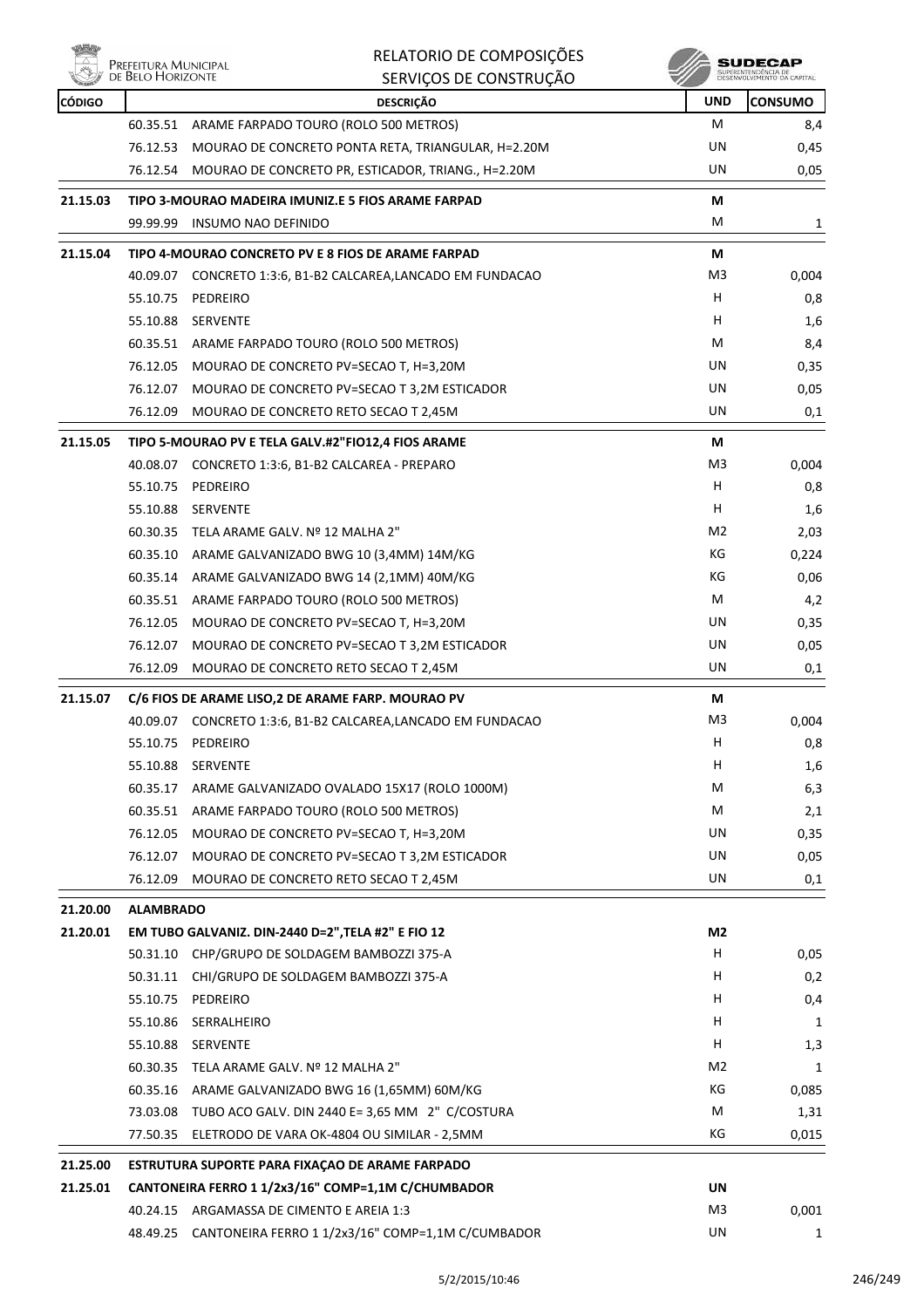

| RELATORIO DE COMPOSIÇÕES |
|--------------------------|
| CEDUICOS DE CONSTRUIÇÃO  |

|                      | <b>DE DELO I IONIZON IE</b> | SERVIÇOS DE CONSTRUÇÃO                                                                   |                | DESENVOLVEMENTO DA CAPITAL |
|----------------------|-----------------------------|------------------------------------------------------------------------------------------|----------------|----------------------------|
| <b>CÓDIGO</b>        |                             | <b>DESCRIÇÃO</b>                                                                         | <b>UND</b>     | <b>CONSUMO</b>             |
|                      | 55.10.75                    | PEDREIRO                                                                                 | Н              | 0,25                       |
|                      | 55.10.88                    | SERVENTE                                                                                 | H              | 0,25                       |
| 21.25.02             |                             | ARAME FARPADO ESTICADO E AMARRADO A CANTONEIRA                                           | М              |                            |
|                      | 55.10.75                    | PEDREIRO                                                                                 | H              | 0,05                       |
|                      | 55.10.88                    | <b>SERVENTE</b>                                                                          | H              | 0,05                       |
|                      |                             | 60.35.16 ARAME GALVANIZADO BWG 16 (1,65MM) 60M/KG                                        | КG             | 0,0026                     |
|                      |                             | 60.35.51 ARAME FARPADO TOURO (ROLO 500 METROS)                                           | М              | 1,05                       |
| 21.29.00             |                             | <b>GUARDA RODAS - PADRAO SUDECAP</b>                                                     |                |                            |
| 21.29.01             | <b>SIMPLES</b>              |                                                                                          | М              |                            |
|                      | 40.10.23                    | CONCRETO FCK >= 20.0 MPa, B1-B2 CALC., LANC. ESTR.                                       | M3             | 0,32                       |
|                      |                             | 40.20.27 FORMA DE COMPENSADO RESINADO E=20MM TIPO F (7 APR)                              | M <sub>2</sub> | 3,21                       |
|                      |                             | 40.22.10 ACO CA-50, D<= 12.7MM - CORTE, DOBRAMENTO, COLOCACAO                            | КG             | 35,5                       |
|                      |                             | 40.24.15 ARGAMASSA DE CIMENTO E AREIA 1:3                                                | M3             | 0,01                       |
|                      | 50.10.80                    | CHP/GUINDAUTO MADAL BK - 6500                                                            | н              | 0,4                        |
|                      |                             | 55.10.75 PEDREIRO                                                                        | н              | 0,3                        |
|                      | 55.10.88                    | <b>SERVENTE</b>                                                                          | н              | 0,6                        |
|                      |                             |                                                                                          |                |                            |
| 21.30.00<br>21.30.05 |                             | <b>GRAMACAO, INCLUSIVE PLANTIO</b><br><b>GRAMA BATATAIS EM PLACAS - PASPALUM NOTATUM</b> | M <sub>2</sub> |                            |
|                      |                             | 50.10.36 CHP/CAMINHAO TANQUE FORD 1317 WE, 6.000L                                        | н              | 0,01                       |
|                      |                             | 55.10.88 SERVENTE                                                                        | н              | 0,3                        |
|                      |                             | 89.34.05 FORNECIMENTO DE GRAMA BATATAIS EM PLACAS                                        | M <sub>2</sub> | 1                          |
|                      | 89.34.30                    | <b>TERRA VEGETAL</b>                                                                     | M3             |                            |
|                      |                             |                                                                                          |                | 0,015                      |
| 21.30.06             |                             | <b>GRAMA SAO CARLOS - AXONOPUS COMPRESSUS</b>                                            | M <sub>2</sub> |                            |
|                      |                             | 50.10.36 CHP/CAMINHAO TANQUE FORD 1317 WE, 6.000L                                        | н              | 0,01                       |
|                      | 55.10.88                    | <b>SERVENTE</b>                                                                          | н              | 0,3                        |
|                      |                             | 89.34.06 FORNECIMENTO DE GRAMA SAO CARLOS (AXONAPUS)                                     | M2             | 1                          |
|                      |                             | 89.34.30 TERRA VEGETAL                                                                   | M3             | 0,015                      |
| 21.30.07             |                             | <b>GRAMA ESMERALDA - WILD ZOYSIA</b>                                                     | M <sub>2</sub> |                            |
|                      |                             | 50.10.36 CHP/CAMINHAO TANQUE FORD 1317 WE, 6.000L                                        | н              | 0,01                       |
|                      | 55.10.88                    | SERVENTE                                                                                 | н              | 0,3                        |
|                      |                             | 89.34.07 FORNECIMENTO DE GRAMA ESMERALDA                                                 | M2             | 1                          |
|                      |                             | 89.34.30 TERRA VEGETAL                                                                   | M3             | 0,015                      |
| 21.30.08             |                             | <b>GRAMA AMENDOIM - ARACHIS REPENS</b>                                                   | M2             |                            |
|                      |                             | 50.10.36 CHP/CAMINHAO TANQUE FORD 1317 WE, 6.000L                                        | н              | 0,01                       |
|                      | 55.10.88                    | <b>SERVENTE</b>                                                                          | н              | 0,3                        |
|                      |                             | 89.34.08 FORNECIMENTO DE GRAMA AMENDOIM                                                  | UN             | 25                         |
|                      |                             | 89.34.30 TERRA VEGETAL                                                                   | M3             | 0,015                      |
| 21.31.00             |                             | PREPARO DE COVAS, EXCLUSIVE O FORNECIMENTO DA MUDA                                       |                |                            |
| 21.31.01             |                             | DE ARVORES HMIN= 1,80M, COVA 60X60X60 CM                                                 | UN             |                            |
|                      |                             | 55.10.60 JARDINEIRO                                                                      | H              | 0,5                        |
|                      |                             | 55.10.88 SERVENTE                                                                        | H              | 0,7                        |
|                      |                             |                                                                                          |                |                            |
| 21.31.07             |                             | DE ARBUSTOS ORNAMENTAIS EM GERAL                                                         | UN             |                            |
|                      |                             | 55.10.60 JARDINEIRO                                                                      | н<br>H         | 0,17                       |
|                      |                             | 55.10.88 SERVENTE                                                                        |                | 0,35                       |
| 21.31.08             | DE FORRAÇÃO                 |                                                                                          | M2             |                            |
|                      |                             | 55.10.60 JARDINEIRO                                                                      | н              | 0,3                        |
|                      |                             | 55.10.88 SERVENTE                                                                        | н              | 1,2                        |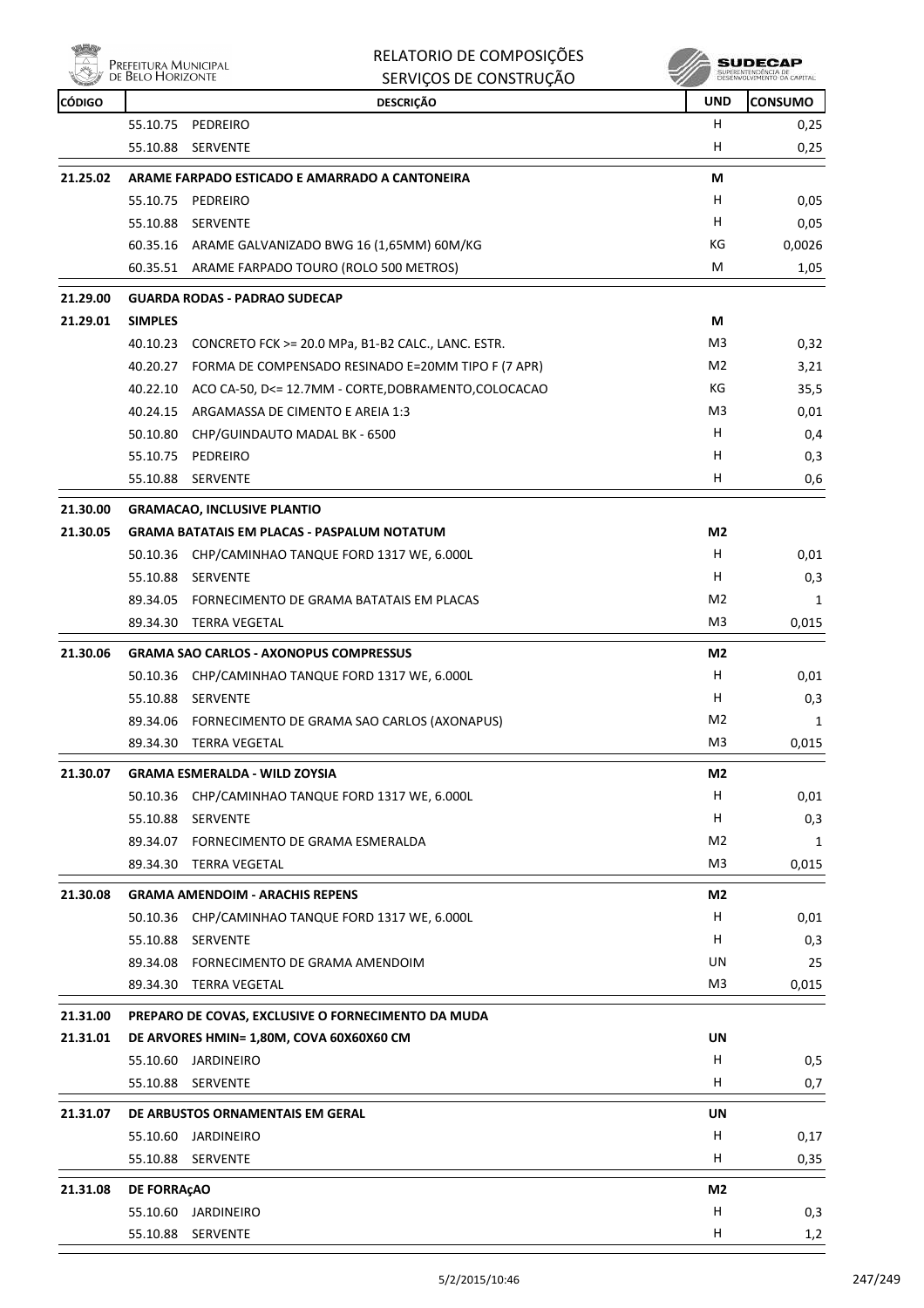

| RELATORIO DE COMPOSIÇÕES |
|--------------------------|
| SERVIÇOS DE CONSTRUÇÃO   |

 $\begin{array}{c} \textbf{SUBECAP} \\ \textbf{SUBREINTEROECLA DE} \\ \textbf{DESEWOUNIENTO CA CAPTIAL} \end{array}$ 

| <b>CÓDIGO</b> | <b>DESCRIÇÃO</b>                                            | <b>UND</b> | <b>CONSUMO</b> |
|---------------|-------------------------------------------------------------|------------|----------------|
| 21.32.00      | <b>FORNECIMENTO DE MATERIAL PARA PAISAGISMO:</b>            |            |                |
| 21.32.01      | <b>TERRA VEGETAL</b>                                        | M3         |                |
|               | 89.34.30 TERRA VEGETAL                                      | M3         | 1              |
| 21.32.02      | <b>ADUBO ORGANICO</b>                                       | MЗ         |                |
|               | 89.34.31 ADUBO ORGANICO                                     | M3         | 1              |
| 21.32.03      | ADUBO MINERAL 10-10-10                                      | КG         |                |
|               | 89.34.32 ADUBO MINERAL (10-10-10)                           | КG         | 1              |
| 21.32.04      | <b>ADUBO MINERAL 4-14-8</b>                                 | КG         |                |
|               | 89.34.33 ADUBO MINERAL (4-14-8)                             | КG         | 1              |
| 21.32.05      | <b>CALCAREO DOLOMITICO</b>                                  | КG         |                |
|               | 89.34.34 CALCAREO DOLOMITICO                                | КG         | 1              |
| 21.33.00      | <b>FORNECIMENTO DE MUDAS</b>                                |            |                |
| 21.33.01      | ARVORE - SIBIPIRUNA - CAESALPINIA PELTOPOHOROIDES           | UN         |                |
|               | 89.34.40 ARVORE -SIBIPIRUNA-CAESLPINA PELTOHOROIDES H=2,50M | UN         | 1              |
| 21.33.02      | ARVORE - IPE ROSA - TABEBUIA AVELLANEDAE                    | UN         |                |
|               | 89.34.42 ARVORE - IPE ROSA - TABEBUIA AVELLANEDAE H= 2,50M  | UN         | $\mathbf{1}$   |
| 21.33.03      | ARVORE- PAU-FERRO - CAESALPINIA FERREA LEIOSTACHYA          | UN         |                |
|               | 89.34.44 ARVORE-PAU FERRO-CAESALPINIA FERREA LEIOSCHYA 2,50 | UN         | $\mathbf{1}$   |
| 21.33.04      | ARVORE - CASSIA MIMOSA - CASSIA GRANDIS                     | UN         |                |
|               | 89.34.46 ARVORE - CASSIA MIMOSA - CASSIA GRANDIS H= 2,50M   | UN         | 1              |
| 21.33.05      | ARVORE - JACARANDA MIMOSO - JACARANDA CUSPIDIFOLIA          | UN         |                |
|               | 89.34.48 ARVORE - JACARANDA MIMOSO - CUSPIDIFOLIA H= 2,50M  | UN         | 1              |
| 21.33.40      | FORRAÇÃO - ACALIPHA - ACALIPHA REPTANS                      | UN         |                |
|               | 89.34.50 FORRACAO - ACALIPHA - ACALIPHA REPTANS             | UN         | 1              |
| 21.33.41      | FORRAÇÃO - WEDELIA - WEDELIA PALUDOSA                       | UN         |                |
|               | 89.34.52 FORRAÇÃO - WEDELIA - WEDELIA PALUDOSA              | UN         | 1              |
| 21.33.42      | FORRACAO - CLOROFITO - CLOROFITUM                           | UN         |                |
|               | 89.34.54 FORRAÇAO - CLOROFITO - CLOROFITUM                  | UN         | 1              |
| 21.33.50      | ARBUSTO - BELA EMILIA - PLUMBAGO CAPENSIS                   | UN         |                |
|               | ARBUSTO - BELA EMILIA - PLUMBAGO CAPENSIS 0,60M<br>89.34.60 | UN         | 1              |
| 21.33.51      | ARBUSTO - CAMARA - LANTANA CAMARA                           | <b>UN</b>  |                |
|               | 89.34.62 ARBUSTO - CAMARA - LANTANA CAMARA 0,60M            | UN         | 1              |
| 21.33.70      | <b>PALMEIRA - LICURI</b>                                    | UN         |                |
|               | 89.34.70 PALMEIRA - LICURI (ESTIPE >= H= 2,50M)             | UN         | 1              |
| 21.34.00      | <b>CERCA DE PROTEÇAO PARA ARVORES</b>                       |            |                |
| 21.34.01      | CERCA DE PROTEÇAO P/ ARVORES CONF.PROJETO PPA-257           | UN         |                |
|               | 55.10.05 AJUDANTE                                           | H          | 0,5            |
|               | 55.10.50<br>CARPINTEIRO                                     | H          | 0,5            |
|               | 55.10.88 SERVENTE                                           | н          | 0,5            |
|               | 71.04.05 RIPA DE PARAJU BRUTA 4x1,5 CM                      | M          | 12             |
|               | 71.04.08 PECA DE MADEIRA DE PINUS 5,5X5,5 CM                | M          | 8              |
|               | 77.05.51 PREGO 18x30                                        | ΚG         | 0,23           |
|               |                                                             |            |                |

**21.40.00 LIXEIRA**

### **21.40.01 TIPO 1-PLASTICA 50L C/SUPORTE METALICO-PADRAO SLU UN**